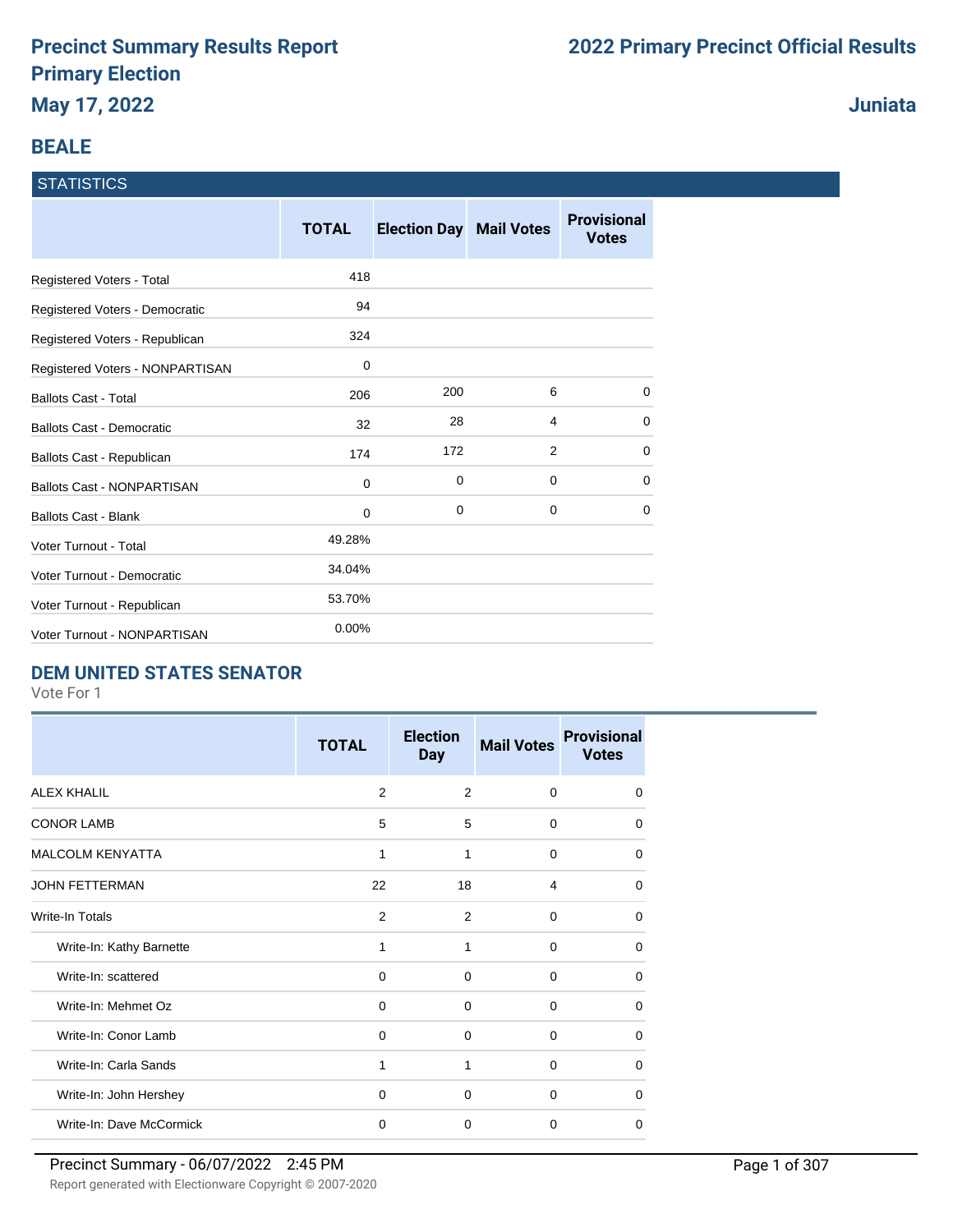## **May 17, 2022**

## **Juniata**

### **BEALE**

#### **DEM UNITED STATES SENATOR**

Vote For 1

|                         | <b>TOTAL</b> | <b>Election</b><br><b>Day</b> | <b>Mail Votes</b> | <b>Provisional</b><br><b>Votes</b> |  |
|-------------------------|--------------|-------------------------------|-------------------|------------------------------------|--|
| Write-In: Jeff Bartos   | 0            | $\mathbf 0$                   | $\mathbf 0$       | 0                                  |  |
| Not Assigned            | 0            | $\mathbf 0$                   | $\mathbf 0$       | 0                                  |  |
| <b>Total Votes Cast</b> | 32           | 28                            | $\overline{4}$    |                                    |  |
| Overvotes               | 0            | $\mathbf 0$                   | $\mathbf 0$       | 0                                  |  |
| Undervotes              | 0            | $\mathbf 0$                   | $\mathbf 0$       | 0                                  |  |
| <b>Contest Totals</b>   | 32           | 28                            | 4                 | 0                                  |  |

#### **DEM GOVERNOR**

|                          | <b>TOTAL</b> | <b>Election</b><br><b>Day</b> | <b>Mail Votes</b> | <b>Provisional</b><br><b>Votes</b> |
|--------------------------|--------------|-------------------------------|-------------------|------------------------------------|
| <b>JOSH SHAPIRO</b>      | 28           | 24                            | $\overline{4}$    | $\Omega$                           |
| <b>Write-In Totals</b>   | 2            | 2                             | $\mathbf 0$       | 0                                  |
| Write-In: Jake Corman    | $\mathbf 0$  | $\mathbf 0$                   | $\mathbf 0$       | 0                                  |
| Write-In: David White    | $\mathbf 0$  | $\Omega$                      | $\mathbf 0$       | $\Omega$                           |
| Write-In: Bill McSwain   | $\mathbf 0$  | $\mathbf 0$                   | $\mathbf 0$       | 0                                  |
| Write-In: scattered      | $\mathbf 0$  | $\mathbf 0$                   | $\mathbf 0$       | $\Omega$                           |
| Write-In: Abe Stroup     | $\mathbf 0$  | $\mathbf 0$                   | $\mathbf 0$       | 0                                  |
| Write-In: Lou Barletta   | $\mathbf 0$  | $\mathbf 0$                   | 0                 | 0                                  |
| Write-In: Nche Zame      | $\mathbf 0$  | $\mathbf 0$                   | 0                 | $\mathbf 0$                        |
| Write-In: Melissa Hart   | $\mathbf 0$  | $\mathbf 0$                   | $\mathbf 0$       | $\mathbf 0$                        |
| Write-In: Doug Mastriano | 2            | 2                             | $\mathbf 0$       | $\Omega$                           |
| Not Assigned             | $\mathbf 0$  | $\mathbf 0$                   | $\mathbf 0$       | 0                                  |
| <b>Total Votes Cast</b>  | 30           | 26                            | $\overline{4}$    | $\overline{0}$                     |
| Overvotes                | $\mathbf 0$  | $\mathbf 0$                   | $\mathbf 0$       | 0                                  |
| Undervotes               | 2            | 2                             | $\mathbf 0$       | 0                                  |
| <b>Contest Totals</b>    | 32           | 28                            | 4                 | $\mathbf 0$                        |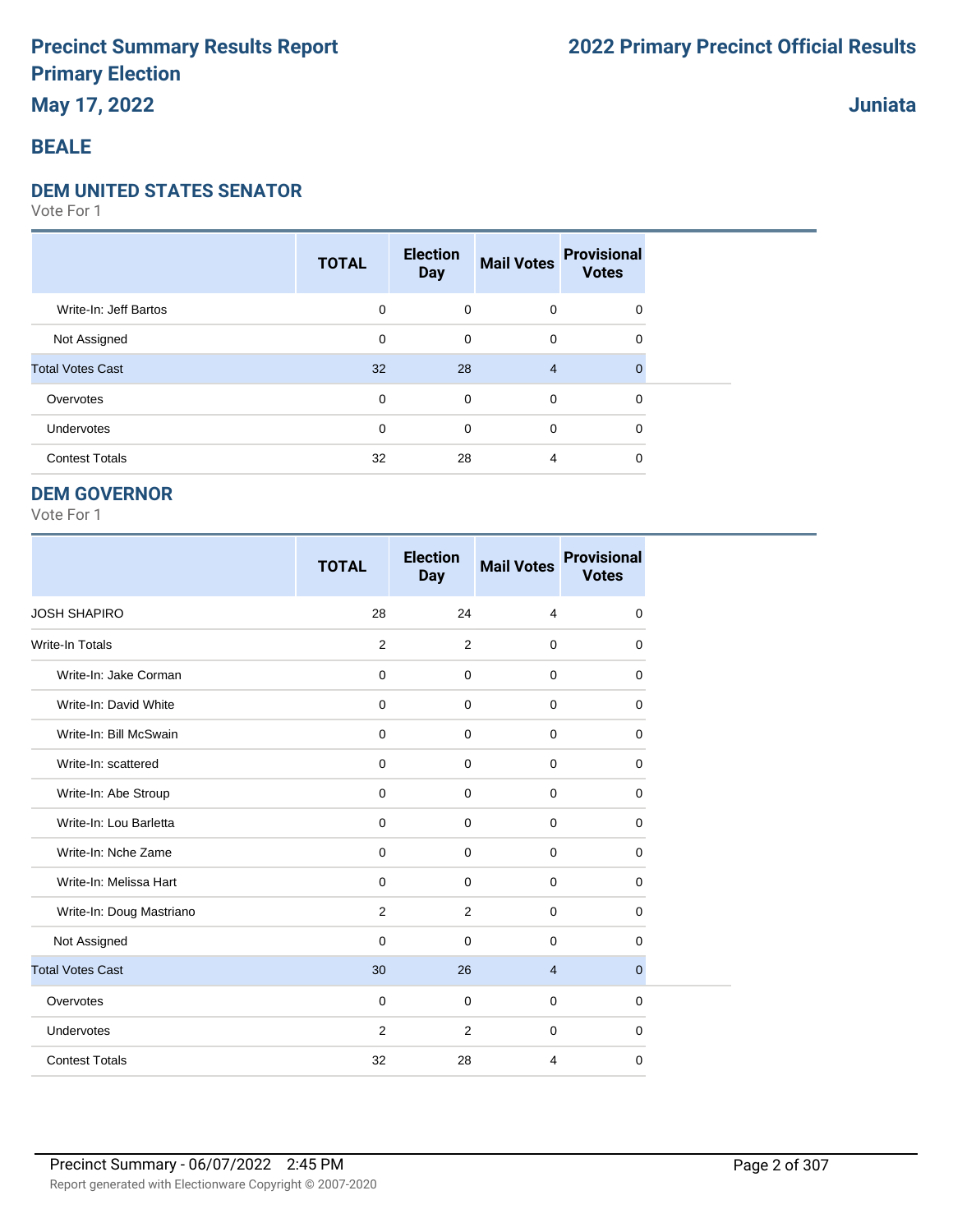## **May 17, 2022**

### **BEALE**

#### **DEM LIEUTENANT GOVERNOR**

Vote For 1

|                                 | <b>TOTAL</b>   | <b>Election</b><br><b>Day</b> | <b>Mail Votes</b> | <b>Provisional</b><br><b>Votes</b> |
|---------------------------------|----------------|-------------------------------|-------------------|------------------------------------|
| <b>AUSTIN DAVIS</b>             | 14             | 10                            | $\overline{4}$    | 0                                  |
| <b>RAY SOSA</b>                 | 10             | 10                            | $\mathbf 0$       | 0                                  |
| <b>BRIAN SIMS</b>               | $\overline{4}$ | $\overline{4}$                | $\mathbf 0$       | 0                                  |
| <b>Write-In Totals</b>          | $\mathbf{1}$   | $\mathbf{1}$                  | $\mathbf 0$       | 0                                  |
| Write-In: James Earl Jones      | $\pmb{0}$      | $\mathbf 0$                   | $\mathbf 0$       | $\Omega$                           |
| Write-In: Jeff Coleman          | $\pmb{0}$      | $\mathbf 0$                   | $\mathbf 0$       | 0                                  |
| Write-In: John Brown            | $\mathbf{1}$   | $\mathbf{1}$                  | $\mathbf 0$       | $\mathbf 0$                        |
| Write-In: Claire Schillinger    | $\mathbf 0$    | $\mathbf 0$                   | $\mathbf 0$       | $\mathbf 0$                        |
| Write-In: Carris Lewis Delrosso | $\mathbf 0$    | $\mathbf 0$                   | $\mathbf 0$       | 0                                  |
| Write-In: John Jones            | 0              | 0                             | $\mathbf 0$       | 0                                  |
| Write-In: scattered             | $\mathbf 0$    | 0                             | $\mathbf 0$       | $\mathbf 0$                        |
| Write-In: Teddy Daniels         | $\mathbf 0$    | $\mathbf 0$                   | $\mathbf 0$       | $\mathbf 0$                        |
| Not Assigned                    | $\Omega$       | $\mathbf 0$                   | $\Omega$          | $\Omega$                           |
| <b>Total Votes Cast</b>         | 29             | 25                            | $\overline{4}$    | $\mathbf{0}$                       |
| Overvotes                       | $\mathbf 0$    | $\mathbf 0$                   | $\mathbf 0$       | $\mathbf 0$                        |
| Undervotes                      | 3              | 3                             | $\mathbf 0$       | 0                                  |
| <b>Contest Totals</b>           | 32             | 28                            | 4                 | $\mathbf 0$                        |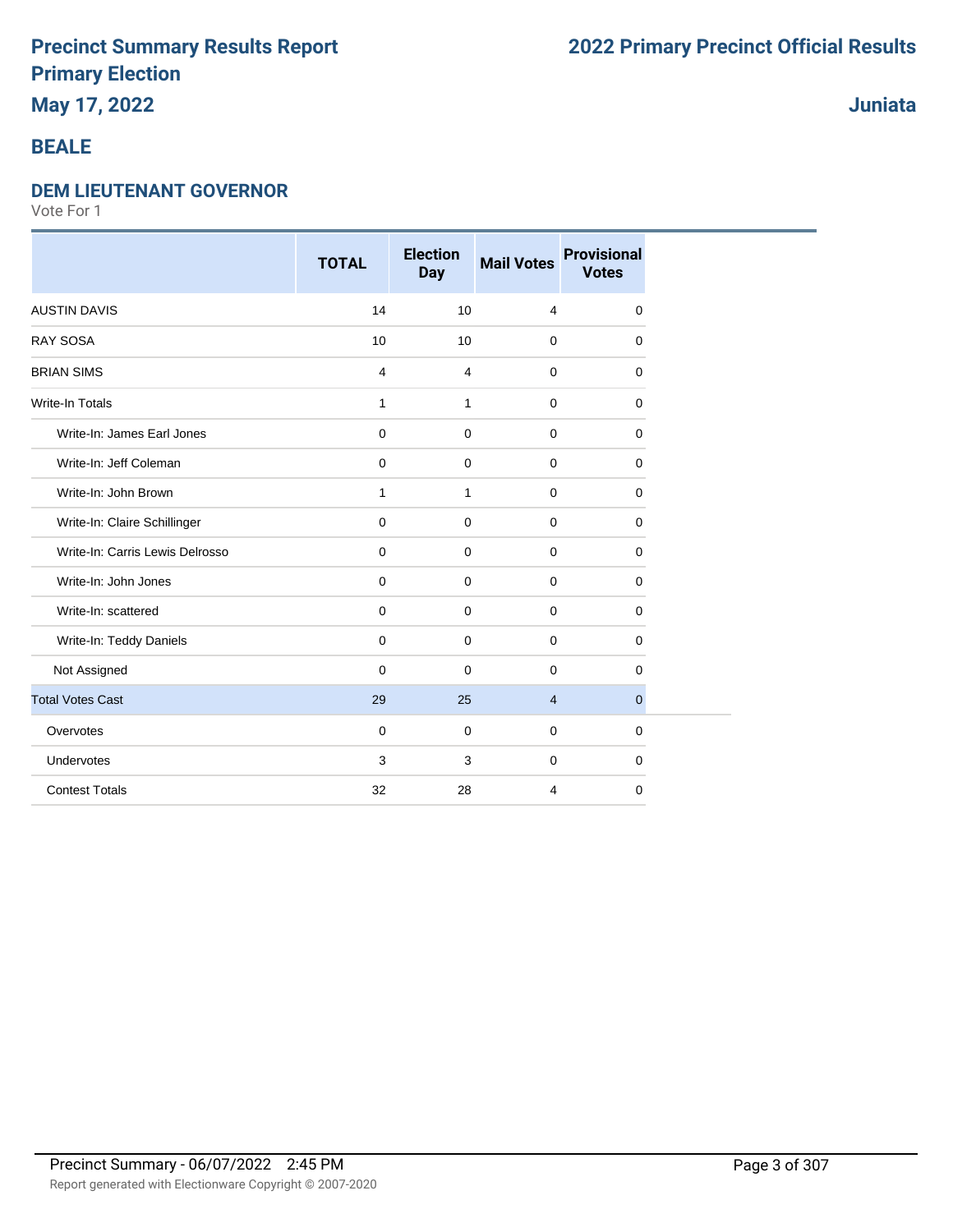## **May 17, 2022**

## **Juniata**

#### **BEALE**

#### **DEM REPRESENTATIVE IN CONGRESS 13TH DISTRICT**

|                                  | <b>TOTAL</b> | <b>Election</b><br><b>Day</b> | <b>Mail Votes</b> | <b>Provisional</b><br><b>Votes</b> |
|----------------------------------|--------------|-------------------------------|-------------------|------------------------------------|
|                                  |              |                               |                   |                                    |
| Write-In Totals                  | 4            | $\overline{4}$                | $\pmb{0}$         | $\mathbf 0$                        |
| Write-In: Dan Martin             | $\mathbf 0$  | $\mathbf 0$                   | $\mathbf{0}$      | 0                                  |
| Write-In: Mark Partner           | 0            | 0                             | $\mathbf 0$       | 0                                  |
| Write-In: David Stetler          | $\mathbf 0$  | $\pmb{0}$                     | $\mathbf 0$       | 0                                  |
| Write-In: John Hershey           | $\mathbf{1}$ | $\mathbf{1}$                  | $\mathbf 0$       | 0                                  |
| Write-In: Norman Love            | $\mathbf 0$  | $\mathbf 0$                   | $\mathbf 0$       | 0                                  |
| Write-In: Andrew Stroup          | $\mathbf 0$  | $\mathbf 0$                   | $\mathbf 0$       | 0                                  |
| Write-In: Jonathan M. Cunningham | 0            | $\mathbf 0$                   | $\mathbf 0$       | 0                                  |
| Write-In: Wyatt Guillory         | $\mathbf 0$  | $\mathbf 0$                   | $\mathbf 0$       | 0                                  |
| Write-In: Todd Rowley            | $\mathbf 0$  | $\mathbf 0$                   | $\mathbf 0$       | 0                                  |
| Write-In: Mark Critz             | $\mathbf{1}$ | $\mathbf{1}$                  | $\mathbf 0$       | 0                                  |
| Write-In: Eric Becht             | $\mathbf 0$  | $\mathbf 0$                   | $\mathbf 0$       | 0                                  |
| Write-In: John Fetterman         | $\mathbf 0$  | $\mathbf 0$                   | $\mathbf 0$       | 0                                  |
| Write-In: Robert Bob Casey Jr    | 0            | $\pmb{0}$                     | $\mathbf{0}$      | 0                                  |
| Write-In: Jay G. Auker           | 0            | $\mathbf 0$                   | 0                 | 0                                  |
| Write-In: Summer Lee             | $\mathbf 0$  | $\mathbf 0$                   | $\mathbf 0$       | 0                                  |
| Write-In: Tessa Gross            | $\mathbf{1}$ | 1                             | $\mathbf 0$       | 0                                  |
| Write-In: Sandy Berrier          | $\mathbf 0$  | $\mathbf 0$                   | $\mathbf 0$       | 0                                  |
| Write-In: John Auker             | $\mathbf 0$  | $\mathbf 0$                   | $\mathbf 0$       | 0                                  |
| Write-In: Perry Stambaugh        | $\mathbf 0$  | $\mathbf 0$                   | $\mathbf 0$       | 0                                  |
| Write-In: Teresa Long O'Neal     | $\mathbf 0$  | $\mathbf 0$                   | $\mathbf 0$       | 0                                  |
| Write-In: Joshua Guillory        | 0            | 0                             | 0                 | 0                                  |
| Write-In: scattered              | $\mathsf 0$  | $\mathbf 0$                   | $\mathsf 0$       | 0                                  |
| Write-In: Kim Hart               | $\mathsf 0$  | $\pmb{0}$                     | $\mathsf 0$       | 0                                  |
| Write-In: John Joyce             | $\mathbf{1}$ | $\mathbf{1}$                  | $\mathsf 0$       | 0                                  |
| Write-In: Craig Paden            | $\mathsf 0$  | $\mathbf 0$                   | $\mathsf 0$       | 0                                  |
| Write-In: Jonathan Mertz         | $\mathsf 0$  | $\pmb{0}$                     | $\mathsf 0$       | 0                                  |
| Not Assigned                     | $\pmb{0}$    | $\pmb{0}$                     | $\mathsf 0$       | 0                                  |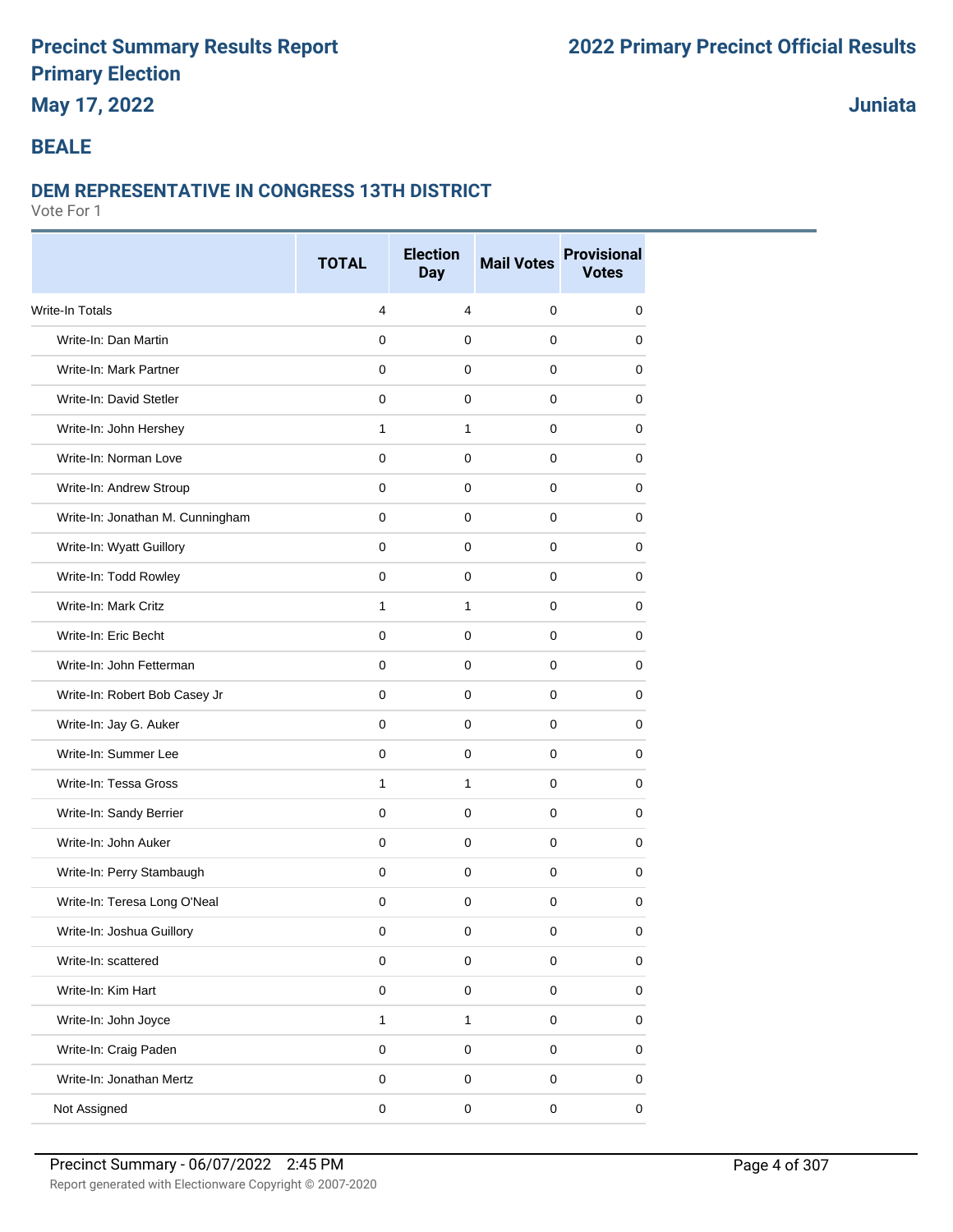#### **Juniata**

#### **BEALE**

#### **DEM REPRESENTATIVE IN CONGRESS 13TH DISTRICT**

Vote For 1

|                         | <b>TOTAL</b>   | <b>Election</b><br><b>Day</b> | <b>Mail Votes</b> | <b>Provisional</b><br><b>Votes</b> |  |
|-------------------------|----------------|-------------------------------|-------------------|------------------------------------|--|
| <b>Total Votes Cast</b> | $\overline{4}$ | $\overline{4}$                | $\mathbf{0}$      |                                    |  |
| Overvotes               | 0              | 0                             | $\mathbf 0$       | 0                                  |  |
| <b>Undervotes</b>       | 28             | 24                            | 4                 | 0                                  |  |
| <b>Contest Totals</b>   | 32             | 28                            | 4                 | 0                                  |  |

### **DEM SENATOR IN THE GENERAL ASSEMBLY 30TH DISTRICT**

|                          | <b>TOTAL</b>   | <b>Election</b><br><b>Day</b> | <b>Mail Votes</b> | <b>Provisional</b><br><b>Votes</b> |
|--------------------------|----------------|-------------------------------|-------------------|------------------------------------|
| <b>CAROL TAYLOR</b>      | 27             | 23                            | 4                 | 0                                  |
| <b>Write-In Totals</b>   | 1              | 1                             | $\mathbf 0$       | $\Omega$                           |
| Write-In: Judith Ward    | 1              | 1                             | $\mathbf 0$       | $\mathbf 0$                        |
| Write-In: John Hershey   | $\mathbf 0$    | $\mathbf 0$                   | $\mathbf 0$       | $\mathbf 0$                        |
| Write-In: scattered      | 0              | $\mathbf 0$                   | $\Omega$          | 0                                  |
| Write-In: Mehmet Oz      | $\mathbf 0$    | $\mathbf 0$                   | $\mathbf 0$       | $\Omega$                           |
| Write-In: Bethany Stroup | 0              | 0                             | $\mathbf 0$       | 0                                  |
| Not Assigned             | $\mathbf 0$    | $\mathbf 0$                   | $\Omega$          | $\Omega$                           |
| <b>Total Votes Cast</b>  | 28             | 24                            | $\overline{4}$    | $\mathbf 0$                        |
| Overvotes                | 0              | 0                             | $\mathbf 0$       | $\mathbf 0$                        |
| Undervotes               | $\overline{4}$ | 4                             | $\mathbf 0$       | $\Omega$                           |
| <b>Contest Totals</b>    | 32             | 28                            | 4                 | 0                                  |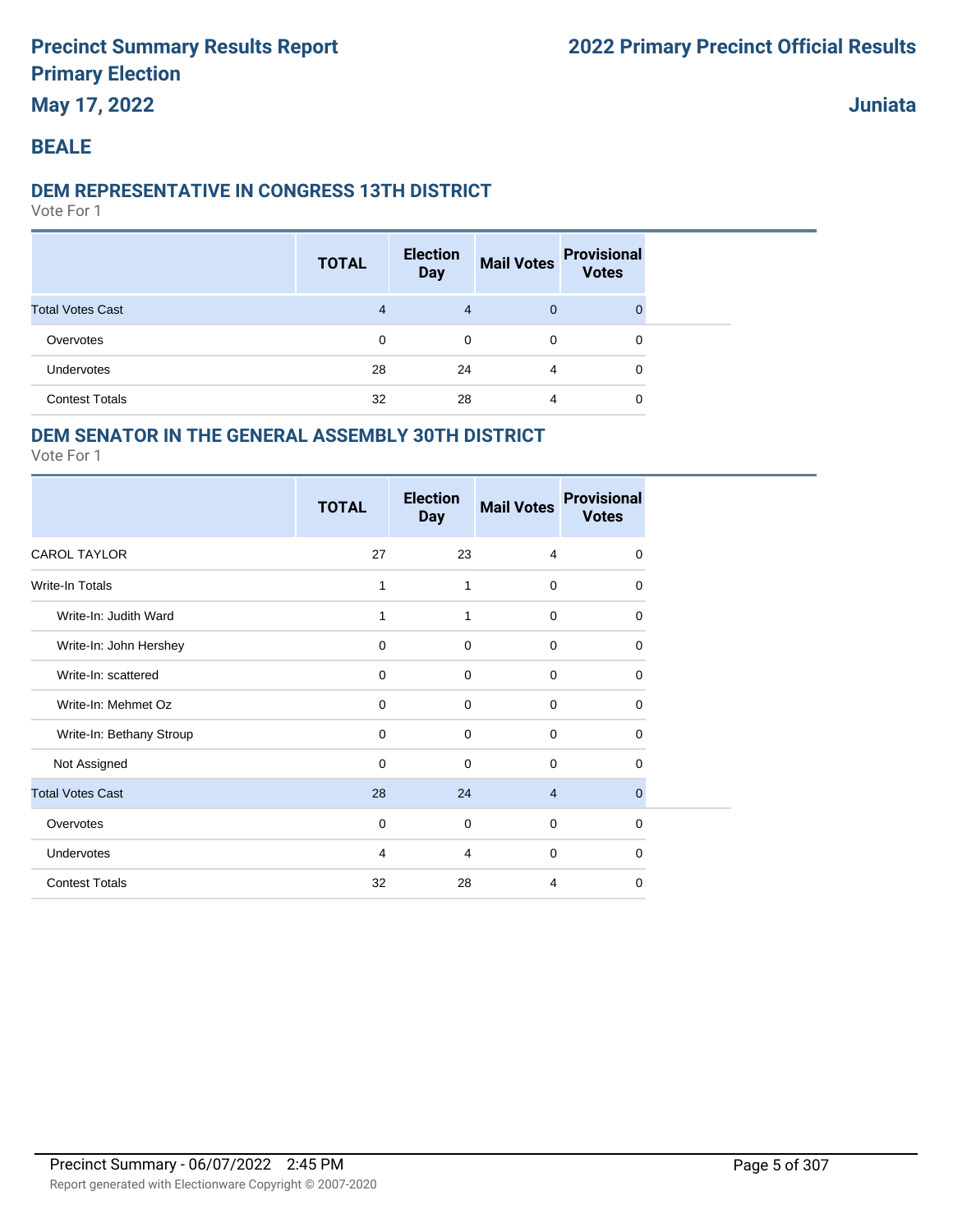## **May 17, 2022**

**Juniata**

### **BEALE**

## **DEM REPRESENTATIVE IN THE GENERAL ASSEMBLY 86TH DISTRICT**

|                                  | <b>TOTAL</b>            | <b>Election</b><br><b>Day</b> | <b>Mail Votes</b> | <b>Provisional</b><br><b>Votes</b> |
|----------------------------------|-------------------------|-------------------------------|-------------------|------------------------------------|
| <b>Write-In Totals</b>           | $\overline{4}$          | 4                             | $\mathbf 0$       | 0                                  |
| Write-In: Craig Paden            | $\mathbf 0$             | $\mathbf 0$                   | $\mathbf 0$       | 0                                  |
| Write-In: Jonathan Mertz         | 0                       | 0                             | 0                 | 0                                  |
| Write-In: Ronald Shearer         | $\mathbf 0$             | $\mathbf 0$                   | $\mathbf 0$       | 0                                  |
| Write-In: Norman Love            | $\mathbf 0$             | $\mathbf 0$                   | $\mathbf 0$       | 0                                  |
| Write-In: Jonathan M. Cunningham | 0                       | $\mathbf 0$                   | 0                 | 0                                  |
| Write-In: Mark Critz             | $\mathbf 0$             | $\mathbf 0$                   | $\mathbf 0$       | 0                                  |
| Write-In: Wyatt Guillory         | $\mathbf 0$             | $\mathbf 0$                   | 0                 | 0                                  |
| Write-In: William L. Baney       | $\mathbf 0$             | $\mathbf 0$                   | $\mathbf 0$       | 0                                  |
| Write-In: Hannah Smith           | 0                       | $\mathbf 0$                   | 0                 | 0                                  |
| Write-In: Karen Anderson         | $\mathbf 0$             | $\mathbf 0$                   | 0                 | 0                                  |
| Write-In: John Hershey           | 2                       | 2                             | $\mathbf 0$       | 0                                  |
| Write-In: Bob Casey, Jr.         | $\mathbf 0$             | $\mathbf 0$                   | $\mathbf 0$       | 0                                  |
| Write-In: Gina Moist             | $\mathbf 0$             | $\mathbf 0$                   | $\mathbf 0$       | 0                                  |
| Write-In: Jay G. Auker           | 0                       | $\mathbf 0$                   | 0                 | 0                                  |
| Write-In: Tessa Gross            | $\mathbf{1}$            | $\mathbf{1}$                  | 0                 | 0                                  |
| Write-In: Kay Clugston           | $\mathbf 0$             | 0                             | $\mathbf 0$       | 0                                  |
| Write-In: Carl H. Radek          | 0                       | $\mathbf 0$                   | $\mathbf 0$       | 0                                  |
| Write-In: Eric Becht             | $\mathbf 0$             | $\mathbf 0$                   | $\Omega$          | $\mathbf 0$                        |
| Write-In: Kiim Klingensmith Hart | $\mathbf 0$             | $\mathbf 0$                   | $\mathbf 0$       | 0                                  |
| Write-In: Levon Putt             | 0                       | $\mathbf 0$                   | $\mathbf 0$       | 0                                  |
| Write-In: Rolf Lotz              | $\pmb{0}$               | $\mathbf 0$                   | 0                 | 0                                  |
| Write-In: Joshua Guillory        | $\pmb{0}$               | $\mathbf 0$                   | $\pmb{0}$         | $\pmb{0}$                          |
| Write-In: scattered              | $\pmb{0}$               | $\pmb{0}$                     | $\pmb{0}$         | $\mathsf 0$                        |
| Write-In: Jeff Hart              | $\pmb{0}$               | $\mathbf 0$                   | $\mathbf 0$       | $\pmb{0}$                          |
| Write-In: Perry Stambaugh        | $\mathbf{1}$            | $\mathbf{1}$                  | $\pmb{0}$         | $\mathbf 0$                        |
| Not Assigned                     | $\pmb{0}$               | $\pmb{0}$                     | $\pmb{0}$         | 0                                  |
| <b>Total Votes Cast</b>          | $\overline{\mathbf{4}}$ | $\overline{4}$                | $\pmb{0}$         | $\mathbf{0}$                       |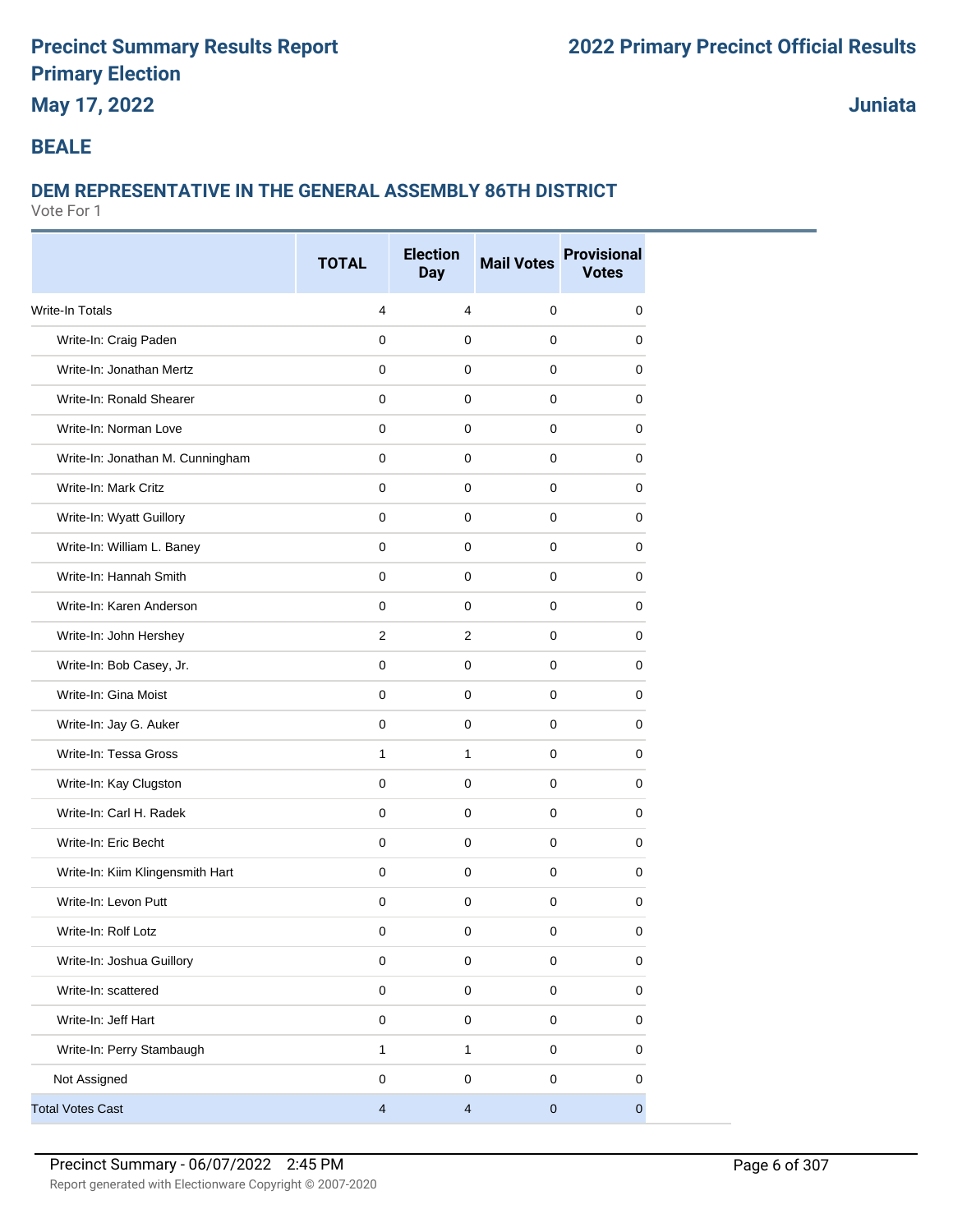## **May 17, 2022**

**Juniata**

### **BEALE**

## **DEM REPRESENTATIVE IN THE GENERAL ASSEMBLY 86TH DISTRICT**

|                       | <b>TOTAL</b> | <b>Election</b><br><b>Day</b> |   | Mail Votes Provisional<br>Votes |
|-----------------------|--------------|-------------------------------|---|---------------------------------|
| Overvotes             | 0            | 0                             | 0 |                                 |
| <b>Undervotes</b>     | 28           | 24                            | 4 | 0                               |
| <b>Contest Totals</b> | 32           | 28                            | 4 | 0                               |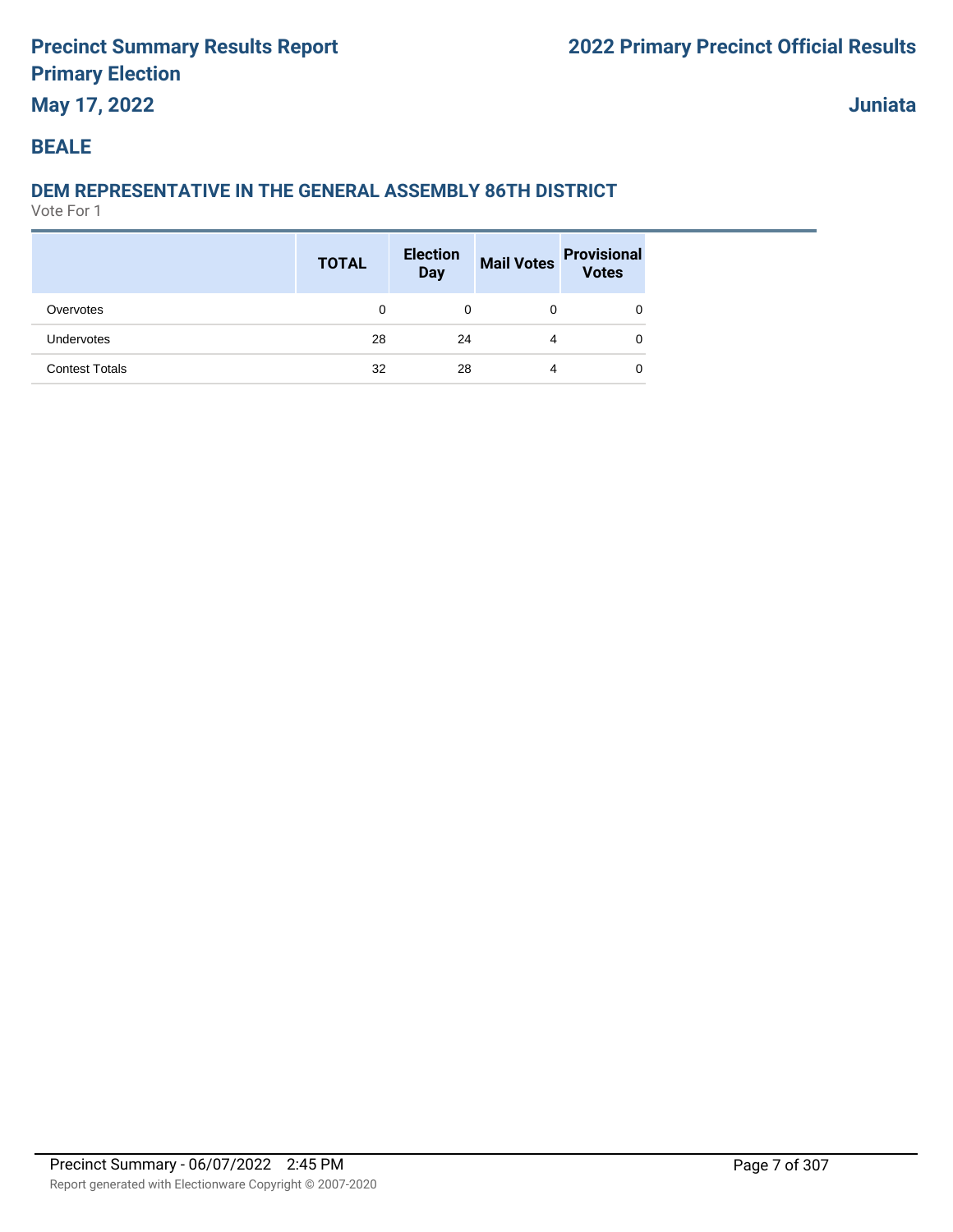## **May 17, 2022**

## **Juniata**

#### **BEALE**

#### **DEM MEMBER OF DEMOCRATIC STATE COMMITTEE**

|                                   | <b>TOTAL</b> | <b>Election</b><br><b>Day</b> | <b>Mail Votes</b> | <b>Provisional</b><br><b>Votes</b> |  |
|-----------------------------------|--------------|-------------------------------|-------------------|------------------------------------|--|
| Write-In Totals                   | 3            | 3                             | $\mathbf 0$       | 0                                  |  |
| Write-In: Peter Junod             | $\mathbf 0$  | $\pmb{0}$                     | $\mathbf 0$       | 0                                  |  |
| Write-In: Tyler Titus             | 0            | 0                             | $\mathbf 0$       | 0                                  |  |
| Write-In: Wyatt A. Guillory       | 0            | 0                             | 0                 | 0                                  |  |
| Write-In: Jonathan Mertz          | $\mathbf 0$  | $\pmb{0}$                     | $\mathbf 0$       | 0                                  |  |
| Write-In: Amen Brown              | $\mathbf 0$  | 0                             | $\mathbf 0$       | 0                                  |  |
| Write-In: Pat Neimond             | $\mathbf 0$  | 0                             | $\mathbf 0$       | 0                                  |  |
| Write-In: John Shearer            | $\mathbf 0$  | $\pmb{0}$                     | $\mathbf 0$       | 0                                  |  |
| Write-In: Dennis Lewis            | $\mathbf 0$  | $\mathbf 0$                   | $\mathbf 0$       | 0                                  |  |
| Write-In: Robert Bair             | 0            | 0                             | 0                 | 0                                  |  |
| Write-In: Aaron Falker            | $\mathbf 0$  | $\mathbf 0$                   | $\mathbf 0$       | 0                                  |  |
| Write-In: Nanci L. Aumiller       | $\mathbf{1}$ | $\mathbf{1}$                  | $\mathbf 0$       | 0                                  |  |
| Write-In: Jonathan M. Cunningham  | 0            | 0                             | 0                 | 0                                  |  |
| Write-In: Wyatt Guillory          | $\mathbf 0$  | $\mathbf 0$                   | $\mathbf 0$       | 0                                  |  |
| Write-In: Fern Fowler             | 0            | 0                             | 0                 | 0                                  |  |
| Write-In: Tessa Gross             | 2            | $\overline{2}$                | 0                 | 0                                  |  |
| Write-In: Eric Becht              | $\mathbf 0$  | $\pmb{0}$                     | $\mathbf 0$       | 0                                  |  |
| Write-In: Christopher Kowerdovich | $\mathbf 0$  | $\mathbf 0$                   | $\mathbf 0$       | 0                                  |  |
| Write-In: David Stetler           | $\mathbf 0$  | 0                             | $\mathbf 0$       | 0                                  |  |
| Write-In: Jimmy Dillon            | $\mathbf 0$  | $\pmb{0}$                     | $\mathbf 0$       | 0                                  |  |
| Write-In: Jason Prowell           | $\mathbf 0$  | 0                             | $\mathbf 0$       | 0                                  |  |
| Write-In: Jay G. Auker            | 0            | 0                             | 0                 | 0                                  |  |
| Write-In: Joe Sims                | $\mathbf 0$  | $\pmb{0}$                     | $\mathbf 0$       | 0                                  |  |
| Write-In: Kim Klingensmith Hart   | $\pmb{0}$    | $\mathsf{O}\xspace$           | $\pmb{0}$         | 0                                  |  |
| Write-In: scattered               | $\mathbf 0$  | $\pmb{0}$                     | $\pmb{0}$         | 0                                  |  |
| Write-In: John Auker              | $\pmb{0}$    | $\pmb{0}$                     | $\mathbf 0$       | 0                                  |  |
| Write-In: Mike Smith              | $\mathbf 0$  | $\pmb{0}$                     | $\pmb{0}$         | 0                                  |  |
| Write-In: Hannah Smith-Brubaker   | 0            | 0                             | 0                 | 0                                  |  |
| Write-In: Doris Love              | $\pmb{0}$    | $\pmb{0}$                     | $\pmb{0}$         | $\pmb{0}$                          |  |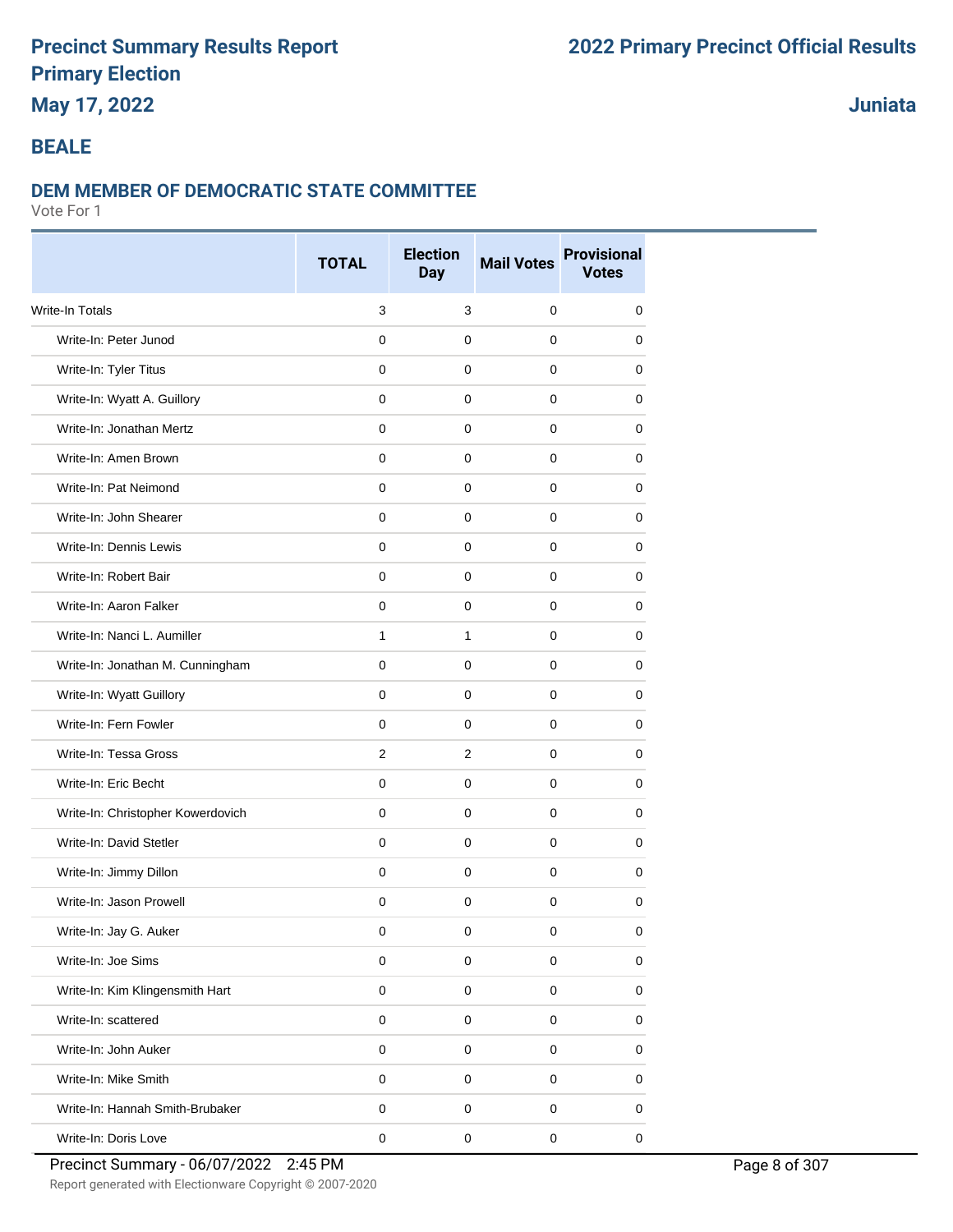## **May 17, 2022**

#### **Juniata**

#### **BEALE**

#### **DEM MEMBER OF DEMOCRATIC STATE COMMITTEE**

Vote For 1

|                           | <b>TOTAL</b> | <b>Election</b><br><b>Day</b> | <b>Mail Votes</b> | <b>Provisional</b><br><b>Votes</b> |  |
|---------------------------|--------------|-------------------------------|-------------------|------------------------------------|--|
| Write-In: Curt Junod      | $\mathbf 0$  | $\mathbf 0$                   | $\mathbf 0$       | $\Omega$                           |  |
| Write-In: Thomas E. Fink  | $\mathbf 0$  | $\mathbf 0$                   | $\mathbf 0$       | $\Omega$                           |  |
| Write-In: Johnathan Auker | $\mathbf 0$  | $\Omega$                      | $\mathbf 0$       | $\Omega$                           |  |
| Write-In: John Hershey    | $\mathbf 0$  | $\Omega$                      | $\mathbf 0$       | $\Omega$                           |  |
| Write-In: Lorrie Guillory | 0            | $\mathbf 0$                   | $\mathbf 0$       | $\Omega$                           |  |
| Not Assigned              | 0            | $\mathbf 0$                   | $\mathbf 0$       | 0                                  |  |
| <b>Total Votes Cast</b>   | 3            | 3                             | $\mathbf{0}$      | $\Omega$                           |  |
| Overvotes                 | 0            | 0                             | $\mathbf 0$       | 0                                  |  |
| <b>Undervotes</b>         | 29           | 25                            | $\overline{4}$    | $\Omega$                           |  |
| <b>Contest Totals</b>     | 32           | 28                            | 4                 | $\Omega$                           |  |

#### **DEM BEALE TOWNSHIP DEMOCRATIC COMMITTEEPERSON**

|                           | <b>TOTAL</b> | <b>Election</b><br><b>Day</b> | <b>Mail Votes</b> | <b>Provisional</b><br><b>Votes</b> |
|---------------------------|--------------|-------------------------------|-------------------|------------------------------------|
| Write-In Totals           | 2            | 2                             | $\Omega$          | 0                                  |
| Write-In: Martin Schwartz | 1            | 1                             | 0                 | 0                                  |
| Write-In: Tom Hipple      | 1            | 1                             | 0                 | 0                                  |
| Not Assigned              | $\mathbf 0$  | $\mathbf 0$                   | $\Omega$          | 0                                  |
| <b>Total Votes Cast</b>   | 2            | 2                             | $\Omega$          | 0                                  |
| Overvotes                 | $\mathbf 0$  | 0                             | 0                 | 0                                  |
| Undervotes                | 62           | 54                            | 8                 | 0                                  |
| <b>Contest Totals</b>     | 64           | 56                            | 8                 | 0                                  |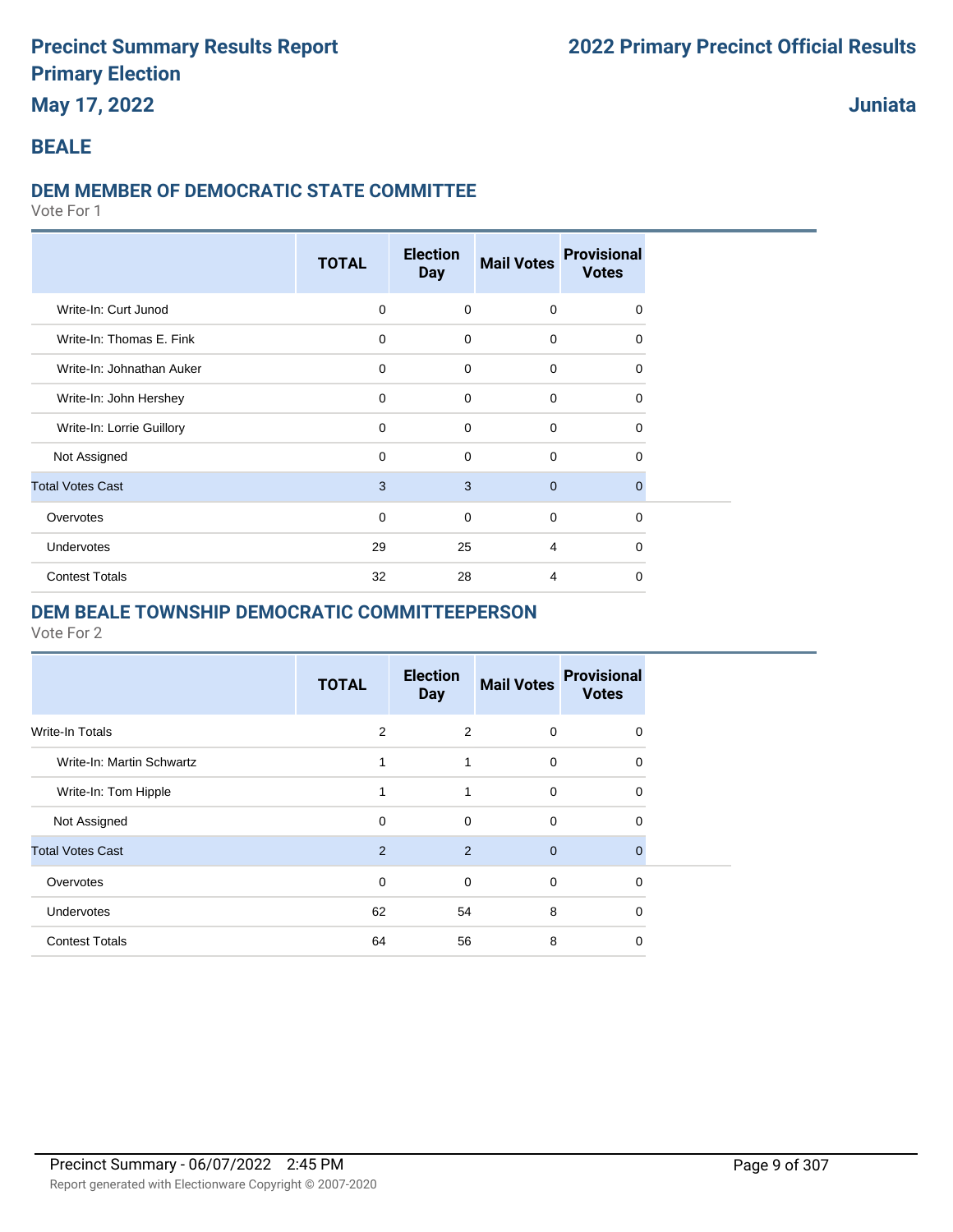## **May 17, 2022**

### **Juniata**

### **BEALE**

#### **REP UNITED STATES SENATOR**

|                            | <b>TOTAL</b> | <b>Election</b><br><b>Day</b> | <b>Mail Votes</b> | <b>Provisional</b><br><b>Votes</b> |
|----------------------------|--------------|-------------------------------|-------------------|------------------------------------|
| KATHY BARNETTE             | 41           | 41                            | $\mathbf 0$       | 0                                  |
| <b>MEHMET OZ</b>           | 46           | 46                            | $\mathbf 0$       | $\mathbf 0$                        |
| <b>GEORGE BOCHETTO</b>     | $\mathbf{1}$ | $\mathbf{1}$                  | $\mathbf 0$       | $\Omega$                           |
| <b>JEFF BARTOS</b>         | 3            | 3                             | 0                 | $\mathbf 0$                        |
| <b>DAVE MCCORMICK</b>      | 53           | 53                            | 0                 | $\mathbf 0$                        |
| <b>SEAN GALE</b>           | 0            | 0                             | $\mathbf 0$       | $\mathbf 0$                        |
| <b>CARLA SANDS</b>         | 25           | 23                            | 2                 | 0                                  |
| <b>Write-In Totals</b>     | $\mathbf{1}$ | $\mathbf{1}$                  | $\mathbf 0$       | $\mathbf 0$                        |
| Write-In: Malcolm Kenyatta | $\mathbf 0$  | $\mathbf 0$                   | $\mathbf 0$       | $\mathbf 0$                        |
| Write-In: John Fetterman   | 1            | $\mathbf{1}$                  | $\mathbf 0$       | $\mathbf 0$                        |
| Write-In: scattered        | $\mathbf 0$  | 0                             | $\mathbf 0$       | $\mathbf 0$                        |
| Not Assigned               | $\mathbf 0$  | $\mathbf 0$                   | $\mathbf 0$       | 0                                  |
| <b>Total Votes Cast</b>    | 170          | 168                           | $\overline{2}$    | $\mathbf 0$                        |
| Overvotes                  | 1            | 1                             | $\mathbf 0$       | $\mathbf 0$                        |
| Undervotes                 | 3            | 3                             | 0                 | $\mathbf 0$                        |
| <b>Contest Totals</b>      | 174          | 172                           | 2                 | $\mathbf 0$                        |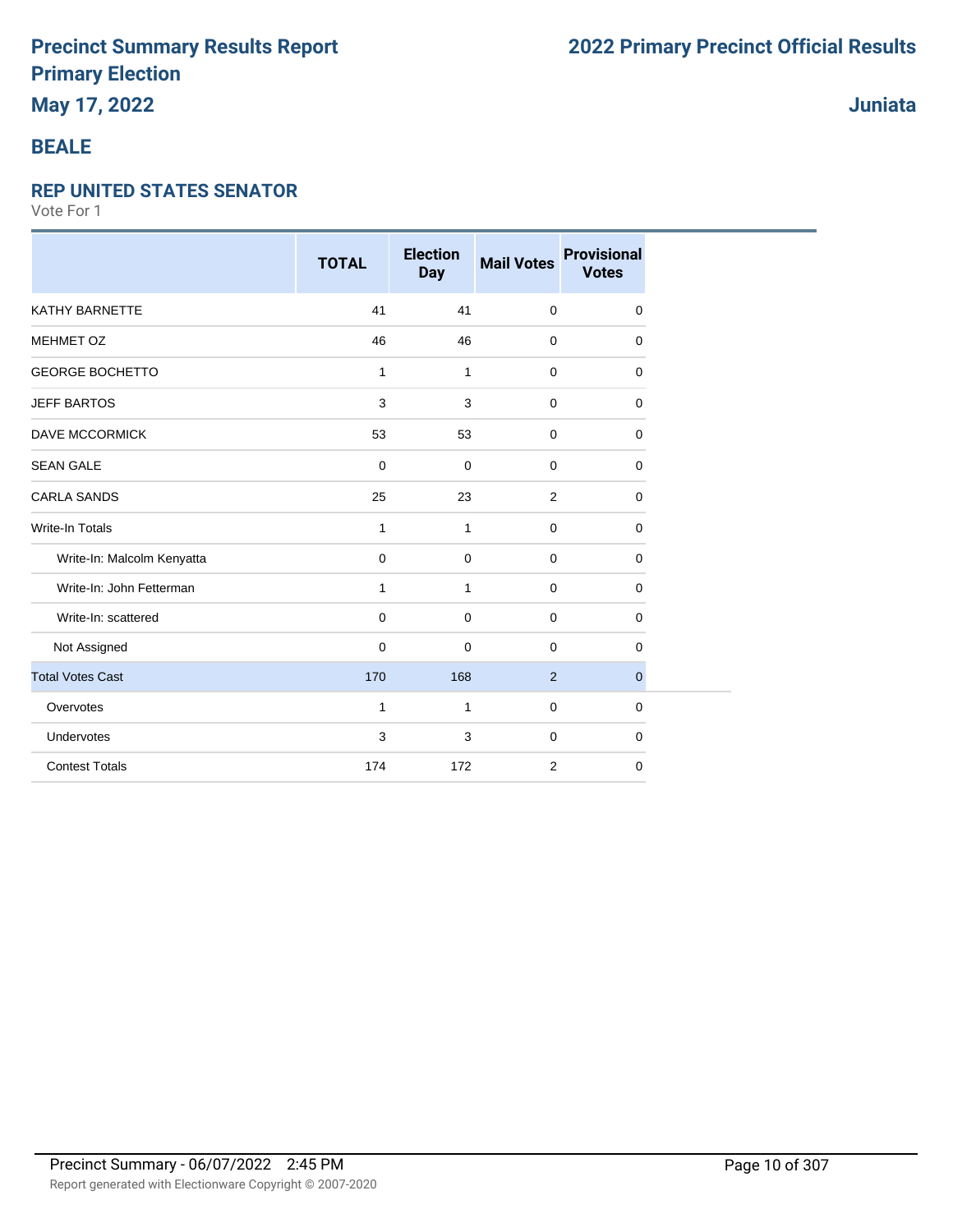### **BEALE**

#### **REP GOVERNOR**

|                               | <b>TOTAL</b>   | <b>Election</b><br><b>Day</b> | <b>Mail Votes</b> | <b>Provisional</b><br><b>Votes</b> |
|-------------------------------|----------------|-------------------------------|-------------------|------------------------------------|
| LOU BARLETTA                  | 29             | 29                            | $\mathbf 0$       | $\mathbf 0$                        |
| DOUGLAS V. MASTRIANO          | 103            | 101                           | $\overline{2}$    | 0                                  |
| <b>NCHE ZAMA</b>              | $\overline{2}$ | 2                             | $\mathbf 0$       | $\mathbf 0$                        |
| <b>DAVE WHITE</b>             | 9              | 9                             | $\mathbf 0$       | $\mathbf 0$                        |
| <b>MELISSA HART</b>           | 3              | 3                             | $\mathbf 0$       | $\mathbf 0$                        |
| <b>BILL MCSWAIN</b>           | 11             | 11                            | 0                 | $\mathbf 0$                        |
| <b>CHARLIE GEROW</b>          | $\mathsf 3$    | 3                             | $\mathbf 0$       | $\mathbf 0$                        |
| <b>JOE GALE</b>               | 0              | $\pmb{0}$                     | $\mathbf 0$       | $\mathbf 0$                        |
| <b>JAKE CORMAN</b>            | 13             | 13                            | $\mathbf 0$       | $\mathbf 0$                        |
| <b>Write-In Totals</b>        | 0              | $\mathbf 0$                   | $\mathbf 0$       | $\mathbf 0$                        |
| Write-In: Maggie Hackenberger | $\mathbf 0$    | $\mathbf 0$                   | 0                 | 0                                  |
| Write-In: Josh Shapiro        | 0              | $\mathbf 0$                   | $\mathbf 0$       | $\mathbf 0$                        |
| Write-In: scattered           | $\pmb{0}$      | $\mathbf 0$                   | $\mathbf 0$       | $\mathbf 0$                        |
| Not Assigned                  | 0              | $\mathbf 0$                   | $\mathbf 0$       | $\mathbf 0$                        |
| <b>Total Votes Cast</b>       | 173            | 171                           | $\overline{2}$    | $\mathbf{0}$                       |
| Overvotes                     | 0              | $\pmb{0}$                     | $\mathbf 0$       | $\mathbf 0$                        |
| Undervotes                    | $\mathbf{1}$   | $\mathbf{1}$                  | $\mathbf 0$       | $\mathbf 0$                        |
| <b>Contest Totals</b>         | 174            | 172                           | $\overline{2}$    | 0                                  |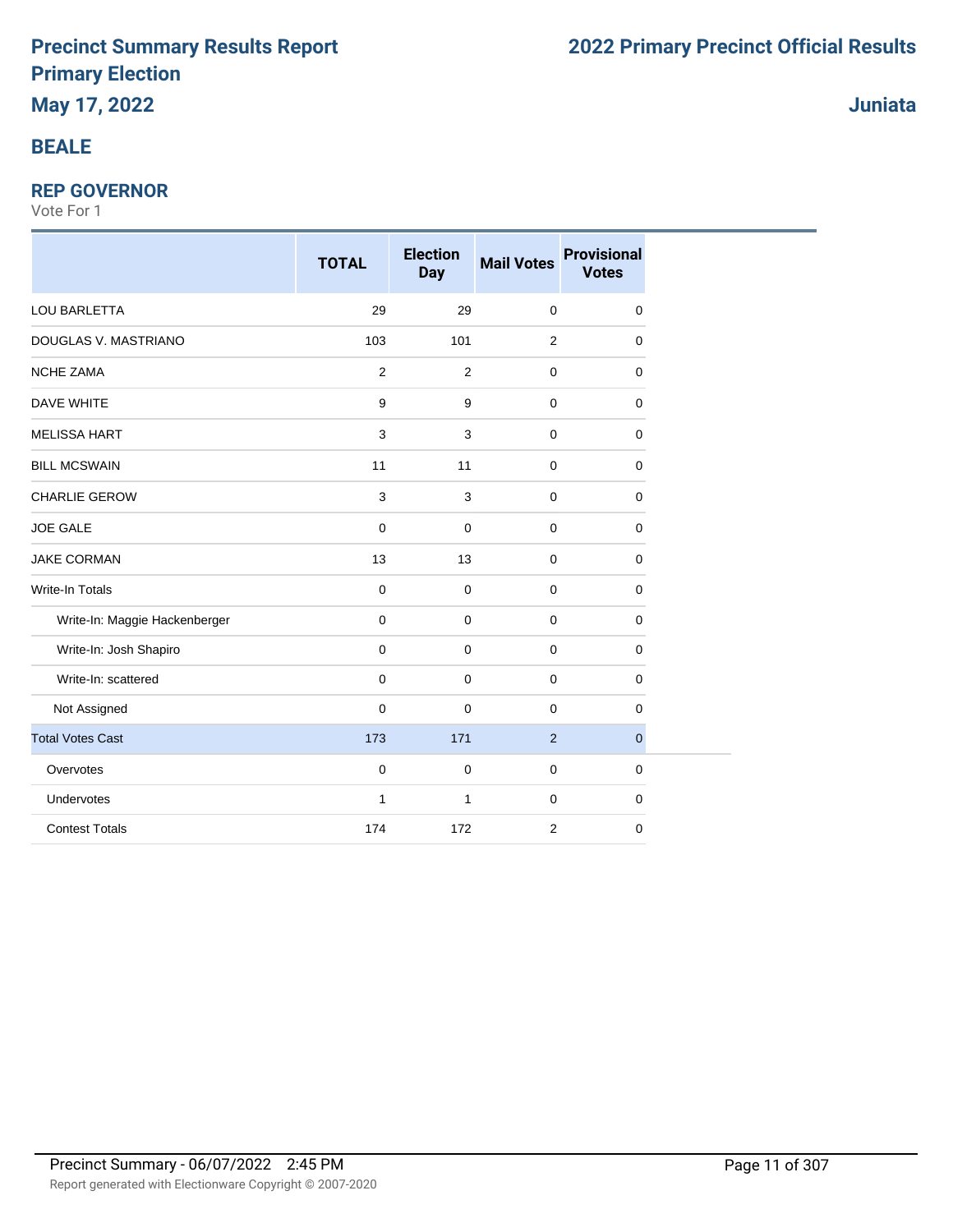## **May 17, 2022**

### **BEALE**

#### **REP LIEUTENANT GOVERNOR**

Vote For 1

|                            | <b>TOTAL</b>        | <b>Election</b><br><b>Day</b> | <b>Mail Votes</b> | <b>Provisional</b><br><b>Votes</b> |
|----------------------------|---------------------|-------------------------------|-------------------|------------------------------------|
| <b>CLARICE SCHILLINGER</b> | 19                  | 19                            | $\mathbf 0$       | 0                                  |
| <b>JAMES EARL JONES</b>    | 10                  | 10                            | 0                 | 0                                  |
| <b>RICK SACCONE</b>        | 8                   | 8                             | 0                 | 0                                  |
| <b>JOHN BROWN</b>          | $\overline{4}$      | $\overline{4}$                | $\mathbf 0$       | 0                                  |
| <b>CHRIS FRYE</b>          | 8                   | 8                             | $\mathbf 0$       | 0                                  |
| <b>JEFF COLEMAN</b>        | 36                  | 36                            | 0                 | 0                                  |
| <b>RUSS DIAMOND</b>        | 10                  | 10                            | $\mathbf 0$       | 0                                  |
| CARRIE LEWIS DELROSSO      | 42                  | 42                            | 0                 | 0                                  |
| <b>TEDDY DANIELS</b>       | 12                  | 10                            | $\overline{2}$    | 0                                  |
| Write-In Totals            | $\mathbf 0$         | $\mathbf 0$                   | $\mathbf 0$       | 0                                  |
| Write-In: Jake Corman      | $\mathbf 0$         | $\mathbf 0$                   | $\mathbf 0$       | 0                                  |
| Write-In: Steve Imes       | $\mathbf 0$         | $\mathbf 0$                   | 0                 | 0                                  |
| Write-In: Jeff Bartos      | $\mathbf 0$         | $\mathbf 0$                   | 0                 | 0                                  |
| Write-In: Lou Barletta     | $\mathbf 0$         | $\mathbf 0$                   | $\mathbf 0$       | 0                                  |
| Write-In: Kathy Barnette   | $\mathbf 0$         | $\mathbf 0$                   | $\mathbf 0$       | 0                                  |
| Write-In: John Reichenbach | 0                   | 0                             | 0                 | 0                                  |
| Write-In: Josh Imes        | $\mathbf 0$         | $\mathbf 0$                   | $\mathbf 0$       | 0                                  |
| Write-In: Austin Davis     | $\mathsf{O}\xspace$ | $\mathbf 0$                   | 0                 | $\mathbf 0$                        |
| Write-In: Philip Rickert   | 0                   | $\mathbf 0$                   | 0                 | 0                                  |
| Write-In: Dave White       | $\mathsf{O}\xspace$ | $\pmb{0}$                     | $\mathbf 0$       | 0                                  |
| Write-In: scattered        | $\pmb{0}$           | $\mathbf 0$                   | 0                 | 0                                  |
| Write-In: Brian Sims       | $\pmb{0}$           | $\mathbf 0$                   | 0                 | 0                                  |
| Write-In: Brennan Paden    | $\mathbf 0$         | $\pmb{0}$                     | $\mathsf 0$       | $\pmb{0}$                          |
| Not Assigned               | $\pmb{0}$           | $\mathbf 0$                   | 0                 | 0                                  |
| <b>Total Votes Cast</b>    | 149                 | 147                           | $\sqrt{2}$        | $\mathbf 0$                        |
| Overvotes                  | $\mathbf 0$         | $\mathbf 0$                   | $\pmb{0}$         | $\pmb{0}$                          |
| Undervotes                 | 25                  | 25                            | $\pmb{0}$         | 0                                  |
| <b>Contest Totals</b>      | 174                 | 172                           | $\overline{c}$    | $\pmb{0}$                          |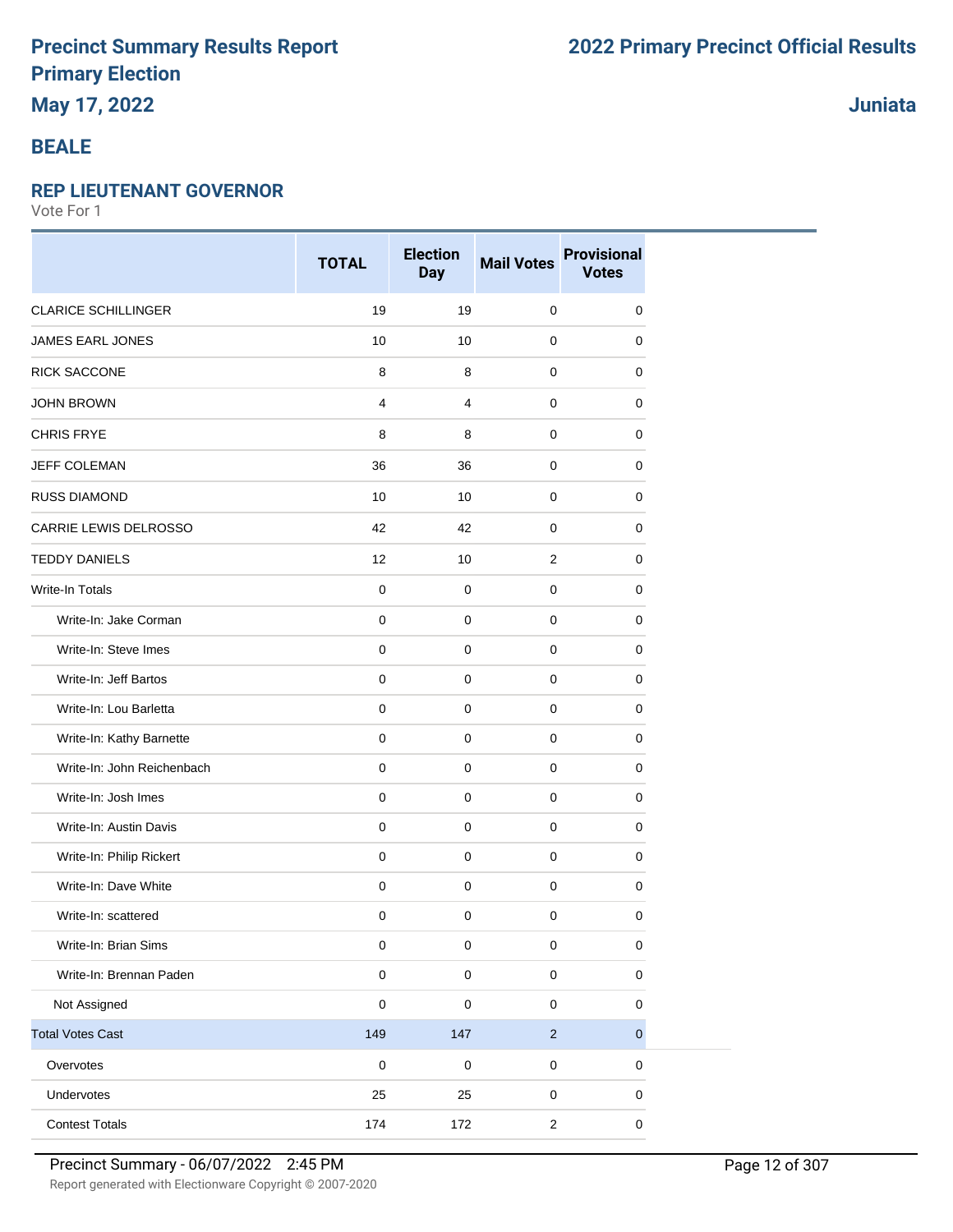## **May 17, 2022**

## **Juniata**

### **BEALE**

#### **REP REPRESENTATIVE IN CONGRESS 13TH DISTRICT**

|                               | <b>TOTAL</b>        | <b>Election</b><br>Day | <b>Mail Votes</b> | <b>Provisional</b><br><b>Votes</b> |
|-------------------------------|---------------------|------------------------|-------------------|------------------------------------|
| JOHN JOYCE                    | 137                 | 135                    | 2                 | 0                                  |
| <b>Write-In Totals</b>        | 0                   | $\mathbf 0$            | $\mathbf 0$       | $\mathbf 0$                        |
| Write-In: Glenn Suppllee      | $\mathsf{O}\xspace$ | $\mathbf 0$            | $\mathbf 0$       | $\mathbf 0$                        |
| Write-In: scattered           | $\mathbf 0$         | $\mathbf 0$            | $\mathbf 0$       | $\mathbf 0$                        |
| Write-In: Joseph D. Long      | 0                   | $\mathbf 0$            | $\mathbf 0$       | 0                                  |
| Write-In: Mark Critz          | $\mathbf 0$         | $\mathbf 0$            | $\mathbf 0$       | $\mathbf 0$                        |
| Write-In: Ginger Oberlin      | 0                   | $\mathbf 0$            | $\mathbf 0$       | $\mathbf 0$                        |
| Write-In: Abby Normal         | 0                   | $\pmb{0}$              | $\mathbf 0$       | 0                                  |
| Write-In: John Hershey        | 0                   | $\mathbf 0$            | $\mathbf 0$       | 0                                  |
| Write-In: John Mingle         | 0                   | $\mathbf 0$            | $\mathbf 0$       | $\mathbf 0$                        |
| Write-In: George Smith        | 0                   | $\mathbf 0$            | $\pmb{0}$         | $\mathbf 0$                        |
| Write-In: Blake Henry         | 0                   | $\mathbf 0$            | $\mathbf 0$       | 0                                  |
| Write-In: Jonathan Cunningham | 0                   | $\mathbf 0$            | $\mathbf 0$       | $\mathbf 0$                        |
| Write-In: Donald Fultz        | $\mathbf{0}$        | $\mathbf 0$            | $\mathbf 0$       | 0                                  |
| Write-In: Carmela Ciliberti   | 0                   | $\mathbf 0$            | $\mathbf 0$       | 0                                  |
| Not Assigned                  | 0                   | $\pmb{0}$              | $\mathbf 0$       | $\mathbf 0$                        |
| <b>Total Votes Cast</b>       | 137                 | 135                    | 2                 | $\overline{0}$                     |
| Overvotes                     | $\mathbf 0$         | $\mathbf 0$            | $\mathbf 0$       | $\mathbf 0$                        |
| Undervotes                    | 37                  | 37                     | $\mathbf 0$       | $\mathbf 0$                        |
| <b>Contest Totals</b>         | 174                 | 172                    | $\overline{2}$    | $\mathbf 0$                        |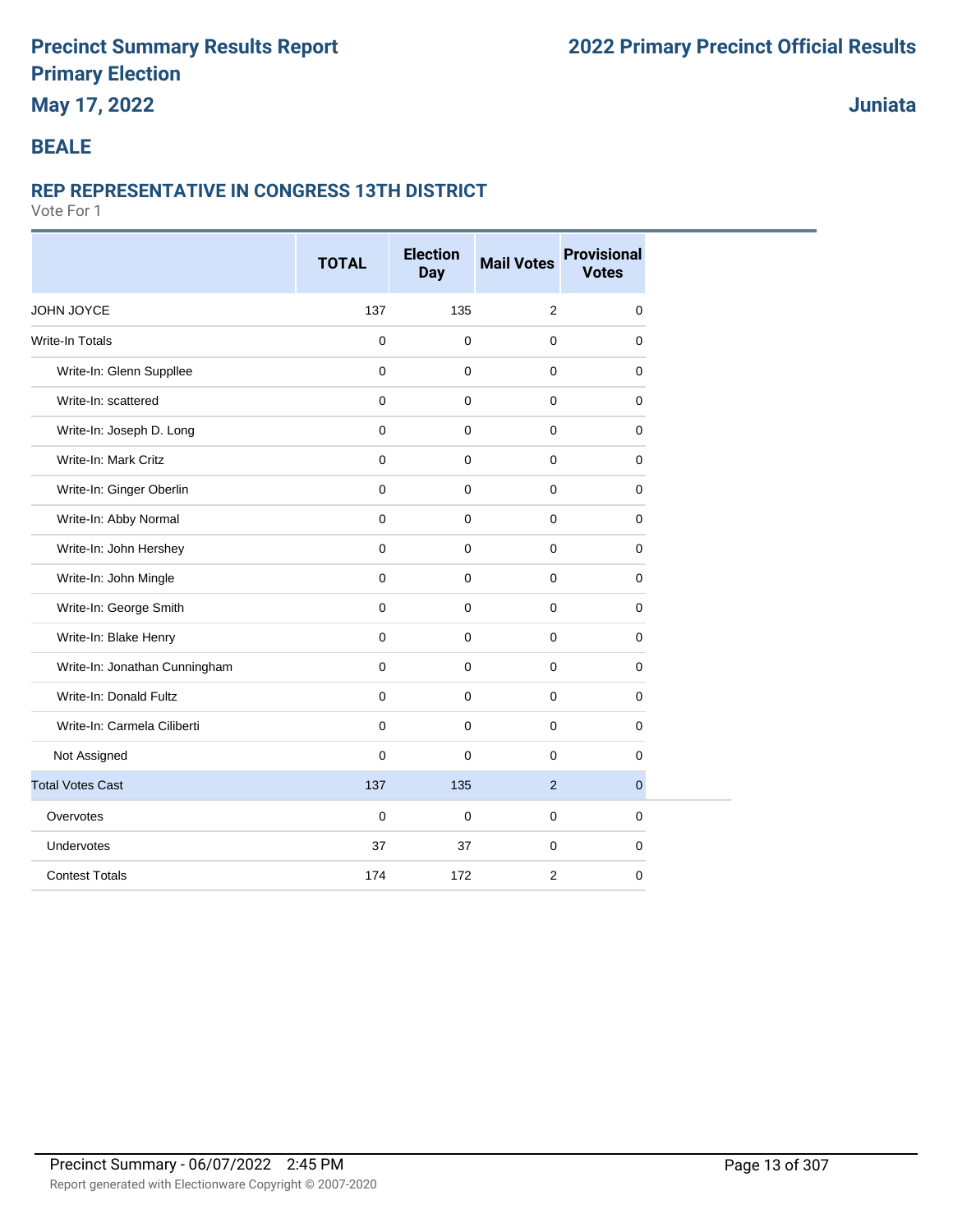## **May 17, 2022**

**Juniata**

### **BEALE**

## **REP SENATOR IN THE GENERAL ASSEMBLY 30TH DISTRICT**

|                          | <b>TOTAL</b> | <b>Election</b><br><b>Day</b> | <b>Mail Votes</b> | <b>Provisional</b><br><b>Votes</b> |
|--------------------------|--------------|-------------------------------|-------------------|------------------------------------|
| <b>JUDY WARD</b>         | 136          | 134                           | 2                 | $\mathbf 0$                        |
| Write-In Totals          | $\mathbf 0$  | 0                             | $\mathbf 0$       | $\mathbf 0$                        |
| Write-In: Donald Fultz   | $\mathbf 0$  | $\mathbf 0$                   | 0                 | 0                                  |
| Write-In: John Hershey   | $\mathbf 0$  | $\mathbf 0$                   | 0                 | 0                                  |
| Write-In: scattered      | $\mathbf 0$  | $\mathbf 0$                   | $\mathbf 0$       | $\mathbf 0$                        |
| Write-In: Bonnie Comp    | $\mathbf 0$  | $\mathbf 0$                   | $\mathbf 0$       | $\mathbf 0$                        |
| Write-In: Cody Burns     | $\mathbf 0$  | $\mathsf{O}\xspace$           | $\mathbf 0$       | $\mathbf 0$                        |
| Write-In: Carol Taylor   | $\mathbf 0$  | $\mathbf 0$                   | $\mathbf 0$       | $\mathbf 0$                        |
| Write-In: Michael Kramer | $\mathbf 0$  | $\mathbf 0$                   | $\mathbf 0$       | $\mathbf 0$                        |
| Write-In: Ginger Oberlin | $\mathbf 0$  | $\mathbf 0$                   | $\mathbf 0$       | $\mathbf 0$                        |
| Write-In: Dave Fry       | $\mathbf 0$  | 0                             | $\mathbf 0$       | $\mathbf 0$                        |
| Write-In: Blake Henry    | $\mathbf 0$  | $\Omega$                      | $\mathbf 0$       | $\mathbf 0$                        |
| Not Assigned             | $\mathbf 0$  | $\Omega$                      | $\mathbf 0$       | $\mathbf 0$                        |
| <b>Total Votes Cast</b>  | 136          | 134                           | $\overline{2}$    | $\mathbf{0}$                       |
| Overvotes                | $\mathbf 0$  | $\mathbf 0$                   | 0                 | $\mathbf 0$                        |
| Undervotes               | 38           | 38                            | $\mathbf 0$       | $\mathbf 0$                        |
| <b>Contest Totals</b>    | 174          | 172                           | 2                 | $\mathbf 0$                        |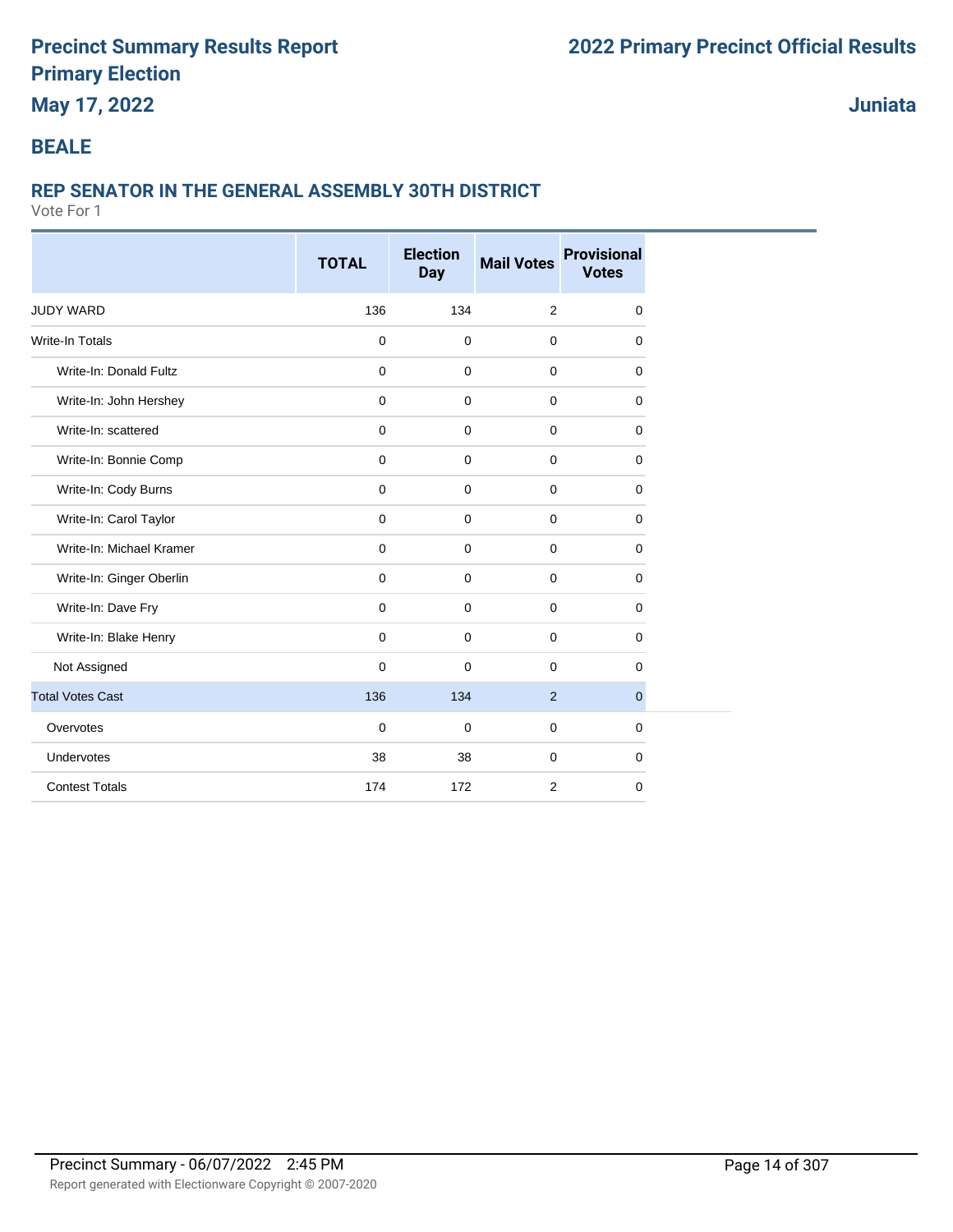## **May 17, 2022**

**Juniata**

### **BEALE**

## **REP REPRESENTATIVE IN THE GENERAL ASSEMBLY 86TH DISTRICT**

|                              | <b>TOTAL</b>   | <b>Election</b><br><b>Day</b> | <b>Mail Votes</b> | <b>Provisional</b><br><b>Votes</b> |
|------------------------------|----------------|-------------------------------|-------------------|------------------------------------|
| <b>JOHN HERSHEY</b>          | 141            | 139                           | 2                 | $\Omega$                           |
| PERRY STAMBAUGH              | 29             | 29                            | $\mathbf 0$       | $\Omega$                           |
| Write-In Totals              | $\mathbf 0$    | $\mathbf 0$                   | $\mathbf 0$       | $\Omega$                           |
| Write-In: Edward T. Reinhold | $\mathbf 0$    | $\mathbf 0$                   | $\mathbf 0$       | $\Omega$                           |
| Write-In: Jared Charles      | $\mathbf 0$    | $\mathbf 0$                   | $\mathbf 0$       | $\Omega$                           |
| Not Assigned                 | $\mathbf 0$    | $\mathbf 0$                   | $\mathbf 0$       | $\Omega$                           |
| <b>Total Votes Cast</b>      | 170            | 168                           | $\overline{2}$    | $\Omega$                           |
| Overvotes                    | $\mathbf 0$    | $\mathbf 0$                   | $\mathbf 0$       | $\Omega$                           |
| Undervotes                   | $\overline{4}$ | $\overline{4}$                | $\mathbf 0$       | $\Omega$                           |
| <b>Contest Totals</b>        | 174            | 172                           | 2                 | $\Omega$                           |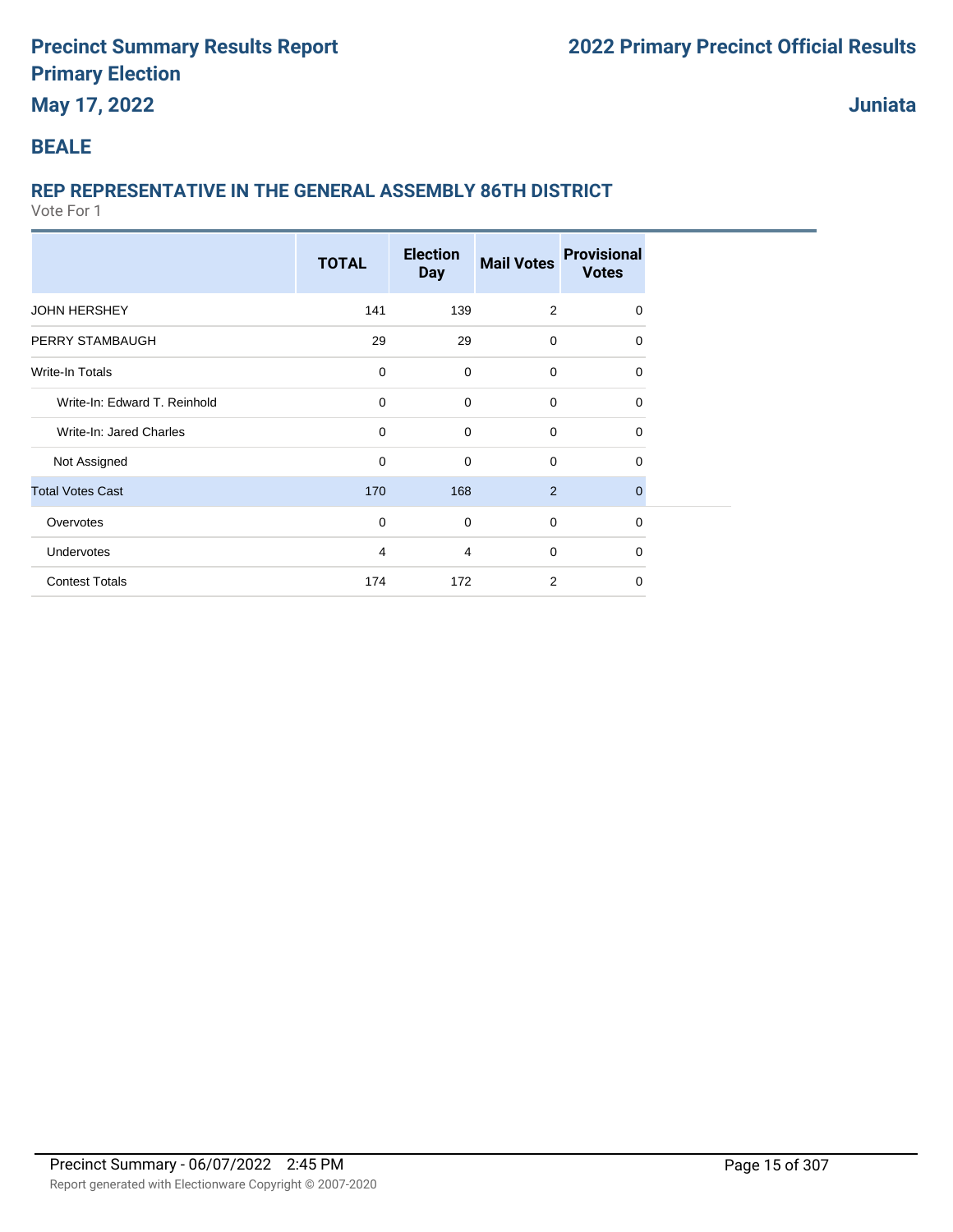## **May 17, 2022**

### **Juniata**

#### **BEALE**

#### **REP MEMBER OF REPUBLICAN STATE COMMITTEE**

|                                      | <b>TOTAL</b> | <b>Election</b><br>Day | <b>Mail Votes</b> | <b>Provisional</b><br><b>Votes</b> |
|--------------------------------------|--------------|------------------------|-------------------|------------------------------------|
| <b>NANCI L. AUMILLER</b>             | 151          | 149                    | 2                 | 0                                  |
| <b>Write-In Totals</b>               | $\mathbf 0$  | $\mathbf 0$            | $\mathbf 0$       | $\mathbf 0$                        |
| Write-In: scattered                  | $\mathbf 0$  | $\mathbf 0$            | $\mathbf 0$       | $\mathbf 0$                        |
| Write-In: Katrina D. Dolan           | $\mathbf 0$  | $\mathbf 0$            | $\mathbf 0$       | $\mathbf 0$                        |
| Write-In: Ginger Oberlin             | $\mathbf 0$  | $\mathbf 0$            | $\mathbf 0$       | 0                                  |
| Write-In: David Hunsberger           | $\mathbf 0$  | $\mathbf 0$            | $\mathbf 0$       | 0                                  |
| Write-In: Zachary Williams           | 0            | $\mathbf 0$            | $\mathbf 0$       | $\mathbf 0$                        |
| Write-In: Abbie Normal               | 0            | $\pmb{0}$              | $\mathbf 0$       | 0                                  |
| Write-In: Monica Wert                | 0            | $\mathbf 0$            | $\mathbf 0$       | 0                                  |
| Write-In: Elizebath M. Raffensberger | $\mathbf 0$  | $\mathbf 0$            | $\mathbf 0$       | $\mathbf 0$                        |
| Write-In: Tammy Heikes               | 0            | $\mathbf 0$            | $\mathbf 0$       | $\mathbf 0$                        |
| Write-In: Philip Rickert             | 0            | $\mathbf 0$            | $\mathbf 0$       | 0                                  |
| Write-In: Bradley Hershey            | 0            | $\mathbf 0$            | $\mathbf 0$       | $\mathbf 0$                        |
| Write-In: Donald Fultz               | $\mathbf{0}$ | $\mathbf 0$            | $\mathbf 0$       | 0                                  |
| Write-In: Doug Elsasser              | 0            | $\mathbf 0$            | $\mathbf 0$       | 0                                  |
| Not Assigned                         | $\mathbf 0$  | $\mathbf 0$            | $\mathbf 0$       | $\mathbf 0$                        |
| <b>Total Votes Cast</b>              | 151          | 149                    | 2                 | $\mathbf{0}$                       |
| Overvotes                            | $\mathbf 0$  | $\mathbf 0$            | $\mathbf 0$       | $\mathbf 0$                        |
| Undervotes                           | 23           | 23                     | $\mathbf 0$       | 0                                  |
| <b>Contest Totals</b>                | 174          | 172                    | 2                 | $\mathbf 0$                        |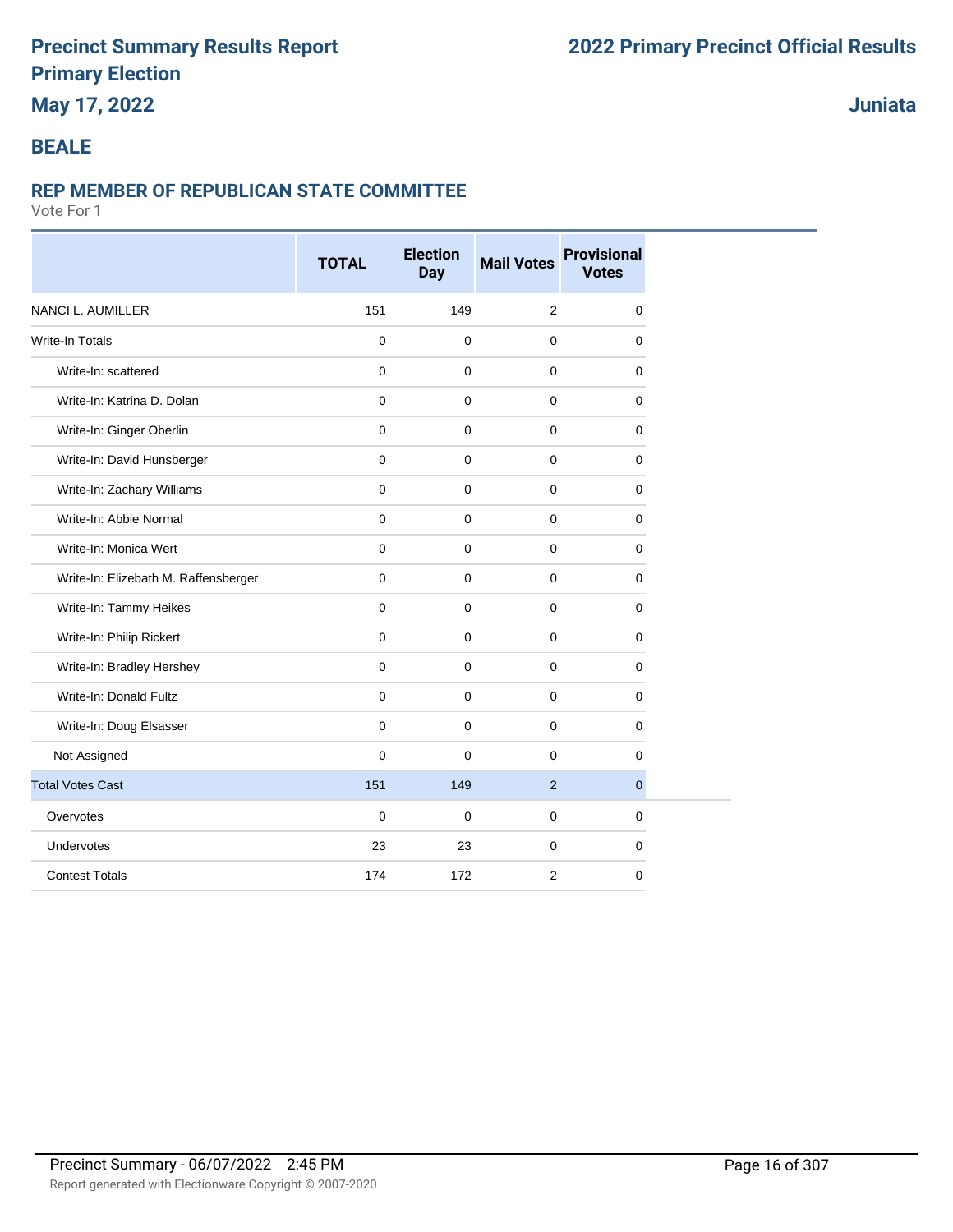## **May 17, 2022**

**Juniata**

### **BEALE**

#### **REP BEALE TOWNSHIP REPUBLICAN COMMITTEEPERSON**

|                               | <b>TOTAL</b>   | <b>Election</b><br><b>Day</b> | <b>Mail Votes</b> | <b>Provisional</b><br><b>Votes</b> |
|-------------------------------|----------------|-------------------------------|-------------------|------------------------------------|
| Write-In Totals               | 20             | 20                            | $\mathbf 0$       | $\pmb{0}$                          |
| Write-In: Bonnie Imes         | $\overline{2}$ | $\overline{2}$                | $\Omega$          | $\Omega$                           |
| Write-In: Steve Baxter        | $\mathbf{1}$   | $\mathbf{1}$                  | $\mathbf 0$       | 0                                  |
| Write-In: Dion Denault        | $\mathbf{1}$   | $\mathbf{1}$                  | $\Omega$          | $\Omega$                           |
| Write-In: Tim Foltz           | $\mathbf{1}$   | $\mathbf{1}$                  | 0                 | 0                                  |
| Write-In: Justin Partner      | $\mathbf{1}$   | $\mathbf{1}$                  | $\pmb{0}$         | 0                                  |
| Write-In: Christian Capotosto | $\overline{2}$ | 2                             | $\mathbf 0$       | $\mathbf 0$                        |
| Write-In: Barry Imes          | 3              | 3                             | $\mathbf 0$       | 0                                  |
| Write-In: Kirk A. Gilbert     | $\mathbf{1}$   | $\mathbf{1}$                  | $\mathbf 0$       | 0                                  |
| Write-In: Marvin L. Hammond   | $\mathbf{1}$   | $\mathbf{1}$                  | $\mathbf 0$       | $\mathbf 0$                        |
| Write-In: Mark Partner        | $\mathbf{1}$   | $\mathbf{1}$                  | $\Omega$          | $\mathbf 0$                        |
| Write-In: Pat Hawn            | $\mathbf{1}$   | $\mathbf{1}$                  | $\mathbf 0$       | $\mathbf 0$                        |
| Write-In: Curtis Nealman      | $\mathbf{1}$   | $\mathbf{1}$                  | 0                 | $\mathbf 0$                        |
| Write-In: Joan Landis         | $\mathbf{1}$   | $\mathbf{1}$                  | 0                 | 0                                  |
| Write-In: scattered           | $\mathbf{1}$   | $\mathbf{1}$                  | $\mathbf 0$       | $\mathbf 0$                        |
| Write-In: Steven Beers        | $\mathbf{1}$   | $\mathbf{1}$                  | $\mathbf 0$       | $\mathbf 0$                        |
| Write-In: Jamie L. Gray       | $\mathbf{1}$   | $\mathbf{1}$                  | $\mathbf{0}$      | $\mathbf 0$                        |
| Not Assigned                  | $\mathbf 0$    | $\mathbf 0$                   | $\mathbf 0$       | $\mathbf 0$                        |
| <b>Total Votes Cast</b>       | 20             | 20                            | $\mathbf 0$       | $\overline{0}$                     |
| Overvotes                     | $\mathbf 0$    | $\mathbf 0$                   | $\mathbf 0$       | 0                                  |
| Undervotes                    | 328            | 324                           | $\overline{4}$    | $\mathbf 0$                        |
| <b>Contest Totals</b>         | 348            | 344                           | $\overline{4}$    | $\mathbf 0$                        |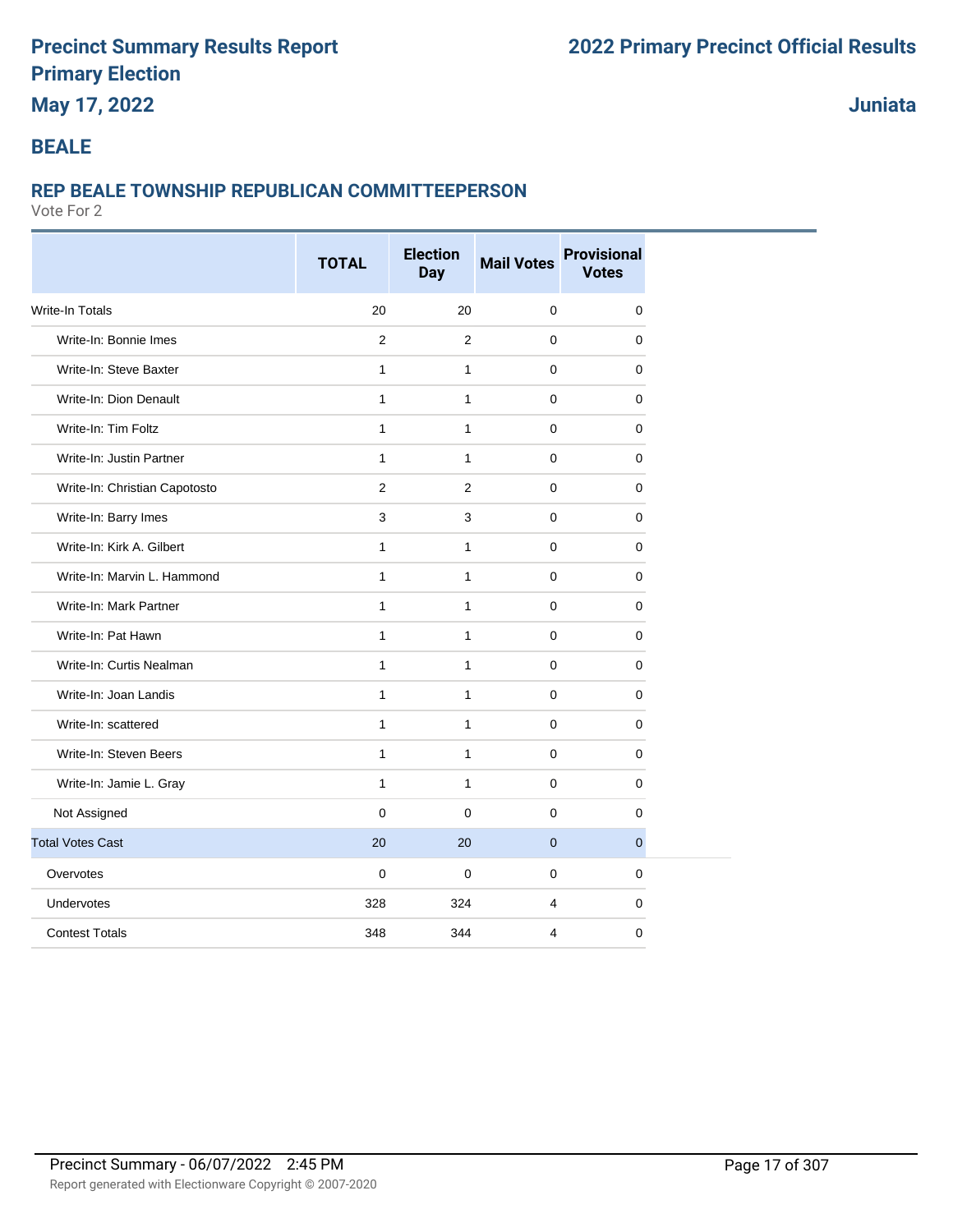## **DELAWARE**

## **STATISTICS**

|                                   | <b>TOTAL</b> | <b>Election Day Mail Votes</b> |             | <b>Provisional</b><br><b>Votes</b> |
|-----------------------------------|--------------|--------------------------------|-------------|------------------------------------|
| Registered Voters - Total         | 850          |                                |             |                                    |
| Registered Voters - Democratic    | 168          |                                |             |                                    |
| Registered Voters - Republican    | 682          |                                |             |                                    |
| Registered Voters - NONPARTISAN   | 0            |                                |             |                                    |
| <b>Ballots Cast - Total</b>       | 414          | 371                            | 43          | 0                                  |
| Ballots Cast - Democratic         | 63           | 42                             | 21          | 0                                  |
| Ballots Cast - Republican         | 351          | 329                            | 22          | 0                                  |
| <b>Ballots Cast - NONPARTISAN</b> | 0            | 0                              | 0           | $\mathbf 0$                        |
| <b>Ballots Cast - Blank</b>       | 0            | $\mathbf 0$                    | $\mathbf 0$ | $\mathbf 0$                        |
| Voter Turnout - Total             | 48.71%       |                                |             |                                    |
| Voter Turnout - Democratic        | 37.50%       |                                |             |                                    |
| Voter Turnout - Republican        | 51.47%       |                                |             |                                    |
| Voter Turnout - NONPARTISAN       | 0.00%        |                                |             |                                    |

### **DEM UNITED STATES SENATOR**

Vote For 1

|                          | <b>TOTAL</b> | <b>Election</b><br><b>Day</b> | <b>Mail Votes</b> | <b>Provisional</b><br><b>Votes</b> |
|--------------------------|--------------|-------------------------------|-------------------|------------------------------------|
| <b>ALEX KHALIL</b>       | 3            | $\overline{2}$                | 1                 | $\Omega$                           |
| <b>CONOR LAMB</b>        | 8            | 6                             | 2                 | 0                                  |
| <b>MALCOLM KENYATTA</b>  | 3            | $\Omega$                      | 3                 | $\Omega$                           |
| <b>JOHN FETTERMAN</b>    | 43           | 29                            | 14                | $\Omega$                           |
| Write-In Totals          | 3            | 3                             | $\Omega$          | $\Omega$                           |
| Write-In: Kathy Barnette | $\Omega$     | $\Omega$                      | $\Omega$          | $\Omega$                           |
| Write-In: scattered      | 0            | $\Omega$                      | $\Omega$          | $\Omega$                           |
| Write-In: Mehmet Oz      | 3            | 3                             | $\Omega$          | $\Omega$                           |
| Write-In: Conor Lamb     | $\Omega$     | $\Omega$                      | 0                 | $\Omega$                           |
| Write-In: Carla Sands    | 0            | 0                             | 0                 | $\Omega$                           |
| Write-In: John Hershey   | $\Omega$     | $\Omega$                      | $\Omega$          | $\Omega$                           |
| Write-In: Dave McCormick | $\mathbf 0$  | $\Omega$                      | $\Omega$          | $\Omega$                           |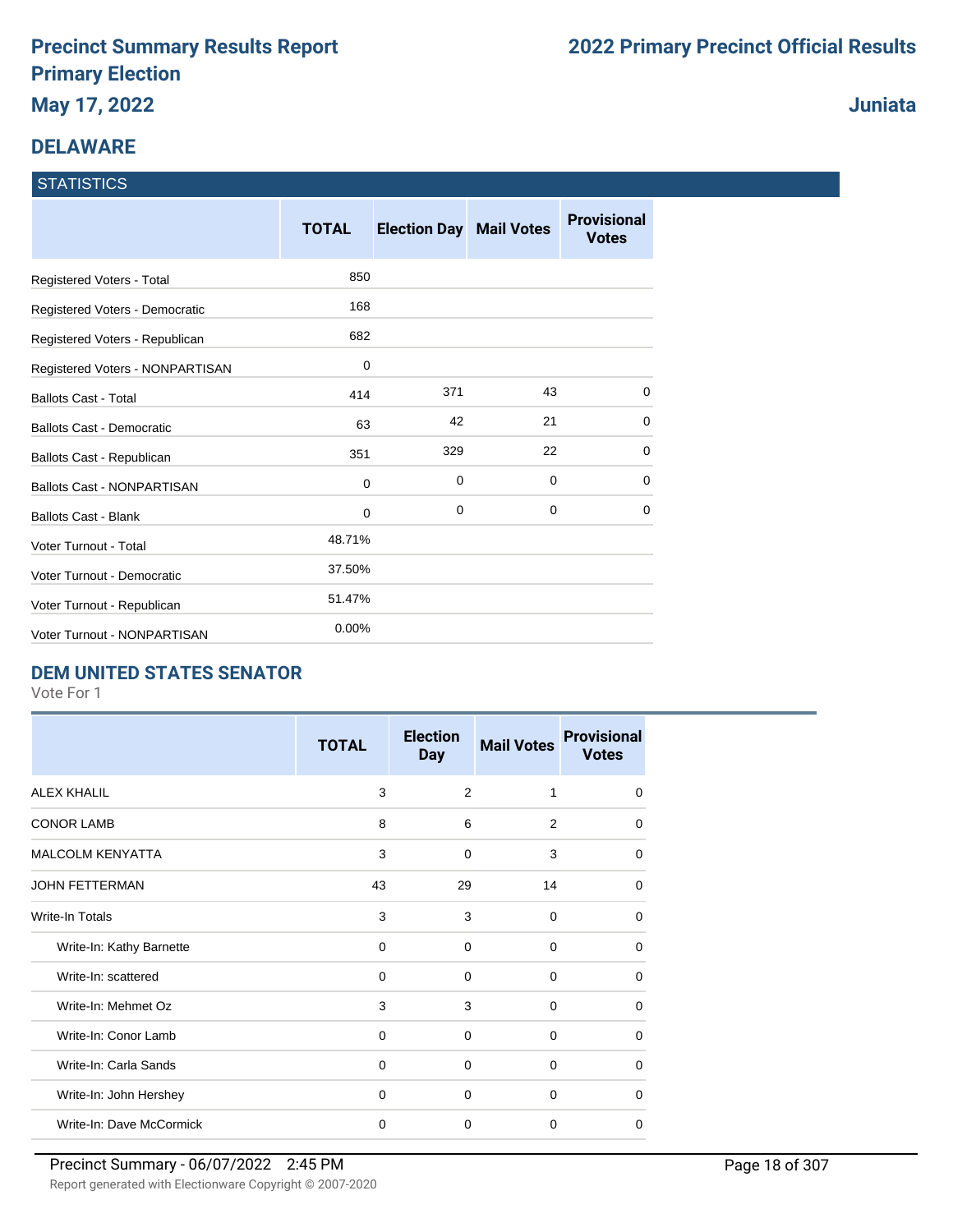**May 17, 2022**

### **DELAWARE**

#### **DEM UNITED STATES SENATOR**

Vote For 1

|                         | <b>TOTAL</b> | <b>Election</b><br><b>Day</b> | <b>Mail Votes</b> | <b>Provisional</b><br><b>Votes</b> |  |
|-------------------------|--------------|-------------------------------|-------------------|------------------------------------|--|
| Write-In: Jeff Bartos   | 0            | $\mathbf 0$                   | $\mathbf 0$       | $\mathbf 0$                        |  |
| Not Assigned            | 0            | 0                             | $\mathbf 0$       | 0                                  |  |
| <b>Total Votes Cast</b> | 60           | 40                            | 20                | $\Omega$                           |  |
| Overvotes               | 0            | 0                             | $\mathbf 0$       | $\mathbf 0$                        |  |
| Undervotes              | 3            | 2                             |                   | $\Omega$                           |  |
| <b>Contest Totals</b>   | 63           | 42                            | 21                | 0                                  |  |

#### **DEM GOVERNOR**

Vote For 1

|                          | <b>TOTAL</b> | <b>Election</b><br><b>Day</b> | <b>Mail Votes</b> | <b>Provisional</b><br><b>Votes</b> |
|--------------------------|--------------|-------------------------------|-------------------|------------------------------------|
| <b>JOSH SHAPIRO</b>      | 56           | 36                            | 20                | $\mathbf 0$                        |
| <b>Write-In Totals</b>   | 3            | 3                             | $\mathbf 0$       | $\mathbf 0$                        |
| Write-In: Jake Corman    | $\mathbf 0$  | $\mathbf 0$                   | $\mathbf 0$       | $\mathbf 0$                        |
| Write-In: David White    | 1            | 1                             | $\mathbf 0$       | 0                                  |
| Write-In: Bill McSwain   | $\mathbf 0$  | $\Omega$                      | $\mathbf 0$       | $\Omega$                           |
| Write-In: scattered      | $\Omega$     | $\Omega$                      | $\Omega$          | $\Omega$                           |
| Write-In: Abe Stroup     | $\mathbf 0$  | $\mathbf 0$                   | $\mathbf 0$       | $\mathbf 0$                        |
| Write-In: Lou Barletta   | $\mathbf 0$  | $\mathbf 0$                   | $\mathbf 0$       | $\mathbf 0$                        |
| Write-In: Nche Zame      | 1            | 1                             | $\mathbf 0$       | 0                                  |
| Write-In: Melissa Hart   | 0            | $\mathbf 0$                   | $\mathbf 0$       | $\mathbf 0$                        |
| Write-In: Doug Mastriano | $\mathbf{1}$ | 1                             | $\mathbf 0$       | $\mathbf 0$                        |
| Not Assigned             | $\mathbf 0$  | $\mathbf 0$                   | $\mathbf 0$       | $\mathbf 0$                        |
| <b>Total Votes Cast</b>  | 59           | 39                            | 20                | $\overline{0}$                     |
| Overvotes                | $\mathbf 0$  | $\mathbf 0$                   | $\mathbf 0$       | $\mathbf 0$                        |
| Undervotes               | 4            | 3                             | 1                 | 0                                  |
| <b>Contest Totals</b>    | 63           | 42                            | 21                | 0                                  |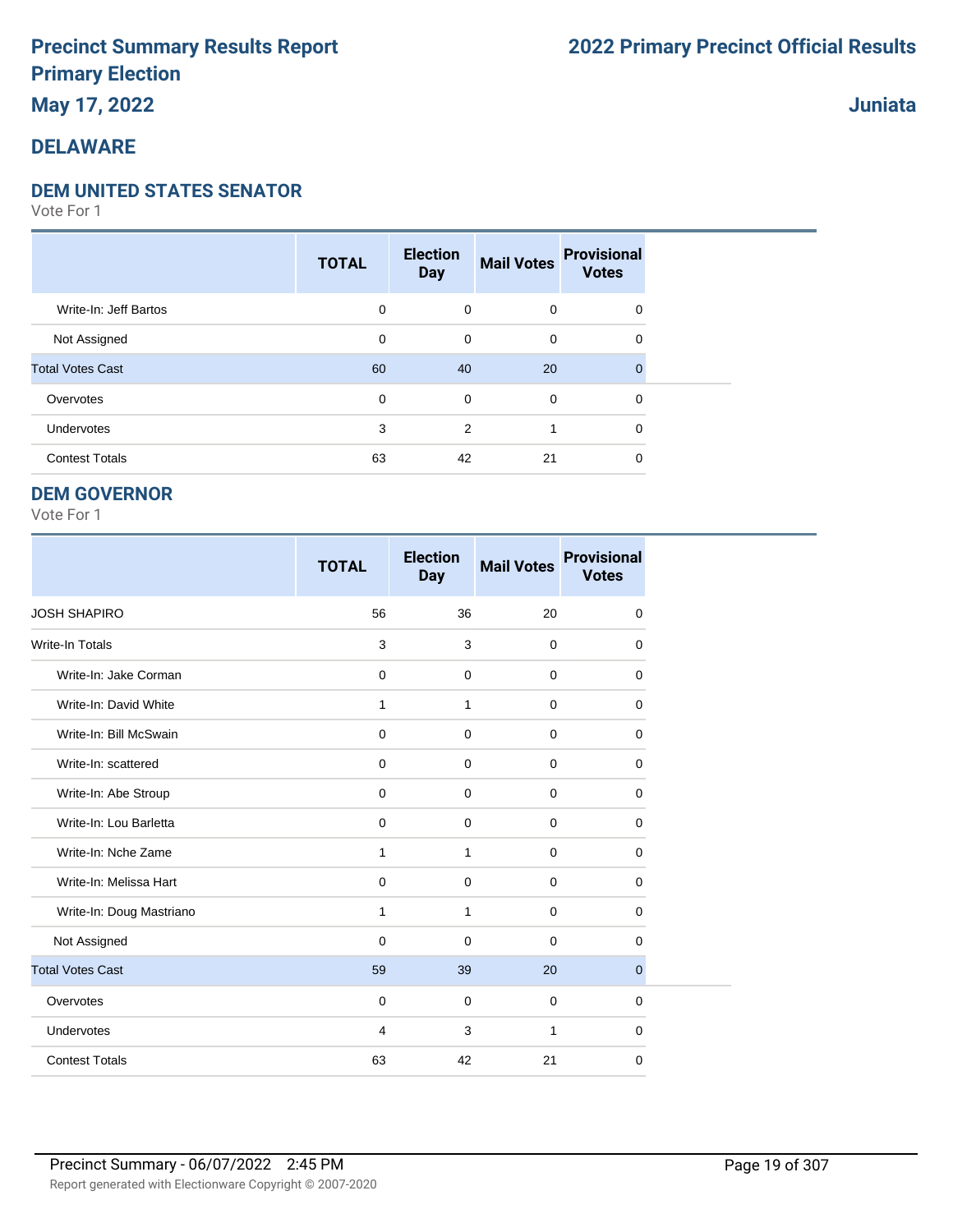## **May 17, 2022**

### **DELAWARE**

#### **DEM LIEUTENANT GOVERNOR**

Vote For 1

|                                 | <b>TOTAL</b>   | <b>Election</b><br><b>Day</b> | <b>Mail Votes</b> | <b>Provisional</b><br><b>Votes</b> |
|---------------------------------|----------------|-------------------------------|-------------------|------------------------------------|
| <b>AUSTIN DAVIS</b>             | 29             | 18                            | 11                | 0                                  |
| <b>RAY SOSA</b>                 | 13             | 11                            | 2                 | $\mathbf 0$                        |
| <b>BRIAN SIMS</b>               | 15             | 8                             | $\overline{7}$    | $\mathbf 0$                        |
| <b>Write-In Totals</b>          | $\mathbf 0$    | 0                             | $\mathbf 0$       | $\mathbf 0$                        |
| Write-In: James Earl Jones      | $\mathbf 0$    | $\mathbf 0$                   | $\mathbf 0$       | $\mathbf 0$                        |
| Write-In: Jeff Coleman          | $\mathbf 0$    | $\mathbf 0$                   | 0                 | $\mathbf 0$                        |
| Write-In: John Brown            | $\pmb{0}$      | $\mathbf 0$                   | $\mathbf 0$       | $\mathbf 0$                        |
| Write-In: Claire Schillinger    | $\pmb{0}$      | $\mathbf 0$                   | $\mathbf 0$       | $\mathbf 0$                        |
| Write-In: Carris Lewis Delrosso | $\mathbf 0$    | $\mathbf 0$                   | $\mathbf 0$       | $\mathbf 0$                        |
| Write-In: John Jones            | $\mathbf 0$    | 0                             | $\mathbf 0$       | 0                                  |
| Write-In: scattered             | $\mathbf 0$    | $\mathbf 0$                   | $\mathbf 0$       | $\mathbf 0$                        |
| Write-In: Teddy Daniels         | $\mathbf 0$    | 0                             | $\mathbf 0$       | $\mathbf 0$                        |
| Not Assigned                    | $\overline{0}$ | $\mathbf 0$                   | $\mathbf 0$       | $\mathbf 0$                        |
| <b>Total Votes Cast</b>         | 57             | 37                            | 20                | $\mathbf{0}$                       |
| Overvotes                       | $\overline{0}$ | 0                             | $\mathbf 0$       | $\mathbf 0$                        |
| Undervotes                      | 6              | 5                             | $\mathbf{1}$      | $\mathbf 0$                        |
| <b>Contest Totals</b>           | 63             | 42                            | 21                | $\mathbf 0$                        |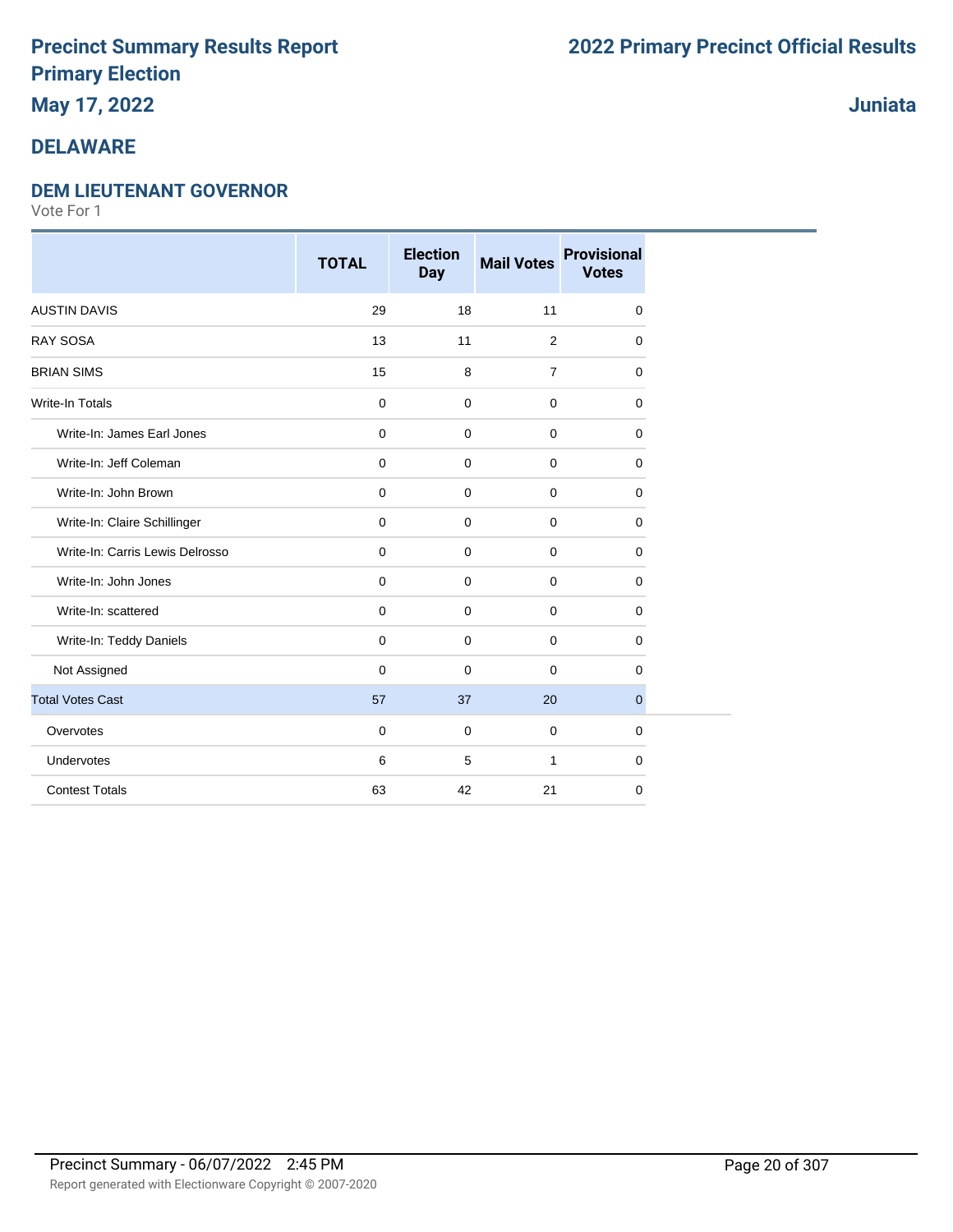**May 17, 2022**

### **Juniata**

### **DELAWARE**

#### **DEM REPRESENTATIVE IN CONGRESS 13TH DISTRICT**

|                                  | <b>TOTAL</b>   | <b>Election</b><br><b>Day</b> | <b>Mail Votes</b>   | <b>Provisional</b><br><b>Votes</b> |
|----------------------------------|----------------|-------------------------------|---------------------|------------------------------------|
| Write-In Totals                  | $\overline{7}$ | 5                             | 2                   | $\mathbf 0$                        |
| Write-In: Dan Martin             | $\mathbf 0$    | $\mathbf 0$                   | $\mathbf 0$         | $\mathbf 0$                        |
| Write-In: Mark Partner           | 0              | 0                             | $\mathbf 0$         | 0                                  |
| Write-In: David Stetler          | 0              | 0                             | $\mathbf 0$         | 0                                  |
| Write-In: John Hershey           | $\mathbf 0$    | $\mathbf 0$                   | $\mathbf 0$         | $\mathbf 0$                        |
| Write-In: Norman Love            | $\mathbf 0$    | $\mathbf 0$                   | $\mathbf 0$         | 0                                  |
| Write-In: Andrew Stroup          | $\Omega$       | 0                             | $\mathbf 0$         | 0                                  |
| Write-In: Jonathan M. Cunningham | $\mathbf 0$    | $\mathbf 0$                   | $\mathbf 0$         | $\mathbf 0$                        |
| Write-In: Wyatt Guillory         | $\mathbf 0$    | $\mathbf 0$                   | $\mathbf 0$         | 0                                  |
| Write-In: Todd Rowley            | 0              | 0                             | 0                   | 0                                  |
| Write-In: Mark Critz             | 6              | $\overline{4}$                | $\overline{2}$      | $\mathbf 0$                        |
| Write-In: Eric Becht             | $\Omega$       | 0                             | $\mathbf 0$         | $\mathbf 0$                        |
| Write-In: John Fetterman         | 0              | 0                             | 0                   | 0                                  |
| Write-In: Robert Bob Casey Jr    | $\mathbf 0$    | 0                             | $\mathbf 0$         | $\mathbf 0$                        |
| Write-In: Jay G. Auker           | 0              | 0                             | $\mathbf 0$         | 0                                  |
| Write-In: Summer Lee             | 0              | 0                             | 0                   | 0                                  |
| Write-In: Tessa Gross            | $\mathbf{1}$   | $\mathbf{1}$                  | $\mathbf 0$         | $\mathbf 0$                        |
| Write-In: Sandy Berrier          | $\mathbf 0$    | $\mathbf 0$                   | $\mathbf 0$         | 0                                  |
| Write-In: John Auker             | $\Omega$       | 0                             | $\mathbf 0$         | 0                                  |
| Write-In: Perry Stambaugh        | $\mathbf 0$    | $\mathbf 0$                   | $\mathbf 0$         | 0                                  |
| Write-In: Teresa Long O'Neal     | $\mathbf 0$    | $\mathbf 0$                   | $\mathbf 0$         | 0                                  |
| Write-In: Joshua Guillory        | 0              | 0                             | 0                   | 0                                  |
| Write-In: scattered              | $\mathbf 0$    | 0                             | $\mathsf{O}\xspace$ | $\pmb{0}$                          |
| Write-In: Kim Hart               | $\pmb{0}$      | $\mathbf 0$                   | $\mathsf{O}\xspace$ | $\pmb{0}$                          |
| Write-In: John Joyce             | $\mathbf 0$    | $\mathbf 0$                   | $\mathbf 0$         | $\pmb{0}$                          |
| Write-In: Craig Paden            | $\mathbf 0$    | $\mathsf 0$                   | $\mathbf 0$         | $\pmb{0}$                          |
| Write-In: Jonathan Mertz         | $\mathbf 0$    | 0                             | $\mathsf{O}\xspace$ | $\pmb{0}$                          |
| Not Assigned                     | $\pmb{0}$      | $\pmb{0}$                     | $\pmb{0}$           | $\pmb{0}$                          |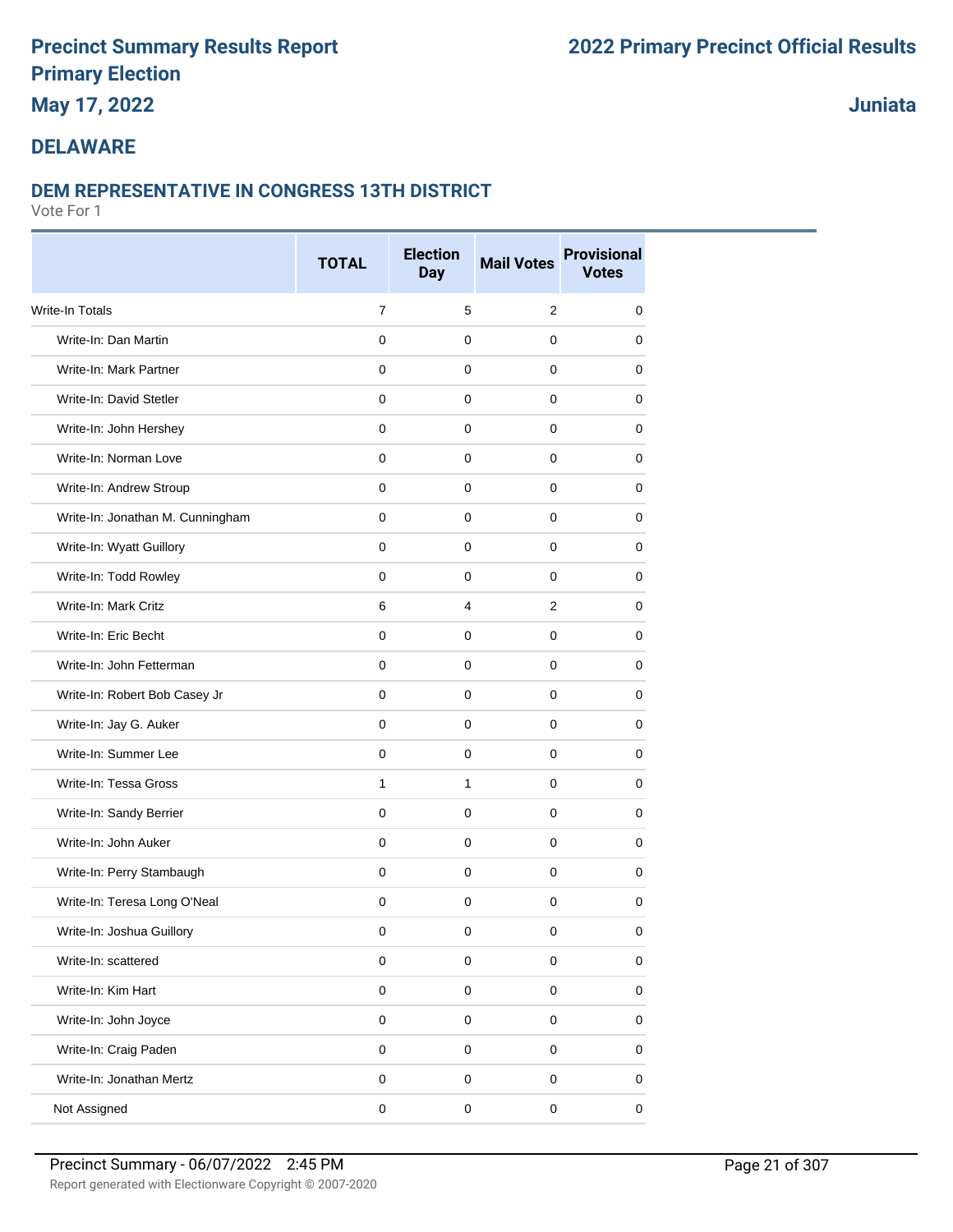**May 17, 2022**

**Juniata**

## **DELAWARE**

### **DEM REPRESENTATIVE IN CONGRESS 13TH DISTRICT**

Vote For 1

|                         | <b>TOTAL</b> | <b>Election</b><br><b>Day</b> | <b>Mail Votes</b> | <b>Provisional</b><br><b>Votes</b> |  |
|-------------------------|--------------|-------------------------------|-------------------|------------------------------------|--|
| <b>Total Votes Cast</b> |              | 5                             | 2                 | $\Omega$                           |  |
| Overvotes               | 0            | 0                             | $\mathbf 0$       | 0                                  |  |
| Undervotes              | 56           | 37                            | 19                | 0                                  |  |
| <b>Contest Totals</b>   | 63           | 42                            | 21                | 0                                  |  |

### **DEM SENATOR IN THE GENERAL ASSEMBLY 30TH DISTRICT**

|                          | <b>TOTAL</b> | <b>Election</b><br><b>Day</b> | <b>Mail Votes</b> | <b>Provisional</b><br><b>Votes</b> |
|--------------------------|--------------|-------------------------------|-------------------|------------------------------------|
| <b>CAROL TAYLOR</b>      | 51           | 32                            | 19                | $\mathbf 0$                        |
| <b>Write-In Totals</b>   | $\mathbf 0$  | 0                             | $\mathbf 0$       | $\Omega$                           |
| Write-In: Judith Ward    | $\mathbf 0$  | 0                             | $\mathbf 0$       | 0                                  |
| Write-In: John Hershey   | $\mathbf 0$  | 0                             | $\mathbf 0$       | 0                                  |
| Write-In: scattered      | $\mathbf 0$  | 0                             | $\mathbf 0$       | 0                                  |
| Write-In: Mehmet Oz      | $\mathbf 0$  | $\mathbf 0$                   | $\mathbf 0$       | $\mathbf 0$                        |
| Write-In: Bethany Stroup | $\mathbf 0$  | 0                             | $\mathbf 0$       | 0                                  |
| Not Assigned             | $\mathbf 0$  | 0                             | $\mathbf 0$       | 0                                  |
| <b>Total Votes Cast</b>  | 51           | 32                            | 19                | $\mathbf{0}$                       |
| Overvotes                | $\mathbf 0$  | 0                             | $\Omega$          | $\Omega$                           |
| Undervotes               | 12           | 10                            | $\overline{2}$    | $\mathbf 0$                        |
| <b>Contest Totals</b>    | 63           | 42                            | 21                | 0                                  |
|                          |              |                               |                   |                                    |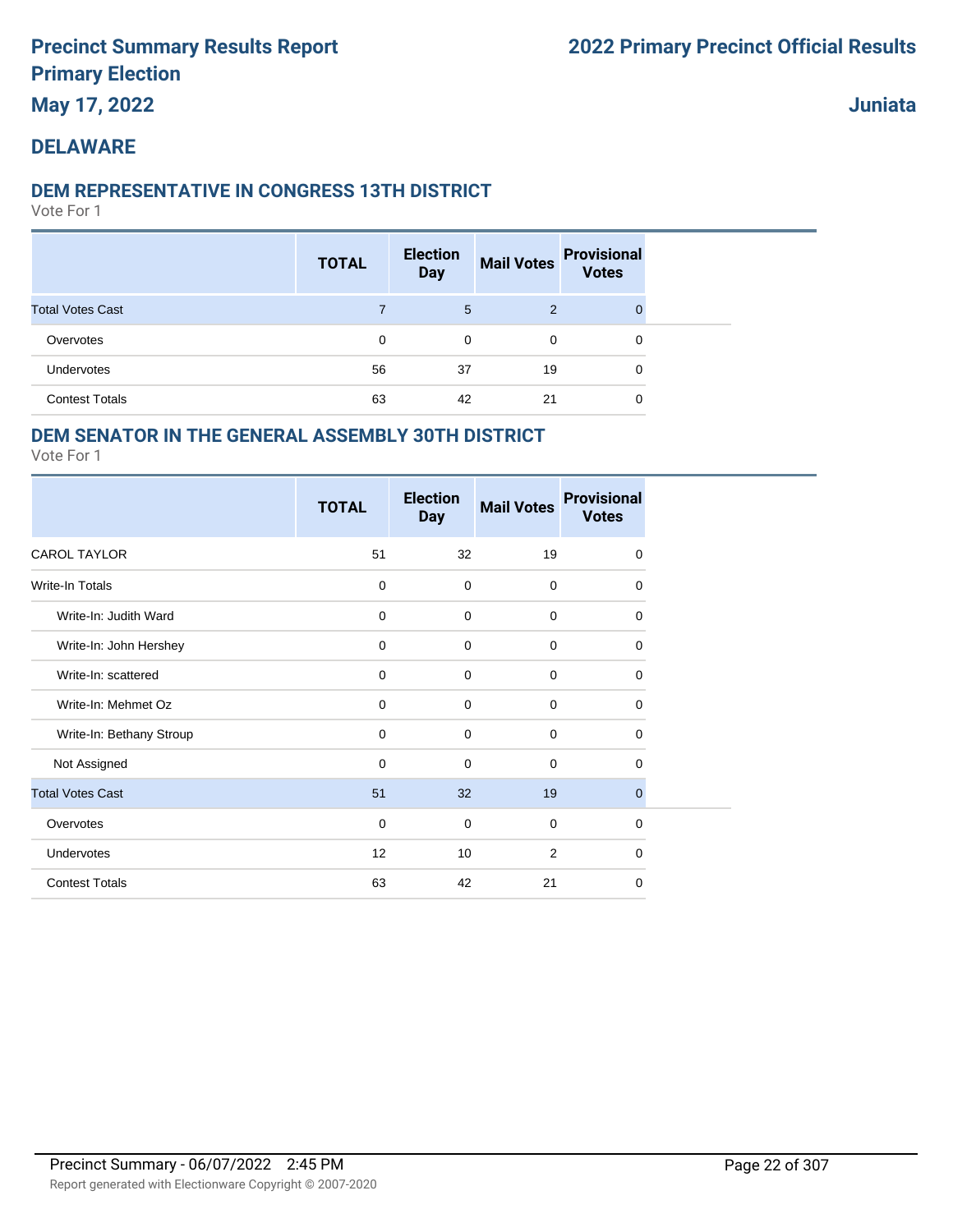## **May 17, 2022**

**Juniata**

### **DELAWARE**

### **DEM REPRESENTATIVE IN THE GENERAL ASSEMBLY 86TH DISTRICT**

|                                  | <b>TOTAL</b> | <b>Election</b><br><b>Day</b> | <b>Mail Votes</b> | <b>Provisional</b><br><b>Votes</b> |
|----------------------------------|--------------|-------------------------------|-------------------|------------------------------------|
| <b>Write-In Totals</b>           | 5            | 5                             | $\mathbf 0$       | 0                                  |
| Write-In: Craig Paden            | $\mathbf 0$  | $\mathbf 0$                   | $\mathbf 0$       | 0                                  |
| Write-In: Jonathan Mertz         | 0            | 0                             | $\mathbf 0$       | 0                                  |
| Write-In: Ronald Shearer         | $\mathbf 0$  | $\mathbf 0$                   | $\mathbf 0$       | 0                                  |
| Write-In: Norman Love            | $\mathbf 0$  | 0                             | $\mathbf 0$       | 0                                  |
| Write-In: Jonathan M. Cunningham | $\mathbf 0$  | $\mathbf 0$                   | $\mathbf 0$       | 0                                  |
| Write-In: Mark Critz             | $\mathbf 0$  | $\mathbf 0$                   | $\mathbf 0$       | 0                                  |
| Write-In: Wyatt Guillory         | 0            | $\mathbf 0$                   | $\mathbf 0$       | 0                                  |
| Write-In: William L. Baney       | 0            | $\mathbf 0$                   | 0                 | 0                                  |
| Write-In: Hannah Smith           | $\mathbf 0$  | $\mathbf 0$                   | $\mathbf 0$       | 0                                  |
| Write-In: Karen Anderson         | $\mathbf 0$  | $\mathbf 0$                   | $\mathbf 0$       | 0                                  |
| Write-In: John Hershey           | 3            | 3                             | $\mathbf 0$       | 0                                  |
| Write-In: Bob Casey, Jr.         | $\mathbf 0$  | $\mathbf 0$                   | $\mathbf 0$       | 0                                  |
| Write-In: Gina Moist             | $\mathbf 0$  | $\mathbf 0$                   | $\mathbf 0$       | 0                                  |
| Write-In: Jay G. Auker           | 0            | 0                             | 0                 | 0                                  |
| Write-In: Tessa Gross            | $\mathbf{1}$ | $\mathbf{1}$                  | $\mathbf 0$       | 0                                  |
| Write-In: Kay Clugston           | $\mathbf 0$  | $\mathbf 0$                   | $\mathbf 0$       | 0                                  |
| Write-In: Carl H. Radek          | $\mathbf 0$  | $\mathbf 0$                   | $\mathbf 0$       | 0                                  |
| Write-In: Eric Becht             | $\mathbf 0$  | $\mathbf 0$                   | $\mathbf 0$       | 0                                  |
| Write-In: Kiim Klingensmith Hart | 0            | $\mathbf 0$                   | $\mathbf 0$       | 0                                  |
| Write-In: Levon Putt             | $\mathbf{1}$ | $\mathbf{1}$                  | 0                 | 0                                  |
| Write-In: Rolf Lotz              | $\pmb{0}$    | 0                             | $\pmb{0}$         | $\pmb{0}$                          |
| Write-In: Joshua Guillory        | $\pmb{0}$    | $\mathsf 0$                   | $\mathbf 0$       | 0                                  |
| Write-In: scattered              | $\pmb{0}$    | $\mathsf 0$                   | $\mathbf 0$       | 0                                  |
| Write-In: Jeff Hart              | $\pmb{0}$    | $\mathsf 0$                   | $\mathsf 0$       | 0                                  |
| Write-In: Perry Stambaugh        | $\mathbf 0$  | $\mathsf 0$                   | $\mathbf 0$       | 0                                  |
| Not Assigned                     | $\pmb{0}$    | $\mathsf 0$                   | $\pmb{0}$         | 0                                  |
| <b>Total Votes Cast</b>          | $\sqrt{5}$   | $\sqrt{5}$                    | $\mathbf 0$       | $\overline{0}$                     |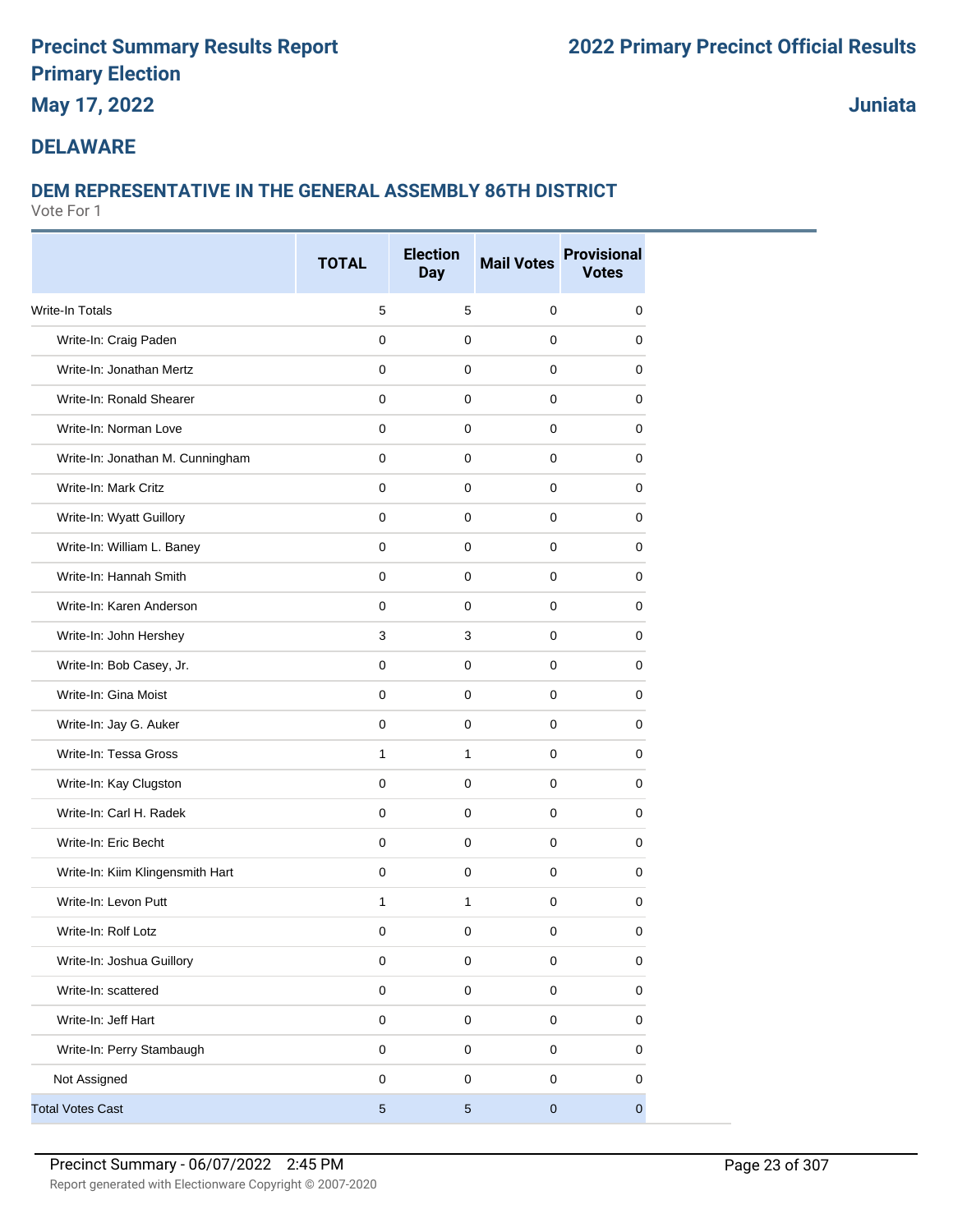## **May 17, 2022**

**Juniata**

### **DELAWARE**

### **DEM REPRESENTATIVE IN THE GENERAL ASSEMBLY 86TH DISTRICT**

|                       | <b>TOTAL</b> | <b>Election</b><br><b>Day</b> |    | Mail Votes Provisional<br>Votes |
|-----------------------|--------------|-------------------------------|----|---------------------------------|
| Overvotes             | 0            | 0                             | 0  |                                 |
| Undervotes            | 58           | 37                            | 21 |                                 |
| <b>Contest Totals</b> | 63           | 42                            | 21 |                                 |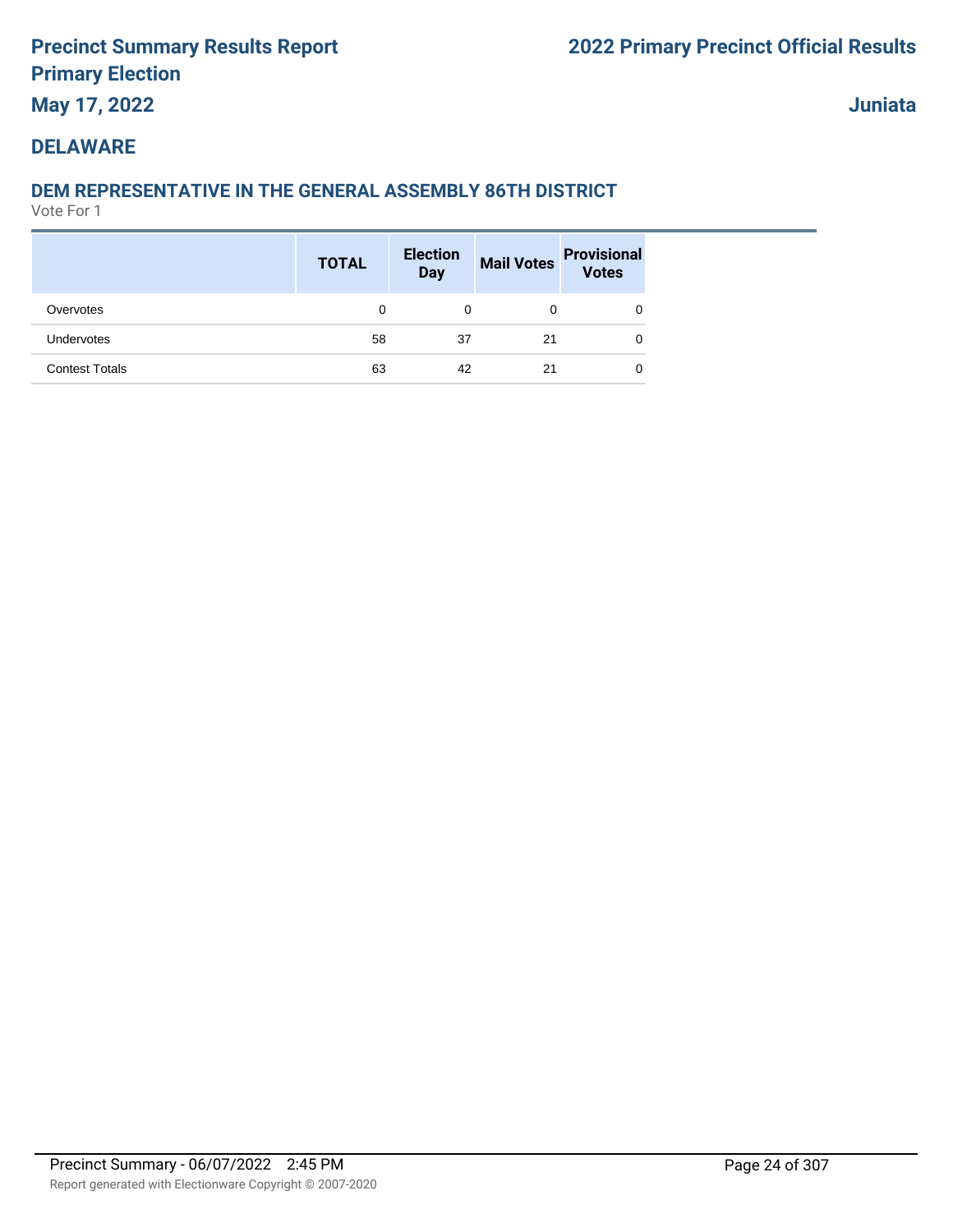## **May 17, 2022**

## **Juniata**

### **DELAWARE**

### **DEM MEMBER OF DEMOCRATIC STATE COMMITTEE**

|                                   | <b>TOTAL</b>        | <b>Election</b><br><b>Day</b> | <b>Mail Votes</b> | <b>Provisional</b><br><b>Votes</b> |
|-----------------------------------|---------------------|-------------------------------|-------------------|------------------------------------|
| <b>Write-In Totals</b>            | 8                   | 8                             | $\mathbf 0$       | 0                                  |
| Write-In: Peter Junod             | $\mathbf 0$         | $\mathbf 0$                   | $\Omega$          | 0                                  |
| Write-In: Tyler Titus             | 0                   | $\mathbf 0$                   | 0                 | 0                                  |
| Write-In: Wyatt A. Guillory       | $\mathbf 0$         | 0                             | 0                 | 0                                  |
| Write-In: Jonathan Mertz          | 0                   | $\mathbf 0$                   | 0                 | 0                                  |
| Write-In: Amen Brown              | $\mathbf{1}$        | $\mathbf{1}$                  | 0                 | 0                                  |
| Write-In: Pat Neimond             | $\Omega$            | $\mathbf 0$                   | 0                 | 0                                  |
| Write-In: John Shearer            | $\mathbf 0$         | $\mathbf 0$                   | 0                 | 0                                  |
| Write-In: Dennis Lewis            | $\mathbf 0$         | 0                             | 0                 | 0                                  |
| Write-In: Robert Bair             | 0                   | 0                             | 0                 | 0                                  |
| Write-In: Aaron Falker            | $\mathbf 0$         | $\mathbf 0$                   | $\mathbf 0$       | 0                                  |
| Write-In: Nanci L. Aumiller       | 1                   | $\mathbf{1}$                  | $\mathbf 0$       | 0                                  |
| Write-In: Jonathan M. Cunningham  | 0                   | $\mathbf 0$                   | 0                 | 0                                  |
| Write-In: Wyatt Guillory          | $\mathbf 0$         | $\mathbf 0$                   | $\Omega$          | 0                                  |
| Write-In: Fern Fowler             | 0                   | 0                             | 0                 | 0                                  |
| Write-In: Tessa Gross             | 6                   | 6                             | 0                 | 0                                  |
| Write-In: Eric Becht              | $\mathbf 0$         | $\mathbf 0$                   | 0                 | 0                                  |
| Write-In: Christopher Kowerdovich | 0                   | 0                             | 0                 | 0                                  |
| Write-In: David Stetler           | $\Omega$            | 0                             | 0                 | 0                                  |
| Write-In: Jimmy Dillon            | $\mathbf 0$         | $\mathbf 0$                   | 0                 | 0                                  |
| Write-In: Jason Prowell           | $\mathbf 0$         | $\mathbf 0$                   | 0                 | 0                                  |
| Write-In: Jay G. Auker            | 0                   | 0                             | 0                 | 0                                  |
| Write-In: Joe Sims                | $\mathbf 0$         | $\mathbf 0$                   | $\mathbf 0$       | $\mathbf 0$                        |
| Write-In: Kim Klingensmith Hart   | $\pmb{0}$           | $\pmb{0}$                     | $\pmb{0}$         | $\mathsf 0$                        |
| Write-In: scattered               | $\mathsf{O}\xspace$ | $\mathbf 0$                   | $\mathbf 0$       | 0                                  |
| Write-In: John Auker              | $\pmb{0}$           | $\mathbf 0$                   | $\mathbf 0$       | $\pmb{0}$                          |
| Write-In: Mike Smith              | $\pmb{0}$           | $\pmb{0}$                     | $\mathbf 0$       | 0                                  |
| Write-In: Hannah Smith-Brubaker   | 0                   | $\mathbf 0$                   | 0                 | 0                                  |
| Write-In: Doris Love              | $\pmb{0}$           | $\pmb{0}$                     | $\pmb{0}$         | $\mathbf 0$                        |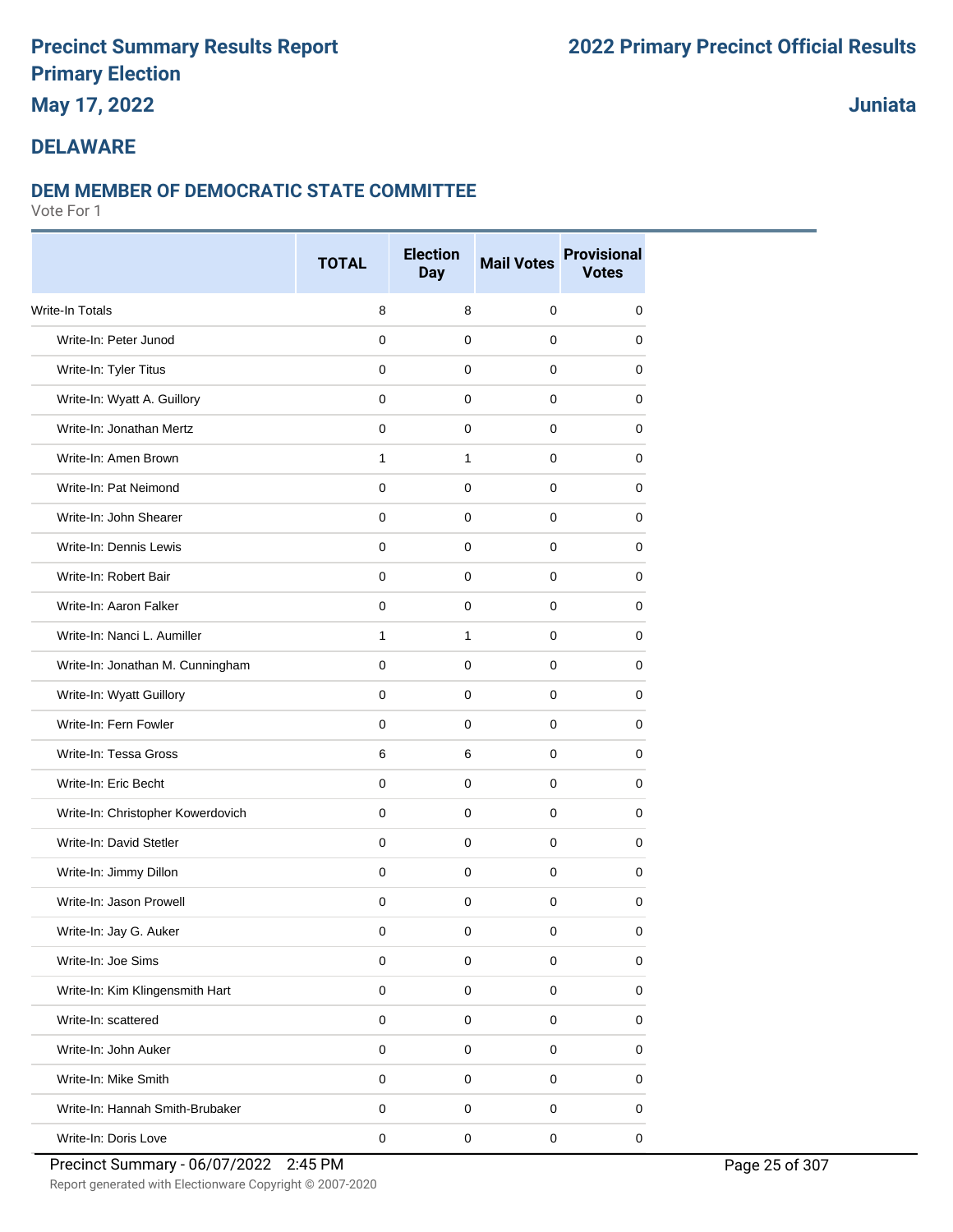## **May 17, 2022**

## **Juniata**

#### **DELAWARE**

#### **DEM MEMBER OF DEMOCRATIC STATE COMMITTEE**

Vote For 1

|                           | <b>TOTAL</b> | <b>Election</b><br><b>Day</b> | <b>Mail Votes</b> | <b>Provisional</b><br><b>Votes</b> |  |
|---------------------------|--------------|-------------------------------|-------------------|------------------------------------|--|
| Write-In: Curt Junod      | $\mathbf 0$  | $\mathbf 0$                   | $\mathbf 0$       | $\Omega$                           |  |
| Write-In: Thomas E. Fink  | $\mathbf 0$  | $\Omega$                      | $\mathbf 0$       | $\Omega$                           |  |
| Write-In: Johnathan Auker | $\mathbf 0$  | $\Omega$                      | $\mathbf 0$       | $\Omega$                           |  |
| Write-In: John Hershey    | $\mathbf 0$  | $\Omega$                      | $\mathbf 0$       | 0                                  |  |
| Write-In: Lorrie Guillory | 0            | $\mathbf 0$                   | $\mathbf 0$       | 0                                  |  |
| Not Assigned              | 0            | $\mathbf 0$                   | $\mathbf 0$       | 0                                  |  |
| <b>Total Votes Cast</b>   | 8            | 8                             | $\mathbf{0}$      | $\mathbf 0$                        |  |
| Overvotes                 | 0            | 0                             | $\mathbf 0$       | 0                                  |  |
| Undervotes                | 55           | 34                            | 21                | $\Omega$                           |  |
| <b>Contest Totals</b>     | 63           | 42                            | 21                | 0                                  |  |

#### **DEM DELAWARE TOWNSHIP DEMOCRATIC COMMITTEEPERSON**

|                                 | <b>TOTAL</b>   | <b>Election</b><br><b>Day</b> | <b>Mail Votes</b> | <b>Provisional</b><br><b>Votes</b> |
|---------------------------------|----------------|-------------------------------|-------------------|------------------------------------|
| Write-In Totals                 | 13             | 10                            | 3                 | 0                                  |
| Write-In: Matthew Walters       | 1              | $\mathbf 0$                   | 1                 | 0                                  |
| Write-In: Greg Vitali           | 1              | 1                             | $\mathbf 0$       | 0                                  |
| Write-In: Laura Quick           | 1              | 1                             | 0                 | 0                                  |
| Write-In: Tessa Gross           | 2              | 2                             | $\mathbf 0$       | 0                                  |
| Write-In: Dawn Sheaffer         | 1              | 1                             | $\mathbf 0$       | 0                                  |
| Write-In: Margaret Hackenberger | $\overline{7}$ | 5                             | 2                 | 0                                  |
| Not Assigned                    | $\Omega$       | $\Omega$                      | $\Omega$          | $\Omega$                           |
| <b>Total Votes Cast</b>         | 13             | 10                            | 3                 | 0                                  |
| Overvotes                       | 0              | 0                             | 0                 | 0                                  |
| Undervotes                      | 113            | 74                            | 39                | 0                                  |
| <b>Contest Totals</b>           | 126            | 84                            | 42                | 0                                  |
|                                 |                |                               |                   |                                    |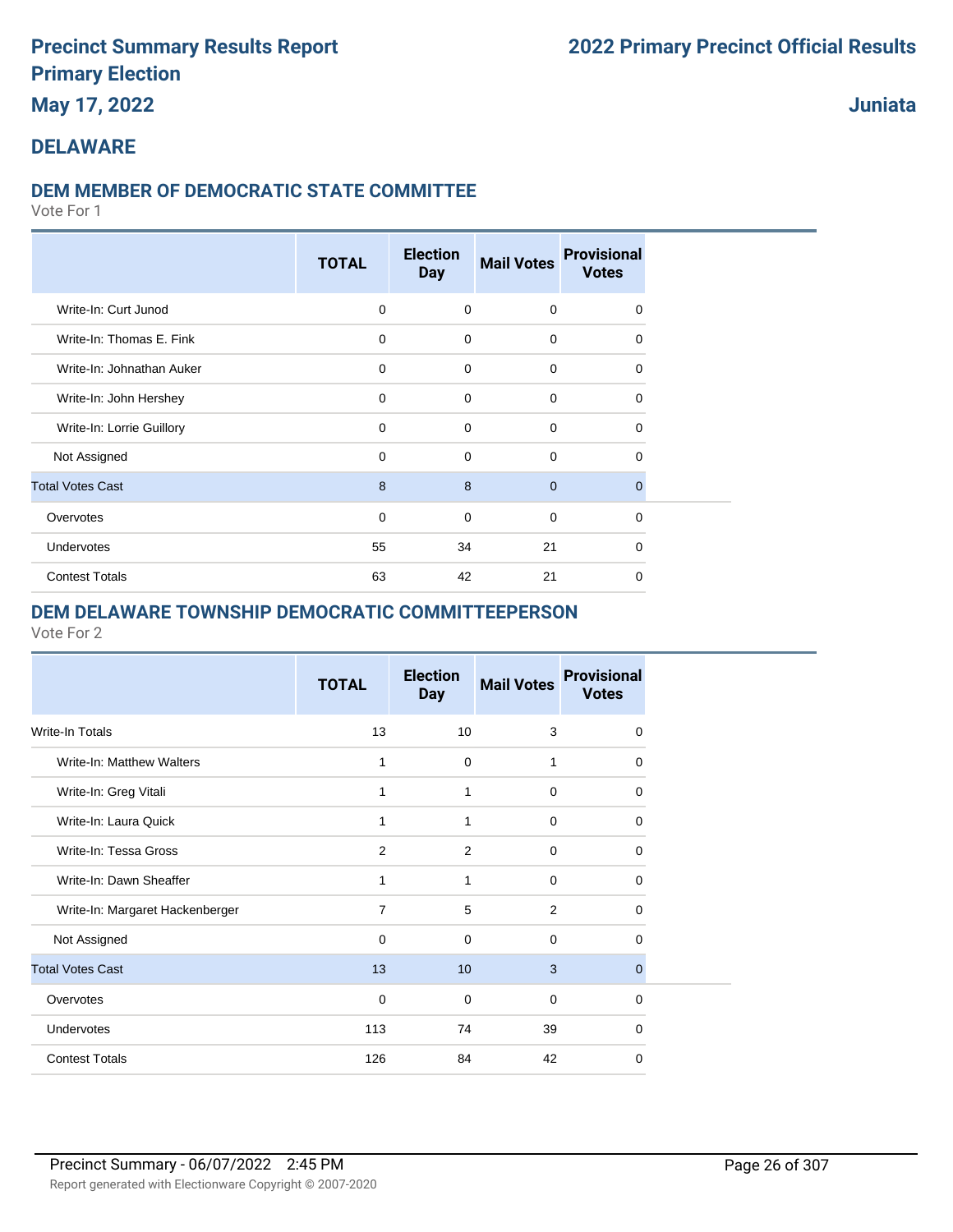## **May 17, 2022**

## **DELAWARE**

#### **REP UNITED STATES SENATOR**

Vote For 1

|                            | <b>TOTAL</b> | <b>Election</b><br><b>Day</b> | <b>Mail Votes</b> | <b>Provisional</b><br><b>Votes</b> |
|----------------------------|--------------|-------------------------------|-------------------|------------------------------------|
| <b>KATHY BARNETTE</b>      | 99           | 95                            | 4                 | 0                                  |
| <b>MEHMET OZ</b>           | 73           | 73                            | $\mathbf 0$       | 0                                  |
| <b>GEORGE BOCHETTO</b>     | 3            | 3                             | $\mathbf 0$       | 0                                  |
| <b>JEFF BARTOS</b>         | 26           | 26                            | 0                 | 0                                  |
| <b>DAVE MCCORMICK</b>      | 90           | 79                            | 11                | 0                                  |
| <b>SEAN GALE</b>           | 5            | 5                             | $\mathbf 0$       | 0                                  |
| <b>CARLA SANDS</b>         | 49           | 42                            | $\overline{7}$    | 0                                  |
| Write-In Totals            | $\mathbf 0$  | $\mathbf 0$                   | $\mathbf 0$       | 0                                  |
| Write-In: Malcolm Kenyatta | 0            | $\mathbf 0$                   | $\mathbf 0$       | 0                                  |
| Write-In: John Fetterman   | 0            | $\mathbf 0$                   | $\mathbf 0$       | 0                                  |
| Write-In: scattered        | 0            | $\mathbf 0$                   | $\mathbf 0$       | 0                                  |
| Not Assigned               | 0            | $\mathbf 0$                   | $\mathbf 0$       | 0                                  |
| <b>Total Votes Cast</b>    | 345          | 323                           | 22                | $\mathbf{0}$                       |
| Overvotes                  | 0            | $\mathbf 0$                   | 0                 | 0                                  |
| Undervotes                 | 6            | 6                             | 0                 | 0                                  |
| <b>Contest Totals</b>      | 351          | 329                           | 22                | 0                                  |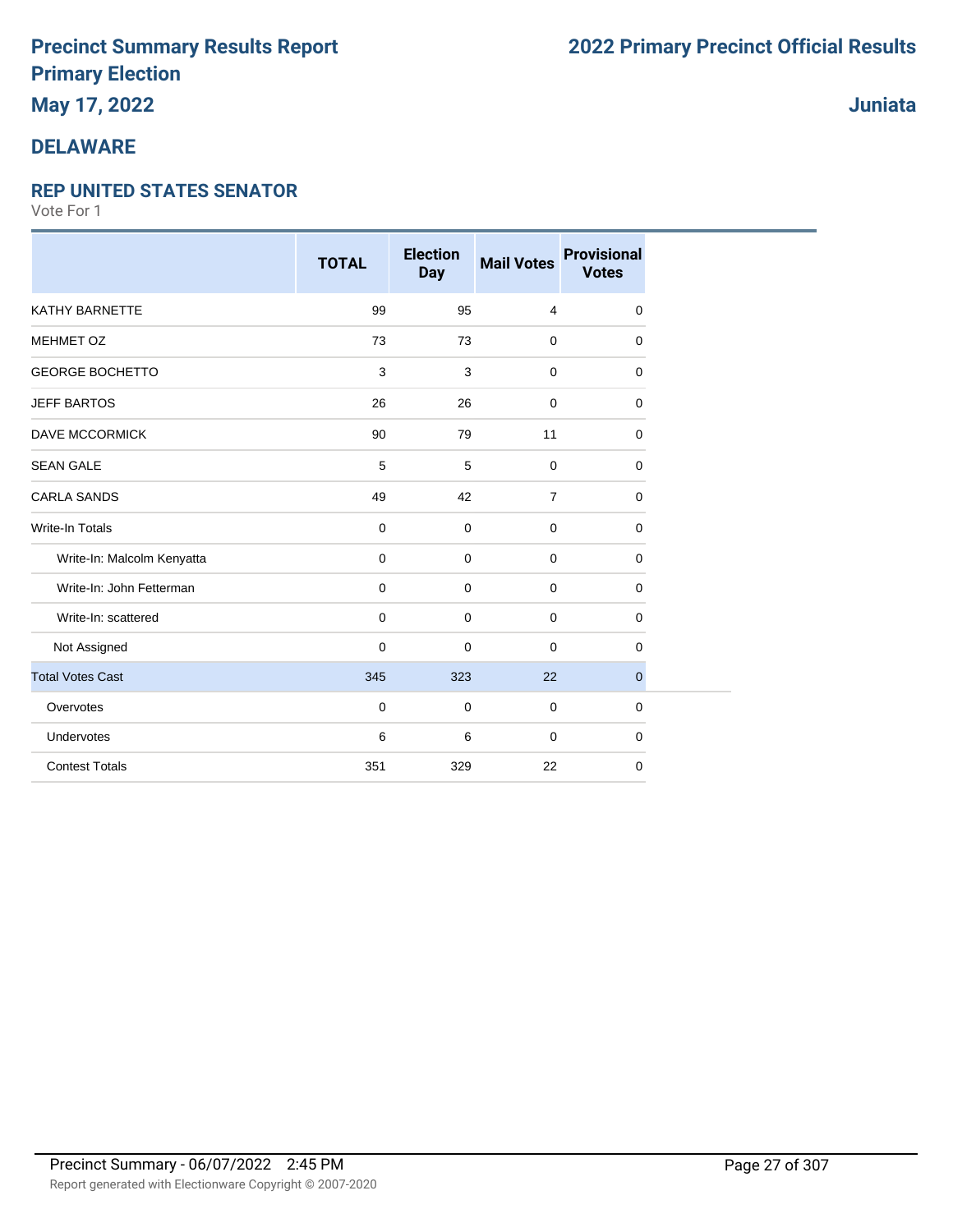# **May 17, 2022**

## **DELAWARE**

### **REP GOVERNOR**

|                               | <b>TOTAL</b>   | <b>Election</b><br><b>Day</b> | <b>Mail Votes</b> | <b>Provisional</b><br><b>Votes</b> |
|-------------------------------|----------------|-------------------------------|-------------------|------------------------------------|
| <b>LOU BARLETTA</b>           | 65             | 62                            | $\mathbf{3}$      | 0                                  |
| DOUGLAS V. MASTRIANO          | 173            | 169                           | $\overline{4}$    | $\mathbf 0$                        |
| <b>NCHE ZAMA</b>              | 11             | 11                            | $\mathbf 0$       | 0                                  |
| DAVE WHITE                    | 26             | 20                            | 6                 | 0                                  |
| <b>MELISSA HART</b>           | 4              | 3                             | 1                 | 0                                  |
| <b>BILL MCSWAIN</b>           | 32             | 29                            | 3                 | 0                                  |
| <b>CHARLIE GEROW</b>          | 5              | 5                             | $\mathbf 0$       | 0                                  |
| <b>JOE GALE</b>               | $\overline{2}$ | $\overline{2}$                | $\mathbf{0}$      | 0                                  |
| <b>JAKE CORMAN</b>            | 28             | 23                            | 5                 | 0                                  |
| <b>Write-In Totals</b>        | 0              | $\mathbf 0$                   | $\mathbf 0$       | 0                                  |
| Write-In: Maggie Hackenberger | 0              | $\mathbf 0$                   | $\mathbf 0$       | $\mathbf 0$                        |
| Write-In: Josh Shapiro        | $\mathbf 0$    | $\mathbf 0$                   | $\mathbf 0$       | 0                                  |
| Write-In: scattered           | $\mathbf 0$    | $\mathbf 0$                   | $\mathbf 0$       | 0                                  |
| Not Assigned                  | 0              | $\mathbf 0$                   | $\mathbf 0$       | 0                                  |
| <b>Total Votes Cast</b>       | 346            | 324                           | 22                | $\mathbf{0}$                       |
| Overvotes                     | $\mathbf 0$    | $\mathbf 0$                   | $\mathbf 0$       | 0                                  |
| Undervotes                    | 5              | 5                             | $\mathbf 0$       | 0                                  |
| <b>Contest Totals</b>         | 351            | 329                           | 22                | 0                                  |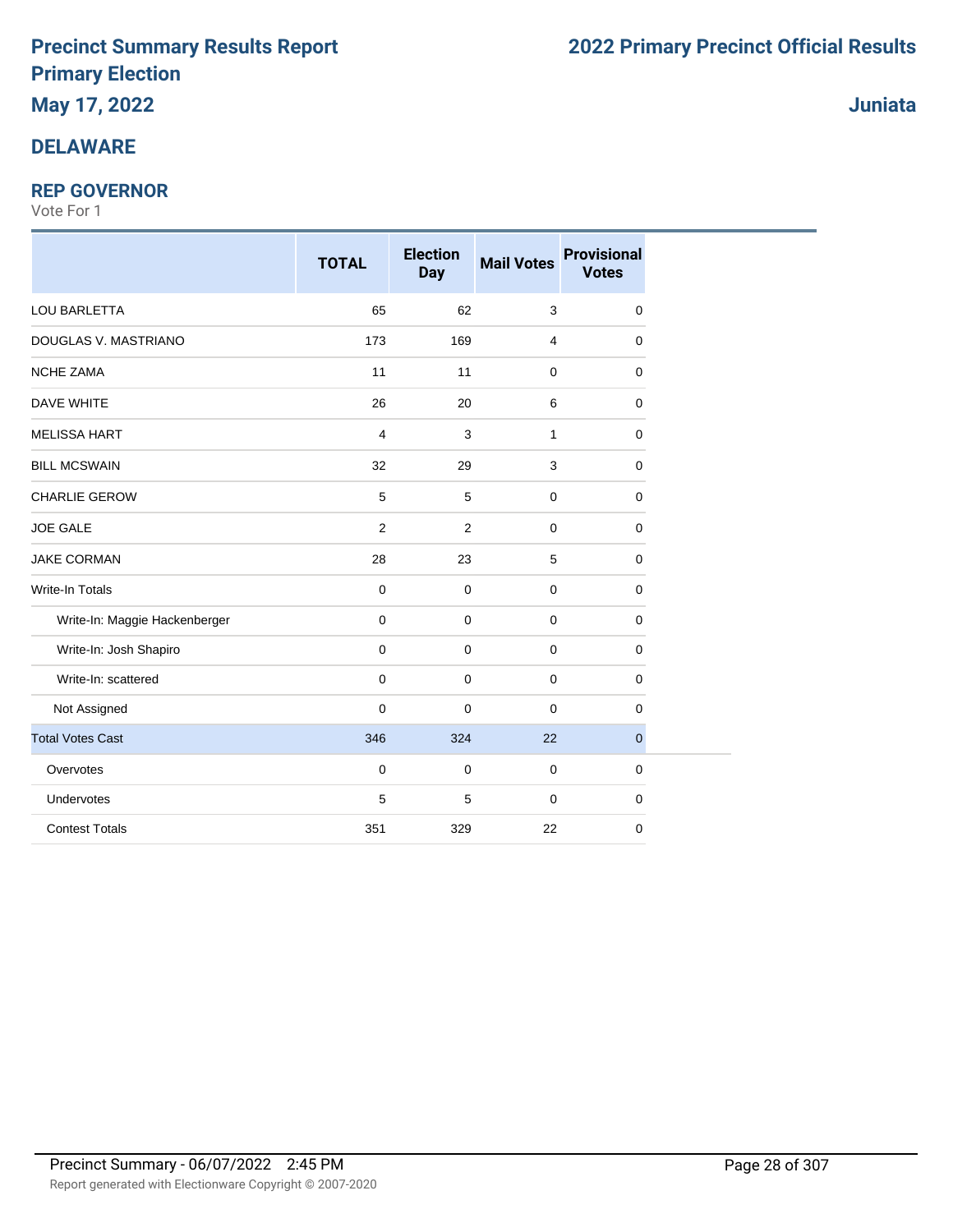## **May 17, 2022**

## **DELAWARE**

### **REP LIEUTENANT GOVERNOR**

Vote For 1

|                            | <b>TOTAL</b> | <b>Election</b><br><b>Day</b> | <b>Mail Votes</b> | <b>Provisional</b><br><b>Votes</b> |
|----------------------------|--------------|-------------------------------|-------------------|------------------------------------|
| <b>CLARICE SCHILLINGER</b> | 16           | 14                            | $\sqrt{2}$        | 0                                  |
| <b>JAMES EARL JONES</b>    | 24           | 22                            | 2                 | 0                                  |
| <b>RICK SACCONE</b>        | 14           | 13                            | 1                 | 0                                  |
| <b>JOHN BROWN</b>          | 12           | 11                            | 1                 | 0                                  |
| <b>CHRIS FRYE</b>          | 10           | 10                            | $\mathbf 0$       | 0                                  |
| <b>JEFF COLEMAN</b>        | 95           | 87                            | 8                 | 0                                  |
| <b>RUSS DIAMOND</b>        | 35           | 31                            | 4                 | 0                                  |
| CARRIE LEWIS DELROSSO      | 73           | 69                            | 4                 | 0                                  |
| <b>TEDDY DANIELS</b>       | 31           | 31                            | $\mathbf 0$       | 0                                  |
| Write-In Totals            | $\mathbf{1}$ | $\mathbf{1}$                  | 0                 | 0                                  |
| Write-In: Jake Corman      | 0            | $\mathbf 0$                   | $\mathbf 0$       | $\mathbf 0$                        |
| Write-In: Steve Imes       | 0            | $\mathbf 0$                   | $\mathbf 0$       | 0                                  |
| Write-In: Jeff Bartos      | 0            | $\mathbf 0$                   | $\mathbf 0$       | 0                                  |
| Write-In: Lou Barletta     | $\pmb{0}$    | $\mathbf 0$                   | $\mathbf 0$       | 0                                  |
| Write-In: Kathy Barnette   | $\mathbf{1}$ | $\mathbf{1}$                  | $\mathbf 0$       | 0                                  |
| Write-In: John Reichenbach | 0            | $\mathbf 0$                   | 0                 | 0                                  |
| Write-In: Josh Imes        | 0            | $\pmb{0}$                     | $\pmb{0}$         | $\mathbf 0$                        |
| Write-In: Austin Davis     | 0            | $\mathbf 0$                   | $\mathbf 0$       | 0                                  |
| Write-In: Philip Rickert   | 0            | $\mathbf 0$                   | $\mathbf 0$       | 0                                  |
| Write-In: Dave White       | $\pmb{0}$    | $\mathbf 0$                   | $\pmb{0}$         | $\pmb{0}$                          |
| Write-In: scattered        | 0            | $\mathbf 0$                   | $\mathbf 0$       | 0                                  |
| Write-In: Brian Sims       | 0            | $\mathbf 0$                   | $\pmb{0}$         | 0                                  |
| Write-In: Brennan Paden    | $\pmb{0}$    | $\mathsf 0$                   | $\pmb{0}$         | $\pmb{0}$                          |
| Not Assigned               | $\pmb{0}$    | $\pmb{0}$                     | $\pmb{0}$         | $\pmb{0}$                          |
| <b>Total Votes Cast</b>    | 311          | 289                           | 22                | $\overline{0}$                     |
| Overvotes                  | $\pmb{0}$    | $\mathbf 0$                   | $\pmb{0}$         | 0                                  |
| Undervotes                 | 40           | 40                            | $\mathbf 0$       | 0                                  |
| <b>Contest Totals</b>      | 351          | 329                           | 22                | $\pmb{0}$                          |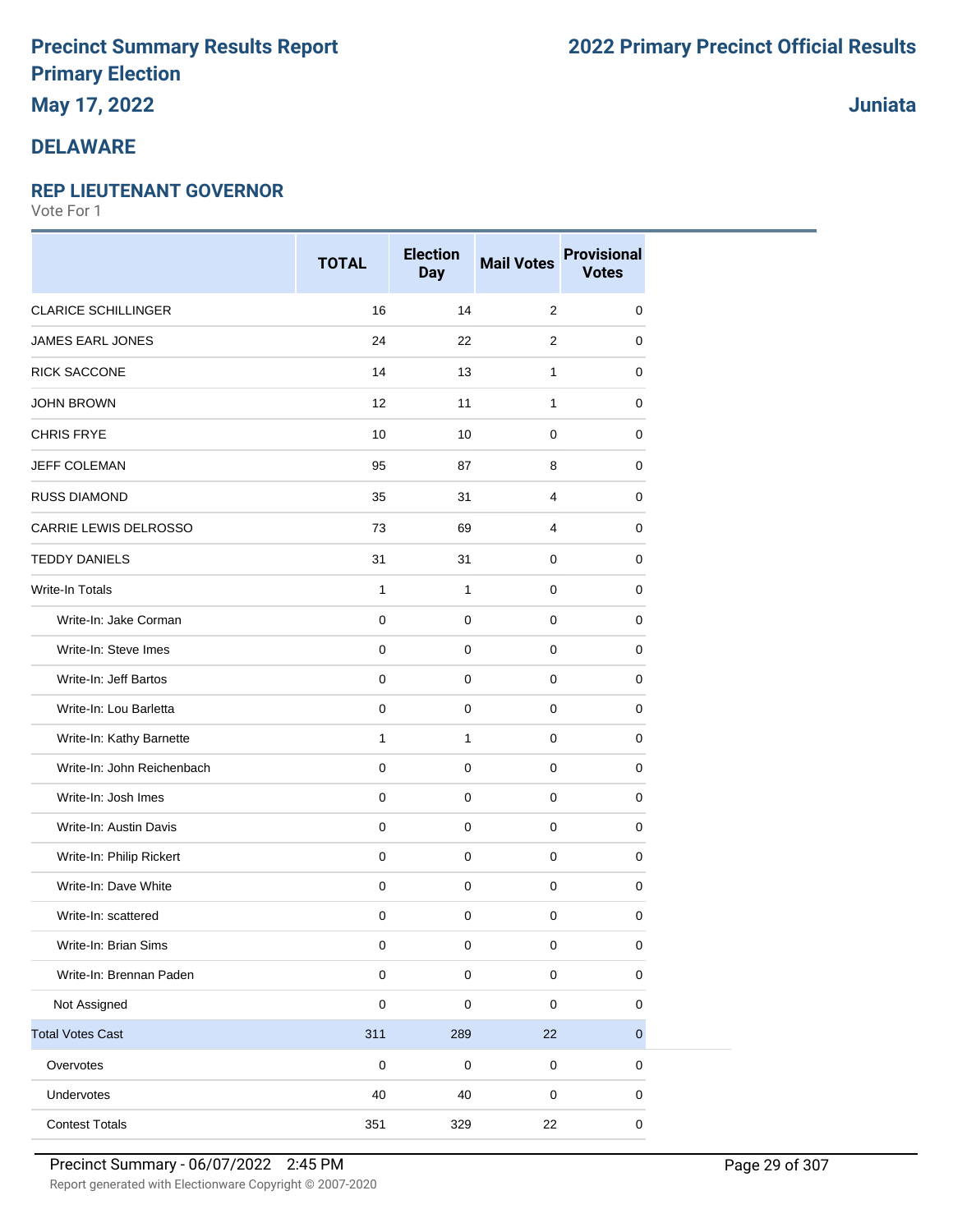## **May 17, 2022**

## **Juniata**

## **DELAWARE**

### **REP REPRESENTATIVE IN CONGRESS 13TH DISTRICT**

|                               | <b>TOTAL</b>        | <b>Election</b><br><b>Day</b> | <b>Mail Votes</b> | <b>Provisional</b><br><b>Votes</b> |
|-------------------------------|---------------------|-------------------------------|-------------------|------------------------------------|
| JOHN JOYCE                    | 291                 | 269                           | 22                | $\mathbf 0$                        |
| <b>Write-In Totals</b>        | 1                   | $\mathbf{1}$                  | 0                 | $\mathbf 0$                        |
| Write-In: Glenn Suppllee      | $\mathbf 0$         | $\mathbf 0$                   | $\pmb{0}$         | $\mathbf 0$                        |
| Write-In: scattered           | $\mathbf 0$         | $\mathbf 0$                   | 0                 | $\mathbf 0$                        |
| Write-In: Joseph D. Long      | $\mathbf 0$         | $\mathbf 0$                   | 0                 | $\mathbf 0$                        |
| Write-In: Mark Critz          | $\mathbf 0$         | $\mathbf 0$                   | $\mathbf 0$       | $\mathbf 0$                        |
| Write-In: Ginger Oberlin      | $\mathbf 0$         | $\mathbf 0$                   | $\mathbf 0$       | $\mathbf 0$                        |
| Write-In: Abby Normal         | 1                   | $\mathbf{1}$                  | 0                 | $\mathbf 0$                        |
| Write-In: John Hershey        | $\mathbf 0$         | $\mathbf 0$                   | $\pmb{0}$         | $\mathbf 0$                        |
| Write-In: John Mingle         | $\mathbf 0$         | $\mathbf 0$                   | 0                 | $\mathbf 0$                        |
| Write-In: George Smith        | $\mathbf 0$         | $\mathbf 0$                   | 0                 | $\mathbf 0$                        |
| Write-In: Blake Henry         | $\mathsf{O}\xspace$ | $\mathbf 0$                   | 0                 | $\mathbf 0$                        |
| Write-In: Jonathan Cunningham | $\mathbf 0$         | $\mathbf 0$                   | $\mathbf 0$       | $\mathbf 0$                        |
| Write-In: Donald Fultz        | $\mathbf 0$         | $\mathbf 0$                   | 0                 | $\mathbf 0$                        |
| Write-In: Carmela Ciliberti   | $\mathbf 0$         | $\mathbf 0$                   | 0                 | 0                                  |
| Not Assigned                  | 0                   | $\Omega$                      | $\mathbf 0$       | $\mathbf 0$                        |
| <b>Total Votes Cast</b>       | 292                 | 270                           | 22                | $\overline{0}$                     |
| Overvotes                     | 0                   | $\mathbf 0$                   | $\mathbf 0$       | $\mathbf 0$                        |
| Undervotes                    | 59                  | 59                            | $\mathbf 0$       | $\mathbf 0$                        |
| <b>Contest Totals</b>         | 351                 | 329                           | 22                | $\mathbf 0$                        |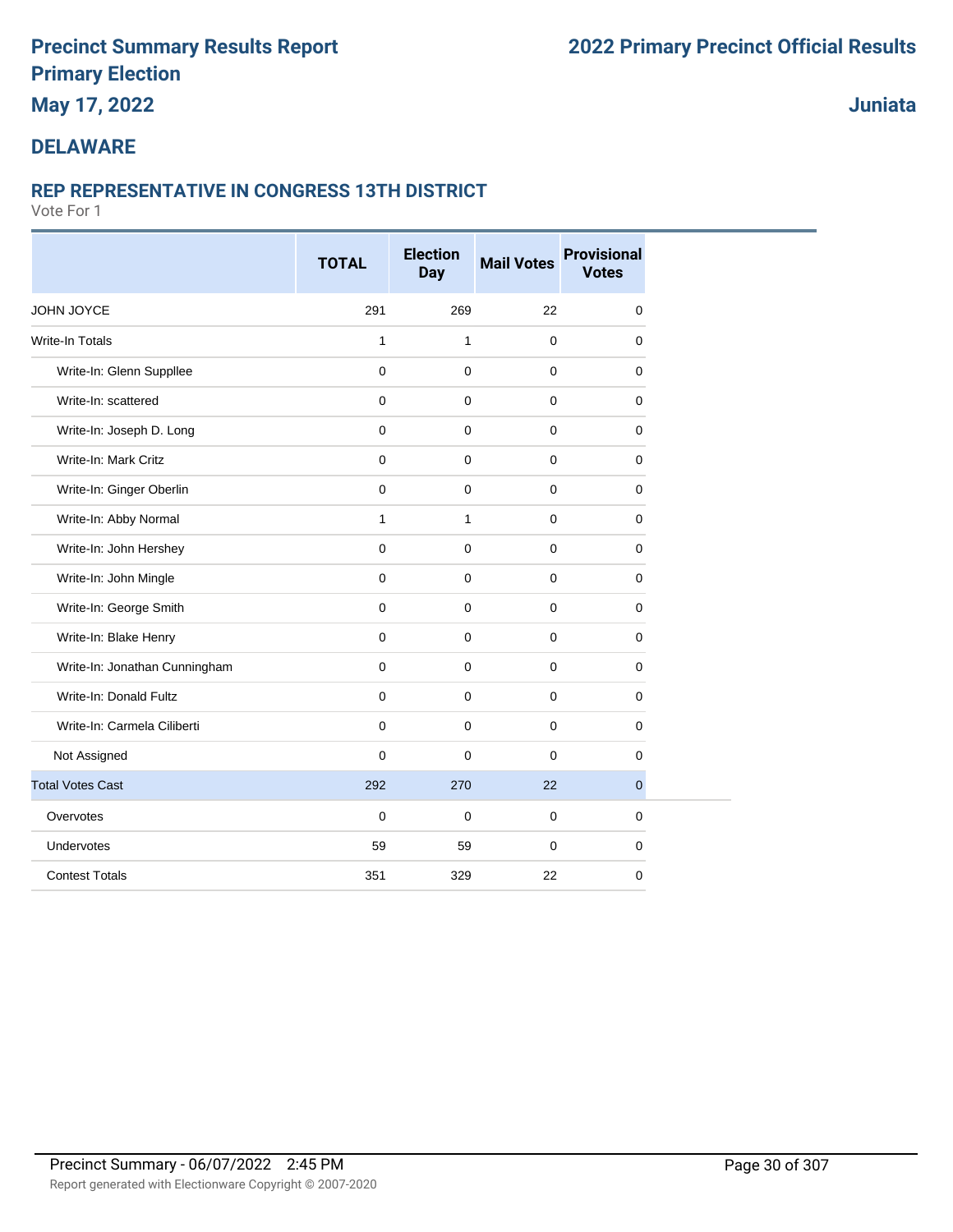**May 17, 2022**

**Juniata**

### **DELAWARE**

### **REP SENATOR IN THE GENERAL ASSEMBLY 30TH DISTRICT**

|                          | <b>TOTAL</b> | <b>Election</b><br><b>Day</b> | <b>Mail Votes</b> | <b>Provisional</b><br><b>Votes</b> |
|--------------------------|--------------|-------------------------------|-------------------|------------------------------------|
|                          |              |                               |                   |                                    |
| <b>JUDY WARD</b>         | 281          | 260                           | 21                | 0                                  |
| <b>Write-In Totals</b>   | 0            | $\mathbf 0$                   | $\mathbf 0$       | 0                                  |
| Write-In: Donald Fultz   | 0            | $\mathbf 0$                   | $\mathbf 0$       | 0                                  |
| Write-In: John Hershey   | 0            | $\mathbf 0$                   | $\mathbf 0$       | 0                                  |
| Write-In: scattered      | $\mathbf 0$  | $\mathbf 0$                   | $\mathbf 0$       | 0                                  |
| Write-In: Bonnie Comp    | $\mathbf 0$  | $\mathbf 0$                   | $\mathbf 0$       | 0                                  |
| Write-In: Cody Burns     | $\pmb{0}$    | $\mathbf 0$                   | $\mathbf{0}$      | 0                                  |
| Write-In: Carol Taylor   | $\mathbf 0$  | $\mathbf 0$                   | $\mathbf 0$       | 0                                  |
| Write-In: Michael Kramer | $\mathbf 0$  | $\mathbf 0$                   | $\mathbf 0$       | 0                                  |
| Write-In: Ginger Oberlin | 0            | $\mathbf 0$                   | $\mathbf 0$       | 0                                  |
| Write-In: Dave Fry       | 0            | $\mathbf 0$                   | $\mathbf 0$       | 0                                  |
| Write-In: Blake Henry    | $\mathbf 0$  | $\mathbf 0$                   | $\mathbf 0$       | 0                                  |
| Not Assigned             | $\mathbf 0$  | $\mathbf 0$                   | $\mathbf 0$       | 0                                  |
| <b>Total Votes Cast</b>  | 281          | 260                           | 21                | $\overline{0}$                     |
| Overvotes                | $\mathbf 0$  | $\mathbf 0$                   | $\mathbf 0$       | 0                                  |
| Undervotes               | 70           | 69                            | $\mathbf{1}$      | 0                                  |
| <b>Contest Totals</b>    | 351          | 329                           | 22                | 0                                  |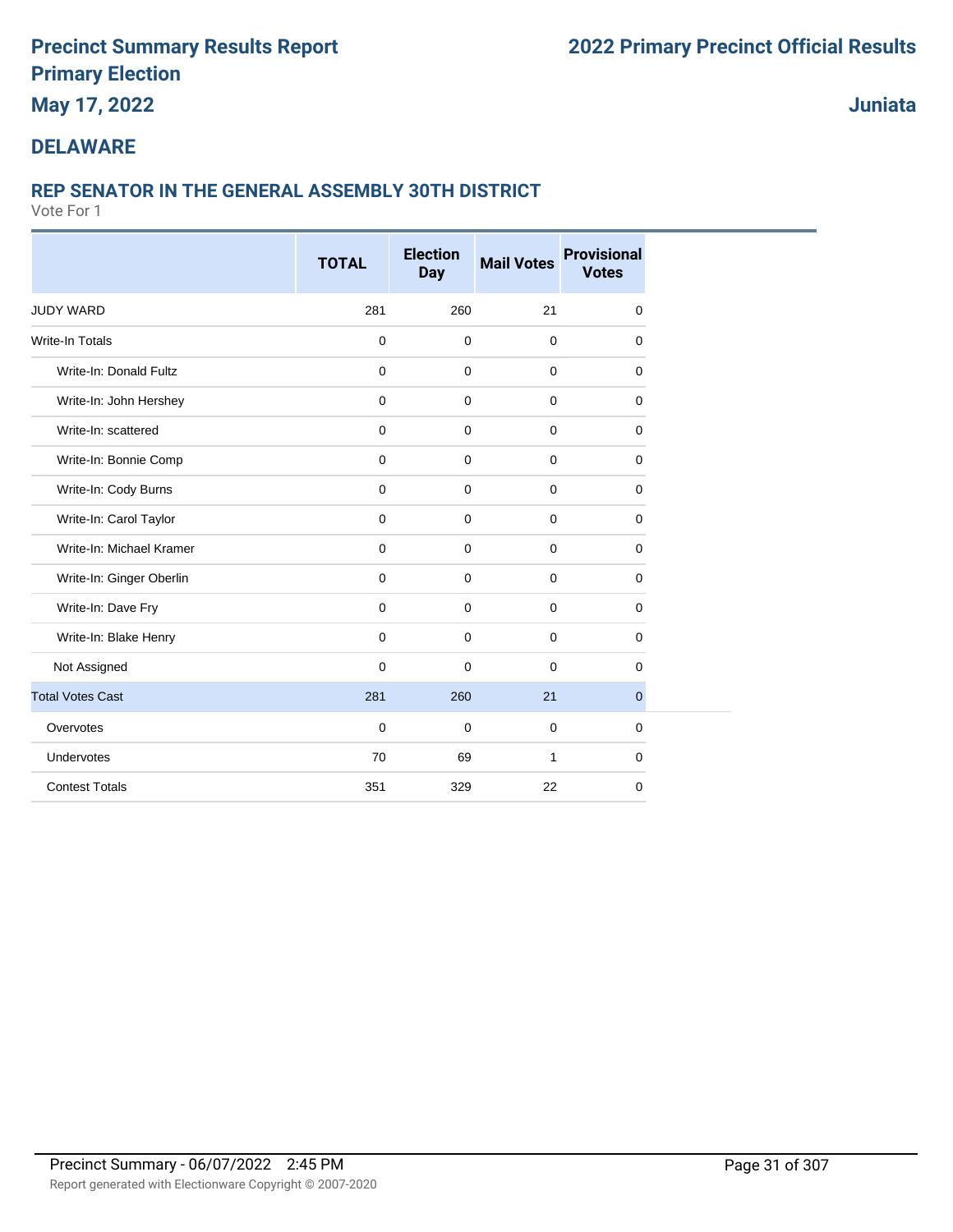## **May 17, 2022**

**Juniata**

### **DELAWARE**

## **REP REPRESENTATIVE IN THE GENERAL ASSEMBLY 86TH DISTRICT**

|                              | <b>TOTAL</b> | <b>Election</b><br><b>Day</b> | <b>Mail Votes</b> | <b>Provisional</b><br><b>Votes</b> |  |
|------------------------------|--------------|-------------------------------|-------------------|------------------------------------|--|
| <b>JOHN HERSHEY</b>          | 305          | 284                           | 21                | 0                                  |  |
| PERRY STAMBAUGH              | 46           | 45                            | 1                 | $\Omega$                           |  |
| Write-In Totals              | $\mathbf 0$  | $\mathbf 0$                   | $\mathbf 0$       | $\Omega$                           |  |
| Write-In: Edward T. Reinhold | 0            | $\mathbf 0$                   | 0                 | 0                                  |  |
| Write-In: Jared Charles      | 0            | $\mathbf 0$                   | $\mathbf 0$       | 0                                  |  |
| Not Assigned                 | 0            | $\mathbf 0$                   | $\mathbf 0$       | 0                                  |  |
| <b>Total Votes Cast</b>      | 351          | 329                           | 22                | $\mathbf 0$                        |  |
| Overvotes                    | 0            | $\mathbf 0$                   | 0                 | $\mathbf 0$                        |  |
| Undervotes                   | $\mathbf 0$  | 0                             | 0                 | 0                                  |  |
| <b>Contest Totals</b>        | 351          | 329                           | 22                | $\Omega$                           |  |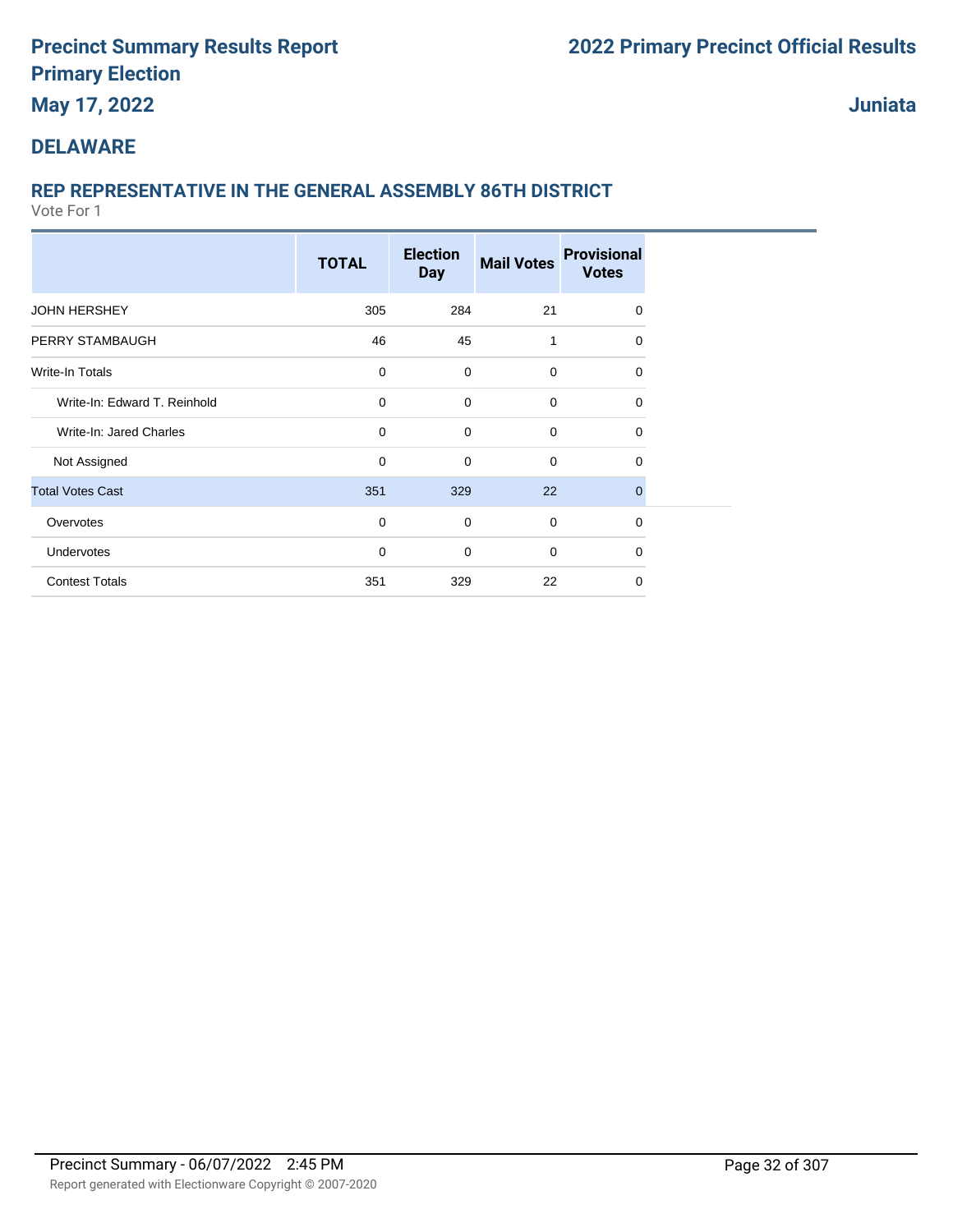## **May 17, 2022**

## **Juniata**

### **DELAWARE**

#### **REP MEMBER OF REPUBLICAN STATE COMMITTEE**

|                                      | <b>TOTAL</b>        | <b>Election</b><br><b>Day</b> | <b>Mail Votes</b> | <b>Provisional</b><br><b>Votes</b> |
|--------------------------------------|---------------------|-------------------------------|-------------------|------------------------------------|
| <b>NANCI L. AUMILLER</b>             | 301                 | 280                           | 21                | 0                                  |
| <b>Write-In Totals</b>               | $\mathbf{1}$        | 1                             | 0                 | 0                                  |
| Write-In: scattered                  | $\mathbf 0$         | $\pmb{0}$                     | $\pmb{0}$         | $\mathbf 0$                        |
| Write-In: Katrina D. Dolan           | $\mathbf 0$         | $\mathbf 0$                   | 0                 | 0                                  |
| Write-In: Ginger Oberlin             | $\mathsf{O}\xspace$ | $\mathbf 0$                   | 0                 | 0                                  |
| Write-In: David Hunsberger           | $\mathbf 0$         | $\mathbf 0$                   | $\pmb{0}$         | $\mathbf 0$                        |
| Write-In: Zachary Williams           | $\mathbf 0$         | $\mathbf 0$                   | 0                 | 0                                  |
| Write-In: Abbie Normal               | $\mathbf{1}$        | $\mathbf{1}$                  | 0                 | 0                                  |
| Write-In: Monica Wert                | $\mathbf 0$         | $\mathbf 0$                   | $\mathbf 0$       | 0                                  |
| Write-In: Elizebath M. Raffensberger | $\mathbf 0$         | $\mathbf 0$                   | 0                 | 0                                  |
| Write-In: Tammy Heikes               | $\mathbf 0$         | $\mathbf 0$                   | 0                 | 0                                  |
| Write-In: Philip Rickert             | $\mathbf 0$         | $\mathbf 0$                   | $\mathbf 0$       | 0                                  |
| Write-In: Bradley Hershey            | $\mathbf{0}$        | $\mathbf 0$                   | 0                 | $\mathbf 0$                        |
| Write-In: Donald Fultz               | $\mathbf 0$         | $\mathbf 0$                   | 0                 | 0                                  |
| Write-In: Doug Elsasser              | $\mathbf 0$         | $\mathbf 0$                   | $\mathbf 0$       | 0                                  |
| Not Assigned                         | $\mathbf 0$         | $\mathbf 0$                   | 0                 | 0                                  |
| <b>Total Votes Cast</b>              | 302                 | 281                           | 21                | 0                                  |
| Overvotes                            | $\mathbf 0$         | $\mathbf 0$                   | $\mathbf 0$       | $\mathbf 0$                        |
| Undervotes                           | 49                  | 48                            | 1                 | 0                                  |
| <b>Contest Totals</b>                | 351                 | 329                           | 22                | 0                                  |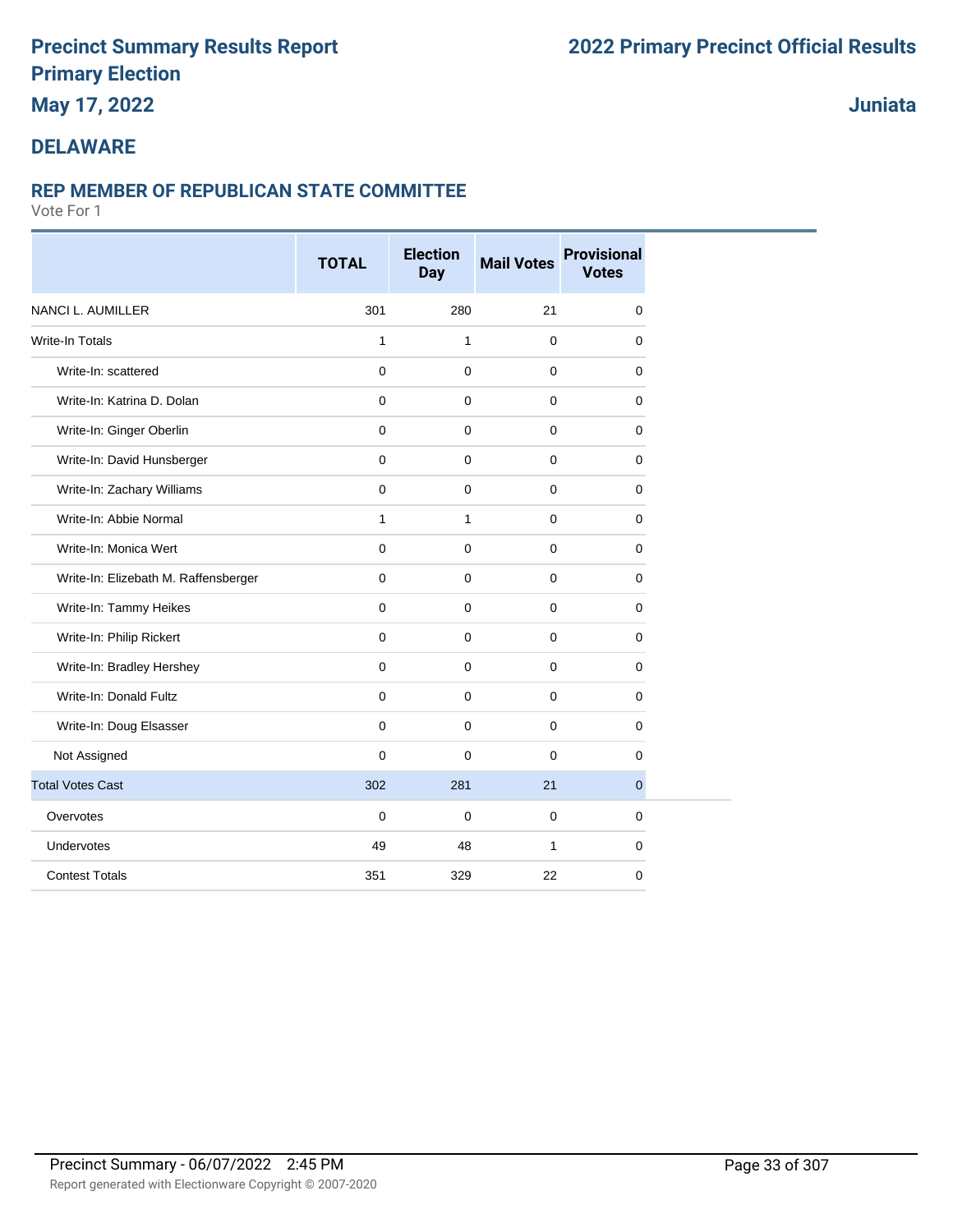## **May 17, 2022**

**Juniata**

## **DELAWARE**

## **REP DELAWARE TOWNSHIP REPUBLICAN COMMITTEEPERSON**

|                                 | <b>TOTAL</b>   | <b>Election</b><br><b>Day</b> | <b>Mail Votes</b> | <b>Provisional</b><br><b>Votes</b> |
|---------------------------------|----------------|-------------------------------|-------------------|------------------------------------|
| <b>Write-In Totals</b>          | 26             | 23                            | 3                 | 0                                  |
| Write-In: Ashley Bardell        | $\mathbf{1}$   | $\mathbf{1}$                  | $\mathbf 0$       | 0                                  |
| Write-In: Howdy Lukens          | 2              | $\overline{2}$                | $\mathbf 0$       | 0                                  |
| Write-In: Jordan Lehman         | 1              | $\mathbf{1}$                  | 0                 | 0                                  |
| Write-In: Alice Gray            | 1              | $\mathbf{1}$                  | $\mathbf 0$       | 0                                  |
| Write-In: Robert Edwind Schwarz | $\mathbf{1}$   | $\mathbf 0$                   | 1                 | 0                                  |
| Write-In: Nancy Diem            | $\overline{2}$ | $\mathbf{1}$                  | 1                 | 0                                  |
| Write-In: Lori Leach            | $\mathbf{1}$   | $\mathbf{1}$                  | $\mathbf 0$       | 0                                  |
| Write-In: Seth Mosebey          | $\mathbf{1}$   | $\mathbf{1}$                  | $\mathbf 0$       | 0                                  |
| Write-In: Joseph Barnes         | $\mathbf{1}$   | $\mathbf{1}$                  | 0                 | 0                                  |
| Write-In: Patricia D. Bowers    | $\mathbf{1}$   | $\mathbf{1}$                  | $\mathbf 0$       | 0                                  |
| Write-In: Richard Kerstetter    | $\mathbf{1}$   | $\mathbf{1}$                  | $\mathbf 0$       | 0                                  |
| Write-In: Marilyn Strawser      | $\mathbf{1}$   | $\mathbf{1}$                  | 0                 | 0                                  |
| Write-In: Todd Graybill         | $\mathbf{1}$   | $\mathbf{1}$                  | $\mathbf 0$       | 0                                  |
| Write-In: Lydia Stuck           | $\mathbf{1}$   | $\mathbf{1}$                  | $\mathbf 0$       | 0                                  |
| Write-In: Stephanie Musselman   | $\mathbf{1}$   | $\mathbf{1}$                  | 0                 | 0                                  |
| Write-In: Robert E. Eargle      | $\mathbf{1}$   | $\mathbf 0$                   | $\mathbf{1}$      | 0                                  |
| Write-In: James Tusing Jr.      | $\mathbf{1}$   | $\mathbf{1}$                  | $\mathbf 0$       | 0                                  |
| Write-In: Wayne E. Dressler     | $\mathbf{1}$   | $\mathbf{1}$                  | $\mathbf 0$       | 0                                  |
| Write-In: Elaine Auker          | 2              | $\overline{2}$                | $\mathbf 0$       | 0                                  |
| Write-In: Bob Spade             | $\overline{2}$ | 2                             | $\mathbf 0$       | 0                                  |
| Write-In: James Lee             | 1              | 1                             | 0                 | 0                                  |
| Not Assigned                    | $\mathbf{1}$   | $\mathbf{1}$                  | $\pmb{0}$         | $\pmb{0}$                          |
| <b>Total Votes Cast</b>         | 26             | 23                            | $\sqrt{3}$        | $\pmb{0}$                          |
| Overvotes                       | $\mathbf 0$    | $\mathbf 0$                   | $\pmb{0}$         | $\pmb{0}$                          |
| Undervotes                      | 1,027          | 964                           | 63                | 0                                  |
| <b>Contest Totals</b>           | 1,053          | 987                           | 66                | $\pmb{0}$                          |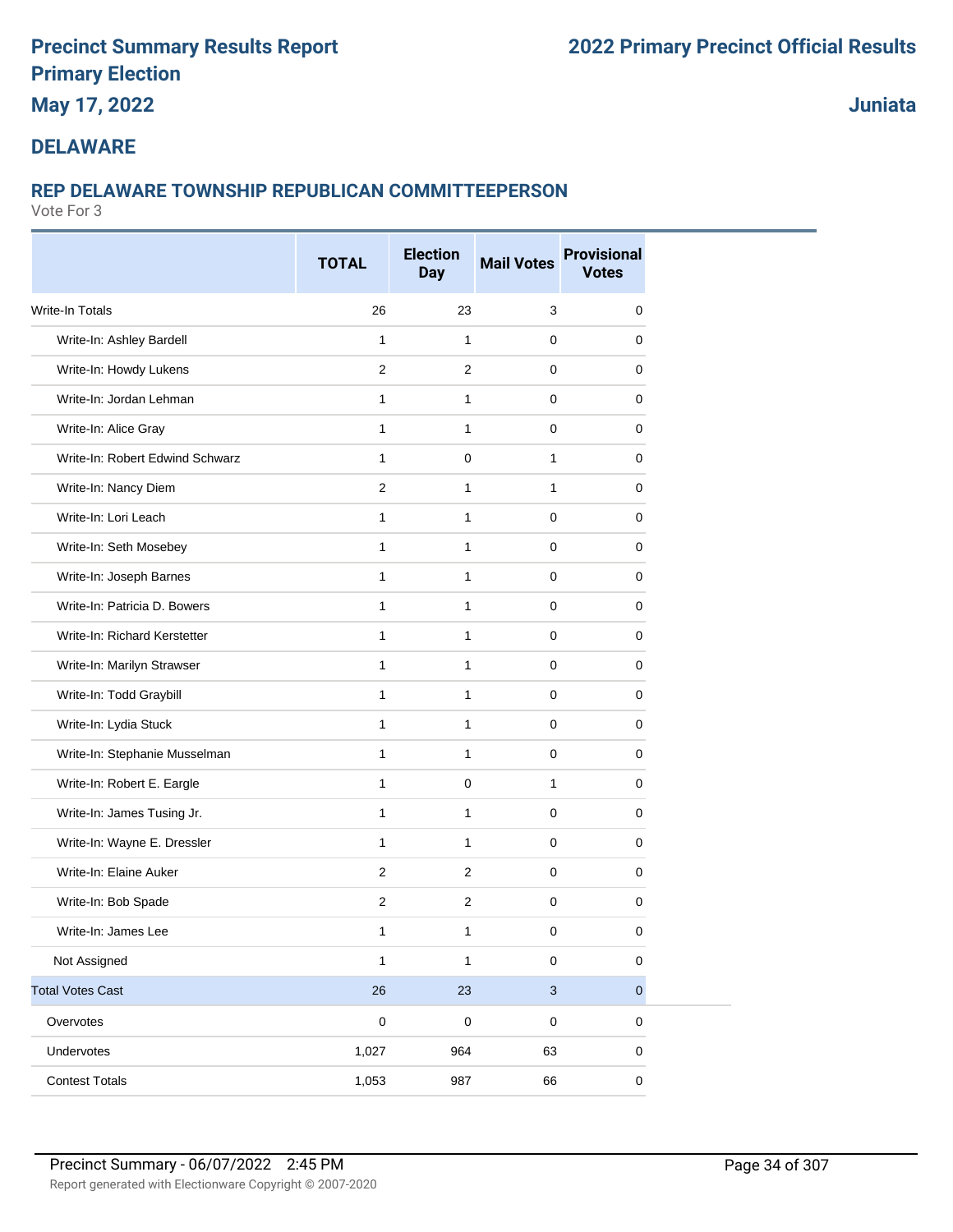## **FAYETTE**

#### **STATISTICS**

|                                   | <b>TOTAL</b> | <b>Election Day Mail Votes</b> |     | <b>Provisional</b><br><b>Votes</b> |
|-----------------------------------|--------------|--------------------------------|-----|------------------------------------|
| Registered Voters - Total         | 1,824        |                                |     |                                    |
| Registered Voters - Democratic    | 329          |                                |     |                                    |
| Registered Voters - Republican    | 1,495        |                                |     |                                    |
| Registered Voters - NONPARTISAN   | 0            |                                |     |                                    |
| <b>Ballots Cast - Total</b>       | 886          | 777                            | 109 | 0                                  |
| Ballots Cast - Democratic         | 126          | 73                             | 53  | 0                                  |
| Ballots Cast - Republican         | 760          | 704                            | 56  | $\Omega$                           |
| <b>Ballots Cast - NONPARTISAN</b> | $\mathbf 0$  | 0                              | 0   | 0                                  |
| <b>Ballots Cast - Blank</b>       | 0            | 0                              | 0   | $\Omega$                           |
| Voter Turnout - Total             | 48.57%       |                                |     |                                    |
| Voter Turnout - Democratic        | 38.30%       |                                |     |                                    |
| Voter Turnout - Republican        | 50.84%       |                                |     |                                    |
| Voter Turnout - NONPARTISAN       | 0.00%        |                                |     |                                    |

### **DEM UNITED STATES SENATOR**

Vote For 1

|                          | <b>TOTAL</b>   | <b>Election</b><br><b>Day</b> | <b>Mail Votes</b> | <b>Provisional</b><br><b>Votes</b> |
|--------------------------|----------------|-------------------------------|-------------------|------------------------------------|
| <b>ALEX KHALIL</b>       | $\overline{7}$ | 5                             | 2                 | $\Omega$                           |
| <b>CONOR LAMB</b>        | 12             | $\overline{7}$                | 5                 | $\Omega$                           |
| <b>MALCOLM KENYATTA</b>  | 4              | 4                             | $\Omega$          | $\Omega$                           |
| <b>JOHN FETTERMAN</b>    | 99             | 54                            | 45                | $\Omega$                           |
| Write-In Totals          | 2              | 2                             | $\Omega$          | 0                                  |
| Write-In: Kathy Barnette | 1              | 1                             | $\Omega$          | 0                                  |
| Write-In: scattered      | 0              | 0                             | $\Omega$          | 0                                  |
| Write-In: Mehmet Oz      | 0              | $\Omega$                      | $\Omega$          | 0                                  |
| Write-In: Conor Lamb     | 1              | 1                             | 0                 | 0                                  |
| Write-In: Carla Sands    | 0              | $\Omega$                      | $\Omega$          | 0                                  |
| Write-In: John Hershey   | $\Omega$       | $\Omega$                      | $\Omega$          | 0                                  |
| Write-In: Dave McCormick | $\mathbf 0$    | 0                             | 0                 | $\Omega$                           |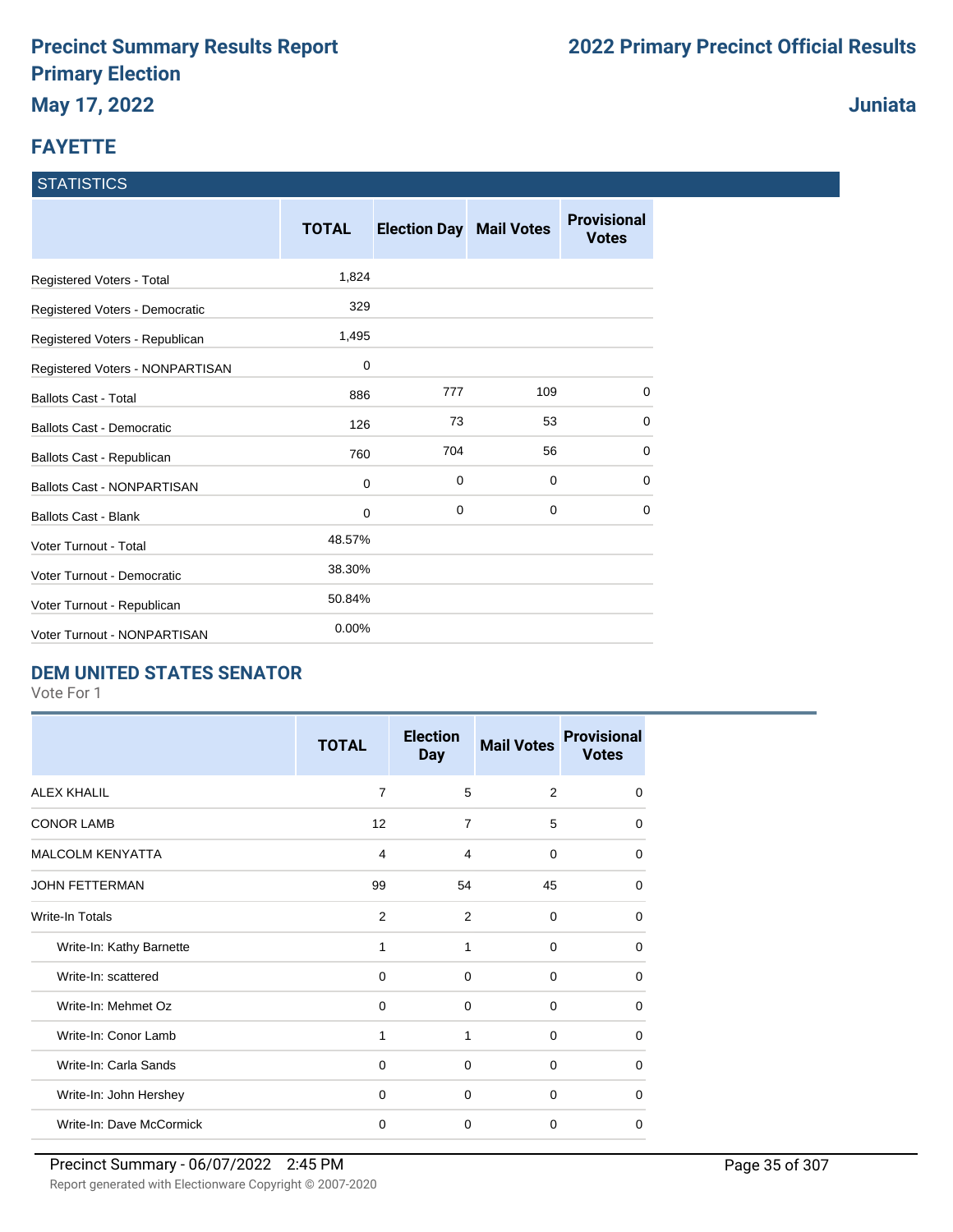## **May 17, 2022**

## **FAYETTE**

#### **DEM UNITED STATES SENATOR**

Vote For 1

|                         | <b>TOTAL</b> | <b>Election</b><br><b>Day</b> | <b>Mail Votes</b> | <b>Provisional</b><br><b>Votes</b> |  |
|-------------------------|--------------|-------------------------------|-------------------|------------------------------------|--|
| Write-In: Jeff Bartos   | 0            | $\mathbf 0$                   | $\mathbf 0$       | $\mathbf 0$                        |  |
| Not Assigned            | 0            | 0                             | $\mathbf 0$       | 0                                  |  |
| <b>Total Votes Cast</b> | 124          | 72                            | 52                | $\Omega$                           |  |
| Overvotes               | 0            | 0                             | $\mathbf 0$       | 0                                  |  |
| Undervotes              | 2            | 1                             |                   | 0                                  |  |
| <b>Contest Totals</b>   | 126          | 73                            | 53                | 0                                  |  |

#### **DEM GOVERNOR**

Vote For 1

|                          | <b>TOTAL</b>            | <b>Election</b><br><b>Day</b> | <b>Mail Votes</b> | <b>Provisional</b><br><b>Votes</b> |
|--------------------------|-------------------------|-------------------------------|-------------------|------------------------------------|
| <b>JOSH SHAPIRO</b>      | 118                     | 68                            | 50                | $\mathbf 0$                        |
| Write-In Totals          | $\overline{\mathbf{4}}$ | 3                             | 1                 | $\mathbf 0$                        |
| Write-In: Jake Corman    | 1                       | $\mathbf 0$                   | 1                 | 0                                  |
| Write-In: David White    | $\mathbf 0$             | $\mathbf 0$                   | $\mathbf 0$       | $\mathbf 0$                        |
| Write-In: Bill McSwain   | $\mathbf 0$             | $\mathbf 0$                   | $\mathbf 0$       | 0                                  |
| Write-In: scattered      | $\mathbf 0$             | $\Omega$                      | $\mathbf 0$       | $\Omega$                           |
| Write-In: Abe Stroup     | 1                       | 1                             | $\mathbf 0$       | 0                                  |
| Write-In: Lou Barletta   | 1                       | 1                             | 0                 | $\mathbf 0$                        |
| Write-In: Nche Zame      | $\mathbf 0$             | $\mathbf 0$                   | 0                 | 0                                  |
| Write-In: Melissa Hart   | $\mathbf 0$             | $\mathbf 0$                   | $\mathbf 0$       | 0                                  |
| Write-In: Doug Mastriano | 1                       | $\mathbf{1}$                  | $\pmb{0}$         | $\mathbf 0$                        |
| Not Assigned             | $\mathbf 0$             | $\Omega$                      | $\mathbf 0$       | $\mathbf 0$                        |
| <b>Total Votes Cast</b>  | 122                     | 71                            | 51                | $\mathbf{0}$                       |
| Overvotes                | $\mathbf 0$             | $\mathbf 0$                   | 0                 | $\mathbf 0$                        |
| Undervotes               | 4                       | 2                             | 2                 | 0                                  |
| <b>Contest Totals</b>    | 126                     | 73                            | 53                | $\mathbf 0$                        |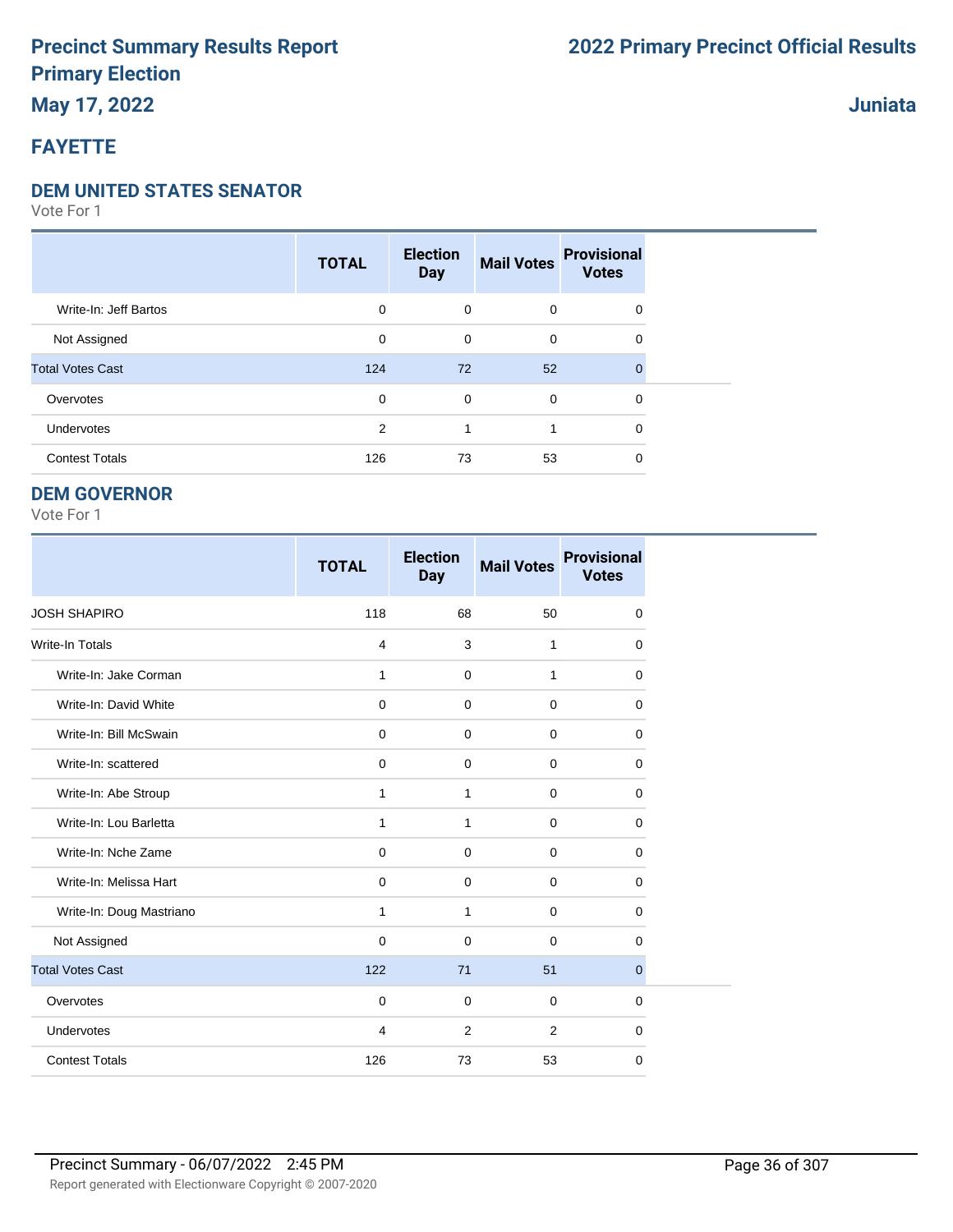### **May 17, 2022**

### **FAYETTE**

#### **DEM LIEUTENANT GOVERNOR**

Vote For 1

|                                 | <b>TOTAL</b> | <b>Election</b><br><b>Day</b> | <b>Mail Votes</b> | <b>Provisional</b><br><b>Votes</b> |
|---------------------------------|--------------|-------------------------------|-------------------|------------------------------------|
| <b>AUSTIN DAVIS</b>             | 69           | 37                            | 32                | 0                                  |
| <b>RAY SOSA</b>                 | 22           | 14                            | 8                 | $\mathbf 0$                        |
| <b>BRIAN SIMS</b>               | 25           | 16                            | 9                 | 0                                  |
| <b>Write-In Totals</b>          | $\mathbf{1}$ | $\mathbf{1}$                  | $\mathbf 0$       | 0                                  |
| Write-In: James Earl Jones      | $\pmb{0}$    | $\mathsf{O}\xspace$           | $\mathbf 0$       | 0                                  |
| Write-In: Jeff Coleman          | 1            | $\mathbf{1}$                  | $\mathbf 0$       | 0                                  |
| Write-In: John Brown            | $\mathbf 0$  | $\mathbf 0$                   | $\mathbf 0$       | $\mathbf 0$                        |
| Write-In: Claire Schillinger    | $\pmb{0}$    | $\mathbf 0$                   | $\mathbf 0$       | 0                                  |
| Write-In: Carris Lewis Delrosso | $\mathbf 0$  | 0                             | $\mathbf 0$       | 0                                  |
| Write-In: John Jones            | $\mathbf 0$  | $\mathbf 0$                   | $\mathbf 0$       | $\mathbf 0$                        |
| Write-In: scattered             | $\mathbf 0$  | $\mathbf 0$                   | $\mathbf 0$       | 0                                  |
| Write-In: Teddy Daniels         | $\mathbf 0$  | $\mathbf 0$                   | $\mathbf 0$       | 0                                  |
| Not Assigned                    | $\mathbf 0$  | $\mathbf 0$                   | $\mathbf 0$       | 0                                  |
| <b>Total Votes Cast</b>         | 117          | 68                            | 49                | $\overline{0}$                     |
| Overvotes                       | $\mathbf 0$  | $\mathbf 0$                   | $\mathbf 0$       | 0                                  |
| Undervotes                      | 9            | 5                             | $\overline{4}$    | $\mathbf 0$                        |
| <b>Contest Totals</b>           | 126          | 73                            | 53                | 0                                  |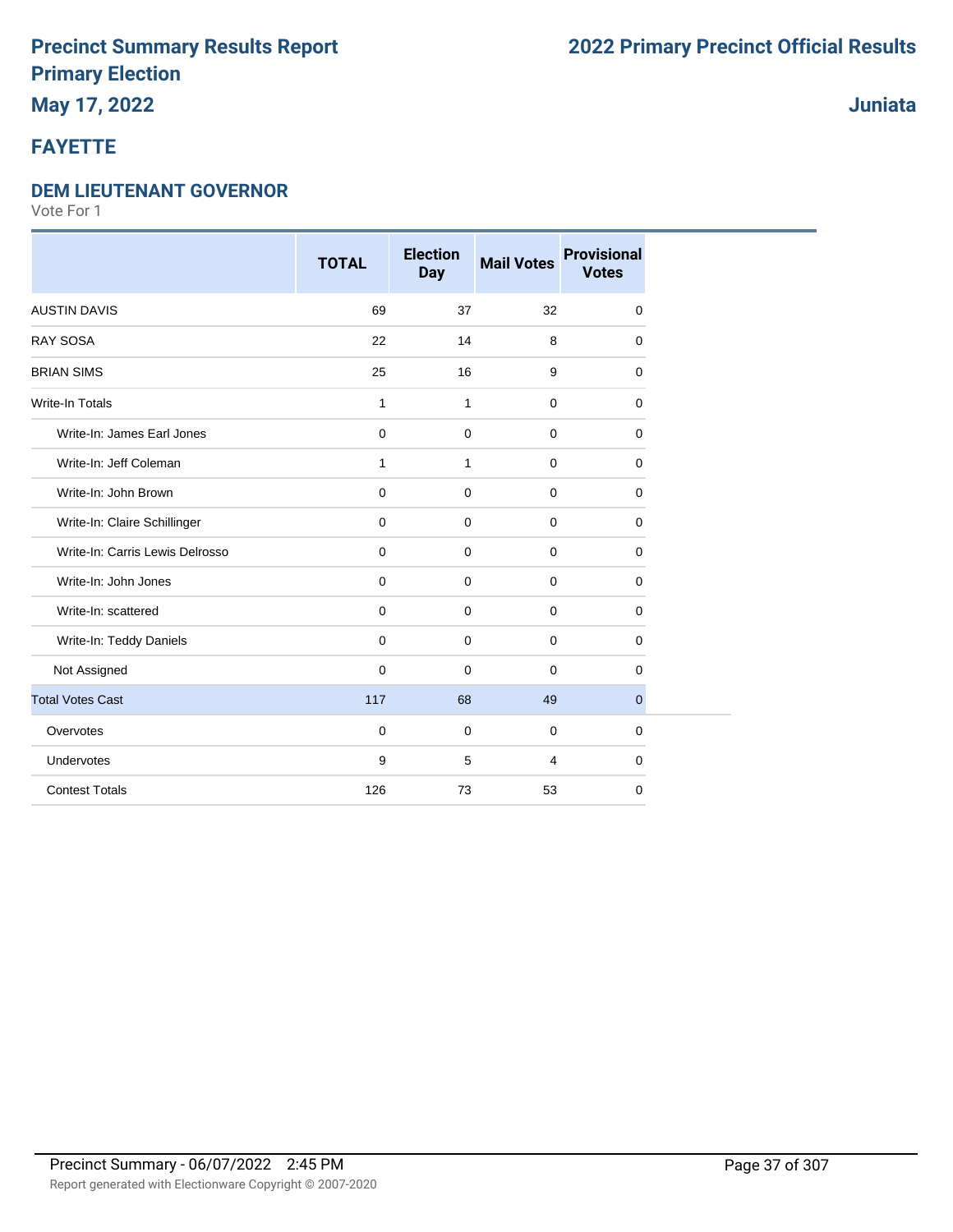# **May 17, 2022**

**Juniata**

#### **FAYETTE**

#### **DEM REPRESENTATIVE IN CONGRESS 13TH DISTRICT**

|                                  | <b>TOTAL</b> | <b>Election</b><br><b>Day</b> | <b>Mail Votes</b> | <b>Provisional</b><br><b>Votes</b> |
|----------------------------------|--------------|-------------------------------|-------------------|------------------------------------|
| Write-In Totals                  | 12           | 11                            | 1                 | $\mathbf 0$                        |
| Write-In: Dan Martin             | $\mathbf{0}$ | $\mathbf 0$                   | 0                 | 0                                  |
| Write-In: Mark Partner           | $\mathbf 0$  | $\mathbf 0$                   | 0                 | 0                                  |
| Write-In: David Stetler          | $\mathbf 0$  | 0                             | 0                 | 0                                  |
| Write-In: John Hershey           | 4            | 4                             | 0                 | 0                                  |
| Write-In: Norman Love            | $\mathbf 0$  | $\mathbf 0$                   | 0                 | 0                                  |
| Write-In: Andrew Stroup          | $\mathbf{1}$ | 1                             | 0                 | 0                                  |
| Write-In: Jonathan M. Cunningham | $\mathbf 0$  | $\mathbf 0$                   | 0                 | 0                                  |
| Write-In: Wyatt Guillory         | $\mathbf 0$  | $\mathbf 0$                   | 0                 | 0                                  |
| Write-In: Todd Rowley            | 0            | 0                             | 0                 | 0                                  |
| Write-In: Mark Critz             | 3            | $\overline{2}$                | 1                 | 0                                  |
| Write-In: Eric Becht             | $\Omega$     | $\mathbf 0$                   | 0                 | 0                                  |
| Write-In: John Fetterman         | $\mathbf 0$  | $\mathbf 0$                   | 0                 | 0                                  |
| Write-In: Robert Bob Casey Jr    | $\mathbf{0}$ | $\mathbf 0$                   | 0                 | 0                                  |
| Write-In: Jay G. Auker           | $\mathbf 0$  | $\mathbf 0$                   | 0                 | 0                                  |
| Write-In: Summer Lee             | $\mathbf 0$  | $\mathbf 0$                   | 0                 | 0                                  |
| Write-In: Tessa Gross            | $\mathbf 0$  | $\mathbf 0$                   | 0                 | 0                                  |
| Write-In: Sandy Berrier          | $\mathbf 0$  | $\mathbf 0$                   | 0                 | 0                                  |
| Write-In: John Auker             | 2            | $\overline{2}$                | 0                 | 0                                  |
| Write-In: Perry Stambaugh        | $\mathbf 0$  | $\mathbf 0$                   | $\mathbf 0$       | 0                                  |
| Write-In: Teresa Long O'Neal     | $\mathbf 0$  | $\mathbf 0$                   | $\mathbf 0$       | 0                                  |
| Write-In: Joshua Guillory        | 0            | 0                             | 0                 | 0                                  |
| Write-In: scattered              | $\mathbf{1}$ | $\mathbf{1}$                  | 0                 | 0                                  |
| Write-In: Kim Hart               | $\pmb{0}$    | $\mathsf 0$                   | $\pmb{0}$         | $\pmb{0}$                          |
| Write-In: John Joyce             | $\mathbf{1}$ | $\mathbf{1}$                  | 0                 | 0                                  |
| Write-In: Craig Paden            | $\pmb{0}$    | $\mathsf 0$                   | $\pmb{0}$         | 0                                  |
| Write-In: Jonathan Mertz         | $\pmb{0}$    | 0                             | 0                 | $\pmb{0}$                          |
| Not Assigned                     | $\pmb{0}$    | $\pmb{0}$                     | 0                 | 0                                  |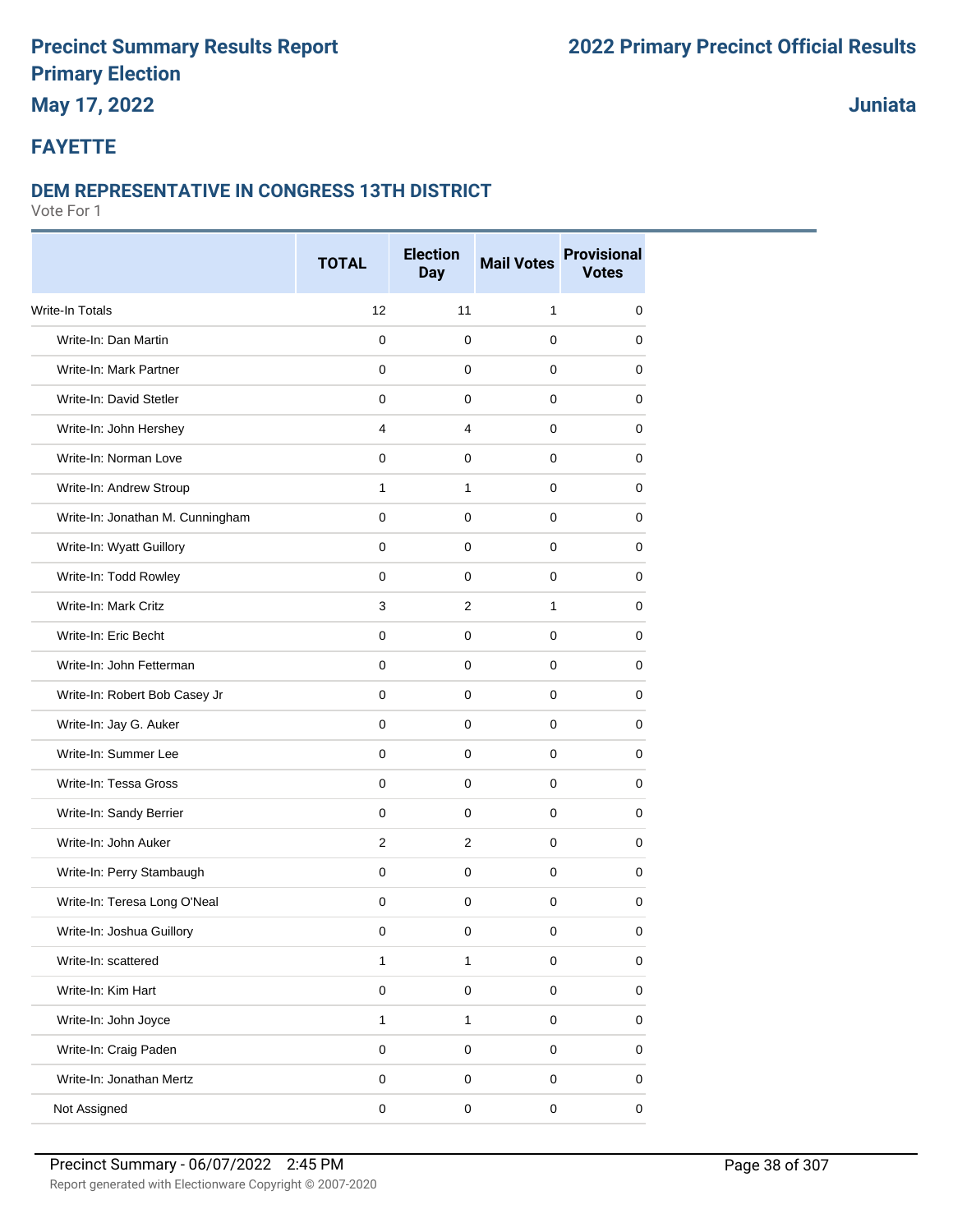### **May 17, 2022**

**Juniata**

#### **FAYETTE**

#### **DEM REPRESENTATIVE IN CONGRESS 13TH DISTRICT**

Vote For 1

|                         | <b>TOTAL</b> | <b>Election</b><br><b>Day</b> | <b>Mail Votes</b> | <b>Provisional</b><br><b>Votes</b> |
|-------------------------|--------------|-------------------------------|-------------------|------------------------------------|
| <b>Total Votes Cast</b> | 12           | 11                            |                   |                                    |
| Overvotes               | 0            | 0                             | 0                 | 0                                  |
| Undervotes              | 114          | 62                            | 52                | 0                                  |
| <b>Contest Totals</b>   | 126          | 73                            | 53                | 0                                  |

#### **DEM SENATOR IN THE GENERAL ASSEMBLY 30TH DISTRICT**

|                          | <b>TOTAL</b> | <b>Election</b><br><b>Day</b> | <b>Mail Votes</b> | <b>Provisional</b><br><b>Votes</b> |
|--------------------------|--------------|-------------------------------|-------------------|------------------------------------|
| <b>CAROL TAYLOR</b>      | 110          | 65                            | 45                | $\mathbf 0$                        |
| <b>Write-In Totals</b>   | 1            | 1                             | $\mathbf 0$       | 0                                  |
| Write-In: Judith Ward    | $\mathbf 0$  | 0                             | $\mathbf 0$       | 0                                  |
| Write-In: John Hershey   | $\mathbf 0$  | $\mathbf 0$                   | $\mathbf 0$       | $\mathbf 0$                        |
| Write-In: scattered      | $\mathbf 0$  | 0                             | $\mathbf 0$       | 0                                  |
| Write-In: Mehmet Oz      | $\mathbf 0$  | 0                             | $\mathbf 0$       | 0                                  |
| Write-In: Bethany Stroup | 1            | 1                             | $\mathbf 0$       | 0                                  |
| Not Assigned             | $\mathbf 0$  | 0                             | $\mathbf 0$       | $\Omega$                           |
| <b>Total Votes Cast</b>  | 111          | 66                            | 45                | $\mathbf 0$                        |
| Overvotes                | $\mathbf 0$  | 0                             | $\mathbf 0$       | 0                                  |
| <b>Undervotes</b>        | 15           | $\overline{7}$                | 8                 | $\Omega$                           |
| <b>Contest Totals</b>    | 126          | 73                            | 53                | $\mathbf 0$                        |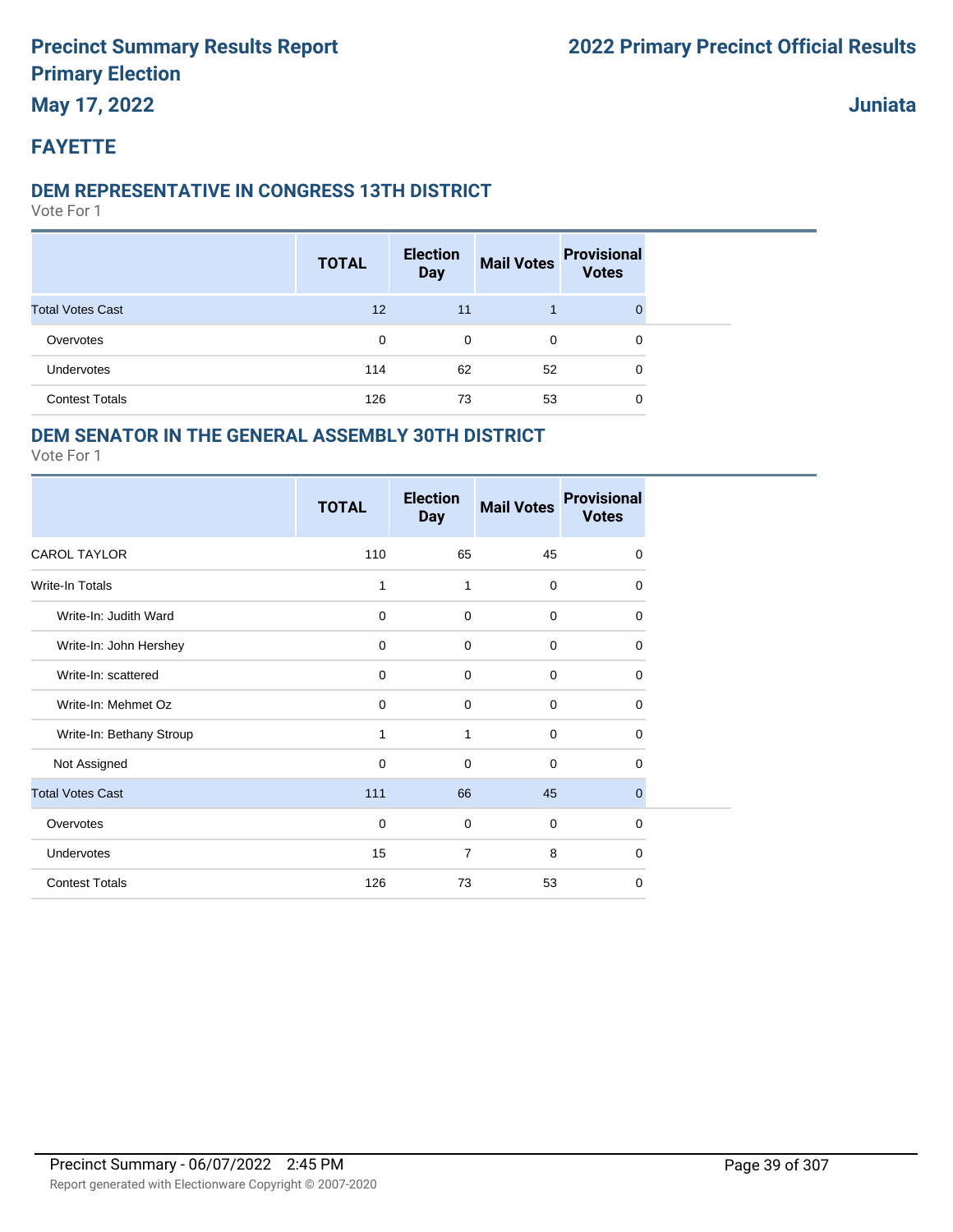### **May 17, 2022**

**Juniata**

#### **FAYETTE**

#### **DEM REPRESENTATIVE IN THE GENERAL ASSEMBLY 85TH DISTRICT**

|                             | <b>TOTAL</b> | <b>Election</b><br><b>Day</b> | <b>Mail Votes</b> | <b>Provisional</b><br><b>Votes</b> |
|-----------------------------|--------------|-------------------------------|-------------------|------------------------------------|
| <b>Write-In Totals</b>      | 12           | 10                            | 2                 | $\mathbf 0$                        |
| Write-In: scattered         | $\mathbf{1}$ | $\mathbf{1}$                  | $\mathbf 0$       | $\Omega$                           |
| Write-In: David H. Rowe     | 1            | $\mathbf{1}$                  | $\mathbf 0$       | $\mathbf 0$                        |
| Write-In: Mark Critz        | 1            | $\mathbf 0$                   | 1                 | $\mathbf 0$                        |
| Write-In: Jennie E. Seigler | $\mathbf 0$  | $\mathbf 0$                   | $\mathbf 0$       | $\Omega$                           |
| Write-In: John Lamb         | $\mathbf 0$  | $\mathbf 0$                   | $\mathbf 0$       | $\mathbf 0$                        |
| Write-In: Dan Martin        | 0            | $\mathbf 0$                   | $\mathbf 0$       | $\mathbf 0$                        |
| Write-In: Kim Hart          | 1            | $\mathbf 0$                   | $\mathbf{1}$      | 0                                  |
| Write-In: John Auker        | 2            | 2                             | $\mathbf 0$       | $\mathbf 0$                        |
| Write-In: John Hershey      | 6            | 6                             | $\mathbf 0$       | $\mathbf 0$                        |
| Not Assigned                | $\Omega$     | 0                             | $\mathbf 0$       | $\Omega$                           |
| <b>Total Votes Cast</b>     | 12           | 10                            | 2                 | $\mathbf{0}$                       |
| Overvotes                   | $\mathbf 0$  | $\mathbf 0$                   | $\mathbf 0$       | $\Omega$                           |
| Undervotes                  | 114          | 63                            | 51                | $\mathbf 0$                        |
| <b>Contest Totals</b>       | 126          | 73                            | 53                | $\mathbf 0$                        |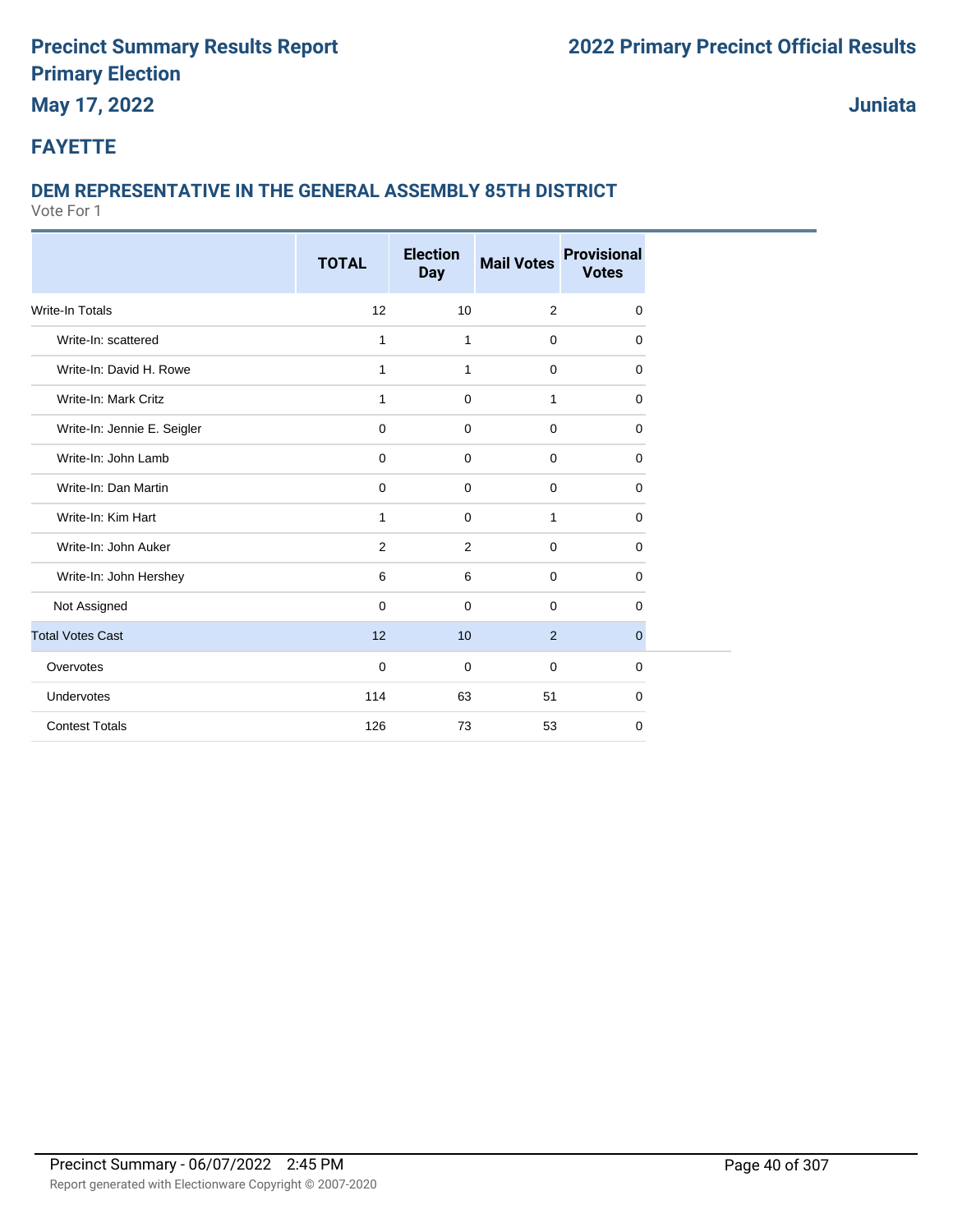# **May 17, 2022**

#### **Juniata**

#### **FAYETTE**

#### **DEM MEMBER OF DEMOCRATIC STATE COMMITTEE**

|                                   | <b>TOTAL</b> | <b>Election</b><br><b>Day</b> | <b>Mail Votes</b> | <b>Provisional</b><br><b>Votes</b> |
|-----------------------------------|--------------|-------------------------------|-------------------|------------------------------------|
| Write-In Totals                   | 10           | 8                             | 2                 | 0                                  |
| Write-In: Peter Junod             | $\mathbf 0$  | $\mathbf 0$                   | $\Omega$          | $\mathbf 0$                        |
| Write-In: Tyler Titus             | $\mathbf 0$  | $\mathbf 0$                   | 0                 | 0                                  |
| Write-In: Wyatt A. Guillory       | $\mathbf 0$  | 0                             | 0                 | 0                                  |
| Write-In: Jonathan Mertz          | $\mathbf 0$  | 0                             | 0                 | 0                                  |
| Write-In: Amen Brown              | $\mathbf 0$  | $\mathbf 0$                   | 0                 | 0                                  |
| Write-In: Pat Neimond             | $\mathbf{0}$ | 0                             | $\mathbf 0$       | 0                                  |
| Write-In: John Shearer            | $\mathbf 0$  | $\mathbf 0$                   | $\mathbf 0$       | 0                                  |
| Write-In: Dennis Lewis            | $\mathbf 0$  | $\mathbf 0$                   | 0                 | 0                                  |
| Write-In: Robert Bair             | 0            | 0                             | 0                 | 0                                  |
| Write-In: Aaron Falker            | $\mathbf{1}$ | $\mathbf{1}$                  | $\mathbf 0$       | 0                                  |
| Write-In: Nanci L. Aumiller       | $\mathbf{1}$ | 1                             | $\mathbf 0$       | 0                                  |
| Write-In: Jonathan M. Cunningham  | $\mathbf 0$  | $\mathbf 0$                   | 0                 | 0                                  |
| Write-In: Wyatt Guillory          | $\mathbf 0$  | $\mathbf 0$                   | $\mathbf 0$       | 0                                  |
| Write-In: Fern Fowler             | $\mathbf 0$  | 0                             | 0                 | 0                                  |
| Write-In: Tessa Gross             | 3            | 2                             | $\mathbf{1}$      | 0                                  |
| Write-In: Eric Becht              | $\mathbf 0$  | $\mathbf 0$                   | $\mathbf 0$       | 0                                  |
| Write-In: Christopher Kowerdovich | 0            | $\mathbf 0$                   | 0                 | 0                                  |
| Write-In: David Stetler           | $\mathbf 0$  | $\mathbf 0$                   | 0                 | 0                                  |
| Write-In: Jimmy Dillon            | $\mathbf 0$  | $\mathbf 0$                   | $\mathbf 0$       | 0                                  |
| Write-In: Jason Prowell           | $\mathbf 0$  | $\mathbf 0$                   | $\mathbf 0$       | 0                                  |
| Write-In: Jay G. Auker            | 0            | 0                             | 0                 | 0                                  |
| Write-In: Joe Sims                | $\mathsf 0$  | $\mathbf 0$                   | $\mathbf 0$       | $\mathbf 0$                        |
| Write-In: Kim Klingensmith Hart   | $\mathbf{1}$ | $\pmb{0}$                     | $\mathbf{1}$      | $\pmb{0}$                          |
| Write-In: scattered               | $\mathbf{1}$ | $\mathbf{1}$                  | $\mathbf 0$       | $\pmb{0}$                          |
| Write-In: John Auker              | $\mathbf{1}$ | $\mathbf{1}$                  | $\mathbf 0$       | $\pmb{0}$                          |
| Write-In: Mike Smith              | $\pmb{0}$    | $\pmb{0}$                     | $\pmb{0}$         | 0                                  |
| Write-In: Hannah Smith-Brubaker   | $\mathsf 0$  | $\pmb{0}$                     | $\pmb{0}$         | 0                                  |
| Write-In: Doris Love              | $\pmb{0}$    | $\pmb{0}$                     | $\pmb{0}$         | $\mathbf 0$                        |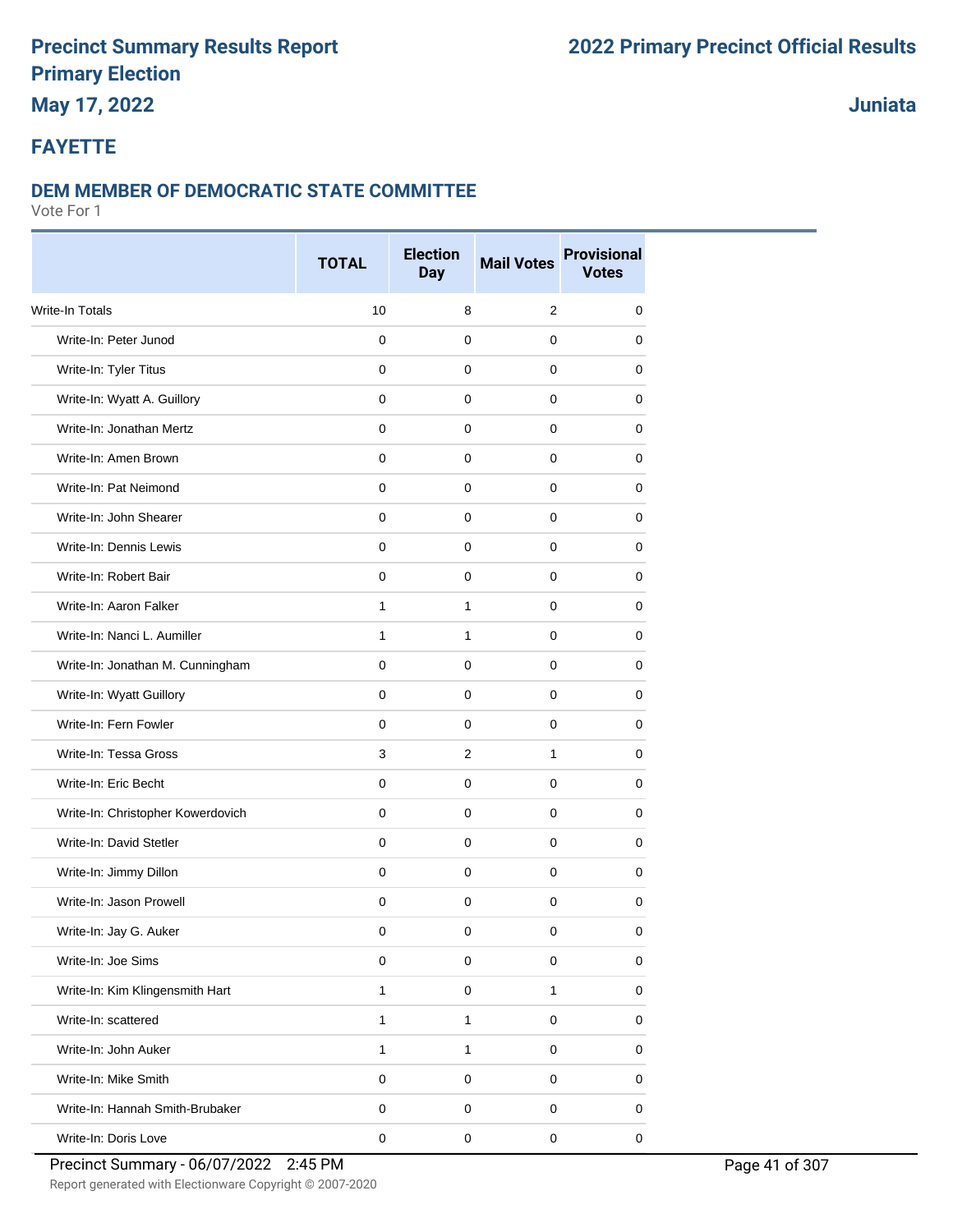### **May 17, 2022**

### **Juniata**

### **FAYETTE**

#### **DEM MEMBER OF DEMOCRATIC STATE COMMITTEE**

|                           | <b>TOTAL</b> | <b>Election</b><br><b>Day</b> | <b>Mail Votes</b> | <b>Provisional</b><br><b>Votes</b> |
|---------------------------|--------------|-------------------------------|-------------------|------------------------------------|
| Write-In: Curt Junod      | $\Omega$     | $\mathbf 0$                   | $\mathbf 0$       | 0                                  |
| Write-In: Thomas E. Fink  | 0            | $\mathbf 0$                   | $\mathbf 0$       | 0                                  |
| Write-In: Johnathan Auker | 1            | 1                             | $\mathbf 0$       | $\Omega$                           |
| Write-In: John Hershey    | 1            | 1                             | $\mathbf 0$       | 0                                  |
| Write-In: Lorrie Guillory | $\Omega$     | $\Omega$                      | $\Omega$          | $\Omega$                           |
| Not Assigned              | $\Omega$     | $\Omega$                      | $\Omega$          | $\Omega$                           |
| <b>Total Votes Cast</b>   | 10           | 8                             | 2                 | $\Omega$                           |
| Overvotes                 | $\mathbf 0$  | $\mathbf 0$                   | $\mathbf 0$       | 0                                  |
| Undervotes                | 116          | 65                            | 51                | 0                                  |
| <b>Contest Totals</b>     | 126          | 73                            | 53                | $\Omega$                           |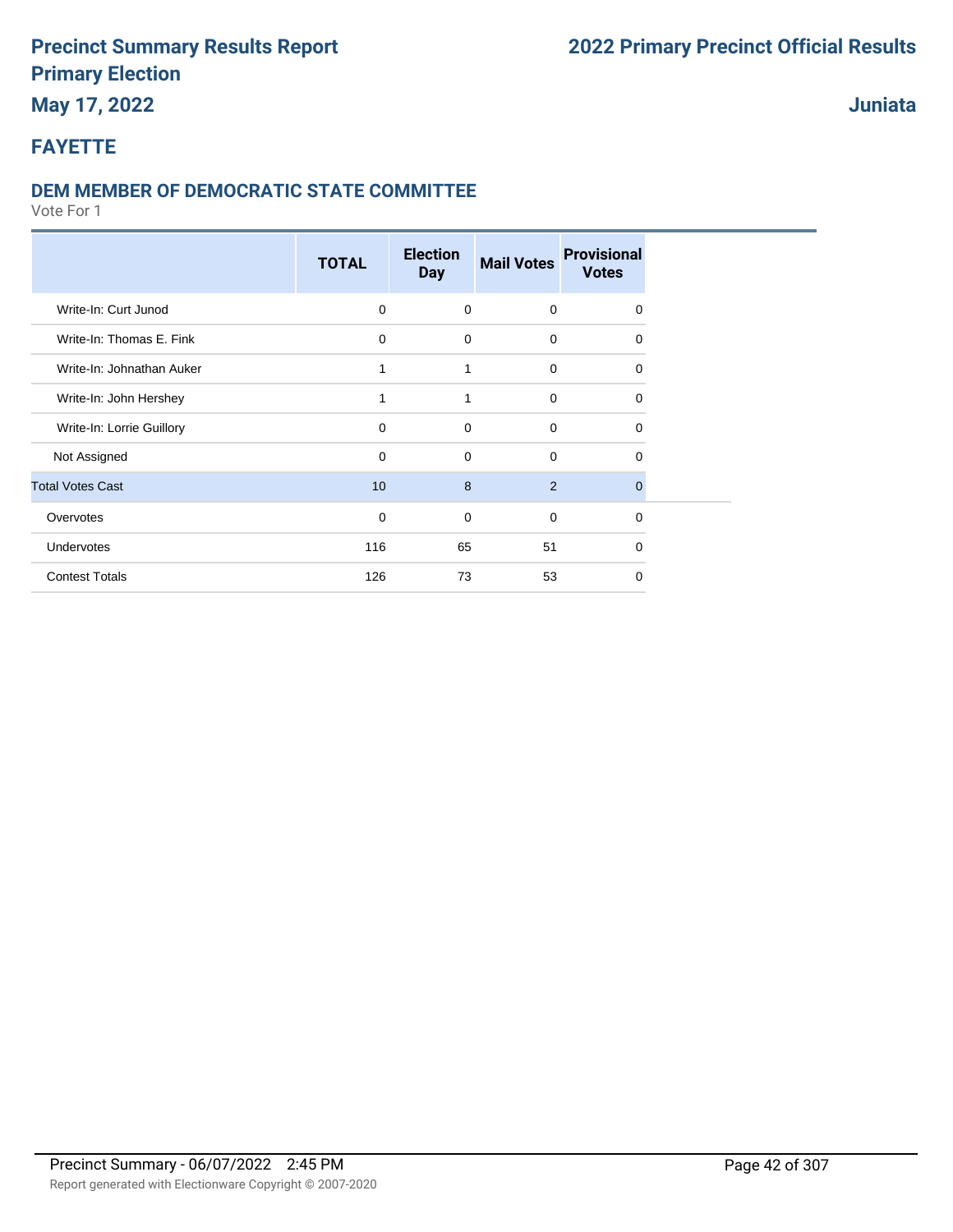### **May 17, 2022**

**Juniata**

#### **FAYETTE**

#### **DEM FAYETTE TOWNSHIP DEMOCRATIC COMMITTEEPERSON**

|                               | <b>TOTAL</b>   | <b>Election</b><br><b>Day</b> | <b>Mail Votes</b> | <b>Provisional</b><br><b>Votes</b> |
|-------------------------------|----------------|-------------------------------|-------------------|------------------------------------|
| <b>Write-In Totals</b>        | 19             | 12                            | $\overline{7}$    | $\mathbf 0$                        |
| Write-In: William Varner      | $\mathbf{1}$   | $\mathbf{1}$                  | $\mathbf 0$       | 0                                  |
| Write-In: Emma Spece          | $\mathbf{1}$   | 0                             | $\mathbf{1}$      | $\mathbf 0$                        |
| Write-In: Joy Watts           | $\mathbf{1}$   | $\mathbf{1}$                  | 0                 | 0                                  |
| Write-In: Rex Naylor          | $\mathbf{1}$   | $\mathbf{1}$                  | $\mathbf 0$       | 0                                  |
| Write-In: Laura Shellenberger | $\mathbf{1}$   | $\mathbf{1}$                  | $\mathbf 0$       | 0                                  |
| Write-In: Chris R. Hoffman    | 1              | $\mathbf{1}$                  | 0                 | 0                                  |
| Write-In: Justin Austin       | 5              | $\mathbf{1}$                  | 4                 | 0                                  |
| Write-In: Melvin R. Smith     | $\mathbf{1}$   | $\mathbf{1}$                  | $\mathbf 0$       | 0                                  |
| Write-In: Daniel Houtz        | 1              | 0                             | $\mathbf{1}$      | 0                                  |
| Write-In: Johnathan Auker     | $\mathbf{1}$   | $\mathbf{1}$                  | $\mathbf 0$       | 0                                  |
| Write-In: Gerald E. Houtz     | $\mathbf{1}$   | $\mathbf 0$                   | $\mathbf{1}$      | 0                                  |
| Write-In: Sonya Renee Nace    | $\overline{2}$ | 2                             | $\mathbf 0$       | 0                                  |
| Write-In: scattered           | $\mathbf{1}$   | $\mathbf{1}$                  | $\mathbf 0$       | 0                                  |
| Write-In: Jennifer Sankey     | $\mathbf{1}$   | $\mathbf{1}$                  | $\mathbf 0$       | 0                                  |
| Not Assigned                  | $\mathbf 0$    | $\mathbf 0$                   | $\mathbf 0$       | $\mathbf 0$                        |
| <b>Total Votes Cast</b>       | 19             | 12                            | $\overline{7}$    | $\mathbf{0}$                       |
| Overvotes                     | $\mathbf 0$    | 0                             | $\mathbf 0$       | 0                                  |
| Undervotes                    | 233            | 134                           | 99                | 0                                  |
| <b>Contest Totals</b>         | 252            | 146                           | 106               | 0                                  |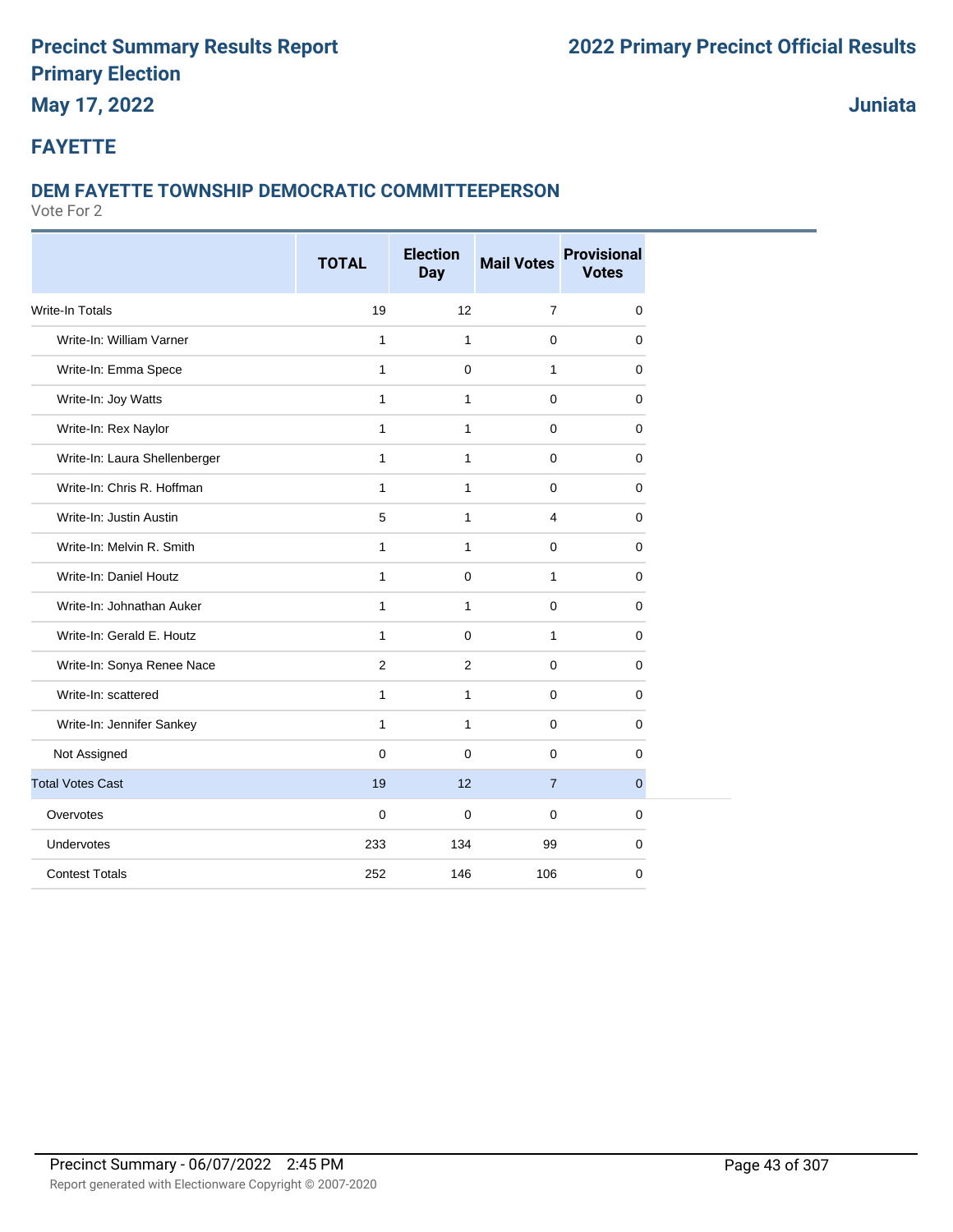# **FAYETTE**

#### **REP UNITED STATES SENATOR**

Vote For 1

|                            | <b>TOTAL</b>   | <b>Election</b><br><b>Day</b> | <b>Mail Votes</b> | <b>Provisional</b><br><b>Votes</b> |
|----------------------------|----------------|-------------------------------|-------------------|------------------------------------|
| KATHY BARNETTE             | 191            | 190                           | $\mathbf{1}$      | 0                                  |
| <b>MEHMET OZ</b>           | 159            | 149                           | 10                | 0                                  |
| <b>GEORGE BOCHETTO</b>     | 4              | 3                             | $\mathbf{1}$      | 0                                  |
| <b>JEFF BARTOS</b>         | 57             | 48                            | 9                 | 0                                  |
| <b>DAVE MCCORMICK</b>      | 196            | 180                           | 16                | 0                                  |
| <b>SEAN GALE</b>           | 5              | 4                             | $\mathbf{1}$      | 0                                  |
| <b>CARLA SANDS</b>         | 139            | 122                           | 17                | 0                                  |
| Write-In Totals            | $\overline{2}$ | $\mathbf{1}$                  | $\mathbf{1}$      | 0                                  |
| Write-In: Malcolm Kenyatta | $\mathbf 0$    | 0                             | $\mathbf 0$       | 0                                  |
| Write-In: John Fetterman   | $\overline{2}$ | $\mathbf{1}$                  | $\mathbf{1}$      | 0                                  |
| Write-In: scattered        | 0              | $\mathbf 0$                   | $\mathbf 0$       | 0                                  |
| Not Assigned               | 0              | $\mathbf 0$                   | $\mathbf 0$       | 0                                  |
| <b>Total Votes Cast</b>    | 753            | 697                           | 56                | $\pmb{0}$                          |
| Overvotes                  | 0              | $\mathbf 0$                   | $\mathbf 0$       | 0                                  |
| Undervotes                 | $\overline{7}$ | $\overline{7}$                | $\mathbf 0$       | 0                                  |
| <b>Contest Totals</b>      | 760            | 704                           | 56                | 0                                  |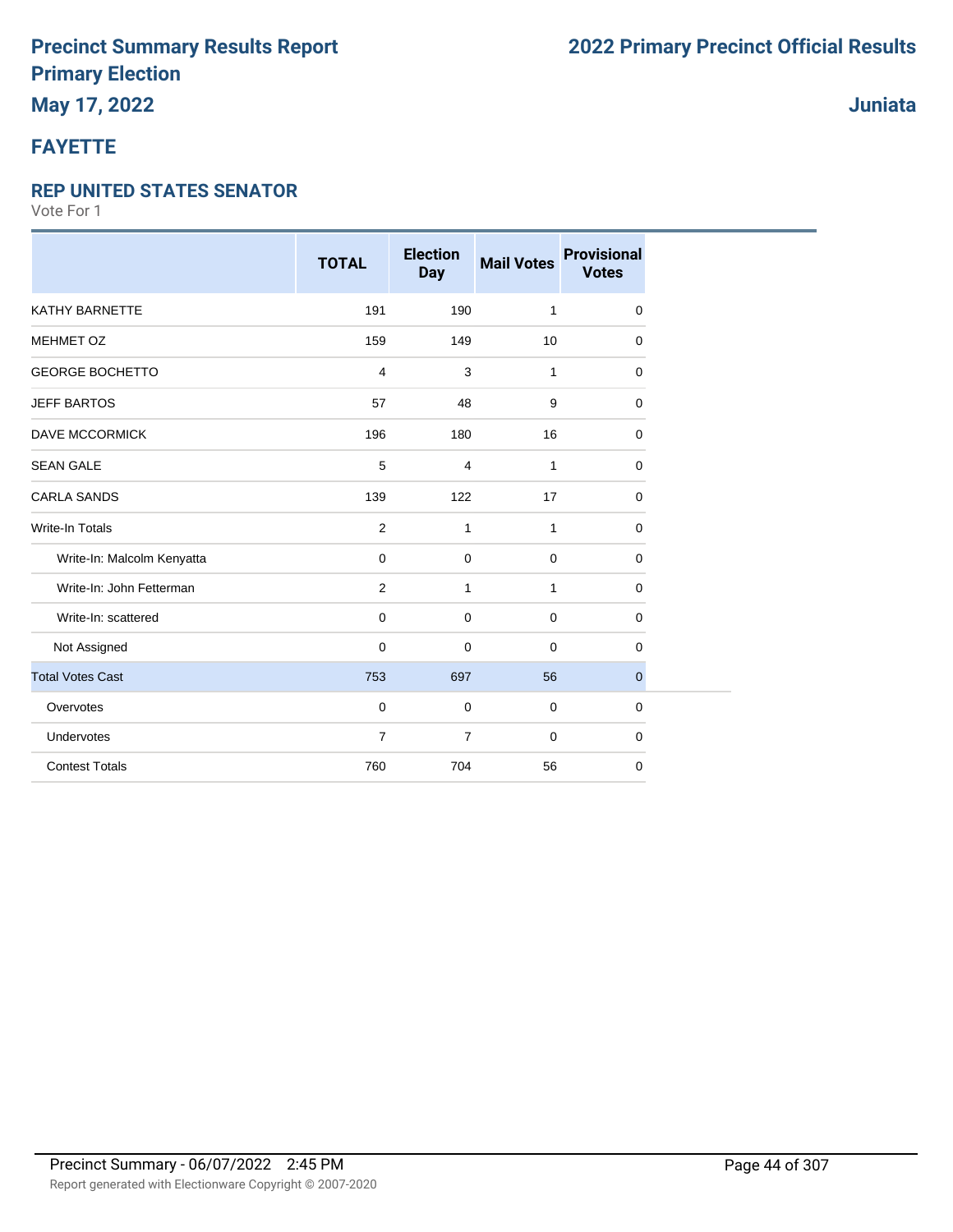# **FAYETTE**

#### **REP GOVERNOR**

|                               | <b>TOTAL</b>   | <b>Election</b><br><b>Day</b> | <b>Mail Votes</b> | <b>Provisional</b><br><b>Votes</b> |
|-------------------------------|----------------|-------------------------------|-------------------|------------------------------------|
| LOU BARLETTA                  | 114            | 104                           | 10                | 0                                  |
| DOUGLAS V. MASTRIANO          | 435            | 430                           | 5                 | $\mathbf 0$                        |
| <b>NCHE ZAMA</b>              | 6              | 6                             | $\mathbf{0}$      | 0                                  |
| DAVE WHITE                    | 65             | 55                            | 10                | 0                                  |
| <b>MELISSA HART</b>           | $\overline{7}$ | 6                             | $\mathbf{1}$      | 0                                  |
| <b>BILL MCSWAIN</b>           | 63             | 52                            | 11                | 0                                  |
| CHARLIE GEROW                 | 6              | 5                             | $\mathbf{1}$      | 0                                  |
| <b>JOE GALE</b>               | $\overline{2}$ | $\overline{2}$                | $\mathbf 0$       | 0                                  |
| <b>JAKE CORMAN</b>            | 60             | 43                            | 17                | 0                                  |
| Write-In Totals               | $\overline{2}$ | $\mathbf{1}$                  | $\mathbf{1}$      | 0                                  |
| Write-In: Maggie Hackenberger | 0              | $\mathbf 0$                   | $\mathbf 0$       | 0                                  |
| Write-In: Josh Shapiro        | $\overline{2}$ | $\mathbf{1}$                  | 1                 | 0                                  |
| Write-In: scattered           | 0              | $\mathbf 0$                   | $\mathbf 0$       | 0                                  |
| Not Assigned                  | 0              | $\mathbf 0$                   | $\mathbf 0$       | 0                                  |
| <b>Total Votes Cast</b>       | 760            | 704                           | 56                | $\mathbf{0}$                       |
| Overvotes                     | $\mathbf 0$    | $\mathbf 0$                   | $\mathbf 0$       | 0                                  |
| Undervotes                    | 0              | $\mathbf 0$                   | $\mathbf 0$       | 0                                  |
| <b>Contest Totals</b>         | 760            | 704                           | 56                | 0                                  |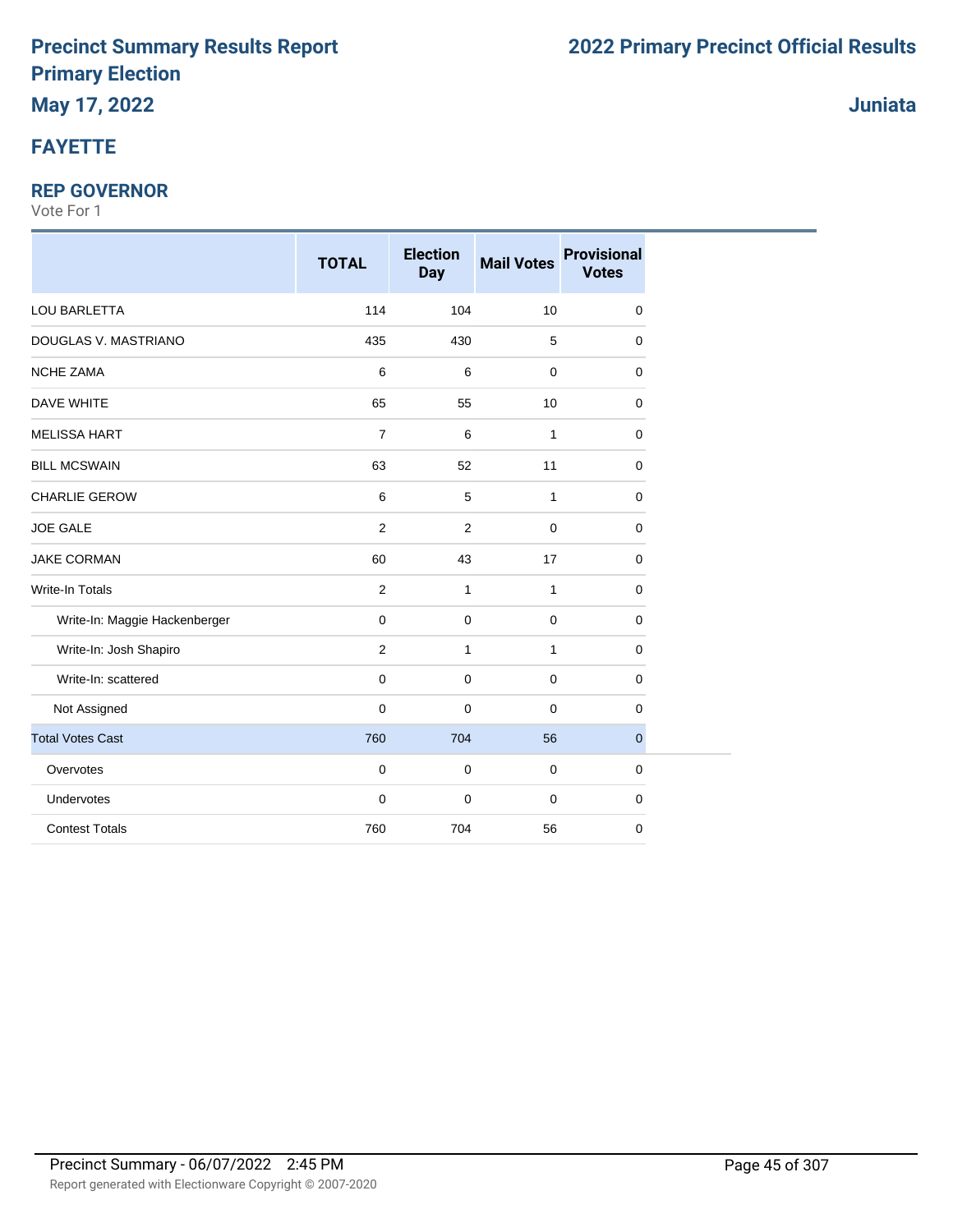# **May 17, 2022**

### **FAYETTE**

#### **REP LIEUTENANT GOVERNOR**

Vote For 1

|                            | <b>TOTAL</b> | <b>Election</b><br><b>Day</b> | <b>Mail Votes</b> | <b>Provisional</b><br><b>Votes</b> |
|----------------------------|--------------|-------------------------------|-------------------|------------------------------------|
| <b>CLARICE SCHILLINGER</b> | 56           | 52                            | 4                 | 0                                  |
| <b>JAMES EARL JONES</b>    | 45           | 43                            | $\overline{2}$    | 0                                  |
| RICK SACCONE               | 38           | 36                            | 2                 | 0                                  |
| <b>JOHN BROWN</b>          | 19           | 16                            | 3                 | 0                                  |
| <b>CHRIS FRYE</b>          | 47           | 45                            | $\overline{2}$    | 0                                  |
| JEFF COLEMAN               | 169          | 147                           | 22                | 0                                  |
| <b>RUSS DIAMOND</b>        | 59           | 55                            | 4                 | 0                                  |
| CARRIE LEWIS DELROSSO      | 177          | 163                           | 14                | 0                                  |
| <b>TEDDY DANIELS</b>       | 83           | 82                            | 1                 | 0                                  |
| <b>Write-In Totals</b>     | 3            | $\overline{2}$                | $\mathbf{1}$      | 0                                  |
| Write-In: Jake Corman      | $\pmb{0}$    | $\mathsf{O}\xspace$           | $\mathbf 0$       | $\mathbf 0$                        |
| Write-In: Steve Imes       | $\pmb{0}$    | $\mathbf 0$                   | $\mathbf 0$       | 0                                  |
| Write-In: Jeff Bartos      | $\mathbf 0$  | $\mathbf 0$                   | $\mathbf 0$       | $\mathbf 0$                        |
| Write-In: Lou Barletta     | $\pmb{0}$    | $\pmb{0}$                     | $\mathbf 0$       | 0                                  |
| Write-In: Kathy Barnette   | $\pmb{0}$    | $\mathbf 0$                   | $\mathbf 0$       | 0                                  |
| Write-In: John Reichenbach | $\pmb{0}$    | $\mathbf 0$                   | 0                 | 0                                  |
| Write-In: Josh Imes        | $\mathbf 0$  | $\mathbf 0$                   | $\mathbf 0$       | 0                                  |
| Write-In: Austin Davis     | 1            | $\pmb{0}$                     | $\mathbf{1}$      | 0                                  |
| Write-In: Philip Rickert   | $\mathbf 0$  | $\mathbf 0$                   | $\mathbf 0$       | 0                                  |
| Write-In: Dave White       | $\mathbf 0$  | $\mathsf{O}\xspace$           | $\mathbf 0$       | $\pmb{0}$                          |
| Write-In: scattered        | 0            | 0                             | $\mathbf 0$       | 0                                  |
| Write-In: Brian Sims       | 1            | $\mathbf{1}$                  | 0                 | $\mathbf 0$                        |
| Write-In: Brennan Paden    | $\mathbf{1}$ | $\mathbf{1}$                  | $\pmb{0}$         | $\pmb{0}$                          |
| Not Assigned               | $\pmb{0}$    | 0                             | $\pmb{0}$         | $\pmb{0}$                          |
| <b>Total Votes Cast</b>    | 696          | 641                           | 55                | $\pmb{0}$                          |
| Overvotes                  | $\pmb{0}$    | $\pmb{0}$                     | $\pmb{0}$         | 0                                  |
| Undervotes                 | 64           | 63                            | $\mathbf{1}$      | $\mathbf 0$                        |
| <b>Contest Totals</b>      | 760          | 704                           | 56                | $\pmb{0}$                          |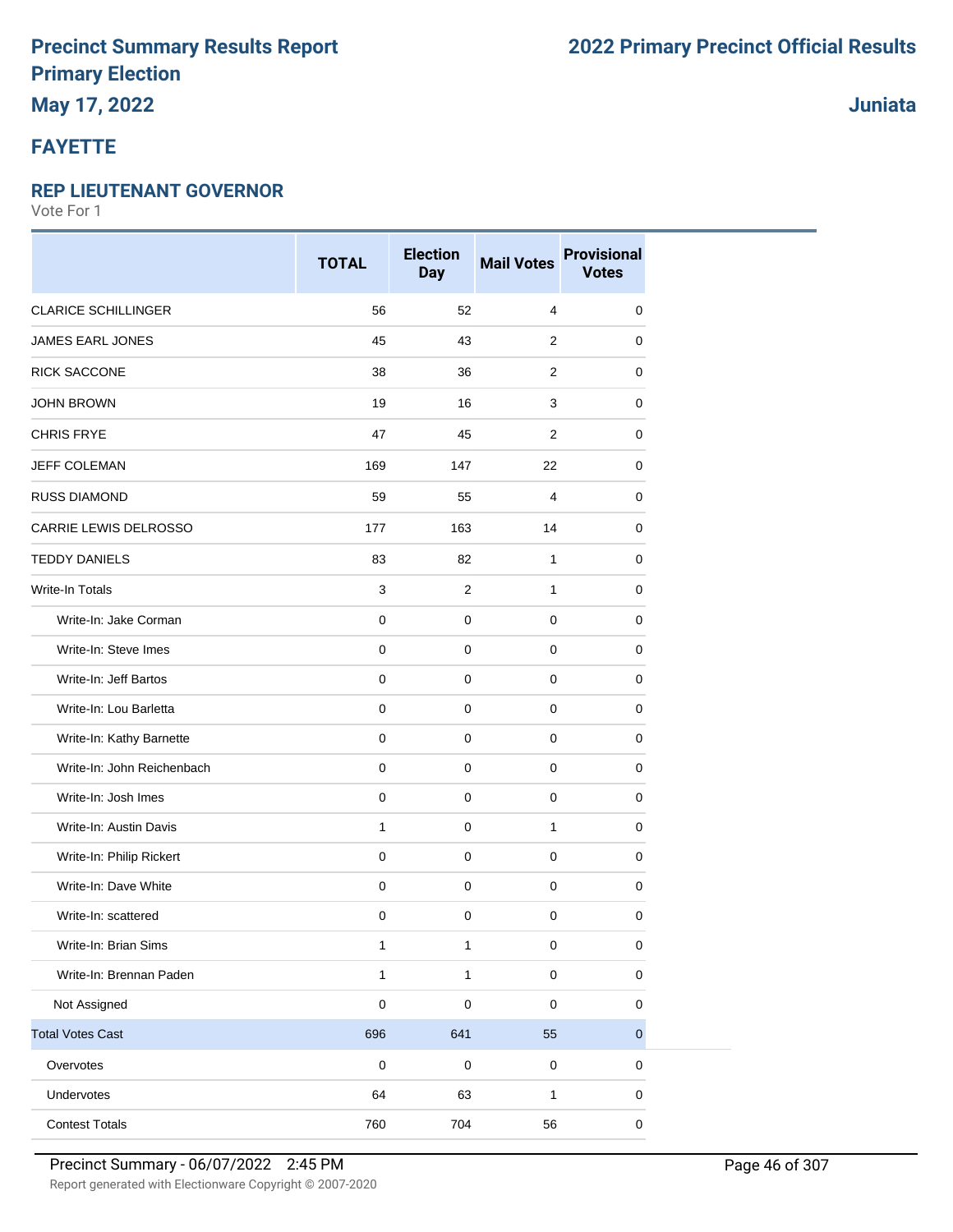### **May 17, 2022**

**Juniata**

#### **FAYETTE**

#### **REP REPRESENTATIVE IN CONGRESS 13TH DISTRICT**

|                               | <b>TOTAL</b>        | <b>Election</b><br><b>Day</b> | <b>Mail Votes</b> | <b>Provisional</b><br><b>Votes</b> |
|-------------------------------|---------------------|-------------------------------|-------------------|------------------------------------|
| JOHN JOYCE                    | 647                 | 598                           | 49                | $\mathbf 0$                        |
| <b>Write-In Totals</b>        | $\overline{4}$      | $\overline{2}$                | 2                 | 0                                  |
| Write-In: Glenn Suppllee      | $\mathbf 0$         | $\mathbf 0$                   | $\pmb{0}$         | 0                                  |
| Write-In: scattered           | $\mathbf 0$         | 0                             | 0                 | 0                                  |
| Write-In: Joseph D. Long      | $\mathsf{O}\xspace$ | $\mathbf 0$                   | 0                 | $\mathbf 0$                        |
| Write-In: Mark Critz          | $\mathbf{1}$        | $\mathbf 0$                   | $\mathbf{1}$      | $\mathbf 0$                        |
| Write-In: Ginger Oberlin      | $\mathbf 0$         | $\mathbf 0$                   | 0                 | $\mathbf 0$                        |
| Write-In: Abby Normal         | $\mathbf 0$         | $\mathbf 0$                   | 0                 | $\mathbf 0$                        |
| Write-In: John Hershey        | $\mathbf{3}$        | $\overline{2}$                | $\mathbf{1}$      | 0                                  |
| Write-In: John Mingle         | $\mathbf 0$         | $\mathbf 0$                   | 0                 | $\mathbf 0$                        |
| Write-In: George Smith        | $\mathbf 0$         | $\mathbf 0$                   | 0                 | $\mathbf 0$                        |
| Write-In: Blake Henry         | $\mathbf 0$         | $\mathbf 0$                   | $\pmb{0}$         | 0                                  |
| Write-In: Jonathan Cunningham | $\mathbf 0$         | $\mathbf 0$                   | 0                 | $\mathbf 0$                        |
| Write-In: Donald Fultz        | $\mathbf 0$         | $\mathbf 0$                   | 0                 | 0                                  |
| Write-In: Carmela Ciliberti   | $\mathbf 0$         | $\mathbf 0$                   | 0                 | 0                                  |
| Not Assigned                  | $\mathsf{O}\xspace$ | 0                             | 0                 | 0                                  |
| <b>Total Votes Cast</b>       | 651                 | 600                           | 51                | $\mathbf{0}$                       |
| Overvotes                     | $\mathbf 0$         | $\mathbf 0$                   | 0                 | $\mathbf 0$                        |
| Undervotes                    | 109                 | 104                           | 5                 | $\mathbf 0$                        |
| <b>Contest Totals</b>         | 760                 | 704                           | 56                | 0                                  |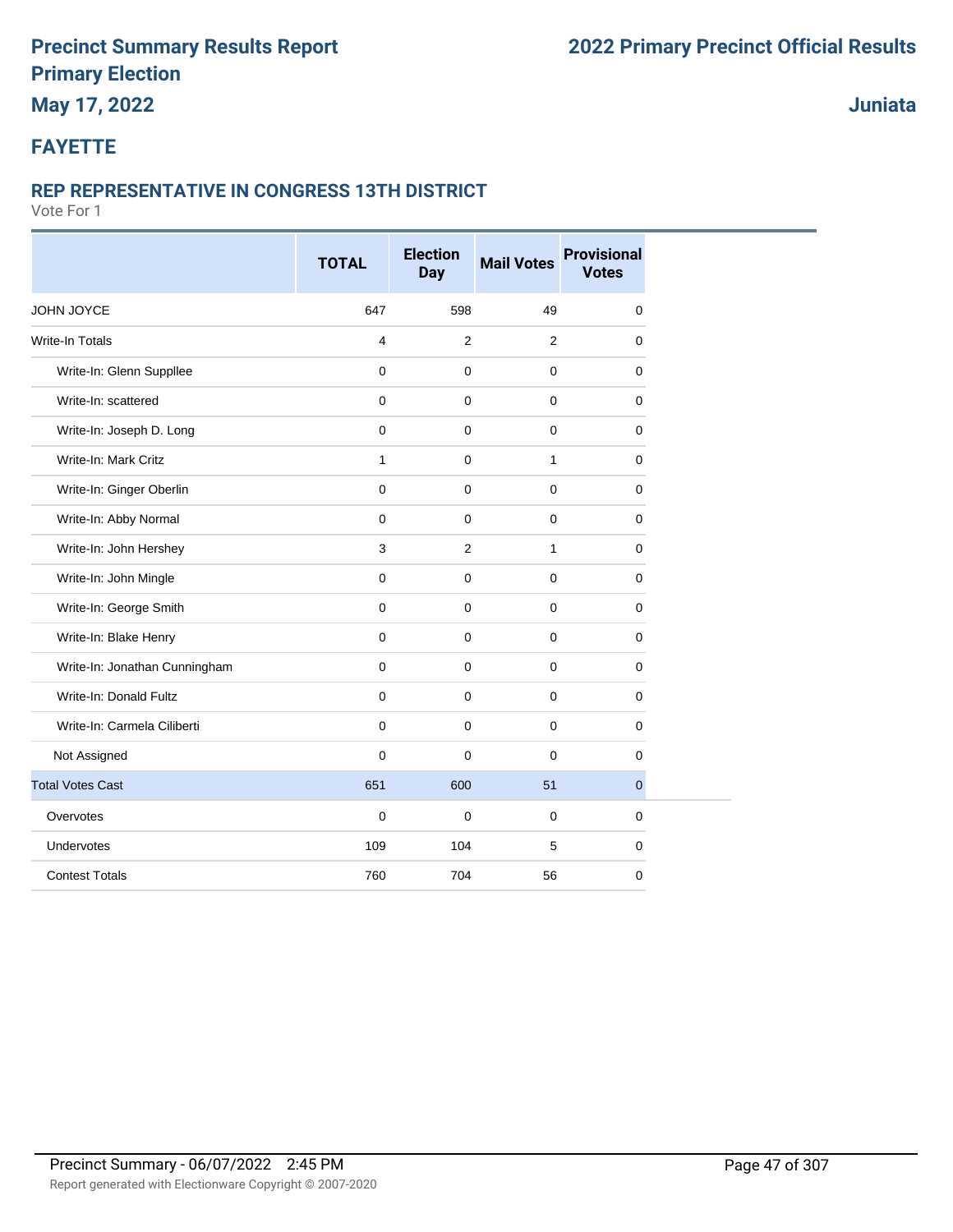### **May 17, 2022**

**Juniata**

#### **FAYETTE**

#### **REP SENATOR IN THE GENERAL ASSEMBLY 30TH DISTRICT**

|                          | <b>TOTAL</b>   | <b>Election</b><br><b>Day</b> | <b>Mail Votes</b> | <b>Provisional</b><br><b>Votes</b> |
|--------------------------|----------------|-------------------------------|-------------------|------------------------------------|
| <b>JUDY WARD</b>         | 625            | 576                           | 49                | 0                                  |
| <b>Write-In Totals</b>   | $\overline{c}$ | $\mathbf{1}$                  | $\mathbf{1}$      | 0                                  |
| Write-In: Donald Fultz   | $\mathbf 0$    | $\mathbf 0$                   | $\mathbf 0$       | 0                                  |
| Write-In: John Hershey   | $\mathbf{1}$   | $\mathbf{1}$                  | $\mathbf 0$       | 0                                  |
| Write-In: scattered      | $\mathbf 0$    | $\mathbf 0$                   | $\mathbf 0$       | 0                                  |
| Write-In: Bonnie Comp    | $\mathbf 0$    | $\mathbf 0$                   | $\mathbf 0$       | 0                                  |
| Write-In: Cody Burns     | $\mathsf 0$    | $\mathbf 0$                   | $\pmb{0}$         | 0                                  |
| Write-In: Carol Taylor   | $\mathbf{1}$   | $\mathbf 0$                   | $\mathbf{1}$      | 0                                  |
| Write-In: Michael Kramer | $\mathbf 0$    | $\mathbf 0$                   | $\mathbf 0$       | 0                                  |
| Write-In: Ginger Oberlin | 0              | 0                             | $\mathbf 0$       | 0                                  |
| Write-In: Dave Fry       | 0              | 0                             | $\mathbf 0$       | 0                                  |
| Write-In: Blake Henry    | $\mathbf 0$    | $\mathbf 0$                   | $\mathbf 0$       | $\mathbf 0$                        |
| Not Assigned             | $\mathbf 0$    | $\mathbf 0$                   | $\mathbf 0$       | 0                                  |
| <b>Total Votes Cast</b>  | 627            | 577                           | 50                | $\overline{0}$                     |
| Overvotes                | $\mathbf 0$    | $\mathbf 0$                   | $\mathbf 0$       | 0                                  |
| Undervotes               | 133            | 127                           | 6                 | $\mathbf 0$                        |
| <b>Contest Totals</b>    | 760            | 704                           | 56                | $\mathbf 0$                        |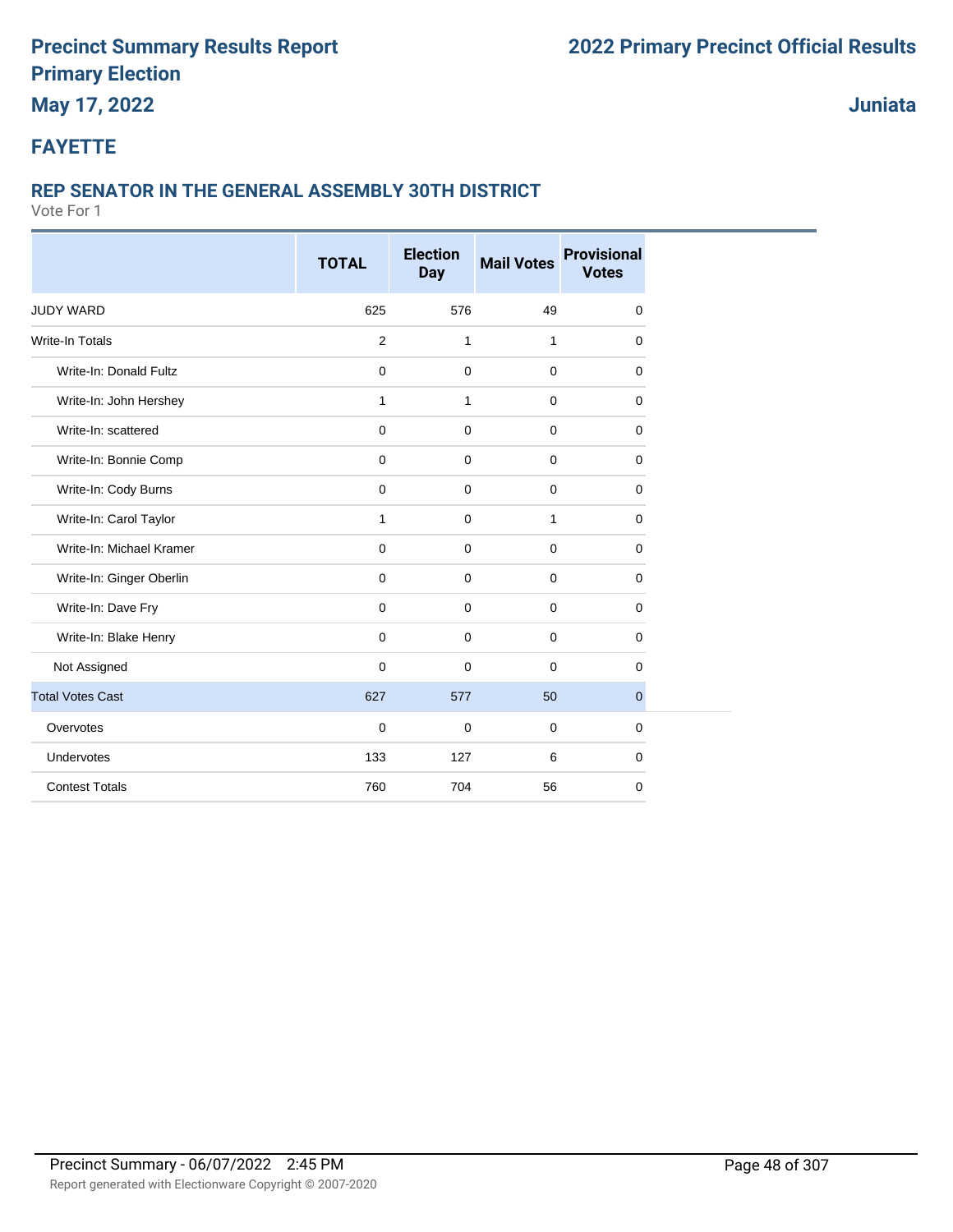#### **Juniata**

#### **FAYETTE**

#### **REP REPRESENTATIVE IN THE GENERAL ASSEMBLY 85TH DISTRICT**

|                            | <b>TOTAL</b>   | <b>Election</b><br><b>Day</b> | <b>Mail Votes</b> | <b>Provisional</b><br><b>Votes</b> |
|----------------------------|----------------|-------------------------------|-------------------|------------------------------------|
| DAVID H. ROWE              | 656            | 607                           | 49                | 0                                  |
| Write-In Totals            | 6              | 5                             | 1                 | $\Omega$                           |
| Write-In: John Hershey     | $\overline{4}$ | 3                             | 1                 | $\Omega$                           |
| Write-In: Chris R. Hoffman | 1              | 1                             | 0                 | $\Omega$                           |
| Write-In: scattered        | 1              | 1                             | $\mathbf 0$       | 0                                  |
| Not Assigned               | $\mathbf 0$    | $\mathbf 0$                   | $\mathbf 0$       | 0                                  |
| <b>Total Votes Cast</b>    | 662            | 612                           | 50                | $\mathbf{0}$                       |
| Overvotes                  | $\mathbf 0$    | $\mathbf 0$                   | $\mathbf 0$       | $\mathbf 0$                        |
| Undervotes                 | 98             | 92                            | 6                 | $\Omega$                           |
| <b>Contest Totals</b>      | 760            | 704                           | 56                | $\Omega$                           |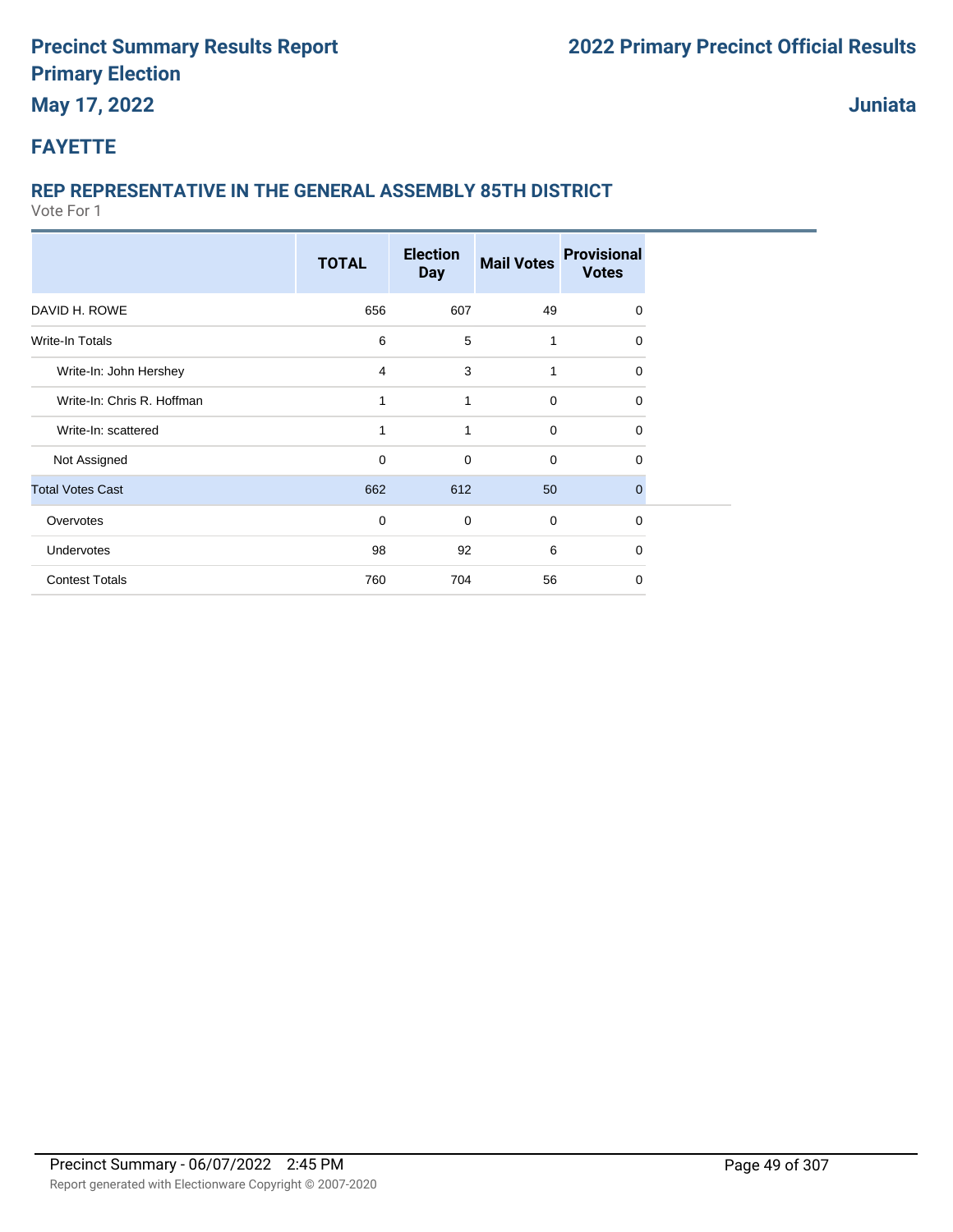# **May 17, 2022**

#### **Juniata**

#### **FAYETTE**

#### **REP MEMBER OF REPUBLICAN STATE COMMITTEE**

|                                      | <b>TOTAL</b> | <b>Election</b><br><b>Day</b> | <b>Mail Votes</b> | <b>Provisional</b><br><b>Votes</b> |
|--------------------------------------|--------------|-------------------------------|-------------------|------------------------------------|
| <b>NANCI L. AUMILLER</b>             | 654          | 603                           | 51                | $\mathbf 0$                        |
| <b>Write-In Totals</b>               | $\mathbf{1}$ | 1                             | $\mathbf 0$       | 0                                  |
| Write-In: scattered                  | $\mathbf{1}$ | $\mathbf{1}$                  | $\pmb{0}$         | 0                                  |
| Write-In: Katrina D. Dolan           | 0            | 0                             | $\mathbf 0$       | 0                                  |
| Write-In: Ginger Oberlin             | $\mathbf 0$  | $\mathbf 0$                   | 0                 | $\mathbf 0$                        |
| Write-In: David Hunsberger           | $\mathbf 0$  | $\mathbf 0$                   | $\pmb{0}$         | 0                                  |
| Write-In: Zachary Williams           | $\mathbf 0$  | $\mathbf 0$                   | $\mathbf 0$       | 0                                  |
| Write-In: Abbie Normal               | $\mathbf 0$  | $\mathbf 0$                   | $\pmb{0}$         | 0                                  |
| Write-In: Monica Wert                | $\mathbf 0$  | $\mathbf 0$                   | $\pmb{0}$         | 0                                  |
| Write-In: Elizebath M. Raffensberger | $\mathbf 0$  | $\mathbf 0$                   | $\pmb{0}$         | 0                                  |
| Write-In: Tammy Heikes               | $\mathbf 0$  | $\mathbf 0$                   | $\pmb{0}$         | 0                                  |
| Write-In: Philip Rickert             | $\mathbf 0$  | $\mathbf 0$                   | $\pmb{0}$         | 0                                  |
| Write-In: Bradley Hershey            | $\Omega$     | $\mathbf 0$                   | $\mathbf 0$       | 0                                  |
| Write-In: Donald Fultz               | $\mathbf 0$  | $\mathbf 0$                   | $\pmb{0}$         | 0                                  |
| Write-In: Doug Elsasser              | $\mathbf 0$  | $\mathbf 0$                   | $\mathbf 0$       | 0                                  |
| Not Assigned                         | $\mathbf 0$  | $\mathbf 0$                   | 0                 | 0                                  |
| <b>Total Votes Cast</b>              | 655          | 604                           | 51                | 0                                  |
| Overvotes                            | $\mathbf 0$  | $\mathbf 0$                   | $\mathbf 0$       | 0                                  |
| Undervotes                           | 105          | 100                           | 5                 | 0                                  |
| <b>Contest Totals</b>                | 760          | 704                           | 56                | 0                                  |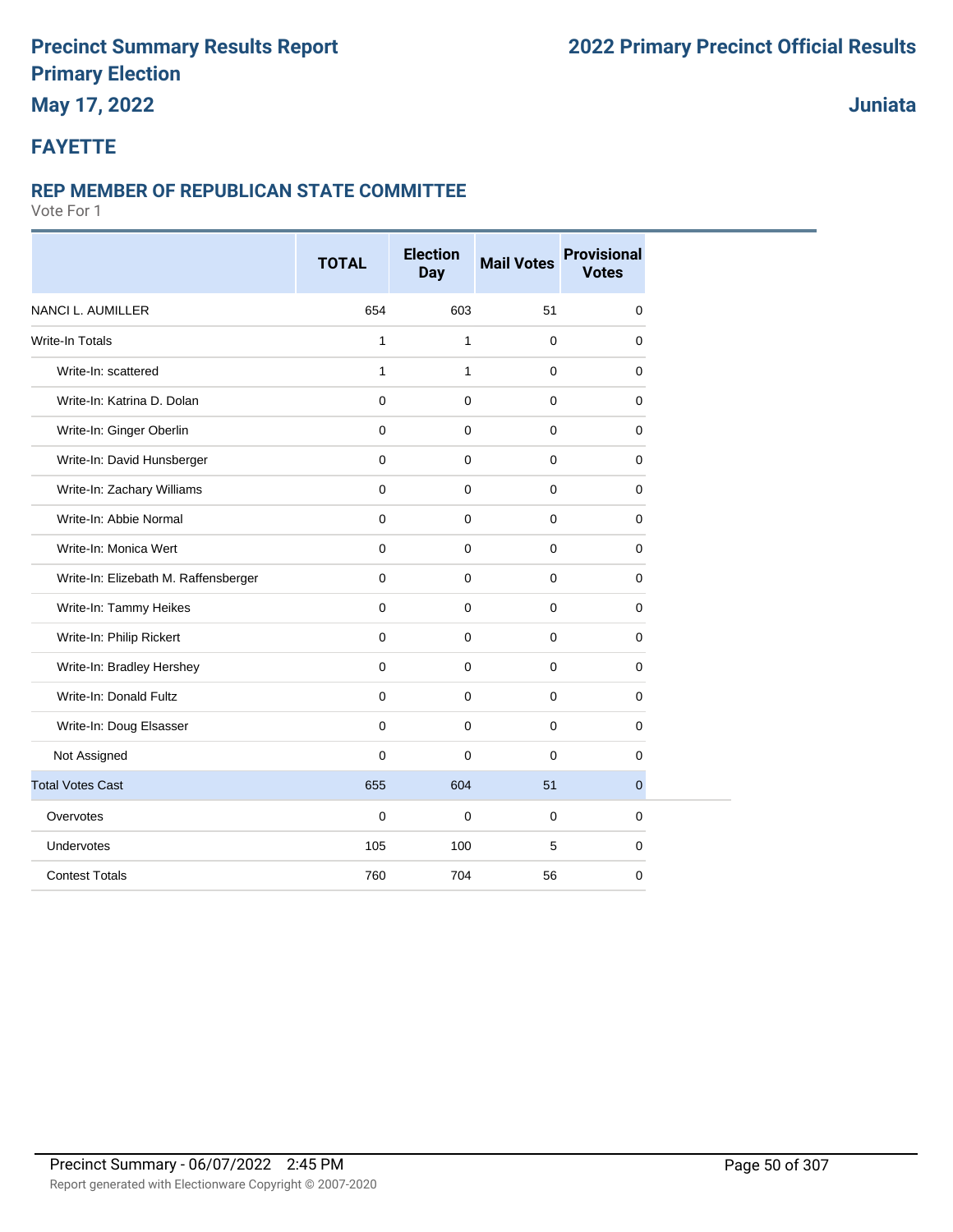### **May 17, 2022**

**Juniata**

#### **FAYETTE**

#### **REP FAYETTE TOWNSHIP REPUBLICAN COMMITTEEPERSON**

|                               | <b>TOTAL</b>     | <b>Election</b><br><b>Day</b> | <b>Mail Votes</b> | <b>Provisional</b><br><b>Votes</b> |
|-------------------------------|------------------|-------------------------------|-------------------|------------------------------------|
| CHRIS R. HOFFMAN              | 660              | 613                           | 47                | 0                                  |
| Write-In Totals               | 32               | 28                            | $\overline{4}$    | 0                                  |
| Write-In: Suzie Shallenberger | $\mathbf{1}$     | $\mathbf{1}$                  | $\mathbf 0$       | 0                                  |
| Write-In: Brian Clayton       | $\mathbf{1}$     | $\mathbf{1}$                  | $\mathbf 0$       | 0                                  |
| Write-In: Robert Pickup       | 1                | $\mathbf{1}$                  | $\mathbf 0$       | 0                                  |
| Write-In: Mark Feltman        | $\mathbf{1}$     | $\mathbf{1}$                  | $\mathbf 0$       | 0                                  |
| Write-In: LuAnne King         | 1                | $\mathbf{1}$                  | $\mathbf 0$       | 0                                  |
| Write-In: Wanda Smith         | $\overline{2}$   | 2                             | $\mathbf 0$       | $\mathbf 0$                        |
| Write-In: Justin Austin       | 1                | $\mathbf 0$                   | $\mathbf{1}$      | 0                                  |
| Write-In: Roger Shallenberger | $\boldsymbol{2}$ | 0                             | $\overline{2}$    | 0                                  |
| Write-In: Timothy Waite       | 1                | $\mathbf{1}$                  | $\mathbf 0$       | 0                                  |
| Write-In: Ralph Germak        | $\mathbf{1}$     | $\mathbf{1}$                  | $\mathbf 0$       | 0                                  |
| Write-In: scattered           | 1                | $\mathbf{1}$                  | $\mathbf 0$       | 0                                  |
| Write-In: Lois Himelright     | 1                | $\mathbf{1}$                  | $\mathbf 0$       | $\mathbf 0$                        |
| Write-In: Joy Watts           | 1                | $\mathbf{1}$                  | $\mathbf 0$       | 0                                  |
| Write-In: Ed Mayes            | 1                | $\mathbf{1}$                  | 0                 | 0                                  |
| Write-In: Christy Erb         | $\mathbf 2$      | $\overline{2}$                | $\mathbf 0$       | 0                                  |
| Write-In: Rodney Ryan         | $\mathbf{1}$     | 1                             | $\mathbf 0$       | 0                                  |
| Write-In: Glenn S. Kerstetter | 11               | 10                            | $\mathbf{1}$      | 0                                  |
| Write-In: Leslie D. Snyder    | 1                | 1                             | $\mathbf 0$       | $\pmb{0}$                          |
| Write-In: Shea M. Hepner      | 1                | 1                             | $\mathbf 0$       | 0                                  |
| Not Assigned                  | 0                | 0                             | 0                 | 0                                  |
| <b>Total Votes Cast</b>       | 692              | 641                           | 51                | $\pmb{0}$                          |
| Overvotes                     | $\pmb{0}$        | $\mathbf 0$                   | $\pmb{0}$         | $\pmb{0}$                          |
| Undervotes                    | 3,108            | 2,879                         | 229               | $\pmb{0}$                          |
| <b>Contest Totals</b>         | 3,800            | 3,520                         | 280               | $\pmb{0}$                          |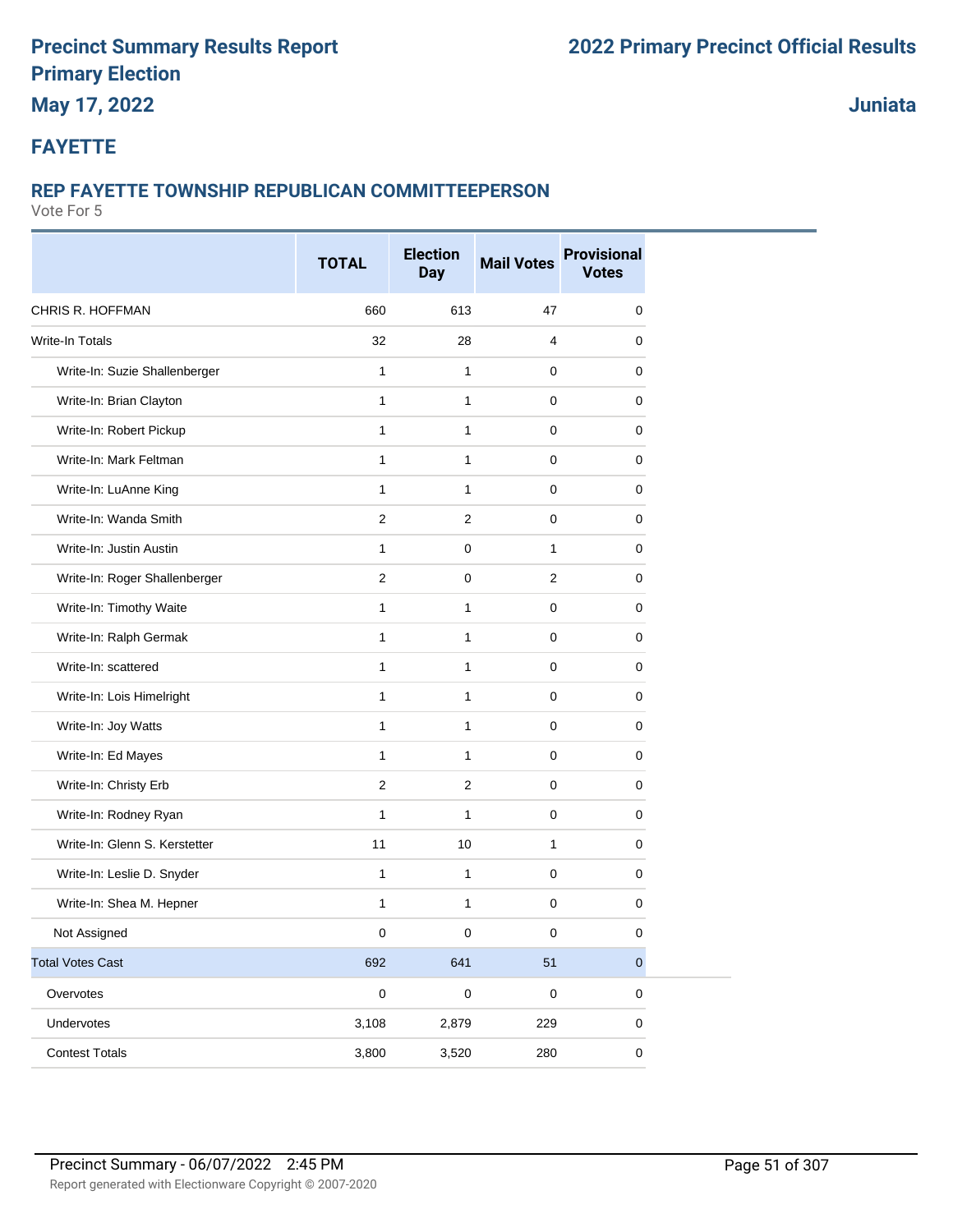#### **FERMANAGH**

#### **STATISTICS**

|                                   | <b>TOTAL</b> | <b>Election Day Mail Votes</b> |     | <b>Provisional</b><br><b>Votes</b> |
|-----------------------------------|--------------|--------------------------------|-----|------------------------------------|
| Registered Voters - Total         | 1,624        |                                |     |                                    |
| Registered Voters - Democratic    | 410          |                                |     |                                    |
| Registered Voters - Republican    | 1,214        |                                |     |                                    |
| Registered Voters - NONPARTISAN   | 0            |                                |     |                                    |
| <b>Ballots Cast - Total</b>       | 835          | 675                            | 158 | $\overline{2}$                     |
| <b>Ballots Cast - Democratic</b>  | 175          | 86                             | 89  | $\Omega$                           |
| Ballots Cast - Republican         | 660          | 589                            | 69  | 2                                  |
| <b>Ballots Cast - NONPARTISAN</b> | 0            | 0                              | 0   | 0                                  |
| <b>Ballots Cast - Blank</b>       | 2            | $\overline{2}$                 | 0   | 0                                  |
| Voter Turnout - Total             | 51.42%       |                                |     |                                    |
| Voter Turnout - Democratic        | 42.68%       |                                |     |                                    |
| Voter Turnout - Republican        | 54.37%       |                                |     |                                    |
| Voter Turnout - NONPARTISAN       | 0.00%        |                                |     |                                    |

#### **DEM UNITED STATES SENATOR**

Vote For 1

|                          | <b>TOTAL</b> | <b>Election</b><br><b>Day</b> | <b>Mail Votes</b> | <b>Provisional</b><br><b>Votes</b> |
|--------------------------|--------------|-------------------------------|-------------------|------------------------------------|
| <b>ALEX KHALIL</b>       | 3            | 2                             | 1                 | $\Omega$                           |
| <b>CONOR LAMB</b>        | 18           | 10                            | 8                 | 0                                  |
| <b>MALCOLM KENYATTA</b>  | 3            | 2                             | 1                 | $\Omega$                           |
| <b>JOHN FETTERMAN</b>    | 134          | 61                            | 73                | $\Omega$                           |
| Write-In Totals          | 4            | 3                             | 1                 | $\Omega$                           |
| Write-In: Kathy Barnette | $\Omega$     | $\Omega$                      | $\Omega$          | $\Omega$                           |
| Write-In: scattered      | 1            | $\Omega$                      | 1                 | $\Omega$                           |
| Write-In: Mehmet Oz      | 2            | 2                             | 0                 | $\Omega$                           |
| Write-In: Conor Lamb     | 0            | 0                             | 0                 | $\Omega$                           |
| Write-In: Carla Sands    | $\mathbf 0$  | 0                             | 0                 | $\Omega$                           |
| Write-In: John Hershey   | 1            | 1                             | $\Omega$          | $\Omega$                           |
| Write-In: Dave McCormick | $\mathbf 0$  | $\Omega$                      | $\Omega$          | $\Omega$                           |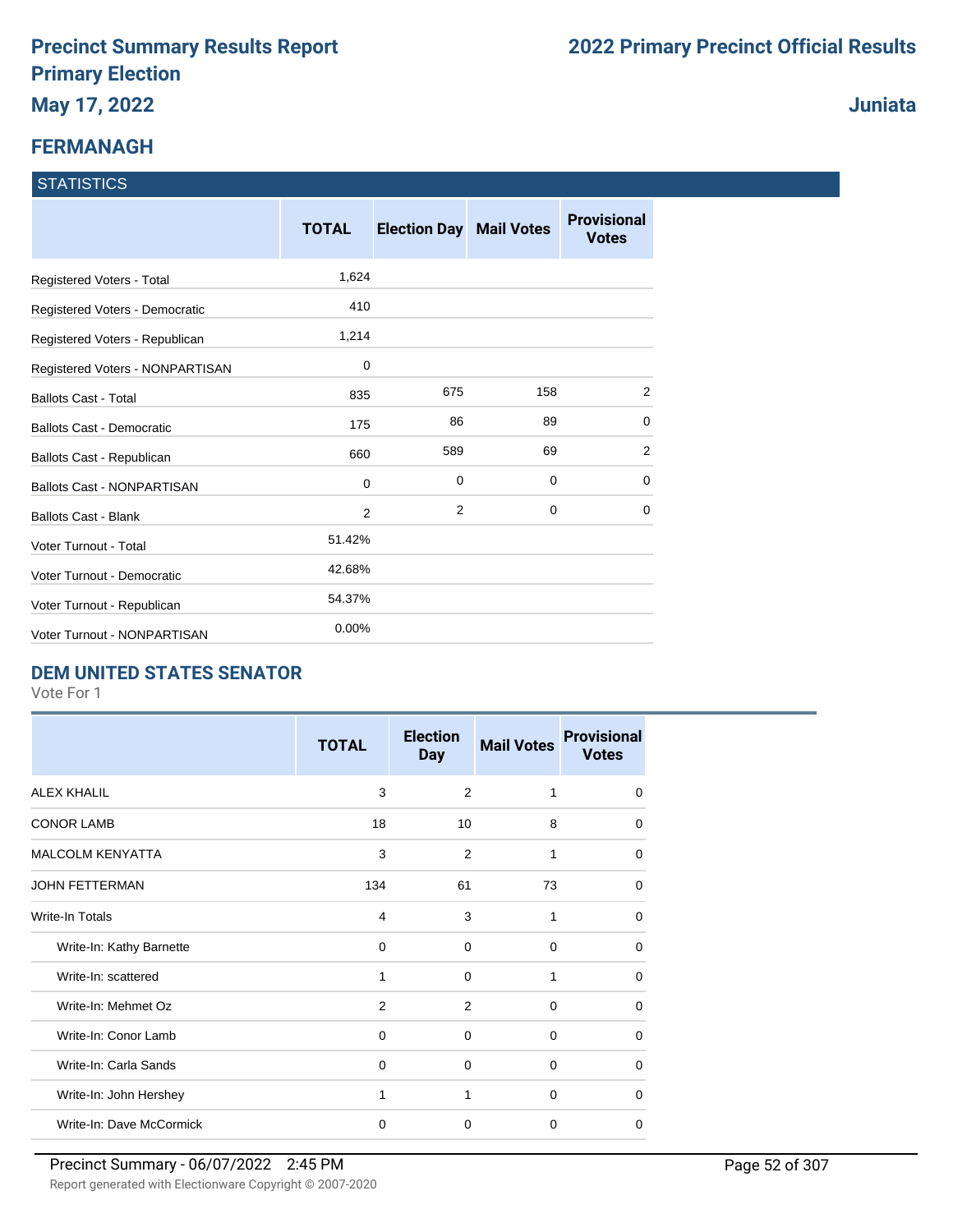### **May 17, 2022**

### **FERMANAGH**

#### **DEM UNITED STATES SENATOR**

Vote For 1

|                         | <b>TOTAL</b> | <b>Election</b><br><b>Day</b> | <b>Mail Votes</b> | <b>Provisional</b><br><b>Votes</b> |  |
|-------------------------|--------------|-------------------------------|-------------------|------------------------------------|--|
| Write-In: Jeff Bartos   | 0            | $\mathbf 0$                   | $\mathbf 0$       | $\mathbf 0$                        |  |
| Not Assigned            | 0            | 0                             | 0                 | $\mathbf 0$                        |  |
| <b>Total Votes Cast</b> | 162          | 78                            | 84                | $\Omega$                           |  |
| Overvotes               | 0            | $\mathbf 0$                   | 0                 | $\mathbf 0$                        |  |
| <b>Undervotes</b>       | 13           | 8                             | 5                 | $\Omega$                           |  |
| <b>Contest Totals</b>   | 175          | 86                            | 89                | 0                                  |  |

#### **DEM GOVERNOR**

Vote For 1

|                          | <b>TOTAL</b> | <b>Election</b><br><b>Day</b> | <b>Mail Votes</b> | <b>Provisional</b><br><b>Votes</b> |
|--------------------------|--------------|-------------------------------|-------------------|------------------------------------|
| <b>JOSH SHAPIRO</b>      | 163          | 77                            | 86                | $\mathbf 0$                        |
| <b>Write-In Totals</b>   | 2            | 1                             | $\mathbf{1}$      | $\mathbf 0$                        |
| Write-In: Jake Corman    | $\mathbf 0$  | $\mathbf 0$                   | $\mathbf 0$       | $\mathbf 0$                        |
| Write-In: David White    | $\mathbf{1}$ | $\mathbf{1}$                  | $\mathbf 0$       | $\Omega$                           |
| Write-In: Bill McSwain   | $\mathbf 0$  | $\mathbf 0$                   | $\mathbf 0$       | 0                                  |
| Write-In: scattered      | $\mathbf{1}$ | $\Omega$                      | 1                 | $\Omega$                           |
| Write-In: Abe Stroup     | $\mathbf 0$  | $\mathbf 0$                   | $\mathbf 0$       | $\mathbf 0$                        |
| Write-In: Lou Barletta   | $\mathbf 0$  | $\mathbf 0$                   | $\mathbf 0$       | $\mathbf 0$                        |
| Write-In: Nche Zame      | 0            | $\mathbf 0$                   | $\mathbf 0$       | 0                                  |
| Write-In: Melissa Hart   | $\mathbf 0$  | $\mathbf 0$                   | $\mathbf 0$       | 0                                  |
| Write-In: Doug Mastriano | $\mathbf 0$  | $\mathbf 0$                   | $\mathbf 0$       | $\mathbf 0$                        |
| Not Assigned             | $\mathbf 0$  | $\mathbf 0$                   | $\mathbf 0$       | $\mathbf 0$                        |
| <b>Total Votes Cast</b>  | 165          | 78                            | 87                | $\overline{0}$                     |
| Overvotes                | $\mathbf 0$  | $\mathbf 0$                   | $\mathbf 0$       | $\mathbf 0$                        |
| Undervotes               | 10           | 8                             | 2                 | 0                                  |
| <b>Contest Totals</b>    | 175          | 86                            | 89                | 0                                  |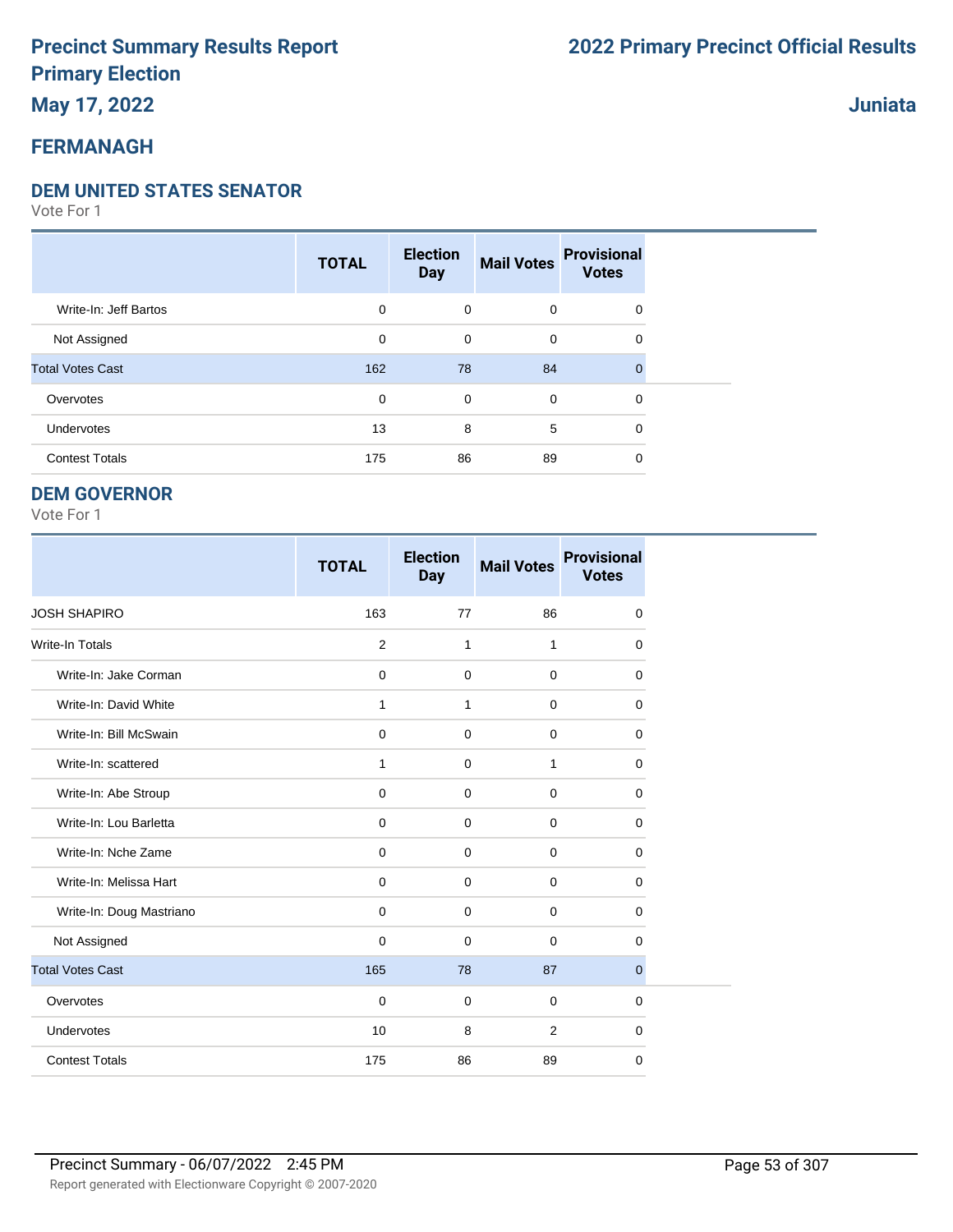### **May 17, 2022**

#### **FERMANAGH**

#### **DEM LIEUTENANT GOVERNOR**

|                                 | <b>TOTAL</b> | <b>Election</b><br><b>Day</b> | <b>Mail Votes</b> | <b>Provisional</b><br><b>Votes</b> |
|---------------------------------|--------------|-------------------------------|-------------------|------------------------------------|
| <b>AUSTIN DAVIS</b>             | 87           | 29                            | 58                | 0                                  |
| <b>RAY SOSA</b>                 | 34           | 20                            | 14                | 0                                  |
| <b>BRIAN SIMS</b>               | 32           | 24                            | 8                 | 0                                  |
| <b>Write-In Totals</b>          | 2            | $\mathbf{1}$                  | $\mathbf{1}$      | 0                                  |
| Write-In: James Earl Jones      | $\pmb{0}$    | $\pmb{0}$                     | $\mathbf 0$       | 0                                  |
| Write-In: Jeff Coleman          | $\mathbf 0$  | $\mathbf 0$                   | $\mathbf 0$       | 0                                  |
| Write-In: John Brown            | $\mathbf 0$  | $\mathbf 0$                   | $\mathbf 0$       | 0                                  |
| Write-In: Claire Schillinger    | $\mathbf 0$  | $\mathbf 0$                   | $\mathbf 0$       | 0                                  |
| Write-In: Carris Lewis Delrosso | $\mathbf 0$  | 0                             | $\mathbf 0$       | 0                                  |
| Write-In: John Jones            | $\mathbf{1}$ | $\mathbf{1}$                  | $\mathbf 0$       | 0                                  |
| Write-In: scattered             | 1            | $\mathbf 0$                   | 1                 | 0                                  |
| Write-In: Teddy Daniels         | $\mathbf 0$  | $\mathbf 0$                   | $\mathbf 0$       | 0                                  |
| Not Assigned                    | $\mathbf 0$  | 0                             | $\mathbf 0$       | 0                                  |
| <b>Total Votes Cast</b>         | 155          | 74                            | 81                | $\overline{0}$                     |
| Overvotes                       | $\Omega$     | 0                             | $\overline{0}$    | 0                                  |
| Undervotes                      | 20           | 12                            | 8                 | 0                                  |
| <b>Contest Totals</b>           | 175          | 86                            | 89                | 0                                  |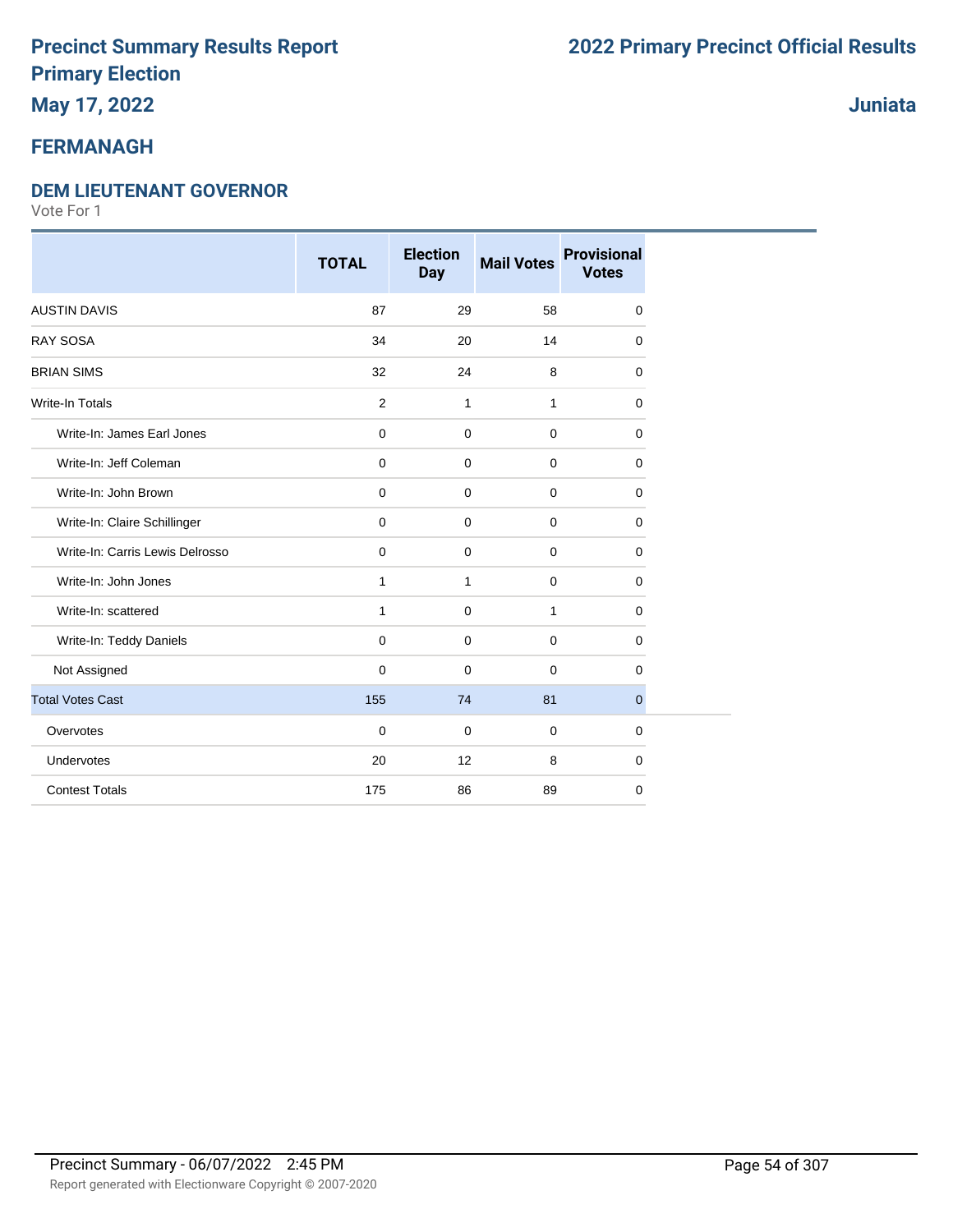**May 17, 2022**

### **Juniata**

### **FERMANAGH**

#### **DEM REPRESENTATIVE IN CONGRESS 13TH DISTRICT**

|                                  | <b>TOTAL</b>        | <b>Election</b><br><b>Day</b> | <b>Mail Votes</b> | <b>Provisional</b><br><b>Votes</b> |
|----------------------------------|---------------------|-------------------------------|-------------------|------------------------------------|
| <b>Write-In Totals</b>           | 24                  | 15                            | 9                 | 0                                  |
| Write-In: Dan Martin             | 0                   | $\mathbf 0$                   | 0                 | 0                                  |
| Write-In: Mark Partner           | 0                   | $\mathbf 0$                   | 0                 | 0                                  |
| Write-In: David Stetler          | 0                   | 0                             | 0                 | 0                                  |
| Write-In: John Hershey           | 4                   | 4                             | 0                 | 0                                  |
| Write-In: Norman Love            | 0                   | 0                             | 0                 | 0                                  |
| Write-In: Andrew Stroup          | 0                   | 0                             | 0                 | 0                                  |
| Write-In: Jonathan M. Cunningham | 0                   | $\mathbf 0$                   | 0                 | 0                                  |
| Write-In: Wyatt Guillory         | $\mathbf 0$         | $\mathbf 0$                   | $\mathbf 0$       | 0                                  |
| Write-In: Todd Rowley            | 0                   | 0                             | 0                 | 0                                  |
| Write-In: Mark Critz             | 16                  | 9                             | $\overline{7}$    | 0                                  |
| Write-In: Eric Becht             | $\mathbf 0$         | $\mathbf 0$                   | 0                 | 0                                  |
| Write-In: John Fetterman         | 0                   | 0                             | 0                 | 0                                  |
| Write-In: Robert Bob Casey Jr    | 0                   | 0                             | 0                 | 0                                  |
| Write-In: Jay G. Auker           | 0                   | $\mathbf 0$                   | 0                 | 0                                  |
| Write-In: Summer Lee             | 0                   | $\mathbf 0$                   | 0                 | 0                                  |
| Write-In: Tessa Gross            | 0                   | 0                             | 0                 | 0                                  |
| Write-In: Sandy Berrier          | 0                   | $\mathbf 0$                   | 0                 | 0                                  |
| Write-In: John Auker             | 0                   | $\mathbf 0$                   | 0                 | 0                                  |
| Write-In: Perry Stambaugh        | $\mathbf{1}$        | $\mathbf{1}$                  | 0                 | 0                                  |
| Write-In: Teresa Long O'Neal     | 0                   | $\mathbf 0$                   | 0                 | 0                                  |
| Write-In: Joshua Guillory        | 0                   | 0                             | 0                 | 0                                  |
| Write-In: scattered              | $\mathbf{1}$        | $\pmb{0}$                     | $\mathbf{1}$      | 0                                  |
| Write-In: Kim Hart               | $\overline{2}$      | $\mathbf{1}$                  | $\mathbf{1}$      | $\mathbf 0$                        |
| Write-In: John Joyce             | $\mathsf{O}\xspace$ | 0                             | $\mathsf 0$       | 0                                  |
| Write-In: Craig Paden            | 0                   | $\mathsf 0$                   | $\pmb{0}$         | 0                                  |
| Write-In: Jonathan Mertz         | $\mathbf 0$         | $\mathbf 0$                   | $\mathbf 0$       | 0                                  |
| Not Assigned                     | 0                   | 0                             | $\pmb{0}$         | 0                                  |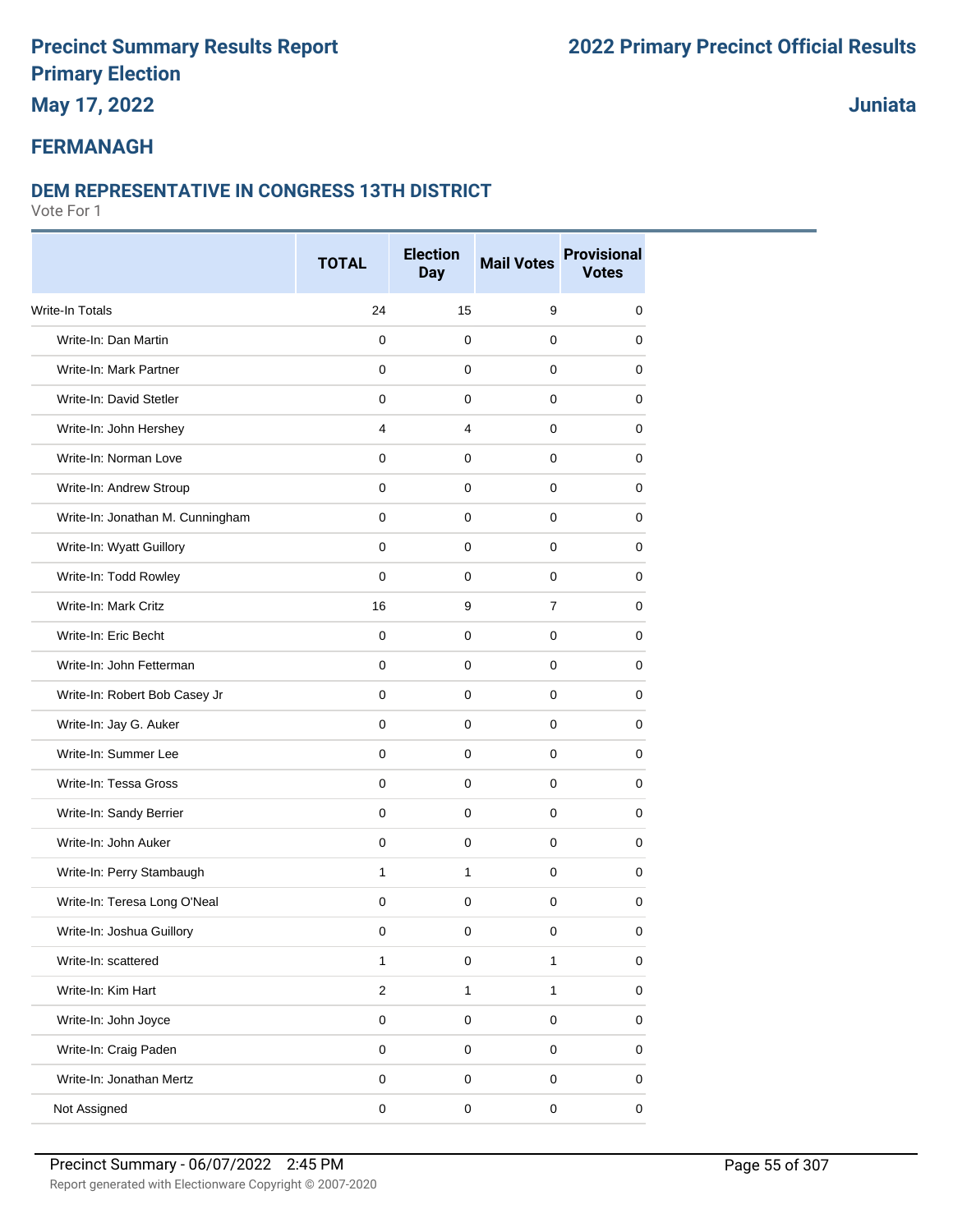**May 17, 2022**

**Juniata**

#### **FERMANAGH**

#### **DEM REPRESENTATIVE IN CONGRESS 13TH DISTRICT**

Vote For 1

|                         | <b>TOTAL</b> | <b>Election</b><br><b>Day</b> | <b>Mail Votes</b> | <b>Provisional</b><br><b>Votes</b> |  |
|-------------------------|--------------|-------------------------------|-------------------|------------------------------------|--|
| <b>Total Votes Cast</b> | 24           | 15                            | 9                 | 0                                  |  |
| Overvotes               | 0            | 0                             | 0                 | 0                                  |  |
| Undervotes              | 151          | 71                            | 80                | 0                                  |  |
| <b>Contest Totals</b>   | 175          | 86                            | 89                | 0                                  |  |

#### **DEM SENATOR IN THE GENERAL ASSEMBLY 30TH DISTRICT**

|                          | <b>TOTAL</b> | <b>Election</b><br><b>Day</b> | <b>Mail Votes</b> | <b>Provisional</b><br><b>Votes</b> |
|--------------------------|--------------|-------------------------------|-------------------|------------------------------------|
| <b>CAROL TAYLOR</b>      | 142          | 66                            | 76                | 0                                  |
| <b>Write-In Totals</b>   | 2            | 1                             | 1                 | $\Omega$                           |
| Write-In: Judith Ward    | 1            | 1                             | $\mathbf 0$       | 0                                  |
| Write-In: John Hershey   | $\mathbf 0$  | $\mathbf 0$                   | $\mathbf 0$       | 0                                  |
| Write-In: scattered      | 1            | $\mathbf 0$                   | 1                 | 0                                  |
| Write-In: Mehmet Oz      | $\mathbf 0$  | $\mathbf 0$                   | $\mathbf 0$       | $\Omega$                           |
| Write-In: Bethany Stroup | $\mathbf 0$  | $\mathbf 0$                   | $\mathbf 0$       | 0                                  |
| Not Assigned             | $\mathbf 0$  | $\mathbf 0$                   | $\mathbf 0$       | $\Omega$                           |
| <b>Total Votes Cast</b>  | 144          | 67                            | 77                | $\mathbf{0}$                       |
| Overvotes                | $\mathbf 0$  | $\mathbf 0$                   | $\mathbf 0$       | $\Omega$                           |
| Undervotes               | 31           | 19                            | 12                | $\Omega$                           |
| <b>Contest Totals</b>    | 175          | 86                            | 89                | $\mathbf 0$                        |
|                          |              |                               |                   |                                    |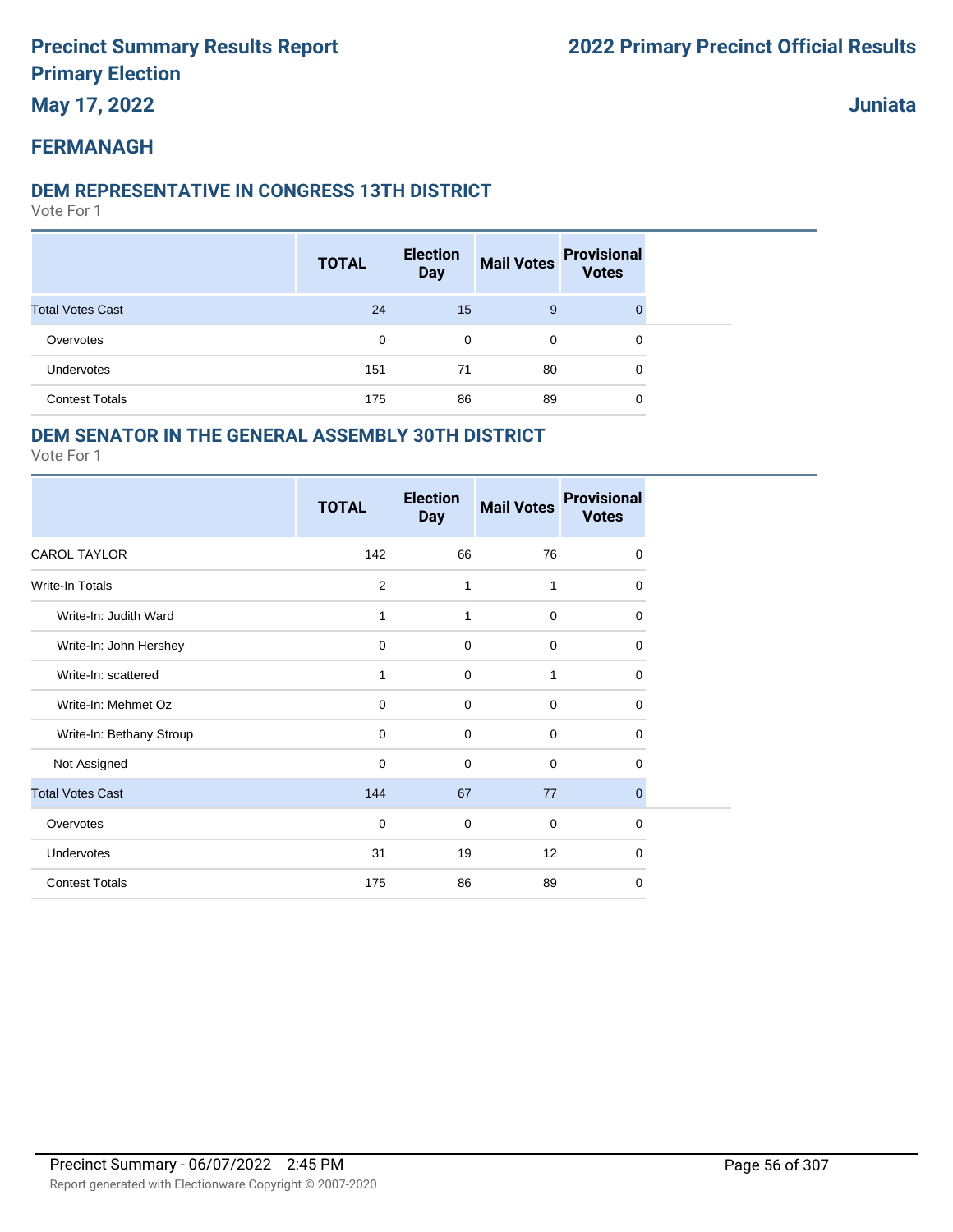**May 17, 2022**

**Juniata**

#### **FERMANAGH**

#### **DEM REPRESENTATIVE IN THE GENERAL ASSEMBLY 86TH DISTRICT**

|                                  | <b>TOTAL</b> | <b>Election</b><br><b>Day</b> | <b>Mail Votes</b> | <b>Provisional</b><br><b>Votes</b> |
|----------------------------------|--------------|-------------------------------|-------------------|------------------------------------|
| <b>Write-In Totals</b>           | 17           | 10                            | $\overline{7}$    | $\mathbf 0$                        |
| Write-In: Craig Paden            | $\mathbf 0$  | $\mathbf 0$                   | 0                 | 0                                  |
| Write-In: Jonathan Mertz         | 0            | 0                             | 0                 | 0                                  |
| Write-In: Ronald Shearer         | $\mathbf 0$  | $\mathbf 0$                   | $\mathbf 0$       | 0                                  |
| Write-In: Norman Love            | 0            | $\mathbf 0$                   | 0                 | 0                                  |
| Write-In: Jonathan M. Cunningham | 0            | $\pmb{0}$                     | 0                 | 0                                  |
| Write-In: Mark Critz             | 2            | $\mathbf{2}$                  | 0                 | 0                                  |
| Write-In: Wyatt Guillory         | 0            | 0                             | 0                 | 0                                  |
| Write-In: William L. Baney       | 0            | $\mathbf 0$                   | 0                 | 0                                  |
| Write-In: Hannah Smith           | $\mathbf{1}$ | $\mathbf{1}$                  | 0                 | 0                                  |
| Write-In: Karen Anderson         | $\mathbf{1}$ | $\mathbf 0$                   | $\mathbf{1}$      | 0                                  |
| Write-In: John Hershey           | 11           | $\overline{7}$                | 4                 | 0                                  |
| Write-In: Bob Casey, Jr.         | $\mathbf 0$  | $\mathbf 0$                   | 0                 | 0                                  |
| Write-In: Gina Moist             | $\mathbf 0$  | $\mathbf 0$                   | $\mathbf 0$       | 0                                  |
| Write-In: Jay G. Auker           | 0            | 0                             | 0                 | 0                                  |
| Write-In: Tessa Gross            | $\mathbf 0$  | $\mathbf 0$                   | $\mathbf 0$       | 0                                  |
| Write-In: Kay Clugston           | $\mathbf 0$  | $\mathbf 0$                   | 0                 | 0                                  |
| Write-In: Carl H. Radek          | 0            | $\mathbf 0$                   | 0                 | 0                                  |
| Write-In: Eric Becht             | $\mathbf 0$  | $\pmb{0}$                     | $\mathbf 0$       | $\mathbf 0$                        |
| Write-In: Kiim Klingensmith Hart | 0            | 0                             | $\mathbf 0$       | 0                                  |
| Write-In: Levon Putt             | 0            | 0                             | $\mathbf 0$       | 0                                  |
| Write-In: Rolf Lotz              | $\pmb{0}$    | $\pmb{0}$                     | $\pmb{0}$         | $\pmb{0}$                          |
| Write-In: Joshua Guillory        | $\pmb{0}$    | $\mathsf 0$                   | $\pmb{0}$         | 0                                  |
| Write-In: scattered              | $\mathbf{1}$ | $\pmb{0}$                     | $\mathbf{1}$      | 0                                  |
| Write-In: Jeff Hart              | $\mathbf{1}$ | $\mathsf 0$                   | 1                 | $\mathbf 0$                        |
| Write-In: Perry Stambaugh        | 0            | $\pmb{0}$                     | $\mathbf 0$       | 0                                  |
| Not Assigned                     | $\pmb{0}$    | $\pmb{0}$                     | $\mathbf 0$       | 0                                  |
| <b>Total Votes Cast</b>          | 17           | $10$                          | $\overline{7}$    | $\pmb{0}$                          |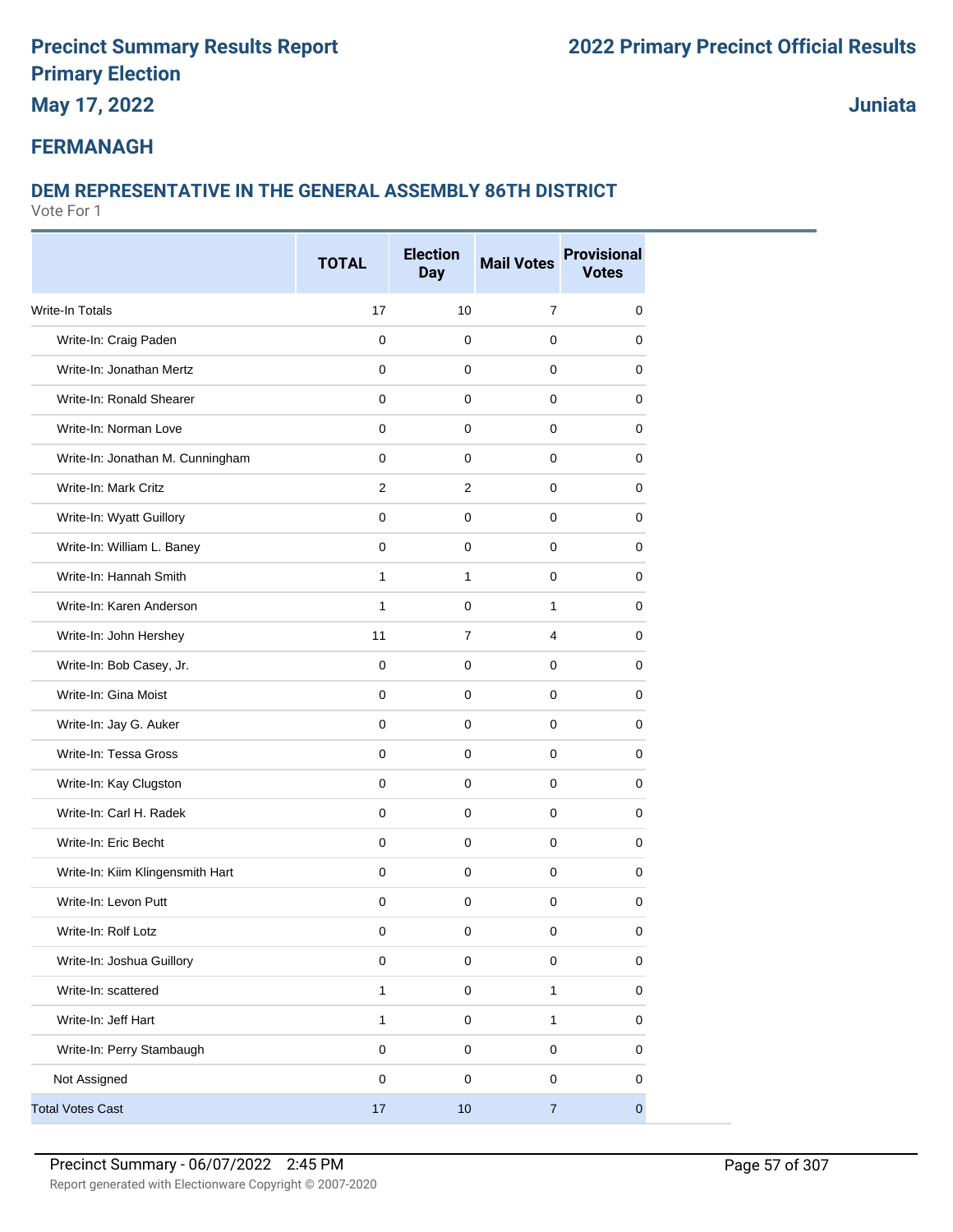**May 17, 2022**

**Juniata**

#### **FERMANAGH**

#### **DEM REPRESENTATIVE IN THE GENERAL ASSEMBLY 86TH DISTRICT**

|                       | <b>TOTAL</b> | <b>Election</b><br><b>Day</b> | <b>Mail Votes</b> | <b>Provisional</b><br><b>Votes</b> |
|-----------------------|--------------|-------------------------------|-------------------|------------------------------------|
| Overvotes             | 0            | 0                             | 0                 | 0                                  |
| <b>Undervotes</b>     | 158          | 76                            | 82                | 0                                  |
| <b>Contest Totals</b> | 175          | 86                            | 89                | 0                                  |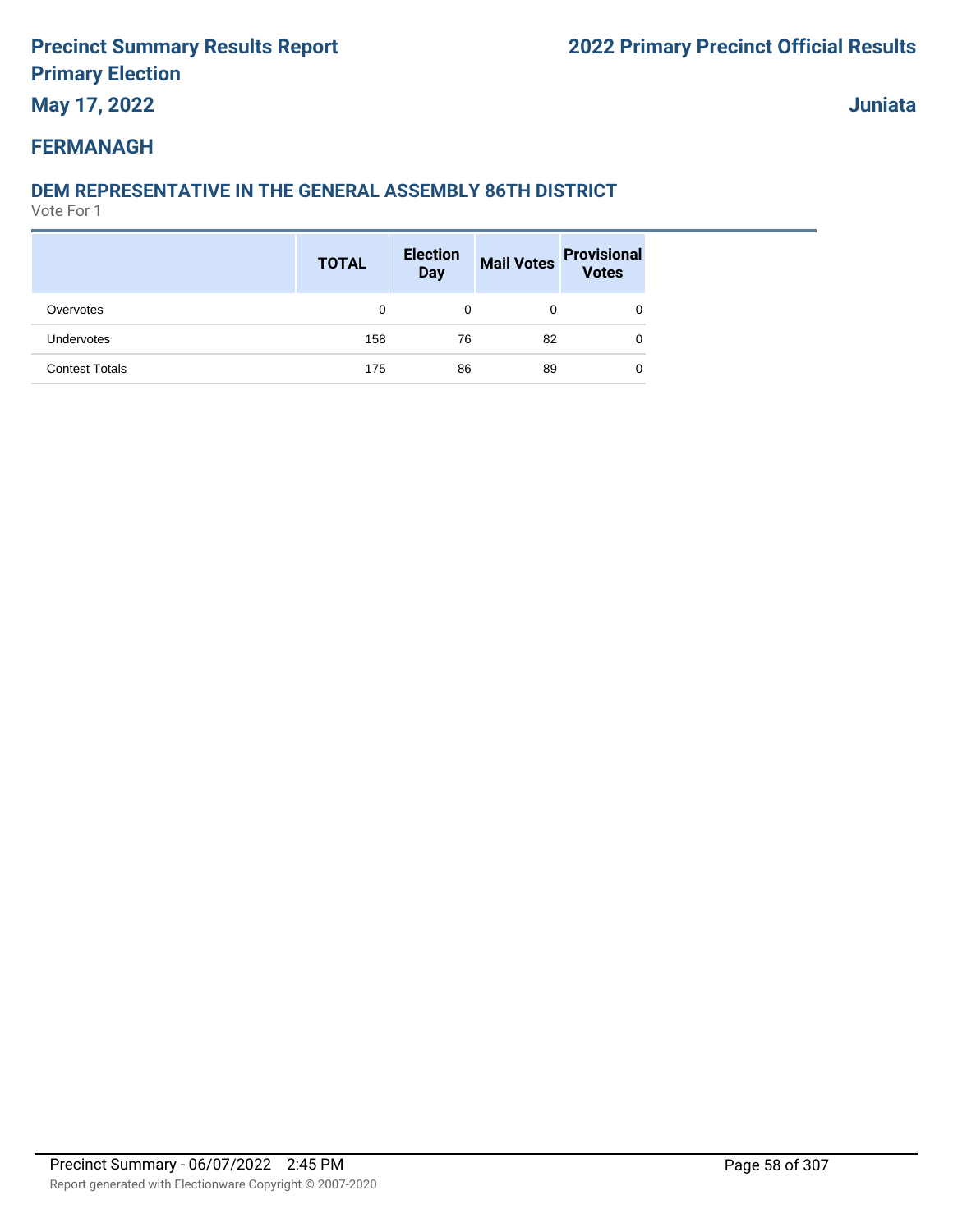### **May 17, 2022**

#### **Juniata**

#### **FERMANAGH**

#### **DEM MEMBER OF DEMOCRATIC STATE COMMITTEE**

|                                   | <b>TOTAL</b>   | <b>Election</b><br><b>Day</b> | <b>Mail Votes</b>       | <b>Provisional</b><br><b>Votes</b> |
|-----------------------------------|----------------|-------------------------------|-------------------------|------------------------------------|
| <b>Write-In Totals</b>            | 26             | 12                            | 14                      | 0                                  |
| Write-In: Peter Junod             | $\mathbf{1}$   | $\mathbf 0$                   | 1                       | 0                                  |
| Write-In: Tyler Titus             | $\mathbf 0$    | $\mathbf 0$                   | 0                       | 0                                  |
| Write-In: Wyatt A. Guillory       | $\mathbf 0$    | 0                             | 0                       | 0                                  |
| Write-In: Jonathan Mertz          | $\mathbf 0$    | 0                             | 0                       | 0                                  |
| Write-In: Amen Brown              | $\mathbf 0$    | $\mathbf 0$                   | 0                       | 0                                  |
| Write-In: Pat Neimond             | $\mathbf 0$    | $\mathbf 0$                   | 0                       | 0                                  |
| Write-In: John Shearer            | $\mathbf 0$    | $\mathbf 0$                   | 0                       | 0                                  |
| Write-In: Dennis Lewis            | $\mathbf 0$    | $\mathbf 0$                   | 0                       | 0                                  |
| Write-In: Robert Bair             | 0              | 0                             | 0                       | 0                                  |
| Write-In: Aaron Falker            | $\mathbf 0$    | $\mathbf 0$                   | 0                       | 0                                  |
| Write-In: Nanci L. Aumiller       | $\mathbf 0$    | $\mathbf 0$                   | 0                       | 0                                  |
| Write-In: Jonathan M. Cunningham  | $\mathbf 0$    | $\mathbf 0$                   | 0                       | 0                                  |
| Write-In: Wyatt Guillory          | $\mathbf 0$    | $\mathbf 0$                   | 0                       | 0                                  |
| Write-In: Fern Fowler             | $\mathbf 0$    | $\mathbf 0$                   | 0                       | 0                                  |
| Write-In: Tessa Gross             | 15             | 11                            | 4                       | 0                                  |
| Write-In: Eric Becht              | $\mathbf 0$    | $\mathbf 0$                   | 0                       | 0                                  |
| Write-In: Christopher Kowerdovich | 1              | $\mathbf 0$                   | 1                       | 0                                  |
| Write-In: David Stetler           | $\mathbf 0$    | $\mathbf 0$                   | 0                       | 0                                  |
| Write-In: Jimmy Dillon            | $\mathbf 0$    | $\mathbf 0$                   | 0                       | 0                                  |
| Write-In: Jason Prowell           | $\mathbf 0$    | $\mathbf 0$                   | $\mathbf 0$             | 0                                  |
| Write-In: Jay G. Auker            | 0              | 0                             | 0                       | 0                                  |
| Write-In: Joe Sims                | $\pmb{0}$      | $\mathbf 0$                   | 0                       | 0                                  |
| Write-In: Kim Klingensmith Hart   | $\overline{2}$ | 0                             | $\overline{\mathbf{c}}$ | $\pmb{0}$                          |
| Write-In: scattered               | $\mathbf{3}$   | $\mathbf{1}$                  | $\overline{c}$          | 0                                  |
| Write-In: John Auker              | $\pmb{0}$      | $\pmb{0}$                     | 0                       | 0                                  |
| Write-In: Mike Smith              | $\mathbf{1}$   | $\mathsf 0$                   | 1                       | 0                                  |
| Write-In: Hannah Smith-Brubaker   | 3              | $\pmb{0}$                     | 3                       | 0                                  |
| Write-In: Doris Love              | $\pmb{0}$      | $\pmb{0}$                     | $\pmb{0}$               | $\pmb{0}$                          |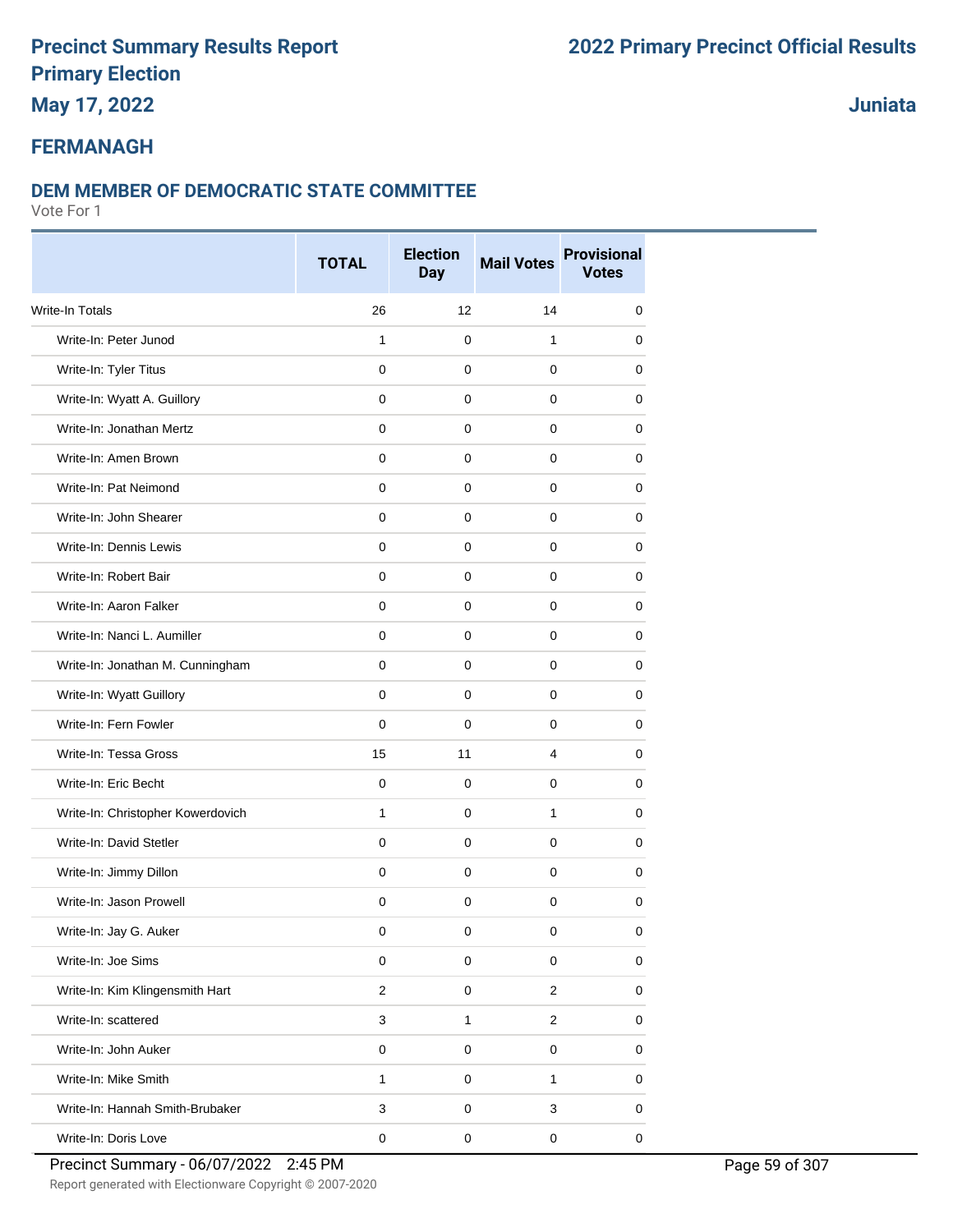**May 17, 2022**

**Juniata**

#### **FERMANAGH**

#### **DEM MEMBER OF DEMOCRATIC STATE COMMITTEE**

Vote For 1

|                           | <b>TOTAL</b> | <b>Election</b><br><b>Day</b> | <b>Mail Votes</b> | <b>Provisional</b><br><b>Votes</b> |
|---------------------------|--------------|-------------------------------|-------------------|------------------------------------|
| Write-In: Curt Junod      | $\mathbf 0$  | $\mathbf 0$                   | $\mathbf 0$       | 0                                  |
| Write-In: Thomas E. Fink  | $\mathbf 0$  | $\mathbf 0$                   | $\mathbf 0$       | $\Omega$                           |
| Write-In: Johnathan Auker | $\mathbf 0$  | $\mathbf 0$                   | $\mathbf 0$       | $\Omega$                           |
| Write-In: John Hershey    | 0            | $\mathbf 0$                   | 0                 | $\Omega$                           |
| Write-In: Lorrie Guillory | $\mathbf 0$  | 0                             | 0                 | 0                                  |
| Not Assigned              | $\mathbf 0$  | 0                             | 0                 | 0                                  |
| <b>Total Votes Cast</b>   | 26           | 12                            | 14                | $\Omega$                           |
| Overvotes                 | $\mathbf 0$  | 0                             | $\mathbf 0$       | $\Omega$                           |
| Undervotes                | 149          | 74                            | 75                | $\Omega$                           |
| <b>Contest Totals</b>     | 175          | 86                            | 89                | $\mathbf 0$                        |

#### **DEM FERMANAGH TOWNSHIP DEMOCRATIC COMMITTEEPERSON**

|                           | <b>TOTAL</b>   | <b>Election</b><br><b>Day</b> | <b>Mail Votes</b> | <b>Provisional</b><br><b>Votes</b> |
|---------------------------|----------------|-------------------------------|-------------------|------------------------------------|
| HANNAH SMITH-BRUBAKER     | 150            | 69                            | 81                | 0                                  |
| Write-In Totals           | 18             | 11                            | $\overline{7}$    | 0                                  |
| Write-In: Edward Beaver   | 1              | 0                             | 1                 | 0                                  |
| Write-In: Kim Hart        | $\mathbf{1}$   | $\Omega$                      | 1                 | $\Omega$                           |
| Write-In: Malinda Winder  | 1              | $\mathbf 0$                   | $\mathbf{1}$      | 0                                  |
| Write-In: Bradley Hershey | 2              | 2                             | $\mathbf 0$       | $\Omega$                           |
| Write-In: Philip Rickert  | $\overline{2}$ | 2                             | $\mathbf 0$       | 0                                  |
| Write-In: Brant Guilfoyle | 10             | $\overline{7}$                | 3                 | 0                                  |
| Write-In: scattered       | 1              | $\Omega$                      | 1                 | 0                                  |
| Not Assigned              | $\mathbf 0$    | $\Omega$                      | $\Omega$          | $\Omega$                           |
| <b>Total Votes Cast</b>   | 168            | 80                            | 88                | $\mathbf{0}$                       |
| Overvotes                 | $\Omega$       | $\Omega$                      | $\Omega$          | $\Omega$                           |
| Undervotes                | 182            | 92                            | 90                | 0                                  |
| <b>Contest Totals</b>     | 350            | 172                           | 178               | 0                                  |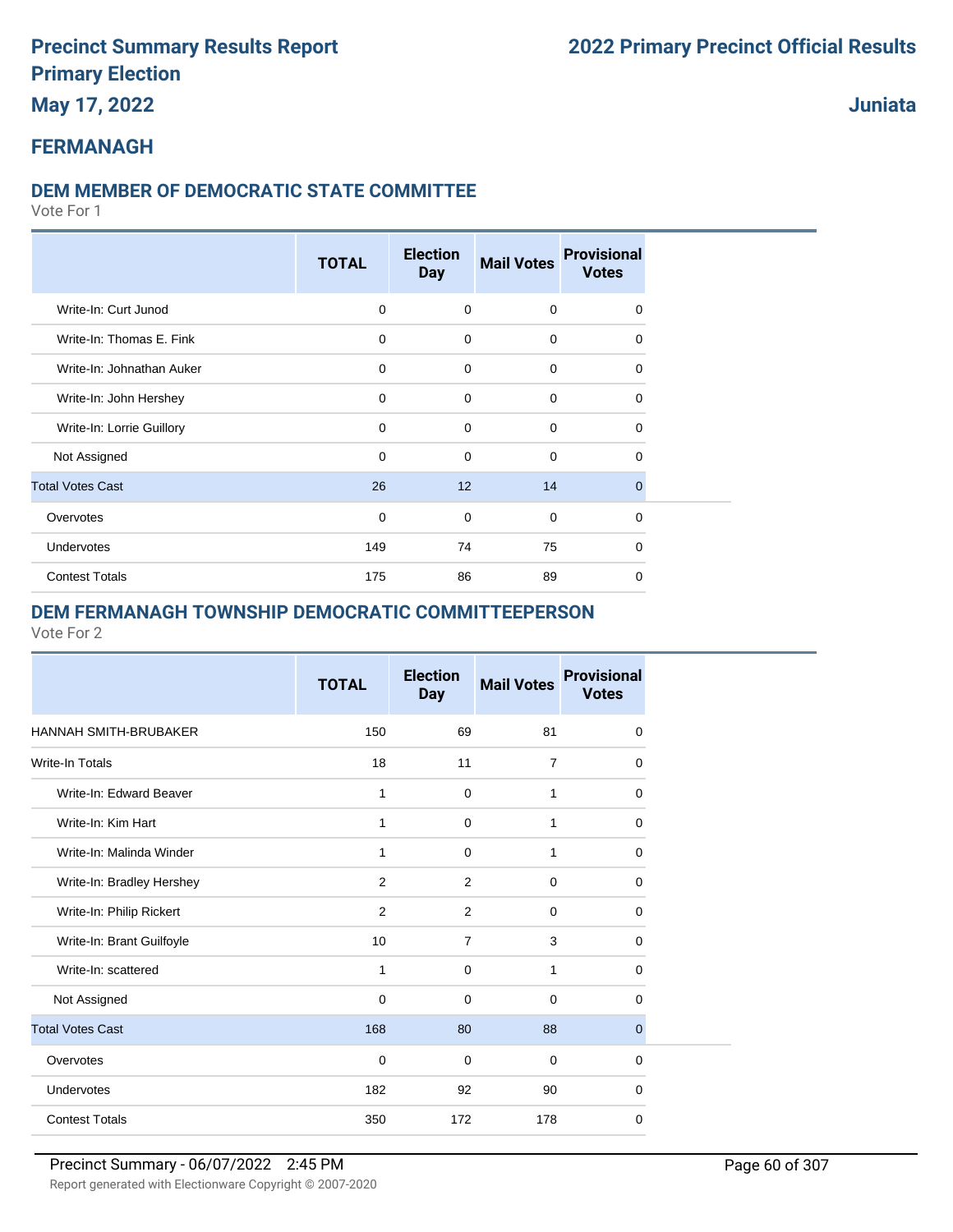### **May 17, 2022**

#### **FERMANAGH**

#### **REP UNITED STATES SENATOR**

|                            | <b>TOTAL</b> | <b>Election</b><br><b>Day</b> | <b>Mail Votes</b> | <b>Provisional</b><br><b>Votes</b> |
|----------------------------|--------------|-------------------------------|-------------------|------------------------------------|
| <b>KATHY BARNETTE</b>      | 136          | 126                           | 9                 | 1                                  |
| MEHMET OZ                  | 136          | 124                           | 12                | 0                                  |
| <b>GEORGE BOCHETTO</b>     | 2            | $\overline{2}$                | $\mathbf 0$       | 0                                  |
| <b>JEFF BARTOS</b>         | 46           | 31                            | 14                | 1                                  |
| <b>DAVE MCCORMICK</b>      | 172          | 164                           | 8                 | 0                                  |
| <b>SEAN GALE</b>           | 10           | 8                             | 2                 | 0                                  |
| <b>CARLA SANDS</b>         | 136          | 118                           | 18                | 0                                  |
| Write-In Totals            | $\mathbf{1}$ | 0                             | $\mathbf{1}$      | 0                                  |
| Write-In: Malcolm Kenyatta | $\mathbf 0$  | 0                             | $\mathbf 0$       | 0                                  |
| Write-In: John Fetterman   | $\mathbf{1}$ | 0                             | $\mathbf{1}$      | 0                                  |
| Write-In: scattered        | $\mathbf 0$  | 0                             | $\mathbf 0$       | 0                                  |
| Not Assigned               | $\mathbf 0$  | 0                             | $\mathbf 0$       | 0                                  |
| <b>Total Votes Cast</b>    | 639          | 573                           | 64                | $\overline{2}$                     |
| Overvotes                  | $\mathbf 0$  | 0                             | $\mathbf 0$       | 0                                  |
| Undervotes                 | 22           | 17                            | 5                 | 0                                  |
| <b>Contest Totals</b>      | 661          | 590                           | 69                | 2                                  |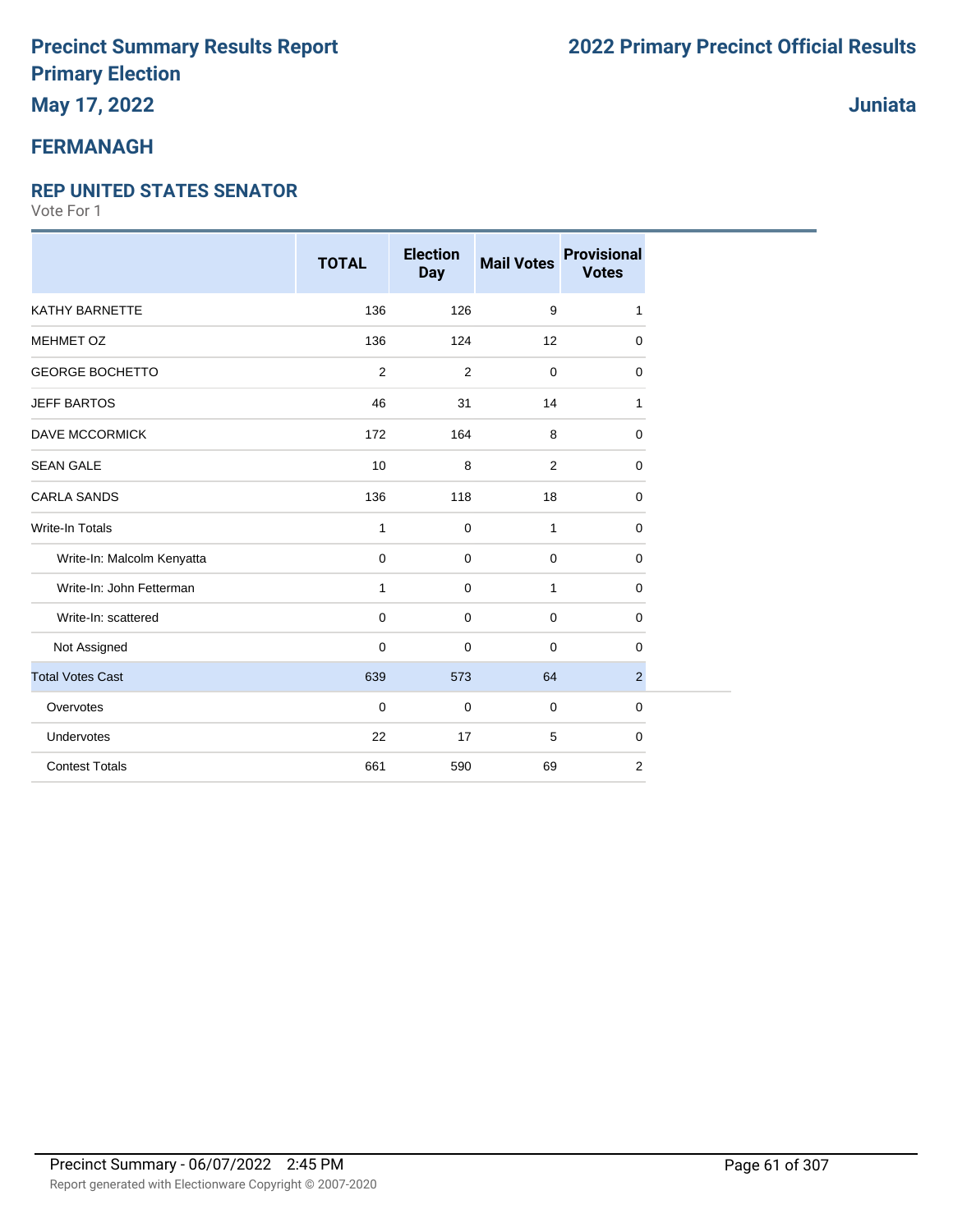### **May 17, 2022**

#### **FERMANAGH**

#### **REP GOVERNOR**

Vote For 1

|                               | <b>TOTAL</b>   | <b>Election</b><br><b>Day</b> | <b>Mail Votes</b> | <b>Provisional</b><br><b>Votes</b> |  |
|-------------------------------|----------------|-------------------------------|-------------------|------------------------------------|--|
| LOU BARLETTA                  | 129            | 121                           | 8                 | 0                                  |  |
| DOUGLAS V. MASTRIANO          | 349            | 331                           | 16                | 2                                  |  |
| NCHE ZAMA                     | 14             | 12                            | 2                 | 0                                  |  |
| <b>DAVE WHITE</b>             | 36             | 29                            | $\overline{7}$    | 0                                  |  |
| <b>MELISSA HART</b>           | 11             | 6                             | 5                 | $\mathbf 0$                        |  |
| <b>BILL MCSWAIN</b>           | 50             | 46                            | 4                 | $\mathbf 0$                        |  |
| <b>CHARLIE GEROW</b>          | 8              | $\overline{7}$                | 1                 | $\mathbf 0$                        |  |
| JOE GALE                      | $\mathbf{1}$   | $\mathbf{1}$                  | 0                 | 0                                  |  |
| <b>JAKE CORMAN</b>            | 48             | 27                            | 21                | $\mathbf 0$                        |  |
| <b>Write-In Totals</b>        | $\overline{2}$ | $\mathbf{1}$                  | 1                 | $\mathbf 0$                        |  |
| Write-In: Maggie Hackenberger | $\mathbf 0$    | $\mathbf 0$                   | 0                 | $\mathbf 0$                        |  |
| Write-In: Josh Shapiro        | $\overline{2}$ | $\mathbf{1}$                  | 1                 | 0                                  |  |
| Write-In: scattered           | $\mathbf 0$    | $\mathbf 0$                   | 0                 | $\mathbf 0$                        |  |
| Not Assigned                  | $\mathbf 0$    | $\mathbf 0$                   | 0                 | 0                                  |  |
| <b>Total Votes Cast</b>       | 648            | 581                           | 65                | $\overline{2}$                     |  |
| Overvotes                     | $\mathbf{1}$   | $\mathbf{1}$                  | $\pmb{0}$         | $\mathbf 0$                        |  |
| Undervotes                    | 11             | $\overline{7}$                | 4                 | $\mathbf 0$                        |  |
| <b>Contest Totals</b>         | 660            | 589                           | 69                | $\overline{2}$                     |  |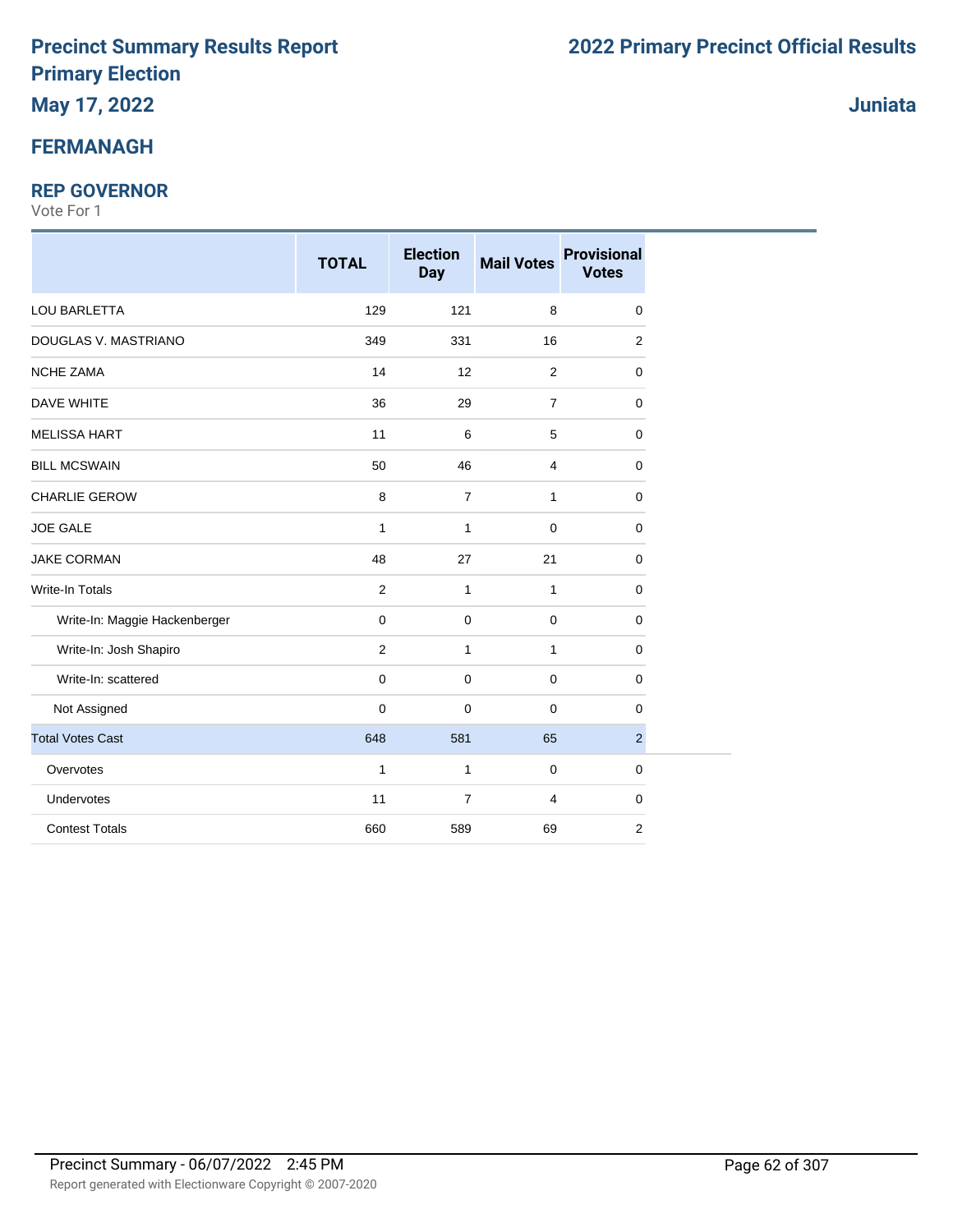### **May 17, 2022**

#### **FERMANAGH**

#### **REP LIEUTENANT GOVERNOR**

Vote For 1

|                            | <b>TOTAL</b> | <b>Election</b><br><b>Day</b> | <b>Mail Votes</b> | <b>Provisional</b><br><b>Votes</b> |
|----------------------------|--------------|-------------------------------|-------------------|------------------------------------|
| <b>CLARICE SCHILLINGER</b> | 51           | 49                            | $\mathbf{1}$      | 1                                  |
| <b>JAMES EARL JONES</b>    | 48           | 48                            | $\mathbf 0$       | 0                                  |
| RICK SACCONE               | 46           | 41                            | $\overline{4}$    | 1                                  |
| <b>JOHN BROWN</b>          | 16           | 14                            | 2                 | 0                                  |
| <b>CHRIS FRYE</b>          | 27           | 24                            | 3                 | 0                                  |
| JEFF COLEMAN               | 136          | 112                           | 24                | 0                                  |
| <b>RUSS DIAMOND</b>        | 34           | 31                            | 3                 | 0                                  |
| CARRIE LEWIS DELROSSO      | 150          | 136                           | 14                | 0                                  |
| <b>TEDDY DANIELS</b>       | 71           | 66                            | 5                 | 0                                  |
| <b>Write-In Totals</b>     | 3            | $\overline{2}$                | $\mathbf{1}$      | 0                                  |
| Write-In: Jake Corman      | $\pmb{0}$    | $\pmb{0}$                     | $\mathbf 0$       | $\mathbf 0$                        |
| Write-In: Steve Imes       | $\pmb{0}$    | $\mathbf 0$                   | $\mathbf 0$       | 0                                  |
| Write-In: Jeff Bartos      | $\mathbf 0$  | $\mathbf 0$                   | $\mathbf 0$       | $\mathbf 0$                        |
| Write-In: Lou Barletta     | $\pmb{0}$    | $\mathsf{O}\xspace$           | $\mathbf 0$       | 0                                  |
| Write-In: Kathy Barnette   | $\pmb{0}$    | $\mathbf 0$                   | $\mathbf 0$       | 0                                  |
| Write-In: John Reichenbach | $\pmb{0}$    | $\mathbf 0$                   | 0                 | 0                                  |
| Write-In: Josh Imes        | $\mathbf 0$  | $\mathbf 0$                   | $\mathbf 0$       | 0                                  |
| Write-In: Austin Davis     | 1            | $\pmb{0}$                     | $\mathbf{1}$      | 0                                  |
| Write-In: Philip Rickert   | 1            | $\mathbf{1}$                  | $\mathbf 0$       | 0                                  |
| Write-In: Dave White       | $\mathbf{1}$ | $\mathbf{1}$                  | $\mathbf 0$       | $\pmb{0}$                          |
| Write-In: scattered        | 0            | 0                             | $\mathbf 0$       | 0                                  |
| Write-In: Brian Sims       | $\pmb{0}$    | 0                             | $\pmb{0}$         | $\mathbf 0$                        |
| Write-In: Brennan Paden    | $\pmb{0}$    | $\mathsf 0$                   | $\pmb{0}$         | $\pmb{0}$                          |
| Not Assigned               | $\pmb{0}$    | 0                             | $\pmb{0}$         | $\pmb{0}$                          |
| <b>Total Votes Cast</b>    | 582          | 523                           | 57                | $\sqrt{2}$                         |
| Overvotes                  | $\pmb{0}$    | $\pmb{0}$                     | $\pmb{0}$         | 0                                  |
| Undervotes                 | 78           | 66                            | 12                | $\mathbf 0$                        |
| <b>Contest Totals</b>      | 660          | 589                           | 69                | $\sqrt{2}$                         |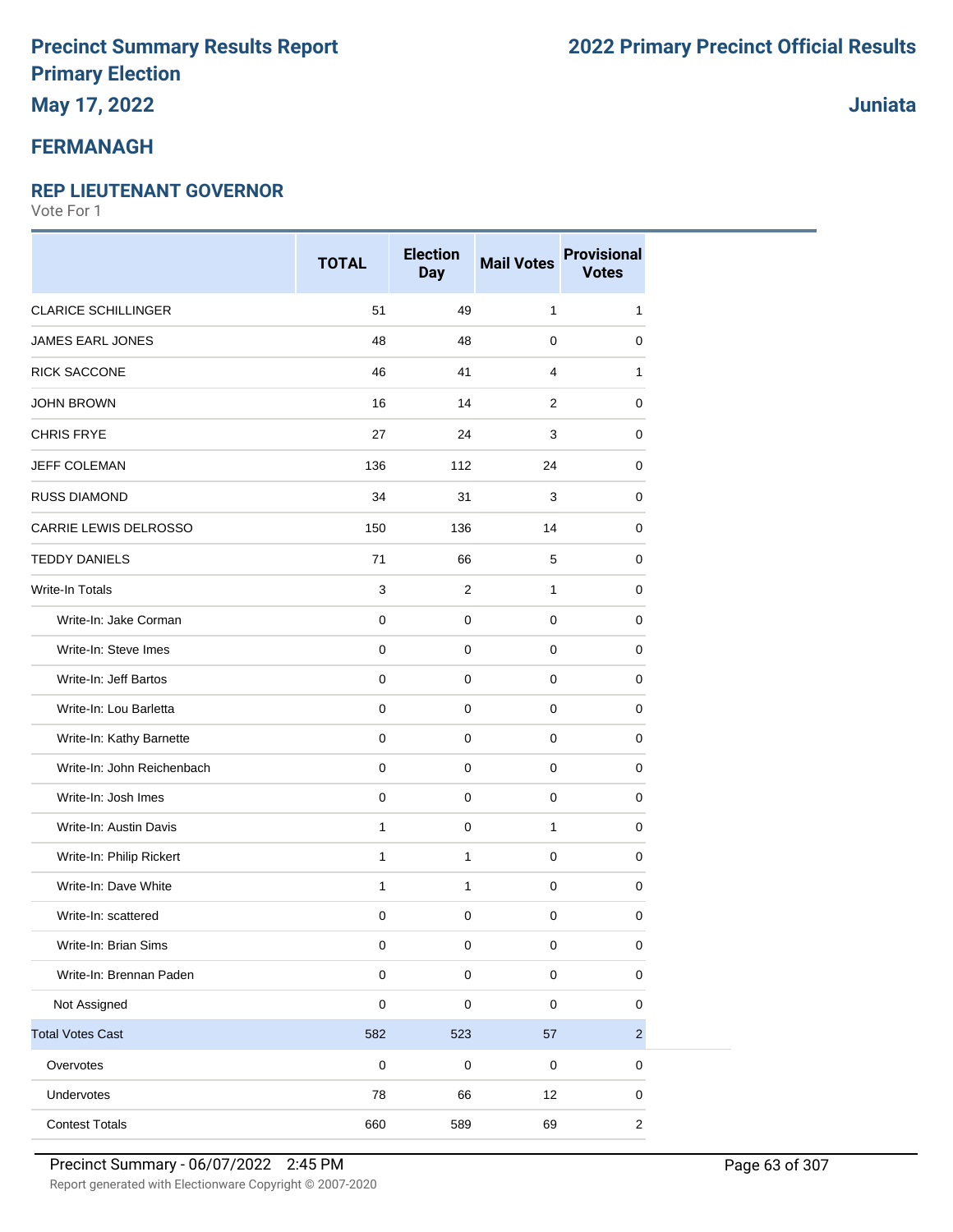**May 17, 2022**

**Juniata**

#### **FERMANAGH**

#### **REP REPRESENTATIVE IN CONGRESS 13TH DISTRICT**

|                               | <b>TOTAL</b>   | <b>Election</b><br><b>Day</b> | <b>Mail Votes</b> | <b>Provisional</b><br><b>Votes</b> |
|-------------------------------|----------------|-------------------------------|-------------------|------------------------------------|
| JOHN JOYCE                    | 531            | 475                           | 54                | $\overline{2}$                     |
| Write-In Totals               | $\mathbf 5$    | 3                             | 2                 | $\mathbf 0$                        |
| Write-In: Glenn Suppllee      | $\mathbf 0$    | $\mathbf 0$                   | 0                 | 0                                  |
| Write-In: scattered           | $\overline{2}$ | $\mathbf 0$                   | $\overline{2}$    | $\mathbf 0$                        |
| Write-In: Joseph D. Long      | $\mathbf 0$    | $\mathbf 0$                   | 0                 | $\mathbf 0$                        |
| Write-In: Mark Critz          | $\mathbf 0$    | $\mathbf 0$                   | 0                 | 0                                  |
| Write-In: Ginger Oberlin      | $\mathbf 0$    | $\mathbf 0$                   | 0                 | $\mathbf 0$                        |
| Write-In: Abby Normal         | $\mathbf 0$    | $\mathbf 0$                   | 0                 | $\mathbf 0$                        |
| Write-In: John Hershey        | $\mathbf{1}$   | $\mathbf{1}$                  | 0                 | 0                                  |
| Write-In: John Mingle         | $\mathbf 0$    | $\mathbf 0$                   | 0                 | $\mathbf 0$                        |
| Write-In: George Smith        | $\mathbf 0$    | $\mathbf 0$                   | 0                 | 0                                  |
| Write-In: Blake Henry         | $\mathbf 0$    | $\mathbf 0$                   | $\pmb{0}$         | $\mathbf 0$                        |
| Write-In: Jonathan Cunningham | $\mathbf 0$    | $\mathbf 0$                   | 0                 | $\mathbf 0$                        |
| Write-In: Donald Fultz        | 2              | $\overline{2}$                | 0                 | 0                                  |
| Write-In: Carmela Ciliberti   | $\mathbf 0$    | $\mathbf 0$                   | $\pmb{0}$         | 0                                  |
| Not Assigned                  | $\mathbf 0$    | 0                             | 0                 | $\mathbf 0$                        |
| <b>Total Votes Cast</b>       | 536            | 478                           | 56                | $\overline{2}$                     |
| Overvotes                     | $\mathbf 0$    | $\mathbf 0$                   | 0                 | $\mathbf 0$                        |
| Undervotes                    | 124            | 111                           | 13                | $\mathbf 0$                        |
| <b>Contest Totals</b>         | 660            | 589                           | 69                | $\overline{2}$                     |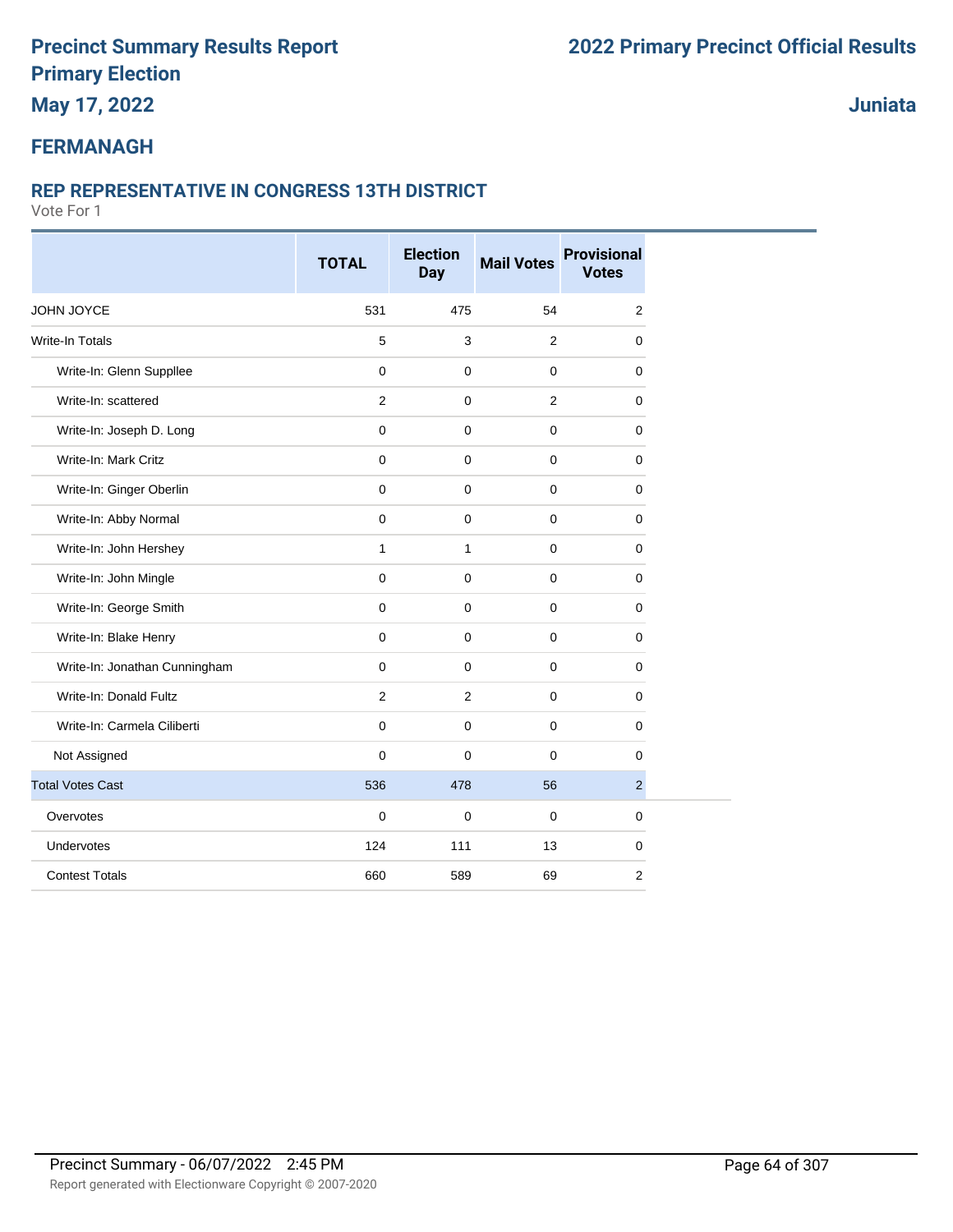**May 17, 2022**

**Juniata**

#### **FERMANAGH**

#### **REP SENATOR IN THE GENERAL ASSEMBLY 30TH DISTRICT**

|                          | <b>TOTAL</b>   | <b>Election</b><br><b>Day</b> | <b>Mail Votes</b> | <b>Provisional</b><br><b>Votes</b> |
|--------------------------|----------------|-------------------------------|-------------------|------------------------------------|
| <b>JUDY WARD</b>         | 508            | 454                           | 53                | 1                                  |
| <b>Write-In Totals</b>   | 3              | 3                             | $\mathbf 0$       | 0                                  |
| Write-In: Donald Fultz   | $\overline{2}$ | 2                             | $\mathbf 0$       | 0                                  |
| Write-In: John Hershey   | 0              | $\mathbf 0$                   | $\mathbf 0$       | 0                                  |
| Write-In: scattered      | $\mathbf 0$    | $\mathbf 0$                   | $\mathbf 0$       | 0                                  |
| Write-In: Bonnie Comp    | $\mathbf 0$    | $\mathbf 0$                   | $\mathbf 0$       | 0                                  |
| Write-In: Cody Burns     | $\mathbf 0$    | $\mathbf 0$                   | $\mathbf 0$       | 0                                  |
| Write-In: Carol Taylor   | $\mathbf 0$    | $\mathbf 0$                   | $\mathbf 0$       | 0                                  |
| Write-In: Michael Kramer | $\mathbf{1}$   | $\mathbf{1}$                  | $\mathbf 0$       | 0                                  |
| Write-In: Ginger Oberlin | 0              | $\mathbf 0$                   | $\mathbf 0$       | 0                                  |
| Write-In: Dave Fry       | 0              | $\mathbf 0$                   | $\mathbf 0$       | $\mathbf 0$                        |
| Write-In: Blake Henry    | 0              | $\mathbf 0$                   | $\mathbf 0$       | 0                                  |
| Not Assigned             | $\mathbf 0$    | $\Omega$                      | $\mathbf 0$       | $\mathbf 0$                        |
| <b>Total Votes Cast</b>  | 511            | 457                           | 53                | $\mathbf{1}$                       |
| Overvotes                | 0              | $\mathbf 0$                   | 0                 | 0                                  |
| Undervotes               | 149            | 132                           | 16                | 1                                  |
| <b>Contest Totals</b>    | 660            | 589                           | 69                | $\overline{2}$                     |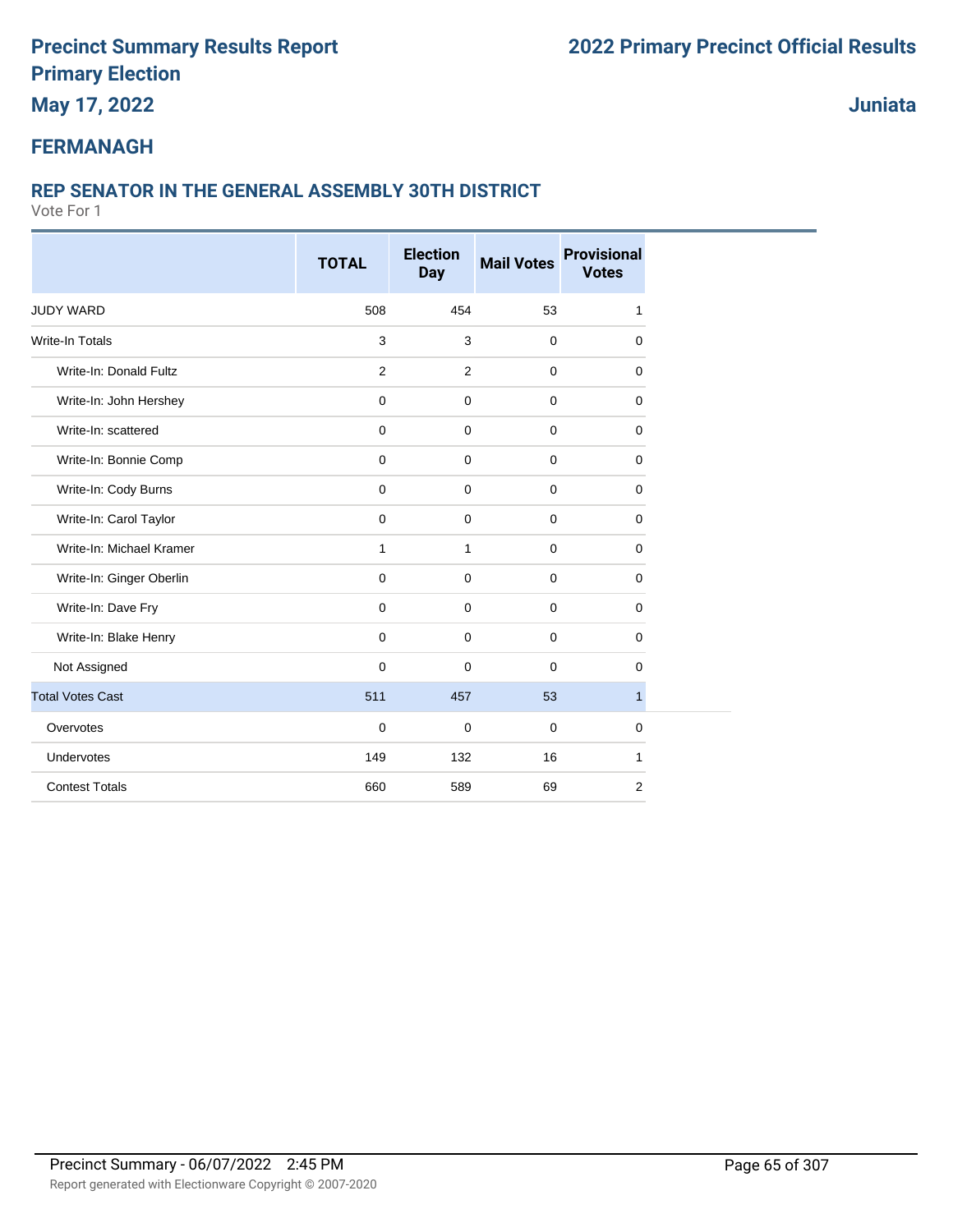**May 17, 2022**

**Juniata**

### **FERMANAGH**

### **REP REPRESENTATIVE IN THE GENERAL ASSEMBLY 86TH DISTRICT**

|                              | <b>TOTAL</b> | <b>Election</b><br><b>Day</b> | <b>Mail Votes</b> | <b>Provisional</b><br><b>Votes</b> |  |
|------------------------------|--------------|-------------------------------|-------------------|------------------------------------|--|
| <b>JOHN HERSHEY</b>          | 570          | 516                           | 52                | 2                                  |  |
| PERRY STAMBAUGH              | 83           | 66                            | 17                | $\Omega$                           |  |
| Write-In Totals              | 1            | 1                             | 0                 | 0                                  |  |
| Write-In: Edward T. Reinhold | 1            | $\mathbf{1}$                  | $\mathbf 0$       | 0                                  |  |
| Write-In: Jared Charles      | 0            | $\mathbf 0$                   | $\mathbf 0$       | 0                                  |  |
| Not Assigned                 | 0            | $\mathbf 0$                   | $\mathbf 0$       | 0                                  |  |
| <b>Total Votes Cast</b>      | 654          | 583                           | 69                | $\overline{2}$                     |  |
| Overvotes                    | 0            | $\mathbf 0$                   | $\mathbf 0$       | $\mathbf 0$                        |  |
| Undervotes                   | 6            | 6                             | $\mathbf 0$       | 0                                  |  |
| <b>Contest Totals</b>        | 660          | 589                           | 69                | $\overline{2}$                     |  |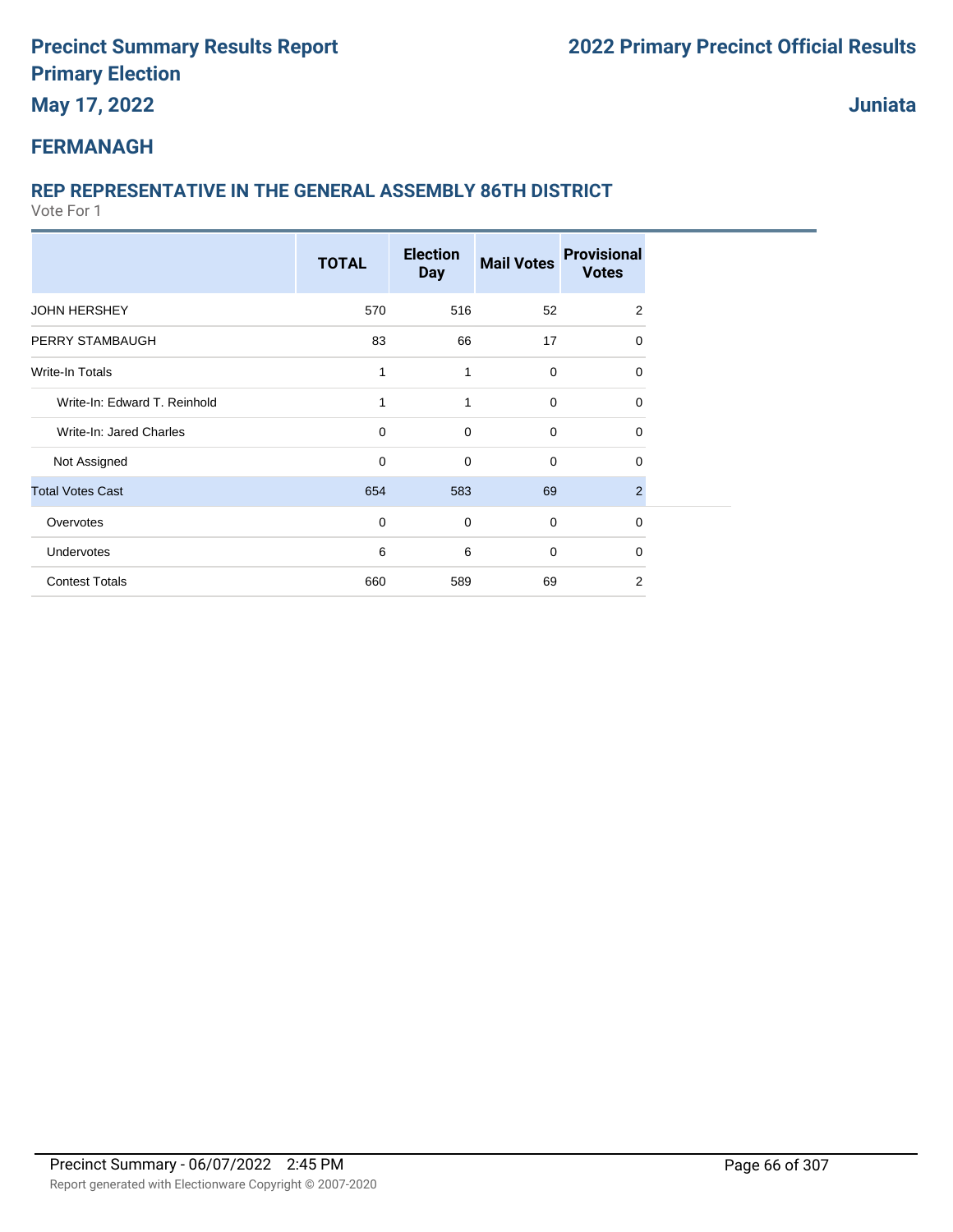### **May 17, 2022**

#### **Juniata**

### **FERMANAGH**

#### **REP MEMBER OF REPUBLICAN STATE COMMITTEE**

|                                      | <b>TOTAL</b>   | <b>Election</b><br><b>Day</b> | <b>Mail Votes</b> | <b>Provisional</b><br><b>Votes</b> |
|--------------------------------------|----------------|-------------------------------|-------------------|------------------------------------|
| <b>NANCI L. AUMILLER</b>             | 562            | 499                           | 61                | 2                                  |
| <b>Write-In Totals</b>               | 15             | 14                            | 1                 | 0                                  |
| Write-In: scattered                  | $\mathbf{1}$   | $\mathbf 0$                   | $\mathbf{1}$      | 0                                  |
| Write-In: Katrina D. Dolan           | $\Omega$       | $\Omega$                      | $\mathbf 0$       | 0                                  |
| Write-In: Ginger Oberlin             | $\mathbf 0$    | $\mathbf 0$                   | $\mathbf 0$       | $\mathbf 0$                        |
| Write-In: David Hunsberger           | $\mathbf{1}$   | $\mathbf{1}$                  | $\mathbf{0}$      | $\mathbf 0$                        |
| Write-In: Zachary Williams           | $\mathbf 0$    | $\mathbf 0$                   | $\mathbf 0$       | $\mathbf 0$                        |
| Write-In: Abbie Normal               | $\mathbf 0$    | $\mathbf 0$                   | $\mathbf 0$       | 0                                  |
| Write-In: Monica Wert                | $\mathbf 0$    | $\mathbf 0$                   | $\mathbf 0$       | $\mathbf 0$                        |
| Write-In: Elizebath M. Raffensberger | $\mathbf 0$    | $\mathbf 0$                   | $\mathbf 0$       | 0                                  |
| Write-In: Tammy Heikes               | $\mathbf{1}$   | $\mathbf{1}$                  | $\mathbf 0$       | 0                                  |
| Write-In: Philip Rickert             | $\overline{4}$ | $\overline{4}$                | $\mathbf 0$       | 0                                  |
| Write-In: Bradley Hershey            | $\overline{7}$ | $\overline{7}$                | $\mathbf{0}$      | 0                                  |
| Write-In: Donald Fultz               | $\mathbf{1}$   | $\mathbf{1}$                  | $\mathbf 0$       | 0                                  |
| Write-In: Doug Elsasser              | $\mathbf 0$    | $\mathbf 0$                   | $\mathbf 0$       | 0                                  |
| Not Assigned                         | $\Omega$       | $\Omega$                      | $\mathbf 0$       | $\mathbf 0$                        |
| <b>Total Votes Cast</b>              | 577            | 513                           | 62                | $\overline{2}$                     |
| Overvotes                            | $\mathbf 0$    | $\mathbf 0$                   | $\mathbf 0$       | 0                                  |
| Undervotes                           | 83             | 76                            | $\overline{7}$    | $\mathbf 0$                        |
| <b>Contest Totals</b>                | 660            | 589                           | 69                | 2                                  |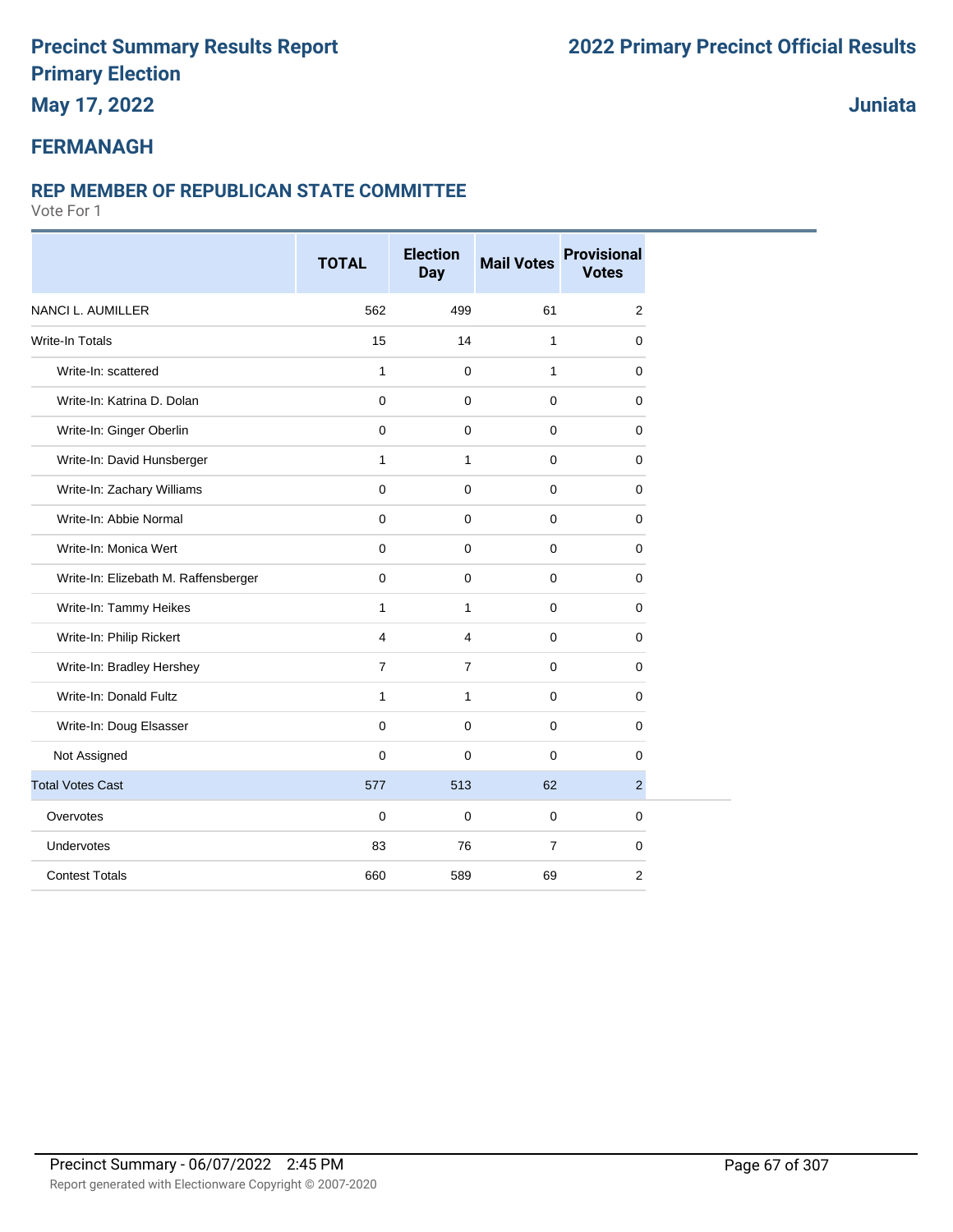**May 17, 2022**

**Juniata**

#### **FERMANAGH**

#### **REP FERMANAGH TOWNSHIP REPUBLICAN COMMITTEEPERSON**

|                               | <b>TOTAL</b> | <b>Election</b><br><b>Day</b> | <b>Mail Votes</b> | <b>Provisional</b><br><b>Votes</b> |
|-------------------------------|--------------|-------------------------------|-------------------|------------------------------------|
| NANCI L. AUMILLER             | 526          | 463                           | 61                | $\mathbf 2$                        |
| Write-In Totals               | 191          | 184                           | $\overline{7}$    | 0                                  |
| Write-In: Gayle Arbogast      | $\mathbf{1}$ | 0                             | $\mathbf{1}$      | 0                                  |
| Write-In: Philip A. Rickert   | 87           | 87                            | $\mathbf 0$       | $\mathsf{O}\xspace$                |
| Write-In: Justin Mayo         | $\mathbf{1}$ | $\mathbf{1}$                  | $\mathbf 0$       | $\mathbf 0$                        |
| Write-In: Brad Hershey        | 88           | 84                            | $\overline{4}$    | 0                                  |
| Write-In: Gerald Roush        | $\mathbf{1}$ | $\mathbf{1}$                  | $\mathbf 0$       | $\mathbf 0$                        |
| Write-In: scattered           | 3            | $\mathbf{1}$                  | $\overline{2}$    | 0                                  |
| Write-In: Steven G. Ramsey    | $\mathbf{1}$ | $\mathbf{1}$                  | $\pmb{0}$         | $\mathbf 0$                        |
| Write-In: Steven Zeiders      | $\mathbf{1}$ | $\mathbf{1}$                  | $\mathbf 0$       | $\mathbf 0$                        |
| Write-In: D. Steven Conn      | $\mathbf{1}$ | $\mathbf{1}$                  | $\mathbf 0$       | 0                                  |
| Write-In: George Davis        | $\mathbf{1}$ | $\mathbf{1}$                  | $\mathbf 0$       | $\mathbf 0$                        |
| Write-In: David J. Hunsberger | $\mathbf{1}$ | $\mathbf{1}$                  | $\mathbf 0$       | $\mathbf 0$                        |
| Write-In: Tammy Heikes        | $\mathbf{1}$ | $\mathbf{1}$                  | $\pmb{0}$         | 0                                  |
| Write-In: Shirley Covert      | $\mathbf{1}$ | $\mathbf{1}$                  | $\mathbf 0$       | $\mathbf 0$                        |
| Write-In: Joshua J. Fultz     | 2            | $\overline{c}$                | $\mathbf 0$       | $\mathsf{O}\xspace$                |
| Write-In: Donald Fultz        | $\mathbf{1}$ | $\mathbf{1}$                  | $\mathbf 0$       | $\mathbf 0$                        |
| Not Assigned                  | $\Omega$     | $\Omega$                      | $\Omega$          | $\mathbf 0$                        |
| <b>Total Votes Cast</b>       | 717          | 647                           | 68                | $\overline{2}$                     |
| Overvotes                     | $\mathbf 0$  | $\Omega$                      | $\mathbf 0$       | $\mathbf 0$                        |
| <b>Undervotes</b>             | 2,583        | 2,298                         | 277               | $\bf8$                             |
| <b>Contest Totals</b>         | 3,300        | 2,945                         | 345               | 10                                 |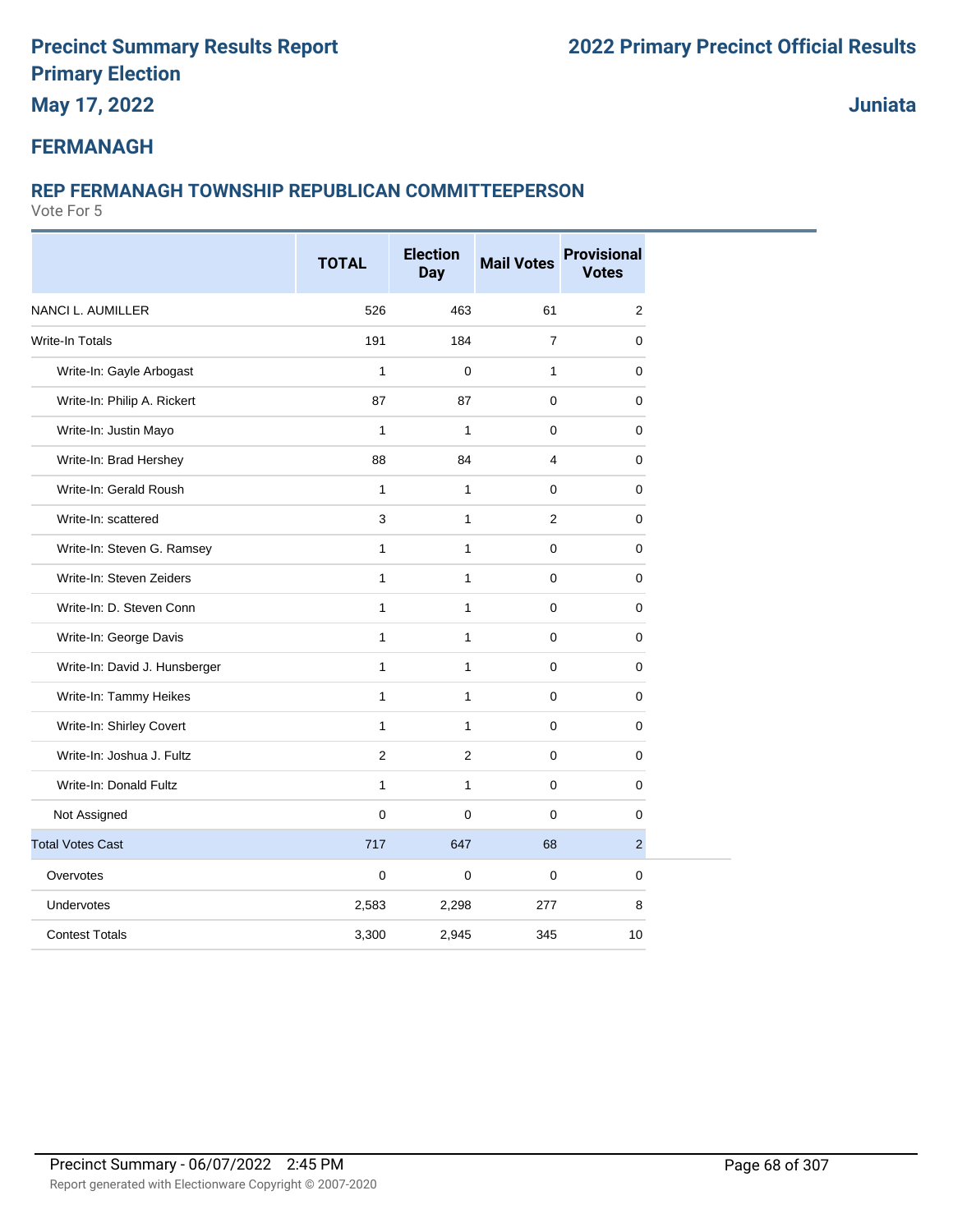# **GREENWOOD**

| <b>STATISTICS</b> |  |
|-------------------|--|
|                   |  |

|                                   | <b>TOTAL</b> | <b>Election Day Mail Votes</b> |   | <b>Provisional</b><br><b>Votes</b> |
|-----------------------------------|--------------|--------------------------------|---|------------------------------------|
| Registered Voters - Total         | 326          |                                |   |                                    |
| Registered Voters - Democratic    | 49           |                                |   |                                    |
| Registered Voters - Republican    | 277          |                                |   |                                    |
| Registered Voters - NONPARTISAN   | 0            |                                |   |                                    |
| <b>Ballots Cast - Total</b>       | 170          | 161                            | 9 | $\Omega$                           |
| <b>Ballots Cast - Democratic</b>  | 26           | 23                             | 3 | 0                                  |
| Ballots Cast - Republican         | 144          | 138                            | 6 | 0                                  |
| <b>Ballots Cast - NONPARTISAN</b> | 0            | 0                              | 0 | 0                                  |
| <b>Ballots Cast - Blank</b>       | 0            | 0                              | 0 | 0                                  |
| Voter Turnout - Total             | 52.15%       |                                |   |                                    |
| Voter Turnout - Democratic        | 53.06%       |                                |   |                                    |
| Voter Turnout - Republican        | 51.99%       |                                |   |                                    |
| Voter Turnout - NONPARTISAN       | 0.00%        |                                |   |                                    |

#### **DEM UNITED STATES SENATOR**

Vote For 1

|                          | <b>TOTAL</b> | <b>Election</b><br><b>Day</b> | <b>Mail Votes</b> | <b>Provisional</b><br><b>Votes</b> |
|--------------------------|--------------|-------------------------------|-------------------|------------------------------------|
| <b>ALEX KHALIL</b>       | 1            | 1                             | $\Omega$          | 0                                  |
| <b>CONOR LAMB</b>        | $\mathbf 0$  | $\Omega$                      | $\Omega$          | $\Omega$                           |
| <b>MALCOLM KENYATTA</b>  | 0            | 0                             | 0                 | $\Omega$                           |
| <b>JOHN FETTERMAN</b>    | 21           | 18                            | 3                 | 0                                  |
| Write-In Totals          | 4            | 4                             | $\Omega$          | 0                                  |
| Write-In: Kathy Barnette | 0            | 0                             | $\Omega$          | 0                                  |
| Write-In: scattered      | 0            | $\Omega$                      | $\Omega$          | $\Omega$                           |
| Write-In: Mehmet Oz      | $\Omega$     | $\Omega$                      | $\Omega$          | 0                                  |
| Write-In: Conor Lamb     | $\Omega$     | $\Omega$                      | $\Omega$          | 0                                  |
| Write-In: Carla Sands    | 4            | 4                             | $\Omega$          | 0                                  |
| Write-In: John Hershey   | $\Omega$     | $\Omega$                      | $\Omega$          | 0                                  |
| Write-In: Dave McCormick | $\mathbf 0$  | $\Omega$                      | $\Omega$          | $\Omega$                           |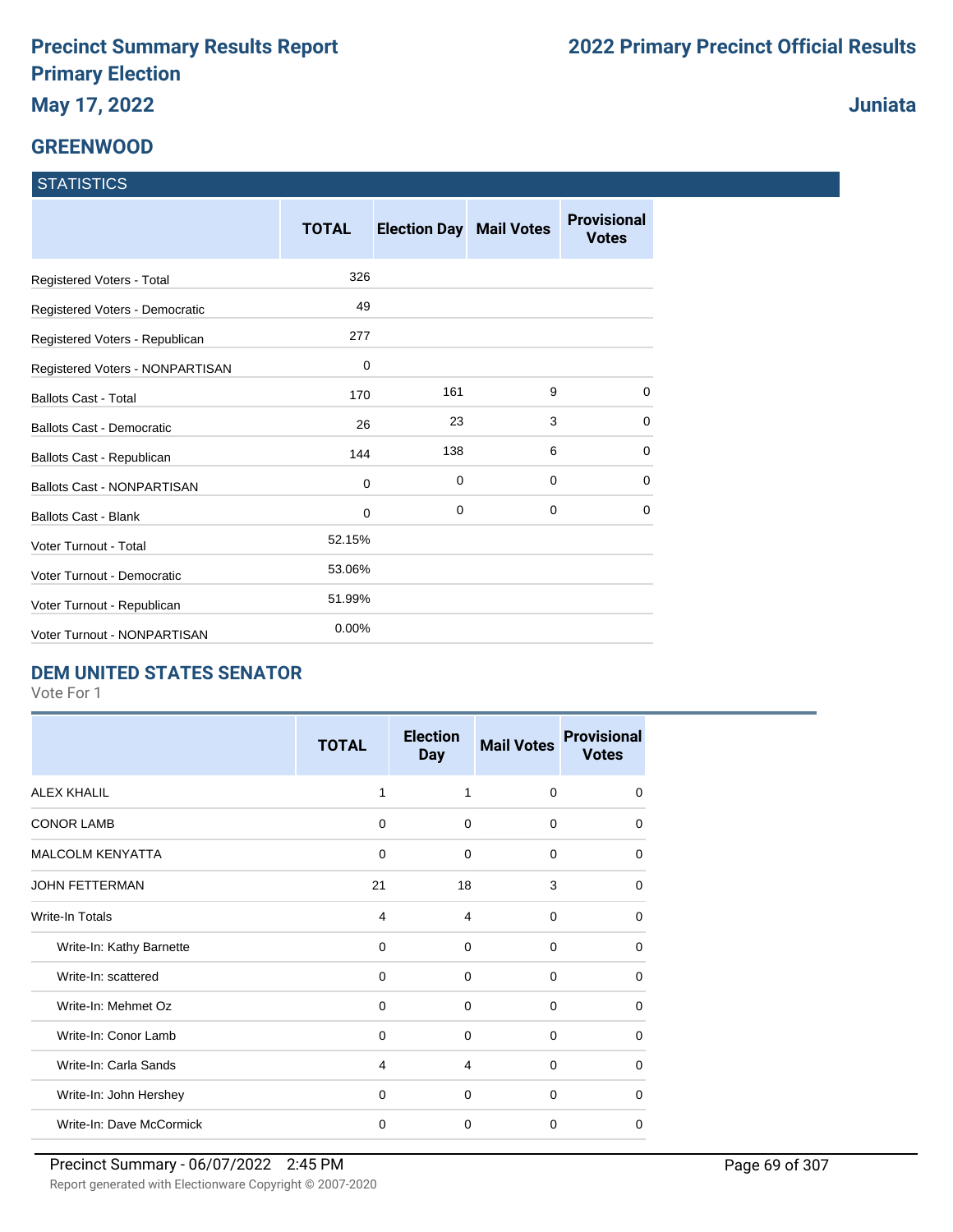#### **Juniata**

#### **GREENWOOD**

#### **DEM UNITED STATES SENATOR**

Vote For 1

|                         | <b>TOTAL</b> | <b>Election</b><br><b>Day</b> | <b>Mail Votes</b> | <b>Provisional</b><br><b>Votes</b> |  |
|-------------------------|--------------|-------------------------------|-------------------|------------------------------------|--|
| Write-In: Jeff Bartos   | 0            | $\mathbf 0$                   | $\mathbf 0$       | 0                                  |  |
| Not Assigned            | 0            | $\mathbf 0$                   | $\mathbf 0$       | 0                                  |  |
| <b>Total Votes Cast</b> | 26           | 23                            | 3                 | 0                                  |  |
| Overvotes               | 0            | $\mathbf 0$                   | $\mathbf 0$       | 0                                  |  |
| Undervotes              | $\mathbf 0$  | 0                             | $\mathbf 0$       | 0                                  |  |
| <b>Contest Totals</b>   | 26           | 23                            | 3                 | 0                                  |  |

#### **DEM GOVERNOR**

|                          | <b>TOTAL</b>   | <b>Election</b><br><b>Day</b> | <b>Mail Votes</b> | <b>Provisional</b><br><b>Votes</b> |
|--------------------------|----------------|-------------------------------|-------------------|------------------------------------|
| <b>JOSH SHAPIRO</b>      | 21             | 18                            | 3                 | $\mathbf 0$                        |
| <b>Write-In Totals</b>   | $\overline{4}$ | $\overline{4}$                | $\mathbf 0$       | 0                                  |
| Write-In: Jake Corman    | $\mathbf 0$    | $\mathbf 0$                   | $\mathbf 0$       | 0                                  |
| Write-In: David White    | $\mathbf 0$    | $\Omega$                      | $\Omega$          | $\Omega$                           |
| Write-In: Bill McSwain   | 1              | $\mathbf{1}$                  | $\mathbf 0$       | 0                                  |
| Write-In: scattered      | $\mathbf 0$    | $\Omega$                      | $\mathbf 0$       | 0                                  |
| Write-In: Abe Stroup     | $\mathbf 0$    | $\mathbf 0$                   | $\mathbf 0$       | 0                                  |
| Write-In: Lou Barletta   | $\mathbf 0$    | $\mathbf 0$                   | $\mathbf 0$       | 0                                  |
| Write-In: Nche Zame      | 3              | 3                             | $\mathbf 0$       | $\mathbf 0$                        |
| Write-In: Melissa Hart   | $\mathbf 0$    | $\mathbf 0$                   | $\mathbf 0$       | $\mathbf 0$                        |
| Write-In: Doug Mastriano | $\mathbf 0$    | $\Omega$                      | $\mathbf 0$       | $\mathbf 0$                        |
| Not Assigned             | $\mathbf 0$    | $\Omega$                      | $\mathbf 0$       | 0                                  |
| <b>Total Votes Cast</b>  | 25             | 22                            | 3                 | $\mathbf{0}$                       |
| Overvotes                | $\mathbf 0$    | $\mathbf 0$                   | $\mathbf 0$       | 0                                  |
| Undervotes               | $\mathbf{1}$   | $\mathbf{1}$                  | $\mathbf 0$       | 0                                  |
| <b>Contest Totals</b>    | 26             | 23                            | 3                 | $\mathbf 0$                        |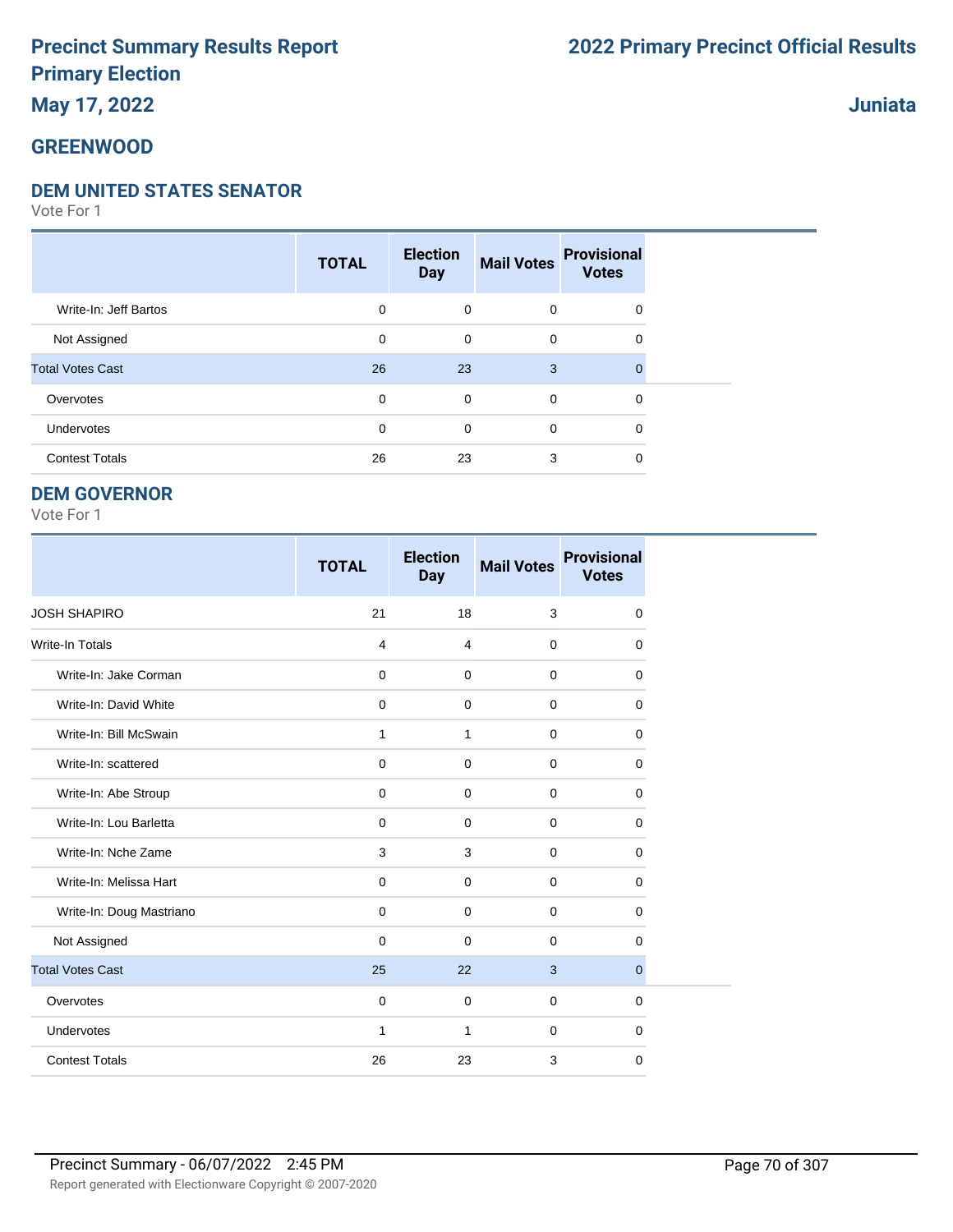### **May 17, 2022**

#### **GREENWOOD**

#### **DEM LIEUTENANT GOVERNOR**

Vote For 1

|                                 | <b>TOTAL</b>   | <b>Election</b><br><b>Day</b> | <b>Mail Votes</b> | <b>Provisional</b><br><b>Votes</b> |
|---------------------------------|----------------|-------------------------------|-------------------|------------------------------------|
| <b>AUSTIN DAVIS</b>             | 8              | 8                             | $\mathbf 0$       | $\mathbf 0$                        |
| <b>RAY SOSA</b>                 | 3              | 3                             | $\mathbf 0$       | 0                                  |
| <b>BRIAN SIMS</b>               | $\overline{7}$ | 6                             | $\mathbf{1}$      | $\Omega$                           |
| <b>Write-In Totals</b>          | $\overline{4}$ | $\overline{4}$                | $\mathbf 0$       | $\mathbf 0$                        |
| Write-In: James Earl Jones      | 3              | 3                             | $\mathbf 0$       | $\mathbf 0$                        |
| Write-In: Jeff Coleman          | $\mathbf 0$    | 0                             | $\mathbf 0$       | $\mathbf 0$                        |
| Write-In: John Brown            | $\pmb{0}$      | $\mathbf 0$                   | $\mathbf 0$       | $\mathbf 0$                        |
| Write-In: Claire Schillinger    | $\pmb{0}$      | $\mathbf 0$                   | $\mathbf 0$       | $\mathbf 0$                        |
| Write-In: Carris Lewis Delrosso | $\pmb{0}$      | $\pmb{0}$                     | $\mathbf 0$       | $\mathbf 0$                        |
| Write-In: John Jones            | $\mathbf 0$    | 0                             | 0                 | $\mathbf 0$                        |
| Write-In: scattered             | $\mathbf 0$    | $\mathbf 0$                   | $\mathbf 0$       | $\mathbf 0$                        |
| Write-In: Teddy Daniels         | 1              | $\mathbf{1}$                  | $\mathbf 0$       | $\mathbf 0$                        |
| Not Assigned                    | $\mathbf 0$    | $\mathbf 0$                   | $\mathbf 0$       | $\Omega$                           |
| <b>Total Votes Cast</b>         | 22             | 21                            | $\mathbf{1}$      | $\overline{0}$                     |
| Overvotes                       | $\overline{0}$ | $\mathbf 0$                   | $\mathbf 0$       | $\mathbf 0$                        |
| Undervotes                      | $\overline{4}$ | 2                             | 2                 | $\mathbf 0$                        |
| <b>Contest Totals</b>           | 26             | 23                            | 3                 | $\mathbf 0$                        |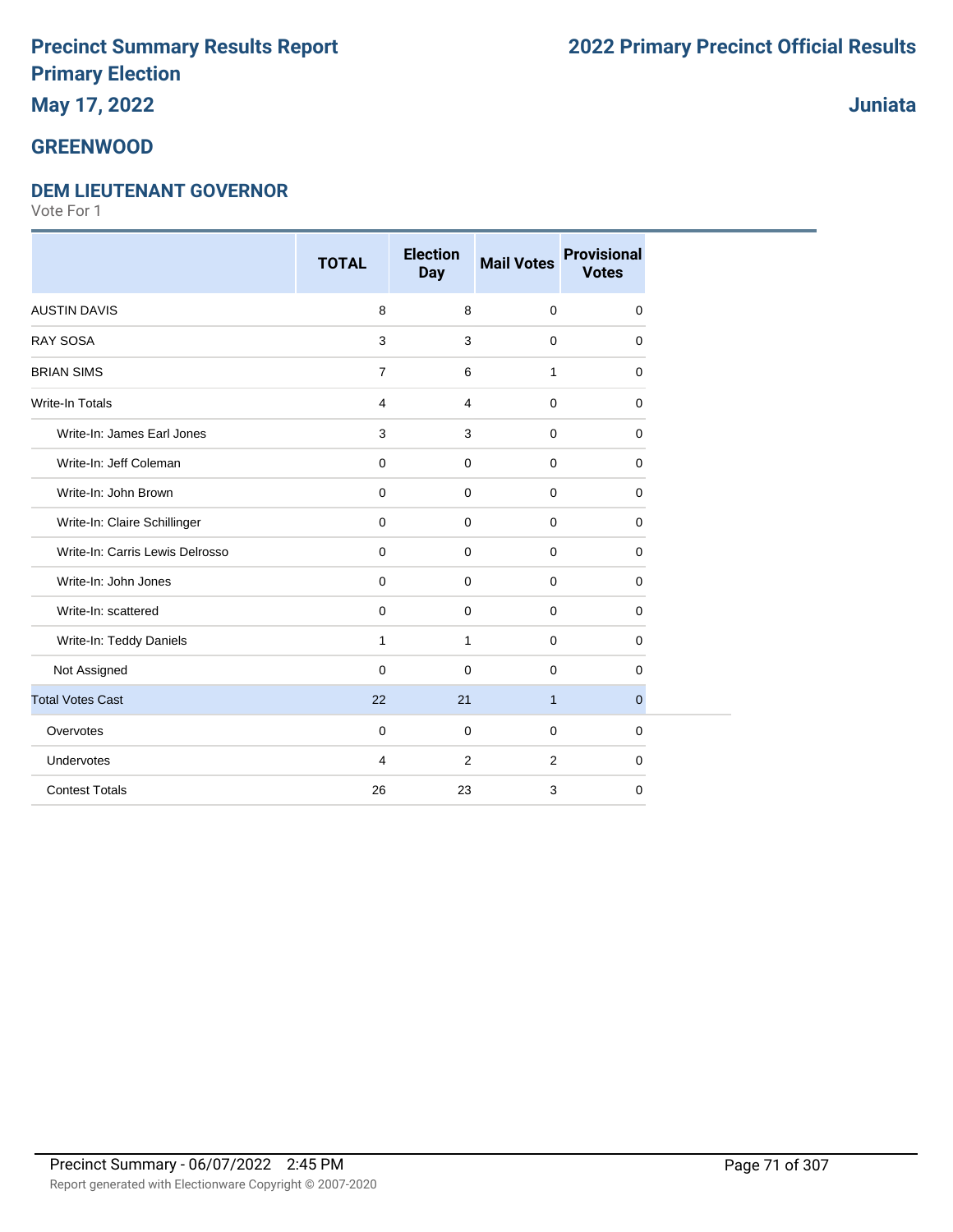### **May 17, 2022**

### **Juniata**

#### **GREENWOOD**

#### **DEM REPRESENTATIVE IN CONGRESS 13TH DISTRICT**

|                                  | <b>TOTAL</b>   | <b>Election</b><br><b>Day</b> | <b>Mail Votes</b> | <b>Provisional</b><br><b>Votes</b> |
|----------------------------------|----------------|-------------------------------|-------------------|------------------------------------|
| Write-In Totals                  | 4              | 4                             | $\mathbf 0$       | $\mathbf 0$                        |
| Write-In: Dan Martin             | $\mathbf 0$    | $\mathbf 0$                   | $\mathbf 0$       | $\mathbf 0$                        |
| Write-In: Mark Partner           | $\mathbf 0$    | $\mathbf 0$                   | $\mathbf 0$       | 0                                  |
| Write-In: David Stetler          | $\mathbf 0$    | 0                             | 0                 | 0                                  |
| Write-In: John Hershey           | $\mathbf 0$    | $\mathbf 0$                   | $\mathbf 0$       | 0                                  |
| Write-In: Norman Love            | $\mathbf 0$    | $\mathbf 0$                   | $\mathbf 0$       | 0                                  |
| Write-In: Andrew Stroup          | $\mathbf 0$    | 0                             | 0                 | 0                                  |
| Write-In: Jonathan M. Cunningham | $\mathbf 0$    | $\mathbf 0$                   | $\mathbf 0$       | $\mathbf 0$                        |
| Write-In: Wyatt Guillory         | $\mathbf 0$    | $\mathbf 0$                   | $\mathbf 0$       | 0                                  |
| Write-In: Todd Rowley            | 0              | 0                             | 0                 | 0                                  |
| Write-In: Mark Critz             | $\mathbf 0$    | $\mathbf 0$                   | $\mathbf 0$       | $\mathbf 0$                        |
| Write-In: Eric Becht             | $\Omega$       | $\mathbf 0$                   | $\mathbf 0$       | 0                                  |
| Write-In: John Fetterman         | 0              | $\mathbf 0$                   | 0                 | 0                                  |
| Write-In: Robert Bob Casey Jr    | $\mathbf 0$    | $\mathbf 0$                   | $\mathbf 0$       | $\mathbf 0$                        |
| Write-In: Jay G. Auker           | $\mathbf 0$    | $\mathbf 0$                   | $\mathbf 0$       | 0                                  |
| Write-In: Summer Lee             | $\mathbf 0$    | 0                             | 0                 | 0                                  |
| Write-In: Tessa Gross            | $\mathbf 0$    | $\mathbf 0$                   | $\mathbf 0$       | $\mathbf 0$                        |
| Write-In: Sandy Berrier          | $\mathbf 0$    | $\mathbf 0$                   | $\mathbf 0$       | 0                                  |
| Write-In: John Auker             | $\mathbf 0$    | $\mathbf 0$                   | $\mathbf 0$       | 0                                  |
| Write-In: Perry Stambaugh        | $\mathbf 0$    | $\mathbf 0$                   | $\mathbf 0$       | $\mathbf 0$                        |
| Write-In: Teresa Long O'Neal     | $\mathbf 0$    | $\mathbf 0$                   | $\mathbf 0$       | $\pmb{0}$                          |
| Write-In: Joshua Guillory        | 0              | 0                             | 0                 | 0                                  |
| Write-In: scattered              | $\pmb{0}$      | $\pmb{0}$                     | $\pmb{0}$         | $\pmb{0}$                          |
| Write-In: Kim Hart               | $\mathbf 0$    | $\pmb{0}$                     | $\pmb{0}$         | $\pmb{0}$                          |
| Write-In: John Joyce             | $\overline{4}$ | $\overline{\mathbf{4}}$       | $\pmb{0}$         | $\pmb{0}$                          |
| Write-In: Craig Paden            | $\pmb{0}$      | $\mathsf 0$                   | $\pmb{0}$         | $\pmb{0}$                          |
| Write-In: Jonathan Mertz         | $\mathbf 0$    | $\pmb{0}$                     | $\pmb{0}$         | $\pmb{0}$                          |
| Not Assigned                     | $\pmb{0}$      | $\pmb{0}$                     | $\pmb{0}$         | 0                                  |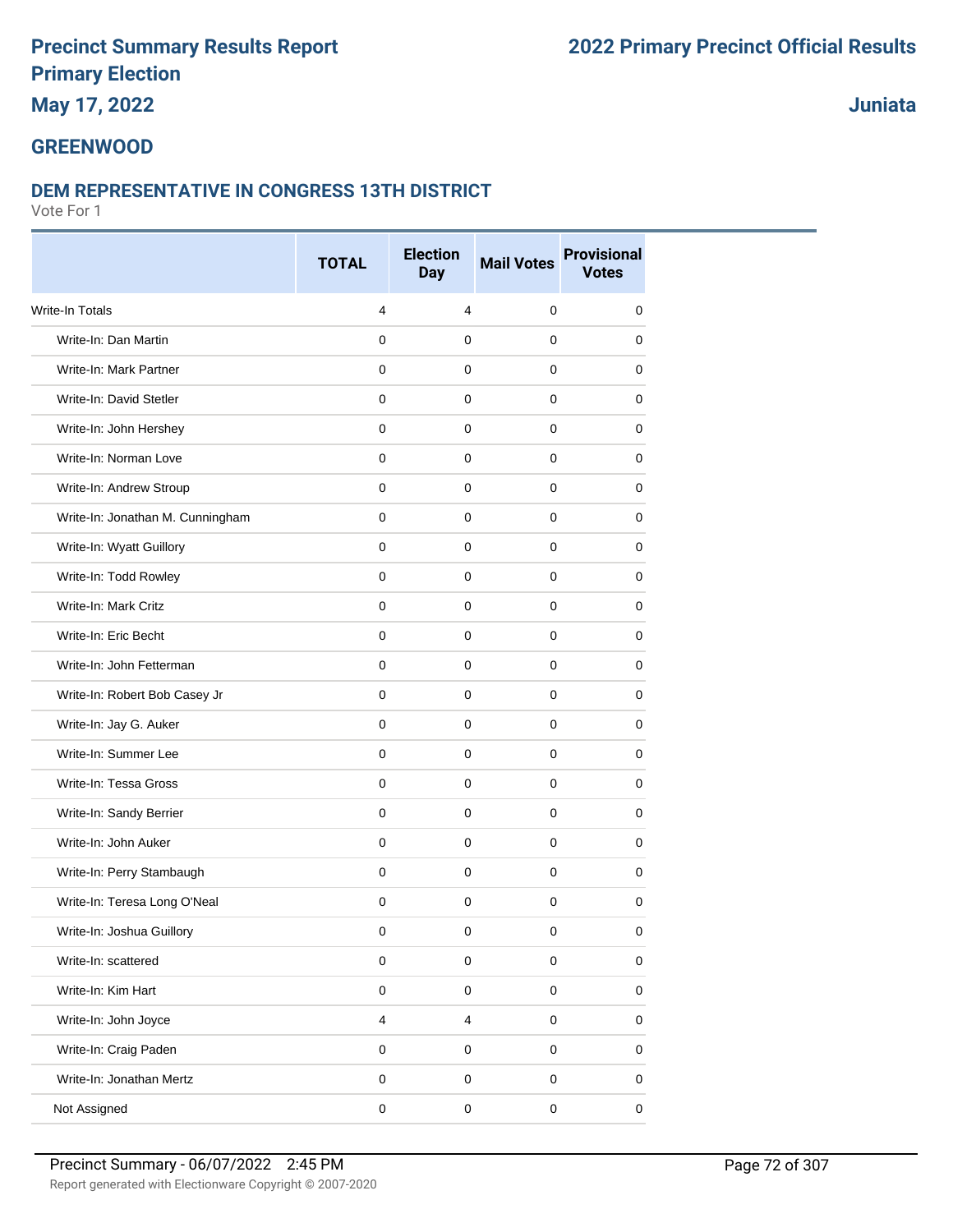**May 17, 2022**

**Juniata**

### **GREENWOOD**

#### **DEM REPRESENTATIVE IN CONGRESS 13TH DISTRICT**

Vote For 1

|                         | <b>TOTAL</b> | <b>Election</b><br><b>Day</b> | <b>Mail Votes</b> | <b>Provisional</b><br><b>Votes</b> |  |
|-------------------------|--------------|-------------------------------|-------------------|------------------------------------|--|
| <b>Total Votes Cast</b> | 4            | $\overline{4}$                | $\mathbf{0}$      |                                    |  |
| Overvotes               | 0            | $\mathbf 0$                   | 0                 | 0                                  |  |
| Undervotes              | 22           | 19                            | 3                 | 0                                  |  |
| <b>Contest Totals</b>   | 26           | 23                            | 3                 | 0                                  |  |

## **DEM SENATOR IN THE GENERAL ASSEMBLY 30TH DISTRICT**

|                          | <b>TOTAL</b> | <b>Election</b><br><b>Day</b> | <b>Mail Votes</b> | <b>Provisional</b><br><b>Votes</b> |
|--------------------------|--------------|-------------------------------|-------------------|------------------------------------|
| <b>CAROL TAYLOR</b>      | 19           | 16                            | 3                 | $\mathbf 0$                        |
| <b>Write-In Totals</b>   | 4            | 4                             | $\mathbf 0$       | $\Omega$                           |
| Write-In: Judith Ward    | 4            | 4                             | $\mathbf 0$       | $\mathbf 0$                        |
| Write-In: John Hershey   | $\mathbf 0$  | $\mathbf 0$                   | $\mathbf 0$       | 0                                  |
| Write-In: scattered      | $\mathbf 0$  | $\mathbf 0$                   | $\mathbf 0$       | $\mathbf 0$                        |
| Write-In: Mehmet Oz      | $\mathbf 0$  | $\mathbf 0$                   | $\mathbf 0$       | $\mathbf 0$                        |
| Write-In: Bethany Stroup | $\mathbf 0$  | 0                             | $\mathbf 0$       | $\Omega$                           |
| Not Assigned             | $\mathbf 0$  | $\mathbf 0$                   | $\mathbf 0$       | $\mathbf 0$                        |
| <b>Total Votes Cast</b>  | 23           | 20                            | 3                 | $\mathbf{0}$                       |
| Overvotes                | $\mathbf 0$  | $\mathbf 0$                   | $\mathbf 0$       | $\mathbf 0$                        |
| Undervotes               | 3            | 3                             | $\mathbf 0$       | $\Omega$                           |
| <b>Contest Totals</b>    | 26           | 23                            | 3                 | 0                                  |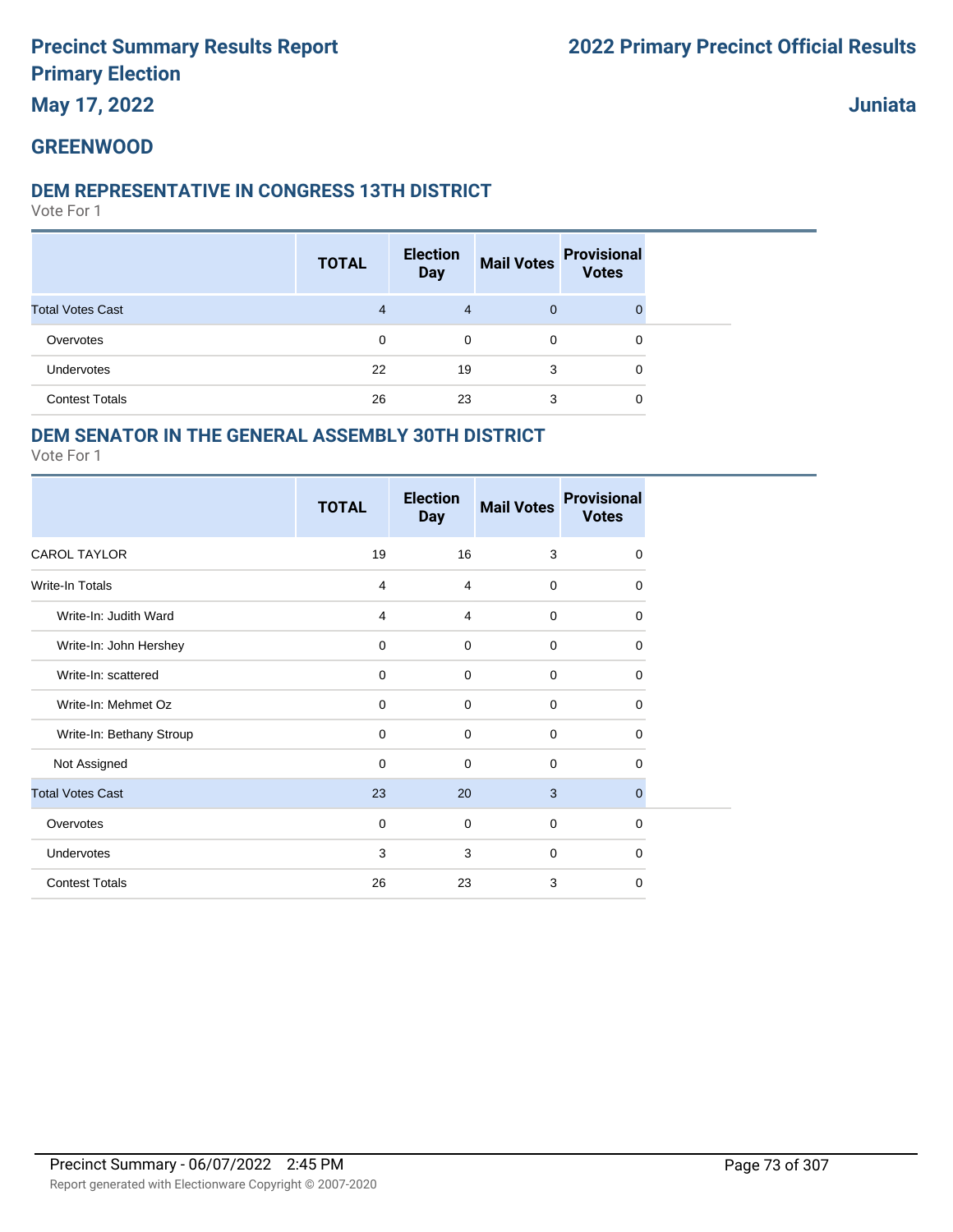# **May 17, 2022**

**Juniata**

#### **GREENWOOD**

## **DEM REPRESENTATIVE IN THE GENERAL ASSEMBLY 86TH DISTRICT**

|                                  |                | <b>Election</b> |                   | <b>Provisional</b> |
|----------------------------------|----------------|-----------------|-------------------|--------------------|
|                                  | <b>TOTAL</b>   | <b>Day</b>      | <b>Mail Votes</b> | <b>Votes</b>       |
| <b>Write-In Totals</b>           | 5              | 3               | 2                 | 0                  |
| Write-In: Craig Paden            | $\mathbf 0$    | $\mathbf 0$     | $\mathbf 0$       | 0                  |
| Write-In: Jonathan Mertz         | 0              | 0               | 0                 | 0                  |
| Write-In: Ronald Shearer         | 0              | $\mathbf 0$     | $\mathbf 0$       | 0                  |
| Write-In: Norman Love            | 0              | $\mathbf 0$     | $\mathbf 0$       | 0                  |
| Write-In: Jonathan M. Cunningham | 0              | 0               | $\mathbf 0$       | 0                  |
| Write-In: Mark Critz             | $\mathbf 0$    | $\mathbf 0$     | $\mathbf 0$       | $\mathbf 0$        |
| Write-In: Wyatt Guillory         | 0              | 0               | $\mathbf 0$       | 0                  |
| Write-In: William L. Baney       | $\mathbf 0$    | 0               | 0                 | 0                  |
| Write-In: Hannah Smith           | 0              | $\mathbf 0$     | $\mathbf 0$       | 0                  |
| Write-In: Karen Anderson         | 0              | $\mathbf 0$     | $\mathbf 0$       | 0                  |
| Write-In: John Hershey           | 5              | 3               | $\overline{2}$    | 0                  |
| Write-In: Bob Casey, Jr.         | 0              | $\mathbf 0$     | $\mathbf 0$       | 0                  |
| Write-In: Gina Moist             | 0              | $\mathbf 0$     | $\mathbf 0$       | 0                  |
| Write-In: Jay G. Auker           | 0              | 0               | 0                 | 0                  |
| Write-In: Tessa Gross            | 0              | $\mathbf 0$     | $\mathbf 0$       | 0                  |
| Write-In: Kay Clugston           | 0              | $\mathbf 0$     | $\mathbf 0$       | 0                  |
| Write-In: Carl H. Radek          | 0              | $\mathbf 0$     | $\mathbf 0$       | 0                  |
| Write-In: Eric Becht             | $\mathbf{0}$   | $\mathbf 0$     | $\mathbf{0}$      | $\mathbf 0$        |
| Write-In: Kiim Klingensmith Hart | 0              | 0               | $\mathbf 0$       | 0                  |
| Write-In: Levon Putt             | 0              | 0               | 0                 | 0                  |
| Write-In: Rolf Lotz              | 0              | $\pmb{0}$       | $\pmb{0}$         | $\pmb{0}$          |
| Write-In: Joshua Guillory        | $\pmb{0}$      | $\mathsf 0$     | $\pmb{0}$         | $\pmb{0}$          |
| Write-In: scattered              | $\mathsf 0$    | $\mathsf 0$     | $\mathbf 0$       | $\mathbf 0$        |
| Write-In: Jeff Hart              | $\mathsf 0$    | $\mathsf 0$     | $\pmb{0}$         | $\pmb{0}$          |
| Write-In: Perry Stambaugh        | 0              | $\mathsf 0$     | $\mathbf 0$       | 0                  |
| Not Assigned                     | 0              | $\mathsf 0$     | $\mathbf 0$       | 0                  |
| <b>Total Votes Cast</b>          | $\overline{5}$ | $\sqrt{3}$      | $\overline{2}$    | $\pmb{0}$          |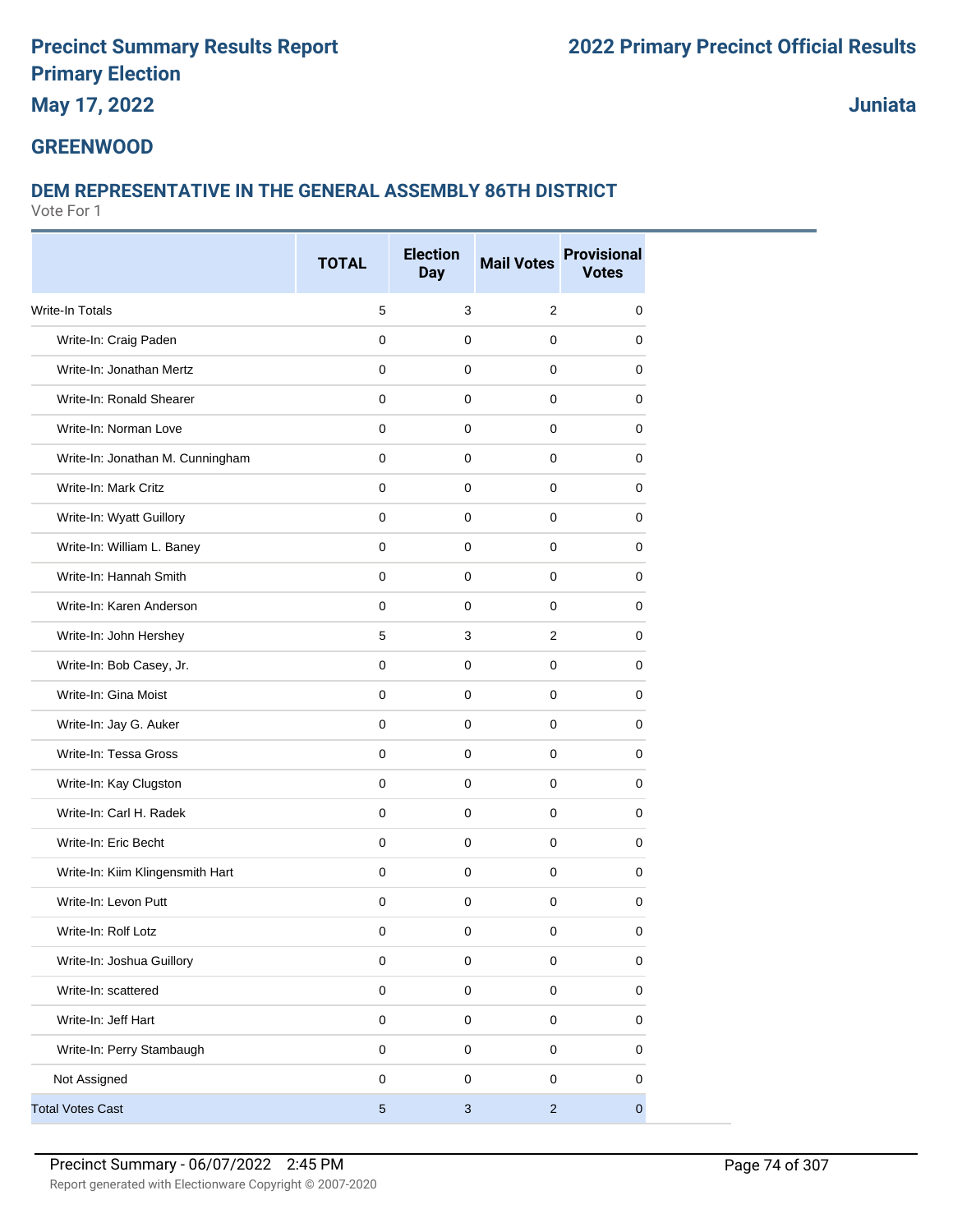# **May 17, 2022**

**Juniata**

# **GREENWOOD**

# **DEM REPRESENTATIVE IN THE GENERAL ASSEMBLY 86TH DISTRICT**

|                       | <b>TOTAL</b> | <b>Election</b><br><b>Day</b> | <b>Mail Votes</b> | <b>Provisional</b><br><b>Votes</b> |
|-----------------------|--------------|-------------------------------|-------------------|------------------------------------|
| Overvotes             | 0            | 0                             |                   | 0                                  |
| Undervotes            | 21           | 20                            |                   | 0                                  |
| <b>Contest Totals</b> | 26           | 23                            | 3                 | 0                                  |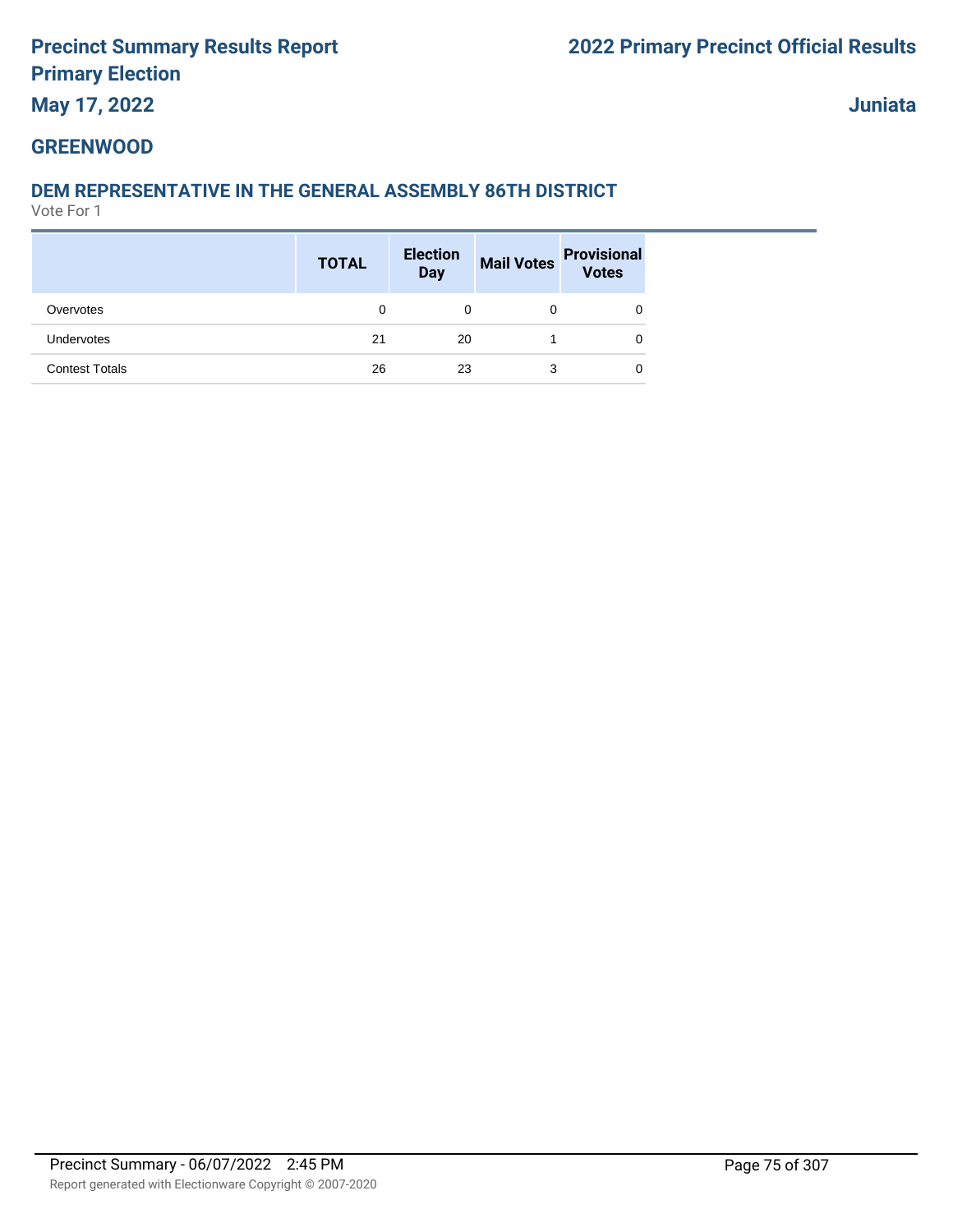# **May 17, 2022**

# **Juniata**

#### **GREENWOOD**

#### **DEM MEMBER OF DEMOCRATIC STATE COMMITTEE**

|                                   | <b>TOTAL</b> | <b>Election</b><br><b>Day</b> | <b>Mail Votes</b> | <b>Provisional</b><br><b>Votes</b> |
|-----------------------------------|--------------|-------------------------------|-------------------|------------------------------------|
| <b>Write-In Totals</b>            | 4            | 4                             | 0                 | 0                                  |
| Write-In: Peter Junod             | $\mathbf 0$  | $\mathbf 0$                   | 0                 | 0                                  |
| Write-In: Tyler Titus             | $\mathbf 0$  | $\mathbf 0$                   | 0                 | 0                                  |
| Write-In: Wyatt A. Guillory       | $\mathbf 0$  | 0                             | 0                 | 0                                  |
| Write-In: Jonathan Mertz          | 0            | $\mathbf 0$                   | 0                 | 0                                  |
| Write-In: Amen Brown              | $\mathbf 0$  | $\mathbf 0$                   | $\mathbf 0$       | 0                                  |
| Write-In: Pat Neimond             | 0            | 0                             | 0                 | 0                                  |
| Write-In: John Shearer            | 0            | $\mathbf 0$                   | $\mathbf 0$       | 0                                  |
| Write-In: Dennis Lewis            | $\mathbf 0$  | $\mathbf 0$                   | $\mathbf 0$       | 0                                  |
| Write-In: Robert Bair             | 0            | 0                             | 0                 | 0                                  |
| Write-In: Aaron Falker            | $\mathbf 0$  | $\mathbf 0$                   | $\mathbf 0$       | 0                                  |
| Write-In: Nanci L. Aumiller       | 4            | 4                             | 0                 | 0                                  |
| Write-In: Jonathan M. Cunningham  | 0            | 0                             | 0                 | 0                                  |
| Write-In: Wyatt Guillory          | $\mathbf 0$  | $\mathbf 0$                   | $\mathbf 0$       | 0                                  |
| Write-In: Fern Fowler             | 0            | 0                             | 0                 | 0                                  |
| Write-In: Tessa Gross             | 0            | 0                             | 0                 | 0                                  |
| Write-In: Eric Becht              | $\mathbf 0$  | $\mathbf 0$                   | $\mathbf 0$       | 0                                  |
| Write-In: Christopher Kowerdovich | $\mathbf 0$  | $\mathbf 0$                   | 0                 | 0                                  |
| Write-In: David Stetler           | 0            | 0                             | 0                 | 0                                  |
| Write-In: Jimmy Dillon            | $\mathbf 0$  | $\mathbf 0$                   | $\mathbf 0$       | 0                                  |
| Write-In: Jason Prowell           | 0            | 0                             | 0                 | 0                                  |
| Write-In: Jay G. Auker            | 0            | 0                             | 0                 | 0                                  |
| Write-In: Joe Sims                | $\mathsf 0$  | $\mathbf 0$                   | 0                 | 0                                  |
| Write-In: Kim Klingensmith Hart   | $\pmb{0}$    | $\mathsf 0$                   | $\pmb{0}$         | $\mathsf 0$                        |
| Write-In: scattered               | $\pmb{0}$    | $\mathbf 0$                   | 0                 | 0                                  |
| Write-In: John Auker              | $\pmb{0}$    | $\mathsf 0$                   | 0                 | 0                                  |
| Write-In: Mike Smith              | $\mathbf 0$  | $\mathsf 0$                   | $\mathsf 0$       | 0                                  |
| Write-In: Hannah Smith-Brubaker   | 0            | 0                             | 0                 | 0                                  |
| Write-In: Doris Love              | $\pmb{0}$    | $\pmb{0}$                     | $\mathbf 0$       | $\mathbf 0$                        |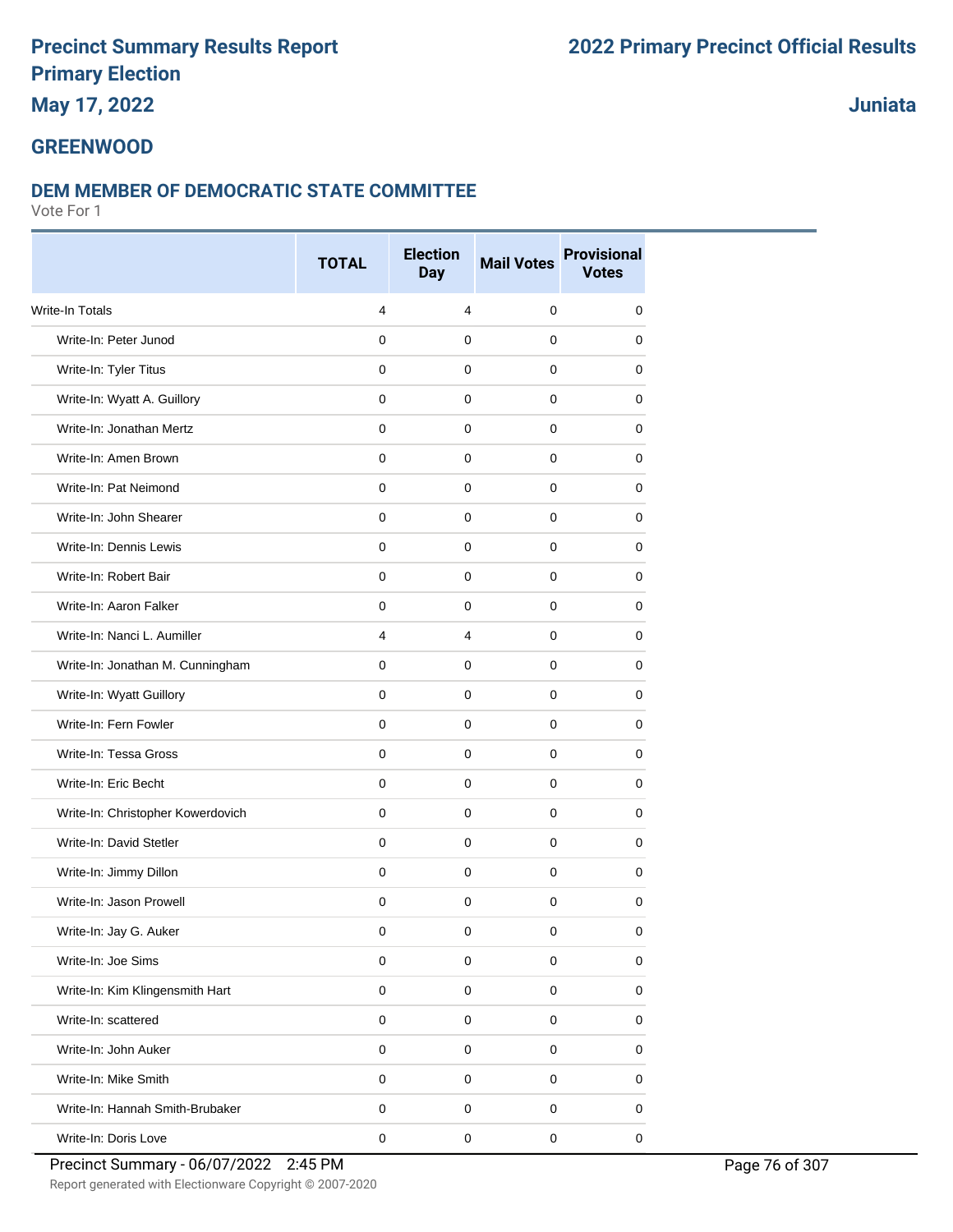# **May 17, 2022**

**Juniata**

# **GREENWOOD**

## **DEM MEMBER OF DEMOCRATIC STATE COMMITTEE**

Vote For 1

|                           | <b>TOTAL</b>   | <b>Election</b><br><b>Day</b> | <b>Mail Votes</b> | <b>Provisional</b><br><b>Votes</b> |
|---------------------------|----------------|-------------------------------|-------------------|------------------------------------|
| Write-In: Curt Junod      | $\mathbf 0$    | $\mathbf 0$                   | $\mathbf 0$       | 0                                  |
| Write-In: Thomas E. Fink  | $\mathbf 0$    | $\mathbf 0$                   | $\mathbf 0$       | $\Omega$                           |
| Write-In: Johnathan Auker | $\mathbf 0$    | $\Omega$                      | $\mathbf 0$       | $\Omega$                           |
| Write-In: John Hershey    | $\mathbf 0$    | $\Omega$                      | $\mathbf 0$       | 0                                  |
| Write-In: Lorrie Guillory | $\Omega$       | $\Omega$                      | $\mathbf 0$       | $\Omega$                           |
| Not Assigned              | $\Omega$       | $\Omega$                      | $\mathbf 0$       | $\Omega$                           |
| <b>Total Votes Cast</b>   | $\overline{4}$ | $\overline{4}$                | $\mathbf{0}$      | $\Omega$                           |
| Overvotes                 | 0              | $\mathbf 0$                   | $\mathbf 0$       | 0                                  |
| Undervotes                | 22             | 19                            | 3                 | 0                                  |
| <b>Contest Totals</b>     | 26             | 23                            | 3                 | $\Omega$                           |

#### **DEM GREENWOOD TOWNSHIP DEMOCRATIC COMMITTEEPERSON**

|                                | <b>TOTAL</b> | <b>Election</b><br><b>Day</b> | <b>Mail Votes</b> | <b>Provisional</b><br><b>Votes</b> |
|--------------------------------|--------------|-------------------------------|-------------------|------------------------------------|
| Write-In Totals                | 6            | 6                             | $\Omega$          | 0                                  |
| Write-In: Beverly Ann Frankeny | 3            | 3                             | $\mathbf 0$       | 0                                  |
| Write-In: Rebecca Lynne Marek  | 3            | 3                             | $\mathbf 0$       | 0                                  |
| Not Assigned                   | $\Omega$     | $\mathbf 0$                   | $\Omega$          | 0                                  |
| <b>Total Votes Cast</b>        | 6            | 6                             | $\overline{0}$    | $\Omega$                           |
| Overvotes                      | $\mathbf 0$  | $\mathbf 0$                   | $\mathbf 0$       | $\Omega$                           |
| <b>Undervotes</b>              | 46           | 40                            | 6                 | 0                                  |
| <b>Contest Totals</b>          | 52           | 46                            | 6                 | 0                                  |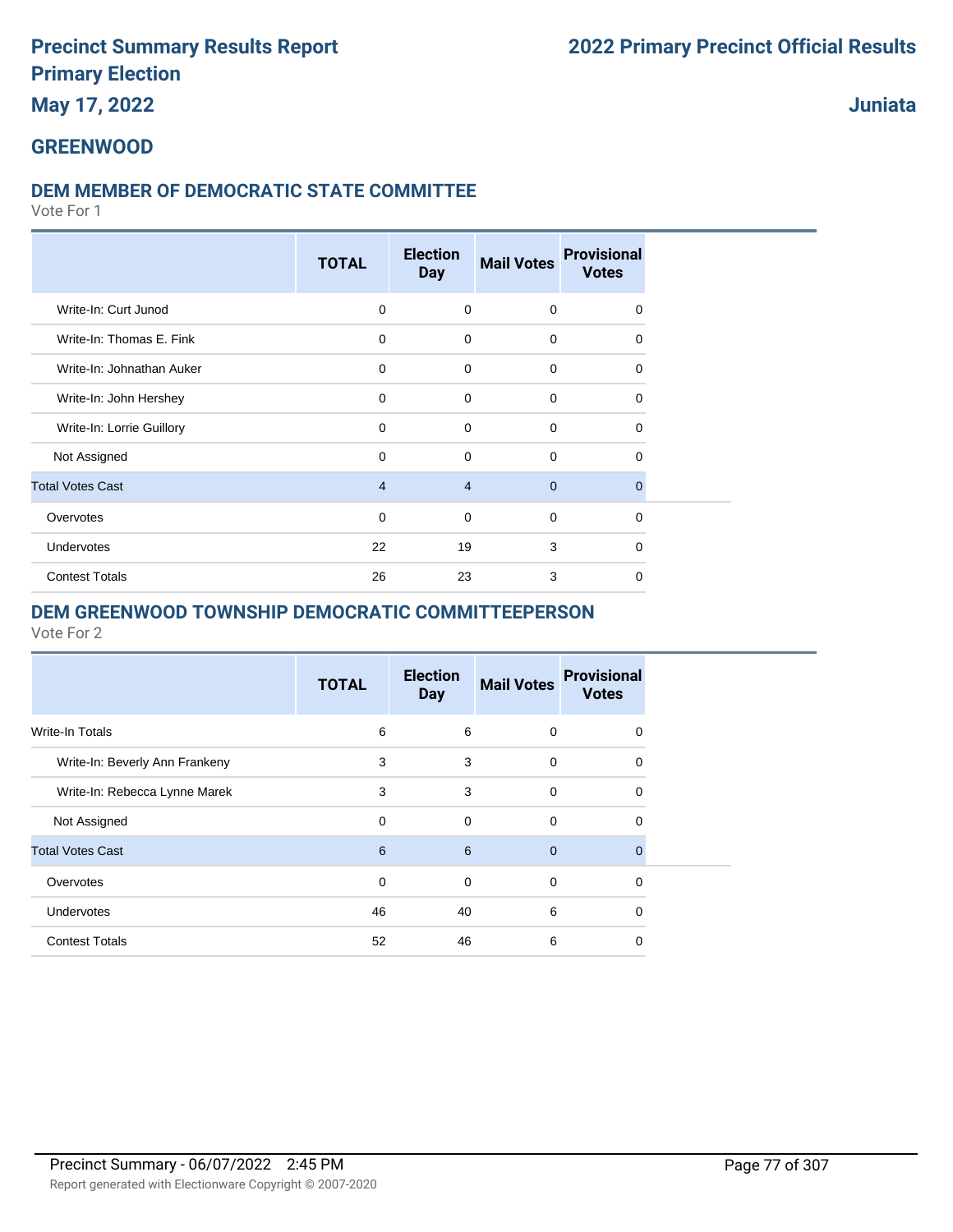# **May 17, 2022**

### **GREENWOOD**

#### **REP UNITED STATES SENATOR**

|                            | <b>TOTAL</b>   | <b>Election</b><br><b>Day</b> | <b>Mail Votes</b> | <b>Provisional</b><br><b>Votes</b> |
|----------------------------|----------------|-------------------------------|-------------------|------------------------------------|
| <b>KATHY BARNETTE</b>      | 59             | 57                            | 2                 | 0                                  |
| MEHMET OZ                  | 23             | 22                            | $\mathbf{1}$      | 0                                  |
| <b>GEORGE BOCHETTO</b>     | $\overline{0}$ | 0                             | $\mathbf 0$       | 0                                  |
| <b>JEFF BARTOS</b>         | 3              | 3                             | $\mathbf 0$       | 0                                  |
| <b>DAVE MCCORMICK</b>      | 36             | 34                            | $\overline{2}$    | 0                                  |
| <b>SEAN GALE</b>           | $\mathbf{1}$   | $\mathbf{1}$                  | $\mathbf 0$       | 0                                  |
| <b>CARLA SANDS</b>         | 18             | 17                            | $\mathbf{1}$      | 0                                  |
| <b>Write-In Totals</b>     | $\mathbf 0$    | 0                             | $\mathbf 0$       | 0                                  |
| Write-In: Malcolm Kenyatta | $\mathbf 0$    | 0                             | $\mathbf 0$       | 0                                  |
| Write-In: John Fetterman   | $\mathbf 0$    | 0                             | $\mathbf 0$       | 0                                  |
| Write-In: scattered        | $\mathbf 0$    | $\mathbf 0$                   | $\mathbf 0$       | 0                                  |
| Not Assigned               | $\mathbf 0$    | 0                             | $\mathbf 0$       | 0                                  |
| <b>Total Votes Cast</b>    | 140            | 134                           | 6                 | $\mathbf{0}$                       |
| Overvotes                  | $\mathbf{1}$   | $\mathbf{1}$                  | $\mathbf 0$       | 0                                  |
| Undervotes                 | 3              | 3                             | $\mathbf 0$       | 0                                  |
| <b>Contest Totals</b>      | 144            | 138                           | 6                 | 0                                  |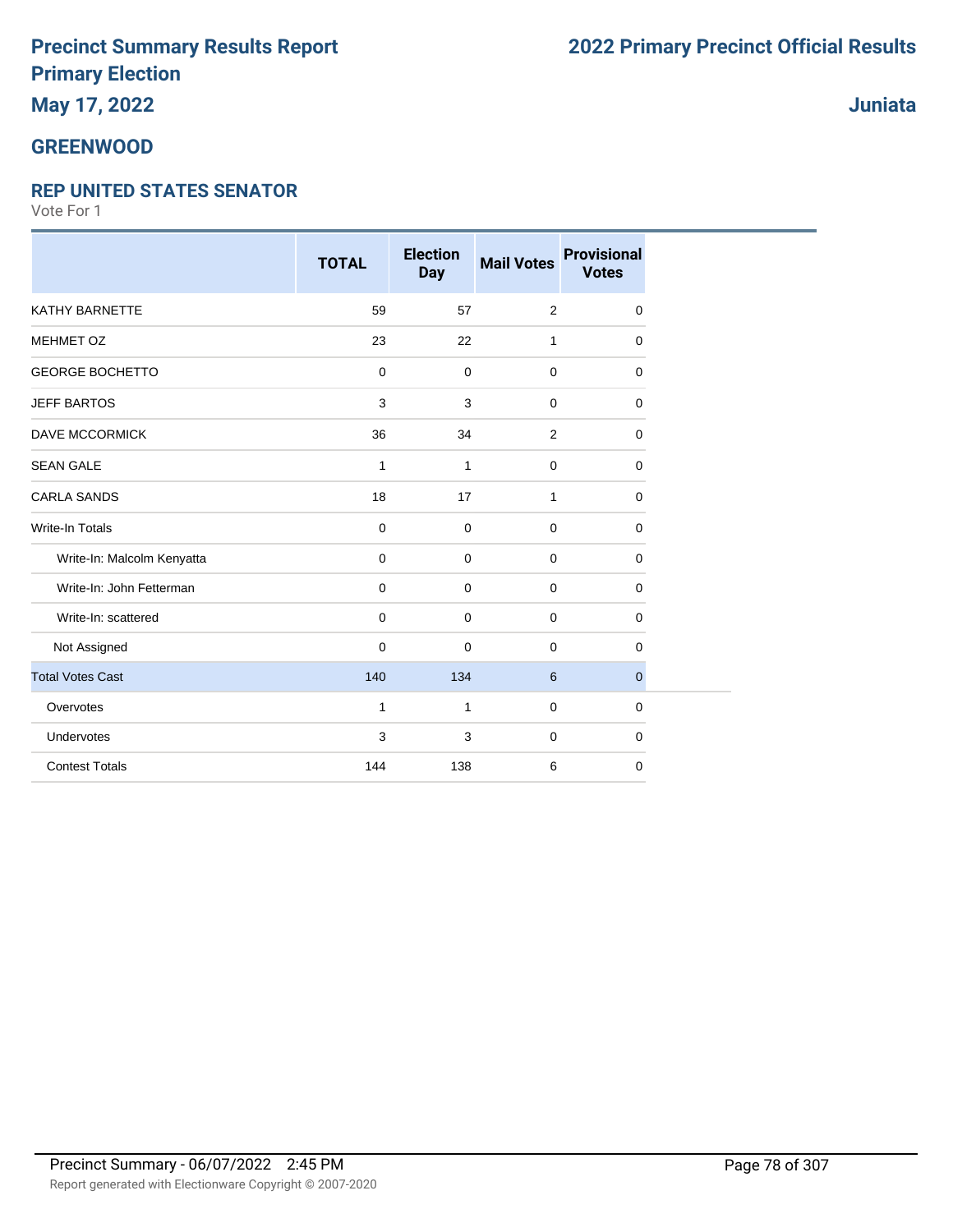# **May 17, 2022**

# **GREENWOOD**

## **REP GOVERNOR**

|                               | <b>TOTAL</b>              | <b>Election</b><br><b>Day</b> | <b>Mail Votes</b> | <b>Provisional</b><br><b>Votes</b> |
|-------------------------------|---------------------------|-------------------------------|-------------------|------------------------------------|
| LOU BARLETTA                  | 23                        | 23                            | $\mathbf 0$       | $\mathbf 0$                        |
| DOUGLAS V. MASTRIANO          | 75                        | 74                            | $\mathbf{1}$      | 0                                  |
| NCHE ZAMA                     | 5                         | 5                             | 0                 | 0                                  |
| <b>DAVE WHITE</b>             | 11                        | 9                             | 2                 | $\mathbf 0$                        |
| <b>MELISSA HART</b>           | $\ensuremath{\mathsf{3}}$ | 3                             | 0                 | $\mathbf 0$                        |
| <b>BILL MCSWAIN</b>           | 14                        | 12                            | 2                 | $\mathbf 0$                        |
| CHARLIE GEROW                 | $\pmb{0}$                 | $\mathbf 0$                   | $\pmb{0}$         | $\mathbf 0$                        |
| <b>JOE GALE</b>               | $\pmb{0}$                 | $\pmb{0}$                     | 0                 | 0                                  |
| <b>JAKE CORMAN</b>            | 11                        | 10                            | $\mathbf{1}$      | $\mathbf 0$                        |
| <b>Write-In Totals</b>        | $\mathbf 0$               | 0                             | $\mathbf 0$       | $\mathbf 0$                        |
| Write-In: Maggie Hackenberger | $\mathbf 0$               | $\mathbf 0$                   | $\mathbf 0$       | 0                                  |
| Write-In: Josh Shapiro        | $\mathbf 0$               | 0                             | 0                 | 0                                  |
| Write-In: scattered           | $\pmb{0}$                 | 0                             | 0                 | 0                                  |
| Not Assigned                  | $\pmb{0}$                 | $\pmb{0}$                     | $\pmb{0}$         | $\mathbf 0$                        |
| <b>Total Votes Cast</b>       | 142                       | 136                           | 6                 | $\mathbf{0}$                       |
| Overvotes                     | $\mathbf 0$               | 0                             | $\mathbf 0$       | $\mathbf 0$                        |
| Undervotes                    | $\overline{c}$            | $\overline{2}$                | 0                 | $\mathbf 0$                        |
| <b>Contest Totals</b>         | 144                       | 138                           | 6                 | $\mathbf 0$                        |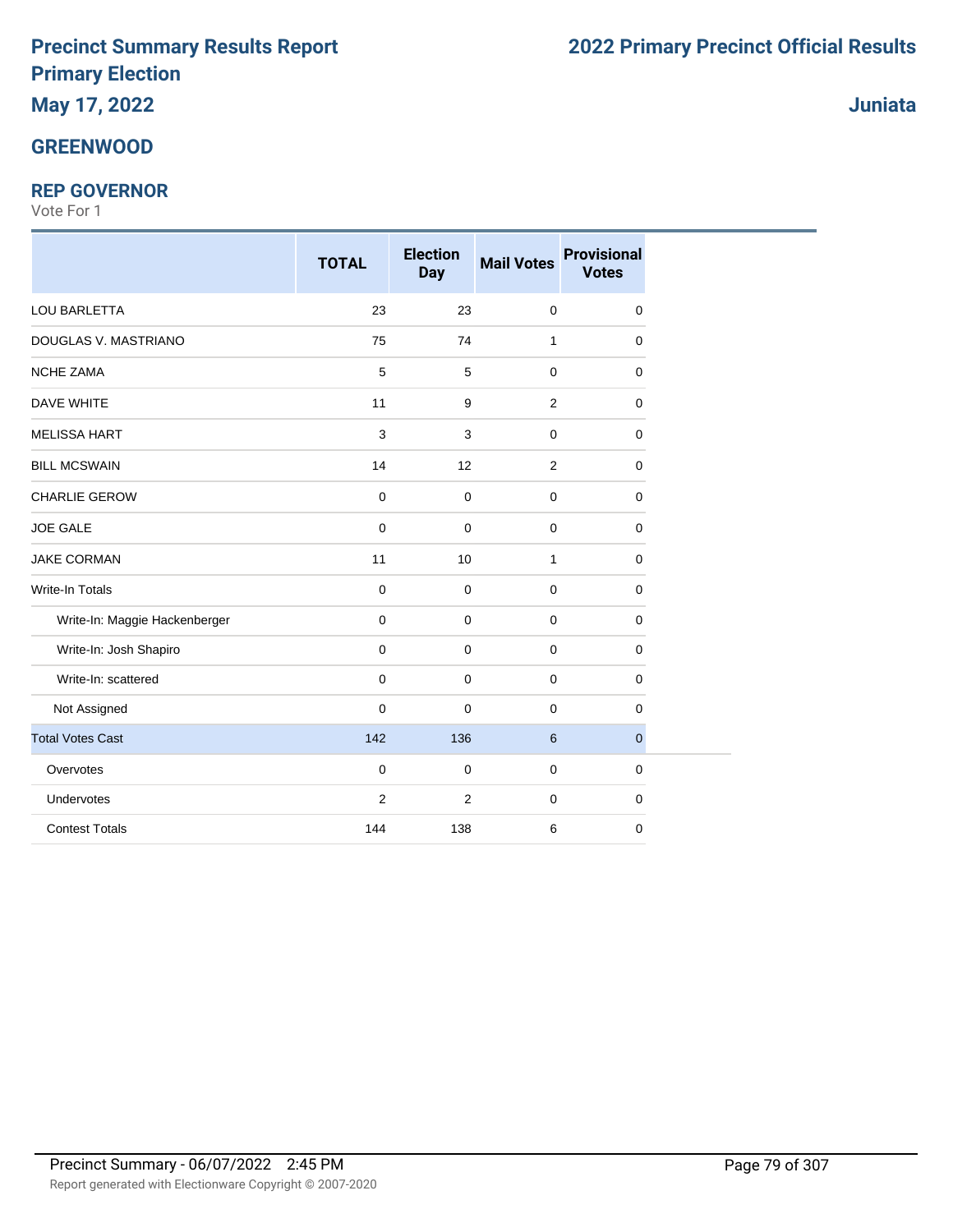# **May 17, 2022**

#### **GREENWOOD**

#### **REP LIEUTENANT GOVERNOR**

Vote For 1

|                            | <b>TOTAL</b> | <b>Election</b><br><b>Day</b> | <b>Mail Votes</b> | <b>Provisional</b><br><b>Votes</b> |
|----------------------------|--------------|-------------------------------|-------------------|------------------------------------|
| <b>CLARICE SCHILLINGER</b> | 5            | $\,$ 5 $\,$                   | $\mathbf 0$       | 0                                  |
| <b>JAMES EARL JONES</b>    | 13           | 13                            | $\mathbf 0$       | $\mathbf 0$                        |
| <b>RICK SACCONE</b>        | 10           | 10                            | $\pmb{0}$         | 0                                  |
| <b>JOHN BROWN</b>          | 2            | $\overline{2}$                | 0                 | 0                                  |
| <b>CHRIS FRYE</b>          | 2            | $\overline{2}$                | $\mathbf 0$       | $\mathbf 0$                        |
| <b>JEFF COLEMAN</b>        | 32           | 28                            | $\overline{4}$    | 0                                  |
| <b>RUSS DIAMOND</b>        | 10           | 10                            | 0                 | 0                                  |
| CARRIE LEWIS DELROSSO      | 28           | 26                            | 2                 | 0                                  |
| <b>TEDDY DANIELS</b>       | 24           | 24                            | $\pmb{0}$         | 0                                  |
| Write-In Totals            | $\mathbf{1}$ | $\mathbf{1}$                  | 0                 | 0                                  |
| Write-In: Jake Corman      | $\mathbf 0$  | 0                             | $\mathbf 0$       | 0                                  |
| Write-In: Steve Imes       | $\mathbf 0$  | $\pmb{0}$                     | $\mathbf 0$       | 0                                  |
| Write-In: Jeff Bartos      | $\pmb{0}$    | $\pmb{0}$                     | $\pmb{0}$         | $\pmb{0}$                          |
| Write-In: Lou Barletta     | $\mathbf 0$  | $\mathbf 0$                   | $\mathbf 0$       | 0                                  |
| Write-In: Kathy Barnette   | $\mathbf 0$  | $\pmb{0}$                     | $\mathbf 0$       | 0                                  |
| Write-In: John Reichenbach | $\mathbf 0$  | $\mathbf 0$                   | $\mathbf 0$       | $\mathbf 0$                        |
| Write-In: Josh Imes        | $\mathbf 0$  | $\mathsf 0$                   | $\mathbf 0$       | 0                                  |
| Write-In: Austin Davis     | $\mathbf 0$  | $\mathbf 0$                   | $\mathbf 0$       | 0                                  |
| Write-In: Philip Rickert   | $\pmb{0}$    | $\mathbf 0$                   | $\pmb{0}$         | $\pmb{0}$                          |
| Write-In: Dave White       | $\mathbf 0$  | $\mathsf{O}\xspace$           | $\mathbf 0$       | 0                                  |
| Write-In: scattered        | $\mathbf{1}$ | $\mathbf{1}$                  | $\mathbf 0$       | 0                                  |
| Write-In: Brian Sims       | $\pmb{0}$    | $\pmb{0}$                     | $\pmb{0}$         | $\pmb{0}$                          |
| Write-In: Brennan Paden    | $\pmb{0}$    | $\pmb{0}$                     | $\pmb{0}$         | $\pmb{0}$                          |
| Not Assigned               | $\pmb{0}$    | $\mathbf 0$                   | $\pmb{0}$         | $\pmb{0}$                          |
| <b>Total Votes Cast</b>    | 127          | 121                           | $\,6\,$           | $\mathbf 0$                        |
| Overvotes                  | $\pmb{0}$    | $\pmb{0}$                     | $\pmb{0}$         | $\pmb{0}$                          |
| Undervotes                 | 17           | 17                            | $\pmb{0}$         | 0                                  |
| <b>Contest Totals</b>      | 144          | 138                           | $\,6\,$           | $\pmb{0}$                          |

**Juniata**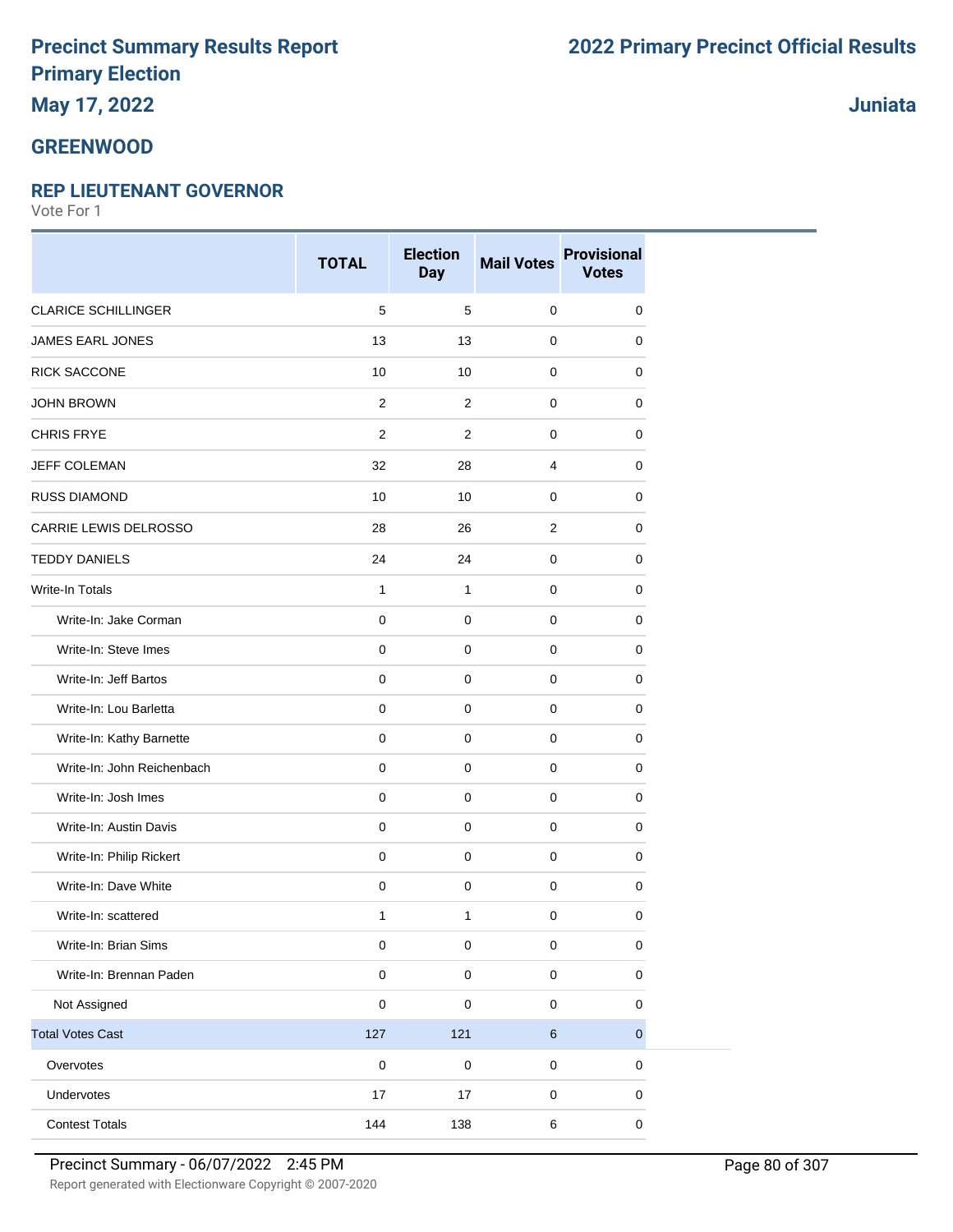# **May 17, 2022**

# **Juniata**

#### **GREENWOOD**

#### **REP REPRESENTATIVE IN CONGRESS 13TH DISTRICT**

|                               | <b>TOTAL</b> | <b>Election</b><br><b>Day</b> | <b>Mail Votes</b> | <b>Provisional</b><br><b>Votes</b> |
|-------------------------------|--------------|-------------------------------|-------------------|------------------------------------|
| JOHN JOYCE                    | 119          | 113                           | 6                 | $\mathbf 0$                        |
| <b>Write-In Totals</b>        | 0            | $\pmb{0}$                     | $\mathbf 0$       | $\mathbf 0$                        |
| Write-In: Glenn Suppllee      | $\mathbf 0$  | $\mathbf 0$                   | $\mathbf 0$       | $\mathbf 0$                        |
| Write-In: scattered           | 0            | $\mathbf 0$                   | $\mathbf 0$       | $\mathbf 0$                        |
| Write-In: Joseph D. Long      | 0            | $\mathbf 0$                   | $\mathbf 0$       | 0                                  |
| Write-In: Mark Critz          | 0            | $\mathbf 0$                   | $\mathbf 0$       | 0                                  |
| Write-In: Ginger Oberlin      | 0            | $\mathbf 0$                   | $\mathbf 0$       | $\mathbf 0$                        |
| Write-In: Abby Normal         | $\mathbf 0$  | $\mathbf 0$                   | $\mathbf 0$       | $\mathbf 0$                        |
| Write-In: John Hershey        | 0            | $\mathbf 0$                   | $\mathbf 0$       | 0                                  |
| Write-In: John Mingle         | 0            | $\mathbf 0$                   | $\mathbf 0$       | $\mathbf 0$                        |
| Write-In: George Smith        | 0            | $\mathbf 0$                   | $\mathbf 0$       | 0                                  |
| Write-In: Blake Henry         | 0            | $\mathbf 0$                   | $\mathbf 0$       | 0                                  |
| Write-In: Jonathan Cunningham | 0            | $\mathbf{0}$                  | $\mathbf 0$       | $\mathbf 0$                        |
| Write-In: Donald Fultz        | 0            | $\mathbf 0$                   | $\mathbf 0$       | 0                                  |
| Write-In: Carmela Ciliberti   | 0            | $\mathbf 0$                   | $\mathbf 0$       | 0                                  |
| Not Assigned                  | 0            | $\mathbf 0$                   | $\mathbf 0$       | $\mathbf 0$                        |
| <b>Total Votes Cast</b>       | 119          | 113                           | 6                 | $\overline{0}$                     |
| Overvotes                     | 0            | $\pmb{0}$                     | $\mathbf 0$       | $\mathbf 0$                        |
| Undervotes                    | 25           | 25                            | $\mathbf 0$       | $\mathbf 0$                        |
| <b>Contest Totals</b>         | 144          | 138                           | 6                 | $\mathbf 0$                        |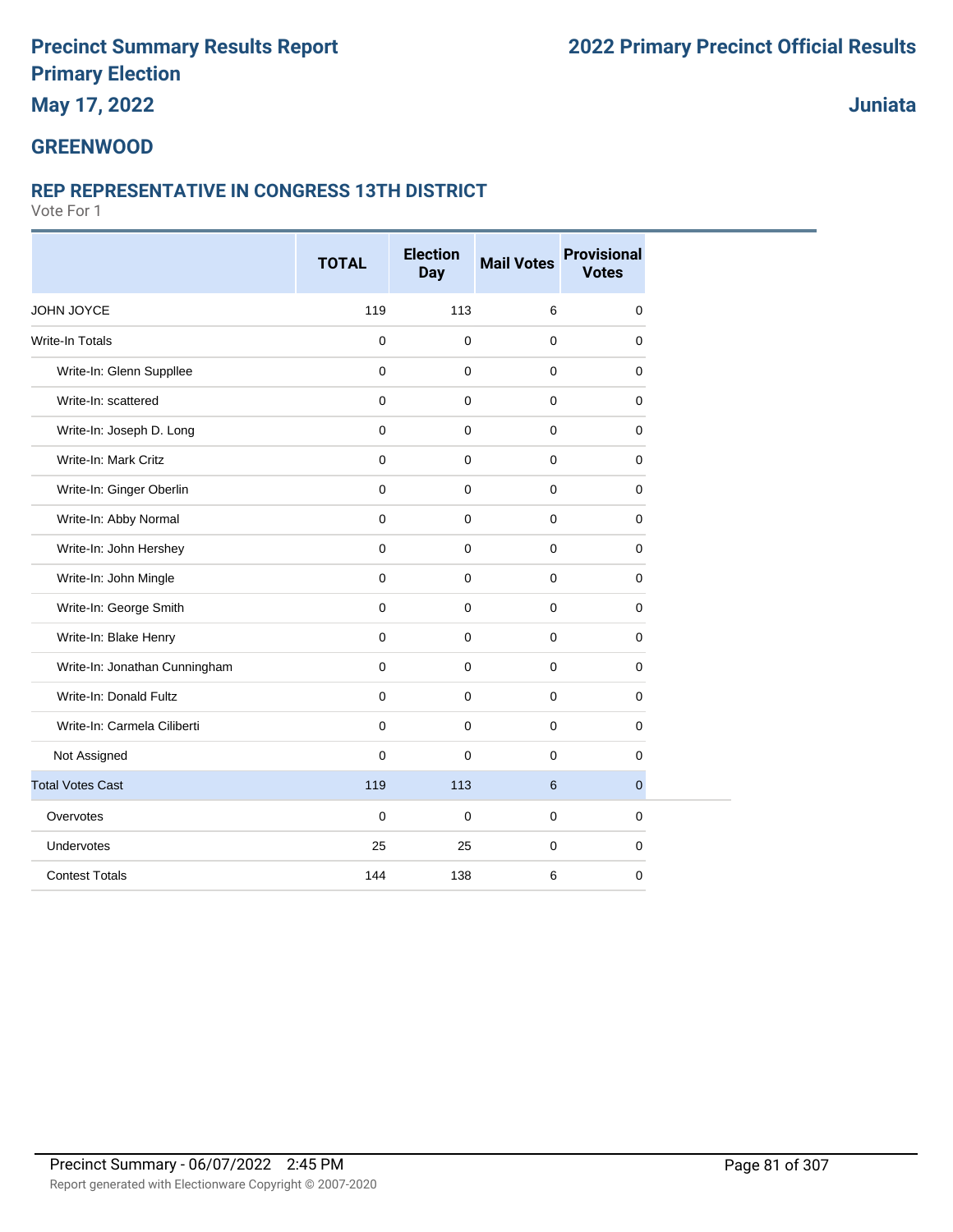**May 17, 2022**

**Juniata**

## **GREENWOOD**

## **REP SENATOR IN THE GENERAL ASSEMBLY 30TH DISTRICT**

|                          | <b>TOTAL</b> | <b>Election</b><br><b>Day</b> | <b>Mail Votes</b> | <b>Provisional</b><br><b>Votes</b> |
|--------------------------|--------------|-------------------------------|-------------------|------------------------------------|
|                          |              |                               |                   |                                    |
| <b>JUDY WARD</b>         | 113          | 107                           | 6                 | 0                                  |
| Write-In Totals          | $\mathbf 0$  | 0                             | $\mathbf 0$       | $\mathbf 0$                        |
| Write-In: Donald Fultz   | $\mathbf 0$  | $\mathbf 0$                   | 0                 | $\mathbf 0$                        |
| Write-In: John Hershey   | $\mathbf 0$  | 0                             | 0                 | $\mathbf 0$                        |
| Write-In: scattered      | $\mathbf 0$  | $\mathbf 0$                   | 0                 | $\mathbf 0$                        |
| Write-In: Bonnie Comp    | $\mathbf 0$  | $\mathbf 0$                   | 0                 | $\mathbf 0$                        |
| Write-In: Cody Burns     | $\mathbf 0$  | $\mathbf 0$                   | $\mathbf 0$       | $\mathbf 0$                        |
| Write-In: Carol Taylor   | $\mathbf 0$  | $\mathbf 0$                   | $\mathbf 0$       | $\mathbf 0$                        |
| Write-In: Michael Kramer | $\mathbf 0$  | $\mathbf 0$                   | 0                 | $\mathbf 0$                        |
| Write-In: Ginger Oberlin | $\mathbf 0$  | 0                             | 0                 | $\mathbf 0$                        |
| Write-In: Dave Fry       | $\mathbf 0$  | 0                             | $\mathbf 0$       | $\mathbf 0$                        |
| Write-In: Blake Henry    | $\mathbf 0$  | $\mathbf 0$                   | $\mathbf 0$       | $\mathbf 0$                        |
| Not Assigned             | $\mathbf 0$  | $\mathbf 0$                   | $\mathbf 0$       | $\mathbf 0$                        |
| <b>Total Votes Cast</b>  | 113          | 107                           | 6                 | $\mathbf{0}$                       |
| Overvotes                | $\mathbf 0$  | $\mathbf 0$                   | 0                 | $\mathbf 0$                        |
| Undervotes               | 31           | 31                            | $\mathbf 0$       | $\mathbf 0$                        |
| <b>Contest Totals</b>    | 144          | 138                           | 6                 | $\mathbf 0$                        |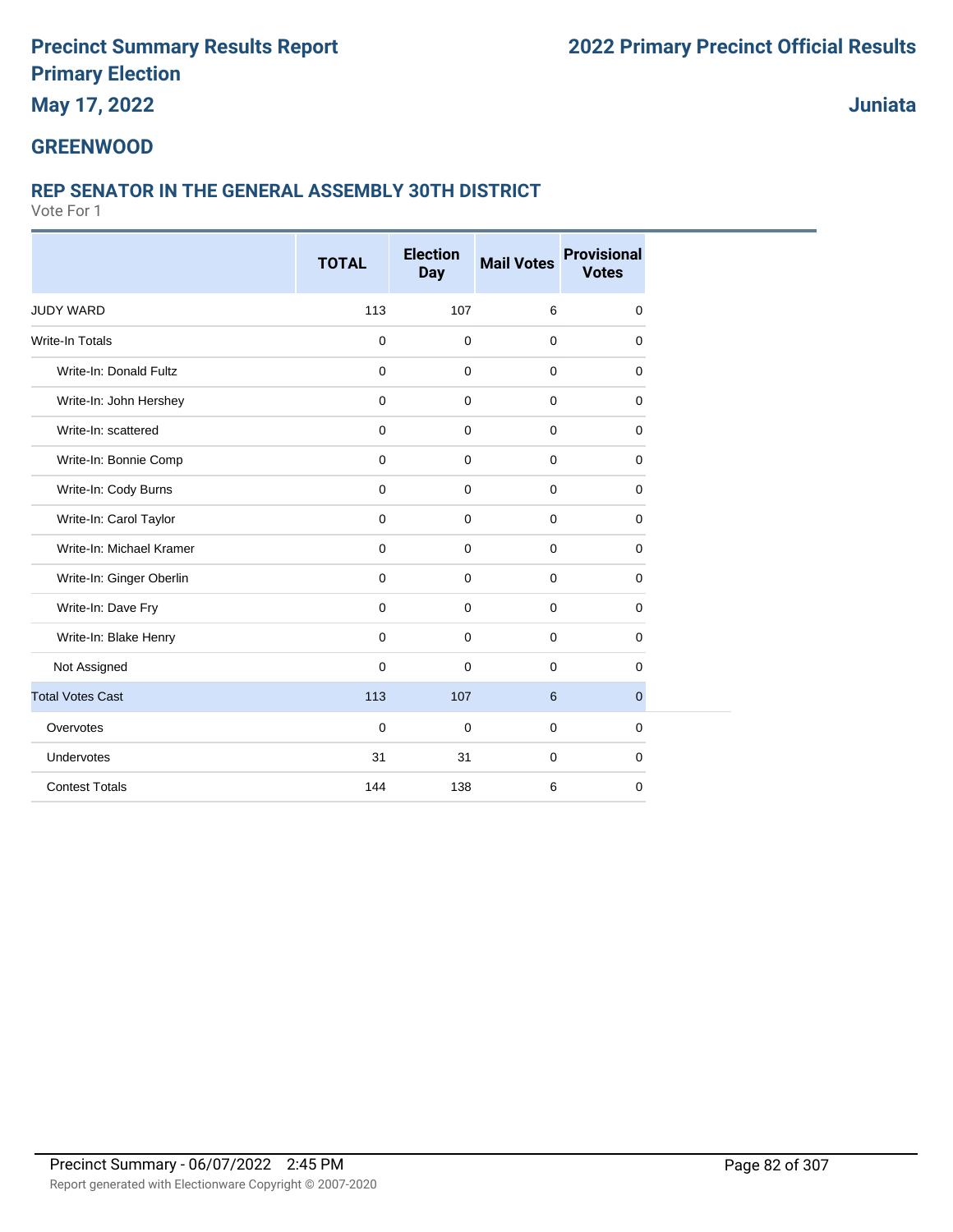# **May 17, 2022**

**Juniata**

#### **GREENWOOD**

# **REP REPRESENTATIVE IN THE GENERAL ASSEMBLY 86TH DISTRICT**

|                              | <b>TOTAL</b> | <b>Election</b><br><b>Day</b> | <b>Mail Votes</b> | <b>Provisional</b><br><b>Votes</b> |
|------------------------------|--------------|-------------------------------|-------------------|------------------------------------|
| <b>JOHN HERSHEY</b>          | 94           | 90                            | 4                 | 0                                  |
| PERRY STAMBAUGH              | 48           | 46                            | 2                 | $\Omega$                           |
| Write-In Totals              | 1            | 1                             | $\mathbf 0$       | 0                                  |
| Write-In: Edward T. Reinhold | $\mathbf 0$  | $\mathbf 0$                   | $\mathbf 0$       | 0                                  |
| Write-In: Jared Charles      | 1            | 1                             | $\mathbf 0$       | 0                                  |
| Not Assigned                 | 0            | $\mathbf 0$                   | $\mathbf 0$       | 0                                  |
| <b>Total Votes Cast</b>      | 143          | 137                           | 6                 | 0                                  |
| Overvotes                    | $\mathbf 0$  | $\mathbf 0$                   | $\mathbf 0$       | 0                                  |
| Undervotes                   | 1            | 1                             | $\mathbf 0$       | $\Omega$                           |
| <b>Contest Totals</b>        | 144          | 138                           | 6                 | 0                                  |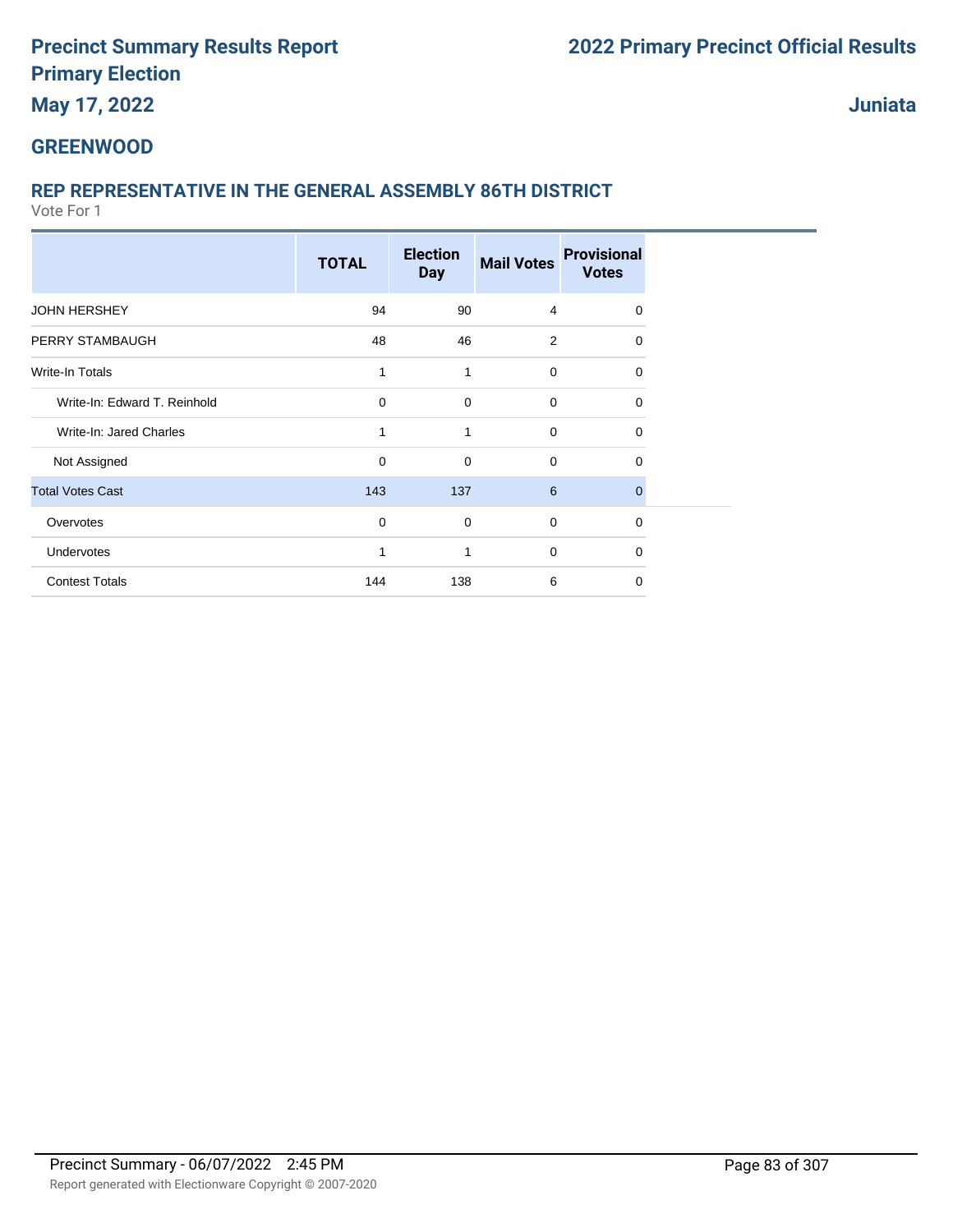# **May 17, 2022**

# **Juniata**

# **GREENWOOD**

## **REP MEMBER OF REPUBLICAN STATE COMMITTEE**

|                                      | <b>TOTAL</b> | <b>Election</b><br><b>Day</b> | <b>Mail Votes</b> | <b>Provisional</b><br><b>Votes</b> |
|--------------------------------------|--------------|-------------------------------|-------------------|------------------------------------|
| <b>NANCI L. AUMILLER</b>             | 121          | 115                           | 6                 | $\mathbf 0$                        |
| <b>Write-In Totals</b>               | $\mathbf 0$  | $\mathbf 0$                   | $\mathbf 0$       | $\mathbf 0$                        |
| Write-In: scattered                  | $\mathbf 0$  | $\mathbf 0$                   | $\mathbf 0$       | $\mathbf 0$                        |
| Write-In: Katrina D. Dolan           | $\mathbf 0$  | $\Omega$                      | 0                 | $\mathbf 0$                        |
| Write-In: Ginger Oberlin             | $\mathbf 0$  | $\mathbf 0$                   | $\mathbf 0$       | $\mathbf 0$                        |
| Write-In: David Hunsberger           | $\mathbf 0$  | $\Omega$                      | $\mathbf 0$       | $\mathbf 0$                        |
| Write-In: Zachary Williams           | $\mathbf 0$  | $\mathbf 0$                   | $\mathbf 0$       | $\mathbf 0$                        |
| Write-In: Abbie Normal               | $\mathbf 0$  | $\mathbf 0$                   | $\mathbf 0$       | 0                                  |
| Write-In: Monica Wert                | $\mathbf 0$  | $\mathbf 0$                   | $\mathbf 0$       | $\mathbf 0$                        |
| Write-In: Elizebath M. Raffensberger | $\mathbf 0$  | $\mathbf 0$                   | $\mathbf 0$       | $\mathbf 0$                        |
| Write-In: Tammy Heikes               | $\mathbf 0$  | $\mathbf 0$                   | 0                 | $\mathbf 0$                        |
| Write-In: Philip Rickert             | $\mathbf 0$  | $\mathbf 0$                   | $\mathbf 0$       | 0                                  |
| Write-In: Bradley Hershey            | $\mathbf 0$  | $\mathbf 0$                   | $\mathbf 0$       | $\mathbf 0$                        |
| Write-In: Donald Fultz               | $\mathbf 0$  | $\mathbf 0$                   | $\mathbf 0$       | $\mathbf 0$                        |
| Write-In: Doug Elsasser              | $\mathbf 0$  | $\mathbf 0$                   | $\mathbf 0$       | 0                                  |
| Not Assigned                         | $\mathbf 0$  | $\Omega$                      | $\mathbf 0$       | $\Omega$                           |
| <b>Total Votes Cast</b>              | 121          | 115                           | 6                 | $\overline{0}$                     |
| Overvotes                            | $\mathbf 0$  | $\mathbf 0$                   | $\mathbf 0$       | $\mathbf 0$                        |
| <b>Undervotes</b>                    | 23           | 23                            | $\mathbf 0$       | $\mathbf 0$                        |
| <b>Contest Totals</b>                | 144          | 138                           | 6                 | $\mathbf 0$                        |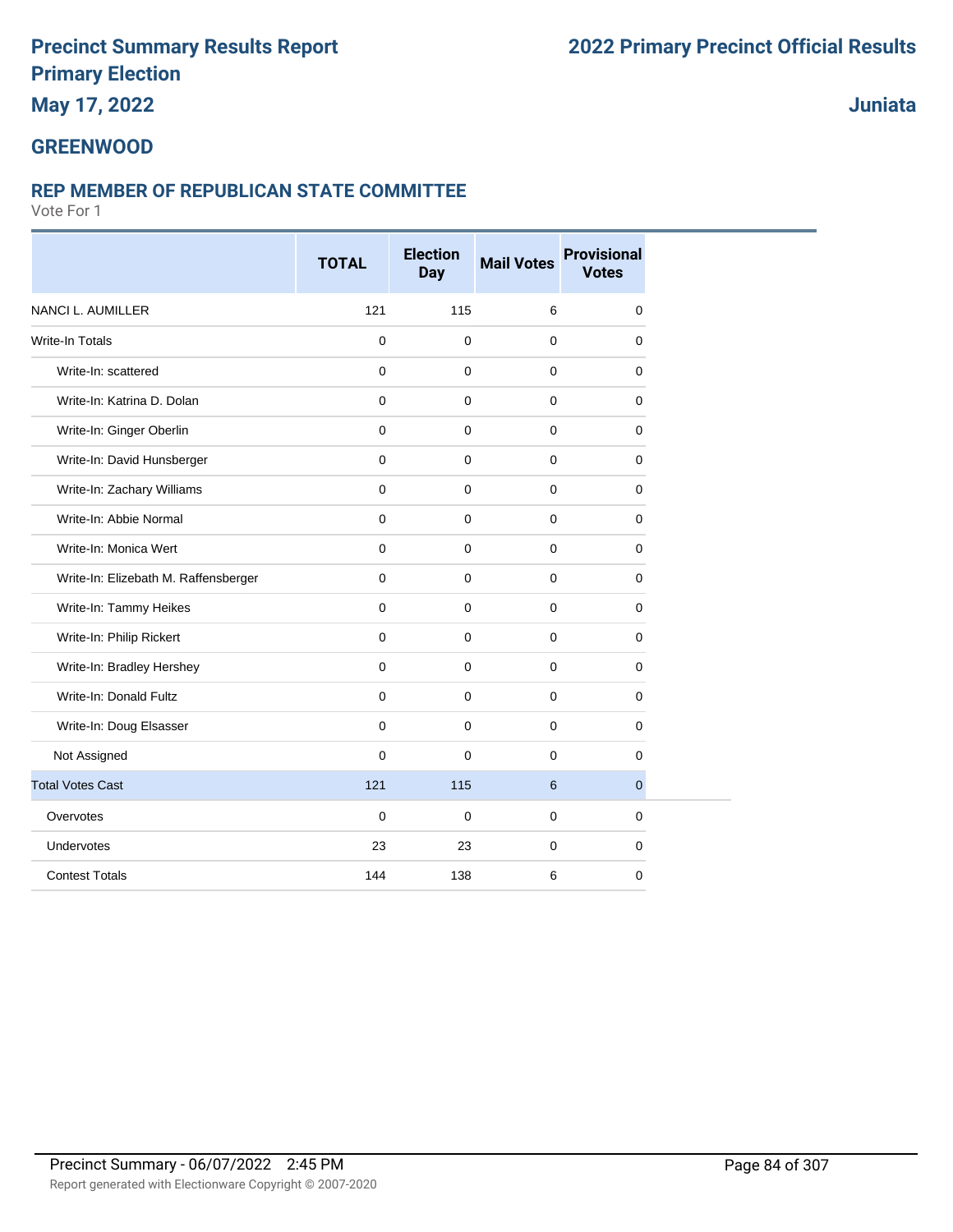**May 17, 2022**

**Juniata**

### **GREENWOOD**

## **REP GREENWOOD TOWNSHIP REPUBLICAN COMMITTEEPERSON**

|                                  | <b>TOTAL</b> | <b>Election</b><br><b>Day</b> | <b>Mail Votes</b> | <b>Provisional</b><br><b>Votes</b> |  |
|----------------------------------|--------------|-------------------------------|-------------------|------------------------------------|--|
| <b>Write-In Totals</b>           | 17           | 17                            | $\mathbf 0$       | $\mathbf 0$                        |  |
| Write-In: Bub Walton             | 2            | 2                             | $\mathbf 0$       | 0                                  |  |
| Write-In: Susan Kerstetter       | 2            | 2                             | $\mathbf 0$       | $\mathbf 0$                        |  |
| Write-In: Linnea C. Wirth        | 2            | 2                             | $\mathbf 0$       | 0                                  |  |
| Write-In: Kenneth E. Goodling    | $\mathbf{1}$ | $\mathbf{1}$                  | $\mathbf 0$       | 0                                  |  |
| Write-In: Justin L. Snyder       | $\mathbf{1}$ | $\mathbf{1}$                  | $\mathbf 0$       | $\mathbf 0$                        |  |
| Write-In: Steve Watts            | 2            | 2                             | $\mathbf 0$       | $\mathbf 0$                        |  |
| Write-In: Mark Mcoy              | $\mathbf{1}$ | $\mathbf{1}$                  | $\mathbf 0$       | $\mathbf 0$                        |  |
| Write-In: Robert L. Compton, Jr. | $\mathbf{1}$ | $\mathbf{1}$                  | $\mathbf 0$       | $\mathbf 0$                        |  |
| Write-In: Leland Burkholder      | 1            | 1                             | $\mathbf 0$       | $\mathbf 0$                        |  |
| Write-In: George Moore           | 2            | 2                             | $\mathbf 0$       | $\mathbf 0$                        |  |
| Write-In: Mark McCoy             | $\mathbf{1}$ | $\mathbf{1}$                  | $\mathbf 0$       | $\mathbf 0$                        |  |
| Write-In: Jared Charles          | $\mathbf{1}$ | $\mathbf{1}$                  | $\mathbf 0$       | $\mathbf 0$                        |  |
| Not Assigned                     | $\mathbf 0$  | $\mathbf 0$                   | $\mathbf 0$       | $\mathbf 0$                        |  |
| <b>Total Votes Cast</b>          | 17           | 17                            | $\overline{0}$    | $\overline{0}$                     |  |
| Overvotes                        | $\mathbf 0$  | $\mathbf 0$                   | $\mathbf 0$       | $\mathbf 0$                        |  |
| Undervotes                       | 271          | 259                           | 12                | $\mathbf 0$                        |  |
| <b>Contest Totals</b>            | 288          | 276                           | 12                | 0                                  |  |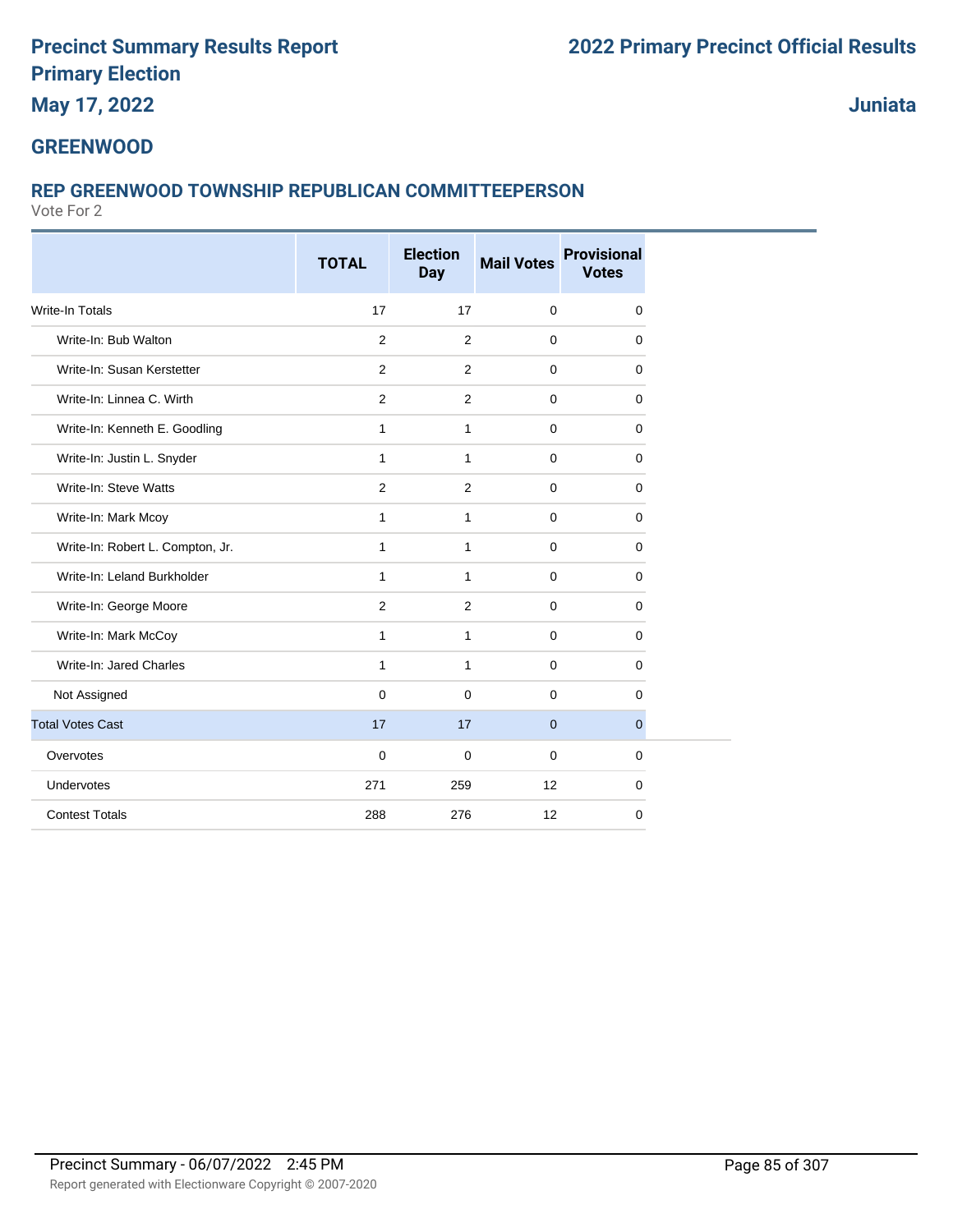# **LACK**

#### **STATISTICS**

|                                   | <b>TOTAL</b> | <b>Election Day Mail Votes</b> |             | <b>Provisional</b><br><b>Votes</b> |
|-----------------------------------|--------------|--------------------------------|-------------|------------------------------------|
| Registered Voters - Total         | 329          |                                |             |                                    |
| Registered Voters - Democratic    | 76           |                                |             |                                    |
| Registered Voters - Republican    | 253          |                                |             |                                    |
| Registered Voters - NONPARTISAN   | 0            |                                |             |                                    |
| <b>Ballots Cast - Total</b>       | 158          | 141                            | 17          | $\Omega$                           |
| <b>Ballots Cast - Democratic</b>  | 33           | 24                             | 9           | 0                                  |
| Ballots Cast - Republican         | 125          | 117                            | 8           | 0                                  |
| <b>Ballots Cast - NONPARTISAN</b> | 0            | 0                              | $\mathbf 0$ | 0                                  |
| <b>Ballots Cast - Blank</b>       | 0            | 0                              | 0           | $\Omega$                           |
| <b>Voter Turnout - Total</b>      | 48.02%       |                                |             |                                    |
| Voter Turnout - Democratic        | 43.42%       |                                |             |                                    |
| Voter Turnout - Republican        | 49.41%       |                                |             |                                    |
| Voter Turnout - NONPARTISAN       | 0.00%        |                                |             |                                    |

## **DEM UNITED STATES SENATOR**

Vote For 1

|                          | <b>TOTAL</b>   | <b>Election</b><br><b>Day</b> | <b>Mail Votes</b> | <b>Provisional</b><br><b>Votes</b> |
|--------------------------|----------------|-------------------------------|-------------------|------------------------------------|
| <b>ALEX KHALIL</b>       | $\Omega$       | $\Omega$                      | $\Omega$          | $\Omega$                           |
| <b>CONOR LAMB</b>        | $\overline{2}$ | 1                             | 1                 | $\Omega$                           |
| <b>MALCOLM KENYATTA</b>  | 0              | $\mathbf 0$                   | $\mathbf 0$       | $\Omega$                           |
| <b>JOHN FETTERMAN</b>    | 25             | 19                            | 6                 | $\Omega$                           |
| Write-In Totals          | $\Omega$       | $\Omega$                      | $\Omega$          | $\Omega$                           |
| Write-In: Kathy Barnette | $\Omega$       | $\Omega$                      | $\Omega$          | $\Omega$                           |
| Write-In: scattered      | 0              | $\Omega$                      | $\Omega$          | $\Omega$                           |
| Write-In: Mehmet Oz      | 0              | $\Omega$                      | 0                 | $\Omega$                           |
| Write-In: Conor Lamb     | 0              | 0                             | $\mathbf 0$       | $\Omega$                           |
| Write-In: Carla Sands    | $\mathbf 0$    | $\mathbf 0$                   | 0                 | $\Omega$                           |
| Write-In: John Hershey   | $\Omega$       | $\Omega$                      | $\Omega$          | $\Omega$                           |
| Write-In: Dave McCormick | $\mathbf 0$    | $\Omega$                      | $\Omega$          | $\Omega$                           |

#### **Juniata**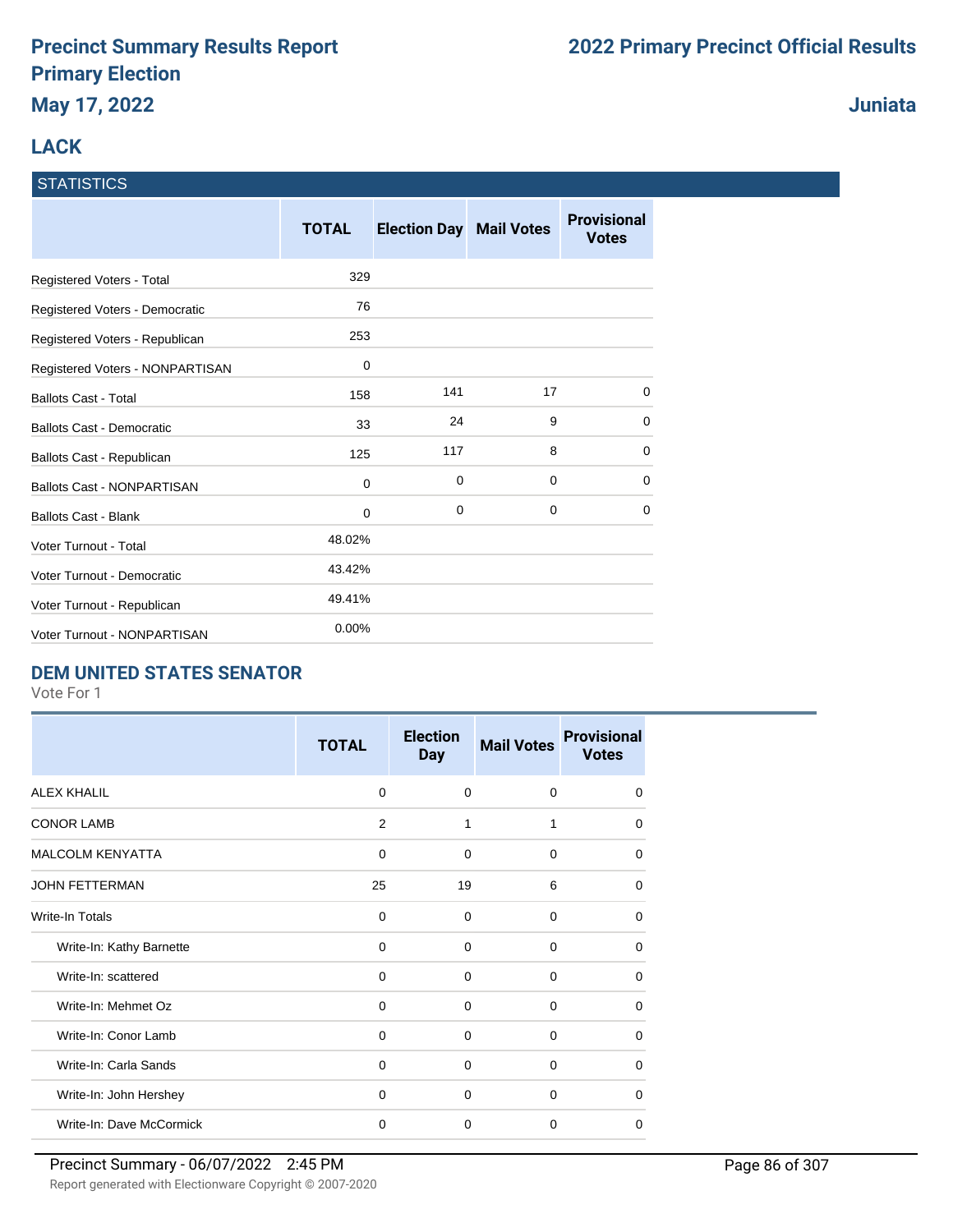# **May 17, 2022**

## **Juniata**

### **LACK**

#### **DEM UNITED STATES SENATOR**

Vote For 1

|                         | <b>TOTAL</b> | <b>Election</b><br><b>Day</b> | <b>Mail Votes</b> | <b>Provisional</b><br><b>Votes</b> |  |
|-------------------------|--------------|-------------------------------|-------------------|------------------------------------|--|
| Write-In: Jeff Bartos   | $\mathbf 0$  | $\mathbf 0$                   | $\mathbf 0$       | 0                                  |  |
| Not Assigned            | $\mathbf 0$  | $\mathbf 0$                   | $\mathbf 0$       | 0                                  |  |
| <b>Total Votes Cast</b> | 27           | 20                            | $\overline{7}$    | $\Omega$                           |  |
| Overvotes               | $\mathbf 0$  | $\mathbf 0$                   | $\Omega$          | 0                                  |  |
| Undervotes              | 6            | 4                             | 2                 | $\mathbf 0$                        |  |
| <b>Contest Totals</b>   | 33           | 24                            | 9                 | 0                                  |  |

#### **DEM GOVERNOR**

|                          | <b>TOTAL</b> | <b>Election</b><br><b>Day</b> | <b>Mail Votes</b> | <b>Provisional</b><br><b>Votes</b> |
|--------------------------|--------------|-------------------------------|-------------------|------------------------------------|
| <b>JOSH SHAPIRO</b>      | 26           | 20                            | 6                 | 0                                  |
| <b>Write-In Totals</b>   | 1            | $\mathbf{1}$                  | $\mathbf 0$       | $\mathbf 0$                        |
| Write-In: Jake Corman    | $\mathbf 0$  | $\mathbf 0$                   | $\mathbf 0$       | 0                                  |
| Write-In: David White    | $\mathbf 0$  | $\mathbf 0$                   | $\mathbf 0$       | 0                                  |
| Write-In: Bill McSwain   | $\mathbf 0$  | $\Omega$                      | $\mathbf 0$       | $\Omega$                           |
| Write-In: scattered      | $\mathbf 0$  | $\Omega$                      | $\Omega$          | $\Omega$                           |
| Write-In: Abe Stroup     | $\mathbf 0$  | $\Omega$                      | $\mathbf 0$       | 0                                  |
| Write-In: Lou Barletta   | $\mathbf 0$  | $\Omega$                      | $\mathbf 0$       | $\mathbf 0$                        |
| Write-In: Nche Zame      | 0            | $\mathbf 0$                   | 0                 | 0                                  |
| Write-In: Melissa Hart   | $\mathbf 0$  | $\mathbf 0$                   | $\mathbf 0$       | $\mathbf 0$                        |
| Write-In: Doug Mastriano | $\mathbf{1}$ | 1                             | $\mathbf 0$       | 0                                  |
| Not Assigned             | $\mathbf 0$  | $\Omega$                      | $\mathbf 0$       | $\mathbf 0$                        |
| <b>Total Votes Cast</b>  | 27           | 21                            | 6                 | $\mathbf{0}$                       |
| Overvotes                | $\mathbf 0$  | $\mathbf 0$                   | $\mathbf 0$       | 0                                  |
| Undervotes               | 6            | 3                             | 3                 | 0                                  |
| <b>Contest Totals</b>    | 33           | 24                            | 9                 | $\mathbf 0$                        |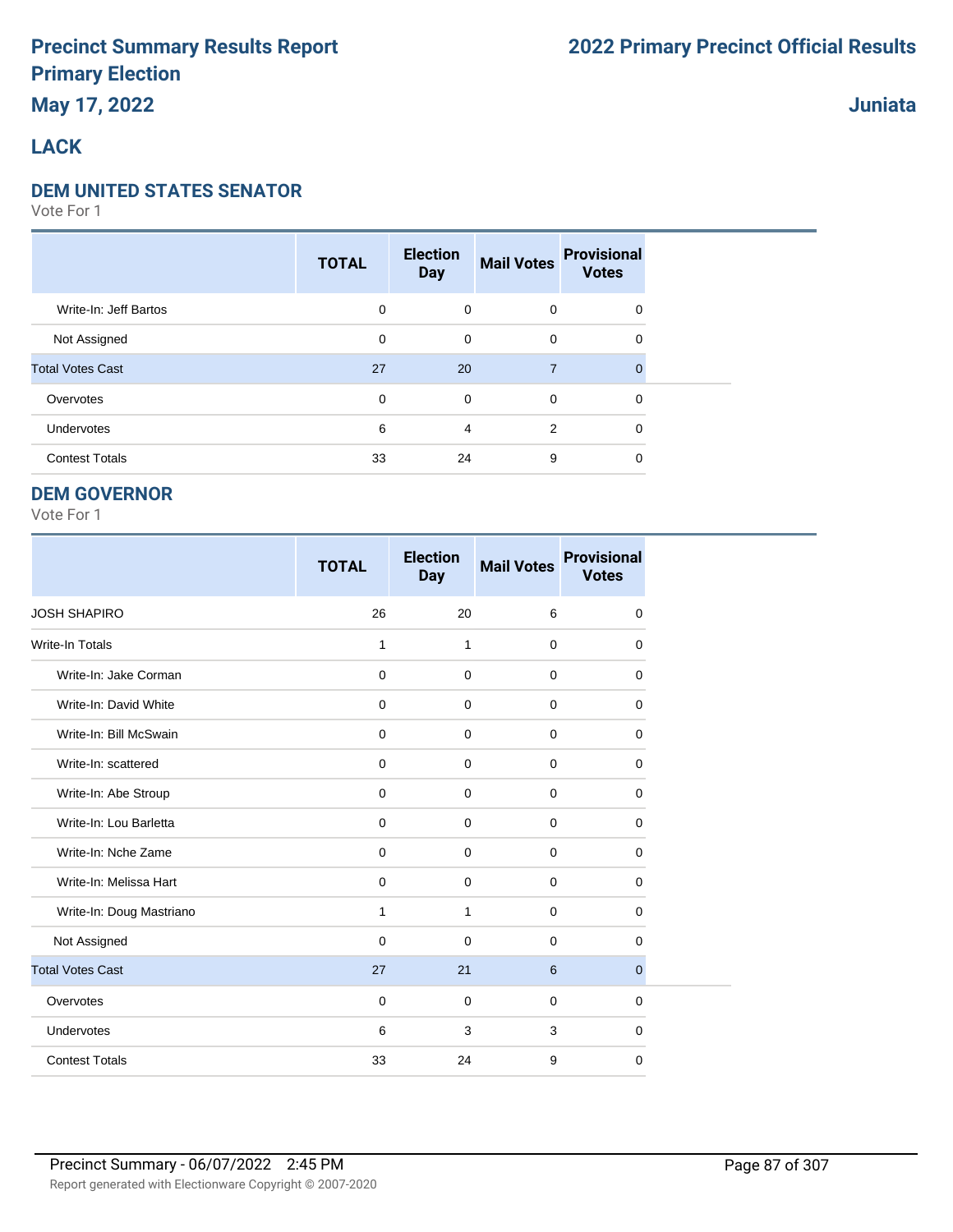# **May 17, 2022**

### **Juniata**

## **LACK**

#### **DEM LIEUTENANT GOVERNOR**

|                                 | <b>TOTAL</b>        | <b>Election</b><br><b>Day</b> | <b>Mail Votes</b> | <b>Provisional</b><br><b>Votes</b> |
|---------------------------------|---------------------|-------------------------------|-------------------|------------------------------------|
| <b>AUSTIN DAVIS</b>             | 14                  | 13                            | $\mathbf{1}$      | 0                                  |
| <b>RAY SOSA</b>                 | 3                   | 2                             | $\mathbf{1}$      | 0                                  |
| <b>BRIAN SIMS</b>               | 8                   | 5                             | 3                 | $\Omega$                           |
| <b>Write-In Totals</b>          | $\mathbf 0$         | 0                             | $\mathbf 0$       | $\Omega$                           |
| Write-In: James Earl Jones      | $\mathbf 0$         | $\mathbf 0$                   | $\mathbf 0$       | 0                                  |
| Write-In: Jeff Coleman          | $\mathbf 0$         | $\mathbf 0$                   | $\mathbf 0$       | 0                                  |
| Write-In: John Brown            | $\mathsf{O}\xspace$ | $\mathbf 0$                   | $\mathbf 0$       | $\mathbf 0$                        |
| Write-In: Claire Schillinger    | $\mathbf 0$         | $\mathbf 0$                   | $\mathbf 0$       | 0                                  |
| Write-In: Carris Lewis Delrosso | $\mathbf 0$         | $\mathbf 0$                   | $\mathbf 0$       | 0                                  |
| Write-In: John Jones            | $\mathbf 0$         | $\mathbf 0$                   | $\mathbf 0$       | $\mathbf 0$                        |
| Write-In: scattered             | $\mathbf 0$         | 0                             | $\mathbf 0$       | 0                                  |
| Write-In: Teddy Daniels         | $\mathbf 0$         | $\mathbf 0$                   | $\mathbf 0$       | 0                                  |
| Not Assigned                    | $\mathbf 0$         | $\mathbf 0$                   | $\mathbf 0$       | 0                                  |
| <b>Total Votes Cast</b>         | 25                  | 20                            | 5                 | $\overline{0}$                     |
| Overvotes                       | $\mathbf 0$         | $\mathbf 0$                   | $\mathbf 0$       | $\mathbf 0$                        |
| Undervotes                      | 8                   | 4                             | $\overline{4}$    | 0                                  |
| <b>Contest Totals</b>           | 33                  | 24                            | 9                 | 0                                  |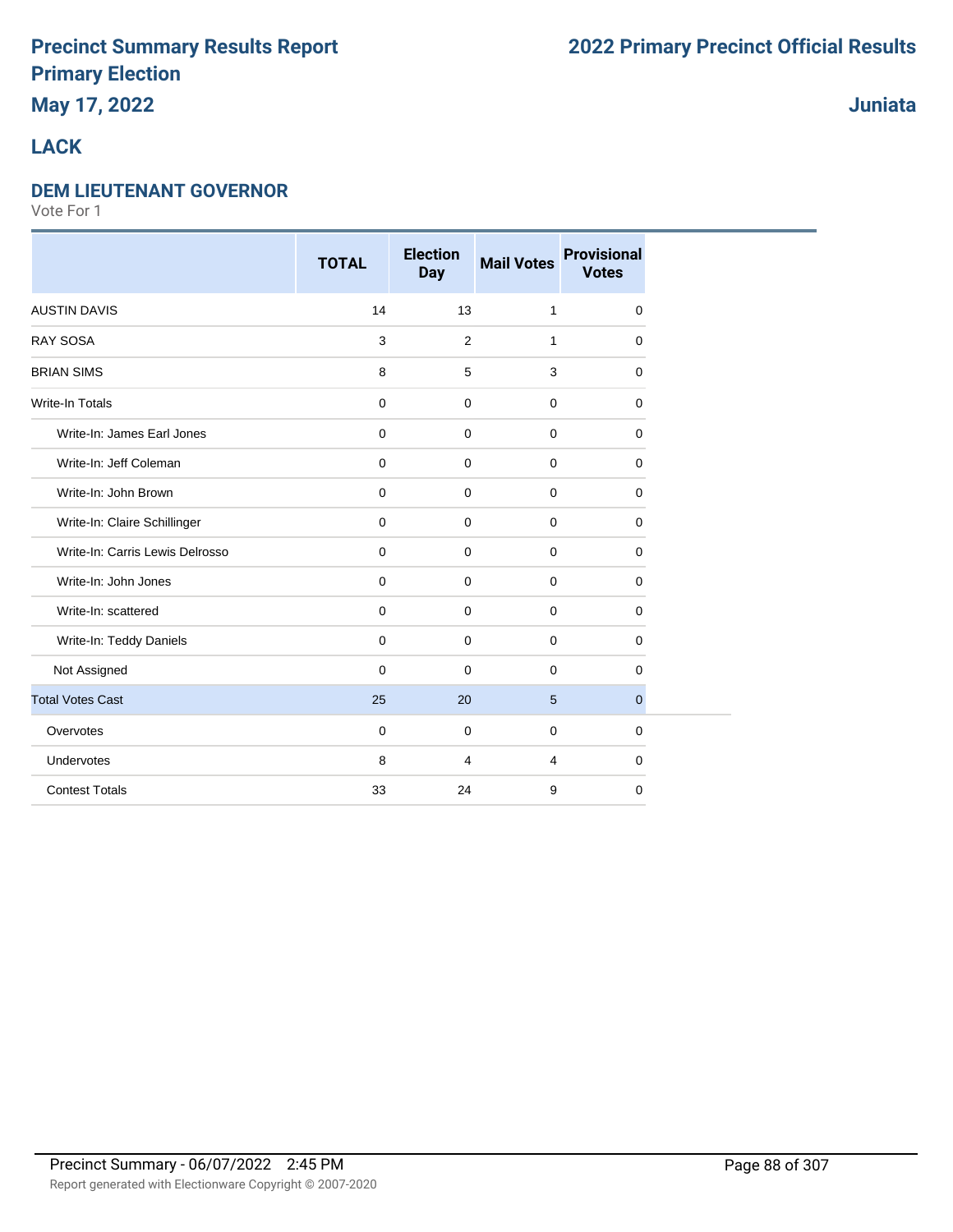# **May 17, 2022**

**Juniata**

#### **LACK**

#### **DEM REPRESENTATIVE IN CONGRESS 13TH DISTRICT**

|                                  | <b>TOTAL</b> | <b>Election</b><br><b>Day</b> | <b>Mail Votes</b> | <b>Provisional</b><br><b>Votes</b> |  |
|----------------------------------|--------------|-------------------------------|-------------------|------------------------------------|--|
| <b>Write-In Totals</b>           | 5            | 5                             | $\mathbf 0$       | 0                                  |  |
| Write-In: Dan Martin             | $\mathbf 0$  | 0                             | 0                 | 0                                  |  |
| Write-In: Mark Partner           | 0            | 0                             | 0                 | 0                                  |  |
| Write-In: David Stetler          | $\mathbf 0$  | $\mathbf 0$                   | $\mathbf 0$       | 0                                  |  |
| Write-In: John Hershey           | 2            | $\overline{2}$                | $\mathbf 0$       | 0                                  |  |
| Write-In: Norman Love            | $\mathbf 0$  | $\mathbf 0$                   | 0                 | 0                                  |  |
| Write-In: Andrew Stroup          | $\mathbf{0}$ | $\mathbf{0}$                  | $\mathbf 0$       | 0                                  |  |
| Write-In: Jonathan M. Cunningham | $\mathbf 0$  | 0                             | 0                 | 0                                  |  |
| Write-In: Wyatt Guillory         | $\mathbf 0$  | 0                             | 0                 | 0                                  |  |
| Write-In: Todd Rowley            | $\mathbf 0$  | 0                             | 0                 | 0                                  |  |
| Write-In: Mark Critz             | $\mathbf{1}$ | $\mathbf{1}$                  | 0                 | 0                                  |  |
| Write-In: Eric Becht             | $\mathbf 0$  | $\mathbf 0$                   | 0                 | 0                                  |  |
| Write-In: John Fetterman         | $\mathbf 0$  | $\mathbf 0$                   | $\mathbf 0$       | 0                                  |  |
| Write-In: Robert Bob Casey Jr    | $\mathbf 0$  | $\mathbf 0$                   | 0                 | 0                                  |  |
| Write-In: Jay G. Auker           | 0            | 0                             | 0                 | 0                                  |  |
| Write-In: Summer Lee             | $\mathbf 0$  | $\mathbf 0$                   | $\mathbf 0$       | 0                                  |  |
| Write-In: Tessa Gross            | $\mathbf 0$  | 0                             | $\mathbf 0$       | 0                                  |  |
| Write-In: Sandy Berrier          | 1            | $\mathbf{1}$                  | 0                 | 0                                  |  |
| Write-In: John Auker             | $\mathbf{0}$ | $\pmb{0}$                     | $\mathbf 0$       | 0                                  |  |
| Write-In: Perry Stambaugh        | $\mathbf 0$  | 0                             | 0                 | 0                                  |  |
| Write-In: Teresa Long O'Neal     | 0            | 0                             | 0                 | 0                                  |  |
| Write-In: Joshua Guillory        | 0            | $\mathsf 0$                   | 0                 | 0                                  |  |
| Write-In: scattered              | $\mathbf{1}$ | $\mathbf{1}$                  | $\mathsf 0$       | 0                                  |  |
| Write-In: Kim Hart               | $\mathsf 0$  | $\mathsf 0$                   | $\mathsf 0$       | $\pmb{0}$                          |  |
| Write-In: John Joyce             | $\pmb{0}$    | $\pmb{0}$                     | $\pmb{0}$         | 0                                  |  |
| Write-In: Craig Paden            | $\pmb{0}$    | 0                             | $\mathsf 0$       | 0                                  |  |
| Write-In: Jonathan Mertz         | $\pmb{0}$    | 0                             | $\mathsf 0$       | 0                                  |  |
| Not Assigned                     | $\mathsf 0$  | $\mathbf 0$                   | $\pmb{0}$         | $\pmb{0}$                          |  |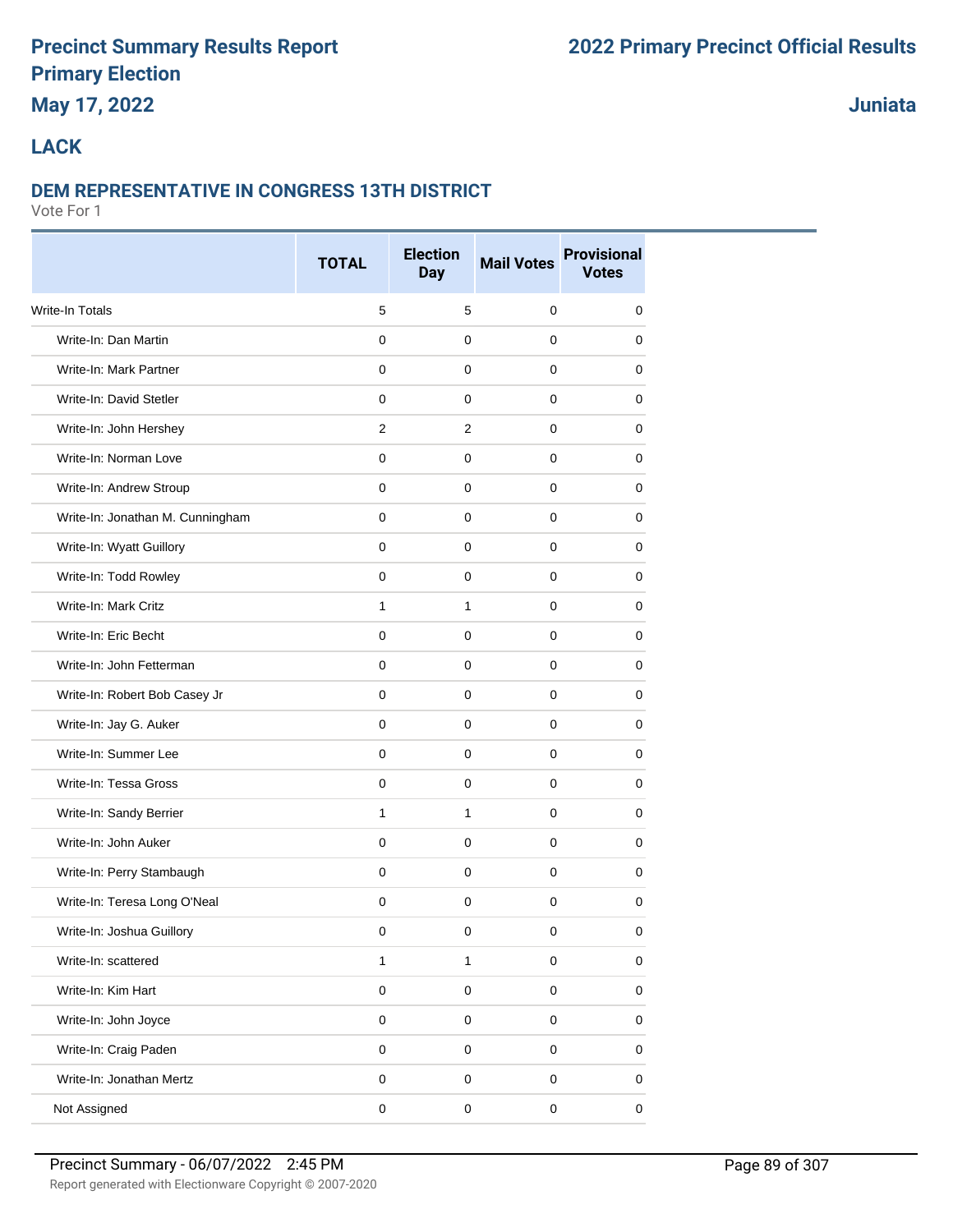#### **Juniata**

## **LACK**

#### **DEM REPRESENTATIVE IN CONGRESS 13TH DISTRICT**

Vote For 1

|                         | <b>TOTAL</b> | <b>Election</b><br><b>Day</b> | <b>Mail Votes</b> | <b>Provisional</b><br><b>Votes</b> |  |
|-------------------------|--------------|-------------------------------|-------------------|------------------------------------|--|
| <b>Total Votes Cast</b> | 5            | 5                             | $\mathbf{0}$      | 0                                  |  |
| Overvotes               | 0            | 0                             | $\mathbf 0$       | 0                                  |  |
| <b>Undervotes</b>       | 28           | 19                            | 9                 | 0                                  |  |
| <b>Contest Totals</b>   | 33           | 24                            | 9                 | 0                                  |  |

## **DEM SENATOR IN THE GENERAL ASSEMBLY 30TH DISTRICT**

|                          | <b>TOTAL</b> | <b>Election</b><br><b>Day</b> | <b>Mail Votes</b> | <b>Provisional</b><br><b>Votes</b> |
|--------------------------|--------------|-------------------------------|-------------------|------------------------------------|
| <b>CAROL TAYLOR</b>      | 20           | 15                            | 5                 | $\mathbf 0$                        |
| <b>Write-In Totals</b>   | $\mathbf 0$  | $\mathbf 0$                   | $\mathbf 0$       | 0                                  |
| Write-In: Judith Ward    | $\mathbf 0$  | 0                             | $\mathbf 0$       | $\mathbf 0$                        |
| Write-In: John Hershey   | $\mathbf 0$  | $\mathbf 0$                   | $\mathbf 0$       | 0                                  |
| Write-In: scattered      | $\mathbf 0$  | $\mathbf 0$                   | $\mathbf 0$       | 0                                  |
| Write-In: Mehmet Oz      | $\mathbf 0$  | $\mathbf 0$                   | $\mathbf 0$       | $\mathbf 0$                        |
| Write-In: Bethany Stroup | $\mathbf 0$  | 0                             | $\mathbf 0$       | 0                                  |
| Not Assigned             | $\mathbf 0$  | $\mathbf 0$                   | $\mathbf 0$       | $\Omega$                           |
| <b>Total Votes Cast</b>  | 20           | 15                            | 5                 | $\mathbf{0}$                       |
| Overvotes                | 0            | 0                             | $\mathbf 0$       | $\mathbf 0$                        |
| Undervotes               | 13           | 9                             | 4                 | $\Omega$                           |
| <b>Contest Totals</b>    | 33           | 24                            | 9                 | 0                                  |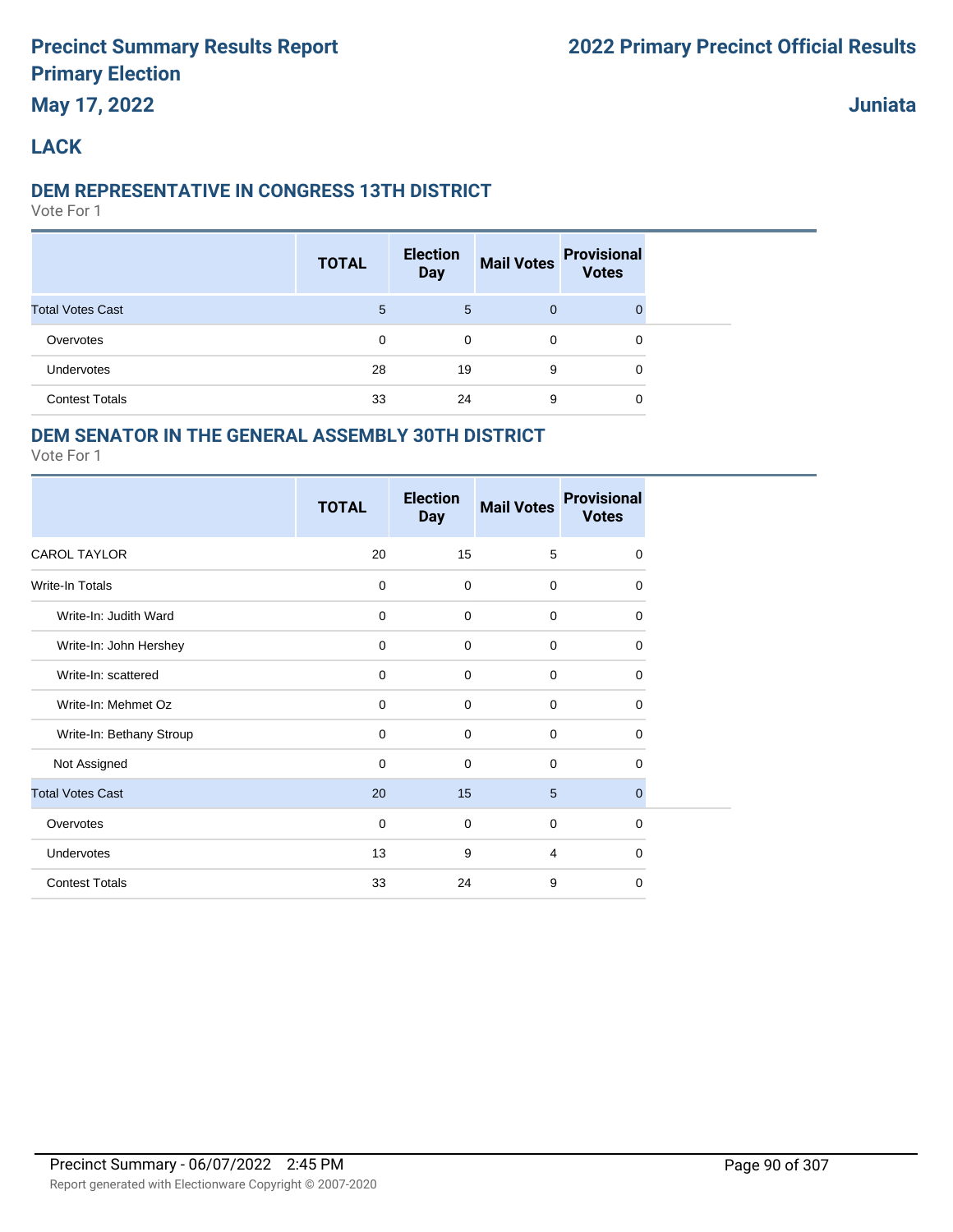# **May 17, 2022**

**Juniata**

## **LACK**

# **DEM REPRESENTATIVE IN THE GENERAL ASSEMBLY 86TH DISTRICT**

|                                  | <b>TOTAL</b>   | <b>Election</b><br><b>Day</b> | <b>Mail Votes</b> | <b>Provisional</b><br><b>Votes</b> |
|----------------------------------|----------------|-------------------------------|-------------------|------------------------------------|
| Write-In Totals                  | $\overline{7}$ | 5                             | $\overline{2}$    | 0                                  |
| Write-In: Craig Paden            | $\mathbf 0$    | $\mathbf 0$                   | $\mathbf 0$       | 0                                  |
| Write-In: Jonathan Mertz         | 0              | 0                             | $\mathbf 0$       | 0                                  |
| Write-In: Ronald Shearer         | $\mathbf 0$    | $\mathbf 0$                   | $\mathbf 0$       | 0                                  |
| Write-In: Norman Love            | $\mathbf 0$    | $\mathbf 0$                   | $\mathbf 0$       | 0                                  |
| Write-In: Jonathan M. Cunningham | $\mathbf 0$    | $\mathbf 0$                   | $\mathbf 0$       | 0                                  |
| Write-In: Mark Critz             | $\mathbf 0$    | $\mathbf 0$                   | $\mathbf 0$       | 0                                  |
| Write-In: Wyatt Guillory         | $\mathbf 0$    | $\mathbf 0$                   | $\mathbf 0$       | 0                                  |
| Write-In: William L. Baney       | $\mathbf 0$    | $\mathbf 0$                   | $\mathbf 0$       | 0                                  |
| Write-In: Hannah Smith           | $\mathbf{1}$   | 1                             | $\mathbf 0$       | 0                                  |
| Write-In: Karen Anderson         | $\mathbf 0$    | $\mathbf 0$                   | $\mathbf 0$       | 0                                  |
| Write-In: John Hershey           | 4              | 2                             | $\overline{2}$    | 0                                  |
| Write-In: Bob Casey, Jr.         | $\mathbf 0$    | $\mathbf 0$                   | $\mathbf 0$       | 0                                  |
| Write-In: Gina Moist             | $\mathbf 0$    | $\pmb{0}$                     | $\mathbf{0}$      | 0                                  |
| Write-In: Jay G. Auker           | 0              | 0                             | 0                 | 0                                  |
| Write-In: Tessa Gross            | $\mathbf 0$    | $\mathbf 0$                   | 0                 | 0                                  |
| Write-In: Kay Clugston           | $\mathbf{1}$   | 1                             | $\mathbf 0$       | 0                                  |
| Write-In: Carl H. Radek          | $\mathbf 0$    | $\mathbf 0$                   | $\mathbf 0$       | 0                                  |
| Write-In: Eric Becht             | $\mathbf 0$    | $\mathbf 0$                   | $\mathbf 0$       | 0                                  |
| Write-In: Kiim Klingensmith Hart | $\mathbf 0$    | $\mathbf 0$                   | $\mathbf 0$       | 0                                  |
| Write-In: Levon Putt             | $\mathbf 0$    | 0                             | $\mathbf 0$       | 0                                  |
| Write-In: Rolf Lotz              | 0              | 0                             | 0                 | 0                                  |
| Write-In: Joshua Guillory        | $\mathsf 0$    | $\mathbf 0$                   | $\mathsf 0$       | $\mathbf 0$                        |
| Write-In: scattered              | $\mathbf{1}$   | $\mathbf{1}$                  | $\mathsf 0$       | 0                                  |
| Write-In: Jeff Hart              | $\pmb{0}$      | $\mathsf{O}\xspace$           | $\mathbf 0$       | $\pmb{0}$                          |
| Write-In: Perry Stambaugh        | $\mathsf 0$    | $\mathsf 0$                   | $\mathsf 0$       | 0                                  |
| Not Assigned                     | $\pmb{0}$      | $\pmb{0}$                     | $\mathbf 0$       | 0                                  |
| <b>Total Votes Cast</b>          | $\overline{7}$ | $\overline{5}$                | $\overline{2}$    | $\mathbf{0}$                       |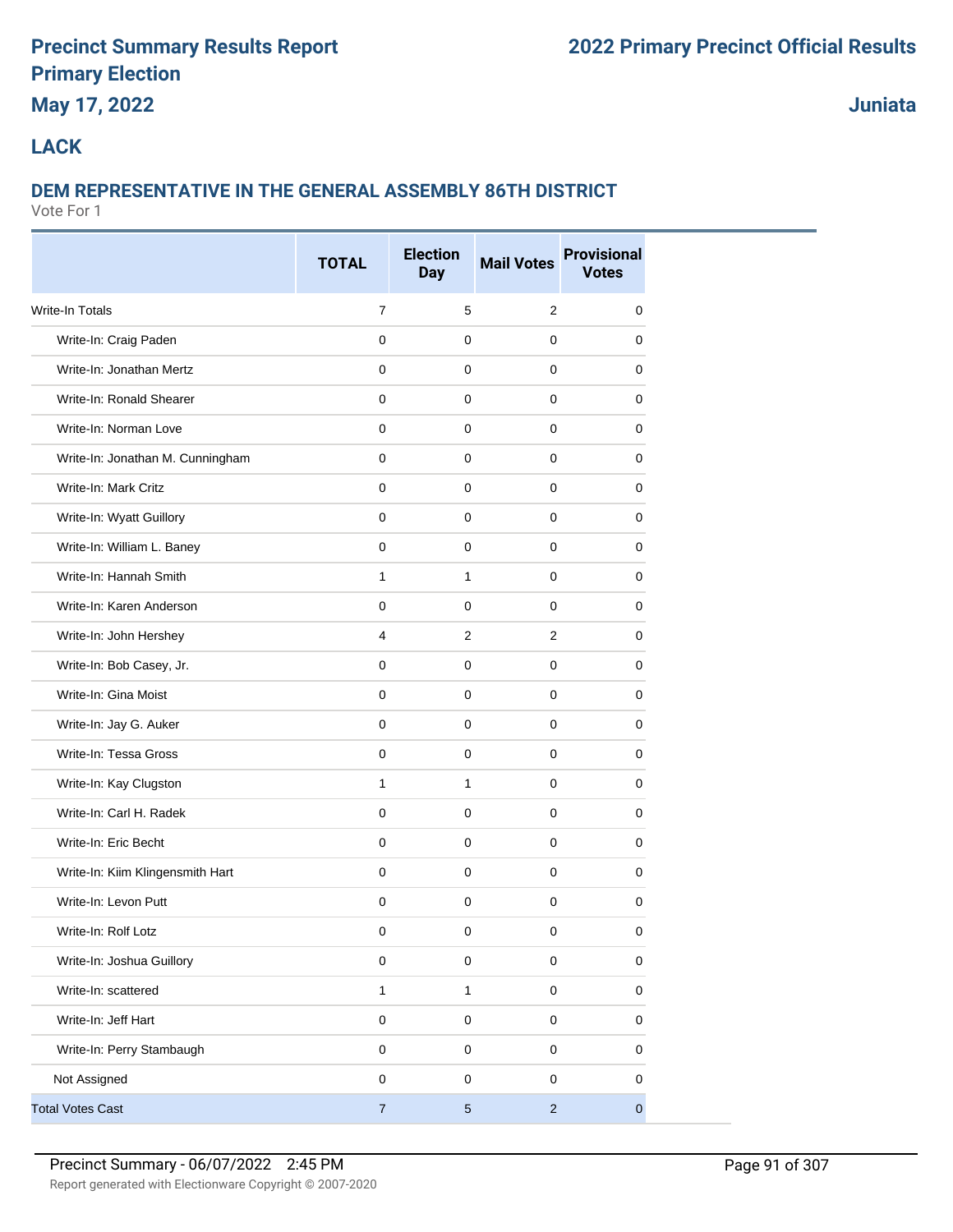# **May 17, 2022**

**Juniata**

## **LACK**

# **DEM REPRESENTATIVE IN THE GENERAL ASSEMBLY 86TH DISTRICT**

|                       | <b>TOTAL</b> | <b>Election</b><br>Day | <b>Mail Votes</b> | <b>Provisional</b><br><b>Votes</b> |
|-----------------------|--------------|------------------------|-------------------|------------------------------------|
| Overvotes             | 0            | 0                      | 0                 |                                    |
| <b>Undervotes</b>     | 26           | 19                     |                   | 0                                  |
| <b>Contest Totals</b> | 33           | 24                     | 9                 | 0                                  |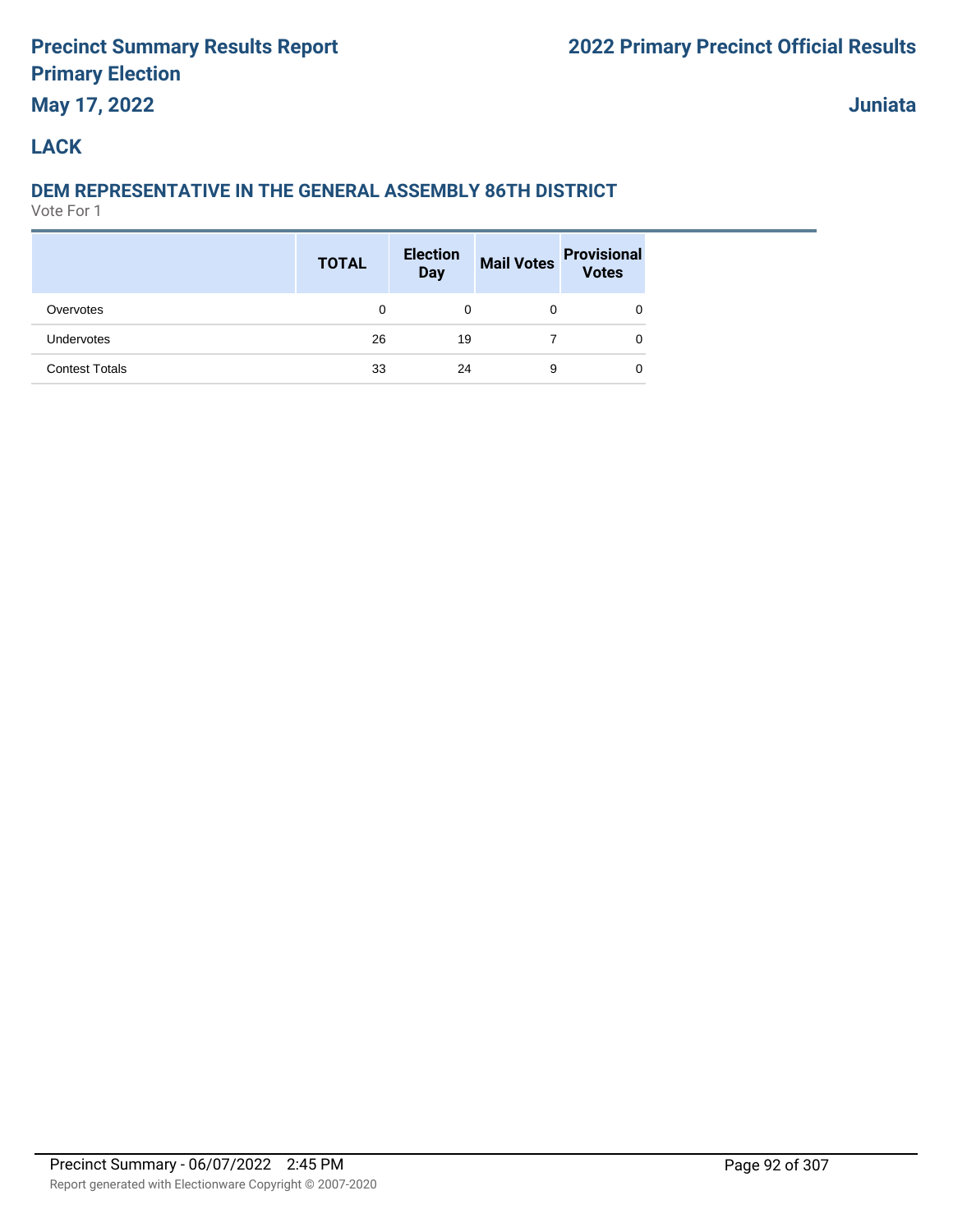# **May 17, 2022**

# **Juniata**

## **LACK**

#### **DEM MEMBER OF DEMOCRATIC STATE COMMITTEE**

|                                   | <b>TOTAL</b>        | <b>Election</b><br><b>Day</b> | <b>Mail Votes</b>   | <b>Provisional</b><br><b>Votes</b> |  |  |
|-----------------------------------|---------------------|-------------------------------|---------------------|------------------------------------|--|--|
| Write-In Totals                   | 2                   | $\overline{2}$                | $\mathbf 0$         | $\mathbf 0$                        |  |  |
| Write-In: Peter Junod             | $\mathbf 0$         | $\mathbf 0$                   | $\mathbf 0$         | 0                                  |  |  |
| Write-In: Tyler Titus             | 0                   | $\mathbf 0$                   | 0                   | 0                                  |  |  |
| Write-In: Wyatt A. Guillory       | $\mathbf 0$         | $\mathbf 0$                   | 0                   | 0                                  |  |  |
| Write-In: Jonathan Mertz          | $\mathbf 0$         | $\mathbf 0$                   | $\mathbf 0$         | 0                                  |  |  |
| Write-In: Amen Brown              | $\mathbf 0$         | $\mathbf 0$                   | $\mathbf 0$         | 0                                  |  |  |
| Write-In: Pat Neimond             | $\Omega$            | $\mathbf 0$                   | $\mathbf 0$         | 0                                  |  |  |
| Write-In: John Shearer            | $\mathbf 0$         | $\mathbf 0$                   | $\mathbf 0$         | 0                                  |  |  |
| Write-In: Dennis Lewis            | $\mathbf 0$         | $\mathbf 0$                   | 0                   | 0                                  |  |  |
| Write-In: Robert Bair             | 0                   | 0                             | 0                   | 0                                  |  |  |
| Write-In: Aaron Falker            | $\mathbf 0$         | $\mathbf 0$                   | $\mathbf 0$         | 0                                  |  |  |
| Write-In: Nanci L. Aumiller       | $\Omega$            | $\mathbf 0$                   | $\mathbf 0$         | 0                                  |  |  |
| Write-In: Jonathan M. Cunningham  | $\mathbf 0$         | $\mathbf 0$                   | $\mathbf 0$         | 0                                  |  |  |
| Write-In: Wyatt Guillory          | $\mathbf 0$         | $\mathbf 0$                   | $\mathbf 0$         | 0                                  |  |  |
| Write-In: Fern Fowler             | 0                   | 0                             | 0                   | 0                                  |  |  |
| Write-In: Tessa Gross             | $\mathbf{1}$        | $\mathbf{1}$                  | $\mathbf 0$         | 0                                  |  |  |
| Write-In: Eric Becht              | $\mathbf 0$         | $\mathbf 0$                   | $\mathbf 0$         | 0                                  |  |  |
| Write-In: Christopher Kowerdovich | $\mathbf 0$         | $\mathbf 0$                   | $\mathbf 0$         | 0                                  |  |  |
| Write-In: David Stetler           | $\Omega$            | $\mathbf 0$                   | $\mathbf 0$         | $\mathbf 0$                        |  |  |
| Write-In: Jimmy Dillon            | $\mathbf 0$         | $\mathbf 0$                   | $\mathbf 0$         | 0                                  |  |  |
| Write-In: Jason Prowell           | 0                   | $\mathbf 0$                   | $\mathbf 0$         | 0                                  |  |  |
| Write-In: Jay G. Auker            | 0                   | 0                             | 0                   | 0                                  |  |  |
| Write-In: Joe Sims                | $\pmb{0}$           | $\mathbf 0$                   | $\mathsf 0$         | $\mathbf 0$                        |  |  |
| Write-In: Kim Klingensmith Hart   | $\pmb{0}$           | $\pmb{0}$                     | $\mathsf{O}\xspace$ | $\pmb{0}$                          |  |  |
| Write-In: scattered               | $\mathsf{O}\xspace$ | $\pmb{0}$                     | $\mathbf 0$         | $\pmb{0}$                          |  |  |
| Write-In: John Auker              | $\pmb{0}$           | $\mathbf 0$                   | $\mathsf 0$         | $\pmb{0}$                          |  |  |
| Write-In: Mike Smith              | $\pmb{0}$           | $\pmb{0}$                     | $\mathsf 0$         | 0                                  |  |  |
| Write-In: Hannah Smith-Brubaker   | $\pmb{0}$           | $\pmb{0}$                     | $\mathsf 0$         | 0                                  |  |  |
| Write-In: Doris Love              | $\pmb{0}$           | $\mathsf 0$                   | $\mathbf 0$         | $\pmb{0}$                          |  |  |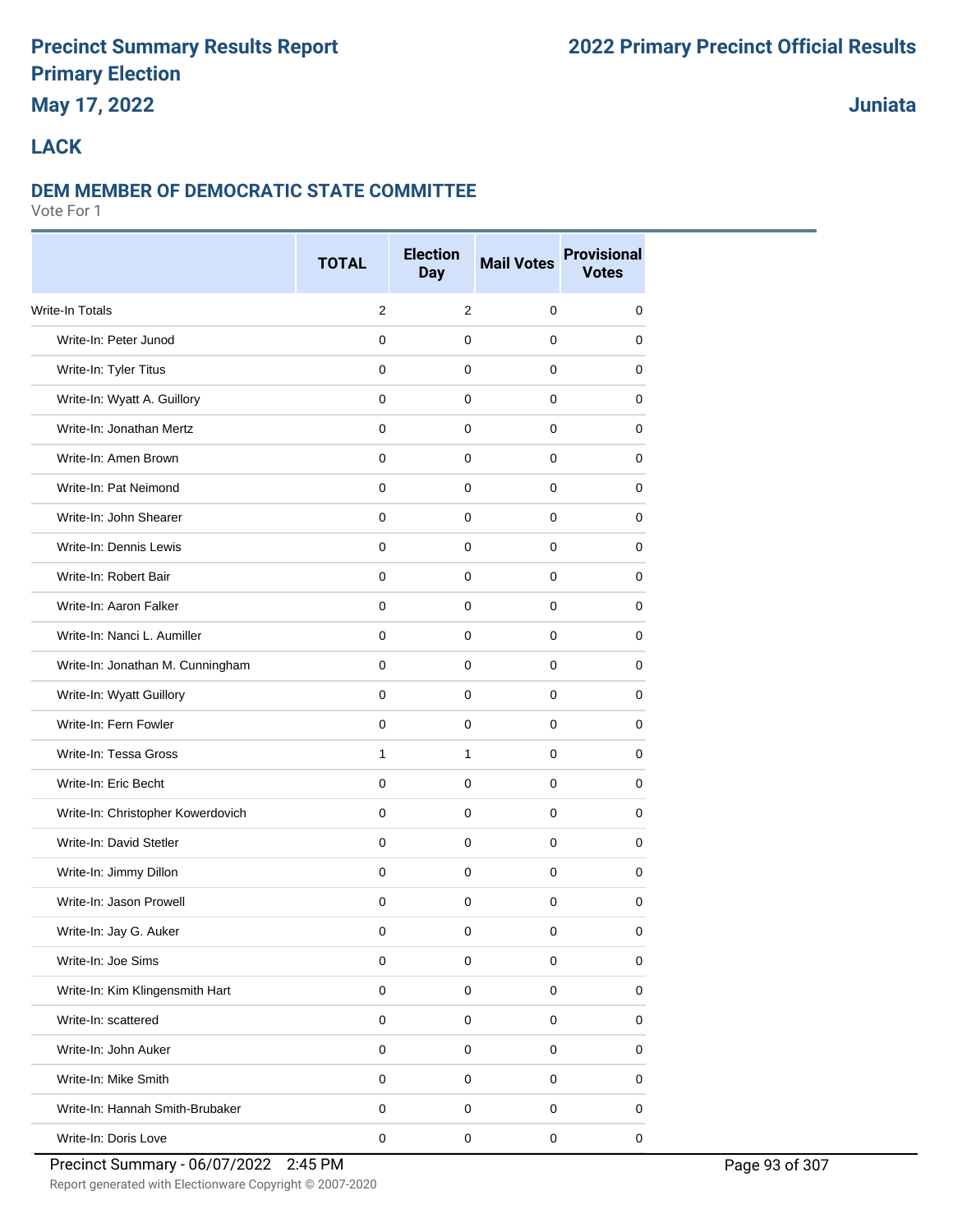# **May 17, 2022**

**Juniata**

## **LACK**

#### **DEM MEMBER OF DEMOCRATIC STATE COMMITTEE**

Vote For 1

|                           | <b>TOTAL</b> | <b>Election</b><br><b>Day</b> | <b>Mail Votes</b> | <b>Provisional</b><br><b>Votes</b> |  |
|---------------------------|--------------|-------------------------------|-------------------|------------------------------------|--|
| Write-In: Curt Junod      | 1            | 1                             | $\mathbf 0$       | 0                                  |  |
| Write-In: Thomas E. Fink  | $\mathbf 0$  | $\Omega$                      | $\mathbf 0$       | $\Omega$                           |  |
| Write-In: Johnathan Auker | $\mathbf 0$  | $\mathbf 0$                   | $\mathbf 0$       | $\Omega$                           |  |
| Write-In: John Hershey    | $\mathbf 0$  | $\Omega$                      | $\mathbf 0$       | $\Omega$                           |  |
| Write-In: Lorrie Guillory | $\mathbf 0$  | $\mathbf 0$                   | $\mathbf 0$       | 0                                  |  |
| Not Assigned              | $\mathbf 0$  | $\mathbf 0$                   | $\mathbf 0$       | 0                                  |  |
| <b>Total Votes Cast</b>   | 2            | 2                             | $\mathbf{0}$      | $\Omega$                           |  |
| Overvotes                 | $\mathbf 0$  | $\mathbf 0$                   | $\mathbf 0$       | $\Omega$                           |  |
| Undervotes                | 31           | 22                            | 9                 | 0                                  |  |
| <b>Contest Totals</b>     | 33           | 24                            | 9                 | $\Omega$                           |  |

#### **DEM LACK TOWNSHIP DEMOCRATIC COMMITTEEPERSON**

|                           | <b>TOTAL</b>   | <b>Election</b><br><b>Day</b> | <b>Mail Votes</b> | <b>Provisional</b><br><b>Votes</b> |
|---------------------------|----------------|-------------------------------|-------------------|------------------------------------|
| Write-In Totals           | $\overline{4}$ | 3                             | 1                 | 0                                  |
| Write-In: Dave Clark      | 1              | 1                             | $\mathbf 0$       | 0                                  |
| Write-In: David Shearer   | 1              | 1                             | $\mathbf 0$       | 0                                  |
| Write-In: Roy D. Brubaker | 1              | 1                             | $\mathbf 0$       | 0                                  |
| Write-In: Emily Shoop     | 1              | $\mathbf 0$                   | 1                 | 0                                  |
| Not Assigned              | 0              | $\mathbf 0$                   | $\mathbf 0$       | 0                                  |
| <b>Total Votes Cast</b>   | $\overline{4}$ | 3                             | $\mathbf{1}$      | $\Omega$                           |
| Overvotes                 | $\mathbf 0$    | $\Omega$                      | $\Omega$          | $\Omega$                           |
| <b>Undervotes</b>         | 62             | 45                            | 17                | 0                                  |
| <b>Contest Totals</b>     | 66             | 48                            | 18                | 0                                  |
|                           |                |                               |                   |                                    |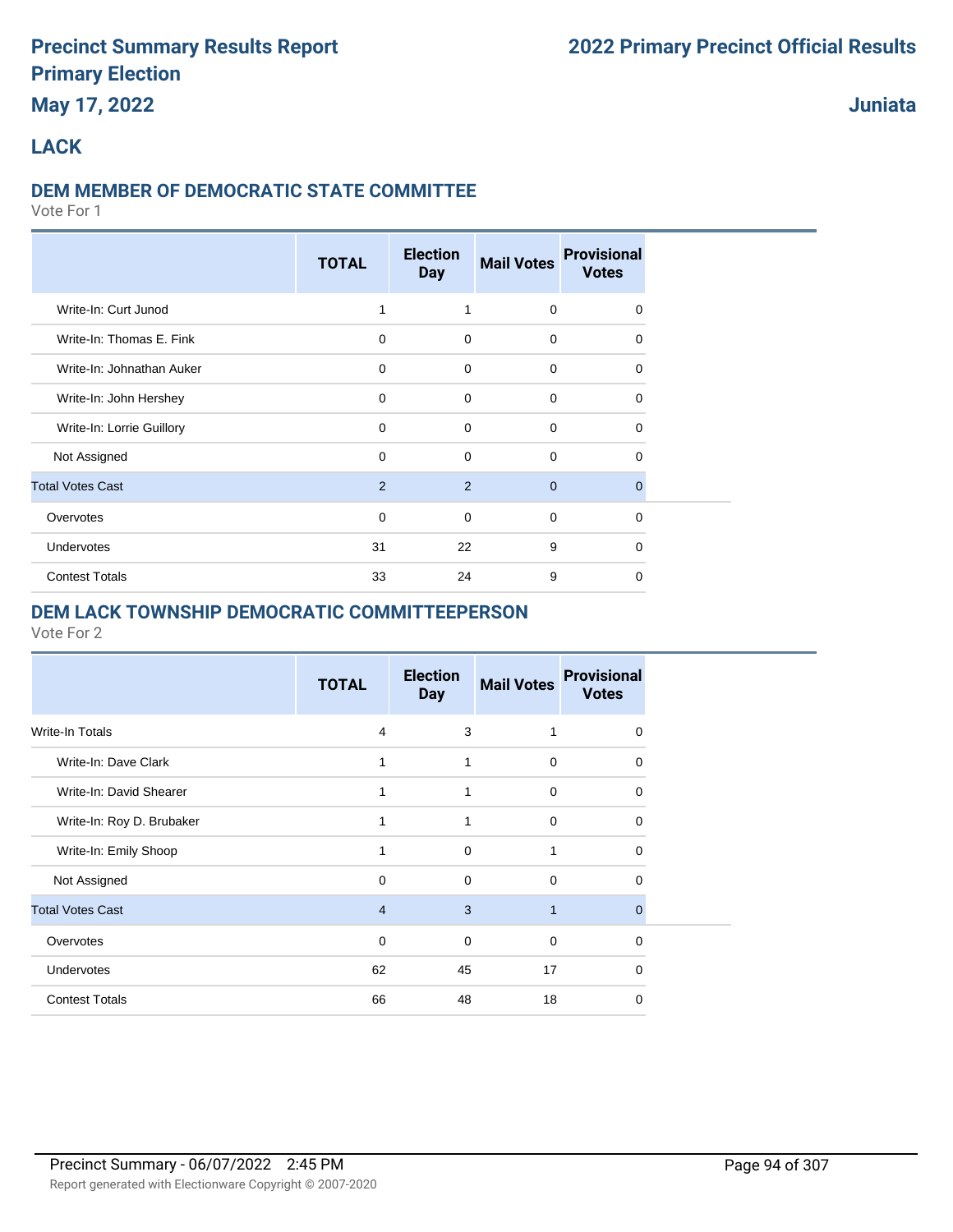## **Juniata**

## **LACK**

#### **REP UNITED STATES SENATOR**

|                            | <b>TOTAL</b> | <b>Election</b><br><b>Day</b> | <b>Mail Votes</b> | <b>Provisional</b><br><b>Votes</b> |
|----------------------------|--------------|-------------------------------|-------------------|------------------------------------|
| <b>KATHY BARNETTE</b>      | 43           | 43                            | $\mathbf 0$       | 0                                  |
| <b>MEHMET OZ</b>           | 28           | 26                            | 2                 | 0                                  |
| <b>GEORGE BOCHETTO</b>     | $\mathbf{1}$ | $\mathbf{1}$                  | $\mathbf 0$       | 0                                  |
| <b>JEFF BARTOS</b>         | 11           | 9                             | 2                 | 0                                  |
| <b>DAVE MCCORMICK</b>      | 23           | 20                            | 3                 | 0                                  |
| <b>SEAN GALE</b>           | $\mathbf 0$  | $\mathbf 0$                   | $\mathbf 0$       | 0                                  |
| <b>CARLA SANDS</b>         | 18           | 17                            | $\mathbf{1}$      | 0                                  |
| <b>Write-In Totals</b>     | $\mathbf 0$  | 0                             | $\mathbf 0$       | 0                                  |
| Write-In: Malcolm Kenyatta | $\mathbf 0$  | $\mathbf 0$                   | $\mathbf 0$       | 0                                  |
| Write-In: John Fetterman   | $\mathbf 0$  | 0                             | $\mathbf 0$       | 0                                  |
| Write-In: scattered        | $\mathbf 0$  | 0                             | $\mathbf 0$       | 0                                  |
| Not Assigned               | $\mathbf 0$  | 0                             | $\mathbf 0$       | 0                                  |
| <b>Total Votes Cast</b>    | 124          | 116                           | 8                 | $\mathbf{0}$                       |
| Overvotes                  | $\mathbf 0$  | 0                             | $\mathbf 0$       | 0                                  |
| Undervotes                 | $\mathbf{1}$ | $\mathbf{1}$                  | $\mathbf 0$       | 0                                  |
| <b>Contest Totals</b>      | 125          | 117                           | 8                 | 0                                  |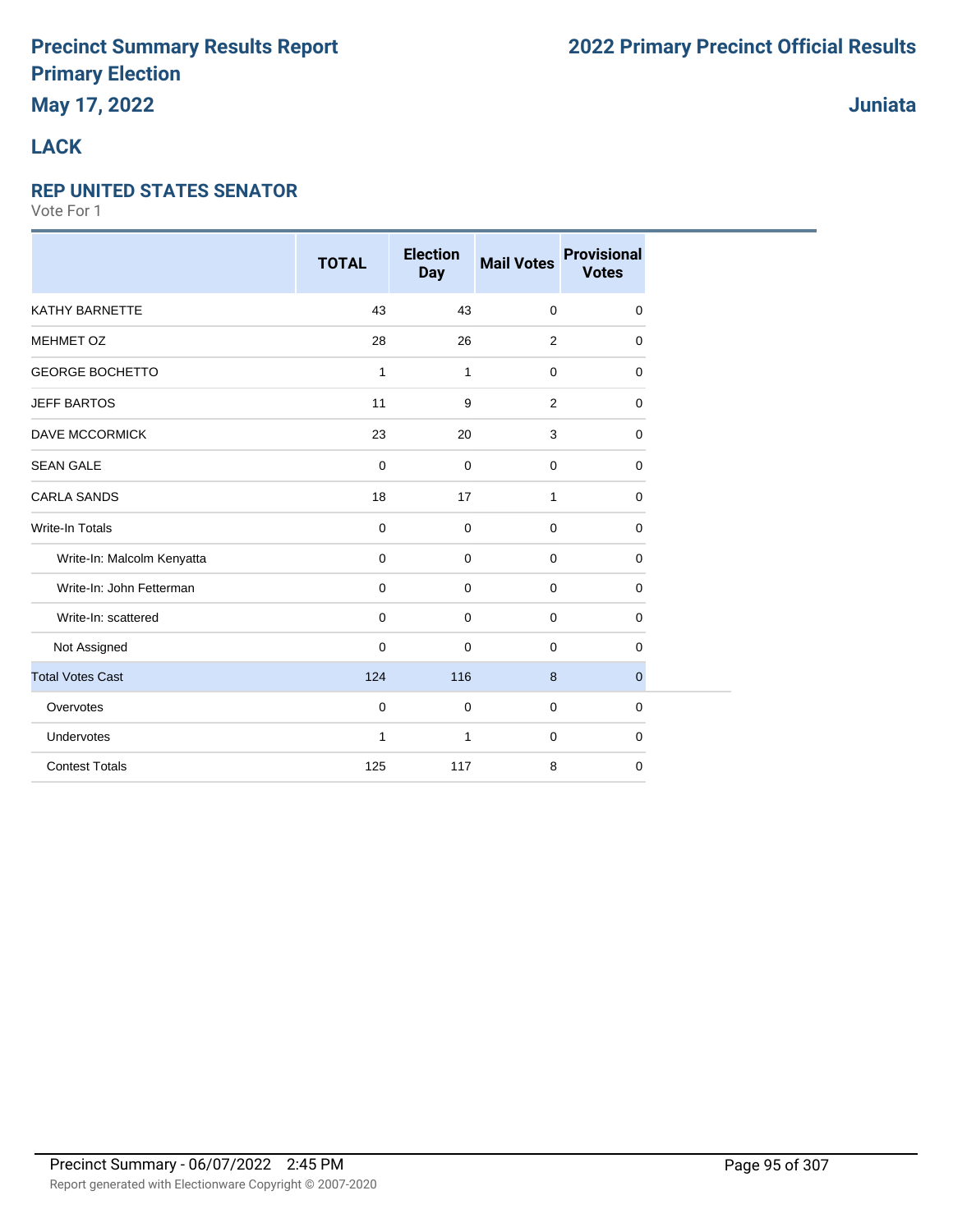# **LACK**

## **REP GOVERNOR**

|                               | <b>TOTAL</b>   | <b>Election</b><br><b>Day</b> | <b>Mail Votes</b> | <b>Provisional</b><br><b>Votes</b> |
|-------------------------------|----------------|-------------------------------|-------------------|------------------------------------|
| LOU BARLETTA                  | 15             | 15                            | $\mathbf 0$       | $\mathbf 0$                        |
| DOUGLAS V. MASTRIANO          | 90             | 88                            | $\overline{2}$    | 0                                  |
| <b>NCHE ZAMA</b>              | $\mathbf{1}$   | $\mathbf{1}$                  | $\mathbf 0$       | 0                                  |
| <b>DAVE WHITE</b>             | 6              | 4                             | $\overline{2}$    | $\mathbf 0$                        |
| <b>MELISSA HART</b>           | $\pmb{0}$      | $\mathbf 0$                   | $\mathbf 0$       | $\mathbf 0$                        |
| <b>BILL MCSWAIN</b>           | 4              | 3                             | 1                 | $\mathbf 0$                        |
| <b>CHARLIE GEROW</b>          | $\pmb{0}$      | $\mathbf 0$                   | $\mathbf 0$       | $\mathbf 0$                        |
| <b>JOE GALE</b>               | $\pmb{0}$      | $\mathsf 0$                   | $\mathbf 0$       | $\mathbf 0$                        |
| <b>JAKE CORMAN</b>            | $\overline{7}$ | $\overline{4}$                | 3                 | $\mathbf 0$                        |
| <b>Write-In Totals</b>        | 0              | 0                             | $\mathbf 0$       | 0                                  |
| Write-In: Maggie Hackenberger | 0              | $\mathbf 0$                   | $\mathbf 0$       | 0                                  |
| Write-In: Josh Shapiro        | 0              | $\mathbf 0$                   | $\mathbf 0$       | 0                                  |
| Write-In: scattered           | 0              | $\mathbf 0$                   | $\mathbf 0$       | 0                                  |
| Not Assigned                  | 0              | $\mathbf 0$                   | $\mathbf 0$       | 0                                  |
| <b>Total Votes Cast</b>       | 123            | 115                           | 8                 | $\mathbf{0}$                       |
| Overvotes                     | 0              | $\mathbf 0$                   | $\mathbf 0$       | $\mathbf 0$                        |
| Undervotes                    | $\overline{2}$ | $\overline{2}$                | $\mathbf 0$       | 0                                  |
| <b>Contest Totals</b>         | 125            | 117                           | 8                 | $\mathbf 0$                        |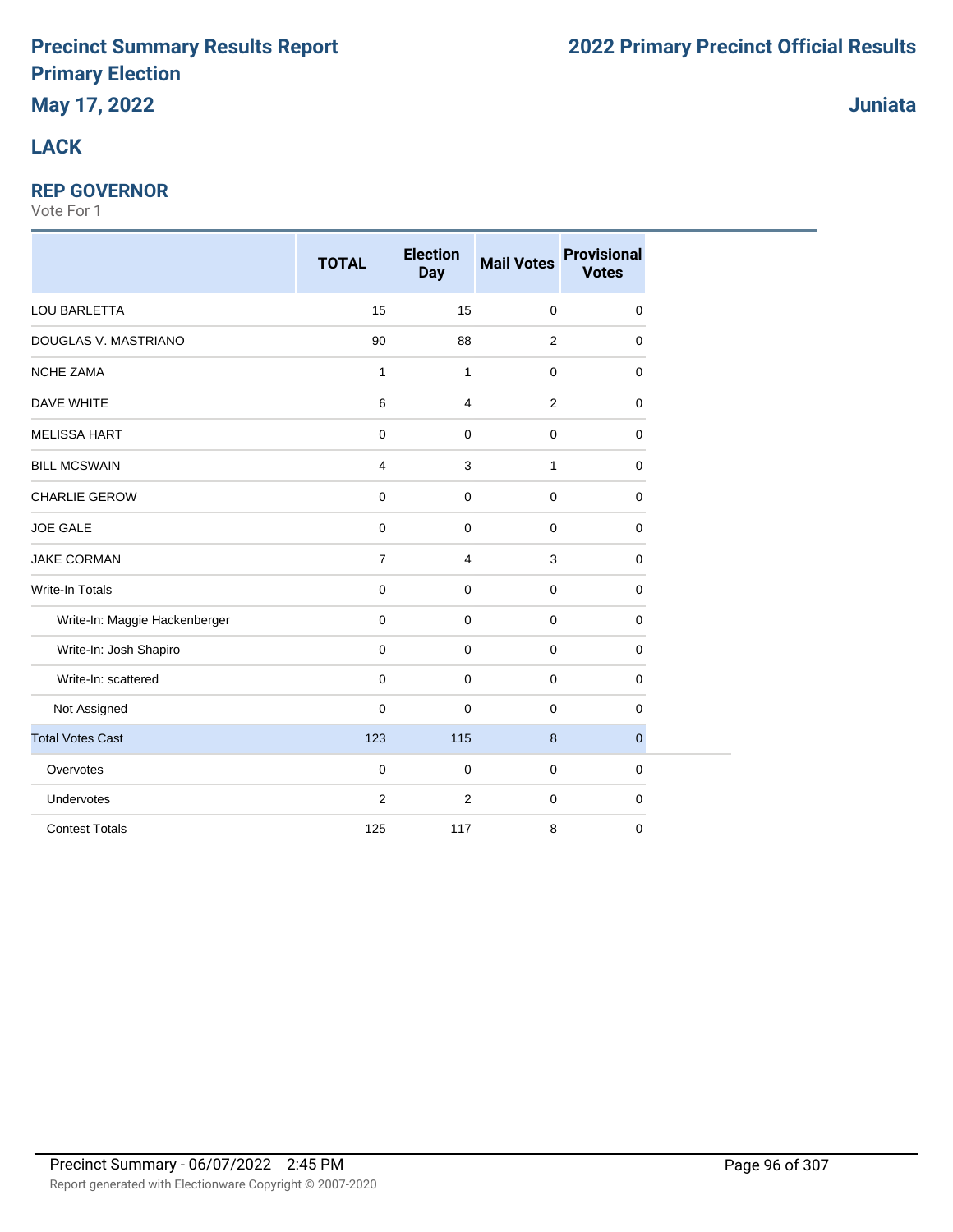# **May 17, 2022**

## **Juniata**

## **LACK**

#### **REP LIEUTENANT GOVERNOR**

|                            | <b>TOTAL</b>   | <b>Election</b><br><b>Day</b> | <b>Mail Votes</b> | <b>Provisional</b><br><b>Votes</b> |
|----------------------------|----------------|-------------------------------|-------------------|------------------------------------|
| <b>CLARICE SCHILLINGER</b> | 5              | 5                             | $\mathbf 0$       | 0                                  |
| JAMES EARL JONES           | 6              | 6                             | $\mathbf 0$       | $\mathbf 0$                        |
| <b>RICK SACCONE</b>        | 8              | 8                             | $\mathbf 0$       | 0                                  |
| <b>JOHN BROWN</b>          | $\overline{7}$ | 5                             | 2                 | $\mathbf 0$                        |
| <b>CHRIS FRYE</b>          | 5              | 5                             | $\mathbf 0$       | $\pmb{0}$                          |
| <b>JEFF COLEMAN</b>        | 29             | 25                            | 4                 | 0                                  |
| <b>RUSS DIAMOND</b>        | 3              | 3                             | $\mathbf 0$       | $\mathbf 0$                        |
| CARRIE LEWIS DELROSSO      | 23             | 21                            | 2                 | $\pmb{0}$                          |
| <b>TEDDY DANIELS</b>       | 25             | 25                            | $\mathbf 0$       | 0                                  |
| Write-In Totals            | $\mathbf 0$    | 0                             | $\pmb{0}$         | $\mathbf 0$                        |
| Write-In: Jake Corman      | $\mathbf 0$    | 0                             | $\pmb{0}$         | $\mathbf 0$                        |
| Write-In: Steve Imes       | $\mathbf 0$    | 0                             | $\pmb{0}$         | $\mathbf 0$                        |
| Write-In: Jeff Bartos      | $\mathbf 0$    | $\mathbf 0$                   | $\mathbf 0$       | $\mathbf 0$                        |
| Write-In: Lou Barletta     | 0              | 0                             | $\mathbf 0$       | 0                                  |
| Write-In: Kathy Barnette   | $\mathbf 0$    | 0                             | $\pmb{0}$         | $\mathbf 0$                        |
| Write-In: John Reichenbach | $\mathbf 0$    | $\mathbf 0$                   | $\mathbf 0$       | 0                                  |
| Write-In: Josh Imes        | 0              | 0                             | $\pmb{0}$         | 0                                  |
| Write-In: Austin Davis     | $\pmb{0}$      | $\mathbf 0$                   | $\mathbf 0$       | $\pmb{0}$                          |
| Write-In: Philip Rickert   | 0              | $\mathbf 0$                   | $\pmb{0}$         | 0                                  |
| Write-In: Dave White       | 0              | 0                             | $\pmb{0}$         | 0                                  |
| Write-In: scattered        | 0              | 0                             | $\pmb{0}$         | $\mathbf 0$                        |
| Write-In: Brian Sims       | $\mathsf 0$    | $\pmb{0}$                     | $\pmb{0}$         | $\pmb{0}$                          |
| Write-In: Brennan Paden    | $\mathsf 0$    | $\mathsf 0$                   | $\pmb{0}$         | $\pmb{0}$                          |
| Not Assigned               | $\pmb{0}$      | $\mathbf 0$                   | $\pmb{0}$         | $\mathsf 0$                        |
| <b>Total Votes Cast</b>    | 111            | 103                           | $\bf 8$           | $\mathbf{0}$                       |
| Overvotes                  | $\mathsf 0$    | $\pmb{0}$                     | $\pmb{0}$         | $\pmb{0}$                          |
| Undervotes                 | 14             | 14                            | $\pmb{0}$         | $\pmb{0}$                          |
| <b>Contest Totals</b>      | 125            | 117                           | $\bf 8$           | $\mathbf 0$                        |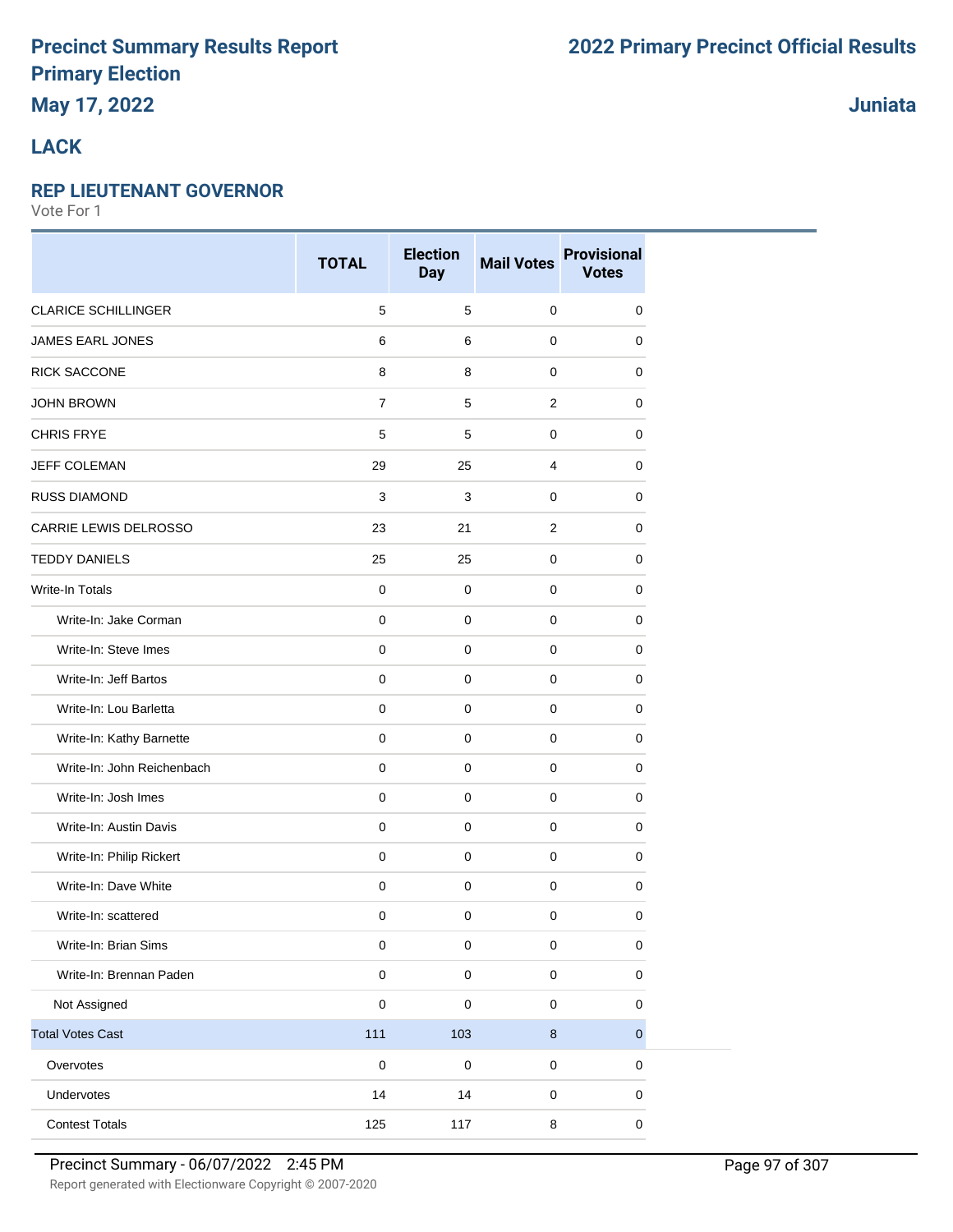# **May 17, 2022**

**Juniata**

## **LACK**

#### **REP REPRESENTATIVE IN CONGRESS 13TH DISTRICT**

|                               | <b>TOTAL</b> | <b>Election</b><br>Day | <b>Mail Votes</b> | <b>Provisional</b><br><b>Votes</b> |
|-------------------------------|--------------|------------------------|-------------------|------------------------------------|
| JOHN JOYCE                    | 107          | 100                    | $\overline{7}$    | 0                                  |
| <b>Write-In Totals</b>        | 0            | $\mathbf 0$            | $\mathbf 0$       | 0                                  |
| Write-In: Glenn Suppllee      | $\mathbf 0$  | $\mathbf 0$            | $\mathbf 0$       | 0                                  |
| Write-In: scattered           | $\mathbf 0$  | $\mathbf 0$            | $\mathbf 0$       | 0                                  |
| Write-In: Joseph D. Long      | $\mathbf 0$  | $\mathbf 0$            | $\mathbf 0$       | 0                                  |
| Write-In: Mark Critz          | $\mathbf 0$  | $\mathbf 0$            | $\mathbf 0$       | 0                                  |
| Write-In: Ginger Oberlin      | $\mathbf 0$  | $\mathbf 0$            | $\mathbf 0$       | 0                                  |
| Write-In: Abby Normal         | $\mathbf 0$  | $\mathbf 0$            | $\mathbf 0$       | 0                                  |
| Write-In: John Hershey        | $\mathbf 0$  | $\mathbf 0$            | $\mathbf 0$       | 0                                  |
| Write-In: John Mingle         | $\mathbf{0}$ | $\mathbf 0$            | $\mathbf{0}$      | 0                                  |
| Write-In: George Smith        | $\mathbf 0$  | $\mathbf 0$            | $\mathbf 0$       | 0                                  |
| Write-In: Blake Henry         | $\mathbf 0$  | $\mathbf 0$            | $\mathbf 0$       | 0                                  |
| Write-In: Jonathan Cunningham | $\mathbf 0$  | $\mathbf 0$            | $\mathbf 0$       | 0                                  |
| Write-In: Donald Fultz        | $\mathbf 0$  | $\mathbf 0$            | $\mathbf 0$       | 0                                  |
| Write-In: Carmela Ciliberti   | $\mathbf 0$  | $\mathbf 0$            | 0                 | 0                                  |
| Not Assigned                  | $\mathbf 0$  | $\mathbf 0$            | $\mathbf 0$       | 0                                  |
| <b>Total Votes Cast</b>       | 107          | 100                    | $\overline{7}$    | $\overline{0}$                     |
| Overvotes                     | $\mathbf 0$  | $\mathbf 0$            | $\mathbf 0$       | 0                                  |
| Undervotes                    | 18           | 17                     | $\mathbf{1}$      | 0                                  |
| <b>Contest Totals</b>         | 125          | 117                    | 8                 | 0                                  |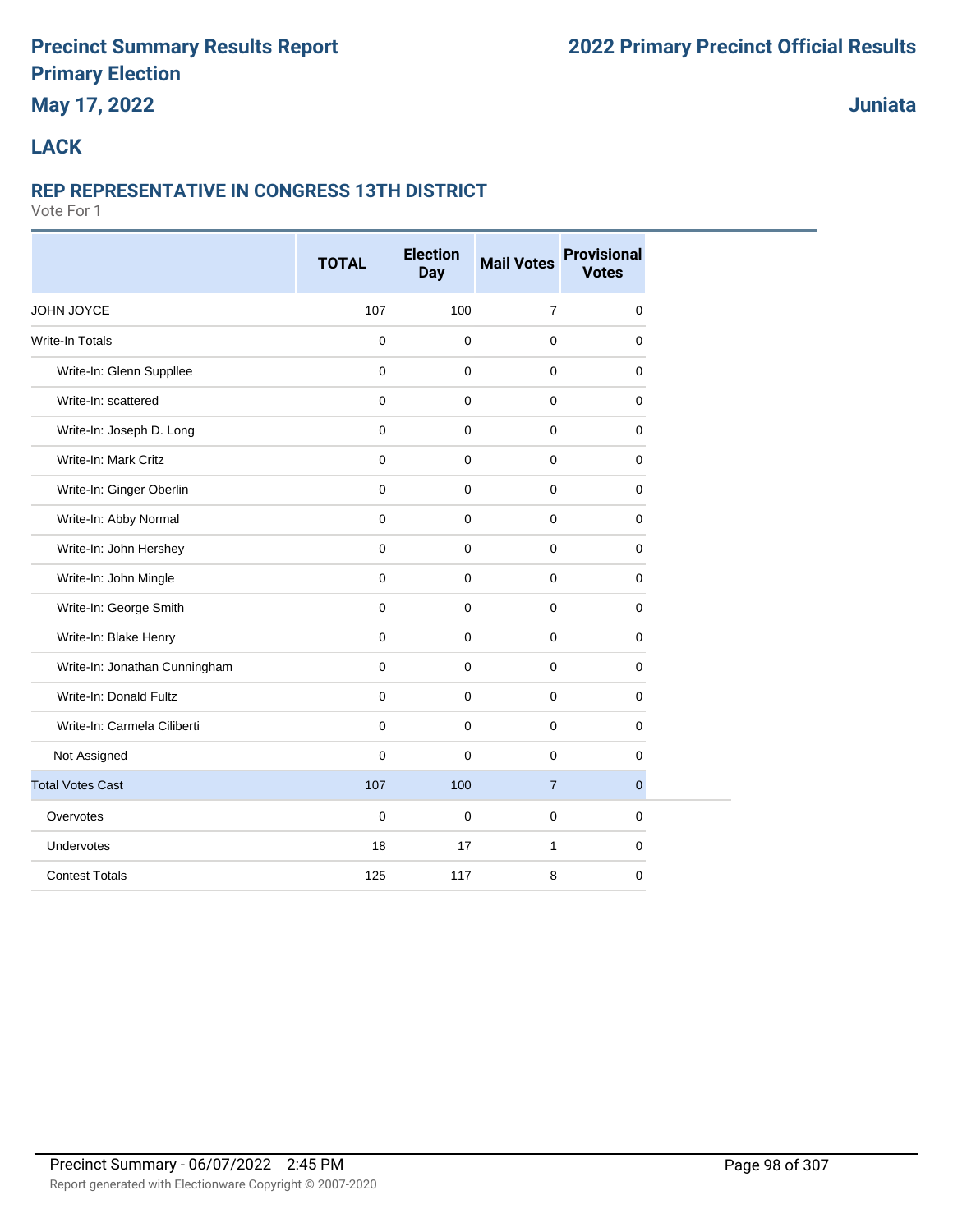# **May 17, 2022**

**Juniata**

## **LACK**

# **REP SENATOR IN THE GENERAL ASSEMBLY 30TH DISTRICT**

|                          | <b>TOTAL</b>        | <b>Election</b><br><b>Day</b> | <b>Mail Votes</b> | <b>Provisional</b><br><b>Votes</b> |
|--------------------------|---------------------|-------------------------------|-------------------|------------------------------------|
| <b>JUDY WARD</b>         | 103                 | 96                            | $\overline{7}$    | 0                                  |
| <b>Write-In Totals</b>   | $\mathbf 0$         | $\mathbf 0$                   | $\mathbf 0$       | 0                                  |
| Write-In: Donald Fultz   | $\mathbf 0$         | $\mathbf 0$                   | $\mathbf 0$       | $\mathbf 0$                        |
| Write-In: John Hershey   | $\mathbf 0$         | $\mathbf 0$                   | $\mathbf 0$       | $\mathbf 0$                        |
| Write-In: scattered      | $\mathbf 0$         | $\mathbf 0$                   | $\mathbf 0$       | 0                                  |
| Write-In: Bonnie Comp    | $\mathbf 0$         | $\mathbf 0$                   | $\mathbf 0$       | $\mathbf 0$                        |
| Write-In: Cody Burns     | $\mathsf{O}\xspace$ | $\mathbf 0$                   | $\mathbf 0$       | $\mathbf 0$                        |
| Write-In: Carol Taylor   | $\mathbf 0$         | $\mathbf 0$                   | $\mathbf 0$       | 0                                  |
| Write-In: Michael Kramer | $\mathbf 0$         | $\mathbf 0$                   | $\mathbf 0$       | 0                                  |
| Write-In: Ginger Oberlin | $\mathbf 0$         | $\mathbf 0$                   | $\mathbf 0$       | 0                                  |
| Write-In: Dave Fry       | $\mathbf 0$         | $\mathbf 0$                   | $\mathbf 0$       | $\mathbf 0$                        |
| Write-In: Blake Henry    | $\mathbf 0$         | 0                             | $\mathbf 0$       | $\mathbf 0$                        |
| Not Assigned             | $\mathbf 0$         | 0                             | $\mathbf 0$       | $\mathbf 0$                        |
| <b>Total Votes Cast</b>  | 103                 | 96                            | $\overline{7}$    | $\mathbf{0}$                       |
| Overvotes                | $\mathbf 0$         | $\mathbf 0$                   | $\mathbf 0$       | 0                                  |
| Undervotes               | 22                  | 21                            | 1                 | $\mathbf 0$                        |
| <b>Contest Totals</b>    | 125                 | 117                           | 8                 | $\mathbf 0$                        |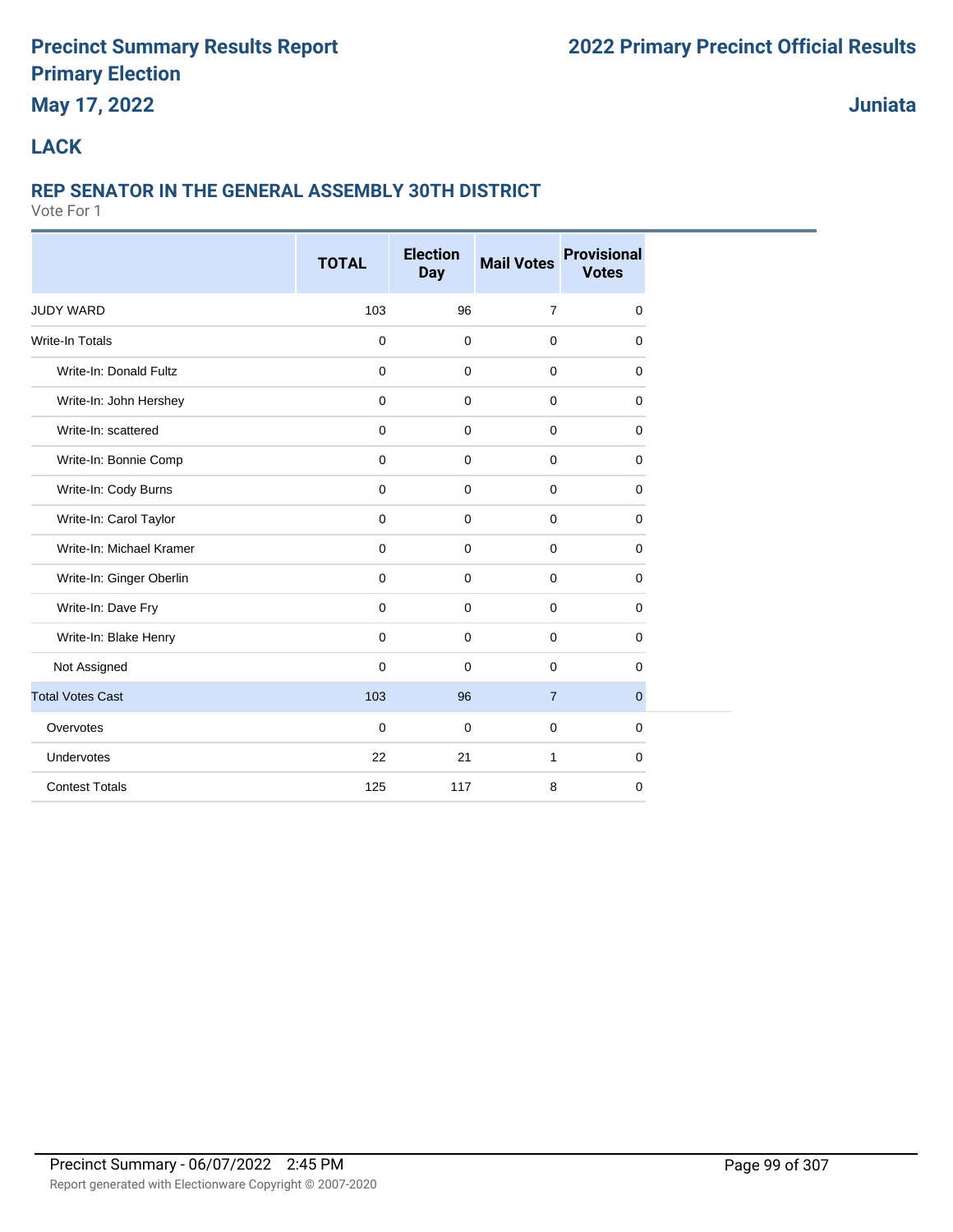# **May 17, 2022**

**Juniata**

## **LACK**

# **REP REPRESENTATIVE IN THE GENERAL ASSEMBLY 86TH DISTRICT**

|                              | <b>TOTAL</b>   | <b>Election</b><br><b>Day</b> | <b>Mail Votes</b> | <b>Provisional</b><br><b>Votes</b> |  |
|------------------------------|----------------|-------------------------------|-------------------|------------------------------------|--|
| <b>JOHN HERSHEY</b>          | 105            | 98                            | $\overline{7}$    | 0                                  |  |
| PERRY STAMBAUGH              | 18             | 17                            | 1                 | $\Omega$                           |  |
| Write-In Totals              | $\mathbf 0$    | $\Omega$                      | $\mathbf 0$       | $\Omega$                           |  |
| Write-In: Edward T. Reinhold | 0              | $\mathbf 0$                   | 0                 | 0                                  |  |
| Write-In: Jared Charles      | 0              | $\mathbf 0$                   | 0                 | 0                                  |  |
| Not Assigned                 | $\mathbf 0$    | $\mathbf 0$                   | $\mathbf 0$       | $\mathbf 0$                        |  |
| <b>Total Votes Cast</b>      | 123            | 115                           | 8                 | $\mathbf 0$                        |  |
| Overvotes                    | $\mathbf 0$    | $\mathbf 0$                   | 0                 | $\mathbf 0$                        |  |
| Undervotes                   | $\overline{2}$ | $\overline{2}$                | 0                 | $\mathbf 0$                        |  |
| <b>Contest Totals</b>        | 125            | 117                           | 8                 | $\Omega$                           |  |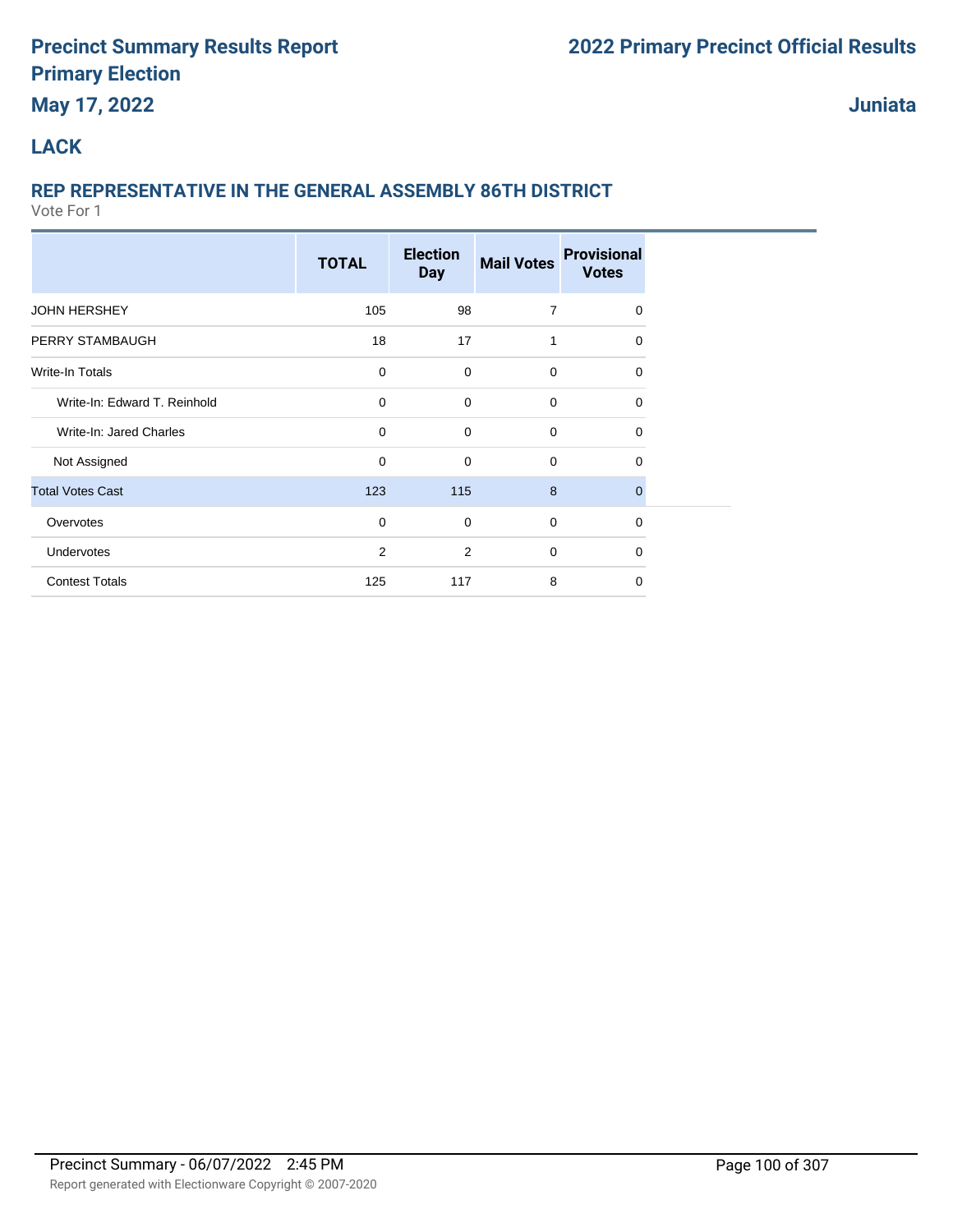# **May 17, 2022**

## **Juniata**

## **LACK**

#### **REP MEMBER OF REPUBLICAN STATE COMMITTEE**

|                                      | <b>TOTAL</b> | <b>Election</b><br>Day | <b>Mail Votes</b> | <b>Provisional</b><br><b>Votes</b> |
|--------------------------------------|--------------|------------------------|-------------------|------------------------------------|
| <b>NANCI L. AUMILLER</b>             | 104          | 96                     | 8                 | 0                                  |
| <b>Write-In Totals</b>               | 3            | 3                      | $\mathbf 0$       | 0                                  |
| Write-In: scattered                  | $\mathbf 0$  | $\mathbf 0$            | $\mathbf 0$       | 0                                  |
| Write-In: Katrina D. Dolan           | $\mathbf 0$  | $\mathbf 0$            | $\mathbf 0$       | 0                                  |
| Write-In: Ginger Oberlin             | $\mathbf 0$  | $\mathbf 0$            | $\mathbf 0$       | 0                                  |
| Write-In: David Hunsberger           | $\mathbf 0$  | $\mathbf 0$            | 0                 | 0                                  |
| Write-In: Zachary Williams           | $\mathbf 0$  | $\mathbf 0$            | $\mathbf 0$       | 0                                  |
| Write-In: Abbie Normal               | $\mathbf 0$  | $\mathbf 0$            | 0                 | 0                                  |
| Write-In: Monica Wert                | $\mathbf 0$  | $\mathbf 0$            | 0                 | 0                                  |
| Write-In: Elizebath M. Raffensberger | 3            | 3                      | $\mathbf 0$       | 0                                  |
| Write-In: Tammy Heikes               | $\mathbf 0$  | $\mathbf 0$            | $\mathbf 0$       | 0                                  |
| Write-In: Philip Rickert             | $\mathbf 0$  | 0                      | $\mathbf 0$       | 0                                  |
| Write-In: Bradley Hershey            | $\mathbf{0}$ | $\mathbf 0$            | $\mathbf 0$       | 0                                  |
| Write-In: Donald Fultz               | $\mathbf 0$  | $\mathbf 0$            | 0                 | 0                                  |
| Write-In: Doug Elsasser              | $\mathbf 0$  | 0                      | 0                 | 0                                  |
| Not Assigned                         | $\mathbf 0$  | $\mathbf 0$            | $\mathbf 0$       | $\mathbf 0$                        |
| <b>Total Votes Cast</b>              | 107          | 99                     | 8                 | $\mathbf 0$                        |
| Overvotes                            | $\mathbf 0$  | $\mathbf 0$            | $\mathbf 0$       | $\mathbf 0$                        |
| Undervotes                           | 18           | 18                     | $\mathbf 0$       | 0                                  |
| <b>Contest Totals</b>                | 125          | 117                    | 8                 | $\mathbf 0$                        |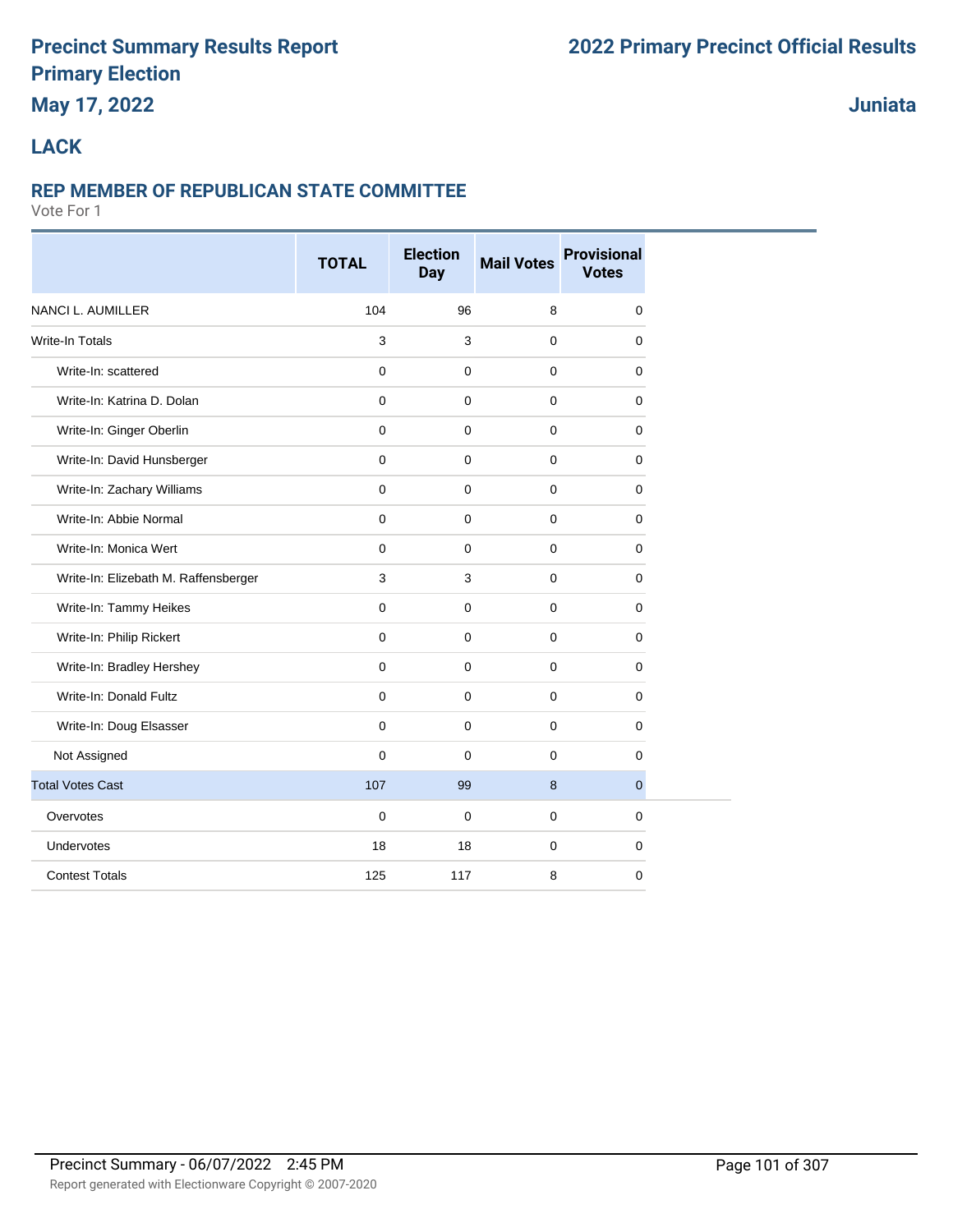# **May 17, 2022**

**Juniata**

## **LACK**

## **REP LACK TOWNSHIP REPUBLICAN COMMITTEEPERSON**

|                                      | <b>TOTAL</b> | <b>Election</b><br><b>Day</b> | <b>Mail Votes</b> | <b>Provisional</b><br><b>Votes</b> |  |
|--------------------------------------|--------------|-------------------------------|-------------------|------------------------------------|--|
| <b>Write-In Totals</b>               | 16           | 15                            | $\mathbf{1}$      | 0                                  |  |
| Write-In: Denise Wenrich             | $\mathbf{1}$ | 1                             | $\mathbf 0$       | 0                                  |  |
| Write-In: Steven P. Phyillaier       | 1            | 1                             | $\mathbf 0$       | 0                                  |  |
| Write-In: Gail Corwell               | 1            | 1                             | $\mathbf 0$       | 0                                  |  |
| Write-In: Nancy Parson               | 1            | 1                             | $\mathbf 0$       | 0                                  |  |
| Write-In: Elizabeth M. Raffensberger | 8            | 8                             | $\mathbf 0$       | 0                                  |  |
| Write-In: Andy Parker                | 1            | $\mathbf 0$                   | $\mathbf{1}$      | 0                                  |  |
| Write-In: Beth Baumgardner           | 1            | 1                             | $\mathbf 0$       | 0                                  |  |
| Write-In: Trisha Robinson            | 1            | 1                             | $\mathbf 0$       | 0                                  |  |
| Write-In: scattered                  | 1            | 1                             | $\mathbf 0$       | 0                                  |  |
| Not Assigned                         | 0            | 0                             | 0                 | 0                                  |  |
| <b>Total Votes Cast</b>              | 16           | 15                            | $\mathbf{1}$      | $\mathbf 0$                        |  |
| Overvotes                            | 0            | $\mathbf 0$                   | $\mathbf 0$       | 0                                  |  |
| Undervotes                           | 234          | 219                           | 15                | 0                                  |  |
| <b>Contest Totals</b>                | 250          | 234                           | 16                | 0                                  |  |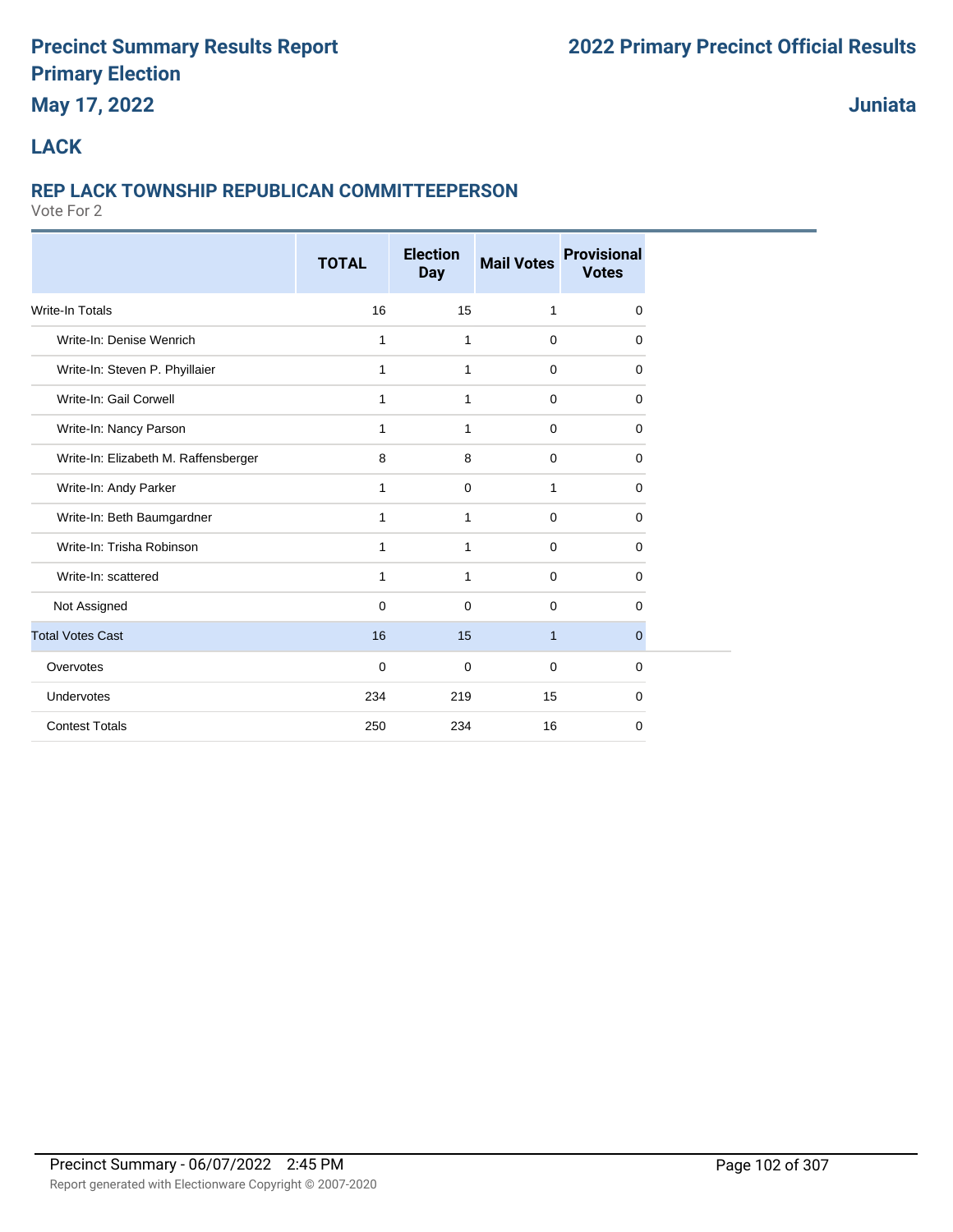# **MIFFLIN**

#### **STATISTICS**

|                                   | <b>TOTAL</b> | <b>Election Day Mail Votes</b> |             | <b>Provisional</b><br><b>Votes</b> |
|-----------------------------------|--------------|--------------------------------|-------------|------------------------------------|
| Registered Voters - Total         | 213          |                                |             |                                    |
| Registered Voters - Democratic    | 81           |                                |             |                                    |
| Registered Voters - Republican    | 132          |                                |             |                                    |
| Registered Voters - NONPARTISAN   | $\mathbf 0$  |                                |             |                                    |
| <b>Ballots Cast - Total</b>       | 64           | 54                             | 10          | $\Omega$                           |
| Ballots Cast - Democratic         | 15           | 10                             | 5           | 0                                  |
| Ballots Cast - Republican         | 49           | 44                             | 5           | 0                                  |
| <b>Ballots Cast - NONPARTISAN</b> | $\mathbf 0$  | 0                              | $\mathbf 0$ | 0                                  |
| <b>Ballots Cast - Blank</b>       | $\mathbf 0$  | 0                              | $\mathbf 0$ | $\Omega$                           |
| Voter Turnout - Total             | 30.05%       |                                |             |                                    |
| Voter Turnout - Democratic        | 18.52%       |                                |             |                                    |
| Voter Turnout - Republican        | 37.12%       |                                |             |                                    |
| Voter Turnout - NONPARTISAN       | 0.00%        |                                |             |                                    |

## **DEM UNITED STATES SENATOR**

Vote For 1

|                          | <b>TOTAL</b> | <b>Election</b><br><b>Day</b> | <b>Mail Votes</b> | <b>Provisional</b><br><b>Votes</b> |
|--------------------------|--------------|-------------------------------|-------------------|------------------------------------|
| <b>ALEX KHALIL</b>       | $\Omega$     | $\Omega$                      | $\Omega$          | $\Omega$                           |
| <b>CONOR LAMB</b>        | 2            | 1                             | 1                 | $\Omega$                           |
| <b>MALCOLM KENYATTA</b>  | 1            | 1                             | $\mathbf 0$       | $\Omega$                           |
| <b>JOHN FETTERMAN</b>    | 11           | 7                             | 4                 | $\Omega$                           |
| Write-In Totals          | $\Omega$     | $\Omega$                      | $\Omega$          | $\Omega$                           |
| Write-In: Kathy Barnette | $\Omega$     | $\Omega$                      | $\Omega$          | $\Omega$                           |
| Write-In: scattered      | 0            | $\Omega$                      | $\Omega$          | $\Omega$                           |
| Write-In: Mehmet Oz      | 0            | $\Omega$                      | $\Omega$          | $\Omega$                           |
| Write-In: Conor Lamb     | 0            | 0                             | $\mathbf 0$       | $\Omega$                           |
| Write-In: Carla Sands    | 0            | $\Omega$                      | $\Omega$          | $\Omega$                           |
| Write-In: John Hershey   | $\Omega$     | $\Omega$                      | $\Omega$          | $\Omega$                           |
| Write-In: Dave McCormick | $\mathbf 0$  | $\Omega$                      | $\Omega$          | $\Omega$                           |

**Juniata**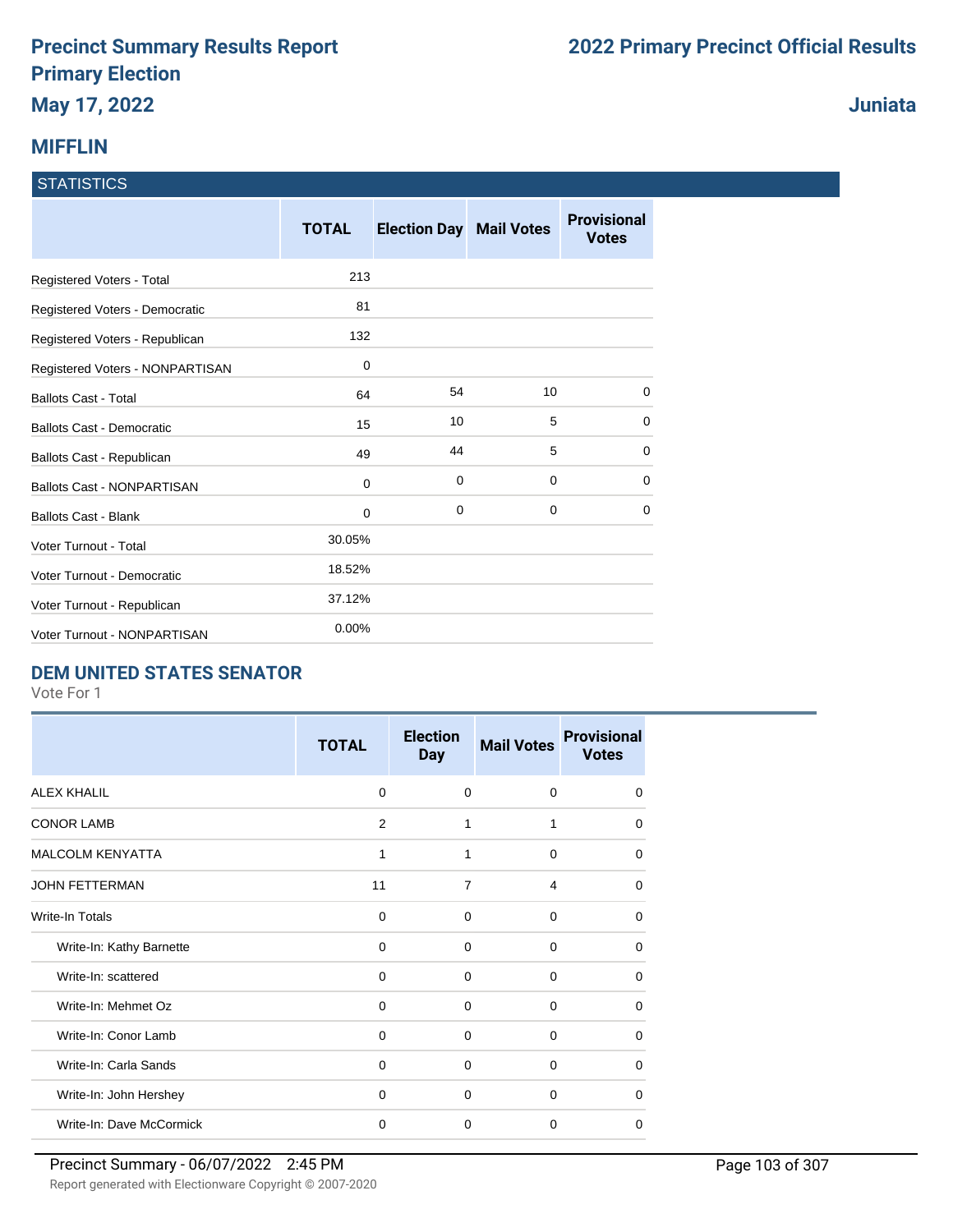# **May 17, 2022**

# **MIFFLIN**

#### **DEM UNITED STATES SENATOR**

Vote For 1

|                         | <b>TOTAL</b> | <b>Election</b><br><b>Day</b> | <b>Mail Votes</b> | <b>Provisional</b><br><b>Votes</b> |  |
|-------------------------|--------------|-------------------------------|-------------------|------------------------------------|--|
| Write-In: Jeff Bartos   | 0            | $\mathbf 0$                   | $\mathbf 0$       | 0                                  |  |
| Not Assigned            | 0            | 0                             | $\mathbf 0$       | 0                                  |  |
| <b>Total Votes Cast</b> | 14           | 9                             | 5                 | $\Omega$                           |  |
| Overvotes               | 0            | 0                             | $\mathbf 0$       | $\mathbf 0$                        |  |
| Undervotes              |              | 1                             | $\mathbf 0$       | 0                                  |  |
| <b>Contest Totals</b>   | 15           | 10                            | 5                 | 0                                  |  |

#### **DEM GOVERNOR**

Vote For 1

|                          | <b>TOTAL</b> | <b>Election</b><br><b>Day</b> | <b>Mail Votes</b> | <b>Provisional</b><br><b>Votes</b> |
|--------------------------|--------------|-------------------------------|-------------------|------------------------------------|
| <b>JOSH SHAPIRO</b>      | 14           | 9                             | 5                 | $\mathbf 0$                        |
| Write-In Totals          | $\mathbf 0$  | $\mathbf 0$                   | $\mathbf 0$       | 0                                  |
| Write-In: Jake Corman    | $\mathbf 0$  | $\Omega$                      | $\mathbf 0$       | 0                                  |
| Write-In: David White    | $\mathbf 0$  | $\Omega$                      | $\mathbf 0$       | $\Omega$                           |
| Write-In: Bill McSwain   | $\mathbf 0$  | $\Omega$                      | $\Omega$          | $\Omega$                           |
| Write-In: scattered      | $\mathbf 0$  | $\Omega$                      | $\mathbf 0$       | 0                                  |
| Write-In: Abe Stroup     | 0            | $\mathbf 0$                   | $\mathbf 0$       | 0                                  |
| Write-In: Lou Barletta   | $\mathbf 0$  | $\mathbf 0$                   | $\mathbf 0$       | 0                                  |
| Write-In: Nche Zame      | $\mathbf 0$  | $\mathbf 0$                   | $\mathbf 0$       | 0                                  |
| Write-In: Melissa Hart   | $\mathbf 0$  | $\mathbf 0$                   | $\mathbf 0$       | $\mathbf 0$                        |
| Write-In: Doug Mastriano | $\mathbf 0$  | $\mathbf 0$                   | $\mathbf 0$       | 0                                  |
| Not Assigned             | $\mathbf 0$  | $\Omega$                      | $\mathbf 0$       | $\mathbf 0$                        |
| <b>Total Votes Cast</b>  | 14           | 9                             | 5                 | $\mathbf{0}$                       |
| Overvotes                | $\mathbf 0$  | $\mathbf 0$                   | $\mathbf 0$       | 0                                  |
| Undervotes               | $\mathbf{1}$ | $\mathbf{1}$                  | $\mathbf 0$       | 0                                  |
| <b>Contest Totals</b>    | 15           | 10                            | 5                 | $\mathbf 0$                        |

**Juniata**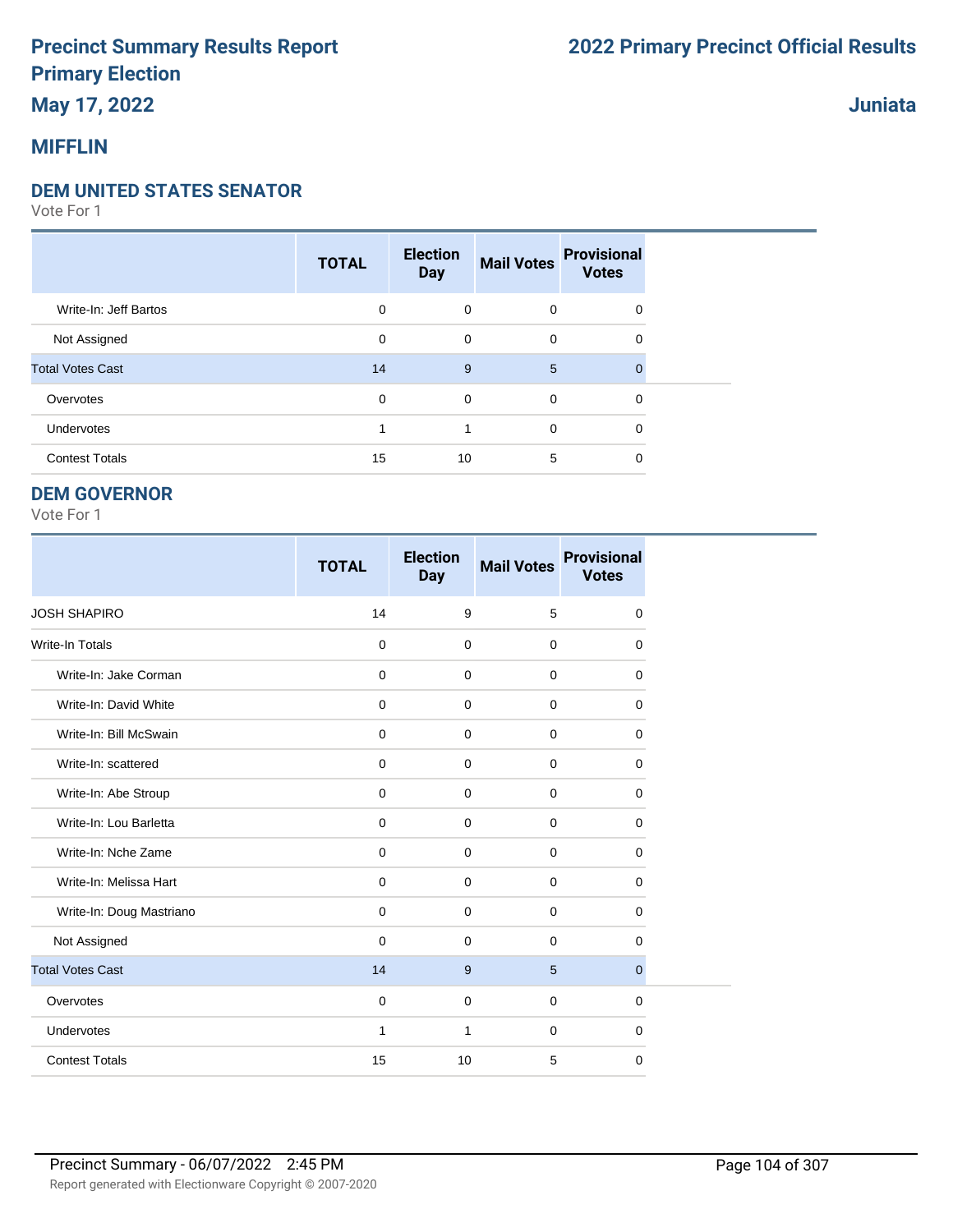# **May 17, 2022**

# **MIFFLIN**

#### **DEM LIEUTENANT GOVERNOR**

|                                 | <b>TOTAL</b>   | <b>Election</b><br><b>Day</b> | <b>Mail Votes</b> | <b>Provisional</b><br><b>Votes</b> |
|---------------------------------|----------------|-------------------------------|-------------------|------------------------------------|
| <b>AUSTIN DAVIS</b>             | 5              | $\mathbf{1}$                  | 4                 | 0                                  |
| <b>RAY SOSA</b>                 | $\mathbf{1}$   | $\mathbf{1}$                  | $\mathbf 0$       | $\mathbf 0$                        |
| <b>BRIAN SIMS</b>               | 5              | 5                             | $\mathbf 0$       | $\Omega$                           |
| <b>Write-In Totals</b>          | $\mathbf 0$    | $\mathbf 0$                   | $\mathbf 0$       | $\mathbf 0$                        |
| Write-In: James Earl Jones      | $\mathbf 0$    | $\mathbf 0$                   | $\mathbf 0$       | $\Omega$                           |
| Write-In: Jeff Coleman          | $\mathbf 0$    | $\mathbf 0$                   | $\mathbf 0$       | 0                                  |
| Write-In: John Brown            | $\pmb{0}$      | $\mathbf 0$                   | $\mathbf 0$       | $\mathbf 0$                        |
| Write-In: Claire Schillinger    | $\mathbf 0$    | $\mathbf 0$                   | $\mathbf 0$       | $\mathbf 0$                        |
| Write-In: Carris Lewis Delrosso | $\mathbf 0$    | $\mathbf 0$                   | $\mathbf 0$       | $\mathbf 0$                        |
| Write-In: John Jones            | $\mathbf 0$    | $\mathbf 0$                   | $\mathbf 0$       | $\mathbf 0$                        |
| Write-In: scattered             | $\mathbf 0$    | $\mathbf 0$                   | $\mathbf 0$       | $\mathbf 0$                        |
| Write-In: Teddy Daniels         | $\mathbf 0$    | $\mathbf 0$                   | $\mathbf 0$       | $\mathbf 0$                        |
| Not Assigned                    | $\mathbf 0$    | $\mathbf 0$                   | $\mathbf 0$       | 0                                  |
| <b>Total Votes Cast</b>         | 11             | $\overline{7}$                | $\overline{4}$    | $\overline{0}$                     |
| Overvotes                       | $\mathbf 0$    | $\mathbf 0$                   | $\mathbf 0$       | $\mathbf 0$                        |
| Undervotes                      | $\overline{4}$ | 3                             | $\mathbf{1}$      | 0                                  |
| <b>Contest Totals</b>           | 15             | 10                            | 5                 | $\mathbf 0$                        |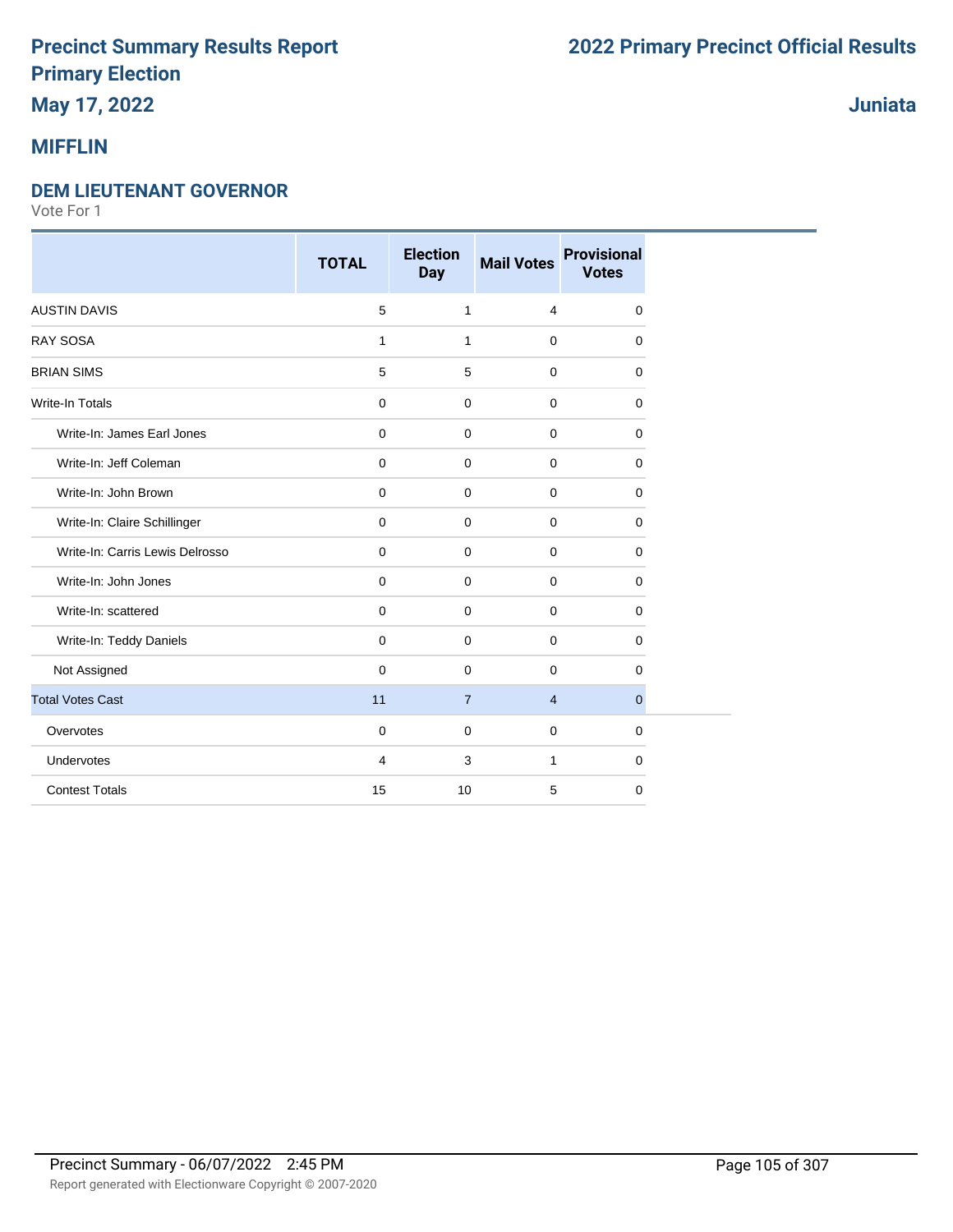# **May 17, 2022**

**Juniata**

## **MIFFLIN**

#### **DEM REPRESENTATIVE IN CONGRESS 13TH DISTRICT**

|                                  | <b>TOTAL</b>   | <b>Election</b><br><b>Day</b> | <b>Mail Votes</b>   | <b>Provisional</b><br><b>Votes</b> |
|----------------------------------|----------------|-------------------------------|---------------------|------------------------------------|
| <b>Write-In Totals</b>           | 2              | 2                             | $\mathbf 0$         | 0                                  |
| Write-In: Dan Martin             | $\mathbf 0$    | 0                             | $\mathbf 0$         | 0                                  |
| Write-In: Mark Partner           | $\mathbf 0$    | $\mathbf 0$                   | $\mathbf 0$         | 0                                  |
| Write-In: David Stetler          | $\mathbf 0$    | $\mathbf 0$                   | $\mathbf 0$         | 0                                  |
| Write-In: John Hershey           | 0              | 0                             | 0                   | 0                                  |
| Write-In: Norman Love            | $\mathbf 0$    | $\mathbf 0$                   | $\mathbf 0$         | 0                                  |
| Write-In: Andrew Stroup          | $\Omega$       | 0                             | $\mathbf 0$         | 0                                  |
| Write-In: Jonathan M. Cunningham | $\mathbf 0$    | $\mathbf 0$                   | $\mathbf 0$         | 0                                  |
| Write-In: Wyatt Guillory         | $\mathbf{0}$   | $\pmb{0}$                     | $\mathbf 0$         | 0                                  |
| Write-In: Todd Rowley            | $\mathbf 0$    | $\mathbf 0$                   | $\mathbf 0$         | 0                                  |
| Write-In: Mark Critz             | $\overline{2}$ | $\overline{2}$                | 0                   | 0                                  |
| Write-In: Eric Becht             | $\mathbf 0$    | 0                             | $\mathbf 0$         | 0                                  |
| Write-In: John Fetterman         | $\mathbf 0$    | $\mathbf 0$                   | $\mathbf 0$         | 0                                  |
| Write-In: Robert Bob Casey Jr    | $\mathbf 0$    | 0                             | $\mathbf 0$         | 0                                  |
| Write-In: Jay G. Auker           | $\mathbf 0$    | $\mathbf 0$                   | $\mathbf 0$         | 0                                  |
| Write-In: Summer Lee             | $\mathbf 0$    | $\mathbf 0$                   | $\mathbf 0$         | 0                                  |
| Write-In: Tessa Gross            | $\mathbf 0$    | 0                             | 0                   | 0                                  |
| Write-In: Sandy Berrier          | $\mathbf 0$    | $\mathbf 0$                   | $\mathbf 0$         | 0                                  |
| Write-In: John Auker             | $\Omega$       | 0                             | $\mathbf 0$         | 0                                  |
| Write-In: Perry Stambaugh        | $\mathbf 0$    | 0                             | 0                   | 0                                  |
| Write-In: Teresa Long O'Neal     | $\mathbf 0$    | $\mathbf 0$                   | $\mathbf 0$         | 0                                  |
| Write-In: Joshua Guillory        | 0              | 0                             | 0                   | 0                                  |
| Write-In: scattered              | $\pmb{0}$      | $\mathbf 0$                   | $\pmb{0}$           | 0                                  |
| Write-In: Kim Hart               | $\mathsf 0$    | $\mathsf 0$                   | $\mathbf 0$         | $\pmb{0}$                          |
| Write-In: John Joyce             | $\mathsf 0$    | $\mathbf 0$                   | $\mathsf{O}\xspace$ | $\pmb{0}$                          |
| Write-In: Craig Paden            | $\mathsf 0$    | $\mathsf 0$                   | $\mathsf 0$         | $\pmb{0}$                          |
| Write-In: Jonathan Mertz         | $\mathsf 0$    | $\mathbf 0$                   | $\mathsf 0$         | $\mathsf 0$                        |
| Not Assigned                     | $\pmb{0}$      | $\pmb{0}$                     | $\pmb{0}$           | $\pmb{0}$                          |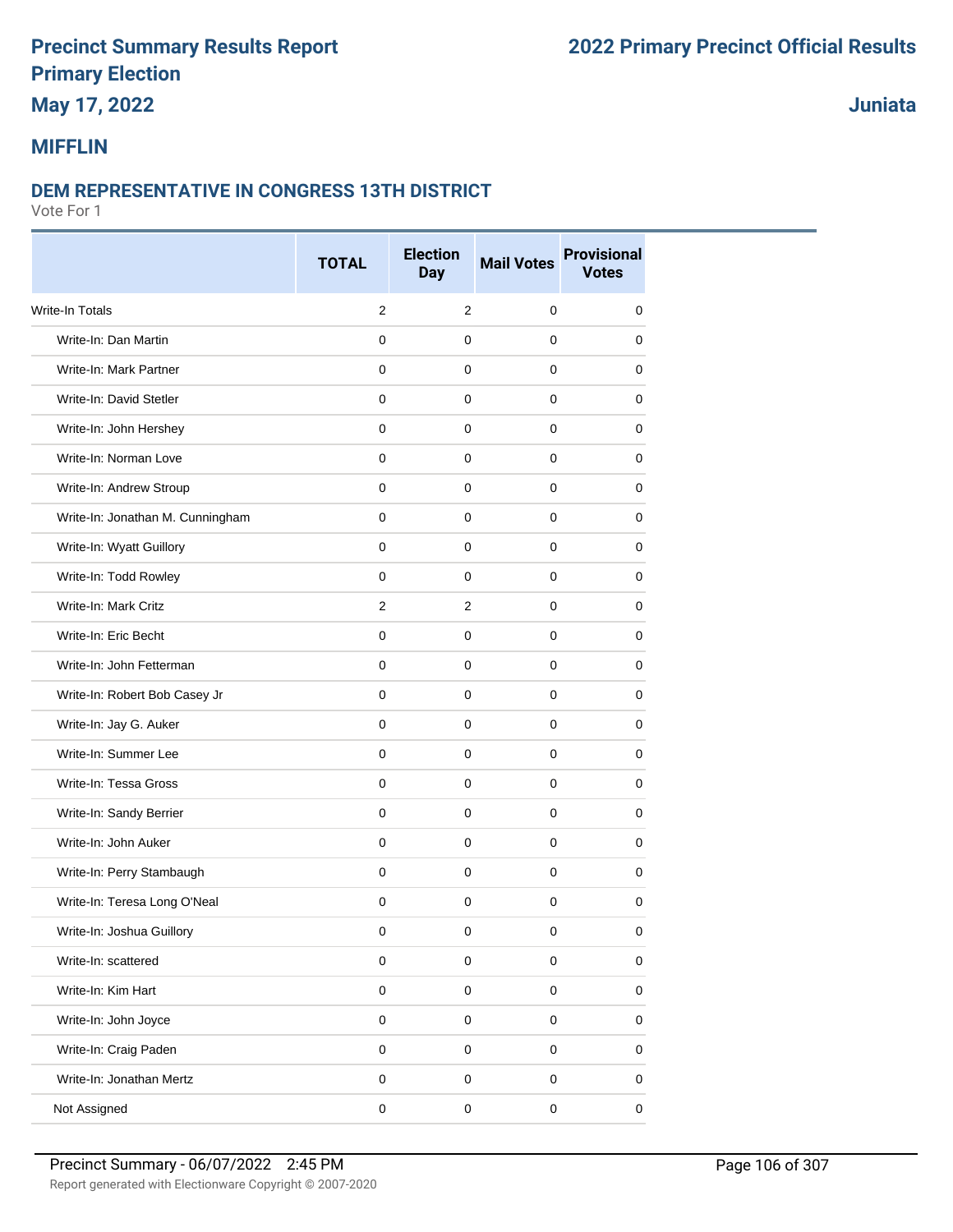# **May 17, 2022**

**Juniata**

## **MIFFLIN**

#### **DEM REPRESENTATIVE IN CONGRESS 13TH DISTRICT**

Vote For 1

|                         | <b>TOTAL</b> | <b>Election</b><br><b>Day</b> | <b>Mail Votes</b> | <b>Provisional</b><br><b>Votes</b> |
|-------------------------|--------------|-------------------------------|-------------------|------------------------------------|
| <b>Total Votes Cast</b> | 2            | 2                             | $\mathbf{0}$      | $\Omega$                           |
| Overvotes               | 0            | 0                             | $\mathbf 0$       | 0                                  |
| Undervotes              | 13           | 8                             | 5                 | 0                                  |
| <b>Contest Totals</b>   | 15           | 10                            | 5                 | 0                                  |

## **DEM SENATOR IN THE GENERAL ASSEMBLY 30TH DISTRICT**

|                          | <b>TOTAL</b> | <b>Election</b><br><b>Day</b> | <b>Mail Votes</b> | <b>Provisional</b><br><b>Votes</b> |
|--------------------------|--------------|-------------------------------|-------------------|------------------------------------|
| <b>CAROL TAYLOR</b>      | 9            | 5                             | 4                 | $\mathbf 0$                        |
| <b>Write-In Totals</b>   | $\mathbf 0$  | $\mathbf 0$                   | $\mathbf 0$       | 0                                  |
| Write-In: Judith Ward    | $\mathbf 0$  | $\mathbf 0$                   | $\mathbf 0$       | 0                                  |
| Write-In: John Hershey   | $\mathbf 0$  | $\mathbf 0$                   | $\mathbf 0$       | 0                                  |
| Write-In: scattered      | $\mathbf 0$  | $\mathbf 0$                   | $\mathbf 0$       | 0                                  |
| Write-In: Mehmet Oz      | $\mathbf 0$  | $\mathbf 0$                   | $\mathbf 0$       | 0                                  |
| Write-In: Bethany Stroup | $\mathbf 0$  | $\mathbf 0$                   | $\mathbf 0$       | 0                                  |
| Not Assigned             | $\mathbf 0$  | $\mathbf 0$                   | $\mathbf 0$       | 0                                  |
| <b>Total Votes Cast</b>  | 9            | 5                             | $\overline{4}$    | $\mathbf{0}$                       |
| Overvotes                | 0            | $\mathbf 0$                   | $\mathbf 0$       | $\mathbf 0$                        |
| Undervotes               | 6            | 5                             | $\mathbf{1}$      | $\Omega$                           |
| <b>Contest Totals</b>    | 15           | 10                            | 5                 | 0                                  |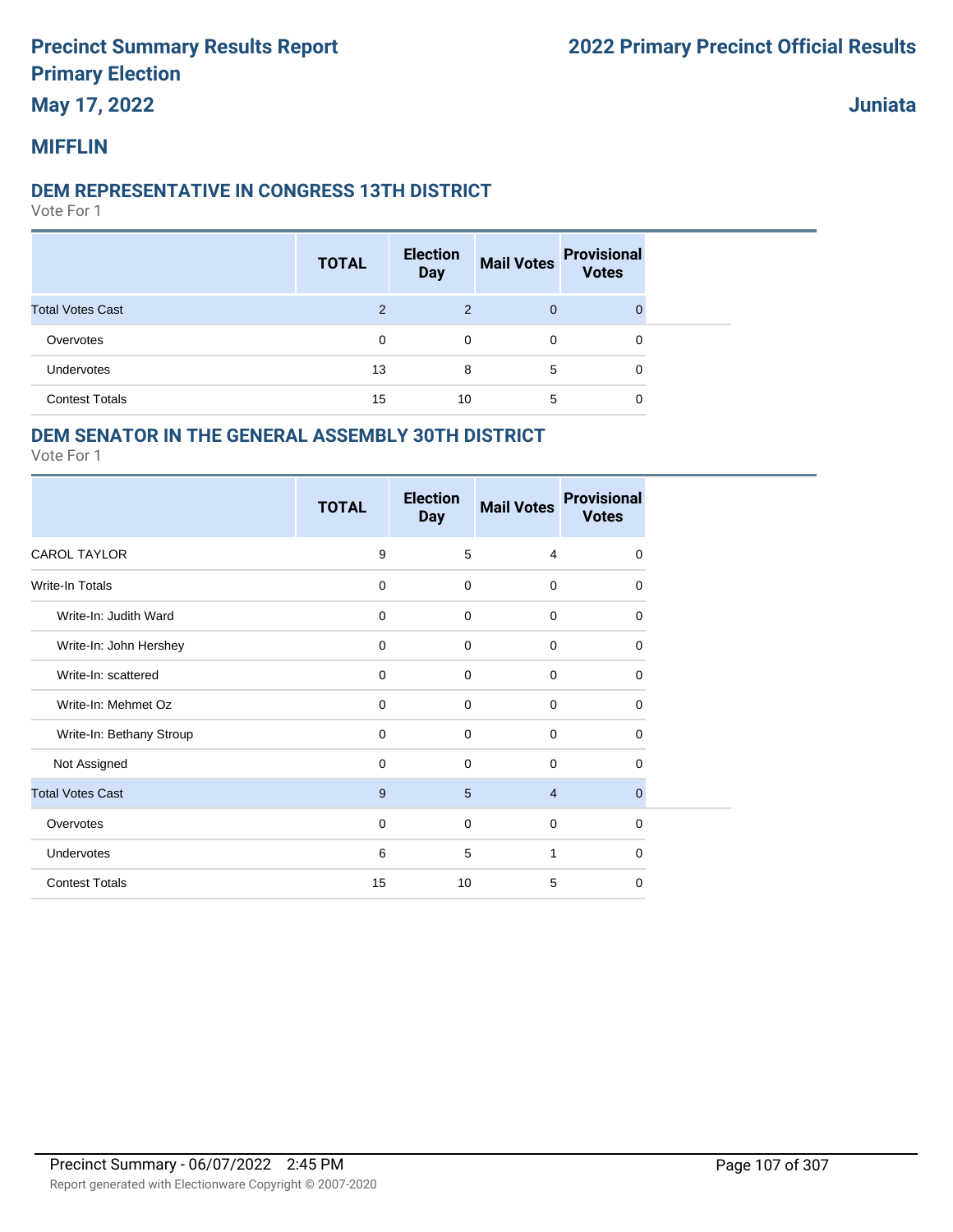# **May 17, 2022**

**Juniata**

## **MIFFLIN**

# **DEM REPRESENTATIVE IN THE GENERAL ASSEMBLY 86TH DISTRICT**

|                                  | <b>TOTAL</b> | <b>Election</b><br><b>Day</b> | <b>Mail Votes</b> | <b>Provisional</b><br><b>Votes</b> |
|----------------------------------|--------------|-------------------------------|-------------------|------------------------------------|
| <b>Write-In Totals</b>           | $\mathbf 0$  | $\mathbf 0$                   | $\mathbf 0$       | 0                                  |
| Write-In: Craig Paden            | $\mathbf 0$  | $\mathbf 0$                   | 0                 | 0                                  |
| Write-In: Jonathan Mertz         | 0            | 0                             | $\mathbf 0$       | 0                                  |
| Write-In: Ronald Shearer         | 0            | 0                             | 0                 | 0                                  |
| Write-In: Norman Love            | 0            | 0                             | $\mathbf 0$       | 0                                  |
| Write-In: Jonathan M. Cunningham | $\mathbf 0$  | $\mathbf 0$                   | $\mathbf 0$       | 0                                  |
| Write-In: Mark Critz             | $\mathbf 0$  | $\mathbf 0$                   | $\mathbf 0$       | 0                                  |
| Write-In: Wyatt Guillory         | 0            | $\mathbf 0$                   | 0                 | 0                                  |
| Write-In: William L. Baney       | $\mathbf 0$  | $\mathbf 0$                   | $\mathbf 0$       | 0                                  |
| Write-In: Hannah Smith           | 0            | 0                             | 0                 | 0                                  |
| Write-In: Karen Anderson         | 0            | $\mathbf 0$                   | $\mathbf 0$       | 0                                  |
| Write-In: John Hershey           | $\mathbf 0$  | $\mathbf 0$                   | $\mathbf 0$       | 0                                  |
| Write-In: Bob Casey, Jr.         | 0            | $\mathbf 0$                   | $\mathbf 0$       | 0                                  |
| Write-In: Gina Moist             | $\mathbf 0$  | $\mathbf 0$                   | $\mathbf 0$       | 0                                  |
| Write-In: Jay G. Auker           | 0            | $\mathbf 0$                   | $\mathbf 0$       | 0                                  |
| Write-In: Tessa Gross            | 0            | 0                             | 0                 | 0                                  |
| Write-In: Kay Clugston           | 0            | $\mathbf 0$                   | $\mathbf 0$       | 0                                  |
| Write-In: Carl H. Radek          | $\mathbf 0$  | $\mathbf 0$                   | $\mathbf 0$       | 0                                  |
| Write-In: Eric Becht             | 0            | 0                             | $\mathbf 0$       | 0                                  |
| Write-In: Kiim Klingensmith Hart | $\mathbf 0$  | $\mathbf 0$                   | $\mathbf 0$       | 0                                  |
| Write-In: Levon Putt             | $\mathbf 0$  | $\mathbf 0$                   | $\mathbf 0$       | 0                                  |
| Write-In: Rolf Lotz              | 0            | 0                             | 0                 | 0                                  |
| Write-In: Joshua Guillory        | $\mathbf 0$  | $\pmb{0}$                     | 0                 | 0                                  |
| Write-In: scattered              | $\mathsf 0$  | $\mathbf 0$                   | $\mathbf 0$       | 0                                  |
| Write-In: Jeff Hart              | $\mathbf 0$  | $\pmb{0}$                     | $\mathbf 0$       | 0                                  |
| Write-In: Perry Stambaugh        | $\pmb{0}$    | $\mathbf 0$                   | $\mathsf 0$       | 0                                  |
| Not Assigned                     | $\pmb{0}$    | $\mathbf 0$                   | $\pmb{0}$         | 0                                  |
| <b>Total Votes Cast</b>          | $\pmb{0}$    | $\pmb{0}$                     | $\pmb{0}$         | $\mathbf 0$                        |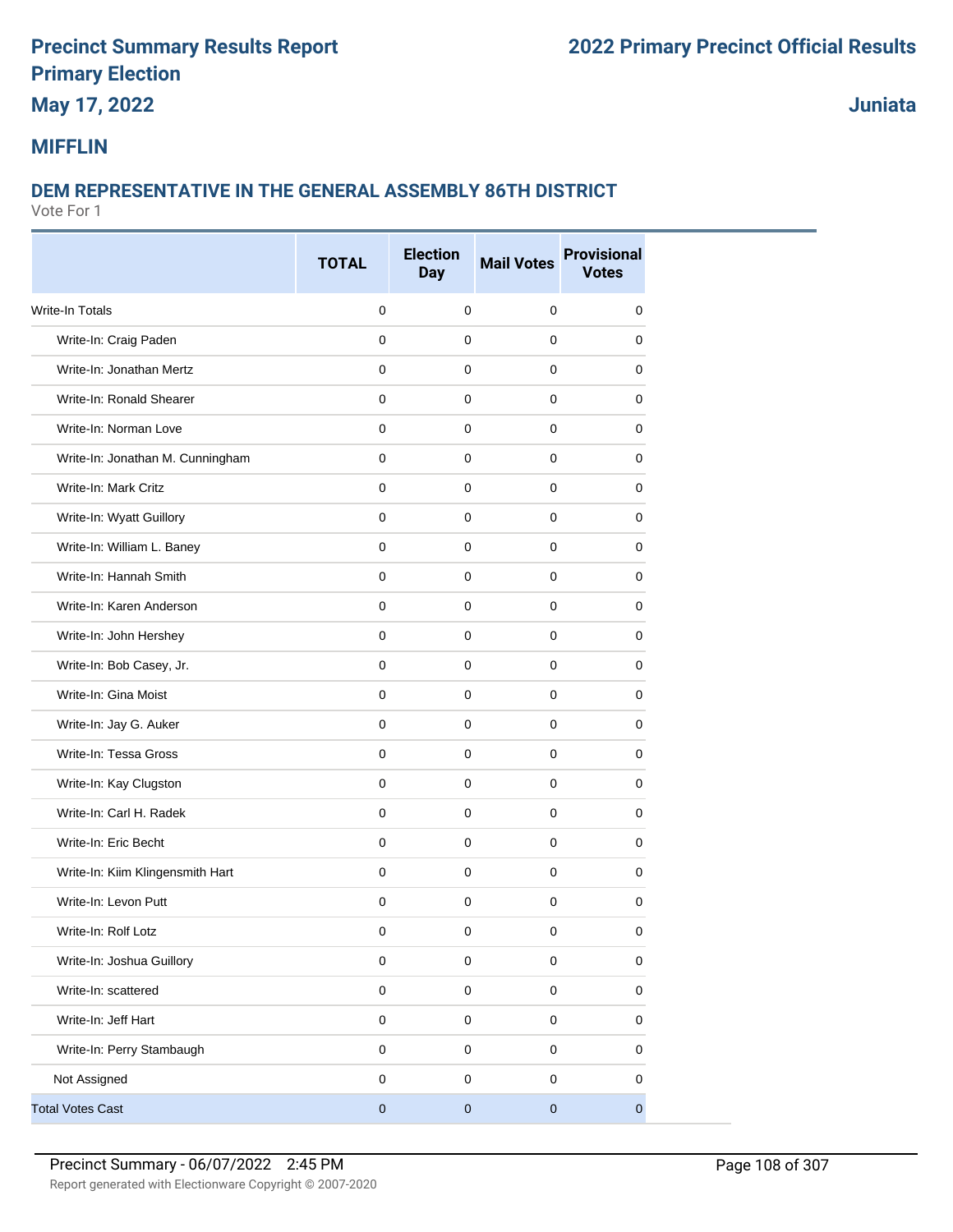## **May 17, 2022**

**Juniata**

#### **MIFFLIN**

## **DEM REPRESENTATIVE IN THE GENERAL ASSEMBLY 86TH DISTRICT**

|                       | <b>TOTAL</b> | <b>Election</b><br><b>Day</b> |   | Mail Votes Provisional<br>Votes |
|-----------------------|--------------|-------------------------------|---|---------------------------------|
| Overvotes             | 0            | 0                             | 0 |                                 |
| <b>Undervotes</b>     | 15           | 10                            | 5 | 0                               |
| <b>Contest Totals</b> | 15           | 10                            | 5 | 0                               |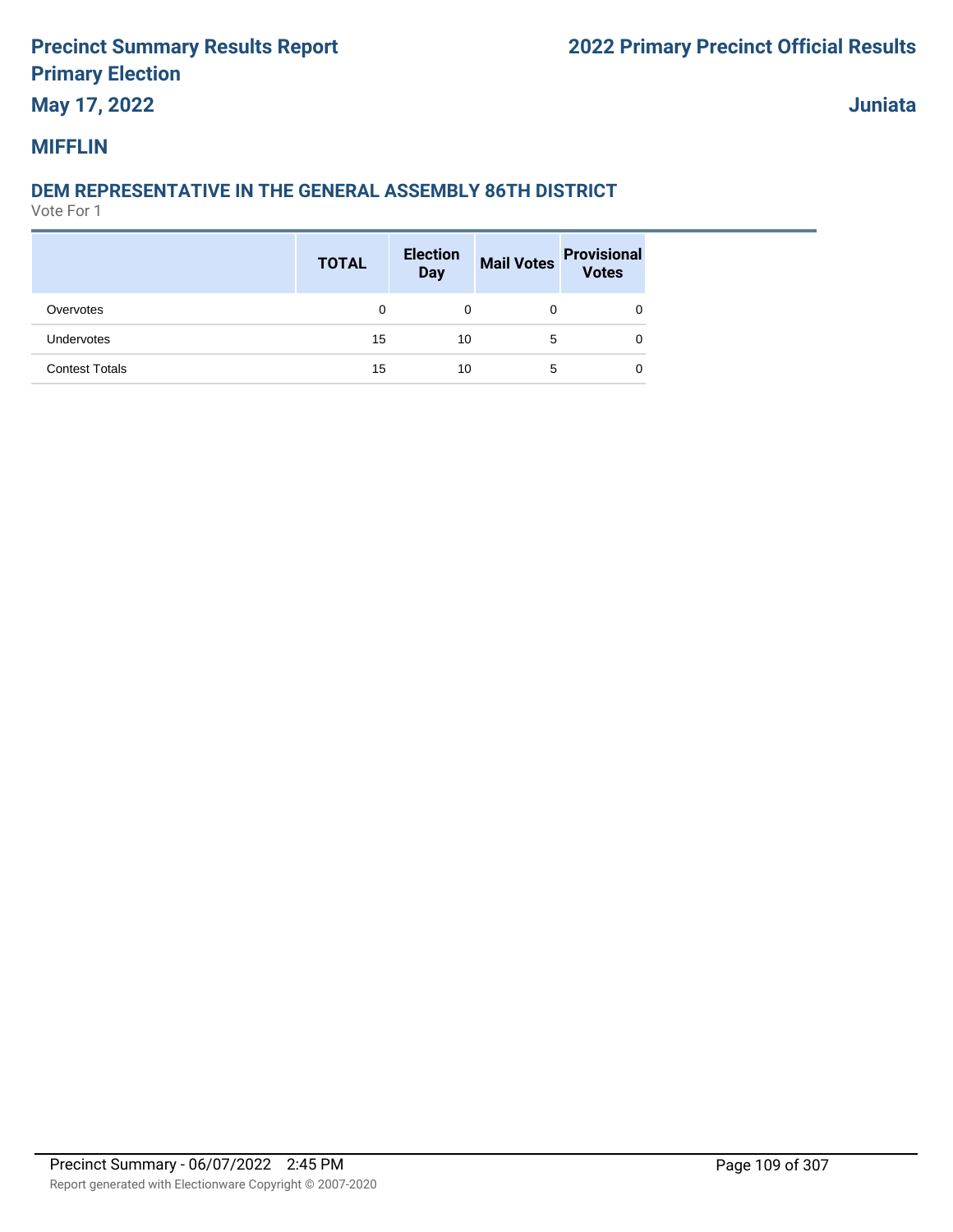## **May 17, 2022**

### **Juniata**

#### **MIFFLIN**

#### **DEM MEMBER OF DEMOCRATIC STATE COMMITTEE**

|                                   | <b>TOTAL</b> | <b>Election</b><br><b>Day</b> | <b>Mail Votes</b> | <b>Provisional</b><br><b>Votes</b> |
|-----------------------------------|--------------|-------------------------------|-------------------|------------------------------------|
| <b>Write-In Totals</b>            | $\mathbf{1}$ | $\mathbf{1}$                  | $\mathbf 0$       | 0                                  |
| Write-In: Peter Junod             | $\Omega$     | $\mathbf 0$                   | $\mathbf 0$       | 0                                  |
| Write-In: Tyler Titus             | 0            | $\mathbf 0$                   | 0                 | 0                                  |
| Write-In: Wyatt A. Guillory       | $\mathbf 0$  | 0                             | 0                 | 0                                  |
| Write-In: Jonathan Mertz          | $\mathbf 0$  | $\mathbf 0$                   | 0                 | 0                                  |
| Write-In: Amen Brown              | $\mathbf 0$  | $\mathbf 0$                   | 0                 | 0                                  |
| Write-In: Pat Neimond             | $\mathbf 0$  | $\mathbf 0$                   | $\mathbf 0$       | 0                                  |
| Write-In: John Shearer            | $\mathbf 0$  | $\mathbf 0$                   | $\mathbf 0$       | 0                                  |
| Write-In: Dennis Lewis            | $\mathbf 0$  | $\mathbf 0$                   | $\mathbf 0$       | 0                                  |
| Write-In: Robert Bair             | 0            | 0                             | 0                 | 0                                  |
| Write-In: Aaron Falker            | $\mathbf 0$  | $\mathbf 0$                   | 0                 | 0                                  |
| Write-In: Nanci L. Aumiller       | $\mathbf 0$  | $\mathbf 0$                   | 0                 | 0                                  |
| Write-In: Jonathan M. Cunningham  | 0            | $\mathbf 0$                   | 0                 | 0                                  |
| Write-In: Wyatt Guillory          | $\mathbf 0$  | $\mathbf 0$                   | $\mathbf 0$       | 0                                  |
| Write-In: Fern Fowler             | $\mathbf 0$  | $\mathbf 0$                   | 0                 | 0                                  |
| Write-In: Tessa Gross             | $\mathbf{1}$ | $\mathbf{1}$                  | 0                 | 0                                  |
| Write-In: Eric Becht              | $\mathbf 0$  | $\mathbf 0$                   | $\mathbf 0$       | 0                                  |
| Write-In: Christopher Kowerdovich | $\mathbf 0$  | $\mathbf 0$                   | 0                 | 0                                  |
| Write-In: David Stetler           | $\mathbf 0$  | $\mathbf 0$                   | $\mathbf 0$       | 0                                  |
| Write-In: Jimmy Dillon            | $\mathbf 0$  | $\mathbf 0$                   | $\mathbf 0$       | 0                                  |
| Write-In: Jason Prowell           | $\mathbf 0$  | $\mathbf 0$                   | $\mathbf 0$       | 0                                  |
| Write-In: Jay G. Auker            | 0            | 0                             | 0                 | 0                                  |
| Write-In: Joe Sims                | $\mathbf 0$  | $\mathbf 0$                   | $\mathsf 0$       | 0                                  |
| Write-In: Kim Klingensmith Hart   | $\mathbf 0$  | $\mathsf 0$                   | $\mathsf 0$       | 0                                  |
| Write-In: scattered               | $\mathbf 0$  | $\mathbf 0$                   | $\mathsf 0$       | 0                                  |
| Write-In: John Auker              | $\pmb{0}$    | $\mathbf 0$                   | $\mathsf 0$       | 0                                  |
| Write-In: Mike Smith              | $\mathsf 0$  | $\mathsf 0$                   | $\mathsf 0$       | 0                                  |
| Write-In: Hannah Smith-Brubaker   | $\pmb{0}$    | $\pmb{0}$                     | 0                 | 0                                  |
| Write-In: Doris Love              | $\pmb{0}$    | $\mathsf 0$                   | $\mathsf 0$       | $\mathbf 0$                        |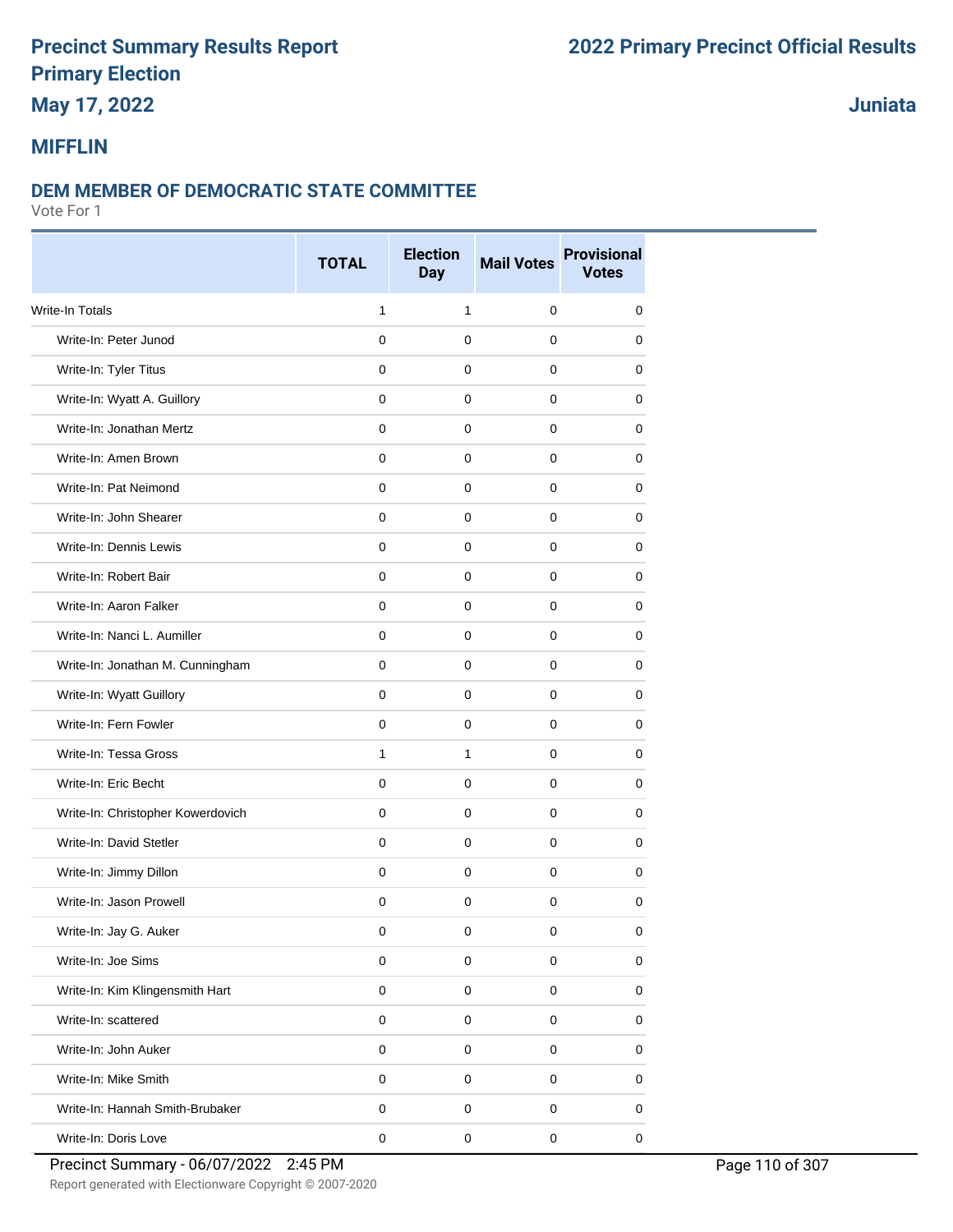## **May 17, 2022**

**Juniata**

#### **MIFFLIN**

#### **DEM MEMBER OF DEMOCRATIC STATE COMMITTEE**

Vote For 1

|                           | <b>TOTAL</b> | <b>Election</b><br><b>Day</b> | <b>Mail Votes</b> | <b>Provisional</b><br><b>Votes</b> |  |
|---------------------------|--------------|-------------------------------|-------------------|------------------------------------|--|
| Write-In: Curt Junod      | $\mathbf 0$  | $\mathbf 0$                   | $\mathbf 0$       | $\Omega$                           |  |
| Write-In: Thomas E. Fink  | $\mathbf 0$  | $\mathbf 0$                   | $\mathbf 0$       | $\Omega$                           |  |
| Write-In: Johnathan Auker | $\mathbf 0$  | $\mathbf 0$                   | $\mathbf 0$       | $\Omega$                           |  |
| Write-In: John Hershey    | $\mathbf 0$  | $\Omega$                      | $\mathbf 0$       | $\Omega$                           |  |
| Write-In: Lorrie Guillory | $\mathbf 0$  | $\mathbf 0$                   | $\mathbf 0$       | $\Omega$                           |  |
| Not Assigned              | 0            | $\mathbf 0$                   | $\mathbf 0$       | $\Omega$                           |  |
| <b>Total Votes Cast</b>   | $\mathbf{1}$ | $\overline{1}$                | $\mathbf{0}$      | $\Omega$                           |  |
| Overvotes                 | 0            | $\mathbf 0$                   | $\mathbf 0$       | $\Omega$                           |  |
| Undervotes                | 14           | 9                             | 5                 | $\Omega$                           |  |
| <b>Contest Totals</b>     | 15           | 10                            | 5                 | $\Omega$                           |  |

#### **DEM MIFFLIN BOROUGH DEMOCRATIC COMMITTEEPERSON**

|                         | <b>TOTAL</b> | <b>Election</b><br><b>Day</b> | <b>Mail Votes</b> | <b>Provisional</b><br><b>Votes</b> |
|-------------------------|--------------|-------------------------------|-------------------|------------------------------------|
| <b>Write-In Totals</b>  | 6            | 6                             | $\mathbf 0$       | $\Omega$                           |
| Write-In: Randy Foose   | 4            | 4                             | $\mathbf 0$       | $\Omega$                           |
| Write-In: Janet Wyland  |              | 1                             | $\mathbf 0$       | $\Omega$                           |
| Write-In: Eugene Wyland |              | 1                             | $\mathbf 0$       | $\Omega$                           |
| Not Assigned            | 0            | 0                             | 0                 | 0                                  |
| <b>Total Votes Cast</b> | 6            | 6                             | $\mathbf{0}$      | $\Omega$                           |
| Overvotes               | $\mathbf 0$  | $\mathbf 0$                   | $\mathbf 0$       | $\Omega$                           |
| <b>Undervotes</b>       | 24           | 14                            | 10                | $\Omega$                           |
| <b>Contest Totals</b>   | 30           | 20                            | 10                | $\Omega$                           |
|                         |              |                               |                   |                                    |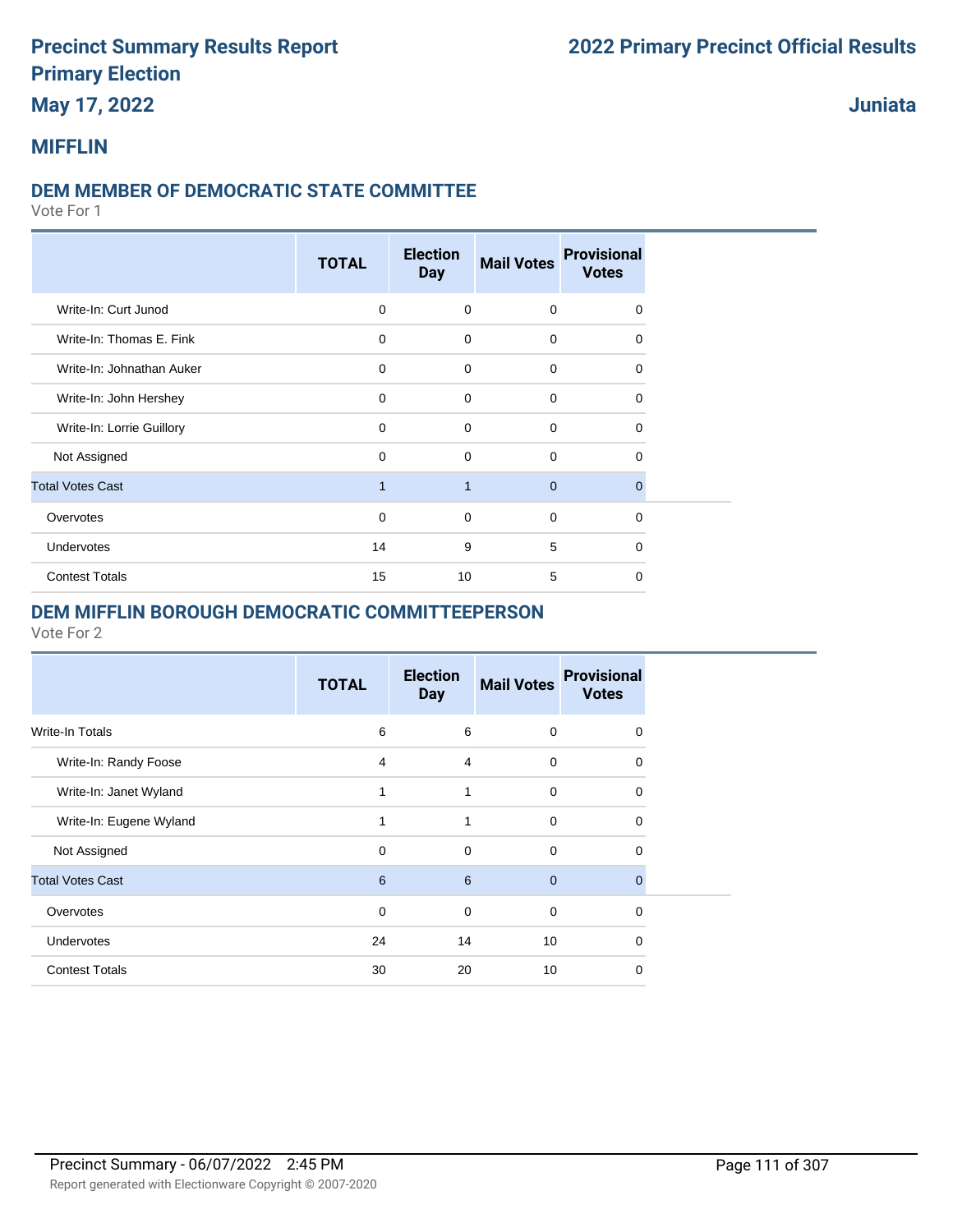## **May 17, 2022**

### **MIFFLIN**

#### **REP UNITED STATES SENATOR**

Vote For 1

|                            | <b>TOTAL</b> | <b>Election</b><br><b>Day</b> | <b>Mail Votes</b> | <b>Provisional</b><br><b>Votes</b> |
|----------------------------|--------------|-------------------------------|-------------------|------------------------------------|
| KATHY BARNETTE             | 9            | 9                             | $\mathbf 0$       | 0                                  |
| MEHMET OZ                  | 13           | 12                            | $\mathbf{1}$      | $\mathbf 0$                        |
| <b>GEORGE BOCHETTO</b>     | $\mathbf{1}$ | $\mathbf{1}$                  | $\mathbf 0$       | 0                                  |
| <b>JEFF BARTOS</b>         | 2            | $\overline{2}$                | $\mathbf 0$       | $\mathbf 0$                        |
| <b>DAVE MCCORMICK</b>      | 14           | 13                            | 1                 | $\mathbf 0$                        |
| <b>SEAN GALE</b>           | $\mathbf 0$  | $\mathbf 0$                   | $\mathbf 0$       | $\mathbf 0$                        |
| <b>CARLA SANDS</b>         | 10           | $\overline{7}$                | 3                 | $\mathbf 0$                        |
| <b>Write-In Totals</b>     | $\mathbf 0$  | $\mathbf 0$                   | $\mathbf 0$       | $\mathbf 0$                        |
| Write-In: Malcolm Kenyatta | $\mathbf 0$  | 0                             | $\mathbf 0$       | $\mathbf 0$                        |
| Write-In: John Fetterman   | $\mathbf 0$  | 0                             | $\mathbf 0$       | $\mathbf 0$                        |
| Write-In: scattered        | $\mathbf 0$  | $\mathbf 0$                   | $\mathbf 0$       | $\mathbf 0$                        |
| Not Assigned               | $\mathbf 0$  | $\mathbf 0$                   | $\Omega$          | 0                                  |
| <b>Total Votes Cast</b>    | 49           | 44                            | 5                 | $\pmb{0}$                          |
| Overvotes                  | $\mathbf 0$  | 0                             | $\mathbf 0$       | $\mathbf 0$                        |
| Undervotes                 | $\mathbf 0$  | 0                             | $\mathbf 0$       | $\mathbf 0$                        |
| <b>Contest Totals</b>      | 49           | 44                            | 5                 | $\mathbf 0$                        |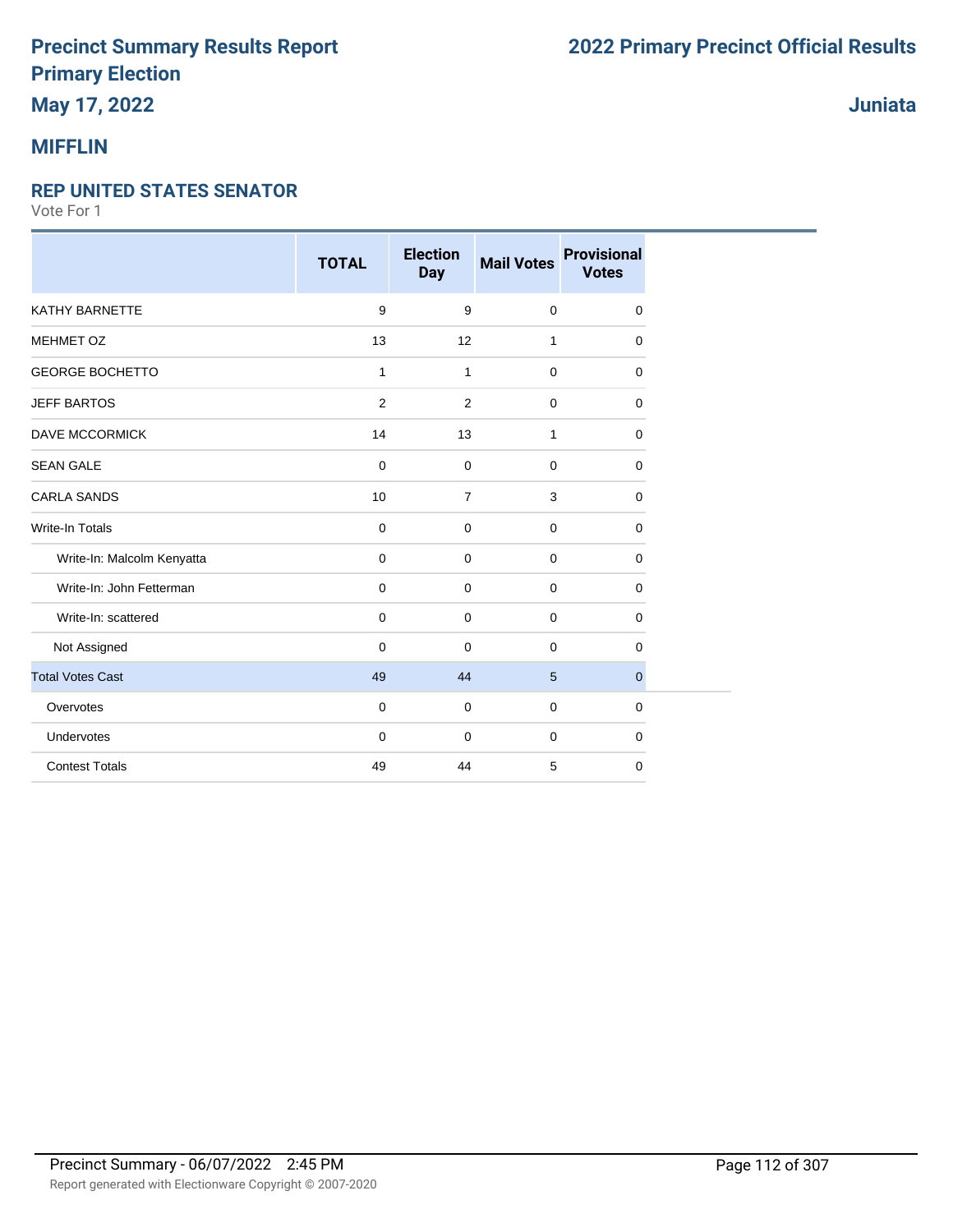## **MIFFLIN**

#### **REP GOVERNOR**

|                               | <b>TOTAL</b>        | <b>Election</b><br><b>Day</b> | <b>Mail Votes</b> | <b>Provisional</b><br><b>Votes</b> |
|-------------------------------|---------------------|-------------------------------|-------------------|------------------------------------|
| LOU BARLETTA                  | 10                  | 9                             | $\mathbf{1}$      | $\mathbf 0$                        |
| DOUGLAS V. MASTRIANO          | 25                  | 25                            | $\mathbf 0$       | 0                                  |
| <b>NCHE ZAMA</b>              | $\mathbf 0$         | $\mathbf 0$                   | $\mathbf 0$       | $\mathbf 0$                        |
| <b>DAVE WHITE</b>             | 4                   | $\overline{4}$                | $\mathbf 0$       | $\mathbf 0$                        |
| <b>MELISSA HART</b>           | 3                   | $\mathbf{1}$                  | 2                 | $\mathbf 0$                        |
| <b>BILL MCSWAIN</b>           | 1                   | 1                             | $\mathbf 0$       | 0                                  |
| <b>CHARLIE GEROW</b>          | $\pmb{0}$           | $\mathbf 0$                   | $\mathbf 0$       | $\mathbf 0$                        |
| <b>JOE GALE</b>               | $\pmb{0}$           | $\mathbf 0$                   | $\mathbf 0$       | $\mathbf 0$                        |
| <b>JAKE CORMAN</b>            | $\,6\,$             | $\overline{4}$                | $\overline{2}$    | $\mathbf 0$                        |
| Write-In Totals               | $\mathbf 0$         | $\mathbf 0$                   | 0                 | $\mathbf 0$                        |
| Write-In: Maggie Hackenberger | $\mathbf 0$         | $\mathbf 0$                   | $\mathbf 0$       | $\mathbf 0$                        |
| Write-In: Josh Shapiro        | $\mathbf 0$         | $\mathbf 0$                   | $\mathbf 0$       | $\mathbf 0$                        |
| Write-In: scattered           | $\mathbf 0$         | $\mathbf 0$                   | 0                 | 0                                  |
| Not Assigned                  | $\mathsf{O}\xspace$ | $\pmb{0}$                     | $\mathbf 0$       | $\mathbf 0$                        |
| <b>Total Votes Cast</b>       | 49                  | 44                            | 5                 | $\mathbf{0}$                       |
| Overvotes                     | $\mathbf 0$         | $\mathbf 0$                   | 0                 | $\mathbf 0$                        |
| Undervotes                    | $\mathsf{O}\xspace$ | $\mathbf 0$                   | $\mathbf 0$       | $\mathbf 0$                        |
| <b>Contest Totals</b>         | 49                  | 44                            | 5                 | 0                                  |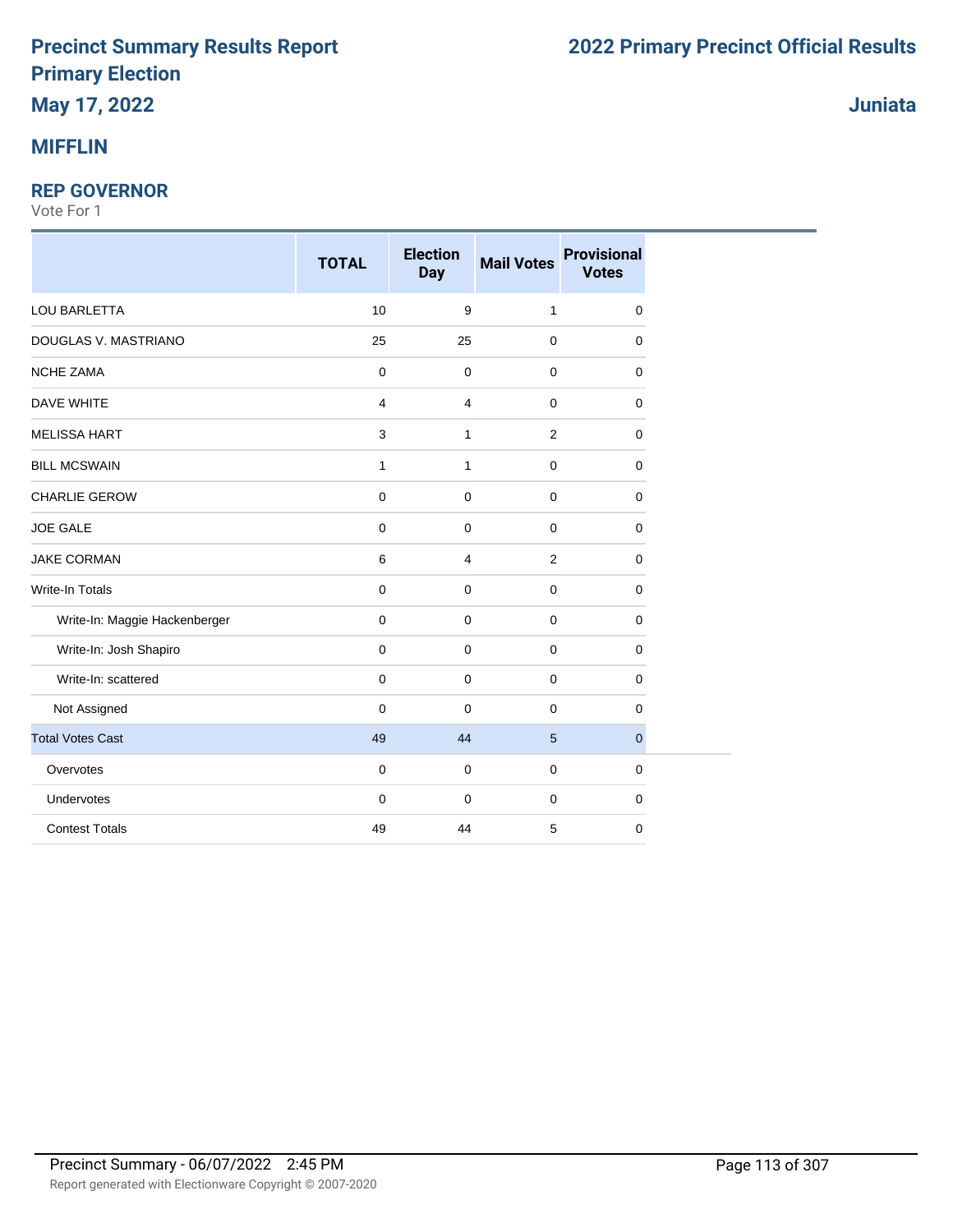## **May 17, 2022**

### **MIFFLIN**

#### **REP LIEUTENANT GOVERNOR**

Vote For 1

|                            | <b>TOTAL</b>   | <b>Election</b><br><b>Day</b> | <b>Mail Votes</b>       | <b>Provisional</b><br><b>Votes</b> |
|----------------------------|----------------|-------------------------------|-------------------------|------------------------------------|
| <b>CLARICE SCHILLINGER</b> | 5              | 5                             | $\mathbf 0$             | 0                                  |
| <b>JAMES EARL JONES</b>    | 5              | 3                             | $\overline{2}$          | $\mathbf 0$                        |
| RICK SACCONE               | 3              | 3                             | $\mathbf 0$             | $\mathbf 0$                        |
| <b>JOHN BROWN</b>          | $\mathbf 0$    | $\mathbf 0$                   | 0                       | 0                                  |
| <b>CHRIS FRYE</b>          | $\overline{2}$ | $\mathbf{1}$                  | $\mathbf{1}$            | $\mathbf 0$                        |
| <b>JEFF COLEMAN</b>        | $\overline{4}$ | $\overline{4}$                | $\mathbf 0$             | $\mathbf 0$                        |
| <b>RUSS DIAMOND</b>        | 3              | 3                             | $\mathbf 0$             | 0                                  |
| CARRIE LEWIS DELROSSO      | 20             | 19                            | $\mathbf{1}$            | $\mathbf 0$                        |
| <b>TEDDY DANIELS</b>       | $\overline{4}$ | $\overline{4}$                | $\mathbf 0$             | $\mathbf 0$                        |
| Write-In Totals            | $\mathbf 0$    | $\mathbf 0$                   | $\mathbf 0$             | 0                                  |
| Write-In: Jake Corman      | $\mathbf 0$    | $\mathbf 0$                   | $\mathbf 0$             | $\mathbf 0$                        |
| Write-In: Steve Imes       | $\mathbf 0$    | $\mathsf 0$                   | $\mathbf 0$             | 0                                  |
| Write-In: Jeff Bartos      | $\mathbf 0$    | $\mathbf 0$                   | $\mathbf 0$             | $\mathbf 0$                        |
| Write-In: Lou Barletta     | 0              | $\mathbf 0$                   | $\mathbf 0$             | 0                                  |
| Write-In: Kathy Barnette   | $\mathbf 0$    | $\mathbf 0$                   | $\mathbf 0$             | 0                                  |
| Write-In: John Reichenbach | $\mathbf 0$    | $\mathsf 0$                   | $\mathbf 0$             | $\mathbf 0$                        |
| Write-In: Josh Imes        | $\mathbf 0$    | $\mathbf 0$                   | $\mathbf 0$             | 0                                  |
| Write-In: Austin Davis     | $\mathbf 0$    | $\mathbf 0$                   | $\mathbf 0$             | 0                                  |
| Write-In: Philip Rickert   | $\mathbf 0$    | $\mathsf 0$                   | $\mathbf 0$             | $\mathbf 0$                        |
| Write-In: Dave White       | $\mathbf 0$    | $\mathsf 0$                   | $\pmb{0}$               | $\mathbf 0$                        |
| Write-In: scattered        | 0              | $\mathbf 0$                   | 0                       | 0                                  |
| Write-In: Brian Sims       | $\pmb{0}$      | $\pmb{0}$                     | $\pmb{0}$               | $\pmb{0}$                          |
| Write-In: Brennan Paden    | $\pmb{0}$      | $\pmb{0}$                     | $\mathsf{O}\xspace$     | $\mathbf 0$                        |
| Not Assigned               | $\pmb{0}$      | $\mathsf 0$                   | $\pmb{0}$               | $\pmb{0}$                          |
| <b>Total Votes Cast</b>    | 46             | 42                            | $\overline{\mathbf{4}}$ | $\mathbf 0$                        |
| Overvotes                  | $\pmb{0}$      | $\pmb{0}$                     | $\pmb{0}$               | 0                                  |
| Undervotes                 | $\mathsf 3$    | $\overline{2}$                | $\mathbf{1}$            | $\pmb{0}$                          |
| <b>Contest Totals</b>      | 49             | 44                            | $\,$ 5 $\,$             | $\mathbf 0$                        |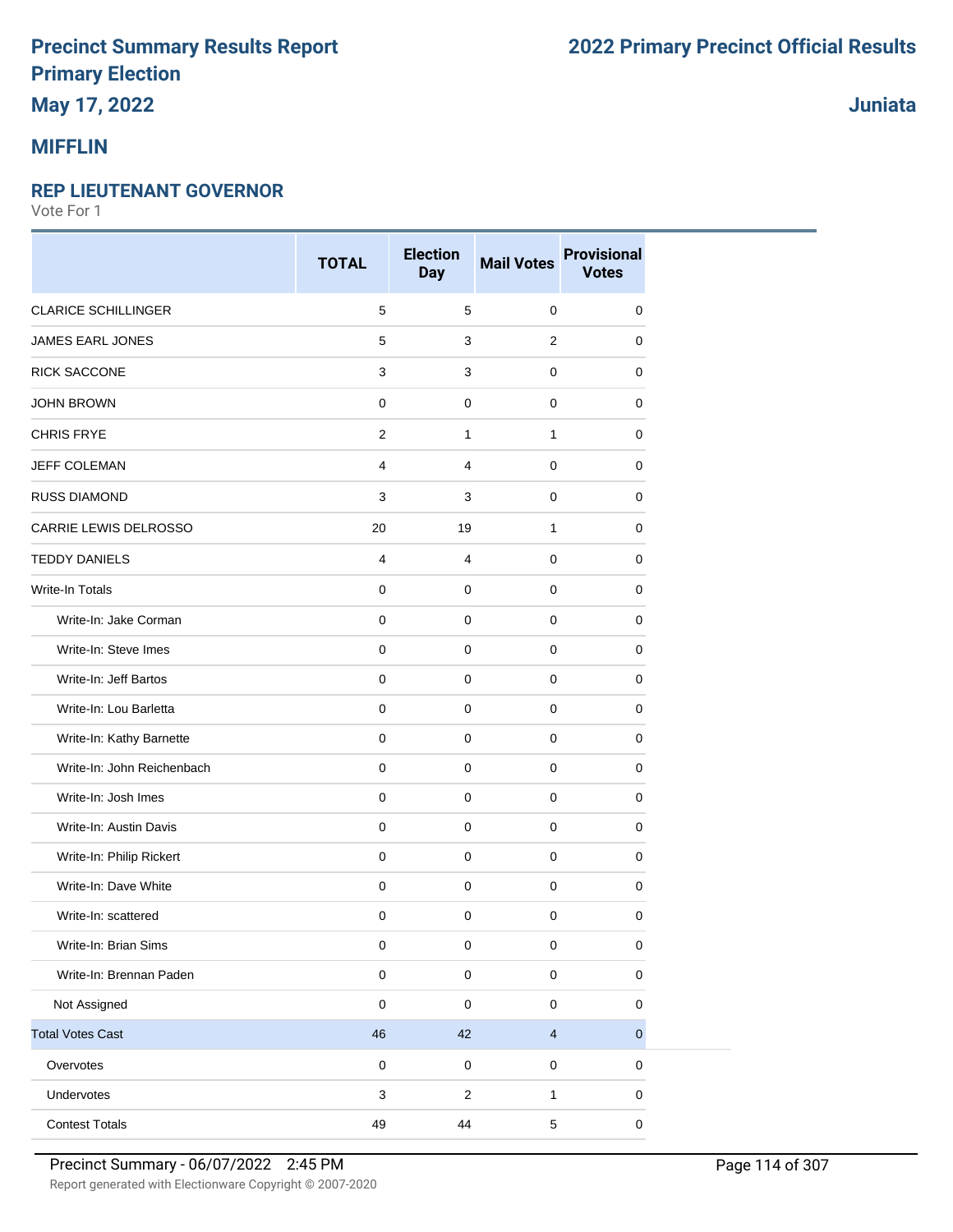## **May 17, 2022**

**Juniata**

#### **MIFFLIN**

#### **REP REPRESENTATIVE IN CONGRESS 13TH DISTRICT**

|                               | <b>TOTAL</b> | <b>Election</b><br>Day | <b>Mail Votes</b> | <b>Provisional</b><br><b>Votes</b> |
|-------------------------------|--------------|------------------------|-------------------|------------------------------------|
| JOHN JOYCE                    | 40           | 35                     | 5                 | $\mathbf 0$                        |
| <b>Write-In Totals</b>        | $\mathbf{1}$ | $\mathbf{1}$           | $\mathbf 0$       | $\mathbf 0$                        |
| Write-In: Glenn Suppllee      | $\mathbf 0$  | $\mathbf 0$            | $\mathbf 0$       | $\mathbf 0$                        |
| Write-In: scattered           | 0            | $\mathbf 0$            | $\Omega$          | 0                                  |
| Write-In: Joseph D. Long      | $\mathbf{1}$ | $\mathbf{1}$           | $\mathbf 0$       | $\mathbf 0$                        |
| Write-In: Mark Critz          | $\pmb{0}$    | $\mathbf 0$            | $\mathbf 0$       | $\mathbf 0$                        |
| Write-In: Ginger Oberlin      | 0            | $\mathbf 0$            | $\mathbf 0$       | 0                                  |
| Write-In: Abby Normal         | 0            | $\mathbf 0$            | 0                 | 0                                  |
| Write-In: John Hershey        | $\mathbf 0$  | $\mathbf 0$            | $\mathbf 0$       | 0                                  |
| Write-In: John Mingle         | 0            | $\mathbf 0$            | $\mathbf 0$       | $\mathbf 0$                        |
| Write-In: George Smith        | 0            | $\mathbf 0$            | $\mathbf 0$       | $\mathbf 0$                        |
| Write-In: Blake Henry         | $\mathbf 0$  | $\mathbf 0$            | $\mathbf 0$       | 0                                  |
| Write-In: Jonathan Cunningham | $\mathbf 0$  | $\mathbf 0$            | $\mathbf 0$       | $\mathbf 0$                        |
| Write-In: Donald Fultz        | 0            | $\pmb{0}$              | $\mathbf 0$       | 0                                  |
| Write-In: Carmela Ciliberti   | $\mathbf 0$  | $\mathbf 0$            | $\mathbf 0$       | 0                                  |
| Not Assigned                  | $\mathbf 0$  | $\mathbf 0$            | $\mathbf 0$       | $\mathbf 0$                        |
| <b>Total Votes Cast</b>       | 41           | 36                     | 5                 | $\overline{0}$                     |
| Overvotes                     | 0            | $\mathbf 0$            | $\mathbf 0$       | 0                                  |
| Undervotes                    | 8            | 8                      | $\mathbf 0$       | 0                                  |
| <b>Contest Totals</b>         | 49           | 44                     | 5                 | $\mathbf 0$                        |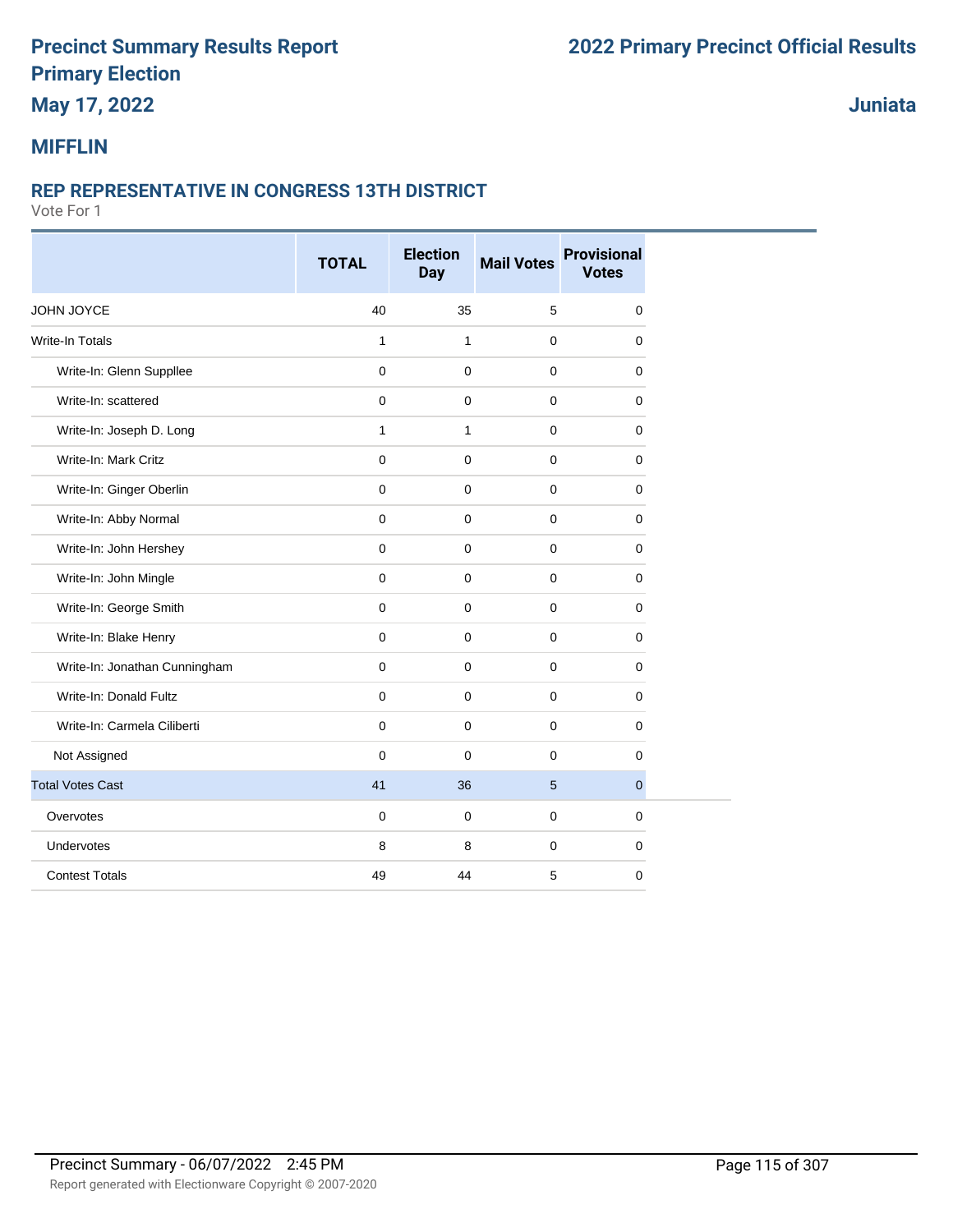## **May 17, 2022**

**Juniata**

#### **MIFFLIN**

#### **REP SENATOR IN THE GENERAL ASSEMBLY 30TH DISTRICT**

|                          | <b>TOTAL</b> | <b>Election</b><br><b>Day</b> | <b>Mail Votes</b> | <b>Provisional</b><br><b>Votes</b> |
|--------------------------|--------------|-------------------------------|-------------------|------------------------------------|
|                          |              |                               |                   |                                    |
| <b>JUDY WARD</b>         | 38           | 33                            | 5                 | 0                                  |
| Write-In Totals          | $\mathbf{1}$ | $\mathbf{1}$                  | $\mathbf 0$       | 0                                  |
| Write-In: Donald Fultz   | 0            | $\mathbf 0$                   | $\mathbf 0$       | $\mathbf 0$                        |
| Write-In: John Hershey   | $\mathbf 0$  | $\mathbf 0$                   | $\mathbf 0$       | 0                                  |
| Write-In: scattered      | 0            | $\mathbf 0$                   | 0                 | 0                                  |
| Write-In: Bonnie Comp    | $\mathbf 0$  | $\mathbf 0$                   | $\mathbf 0$       | 0                                  |
| Write-In: Cody Burns     | $\mathbf{1}$ | $\mathbf{1}$                  | $\mathbf 0$       | 0                                  |
| Write-In: Carol Taylor   | $\mathbf 0$  | $\mathbf 0$                   | $\mathbf 0$       | 0                                  |
| Write-In: Michael Kramer | $\mathbf 0$  | $\mathbf 0$                   | $\mathbf 0$       | 0                                  |
| Write-In: Ginger Oberlin | 0            | $\mathbf 0$                   | $\mathbf 0$       | 0                                  |
| Write-In: Dave Fry       | 0            | 0                             | $\mathbf 0$       | 0                                  |
| Write-In: Blake Henry    | 0            | 0                             | $\mathbf 0$       | 0                                  |
| Not Assigned             | $\mathbf 0$  | $\mathbf 0$                   | $\mathbf 0$       | 0                                  |
| <b>Total Votes Cast</b>  | 39           | 34                            | 5                 | $\overline{0}$                     |
| Overvotes                | $\mathbf 0$  | $\mathbf 0$                   | 0                 | 0                                  |
| Undervotes               | 10           | 10                            | $\mathbf 0$       | 0                                  |
| <b>Contest Totals</b>    | 49           | 44                            | 5                 | 0                                  |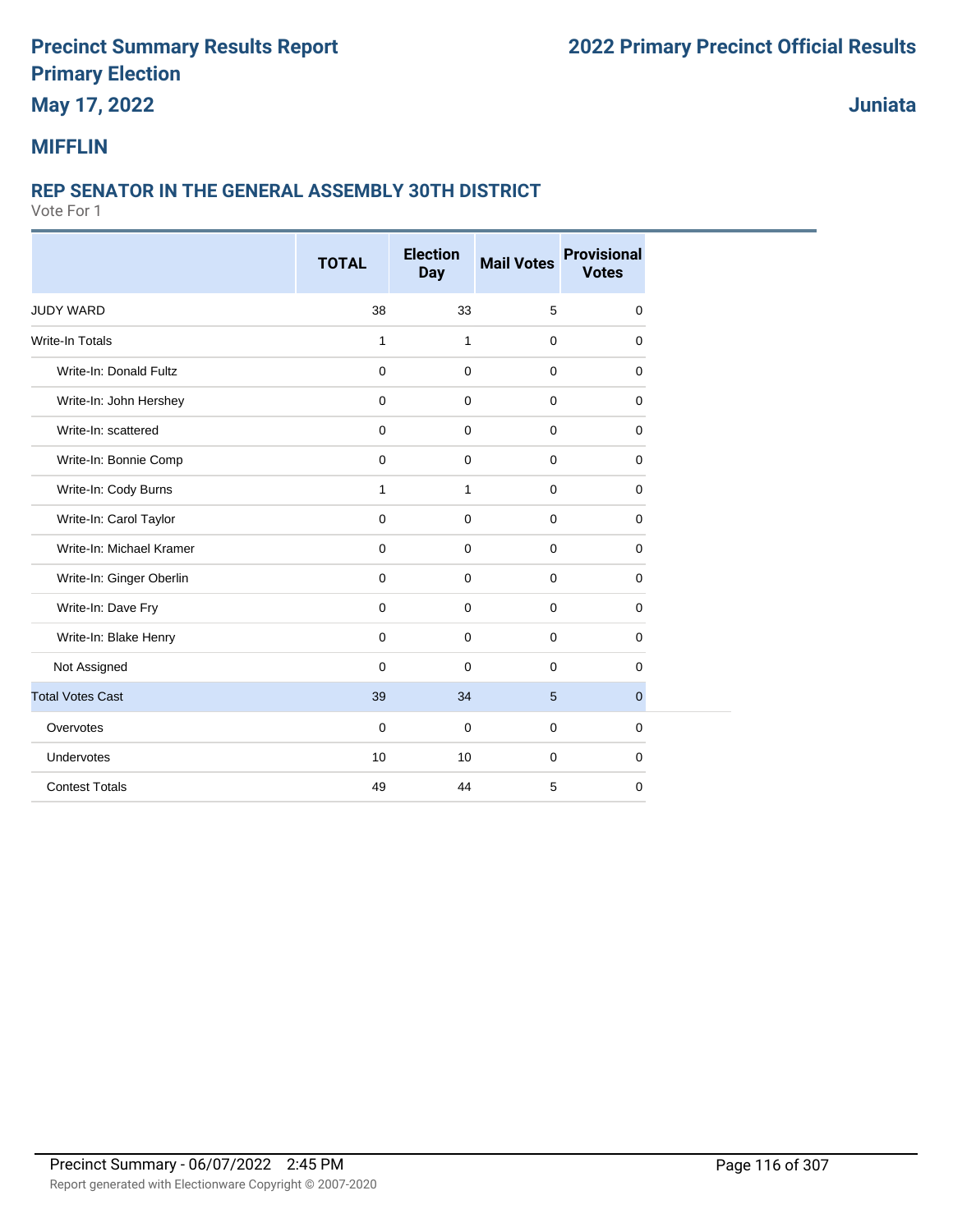## **May 17, 2022**

**Juniata**

#### **MIFFLIN**

### **REP REPRESENTATIVE IN THE GENERAL ASSEMBLY 86TH DISTRICT**

|                              | <b>TOTAL</b> | <b>Election</b><br><b>Day</b> | <b>Mail Votes</b> | <b>Provisional</b><br><b>Votes</b> |  |
|------------------------------|--------------|-------------------------------|-------------------|------------------------------------|--|
| <b>JOHN HERSHEY</b>          | 37           | 34                            | 3                 | $\Omega$                           |  |
| PERRY STAMBAUGH              | 12           | 10                            | 2                 | $\Omega$                           |  |
| Write-In Totals              | $\mathbf 0$  | $\mathbf 0$                   | $\mathbf 0$       | 0                                  |  |
| Write-In: Edward T. Reinhold | $\mathbf 0$  | $\mathbf 0$                   | $\mathbf 0$       | 0                                  |  |
| Write-In: Jared Charles      | $\mathbf 0$  | $\mathbf 0$                   | $\mathbf 0$       | $\Omega$                           |  |
| Not Assigned                 | $\mathbf 0$  | $\mathbf 0$                   | $\mathbf 0$       | 0                                  |  |
| <b>Total Votes Cast</b>      | 49           | 44                            | $5\phantom{.0}$   | $\Omega$                           |  |
| Overvotes                    | $\mathbf 0$  | $\mathbf 0$                   | $\mathbf 0$       | $\Omega$                           |  |
| Undervotes                   | $\mathbf 0$  | $\mathbf 0$                   | $\mathbf 0$       | $\Omega$                           |  |
| <b>Contest Totals</b>        | 49           | 44                            | 5                 | $\Omega$                           |  |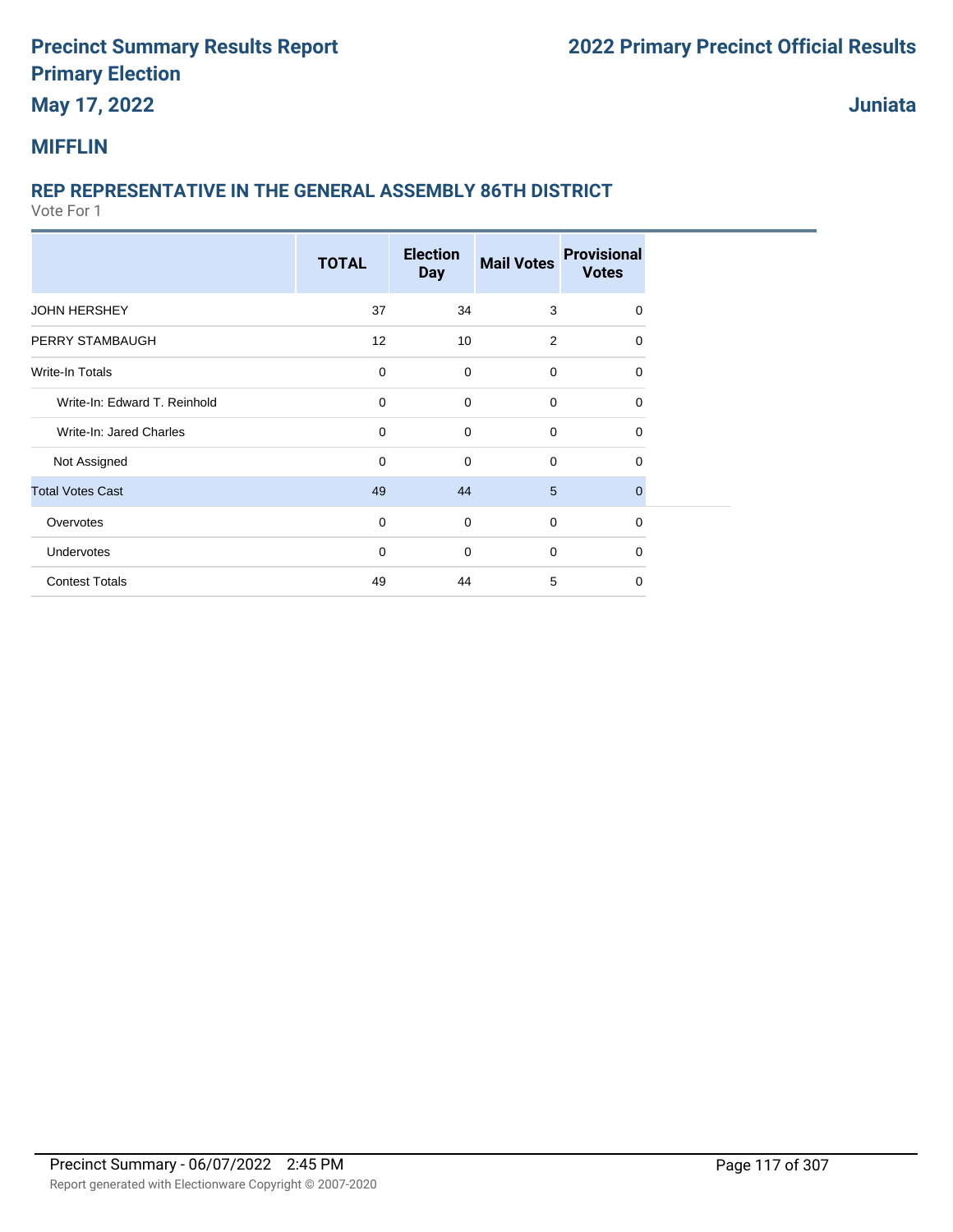## **May 17, 2022**

#### **Juniata**

#### **MIFFLIN**

#### **REP MEMBER OF REPUBLICAN STATE COMMITTEE**

|                                      | <b>TOTAL</b> | <b>Election</b><br><b>Day</b> | <b>Mail Votes</b> | <b>Provisional</b><br><b>Votes</b> |
|--------------------------------------|--------------|-------------------------------|-------------------|------------------------------------|
| <b>NANCI L. AUMILLER</b>             | 44           | 39                            | 5                 | $\mathbf 0$                        |
| Write-In Totals                      | $\mathbf 0$  | $\mathbf 0$                   | $\mathbf 0$       | $\mathbf 0$                        |
| Write-In: scattered                  | $\mathbf 0$  | $\Omega$                      | $\mathbf 0$       | $\mathbf 0$                        |
| Write-In: Katrina D. Dolan           | $\Omega$     | $\Omega$                      | 0                 | $\Omega$                           |
| Write-In: Ginger Oberlin             | $\mathbf 0$  | $\mathbf 0$                   | $\mathbf 0$       | $\mathbf 0$                        |
| Write-In: David Hunsberger           | $\mathbf 0$  | $\mathbf 0$                   | $\mathbf 0$       | $\mathbf 0$                        |
| Write-In: Zachary Williams           | $\mathbf 0$  | $\mathbf 0$                   | $\mathbf 0$       | $\mathbf 0$                        |
| Write-In: Abbie Normal               | $\mathbf 0$  | $\mathbf 0$                   | $\mathbf 0$       | $\mathbf 0$                        |
| Write-In: Monica Wert                | $\mathbf 0$  | $\mathbf 0$                   | $\mathbf 0$       | 0                                  |
| Write-In: Elizebath M. Raffensberger | $\mathbf{0}$ | $\mathbf 0$                   | $\mathbf 0$       | $\mathbf 0$                        |
| Write-In: Tammy Heikes               | $\mathbf 0$  | $\mathbf 0$                   | $\mathbf 0$       | $\mathbf 0$                        |
| Write-In: Philip Rickert             | $\mathbf 0$  | $\mathbf 0$                   | $\mathbf 0$       | 0                                  |
| Write-In: Bradley Hershey            | $\mathbf 0$  | $\mathbf 0$                   | $\mathbf 0$       | $\mathbf 0$                        |
| Write-In: Donald Fultz               | $\mathbf 0$  | $\mathbf 0$                   | $\mathbf 0$       | $\mathbf 0$                        |
| Write-In: Doug Elsasser              | $\mathbf 0$  | 0                             | $\mathbf 0$       | 0                                  |
| Not Assigned                         | $\mathbf 0$  | $\mathbf 0$                   | $\mathbf 0$       | $\mathbf 0$                        |
| <b>Total Votes Cast</b>              | 44           | 39                            | 5                 | $\overline{0}$                     |
| Overvotes                            | $\mathbf 0$  | $\mathbf 0$                   | $\mathbf 0$       | $\mathbf 0$                        |
| Undervotes                           | 5            | 5                             | $\mathbf 0$       | $\mathbf 0$                        |
| <b>Contest Totals</b>                | 49           | 44                            | 5                 | $\mathbf 0$                        |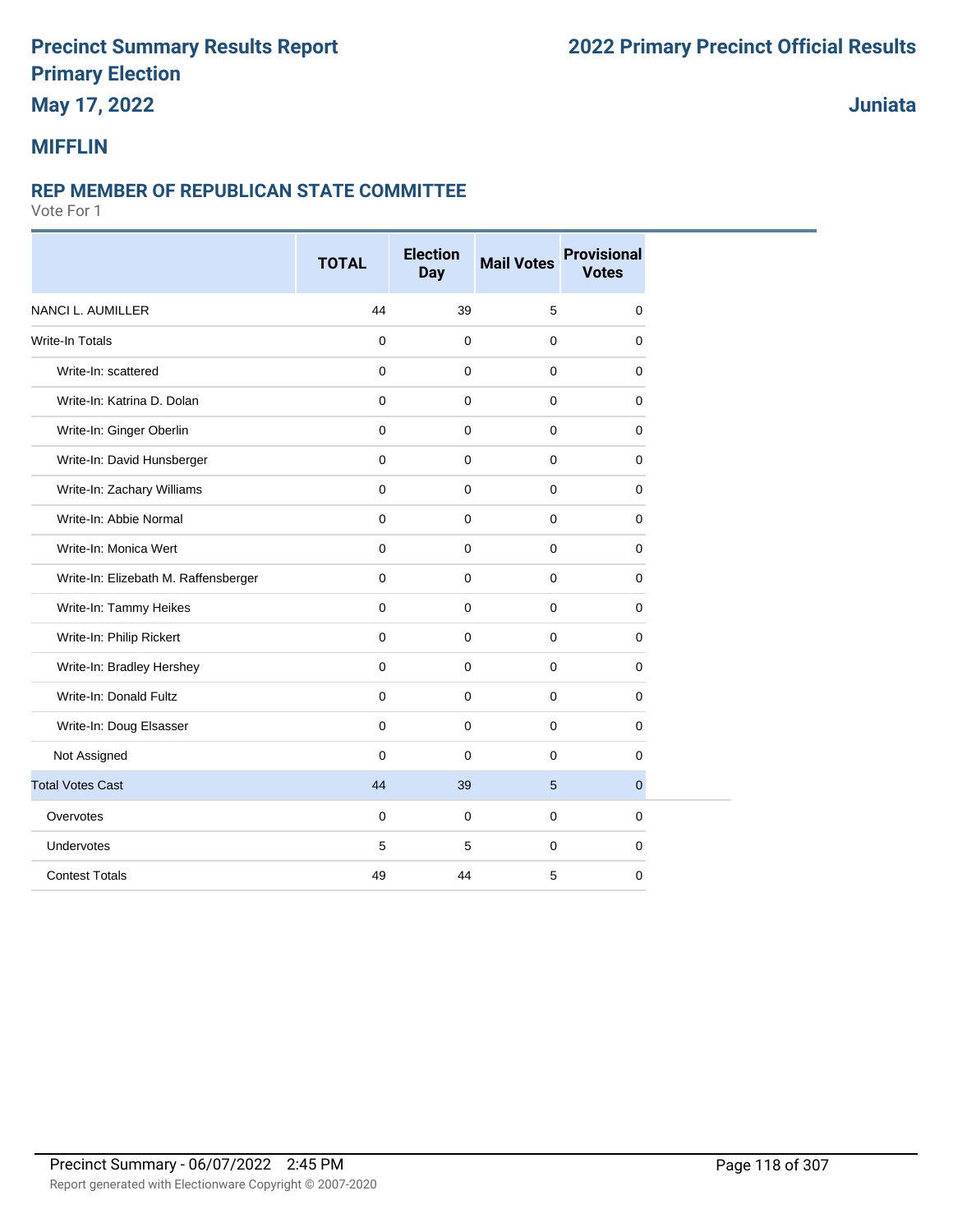## **May 17, 2022**

**Juniata**

#### **MIFFLIN**

#### **REP MIFFLIN BOROUGH REPUBLICAN COMMITTEEPERSON**

|                             | <b>TOTAL</b>   | <b>Election</b><br><b>Day</b> | <b>Mail Votes</b> | <b>Provisional</b><br><b>Votes</b> |
|-----------------------------|----------------|-------------------------------|-------------------|------------------------------------|
| <b>Write-In Totals</b>      | 22             | 22                            | $\mathbf 0$       | $\Omega$                           |
| Write-In: Joseph D. Long    | $\mathbf{1}$   | 1                             | $\mathbf 0$       | $\mathbf 0$                        |
| Write-In: Janet Wyland      | 6              | 6                             | $\mathbf 0$       | $\Omega$                           |
| Write-In: Catheanne L. Long | 2              | $\overline{2}$                | $\mathbf 0$       | 0                                  |
| Write-In: Jonathan D. Lyter | 1              | $\mathbf{1}$                  | $\mathbf 0$       | $\Omega$                           |
| Write-In: Lance Blose       | 2              | 2                             | $\mathbf 0$       | $\Omega$                           |
| Write-In: Randy Foose       | 1              | 1                             | $\mathbf 0$       | $\mathbf 0$                        |
| Write-In: Eugene Wyland     | $\overline{7}$ | $\overline{7}$                | $\mathbf 0$       | $\Omega$                           |
| Not Assigned                | 2              | 2                             | $\mathbf 0$       | $\Omega$                           |
| <b>Total Votes Cast</b>     | 22             | 22                            | $\mathbf{0}$      | $\mathbf{0}$                       |
| Overvotes                   | $\mathbf 0$    | $\mathbf 0$                   | $\mathbf 0$       | $\mathbf 0$                        |
| Undervotes                  | 76             | 66                            | 10                | $\Omega$                           |
| <b>Contest Totals</b>       | 98             | 88                            | 10                | 0                                  |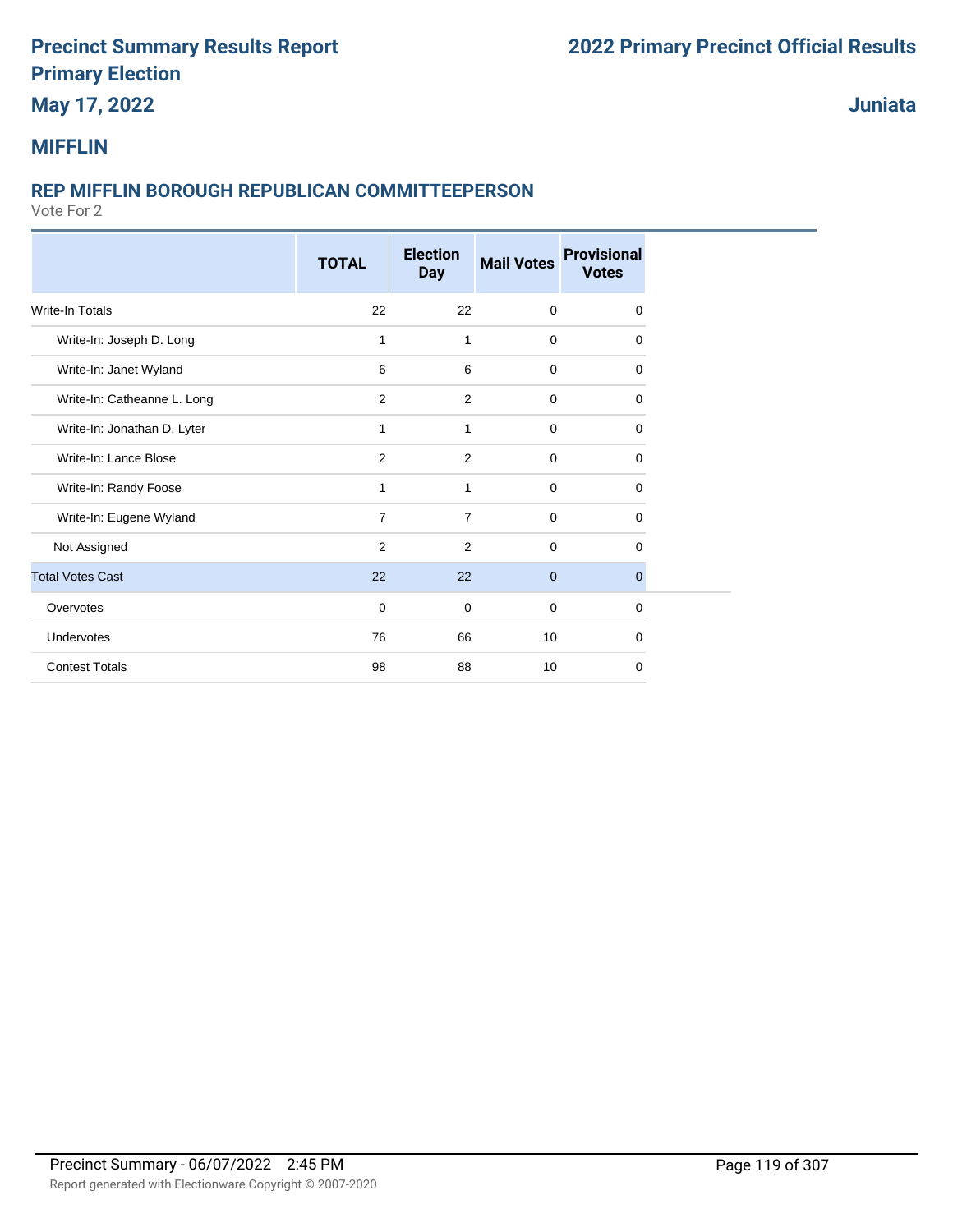# **MIFFLINTOWN**

#### **STATISTICS**

|                                   | <b>TOTAL</b> | <b>Election Day</b> | <b>Mail Votes</b> | <b>Provisional</b><br><b>Votes</b> |
|-----------------------------------|--------------|---------------------|-------------------|------------------------------------|
| Registered Voters - Total         | 358          |                     |                   |                                    |
| Registered Voters - Democratic    | 137          |                     |                   |                                    |
| Registered Voters - Republican    | 221          |                     |                   |                                    |
| Registered Voters - NONPARTISAN   | 0            |                     |                   |                                    |
| <b>Ballots Cast - Total</b>       | 138          | 117                 | 21                | $\Omega$                           |
| <b>Ballots Cast - Democratic</b>  | 40           | 26                  | 14                | $\Omega$                           |
| Ballots Cast - Republican         | 98           | 91                  | $\overline{7}$    | 0                                  |
| <b>Ballots Cast - NONPARTISAN</b> | 0            | 0                   | 0                 | 0                                  |
| <b>Ballots Cast - Blank</b>       | 0            | 0                   | 0                 | 0                                  |
| Voter Turnout - Total             | 38.55%       |                     |                   |                                    |
| Voter Turnout - Democratic        | 29.20%       |                     |                   |                                    |
| Voter Turnout - Republican        | 44.34%       |                     |                   |                                    |
| Voter Turnout - NONPARTISAN       | 0.00%        |                     |                   |                                    |

#### **DEM UNITED STATES SENATOR**

Vote For 1

|                          | <b>TOTAL</b> | <b>Election</b><br><b>Day</b> | <b>Mail Votes</b> | <b>Provisional</b><br><b>Votes</b> |
|--------------------------|--------------|-------------------------------|-------------------|------------------------------------|
| <b>ALEX KHALIL</b>       | 3            | 2                             | 1                 | $\Omega$                           |
| <b>CONOR LAMB</b>        | 4            | 2                             | 2                 | 0                                  |
| <b>MALCOLM KENYATTA</b>  | 0            | 0                             | 0                 | $\Omega$                           |
| <b>JOHN FETTERMAN</b>    | 32           | 21                            | 11                | 0                                  |
| <b>Write-In Totals</b>   | 0            | $\Omega$                      | $\Omega$          | 0                                  |
| Write-In: Kathy Barnette | $\Omega$     | $\Omega$                      | $\Omega$          | $\Omega$                           |
| Write-In: scattered      | $\mathbf 0$  | $\Omega$                      | $\Omega$          | $\Omega$                           |
| Write-In: Mehmet Oz      | $\Omega$     | $\Omega$                      | $\Omega$          | $\Omega$                           |
| Write-In: Conor Lamb     | $\Omega$     | $\Omega$                      | $\Omega$          | $\Omega$                           |
| Write-In: Carla Sands    | $\Omega$     | $\Omega$                      | $\Omega$          | $\Omega$                           |
| Write-In: John Hershey   | $\Omega$     | 0                             | $\Omega$          | $\Omega$                           |
| Write-In: Dave McCormick | $\mathbf 0$  | $\Omega$                      | $\Omega$          | $\Omega$                           |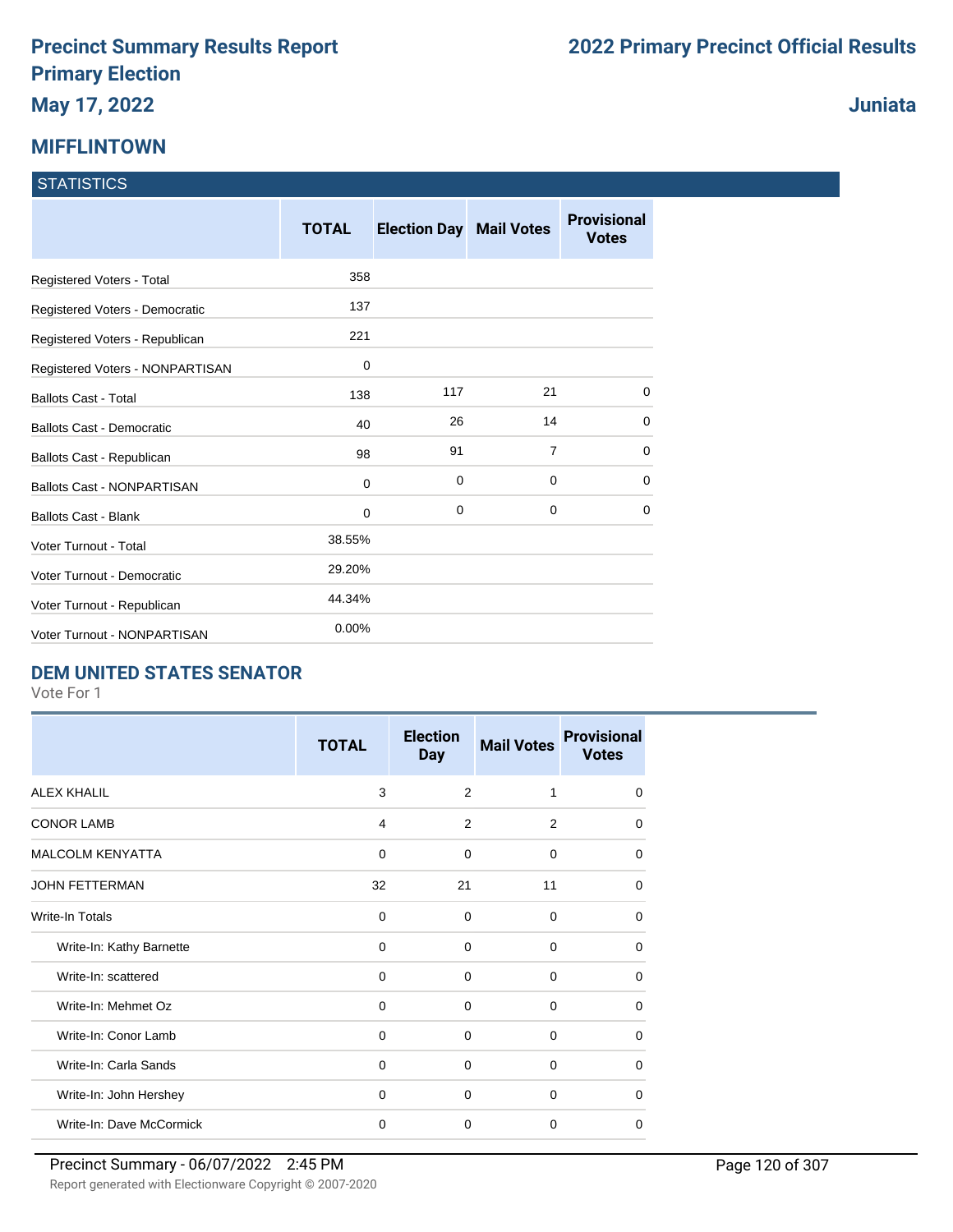### **May 17, 2022**

#### **MIFFLINTOWN**

#### **DEM UNITED STATES SENATOR**

Vote For 1

|                         | <b>TOTAL</b> | <b>Election</b><br><b>Day</b> | <b>Mail Votes</b> | <b>Provisional</b><br><b>Votes</b> |  |
|-------------------------|--------------|-------------------------------|-------------------|------------------------------------|--|
| Write-In: Jeff Bartos   | 0            | $\mathbf 0$                   | $\mathbf 0$       | $\mathbf 0$                        |  |
| Not Assigned            | 0            | 0                             | $\mathbf 0$       | 0                                  |  |
| <b>Total Votes Cast</b> | 39           | 25                            | 14                | $\Omega$                           |  |
| Overvotes               | 0            | 0                             | $\mathbf 0$       | $\mathbf 0$                        |  |
| Undervotes              |              | 1                             | $\mathbf 0$       | 0                                  |  |
| <b>Contest Totals</b>   | 40           | 26                            | 14                | 0                                  |  |

#### **DEM GOVERNOR**

Vote For 1

|                          | <b>TOTAL</b> | <b>Election</b><br><b>Day</b> | <b>Mail Votes</b> | <b>Provisional</b><br><b>Votes</b> |
|--------------------------|--------------|-------------------------------|-------------------|------------------------------------|
| <b>JOSH SHAPIRO</b>      | 37           | 23                            | 14                | $\mathbf 0$                        |
| <b>Write-In Totals</b>   | $\mathbf 0$  | $\mathbf 0$                   | $\mathbf 0$       | 0                                  |
| Write-In: Jake Corman    | $\mathbf 0$  | $\mathbf 0$                   | $\mathbf 0$       | $\Omega$                           |
| Write-In: David White    | $\mathbf 0$  | $\Omega$                      | $\mathbf 0$       | $\Omega$                           |
| Write-In: Bill McSwain   | $\mathbf 0$  | $\Omega$                      | $\Omega$          | $\Omega$                           |
| Write-In: scattered      | 0            | $\mathbf 0$                   | $\mathbf 0$       | $\mathbf 0$                        |
| Write-In: Abe Stroup     | $\mathbf 0$  | $\mathbf 0$                   | $\mathbf 0$       | 0                                  |
| Write-In: Lou Barletta   | 0            | $\mathbf 0$                   | 0                 | $\mathbf 0$                        |
| Write-In: Nche Zame      | $\mathbf 0$  | $\mathbf 0$                   | $\mathbf 0$       | 0                                  |
| Write-In: Melissa Hart   | 0            | $\mathbf 0$                   | $\mathbf 0$       | $\mathbf 0$                        |
| Write-In: Doug Mastriano | $\mathbf 0$  | $\mathbf 0$                   | $\mathbf 0$       | $\mathbf 0$                        |
| Not Assigned             | $\mathbf 0$  | $\Omega$                      | $\Omega$          | $\Omega$                           |
| <b>Total Votes Cast</b>  | 37           | 23                            | 14                | $\overline{0}$                     |
| Overvotes                | $\mathbf 0$  | $\mathbf 0$                   | $\mathbf 0$       | 0                                  |
| Undervotes               | 3            | 3                             | $\mathbf 0$       | $\mathbf 0$                        |
| <b>Contest Totals</b>    | 40           | 26                            | 14                | 0                                  |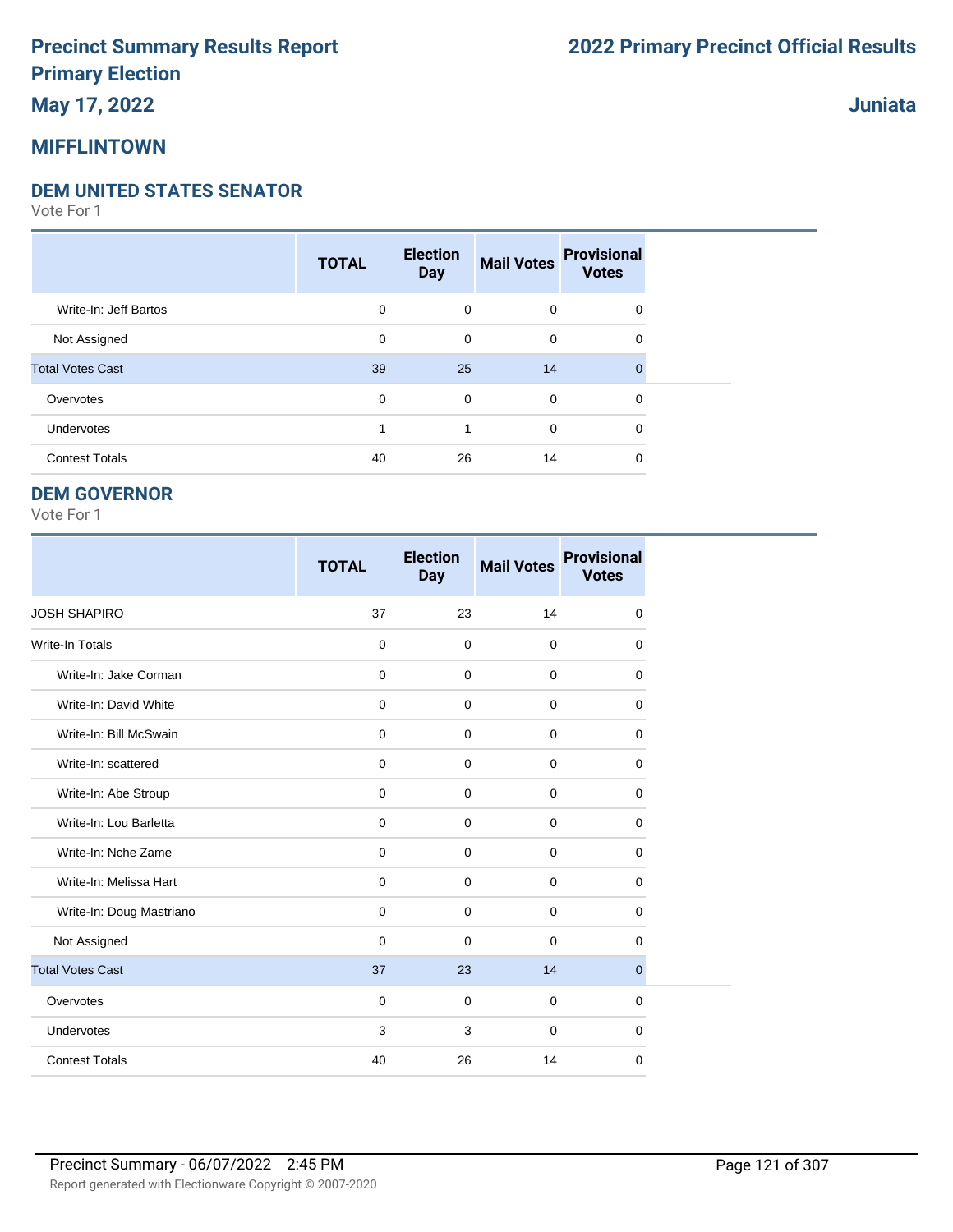## **May 17, 2022**

#### **MIFFLINTOWN**

#### **DEM LIEUTENANT GOVERNOR**

|                                 | <b>TOTAL</b> | <b>Election</b><br><b>Day</b> | <b>Mail Votes</b> | <b>Provisional</b><br><b>Votes</b> |
|---------------------------------|--------------|-------------------------------|-------------------|------------------------------------|
| <b>AUSTIN DAVIS</b>             | 18           | 10                            | 8                 | 0                                  |
| <b>RAY SOSA</b>                 | 8            | 5                             | 3                 | 0                                  |
| <b>BRIAN SIMS</b>               | 8            | 5                             | 3                 | 0                                  |
| <b>Write-In Totals</b>          | $\mathbf 0$  | $\mathbf 0$                   | $\mathbf 0$       | 0                                  |
| Write-In: James Earl Jones      | $\mathbf 0$  | $\mathbf 0$                   | $\mathbf 0$       | 0                                  |
| Write-In: Jeff Coleman          | $\mathbf 0$  | $\mathbf 0$                   | $\mathbf 0$       | 0                                  |
| Write-In: John Brown            | $\mathbf 0$  | $\mathbf 0$                   | $\mathbf 0$       | 0                                  |
| Write-In: Claire Schillinger    | $\mathbf 0$  | $\mathbf 0$                   | $\mathbf 0$       | 0                                  |
| Write-In: Carris Lewis Delrosso | 0            | 0                             | $\mathbf 0$       | 0                                  |
| Write-In: John Jones            | $\mathbf 0$  | 0                             | $\mathbf 0$       | 0                                  |
| Write-In: scattered             | $\mathbf 0$  | $\mathbf 0$                   | $\mathbf 0$       | 0                                  |
| Write-In: Teddy Daniels         | $\mathbf 0$  | 0                             | $\Omega$          | 0                                  |
| Not Assigned                    | $\Omega$     | 0                             | $\mathbf 0$       | 0                                  |
| <b>Total Votes Cast</b>         | 34           | 20                            | 14                | $\overline{0}$                     |
| Overvotes                       | $\mathbf 0$  | $\mathbf 0$                   | $\mathbf 0$       | 0                                  |
| Undervotes                      | 6            | 6                             | $\mathbf 0$       | 0                                  |
| <b>Contest Totals</b>           | 40           | 26                            | 14                | 0                                  |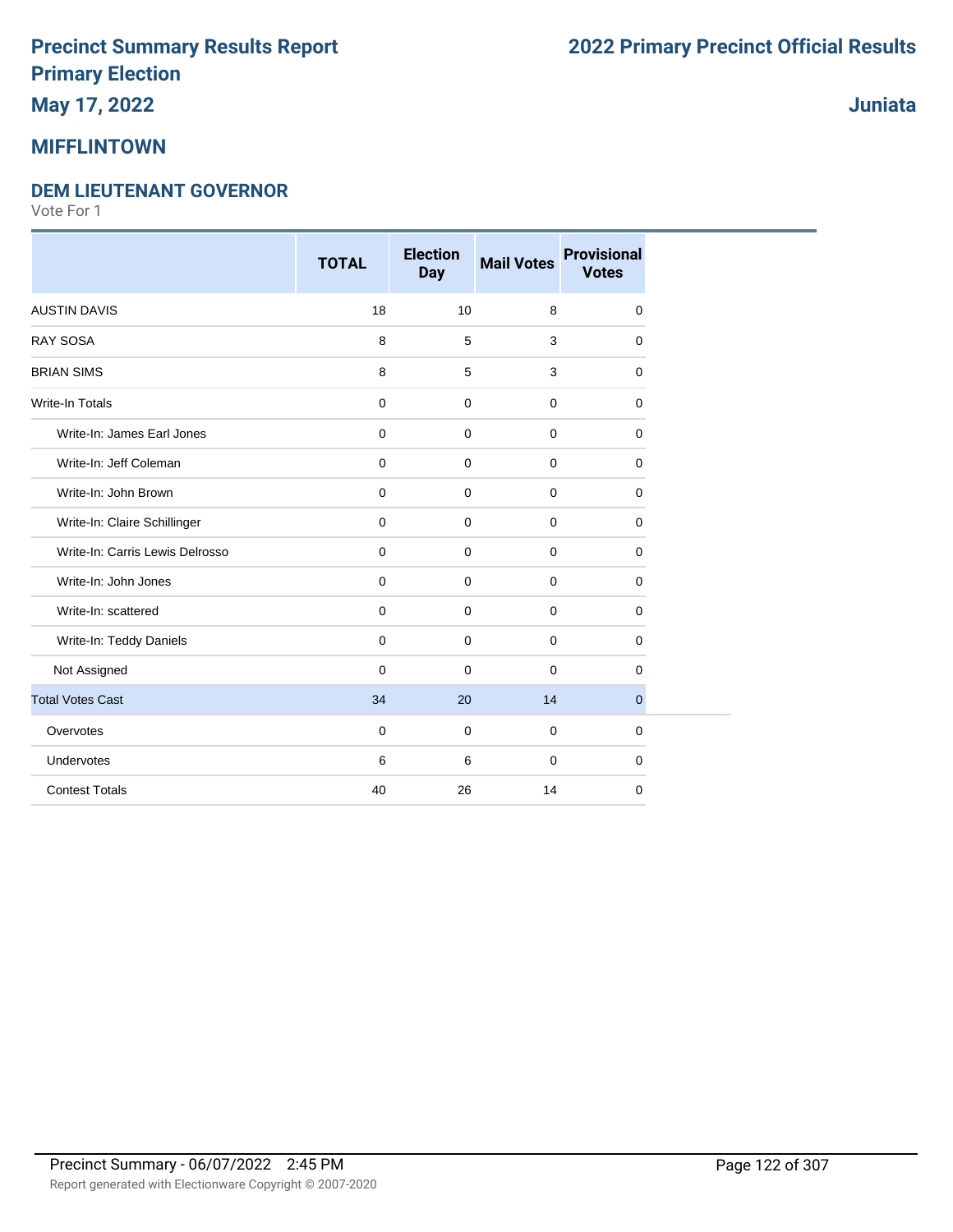## **May 17, 2022**

**Juniata**

### **MIFFLINTOWN**

#### **DEM REPRESENTATIVE IN CONGRESS 13TH DISTRICT**

|                                  | <b>TOTAL</b> | <b>Election</b><br><b>Day</b> | <b>Mail Votes</b> | <b>Provisional</b><br><b>Votes</b> |
|----------------------------------|--------------|-------------------------------|-------------------|------------------------------------|
| Write-In Totals                  | 3            | $\mathbf 0$                   | 3                 | 0                                  |
| Write-In: Dan Martin             | $\mathbf 0$  | 0                             | $\mathbf 0$       | 0                                  |
| Write-In: Mark Partner           | 0            | 0                             | 0                 | 0                                  |
| Write-In: David Stetler          | 0            | 0                             | 0                 | 0                                  |
| Write-In: John Hershey           | 0            | 0                             | 0                 | 0                                  |
| Write-In: Norman Love            | $\mathbf 0$  | 0                             | $\mathbf 0$       | 0                                  |
| Write-In: Andrew Stroup          | 0            | 0                             | 0                 | 0                                  |
| Write-In: Jonathan M. Cunningham | 0            | 0                             | $\mathbf 0$       | 0                                  |
| Write-In: Wyatt Guillory         | $\mathbf 0$  | 0                             | $\mathbf 0$       | 0                                  |
| Write-In: Todd Rowley            | 0            | 0                             | 0                 | 0                                  |
| Write-In: Mark Critz             | 3            | 0                             | 3                 | 0                                  |
| Write-In: Eric Becht             | $\mathbf 0$  | 0                             | $\mathbf 0$       | 0                                  |
| Write-In: John Fetterman         | 0            | 0                             | 0                 | 0                                  |
| Write-In: Robert Bob Casey Jr    | $\mathbf 0$  | 0                             | $\mathbf 0$       | 0                                  |
| Write-In: Jay G. Auker           | $\mathbf 0$  | 0                             | $\mathbf 0$       | 0                                  |
| Write-In: Summer Lee             | $\mathbf 0$  | 0                             | 0                 | 0                                  |
| Write-In: Tessa Gross            | 0            | 0                             | 0                 | 0                                  |
| Write-In: Sandy Berrier          | $\mathbf 0$  | 0                             | $\mathbf 0$       | 0                                  |
| Write-In: John Auker             | 0            | 0                             | 0                 | 0                                  |
| Write-In: Perry Stambaugh        | $\mathbf 0$  | 0                             | $\mathbf 0$       | 0                                  |
| Write-In: Teresa Long O'Neal     | 0            | $\mathbf 0$                   | 0                 | 0                                  |
| Write-In: Joshua Guillory        | 0            | 0                             | 0                 | 0                                  |
| Write-In: scattered              | $\pmb{0}$    | 0                             | $\mathsf 0$       | 0                                  |
| Write-In: Kim Hart               | $\pmb{0}$    | $\pmb{0}$                     | $\pmb{0}$         | 0                                  |
| Write-In: John Joyce             | $\pmb{0}$    | 0                             | $\mathsf 0$       | 0                                  |
| Write-In: Craig Paden            | $\pmb{0}$    | 0                             | $\mathsf 0$       | 0                                  |
| Write-In: Jonathan Mertz         | $\mathsf 0$  | 0                             | $\mathsf 0$       | 0                                  |
| Not Assigned                     | $\pmb{0}$    | 0                             | $\pmb{0}$         | 0                                  |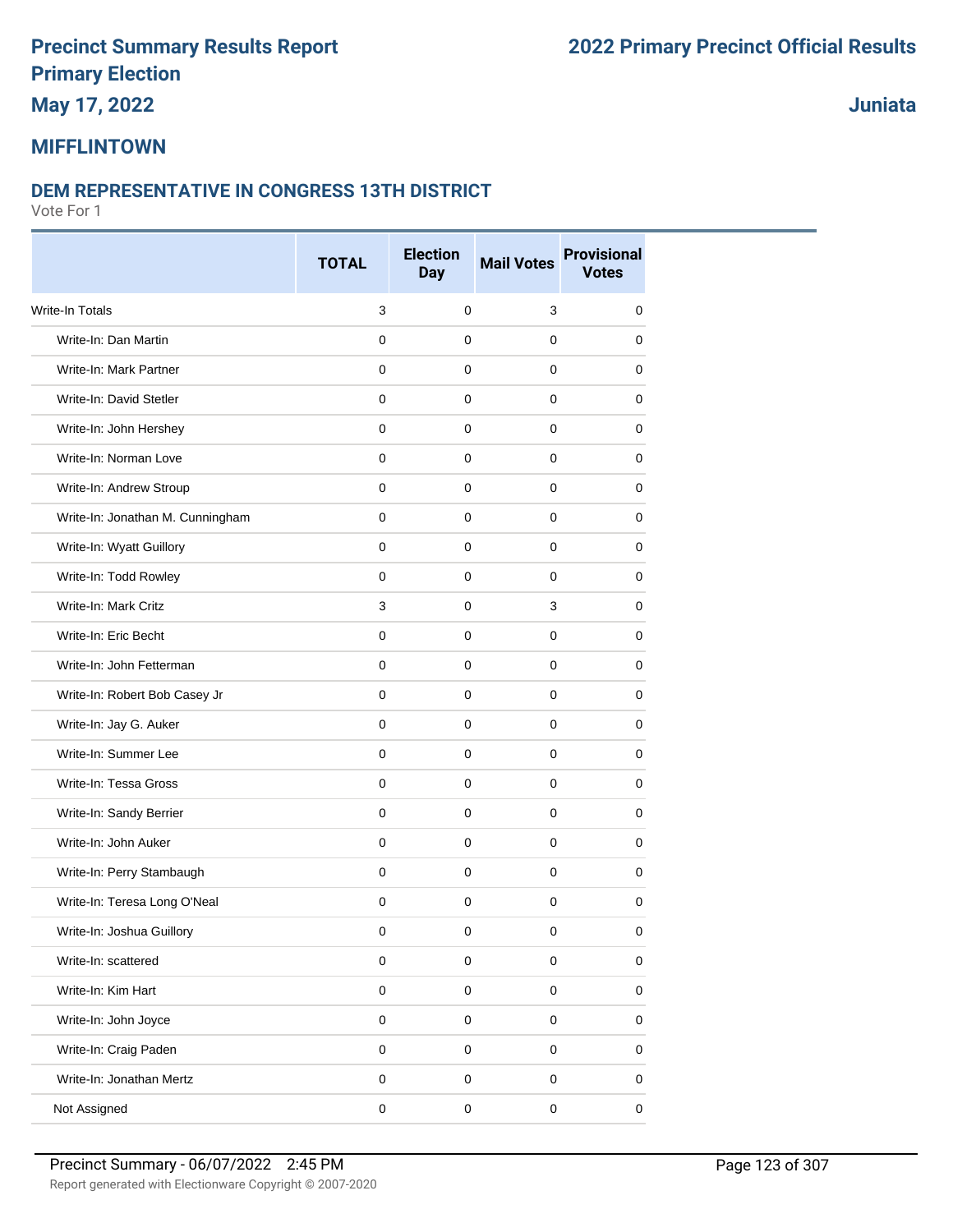**May 17, 2022**

**Juniata**

#### **MIFFLINTOWN**

#### **DEM REPRESENTATIVE IN CONGRESS 13TH DISTRICT**

Vote For 1

|                         | <b>TOTAL</b> | <b>Election</b><br><b>Day</b> | <b>Mail Votes</b> | <b>Provisional</b><br><b>Votes</b> |
|-------------------------|--------------|-------------------------------|-------------------|------------------------------------|
| <b>Total Votes Cast</b> | 3            | $\mathbf{0}$                  | 3                 |                                    |
| Overvotes               | 0            | 0                             | $\mathbf 0$       | 0                                  |
| <b>Undervotes</b>       | 37           | 26                            | 11                | 0                                  |
| <b>Contest Totals</b>   | 40           | 26                            | 14                | 0                                  |

#### **DEM SENATOR IN THE GENERAL ASSEMBLY 30TH DISTRICT**

|                          | <b>TOTAL</b> | <b>Election</b><br><b>Day</b> | <b>Mail Votes</b> | <b>Provisional</b><br><b>Votes</b> |
|--------------------------|--------------|-------------------------------|-------------------|------------------------------------|
| <b>CAROL TAYLOR</b>      | 30           | 17                            | 13                | $\mathbf 0$                        |
| Write-In Totals          | $\mathbf 0$  | 0                             | $\mathbf 0$       | 0                                  |
| Write-In: Judith Ward    | $\mathbf 0$  | 0                             | $\mathbf 0$       | $\mathbf 0$                        |
| Write-In: John Hershey   | $\mathbf 0$  | $\mathbf 0$                   | $\mathbf 0$       | $\mathbf 0$                        |
| Write-In: scattered      | 0            | 0                             | $\mathbf 0$       | 0                                  |
| Write-In: Mehmet Oz      | $\mathbf 0$  | $\mathbf 0$                   | $\mathbf 0$       | 0                                  |
| Write-In: Bethany Stroup | $\mathbf 0$  | 0                             | $\mathbf 0$       | 0                                  |
| Not Assigned             | $\mathbf 0$  | 0                             | $\mathbf 0$       | 0                                  |
| <b>Total Votes Cast</b>  | 30           | 17                            | 13                | $\mathbf 0$                        |
| Overvotes                | $\mathbf 0$  | 0                             | $\mathbf 0$       | $\mathbf 0$                        |
| <b>Undervotes</b>        | 10           | 9                             | 1                 | $\Omega$                           |
| <b>Contest Totals</b>    | 40           | 26                            | 14                | 0                                  |
|                          |              |                               |                   |                                    |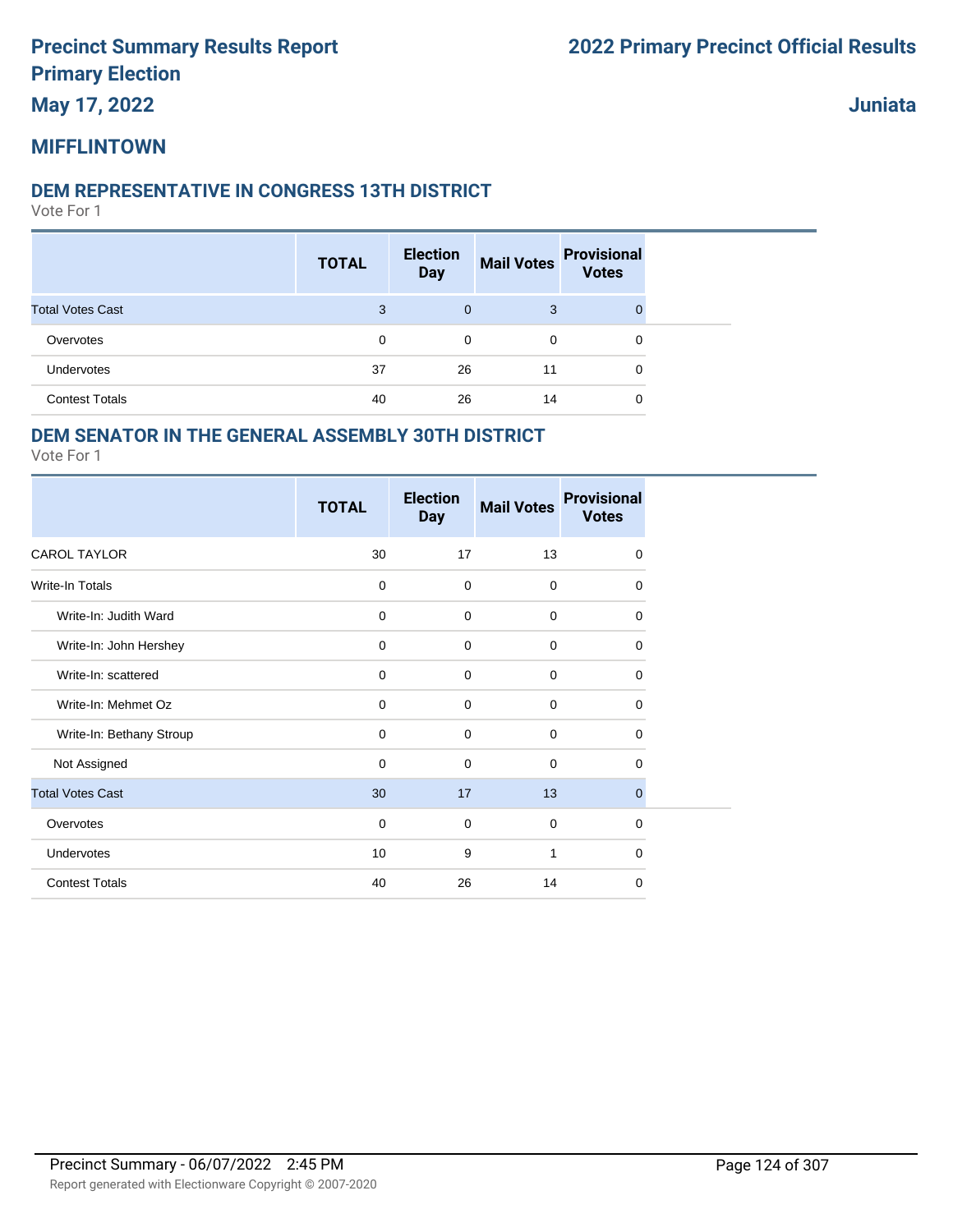**May 17, 2022**

**Juniata**

#### **MIFFLINTOWN**

### **DEM REPRESENTATIVE IN THE GENERAL ASSEMBLY 86TH DISTRICT**

|                                  | <b>TOTAL</b> | <b>Election</b><br><b>Day</b> | <b>Mail Votes</b> | <b>Provisional</b><br><b>Votes</b> |
|----------------------------------|--------------|-------------------------------|-------------------|------------------------------------|
| Write-In Totals                  | $\mathbf 0$  | $\mathbf 0$                   | $\pmb{0}$         | 0                                  |
| Write-In: Craig Paden            | $\mathbf 0$  | $\mathbf 0$                   | $\mathbf{0}$      | 0                                  |
| Write-In: Jonathan Mertz         | 0            | 0                             | $\mathbf 0$       | 0                                  |
| Write-In: Ronald Shearer         | $\mathbf 0$  | $\mathbf 0$                   | $\mathbf 0$       | 0                                  |
| Write-In: Norman Love            | $\mathbf 0$  | $\mathbf 0$                   | 0                 | 0                                  |
| Write-In: Jonathan M. Cunningham | $\mathbf 0$  | $\mathbf 0$                   | $\mathbf 0$       | 0                                  |
| Write-In: Mark Critz             | $\mathbf 0$  | $\mathbf 0$                   | 0                 | 0                                  |
| Write-In: Wyatt Guillory         | $\mathbf 0$  | $\mathbf 0$                   | 0                 | 0                                  |
| Write-In: William L. Baney       | 0            | $\mathbf 0$                   | $\mathbf 0$       | 0                                  |
| Write-In: Hannah Smith           | 0            | $\mathbf 0$                   | 0                 | 0                                  |
| Write-In: Karen Anderson         | $\mathbf 0$  | $\mathbf 0$                   | $\mathbf 0$       | 0                                  |
| Write-In: John Hershey           | $\mathbf 0$  | $\mathbf 0$                   | 0                 | 0                                  |
| Write-In: Bob Casey, Jr.         | $\mathbf 0$  | $\mathbf 0$                   | 0                 | 0                                  |
| Write-In: Gina Moist             | $\mathbf 0$  | $\pmb{0}$                     | $\mathbf{0}$      | 0                                  |
| Write-In: Jay G. Auker           | 0            | $\mathbf 0$                   | 0                 | 0                                  |
| Write-In: Tessa Gross            | $\mathbf 0$  | $\mathbf 0$                   | 0                 | 0                                  |
| Write-In: Kay Clugston           | $\mathbf 0$  | $\mathbf 0$                   | 0                 | 0                                  |
| Write-In: Carl H. Radek          | 0            | $\mathbf 0$                   | $\mathbf 0$       | 0                                  |
| Write-In: Eric Becht             | $\mathbf 0$  | $\mathbf 0$                   | 0                 | $\mathbf 0$                        |
| Write-In: Kiim Klingensmith Hart | $\mathbf 0$  | $\mathbf 0$                   | $\mathbf 0$       | 0                                  |
| Write-In: Levon Putt             | 0            | $\mathbf 0$                   | $\pmb{0}$         | 0                                  |
| Write-In: Rolf Lotz              | 0            | 0                             | 0                 | $\pmb{0}$                          |
| Write-In: Joshua Guillory        | $\pmb{0}$    | $\mathsf 0$                   | 0                 | $\pmb{0}$                          |
| Write-In: scattered              | $\pmb{0}$    | $\pmb{0}$                     | 0                 | 0                                  |
| Write-In: Jeff Hart              | $\pmb{0}$    | $\mathsf 0$                   | $\mathbf 0$       | $\pmb{0}$                          |
| Write-In: Perry Stambaugh        | $\pmb{0}$    | $\pmb{0}$                     | 0                 | 0                                  |
| Not Assigned                     | $\pmb{0}$    | $\mathbf 0$                   | $\mathbf 0$       | $\pmb{0}$                          |
| <b>Total Votes Cast</b>          | $\pmb{0}$    | $\pmb{0}$                     | $\pmb{0}$         | $\overline{0}$                     |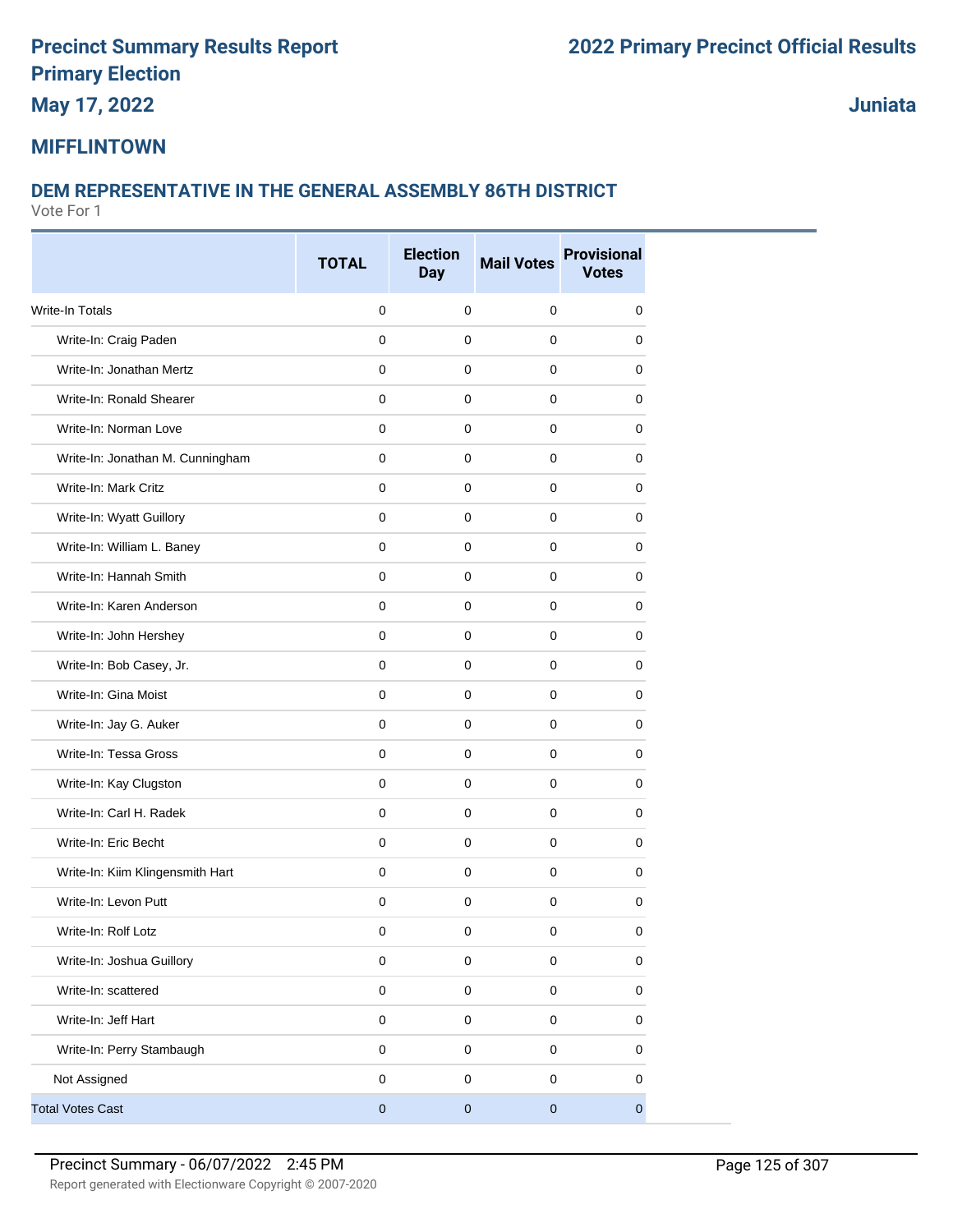**May 17, 2022**

**Juniata**

#### **MIFFLINTOWN**

#### **DEM REPRESENTATIVE IN THE GENERAL ASSEMBLY 86TH DISTRICT**

|                       | <b>TOTAL</b> | <b>Election</b><br><b>Day</b> |    | Mail Votes Provisional<br>Votes |
|-----------------------|--------------|-------------------------------|----|---------------------------------|
| Overvotes             | 0            | 0                             | 0  | 0                               |
| <b>Undervotes</b>     | 40           | 26                            | 14 | 0                               |
| <b>Contest Totals</b> | 40           | 26                            | 14 | 0                               |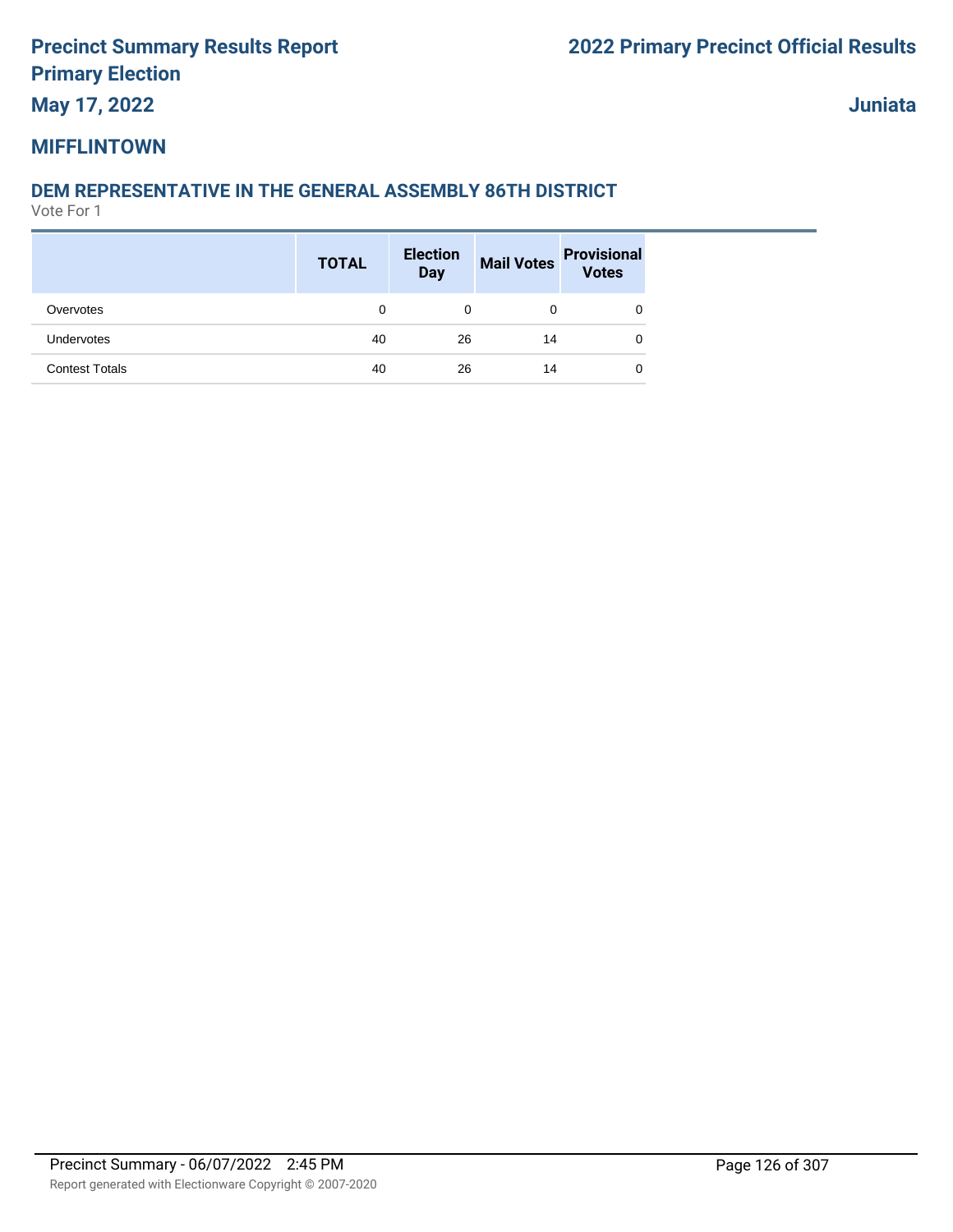## **May 17, 2022**

**Juniata**

### **MIFFLINTOWN**

#### **DEM MEMBER OF DEMOCRATIC STATE COMMITTEE**

Vote For 1

|                                   | <b>TOTAL</b>   | <b>Election</b><br><b>Day</b> | <b>Mail Votes</b> | <b>Provisional</b><br><b>Votes</b> |
|-----------------------------------|----------------|-------------------------------|-------------------|------------------------------------|
| Write-In Totals                   | 3              | $\mathsf 3$                   | 0                 | 0                                  |
| Write-In: Peter Junod             | $\mathsf 0$    | $\mathbf 0$                   | $\mathbf 0$       | 0                                  |
| Write-In: Tyler Titus             | 0              | 0                             | 0                 | 0                                  |
| Write-In: Wyatt A. Guillory       | 0              | 0                             | 0                 | 0                                  |
| Write-In: Jonathan Mertz          | 0              | 0                             | $\pmb{0}$         | 0                                  |
| Write-In: Amen Brown              | $\mathbf 0$    | $\mathbf 0$                   | 0                 | 0                                  |
| Write-In: Pat Neimond             | 0              | 0                             | 0                 | 0                                  |
| Write-In: John Shearer            | 0              | $\mathbf 0$                   | $\mathbf 0$       | 0                                  |
| Write-In: Dennis Lewis            | $\mathbf 0$    | $\mathbf 0$                   | 0                 | 0                                  |
| Write-In: Robert Bair             | 0              | 0                             | 0                 | 0                                  |
| Write-In: Aaron Falker            | 0              | $\mathbf 0$                   | $\pmb{0}$         | 0                                  |
| Write-In: Nanci L. Aumiller       | 0              | $\mathbf 0$                   | $\mathbf 0$       | 0                                  |
| Write-In: Jonathan M. Cunningham  | 0              | 0                             | 0                 | 0                                  |
| Write-In: Wyatt Guillory          | $\mathsf 0$    | $\pmb{0}$                     | $\mathbf 0$       | 0                                  |
| Write-In: Fern Fowler             | 0              | $\mathbf 0$                   | 0                 | 0                                  |
| Write-In: Tessa Gross             | $\overline{2}$ | $\overline{2}$                | 0                 | 0                                  |
| Write-In: Eric Becht              | $\mathbf 0$    | 0                             | 0                 | 0                                  |
| Write-In: Christopher Kowerdovich | 0              | $\mathbf 0$                   | 0                 | 0                                  |
| Write-In: David Stetler           | 0              | 0                             | 0                 | 0                                  |
| Write-In: Jimmy Dillon            | 0              | $\mathbf 0$                   | $\mathbf 0$       | 0                                  |
| Write-In: Jason Prowell           | 0              | 0                             | 0                 | 0                                  |
| Write-In: Jay G. Auker            | 0              | 0                             | 0                 | 0                                  |
| Write-In: Joe Sims                | $\mathsf 0$    | $\pmb{0}$                     | $\mathbf 0$       | 0                                  |
| Write-In: Kim Klingensmith Hart   | $\mathbf 0$    | $\mathsf 0$                   | $\mathsf 0$       | $\mathbf 0$                        |
| Write-In: scattered               | $\mathbf{1}$   | $\mathbf{1}$                  | $\mathsf 0$       | 0                                  |
| Write-In: John Auker              | $\mathsf 0$    | $\mathsf 0$                   | $\mathsf 0$       | 0                                  |
| Write-In: Mike Smith              | $\mathbf 0$    | $\mathsf 0$                   | $\mathsf 0$       | 0                                  |
| Write-In: Hannah Smith-Brubaker   | $\pmb{0}$      | $\pmb{0}$                     | 0                 | 0                                  |
| Write-In: Doris Love              | $\mathsf 0$    | $\pmb{0}$                     | $\pmb{0}$         | $\mathbf 0$                        |

Report generated with Electionware Copyright © 2007-2020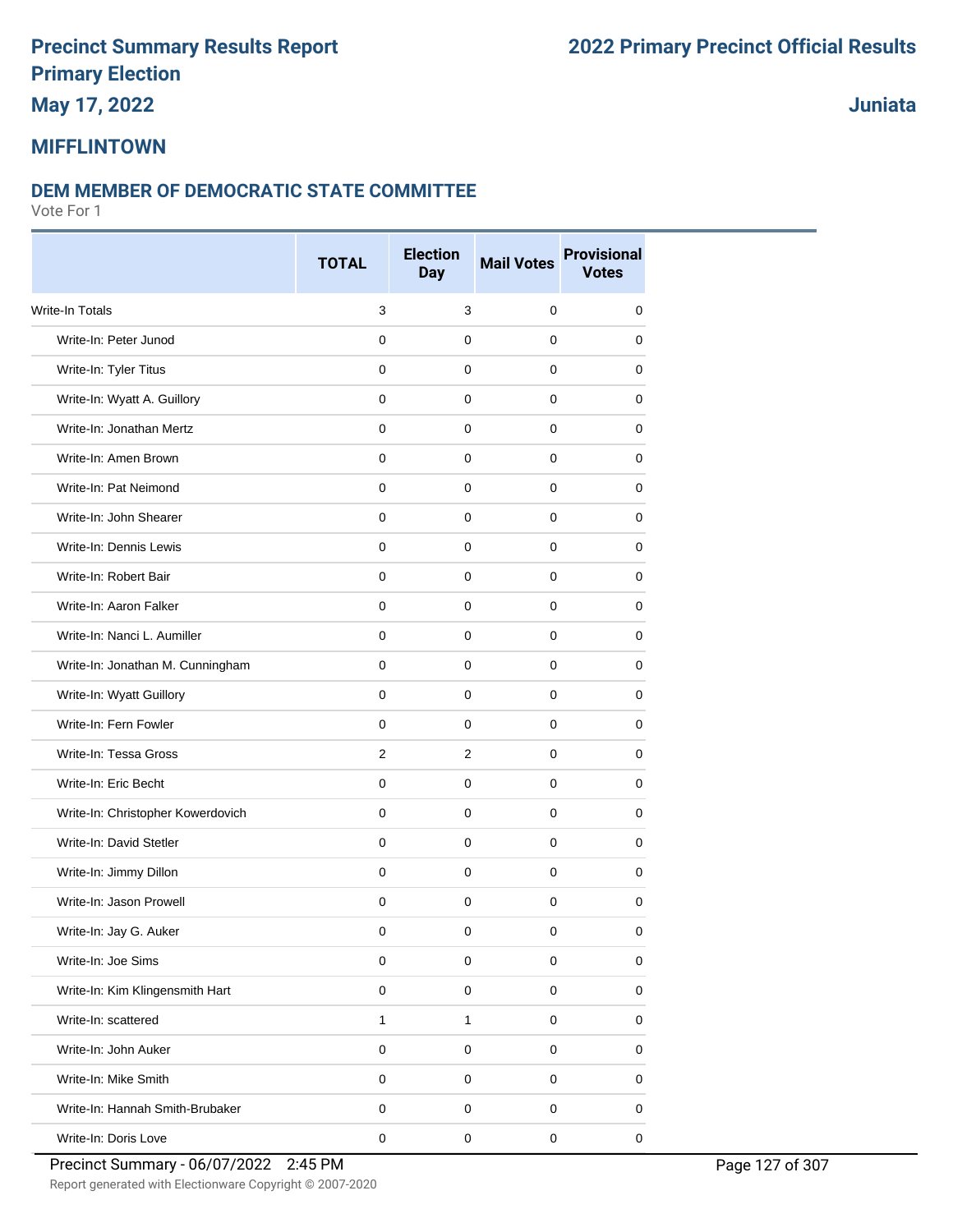### **May 17, 2022**

**Juniata**

### **MIFFLINTOWN**

#### **DEM MEMBER OF DEMOCRATIC STATE COMMITTEE**

Vote For 1

|                           | <b>TOTAL</b> | <b>Election</b><br><b>Day</b> | <b>Mail Votes</b> | <b>Provisional</b><br><b>Votes</b> |
|---------------------------|--------------|-------------------------------|-------------------|------------------------------------|
| Write-In: Curt Junod      | $\mathbf 0$  | $\mathbf 0$                   | $\mathbf 0$       | 0                                  |
| Write-In: Thomas E. Fink  | $\mathbf 0$  | $\mathbf 0$                   | 0                 | 0                                  |
| Write-In: Johnathan Auker | $\mathbf 0$  | $\Omega$                      | $\mathbf 0$       | $\Omega$                           |
| Write-In: John Hershey    | $\mathbf 0$  | $\mathbf 0$                   | $\mathbf 0$       | 0                                  |
| Write-In: Lorrie Guillory | $\Omega$     | $\Omega$                      | $\mathbf 0$       | 0                                  |
| Not Assigned              | $\mathbf 0$  | $\mathbf 0$                   | $\mathbf 0$       | 0                                  |
| <b>Total Votes Cast</b>   | 3            | 3                             | $\mathbf 0$       | $\mathbf{0}$                       |
| Overvotes                 | $\mathbf 0$  | $\mathbf 0$                   | 0                 | 0                                  |
| Undervotes                | 37           | 23                            | 14                | $\Omega$                           |
| <b>Contest Totals</b>     | 40           | 26                            | 14                | $\Omega$                           |

#### **DEM MIFFLINTOWN BOROUGH DEMOCRATIC COMMITTEEPERSON**

|                           | <b>TOTAL</b> | <b>Election</b><br><b>Day</b> | <b>Mail Votes</b> | <b>Provisional</b><br><b>Votes</b> |
|---------------------------|--------------|-------------------------------|-------------------|------------------------------------|
| Write-In Totals           | 5            | 4                             |                   | $\Omega$                           |
| Write-In: Hannah Brubaker | 1            | 1                             | $\Omega$          | $\Omega$                           |
| Write-In: Polly Digon     | 4            | 3                             | 1                 | 0                                  |
| Not Assigned              | $\Omega$     | $\mathbf 0$                   | $\Omega$          | $\Omega$                           |
| <b>Total Votes Cast</b>   | 5            | $\overline{4}$                | $\mathbf{1}$      | $\mathbf{0}$                       |
| Overvotes                 | $\mathbf 0$  | $\mathbf 0$                   | $\mathbf 0$       | $\mathbf 0$                        |
| Undervotes                | 75           | 48                            | 27                | $\mathbf 0$                        |
| <b>Contest Totals</b>     | 80           | 52                            | 28                | $\Omega$                           |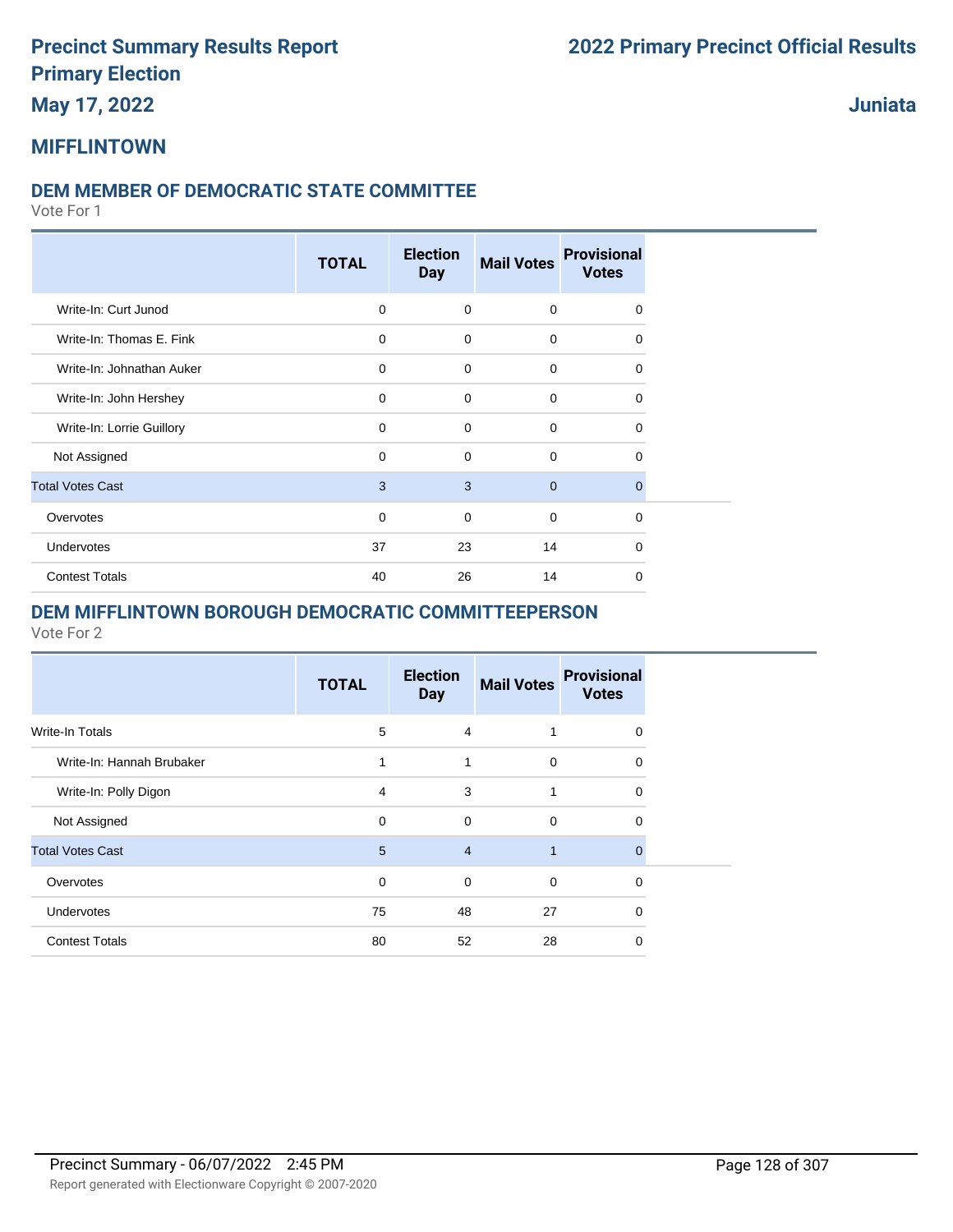## **May 17, 2022**

#### **MIFFLINTOWN**

#### **REP UNITED STATES SENATOR**

|                            | <b>TOTAL</b> | <b>Election</b><br><b>Day</b> | <b>Mail Votes</b> | <b>Provisional</b><br><b>Votes</b> |
|----------------------------|--------------|-------------------------------|-------------------|------------------------------------|
| KATHY BARNETTE             | 26           | 25                            | 1                 | 0                                  |
| MEHMET OZ                  | 17           | 16                            | 1                 | 0                                  |
| <b>GEORGE BOCHETTO</b>     | $\mathbf{1}$ | 1                             | $\mathbf 0$       | 0                                  |
| <b>JEFF BARTOS</b>         | 12           | 11                            | 1                 | 0                                  |
| DAVE MCCORMICK             | 23           | 20                            | 3                 | 0                                  |
| <b>SEAN GALE</b>           | 1            | $\mathbf{1}$                  | $\mathbf 0$       | 0                                  |
| <b>CARLA SANDS</b>         | 12           | 12                            | $\mathbf 0$       | 0                                  |
| <b>Write-In Totals</b>     | 1            | $\mathbf{1}$                  | $\mathbf 0$       | 0                                  |
| Write-In: Malcolm Kenyatta | 0            | $\mathbf 0$                   | $\mathbf 0$       | 0                                  |
| Write-In: John Fetterman   | 1            | $\mathbf{1}$                  | $\mathbf 0$       | 0                                  |
| Write-In: scattered        | 0            | $\mathbf 0$                   | $\mathbf 0$       | 0                                  |
| Not Assigned               | 0            | $\mathbf 0$                   | $\mathbf 0$       | 0                                  |
| <b>Total Votes Cast</b>    | 93           | 87                            | 6                 | $\mathbf 0$                        |
| Overvotes                  | $\mathbf 0$  | $\mathbf 0$                   | $\mathbf 0$       | $\mathbf 0$                        |
| Undervotes                 | 5            | 4                             | $\mathbf{1}$      | 0                                  |
| <b>Contest Totals</b>      | 98           | 91                            | $\overline{7}$    | 0                                  |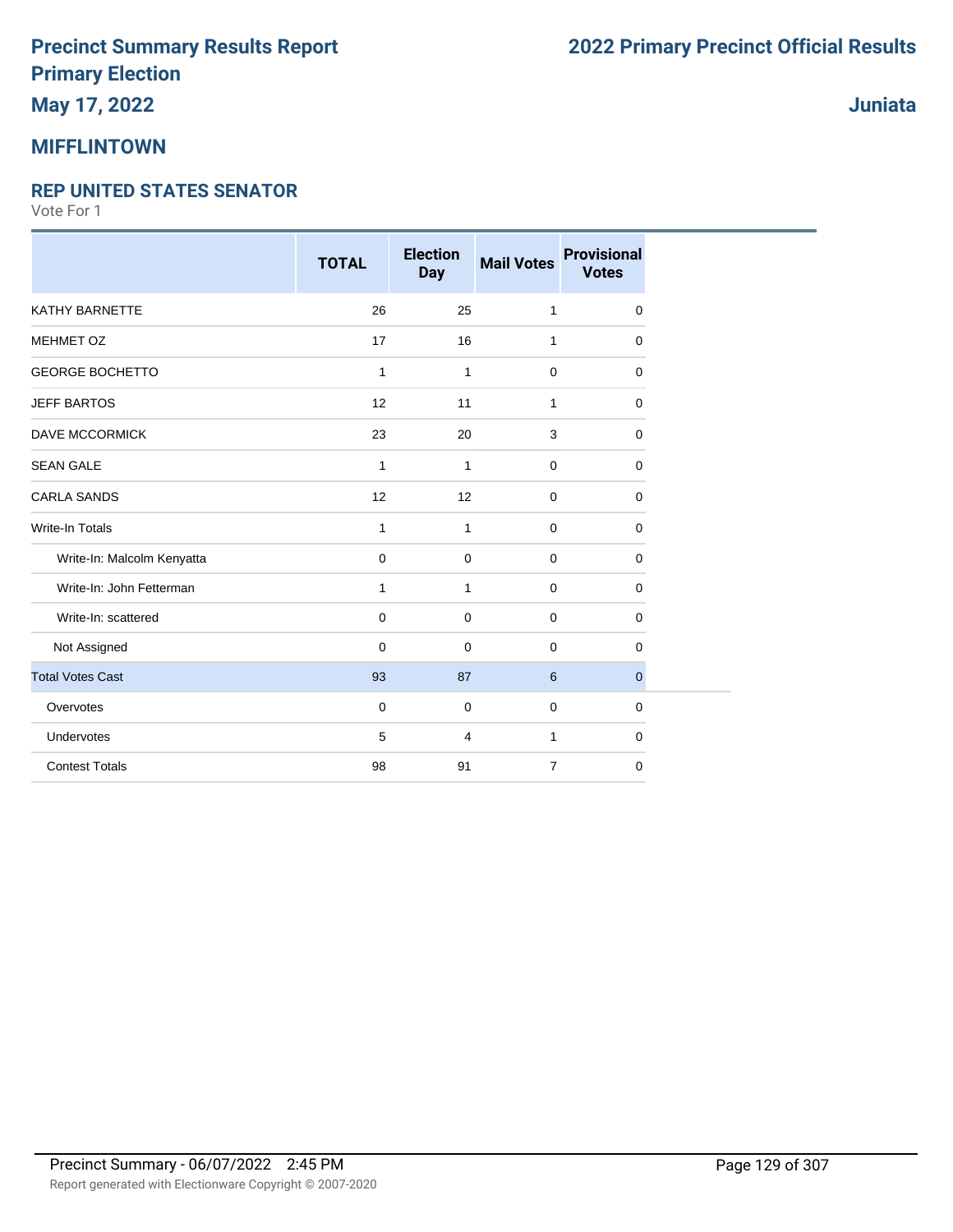#### **MIFFLINTOWN**

#### **REP GOVERNOR**

|                               | <b>TOTAL</b>        | <b>Election</b><br><b>Day</b> | <b>Mail Votes</b> | <b>Provisional</b><br><b>Votes</b> |
|-------------------------------|---------------------|-------------------------------|-------------------|------------------------------------|
| LOU BARLETTA                  | 23                  | 23                            | $\pmb{0}$         | $\mathbf 0$                        |
| DOUGLAS V. MASTRIANO          | 48                  | 47                            | 1                 | $\mathbf 0$                        |
| <b>NCHE ZAMA</b>              | $\mathbf{1}$        | $\mathbf{1}$                  | $\mathbf 0$       | $\mathbf 0$                        |
| <b>DAVE WHITE</b>             | $\mathbf{3}$        | $\overline{2}$                | 1                 | $\mathbf 0$                        |
| <b>MELISSA HART</b>           | $\mathbf{1}$        | $\mathbf{1}$                  | 0                 | 0                                  |
| <b>BILL MCSWAIN</b>           | 5                   | 4                             | $\mathbf{1}$      | $\mathbf 0$                        |
| <b>CHARLIE GEROW</b>          | $\overline{4}$      | $\overline{4}$                | $\mathbf 0$       | $\mathbf 0$                        |
| <b>JOE GALE</b>               | $\mathbf 0$         | $\mathbf 0$                   | 0                 | $\mathbf 0$                        |
| <b>JAKE CORMAN</b>            | $\boldsymbol{9}$    | 6                             | 3                 | $\pmb{0}$                          |
| <b>Write-In Totals</b>        | $\mathbf 0$         | 0                             | 0                 | $\mathbf 0$                        |
| Write-In: Maggie Hackenberger | $\mathbf 0$         | 0                             | 0                 | $\mathbf 0$                        |
| Write-In: Josh Shapiro        | $\mathbf 0$         | $\mathbf 0$                   | 0                 | $\mathbf 0$                        |
| Write-In: scattered           | $\mathsf{O}\xspace$ | $\mathbf 0$                   | 0                 | $\mathbf 0$                        |
| Not Assigned                  | $\mathbf 0$         | $\mathbf 0$                   | $\mathbf 0$       | $\mathbf 0$                        |
| <b>Total Votes Cast</b>       | 94                  | 88                            | 6                 | $\overline{0}$                     |
| Overvotes                     | $\mathbf 0$         | $\mathbf 0$                   | 0                 | $\mathbf 0$                        |
| Undervotes                    | $\overline{4}$      | 3                             | 1                 | $\mathbf 0$                        |
| <b>Contest Totals</b>         | 98                  | 91                            | $\overline{7}$    | $\mathbf 0$                        |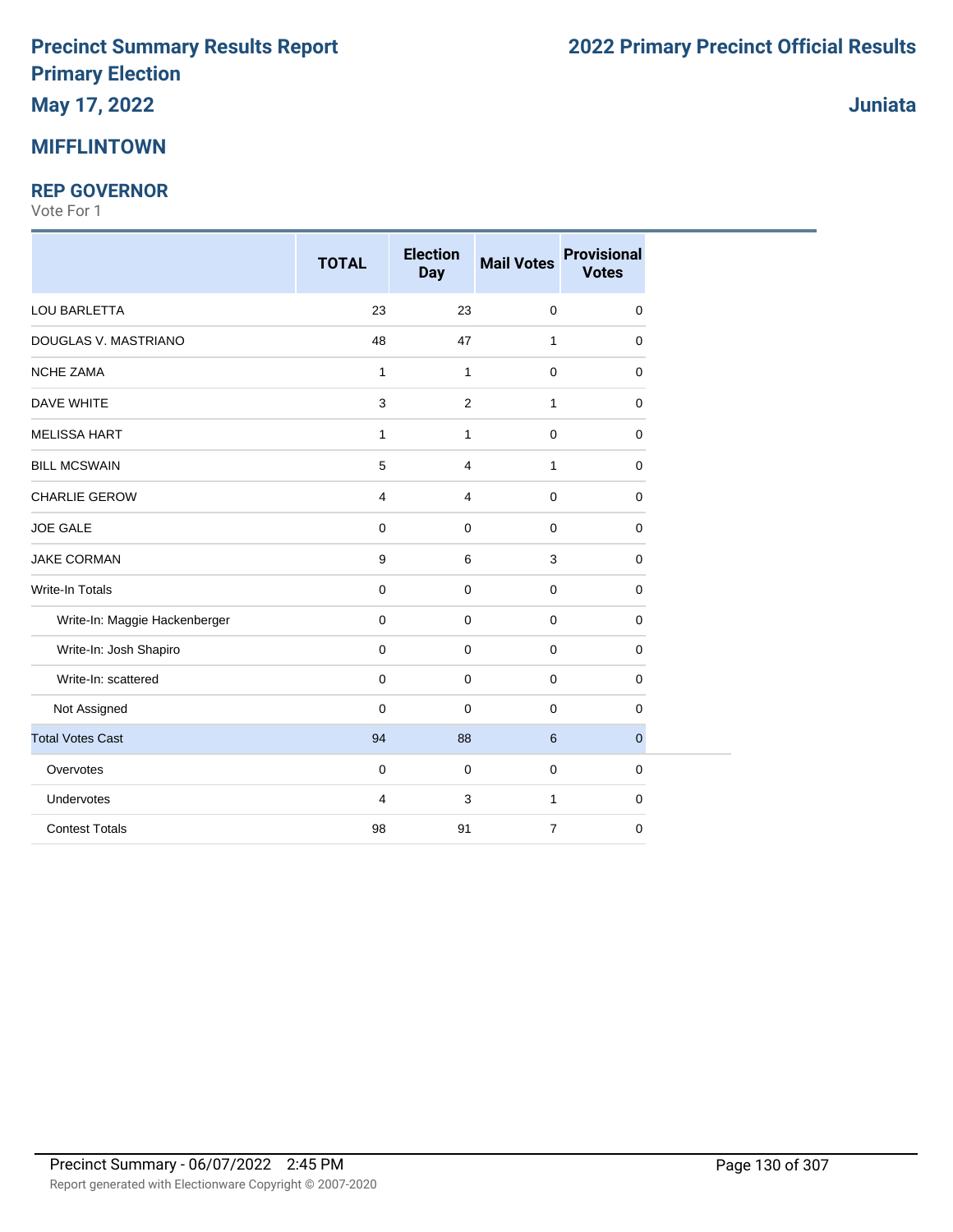## **May 17, 2022**

#### **MIFFLINTOWN**

#### **REP LIEUTENANT GOVERNOR**

Vote For 1

|                            | <b>TOTAL</b>   | <b>Election</b><br><b>Day</b> | <b>Mail Votes</b> | <b>Provisional</b><br><b>Votes</b> |
|----------------------------|----------------|-------------------------------|-------------------|------------------------------------|
| <b>CLARICE SCHILLINGER</b> | $\overline{7}$ | $\overline{7}$                | $\pmb{0}$         | $\mathbf 0$                        |
| <b>JAMES EARL JONES</b>    | 8              | 8                             | $\mathbf 0$       | 0                                  |
| RICK SACCONE               | 3              | 3                             | $\pmb{0}$         | $\mathbf 0$                        |
| <b>JOHN BROWN</b>          | 5              | 4                             | $\mathbf{1}$      | 0                                  |
| <b>CHRIS FRYE</b>          | 8              | $\overline{7}$                | $\mathbf{1}$      | $\mathbf 0$                        |
| JEFF COLEMAN               | 19             | 16                            | 3                 | 0                                  |
| RUSS DIAMOND               | $\overline{c}$ | $\overline{c}$                | $\pmb{0}$         | 0                                  |
| CARRIE LEWIS DELROSSO      | 20             | 19                            | $\mathbf{1}$      | $\mathbf 0$                        |
| <b>TEDDY DANIELS</b>       | 11             | 11                            | $\pmb{0}$         | $\mathbf 0$                        |
| Write-In Totals            | $\mathbf 0$    | $\pmb{0}$                     | $\pmb{0}$         | 0                                  |
| Write-In: Jake Corman      | $\mathbf 0$    | $\mathbf 0$                   | $\pmb{0}$         | $\mathbf 0$                        |
| Write-In: Steve Imes       | $\mathbf 0$    | $\mathbf 0$                   | $\pmb{0}$         | 0                                  |
| Write-In: Jeff Bartos      | $\mathbf 0$    | 0                             | $\mathbf 0$       | 0                                  |
| Write-In: Lou Barletta     | 0              | $\pmb{0}$                     | $\pmb{0}$         | $\pmb{0}$                          |
| Write-In: Kathy Barnette   | $\mathbf 0$    | $\pmb{0}$                     | $\pmb{0}$         | 0                                  |
| Write-In: John Reichenbach | 0              | 0                             | 0                 | 0                                  |
| Write-In: Josh Imes        | $\mathbf 0$    | $\pmb{0}$                     | $\pmb{0}$         | $\mathbf 0$                        |
| Write-In: Austin Davis     | $\mathbf 0$    | $\mathbf 0$                   | $\mathbf 0$       | $\mathbf 0$                        |
| Write-In: Philip Rickert   | 0              | 0                             | $\pmb{0}$         | 0                                  |
| Write-In: Dave White       | 0              | $\pmb{0}$                     | $\pmb{0}$         | $\pmb{0}$                          |
| Write-In: scattered        | 0              | $\pmb{0}$                     | $\pmb{0}$         | $\mathbf 0$                        |
| Write-In: Brian Sims       | 0              | $\pmb{0}$                     | $\pmb{0}$         | 0                                  |
| Write-In: Brennan Paden    | $\pmb{0}$      | $\pmb{0}$                     | $\pmb{0}$         | $\pmb{0}$                          |
| Not Assigned               | 0              | $\pmb{0}$                     | $\pmb{0}$         | $\mathbf 0$                        |
| <b>Total Votes Cast</b>    | 83             | 77                            | $\,6\,$           | $\mathbf{0}$                       |
| Overvotes                  | $\pmb{0}$      | $\pmb{0}$                     | $\pmb{0}$         | $\pmb{0}$                          |
| Undervotes                 | 15             | 14                            | $\mathbf 1$       | 0                                  |
| <b>Contest Totals</b>      | 98             | 91                            | $\overline{7}$    | $\pmb{0}$                          |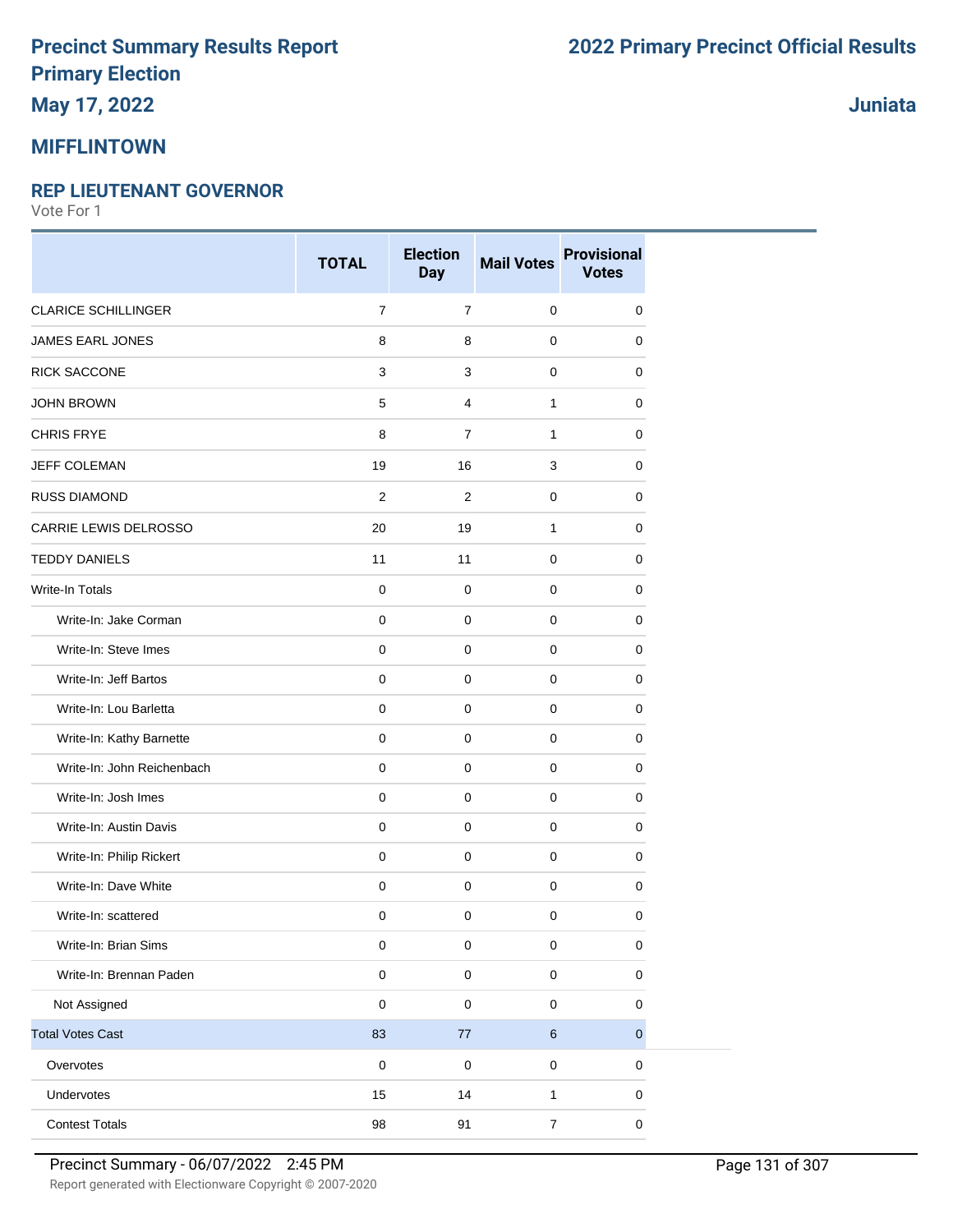**May 17, 2022**

#### **Juniata**

#### **MIFFLINTOWN**

#### **REP REPRESENTATIVE IN CONGRESS 13TH DISTRICT**

|                               | <b>TOTAL</b> | <b>Election</b><br><b>Day</b> | <b>Mail Votes</b> | <b>Provisional</b><br><b>Votes</b> |
|-------------------------------|--------------|-------------------------------|-------------------|------------------------------------|
| JOHN JOYCE                    | 75           | 69                            | 6                 | $\mathbf 0$                        |
| <b>Write-In Totals</b>        | $\pmb{0}$    | $\mathbf 0$                   | $\pmb{0}$         | $\mathbf 0$                        |
| Write-In: Glenn Suppllee      | $\mathbf 0$  | $\Omega$                      | $\mathbf{0}$      | $\mathbf 0$                        |
| Write-In: scattered           | $\mathbf 0$  | $\mathbf 0$                   | $\mathbf 0$       | 0                                  |
| Write-In: Joseph D. Long      | $\pmb{0}$    | $\mathbf 0$                   | $\mathbf 0$       | 0                                  |
| Write-In: Mark Critz          | $\mathbf 0$  | $\mathbf 0$                   | $\mathbf 0$       | 0                                  |
| Write-In: Ginger Oberlin      | $\mathbf 0$  | $\Omega$                      | $\mathbf 0$       | $\mathbf 0$                        |
| Write-In: Abby Normal         | $\mathbf 0$  | $\mathbf 0$                   | 0                 | $\mathbf 0$                        |
| Write-In: John Hershey        | $\mathbf 0$  | $\mathbf 0$                   | $\mathbf 0$       | $\mathbf 0$                        |
| Write-In: John Mingle         | $\mathbf 0$  | $\mathbf 0$                   | $\mathbf 0$       | $\mathbf 0$                        |
| Write-In: George Smith        | $\mathbf 0$  | $\mathbf 0$                   | 0                 | 0                                  |
| Write-In: Blake Henry         | $\mathbf 0$  | $\mathbf 0$                   | $\mathbf 0$       | 0                                  |
| Write-In: Jonathan Cunningham | $\mathbf 0$  | $\Omega$                      | 0                 | $\mathbf 0$                        |
| Write-In: Donald Fultz        | $\mathbf 0$  | $\mathbf 0$                   | 0                 | 0                                  |
| Write-In: Carmela Ciliberti   | $\mathbf 0$  | $\mathbf 0$                   | $\mathbf 0$       | 0                                  |
| Not Assigned                  | $\mathbf 0$  | $\mathbf 0$                   | $\mathbf 0$       | $\mathbf 0$                        |
| <b>Total Votes Cast</b>       | 75           | 69                            | 6                 | $\overline{0}$                     |
| Overvotes                     | $\mathbf 0$  | $\mathbf 0$                   | $\mathbf 0$       | $\mathbf 0$                        |
| <b>Undervotes</b>             | 23           | 22                            | $\mathbf{1}$      | $\mathbf 0$                        |
| <b>Contest Totals</b>         | 98           | 91                            | $\overline{7}$    | $\mathbf 0$                        |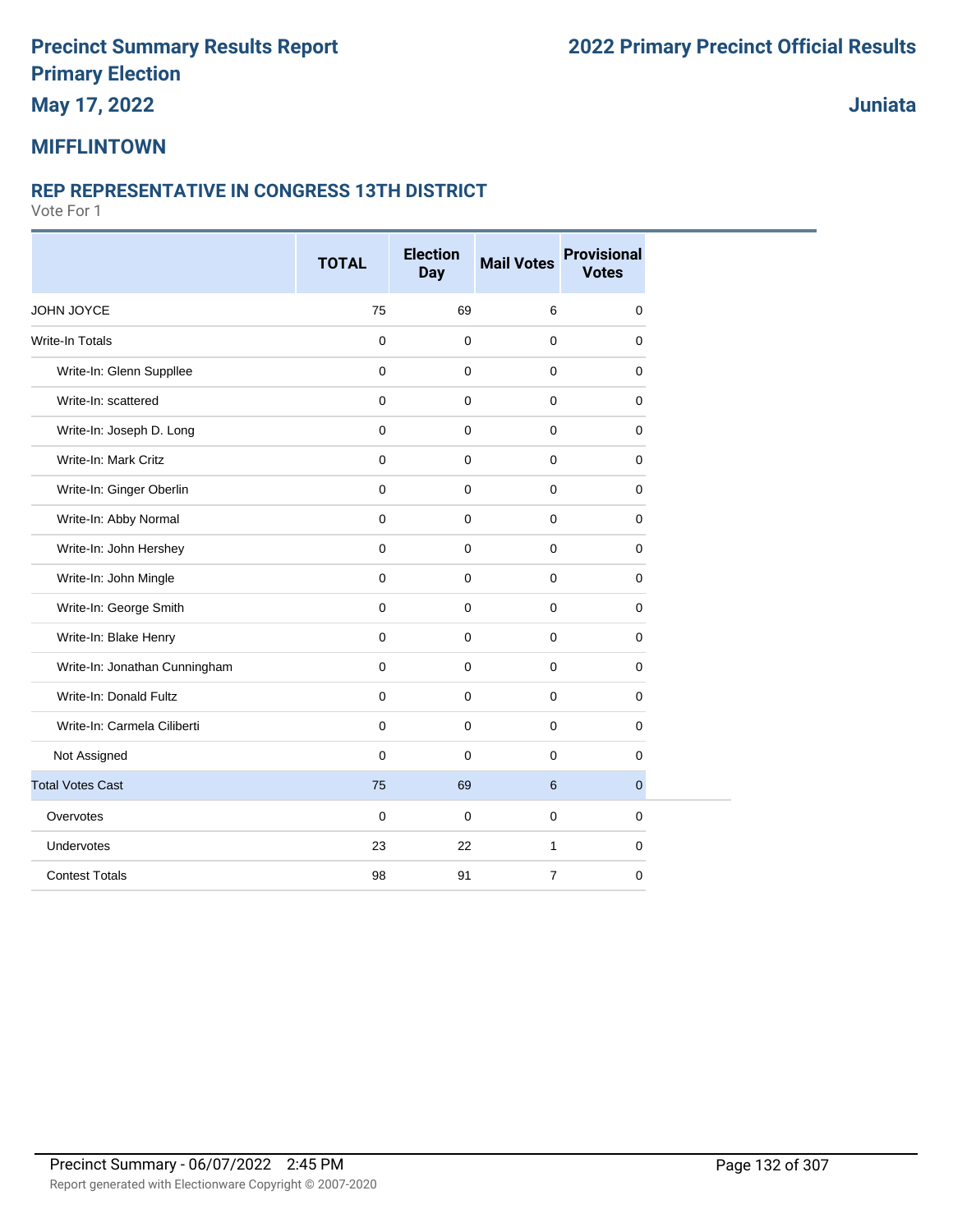**May 17, 2022**

**Juniata**

#### **MIFFLINTOWN**

#### **REP SENATOR IN THE GENERAL ASSEMBLY 30TH DISTRICT**

|                          | <b>TOTAL</b> | <b>Election</b><br><b>Day</b> | <b>Mail Votes</b> | <b>Provisional</b><br><b>Votes</b> |
|--------------------------|--------------|-------------------------------|-------------------|------------------------------------|
|                          |              |                               |                   |                                    |
| <b>JUDY WARD</b>         | 72           | 66                            | 6                 | 0                                  |
| <b>Write-In Totals</b>   | $\mathbf 0$  | $\mathbf 0$                   | $\mathbf 0$       | 0                                  |
| Write-In: Donald Fultz   | $\mathbf 0$  | $\mathbf 0$                   | $\mathbf 0$       | 0                                  |
| Write-In: John Hershey   | 0            | $\mathbf 0$                   | $\mathbf 0$       | 0                                  |
| Write-In: scattered      | $\mathbf 0$  | $\mathbf 0$                   | $\mathbf 0$       | 0                                  |
| Write-In: Bonnie Comp    | $\mathbf 0$  | $\mathbf 0$                   | $\mathbf 0$       | 0                                  |
| Write-In: Cody Burns     | $\mathsf 0$  | $\pmb{0}$                     | $\pmb{0}$         | 0                                  |
| Write-In: Carol Taylor   | $\mathbf 0$  | $\mathbf 0$                   | $\mathbf 0$       | 0                                  |
| Write-In: Michael Kramer | $\mathbf 0$  | $\mathbf 0$                   | $\mathbf 0$       | 0                                  |
| Write-In: Ginger Oberlin | 0            | $\mathbf 0$                   | $\mathbf 0$       | 0                                  |
| Write-In: Dave Fry       | 0            | $\mathbf 0$                   | $\mathbf 0$       | 0                                  |
| Write-In: Blake Henry    | $\mathbf 0$  | $\mathbf 0$                   | $\mathbf 0$       | 0                                  |
| Not Assigned             | $\mathbf 0$  | $\mathbf 0$                   | $\mathbf 0$       | 0                                  |
| <b>Total Votes Cast</b>  | 72           | 66                            | 6                 | $\overline{0}$                     |
| Overvotes                | $\mathbf 0$  | $\mathbf 0$                   | $\mathbf 0$       | 0                                  |
| Undervotes               | 26           | 25                            | $\mathbf{1}$      | 0                                  |
| <b>Contest Totals</b>    | 98           | 91                            | $\overline{7}$    | 0                                  |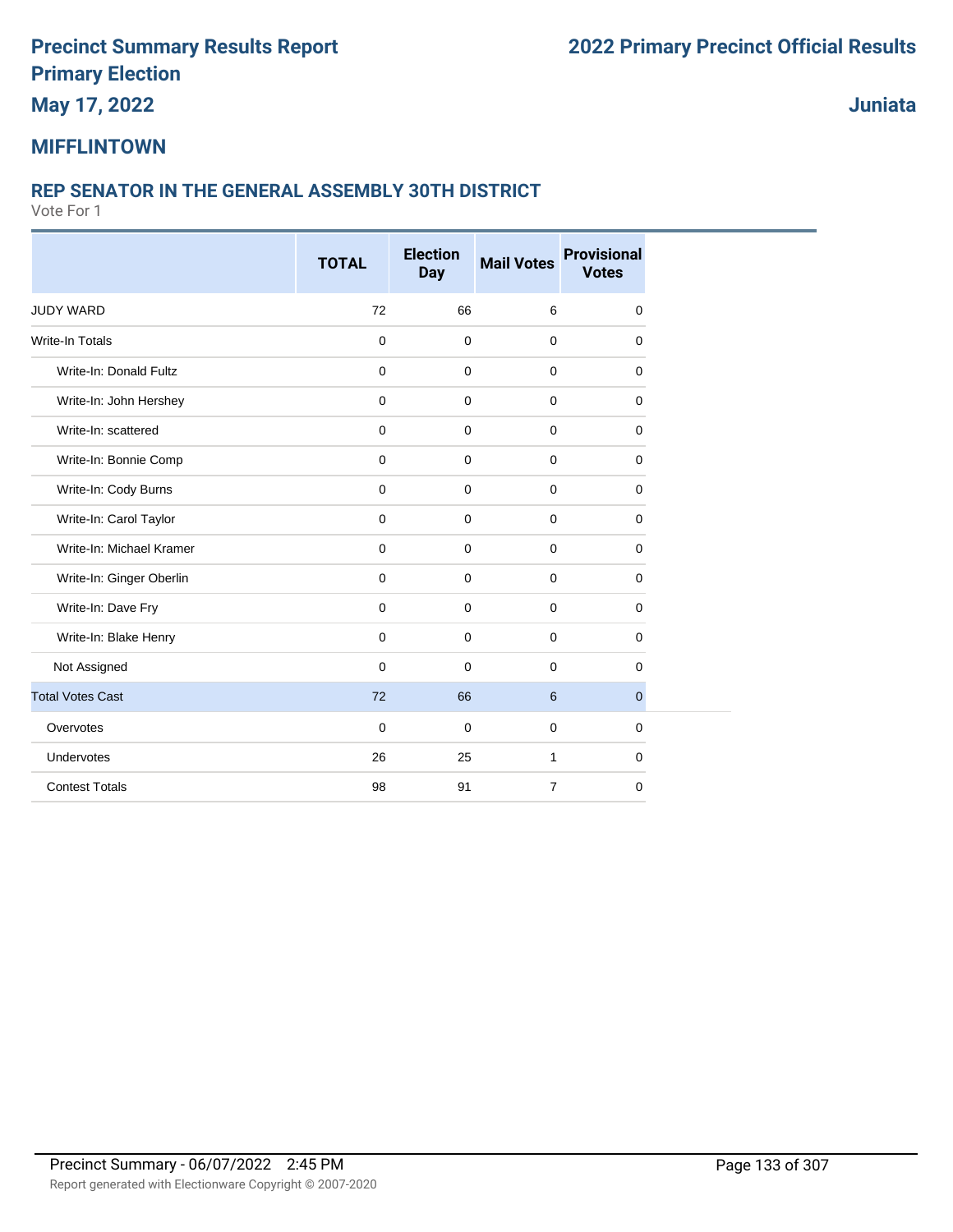**May 17, 2022**

**Juniata**

#### **MIFFLINTOWN**

### **REP REPRESENTATIVE IN THE GENERAL ASSEMBLY 86TH DISTRICT**

|                              | <b>TOTAL</b> | <b>Election</b><br><b>Day</b> | <b>Mail Votes</b> | <b>Provisional</b><br><b>Votes</b> |  |
|------------------------------|--------------|-------------------------------|-------------------|------------------------------------|--|
| <b>JOHN HERSHEY</b>          | 84           | 78                            | 6                 | $\Omega$                           |  |
| PERRY STAMBAUGH              | 13           | 12                            | 1                 | $\Omega$                           |  |
| Write-In Totals              | $\mathbf 0$  | $\mathbf 0$                   | $\mathbf 0$       | $\Omega$                           |  |
| Write-In: Edward T. Reinhold | $\mathbf 0$  | $\mathbf 0$                   | $\mathbf 0$       | $\Omega$                           |  |
| Write-In: Jared Charles      | $\mathbf 0$  | $\mathbf 0$                   | $\mathbf 0$       | $\Omega$                           |  |
| Not Assigned                 | $\mathbf 0$  | $\mathbf 0$                   | $\mathbf 0$       | $\Omega$                           |  |
| <b>Total Votes Cast</b>      | 97           | 90                            | $\overline{7}$    | $\mathbf{0}$                       |  |
| Overvotes                    | $\mathbf 0$  | $\mathbf 0$                   | $\mathbf 0$       | $\mathbf 0$                        |  |
| Undervotes                   | 1            | $\mathbf{1}$                  | $\mathbf 0$       | $\Omega$                           |  |
| <b>Contest Totals</b>        | 98           | 91                            | $\overline{7}$    | $\Omega$                           |  |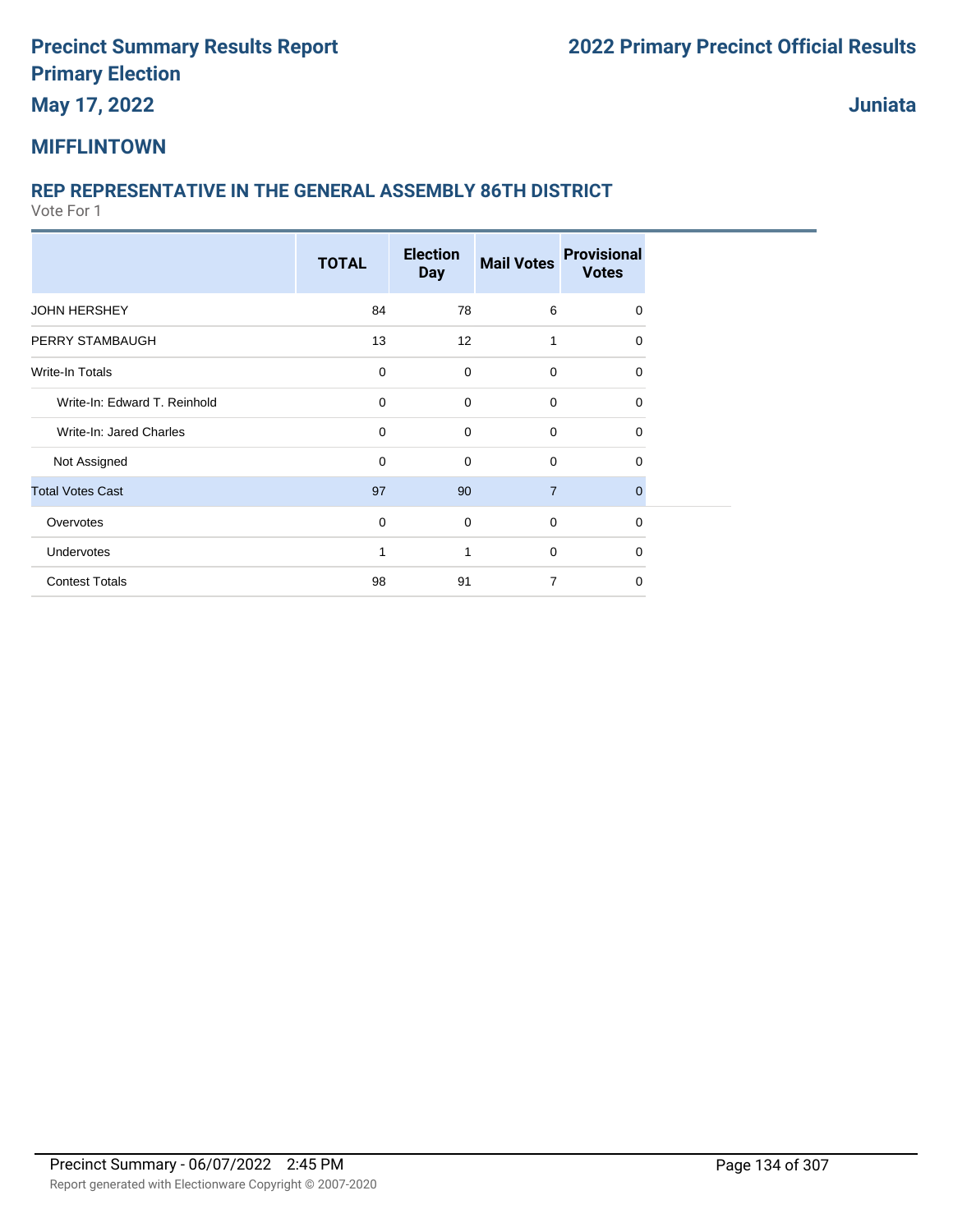## **May 17, 2022**

### **Juniata**

### **MIFFLINTOWN**

#### **REP MEMBER OF REPUBLICAN STATE COMMITTEE**

|                                      | <b>TOTAL</b> | <b>Election</b><br><b>Day</b> | <b>Mail Votes</b> | <b>Provisional</b><br><b>Votes</b> |
|--------------------------------------|--------------|-------------------------------|-------------------|------------------------------------|
| <b>NANCI L. AUMILLER</b>             | 86           | 80                            | 6                 | $\mathbf 0$                        |
| <b>Write-In Totals</b>               | $\mathbf 0$  | $\mathbf 0$                   | $\mathbf 0$       | $\mathbf 0$                        |
| Write-In: scattered                  | $\mathbf 0$  | $\mathbf 0$                   | $\mathbf 0$       | $\mathbf 0$                        |
| Write-In: Katrina D. Dolan           | $\mathbf 0$  | $\Omega$                      | 0                 | $\mathbf 0$                        |
| Write-In: Ginger Oberlin             | $\mathbf 0$  | $\mathbf 0$                   | $\mathbf 0$       | $\mathbf 0$                        |
| Write-In: David Hunsberger           | $\mathbf 0$  | $\Omega$                      | $\mathbf 0$       | $\mathbf 0$                        |
| Write-In: Zachary Williams           | $\mathbf 0$  | $\mathbf 0$                   | $\mathbf 0$       | $\mathbf 0$                        |
| Write-In: Abbie Normal               | $\mathbf 0$  | $\mathbf 0$                   | $\mathbf 0$       | 0                                  |
| Write-In: Monica Wert                | $\mathbf 0$  | $\mathbf 0$                   | $\mathbf 0$       | $\mathbf 0$                        |
| Write-In: Elizebath M. Raffensberger | $\mathbf 0$  | $\mathbf 0$                   | $\mathbf 0$       | $\mathbf 0$                        |
| Write-In: Tammy Heikes               | $\mathbf 0$  | $\mathbf 0$                   | $\mathbf 0$       | 0                                  |
| Write-In: Philip Rickert             | $\mathbf 0$  | $\mathbf 0$                   | $\mathbf 0$       | 0                                  |
| Write-In: Bradley Hershey            | $\mathbf 0$  | $\mathbf 0$                   | $\mathbf 0$       | $\mathbf 0$                        |
| Write-In: Donald Fultz               | $\mathbf 0$  | $\mathbf 0$                   | $\mathbf 0$       | $\mathbf 0$                        |
| Write-In: Doug Elsasser              | $\mathbf 0$  | $\mathbf 0$                   | $\mathbf 0$       | 0                                  |
| Not Assigned                         | $\Omega$     | $\Omega$                      | $\mathbf 0$       | $\Omega$                           |
| <b>Total Votes Cast</b>              | 86           | 80                            | 6                 | $\overline{0}$                     |
| Overvotes                            | $\mathbf 0$  | $\mathbf 0$                   | $\mathbf 0$       | $\mathbf 0$                        |
| <b>Undervotes</b>                    | 12           | 11                            | $\mathbf{1}$      | $\mathbf 0$                        |
| <b>Contest Totals</b>                | 98           | 91                            | 7                 | $\mathbf 0$                        |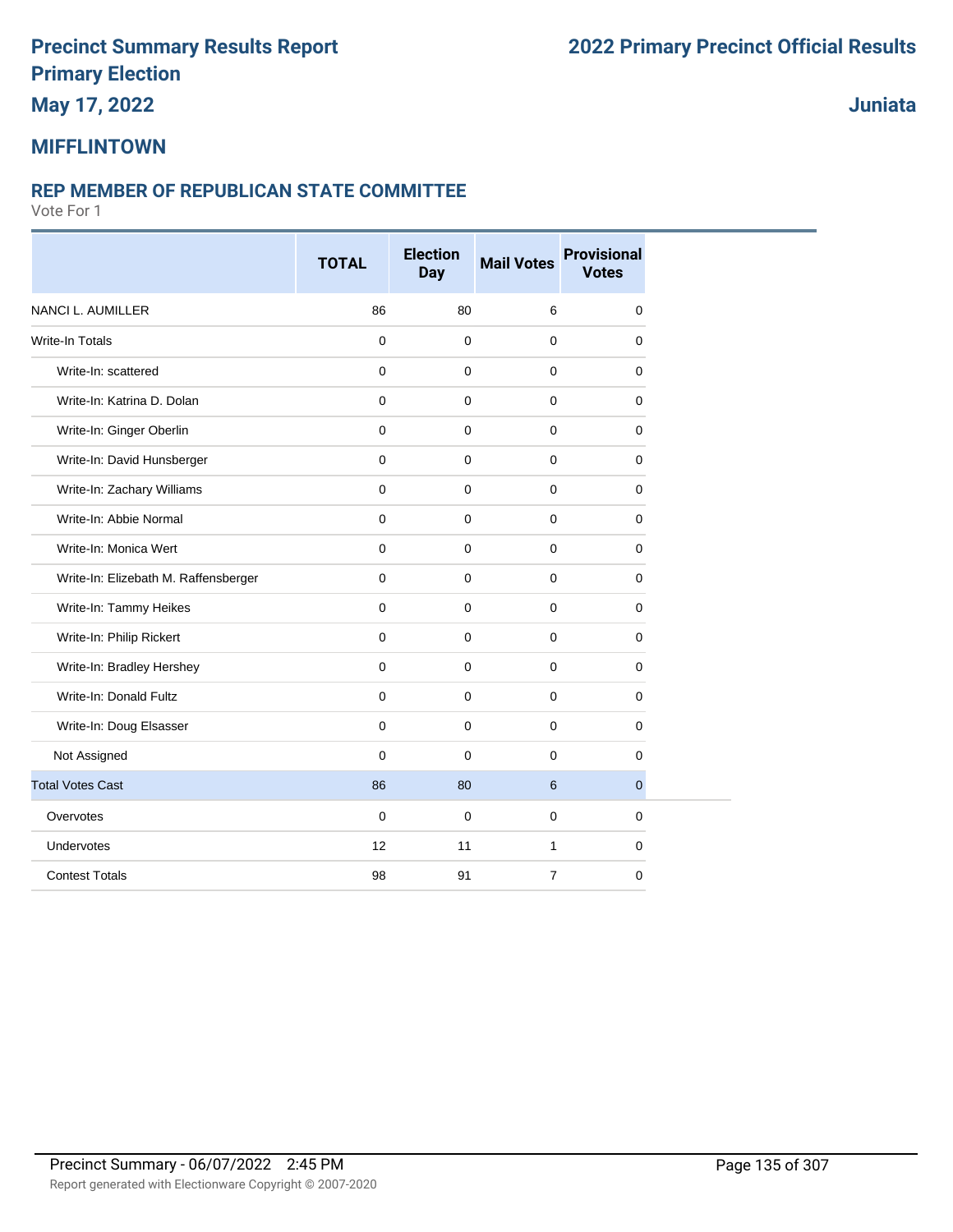## **May 17, 2022**

**Juniata**

#### **MIFFLINTOWN**

#### **REP MIFFLINTOWN BOROUGH REPUBLICAN COMMITTEEPERSON**

|                            | <b>TOTAL</b> | <b>Election</b><br><b>Day</b> | <b>Mail Votes</b> | <b>Provisional</b><br><b>Votes</b> |
|----------------------------|--------------|-------------------------------|-------------------|------------------------------------|
| JOAN LAUVER CLARK          | 91           | 85                            | 6                 | 0                                  |
| Write-In Totals            | 10           | 10                            | $\mathbf 0$       | $\Omega$                           |
| Write-In: Beauregard Baker | 1            | 1                             | 0                 | 0                                  |
| Write-In: Ronald Shearer   | 9            | 9                             | 0                 | 0                                  |
| Not Assigned               | 0            | $\mathbf 0$                   | $\mathbf 0$       | $\Omega$                           |
| <b>Total Votes Cast</b>    | 101          | 95                            | 6                 | $\mathbf 0$                        |
| Overvotes                  | $\mathbf 0$  | 0                             | 0                 | $\Omega$                           |
| Undervotes                 | 95           | 87                            | 8                 | $\Omega$                           |
| <b>Contest Totals</b>      | 196          | 182                           | 14                | 0                                  |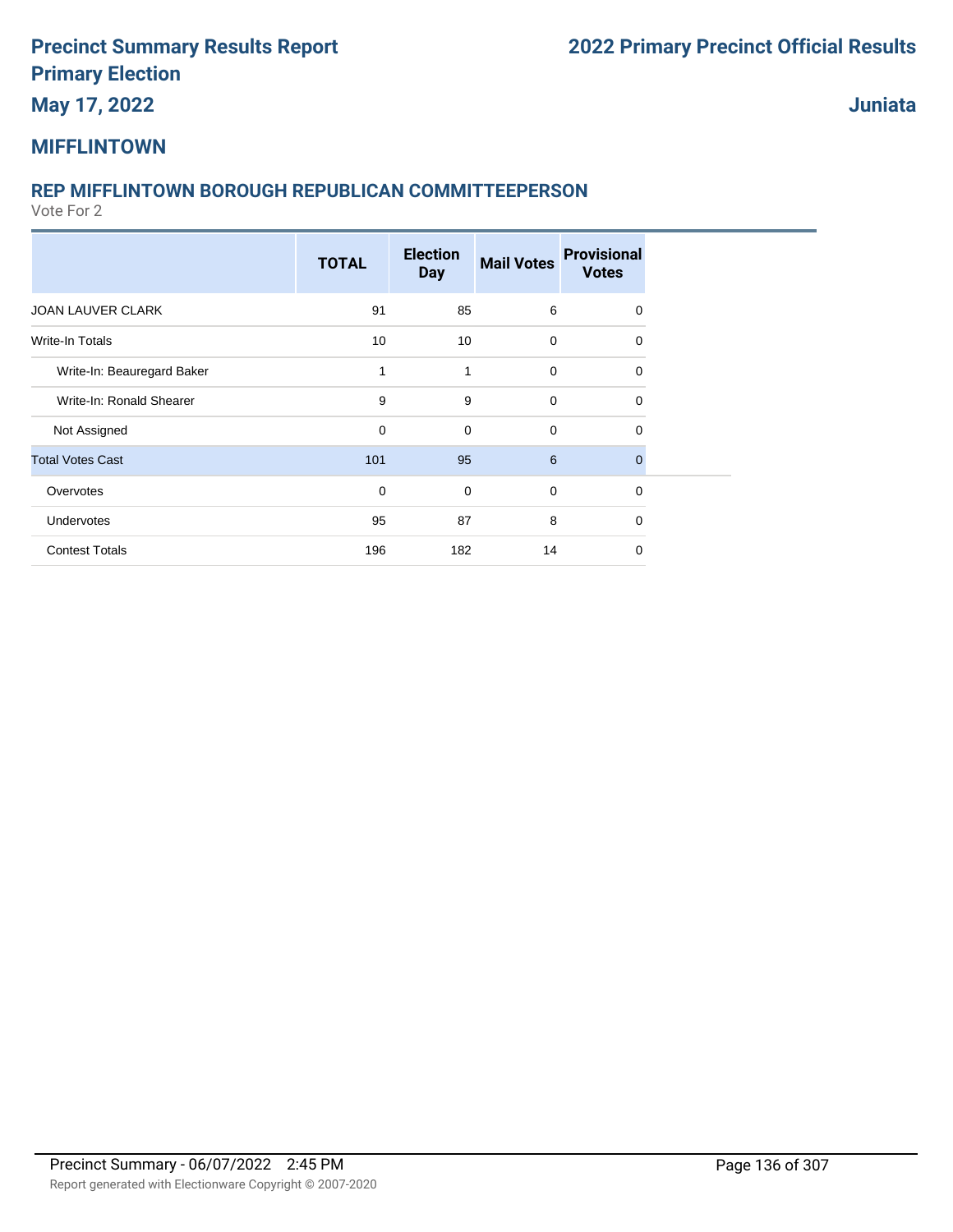#### **MILFORD**

#### **STATISTICS**

|                                   | <b>TOTAL</b> | <b>Election Day</b> | <b>Mail Votes</b> | <b>Provisional</b><br><b>Votes</b> |
|-----------------------------------|--------------|---------------------|-------------------|------------------------------------|
| Registered Voters - Total         | 1,166        |                     |                   |                                    |
| Registered Voters - Democratic    | 386          |                     |                   |                                    |
| Registered Voters - Republican    | 780          |                     |                   |                                    |
| Registered Voters - NONPARTISAN   | 0            |                     |                   |                                    |
| <b>Ballots Cast - Total</b>       | 560          | 472                 | 88                | 0                                  |
| Ballots Cast - Democratic         | 153          | 98                  | 55                | $\Omega$                           |
| Ballots Cast - Republican         | 407          | 374                 | 33                | 0                                  |
| <b>Ballots Cast - NONPARTISAN</b> | 0            | 0                   | 0                 | 0                                  |
| <b>Ballots Cast - Blank</b>       | 1            | 1                   | 0                 | $\Omega$                           |
| Voter Turnout - Total             | 48.03%       |                     |                   |                                    |
| Voter Turnout - Democratic        | 39.64%       |                     |                   |                                    |
| Voter Turnout - Republican        | 52.18%       |                     |                   |                                    |
| Voter Turnout - NONPARTISAN       | 0.00%        |                     |                   |                                    |

#### **DEM UNITED STATES SENATOR**

Vote For 1

|                          | <b>TOTAL</b> | <b>Election</b><br><b>Day</b> | <b>Mail Votes</b> | <b>Provisional</b><br><b>Votes</b> |
|--------------------------|--------------|-------------------------------|-------------------|------------------------------------|
| <b>ALEX KHALIL</b>       | 5            | 4                             | 1                 | $\Omega$                           |
| <b>CONOR LAMB</b>        | 25           | 19                            | 6                 | $\Omega$                           |
| <b>MALCOLM KENYATTA</b>  | 5            | 5                             | $\mathbf 0$       | $\Omega$                           |
| <b>JOHN FETTERMAN</b>    | 112          | 65                            | 47                | 0                                  |
| Write-In Totals          | 3            | 3                             | $\Omega$          | $\Omega$                           |
| Write-In: Kathy Barnette | 1            | 1                             | $\mathbf 0$       | 0                                  |
| Write-In: scattered      | 1            | 1                             | 0                 | 0                                  |
| Write-In: Mehmet Oz      | 0            | $\Omega$                      | $\Omega$          | $\Omega$                           |
| Write-In: Conor Lamb     | $\mathbf 0$  | $\mathbf 0$                   | $\mathbf 0$       | $\Omega$                           |
| Write-In: Carla Sands    | 1            | 1                             | 0                 | 0                                  |
| Write-In: John Hershey   | $\mathbf 0$  | $\Omega$                      | $\Omega$          | $\Omega$                           |
| Write-In: Dave McCormick | 0            | $\Omega$                      | $\Omega$          | $\Omega$                           |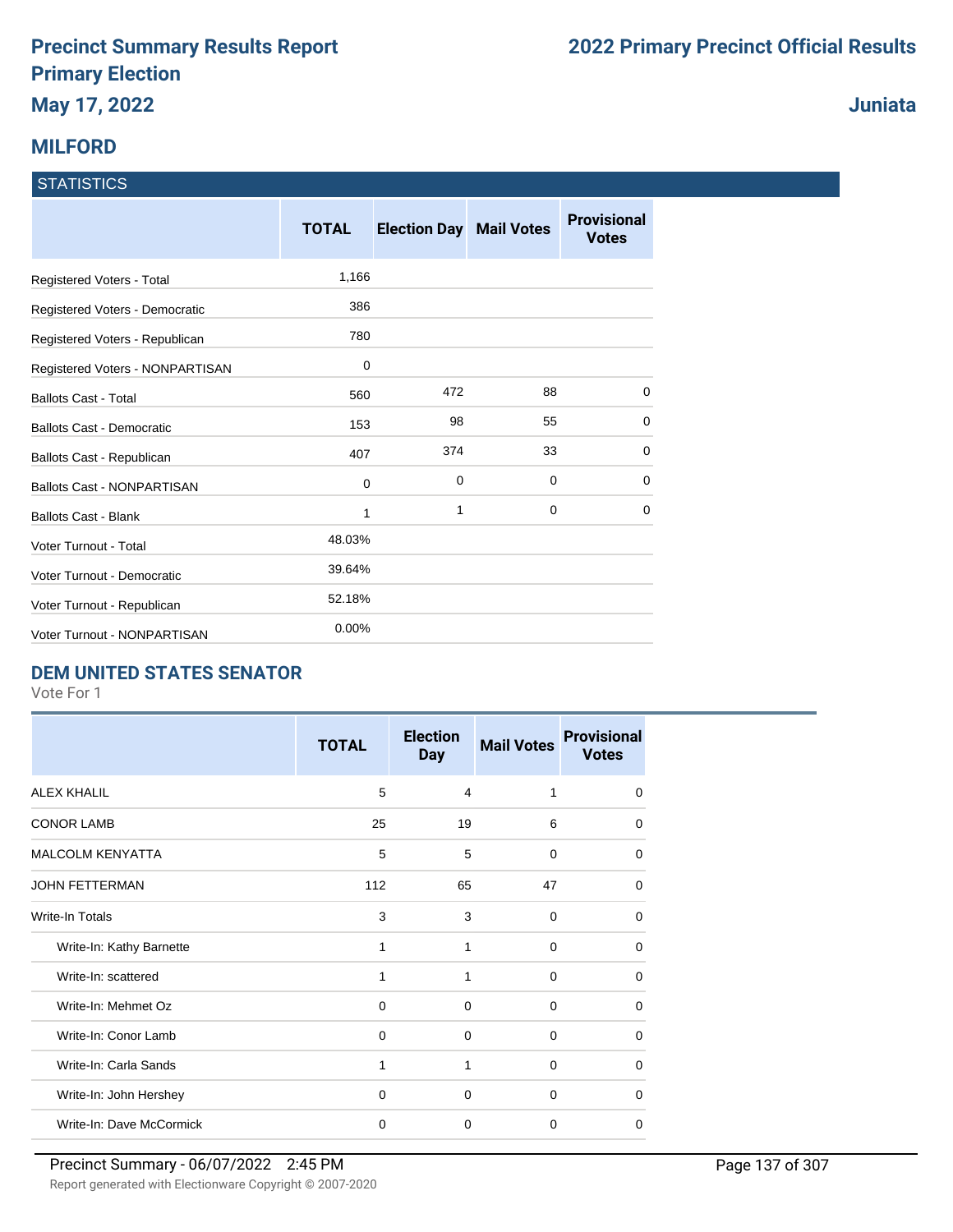## **May 17, 2022**

#### **MILFORD**

#### **DEM UNITED STATES SENATOR**

Vote For 1

|                         | <b>TOTAL</b> | <b>Election</b><br><b>Day</b> | <b>Mail Votes</b> | <b>Provisional</b><br><b>Votes</b> |  |
|-------------------------|--------------|-------------------------------|-------------------|------------------------------------|--|
| Write-In: Jeff Bartos   | 0            | $\mathbf 0$                   | $\mathbf 0$       | $\mathbf 0$                        |  |
| Not Assigned            | 0            | 0                             | 0                 | 0                                  |  |
| <b>Total Votes Cast</b> | 150          | 96                            | 54                | $\Omega$                           |  |
| Overvotes               | 0            | 0                             | $\mathbf 0$       | 0                                  |  |
| Undervotes              | 3            | 2                             |                   | 0                                  |  |
| <b>Contest Totals</b>   | 153          | 98                            | 55                | 0                                  |  |

#### **DEM GOVERNOR**

Vote For 1

|                          | <b>TOTAL</b>   | <b>Election</b><br><b>Day</b> | <b>Mail Votes</b> | <b>Provisional</b><br><b>Votes</b> |
|--------------------------|----------------|-------------------------------|-------------------|------------------------------------|
| <b>JOSH SHAPIRO</b>      | 138            | 85                            | 53                | $\mathbf 0$                        |
| <b>Write-In Totals</b>   | 8              | 6                             | $\overline{2}$    | $\mathbf 0$                        |
| Write-In: Jake Corman    | $\mathbf 0$    | $\mathbf 0$                   | $\mathbf 0$       | $\mathbf 0$                        |
| Write-In: David White    | 1              | 1                             | $\mathbf 0$       | 0                                  |
| Write-In: Bill McSwain   | $\mathbf 0$    | $\Omega$                      | $\mathbf 0$       | $\Omega$                           |
| Write-In: scattered      | 2              | 2                             | $\Omega$          | $\Omega$                           |
| Write-In: Abe Stroup     | $\mathbf 0$    | $\mathbf 0$                   | $\mathbf 0$       | $\mathbf 0$                        |
| Write-In: Lou Barletta   | 1              | 1                             | $\mathbf 0$       | $\mathbf 0$                        |
| Write-In: Nche Zame      | $\mathbf 0$    | $\mathbf 0$                   | $\mathbf 0$       | 0                                  |
| Write-In: Melissa Hart   | 1              | $\mathbf 0$                   | 1                 | $\mathbf 0$                        |
| Write-In: Doug Mastriano | 3              | 2                             | 1                 | $\mathbf 0$                        |
| Not Assigned             | 0              | $\mathbf 0$                   | $\mathbf 0$       | $\mathbf 0$                        |
| <b>Total Votes Cast</b>  | 146            | 91                            | 55                | $\overline{0}$                     |
| Overvotes                | $\mathbf 0$    | $\mathbf 0$                   | $\mathbf 0$       | $\mathbf 0$                        |
| Undervotes               | $\overline{7}$ | $\overline{7}$                | $\mathbf 0$       | 0                                  |
| <b>Contest Totals</b>    | 153            | 98                            | 55                | 0                                  |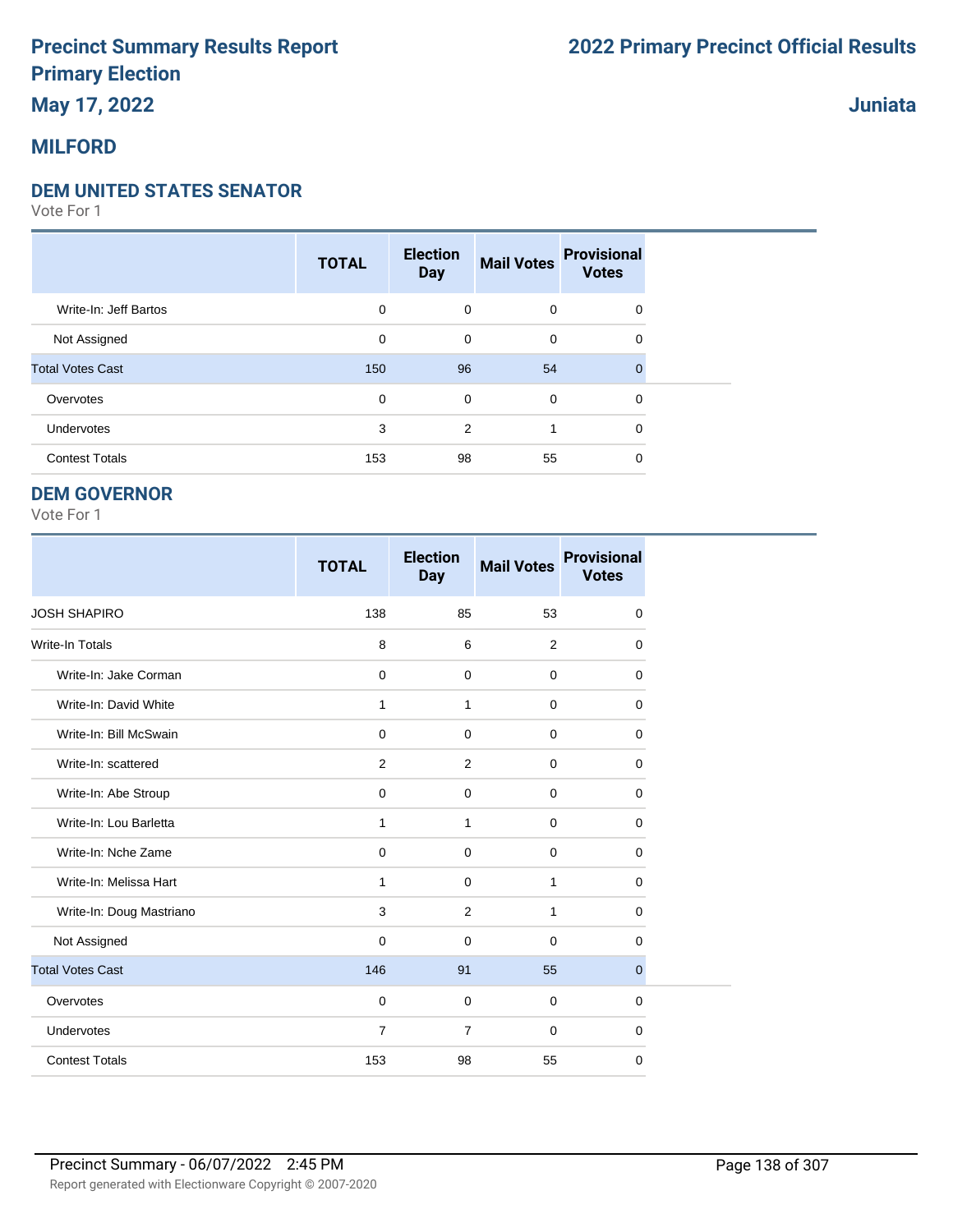## **May 17, 2022**

### **MILFORD**

#### **DEM LIEUTENANT GOVERNOR**

Vote For 1

|                                 | <b>TOTAL</b> | <b>Election</b><br><b>Day</b> | <b>Mail Votes</b> | <b>Provisional</b><br><b>Votes</b> |
|---------------------------------|--------------|-------------------------------|-------------------|------------------------------------|
| <b>AUSTIN DAVIS</b>             | 74           | 35                            | 39                | 0                                  |
| <b>RAY SOSA</b>                 | 25           | 22                            | 3                 | $\mathbf 0$                        |
| <b>BRIAN SIMS</b>               | 41           | 30                            | 11                | 0                                  |
| <b>Write-In Totals</b>          | 1            | 1                             | $\mathbf 0$       | 0                                  |
| Write-In: James Earl Jones      | $\mathbf 0$  | $\mathbf 0$                   | $\mathbf 0$       | $\mathbf 0$                        |
| Write-In: Jeff Coleman          | $\mathbf 0$  | $\mathbf 0$                   | $\mathbf 0$       | $\mathbf 0$                        |
| Write-In: John Brown            | $\mathbf 0$  | $\mathbf 0$                   | $\mathbf 0$       | 0                                  |
| Write-In: Claire Schillinger    | 1            | $\mathbf{1}$                  | $\mathbf 0$       | 0                                  |
| Write-In: Carris Lewis Delrosso | 0            | $\mathbf 0$                   | $\mathbf 0$       | $\mathbf 0$                        |
| Write-In: John Jones            | 0            | $\mathbf 0$                   | $\mathbf 0$       | 0                                  |
| Write-In: scattered             | 0            | $\mathbf 0$                   | $\mathbf 0$       | 0                                  |
| Write-In: Teddy Daniels         | $\mathbf 0$  | $\mathbf 0$                   | $\mathbf 0$       | $\mathbf 0$                        |
| Not Assigned                    | $\Omega$     | $\mathbf 0$                   | $\Omega$          | 0                                  |
| <b>Total Votes Cast</b>         | 141          | 88                            | 53                | $\overline{0}$                     |
| Overvotes                       | $\mathbf 0$  | $\mathbf 0$                   | $\mathbf 0$       | $\mathbf 0$                        |
| Undervotes                      | 12           | 10                            | 2                 | 0                                  |
| <b>Contest Totals</b>           | 153          | 98                            | 55                | $\mathbf 0$                        |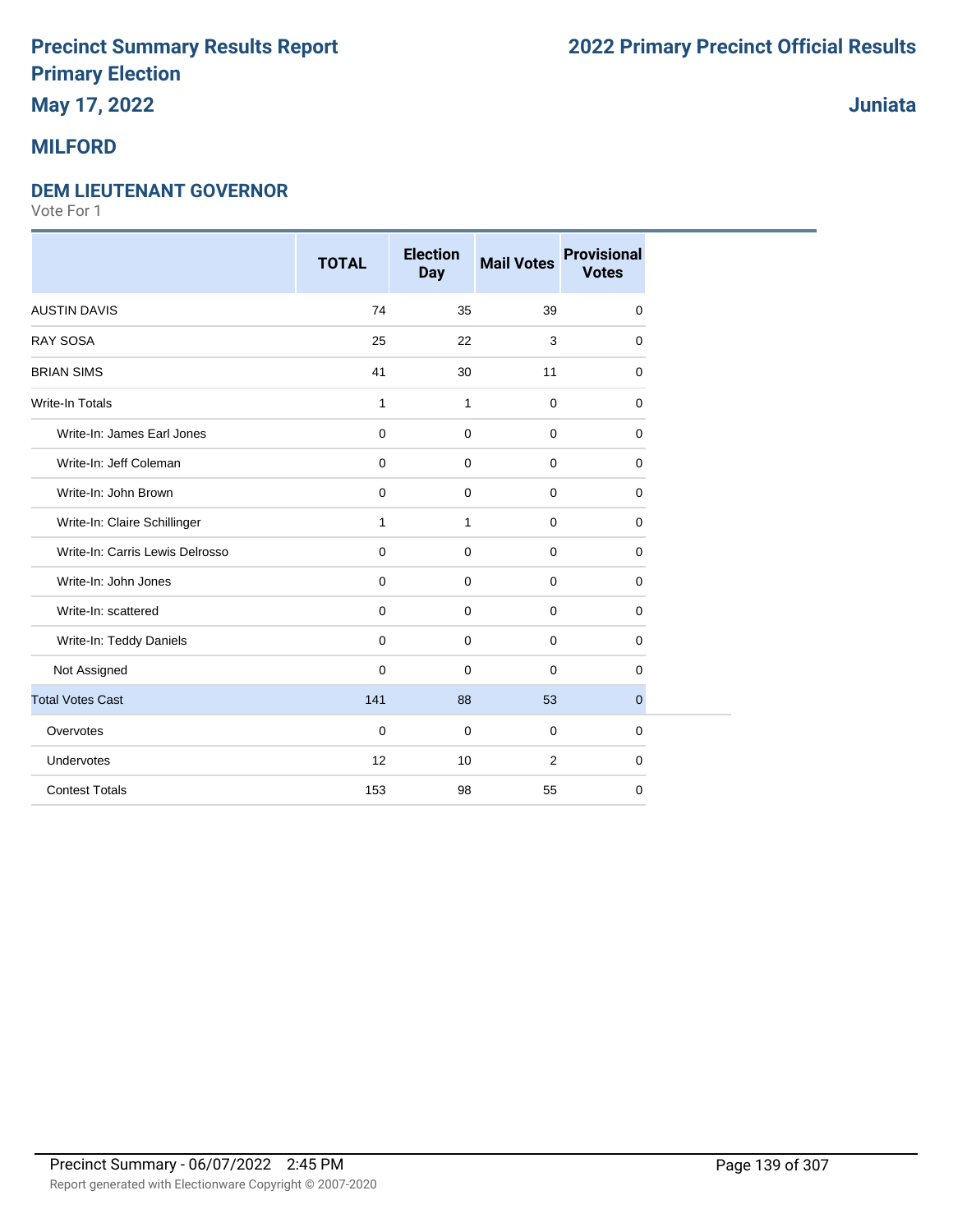## **May 17, 2022**

**Juniata**

#### **MILFORD**

#### **DEM REPRESENTATIVE IN CONGRESS 13TH DISTRICT**

|                                  | <b>TOTAL</b>            | <b>Election</b><br><b>Day</b> | <b>Mail Votes</b> | <b>Provisional</b><br><b>Votes</b> |
|----------------------------------|-------------------------|-------------------------------|-------------------|------------------------------------|
| <b>Write-In Totals</b>           | 13                      | 8                             | 5                 | 0                                  |
| Write-In: Dan Martin             | $\mathbf 0$             | 0                             | $\mathbf 0$       | 0                                  |
| Write-In: Mark Partner           | $\mathbf 0$             | $\mathbf 0$                   | $\mathbf 0$       | 0                                  |
| Write-In: David Stetler          | $\mathbf{1}$            | $\mathbf{1}$                  | $\mathbf 0$       | 0                                  |
| Write-In: John Hershey           | 2                       | 2                             | 0                 | 0                                  |
| Write-In: Norman Love            | $\mathbf 0$             | $\mathbf 0$                   | $\mathbf 0$       | 0                                  |
| Write-In: Andrew Stroup          | $\Omega$                | 0                             | $\mathbf 0$       | 0                                  |
| Write-In: Jonathan M. Cunningham | $\mathbf 0$             | 0                             | $\mathbf 0$       | 0                                  |
| Write-In: Wyatt Guillory         | $\mathbf{0}$            | $\pmb{0}$                     | $\mathbf 0$       | 0                                  |
| Write-In: Todd Rowley            | $\mathbf{1}$            | $\mathbf 0$                   | $\mathbf{1}$      | 0                                  |
| Write-In: Mark Critz             | 3                       | 3                             | 0                 | 0                                  |
| Write-In: Eric Becht             | 1                       | 0                             | 1                 | 0                                  |
| Write-In: John Fetterman         | $\mathbf 0$             | $\mathbf 0$                   | $\mathbf 0$       | 0                                  |
| Write-In: Robert Bob Casey Jr    | $\mathbf 0$             | 0                             | $\mathbf 0$       | 0                                  |
| Write-In: Jay G. Auker           | 1                       | $\mathbf{1}$                  | $\mathbf 0$       | 0                                  |
| Write-In: Summer Lee             | $\mathbf 0$             | $\mathbf 0$                   | $\mathbf 0$       | 0                                  |
| Write-In: Tessa Gross            | $\mathbf 0$             | 0                             | 0                 | 0                                  |
| Write-In: Sandy Berrier          | $\mathbf 0$             | $\mathbf 0$                   | $\mathbf 0$       | 0                                  |
| Write-In: John Auker             | $\Omega$                | 0                             | $\mathbf 0$       | 0                                  |
| Write-In: Perry Stambaugh        | $\mathbf 0$             | 0                             | 0                 | 0                                  |
| Write-In: Teresa Long O'Neal     | $\mathbf{1}$            | $\mathbf{1}$                  | $\mathbf 0$       | 0                                  |
| Write-In: Joshua Guillory        | 0                       | 0                             | 0                 | 0                                  |
| Write-In: scattered              | $\mathbf 0$             | $\mathbf 0$                   | $\pmb{0}$         | 0                                  |
| Write-In: Kim Hart               | $\overline{\mathbf{c}}$ | $\mathbf 0$                   | $\overline{2}$    | $\pmb{0}$                          |
| Write-In: John Joyce             | $\mathbf{1}$            | $\mathbf 0$                   | $\mathbf{1}$      | $\pmb{0}$                          |
| Write-In: Craig Paden            | $\mathsf 0$             | $\mathsf 0$                   | $\mathsf 0$       | $\pmb{0}$                          |
| Write-In: Jonathan Mertz         | $\mathsf 0$             | $\mathbf 0$                   | $\mathsf 0$       | $\pmb{0}$                          |
| Not Assigned                     | $\pmb{0}$               | $\pmb{0}$                     | $\pmb{0}$         | $\pmb{0}$                          |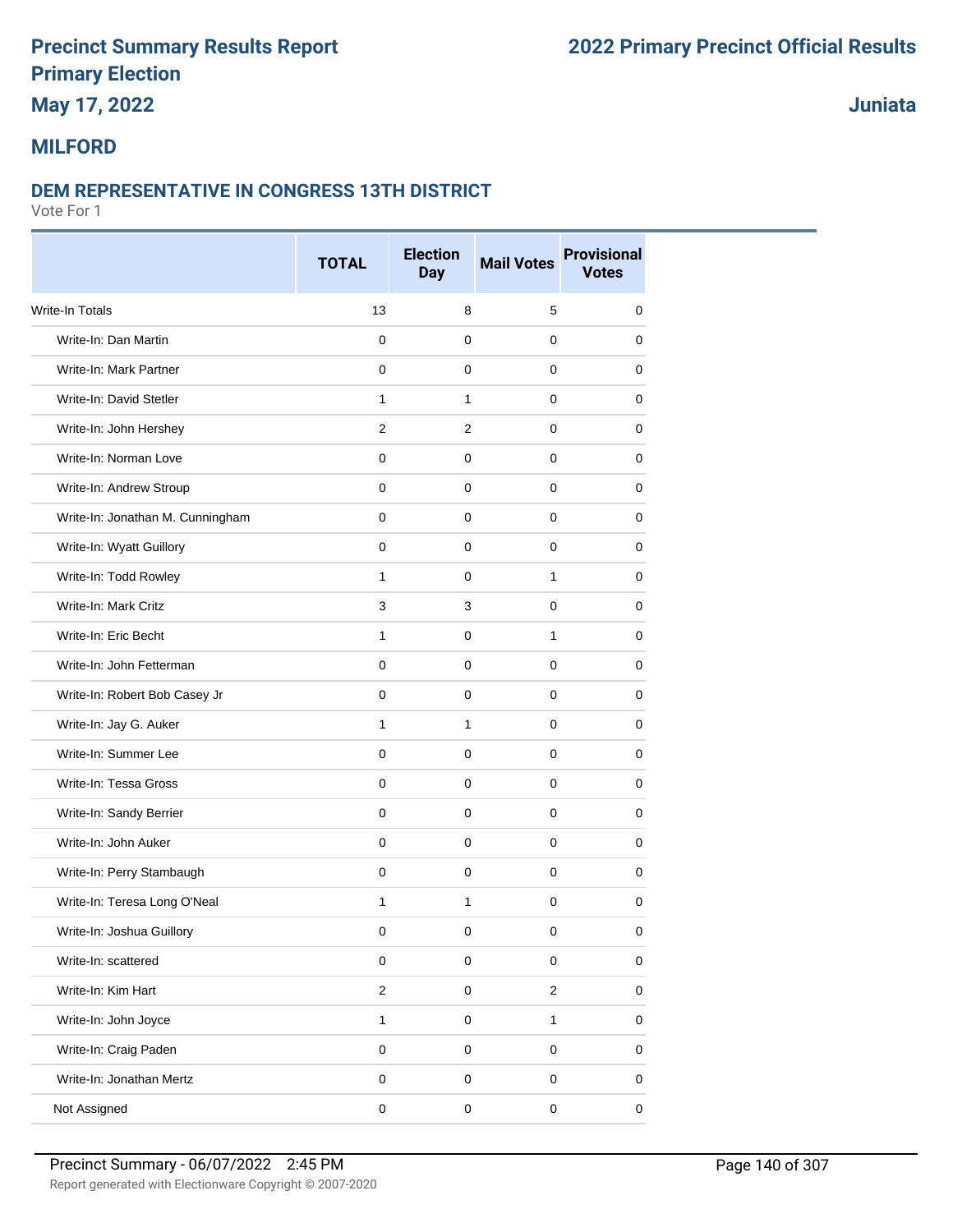### **May 17, 2022**

**Juniata**

#### **MILFORD**

#### **DEM REPRESENTATIVE IN CONGRESS 13TH DISTRICT**

Vote For 1

|                         | <b>TOTAL</b> | <b>Election</b><br><b>Day</b> | <b>Mail Votes</b> | <b>Provisional</b><br><b>Votes</b> |
|-------------------------|--------------|-------------------------------|-------------------|------------------------------------|
| <b>Total Votes Cast</b> | 13           | 8                             | 5                 | $\Omega$                           |
| Overvotes               | 0            | 0                             | 0                 | 0                                  |
| Undervotes              | 140          | 90                            | 50                | 0                                  |
| <b>Contest Totals</b>   | 153          | 98                            | 55                | 0                                  |

#### **DEM SENATOR IN THE GENERAL ASSEMBLY 30TH DISTRICT**

|                          | <b>TOTAL</b> | <b>Election</b><br><b>Day</b> | <b>Mail Votes</b> | <b>Provisional</b><br><b>Votes</b> |
|--------------------------|--------------|-------------------------------|-------------------|------------------------------------|
| <b>CAROL TAYLOR</b>      | 131          | 81                            | 50                | 0                                  |
| <b>Write-In Totals</b>   | 1            | 1                             | $\mathbf 0$       | $\Omega$                           |
| Write-In: Judith Ward    | $\mathbf 0$  | 0                             | $\mathbf 0$       | 0                                  |
| Write-In: John Hershey   | 1            | 1                             | $\mathbf 0$       | 0                                  |
| Write-In: scattered      | $\mathbf 0$  | 0                             | $\mathbf 0$       | 0                                  |
| Write-In: Mehmet Oz      | $\mathbf 0$  | $\mathbf 0$                   | $\mathbf 0$       | $\mathbf 0$                        |
| Write-In: Bethany Stroup | $\mathbf 0$  | 0                             | $\mathbf 0$       | 0                                  |
| Not Assigned             | $\mathbf 0$  | 0                             | $\mathbf 0$       | 0                                  |
| <b>Total Votes Cast</b>  | 132          | 82                            | 50                | $\mathbf{0}$                       |
| Overvotes                | $\mathbf 0$  | 0                             | $\mathbf 0$       | $\Omega$                           |
| Undervotes               | 21           | 16                            | 5                 | $\mathbf 0$                        |
| <b>Contest Totals</b>    | 153          | 98                            | 55                | 0                                  |
|                          |              |                               |                   |                                    |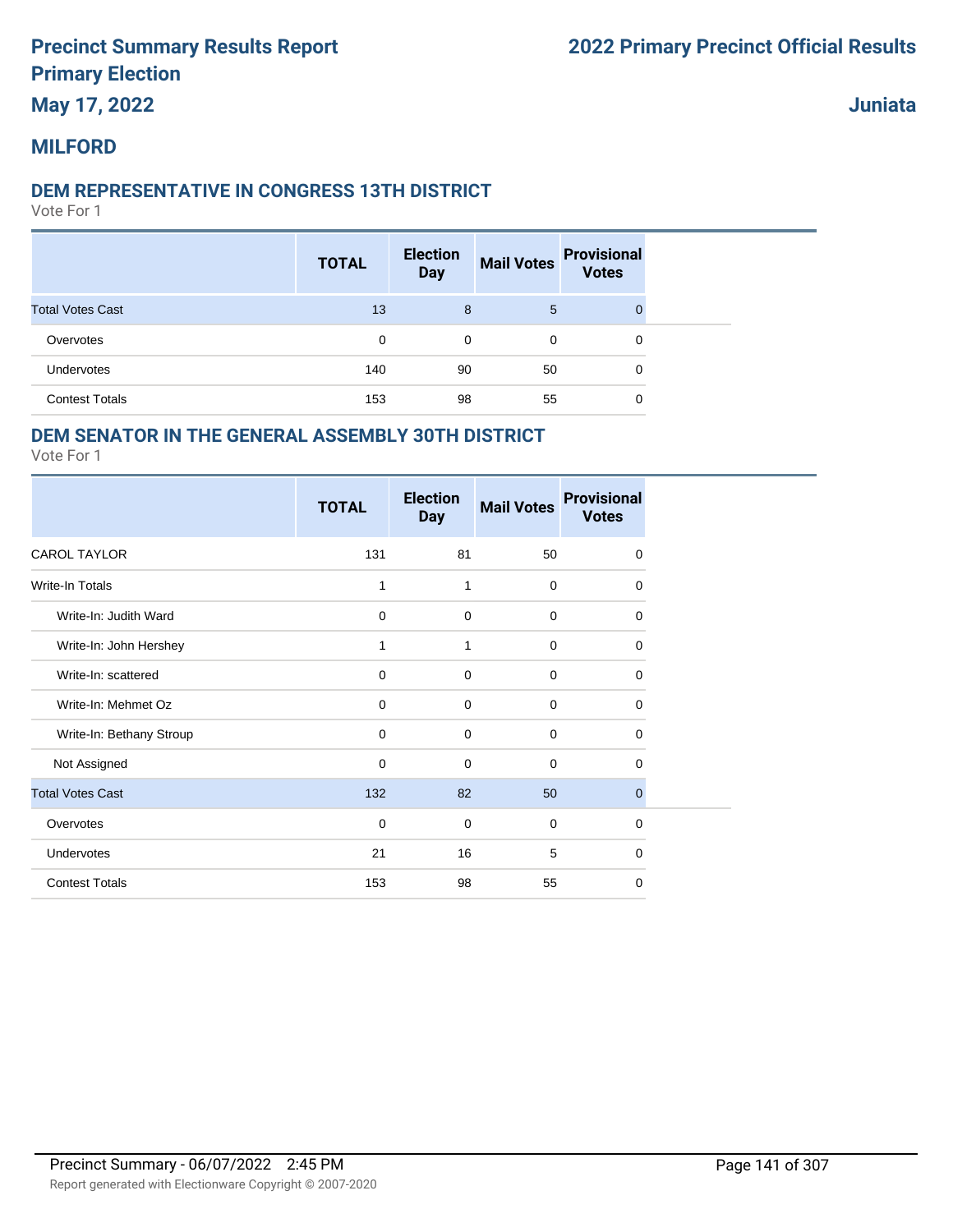## **May 17, 2022**

**Juniata**

#### **MILFORD**

### **DEM REPRESENTATIVE IN THE GENERAL ASSEMBLY 86TH DISTRICT**

|                                  | <b>TOTAL</b>            | <b>Election</b> | <b>Mail Votes</b> | <b>Provisional</b> |  |
|----------------------------------|-------------------------|-----------------|-------------------|--------------------|--|
|                                  |                         | <b>Day</b>      |                   | <b>Votes</b>       |  |
| Write-In Totals                  | 15                      | $\overline{7}$  | 8                 | $\mathbf 0$        |  |
| Write-In: Craig Paden            | $\mathbf 0$             | 0               | $\mathbf 0$       | 0                  |  |
| Write-In: Jonathan Mertz         | 0                       | 0               | 0                 | 0                  |  |
| Write-In: Ronald Shearer         | $\mathbf 0$             | $\mathbf 0$     | $\mathbf 0$       | $\mathbf 0$        |  |
| Write-In: Norman Love            | $\mathbf 0$             | 0               | $\mathbf 0$       | 0                  |  |
| Write-In: Jonathan M. Cunningham | 0                       | $\mathbf 0$     | $\mathbf 0$       | 0                  |  |
| Write-In: Mark Critz             | $\mathbf 0$             | $\mathbf 0$     | $\mathbf 0$       | $\mathbf 0$        |  |
| Write-In: Wyatt Guillory         | 0                       | 0               | 0                 | 0                  |  |
| Write-In: William L. Baney       | 0                       | 0               | 0                 | 0                  |  |
| Write-In: Hannah Smith           | $\mathbf 0$             | $\mathbf 0$     | $\mathbf 0$       | 0                  |  |
| Write-In: Karen Anderson         | $\mathbf 0$             | 0               | $\mathbf 0$       | 0                  |  |
| Write-In: John Hershey           | $\overline{7}$          | 3               | $\overline{4}$    | 0                  |  |
| Write-In: Bob Casey, Jr.         | $\mathbf 0$             | $\pmb{0}$       | $\mathbf 0$       | 0                  |  |
| Write-In: Gina Moist             | $\mathbf 0$             | $\mathbf 0$     | $\mathbf 0$       | 0                  |  |
| Write-In: Jay G. Auker           | $\mathbf{1}$            | 1               | 0                 | 0                  |  |
| Write-In: Tessa Gross            | $\mathbf 0$             | $\mathbf 0$     | $\mathbf 0$       | 0                  |  |
| Write-In: Kay Clugston           | $\mathbf 0$             | 0               | $\mathbf 0$       | 0                  |  |
| Write-In: Carl H. Radek          | $\mathbf 0$             | $\pmb{0}$       | $\mathbf 0$       | 0                  |  |
| Write-In: Eric Becht             | 2                       | $\mathbf 0$     | 2                 | $\mathbf 0$        |  |
| Write-In: Kiim Klingensmith Hart | $\overline{2}$          | $\overline{2}$  | 0                 | 0                  |  |
| Write-In: Levon Putt             | 0                       | 0               | $\mathbf 0$       | 0                  |  |
| Write-In: Rolf Lotz              | $\overline{\mathbf{c}}$ | $\pmb{0}$       | $\boldsymbol{2}$  | $\pmb{0}$          |  |
| Write-In: Joshua Guillory        | $\pmb{0}$               | $\mathbf 0$     | $\mathbf 0$       | $\pmb{0}$          |  |
| Write-In: scattered              | $\pmb{0}$               | $\pmb{0}$       | $\pmb{0}$         | $\pmb{0}$          |  |
| Write-In: Jeff Hart              | $\pmb{0}$               | $\pmb{0}$       | $\mathbf 0$       | $\pmb{0}$          |  |
| Write-In: Perry Stambaugh        | 1                       | $\mathbf{1}$    | $\mathbf 0$       | 0                  |  |
| Not Assigned                     | $\pmb{0}$               | $\pmb{0}$       | $\mathbf 0$       | $\pmb{0}$          |  |
| <b>Total Votes Cast</b>          | 15                      | $\sqrt{7}$      | $\bf 8$           | $\pmb{0}$          |  |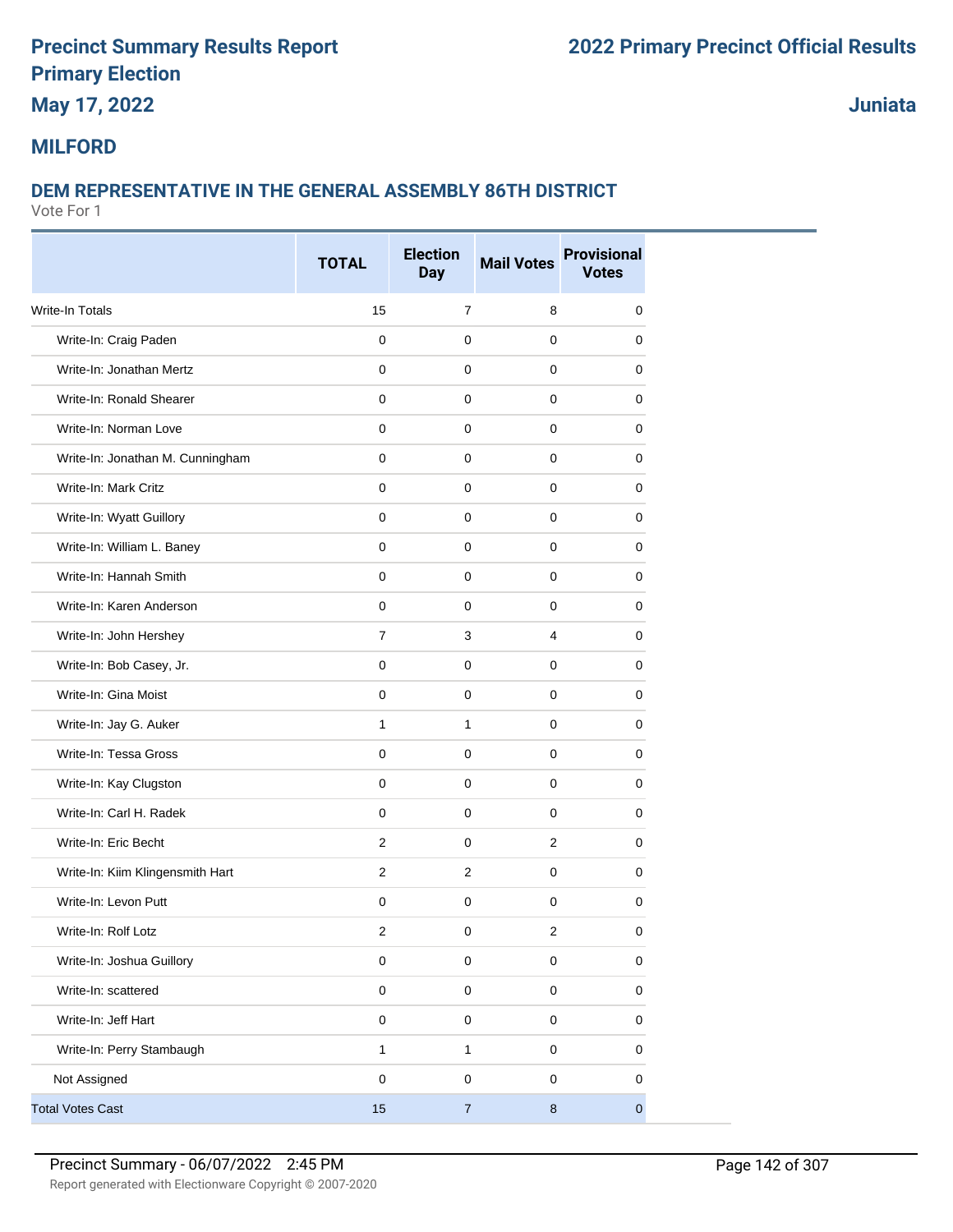## **May 17, 2022**

**Juniata**

#### **MILFORD**

### **DEM REPRESENTATIVE IN THE GENERAL ASSEMBLY 86TH DISTRICT**

|                       | <b>TOTAL</b> | <b>Election</b><br><b>Day</b> | <b>Mail Votes</b> | <b>Provisional</b><br>Votes |
|-----------------------|--------------|-------------------------------|-------------------|-----------------------------|
| Overvotes             | 0            | 0                             | 0                 | 0                           |
| <b>Undervotes</b>     | 138          | 91                            | 47                | 0                           |
| <b>Contest Totals</b> | 153          | 98                            | 55                | 0                           |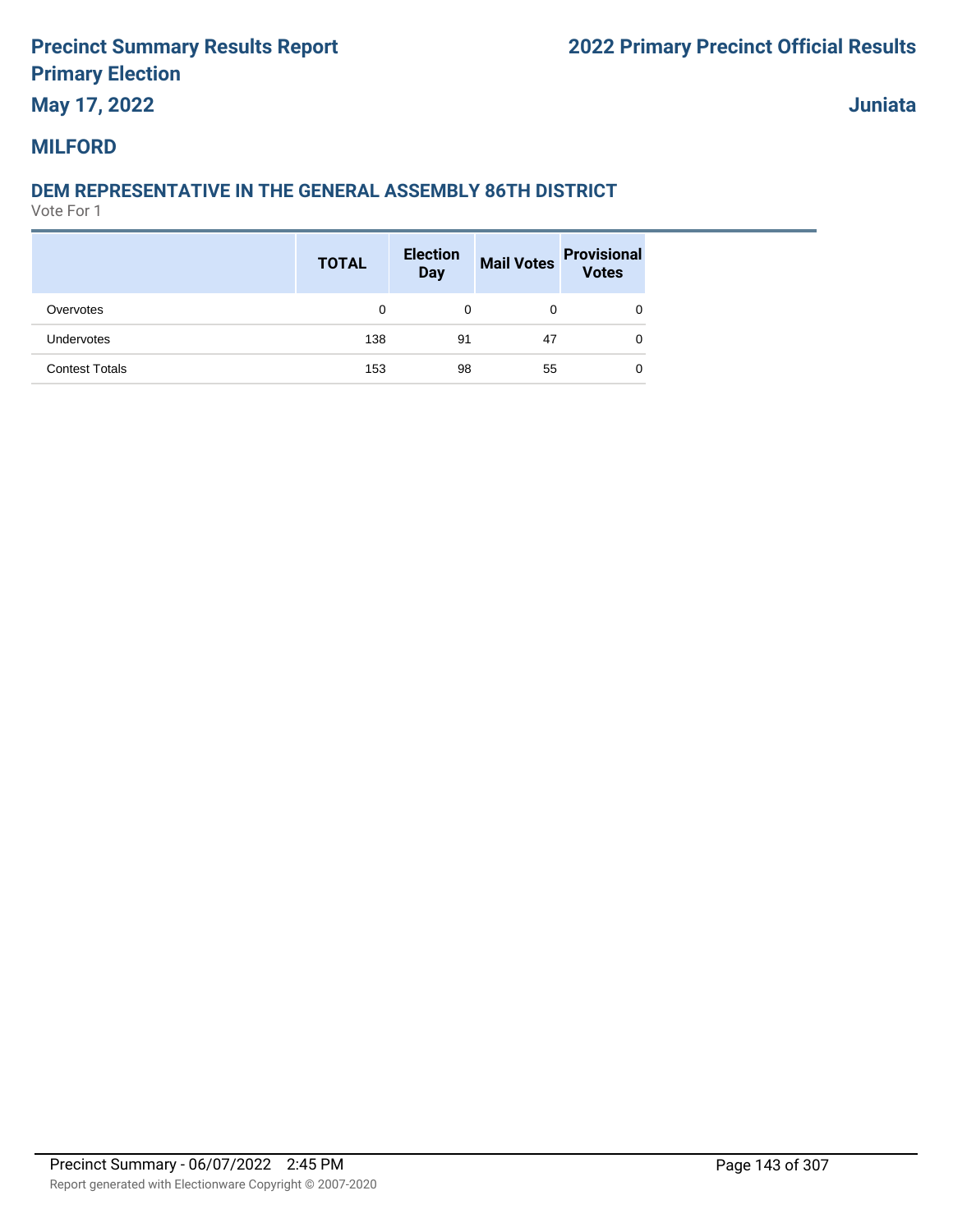## **May 17, 2022**

### **Juniata**

#### **MILFORD**

#### **DEM MEMBER OF DEMOCRATIC STATE COMMITTEE**

Vote For 1

|                                   | <b>TOTAL</b>        | <b>Election</b><br><b>Day</b> | <b>Mail Votes</b> | <b>Provisional</b><br><b>Votes</b> |
|-----------------------------------|---------------------|-------------------------------|-------------------|------------------------------------|
| <b>Write-In Totals</b>            | 15                  | $\overline{7}$                | 8                 | 0                                  |
| Write-In: Peter Junod             | $\mathbf 0$         | $\mathbf 0$                   | $\Omega$          | $\mathbf 0$                        |
| Write-In: Tyler Titus             | 0                   | 0                             | 0                 | 0                                  |
| Write-In: Wyatt A. Guillory       | 0                   | 0                             | 0                 | 0                                  |
| Write-In: Jonathan Mertz          | $\mathbf 0$         | $\mathbf 0$                   | 0                 | 0                                  |
| Write-In: Amen Brown              | $\mathbf 0$         | $\mathbf 0$                   | $\mathbf 0$       | 0                                  |
| Write-In: Pat Neimond             | $\mathbf 0$         | $\mathbf 0$                   | $\Omega$          | 0                                  |
| Write-In: John Shearer            | $\mathbf 0$         | $\mathbf 0$                   | 0                 | 0                                  |
| Write-In: Dennis Lewis            | $\mathbf{1}$        | $\mathbf{1}$                  | 0                 | 0                                  |
| Write-In: Robert Bair             | 0                   | 0                             | 0                 | 0                                  |
| Write-In: Aaron Falker            | $\mathbf 0$         | $\mathbf 0$                   | 0                 | $\mathbf 0$                        |
| Write-In: Nanci L. Aumiller       | $\mathbf{1}$        | $\Omega$                      | 1                 | 0                                  |
| Write-In: Jonathan M. Cunningham  | 0                   | 0                             | 0                 | 0                                  |
| Write-In: Wyatt Guillory          | $\mathbf 0$         | $\mathbf 0$                   | 0                 | 0                                  |
| Write-In: Fern Fowler             | 0                   | 0                             | 0                 | 0                                  |
| Write-In: Tessa Gross             | 5                   | 4                             | $\mathbf{1}$      | 0                                  |
| Write-In: Eric Becht              | $\mathbf{1}$        | $\mathbf 0$                   | $\mathbf{1}$      | 0                                  |
| Write-In: Christopher Kowerdovich | 0                   | $\mathbf 0$                   | 0                 | 0                                  |
| Write-In: David Stetler           | $\overline{2}$      | 0                             | $\overline{2}$    | 0                                  |
| Write-In: Jimmy Dillon            | $\mathbf 0$         | $\mathbf 0$                   | 0                 | 0                                  |
| Write-In: Jason Prowell           | 0                   | 0                             | $\mathbf 0$       | 0                                  |
| Write-In: Jay G. Auker            | 1                   | 1                             | 0                 | 0                                  |
| Write-In: Joe Sims                | $\mathbf 0$         | $\mathbf 0$                   | $\mathbf 0$       | $\pmb{0}$                          |
| Write-In: Kim Klingensmith Hart   | $\overline{c}$      | $\pmb{0}$                     | $\overline{a}$    | $\mathsf 0$                        |
| Write-In: scattered               | $\mathsf{O}\xspace$ | $\mathbf 0$                   | $\mathbf 0$       | 0                                  |
| Write-In: John Auker              | $\pmb{0}$           | $\mathbf 0$                   | 0                 | $\mathsf 0$                        |
| Write-In: Mike Smith              | $\mathbf 0$         | $\pmb{0}$                     | 0                 | 0                                  |
| Write-In: Hannah Smith-Brubaker   | $\overline{c}$      | 1                             | 1                 | 0                                  |
| Write-In: Doris Love              | $\pmb{0}$           | $\pmb{0}$                     | $\pmb{0}$         | $\pmb{0}$                          |

Report generated with Electionware Copyright © 2007-2020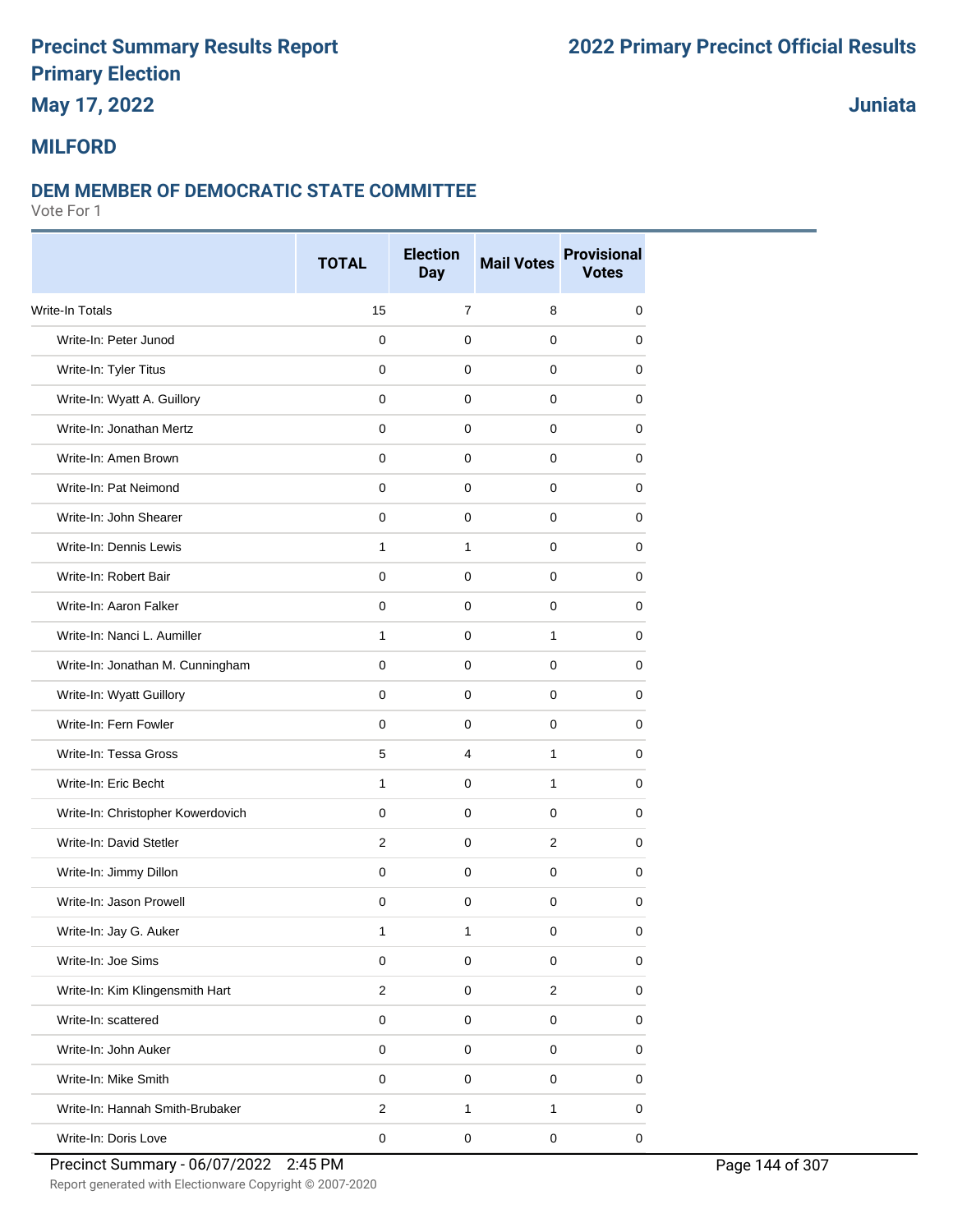## **May 17, 2022**

### **Juniata**

## **MILFORD**

### **DEM MEMBER OF DEMOCRATIC STATE COMMITTEE**

|                           | <b>TOTAL</b> | <b>Election</b><br><b>Day</b> | <b>Mail Votes</b> | <b>Provisional</b><br><b>Votes</b> |  |
|---------------------------|--------------|-------------------------------|-------------------|------------------------------------|--|
| Write-In: Curt Junod      | $\mathbf 0$  | $\mathbf 0$                   | $\mathbf 0$       | 0                                  |  |
| Write-In: Thomas E. Fink  | $\mathbf 0$  | $\mathbf 0$                   | $\mathbf 0$       | 0                                  |  |
| Write-In: Johnathan Auker | $\mathbf 0$  | 0                             | $\mathbf 0$       | 0                                  |  |
| Write-In: John Hershey    | $\mathbf 0$  | $\mathbf 0$                   | $\mathbf 0$       | 0                                  |  |
| Write-In: Lorrie Guillory | $\mathbf 0$  | $\Omega$                      | $\Omega$          | 0                                  |  |
| Not Assigned              | $\mathbf 0$  | $\mathbf 0$                   | $\Omega$          | 0                                  |  |
| <b>Total Votes Cast</b>   | 15           | $\overline{7}$                | 8                 | $\Omega$                           |  |
| Overvotes                 | $\mathbf 0$  | $\mathbf 0$                   | $\mathbf 0$       | 0                                  |  |
| Undervotes                | 138          | 91                            | 47                | 0                                  |  |
| <b>Contest Totals</b>     | 153          | 98                            | 55                | $\Omega$                           |  |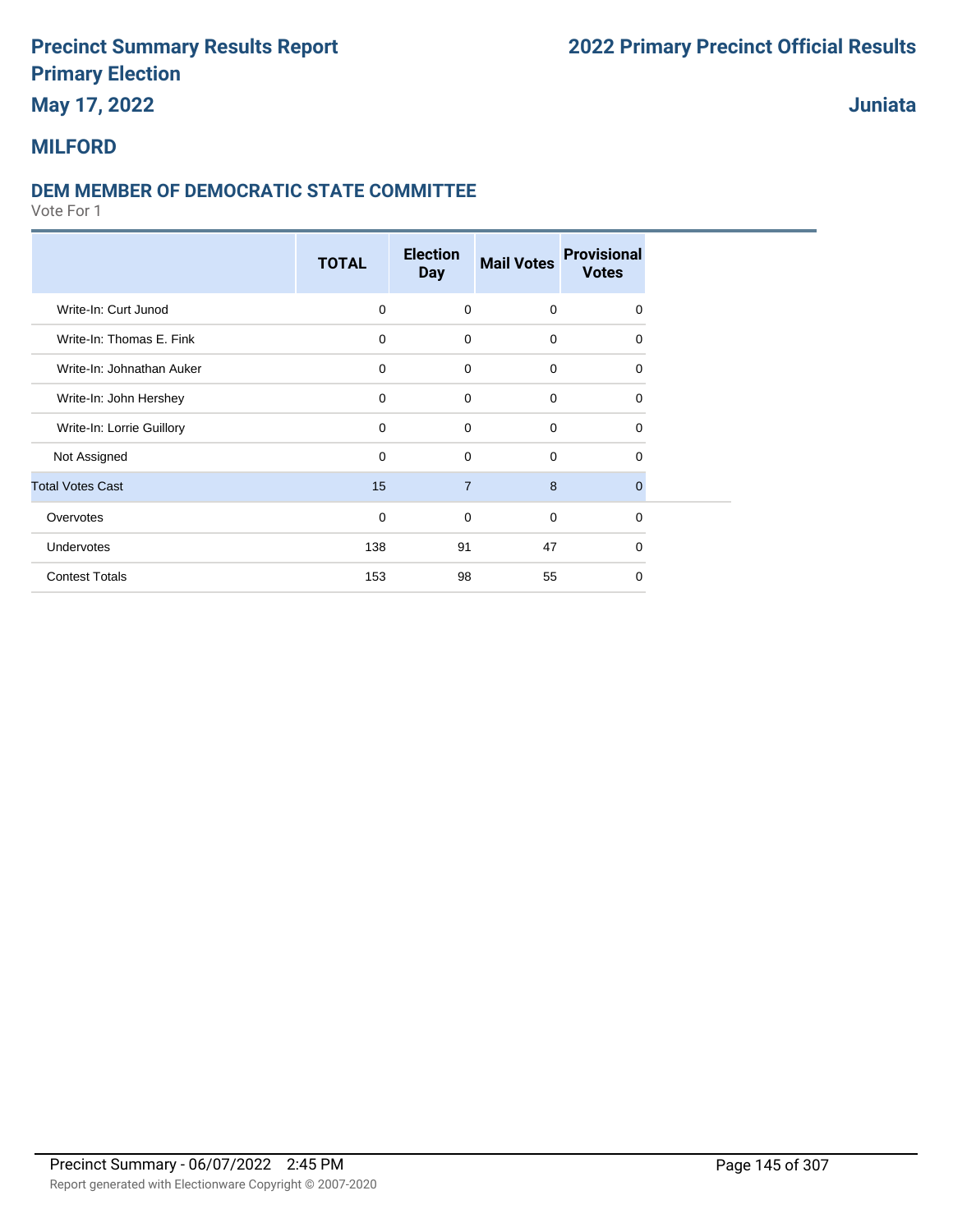## **May 17, 2022**

**Juniata**

### **MILFORD**

#### **DEM MILFORD TOWNSHIP DEMOCRATIC COMMITTEEPERSON**

|                             | <b>TOTAL</b>   | <b>Election</b> | <b>Mail Votes</b> | <b>Provisional</b> |
|-----------------------------|----------------|-----------------|-------------------|--------------------|
|                             |                | <b>Day</b>      |                   | <b>Votes</b>       |
| Write-In Totals             | 29             | 15              | 14                | 0                  |
| Write-In: Jack Kipp         | $\mathbf{1}$   | 0               | $\mathbf{1}$      | $\mathbf 0$        |
| Write-In: Eric Becht        | 8              | 5               | 3                 | $\mathbf 0$        |
| Write-In: Kimberly E. Clark | 1              | $\mathbf 0$     | $\mathbf{1}$      | $\mathbf 0$        |
| Write-In: David Stetler     | 6              | $\mathbf 0$     | 6                 | 0                  |
| Write-In: Patricia J Knouse | $\mathbf{1}$   | 1               | $\mathbf 0$       | 0                  |
| Write-In: Jay G. Auker      | $\mathbf{1}$   | $\mathbf{1}$    | $\mathbf 0$       | 0                  |
| Write-In: Doug Brackbill    | 1              | 1               | $\mathbf 0$       | 0                  |
| Write-In: David Duncan      | 1              | $\mathbf{1}$    | $\mathbf 0$       | 0                  |
| Write-In: Alice Gray        | $\mathbf{1}$   | 0               | $\mathbf{1}$      | 0                  |
| Write-In: Destiny Zeiders   | $\overline{7}$ | 5               | 2                 | $\mathbf 0$        |
| Write-In: Chad Brubaker     | 1              | 1               | $\mathbf 0$       | 0                  |
| Not Assigned                | $\mathbf 0$    | $\mathbf 0$     | $\mathbf 0$       | 0                  |
| <b>Total Votes Cast</b>     | 29             | 15              | 14                | $\mathbf 0$        |
| Overvotes                   | $\mathbf 0$    | $\mathbf 0$     | $\mathbf 0$       | $\mathbf 0$        |
| Undervotes                  | 277            | 181             | 96                | 0                  |
| <b>Contest Totals</b>       | 306            | 196             | 110               | $\mathbf 0$        |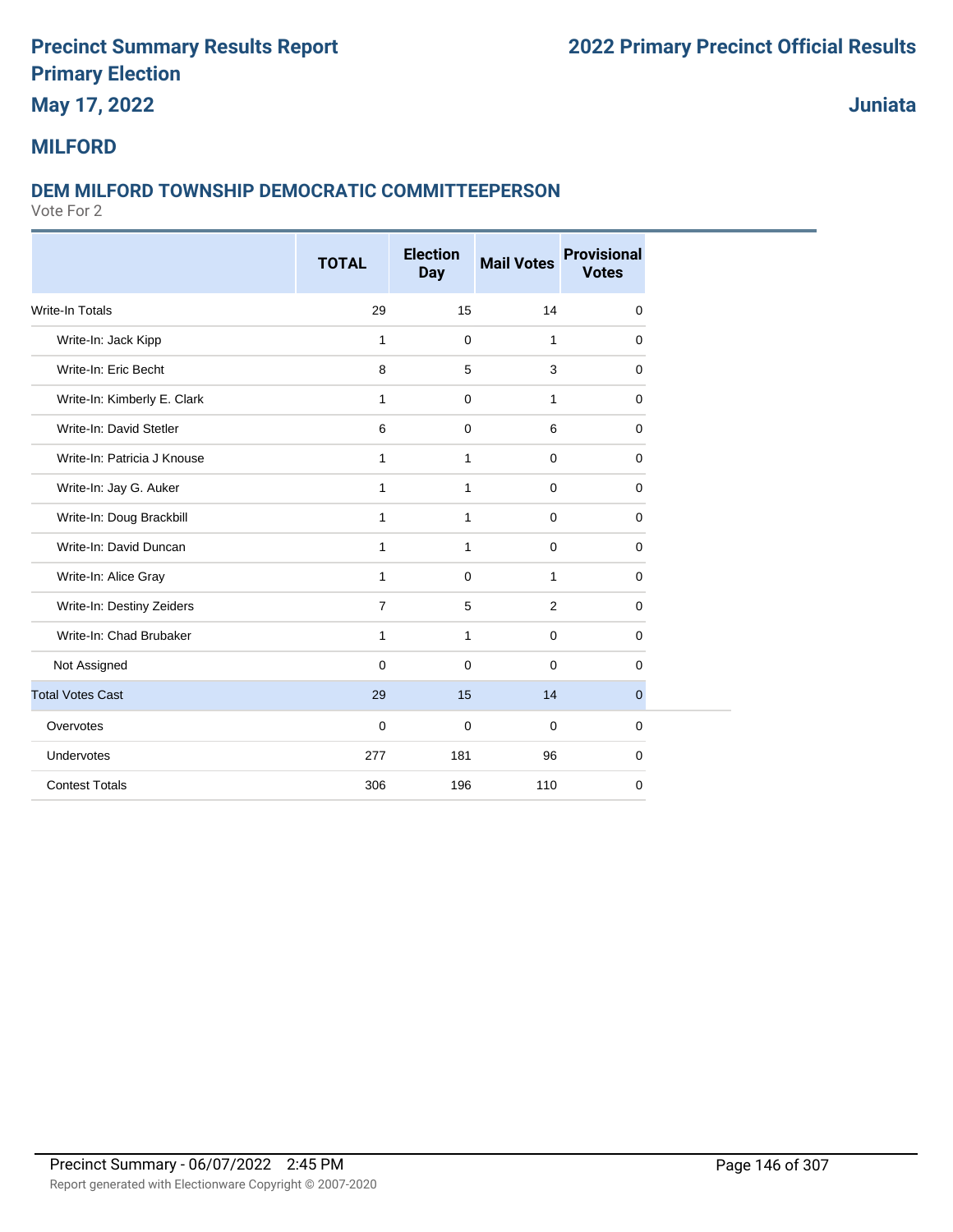## **May 17, 2022**

### **MILFORD**

#### **REP UNITED STATES SENATOR**

|                            | <b>TOTAL</b> | <b>Election</b><br><b>Day</b> | <b>Mail Votes</b> | <b>Provisional</b><br><b>Votes</b> |
|----------------------------|--------------|-------------------------------|-------------------|------------------------------------|
| <b>KATHY BARNETTE</b>      | 73           | 66                            | $\overline{7}$    | 0                                  |
| MEHMET OZ                  | 81           | 80                            | $\mathbf{1}$      | 0                                  |
| <b>GEORGE BOCHETTO</b>     | 5            | 5                             | 0                 | 0                                  |
| <b>JEFF BARTOS</b>         | 32           | 29                            | 3                 | 0                                  |
| <b>DAVE MCCORMICK</b>      | 121          | 107                           | 14                | 0                                  |
| <b>SEAN GALE</b>           | $\mathbf 0$  | $\mathbf 0$                   | $\mathbf 0$       | 0                                  |
| <b>CARLA SANDS</b>         | 81           | 74                            | $\overline{7}$    | $\mathbf 0$                        |
| <b>Write-In Totals</b>     | $\mathbf{1}$ | $\mathbf{1}$                  | $\mathbf 0$       | $\mathbf 0$                        |
| Write-In: Malcolm Kenyatta | $\mathbf 0$  | 0                             | 0                 | 0                                  |
| Write-In: John Fetterman   | $\mathbf 0$  | $\mathbf 0$                   | $\mathbf 0$       | 0                                  |
| Write-In: scattered        | $\mathbf{1}$ | $\mathbf{1}$                  | $\mathbf 0$       | 0                                  |
| Not Assigned               | $\mathbf 0$  | $\mathbf 0$                   | $\mathbf 0$       | 0                                  |
| <b>Total Votes Cast</b>    | 394          | 362                           | 32                | $\mathbf{0}$                       |
| Overvotes                  | $\mathbf 0$  | $\mathbf 0$                   | $\mathbf 0$       | 0                                  |
| Undervotes                 | 13           | 12                            | 1                 | 0                                  |
| <b>Contest Totals</b>      | 407          | 374                           | 33                | 0                                  |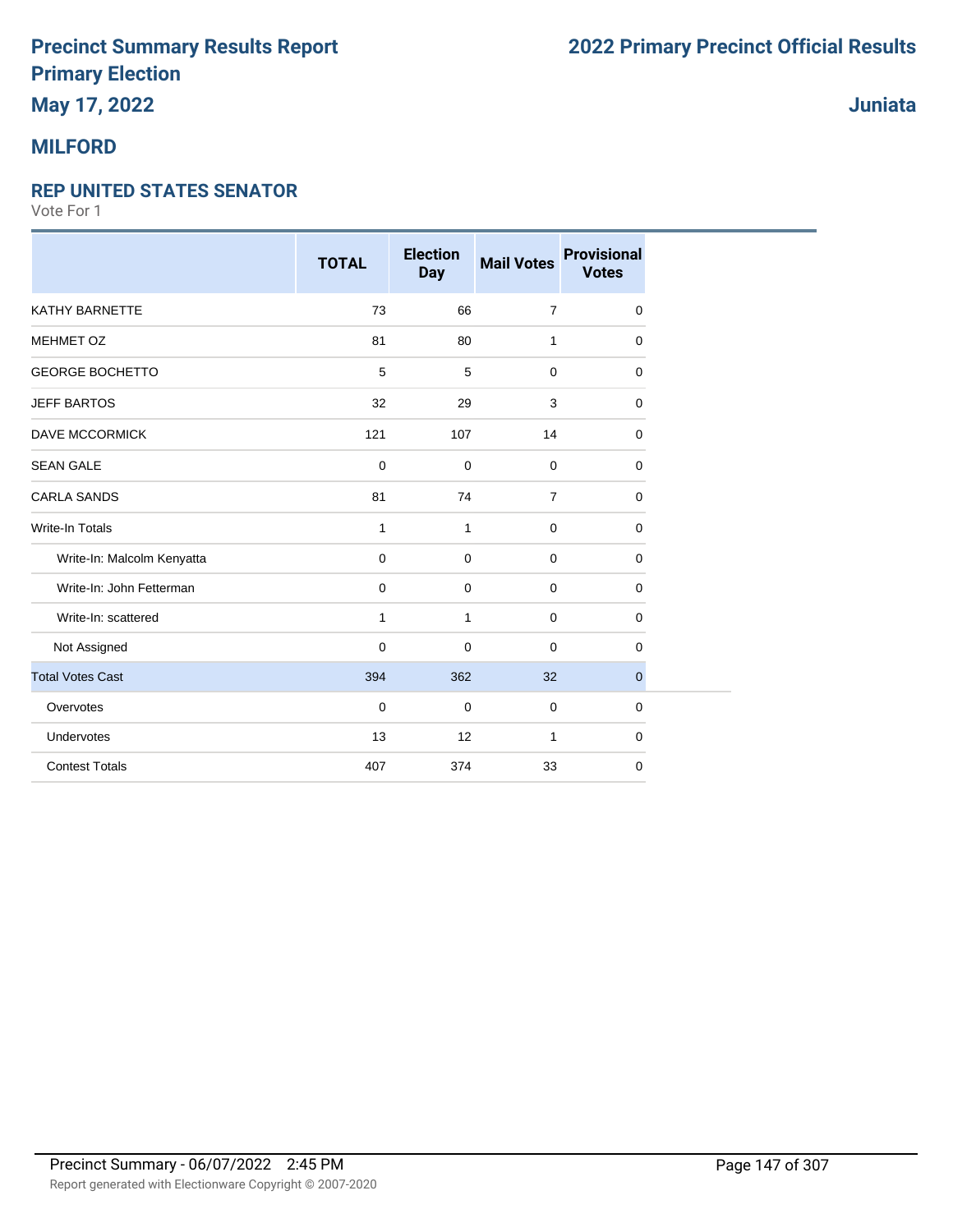#### **REP GOVERNOR**

Vote For 1

|                               | <b>TOTAL</b> | <b>Election</b><br><b>Day</b> | <b>Mail Votes</b> | <b>Provisional</b><br><b>Votes</b> |
|-------------------------------|--------------|-------------------------------|-------------------|------------------------------------|
| LOU BARLETTA                  | 91           | 91                            | $\pmb{0}$         | 0                                  |
| DOUGLAS V. MASTRIANO          | 199          | 193                           | 6                 | $\mathbf 0$                        |
| <b>NCHE ZAMA</b>              | 9            | 9                             | $\pmb{0}$         | 0                                  |
| <b>DAVE WHITE</b>             | 21           | 19                            | $\overline{c}$    | 0                                  |
| <b>MELISSA HART</b>           | 5            | $\overline{4}$                | 1                 | 0                                  |
| <b>BILL MCSWAIN</b>           | 20           | 17                            | 3                 | 0                                  |
| <b>CHARLIE GEROW</b>          | $\mathsf 3$  | 3                             | $\mathbf 0$       | $\mathbf 0$                        |
| <b>JOE GALE</b>               | 2            | 2                             | $\mathbf 0$       | 0                                  |
| <b>JAKE CORMAN</b>            | 51           | 30                            | 21                | 0                                  |
| Write-In Totals               | $\pmb{0}$    | $\mathbf 0$                   | $\pmb{0}$         | $\mathbf 0$                        |
| Write-In: Maggie Hackenberger | $\mathbf 0$  | $\mathbf 0$                   | $\mathbf 0$       | 0                                  |
| Write-In: Josh Shapiro        | $\mathbf 0$  | $\mathbf 0$                   | $\mathbf 0$       | 0                                  |
| Write-In: scattered           | $\mathbf 0$  | $\mathbf 0$                   | $\mathbf 0$       | 0                                  |
| Not Assigned                  | $\mathbf 0$  | $\pmb{0}$                     | $\mathbf 0$       | $\mathbf 0$                        |
| <b>Total Votes Cast</b>       | 401          | 368                           | 33                | $\mathbf{0}$                       |
| Overvotes                     | $\mathbf 0$  | $\mathbf 0$                   | $\mathbf 0$       | $\mathbf 0$                        |
| Undervotes                    | 6            | 6                             | $\mathbf 0$       | 0                                  |
| <b>Contest Totals</b>         | 407          | 374                           | 33                | 0                                  |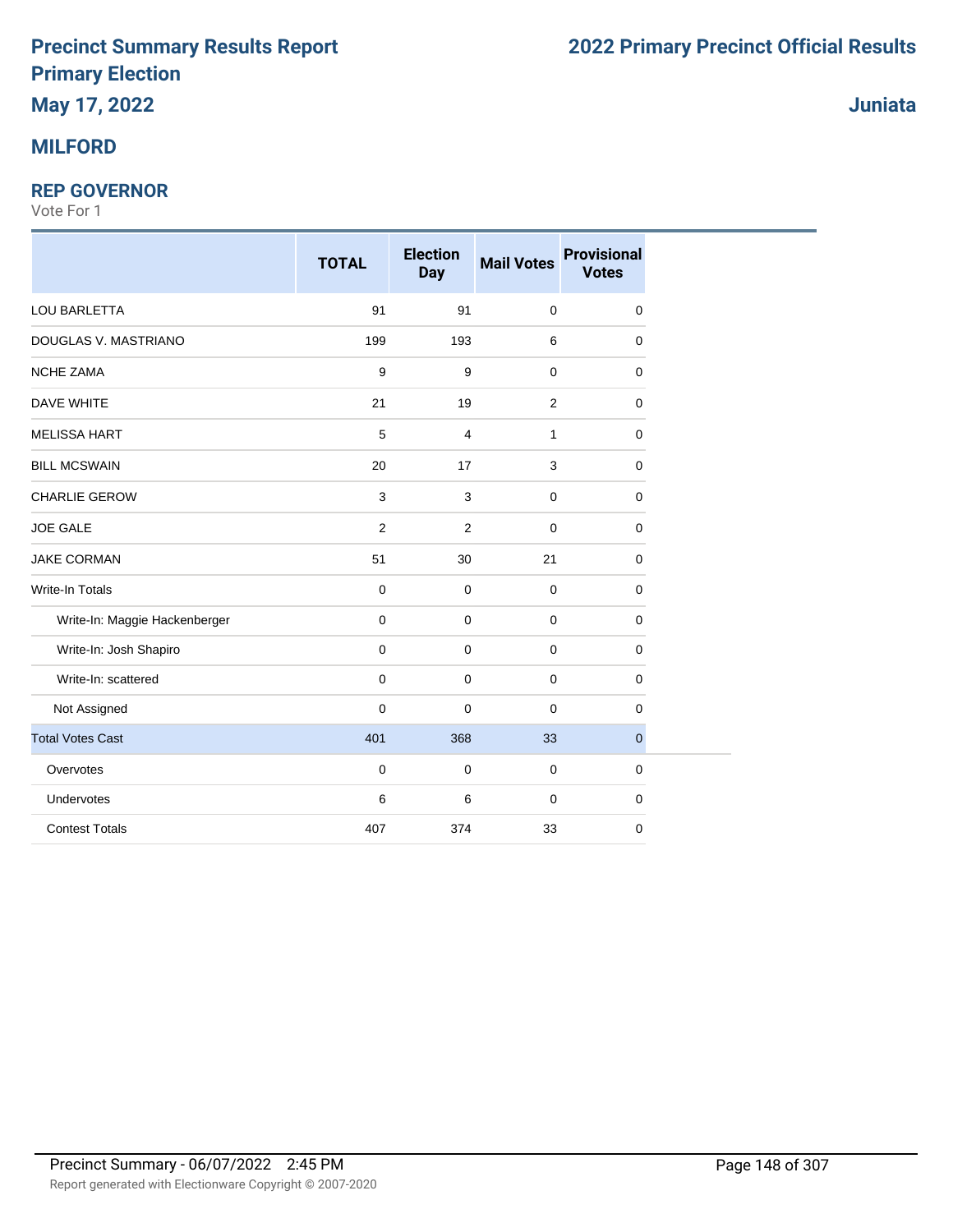## **May 17, 2022**

### **MILFORD**

#### **REP LIEUTENANT GOVERNOR**

Vote For 1

|                            | <b>TOTAL</b> | <b>Election</b><br><b>Day</b> | <b>Mail Votes</b>   | <b>Provisional</b><br><b>Votes</b> |
|----------------------------|--------------|-------------------------------|---------------------|------------------------------------|
| <b>CLARICE SCHILLINGER</b> | 32           | 32                            | 0                   | 0                                  |
| JAMES EARL JONES           | 28           | 25                            | 3                   | 0                                  |
| RICK SACCONE               | 22           | 20                            | $\overline{2}$      | 0                                  |
| <b>JOHN BROWN</b>          | 14           | 14                            | 0                   | 0                                  |
| <b>CHRIS FRYE</b>          | 25           | 20                            | 5                   | 0                                  |
| <b>JEFF COLEMAN</b>        | 83           | 73                            | 10                  | 0                                  |
| <b>RUSS DIAMOND</b>        | 28           | 26                            | 2                   | 0                                  |
| CARRIE LEWIS DELROSSO      | 86           | 80                            | 6                   | $\mathbf 0$                        |
| <b>TEDDY DANIELS</b>       | 30           | 30                            | $\mathbf 0$         | 0                                  |
| Write-In Totals            | $\mathbf{1}$ | $\mathbf{1}$                  | 0                   | 0                                  |
| Write-In: Jake Corman      | $\mathbf 0$  | $\mathbf 0$                   | $\mathbf 0$         | 0                                  |
| Write-In: Steve Imes       | $\pmb{0}$    | $\mathbf 0$                   | 0                   | 0                                  |
| Write-In: Jeff Bartos      | $\pmb{0}$    | $\mathbf 0$                   | $\mathbf 0$         | $\mathbf 0$                        |
| Write-In: Lou Barletta     | $\mathsf 0$  | $\pmb{0}$                     | $\mathbf 0$         | 0                                  |
| Write-In: Kathy Barnette   | $\pmb{0}$    | $\mathbf 0$                   | 0                   | 0                                  |
| Write-In: John Reichenbach | $\pmb{0}$    | $\mathbf 0$                   | 0                   | 0                                  |
| Write-In: Josh Imes        | $\mathbf{1}$ | 1                             | $\mathbf 0$         | 0                                  |
| Write-In: Austin Davis     | $\mathbf 0$  | $\mathbf 0$                   | $\mathbf 0$         | 0                                  |
| Write-In: Philip Rickert   | $\mathbf 0$  | $\mathbf 0$                   | $\mathbf 0$         | 0                                  |
| Write-In: Dave White       | $\mathsf 0$  | $\pmb{0}$                     | $\mathbf 0$         | $\pmb{0}$                          |
| Write-In: scattered        | $\pmb{0}$    | $\mathbf 0$                   | 0                   | 0                                  |
| Write-In: Brian Sims       | $\pmb{0}$    | 0                             | $\pmb{0}$           | 0                                  |
| Write-In: Brennan Paden    | $\pmb{0}$    | $\pmb{0}$                     | $\mathsf 0$         | $\pmb{0}$                          |
| Not Assigned               | $\mathsf 0$  | $\pmb{0}$                     | $\pmb{0}$           | $\pmb{0}$                          |
| <b>Total Votes Cast</b>    | 349          | 321                           | 28                  | $\mathbf 0$                        |
| Overvotes                  | $\pmb{0}$    | $\pmb{0}$                     | $\mathsf{O}\xspace$ | 0                                  |
| Undervotes                 | 58           | 53                            | 5                   | 0                                  |
| <b>Contest Totals</b>      | 407          | 374                           | 33                  | $\pmb{0}$                          |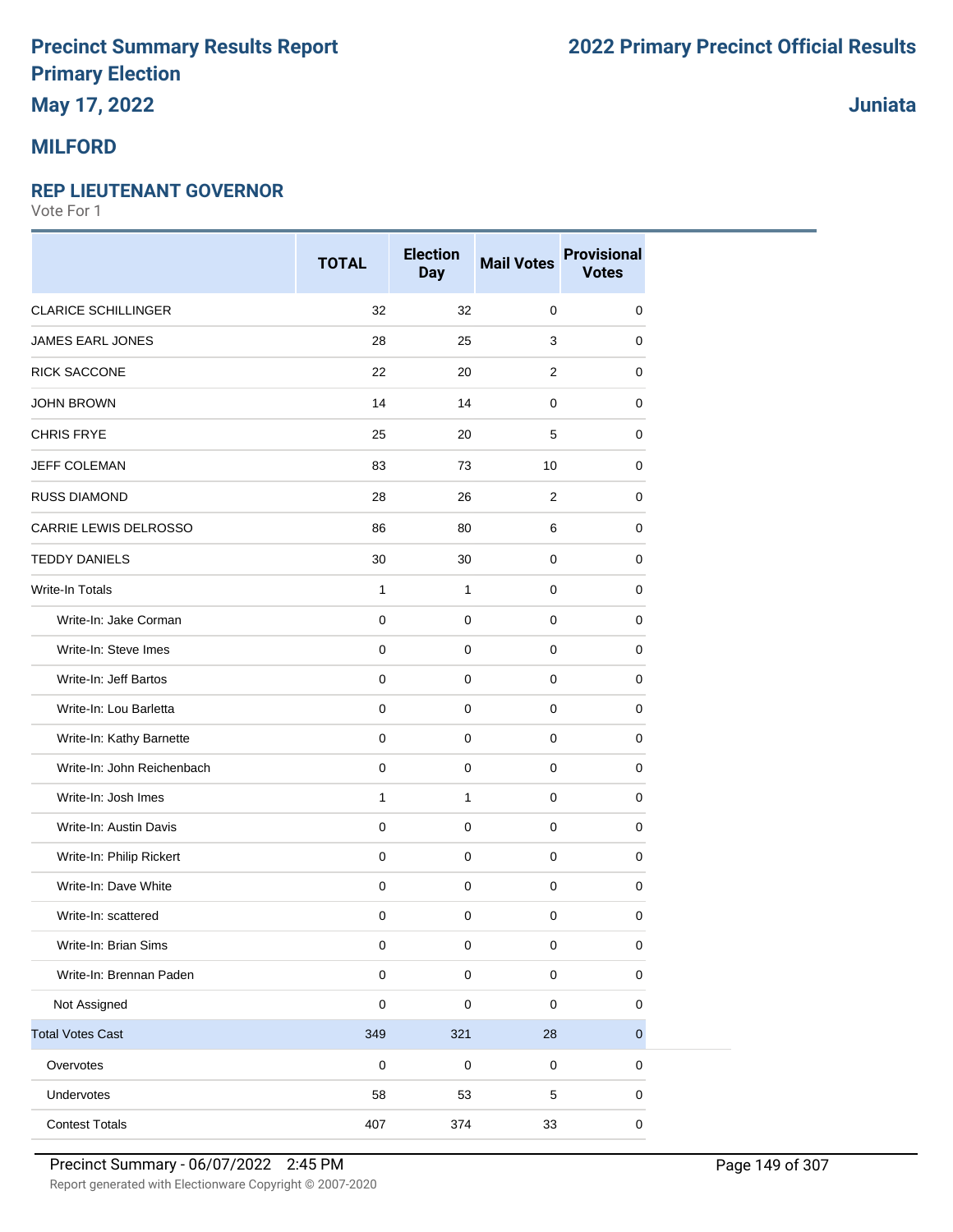## **May 17, 2022**

**Juniata**

#### **MILFORD**

#### **REP REPRESENTATIVE IN CONGRESS 13TH DISTRICT**

|                               | <b>TOTAL</b>   | <b>Election</b><br><b>Day</b> | <b>Mail Votes</b> | <b>Provisional</b><br><b>Votes</b> |
|-------------------------------|----------------|-------------------------------|-------------------|------------------------------------|
| JOHN JOYCE                    | 318            | 287                           | 31                | $\mathbf 0$                        |
| Write-In Totals               | $\overline{2}$ | $\overline{2}$                | $\mathbf 0$       | 0                                  |
| Write-In: Glenn Suppllee      | $\mathbf 0$    | $\mathbf 0$                   | $\mathbf 0$       | 0                                  |
| Write-In: scattered           | $\mathbf{1}$   | $\mathbf{1}$                  | $\mathbf 0$       | $\mathbf 0$                        |
| Write-In: Joseph D. Long      | $\mathbf 0$    | 0                             | $\mathbf 0$       | $\mathbf 0$                        |
| Write-In: Mark Critz          | $\mathbf 0$    | 0                             | $\mathbf 0$       | 0                                  |
| Write-In: Ginger Oberlin      | $\mathbf{1}$   | $\mathbf{1}$                  | $\mathbf 0$       | $\mathbf 0$                        |
| Write-In: Abby Normal         | $\mathbf 0$    | 0                             | $\mathbf 0$       | $\mathbf 0$                        |
| Write-In: John Hershey        | $\mathbf 0$    | $\mathbf 0$                   | $\mathbf 0$       | 0                                  |
| Write-In: John Mingle         | $\mathbf 0$    | $\Omega$                      | $\mathbf 0$       | $\mathbf 0$                        |
| Write-In: George Smith        | $\mathbf 0$    | 0                             | $\mathbf 0$       | $\mathbf 0$                        |
| Write-In: Blake Henry         | $\mathbf 0$    | 0                             | $\mathbf 0$       | 0                                  |
| Write-In: Jonathan Cunningham | $\mathbf 0$    | $\Omega$                      | $\mathbf 0$       | $\mathbf 0$                        |
| Write-In: Donald Fultz        | $\mathbf 0$    | 0                             | $\mathbf 0$       | $\mathbf 0$                        |
| Write-In: Carmela Ciliberti   | $\mathbf 0$    | 0                             | $\mathbf 0$       | $\mathbf 0$                        |
| Not Assigned                  | $\mathbf 0$    | $\Omega$                      | $\mathbf 0$       | $\mathbf 0$                        |
| <b>Total Votes Cast</b>       | 320            | 289                           | 31                | $\overline{0}$                     |
| Overvotes                     | $\mathbf 0$    | $\Omega$                      | $\mathbf 0$       | $\mathbf 0$                        |
| Undervotes                    | 87             | 85                            | $\overline{2}$    | $\mathbf 0$                        |
| <b>Contest Totals</b>         | 407            | 374                           | 33                | $\mathbf 0$                        |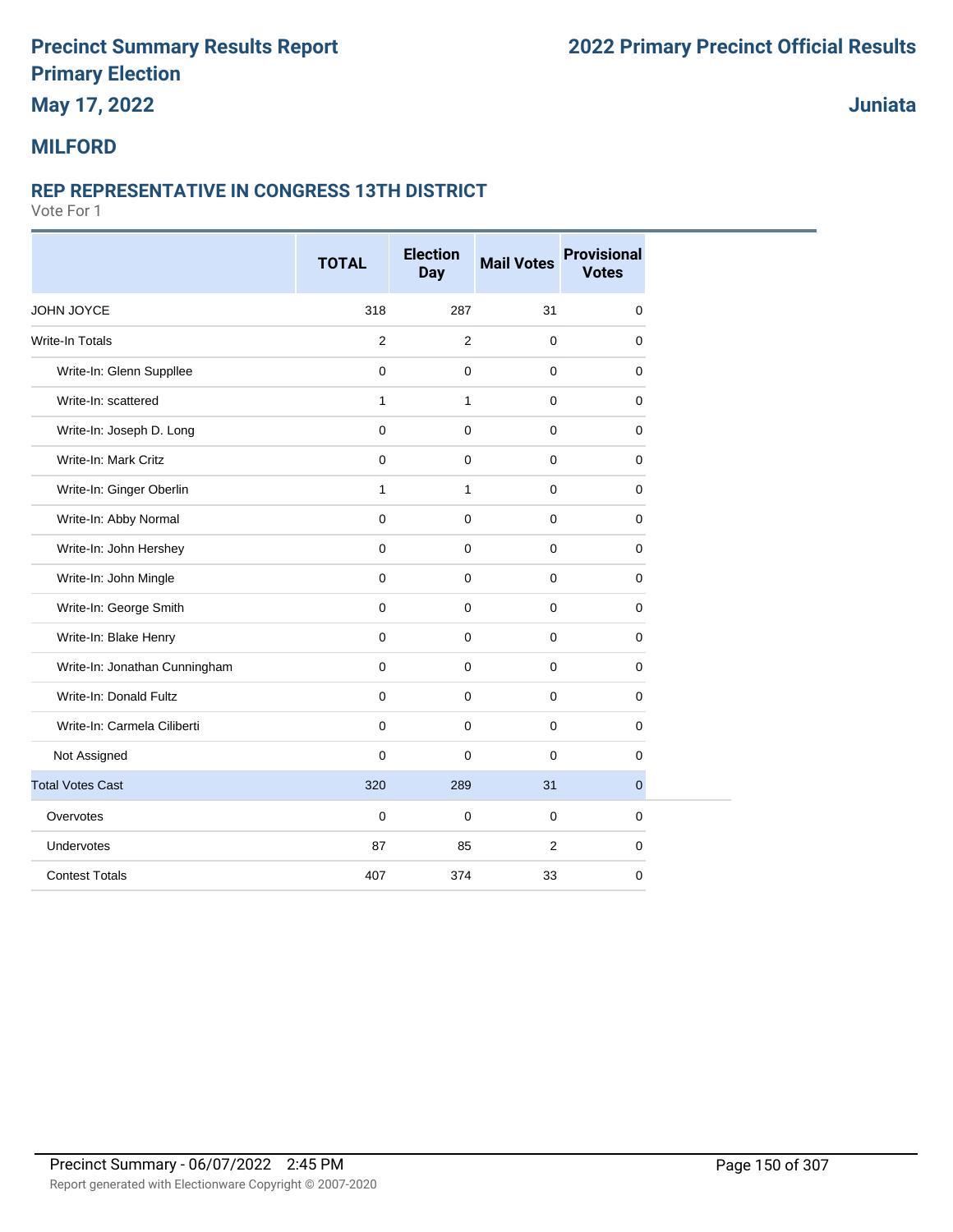## **May 17, 2022**

**Juniata**

#### **MILFORD**

#### **REP SENATOR IN THE GENERAL ASSEMBLY 30TH DISTRICT**

|                          | <b>TOTAL</b> | <b>Election</b><br><b>Day</b> | <b>Mail Votes</b> | <b>Provisional</b><br><b>Votes</b> |
|--------------------------|--------------|-------------------------------|-------------------|------------------------------------|
|                          |              |                               |                   |                                    |
| <b>JUDY WARD</b>         | 310          | 280                           | 30                | 0                                  |
| <b>Write-In Totals</b>   | $\mathbf{1}$ | $\mathbf{1}$                  | $\mathbf 0$       | 0                                  |
| Write-In: Donald Fultz   | $\mathbf 0$  | $\mathbf 0$                   | $\mathbf 0$       | 0                                  |
| Write-In: John Hershey   | $\mathbf 0$  | $\mathbf 0$                   | $\mathbf 0$       | 0                                  |
| Write-In: scattered      | 0            | 0                             | 0                 | 0                                  |
| Write-In: Bonnie Comp    | 0            | $\mathbf 0$                   | $\mathbf 0$       | 0                                  |
| Write-In: Cody Burns     | $\mathbf 0$  | $\mathbf 0$                   | 0                 | 0                                  |
| Write-In: Carol Taylor   | $\mathbf 0$  | $\mathbf 0$                   | $\pmb{0}$         | 0                                  |
| Write-In: Michael Kramer | $\mathbf 0$  | $\mathbf 0$                   | 0                 | 0                                  |
| Write-In: Ginger Oberlin | 1            | $\mathbf{1}$                  | $\mathbf 0$       | 0                                  |
| Write-In: Dave Fry       | 0            | 0                             | 0                 | 0                                  |
| Write-In: Blake Henry    | 0            | 0                             | 0                 | 0                                  |
| Not Assigned             | $\mathbf 0$  | $\mathbf 0$                   | $\mathbf 0$       | 0                                  |
| <b>Total Votes Cast</b>  | 311          | 281                           | 30                | 0                                  |
| Overvotes                | $\mathbf 0$  | $\mathbf 0$                   | $\mathbf 0$       | 0                                  |
| Undervotes               | 96           | 93                            | 3                 | 0                                  |
| <b>Contest Totals</b>    | 407          | 374                           | 33                | 0                                  |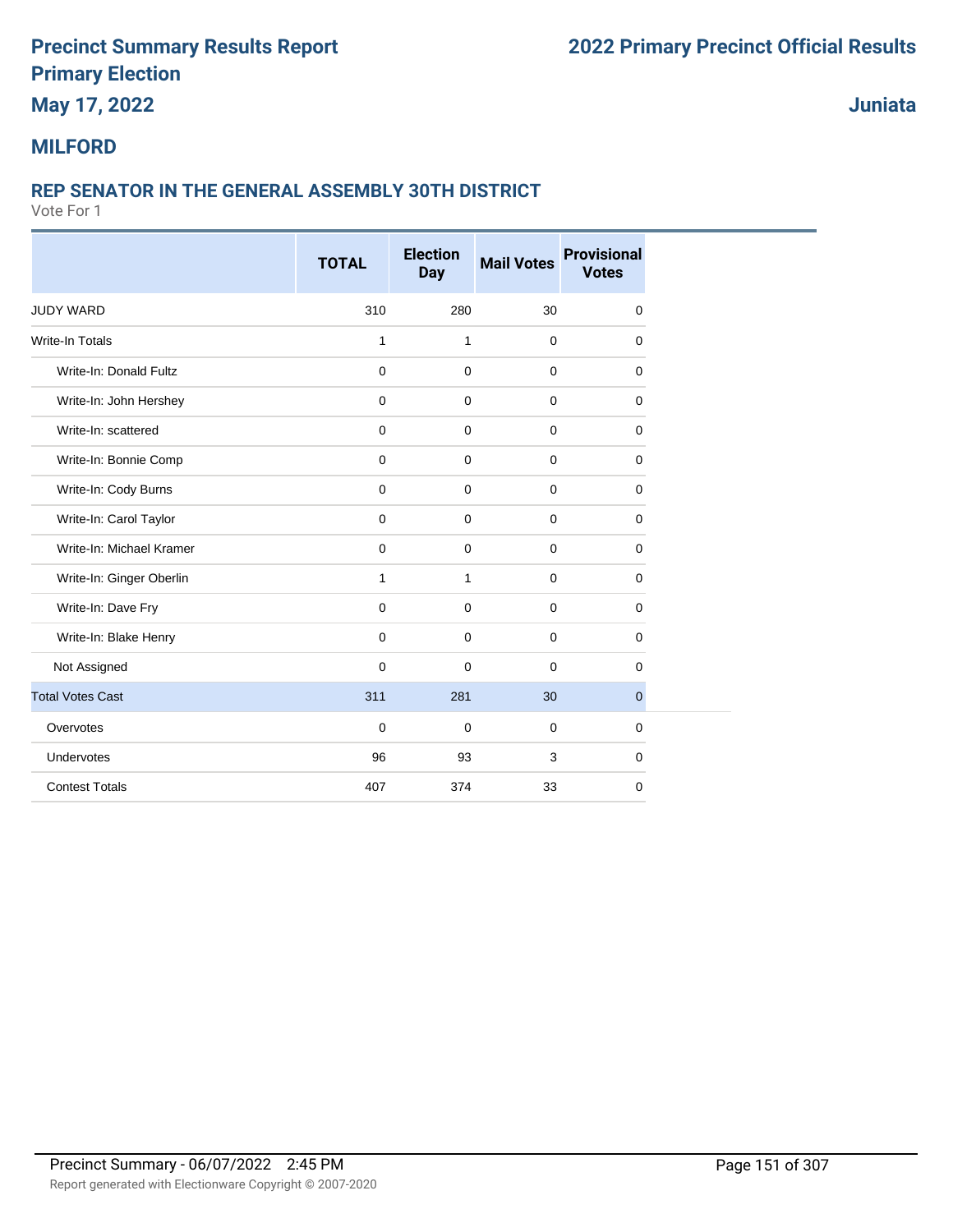## **May 17, 2022**

**Juniata**

### **MILFORD**

### **REP REPRESENTATIVE IN THE GENERAL ASSEMBLY 86TH DISTRICT**

|                              | <b>TOTAL</b> | <b>Election</b><br><b>Day</b> | <b>Mail Votes</b> | <b>Provisional</b><br><b>Votes</b> |
|------------------------------|--------------|-------------------------------|-------------------|------------------------------------|
| <b>JOHN HERSHEY</b>          | 358          | 328                           | 30                | $\Omega$                           |
| PERRY STAMBAUGH              | 48           | 45                            | 3                 | $\Omega$                           |
| Write-In Totals              | $\mathbf 0$  | $\mathbf 0$                   | $\mathbf 0$       | $\Omega$                           |
| Write-In: Edward T. Reinhold | $\mathbf 0$  | $\mathbf 0$                   | $\mathbf 0$       | $\Omega$                           |
| Write-In: Jared Charles      | $\mathbf 0$  | $\mathbf 0$                   | $\mathbf 0$       | $\Omega$                           |
| Not Assigned                 | $\mathbf 0$  | $\mathbf 0$                   | $\mathbf 0$       | 0                                  |
| <b>Total Votes Cast</b>      | 406          | 373                           | 33                | $\Omega$                           |
| Overvotes                    | $\mathbf 0$  | $\mathbf 0$                   | $\mathbf 0$       | $\mathbf 0$                        |
| Undervotes                   | 1            | 1                             | $\mathbf 0$       | $\Omega$                           |
| <b>Contest Totals</b>        | 407          | 374                           | 33                | $\Omega$                           |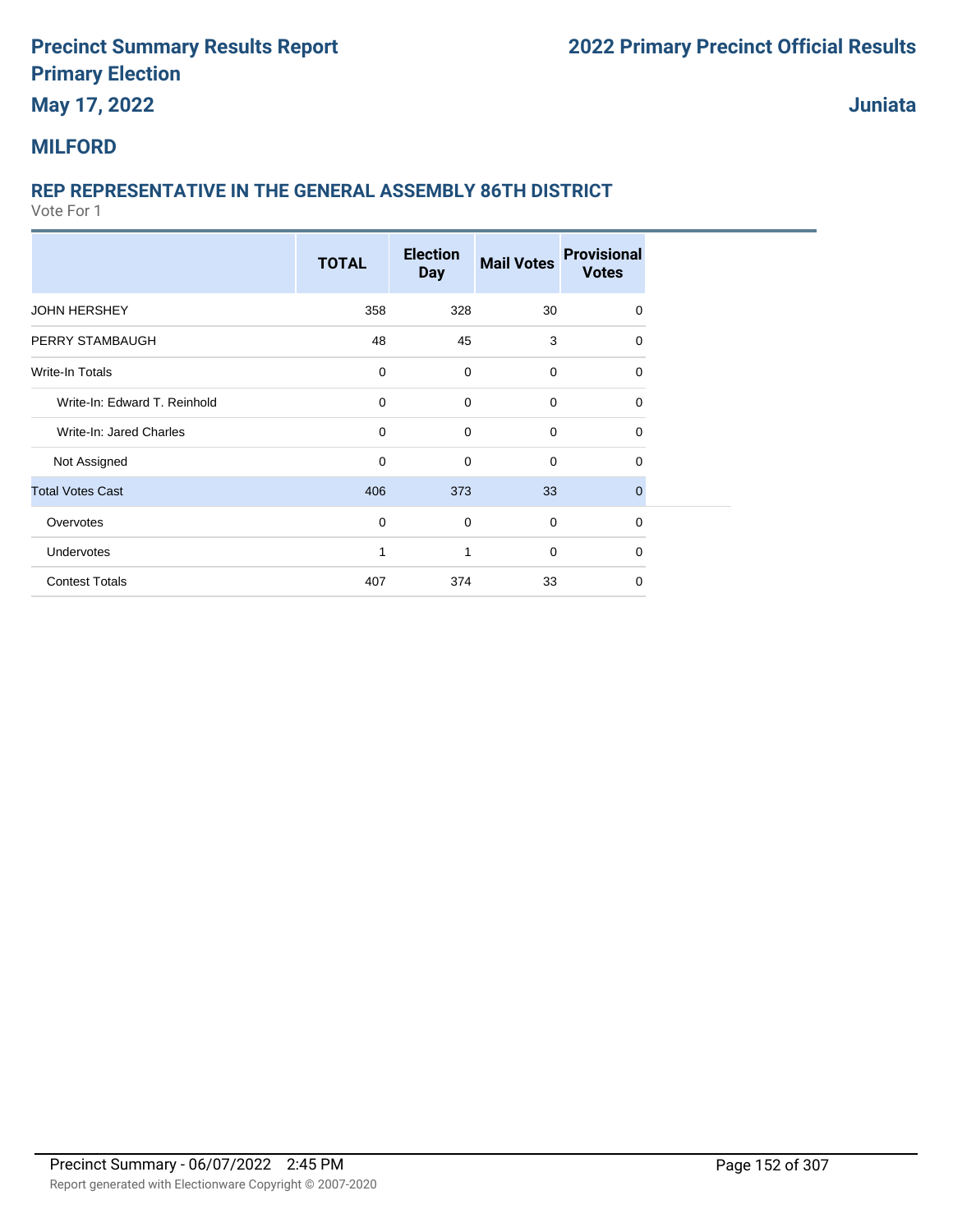## **May 17, 2022**

**Juniata**

#### **MILFORD**

#### **REP MEMBER OF REPUBLICAN STATE COMMITTEE**

|                                      | <b>TOTAL</b> | <b>Election</b><br><b>Day</b> | <b>Mail Votes</b> | <b>Provisional</b><br><b>Votes</b> |
|--------------------------------------|--------------|-------------------------------|-------------------|------------------------------------|
| <b>NANCI L. AUMILLER</b>             | 345          | 313                           | 32                | $\mathbf 0$                        |
| <b>Write-In Totals</b>               | $\mathbf{3}$ | 3                             | $\mathbf 0$       | 0                                  |
| Write-In: scattered                  | $\mathbf 0$  | $\mathbf 0$                   | $\pmb{0}$         | $\mathbf 0$                        |
| Write-In: Katrina D. Dolan           | $\mathbf 0$  | $\mathbf 0$                   | $\mathbf 0$       | $\Omega$                           |
| Write-In: Ginger Oberlin             | $\mathbf{1}$ | $\mathbf{1}$                  | $\pmb{0}$         | $\mathbf 0$                        |
| Write-In: David Hunsberger           | $\mathbf 0$  | $\mathbf 0$                   | $\pmb{0}$         | $\mathbf 0$                        |
| Write-In: Zachary Williams           | 2            | 2                             | $\mathbf 0$       | $\Omega$                           |
| Write-In: Abbie Normal               | $\mathbf 0$  | $\mathbf 0$                   | $\pmb{0}$         | $\mathbf 0$                        |
| Write-In: Monica Wert                | $\mathbf 0$  | $\mathbf 0$                   | $\pmb{0}$         | $\mathbf 0$                        |
| Write-In: Elizebath M. Raffensberger | $\mathbf 0$  | $\mathbf 0$                   | $\mathbf 0$       | $\mathbf 0$                        |
| Write-In: Tammy Heikes               | $\mathbf 0$  | $\mathbf 0$                   | $\pmb{0}$         | $\mathbf 0$                        |
| Write-In: Philip Rickert             | $\mathbf 0$  | $\mathbf 0$                   | $\pmb{0}$         | $\mathbf 0$                        |
| Write-In: Bradley Hershey            | $\Omega$     | $\mathbf 0$                   | $\mathbf 0$       | $\mathbf 0$                        |
| Write-In: Donald Fultz               | $\mathbf 0$  | $\mathbf 0$                   | $\mathbf 0$       | $\mathbf 0$                        |
| Write-In: Doug Elsasser              | $\mathbf 0$  | $\mathbf 0$                   | $\mathbf 0$       | $\mathbf 0$                        |
| Not Assigned                         | $\mathbf 0$  | $\mathbf 0$                   | $\mathbf 0$       | $\mathbf 0$                        |
| <b>Total Votes Cast</b>              | 348          | 316                           | 32                | $\overline{0}$                     |
| Overvotes                            | $\mathbf{1}$ | $\mathbf{1}$                  | $\mathbf 0$       | $\mathbf 0$                        |
| Undervotes                           | 58           | 57                            | 1                 | 0                                  |
| <b>Contest Totals</b>                | 407          | 374                           | 33                | 0                                  |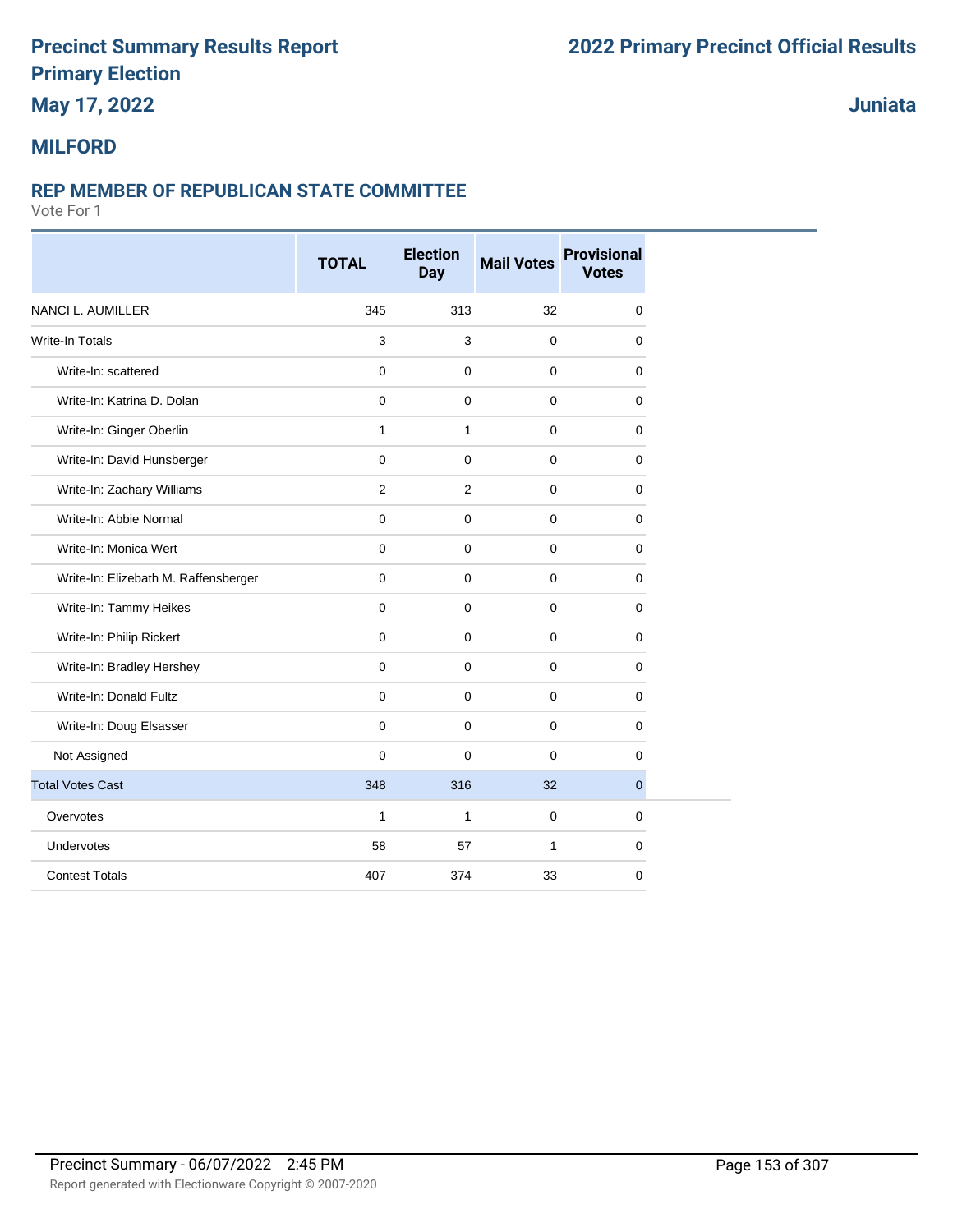## **May 17, 2022**

**Juniata**

#### **MILFORD**

#### **REP MILFORD TOWNSHIP REPUBLICAN COMMITTEEPERSON**

|                               | <b>TOTAL</b> | <b>Election</b><br><b>Day</b> | <b>Mail Votes</b> | <b>Provisional</b><br><b>Votes</b> |
|-------------------------------|--------------|-------------------------------|-------------------|------------------------------------|
| <b>JACK KIPP</b>              | 252          | 229                           | 23                | $\mathbf 0$                        |
| KIMBERLY E. CLARK             | 265          | 238                           | 27                | $\Omega$                           |
| <b>Write-In Totals</b>        | 20           | 18                            | $\overline{2}$    | $\mathbf 0$                        |
| Write-In: Greg Gilson         | 1            | 1                             | $\mathbf 0$       | 0                                  |
| Write-In: Donna Snook Sieber  | $\mathbf 1$  | 0                             | 1                 | 0                                  |
| Write-In: Todd Snook          | 2            | 2                             | $\mathbf 0$       | 0                                  |
| Write-In: John Hershey        | $\mathbf{1}$ | $\mathbf 0$                   | 1                 | $\mathbf 0$                        |
| Write-In: Zachary M. Williams | 14           | 14                            | $\overline{0}$    | 0                                  |
| Write-In: Ginger Oberlin      | $\mathbf{1}$ | 1                             | $\mathbf 0$       | 0                                  |
| Not Assigned                  | $\mathbf 0$  | 0                             | $\mathbf 0$       | $\Omega$                           |
| <b>Total Votes Cast</b>       | 537          | 485                           | 52                | $\mathbf{0}$                       |
| Overvotes                     | $\mathbf 0$  | 0                             | $\mathbf 0$       | $\mathbf 0$                        |
| Undervotes                    | 684          | 637                           | 47                | 0                                  |
| <b>Contest Totals</b>         | 1,221        | 1,122                         | 99                | $\mathbf 0$                        |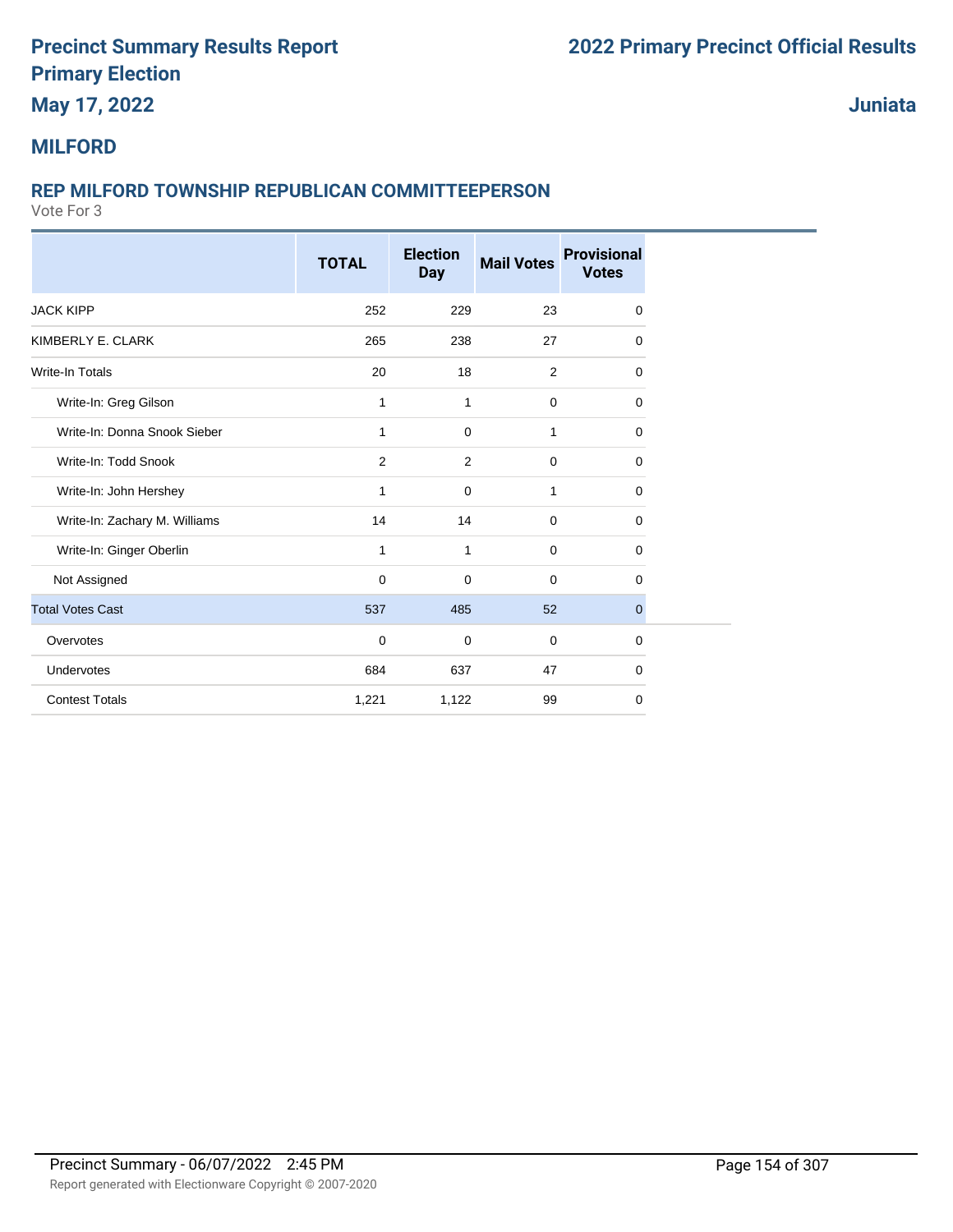### **MONROE**

#### **STATISTICS**

|                                   | <b>TOTAL</b> | <b>Election Day Mail Votes</b> |             | <b>Provisional</b><br><b>Votes</b> |
|-----------------------------------|--------------|--------------------------------|-------------|------------------------------------|
| Registered Voters - Total         | 1,115        |                                |             |                                    |
| Registered Voters - Democratic    | 242          |                                |             |                                    |
| Registered Voters - Republican    | 873          |                                |             |                                    |
| Registered Voters - NONPARTISAN   | 0            |                                |             |                                    |
| <b>Ballots Cast - Total</b>       | 442          | 393                            | 49          | 0                                  |
| <b>Ballots Cast - Democratic</b>  | 65           | 41                             | 24          | 0                                  |
| Ballots Cast - Republican         | 377          | 352                            | 25          | 0                                  |
| <b>Ballots Cast - NONPARTISAN</b> | 0            | 0                              | $\mathbf 0$ | 0                                  |
| <b>Ballots Cast - Blank</b>       | 0            | 0                              | 0           | $\Omega$                           |
| Voter Turnout - Total             | 39.64%       |                                |             |                                    |
| Voter Turnout - Democratic        | 26.86%       |                                |             |                                    |
| Voter Turnout - Republican        | 43.18%       |                                |             |                                    |
| Voter Turnout - NONPARTISAN       | $0.00\%$     |                                |             |                                    |

#### **DEM UNITED STATES SENATOR**

Vote For 1

|                          | <b>TOTAL</b> | <b>Election</b><br><b>Day</b> | <b>Mail Votes</b> | <b>Provisional</b><br><b>Votes</b> |
|--------------------------|--------------|-------------------------------|-------------------|------------------------------------|
| <b>ALEX KHALIL</b>       | 4            | $\overline{4}$                | $\Omega$          | $\Omega$                           |
| <b>CONOR LAMB</b>        | 8            | 3                             | 5                 | $\Omega$                           |
| <b>MALCOLM KENYATTA</b>  | 1            | 1                             | $\Omega$          | $\Omega$                           |
| <b>JOHN FETTERMAN</b>    | 51           | 32                            | 19                | $\Omega$                           |
| Write-In Totals          | 1            | 1                             | $\Omega$          | 0                                  |
| Write-In: Kathy Barnette | $\Omega$     | $\Omega$                      | $\Omega$          | 0                                  |
| Write-In: scattered      | 1            | 1                             | $\Omega$          | 0                                  |
| Write-In: Mehmet Oz      | $\Omega$     | $\Omega$                      | $\Omega$          | 0                                  |
| Write-In: Conor Lamb     | 0            | $\Omega$                      | 0                 | $\Omega$                           |
| Write-In: Carla Sands    | 0            | $\Omega$                      | $\Omega$          | 0                                  |
| Write-In: John Hershey   | $\Omega$     | $\Omega$                      | $\Omega$          | 0                                  |
| Write-In: Dave McCormick | $\mathbf 0$  | 0                             | 0                 | $\Omega$                           |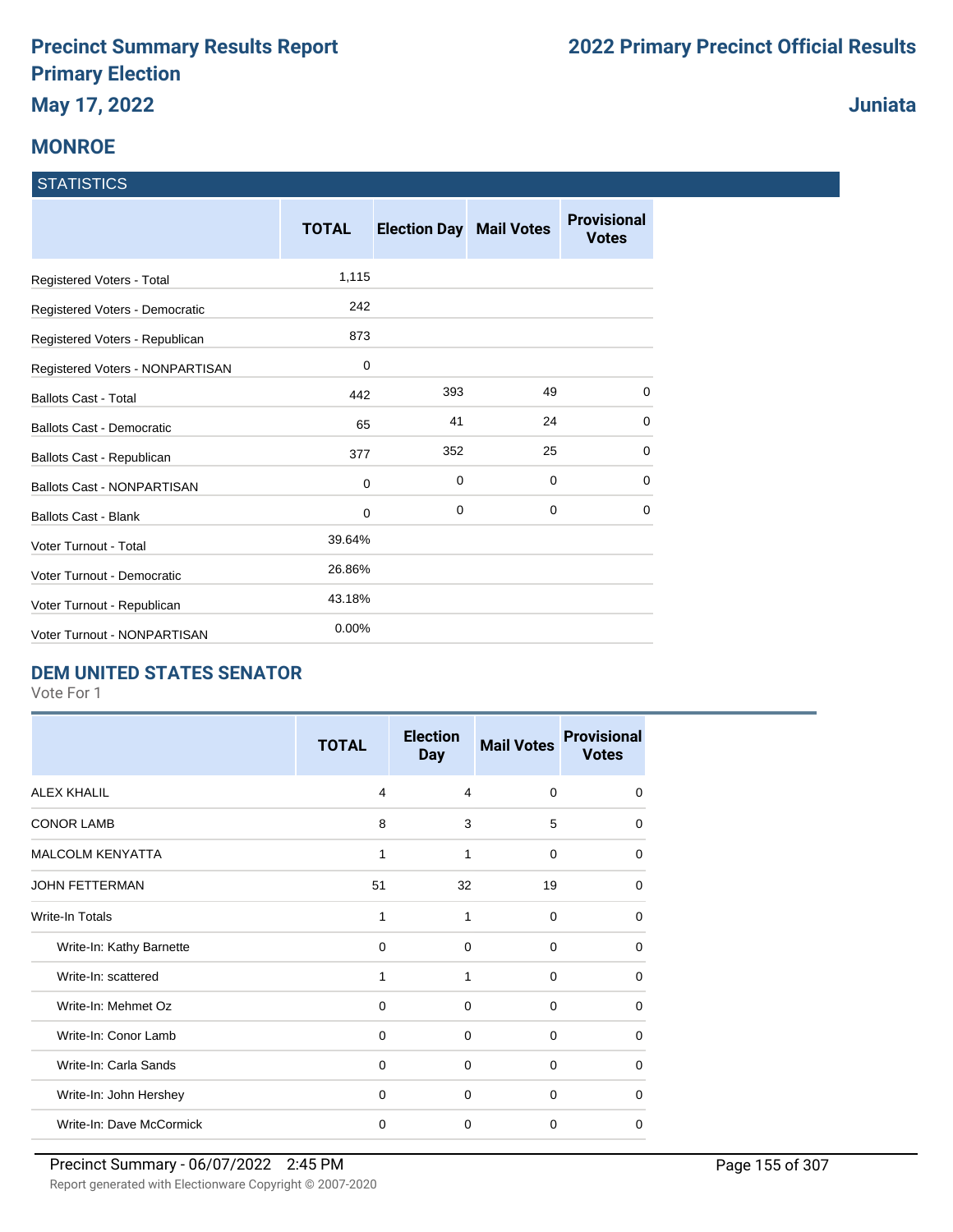## **May 17, 2022**

### **MONROE**

#### **DEM UNITED STATES SENATOR**

Vote For 1

|                         | <b>TOTAL</b> | <b>Election</b><br><b>Day</b> | <b>Mail Votes</b> | <b>Provisional</b><br><b>Votes</b> |  |
|-------------------------|--------------|-------------------------------|-------------------|------------------------------------|--|
| Write-In: Jeff Bartos   | 0            | $\mathbf 0$                   | $\mathbf 0$       | $\mathbf 0$                        |  |
| Not Assigned            | 0            | 0                             | $\mathbf 0$       | 0                                  |  |
| <b>Total Votes Cast</b> | 65           | 41                            | 24                | $\Omega$                           |  |
| Overvotes               | 0            | 0                             | $\mathbf 0$       | $\mathbf 0$                        |  |
| Undervotes              | $\mathbf 0$  | 0                             | $\mathbf 0$       | 0                                  |  |
| <b>Contest Totals</b>   | 65           | 41                            | 24                | 0                                  |  |

#### **DEM GOVERNOR**

Vote For 1

|                          | <b>TOTAL</b> | <b>Election</b><br><b>Day</b> | <b>Mail Votes</b> | <b>Provisional</b><br><b>Votes</b> |
|--------------------------|--------------|-------------------------------|-------------------|------------------------------------|
| <b>JOSH SHAPIRO</b>      | 59           | 35                            | 24                | $\mathbf 0$                        |
| <b>Write-In Totals</b>   | 3            | 3                             | $\mathbf 0$       | 0                                  |
| Write-In: Jake Corman    | $\mathbf 0$  | $\mathbf 0$                   | $\mathbf 0$       | 0                                  |
| Write-In: David White    | $\mathbf 0$  | $\Omega$                      | $\Omega$          | $\Omega$                           |
| Write-In: Bill McSwain   | $\mathbf 0$  | $\Omega$                      | $\mathbf 0$       | 0                                  |
| Write-In: scattered      | 2            | 2                             | $\mathbf 0$       | $\mathbf 0$                        |
| Write-In: Abe Stroup     | $\mathbf 0$  | $\mathbf 0$                   | $\mathbf 0$       | 0                                  |
| Write-In: Lou Barletta   | 0            | $\mathbf 0$                   | $\mathbf 0$       | 0                                  |
| Write-In: Nche Zame      | 0            | $\mathbf 0$                   | $\mathbf 0$       | $\mathbf 0$                        |
| Write-In: Melissa Hart   | $\mathbf 0$  | $\mathbf 0$                   | $\mathbf 0$       | $\mathbf 0$                        |
| Write-In: Doug Mastriano | 1            | 1                             | $\mathbf 0$       | $\Omega$                           |
| Not Assigned             | $\mathbf 0$  | $\mathbf 0$                   | $\mathbf 0$       | 0                                  |
| <b>Total Votes Cast</b>  | 62           | 38                            | 24                | $\overline{0}$                     |
| Overvotes                | $\mathbf 0$  | $\mathbf 0$                   | $\mathbf 0$       | 0                                  |
| Undervotes               | 3            | 3                             | $\Omega$          | $\mathbf 0$                        |
| <b>Contest Totals</b>    | 65           | 41                            | 24                | 0                                  |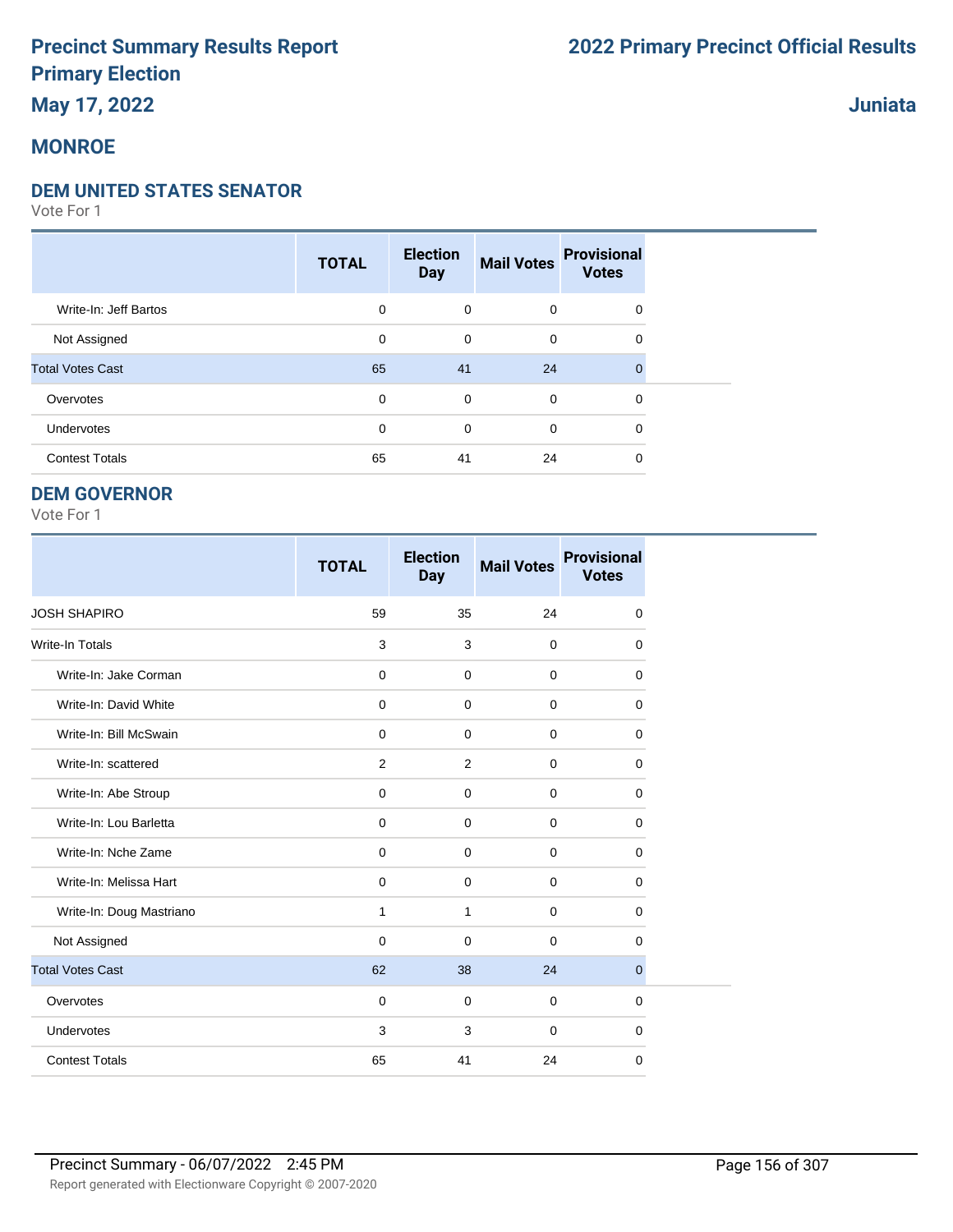## **May 17, 2022**

### **MONROE**

#### **DEM LIEUTENANT GOVERNOR**

Vote For 1

|                                 | <b>TOTAL</b> | <b>Election</b><br><b>Day</b> | <b>Mail Votes</b> | <b>Provisional</b><br><b>Votes</b> |
|---------------------------------|--------------|-------------------------------|-------------------|------------------------------------|
| <b>AUSTIN DAVIS</b>             | 37           | 17                            | 20                | 0                                  |
| <b>RAY SOSA</b>                 | 9            | $\overline{7}$                | 2                 | $\mathbf 0$                        |
| <b>BRIAN SIMS</b>               | 15           | 14                            | $\mathbf{1}$      | $\mathbf 0$                        |
| <b>Write-In Totals</b>          | $\mathbf{1}$ | $\mathbf{1}$                  | $\mathbf 0$       | $\mathbf 0$                        |
| Write-In: James Earl Jones      | $\mathbf 0$  | $\mathbf 0$                   | $\mathbf 0$       | $\Omega$                           |
| Write-In: Jeff Coleman          | $\mathbf 0$  | $\mathbf 0$                   | $\mathbf 0$       | 0                                  |
| Write-In: John Brown            | $\mathbf 0$  | $\mathbf 0$                   | $\mathbf 0$       | $\mathbf 0$                        |
| Write-In: Claire Schillinger    | 0            | $\mathbf 0$                   | $\mathbf 0$       | $\mathbf 0$                        |
| Write-In: Carris Lewis Delrosso | 0            | $\mathbf 0$                   | $\mathbf 0$       | $\mathbf 0$                        |
| Write-In: John Jones            | 0            | 0                             | $\mathbf 0$       | 0                                  |
| Write-In: scattered             | $\mathbf{1}$ | $\mathbf{1}$                  | $\mathbf 0$       | $\mathbf 0$                        |
| Write-In: Teddy Daniels         | $\mathbf 0$  | $\mathbf 0$                   | $\mathbf 0$       | $\mathbf 0$                        |
| Not Assigned                    | $\Omega$     | $\mathbf 0$                   | $\Omega$          | $\Omega$                           |
| <b>Total Votes Cast</b>         | 62           | 39                            | 23                | $\overline{0}$                     |
| Overvotes                       | 0            | $\mathbf 0$                   | $\mathbf 0$       | 0                                  |
| Undervotes                      | 3            | 2                             | $\mathbf{1}$      | $\mathbf 0$                        |
| <b>Contest Totals</b>           | 65           | 41                            | 24                | 0                                  |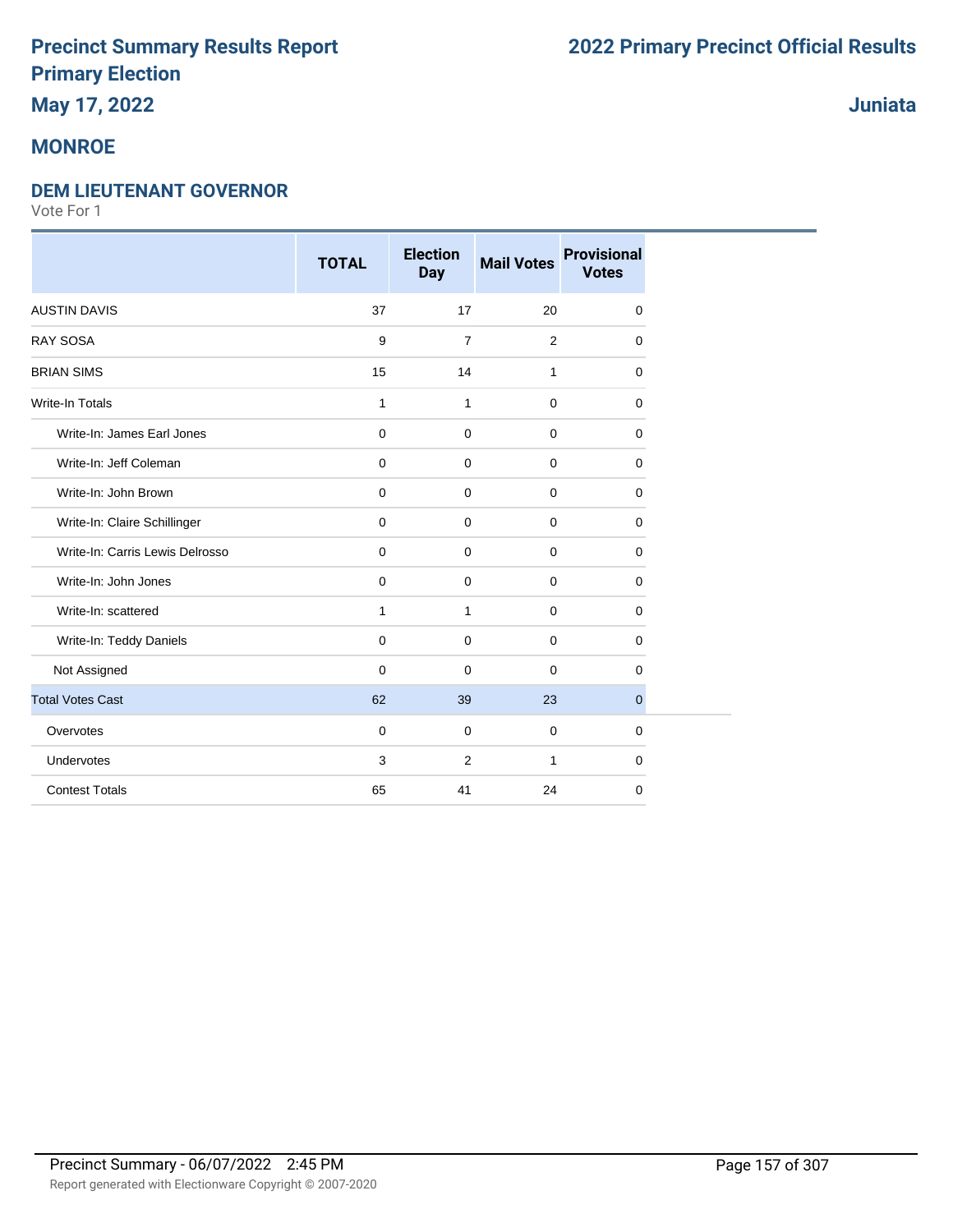## **May 17, 2022**

### **Juniata**

### **MONROE**

#### **DEM REPRESENTATIVE IN CONGRESS 13TH DISTRICT**

|                                  | <b>TOTAL</b> | <b>Election</b><br><b>Day</b> | <b>Mail Votes</b> | <b>Provisional</b><br><b>Votes</b> |
|----------------------------------|--------------|-------------------------------|-------------------|------------------------------------|
| <b>Write-In Totals</b>           | 5            | $\overline{\mathbf{4}}$       | $\mathbf{1}$      | 0                                  |
| Write-In: Dan Martin             | $\mathbf{1}$ | $\mathbf{1}$                  | $\mathbf 0$       | 0                                  |
| Write-In: Mark Partner           | $\mathbf 0$  | $\pmb{0}$                     | $\mathbf 0$       | 0                                  |
| Write-In: David Stetler          | $\mathbf 0$  | $\mathbf 0$                   | $\mathbf 0$       | 0                                  |
| Write-In: John Hershey           | 0            | 0                             | 0                 | 0                                  |
| Write-In: Norman Love            | $\mathbf 0$  | $\mathbf 0$                   | $\mathbf 0$       | 0                                  |
| Write-In: Andrew Stroup          | $\Omega$     | $\mathbf 0$                   | $\mathbf 0$       | 0                                  |
| Write-In: Jonathan M. Cunningham | 0            | $\mathbf 0$                   | $\mathbf 0$       | 0                                  |
| Write-In: Wyatt Guillory         | $\mathbf 0$  | $\pmb{0}$                     | $\mathbf 0$       | 0                                  |
| Write-In: Todd Rowley            | 0            | $\mathbf 0$                   | $\mathbf 0$       | 0                                  |
| Write-In: Mark Critz             | $\mathbf{1}$ | $\mathbf{1}$                  | $\mathbf 0$       | 0                                  |
| Write-In: Eric Becht             | $\mathbf 0$  | $\mathbf 0$                   | $\mathbf 0$       | 0                                  |
| Write-In: John Fetterman         | $\mathbf 0$  | $\mathbf 0$                   | $\mathbf 0$       | 0                                  |
| Write-In: Robert Bob Casey Jr    | $\mathbf 0$  | $\mathbf 0$                   | $\mathbf 0$       | 0                                  |
| Write-In: Jay G. Auker           | $\mathbf 0$  | $\pmb{0}$                     | $\pmb{0}$         | 0                                  |
| Write-In: Summer Lee             | $\mathbf{1}$ | $\pmb{0}$                     | $\mathbf{1}$      | 0                                  |
| Write-In: Tessa Gross            | 0            | 0                             | 0                 | 0                                  |
| Write-In: Sandy Berrier          | $\mathbf 0$  | $\pmb{0}$                     | $\mathbf 0$       | 0                                  |
| Write-In: John Auker             | $\mathbf 0$  | $\mathbf 0$                   | $\mathbf 0$       | 0                                  |
| Write-In: Perry Stambaugh        | 0            | 0                             | $\mathbf 0$       | 0                                  |
| Write-In: Teresa Long O'Neal     | $\mathbf 0$  | $\pmb{0}$                     | $\mathbf 0$       | 0                                  |
| Write-In: Joshua Guillory        | 0            | 0                             | 0                 | 0                                  |
| Write-In: scattered              | $\mathbf{1}$ | $\mathbf{1}$                  | $\mathbf 0$       | 0                                  |
| Write-In: Kim Hart               | $\mathbf{1}$ | $\mathbf{1}$                  | $\pmb{0}$         | 0                                  |
| Write-In: John Joyce             | $\mathbf 0$  | $\pmb{0}$                     | $\pmb{0}$         | 0                                  |
| Write-In: Craig Paden            | $\mathbf 0$  | $\mathbf 0$                   | $\mathbf 0$       | 0                                  |
| Write-In: Jonathan Mertz         | $\mathsf 0$  | $\mathbf 0$                   | $\mathbf 0$       | 0                                  |
| Not Assigned                     | $\pmb{0}$    | $\pmb{0}$                     | $\pmb{0}$         | 0                                  |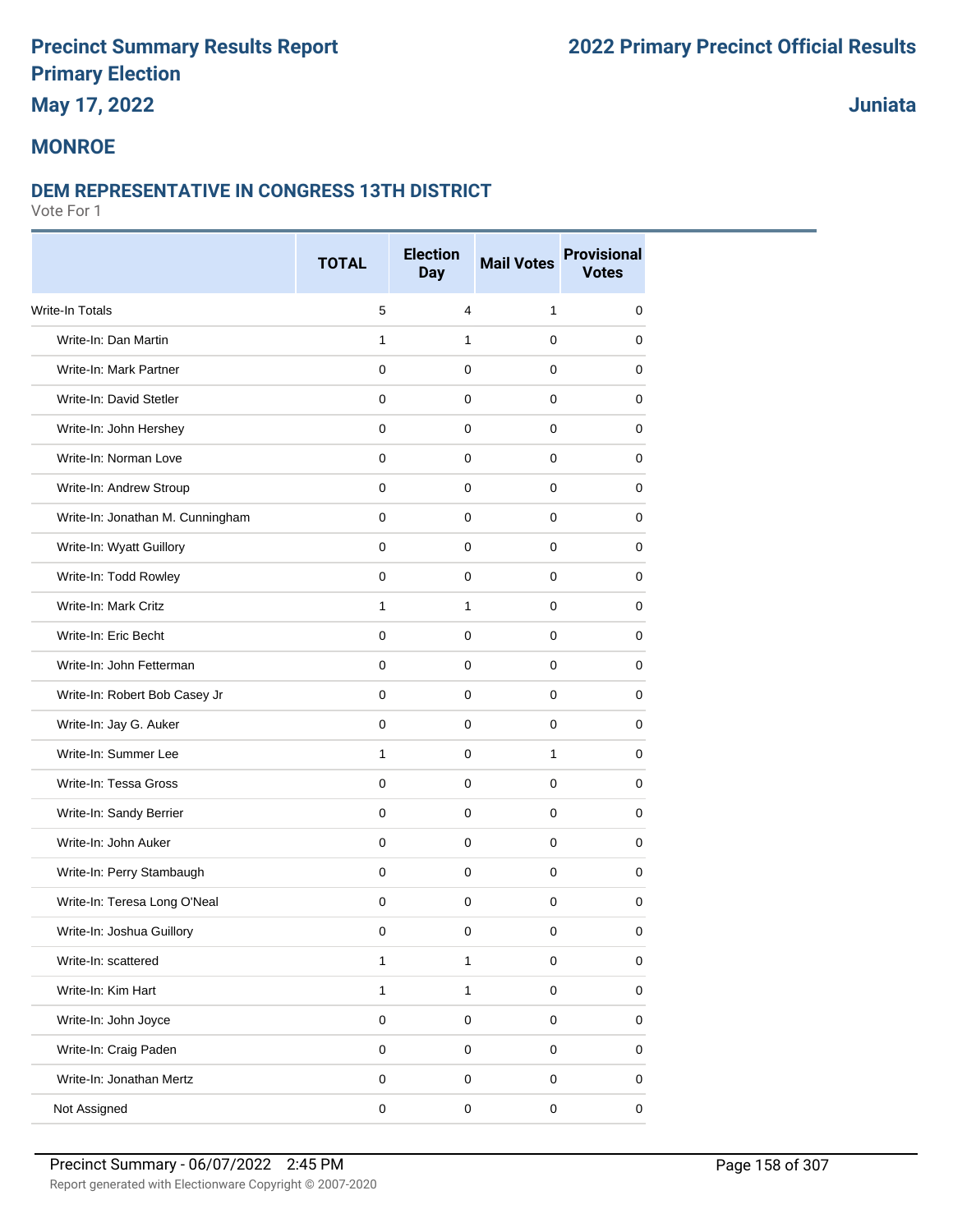### **May 17, 2022**

**Juniata**

#### **MONROE**

#### **DEM REPRESENTATIVE IN CONGRESS 13TH DISTRICT**

Vote For 1

|                         | <b>TOTAL</b> | <b>Election</b><br><b>Day</b> | <b>Mail Votes</b> | <b>Provisional</b><br><b>Votes</b> |
|-------------------------|--------------|-------------------------------|-------------------|------------------------------------|
| <b>Total Votes Cast</b> | 5            | $\overline{4}$                |                   |                                    |
| Overvotes               | 0            | 0                             | 0                 | 0                                  |
| Undervotes              | 60           | 37                            | 23                | 0                                  |
| <b>Contest Totals</b>   | 65           | 41                            | 24                | 0                                  |

#### **DEM SENATOR IN THE GENERAL ASSEMBLY 30TH DISTRICT**

|                          | <b>TOTAL</b> | <b>Election</b><br><b>Day</b> | <b>Mail Votes</b> | <b>Provisional</b><br><b>Votes</b> |
|--------------------------|--------------|-------------------------------|-------------------|------------------------------------|
| <b>CAROL TAYLOR</b>      | 53           | 33                            | 20                | $\mathbf 0$                        |
| <b>Write-In Totals</b>   | 2            | $\mathbf{1}$                  | 1                 | 0                                  |
| Write-In: Judith Ward    | $\mathbf 0$  | $\mathbf 0$                   | $\mathbf 0$       | 0                                  |
| Write-In: John Hershey   | $\mathbf 0$  | $\mathbf 0$                   | $\mathbf 0$       | $\Omega$                           |
| Write-In: scattered      | 2            | 1                             | 1                 | 0                                  |
| Write-In: Mehmet Oz      | 0            | $\mathbf 0$                   | $\mathbf 0$       | 0                                  |
| Write-In: Bethany Stroup | 0            | 0                             | $\mathbf 0$       | 0                                  |
| Not Assigned             | $\mathbf 0$  | $\mathbf 0$                   | $\mathbf 0$       | 0                                  |
| <b>Total Votes Cast</b>  | 55           | 34                            | 21                | $\overline{0}$                     |
| Overvotes                | 0            | $\mathbf 0$                   | $\mathbf 0$       | 0                                  |
| Undervotes               | 10           | $\overline{7}$                | 3                 | 0                                  |
| <b>Contest Totals</b>    | 65           | 41                            | 24                | 0                                  |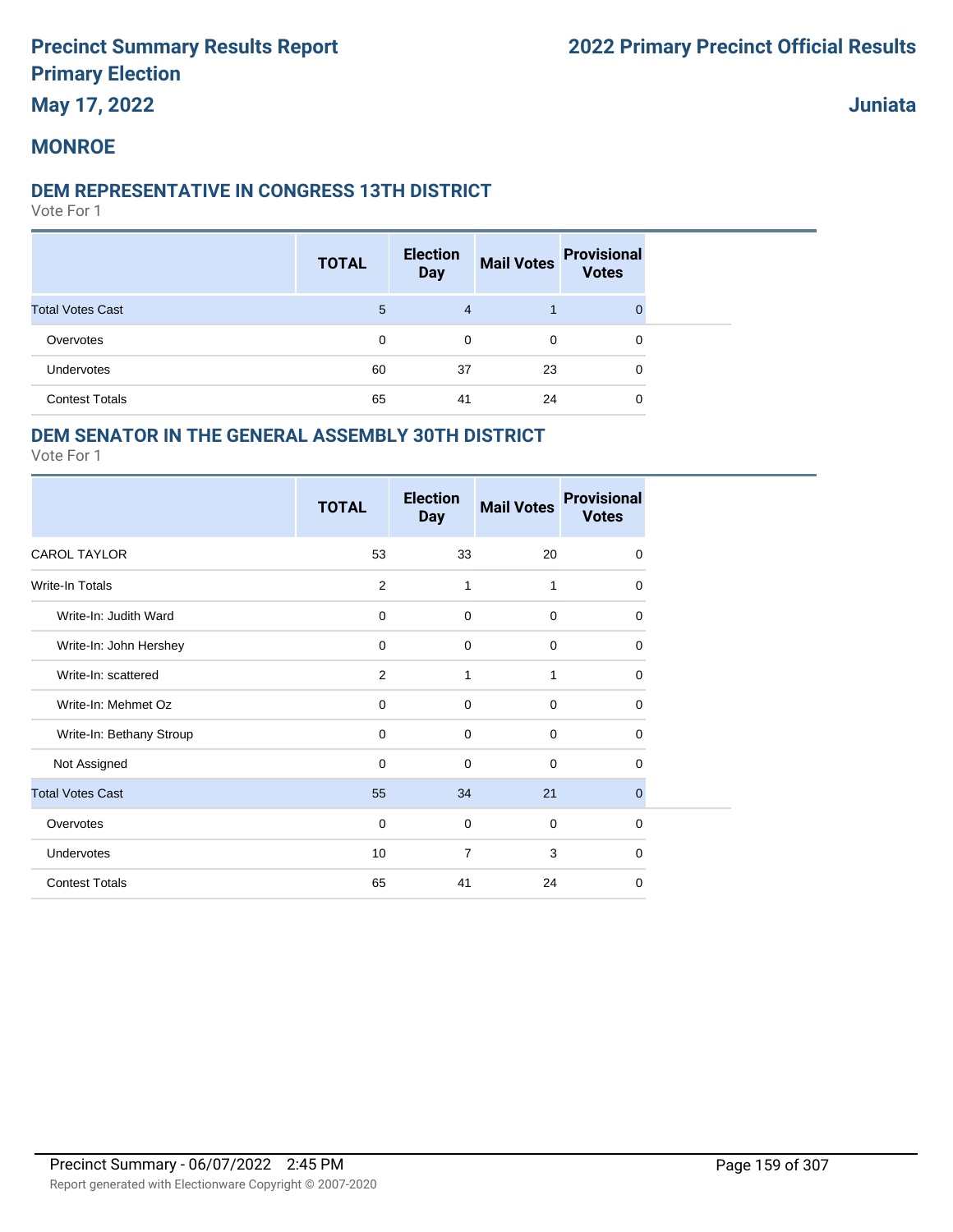## **May 17, 2022**

**Juniata**

### **MONROE**

### **DEM REPRESENTATIVE IN THE GENERAL ASSEMBLY 85TH DISTRICT**

|                             | <b>TOTAL</b> | <b>Election</b><br><b>Day</b> | <b>Mail Votes</b> | <b>Provisional</b><br><b>Votes</b> |
|-----------------------------|--------------|-------------------------------|-------------------|------------------------------------|
|                             |              |                               |                   |                                    |
| <b>Write-In Totals</b>      | 5            | 3                             | 2                 | 0                                  |
| Write-In: scattered         | 1            | $\mathbf{1}$                  | $\mathbf 0$       | 0                                  |
| Write-In: David H. Rowe     | $\mathbf 0$  | $\mathbf 0$                   | $\mathbf 0$       | 0                                  |
| Write-In: Mark Critz        | 0            | $\mathbf 0$                   | $\mathbf 0$       | 0                                  |
| Write-In: Jennie E. Seigler | 1            | 1                             | $\mathbf 0$       | 0                                  |
| Write-In: John Lamb         | 1            | 0                             | 1                 | 0                                  |
| Write-In: Dan Martin        | 1            | $\mathbf{1}$                  | $\mathbf 0$       | 0                                  |
| Write-In: Kim Hart          | $\mathbf 0$  | $\mathbf 0$                   | $\mathbf 0$       | 0                                  |
| Write-In: John Auker        | 0            | $\mathbf 0$                   | $\mathbf 0$       | 0                                  |
| Write-In: John Hershey      | $\mathbf{1}$ | $\mathbf 0$                   | $\mathbf{1}$      | 0                                  |
| Not Assigned                | 0            | $\mathbf 0$                   | $\mathbf 0$       | 0                                  |
| <b>Total Votes Cast</b>     | 5            | 3                             | 2                 | $\mathbf{0}$                       |
| Overvotes                   | 0            | $\mathbf 0$                   | $\mathbf 0$       | 0                                  |
| Undervotes                  | 60           | 38                            | 22                | 0                                  |
| <b>Contest Totals</b>       | 65           | 41                            | 24                | 0                                  |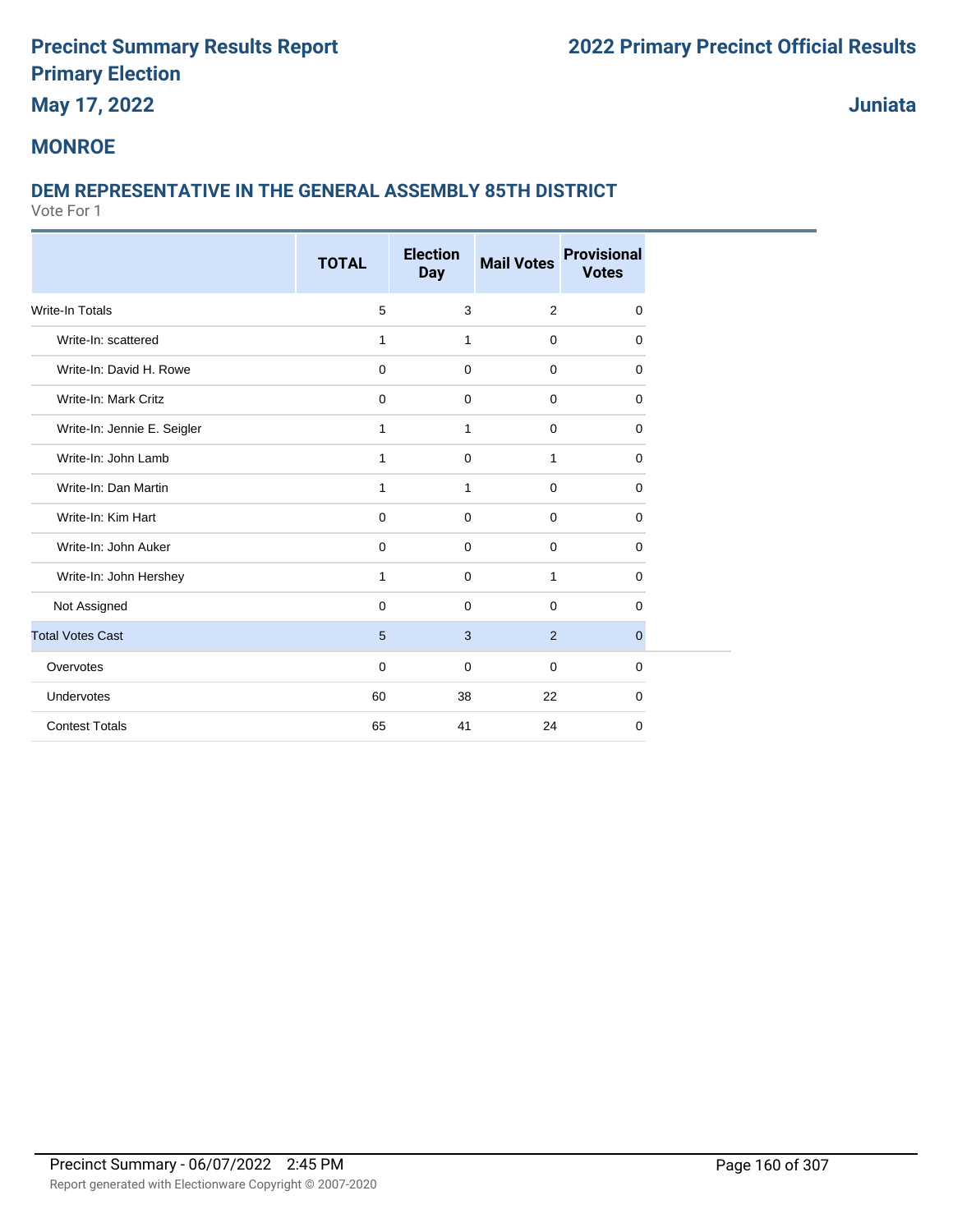## **May 17, 2022**

### **Juniata**

#### **MONROE**

#### **DEM MEMBER OF DEMOCRATIC STATE COMMITTEE**

|                                   | <b>TOTAL</b>   | <b>Election</b> | <b>Mail Votes</b> | <b>Provisional</b> |
|-----------------------------------|----------------|-----------------|-------------------|--------------------|
|                                   |                | <b>Day</b>      |                   | <b>Votes</b>       |
| <b>Write-In Totals</b>            | $\overline{4}$ | 3               | 1                 | $\mathbf 0$        |
| Write-In: Peter Junod             | $\mathbf 0$    | 0               | $\mathbf 0$       | $\mathbf 0$        |
| Write-In: Tyler Titus             | 0              | 0               | 0                 | 0                  |
| Write-In: Wyatt A. Guillory       | 0              | 0               | 0                 | 0                  |
| Write-In: Jonathan Mertz          | $\Omega$       | 0               | $\mathbf 0$       | $\mathbf 0$        |
| Write-In: Amen Brown              | $\mathbf 0$    | $\mathbf 0$     | 0                 | 0                  |
| Write-In: Pat Neimond             | $\mathbf{1}$   | $\mathbf{1}$    | $\mathbf 0$       | 0                  |
| Write-In: John Shearer            | $\mathbf 0$    | $\mathbf 0$     | $\mathbf 0$       | 0                  |
| Write-In: Dennis Lewis            | $\mathbf 0$    | 0               | $\mathbf 0$       | 0                  |
| Write-In: Robert Bair             | 0              | 0               | 0                 | 0                  |
| Write-In: Aaron Falker            | $\mathbf 0$    | $\mathbf 0$     | $\mathbf 0$       | $\mathbf 0$        |
| Write-In: Nanci L. Aumiller       | $\Omega$       | 0               | $\mathbf 0$       | 0                  |
| Write-In: Jonathan M. Cunningham  | 0              | 0               | 0                 | 0                  |
| Write-In: Wyatt Guillory          | $\mathbf 0$    | 0               | $\mathbf 0$       | $\mathbf 0$        |
| Write-In: Fern Fowler             | 0              | 0               | $\mathbf 0$       | 0                  |
| Write-In: Tessa Gross             | $\mathbf{1}$   | $\mathbf{1}$    | 0                 | 0                  |
| Write-In: Eric Becht              | $\Omega$       | $\mathbf 0$     | $\mathbf 0$       | $\mathbf 0$        |
| Write-In: Christopher Kowerdovich | $\mathbf 0$    | $\mathbf 0$     | $\mathbf 0$       | 0                  |
| Write-In: David Stetler           | $\Omega$       | 0               | $\mathbf 0$       | 0                  |
| Write-In: Jimmy Dillon            | $\mathbf 0$    | $\mathbf 0$     | $\mathbf 0$       | 0                  |
| Write-In: Jason Prowell           | 0              | $\mathbf 0$     | $\mathbf 0$       | 0                  |
| Write-In: Jay G. Auker            | 0              | 0               | 0                 | 0                  |
| Write-In: Joe Sims                | $\mathbf{1}$   | 0               | 1                 | $\mathbf 0$        |
| Write-In: Kim Klingensmith Hart   | $\pmb{0}$      | $\mathbf 0$     | $\pmb{0}$         | $\pmb{0}$          |
| Write-In: scattered               | $\mathbf{1}$   | $\mathbf{1}$    | $\mathbf 0$       | $\pmb{0}$          |
| Write-In: John Auker              | $\mathbf 0$    | $\mathsf 0$     | $\pmb{0}$         | $\pmb{0}$          |
| Write-In: Mike Smith              | $\mathbf 0$    | 0               | $\pmb{0}$         | 0                  |
| Write-In: Hannah Smith-Brubaker   | 0              | 0               | $\mathbf 0$       | 0                  |
| Write-In: Doris Love              | $\pmb{0}$      | $\mathsf 0$     | $\pmb{0}$         | $\pmb{0}$          |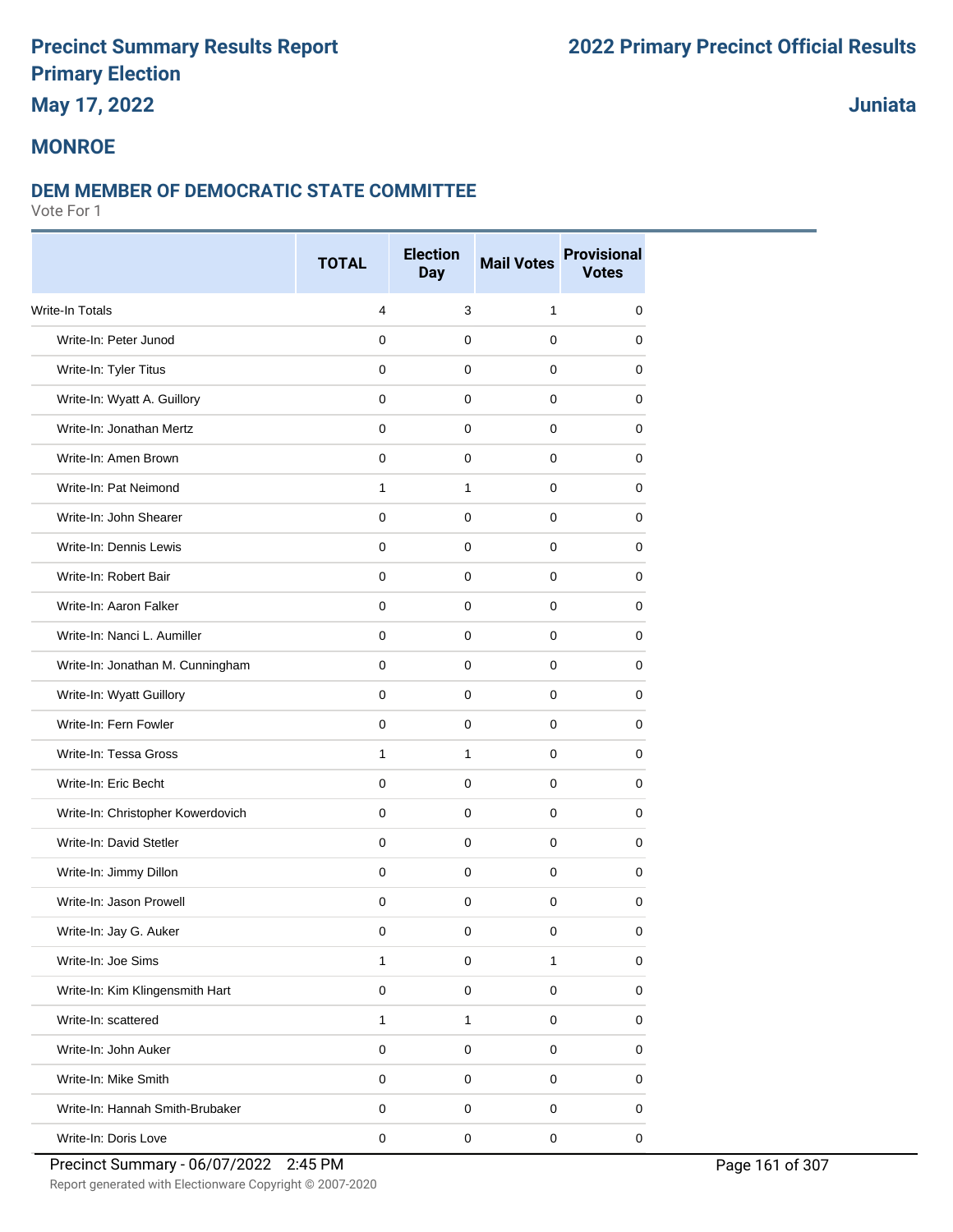### **May 17, 2022**

#### **Juniata**

#### **MONROE**

#### **DEM MEMBER OF DEMOCRATIC STATE COMMITTEE**

Vote For 1

|                           | <b>TOTAL</b>   | <b>Election</b><br><b>Day</b> | <b>Mail Votes</b> | <b>Provisional</b><br><b>Votes</b> |  |
|---------------------------|----------------|-------------------------------|-------------------|------------------------------------|--|
| Write-In: Curt Junod      | $\mathbf 0$    | $\mathbf 0$                   | $\mathbf 0$       | $\Omega$                           |  |
| Write-In: Thomas E. Fink  | $\mathbf 0$    | $\mathbf 0$                   | $\mathbf 0$       | 0                                  |  |
| Write-In: Johnathan Auker | $\mathbf 0$    | $\mathbf 0$                   | $\mathbf 0$       | $\Omega$                           |  |
| Write-In: John Hershey    | $\mathbf 0$    | $\Omega$                      | $\mathbf 0$       | 0                                  |  |
| Write-In: Lorrie Guillory | $\mathbf 0$    | $\mathbf 0$                   | 0                 | 0                                  |  |
| Not Assigned              | 0              | $\mathbf 0$                   | 0                 | 0                                  |  |
| <b>Total Votes Cast</b>   | $\overline{4}$ | 3                             | $\mathbf{1}$      | $\mathbf{0}$                       |  |
| Overvotes                 | $\mathbf 0$    | $\mathbf 0$                   | $\mathbf 0$       | 0                                  |  |
| Undervotes                | 61             | 38                            | 23                | $\Omega$                           |  |
| <b>Contest Totals</b>     | 65             | 41                            | 24                | 0                                  |  |

#### **DEM MONROE TOWNSHIP DEMOCRATIC COMMITTEEPERSON**

| <b>TOTAL</b> | <b>Election</b><br><b>Day</b> | <b>Mail Votes</b> | <b>Provisional</b><br><b>Votes</b> |  |
|--------------|-------------------------------|-------------------|------------------------------------|--|
| 12           | 12                            | $\mathbf 0$       | 0                                  |  |
| 1            | 1                             | $\mathbf 0$       | $\Omega$                           |  |
| 1            | 1                             | $\mathbf 0$       | 0                                  |  |
| 2            | 2                             | $\mathbf 0$       | 0                                  |  |
| 1            | 1                             | $\mathbf 0$       | $\Omega$                           |  |
| 2            | 2                             | $\Omega$          | $\Omega$                           |  |
| 2            | 2                             | $\Omega$          | 0                                  |  |
| 1            | 1                             | $\Omega$          | 0                                  |  |
| 1            | 1                             | $\mathbf 0$       | 0                                  |  |
| 1            | 1                             | $\Omega$          | 0                                  |  |
| 12           | 12                            | $\mathbf{0}$      | $\mathbf{0}$                       |  |
| $\mathbf 0$  | 0                             | $\mathbf 0$       | 0                                  |  |
| 118          | 70                            | 48                | $\Omega$                           |  |
| 130          | 82                            | 48                | 0                                  |  |
|              |                               |                   |                                    |  |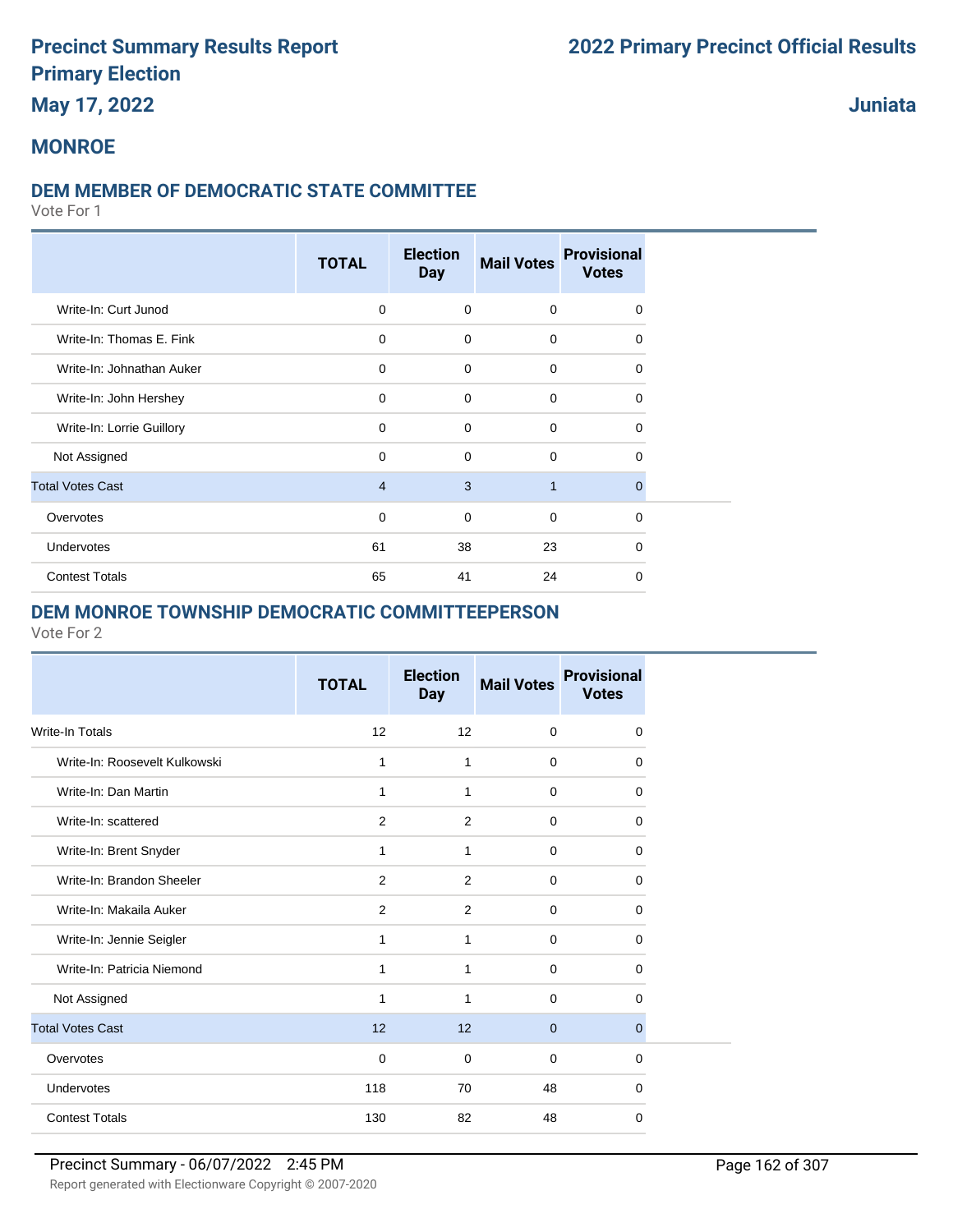## **May 17, 2022**

### **MONROE**

#### **REP UNITED STATES SENATOR**

|                            | <b>TOTAL</b> | <b>Election</b><br><b>Day</b> | <b>Mail Votes</b> | <b>Provisional</b><br><b>Votes</b> |
|----------------------------|--------------|-------------------------------|-------------------|------------------------------------|
| <b>KATHY BARNETTE</b>      | 138          | 133                           | 5                 | $\mathbf 0$                        |
| MEHMET OZ                  | 74           | 61                            | 13                | $\mathbf 0$                        |
| <b>GEORGE BOCHETTO</b>     | 4            | 3                             | 1                 | $\mathbf 0$                        |
| <b>JEFF BARTOS</b>         | 18           | 17                            | 1                 | $\mathbf 0$                        |
| <b>DAVE MCCORMICK</b>      | 79           | 77                            | 2                 | 0                                  |
| <b>SEAN GALE</b>           | $\mathbf{3}$ | $\mathsf 3$                   | $\mathbf 0$       | $\mathbf 0$                        |
| <b>CARLA SANDS</b>         | 59           | 56                            | 3                 | $\mathbf 0$                        |
| <b>Write-In Totals</b>     | $\mathbf 0$  | $\mathbf 0$                   | $\mathbf 0$       | $\mathbf 0$                        |
| Write-In: Malcolm Kenyatta | $\mathbf 0$  | $\mathbf 0$                   | $\mathbf 0$       | $\mathbf 0$                        |
| Write-In: John Fetterman   | $\mathbf 0$  | $\mathbf 0$                   | $\mathbf 0$       | $\mathbf 0$                        |
| Write-In: scattered        | $\mathbf 0$  | $\mathbf 0$                   | $\mathbf 0$       | $\mathbf 0$                        |
| Not Assigned               | $\mathbf 0$  | 0                             | $\mathbf 0$       | $\mathbf 0$                        |
| <b>Total Votes Cast</b>    | 375          | 350                           | 25                | $\overline{0}$                     |
| Overvotes                  | $\mathbf 0$  | 0                             | $\mathbf 0$       | $\mathbf 0$                        |
| Undervotes                 | 2            | $\overline{2}$                | $\mathbf 0$       | $\mathbf 0$                        |
| <b>Contest Totals</b>      | 377          | 352                           | 25                | 0                                  |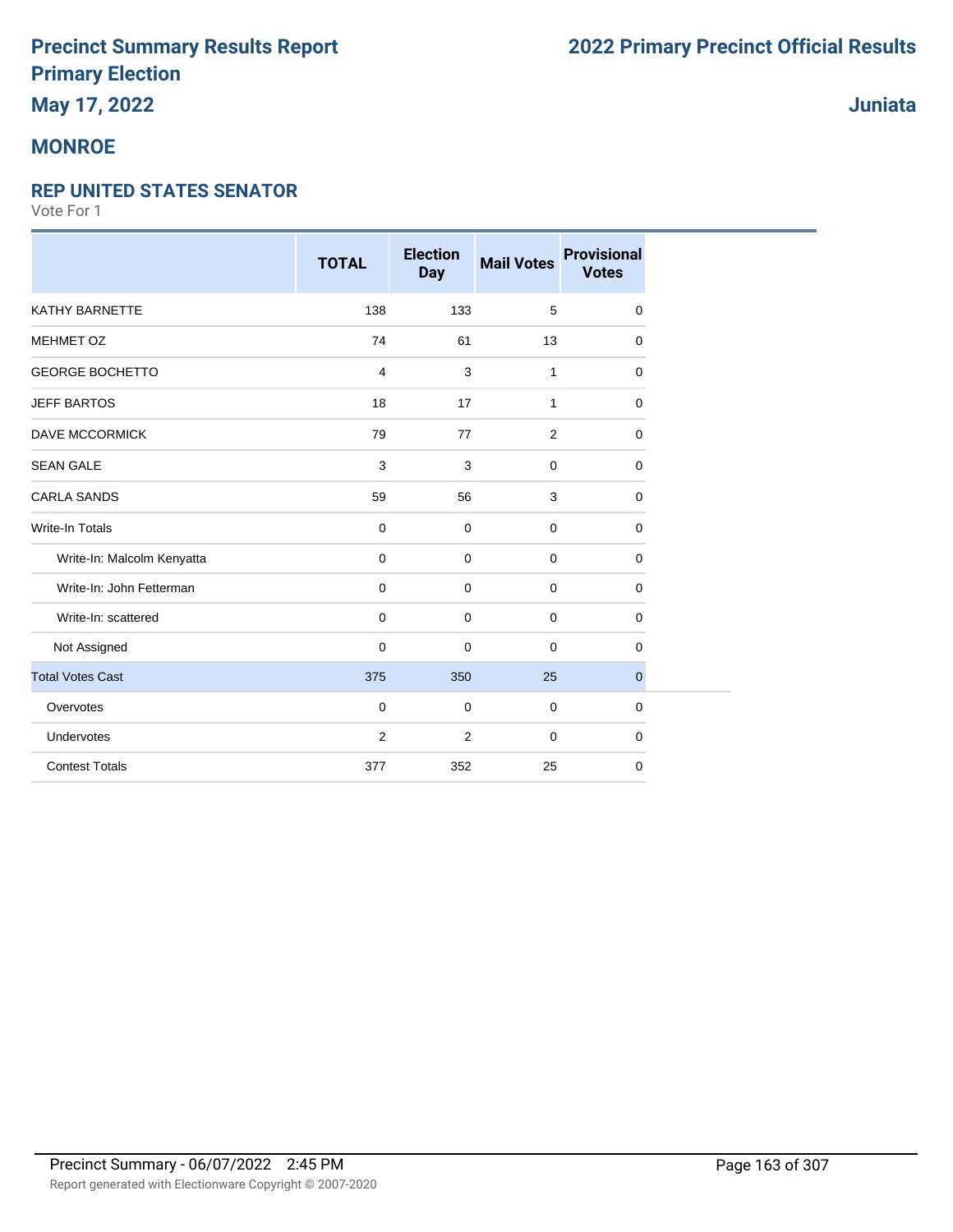## **May 17, 2022**

### **MONROE**

#### **REP GOVERNOR**

|                               | <b>TOTAL</b>   | <b>Election</b><br><b>Day</b> | <b>Mail Votes</b> | <b>Provisional</b><br><b>Votes</b> |
|-------------------------------|----------------|-------------------------------|-------------------|------------------------------------|
| LOU BARLETTA                  | 46             | 40                            | $\,6\,$           | 0                                  |
| DOUGLAS V. MASTRIANO          | 262            | 251                           | 11                | 0                                  |
| <b>NCHE ZAMA</b>              | $\mathbf{1}$   | $\mathbf{1}$                  | $\mathbf 0$       | 0                                  |
| DAVE WHITE                    | 19             | 19                            | $\pmb{0}$         | 0                                  |
| <b>MELISSA HART</b>           | 1              | 1                             | $\mathbf 0$       | 0                                  |
| <b>BILL MCSWAIN</b>           | 25             | 21                            | $\overline{4}$    | 0                                  |
| <b>CHARLIE GEROW</b>          | 3              | 3                             | $\pmb{0}$         | 0                                  |
| <b>JOE GALE</b>               | $\overline{2}$ | $\overline{2}$                | $\mathbf 0$       | 0                                  |
| <b>JAKE CORMAN</b>            | 17             | 13                            | 4                 | 0                                  |
| Write-In Totals               | $\pmb{0}$      | 0                             | $\mathbf 0$       | 0                                  |
| Write-In: Maggie Hackenberger | 0              | $\mathbf 0$                   | $\mathbf 0$       | 0                                  |
| Write-In: Josh Shapiro        | 0              | $\mathbf 0$                   | $\mathbf 0$       | 0                                  |
| Write-In: scattered           | $\mathbf 0$    | 0                             | $\mathbf 0$       | 0                                  |
| Not Assigned                  | 0              | $\mathbf 0$                   | $\mathbf 0$       | 0                                  |
| <b>Total Votes Cast</b>       | 376            | 351                           | 25                | $\mathbf{0}$                       |
| Overvotes                     | $\mathbf 0$    | $\mathbf 0$                   | $\mathbf 0$       | 0                                  |
| Undervotes                    | $\mathbf{1}$   | $\mathbf{1}$                  | $\mathbf 0$       | 0                                  |
| <b>Contest Totals</b>         | 377            | 352                           | 25                | 0                                  |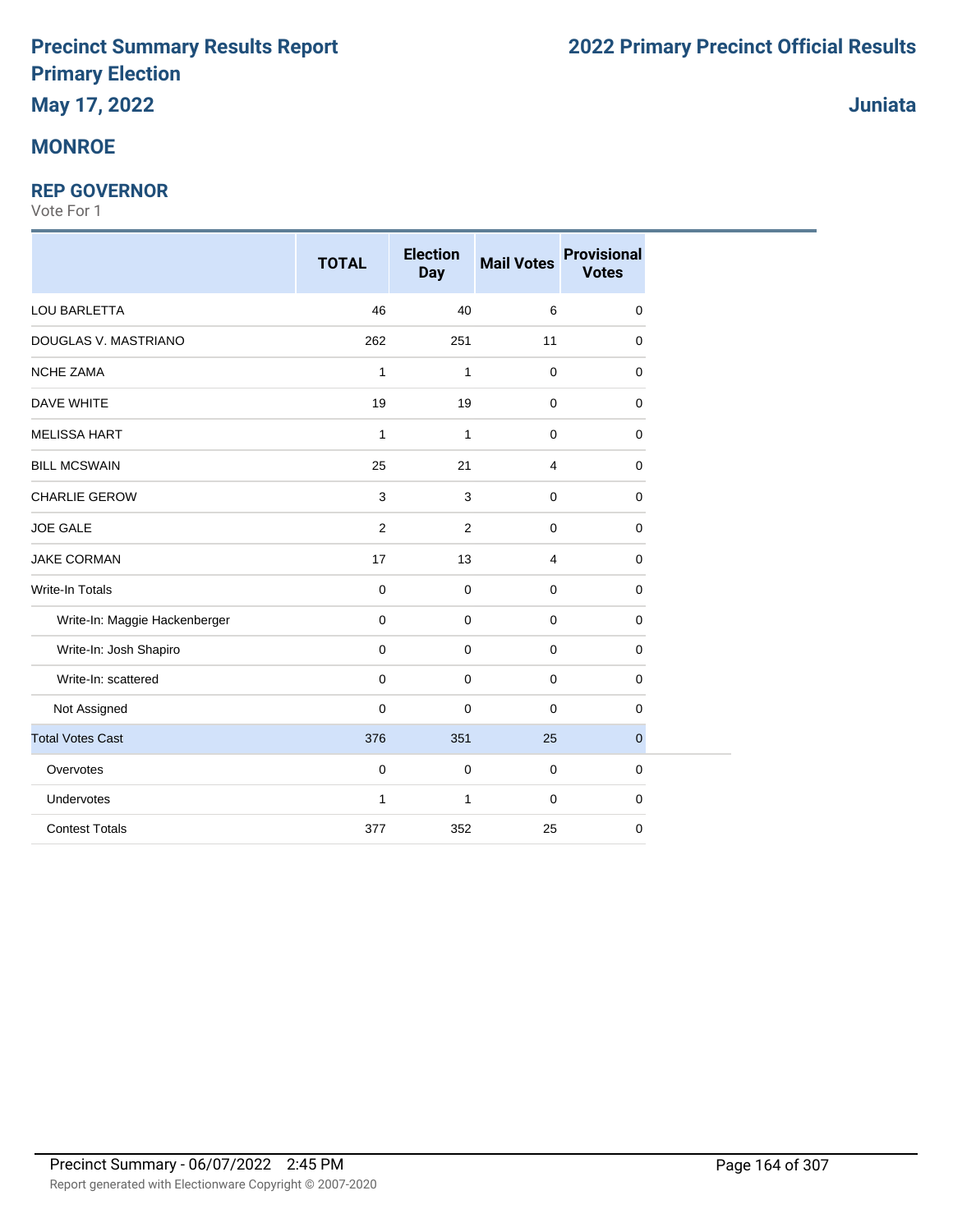## **May 17, 2022**

### **MONROE**

### **REP LIEUTENANT GOVERNOR**

Vote For 1

|                            | <b>TOTAL</b> | <b>Election</b><br><b>Day</b> | <b>Mail Votes</b> | <b>Provisional</b><br><b>Votes</b> |
|----------------------------|--------------|-------------------------------|-------------------|------------------------------------|
| <b>CLARICE SCHILLINGER</b> | 37           | 34                            | $\mathbf{3}$      | 0                                  |
| <b>JAMES EARL JONES</b>    | 30           | 28                            | 2                 | 0                                  |
| <b>RICK SACCONE</b>        | 17           | 16                            | $\mathbf{1}$      | 0                                  |
| <b>JOHN BROWN</b>          | 14           | 12                            | $\overline{c}$    | 0                                  |
| <b>CHRIS FRYE</b>          | 12           | 12                            | $\mathbf 0$       | 0                                  |
| <b>JEFF COLEMAN</b>        | 76           | 74                            | 2                 | 0                                  |
| <b>RUSS DIAMOND</b>        | 18           | 16                            | 2                 | 0                                  |
| CARRIE LEWIS DELROSSO      | 71           | 64                            | $\overline{7}$    | 0                                  |
| <b>TEDDY DANIELS</b>       | 58           | 53                            | 5                 | 0                                  |
| <b>Write-In Totals</b>     | 1            | $\mathbf{1}$                  | $\mathbf 0$       | 0                                  |
| Write-In: Jake Corman      | $\pmb{0}$    | $\mathbf 0$                   | $\mathbf 0$       | 0                                  |
| Write-In: Steve Imes       | $\pmb{0}$    | $\mathbf 0$                   | $\mathbf 0$       | 0                                  |
| Write-In: Jeff Bartos      | $\pmb{0}$    | $\mathbf 0$                   | $\mathbf 0$       | 0                                  |
| Write-In: Lou Barletta     | $\pmb{0}$    | $\pmb{0}$                     | $\mathbf 0$       | 0                                  |
| Write-In: Kathy Barnette   | $\pmb{0}$    | $\mathbf 0$                   | $\mathbf 0$       | 0                                  |
| Write-In: John Reichenbach | 1            | $\mathbf{1}$                  | 0                 | 0                                  |
| Write-In: Josh Imes        | $\pmb{0}$    | $\mathbf 0$                   | $\mathbf 0$       | 0                                  |
| Write-In: Austin Davis     | $\mathbf 0$  | $\mathbf 0$                   | $\mathbf 0$       | 0                                  |
| Write-In: Philip Rickert   | $\mathbf 0$  | $\mathbf 0$                   | $\mathbf 0$       | 0                                  |
| Write-In: Dave White       | $\mathbf 0$  | $\mathsf 0$                   | $\mathbf 0$       | 0                                  |
| Write-In: scattered        | $\pmb{0}$    | $\mathbf 0$                   | $\mathbf 0$       | 0                                  |
| Write-In: Brian Sims       | 0            | 0                             | $\mathbf 0$       | 0                                  |
| Write-In: Brennan Paden    | $\pmb{0}$    | 0                             | $\pmb{0}$         | 0                                  |
| Not Assigned               | $\pmb{0}$    | $\pmb{0}$                     | $\pmb{0}$         | 0                                  |
| <b>Total Votes Cast</b>    | 334          | 310                           | 24                | $\mathbf 0$                        |
| Overvotes                  | $\pmb{0}$    | $\mathsf 0$                   | $\pmb{0}$         | $\pmb{0}$                          |
| Undervotes                 | 43           | 42                            | $\mathbf{1}$      | 0                                  |
| <b>Contest Totals</b>      | 377          | 352                           | 25                | 0                                  |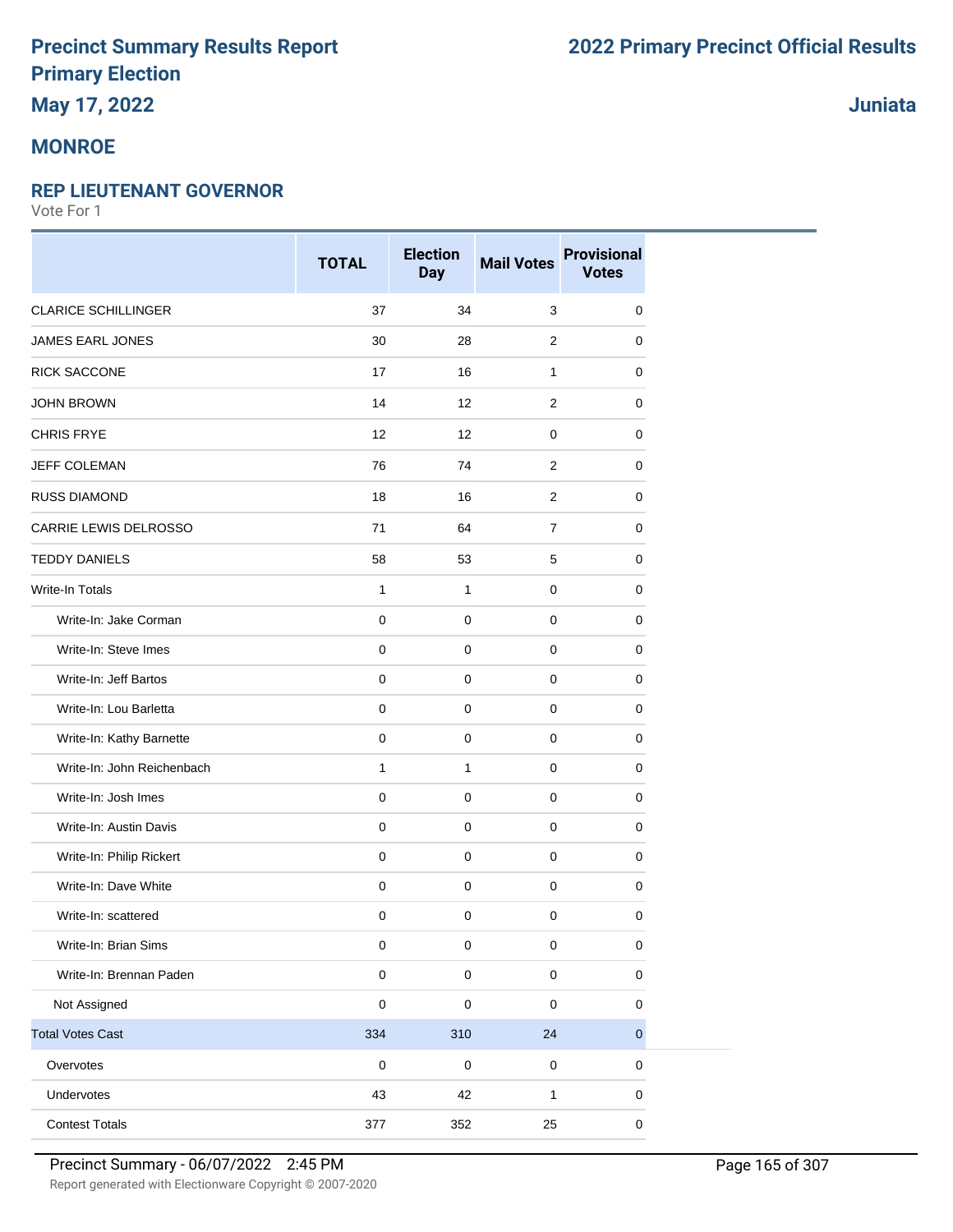## **May 17, 2022**

### **Juniata**

### **MONROE**

#### **REP REPRESENTATIVE IN CONGRESS 13TH DISTRICT**

|                               | <b>TOTAL</b> | <b>Election</b><br><b>Day</b> | <b>Mail Votes</b> | <b>Provisional</b><br><b>Votes</b> |
|-------------------------------|--------------|-------------------------------|-------------------|------------------------------------|
| JOHN JOYCE                    | 324          | 301                           | 23                | $\mathbf 0$                        |
| <b>Write-In Totals</b>        | 2            | 2                             | $\mathbf 0$       | $\mathbf 0$                        |
| Write-In: Glenn Suppllee      | $\mathbf{0}$ | $\mathbf 0$                   | $\mathbf{0}$      | $\mathbf 0$                        |
| Write-In: scattered           | $\mathbf 0$  | 0                             | $\Omega$          | $\mathbf 0$                        |
| Write-In: Joseph D. Long      | $\mathbf{0}$ | 0                             | $\mathbf 0$       | $\mathbf 0$                        |
| Write-In: Mark Critz          | $\mathbf{0}$ | $\mathbf 0$                   | $\mathbf{0}$      | $\mathbf 0$                        |
| Write-In: Ginger Oberlin      | $\mathbf 0$  | 0                             | $\mathbf 0$       | $\mathbf 0$                        |
| Write-In: Abby Normal         | $\mathbf 0$  | 0                             | $\mathbf 0$       | 0                                  |
| Write-In: John Hershey        | $\mathbf 0$  | $\mathbf 0$                   | $\mathbf 0$       | 0                                  |
| Write-In: John Mingle         | $\mathbf{1}$ | $\mathbf{1}$                  | $\mathbf 0$       | $\mathbf 0$                        |
| Write-In: George Smith        | $\mathbf 0$  | 0                             | $\mathbf 0$       | 0                                  |
| Write-In: Blake Henry         | $\mathbf 0$  | $\mathbf 0$                   | $\mathbf 0$       | 0                                  |
| Write-In: Jonathan Cunningham | $\mathbf{0}$ | $\mathbf 0$                   | $\mathbf 0$       | $\mathbf 0$                        |
| Write-In: Donald Fultz        | $\mathbf 0$  | 0                             | $\mathbf 0$       | $\mathbf 0$                        |
| Write-In: Carmela Ciliberti   | $\mathbf{1}$ | $\mathbf{1}$                  | $\mathbf 0$       | 0                                  |
| Not Assigned                  | $\Omega$     | $\Omega$                      | $\Omega$          | $\Omega$                           |
| <b>Total Votes Cast</b>       | 326          | 303                           | 23                | $\mathbf{0}$                       |
| Overvotes                     | $\mathbf 0$  | 0                             | $\mathbf 0$       | $\mathbf 0$                        |
| Undervotes                    | 51           | 49                            | 2                 | $\mathbf 0$                        |
| <b>Contest Totals</b>         | 377          | 352                           | 25                | 0                                  |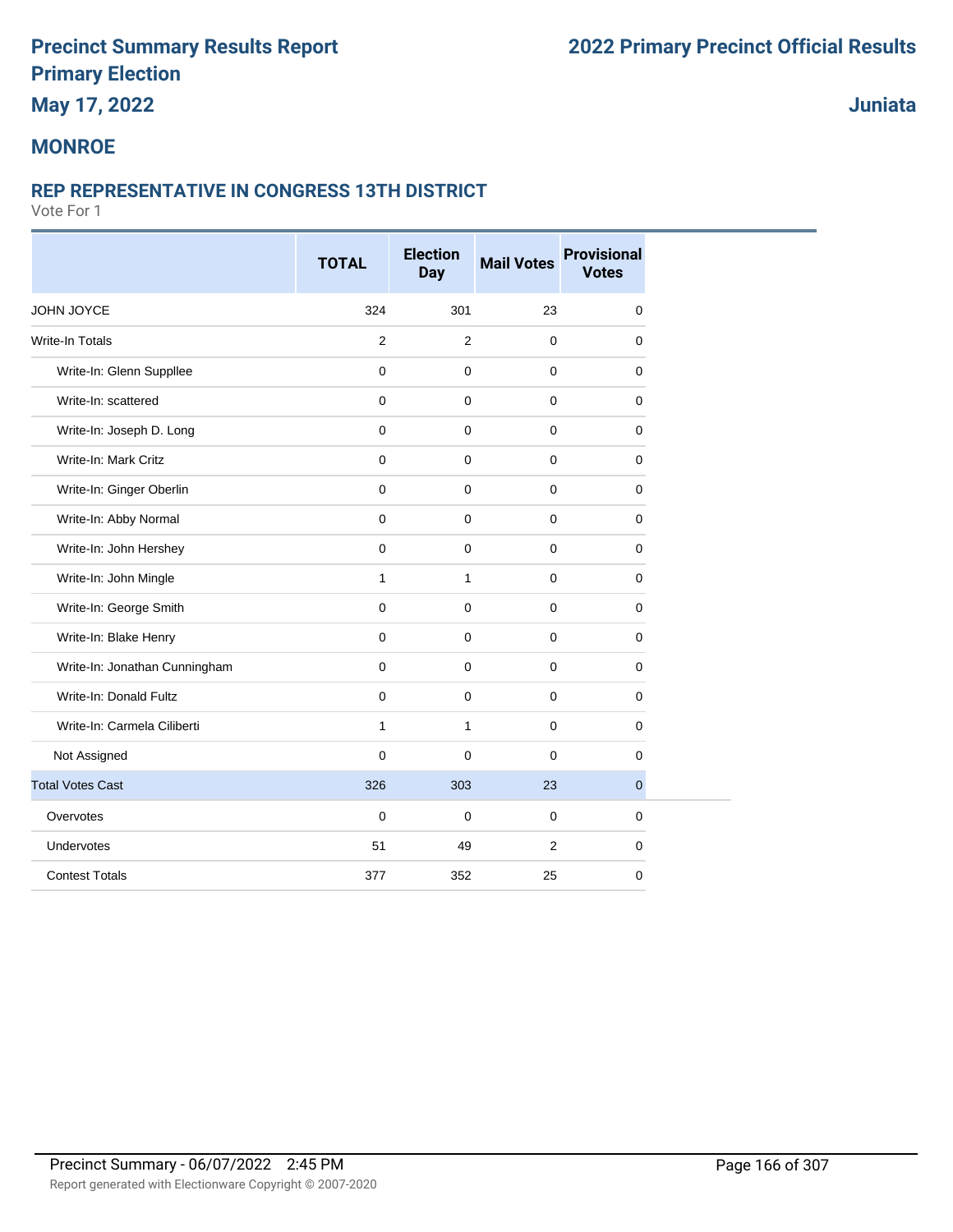## **May 17, 2022**

**Juniata**

#### **MONROE**

#### **REP SENATOR IN THE GENERAL ASSEMBLY 30TH DISTRICT**

|                          | <b>TOTAL</b> | <b>Election</b><br><b>Day</b> | <b>Mail Votes</b> | <b>Provisional</b><br><b>Votes</b> |
|--------------------------|--------------|-------------------------------|-------------------|------------------------------------|
|                          |              |                               |                   |                                    |
| <b>JUDY WARD</b>         | 315          | 292                           | 23                | 0                                  |
| <b>Write-In Totals</b>   | $\mathbf 0$  | $\mathbf 0$                   | $\mathbf 0$       | 0                                  |
| Write-In: Donald Fultz   | $\mathbf 0$  | $\mathbf 0$                   | $\mathbf 0$       | $\mathbf 0$                        |
| Write-In: John Hershey   | $\mathbf 0$  | $\mathbf 0$                   | $\mathbf 0$       | $\mathbf 0$                        |
| Write-In: scattered      | $\mathbf 0$  | $\mathbf 0$                   | $\mathbf 0$       | 0                                  |
| Write-In: Bonnie Comp    | $\mathbf 0$  | $\mathbf 0$                   | $\mathbf 0$       | 0                                  |
| Write-In: Cody Burns     | $\mathbf 0$  | $\mathbf 0$                   | $\mathbf 0$       | 0                                  |
| Write-In: Carol Taylor   | $\mathbf 0$  | $\mathbf 0$                   | $\mathbf 0$       | $\mathbf 0$                        |
| Write-In: Michael Kramer | $\mathbf 0$  | $\mathbf 0$                   | $\mathbf 0$       | 0                                  |
| Write-In: Ginger Oberlin | $\mathbf 0$  | $\mathbf 0$                   | $\mathbf 0$       | 0                                  |
| Write-In: Dave Fry       | $\mathbf 0$  | $\mathbf 0$                   | $\mathbf 0$       | 0                                  |
| Write-In: Blake Henry    | $\mathbf 0$  | 0                             | $\mathbf 0$       | 0                                  |
| Not Assigned             | $\mathbf 0$  | 0                             | $\mathbf 0$       | 0                                  |
| <b>Total Votes Cast</b>  | 315          | 292                           | 23                | $\overline{0}$                     |
| Overvotes                | $\mathbf 0$  | $\mathbf 0$                   | $\mathbf 0$       | 0                                  |
| Undervotes               | 62           | 60                            | 2                 | $\mathbf 0$                        |
| <b>Contest Totals</b>    | 377          | 352                           | 25                | 0                                  |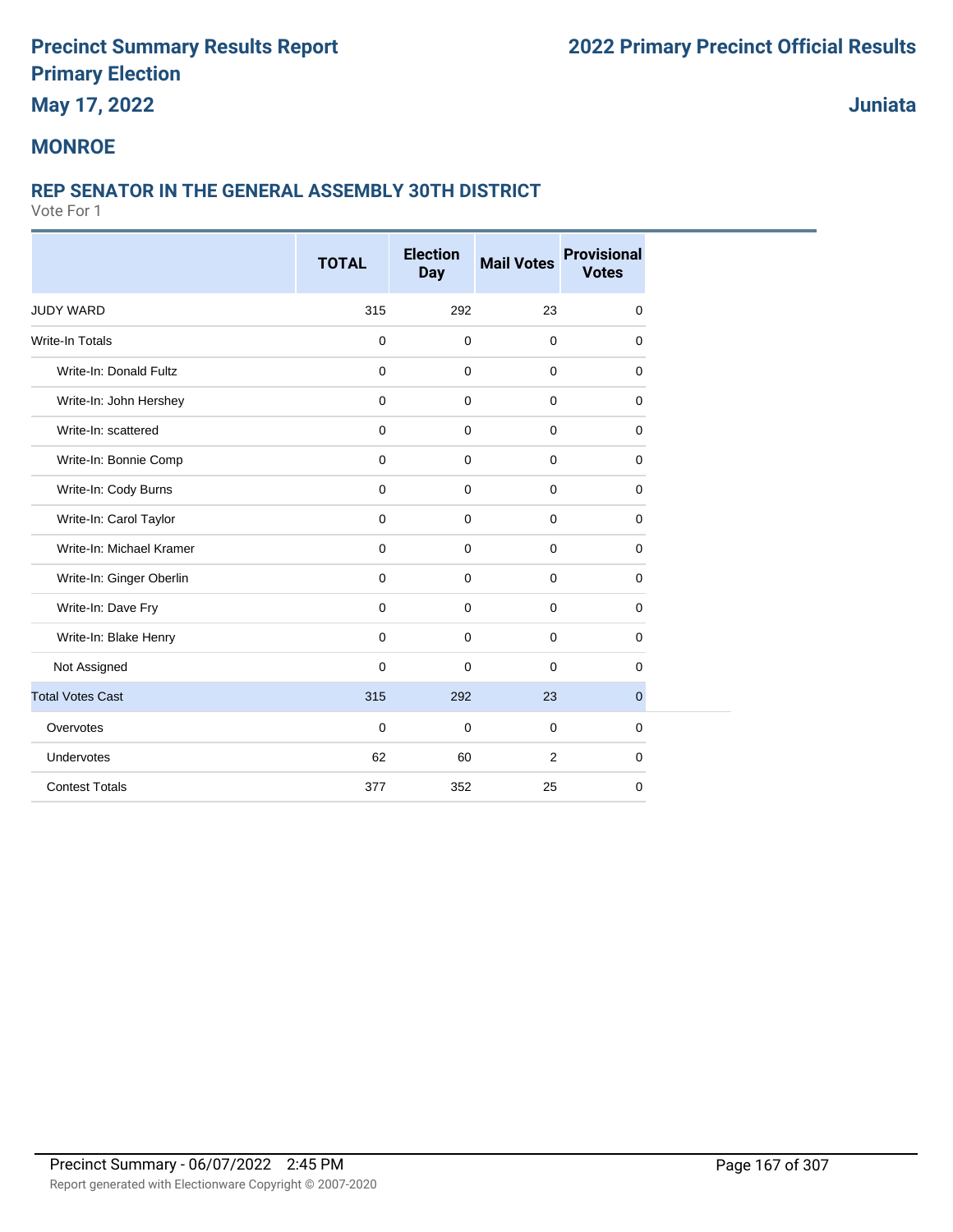## **May 17, 2022**

**Juniata**

#### **MONROE**

### **REP REPRESENTATIVE IN THE GENERAL ASSEMBLY 85TH DISTRICT**

|                            | <b>TOTAL</b> | <b>Election</b><br><b>Day</b> | <b>Mail Votes</b> | <b>Provisional</b><br><b>Votes</b> |
|----------------------------|--------------|-------------------------------|-------------------|------------------------------------|
| DAVID H. ROWE              | 333          | 310                           | 23                | 0                                  |
| Write-In Totals            | 1            | 1                             | $\mathbf 0$       | $\Omega$                           |
| Write-In: John Hershey     | 1            | 1                             | $\mathbf 0$       | 0                                  |
| Write-In: Chris R. Hoffman | $\mathbf 0$  | $\mathbf 0$                   | $\mathbf 0$       | $\Omega$                           |
| Write-In: scattered        | $\mathbf 0$  | $\mathbf 0$                   | 0                 | $\Omega$                           |
| Not Assigned               | 0            | $\mathbf 0$                   | $\mathbf 0$       | 0                                  |
| <b>Total Votes Cast</b>    | 334          | 311                           | 23                | $\Omega$                           |
| Overvotes                  | 0            | $\mathbf 0$                   | $\mathbf 0$       | 0                                  |
| Undervotes                 | 43           | 41                            | 2                 | $\Omega$                           |
| <b>Contest Totals</b>      | 377          | 352                           | 25                | $\Omega$                           |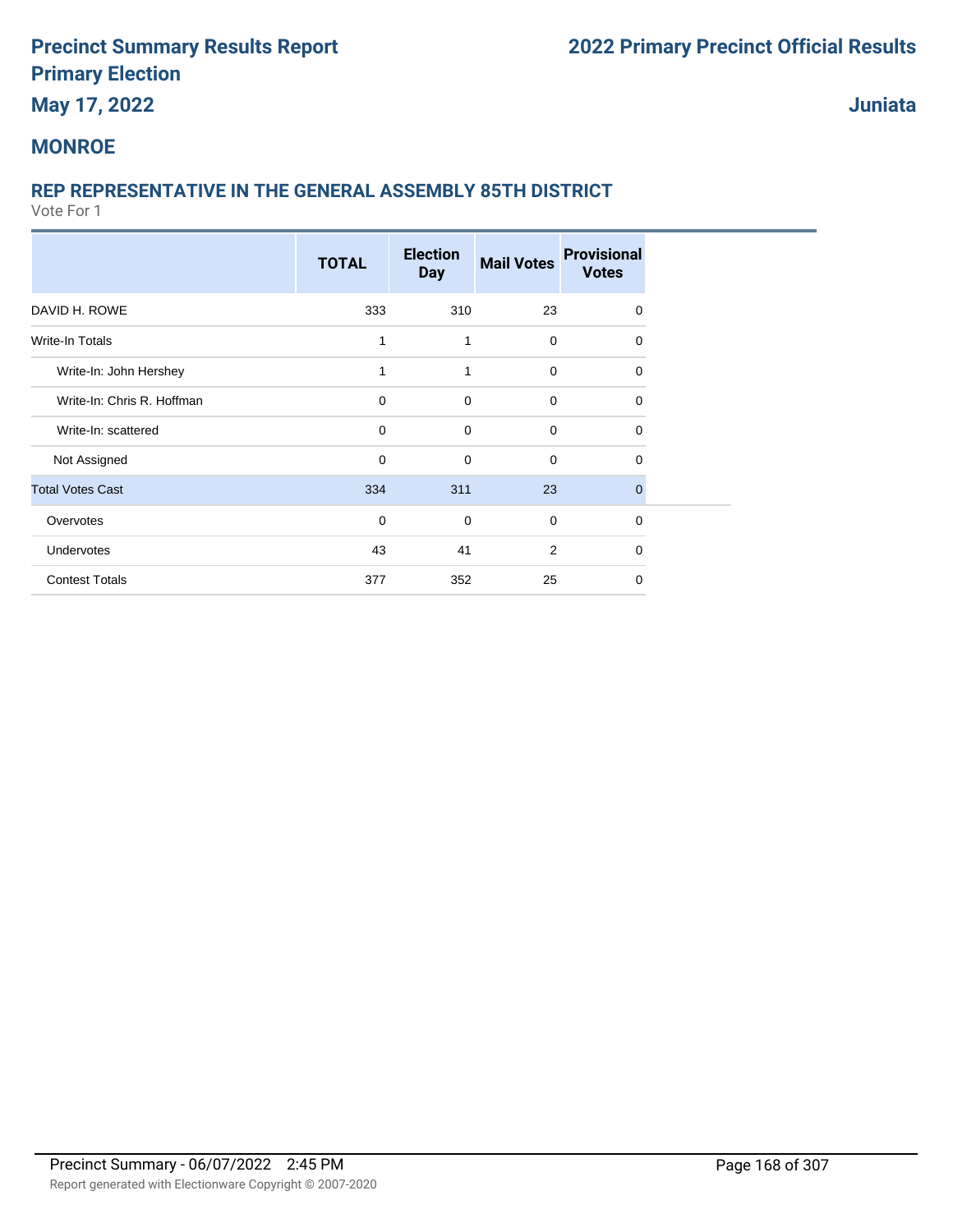## **May 17, 2022**

### **Juniata**

#### **MONROE**

#### **REP MEMBER OF REPUBLICAN STATE COMMITTEE**

|                                      | <b>TOTAL</b> | <b>Election</b><br><b>Day</b> | <b>Mail Votes</b> | <b>Provisional</b><br><b>Votes</b> |
|--------------------------------------|--------------|-------------------------------|-------------------|------------------------------------|
| <b>NANCI L. AUMILLER</b>             | 324          | 302                           | 22                | $\mathbf 0$                        |
| <b>Write-In Totals</b>               | 1            | $\mathbf{1}$                  | $\mathbf 0$       | 0                                  |
| Write-In: scattered                  | $\mathbf 0$  | $\mathbf 0$                   | $\pmb{0}$         | $\mathbf 0$                        |
| Write-In: Katrina D. Dolan           | 0            | $\mathbf 0$                   | $\mathbf 0$       | $\Omega$                           |
| Write-In: Ginger Oberlin             | $\mathbf 0$  | $\mathbf 0$                   | $\pmb{0}$         | $\mathbf 0$                        |
| Write-In: David Hunsberger           | $\mathbf 0$  | $\mathbf 0$                   | $\pmb{0}$         | $\mathbf 0$                        |
| Write-In: Zachary Williams           | $\mathbf 0$  | $\mathbf 0$                   | $\mathbf 0$       | $\Omega$                           |
| Write-In: Abbie Normal               | $\mathbf 0$  | $\mathbf 0$                   | $\pmb{0}$         | $\mathbf 0$                        |
| Write-In: Monica Wert                | $\mathbf 0$  | $\mathbf 0$                   | $\pmb{0}$         | $\mathbf 0$                        |
| Write-In: Elizebath M. Raffensberger | $\mathbf 0$  | $\mathbf 0$                   | $\mathbf{0}$      | $\mathbf 0$                        |
| Write-In: Tammy Heikes               | $\mathbf 0$  | $\mathbf 0$                   | $\pmb{0}$         | $\mathbf 0$                        |
| Write-In: Philip Rickert             | $\mathbf 0$  | $\mathbf 0$                   | $\pmb{0}$         | $\mathbf 0$                        |
| Write-In: Bradley Hershey            | $\Omega$     | $\mathbf 0$                   | $\mathbf{0}$      | $\mathbf 0$                        |
| Write-In: Donald Fultz               | $\mathbf 0$  | $\mathbf 0$                   | $\mathbf 0$       | $\mathbf 0$                        |
| Write-In: Doug Elsasser              | $\mathbf{1}$ | $\mathbf{1}$                  | $\mathbf 0$       | $\mathbf 0$                        |
| Not Assigned                         | $\mathbf 0$  | $\mathbf 0$                   | $\mathbf 0$       | $\mathbf 0$                        |
| <b>Total Votes Cast</b>              | 325          | 303                           | 22                | $\mathbf{0}$                       |
| Overvotes                            | $\mathbf 0$  | $\mathbf 0$                   | $\mathbf 0$       | $\mathbf 0$                        |
| Undervotes                           | 52           | 49                            | 3                 | 0                                  |
| <b>Contest Totals</b>                | 377          | 352                           | 25                | 0                                  |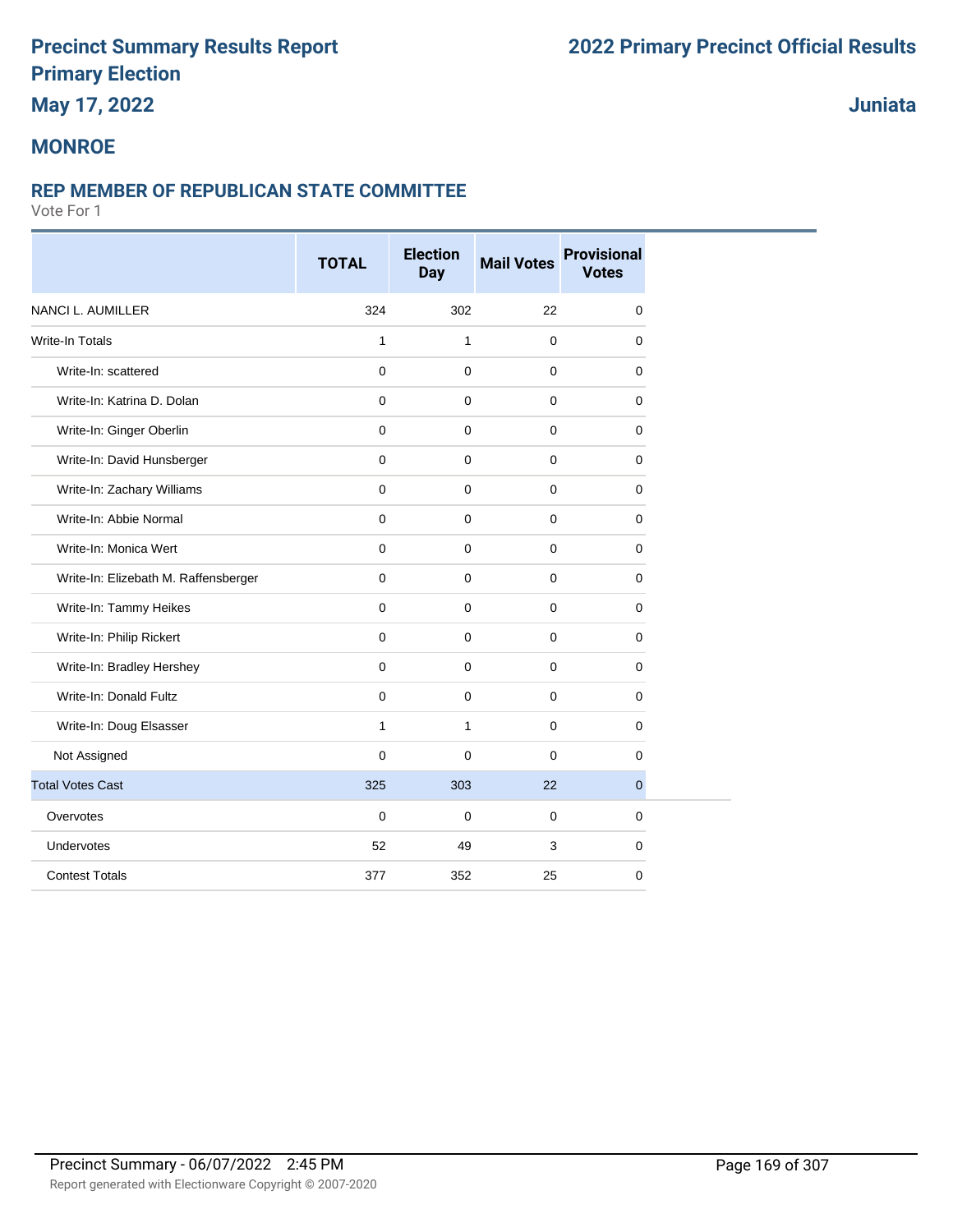## **May 17, 2022**

**Juniata**

#### **MONROE**

#### **REP MONROE TOWNSHIP REPUBLICAN COMMITTEEPERSON**

|                             | <b>TOTAL</b> | <b>Election</b><br><b>Day</b> | <b>Mail Votes</b> | <b>Provisional</b><br><b>Votes</b> |
|-----------------------------|--------------|-------------------------------|-------------------|------------------------------------|
| <b>JUSTIN L. SNYDER</b>     | 272          | 252                           | 20                | $\mathbf 0$                        |
| ROBERT L. COMPTON, JR.      | 212          | 196                           | 16                | $\Omega$                           |
| <b>Write-In Totals</b>      | 5            | 4                             | 1                 | 0                                  |
| Write-In: Travis Ferry      | 1            | 1                             | $\mathbf 0$       | $\mathbf 0$                        |
| Write-In: Joel Snyder       | 1            | 1                             | 0                 | 0                                  |
| Write-In: David Brown       | 1            | 0                             | 1                 | $\mathbf 0$                        |
| Write-In: Carl Berkheimer   | 1            | $\mathbf{1}$                  | $\mathbf 0$       | $\Omega$                           |
| Write-In: Randy L. Dressler | 1            | $\mathbf{1}$                  | $\mathbf 0$       | $\mathbf 0$                        |
| Not Assigned                | $\mathbf 0$  | $\mathbf 0$                   | $\mathbf 0$       | $\Omega$                           |
| <b>Total Votes Cast</b>     | 489          | 452                           | 37                | $\mathbf{0}$                       |
| Overvotes                   | $\mathbf 0$  | $\mathbf 0$                   | $\mathbf 0$       | $\mathbf 0$                        |
| Undervotes                  | 642          | 604                           | 38                | $\mathbf 0$                        |
| <b>Contest Totals</b>       | 1,131        | 1,056                         | 75                | $\mathbf 0$                        |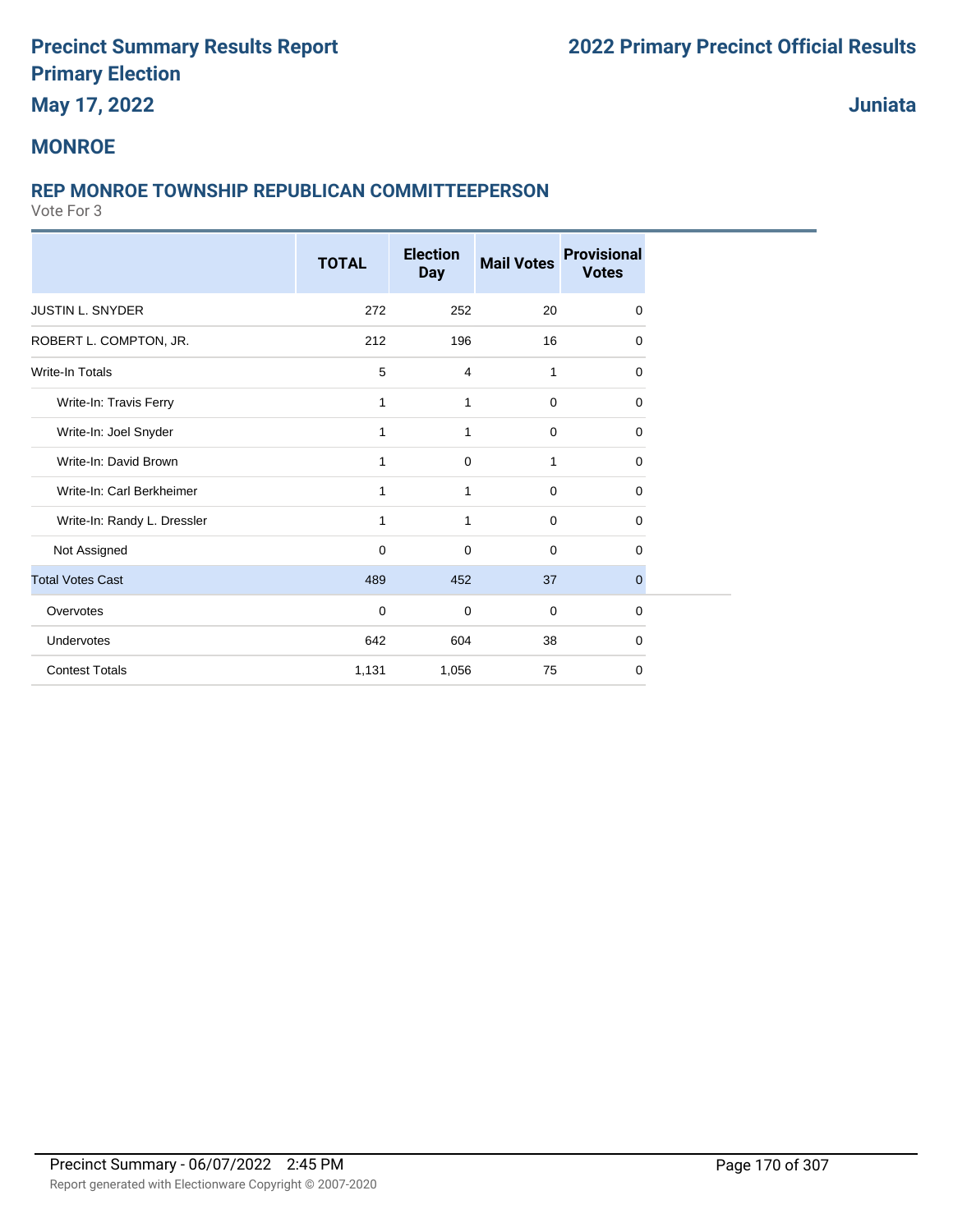# **PORT ROYAL**

# **STATISTICS**

|                                   | <b>TOTAL</b> | <b>Election Day Mail Votes</b> |             | <b>Provisional</b><br><b>Votes</b> |
|-----------------------------------|--------------|--------------------------------|-------------|------------------------------------|
| Registered Voters - Total         | 469          |                                |             |                                    |
| Registered Voters - Democratic    | 144          |                                |             |                                    |
| Registered Voters - Republican    | 325          |                                |             |                                    |
| Registered Voters - NONPARTISAN   | 0            |                                |             |                                    |
| <b>Ballots Cast - Total</b>       | 216          | 181                            | 35          | $\Omega$                           |
| <b>Ballots Cast - Democratic</b>  | 61           | 41                             | 20          | 0                                  |
| Ballots Cast - Republican         | 155          | 140                            | 15          | $\mathbf 0$                        |
| <b>Ballots Cast - NONPARTISAN</b> | $\mathbf 0$  | 0                              | $\mathbf 0$ | 0                                  |
| <b>Ballots Cast - Blank</b>       | $\mathbf 0$  | $\mathbf 0$                    | $\mathbf 0$ | 0                                  |
| Voter Turnout - Total             | 46.06%       |                                |             |                                    |
| Voter Turnout - Democratic        | 42.36%       |                                |             |                                    |
| Voter Turnout - Republican        | 47.69%       |                                |             |                                    |
| Voter Turnout - NONPARTISAN       | 0.00%        |                                |             |                                    |

#### **DEM UNITED STATES SENATOR**

Vote For 1

|                          | <b>TOTAL</b>   | <b>Election</b><br><b>Day</b> | <b>Mail Votes</b> | <b>Provisional</b><br><b>Votes</b> |
|--------------------------|----------------|-------------------------------|-------------------|------------------------------------|
| <b>ALEX KHALIL</b>       | $\Omega$       | $\Omega$                      | $\Omega$          | $\Omega$                           |
| <b>CONOR LAMB</b>        | 4              | 3                             | 1                 | $\Omega$                           |
| <b>MALCOLM KENYATTA</b>  | $\overline{2}$ | 2                             | $\Omega$          | $\Omega$                           |
| <b>JOHN FETTERMAN</b>    | 49             | 33                            | 16                | $\Omega$                           |
| Write-In Totals          | 2              | 2                             | $\Omega$          | $\Omega$                           |
| Write-In: Kathy Barnette | $\Omega$       | $\Omega$                      | $\Omega$          | $\Omega$                           |
| Write-In: scattered      | 0              | 0                             | $\Omega$          | $\mathbf 0$                        |
| Write-In: Mehmet Oz      | 1              | 1                             | $\Omega$          | $\Omega$                           |
| Write-In: Conor Lamb     | $\mathbf 0$    | $\mathbf 0$                   | 0                 | $\Omega$                           |
| Write-In: Carla Sands    | $\mathbf 0$    | $\mathbf 0$                   | 0                 | $\Omega$                           |
| Write-In: John Hershey   | $\Omega$       | $\Omega$                      | $\Omega$          | $\Omega$                           |
| Write-In: Dave McCormick | $\mathbf 0$    | $\mathbf 0$                   | $\Omega$          | $\mathbf 0$                        |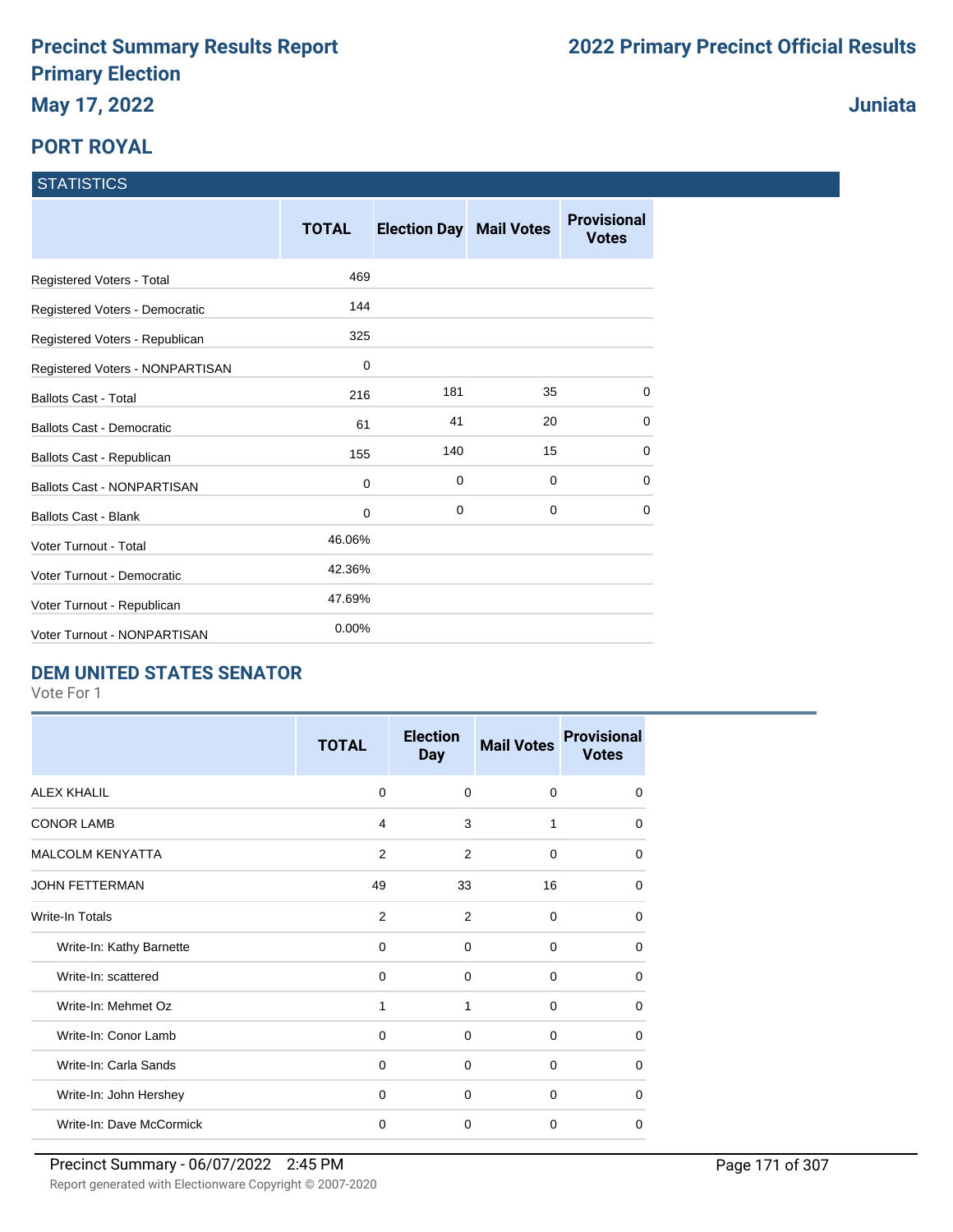## **May 17, 2022**

### **PORT ROYAL**

#### **DEM UNITED STATES SENATOR**

Vote For 1

|                         | <b>TOTAL</b> | <b>Election</b><br><b>Day</b> | <b>Mail Votes</b> | <b>Provisional</b><br><b>Votes</b> |
|-------------------------|--------------|-------------------------------|-------------------|------------------------------------|
| Write-In: Jeff Bartos   |              | 1                             | $\mathbf 0$       | $\mathbf 0$                        |
| Not Assigned            | 0            | 0                             | 0                 | 0                                  |
| <b>Total Votes Cast</b> | 57           | 40                            | 17                | $\Omega$                           |
| Overvotes               |              | 0                             | 1                 | $\mathbf 0$                        |
| Undervotes              | 3            | 1                             | 2                 | $\Omega$                           |
| <b>Contest Totals</b>   | 61           | 41                            | 20                | 0                                  |

#### **DEM GOVERNOR**

Vote For 1

|                          | <b>TOTAL</b> | <b>Election</b><br><b>Day</b> | <b>Mail Votes</b> | <b>Provisional</b><br><b>Votes</b> |
|--------------------------|--------------|-------------------------------|-------------------|------------------------------------|
| <b>JOSH SHAPIRO</b>      | 56           | 38                            | 18                | 0                                  |
| <b>Write-In Totals</b>   | 2            | 2                             | $\mathbf 0$       | 0                                  |
| Write-In: Jake Corman    | $\mathbf 0$  | $\mathbf 0$                   | $\mathbf 0$       | 0                                  |
| Write-In: David White    | $\mathbf 0$  | $\Omega$                      | $\Omega$          | 0                                  |
| Write-In: Bill McSwain   | $\mathbf 0$  | $\Omega$                      | 0                 | 0                                  |
| Write-In: scattered      | $\mathbf 0$  | $\mathbf 0$                   | $\mathbf 0$       | 0                                  |
| Write-In: Abe Stroup     | 0            | $\mathbf 0$                   | $\mathbf 0$       | 0                                  |
| Write-In: Lou Barletta   | 0            | $\mathbf 0$                   | $\mathbf 0$       | 0                                  |
| Write-In: Nche Zame      | 0            | 0                             | $\mathbf 0$       | $\mathbf 0$                        |
| Write-In: Melissa Hart   | 0            | $\mathbf 0$                   | $\mathbf 0$       | 0                                  |
| Write-In: Doug Mastriano | 2            | 2                             | $\mathbf 0$       | 0                                  |
| Not Assigned             | $\mathbf 0$  | $\Omega$                      | $\mathbf 0$       | 0                                  |
| <b>Total Votes Cast</b>  | 58           | 40                            | 18                | 0                                  |
| Overvotes                | $\mathbf 0$  | $\mathbf 0$                   | $\mathbf 0$       | 0                                  |
| Undervotes               | 3            | 1                             | 2                 | 0                                  |
| <b>Contest Totals</b>    | 61           | 41                            | 20                | 0                                  |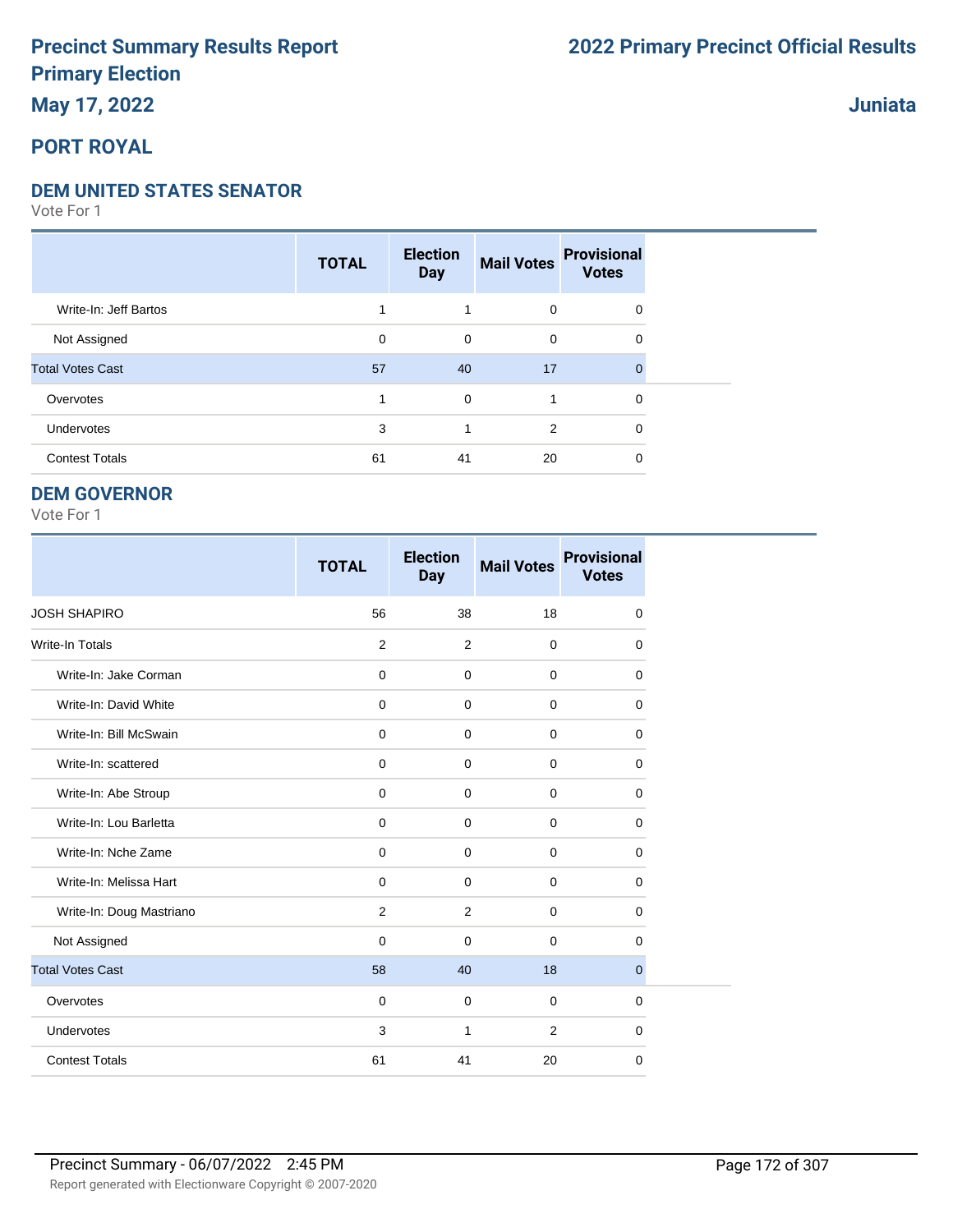## **May 17, 2022**

### **PORT ROYAL**

#### **DEM LIEUTENANT GOVERNOR**

Vote For 1

|                                 | <b>TOTAL</b> | <b>Election</b><br><b>Day</b> | <b>Mail Votes</b> | <b>Provisional</b><br><b>Votes</b> |
|---------------------------------|--------------|-------------------------------|-------------------|------------------------------------|
| <b>AUSTIN DAVIS</b>             | 29           | 17                            | 12                | 0                                  |
| <b>RAY SOSA</b>                 | 4            | 2                             | 2                 | 0                                  |
| <b>BRIAN SIMS</b>               | 17           | 13                            | $\overline{4}$    | 0                                  |
| <b>Write-In Totals</b>          | $\mathbf 0$  | $\mathbf 0$                   | $\mathbf 0$       | 0                                  |
| Write-In: James Earl Jones      | $\mathbf 0$  | $\mathbf 0$                   | $\mathbf 0$       | 0                                  |
| Write-In: Jeff Coleman          | $\mathbf 0$  | $\mathbf 0$                   | $\mathbf 0$       | $\mathbf 0$                        |
| Write-In: John Brown            | $\mathbf 0$  | $\mathbf 0$                   | $\mathbf 0$       | $\mathbf 0$                        |
| Write-In: Claire Schillinger    | $\mathbf 0$  | $\mathbf 0$                   | $\mathbf 0$       | $\mathbf 0$                        |
| Write-In: Carris Lewis Delrosso | 0            | 0                             | $\mathbf 0$       | 0                                  |
| Write-In: John Jones            | $\mathbf 0$  | $\mathbf 0$                   | $\mathbf 0$       | 0                                  |
| Write-In: scattered             | $\mathbf 0$  | $\mathbf 0$                   | $\mathbf 0$       | $\mathbf 0$                        |
| Write-In: Teddy Daniels         | $\mathbf 0$  | $\mathbf 0$                   | $\Omega$          | $\mathbf 0$                        |
| Not Assigned                    | 0            | $\mathbf 0$                   | 0                 | 0                                  |
| <b>Total Votes Cast</b>         | 50           | 32                            | 18                | $\overline{0}$                     |
| Overvotes                       | $\mathbf 0$  | $\mathbf 0$                   | $\mathbf 0$       | $\mathbf 0$                        |
| Undervotes                      | 11           | 9                             | 2                 | 0                                  |
| <b>Contest Totals</b>           | 61           | 41                            | 20                | $\mathbf 0$                        |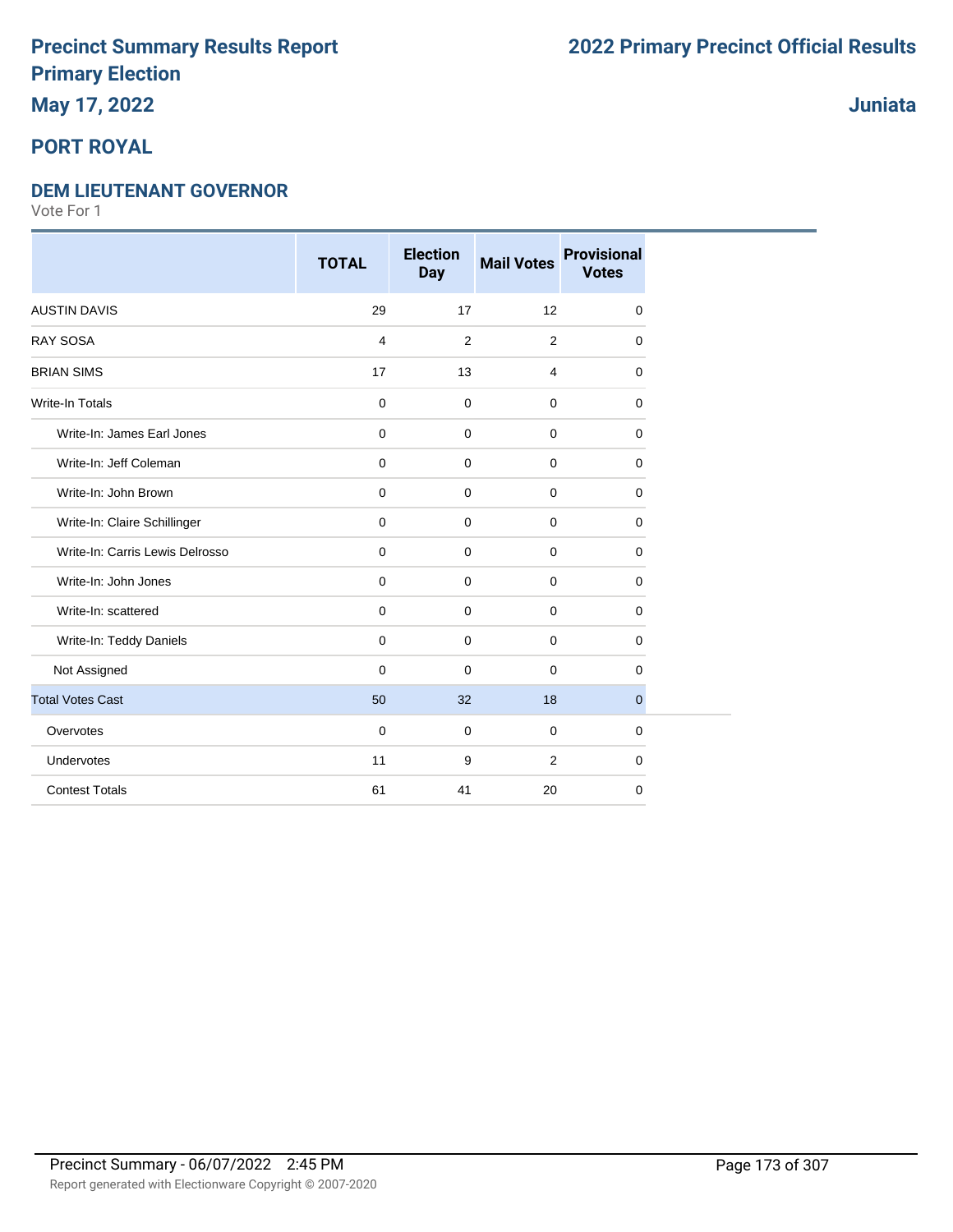**May 17, 2022**

### **Juniata**

### **PORT ROYAL**

#### **DEM REPRESENTATIVE IN CONGRESS 13TH DISTRICT**

|                                  | <b>TOTAL</b> | <b>Election</b><br><b>Day</b> | <b>Mail Votes</b> | <b>Provisional</b><br><b>Votes</b> |
|----------------------------------|--------------|-------------------------------|-------------------|------------------------------------|
| <b>Write-In Totals</b>           | $\mathbf{1}$ | $\mathbf{1}$                  | 0                 | 0                                  |
| Write-In: Dan Martin             | $\mathbf 0$  | $\mathbf 0$                   | 0                 | 0                                  |
| Write-In: Mark Partner           | $\mathbf 0$  | $\mathbf 0$                   | 0                 | 0                                  |
| Write-In: David Stetler          | $\mathbf 0$  | 0                             | 0                 | 0                                  |
| Write-In: John Hershey           | $\mathbf 0$  | 0                             | 0                 | 0                                  |
| Write-In: Norman Love            | $\mathbf 0$  | $\mathbf 0$                   | 0                 | 0                                  |
| Write-In: Andrew Stroup          | $\mathbf 0$  | $\mathbf 0$                   | 0                 | 0                                  |
| Write-In: Jonathan M. Cunningham | $\mathbf 0$  | $\mathbf 0$                   | 0                 | 0                                  |
| Write-In: Wyatt Guillory         | $\mathbf 0$  | $\mathbf 0$                   | 0                 | 0                                  |
| Write-In: Todd Rowley            | 0            | 0                             | 0                 | 0                                  |
| Write-In: Mark Critz             | $\mathbf{1}$ | $\mathbf{1}$                  | 0                 | 0                                  |
| Write-In: Eric Becht             | $\mathbf 0$  | $\mathbf 0$                   | 0                 | 0                                  |
| Write-In: John Fetterman         | $\mathbf 0$  | $\mathbf 0$                   | 0                 | 0                                  |
| Write-In: Robert Bob Casey Jr    | $\mathbf 0$  | $\mathbf 0$                   | 0                 | 0                                  |
| Write-In: Jay G. Auker           | $\mathbf 0$  | $\mathbf 0$                   | 0                 | 0                                  |
| Write-In: Summer Lee             | $\mathbf 0$  | $\mathbf 0$                   | 0                 | 0                                  |
| Write-In: Tessa Gross            | $\mathbf 0$  | $\mathbf 0$                   | 0                 | 0                                  |
| Write-In: Sandy Berrier          | $\mathbf 0$  | $\mathbf 0$                   | 0                 | 0                                  |
| Write-In: John Auker             | $\mathbf 0$  | $\mathbf 0$                   | 0                 | 0                                  |
| Write-In: Perry Stambaugh        | $\mathbf 0$  | $\mathbf 0$                   | 0                 | 0                                  |
| Write-In: Teresa Long O'Neal     | $\mathbf 0$  | $\mathbf 0$                   | $\mathbf 0$       | 0                                  |
| Write-In: Joshua Guillory        | 0            | 0                             | 0                 | 0                                  |
| Write-In: scattered              | $\pmb{0}$    | $\pmb{0}$                     | 0                 | 0                                  |
| Write-In: Kim Hart               | $\pmb{0}$    | $\mathsf 0$                   | $\pmb{0}$         | $\pmb{0}$                          |
| Write-In: John Joyce             | $\pmb{0}$    | $\pmb{0}$                     | 0                 | 0                                  |
| Write-In: Craig Paden            | $\pmb{0}$    | $\mathsf 0$                   | 0                 | $\pmb{0}$                          |
| Write-In: Jonathan Mertz         | $\pmb{0}$    | $\mathsf 0$                   | 0                 | $\pmb{0}$                          |
| Not Assigned                     | $\pmb{0}$    | $\pmb{0}$                     | $\pmb{0}$         | 0                                  |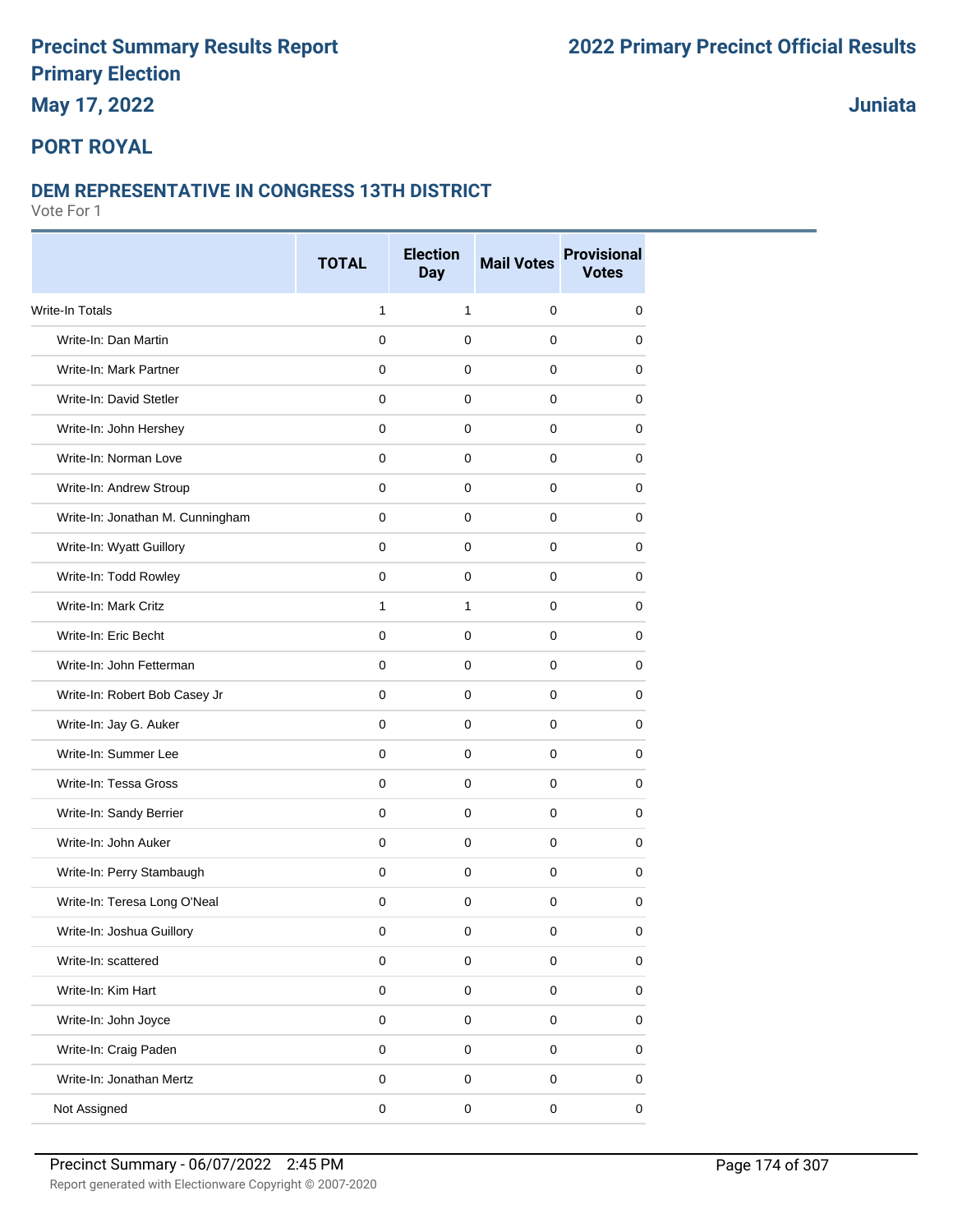**May 17, 2022**

**Juniata**

#### **PORT ROYAL**

#### **DEM REPRESENTATIVE IN CONGRESS 13TH DISTRICT**

Vote For 1

|                         | <b>TOTAL</b> | <b>Election</b><br><b>Day</b> | <b>Mail Votes</b> | <b>Provisional</b><br><b>Votes</b> |
|-------------------------|--------------|-------------------------------|-------------------|------------------------------------|
| <b>Total Votes Cast</b> |              |                               | $\mathbf{0}$      |                                    |
| Overvotes               | 0            | 0                             | $\mathbf 0$       | 0                                  |
| <b>Undervotes</b>       | 60           | 40                            | 20                | 0                                  |
| <b>Contest Totals</b>   | 61           | 41                            | 20                | 0                                  |

### **DEM SENATOR IN THE GENERAL ASSEMBLY 30TH DISTRICT**

|                          | <b>TOTAL</b> | <b>Election</b><br><b>Day</b> | <b>Mail Votes</b> | <b>Provisional</b><br><b>Votes</b> |
|--------------------------|--------------|-------------------------------|-------------------|------------------------------------|
| <b>CAROL TAYLOR</b>      | 44           | 27                            | 17                | $\mathbf 0$                        |
| Write-In Totals          | 1            | 1                             | $\mathbf 0$       | 0                                  |
| Write-In: Judith Ward    | $\mathbf 0$  | 0                             | $\mathbf 0$       | $\mathbf 0$                        |
| Write-In: John Hershey   | $\mathbf 0$  | $\mathbf 0$                   | $\mathbf 0$       | 0                                  |
| Write-In: scattered      | $\mathbf 0$  | $\mathbf 0$                   | $\mathbf 0$       | 0                                  |
| Write-In: Mehmet Oz      | 1            | 1                             | $\mathbf 0$       | $\mathbf 0$                        |
| Write-In: Bethany Stroup | $\mathbf 0$  | 0                             | $\Omega$          | 0                                  |
| Not Assigned             | $\mathbf 0$  | $\mathbf 0$                   | $\mathbf 0$       | $\Omega$                           |
| <b>Total Votes Cast</b>  | 45           | 28                            | 17                | $\mathbf{0}$                       |
| Overvotes                | $\mathbf 0$  | $\mathbf 0$                   | $\mathbf 0$       | 0                                  |
| Undervotes               | 16           | 13                            | 3                 | $\Omega$                           |
| <b>Contest Totals</b>    | 61           | 41                            | 20                | 0                                  |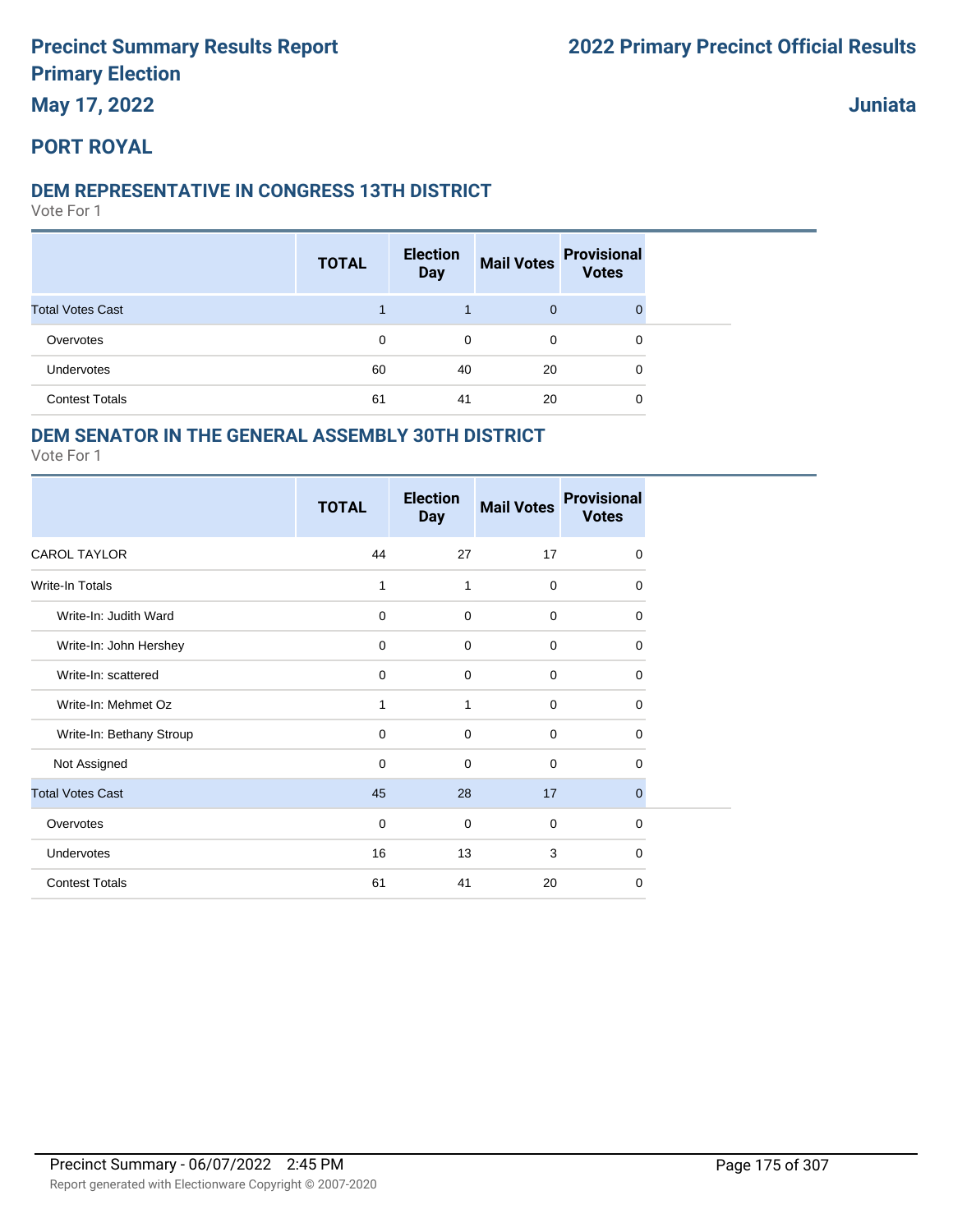**May 17, 2022**

**Juniata**

### **PORT ROYAL**

### **DEM REPRESENTATIVE IN THE GENERAL ASSEMBLY 86TH DISTRICT**

|                                  | <b>TOTAL</b>   | <b>Election</b><br><b>Day</b> | <b>Mail Votes</b> | <b>Provisional</b><br><b>Votes</b> |
|----------------------------------|----------------|-------------------------------|-------------------|------------------------------------|
| Write-In Totals                  | 2              | $\overline{2}$                | $\mathbf 0$       | 0                                  |
| Write-In: Craig Paden            | 0              | $\mathbf 0$                   | $\mathbf{0}$      | 0                                  |
| Write-In: Jonathan Mertz         | 0              | $\mathbf 0$                   | 0                 | 0                                  |
| Write-In: Ronald Shearer         | 0              | $\mathbf 0$                   | $\mathbf 0$       | 0                                  |
| Write-In: Norman Love            | 0              | $\mathbf 0$                   | $\mathbf 0$       | 0                                  |
| Write-In: Jonathan M. Cunningham | 0              | $\mathbf 0$                   | $\mathbf 0$       | 0                                  |
| Write-In: Mark Critz             | 0              | $\mathbf 0$                   | $\mathbf 0$       | 0                                  |
| Write-In: Wyatt Guillory         | 0              | $\mathbf 0$                   | $\mathbf 0$       | 0                                  |
| Write-In: William L. Baney       | $\mathbf 0$    | $\mathbf 0$                   | 0                 | 0                                  |
| Write-In: Hannah Smith           | 0              | $\mathbf 0$                   | $\mathbf 0$       | 0                                  |
| Write-In: Karen Anderson         | 0              | $\mathbf 0$                   | $\mathbf 0$       | 0                                  |
| Write-In: John Hershey           | $\overline{2}$ | $\overline{2}$                | $\mathbf 0$       | 0                                  |
| Write-In: Bob Casey, Jr.         | 0              | $\mathbf 0$                   | $\mathbf 0$       | 0                                  |
| Write-In: Gina Moist             | $\mathbf{0}$   | $\mathsf{O}\xspace$           | $\pmb{0}$         | 0                                  |
| Write-In: Jay G. Auker           | $\mathbf 0$    | $\mathbf 0$                   | $\mathbf 0$       | 0                                  |
| Write-In: Tessa Gross            | 0              | $\mathbf 0$                   | $\mathbf 0$       | 0                                  |
| Write-In: Kay Clugston           | 0              | $\mathbf 0$                   | $\mathbf 0$       | 0                                  |
| Write-In: Carl H. Radek          | 0              | $\mathbf 0$                   | $\mathbf 0$       | 0                                  |
| Write-In: Eric Becht             | 0              | $\mathbf 0$                   | $\mathbf 0$       | 0                                  |
| Write-In: Kiim Klingensmith Hart | 0              | $\mathbf 0$                   | $\mathbf 0$       | 0                                  |
| Write-In: Levon Putt             | 0              | $\mathbf 0$                   | $\mathbf 0$       | 0                                  |
| Write-In: Rolf Lotz              | 0              | 0                             | 0                 | 0                                  |
| Write-In: Joshua Guillory        | 0              | $\mathsf 0$                   | $\pmb{0}$         | 0                                  |
| Write-In: scattered              | $\mathsf 0$    | $\mathsf 0$                   | $\pmb{0}$         | 0                                  |
| Write-In: Jeff Hart              | $\mathsf 0$    | $\mathsf 0$                   | $\mathbf 0$       | 0                                  |
| Write-In: Perry Stambaugh        | 0              | $\pmb{0}$                     | $\pmb{0}$         | 0                                  |
| Not Assigned                     | 0              | $\mathsf 0$                   | $\mathbf 0$       | 0                                  |
| <b>Total Votes Cast</b>          | $\overline{c}$ | $\overline{c}$                | $\pmb{0}$         | $\mathbf 0$                        |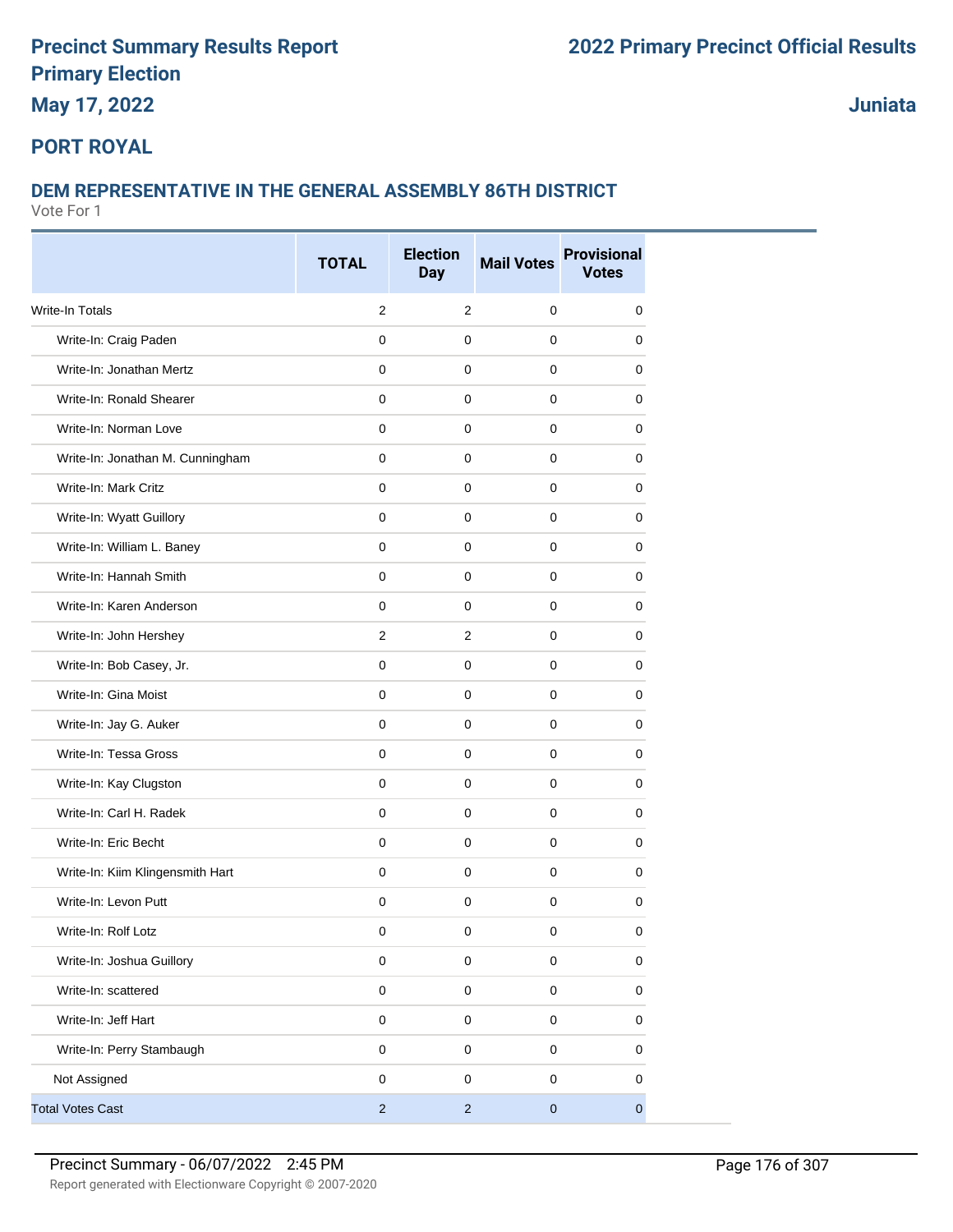**May 17, 2022**

**Juniata**

#### **PORT ROYAL**

### **DEM REPRESENTATIVE IN THE GENERAL ASSEMBLY 86TH DISTRICT**

|                       | <b>TOTAL</b> | <b>Election</b><br>Day |    | Mail Votes Provisional<br>Votes |
|-----------------------|--------------|------------------------|----|---------------------------------|
| Overvotes             | 0            | 0                      | 0  | 0                               |
| <b>Undervotes</b>     | 59           | 39                     | 20 | 0                               |
| <b>Contest Totals</b> | 61           | 41                     | 20 | 0                               |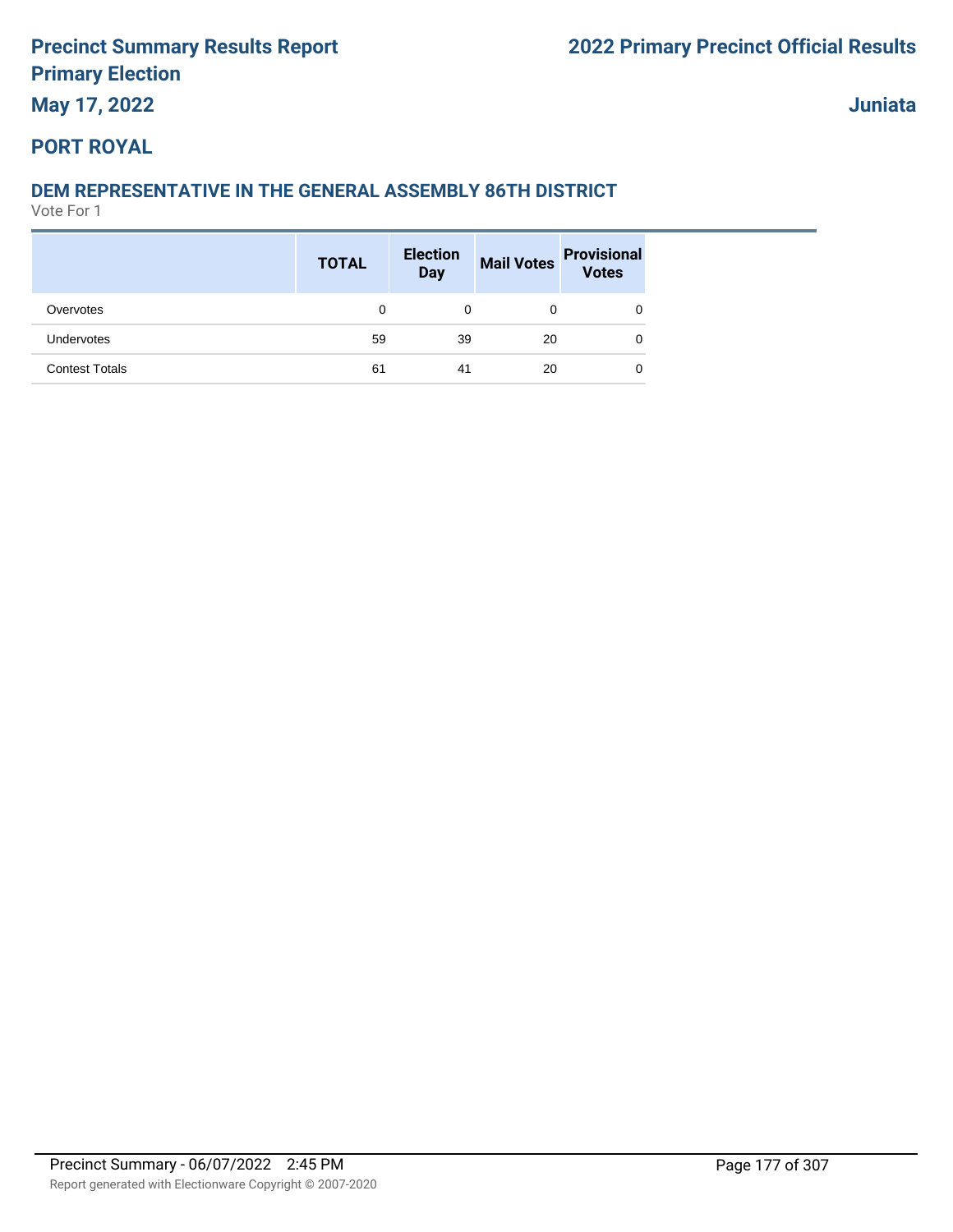## **May 17, 2022**

### **Juniata**

### **PORT ROYAL**

#### **DEM MEMBER OF DEMOCRATIC STATE COMMITTEE**

|                                   | <b>TOTAL</b> | <b>Election</b><br><b>Day</b> | <b>Mail Votes</b>   | <b>Provisional</b><br><b>Votes</b> |
|-----------------------------------|--------------|-------------------------------|---------------------|------------------------------------|
| <b>Write-In Totals</b>            | 4            | $\overline{4}$                | $\mathbf 0$         | 0                                  |
| Write-In: Peter Junod             | $\mathbf 0$  | 0                             | $\mathbf 0$         | 0                                  |
| Write-In: Tyler Titus             | 0            | 0                             | 0                   | 0                                  |
| Write-In: Wyatt A. Guillory       | $\mathbf 0$  | 0                             | 0                   | 0                                  |
| Write-In: Jonathan Mertz          | $\mathbf 0$  | 0                             | 0                   | 0                                  |
| Write-In: Amen Brown              | $\mathbf 0$  | 0                             | 0                   | 0                                  |
| Write-In: Pat Neimond             | $\mathbf 0$  | $\mathbf 0$                   | $\Omega$            | 0                                  |
| Write-In: John Shearer            | $\mathbf 0$  | $\mathbf 0$                   | $\mathbf 0$         | 0                                  |
| Write-In: Dennis Lewis            | $\mathbf{0}$ | 0                             | $\mathbf 0$         | 0                                  |
| Write-In: Robert Bair             | 0            | 0                             | 0                   | 0                                  |
| Write-In: Aaron Falker            | $\mathbf 0$  | $\mathbf 0$                   | 0                   | 0                                  |
| Write-In: Nanci L. Aumiller       | $\mathbf 0$  | 0                             | 0                   | 0                                  |
| Write-In: Jonathan M. Cunningham  | 0            | $\mathbf 0$                   | 0                   | 0                                  |
| Write-In: Wyatt Guillory          | $\mathbf 0$  | 0                             | $\mathbf 0$         | 0                                  |
| Write-In: Fern Fowler             | 0            | 0                             | 0                   | 0                                  |
| Write-In: Tessa Gross             | 4            | 4                             | 0                   | 0                                  |
| Write-In: Eric Becht              | $\mathbf 0$  | 0                             | 0                   | 0                                  |
| Write-In: Christopher Kowerdovich | $\mathbf 0$  | 0                             | $\mathbf 0$         | 0                                  |
| Write-In: David Stetler           | $\mathbf 0$  | $\mathbf 0$                   | $\Omega$            | 0                                  |
| Write-In: Jimmy Dillon            | $\mathbf 0$  | 0                             | $\mathbf 0$         | 0                                  |
| Write-In: Jason Prowell           | $\mathbf 0$  | $\mathbf 0$                   | $\mathbf 0$         | 0                                  |
| Write-In: Jay G. Auker            | 0            | 0                             | 0                   | 0                                  |
| Write-In: Joe Sims                | $\pmb{0}$    | $\mathbf 0$                   | $\pmb{0}$           | 0                                  |
| Write-In: Kim Klingensmith Hart   | $\pmb{0}$    | $\mathsf 0$                   | $\mathsf{O}\xspace$ | $\pmb{0}$                          |
| Write-In: scattered               | $\mathsf 0$  | $\mathbf 0$                   | $\mathbf 0$         | 0                                  |
| Write-In: John Auker              | $\pmb{0}$    | $\mathsf 0$                   | $\pmb{0}$           | 0                                  |
| Write-In: Mike Smith              | $\mathsf 0$  | $\mathsf 0$                   | $\mathsf 0$         | 0                                  |
| Write-In: Hannah Smith-Brubaker   | $\pmb{0}$    | $\mathbf 0$                   | 0                   | 0                                  |
| Write-In: Doris Love              | $\mathsf 0$  | $\pmb{0}$                     | $\pmb{0}$           | $\pmb{0}$                          |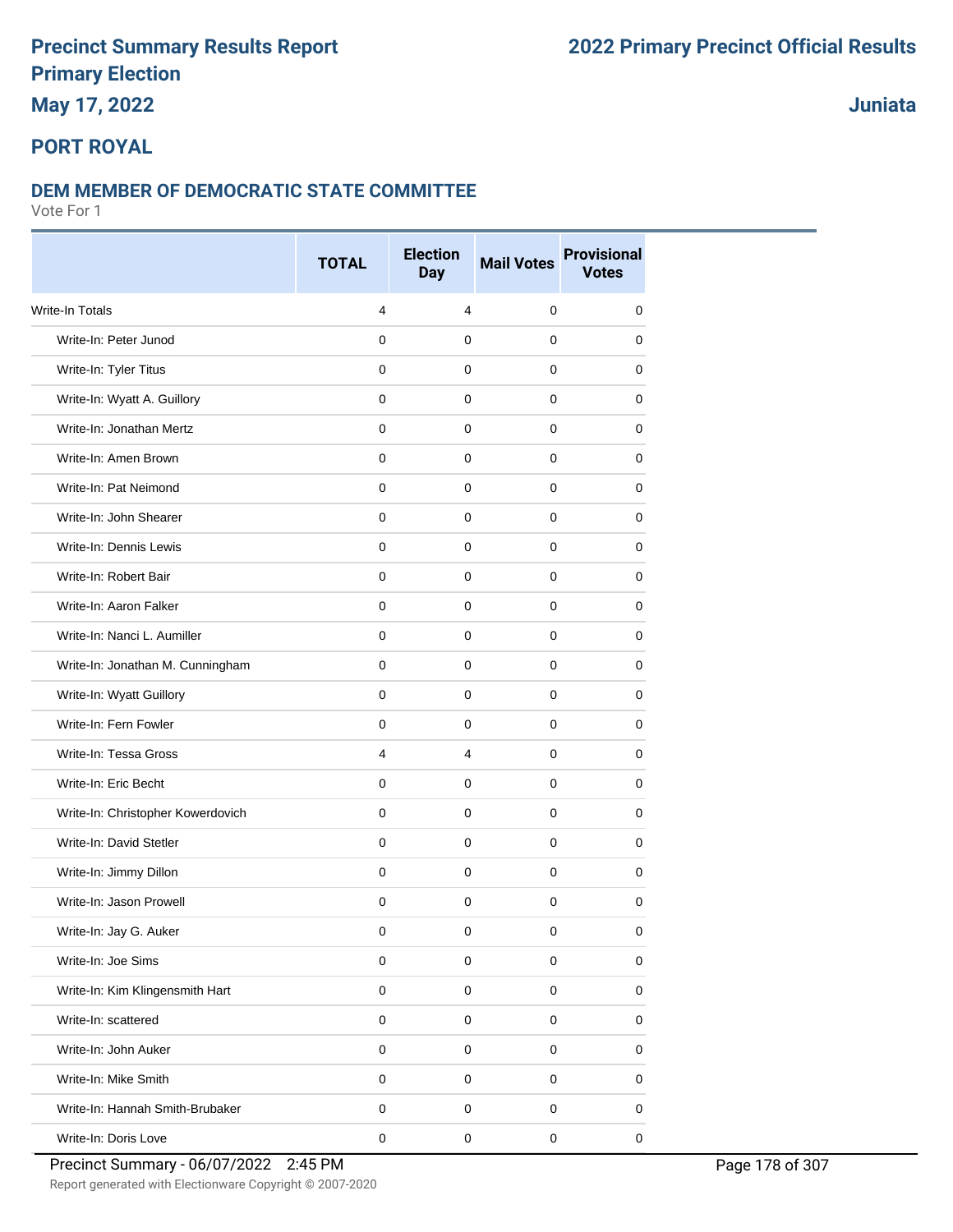### **May 17, 2022**

**Juniata**

## **PORT ROYAL**

### **DEM MEMBER OF DEMOCRATIC STATE COMMITTEE**

Vote For 1

|                           | <b>TOTAL</b>   | <b>Election</b><br><b>Day</b> | <b>Mail Votes</b> | <b>Provisional</b><br><b>Votes</b> |
|---------------------------|----------------|-------------------------------|-------------------|------------------------------------|
| Write-In: Curt Junod      | 0              | 0                             | 0                 | 0                                  |
| Write-In: Thomas E. Fink  | $\mathbf 0$    | $\mathbf 0$                   | 0                 | $\Omega$                           |
| Write-In: Johnathan Auker | $\mathbf 0$    | $\mathbf 0$                   | $\mathbf 0$       | $\Omega$                           |
| Write-In: John Hershey    | $\Omega$       | $\mathbf 0$                   | $\mathbf 0$       | $\Omega$                           |
| Write-In: Lorrie Guillory | 0              | $\mathbf 0$                   | $\mathbf 0$       | $\Omega$                           |
| Not Assigned              | $\Omega$       | $\mathbf 0$                   | $\mathbf 0$       | 0                                  |
| <b>Total Votes Cast</b>   | $\overline{4}$ | $\overline{4}$                | $\overline{0}$    | $\Omega$                           |
| Overvotes                 | $\mathbf 0$    | 0                             | $\mathbf 0$       | $\Omega$                           |
| Undervotes                | 57             | 37                            | 20                | 0                                  |
| <b>Contest Totals</b>     | 61             | 41                            | 20                | $\Omega$                           |

#### **DEM PORT ROYAL BOROUGH DEMOCRATIC COMMITTEEPERSON**

|                         | <b>TOTAL</b> | <b>Election</b><br><b>Day</b> | <b>Mail Votes</b> | <b>Provisional</b><br><b>Votes</b> |
|-------------------------|--------------|-------------------------------|-------------------|------------------------------------|
| <b>Write-In Totals</b>  | 14           | 11                            | 3                 | 0                                  |
| Write-In: scattered     | 1            | $\mathbf 0$                   | 1                 | $\Omega$                           |
| Write-In: Tracie Benner | 10           | 10                            | 0                 | $\Omega$                           |
| Write-In: Phil Foltz    | 1            | 1                             | 0                 | $\Omega$                           |
| Write-In: Bill Royer    | 1            | $\Omega$                      | 1                 | 0                                  |
| Write-In: Penny Royer   | 1            | $\Omega$                      | 1                 | 0                                  |
| Not Assigned            | $\Omega$     | $\Omega$                      | $\Omega$          | $\Omega$                           |
| <b>Total Votes Cast</b> | 14           | 11                            | 3                 | $\Omega$                           |
| Overvotes               | 0            | 0                             | $\Omega$          | $\Omega$                           |
| Undervotes              | 108          | 71                            | 37                | $\Omega$                           |
| <b>Contest Totals</b>   | 122          | 82                            | 40                | $\Omega$                           |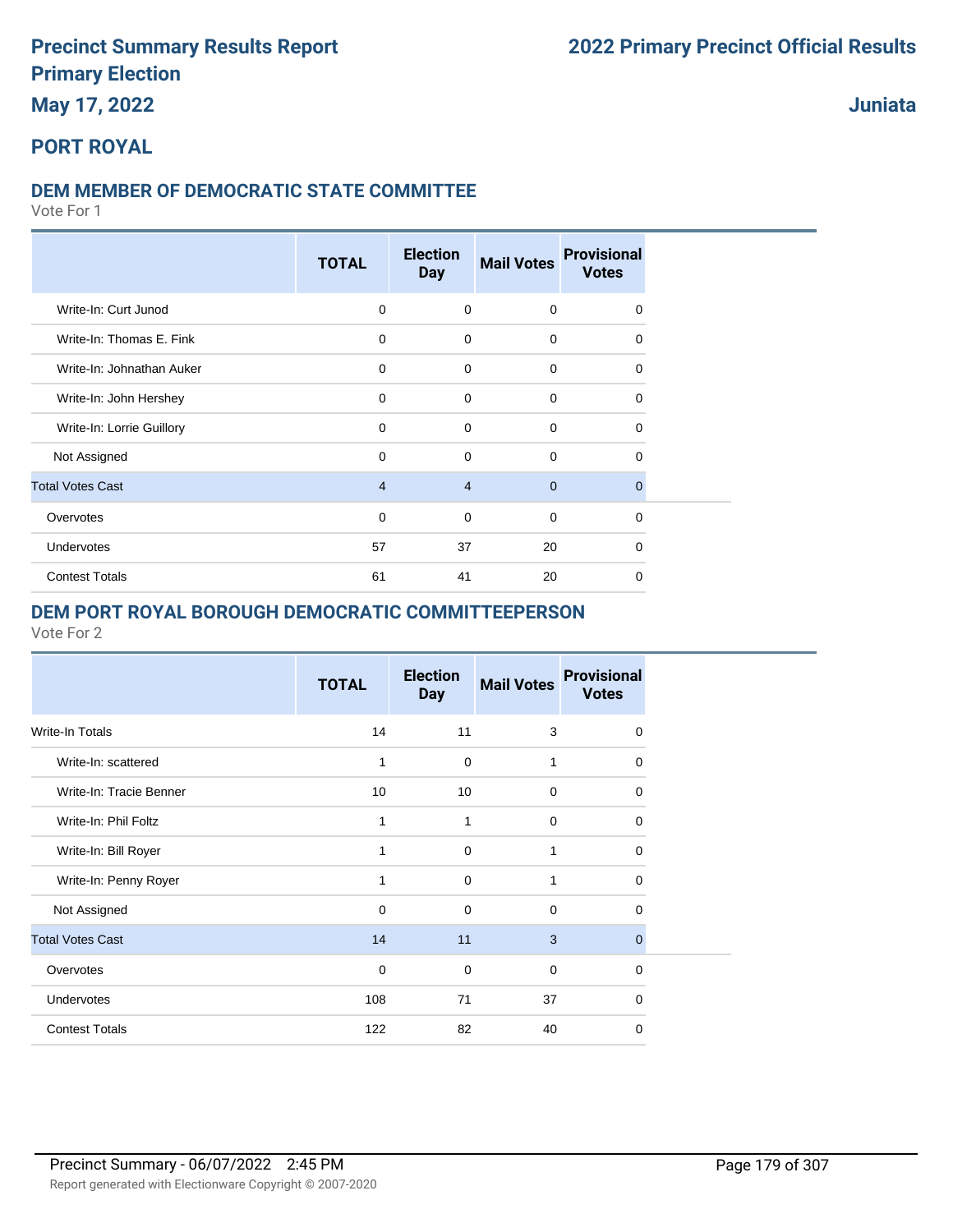## **May 17, 2022**

### **PORT ROYAL**

#### **REP UNITED STATES SENATOR**

|                            | <b>TOTAL</b> | <b>Election</b><br><b>Day</b> | <b>Mail Votes</b> | <b>Provisional</b><br><b>Votes</b> |
|----------------------------|--------------|-------------------------------|-------------------|------------------------------------|
| KATHY BARNETTE             | 26           | 25                            | $\mathbf{1}$      | 0                                  |
| MEHMET OZ                  | 40           | 35                            | 5                 | 0                                  |
| <b>GEORGE BOCHETTO</b>     | 1            | $\mathbf{1}$                  | 0                 | 0                                  |
| <b>JEFF BARTOS</b>         | 10           | 9                             | 1                 | 0                                  |
| <b>DAVE MCCORMICK</b>      | 46           | 42                            | $\overline{4}$    | 0                                  |
| <b>SEAN GALE</b>           | $\mathbf 0$  | 0                             | $\mathbf 0$       | 0                                  |
| <b>CARLA SANDS</b>         | 31           | 27                            | $\overline{4}$    | 0                                  |
| <b>Write-In Totals</b>     | $\mathbf 0$  | $\mathbf 0$                   | $\mathbf 0$       | 0                                  |
| Write-In: Malcolm Kenyatta | $\mathbf 0$  | 0                             | $\mathbf 0$       | 0                                  |
| Write-In: John Fetterman   | $\mathbf 0$  | 0                             | $\overline{0}$    | 0                                  |
| Write-In: scattered        | $\mathbf 0$  | 0                             | $\mathbf 0$       | 0                                  |
| Not Assigned               | $\mathbf 0$  | 0                             | $\Omega$          | 0                                  |
| <b>Total Votes Cast</b>    | 154          | 139                           | 15                | $\mathbf{0}$                       |
| Overvotes                  | $\mathbf 0$  | 0                             | $\overline{0}$    | 0                                  |
| Undervotes                 | 1            | 1                             | $\mathbf 0$       | 0                                  |
| <b>Contest Totals</b>      | 155          | 140                           | 15                | 0                                  |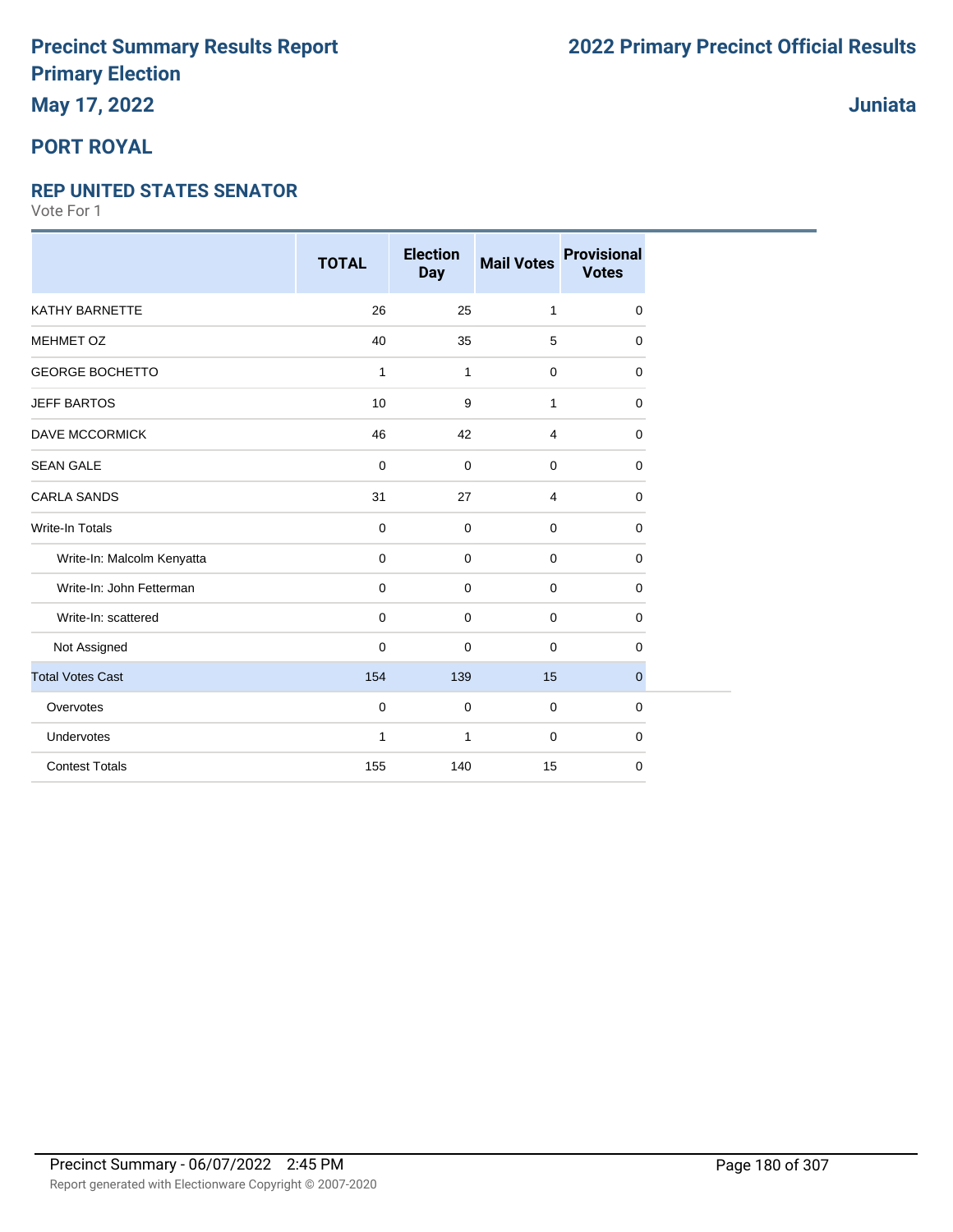# **May 17, 2022**

### **PORT ROYAL**

#### **REP GOVERNOR**

|                               | <b>TOTAL</b>            | <b>Election</b><br><b>Day</b> | <b>Mail Votes</b> | <b>Provisional</b><br><b>Votes</b> |
|-------------------------------|-------------------------|-------------------------------|-------------------|------------------------------------|
| LOU BARLETTA                  | 23                      | 22                            | $\mathbf{1}$      | 0                                  |
| DOUGLAS V. MASTRIANO          | 90                      | 89                            | $\mathbf{1}$      | 0                                  |
| <b>NCHE ZAMA</b>              | $\overline{\mathbf{4}}$ | $\overline{2}$                | 2                 | $\mathbf 0$                        |
| <b>DAVE WHITE</b>             | 5                       | $\mathsf 3$                   | $\overline{2}$    | 0                                  |
| <b>MELISSA HART</b>           | $\mathbf{1}$            | $\mathbf{1}$                  | 0                 | $\mathbf 0$                        |
| <b>BILL MCSWAIN</b>           | 16                      | 14                            | $\overline{2}$    | $\mathbf 0$                        |
| CHARLIE GEROW                 | $\overline{2}$          | $\mathbf{1}$                  | 1                 | 0                                  |
| <b>JOE GALE</b>               | $\pmb{0}$               | $\pmb{0}$                     | 0                 | 0                                  |
| <b>JAKE CORMAN</b>            | 13                      | $\overline{7}$                | 6                 | $\mathbf 0$                        |
| <b>Write-In Totals</b>        | $\pmb{0}$               | $\mathbf 0$                   | 0                 | $\mathbf 0$                        |
| Write-In: Maggie Hackenberger | $\mathbf 0$             | $\mathbf 0$                   | 0                 | $\mathbf 0$                        |
| Write-In: Josh Shapiro        | $\overline{0}$          | $\mathbf 0$                   | $\mathbf 0$       | 0                                  |
| Write-In: scattered           | $\mathbf 0$             | $\mathbf 0$                   | 0                 | $\mathbf 0$                        |
| Not Assigned                  | $\mathbf 0$             | $\mathbf 0$                   | 0                 | 0                                  |
| <b>Total Votes Cast</b>       | 154                     | 139                           | 15                | $\mathbf 0$                        |
| Overvotes                     | $\pmb{0}$               | $\pmb{0}$                     | $\pmb{0}$         | $\mathbf 0$                        |
| Undervotes                    | $\mathbf{1}$            | 1                             | 0                 | $\mathbf 0$                        |
| <b>Contest Totals</b>         | 155                     | 140                           | 15                | $\mathbf 0$                        |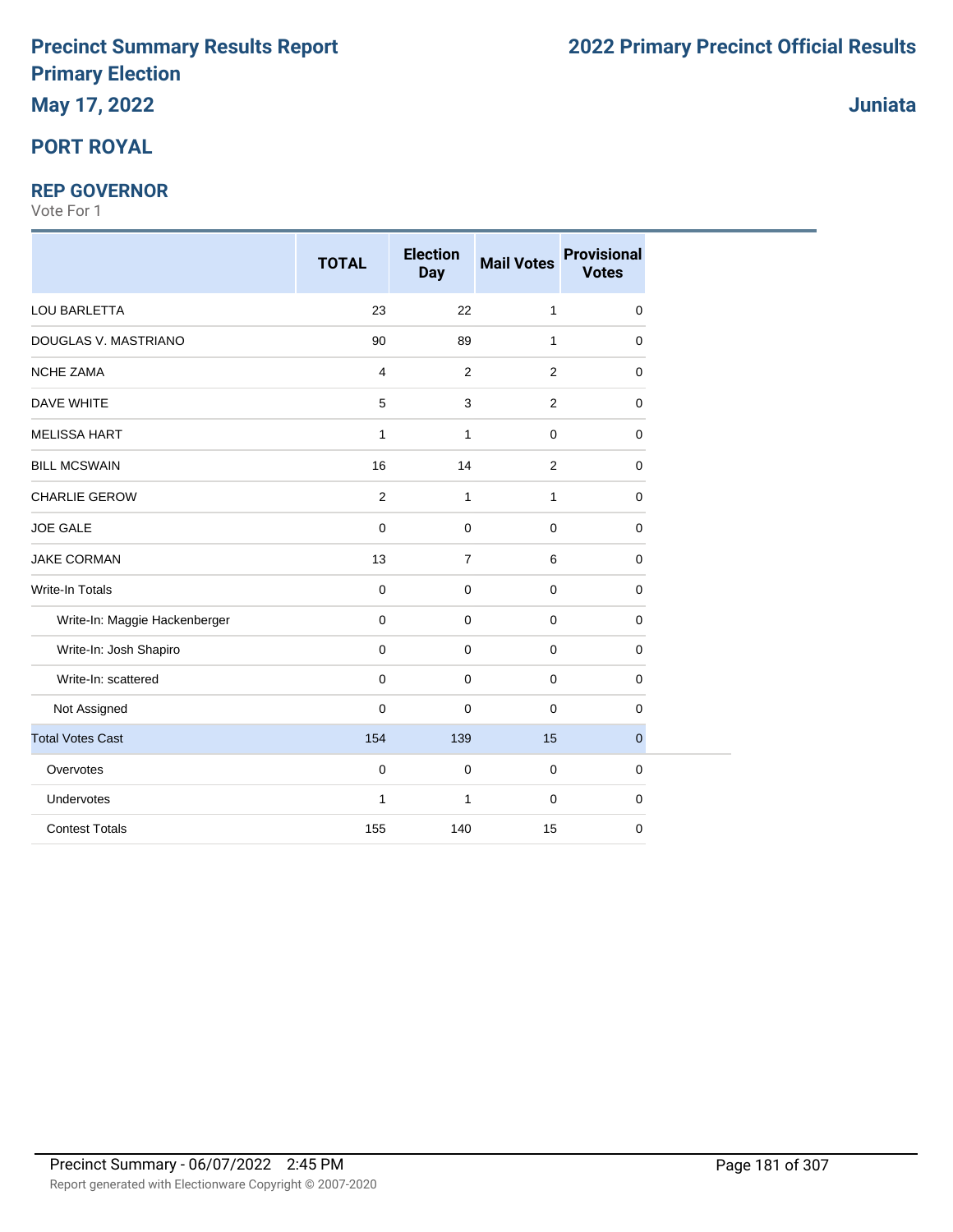### **May 17, 2022**

### **PORT ROYAL**

#### **REP LIEUTENANT GOVERNOR**

Vote For 1

|                            | <b>TOTAL</b>        | <b>Election</b><br><b>Day</b> | <b>Mail Votes</b> | <b>Provisional</b><br><b>Votes</b> |
|----------------------------|---------------------|-------------------------------|-------------------|------------------------------------|
| <b>CLARICE SCHILLINGER</b> | 20                  | 16                            | $\overline{4}$    | 0                                  |
| JAMES EARL JONES           | 10                  | 10                            | $\mathbf 0$       | 0                                  |
| <b>RICK SACCONE</b>        | 12                  | 11                            | $\mathbf{1}$      | 0                                  |
| <b>JOHN BROWN</b>          | $\,$ 5 $\,$         | 5                             | $\mathbf 0$       | 0                                  |
| <b>CHRIS FRYE</b>          | $\overline{7}$      | 5                             | $\overline{2}$    | 0                                  |
| JEFF COLEMAN               | 35                  | 29                            | 6                 | 0                                  |
| <b>RUSS DIAMOND</b>        | $\overline{7}$      | $\overline{7}$                | $\mathbf 0$       | 0                                  |
| CARRIE LEWIS DELROSSO      | 33                  | 32                            | $\mathbf{1}$      | 0                                  |
| <b>TEDDY DANIELS</b>       | 11                  | 11                            | $\mathbf 0$       | 0                                  |
| Write-In Totals            | $\mathbf 0$         | $\mathbf 0$                   | $\mathbf 0$       | 0                                  |
| Write-In: Jake Corman      | $\mathbf 0$         | $\mathbf 0$                   | $\mathbf 0$       | $\mathbf 0$                        |
| Write-In: Steve Imes       | $\mathbf 0$         | $\mathbf 0$                   | $\mathbf 0$       | 0                                  |
| Write-In: Jeff Bartos      | $\mathsf{O}\xspace$ | $\mathbf 0$                   | $\mathbf 0$       | 0                                  |
| Write-In: Lou Barletta     | $\mathbf 0$         | $\mathbf 0$                   | $\mathsf 0$       | $\mathbf 0$                        |
| Write-In: Kathy Barnette   | $\mathbf 0$         | $\mathbf 0$                   | $\mathbf 0$       | 0                                  |
| Write-In: John Reichenbach | $\mathbf 0$         | 0                             | $\mathbf 0$       | 0                                  |
| Write-In: Josh Imes        | $\mathbf 0$         | $\mathbf 0$                   | $\mathbf 0$       | $\mathbf 0$                        |
| Write-In: Austin Davis     | $\mathbf 0$         | $\mathbf 0$                   | $\mathbf 0$       | $\mathbf 0$                        |
| Write-In: Philip Rickert   | $\mathbf 0$         | $\mathbf 0$                   | $\mathbf 0$       | 0                                  |
| Write-In: Dave White       | $\mathsf{O}\xspace$ | $\mathbf 0$                   | $\mathsf 0$       | $\mathbf 0$                        |
| Write-In: scattered        | $\pmb{0}$           | 0                             | $\mathbf 0$       | 0                                  |
| Write-In: Brian Sims       | $\pmb{0}$           | $\mathbf 0$                   | $\mathsf 0$       | 0                                  |
| Write-In: Brennan Paden    | $\pmb{0}$           | $\pmb{0}$                     | $\mathbf 0$       | $\pmb{0}$                          |
| Not Assigned               | $\pmb{0}$           | $\mathbf 0$                   | $\mathbf 0$       | $\pmb{0}$                          |
| <b>Total Votes Cast</b>    | 140                 | 126                           | 14                | $\overline{0}$                     |
| Overvotes                  | $\pmb{0}$           | $\mathbf 0$                   | $\mathsf 0$       | $\pmb{0}$                          |
| Undervotes                 | 15                  | 14                            | $\mathbf{1}$      | 0                                  |
| <b>Contest Totals</b>      | 155                 | 140                           | 15                | $\pmb{0}$                          |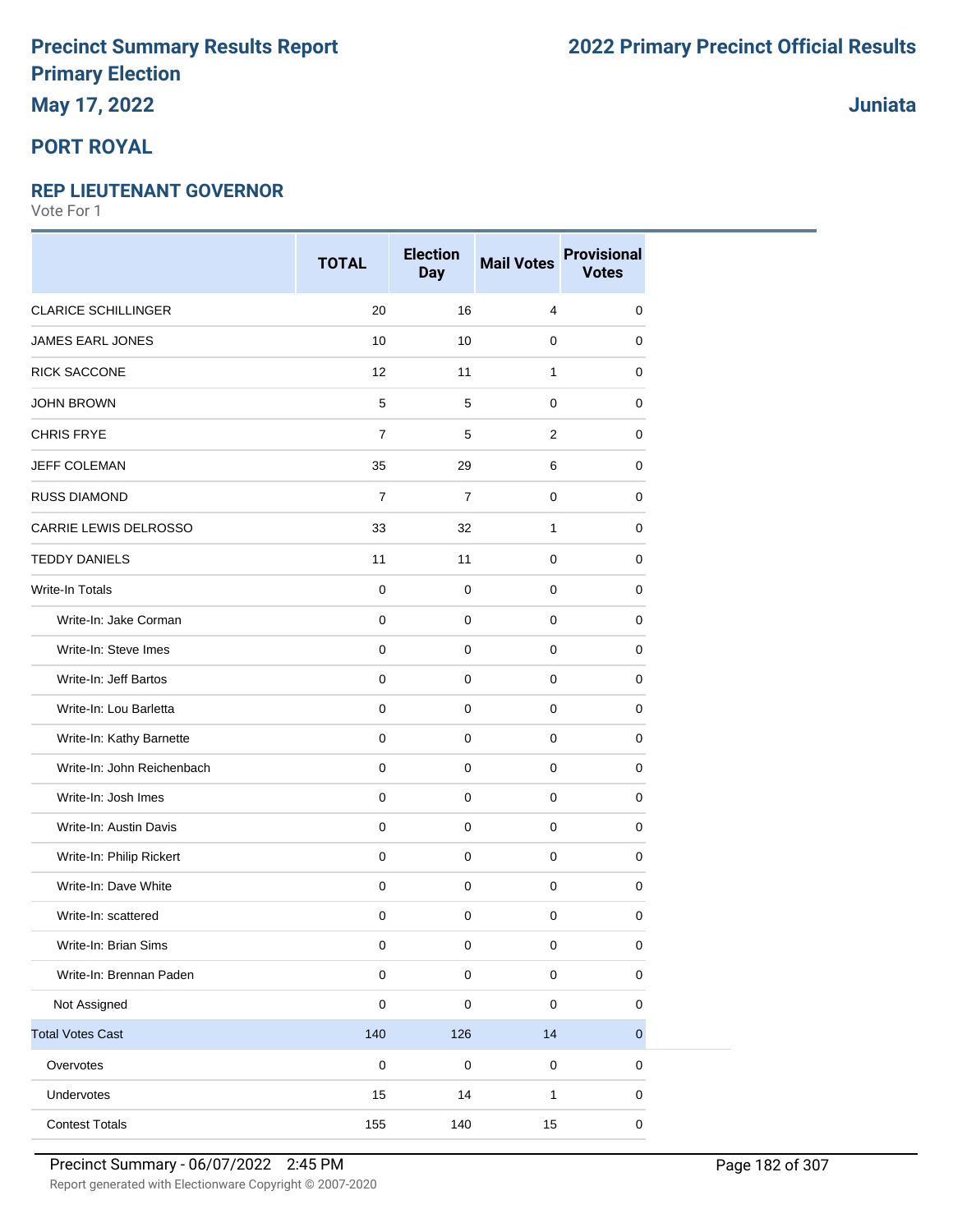### **May 17, 2022**

### **Juniata**

### **PORT ROYAL**

#### **REP REPRESENTATIVE IN CONGRESS 13TH DISTRICT**

|                               | <b>TOTAL</b>        | <b>Election</b><br><b>Day</b> | <b>Mail Votes</b> | <b>Provisional</b><br><b>Votes</b> |
|-------------------------------|---------------------|-------------------------------|-------------------|------------------------------------|
| JOHN JOYCE                    | 123                 | 110                           | 13                | $\mathbf 0$                        |
| <b>Write-In Totals</b>        | $\pmb{0}$           | $\mathbf 0$                   | $\pmb{0}$         | 0                                  |
| Write-In: Glenn Suppllee      | $\mathbf{0}$        | $\mathbf 0$                   | $\mathbf{0}$      | $\mathbf 0$                        |
| Write-In: scattered           | $\mathbf{0}$        | $\mathbf 0$                   | $\mathbf{0}$      | $\mathbf 0$                        |
| Write-In: Joseph D. Long      | $\mathbf 0$         | $\mathbf 0$                   | $\mathbf 0$       | 0                                  |
| Write-In: Mark Critz          | $\mathbf 0$         | $\mathbf 0$                   | $\mathbf 0$       | 0                                  |
| Write-In: Ginger Oberlin      | $\mathbf{0}$        | $\mathbf 0$                   | $\mathbf{0}$      | 0                                  |
| Write-In: Abby Normal         | $\mathbf 0$         | $\mathbf 0$                   | $\mathbf 0$       | 0                                  |
| Write-In: John Hershey        | $\mathsf{O}\xspace$ | $\mathbf 0$                   | $\pmb{0}$         | 0                                  |
| Write-In: John Mingle         | $\mathbf{0}$        | $\mathbf 0$                   | $\mathbf{0}$      | $\mathbf 0$                        |
| Write-In: George Smith        | $\mathbf{0}$        | $\mathbf 0$                   | $\mathbf 0$       | $\mathbf 0$                        |
| Write-In: Blake Henry         | $\mathbf 0$         | $\mathbf 0$                   | $\mathbf 0$       | 0                                  |
| Write-In: Jonathan Cunningham | $\mathbf 0$         | $\mathbf 0$                   | $\mathbf 0$       | 0                                  |
| Write-In: Donald Fultz        | $\mathbf 0$         | 0                             | $\mathbf 0$       | 0                                  |
| Write-In: Carmela Ciliberti   | $\mathsf{O}\xspace$ | 0                             | $\mathbf 0$       | 0                                  |
| Not Assigned                  | $\mathbf 0$         | $\mathbf 0$                   | $\mathbf{0}$      | $\mathbf 0$                        |
| <b>Total Votes Cast</b>       | 123                 | 110                           | 13                | $\mathbf{0}$                       |
| Overvotes                     | $\mathbf 0$         | $\pmb{0}$                     | $\mathbf{0}$      | 0                                  |
| Undervotes                    | 32                  | 30                            | 2                 | 0                                  |
| <b>Contest Totals</b>         | 155                 | 140                           | 15                | 0                                  |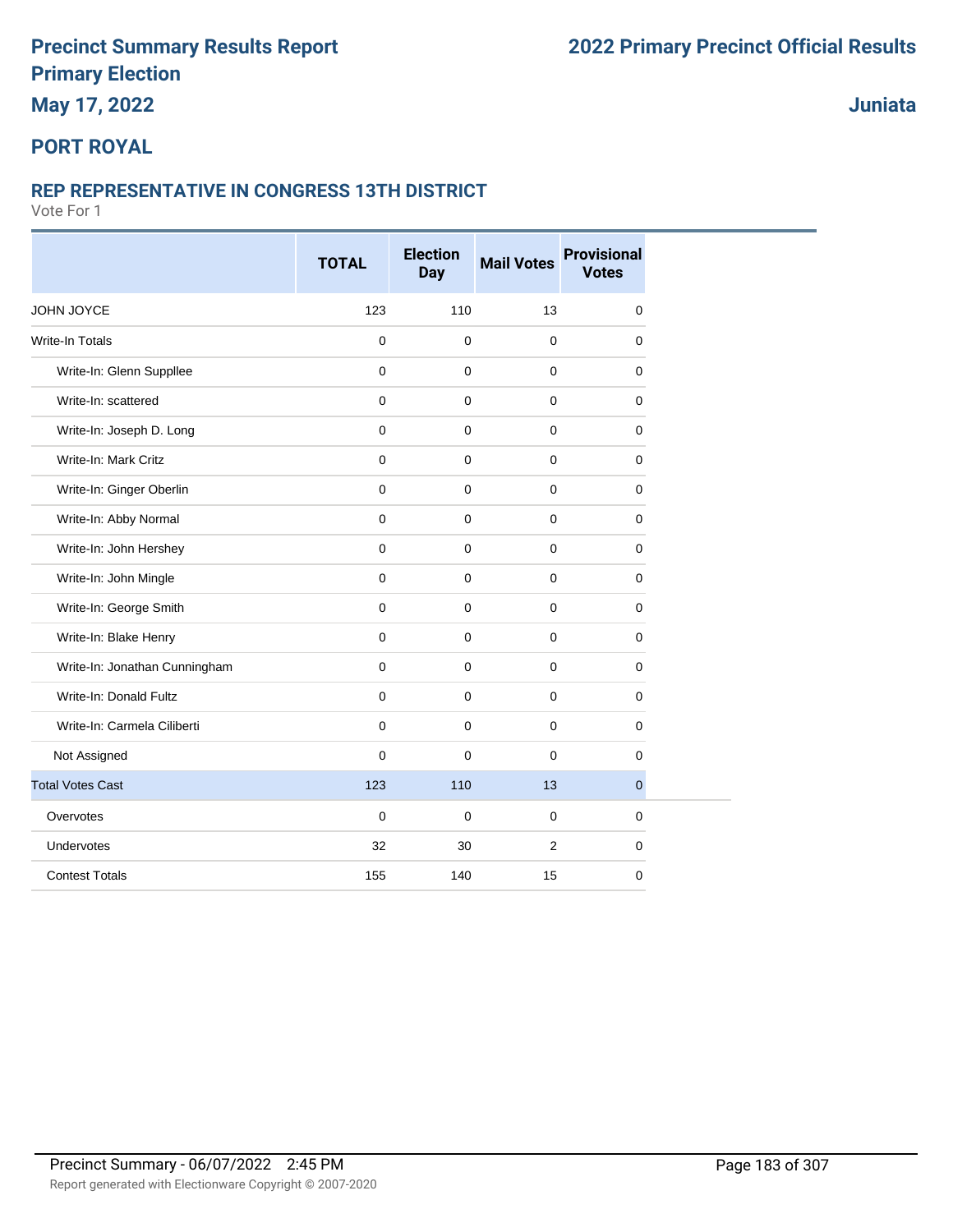**May 17, 2022**

**Juniata**

#### **PORT ROYAL**

#### **REP SENATOR IN THE GENERAL ASSEMBLY 30TH DISTRICT**

|                          | <b>TOTAL</b>        | <b>Election</b><br><b>Day</b> | <b>Mail Votes</b> | <b>Provisional</b><br><b>Votes</b> |
|--------------------------|---------------------|-------------------------------|-------------------|------------------------------------|
|                          |                     |                               |                   |                                    |
| <b>JUDY WARD</b>         | 118                 | 105                           | 13                | 0                                  |
| Write-In Totals          | $\mathbf 0$         | $\mathbf 0$                   | $\mathbf 0$       | 0                                  |
| Write-In: Donald Fultz   | $\mathbf 0$         | $\mathbf 0$                   | $\mathbf 0$       | 0                                  |
| Write-In: John Hershey   | $\mathbf 0$         | $\mathbf 0$                   | $\mathbf 0$       | 0                                  |
| Write-In: scattered      | $\mathbf 0$         | $\mathbf 0$                   | $\mathbf 0$       | 0                                  |
| Write-In: Bonnie Comp    | $\mathbf 0$         | $\mathbf 0$                   | $\mathbf 0$       | 0                                  |
| Write-In: Cody Burns     | $\mathsf{O}\xspace$ | $\mathbf 0$                   | $\pmb{0}$         | 0                                  |
| Write-In: Carol Taylor   | $\mathbf 0$         | $\mathbf 0$                   | $\mathbf 0$       | 0                                  |
| Write-In: Michael Kramer | $\mathbf 0$         | $\mathbf 0$                   | $\mathbf 0$       | 0                                  |
| Write-In: Ginger Oberlin | $\mathbf 0$         | $\mathbf 0$                   | $\mathbf 0$       | 0                                  |
| Write-In: Dave Fry       | $\mathbf 0$         | $\mathbf 0$                   | $\mathbf 0$       | 0                                  |
| Write-In: Blake Henry    | $\mathbf 0$         | $\mathbf 0$                   | $\mathbf 0$       | 0                                  |
| Not Assigned             | $\mathbf 0$         | $\mathbf 0$                   | $\mathbf 0$       | 0                                  |
| <b>Total Votes Cast</b>  | 118                 | 105                           | 13                | $\overline{0}$                     |
| Overvotes                | $\mathbf 0$         | $\mathbf 0$                   | $\mathbf 0$       | 0                                  |
| Undervotes               | 37                  | 35                            | 2                 | $\mathbf 0$                        |
| <b>Contest Totals</b>    | 155                 | 140                           | 15                | 0                                  |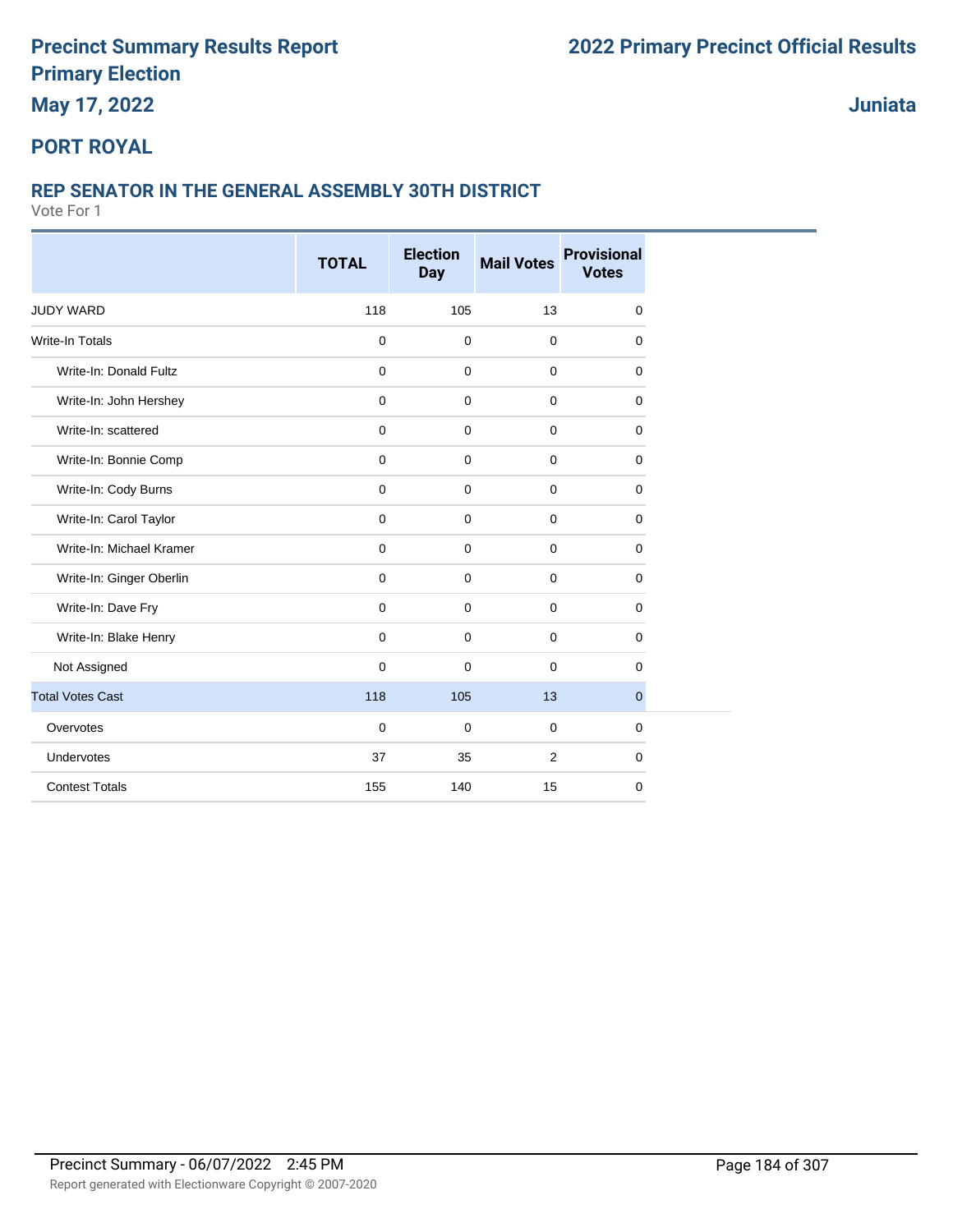**May 17, 2022**

**Juniata**

### **PORT ROYAL**

# **REP REPRESENTATIVE IN THE GENERAL ASSEMBLY 86TH DISTRICT**

|                              | <b>TOTAL</b> | <b>Election</b><br><b>Day</b> | <b>Mail Votes</b> | <b>Provisional</b><br><b>Votes</b> |  |
|------------------------------|--------------|-------------------------------|-------------------|------------------------------------|--|
| <b>JOHN HERSHEY</b>          | 135          | 120                           | 15                | $\mathbf 0$                        |  |
| PERRY STAMBAUGH              | 20           | 20                            | $\mathbf 0$       | $\mathbf 0$                        |  |
| <b>Write-In Totals</b>       | $\mathbf 0$  | $\mathbf 0$                   | $\mathbf 0$       | 0                                  |  |
| Write-In: Edward T. Reinhold | $\mathbf 0$  | $\mathbf 0$                   | $\mathbf 0$       | $\mathbf 0$                        |  |
| Write-In: Jared Charles      | 0            | $\mathbf 0$                   | $\mathbf 0$       | $\mathbf 0$                        |  |
| Not Assigned                 | 0            | $\mathbf 0$                   | $\mathbf 0$       | 0                                  |  |
| <b>Total Votes Cast</b>      | 155          | 140                           | 15                | $\mathbf{0}$                       |  |
| Overvotes                    | 0            | $\mathbf 0$                   | $\mathbf 0$       | $\mathbf 0$                        |  |
| Undervotes                   | 0            | $\mathbf 0$                   | $\mathbf 0$       | $\mathbf 0$                        |  |
| <b>Contest Totals</b>        | 155          | 140                           | 15                | $\mathbf 0$                        |  |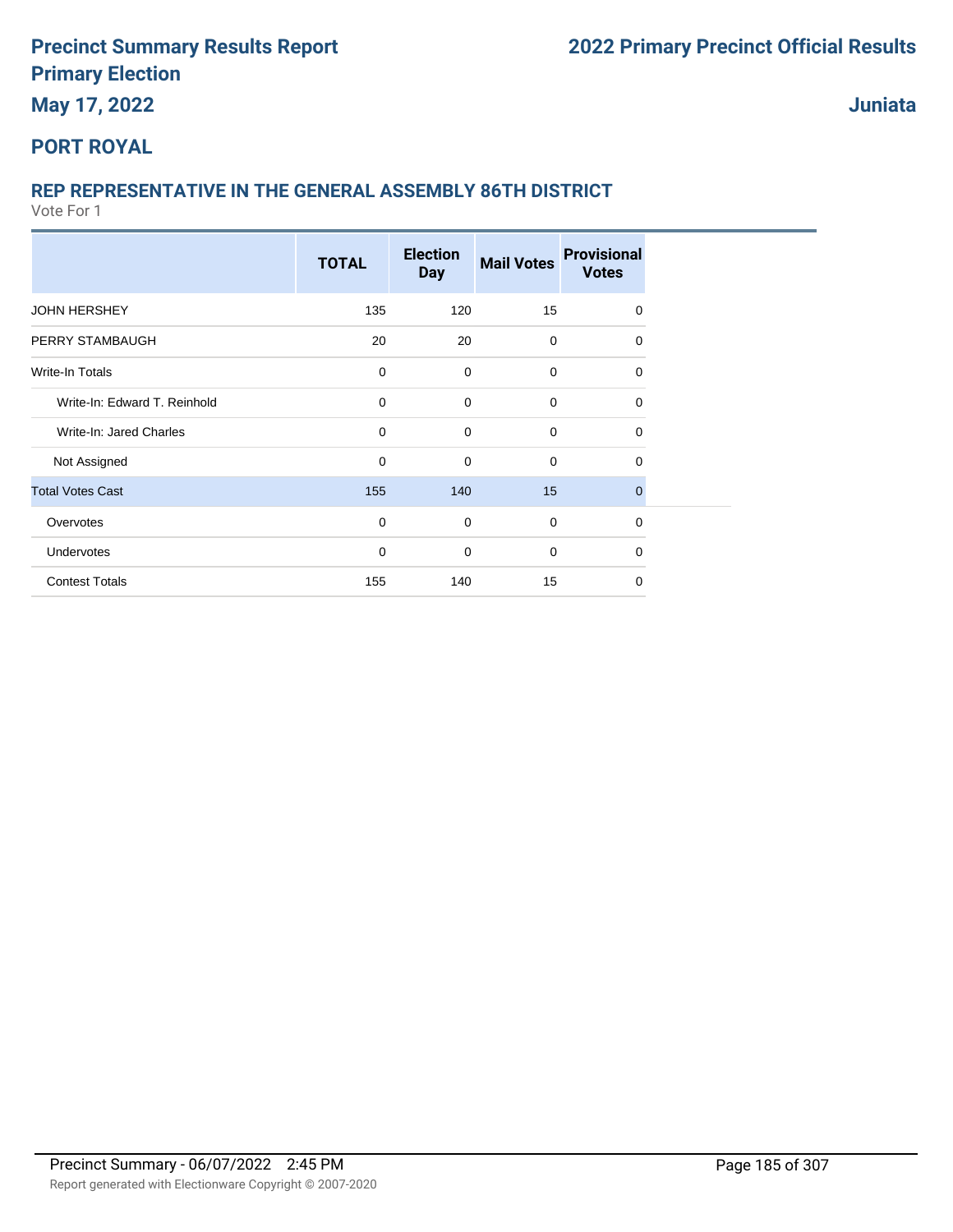### **May 17, 2022**

#### **Juniata**

#### **PORT ROYAL**

#### **REP MEMBER OF REPUBLICAN STATE COMMITTEE**

|                                      | <b>TOTAL</b>        | <b>Election</b><br><b>Day</b> | <b>Mail Votes</b> | <b>Provisional</b><br><b>Votes</b> |
|--------------------------------------|---------------------|-------------------------------|-------------------|------------------------------------|
| NANCI L. AUMILLER                    | 126                 | 111                           | 15                | $\pmb{0}$                          |
| Write-In Totals                      | $\mathbf 0$         | $\mathbf 0$                   | $\mathbf 0$       | $\mathbf 0$                        |
| Write-In: scattered                  | $\mathbf{0}$        | $\mathbf 0$                   | 0                 | $\mathbf 0$                        |
| Write-In: Katrina D. Dolan           | $\mathbf 0$         | $\mathbf 0$                   | 0                 | 0                                  |
| Write-In: Ginger Oberlin             | $\mathsf{O}\xspace$ | $\mathbf 0$                   | 0                 | 0                                  |
| Write-In: David Hunsberger           | $\mathbf 0$         | $\mathbf 0$                   | $\pmb{0}$         | $\mathbf 0$                        |
| Write-In: Zachary Williams           | $\mathbf 0$         | $\mathbf 0$                   | 0                 | 0                                  |
| Write-In: Abbie Normal               | $\mathbf 0$         | $\mathbf 0$                   | 0                 | 0                                  |
| Write-In: Monica Wert                | $\mathbf 0$         | $\mathbf 0$                   | $\mathbf 0$       | 0                                  |
| Write-In: Elizebath M. Raffensberger | $\mathbf 0$         | 0                             | 0                 | $\mathbf 0$                        |
| Write-In: Tammy Heikes               | $\mathbf 0$         | $\mathbf 0$                   | 0                 | 0                                  |
| Write-In: Philip Rickert             | $\mathbf 0$         | $\mathbf 0$                   | $\mathbf 0$       | 0                                  |
| Write-In: Bradley Hershey            | $\mathbf 0$         | $\mathbf 0$                   | 0                 | $\mathbf 0$                        |
| Write-In: Donald Fultz               | $\mathbf{0}$        | $\mathbf 0$                   | $\mathbf 0$       | 0                                  |
| Write-In: Doug Elsasser              | $\mathbf 0$         | $\mathbf 0$                   | 0                 | 0                                  |
| Not Assigned                         | $\mathbf 0$         | $\mathbf 0$                   | 0                 | $\mathbf 0$                        |
| <b>Total Votes Cast</b>              | 126                 | 111                           | 15                | $\mathbf{0}$                       |
| Overvotes                            | $\mathbf 0$         | $\mathbf 0$                   | $\mathbf 0$       | $\mathbf 0$                        |
| Undervotes                           | 29                  | 29                            | $\pmb{0}$         | 0                                  |
| <b>Contest Totals</b>                | 155                 | 140                           | 15                | 0                                  |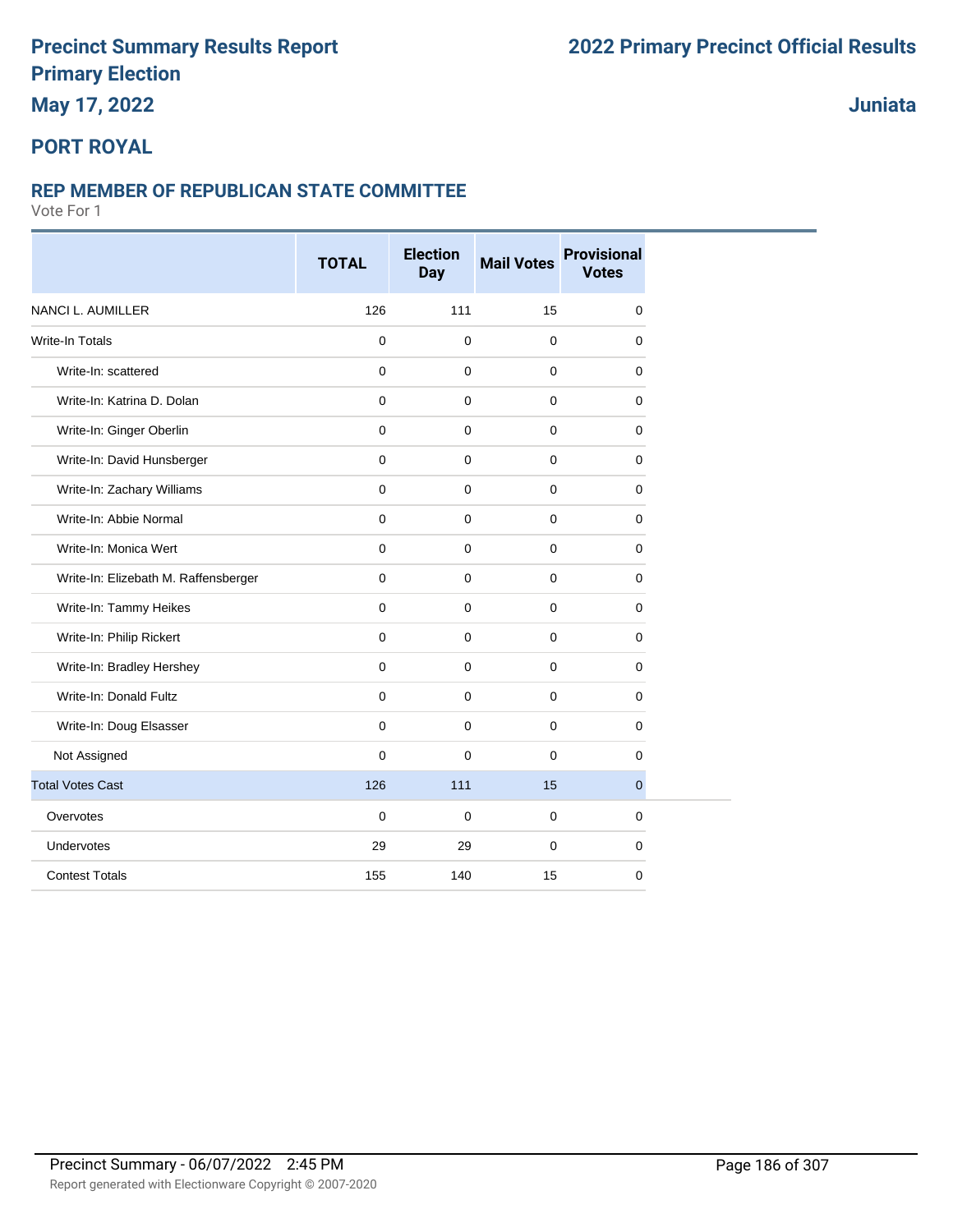# **May 17, 2022**

**Juniata**

#### **PORT ROYAL**

#### **REP PORT ROYAL BOROUGH REPUBLICAN COMMITTEEPERSON**

|                              | <b>TOTAL</b> | <b>Election</b><br><b>Day</b> | <b>Mail Votes</b> | <b>Provisional</b><br><b>Votes</b> |
|------------------------------|--------------|-------------------------------|-------------------|------------------------------------|
| <b>Write-In Totals</b>       | 13           | 13                            | $\mathbf 0$       | 0                                  |
| Write-In: William Poorman    | 1            | $\mathbf{1}$                  | $\mathbf 0$       | 0                                  |
| Write-In: Mary Hubler        | $\mathbf{1}$ | $\mathbf{1}$                  | $\mathbf 0$       | 0                                  |
| Write-In: Jamie L. Bryner    | $\mathbf{1}$ | $\mathbf{1}$                  | $\mathbf 0$       | 0                                  |
| Write-In: Mick Zimmerman     | 1            | 1                             | $\mathbf 0$       | 0                                  |
| Write-In: Bryan Baker        | $\mathbf{1}$ | $\mathbf{1}$                  | $\mathbf 0$       | 0                                  |
| Write-In: scattered          | 1            | 1                             | $\mathbf 0$       | 0                                  |
| Write-In: John Shellenberger | 1            | $\mathbf{1}$                  | $\mathbf 0$       | 0                                  |
| Write-In: Dylan Cisney       | 2            | 2                             | $\mathbf 0$       | $\mathbf 0$                        |
| Write-In: Trent Brenneman    | 1            | 1                             | $\mathbf 0$       | 0                                  |
| Write-In: Andrew Boyer       | 1            | $\mathbf{1}$                  | $\mathbf 0$       | $\mathbf 0$                        |
| Write-In: Shane Haines       | 1            | $\mathbf{1}$                  | $\mathbf 0$       | 0                                  |
| Not Assigned                 | 1            | $\mathbf{1}$                  | $\mathbf 0$       | 0                                  |
| <b>Total Votes Cast</b>      | 13           | 13                            | $\mathbf{0}$      | $\mathbf{0}$                       |
| Overvotes                    | $\mathbf 0$  | $\mathbf 0$                   | $\Omega$          | 0                                  |
| Undervotes                   | 297          | 267                           | 30                | $\mathbf 0$                        |
| <b>Contest Totals</b>        | 310          | 280                           | 30                | 0                                  |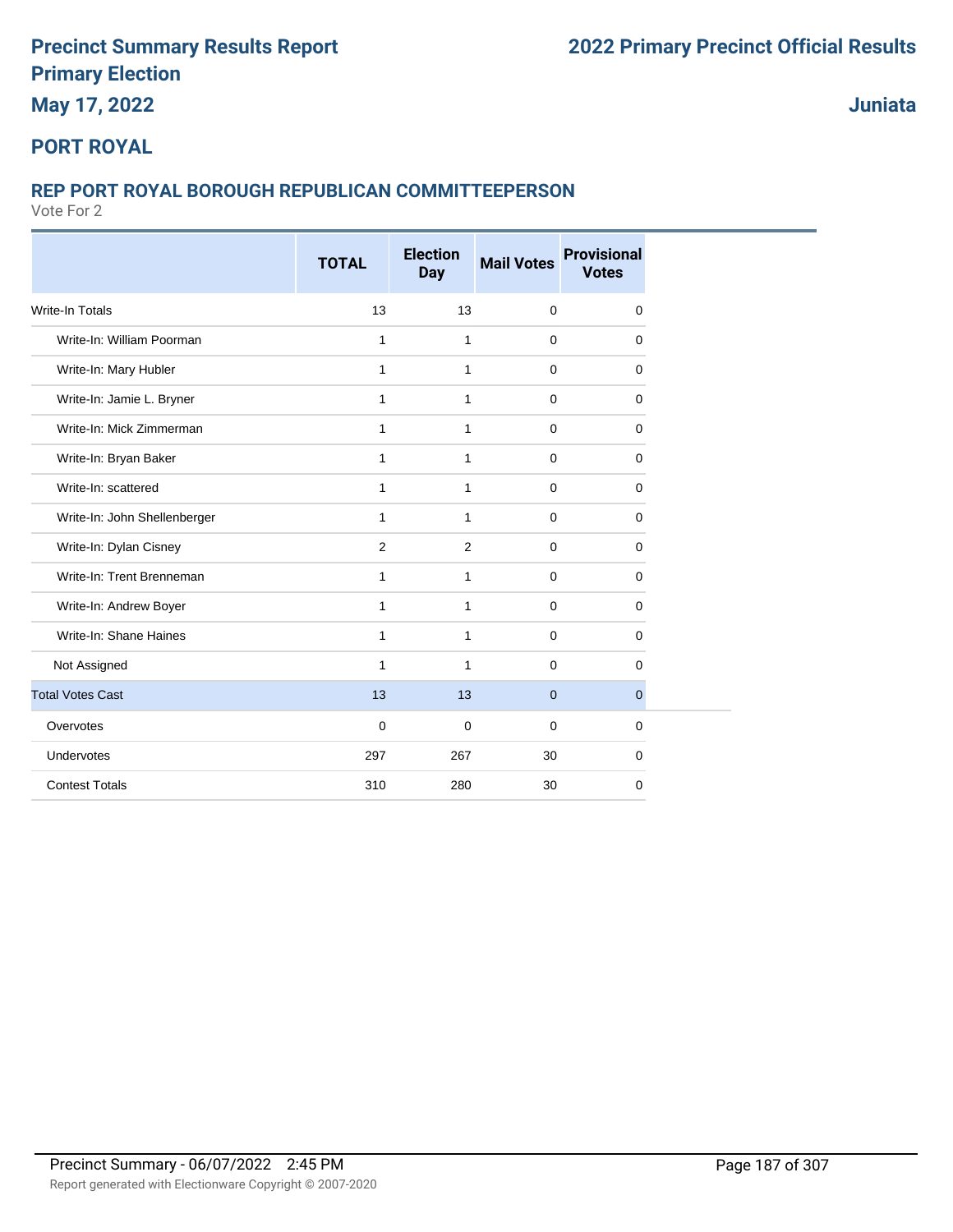# **SPRUCE HILL**

| <b>STATISTICS</b> |
|-------------------|
|-------------------|

|                                   | <b>TOTAL</b> | <b>Election Day Mail Votes</b> |    | <b>Provisional</b><br><b>Votes</b> |
|-----------------------------------|--------------|--------------------------------|----|------------------------------------|
| Registered Voters - Total         | 465          |                                |    |                                    |
| Registered Voters - Democratic    | 116          |                                |    |                                    |
| Registered Voters - Republican    | 349          |                                |    |                                    |
| Registered Voters - NONPARTISAN   | 0            |                                |    |                                    |
| <b>Ballots Cast - Total</b>       | 234          | 211                            | 23 | $\Omega$                           |
| Ballots Cast - Democratic         | 46           | 29                             | 17 | 0                                  |
| Ballots Cast - Republican         | 188          | 182                            | 6  | 0                                  |
| <b>Ballots Cast - NONPARTISAN</b> | 0            | 0                              | 0  | 0                                  |
| <b>Ballots Cast - Blank</b>       | 0            | 0                              | 0  | 0                                  |
| <b>Voter Turnout - Total</b>      | 50.32%       |                                |    |                                    |
| Voter Turnout - Democratic        | 39.66%       |                                |    |                                    |
| Voter Turnout - Republican        | 53.87%       |                                |    |                                    |
| Voter Turnout - NONPARTISAN       | 0.00%        |                                |    |                                    |

#### **DEM UNITED STATES SENATOR**

Vote For 1

|                          | <b>TOTAL</b> | <b>Election</b><br><b>Day</b> | <b>Mail Votes</b> | <b>Provisional</b><br><b>Votes</b> |
|--------------------------|--------------|-------------------------------|-------------------|------------------------------------|
| <b>ALEX KHALIL</b>       | 1            | $\Omega$                      | 1                 | $\Omega$                           |
| <b>CONOR LAMB</b>        | 5            | 2                             | 3                 | $\Omega$                           |
| <b>MALCOLM KENYATTA</b>  | $\mathbf 0$  | $\Omega$                      | $\mathbf 0$       | $\Omega$                           |
| <b>JOHN FETTERMAN</b>    | 39           | 27                            | 12                | 0                                  |
| Write-In Totals          | 1            | $\Omega$                      | 1                 | $\Omega$                           |
| Write-In: Kathy Barnette | 0            | $\mathbf 0$                   | $\mathbf 0$       | $\Omega$                           |
| Write-In: scattered      | $\mathbf 0$  | $\Omega$                      | 0                 | 0                                  |
| Write-In: Mehmet Oz      | $\Omega$     | $\Omega$                      | $\Omega$          | $\Omega$                           |
| Write-In: Conor Lamb     | $\Omega$     | $\Omega$                      | $\mathbf 0$       | $\Omega$                           |
| Write-In: Carla Sands    | 1            | 0                             | 1                 | 0                                  |
| Write-In: John Hershey   | $\Omega$     | $\Omega$                      | $\Omega$          | $\Omega$                           |
| Write-In: Dave McCormick | $\Omega$     | $\Omega$                      | 0                 | $\Omega$                           |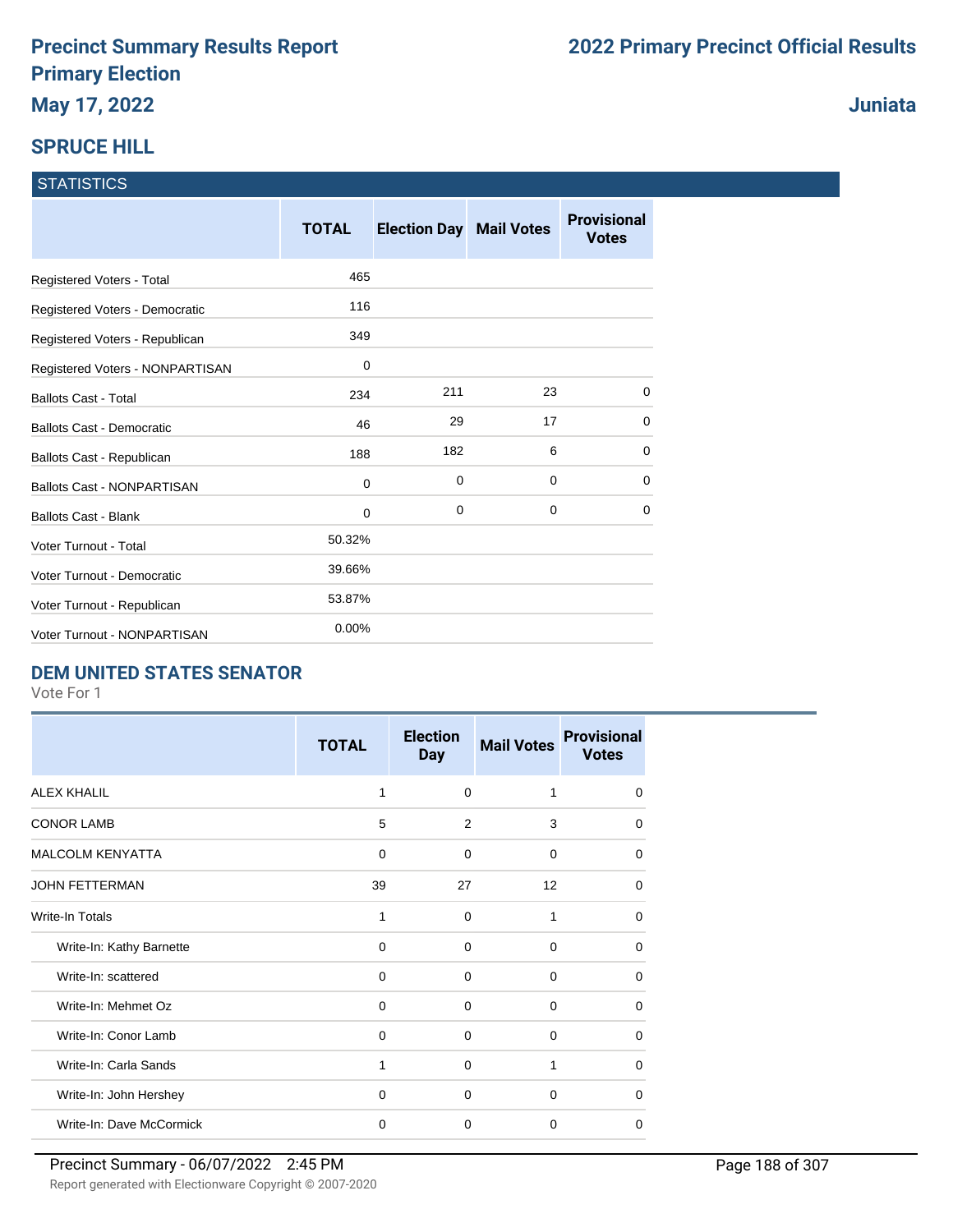#### **DEM UNITED STATES SENATOR**

Vote For 1

|                         | <b>TOTAL</b> | <b>Election</b><br><b>Day</b> | <b>Mail Votes</b> | <b>Provisional</b><br><b>Votes</b> |  |
|-------------------------|--------------|-------------------------------|-------------------|------------------------------------|--|
| Write-In: Jeff Bartos   | 0            | $\mathbf 0$                   | 0                 | 0                                  |  |
| Not Assigned            | 0            | $\mathbf 0$                   | 0                 | 0                                  |  |
| <b>Total Votes Cast</b> | 46           | 29                            | 17                | $\mathbf{0}$                       |  |
| Overvotes               | 0            | $\mathbf 0$                   | 0                 | 0                                  |  |
| Undervotes              | $\mathbf 0$  | 0                             | 0                 | 0                                  |  |
| <b>Contest Totals</b>   | 46           | 29                            | 17                | 0                                  |  |

#### **DEM GOVERNOR**

|                          | <b>TOTAL</b> | <b>Election</b><br><b>Day</b> | <b>Mail Votes</b> | <b>Provisional</b><br><b>Votes</b> |
|--------------------------|--------------|-------------------------------|-------------------|------------------------------------|
| <b>JOSH SHAPIRO</b>      | 44           | 29                            | 15                | $\mathbf 0$                        |
| <b>Write-In Totals</b>   | 2            | $\mathbf 0$                   | 2                 | $\mathbf 0$                        |
| Write-In: Jake Corman    | $\mathbf 0$  | $\mathbf 0$                   | $\mathbf 0$       | $\mathbf 0$                        |
| Write-In: David White    | $\mathbf 0$  | $\mathbf 0$                   | $\Omega$          | $\mathbf 0$                        |
| Write-In: Bill McSwain   | $\mathbf 0$  | 0                             | $\mathbf 0$       | 0                                  |
| Write-In: scattered      | $\mathbf 0$  | $\mathbf 0$                   | $\mathbf 0$       | $\mathbf 0$                        |
| Write-In: Abe Stroup     | $\mathbf 0$  | $\mathbf 0$                   | $\mathbf 0$       | $\mathbf 0$                        |
| Write-In: Lou Barletta   | $\mathbf 0$  | $\mathbf 0$                   | $\mathbf 0$       | $\mathbf 0$                        |
| Write-In: Nche Zame      | 0            | 0                             | $\mathbf 0$       | 0                                  |
| Write-In: Melissa Hart   | $\mathbf 0$  | $\mathbf 0$                   | $\mathbf 0$       | 0                                  |
| Write-In: Doug Mastriano | 2            | $\mathbf 0$                   | 2                 | $\mathbf 0$                        |
| Not Assigned             | $\mathbf 0$  | $\mathbf 0$                   | $\mathbf 0$       | 0                                  |
| <b>Total Votes Cast</b>  | 46           | 29                            | 17                | $\mathbf{0}$                       |
| Overvotes                | $\mathbf 0$  | 0                             | $\mathbf 0$       | 0                                  |
| Undervotes               | 0            | 0                             | $\mathbf 0$       | 0                                  |
| <b>Contest Totals</b>    | 46           | 29                            | 17                | $\mathbf 0$                        |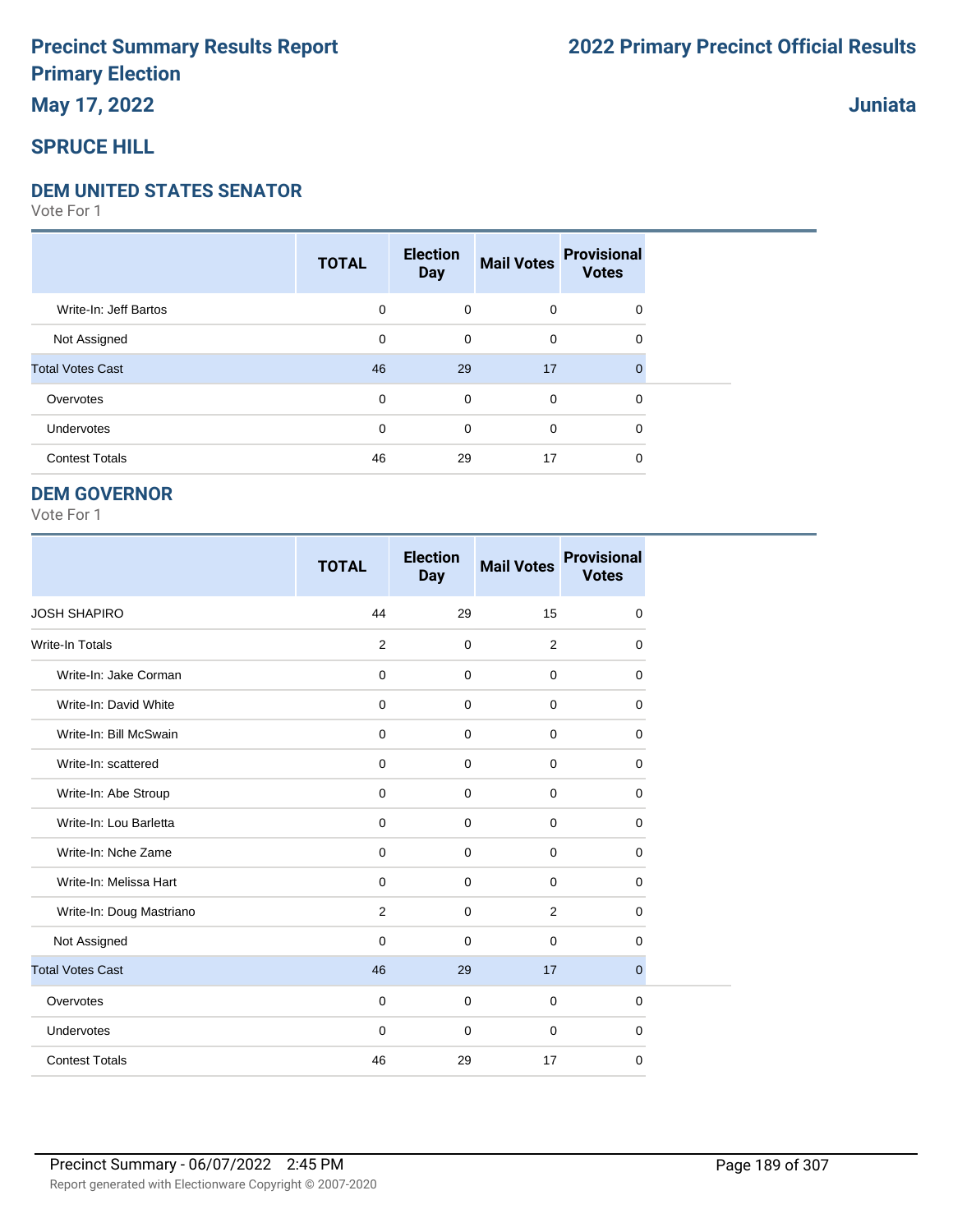# **May 17, 2022**

### **SPRUCE HILL**

#### **DEM LIEUTENANT GOVERNOR**

Vote For 1

|                                 | <b>TOTAL</b>   | <b>Election</b><br><b>Day</b> | <b>Mail Votes</b> | <b>Provisional</b><br><b>Votes</b> |
|---------------------------------|----------------|-------------------------------|-------------------|------------------------------------|
| <b>AUSTIN DAVIS</b>             | 21             | 12                            | 9                 | $\mathbf 0$                        |
| <b>RAY SOSA</b>                 | 13             | 10                            | 3                 | 0                                  |
| <b>BRIAN SIMS</b>               | $\bf 8$        | 6                             | 2                 | $\Omega$                           |
| <b>Write-In Totals</b>          | $\overline{2}$ | $\mathbf 0$                   | 2                 | $\mathbf 0$                        |
| Write-In: James Earl Jones      | 2              | $\mathbf 0$                   | 2                 | $\mathbf 0$                        |
| Write-In: Jeff Coleman          | $\mathbf 0$    | $\mathbf 0$                   | $\mathbf 0$       | $\mathbf 0$                        |
| Write-In: John Brown            | $\pmb{0}$      | $\mathbf 0$                   | $\mathbf 0$       | $\mathbf 0$                        |
| Write-In: Claire Schillinger    | $\mathbf 0$    | $\mathbf 0$                   | $\mathbf 0$       | $\mathbf 0$                        |
| Write-In: Carris Lewis Delrosso | $\mathbf 0$    | $\mathbf 0$                   | $\mathbf 0$       | $\mathbf 0$                        |
| Write-In: John Jones            | $\mathbf 0$    | $\mathbf 0$                   | $\mathbf 0$       | $\mathbf 0$                        |
| Write-In: scattered             | $\mathbf 0$    | $\mathbf 0$                   | 0                 | $\mathbf 0$                        |
| Write-In: Teddy Daniels         | $\mathbf 0$    | $\mathbf 0$                   | $\mathbf 0$       | 0                                  |
| Not Assigned                    | $\mathbf 0$    | $\mathbf 0$                   | $\mathbf 0$       | 0                                  |
| <b>Total Votes Cast</b>         | 44             | 28                            | 16                | $\mathbf{0}$                       |
| Overvotes                       | $\mathbf{1}$   | $\mathbf 0$                   | $\mathbf{1}$      | $\mathbf 0$                        |
| Undervotes                      | 1              | 1                             | $\mathbf 0$       | 0                                  |
| <b>Contest Totals</b>           | 46             | 29                            | 17                | $\mathbf 0$                        |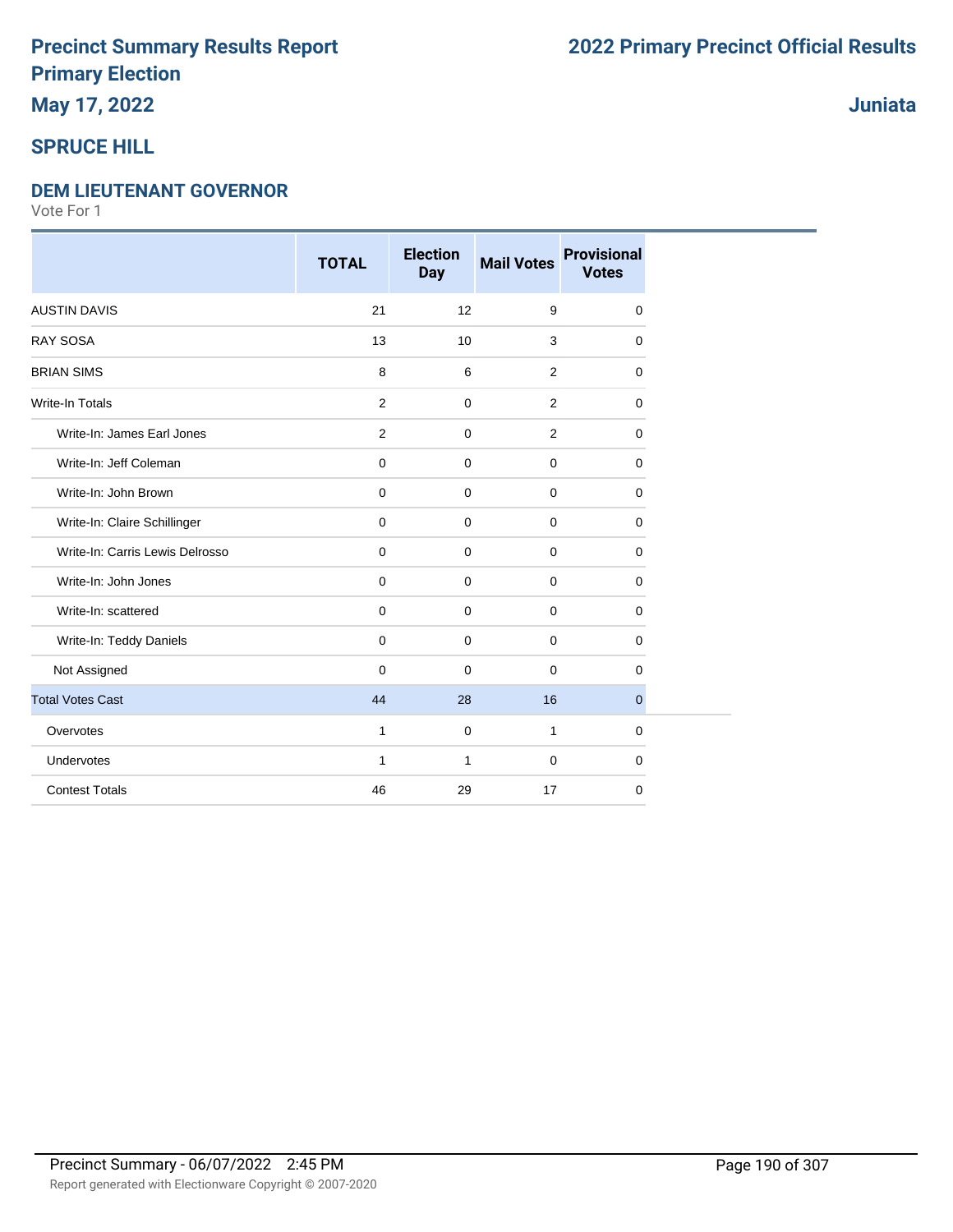### **May 17, 2022**

**Juniata**

### **SPRUCE HILL**

#### **DEM REPRESENTATIVE IN CONGRESS 13TH DISTRICT**

|                                  | <b>TOTAL</b>   | <b>Election</b><br><b>Day</b> | <b>Mail Votes</b>   | <b>Provisional</b><br><b>Votes</b> |
|----------------------------------|----------------|-------------------------------|---------------------|------------------------------------|
| <b>Write-In Totals</b>           | 4              | 2                             | 2                   | 0                                  |
| Write-In: Dan Martin             | $\mathbf 0$    | 0                             | $\mathbf 0$         | 0                                  |
| Write-In: Mark Partner           | $\mathbf{1}$   | $\mathbf 0$                   | $\mathbf{1}$        | 0                                  |
| Write-In: David Stetler          | $\mathbf 0$    | $\mathbf 0$                   | 0                   | 0                                  |
| Write-In: John Hershey           | 0              | 0                             | 0                   | 0                                  |
| Write-In: Norman Love            | $\mathbf 0$    | $\mathbf 0$                   | $\mathbf 0$         | $\mathbf 0$                        |
| Write-In: Andrew Stroup          | $\Omega$       | 0                             | $\mathbf 0$         | 0                                  |
| Write-In: Jonathan M. Cunningham | 0              | $\mathbf 0$                   | $\mathbf 0$         | 0                                  |
| Write-In: Wyatt Guillory         | $\mathbf{0}$   | $\mathbf 0$                   | $\mathbf 0$         | $\mathbf 0$                        |
| Write-In: Todd Rowley            | 0              | 0                             | 0                   | 0                                  |
| Write-In: Mark Critz             | $\overline{2}$ | $\overline{2}$                | 0                   | 0                                  |
| Write-In: Eric Becht             | $\mathbf 0$    | $\mathbf 0$                   | $\mathbf 0$         | 0                                  |
| Write-In: John Fetterman         | $\mathbf 0$    | $\mathbf 0$                   | $\mathbf 0$         | 0                                  |
| Write-In: Robert Bob Casey Jr    | $\mathbf 0$    | $\mathbf 0$                   | $\mathbf 0$         | 0                                  |
| Write-In: Jay G. Auker           | 0              | $\mathbf 0$                   | $\mathbf 0$         | 0                                  |
| Write-In: Summer Lee             | $\mathbf 0$    | $\mathbf 0$                   | $\mathbf 0$         | 0                                  |
| Write-In: Tessa Gross            | 0              | 0                             | 0                   | 0                                  |
| Write-In: Sandy Berrier          | $\mathbf 0$    | $\mathbf 0$                   | $\mathbf 0$         | 0                                  |
| Write-In: John Auker             | $\Omega$       | $\mathbf 0$                   | $\mathbf 0$         | $\mathbf 0$                        |
| Write-In: Perry Stambaugh        | 0              | 0                             | 0                   | 0                                  |
| Write-In: Teresa Long O'Neal     | $\mathbf 0$    | $\mathbf 0$                   | $\mathbf 0$         | $\mathbf 0$                        |
| Write-In: Joshua Guillory        | 0              | 0                             | 0                   | 0                                  |
| Write-In: scattered              | $\mathbf 0$    | $\mathbf 0$                   | $\pmb{0}$           | 0                                  |
| Write-In: Kim Hart               | $\mathbf 0$    | $\mathsf{O}\xspace$           | $\mathbf 0$         | $\pmb{0}$                          |
| Write-In: John Joyce             | $\mathbf 0$    | $\mathsf{O}\xspace$           | $\mathsf{O}\xspace$ | $\pmb{0}$                          |
| Write-In: Craig Paden            | $\pmb{0}$      | $\mathsf 0$                   | $\pmb{0}$           | $\mathbf 0$                        |
| Write-In: Jonathan Mertz         | $\mathbf{1}$   | $\mathsf 0$                   | $\mathbf{1}$        | $\pmb{0}$                          |
| Not Assigned                     | 0              | $\pmb{0}$                     | $\pmb{0}$           | $\pmb{0}$                          |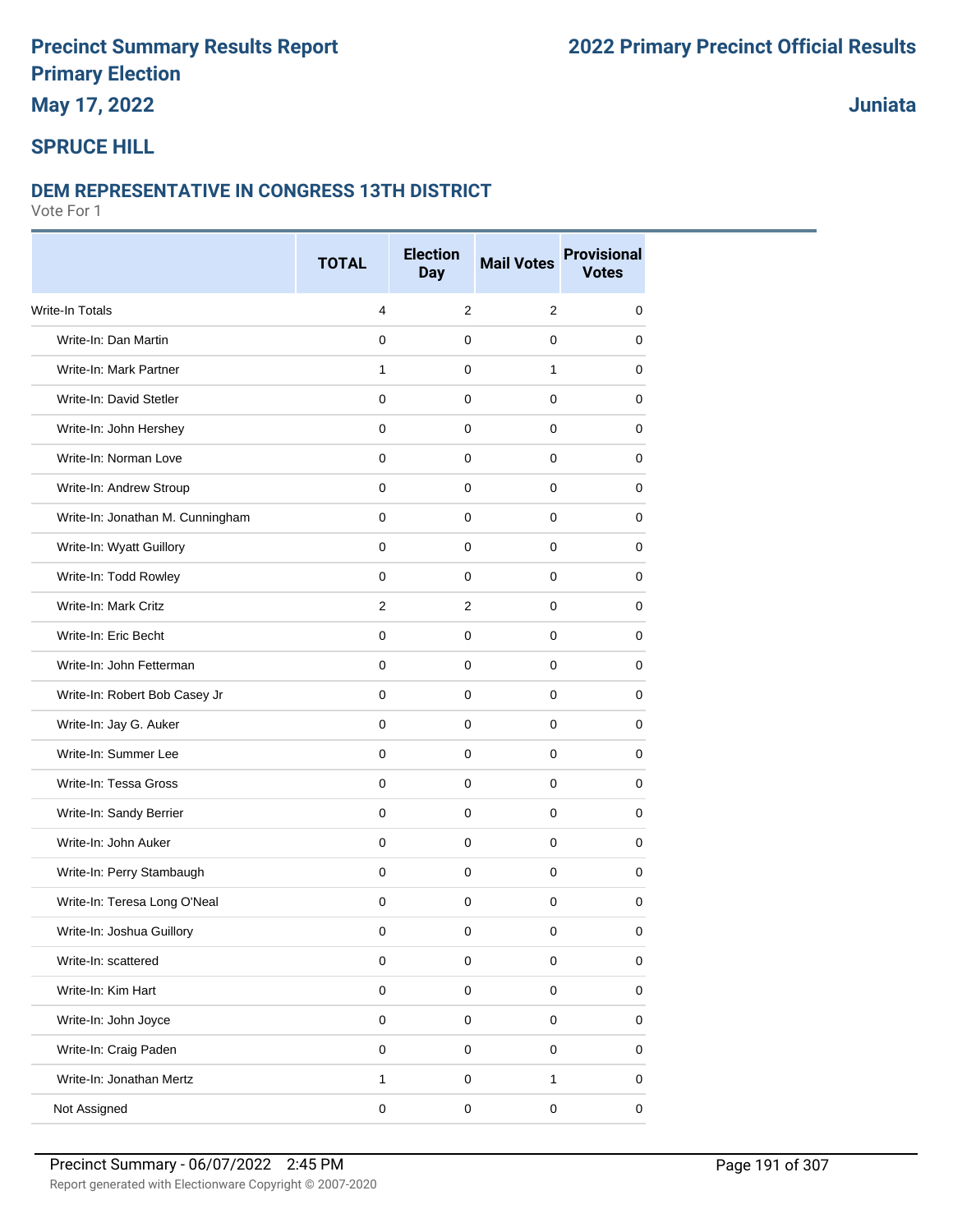**May 17, 2022**

**Juniata**

### **SPRUCE HILL**

#### **DEM REPRESENTATIVE IN CONGRESS 13TH DISTRICT**

Vote For 1

|                         | <b>TOTAL</b>   | <b>Election</b><br><b>Day</b> | <b>Mail Votes</b> | <b>Provisional</b><br><b>Votes</b> |  |
|-------------------------|----------------|-------------------------------|-------------------|------------------------------------|--|
| <b>Total Votes Cast</b> | $\overline{4}$ | 2                             | 2                 | $\Omega$                           |  |
| Overvotes               | 0              | 0                             | $\mathbf 0$       | 0                                  |  |
| Undervotes              | 42             | 27                            | 15                | 0                                  |  |
| <b>Contest Totals</b>   | 46             | 29                            | 17                | 0                                  |  |

#### **DEM SENATOR IN THE GENERAL ASSEMBLY 30TH DISTRICT**

|                          | <b>TOTAL</b>   | <b>Election</b><br><b>Day</b> | <b>Mail Votes</b> | <b>Provisional</b><br><b>Votes</b> |
|--------------------------|----------------|-------------------------------|-------------------|------------------------------------|
| <b>CAROL TAYLOR</b>      | 37             | 23                            | 14                | $\mathbf 0$                        |
| <b>Write-In Totals</b>   | 2              | 0                             | 2                 | 0                                  |
| Write-In: Judith Ward    | $\overline{2}$ | 0                             | 2                 | $\mathbf 0$                        |
| Write-In: John Hershey   | $\mathbf 0$    | 0                             | $\mathbf 0$       | 0                                  |
| Write-In: scattered      | 0              | 0                             | $\mathbf 0$       | 0                                  |
| Write-In: Mehmet Oz      | $\mathbf 0$    | $\mathbf 0$                   | $\mathbf 0$       | 0                                  |
| Write-In: Bethany Stroup | $\mathbf 0$    | 0                             | $\Omega$          | 0                                  |
| Not Assigned             | $\mathbf 0$    | 0                             | $\mathbf 0$       | $\Omega$                           |
| <b>Total Votes Cast</b>  | 39             | 23                            | 16                | $\mathbf{0}$                       |
| Overvotes                | $\mathbf 0$    | 0                             | $\mathbf 0$       | 0                                  |
| Undervotes               | $\overline{7}$ | 6                             | 1                 | 0                                  |
| <b>Contest Totals</b>    | 46             | 29                            | 17                | $\mathbf 0$                        |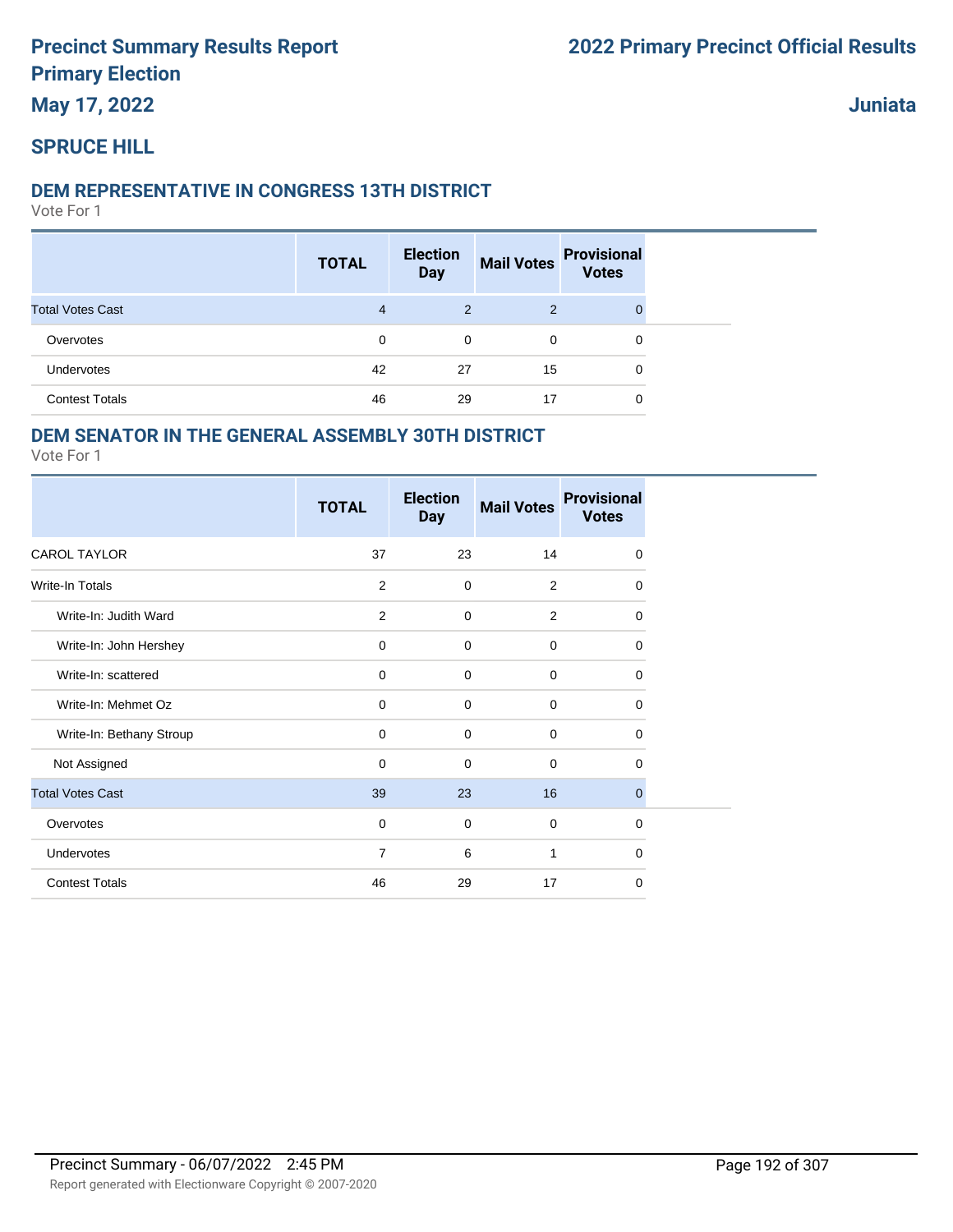**May 17, 2022**

**Juniata**

### **SPRUCE HILL**

#### **DEM REPRESENTATIVE IN THE GENERAL ASSEMBLY 86TH DISTRICT**

|                                  | <b>TOTAL</b>   | <b>Election</b><br><b>Day</b> | <b>Mail Votes</b> | <b>Provisional</b><br><b>Votes</b> |
|----------------------------------|----------------|-------------------------------|-------------------|------------------------------------|
| Write-In Totals                  | $\overline{2}$ | $\mathbf 0$                   | $\overline{2}$    | 0                                  |
| Write-In: Craig Paden            | $\mathbf 0$    | $\mathbf 0$                   | $\mathbf 0$       | 0                                  |
| Write-In: Jonathan Mertz         | 1              | 0                             | $\mathbf{1}$      | 0                                  |
| Write-In: Ronald Shearer         | 1              | $\mathbf 0$                   | 1                 | 0                                  |
| Write-In: Norman Love            | $\mathbf 0$    | $\mathbf 0$                   | 0                 | 0                                  |
| Write-In: Jonathan M. Cunningham | $\mathbf 0$    | $\mathbf 0$                   | $\mathbf 0$       | 0                                  |
| Write-In: Mark Critz             | $\mathbf 0$    | $\pmb{0}$                     | $\mathbf 0$       | $\mathbf 0$                        |
| Write-In: Wyatt Guillory         | $\mathbf 0$    | $\mathbf 0$                   | $\mathbf 0$       | 0                                  |
| Write-In: William L. Baney       | $\mathbf 0$    | 0                             | $\mathbf 0$       | 0                                  |
|                                  |                |                               |                   |                                    |
| Write-In: Hannah Smith           | $\mathbf 0$    | $\mathbf 0$                   | 0                 | 0                                  |
| Write-In: Karen Anderson         | $\mathbf 0$    | 0                             | 0                 | 0                                  |
| Write-In: John Hershey           | $\mathbf 0$    | $\mathbf 0$                   | 0                 | 0                                  |
| Write-In: Bob Casey, Jr.         | $\mathbf 0$    | $\mathbf 0$                   | $\mathbf 0$       | 0                                  |
| Write-In: Gina Moist             | $\mathbf 0$    | $\mathbf 0$                   | $\mathbf 0$       | 0                                  |
| Write-In: Jay G. Auker           | 0              | 0                             | $\mathbf 0$       | 0                                  |
| Write-In: Tessa Gross            | $\mathbf 0$    | $\mathbf 0$                   | $\mathbf 0$       | 0                                  |
| Write-In: Kay Clugston           | $\mathbf 0$    | $\mathbf 0$                   | 0                 | 0                                  |
| Write-In: Carl H. Radek          | $\mathbf 0$    | $\mathbf 0$                   | $\mathbf 0$       | 0                                  |
| Write-In: Eric Becht             | $\mathbf 0$    | $\mathbf 0$                   | $\pmb{0}$         | $\mathbf 0$                        |
| Write-In: Kiim Klingensmith Hart | $\mathbf 0$    | 0                             | 0                 | 0                                  |
| Write-In: Levon Putt             | 0              | 0                             | 0                 | 0                                  |
| Write-In: Rolf Lotz              | 0              | $\pmb{0}$                     | $\pmb{0}$         | $\pmb{0}$                          |
| Write-In: Joshua Guillory        | $\pmb{0}$      | $\mathsf 0$                   | $\mathbf 0$       | $\pmb{0}$                          |
| Write-In: scattered              | $\pmb{0}$      | $\pmb{0}$                     | $\mathsf 0$       | 0                                  |
| Write-In: Jeff Hart              | $\pmb{0}$      | $\mathbf 0$                   | $\mathsf 0$       | $\pmb{0}$                          |
| Write-In: Perry Stambaugh        | $\mathbf 0$    | $\mathsf 0$                   | $\mathsf 0$       | 0                                  |
| Not Assigned                     | $\mathbf 0$    | $\mathsf 0$                   | $\pmb{0}$         | 0                                  |
| <b>Total Votes Cast</b>          | $\sqrt{2}$     | $\pmb{0}$                     | $\overline{c}$    | $\mathbf 0$                        |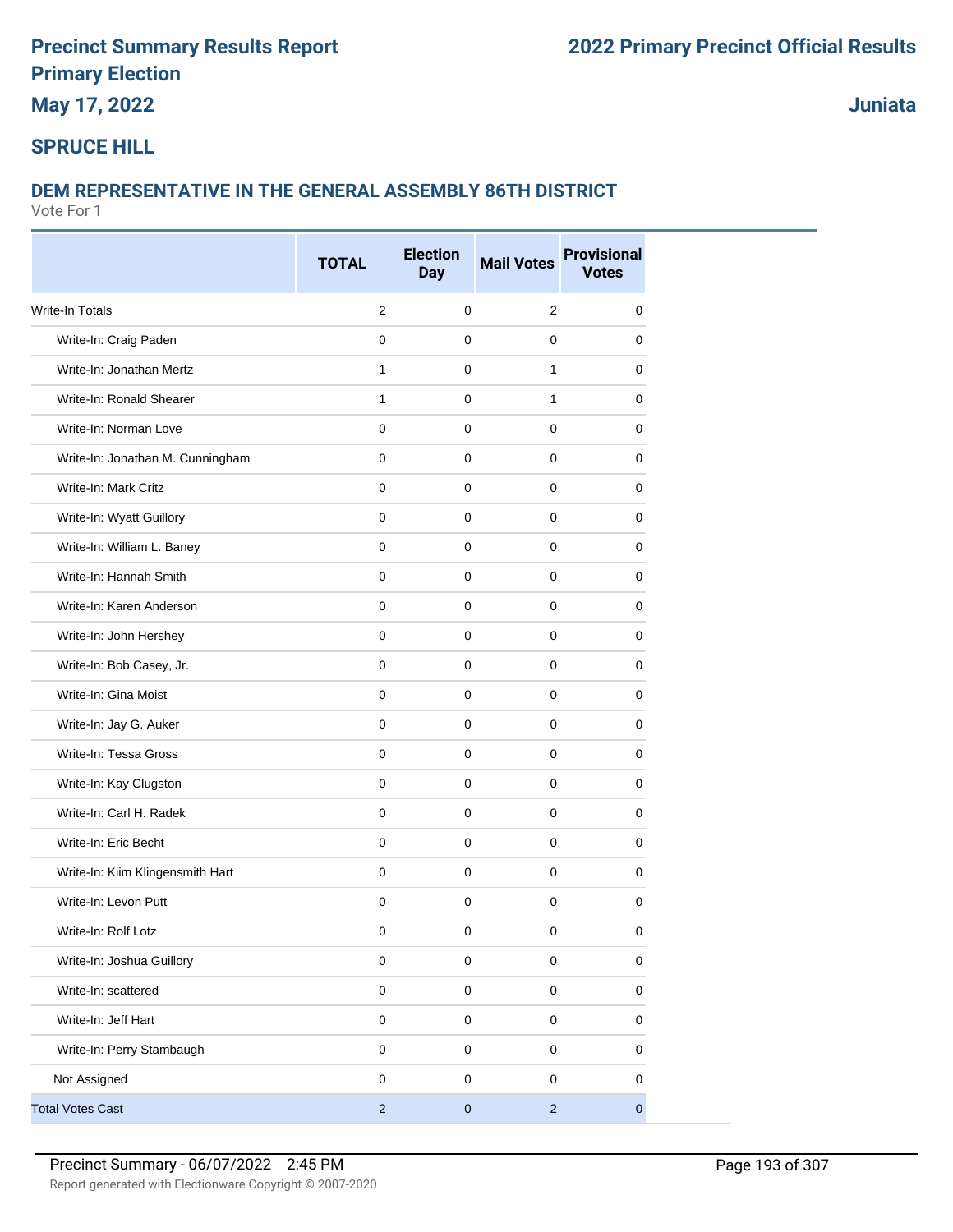# **May 17, 2022**

**Juniata**

#### **SPRUCE HILL**

#### **DEM REPRESENTATIVE IN THE GENERAL ASSEMBLY 86TH DISTRICT**

|                       | <b>TOTAL</b> | <b>Election</b><br>Day |    | Mail Votes Provisional |
|-----------------------|--------------|------------------------|----|------------------------|
| Overvotes             | 0            | 0                      | 0  | 0                      |
| Undervotes            | 44           | 29                     | 15 | 0                      |
| <b>Contest Totals</b> | 46           | 29                     | 17 | 0                      |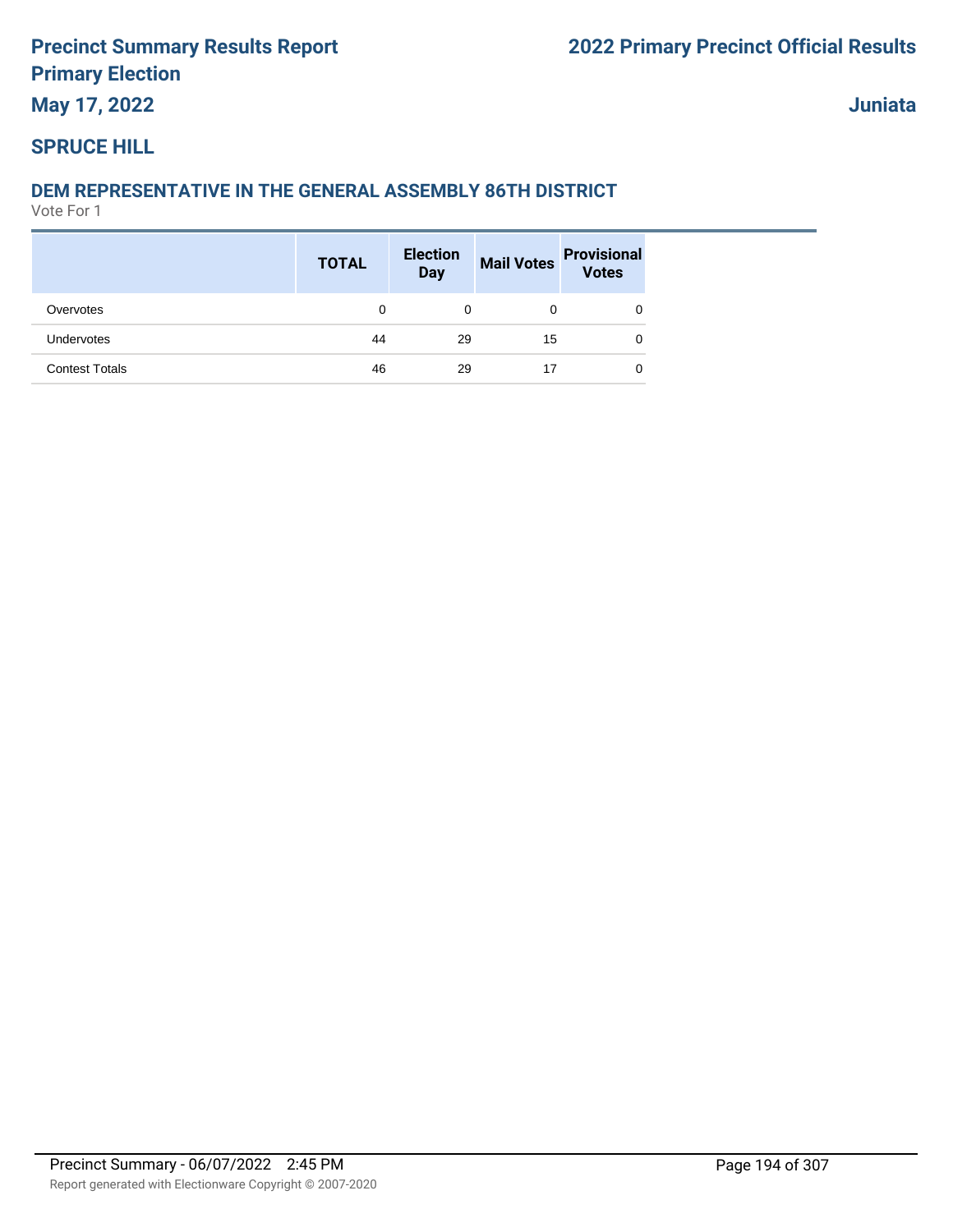### **May 17, 2022**

### **Juniata**

### **SPRUCE HILL**

#### **DEM MEMBER OF DEMOCRATIC STATE COMMITTEE**

|                                   | <b>TOTAL</b>   | <b>Election</b><br><b>Day</b> | <b>Mail Votes</b>   | <b>Provisional</b><br><b>Votes</b> |
|-----------------------------------|----------------|-------------------------------|---------------------|------------------------------------|
| <b>Write-In Totals</b>            | 5              | 3                             | $\overline{2}$      | 0                                  |
| Write-In: Peter Junod             | $\Omega$       | 0                             | $\mathbf 0$         | 0                                  |
| Write-In: Tyler Titus             | $\mathbf 0$    | $\mathbf 0$                   | $\mathbf 0$         | 0                                  |
| Write-In: Wyatt A. Guillory       | $\mathbf 0$    | 0                             | 0                   | 0                                  |
| Write-In: Jonathan Mertz          | $\mathbf{1}$   | 0                             | 1                   | 0                                  |
| Write-In: Amen Brown              | $\mathbf 0$    | $\mathbf 0$                   | $\mathbf 0$         | 0                                  |
| Write-In: Pat Neimond             | $\Omega$       | 0                             | $\mathbf 0$         | 0                                  |
| Write-In: John Shearer            | $\mathbf{1}$   | 0                             | 1                   | 0                                  |
| Write-In: Dennis Lewis            | $\overline{0}$ | $\mathbf 0$                   | $\mathbf 0$         | 0                                  |
| Write-In: Robert Bair             | 0              | 0                             | 0                   | 0                                  |
| Write-In: Aaron Falker            | 0              | 0                             | 0                   | 0                                  |
| Write-In: Nanci L. Aumiller       | $\mathbf 0$    | 0                             | $\mathbf 0$         | 0                                  |
| Write-In: Jonathan M. Cunningham  | $\mathbf 0$    | $\mathbf 0$                   | $\mathbf 0$         | 0                                  |
| Write-In: Wyatt Guillory          | $\Omega$       | 0                             | $\mathbf 0$         | 0                                  |
| Write-In: Fern Fowler             | 0              | 0                             | $\mathbf 0$         | 0                                  |
| Write-In: Tessa Gross             | 3              | 3                             | 0                   | 0                                  |
| Write-In: Eric Becht              | 0              | 0                             | 0                   | 0                                  |
| Write-In: Christopher Kowerdovich | $\mathbf 0$    | $\mathbf 0$                   | $\mathbf 0$         | 0                                  |
| Write-In: David Stetler           | $\Omega$       | 0                             | 0                   | 0                                  |
| Write-In: Jimmy Dillon            | 0              | 0                             | 0                   | 0                                  |
| Write-In: Jason Prowell           | $\mathbf 0$    | $\pmb{0}$                     | $\mathbf 0$         | 0                                  |
| Write-In: Jay G. Auker            | 0              | 0                             | 0                   | 0                                  |
| Write-In: Joe Sims                | 0              | $\mathbf 0$                   | 0                   | 0                                  |
| Write-In: Kim Klingensmith Hart   | $\pmb{0}$      | $\pmb{0}$                     | $\mathsf 0$         | $\pmb{0}$                          |
| Write-In: scattered               | $\mathbf 0$    | $\pmb{0}$                     | $\mathbf 0$         | 0                                  |
| Write-In: John Auker              | $\pmb{0}$      | $\pmb{0}$                     | $\mathsf 0$         | 0                                  |
| Write-In: Mike Smith              | $\pmb{0}$      | $\pmb{0}$                     | $\mathsf{O}\xspace$ | $\pmb{0}$                          |
| Write-In: Hannah Smith-Brubaker   | 0              | 0                             | 0                   | 0                                  |
| Write-In: Doris Love              | $\pmb{0}$      | $\pmb{0}$                     | $\pmb{0}$           | $\pmb{0}$                          |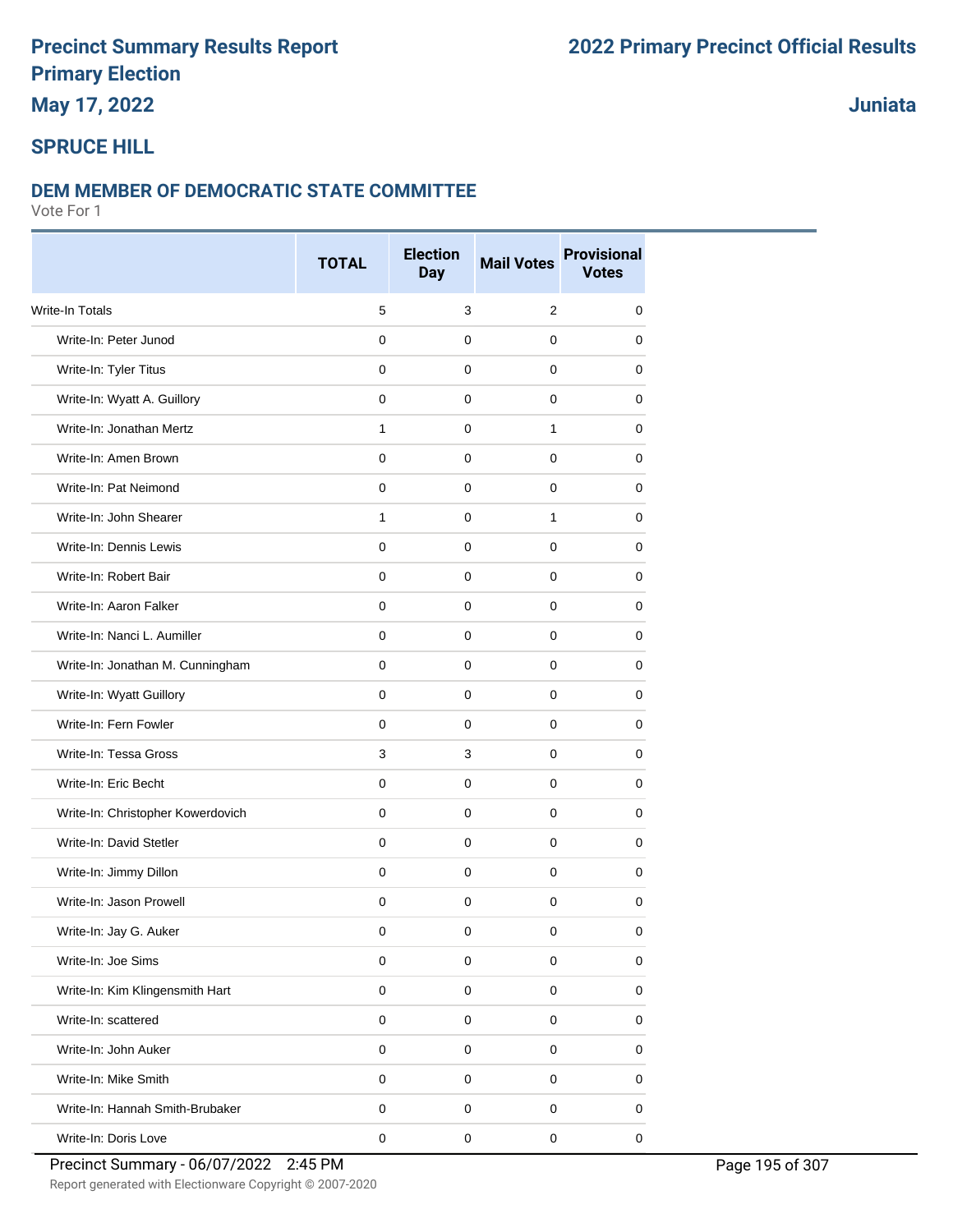**May 17, 2022**

### **Juniata**

#### **SPRUCE HILL**

#### **DEM MEMBER OF DEMOCRATIC STATE COMMITTEE**

Vote For 1

|                           | <b>TOTAL</b> | <b>Election</b><br><b>Day</b> | <b>Mail Votes</b> | <b>Provisional</b><br><b>Votes</b> |
|---------------------------|--------------|-------------------------------|-------------------|------------------------------------|
| Write-In: Curt Junod      | $\mathbf 0$  | $\mathbf 0$                   | $\mathbf 0$       | $\Omega$                           |
| Write-In: Thomas E. Fink  | $\mathbf 0$  | $\Omega$                      | $\mathbf 0$       | $\Omega$                           |
| Write-In: Johnathan Auker | $\mathbf 0$  | $\mathbf 0$                   | $\mathbf 0$       | 0                                  |
| Write-In: John Hershey    | $\mathbf 0$  | $\Omega$                      | $\mathbf 0$       | $\Omega$                           |
| Write-In: Lorrie Guillory | $\mathbf 0$  | $\Omega$                      | $\mathbf 0$       | 0                                  |
| Not Assigned              | $\mathbf 0$  | $\Omega$                      | $\mathbf 0$       | 0                                  |
| <b>Total Votes Cast</b>   | 5            | 3                             | 2                 | 0                                  |
| Overvotes                 | $\mathbf 0$  | $\mathbf 0$                   | $\mathbf 0$       | $\Omega$                           |
| Undervotes                | 41           | 26                            | 15                | $\Omega$                           |
| <b>Contest Totals</b>     | 46           | 29                            | 17                | $\Omega$                           |

#### **DEM SPRUCE HILL TOWNSHIP DEMOCRATIC COMMITTEEPERSON**

|                           | <b>TOTAL</b> | <b>Election</b><br><b>Day</b> | <b>Mail Votes</b> | <b>Provisional</b><br><b>Votes</b> |
|---------------------------|--------------|-------------------------------|-------------------|------------------------------------|
| Write-In Totals           | 10           | 5                             | 5                 | $\mathbf 0$                        |
| Write-In: Cheryl Taylor   | 1            | 1                             | $\mathbf 0$       | $\Omega$                           |
| Write-In: Winslow Pels    | 1            | $\mathbf 0$                   | 1                 | 0                                  |
| Write-In: Richard Crozier | 1            | $\mathbf 0$                   | 1                 | $\Omega$                           |
| Write-In: Colleen DeMarks | 1            | $\mathbf 0$                   | 1                 | 0                                  |
| Write-In: Joe Shearer     | 1            | $\mathbf 0$                   | 1                 | $\Omega$                           |
| Write-In: Harry Leach     | 1            | $\mathbf 0$                   | 1                 | $\Omega$                           |
| Write-In: Wanda Leister   | 4            | $\overline{4}$                | $\mathbf 0$       | $\Omega$                           |
| Not Assigned              | $\mathbf 0$  | $\Omega$                      | $\mathbf 0$       | $\Omega$                           |
| <b>Total Votes Cast</b>   | 10           | 5                             | 5                 | $\mathbf{0}$                       |
| Overvotes                 | $\Omega$     | $\Omega$                      | $\mathbf 0$       | $\Omega$                           |
| <b>Undervotes</b>         | 82           | 53                            | 29                | $\Omega$                           |
| <b>Contest Totals</b>     | 92           | 58                            | 34                | 0                                  |
|                           |              |                               |                   |                                    |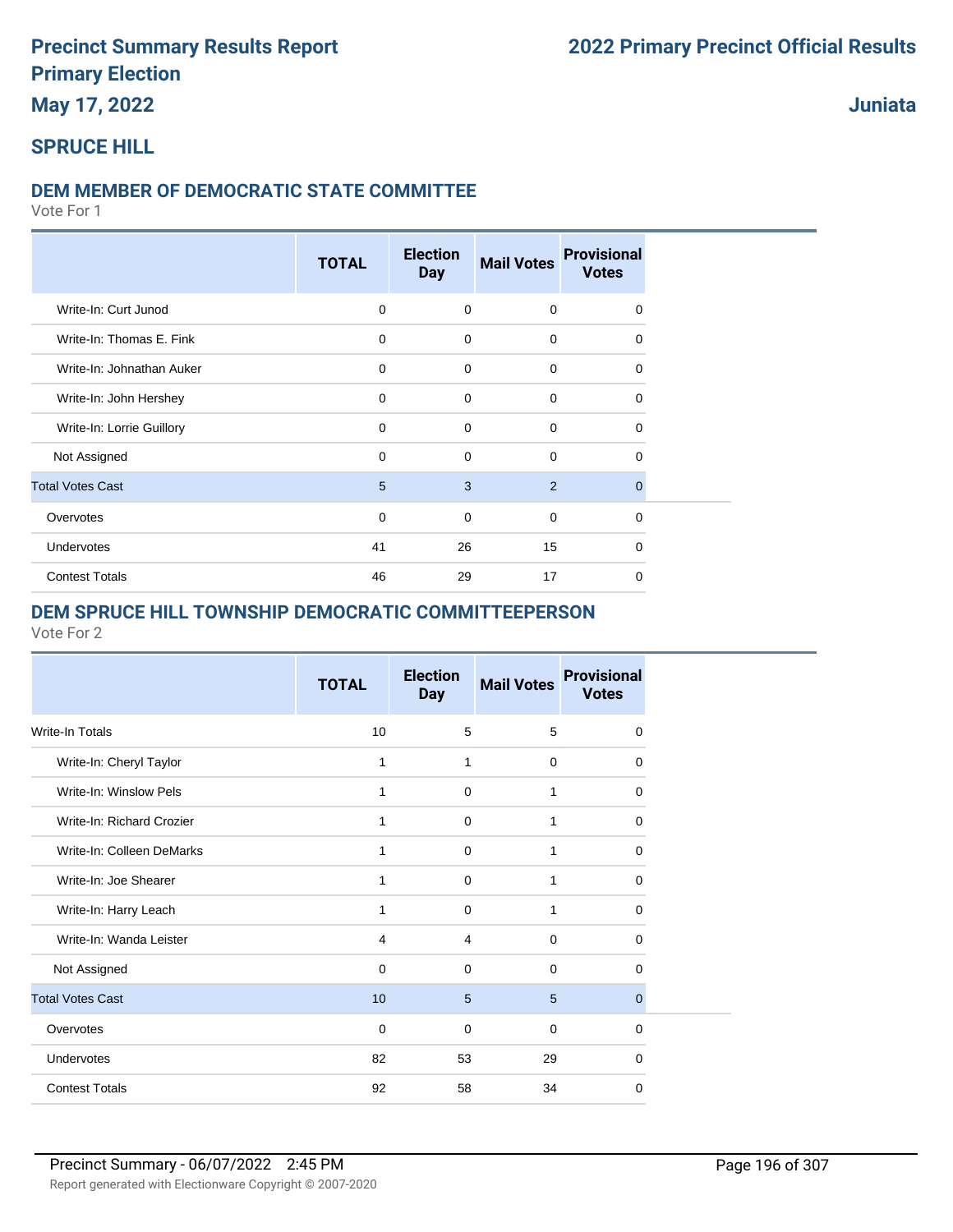### **May 17, 2022**

### **SPRUCE HILL**

#### **REP UNITED STATES SENATOR**

|                            | <b>TOTAL</b>   | <b>Election</b><br><b>Day</b> | <b>Mail Votes</b> | <b>Provisional</b><br><b>Votes</b> |
|----------------------------|----------------|-------------------------------|-------------------|------------------------------------|
| <b>KATHY BARNETTE</b>      | 31             | 29                            | $\overline{2}$    | 0                                  |
| <b>MEHMET OZ</b>           | 38             | 38                            | $\mathbf 0$       | 0                                  |
| <b>GEORGE BOCHETTO</b>     | $\mathbf{1}$   | 1                             | $\mathbf 0$       | 0                                  |
| <b>JEFF BARTOS</b>         | 16             | 16                            | $\mathbf 0$       | 0                                  |
| DAVE MCCORMICK             | 46             | 45                            | 1                 | 0                                  |
| <b>SEAN GALE</b>           | 2              | $\mathbf{1}$                  | 1                 | 0                                  |
| <b>CARLA SANDS</b>         | 50             | 48                            | $\overline{2}$    | 0                                  |
| <b>Write-In Totals</b>     | $\mathbf 0$    | 0                             | $\mathbf 0$       | 0                                  |
| Write-In: Malcolm Kenyatta | $\mathbf 0$    | $\mathbf 0$                   | $\mathbf 0$       | 0                                  |
| Write-In: John Fetterman   | $\mathbf 0$    | 0                             | $\mathbf 0$       | 0                                  |
| Write-In: scattered        | $\mathbf 0$    | $\mathbf 0$                   | $\mathbf 0$       | 0                                  |
| Not Assigned               | $\mathbf 0$    | 0                             | 0                 | 0                                  |
| <b>Total Votes Cast</b>    | 184            | 178                           | 6                 | $\mathbf{0}$                       |
| Overvotes                  | $\mathbf 0$    | 0                             | $\mathbf 0$       | 0                                  |
| Undervotes                 | $\overline{4}$ | $\overline{4}$                | $\mathbf 0$       | 0                                  |
| <b>Contest Totals</b>      | 188            | 182                           | 6                 | 0                                  |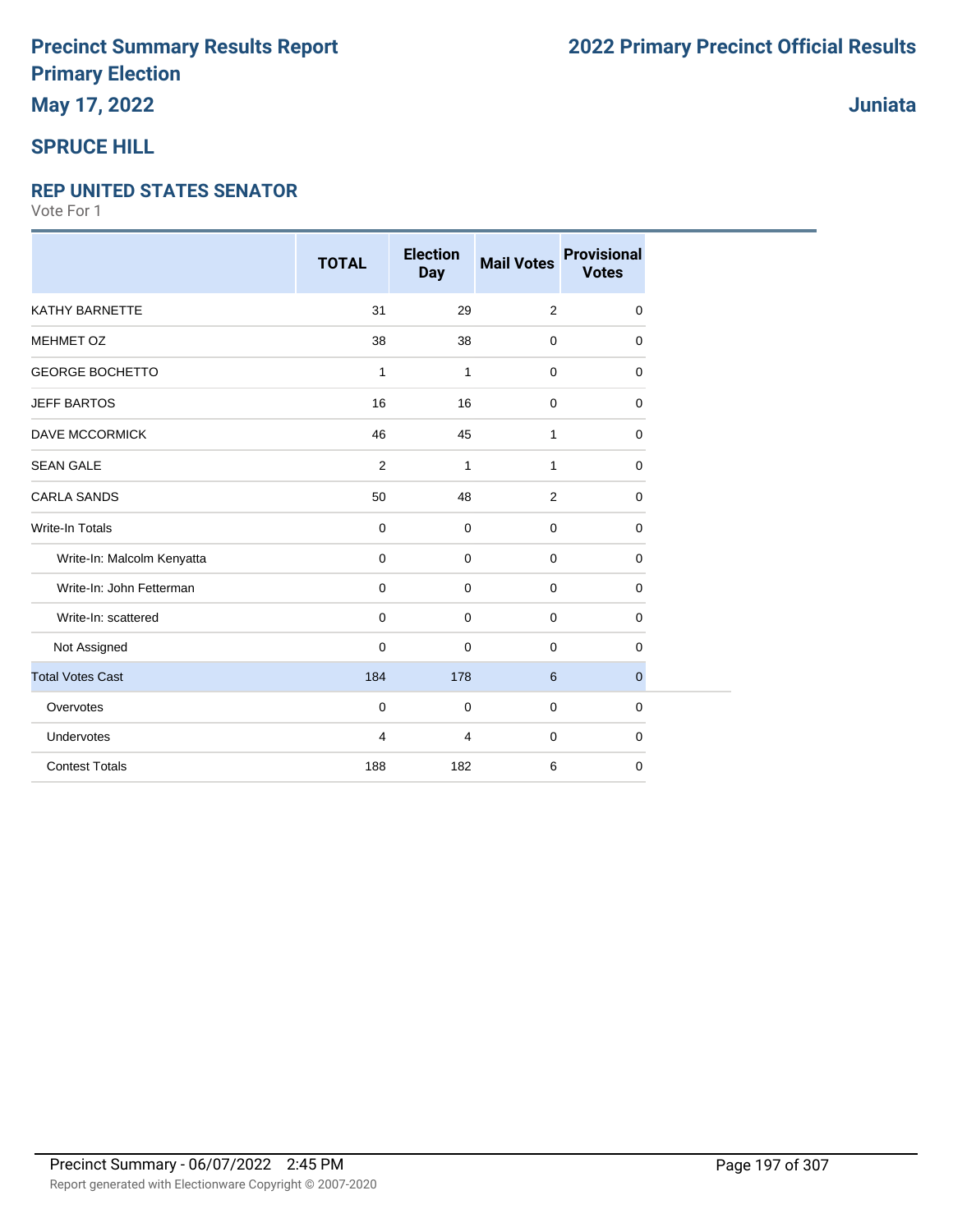# **May 17, 2022**

### **SPRUCE HILL**

#### **REP GOVERNOR**

|                               | <b>TOTAL</b>   | <b>Election</b><br><b>Day</b> | <b>Mail Votes</b> | <b>Provisional</b><br><b>Votes</b> |
|-------------------------------|----------------|-------------------------------|-------------------|------------------------------------|
| LOU BARLETTA                  | 23             | 23                            | $\pmb{0}$         | $\mathbf 0$                        |
| DOUGLAS V. MASTRIANO          | 121            | 118                           | 3                 | 0                                  |
| <b>NCHE ZAMA</b>              | $\mathsf 3$    | 3                             | $\mathbf 0$       | $\mathbf 0$                        |
| DAVE WHITE                    | 11             | $\boldsymbol{9}$              | $\overline{2}$    | $\mathbf 0$                        |
| <b>MELISSA HART</b>           | $\overline{2}$ | $\overline{2}$                | 0                 | 0                                  |
| <b>BILL MCSWAIN</b>           | 12             | 12                            | 0                 | 0                                  |
| <b>CHARLIE GEROW</b>          | $\mathbf{3}$   | 3                             | 0                 | $\mathbf 0$                        |
| <b>JOE GALE</b>               | $\mathbf{1}$   | $\mathbf{1}$                  | $\mathbf 0$       | $\mathbf 0$                        |
| <b>JAKE CORMAN</b>            | $\bf 8$        | $\overline{7}$                | $\mathbf{1}$      | $\pmb{0}$                          |
| Write-In Totals               | $\mathbf 0$    | 0                             | $\mathbf 0$       | $\mathbf 0$                        |
| Write-In: Maggie Hackenberger | $\mathbf 0$    | $\mathbf 0$                   | $\mathbf 0$       | 0                                  |
| Write-In: Josh Shapiro        | $\mathbf 0$    | 0                             | 0                 | 0                                  |
| Write-In: scattered           | $\mathbf 0$    | 0                             | $\mathbf 0$       | $\mathbf 0$                        |
| Not Assigned                  | $\mathbf 0$    | $\mathbf 0$                   | 0                 | $\mathbf 0$                        |
| <b>Total Votes Cast</b>       | 184            | 178                           | 6                 | $\mathbf{0}$                       |
| Overvotes                     | $\pmb{0}$      | 0                             | $\mathbf 0$       | $\mathbf 0$                        |
| Undervotes                    | $\overline{4}$ | 4                             | 0                 | $\mathbf 0$                        |
| <b>Contest Totals</b>         | 188            | 182                           | 6                 | $\mathbf 0$                        |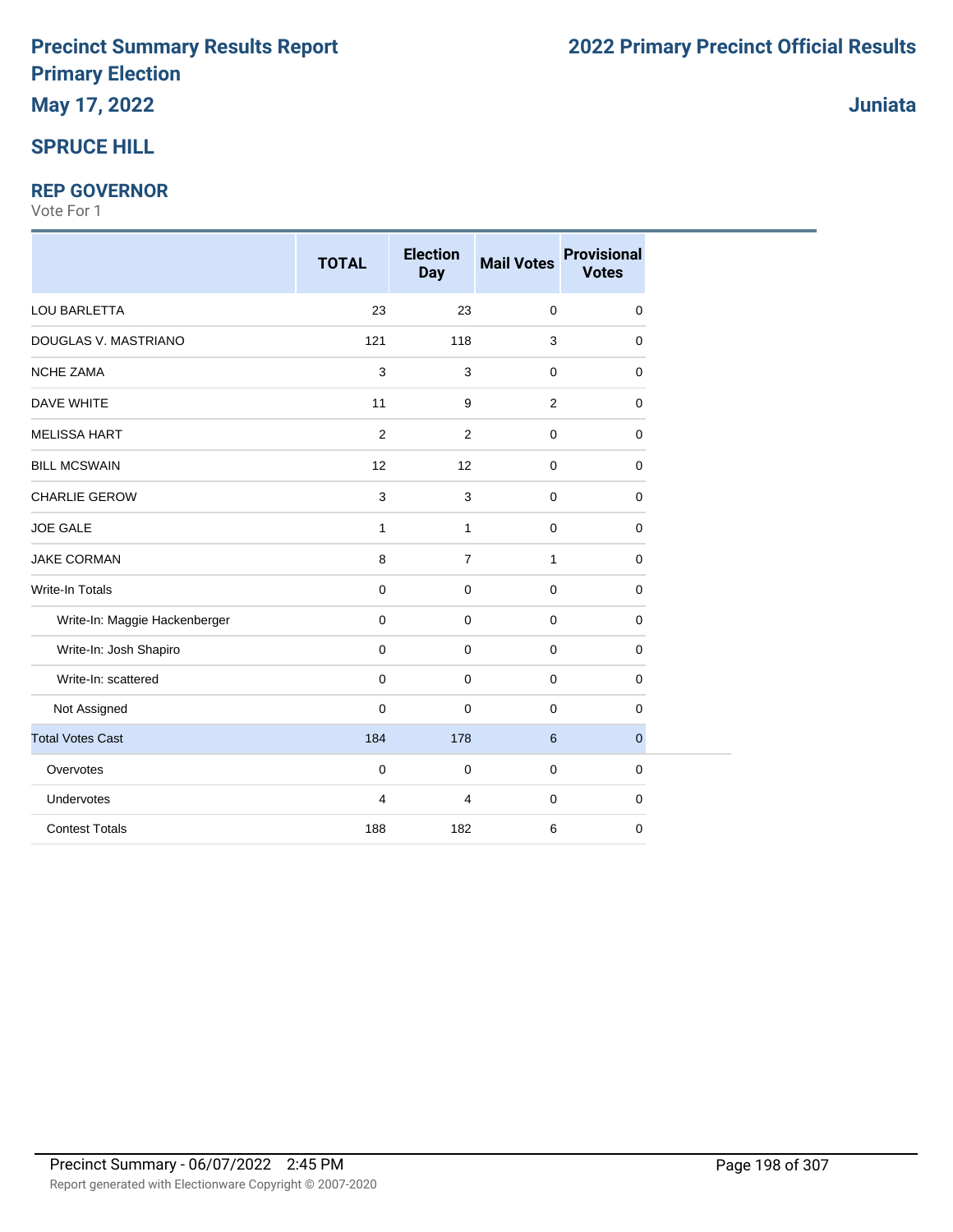#### **SPRUCE HILL**

#### **REP LIEUTENANT GOVERNOR**

|                            | <b>TOTAL</b> | <b>Election</b><br><b>Day</b> | <b>Mail Votes</b> | <b>Provisional</b><br><b>Votes</b> |
|----------------------------|--------------|-------------------------------|-------------------|------------------------------------|
| <b>CLARICE SCHILLINGER</b> | 16           | 14                            | 2                 | 0                                  |
| JAMES EARL JONES           | 10           | 10                            | 0                 | 0                                  |
| <b>RICK SACCONE</b>        | 12           | 12                            | $\mathbf 0$       | 0                                  |
| <b>JOHN BROWN</b>          | 9            | 9                             | $\mathbf 0$       | 0                                  |
| <b>CHRIS FRYE</b>          | 6            | 6                             | $\mathbf 0$       | 0                                  |
| JEFF COLEMAN               | 40           | 40                            | $\mathbf 0$       | 0                                  |
| <b>RUSS DIAMOND</b>        | 15           | 15                            | $\mathbf 0$       | 0                                  |
| CARRIE LEWIS DELROSSO      | 37           | 34                            | 3                 | 0                                  |
| <b>TEDDY DANIELS</b>       | 24           | 23                            | 1                 | 0                                  |
| Write-In Totals            | $\mathbf 0$  | $\mathbf 0$                   | $\mathbf 0$       | 0                                  |
| Write-In: Jake Corman      | 0            | $\mathbf 0$                   | 0                 | 0                                  |
| Write-In: Steve Imes       | $\mathbf 0$  | $\mathbf 0$                   | $\mathbf 0$       | $\mathbf 0$                        |
| Write-In: Jeff Bartos      | $\mathbf 0$  | $\mathbf 0$                   | $\mathbf 0$       | 0                                  |
| Write-In: Lou Barletta     | $\mathbf 0$  | $\mathbf 0$                   | 0                 | 0                                  |
| Write-In: Kathy Barnette   | $\pmb{0}$    | $\pmb{0}$                     | $\mathbf 0$       | $\pmb{0}$                          |
| Write-In: John Reichenbach | $\mathbf 0$  | $\mathbf 0$                   | $\pmb{0}$         | 0                                  |
| Write-In: Josh Imes        | $\mathbf 0$  | 0                             | 0                 | 0                                  |
| Write-In: Austin Davis     | $\mathbf 0$  | $\mathbf 0$                   | $\mathbf 0$       | $\mathbf 0$                        |
| Write-In: Philip Rickert   | $\mathbf 0$  | $\mathbf 0$                   | 0                 | 0                                  |
| Write-In: Dave White       | $\mathbf 0$  | $\mathbf 0$                   | $\mathbf 0$       | 0                                  |
| Write-In: scattered        | $\pmb{0}$    | $\mathbf 0$                   | $\pmb{0}$         | 0                                  |
| Write-In: Brian Sims       | 0            | 0                             | 0                 | $\mathbf 0$                        |
| Write-In: Brennan Paden    | $\pmb{0}$    | 0                             | $\pmb{0}$         | 0                                  |
| Not Assigned               | $\mathbf 0$  | 0                             | 0                 | $\mathbf 0$                        |
| <b>Total Votes Cast</b>    | 169          | 163                           | $\,6\,$           | $\pmb{0}$                          |
| Overvotes                  | $\mathbf 0$  | $\mathbf 0$                   | $\pmb{0}$         | $\pmb{0}$                          |
| Undervotes                 | 19           | 19                            | $\pmb{0}$         | 0                                  |
| <b>Contest Totals</b>      | 188          | 182                           | 6                 | $\pmb{0}$                          |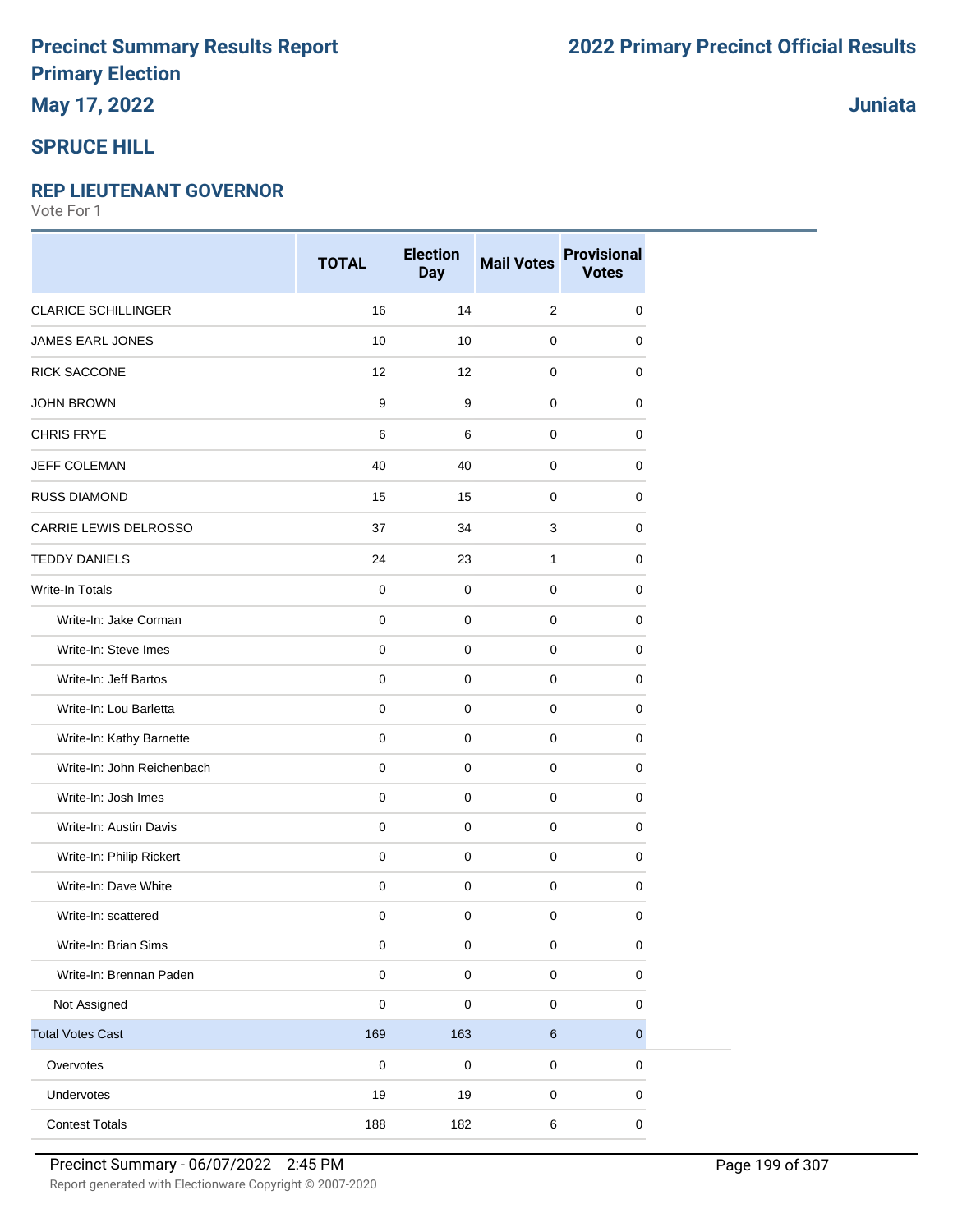### **May 17, 2022**

**Juniata**

#### **SPRUCE HILL**

#### **REP REPRESENTATIVE IN CONGRESS 13TH DISTRICT**

|                               | <b>TOTAL</b> | <b>Election</b><br><b>Day</b> | <b>Mail Votes</b> | <b>Provisional</b><br><b>Votes</b> |
|-------------------------------|--------------|-------------------------------|-------------------|------------------------------------|
| JOHN JOYCE                    | 153          | 148                           | 5                 | $\mathbf 0$                        |
| <b>Write-In Totals</b>        | $\mathbf 0$  | $\mathbf 0$                   | $\mathbf 0$       | $\mathbf 0$                        |
| Write-In: Glenn Suppllee      | $\mathbf{0}$ | $\mathbf 0$                   | $\mathbf 0$       | $\mathbf 0$                        |
| Write-In: scattered           | $\Omega$     | $\Omega$                      | $\mathbf{0}$      | $\mathbf 0$                        |
| Write-In: Joseph D. Long      | 0            | $\mathbf 0$                   | $\mathbf 0$       | $\mathbf 0$                        |
| Write-In: Mark Critz          | $\mathbf 0$  | $\mathbf 0$                   | $\mathbf 0$       | $\mathbf 0$                        |
| Write-In: Ginger Oberlin      | $\mathbf 0$  | $\mathbf 0$                   | $\mathbf 0$       | $\mathbf 0$                        |
| Write-In: Abby Normal         | 0            | $\mathbf 0$                   | $\mathbf 0$       | $\mathbf 0$                        |
| Write-In: John Hershey        | 0            | $\mathbf 0$                   | $\mathbf 0$       | 0                                  |
| Write-In: John Mingle         | $\mathbf{0}$ | $\mathbf 0$                   | $\mathbf{0}$      | $\mathbf 0$                        |
| Write-In: George Smith        | $\mathbf 0$  | $\Omega$                      | $\mathbf 0$       | $\mathbf 0$                        |
| Write-In: Blake Henry         | $\mathbf 0$  | 0                             | $\mathbf 0$       | 0                                  |
| Write-In: Jonathan Cunningham | $\mathbf 0$  | $\mathbf 0$                   | $\mathbf 0$       | 0                                  |
| Write-In: Donald Fultz        | $\mathbf 0$  | $\mathbf 0$                   | $\mathbf 0$       | $\mathbf 0$                        |
| Write-In: Carmela Ciliberti   | $\mathbf 0$  | $\mathbf 0$                   | $\mathbf 0$       | 0                                  |
| Not Assigned                  | 0            | $\Omega$                      | $\mathbf{0}$      | $\mathbf 0$                        |
| <b>Total Votes Cast</b>       | 153          | 148                           | $5\phantom{.0}$   | $\mathbf 0$                        |
| Overvotes                     | $\mathbf 0$  | $\mathbf 0$                   | $\mathbf 0$       | $\mathbf 0$                        |
| <b>Undervotes</b>             | 35           | 34                            | $\mathbf{1}$      | $\mathbf 0$                        |
| <b>Contest Totals</b>         | 188          | 182                           | 6                 | 0                                  |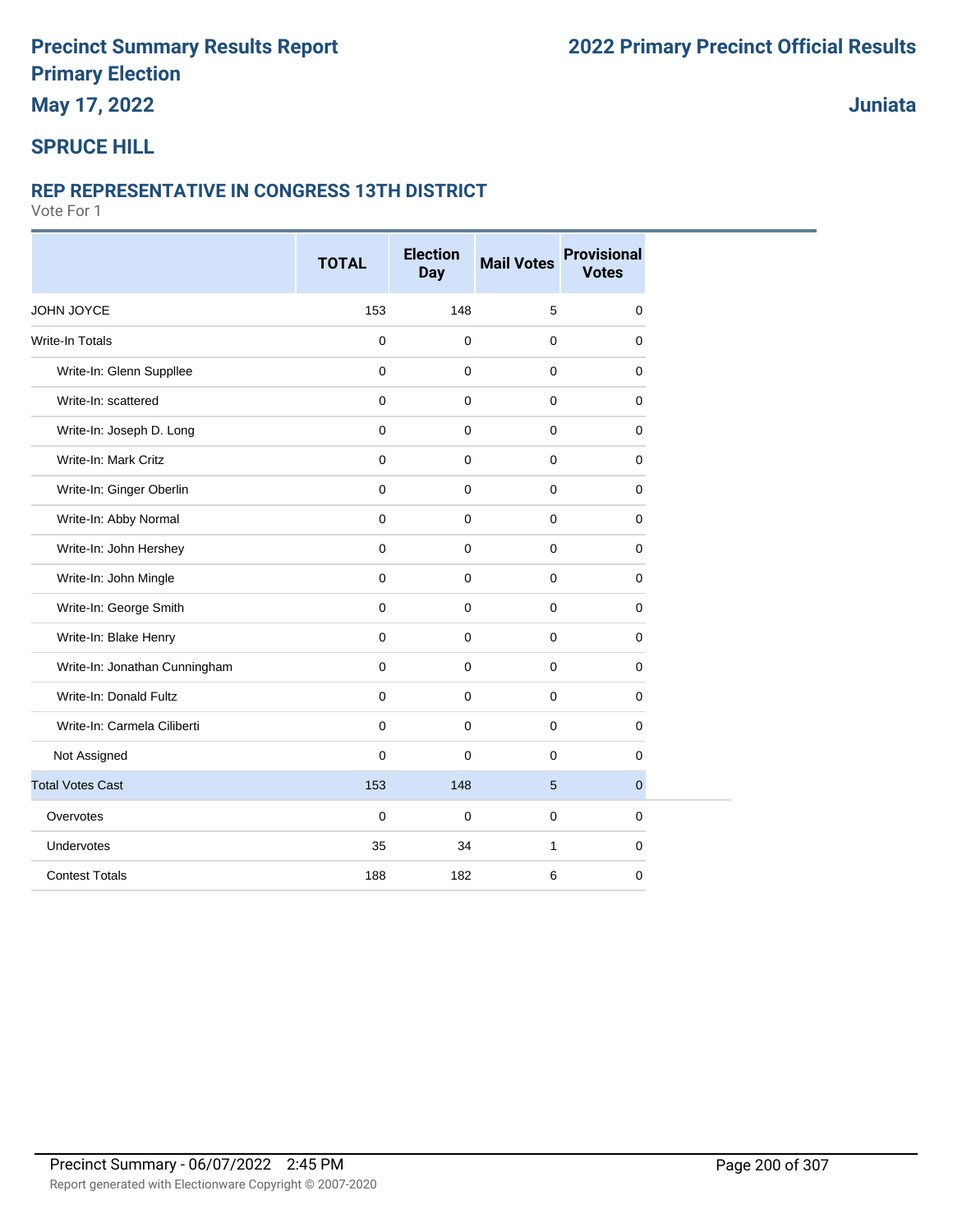**May 17, 2022**

**Juniata**

### **SPRUCE HILL**

#### **REP SENATOR IN THE GENERAL ASSEMBLY 30TH DISTRICT**

|                          | <b>TOTAL</b> | <b>Election</b><br><b>Day</b> | <b>Mail Votes</b> | <b>Provisional</b><br><b>Votes</b> |
|--------------------------|--------------|-------------------------------|-------------------|------------------------------------|
|                          |              |                               |                   |                                    |
| <b>JUDY WARD</b>         | 147          | 142                           | 5                 | 0                                  |
| <b>Write-In Totals</b>   | 0            | $\mathbf 0$                   | $\mathbf 0$       | 0                                  |
| Write-In: Donald Fultz   | 0            | $\mathbf 0$                   | $\mathbf 0$       | 0                                  |
| Write-In: John Hershey   | 0            | $\mathbf 0$                   | $\mathbf 0$       | 0                                  |
| Write-In: scattered      | $\mathbf 0$  | $\mathbf 0$                   | $\mathbf 0$       | 0                                  |
| Write-In: Bonnie Comp    | $\mathbf 0$  | $\mathbf 0$                   | $\mathbf 0$       | 0                                  |
| Write-In: Cody Burns     | $\pmb{0}$    | $\mathbf 0$                   | $\mathbf{0}$      | 0                                  |
| Write-In: Carol Taylor   | $\mathbf 0$  | $\mathbf 0$                   | $\mathbf 0$       | 0                                  |
| Write-In: Michael Kramer | $\mathbf 0$  | $\mathbf 0$                   | $\mathbf 0$       | 0                                  |
| Write-In: Ginger Oberlin | 0            | $\mathbf 0$                   | $\mathbf 0$       | 0                                  |
| Write-In: Dave Fry       | 0            | $\mathbf 0$                   | $\mathbf 0$       | 0                                  |
| Write-In: Blake Henry    | $\mathbf 0$  | $\mathbf 0$                   | $\mathbf 0$       | 0                                  |
| Not Assigned             | $\mathbf 0$  | $\mathbf 0$                   | $\mathbf 0$       | 0                                  |
| <b>Total Votes Cast</b>  | 147          | 142                           | 5                 | $\overline{0}$                     |
| Overvotes                | $\mathbf 0$  | $\mathbf 0$                   | $\mathbf 0$       | 0                                  |
| Undervotes               | 41           | 40                            | $\mathbf{1}$      | 0                                  |
| <b>Contest Totals</b>    | 188          | 182                           | 6                 | 0                                  |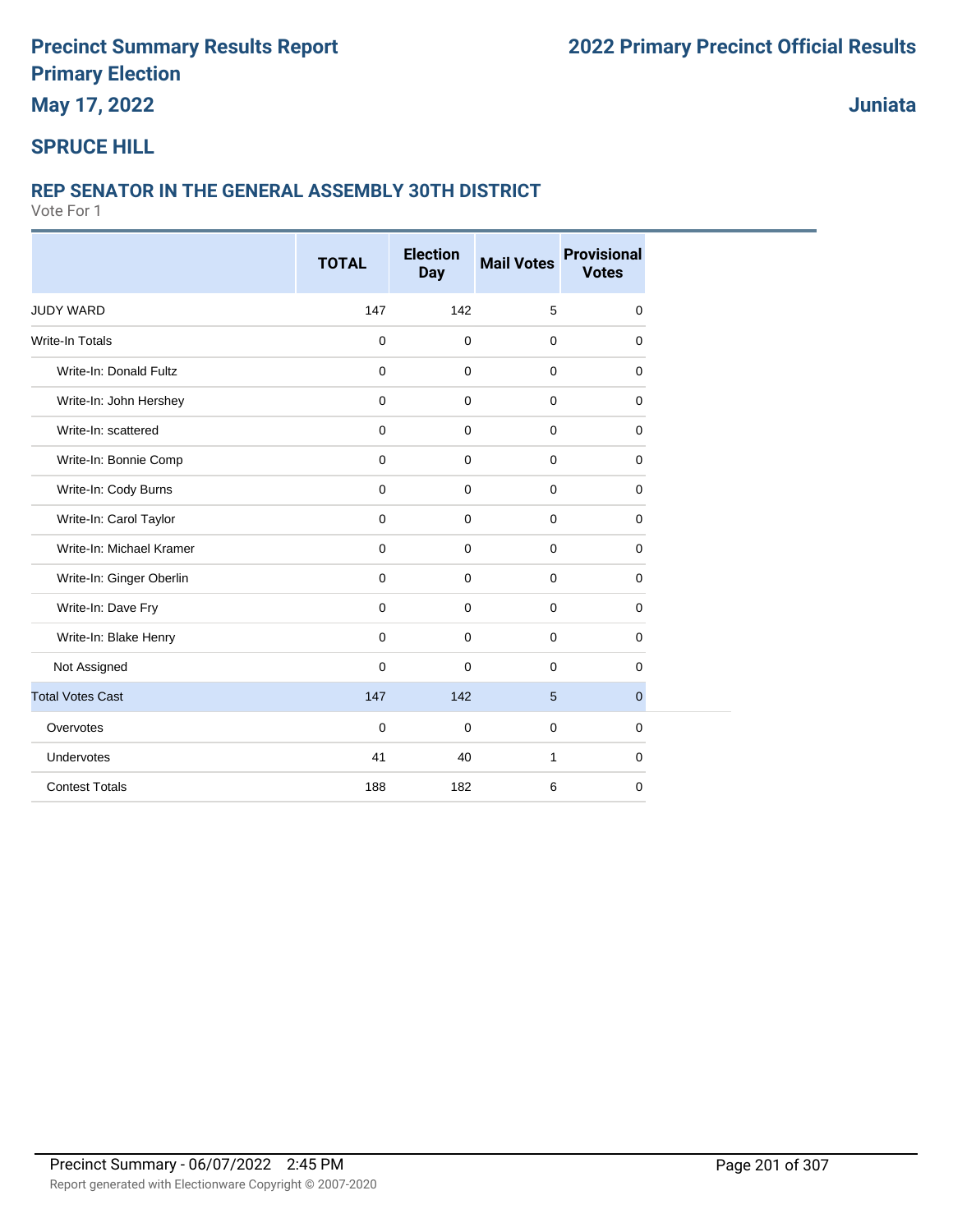# **May 17, 2022**

**Juniata**

#### **SPRUCE HILL**

### **REP REPRESENTATIVE IN THE GENERAL ASSEMBLY 86TH DISTRICT**

|                              | <b>TOTAL</b>   | <b>Election</b><br><b>Day</b> | <b>Mail Votes</b> | <b>Provisional</b><br><b>Votes</b> |
|------------------------------|----------------|-------------------------------|-------------------|------------------------------------|
| <b>JOHN HERSHEY</b>          | 145            | 141                           | 4                 | $\Omega$                           |
| PERRY STAMBAUGH              | 41             | 39                            | $\overline{2}$    | 0                                  |
| Write-In Totals              | $\mathbf 0$    | $\mathbf 0$                   | 0                 | 0                                  |
| Write-In: Edward T. Reinhold | $\mathbf 0$    | $\mathbf 0$                   | $\mathbf 0$       | 0                                  |
| Write-In: Jared Charles      | $\mathbf 0$    | $\mathbf 0$                   | $\mathbf 0$       | 0                                  |
| Not Assigned                 | $\mathbf 0$    | $\mathbf 0$                   | $\mathbf 0$       | $\Omega$                           |
| <b>Total Votes Cast</b>      | 186            | 180                           | $6\phantom{1}$    | 0                                  |
| Overvotes                    | $\mathbf 0$    | $\mathbf 0$                   | $\mathbf 0$       | 0                                  |
| Undervotes                   | $\overline{2}$ | $\overline{2}$                | $\mathbf 0$       | $\Omega$                           |
| <b>Contest Totals</b>        | 188            | 182                           | 6                 | $\Omega$                           |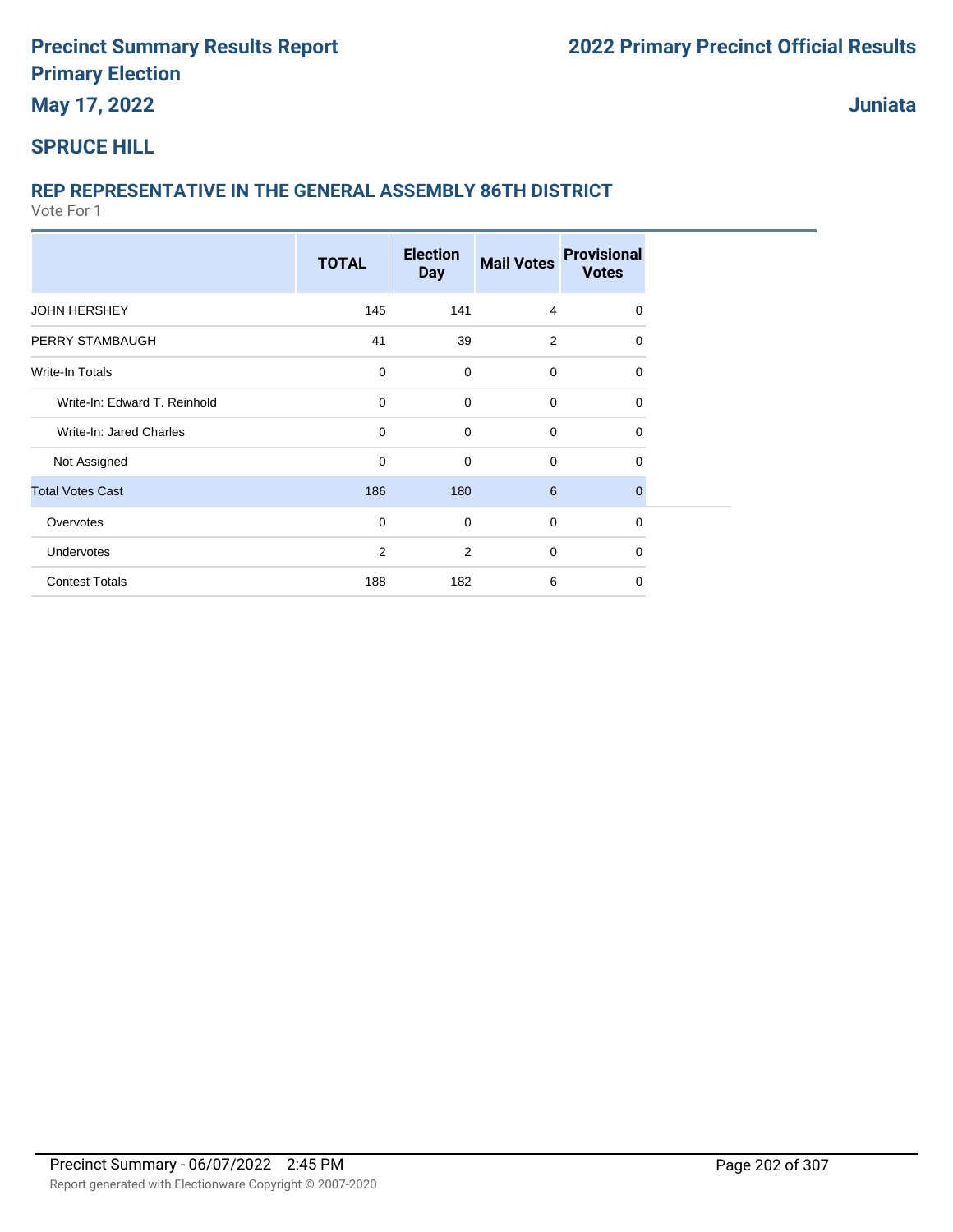### **May 17, 2022**

### **Juniata**

#### **SPRUCE HILL**

#### **REP MEMBER OF REPUBLICAN STATE COMMITTEE**

|                                      | <b>TOTAL</b>        | <b>Election</b><br><b>Day</b> | <b>Mail Votes</b> | <b>Provisional</b><br><b>Votes</b> |
|--------------------------------------|---------------------|-------------------------------|-------------------|------------------------------------|
| NANCI L. AUMILLER                    | 162                 | 157                           | 5                 | 0                                  |
| <b>Write-In Totals</b>               | $\pmb{0}$           | 0                             | 0                 | $\mathbf 0$                        |
| Write-In: scattered                  | $\pmb{0}$           | $\pmb{0}$                     | $\mathbf 0$       | 0                                  |
| Write-In: Katrina D. Dolan           | 0                   | $\mathbf 0$                   | 0                 | 0                                  |
| Write-In: Ginger Oberlin             | $\mathbf 0$         | 0                             | $\pmb{0}$         | 0                                  |
| Write-In: David Hunsberger           | $\mathsf{O}\xspace$ | $\pmb{0}$                     | $\pmb{0}$         | $\mathbf 0$                        |
| Write-In: Zachary Williams           | 0                   | 0                             | 0                 | 0                                  |
| Write-In: Abbie Normal               | $\mathbf 0$         | $\mathbf 0$                   | 0                 | 0                                  |
| Write-In: Monica Wert                | $\mathbf 0$         | $\mathbf 0$                   | $\mathbf 0$       | $\mathbf 0$                        |
| Write-In: Elizebath M. Raffensberger | $\mathbf 0$         | 0                             | 0                 | 0                                  |
| Write-In: Tammy Heikes               | $\mathbf 0$         | $\mathbf 0$                   | 0                 | 0                                  |
| Write-In: Philip Rickert             | $\mathbf 0$         | $\mathbf 0$                   | $\mathbf 0$       | 0                                  |
| Write-In: Bradley Hershey            | $\mathbf 0$         | 0                             | 0                 | $\mathbf 0$                        |
| Write-In: Donald Fultz               | $\mathbf 0$         | $\mathbf 0$                   | 0                 | 0                                  |
| Write-In: Doug Elsasser              | $\mathbf 0$         | 0                             | $\mathbf 0$       | 0                                  |
| Not Assigned                         | $\mathbf 0$         | $\mathbf 0$                   | 0                 | 0                                  |
| <b>Total Votes Cast</b>              | 162                 | 157                           | 5                 | 0                                  |
| Overvotes                            | $\mathbf 0$         | 0                             | 0                 | $\mathbf 0$                        |
| Undervotes                           | 26                  | 25                            | 1                 | 0                                  |
| <b>Contest Totals</b>                | 188                 | 182                           | 6                 | 0                                  |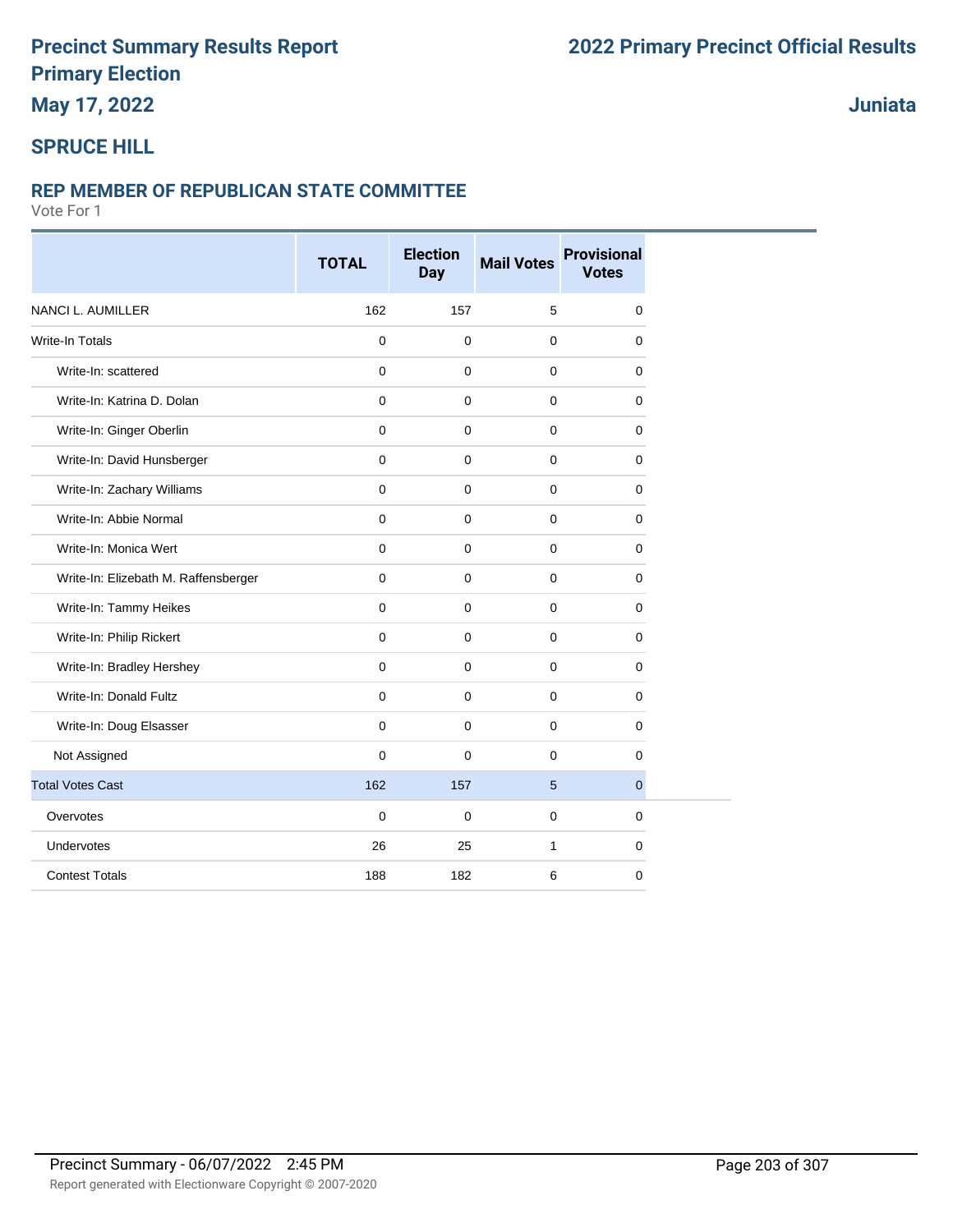**May 17, 2022**

**Juniata**

#### **SPRUCE HILL**

#### **REP SPRUCE HILL TOWNSHIP REPUBLICAN COMMITTEEPERSON**

|                            | <b>TOTAL</b> | <b>Election</b><br><b>Day</b> | <b>Mail Votes</b> | <b>Provisional</b><br><b>Votes</b> |
|----------------------------|--------------|-------------------------------|-------------------|------------------------------------|
| <b>RONNIE BROWN</b>        | 139          | 134                           | 5                 | $\mathbf 0$                        |
| <b>EMILEY BROWN</b>        | 118          | 113                           | 5                 | $\mathbf 0$                        |
| <b>Write-In Totals</b>     | 10           | 10                            | $\mathbf 0$       | $\mathbf 0$                        |
| Write-In: Garth Brackbill  | 2            | 2                             | 0                 | $\Omega$                           |
| Write-In: Rodney Wisehaupt | 1            | 1                             | $\mathbf 0$       | 0                                  |
| Write-In: Ron Jeremy       | $\mathbf{1}$ | $\mathbf{1}$                  | $\mathbf 0$       | $\mathbf 0$                        |
| Write-In: Marley Swartz    | $\mathbf{1}$ | 1                             | $\mathbf 0$       | $\mathbf 0$                        |
| Write-In: Jordan Yoder     | $\mathbf{1}$ | 1                             | $\mathbf 0$       | $\mathbf 0$                        |
| Write-In: scattered        | 1            | $\mathbf{1}$                  | $\mathbf 0$       | 0                                  |
| Write-In: Dorothy Berry    | 2            | 2                             | $\mathbf 0$       | 0                                  |
| Not Assigned               | 1            | 1                             | 0                 | $\Omega$                           |
| <b>Total Votes Cast</b>    | 267          | 257                           | 10                | 0                                  |
| Overvotes                  | $\mathbf 0$  | $\mathbf 0$                   | $\mathbf 0$       | $\mathbf 0$                        |
| Undervotes                 | 109          | 107                           | $\overline{2}$    | $\mathbf 0$                        |
| <b>Contest Totals</b>      | 376          | 364                           | 12                | $\mathbf 0$                        |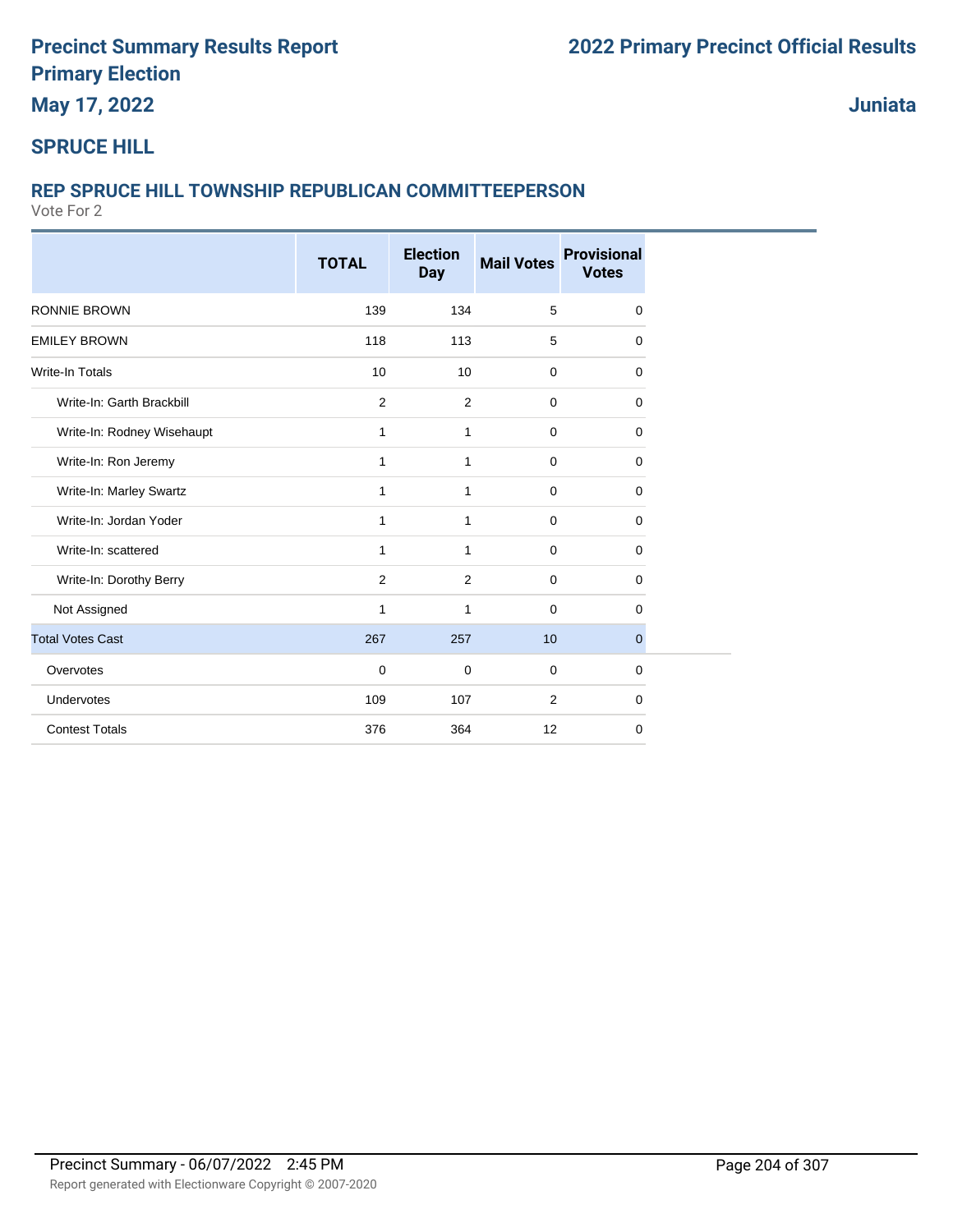#### **SUSQUEHANNA**

| <b>STATISTICS</b> |
|-------------------|
|-------------------|

|                                   | <b>TOTAL</b> | <b>Election Day Mail Votes</b> |    | <b>Provisional</b><br><b>Votes</b> |
|-----------------------------------|--------------|--------------------------------|----|------------------------------------|
| Registered Voters - Total         | 660          |                                |    |                                    |
| Registered Voters - Democratic    | 130          |                                |    |                                    |
| Registered Voters - Republican    | 530          |                                |    |                                    |
| Registered Voters - NONPARTISAN   | 0            |                                |    |                                    |
| <b>Ballots Cast - Total</b>       | 296          | 269                            | 27 | 0                                  |
| Ballots Cast - Democratic         | 41           | 29                             | 12 | 0                                  |
| Ballots Cast - Republican         | 255          | 240                            | 15 | 0                                  |
| <b>Ballots Cast - NONPARTISAN</b> | 0            | 0                              | 0  | 0                                  |
| <b>Ballots Cast - Blank</b>       | 1            | 1                              | 0  | $\Omega$                           |
| <b>Voter Turnout - Total</b>      | 44.85%       |                                |    |                                    |
| Voter Turnout - Democratic        | 31.54%       |                                |    |                                    |
| Voter Turnout - Republican        | 48.11%       |                                |    |                                    |
| Voter Turnout - NONPARTISAN       | 0.00%        |                                |    |                                    |

#### **DEM UNITED STATES SENATOR**

Vote For 1

|                          | <b>TOTAL</b> | <b>Election</b><br><b>Day</b> | <b>Mail Votes</b> | <b>Provisional</b><br><b>Votes</b> |
|--------------------------|--------------|-------------------------------|-------------------|------------------------------------|
| <b>ALEX KHALIL</b>       | 3            | 2                             | 1                 | $\Omega$                           |
| <b>CONOR LAMB</b>        | 9            | 6                             | 3                 | $\Omega$                           |
| <b>MALCOLM KENYATTA</b>  | 1            | 1                             | $\Omega$          | $\Omega$                           |
| <b>JOHN FETTERMAN</b>    | 24           | 16                            | 8                 | 0                                  |
| Write-In Totals          | 2            | 2                             | $\Omega$          | 0                                  |
| Write-In: Kathy Barnette | 0            | 0                             | $\Omega$          | $\Omega$                           |
| Write-In: scattered      | 0            | $\Omega$                      | $\Omega$          | $\Omega$                           |
| Write-In: Mehmet Oz      | $\Omega$     | $\Omega$                      | $\Omega$          | 0                                  |
| Write-In: Conor Lamb     | $\Omega$     | $\Omega$                      | $\Omega$          | $\Omega$                           |
| Write-In: Carla Sands    | 1            | 1                             | $\Omega$          | 0                                  |
| Write-In: John Hershey   | $\Omega$     | $\Omega$                      | $\Omega$          | $\Omega$                           |
| Write-In: Dave McCormick | 1            | 1                             | $\Omega$          | 0                                  |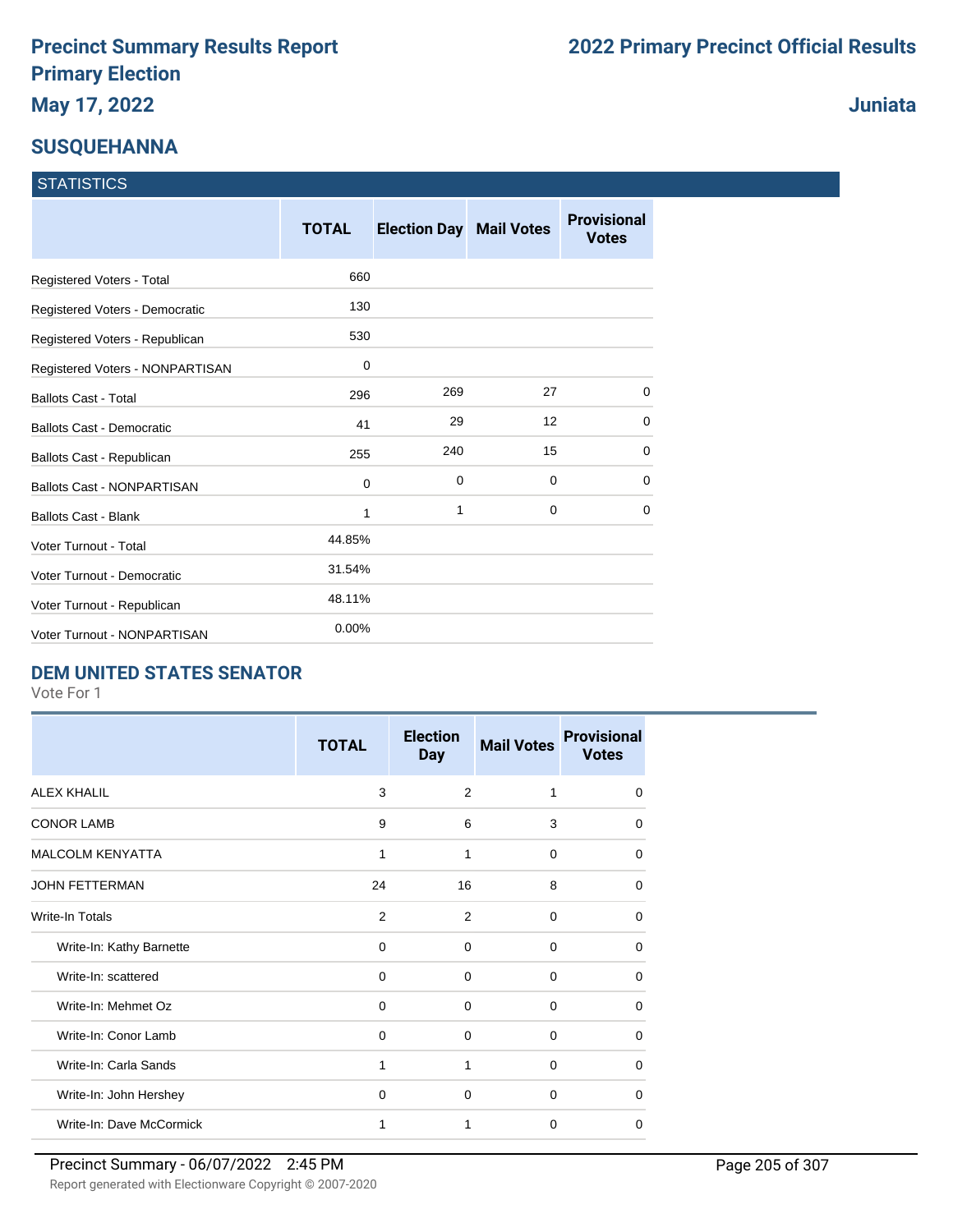### **May 17, 2022**

#### **SUSQUEHANNA**

#### **DEM UNITED STATES SENATOR**

Vote For 1

|                         | <b>TOTAL</b> | <b>Election</b><br><b>Day</b> | <b>Mail Votes</b> | <b>Provisional</b><br><b>Votes</b> |  |
|-------------------------|--------------|-------------------------------|-------------------|------------------------------------|--|
| Write-In: Jeff Bartos   | 0            | $\mathbf 0$                   | $\mathbf 0$       | $\mathbf 0$                        |  |
| Not Assigned            | 0            | $\mathbf 0$                   | $\mathbf 0$       | $\mathbf 0$                        |  |
| <b>Total Votes Cast</b> | 39           | 27                            | 12                | $\Omega$                           |  |
| Overvotes               | 0            | $\mathbf 0$                   | $\mathbf 0$       | $\Omega$                           |  |
| <b>Undervotes</b>       | 2            | 2                             | $\mathbf 0$       | $\Omega$                           |  |
| <b>Contest Totals</b>   | 41           | 29                            | 12                | 0                                  |  |

#### **DEM GOVERNOR**

Vote For 1

|                          | <b>TOTAL</b>   | <b>Election</b><br><b>Day</b> | <b>Mail Votes</b> | <b>Provisional</b><br><b>Votes</b> |
|--------------------------|----------------|-------------------------------|-------------------|------------------------------------|
| <b>JOSH SHAPIRO</b>      | 33             | 22                            | 11                | $\mathbf 0$                        |
| <b>Write-In Totals</b>   | $\overline{4}$ | $\overline{4}$                | $\mathbf 0$       | 0                                  |
| Write-In: Jake Corman    | $\mathbf 0$    | $\mathbf 0$                   | $\mathbf 0$       | $\mathbf 0$                        |
| Write-In: David White    | $\mathbf 0$    | $\Omega$                      | $\mathbf 0$       | 0                                  |
| Write-In: Bill McSwain   | $\mathbf 0$    | $\Omega$                      | $\mathbf 0$       | 0                                  |
| Write-In: scattered      | 2              | 2                             | $\mathbf 0$       | 0                                  |
| Write-In: Abe Stroup     | $\mathbf 0$    | $\mathbf 0$                   | $\mathbf 0$       | $\mathbf 0$                        |
| Write-In: Lou Barletta   | $\mathbf 0$    | $\mathbf 0$                   | $\mathbf 0$       | 0                                  |
| Write-In: Nche Zame      | 1              | 1                             | $\mathbf 0$       | $\mathbf 0$                        |
| Write-In: Melissa Hart   | $\mathbf 0$    | $\pmb{0}$                     | $\mathbf 0$       | $\mathbf 0$                        |
| Write-In: Doug Mastriano | $\mathbf{1}$   | 1                             | $\mathbf 0$       | $\Omega$                           |
| Not Assigned             | $\mathbf 0$    | $\mathbf 0$                   | $\mathbf 0$       | 0                                  |
| <b>Total Votes Cast</b>  | 37             | 26                            | 11                | $\overline{0}$                     |
| Overvotes                | $\mathbf 0$    | $\mathbf 0$                   | $\mathbf 0$       | 0                                  |
| Undervotes               | $\overline{4}$ | 3                             | $\mathbf{1}$      | $\mathbf 0$                        |
| <b>Contest Totals</b>    | 41             | 29                            | 12                | $\mathbf 0$                        |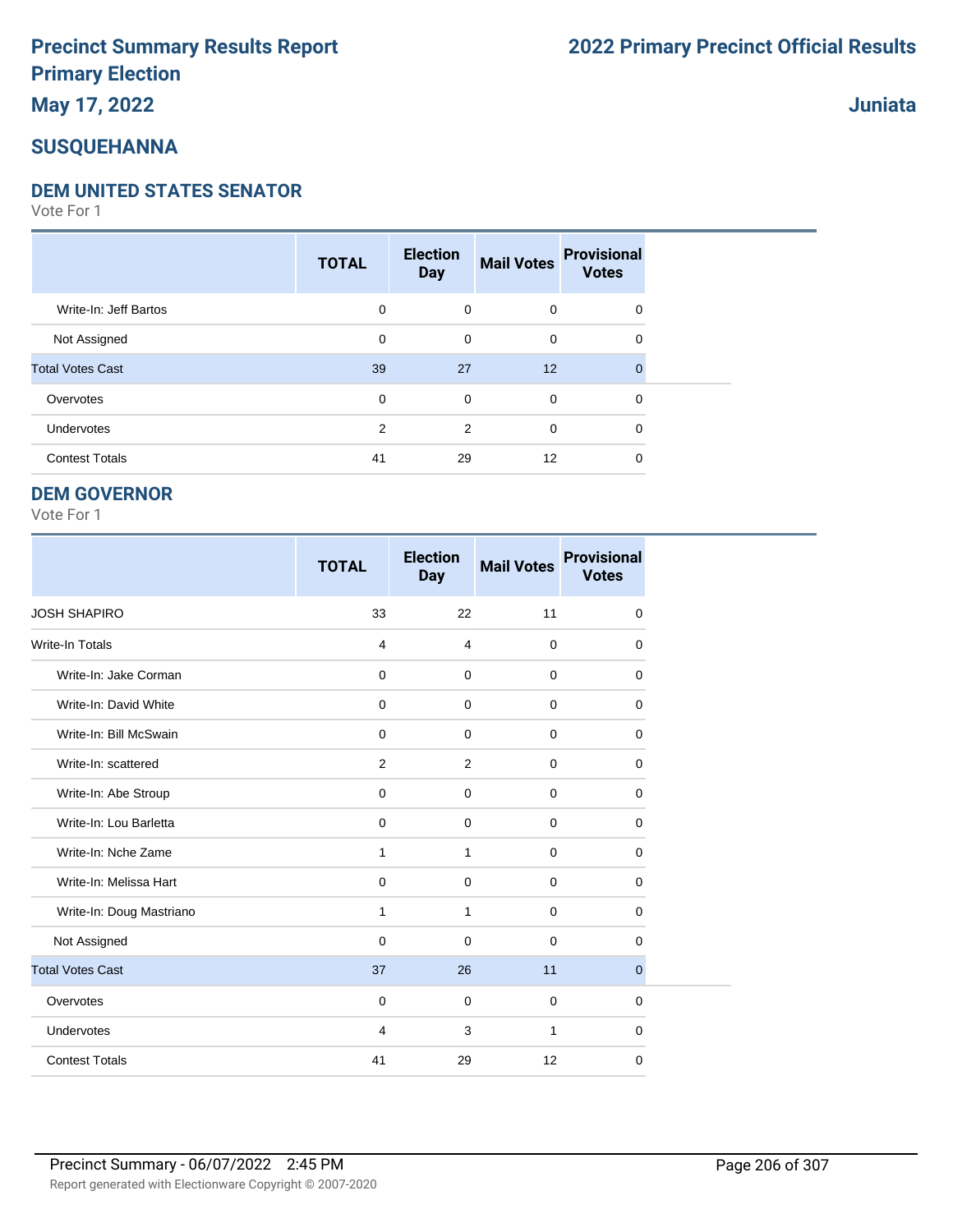# **May 17, 2022**

### **SUSQUEHANNA**

#### **DEM LIEUTENANT GOVERNOR**

Vote For 1

|                                 | <b>TOTAL</b>        | <b>Election</b><br><b>Day</b> | <b>Mail Votes</b> | <b>Provisional</b><br><b>Votes</b> |
|---------------------------------|---------------------|-------------------------------|-------------------|------------------------------------|
| <b>AUSTIN DAVIS</b>             | 22                  | 14                            | 8                 | $\mathbf 0$                        |
| <b>RAY SOSA</b>                 | $\overline{7}$      | 6                             | $\mathbf{1}$      | $\mathbf 0$                        |
| <b>BRIAN SIMS</b>               | $\overline{7}$      | $\overline{4}$                | 3                 | $\Omega$                           |
| <b>Write-In Totals</b>          | $\mathbf{1}$        | $\mathbf{1}$                  | $\mathbf 0$       | $\mathbf 0$                        |
| Write-In: James Earl Jones      | $\mathbf 0$         | $\mathbf 0$                   | $\mathbf 0$       | $\Omega$                           |
| Write-In: Jeff Coleman          | $\mathsf{O}\xspace$ | $\mathbf 0$                   | $\mathbf 0$       | $\mathbf 0$                        |
| Write-In: John Brown            | $\pmb{0}$           | $\mathbf 0$                   | $\mathbf 0$       | $\mathbf 0$                        |
| Write-In: Claire Schillinger    | $\mathbf 0$         | $\mathbf 0$                   | $\mathbf 0$       | $\mathbf 0$                        |
| Write-In: Carris Lewis Delrosso | 1                   | $\mathbf{1}$                  | 0                 | 0                                  |
| Write-In: John Jones            | $\mathbf 0$         | 0                             | $\mathbf 0$       | 0                                  |
| Write-In: scattered             | $\mathbf 0$         | $\mathbf 0$                   | 0                 | $\mathbf 0$                        |
| Write-In: Teddy Daniels         | $\mathbf 0$         | $\mathbf 0$                   | $\mathbf 0$       | $\mathbf 0$                        |
| Not Assigned                    | $\mathbf 0$         | $\mathbf 0$                   | $\mathbf 0$       | $\mathbf 0$                        |
| <b>Total Votes Cast</b>         | 37                  | 25                            | 12                | $\overline{0}$                     |
| Overvotes                       | $\mathbf 0$         | $\mathbf 0$                   | $\mathbf 0$       | $\mathbf 0$                        |
| Undervotes                      | $\overline{4}$      | $\overline{4}$                | $\mathbf 0$       | $\mathbf 0$                        |
| <b>Contest Totals</b>           | 41                  | 29                            | 12                | $\mathbf 0$                        |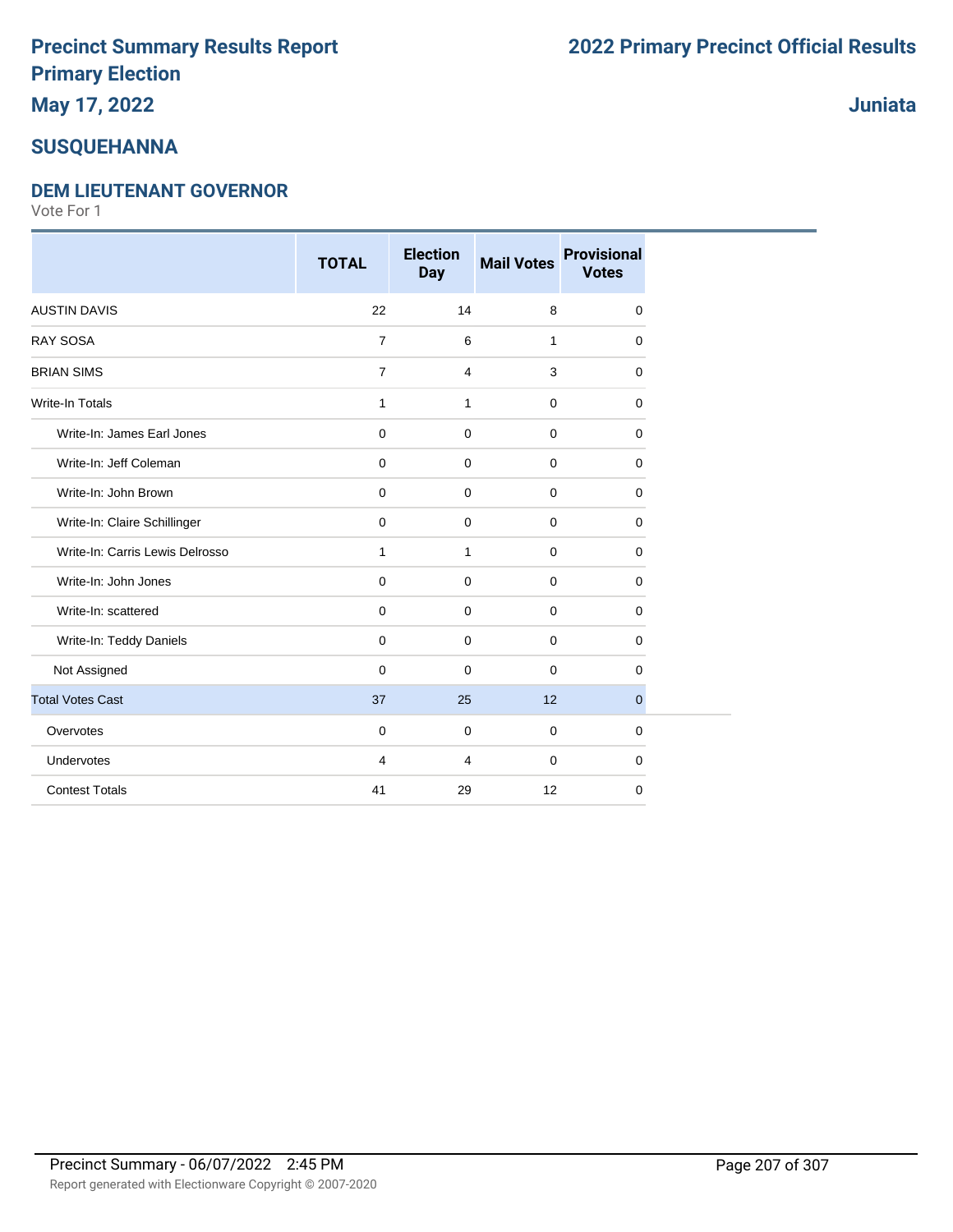### **May 17, 2022**

**Juniata**

### **SUSQUEHANNA**

#### **DEM REPRESENTATIVE IN CONGRESS 13TH DISTRICT**

|                                  | <b>TOTAL</b>        | <b>Election</b><br><b>Day</b> | <b>Mail Votes</b> | <b>Provisional</b><br><b>Votes</b> |
|----------------------------------|---------------------|-------------------------------|-------------------|------------------------------------|
| <b>Write-In Totals</b>           | 3                   | 3                             | $\mathbf 0$       | 0                                  |
| Write-In: Dan Martin             | $\mathbf 0$         | $\mathbf 0$                   | $\mathbf 0$       | 0                                  |
| Write-In: Mark Partner           | 0                   | 0                             | 0                 | 0                                  |
| Write-In: David Stetler          | 0                   | 0                             | 0                 | 0                                  |
| Write-In: John Hershey           | 1                   | 1                             | $\pmb{0}$         | 0                                  |
| Write-In: Norman Love            | 0                   | $\mathbf 0$                   | 0                 | 0                                  |
| Write-In: Andrew Stroup          | 0                   | 0                             | 0                 | 0                                  |
| Write-In: Jonathan M. Cunningham | 0                   | $\mathbf 0$                   | $\mathbf 0$       | 0                                  |
| Write-In: Wyatt Guillory         | $\mathbf 0$         | $\mathbf 0$                   | 0                 | 0                                  |
| Write-In: Todd Rowley            | 0                   | 0                             | 0                 | 0                                  |
| Write-In: Mark Critz             | 0                   | $\mathbf 0$                   | $\pmb{0}$         | 0                                  |
| Write-In: Eric Becht             | 0                   | 0                             | 0                 | 0                                  |
| Write-In: John Fetterman         | 1                   | $\mathbf{1}$                  | 0                 | 0                                  |
| Write-In: Robert Bob Casey Jr    | $\mathsf 0$         | $\mathsf{O}\xspace$           | $\mathbf 0$       | $\mathbf 0$                        |
| Write-In: Jay G. Auker           | 0                   | 0                             | 0                 | 0                                  |
| Write-In: Summer Lee             | 0                   | 0                             | 0                 | 0                                  |
| Write-In: Tessa Gross            | 0                   | 0                             | $\pmb{0}$         | 0                                  |
| Write-In: Sandy Berrier          | 0                   | $\mathbf 0$                   | 0                 | 0                                  |
| Write-In: John Auker             | 0                   | 0                             | 0                 | 0                                  |
| Write-In: Perry Stambaugh        | 0                   | $\mathbf 0$                   | $\mathbf 0$       | 0                                  |
| Write-In: Teresa Long O'Neal     | 0                   | 0                             | 0                 | 0                                  |
| Write-In: Joshua Guillory        | 0                   | 0                             | 0                 | 0                                  |
| Write-In: scattered              | $\mathsf{O}\xspace$ | $\mathsf 0$                   | $\mathsf 0$       | 0                                  |
| Write-In: Kim Hart               | $\pmb{0}$           | $\mathbf 0$                   | $\pmb{0}$         | $\mathsf 0$                        |
| Write-In: John Joyce             | $\mathbf{1}$        | $\mathbf{1}$                  | $\mathsf 0$       | 0                                  |
| Write-In: Craig Paden            | $\mathbf 0$         | $\mathbf 0$                   | $\mathsf 0$       | 0                                  |
| Write-In: Jonathan Mertz         | $\mathbf 0$         | $\mathbf 0$                   | $\mathbf 0$       | $\mathsf 0$                        |
| Not Assigned                     | 0                   | 0                             | $\mathsf 0$       | 0                                  |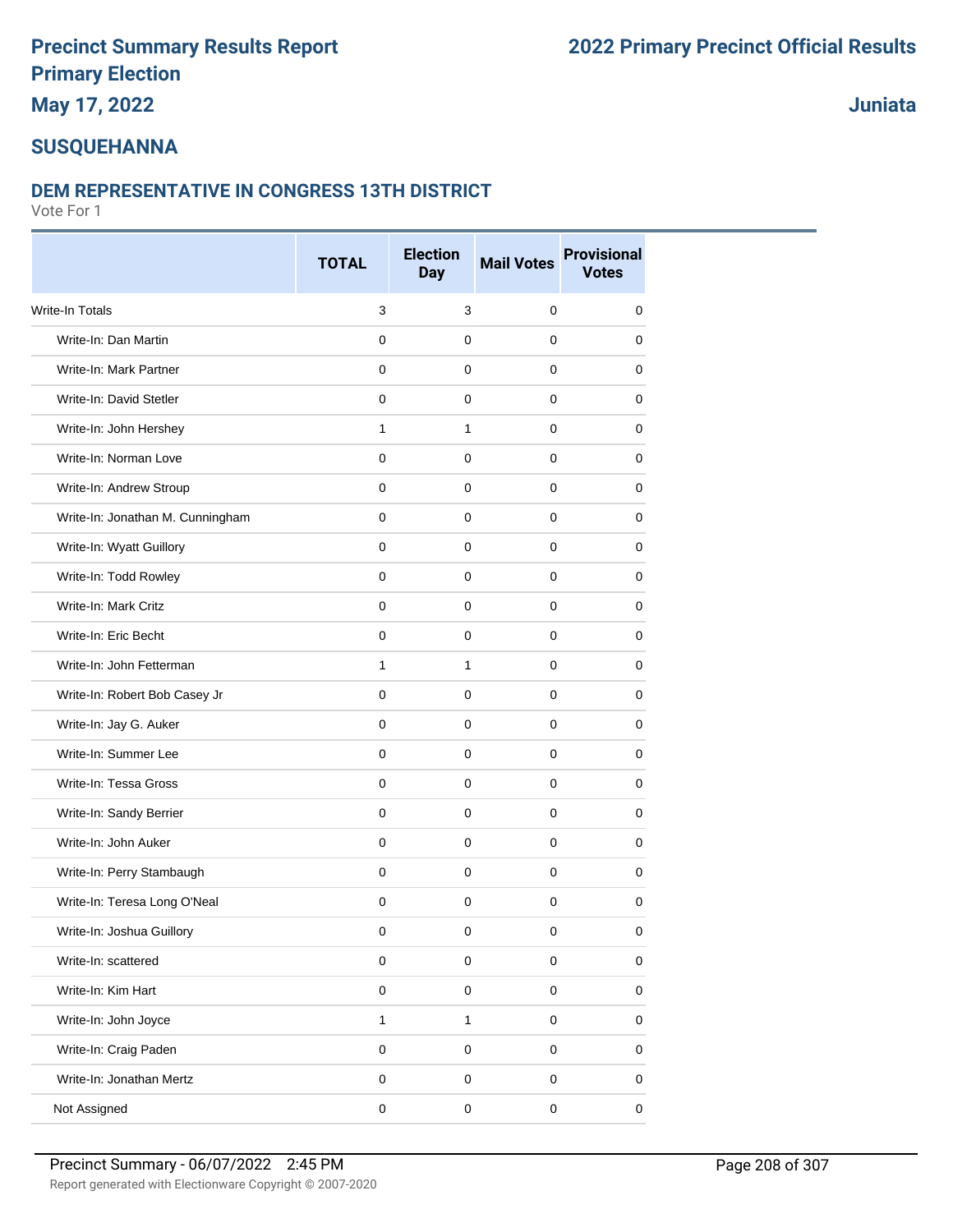**May 17, 2022**

**Juniata**

#### **SUSQUEHANNA**

#### **DEM REPRESENTATIVE IN CONGRESS 13TH DISTRICT**

Vote For 1

|                         | <b>TOTAL</b> | <b>Election</b><br><b>Day</b> | <b>Mail Votes</b> | <b>Provisional</b><br><b>Votes</b> |
|-------------------------|--------------|-------------------------------|-------------------|------------------------------------|
| <b>Total Votes Cast</b> | 3            | 3                             | $\mathbf{0}$      | $\Omega$                           |
| Overvotes               | 0            | 0                             | 0                 | 0                                  |
| Undervotes              | 38           | 26                            | 12                | 0                                  |
| <b>Contest Totals</b>   | 41           | 29                            | 12                | 0                                  |

#### **DEM SENATOR IN THE GENERAL ASSEMBLY 30TH DISTRICT**

|                          | <b>TOTAL</b> | <b>Election</b><br><b>Day</b> | <b>Mail Votes</b> | <b>Provisional</b><br><b>Votes</b> |
|--------------------------|--------------|-------------------------------|-------------------|------------------------------------|
| <b>CAROL TAYLOR</b>      | 30           | 21                            | 9                 | 0                                  |
| Write-In Totals          | 2            | $\overline{2}$                | $\mathbf 0$       | $\Omega$                           |
| Write-In: Judith Ward    | 1            | 1                             | $\mathbf 0$       | 0                                  |
| Write-In: John Hershey   | $\mathbf 0$  | $\mathbf 0$                   | $\mathbf 0$       | 0                                  |
| Write-In: scattered      | 1            | 1                             | $\Omega$          | 0                                  |
| Write-In: Mehmet Oz      | $\mathbf 0$  | $\mathbf 0$                   | $\mathbf 0$       | $\Omega$                           |
| Write-In: Bethany Stroup | 0            | 0                             | $\mathbf 0$       | 0                                  |
| Not Assigned             | $\mathbf 0$  | $\mathbf 0$                   | $\Omega$          | $\Omega$                           |
| <b>Total Votes Cast</b>  | 32           | 23                            | 9                 | $\mathbf 0$                        |
| Overvotes                | 0            | 0                             | $\mathbf 0$       | 0                                  |
| Undervotes               | 9            | 6                             | 3                 | $\Omega$                           |
| <b>Contest Totals</b>    | 41           | 29                            | 12                | 0                                  |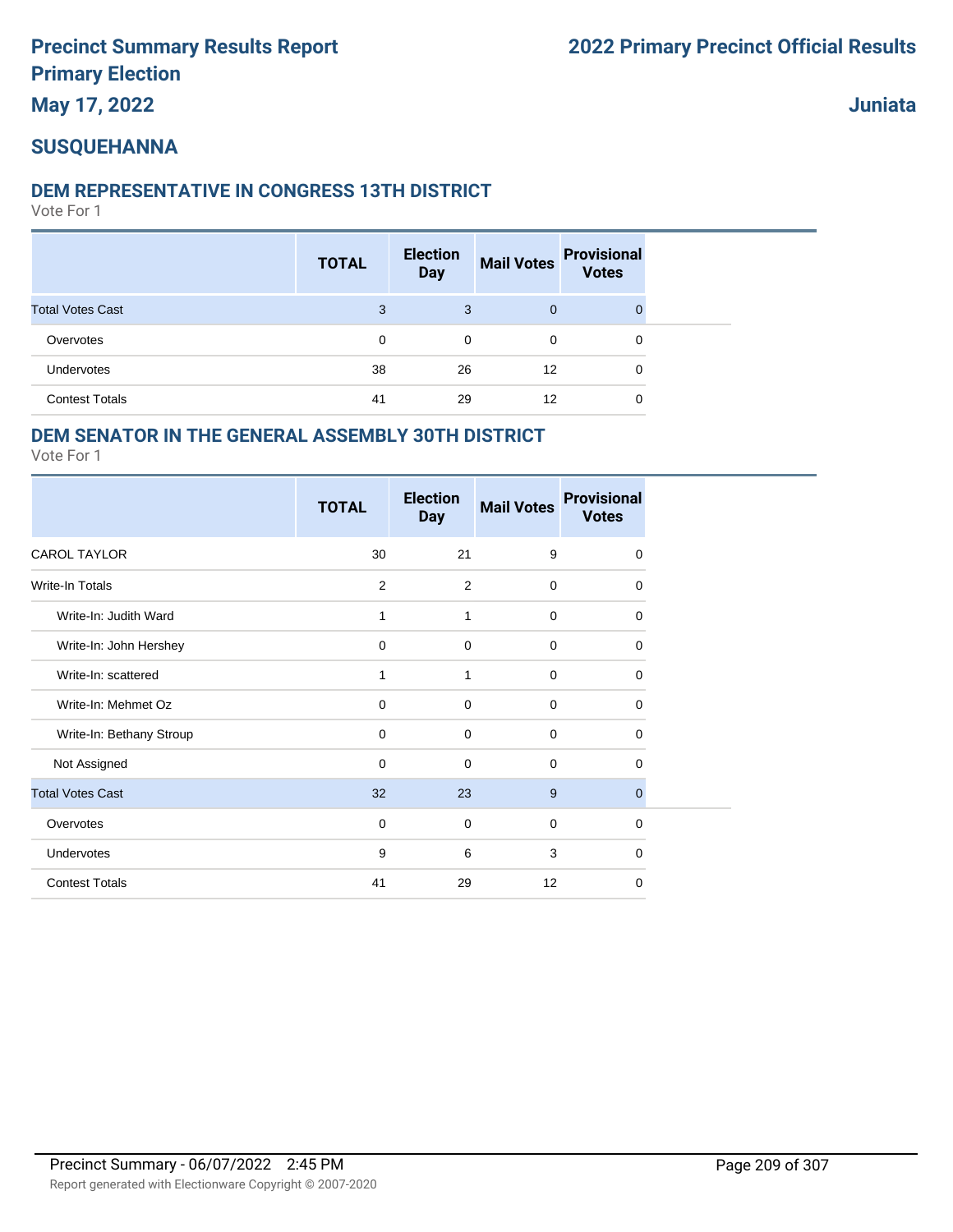**May 17, 2022**

**Juniata**

#### **SUSQUEHANNA**

#### **DEM REPRESENTATIVE IN THE GENERAL ASSEMBLY 86TH DISTRICT**

|                                  | <b>TOTAL</b> | <b>Election</b><br><b>Day</b> | <b>Mail Votes</b> | <b>Provisional</b><br><b>Votes</b> |
|----------------------------------|--------------|-------------------------------|-------------------|------------------------------------|
| Write-In Totals                  | $\,6$        | 6                             | $\pmb{0}$         | 0                                  |
| Write-In: Craig Paden            | $\mathbf 0$  | $\mathbf 0$                   | $\mathbf 0$       | 0                                  |
| Write-In: Jonathan Mertz         | 0            | 0                             | $\mathbf 0$       | 0                                  |
| Write-In: Ronald Shearer         | $\mathbf 0$  | $\mathbf 0$                   | $\mathbf 0$       | 0                                  |
| Write-In: Norman Love            | $\mathbf 0$  | $\mathbf 0$                   | $\mathbf 0$       | 0                                  |
| Write-In: Jonathan M. Cunningham | $\mathbf 0$  | $\pmb{0}$                     | $\mathbf 0$       | 0                                  |
| Write-In: Mark Critz             | $\mathbf 0$  | $\mathbf 0$                   | $\mathbf 0$       | 0                                  |
| Write-In: Wyatt Guillory         | $\mathbf 0$  | $\mathbf 0$                   | $\mathbf 0$       | 0                                  |
| Write-In: William L. Baney       | $\mathbf 0$  | 0                             | $\mathbf 0$       | 0                                  |
| Write-In: Hannah Smith           | $\mathbf 0$  | $\mathbf 0$                   | $\mathbf 0$       | 0                                  |
| Write-In: Karen Anderson         | $\mathbf 0$  | $\mathbf 0$                   | $\mathbf 0$       | 0                                  |
| Write-In: John Hershey           | 5            | 5                             | $\mathbf 0$       | 0                                  |
| Write-In: Bob Casey, Jr.         | $\mathbf 0$  | $\mathbf 0$                   | $\mathbf 0$       | 0                                  |
| Write-In: Gina Moist             | $\mathbf{1}$ | $\mathbf{1}$                  | $\mathbf{0}$      | 0                                  |
| Write-In: Jay G. Auker           | 0            | $\mathbf 0$                   | 0                 | 0                                  |
| Write-In: Tessa Gross            | $\mathbf 0$  | 0                             | 0                 | 0                                  |
| Write-In: Kay Clugston           | $\mathbf 0$  | $\mathbf 0$                   | $\mathbf 0$       | 0                                  |
| Write-In: Carl H. Radek          | $\mathbf 0$  | $\mathbf 0$                   | $\mathbf 0$       | 0                                  |
| Write-In: Eric Becht             | $\mathbf 0$  | $\mathbf 0$                   | $\mathbf 0$       | 0                                  |
| Write-In: Kiim Klingensmith Hart | $\mathbf 0$  | $\mathbf 0$                   | $\mathbf 0$       | 0                                  |
| Write-In: Levon Putt             | $\mathbf 0$  | 0                             | $\mathbf 0$       | 0                                  |
| Write-In: Rolf Lotz              | 0            | 0                             | 0                 | 0                                  |
| Write-In: Joshua Guillory        | $\mathsf 0$  | $\mathbf 0$                   | $\mathsf 0$       | $\mathbf 0$                        |
| Write-In: scattered              | $\mathsf 0$  | $\pmb{0}$                     | $\mathsf 0$       | 0                                  |
| Write-In: Jeff Hart              | $\pmb{0}$    | $\mathsf{O}\xspace$           | $\mathbf 0$       | $\pmb{0}$                          |
| Write-In: Perry Stambaugh        | $\mathsf 0$  | $\mathsf 0$                   | $\mathsf 0$       | 0                                  |
| Not Assigned                     | $\pmb{0}$    | $\pmb{0}$                     | $\mathbf 0$       | 0                                  |
| <b>Total Votes Cast</b>          | $\,6$        | $\,6\,$                       | $\mathbf 0$       | $\overline{0}$                     |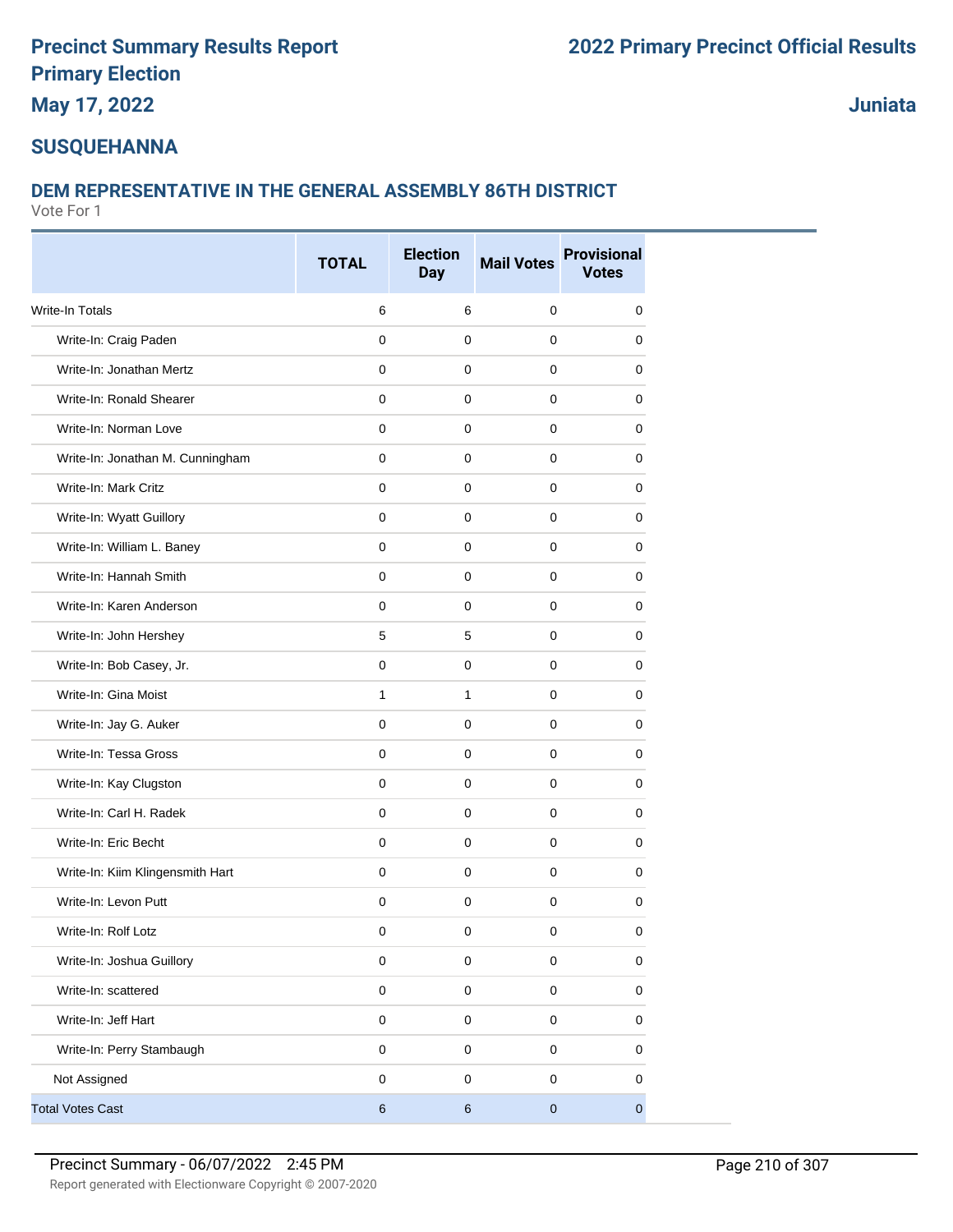### **May 17, 2022**

**Juniata**

### **SUSQUEHANNA**

### **DEM REPRESENTATIVE IN THE GENERAL ASSEMBLY 86TH DISTRICT**

|                       | <b>TOTAL</b> | <b>Election</b><br>Day |    | Mail Votes Provisional<br>Votes |
|-----------------------|--------------|------------------------|----|---------------------------------|
| Overvotes             | 0            | 0                      | 0  | 0                               |
| Undervotes            | 35           | 23                     | 12 | 0                               |
| <b>Contest Totals</b> | 41           | 29                     | 12 | 0                               |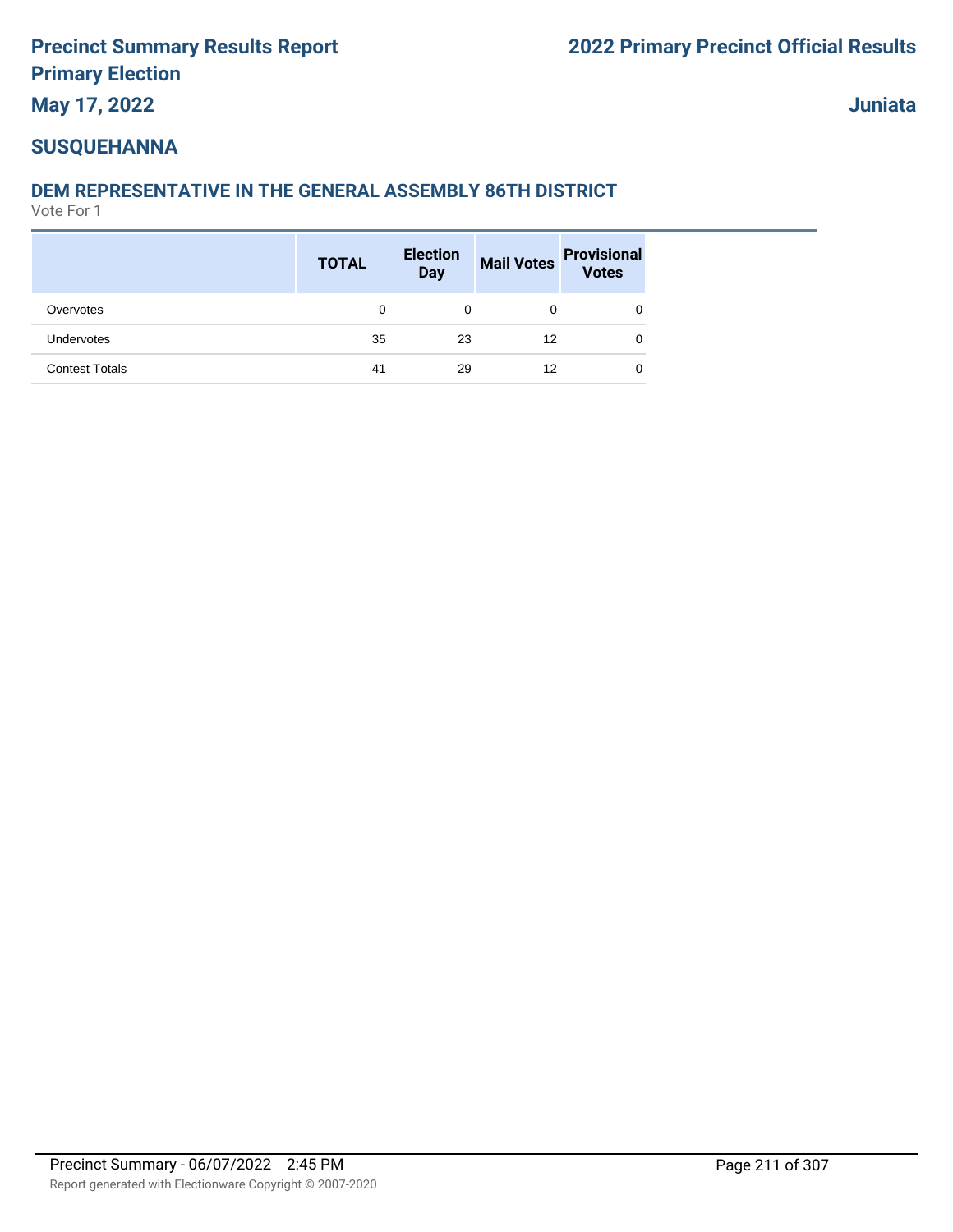#### **May 17, 2022**

#### **Juniata**

### **SUSQUEHANNA**

#### **DEM MEMBER OF DEMOCRATIC STATE COMMITTEE**

|                                   | <b>TOTAL</b> | <b>Election</b><br><b>Day</b> | <b>Mail Votes</b> | <b>Provisional</b><br><b>Votes</b> |
|-----------------------------------|--------------|-------------------------------|-------------------|------------------------------------|
| <b>Write-In Totals</b>            | 2            | 2                             | $\mathbf 0$       | 0                                  |
| Write-In: Peter Junod             | $\mathbf 0$  | $\mathbf 0$                   | $\mathbf 0$       | 0                                  |
| Write-In: Tyler Titus             | 0            | 0                             | 0                 | 0                                  |
| Write-In: Wyatt A. Guillory       | $\mathbf 0$  | $\mathbf 0$                   | $\mathbf 0$       | 0                                  |
| Write-In: Jonathan Mertz          | $\mathbf 0$  | $\mathbf 0$                   | $\mathbf 0$       | 0                                  |
| Write-In: Amen Brown              | $\mathbf 0$  | $\mathbf 0$                   | $\mathbf 0$       | 0                                  |
| Write-In: Pat Neimond             | $\mathbf 0$  | $\mathbf 0$                   | $\mathbf 0$       | 0                                  |
| Write-In: John Shearer            | $\mathbf 0$  | $\mathbf 0$                   | $\mathbf 0$       | 0                                  |
| Write-In: Dennis Lewis            | $\mathbf 0$  | 0                             | 0                 | 0                                  |
| Write-In: Robert Bair             | 0            | 0                             | 0                 | 0                                  |
| Write-In: Aaron Falker            | $\mathbf 0$  | $\mathbf 0$                   | $\mathbf 0$       | 0                                  |
| Write-In: Nanci L. Aumiller       | $\mathbf 0$  | $\mathbf 0$                   | $\mathbf 0$       | 0                                  |
| Write-In: Jonathan M. Cunningham  | $\mathbf 0$  | $\mathbf 0$                   | $\mathbf 0$       | 0                                  |
| Write-In: Wyatt Guillory          | $\mathbf 0$  | $\mathbf 0$                   | $\mathbf 0$       | 0                                  |
| Write-In: Fern Fowler             | $\mathbf 0$  | 0                             | 0                 | 0                                  |
| Write-In: Tessa Gross             | 0            | $\mathbf 0$                   | 0                 | 0                                  |
| Write-In: Eric Becht              | $\mathbf 0$  | $\mathbf 0$                   | $\mathbf 0$       | 0                                  |
| Write-In: Christopher Kowerdovich | $\mathbf 0$  | $\mathbf 0$                   | $\mathbf 0$       | 0                                  |
| Write-In: David Stetler           | $\mathbf 0$  | $\mathbf 0$                   | $\mathbf 0$       | 0                                  |
| Write-In: Jimmy Dillon            | $\mathbf 0$  | $\mathbf 0$                   | $\mathbf 0$       | 0                                  |
| Write-In: Jason Prowell           | $\mathbf{1}$ | $\mathbf{1}$                  | $\mathbf 0$       | 0                                  |
| Write-In: Jay G. Auker            | 0            | $\mathbf 0$                   | 0                 | 0                                  |
| Write-In: Joe Sims                | $\mathsf 0$  | $\pmb{0}$                     | $\mathsf 0$       | 0                                  |
| Write-In: Kim Klingensmith Hart   | $\pmb{0}$    | $\pmb{0}$                     | $\mathsf 0$       | $\pmb{0}$                          |
| Write-In: scattered               | $\mathbf 0$  | $\mathbf 0$                   | $\mathbf 0$       | $\pmb{0}$                          |
| Write-In: John Auker              | $\mathsf 0$  | $\pmb{0}$                     | $\mathsf 0$       | 0                                  |
| Write-In: Mike Smith              | $\pmb{0}$    | $\pmb{0}$                     | $\mathsf 0$       | 0                                  |
| Write-In: Hannah Smith-Brubaker   | $\pmb{0}$    | $\pmb{0}$                     | $\mathsf 0$       | 0                                  |
| Write-In: Doris Love              | $\pmb{0}$    | $\pmb{0}$                     | $\mathsf 0$       | $\pmb{0}$                          |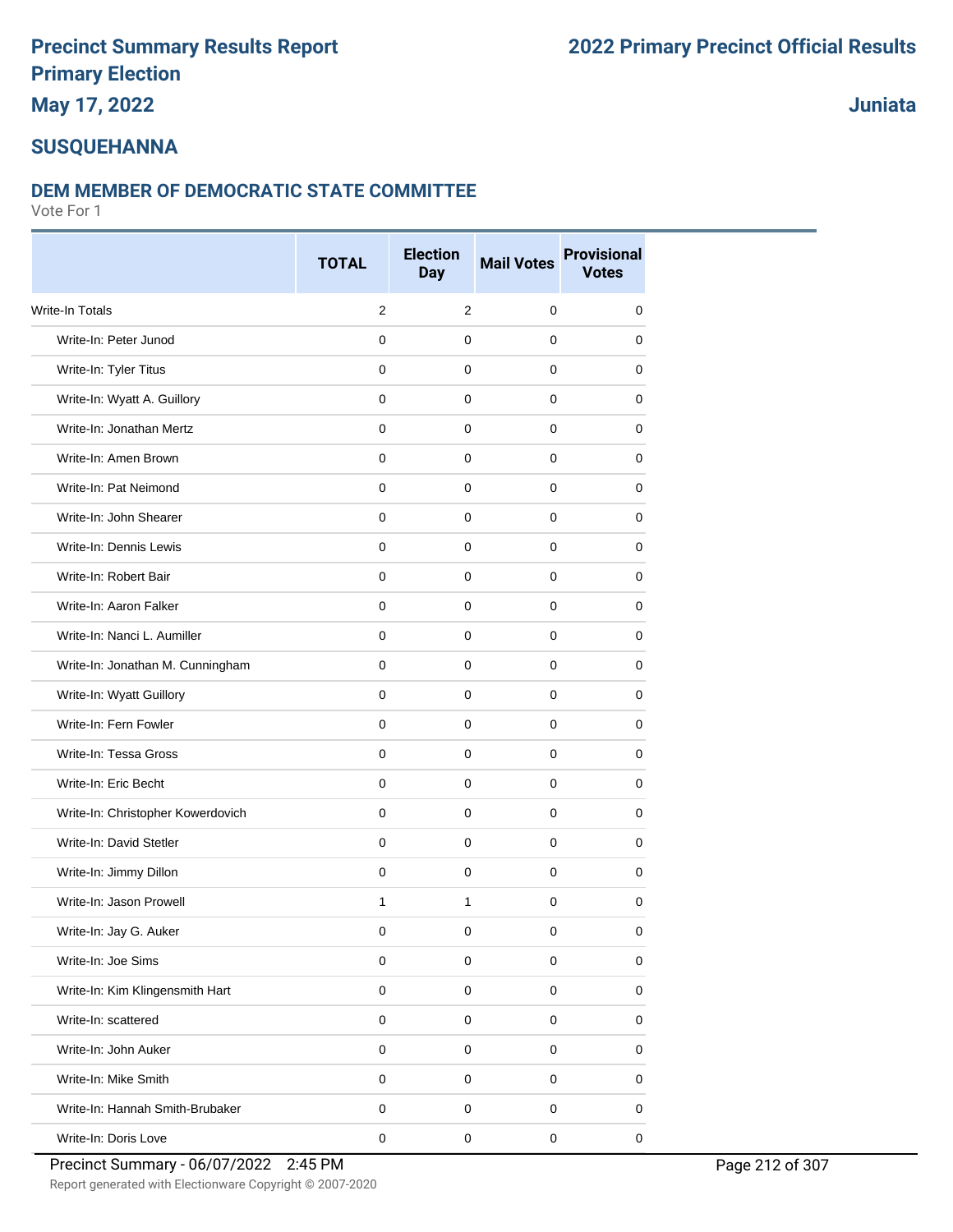**May 17, 2022**

#### **Juniata**

#### **SUSQUEHANNA**

#### **DEM MEMBER OF DEMOCRATIC STATE COMMITTEE**

Vote For 1

|                           | <b>TOTAL</b>   | <b>Election</b><br><b>Day</b> | <b>Mail Votes</b> | <b>Provisional</b><br><b>Votes</b> |
|---------------------------|----------------|-------------------------------|-------------------|------------------------------------|
| Write-In: Curt Junod      | 0              | $\mathbf 0$                   | $\mathbf 0$       | 0                                  |
| Write-In: Thomas E. Fink  | $\mathbf 0$    | $\mathbf 0$                   | $\mathbf 0$       | 0                                  |
| Write-In: Johnathan Auker | $\mathbf 0$    | $\mathbf 0$                   | $\mathbf 0$       | 0                                  |
| Write-In: John Hershey    | 1              | 1                             | $\mathbf 0$       | 0                                  |
| Write-In: Lorrie Guillory | $\Omega$       | $\mathbf 0$                   | 0                 | 0                                  |
| Not Assigned              | $\mathbf 0$    | $\mathbf 0$                   | 0                 | 0                                  |
| <b>Total Votes Cast</b>   | $\overline{2}$ | 2                             | $\mathbf 0$       | 0                                  |
| Overvotes                 | 0              | $\mathbf 0$                   | $\mathbf 0$       | 0                                  |
| Undervotes                | 39             | 27                            | 12                | 0                                  |
| <b>Contest Totals</b>     | 41             | 29                            | 12                | 0                                  |

#### **DEM SUSQUEHANNA TOWNSHIP DEMOCRATIC COMMITTEEPERSON**

|                         | <b>TOTAL</b>   | <b>Election</b><br><b>Day</b> | <b>Mail Votes</b> | <b>Provisional</b><br><b>Votes</b> |
|-------------------------|----------------|-------------------------------|-------------------|------------------------------------|
| Write-In Totals         | 4              | $\overline{4}$                | 0                 | 0                                  |
| Write-In: Shawn Trego   | 1              | 1                             | 0                 | 0                                  |
| Write-In: Jim Tusing    | 1              | 1                             | $\mathbf 0$       | 0                                  |
| Write-In: Kimberly Rice | 2              | 2                             | $\Omega$          | $\Omega$                           |
| Not Assigned            | 0              | $\Omega$                      | $\mathbf 0$       | 0                                  |
| <b>Total Votes Cast</b> | $\overline{4}$ | $\overline{4}$                | $\mathbf{0}$      | $\Omega$                           |
| Overvotes               | $\Omega$       | $\Omega$                      | $\Omega$          | $\Omega$                           |
| <b>Undervotes</b>       | 78             | 54                            | 24                | $\Omega$                           |
| <b>Contest Totals</b>   | 82             | 58                            | 24                | $\Omega$                           |
|                         |                |                               |                   |                                    |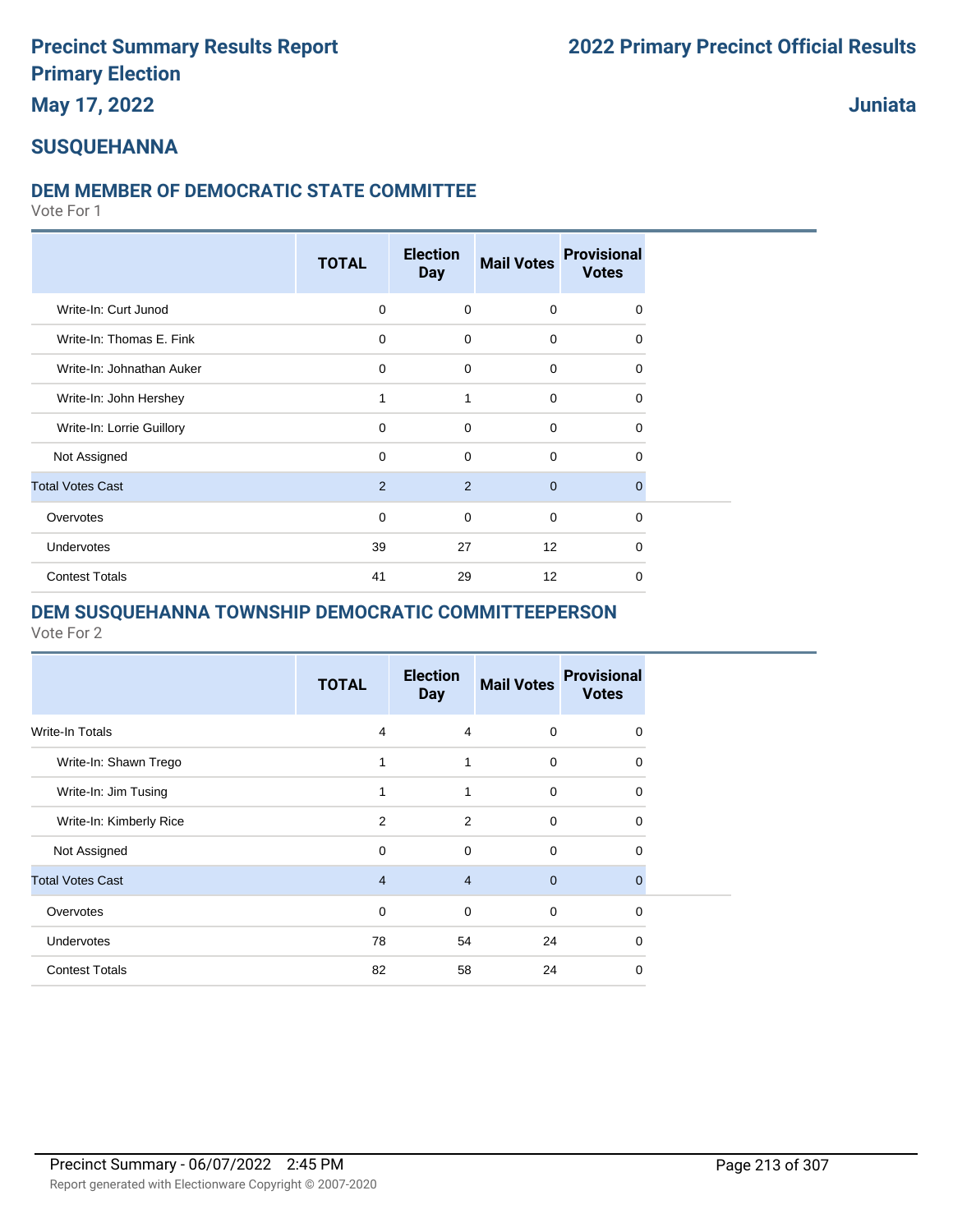# **May 17, 2022**

#### **SUSQUEHANNA**

#### **REP UNITED STATES SENATOR**

|                            | <b>TOTAL</b> | <b>Election</b><br><b>Day</b> | <b>Mail Votes</b> | <b>Provisional</b><br><b>Votes</b> |
|----------------------------|--------------|-------------------------------|-------------------|------------------------------------|
| KATHY BARNETTE             | 63           | 57                            | 6                 | $\mathbf 0$                        |
| MEHMET OZ                  | 68           | 67                            | 1                 | $\mathbf 0$                        |
| <b>GEORGE BOCHETTO</b>     | 1            | 1                             | $\mathbf 0$       | $\Omega$                           |
| <b>JEFF BARTOS</b>         | 14           | 12                            | 2                 | $\mathbf 0$                        |
| DAVE MCCORMICK             | 71           | 66                            | 5                 | $\mathbf 0$                        |
| <b>SEAN GALE</b>           | $\mathbf 0$  | $\mathbf 0$                   | $\mathbf 0$       | $\mathbf 0$                        |
| <b>CARLA SANDS</b>         | 35           | 34                            | 1                 | $\mathbf 0$                        |
| <b>Write-In Totals</b>     | 0            | $\mathbf 0$                   | $\mathbf 0$       | 0                                  |
| Write-In: Malcolm Kenyatta | 0            | $\mathbf 0$                   | $\mathbf 0$       | $\mathbf 0$                        |
| Write-In: John Fetterman   | $\mathbf 0$  | $\mathbf 0$                   | $\mathbf 0$       | $\mathbf 0$                        |
| Write-In: scattered        | $\mathbf 0$  | $\mathbf 0$                   | $\mathbf 0$       | $\mathbf 0$                        |
| Not Assigned               | 0            | 0                             | $\mathbf 0$       | $\mathbf 0$                        |
| <b>Total Votes Cast</b>    | 252          | 237                           | 15                | $\mathbf{0}$                       |
| Overvotes                  | $\mathbf 0$  | $\mathbf 0$                   | $\mathbf 0$       | $\mathbf 0$                        |
| Undervotes                 | 3            | 3                             | $\mathbf 0$       | $\mathbf 0$                        |
| <b>Contest Totals</b>      | 255          | 240                           | 15                | 0                                  |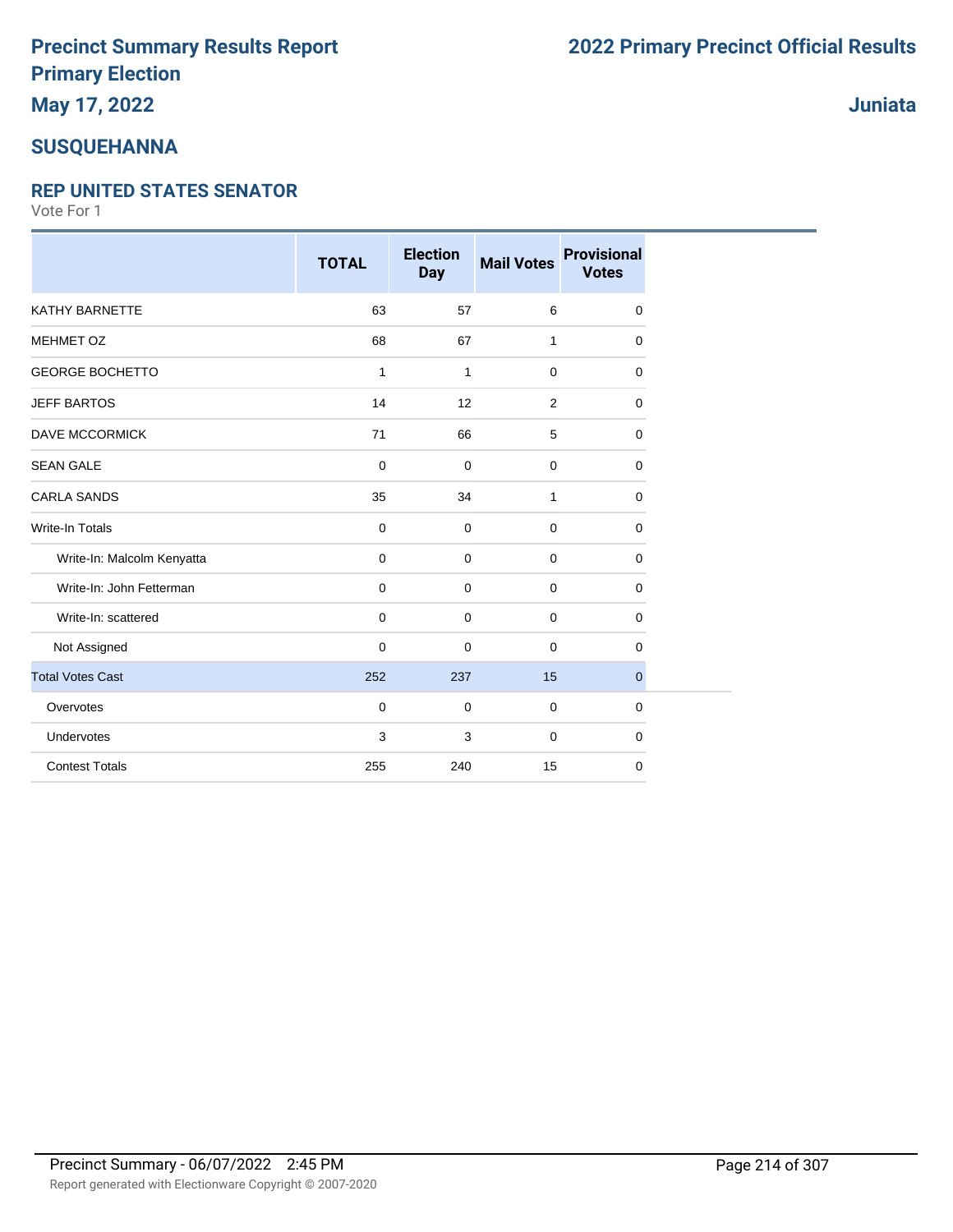#### **SUSQUEHANNA**

#### **REP GOVERNOR**

Vote For 1

|                               | <b>TOTAL</b>   | <b>Election</b><br><b>Day</b> | <b>Mail Votes</b> | <b>Provisional</b><br><b>Votes</b> |
|-------------------------------|----------------|-------------------------------|-------------------|------------------------------------|
| <b>LOU BARLETTA</b>           | 49             | 46                            | 3                 | $\mathbf 0$                        |
| DOUGLAS V. MASTRIANO          | 148            | 143                           | 5                 | $\mathbf 0$                        |
| NCHE ZAMA                     | $\overline{7}$ | $\overline{7}$                | $\pmb{0}$         | $\mathbf 0$                        |
| <b>DAVE WHITE</b>             | 16             | 16                            | $\mathbf 0$       | $\mathbf 0$                        |
| <b>MELISSA HART</b>           | 2              | $\overline{2}$                | $\mathbf 0$       | 0                                  |
| <b>BILL MCSWAIN</b>           | 16             | 12                            | 4                 | 0                                  |
| <b>CHARLIE GEROW</b>          | $\,6\,$        | 3                             | $\mathsf 3$       | $\mathbf 0$                        |
| <b>JOE GALE</b>               | $\pmb{0}$      | $\mathbf 0$                   | $\pmb{0}$         | $\mathbf 0$                        |
| <b>JAKE CORMAN</b>            | 9              | 9                             | $\mathbf 0$       | $\mathbf 0$                        |
| <b>Write-In Totals</b>        | $\mathbf 0$    | 0                             | $\mathbf 0$       | $\mathbf 0$                        |
| Write-In: Maggie Hackenberger | $\mathbf 0$    | 0                             | $\mathbf 0$       | $\mathbf 0$                        |
| Write-In: Josh Shapiro        | $\mathbf 0$    | 0                             | $\mathbf 0$       | 0                                  |
| Write-In: scattered           | $\mathbf 0$    | 0                             | $\pmb{0}$         | $\mathbf 0$                        |
| Not Assigned                  | $\mathbf 0$    | 0                             | $\mathbf 0$       | 0                                  |
| <b>Total Votes Cast</b>       | 253            | 238                           | 15                | $\mathbf 0$                        |
| Overvotes                     | $\mathbf 0$    | 0                             | $\mathbf 0$       | $\mathbf 0$                        |
| Undervotes                    | $\overline{2}$ | $\overline{2}$                | $\mathbf 0$       | $\mathbf 0$                        |
| <b>Contest Totals</b>         | 255            | 240                           | 15                | 0                                  |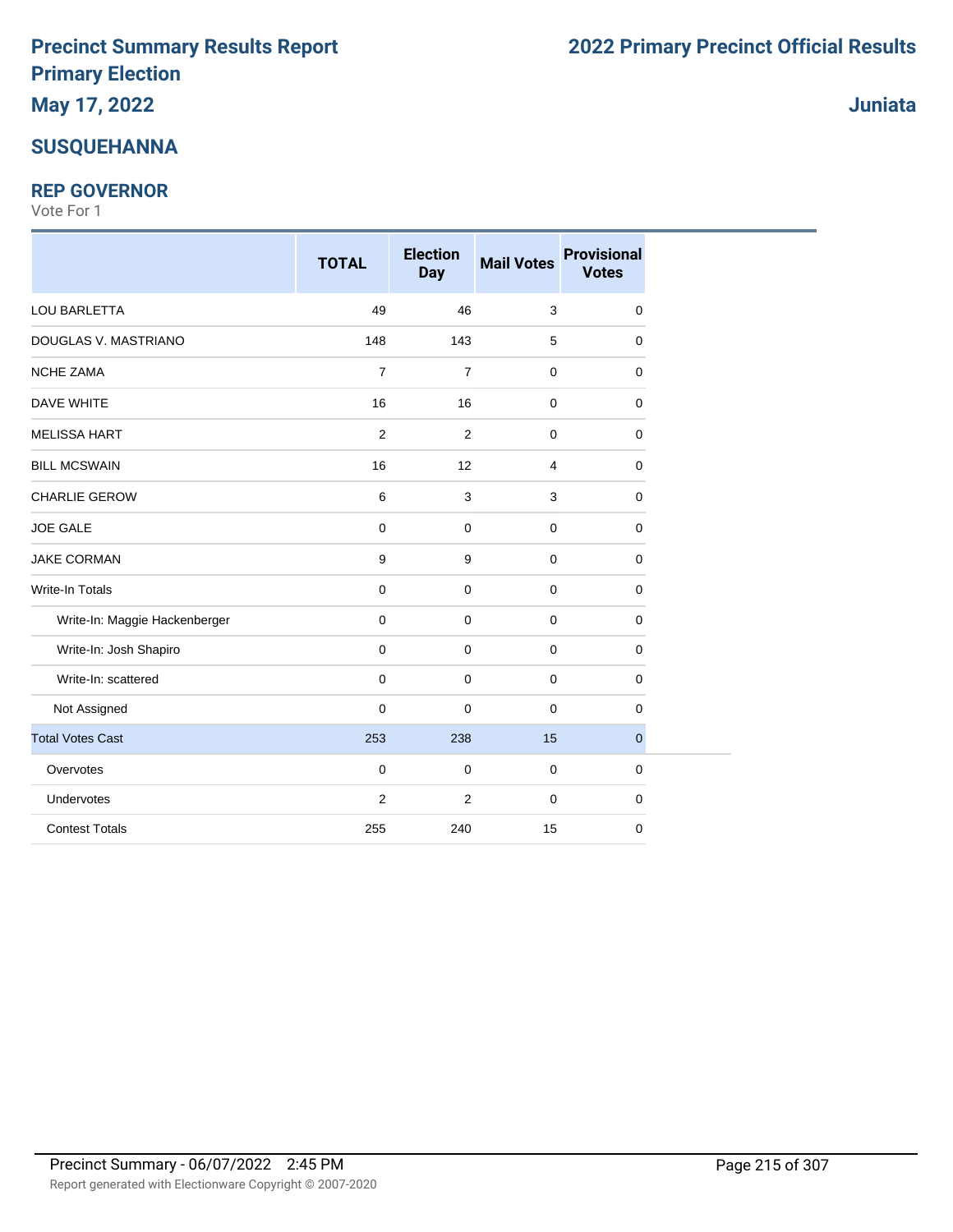# **May 17, 2022**

#### **SUSQUEHANNA**

#### **REP LIEUTENANT GOVERNOR**

Vote For 1

|                            | <b>TOTAL</b>        | <b>Election</b><br><b>Day</b> | <b>Mail Votes</b> | <b>Provisional</b><br><b>Votes</b> |
|----------------------------|---------------------|-------------------------------|-------------------|------------------------------------|
| <b>CLARICE SCHILLINGER</b> | 17                  | 16                            | $\mathbf{1}$      | 0                                  |
| <b>JAMES EARL JONES</b>    | 27                  | 27                            | 0                 | 0                                  |
| RICK SACCONE               | 18                  | 18                            | $\mathbf 0$       | 0                                  |
| <b>JOHN BROWN</b>          | 13                  | 12                            | $\mathbf{1}$      | 0                                  |
| <b>CHRIS FRYE</b>          | $\overline{7}$      | 6                             | $\mathbf{1}$      | 0                                  |
| <b>JEFF COLEMAN</b>        | 56                  | 53                            | 3                 | 0                                  |
| RUSS DIAMOND               | 15                  | 13                            | 2                 | 0                                  |
| CARRIE LEWIS DELROSSO      | 34                  | 32                            | 2                 | 0                                  |
| <b>TEDDY DANIELS</b>       | 41                  | 37                            | $\overline{4}$    | 0                                  |
| Write-In Totals            | $\overline{2}$      | 2                             | $\mathbf 0$       | 0                                  |
| Write-In: Jake Corman      | $\mathbf 0$         | $\pmb{0}$                     | $\mathbf 0$       | 0                                  |
| Write-In: Steve Imes       | $\pmb{0}$           | $\mathbf 0$                   | $\mathbf 0$       | 0                                  |
| Write-In: Jeff Bartos      | $\mathbf{1}$        | 1                             | $\mathbf 0$       | 0                                  |
| Write-In: Lou Barletta     | $\mathsf{O}\xspace$ | $\pmb{0}$                     | $\mathbf 0$       | 0                                  |
| Write-In: Kathy Barnette   | $\pmb{0}$           | $\mathbf 0$                   | $\mathbf 0$       | 0                                  |
| Write-In: John Reichenbach | $\mathbf 0$         | 0                             | 0                 | 0                                  |
| Write-In: Josh Imes        | $\pmb{0}$           | $\mathbf 0$                   | $\mathbf 0$       | 0                                  |
| Write-In: Austin Davis     | $\mathbf 0$         | $\mathbf 0$                   | $\mathbf 0$       | 0                                  |
| Write-In: Philip Rickert   | $\mathbf 0$         | $\mathbf 0$                   | 0                 | 0                                  |
| Write-In: Dave White       | $\pmb{0}$           | $\mathbf 0$                   | $\mathbf 0$       | 0                                  |
| Write-In: scattered        | $\mathbf{1}$        | 1                             | $\mathbf 0$       | 0                                  |
| Write-In: Brian Sims       | $\pmb{0}$           | 0                             | $\mathbf 0$       | 0                                  |
| Write-In: Brennan Paden    | $\pmb{0}$           | $\mathbf 0$                   | $\pmb{0}$         | 0                                  |
| Not Assigned               | $\pmb{0}$           | 0                             | $\pmb{0}$         | 0                                  |
| <b>Total Votes Cast</b>    | 230                 | 216                           | 14                | $\pmb{0}$                          |
| Overvotes                  | $\mathbf 0$         | $\mathbf 0$                   | $\pmb{0}$         | 0                                  |
| Undervotes                 | 25                  | 24                            | $\mathbf{1}$      | 0                                  |
| <b>Contest Totals</b>      | 255                 | 240                           | 15                | $\pmb{0}$                          |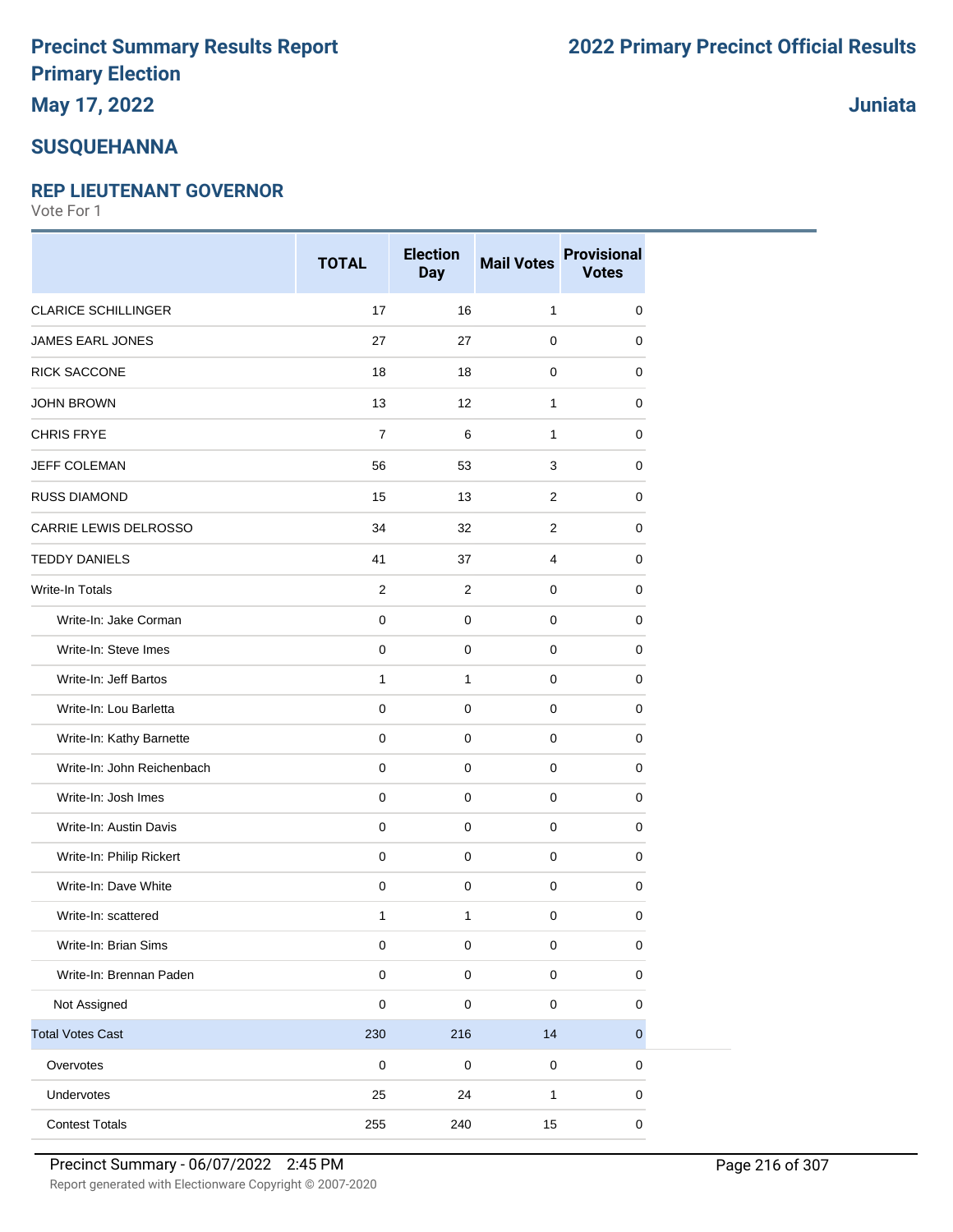### **May 17, 2022**

### **Juniata**

### **SUSQUEHANNA**

### **REP REPRESENTATIVE IN CONGRESS 13TH DISTRICT**

|                               | <b>TOTAL</b>   | <b>Election</b><br><b>Day</b> | <b>Mail Votes</b> | <b>Provisional</b><br><b>Votes</b> |
|-------------------------------|----------------|-------------------------------|-------------------|------------------------------------|
| JOHN JOYCE                    | 218            | 204                           | 14                | $\mathbf 0$                        |
| Write-In Totals               | 2              | 2                             | $\mathbf 0$       | $\mathbf 0$                        |
| Write-In: Glenn Suppllee      | 0              | $\mathbf 0$                   | $\mathbf 0$       | 0                                  |
| Write-In: scattered           | $\overline{2}$ | $\overline{2}$                | $\mathbf 0$       | $\mathbf 0$                        |
| Write-In: Joseph D. Long      | 0              | $\pmb{0}$                     | $\mathbf 0$       | 0                                  |
| Write-In: Mark Critz          | 0              | $\mathbf 0$                   | $\mathbf 0$       | 0                                  |
| Write-In: Ginger Oberlin      | $\mathbf 0$    | $\mathbf 0$                   | $\mathbf 0$       | $\mathbf 0$                        |
| Write-In: Abby Normal         | 0              | $\mathbf 0$                   | $\mathbf 0$       | 0                                  |
| Write-In: John Hershey        | 0              | $\mathbf 0$                   | $\mathbf 0$       | 0                                  |
| Write-In: John Mingle         | 0              | $\mathbf{0}$                  | $\mathbf 0$       | $\mathbf 0$                        |
| Write-In: George Smith        | 0              | $\mathbf 0$                   | $\mathbf 0$       | $\mathbf 0$                        |
| Write-In: Blake Henry         | 0              | $\mathbf 0$                   | $\mathbf 0$       | 0                                  |
| Write-In: Jonathan Cunningham | 0              | $\mathbf 0$                   | $\mathbf 0$       | $\mathbf 0$                        |
| Write-In: Donald Fultz        | 0              | $\mathbf 0$                   | $\mathbf 0$       | $\mathbf 0$                        |
| Write-In: Carmela Ciliberti   | $\mathbf 0$    | $\mathbf 0$                   | $\mathbf 0$       | 0                                  |
| Not Assigned                  | $\mathbf 0$    | $\mathbf 0$                   | $\mathbf 0$       | $\mathbf 0$                        |
| <b>Total Votes Cast</b>       | 220            | 206                           | 14                | $\overline{0}$                     |
| Overvotes                     | 0              | $\pmb{0}$                     | $\mathbf 0$       | $\mathbf 0$                        |
| Undervotes                    | 35             | 34                            | $\mathbf{1}$      | $\mathbf 0$                        |
| <b>Contest Totals</b>         | 255            | 240                           | 15                | $\mathbf 0$                        |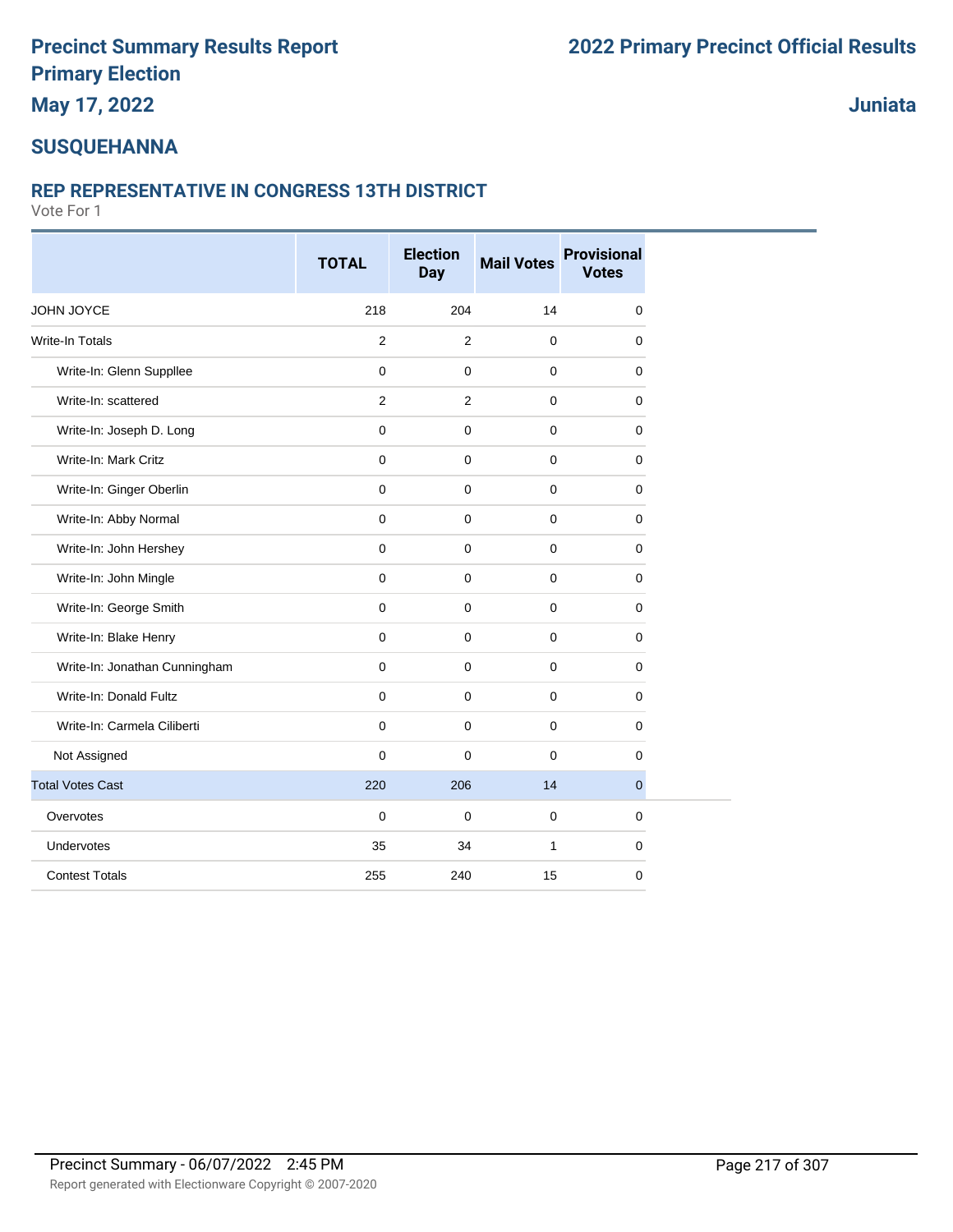**May 17, 2022**

**Juniata**

### **SUSQUEHANNA**

#### **REP SENATOR IN THE GENERAL ASSEMBLY 30TH DISTRICT**

|                          | <b>TOTAL</b> | <b>Election</b> | <b>Mail Votes</b> | <b>Provisional</b><br><b>Votes</b> |
|--------------------------|--------------|-----------------|-------------------|------------------------------------|
|                          |              | <b>Day</b>      |                   |                                    |
| JUDY WARD                | 216          | 202             | 14                | 0                                  |
| <b>Write-In Totals</b>   | $\mathbf{1}$ | $\mathbf{1}$    | $\mathbf 0$       | 0                                  |
| Write-In: Donald Fultz   | $\mathbf 0$  | $\mathbf 0$     | $\mathbf 0$       | 0                                  |
| Write-In: John Hershey   | $\mathbf 0$  | $\mathbf 0$     | $\mathbf 0$       | 0                                  |
| Write-In: scattered      | $\mathbf{1}$ | 1               | $\mathbf 0$       | 0                                  |
| Write-In: Bonnie Comp    | $\mathbf 0$  | $\mathbf 0$     | $\mathbf 0$       | 0                                  |
| Write-In: Cody Burns     | $\mathbf 0$  | $\mathbf 0$     | $\mathbf 0$       | 0                                  |
| Write-In: Carol Taylor   | $\mathbf 0$  | $\mathbf 0$     | $\mathbf 0$       | 0                                  |
| Write-In: Michael Kramer | $\mathbf 0$  | $\mathbf 0$     | $\mathbf{0}$      | 0                                  |
| Write-In: Ginger Oberlin | $\mathbf 0$  | $\mathbf 0$     | $\mathbf 0$       | 0                                  |
| Write-In: Dave Fry       | $\mathbf 0$  | $\mathbf 0$     | $\mathbf 0$       | 0                                  |
| Write-In: Blake Henry    | $\mathbf 0$  | $\mathbf 0$     | $\mathbf 0$       | 0                                  |
| Not Assigned             | $\Omega$     | $\mathbf 0$     | $\Omega$          | 0                                  |
| <b>Total Votes Cast</b>  | 217          | 203             | 14                | $\overline{0}$                     |
| Overvotes                | $\mathbf 0$  | $\mathbf 0$     | $\mathbf 0$       | $\mathbf 0$                        |
| Undervotes               | 38           | 37              | $\mathbf{1}$      | 0                                  |
| <b>Contest Totals</b>    | 255          | 240             | 15                | 0                                  |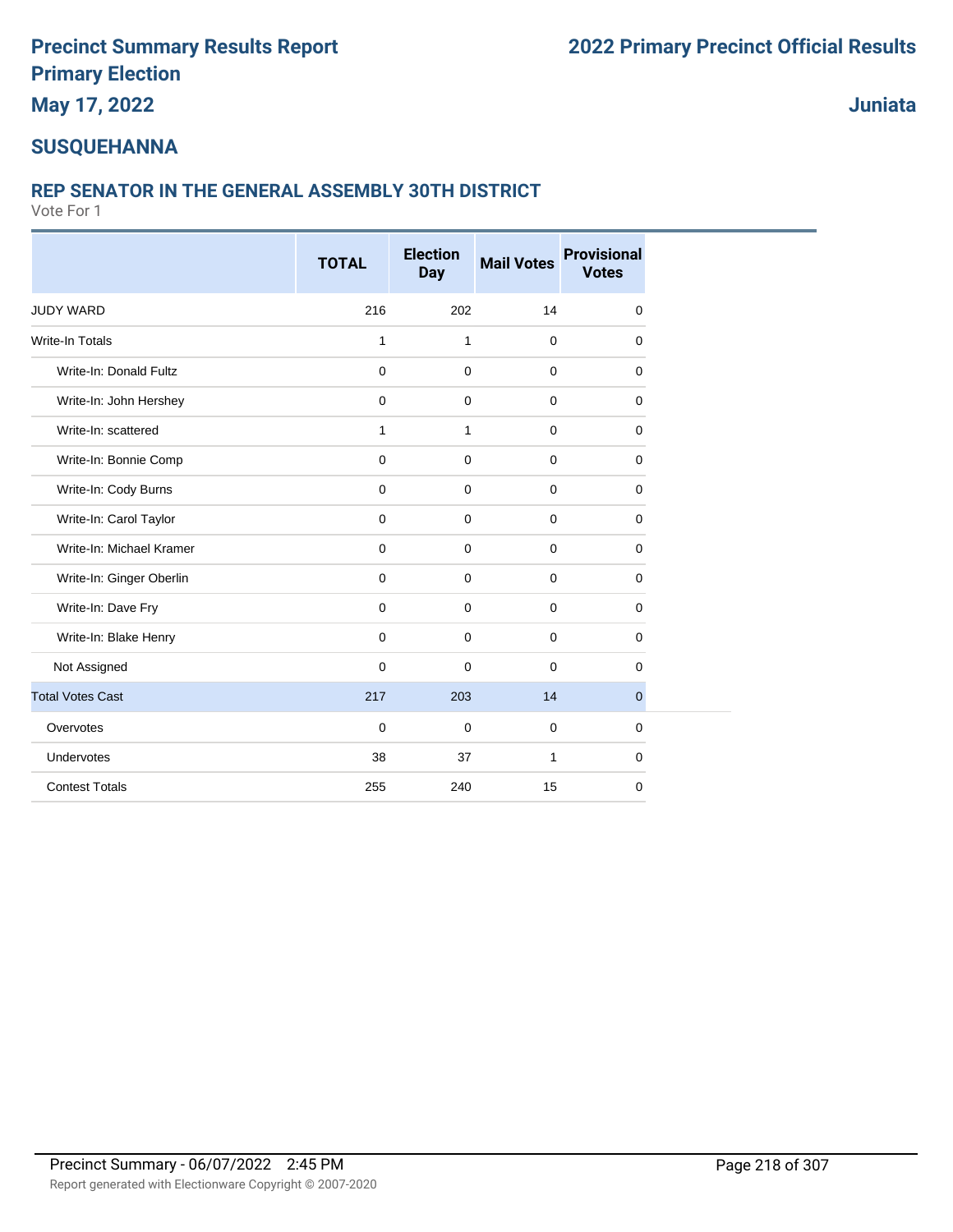**May 17, 2022**

**Juniata**

### **SUSQUEHANNA**

### **REP REPRESENTATIVE IN THE GENERAL ASSEMBLY 86TH DISTRICT**

|                              | <b>TOTAL</b> | <b>Election</b><br><b>Day</b> | <b>Mail Votes</b> | <b>Provisional</b><br><b>Votes</b> |
|------------------------------|--------------|-------------------------------|-------------------|------------------------------------|
| <b>JOHN HERSHEY</b>          | 194          | 185                           | 9                 | $\Omega$                           |
| PERRY STAMBAUGH              | 56           | 50                            | 6                 | 0                                  |
| Write-In Totals              | $\mathbf 0$  | $\mathbf 0$                   | $\mathbf 0$       | $\Omega$                           |
| Write-In: Edward T. Reinhold | $\mathbf 0$  | $\mathbf 0$                   | $\mathbf 0$       | 0                                  |
| Write-In: Jared Charles      | $\mathbf 0$  | $\mathbf 0$                   | $\mathbf 0$       | $\Omega$                           |
| Not Assigned                 | 0            | $\mathbf 0$                   | $\mathbf 0$       | 0                                  |
| <b>Total Votes Cast</b>      | 250          | 235                           | 15                | $\Omega$                           |
| Overvotes                    | $\mathbf 0$  | $\mathbf 0$                   | $\mathbf 0$       | 0                                  |
| Undervotes                   | 5            | 5                             | $\mathbf 0$       | $\Omega$                           |
| <b>Contest Totals</b>        | 255          | 240                           | 15                | $\Omega$                           |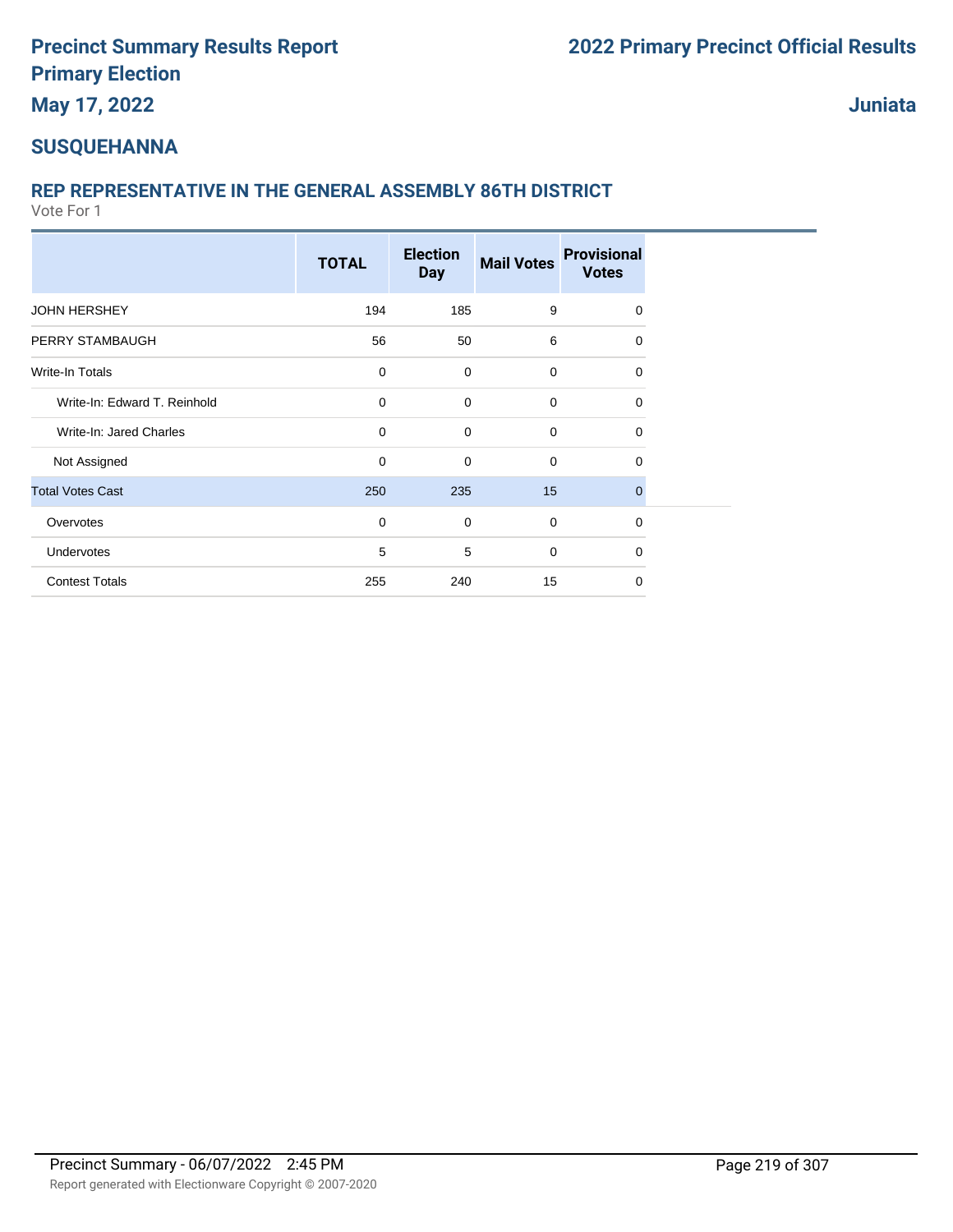### **May 17, 2022**

### **Juniata**

### **SUSQUEHANNA**

#### **REP MEMBER OF REPUBLICAN STATE COMMITTEE**

|                                      | <b>TOTAL</b>   | <b>Election</b><br><b>Day</b> | <b>Mail Votes</b> | <b>Provisional</b><br><b>Votes</b> |
|--------------------------------------|----------------|-------------------------------|-------------------|------------------------------------|
| <b>NANCI L. AUMILLER</b>             | 221            | 207                           | 14                | 0                                  |
| <b>Write-In Totals</b>               | $\overline{c}$ | $\overline{2}$                | $\mathbf 0$       | $\mathbf 0$                        |
| Write-In: scattered                  | $\mathbf{1}$   | $\mathbf{1}$                  | $\mathbf 0$       | 0                                  |
| Write-In: Katrina D. Dolan           | $\mathbf{0}$   | $\mathbf 0$                   | $\mathbf{0}$      | $\mathbf 0$                        |
| Write-In: Ginger Oberlin             | $\mathbf 0$    | $\mathbf 0$                   | $\mathbf 0$       | $\mathbf 0$                        |
| Write-In: David Hunsberger           | $\mathbf 0$    | $\mathbf 0$                   | $\mathbf 0$       | $\mathbf 0$                        |
| Write-In: Zachary Williams           | $\mathbf 0$    | $\mathbf 0$                   | $\mathbf 0$       | $\mathbf 0$                        |
| Write-In: Abbie Normal               | $\mathbf 0$    | $\mathbf 0$                   | $\mathbf 0$       | 0                                  |
| Write-In: Monica Wert                | $\mathbf{1}$   | $\mathbf{1}$                  | $\mathbf 0$       | 0                                  |
| Write-In: Elizebath M. Raffensberger | $\mathbf{0}$   | $\mathbf 0$                   | $\pmb{0}$         | $\mathbf 0$                        |
| Write-In: Tammy Heikes               | $\mathbf{0}$   | $\mathbf 0$                   | $\mathbf 0$       | $\mathbf 0$                        |
| Write-In: Philip Rickert             | $\mathbf 0$    | $\mathbf 0$                   | $\mathbf 0$       | 0                                  |
| Write-In: Bradley Hershey            | $\mathbf 0$    | $\mathbf 0$                   | $\mathbf 0$       | $\mathbf 0$                        |
| Write-In: Donald Fultz               | $\mathbf 0$    | $\mathbf 0$                   | $\mathbf 0$       | $\mathbf 0$                        |
| Write-In: Doug Elsasser              | $\mathbf{0}$   | $\mathbf 0$                   | $\mathbf 0$       | 0                                  |
| Not Assigned                         | $\mathbf 0$    | $\mathbf 0$                   | $\mathbf 0$       | $\Omega$                           |
| <b>Total Votes Cast</b>              | 223            | 209                           | 14                | $\mathbf{0}$                       |
| Overvotes                            | $\mathbf 0$    | $\mathbf 0$                   | $\mathbf 0$       | $\mathbf 0$                        |
| Undervotes                           | 32             | 31                            | $\mathbf{1}$      | $\mathbf 0$                        |
| <b>Contest Totals</b>                | 255            | 240                           | 15                | 0                                  |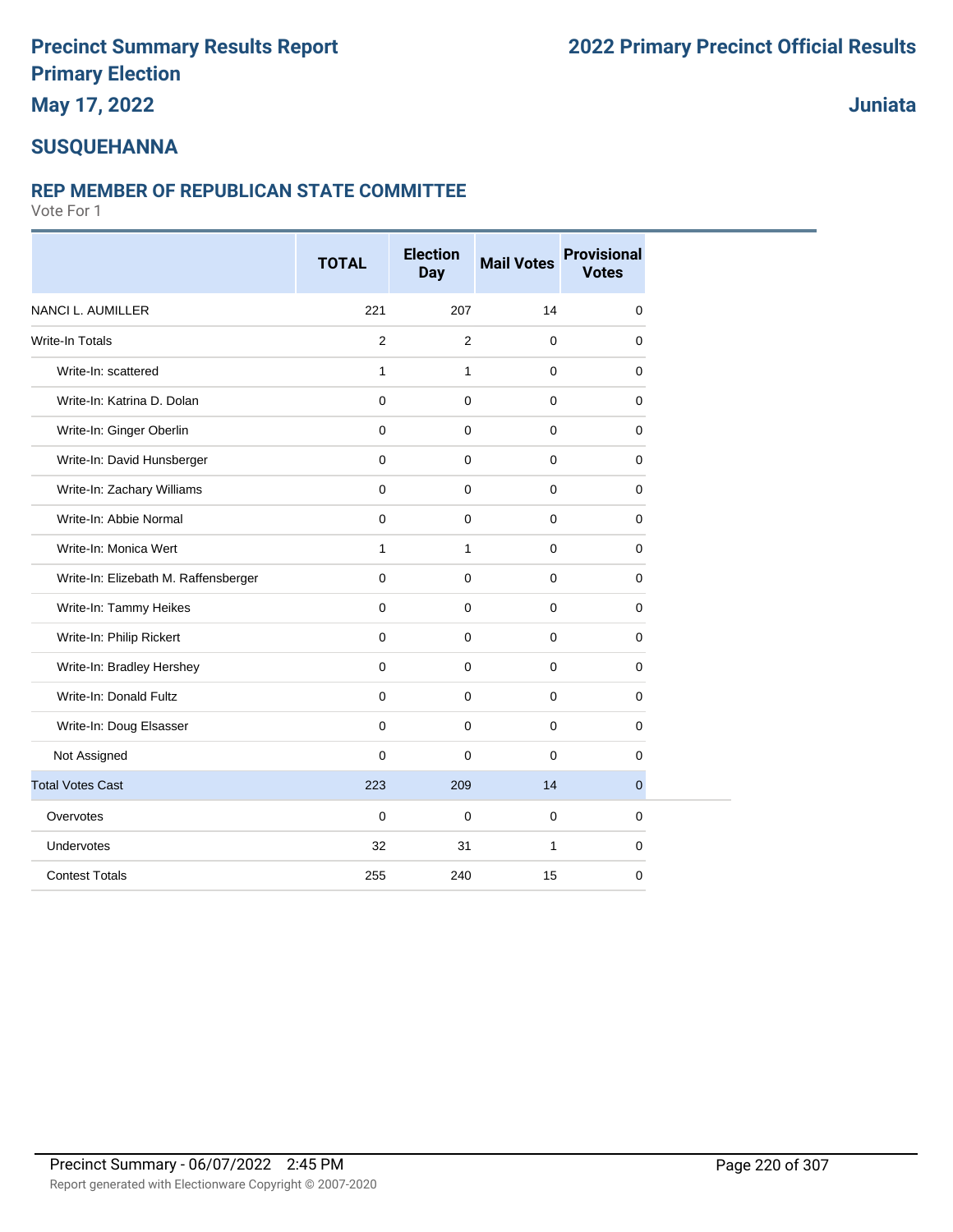**May 17, 2022**

**Juniata**

#### **SUSQUEHANNA**

### **REP SUSQUEHANNA TOWNSHIP REPUBLICAN COMMITTEEPERSON**

|                             | <b>TOTAL</b>   | <b>Election</b><br><b>Day</b> | <b>Mail Votes</b> | <b>Provisional</b><br><b>Votes</b> |
|-----------------------------|----------------|-------------------------------|-------------------|------------------------------------|
| Write-In Totals             | 73             | 72                            | 1                 | 0                                  |
| Write-In: Ray Hupp          | $\mathbf{1}$   | $\mathbf{1}$                  | $\mathbf 0$       | 0                                  |
| Write-In: Merrill Bankes    | 1              | $\mathbf{1}$                  | $\mathbf 0$       | 0                                  |
| Write-In: Nate Kerstetter   | $\mathbf{1}$   | $\mathbf{1}$                  | $\mathbf 0$       | 0                                  |
| Write-In: Kimberly Rice     | 52             | 52                            | $\mathbf 0$       | 0                                  |
| Write-In: John Fultz        | $\mathbf{1}$   | $\mathbf{1}$                  | 0                 | 0                                  |
| Write-In: Myrl Hersh        | $\mathbf{1}$   | $\mathbf{1}$                  | $\mathbf 0$       | 0                                  |
| Write-In: Joyce Drew        | $\mathbf{1}$   | $\mathbf{1}$                  | $\mathbf 0$       | 0                                  |
| Write-In: Brady Swartz      | $\mathbf{1}$   | $\mathbf{1}$                  | $\mathbf 0$       | 0                                  |
| Write-In: Bob Rhodes        | $\overline{2}$ | 2                             | $\mathbf 0$       | 0                                  |
| Write-In: Devin Rice        | 1              | $\mathbf{1}$                  | $\mathbf 0$       | 0                                  |
| Write-In: Dan Mull          | $\mathbf{1}$   | $\mathbf{1}$                  | $\Omega$          | $\Omega$                           |
| Write-In: Rebecca Mculough  | $\mathbf{1}$   | $\mathbf 0$                   | $\mathbf{1}$      | 0                                  |
| Write-In: Robert Rhoads     | 1              | $\mathbf{1}$                  | $\mathbf 0$       | 0                                  |
| Write-In: Lois Heath        | $\mathbf{1}$   | $\mathbf{1}$                  | $\mathbf 0$       | 0                                  |
| Write-In: Johnathan Hess    | 3              | 3                             | $\mathbf 0$       | 0                                  |
| Write-In: Dick Conrad       | $\mathbf{1}$   | $\mathbf{1}$                  | $\mathbf 0$       | 0                                  |
| Write-In: scattered         | $\mathbf{1}$   | $\mathbf{1}$                  | $\mathbf 0$       | 0                                  |
| Write-In: Brent Reichenbach | $\mathbf{1}$   | $\mathbf{1}$                  | $\mathbf 0$       | 0                                  |
| Write-In: Kris Stroup       | $\mathbf{1}$   | $\mathbf{1}$                  | $\mathbf 0$       | 0                                  |
| Not Assigned                | 0              | $\mathbf 0$                   | $\mathbf 0$       | 0                                  |
| <b>Total Votes Cast</b>     | 73             | 72                            | $\overline{1}$    | $\overline{0}$                     |
| Overvotes                   | 0              | $\pmb{0}$                     | 0                 | 0                                  |
| Undervotes                  | 437            | 408                           | 29                | 0                                  |
| <b>Contest Totals</b>       | 510            | 480                           | 30                | 0                                  |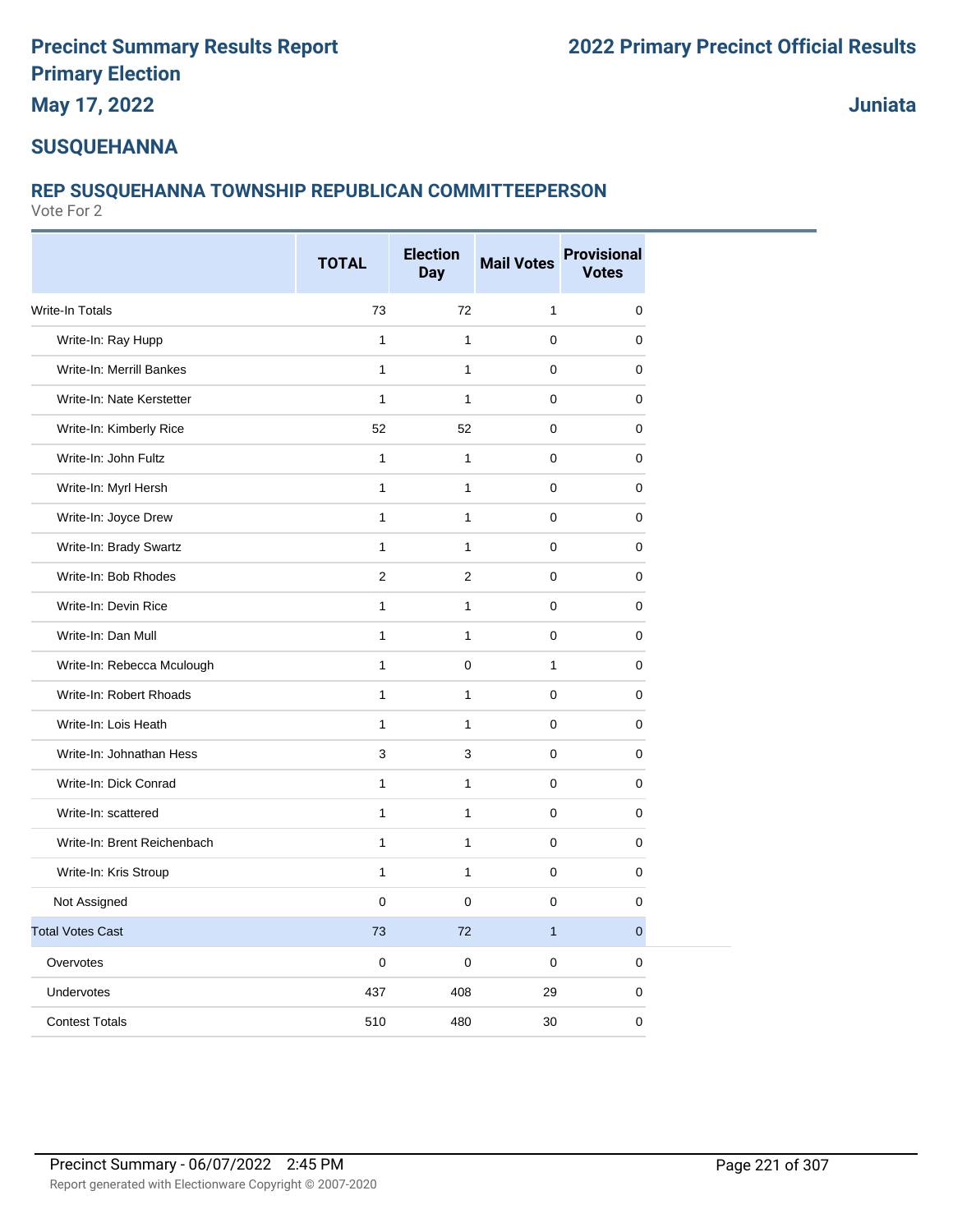### **THOMPSONTOWN**

|  | <b>STATISTICS</b> |
|--|-------------------|
|  |                   |
|  |                   |

|                                   | <b>TOTAL</b> | <b>Election Day Mail Votes</b> |    | <b>Provisional</b><br><b>Votes</b> |
|-----------------------------------|--------------|--------------------------------|----|------------------------------------|
| Registered Voters - Total         | 329          |                                |    |                                    |
| Registered Voters - Democratic    | 94           |                                |    |                                    |
| Registered Voters - Republican    | 235          |                                |    |                                    |
| Registered Voters - NONPARTISAN   | 0            |                                |    |                                    |
| <b>Ballots Cast - Total</b>       | 136          | 122                            | 14 | $\Omega$                           |
| <b>Ballots Cast - Democratic</b>  | 30           | 21                             | 9  | $\mathbf 0$                        |
| Ballots Cast - Republican         | 106          | 101                            | 5  | $\mathbf 0$                        |
| <b>Ballots Cast - NONPARTISAN</b> | 0            | 0                              | 0  | $\mathbf 0$                        |
| <b>Ballots Cast - Blank</b>       | 0            | $\mathbf 0$                    | 0  | 0                                  |
| Voter Turnout - Total             | 41.34%       |                                |    |                                    |
| Voter Turnout - Democratic        | 31.91%       |                                |    |                                    |
| Voter Turnout - Republican        | 45.11%       |                                |    |                                    |
| Voter Turnout - NONPARTISAN       | 0.00%        |                                |    |                                    |

#### **DEM UNITED STATES SENATOR**

Vote For 1

|                          | <b>TOTAL</b>   | <b>Election</b><br><b>Day</b> | <b>Mail Votes</b> | <b>Provisional</b><br><b>Votes</b> |
|--------------------------|----------------|-------------------------------|-------------------|------------------------------------|
| <b>ALEX KHALIL</b>       | 1              | 1                             | $\Omega$          | $\Omega$                           |
| <b>CONOR LAMB</b>        | $\overline{7}$ | 6                             | 1                 | $\Omega$                           |
| <b>MALCOLM KENYATTA</b>  | 1              | $\Omega$                      | 1                 | $\Omega$                           |
| <b>JOHN FETTERMAN</b>    | 21             | 14                            | $\overline{7}$    | $\Omega$                           |
| Write-In Totals          | $\Omega$       | $\Omega$                      | $\Omega$          | $\Omega$                           |
| Write-In: Kathy Barnette | $\Omega$       | $\Omega$                      | $\Omega$          | $\Omega$                           |
| Write-In: scattered      | 0              | 0                             | $\Omega$          | 0                                  |
| Write-In: Mehmet Oz      | $\Omega$       | $\Omega$                      | 0                 | $\Omega$                           |
| Write-In: Conor Lamb     | 0              | $\mathbf 0$                   | 0                 | $\Omega$                           |
| Write-In: Carla Sands    | $\mathbf 0$    | $\Omega$                      | 0                 | $\Omega$                           |
| Write-In: John Hershey   | $\Omega$       | $\Omega$                      | $\Omega$          | $\Omega$                           |
| Write-In: Dave McCormick | $\mathbf 0$    | $\mathbf 0$                   | $\Omega$          | $\Omega$                           |

**Juniata**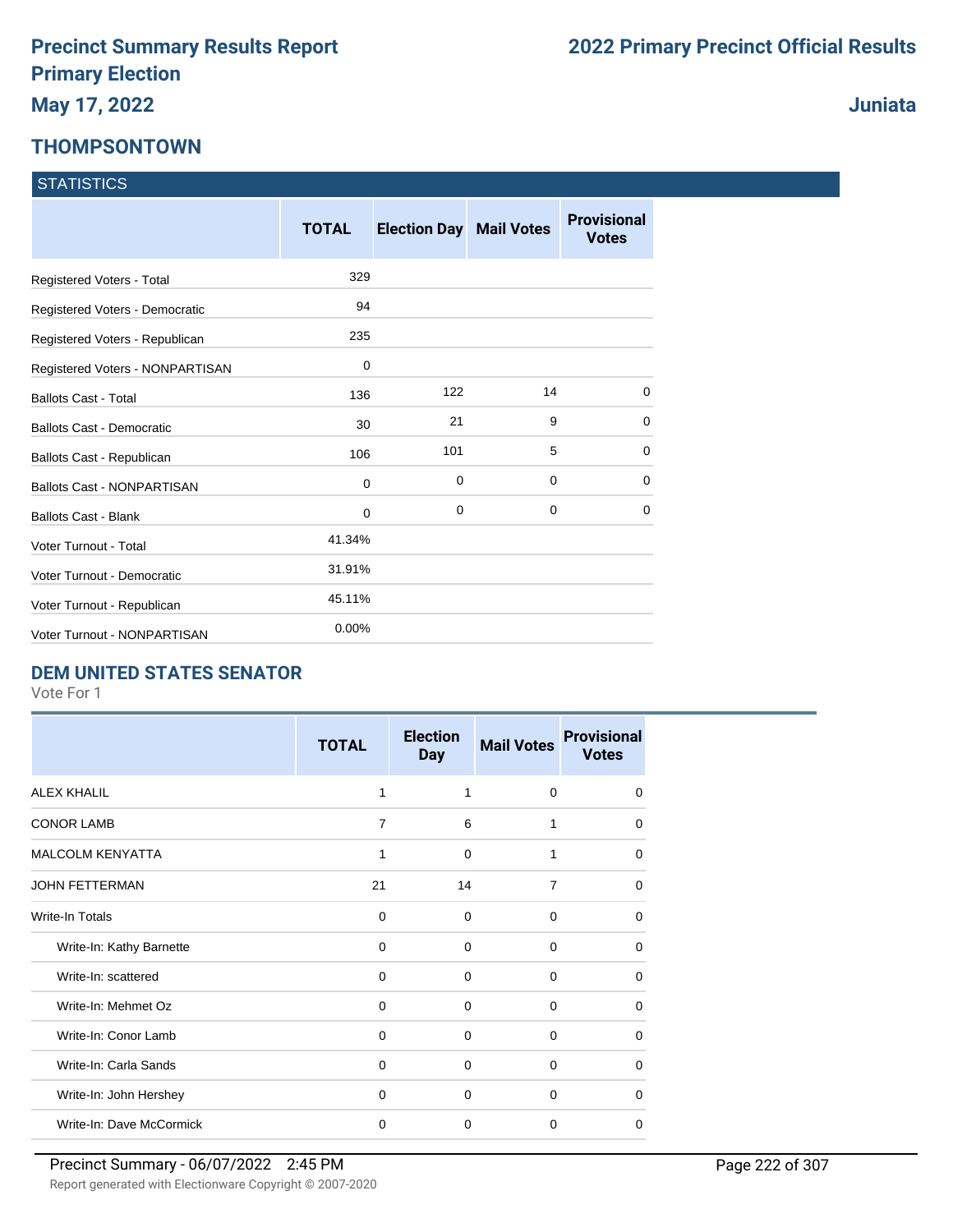## **THOMPSONTOWN**

#### **DEM UNITED STATES SENATOR**

Vote For 1

|                         | <b>TOTAL</b> | <b>Election</b><br><b>Day</b> | <b>Mail Votes</b> | <b>Provisional</b><br><b>Votes</b> |  |
|-------------------------|--------------|-------------------------------|-------------------|------------------------------------|--|
| Write-In: Jeff Bartos   | 0            | $\mathbf 0$                   | $\mathbf 0$       | $\mathbf 0$                        |  |
| Not Assigned            | 0            | 0                             | $\mathbf 0$       | 0                                  |  |
| <b>Total Votes Cast</b> | 30           | 21                            | 9                 | $\Omega$                           |  |
| Overvotes               | 0            | 0                             | $\mathbf 0$       | $\mathbf 0$                        |  |
| Undervotes              | $\mathbf 0$  | 0                             | 0                 | 0                                  |  |
| <b>Contest Totals</b>   | 30           | 21                            | 9                 | 0                                  |  |

#### **DEM GOVERNOR**

Vote For 1

|                          | <b>TOTAL</b> | <b>Election</b><br><b>Day</b> | <b>Mail Votes</b> | <b>Provisional</b><br><b>Votes</b> |
|--------------------------|--------------|-------------------------------|-------------------|------------------------------------|
| <b>JOSH SHAPIRO</b>      | 28           | 19                            | 9                 | $\mathbf 0$                        |
| <b>Write-In Totals</b>   | $\mathbf 0$  | $\mathbf 0$                   | $\mathbf 0$       | 0                                  |
| Write-In: Jake Corman    | $\mathbf 0$  | $\mathbf 0$                   | $\mathbf 0$       | $\Omega$                           |
| Write-In: David White    | $\mathbf 0$  | $\Omega$                      | $\mathbf 0$       | $\Omega$                           |
| Write-In: Bill McSwain   | $\Omega$     | $\Omega$                      | $\Omega$          | $\Omega$                           |
| Write-In: scattered      | $\mathbf 0$  | $\mathbf 0$                   | $\mathbf 0$       | 0                                  |
| Write-In: Abe Stroup     | 0            | $\mathbf 0$                   | $\mathbf 0$       | 0                                  |
| Write-In: Lou Barletta   | $\mathbf 0$  | $\mathbf 0$                   | $\mathbf 0$       | $\mathbf 0$                        |
| Write-In: Nche Zame      | $\mathbf 0$  | $\mathbf 0$                   | $\mathbf 0$       | 0                                  |
| Write-In: Melissa Hart   | $\mathbf 0$  | $\mathbf 0$                   | $\mathbf 0$       | $\mathbf 0$                        |
| Write-In: Doug Mastriano | $\mathbf 0$  | $\mathbf 0$                   | $\mathbf 0$       | $\mathbf 0$                        |
| Not Assigned             | $\mathbf 0$  | $\Omega$                      | $\mathbf 0$       | $\Omega$                           |
| <b>Total Votes Cast</b>  | 28           | 19                            | 9                 | $\overline{0}$                     |
| Overvotes                | $\mathbf 0$  | $\mathbf 0$                   | $\mathbf 0$       | 0                                  |
| Undervotes               | 2            | 2                             | $\mathbf 0$       | $\mathbf 0$                        |
| <b>Contest Totals</b>    | 30           | 21                            | 9                 | 0                                  |

**Juniata**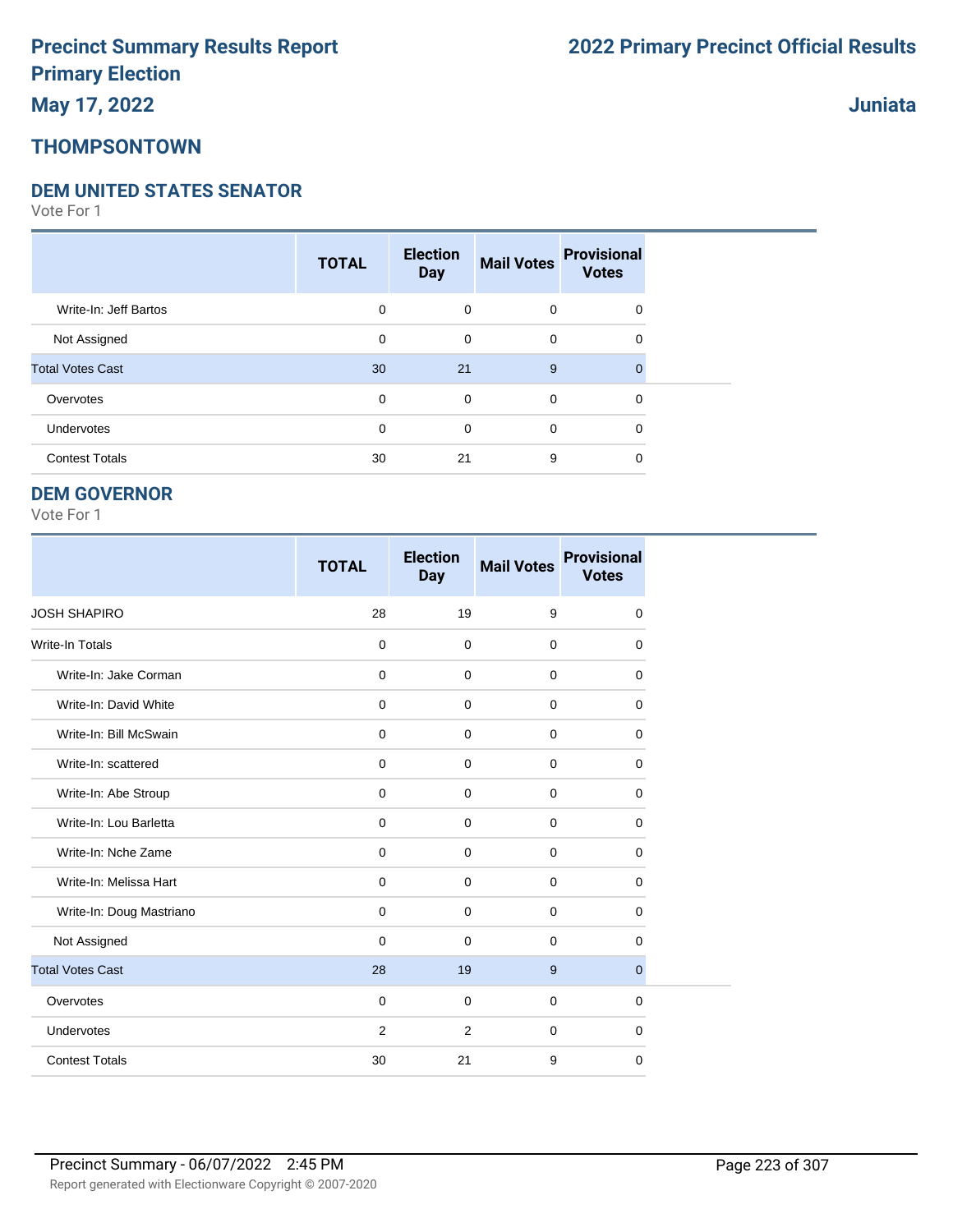### **Juniata**

### **THOMPSONTOWN**

### **DEM LIEUTENANT GOVERNOR**

|                                 | <b>TOTAL</b> | <b>Election</b><br><b>Day</b> | <b>Mail Votes</b> | <b>Provisional</b><br><b>Votes</b> |
|---------------------------------|--------------|-------------------------------|-------------------|------------------------------------|
| <b>AUSTIN DAVIS</b>             | 12           | 9                             | 3                 | 0                                  |
| RAY SOSA                        | $\mathbf{3}$ | 3                             | $\mathbf 0$       | 0                                  |
| <b>BRIAN SIMS</b>               | 10           | 5                             | 5                 | 0                                  |
| <b>Write-In Totals</b>          | $\mathbf 0$  | $\mathbf 0$                   | $\mathbf 0$       | 0                                  |
| Write-In: James Earl Jones      | $\mathbf 0$  | $\mathbf 0$                   | $\mathbf 0$       | 0                                  |
| Write-In: Jeff Coleman          | $\mathbf 0$  | $\mathbf 0$                   | $\mathbf 0$       | 0                                  |
| Write-In: John Brown            | $\mathbf 0$  | $\mathbf 0$                   | $\mathbf 0$       | 0                                  |
| Write-In: Claire Schillinger    | $\mathbf 0$  | $\mathbf 0$                   | $\mathbf 0$       | 0                                  |
| Write-In: Carris Lewis Delrosso | $\mathbf 0$  | $\mathbf 0$                   | $\mathbf 0$       | 0                                  |
| Write-In: John Jones            | $\mathbf 0$  | $\mathbf 0$                   | $\mathbf 0$       | 0                                  |
| Write-In: scattered             | $\mathbf 0$  | $\mathbf 0$                   | $\mathbf 0$       | 0                                  |
| Write-In: Teddy Daniels         | $\mathbf 0$  | $\mathbf 0$                   | $\mathbf 0$       | 0                                  |
| Not Assigned                    | $\mathbf 0$  | $\mathbf 0$                   | $\mathbf 0$       | 0                                  |
| <b>Total Votes Cast</b>         | 25           | 17                            | 8                 | $\mathbf{0}$                       |
| Overvotes                       | $\mathbf 0$  | $\mathbf 0$                   | $\mathbf 0$       | 0                                  |
| Undervotes                      | 5            | 4                             | $\mathbf{1}$      | 0                                  |
| <b>Contest Totals</b>           | 30           | 21                            | 9                 | 0                                  |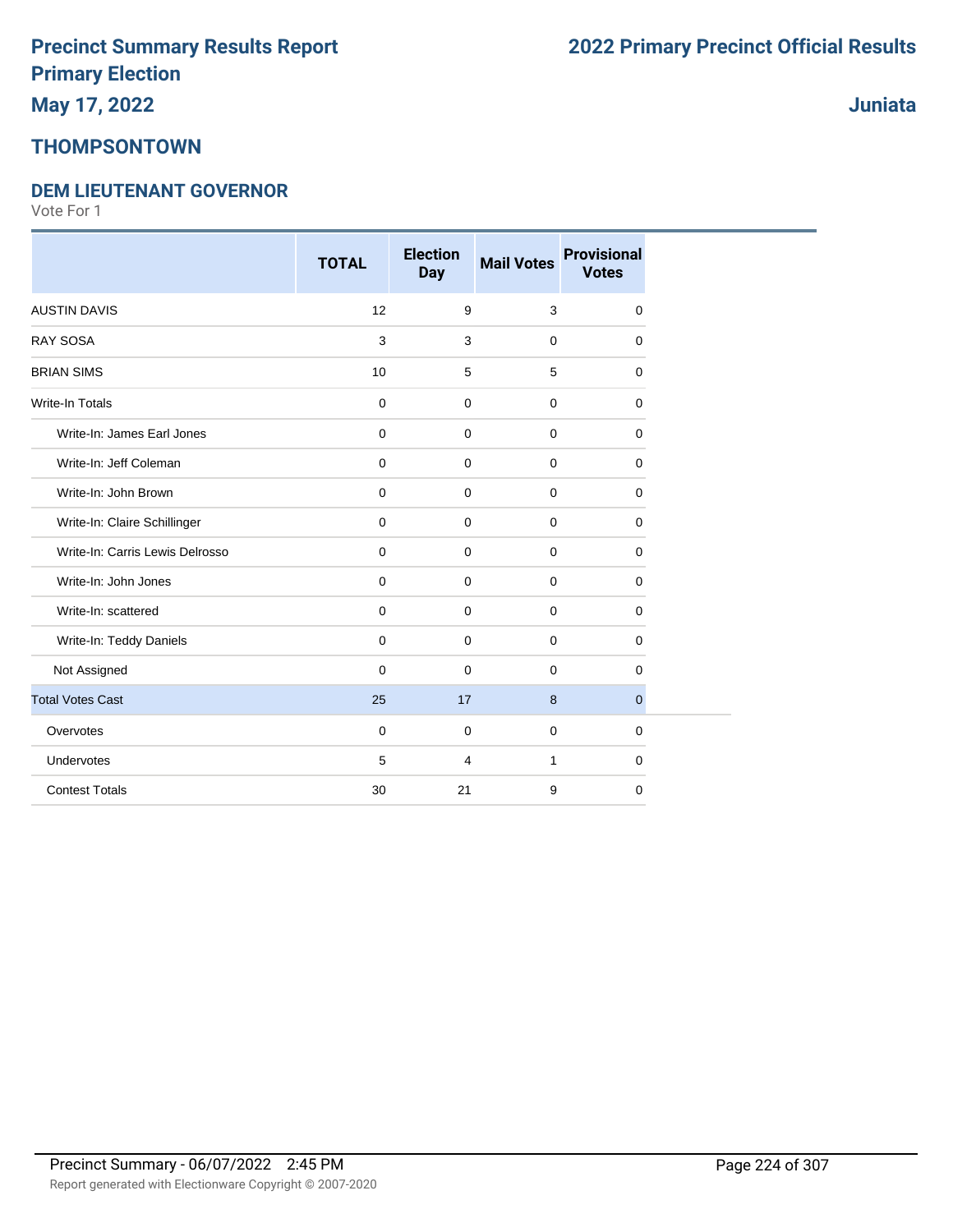#### **Juniata**

#### **THOMPSONTOWN**

#### **DEM REPRESENTATIVE IN CONGRESS 13TH DISTRICT**

|                                  | <b>TOTAL</b> | <b>Election</b> | <b>Mail Votes</b> | <b>Provisional</b> |
|----------------------------------|--------------|-----------------|-------------------|--------------------|
|                                  |              | <b>Day</b>      |                   | <b>Votes</b>       |
| Write-In Totals                  | 2            | $\pmb{0}$       | 2                 | 0                  |
| Write-In: Dan Martin             | $\mathbf 0$  | $\mathbf 0$     | $\mathbf 0$       | 0                  |
| Write-In: Mark Partner           | $\mathbf 0$  | $\mathbf 0$     | 0                 | 0                  |
| Write-In: David Stetler          | $\mathbf 0$  | 0               | 0                 | 0                  |
| Write-In: John Hershey           | $\mathbf 0$  | $\mathbf 0$     | $\mathbf 0$       | 0                  |
| Write-In: Norman Love            | $\mathbf 0$  | $\mathbf 0$     | $\mathbf 0$       | 0                  |
| Write-In: Andrew Stroup          | $\mathbf 0$  | $\mathbf 0$     | $\Omega$          | $\mathbf 0$        |
| Write-In: Jonathan M. Cunningham | $\mathbf 0$  | $\pmb{0}$       | $\mathbf 0$       | 0                  |
| Write-In: Wyatt Guillory         | $\mathbf 0$  | $\mathbf 0$     | 0                 | 0                  |
| Write-In: Todd Rowley            | $\mathbf 0$  | 0               | 0                 | 0                  |
| Write-In: Mark Critz             | $\mathbf{1}$ | $\mathbf 0$     | $\mathbf{1}$      | 0                  |
| Write-In: Eric Becht             | $\mathbf 0$  | $\mathbf 0$     | $\mathbf 0$       | 0                  |
| Write-In: John Fetterman         | $\mathbf 0$  | $\mathbf 0$     | $\mathbf 0$       | 0                  |
| Write-In: Robert Bob Casey Jr    | $\mathbf{0}$ | $\mathbf 0$     | $\mathbf 0$       | 0                  |
| Write-In: Jay G. Auker           | $\mathbf 0$  | $\mathbf 0$     | 0                 | 0                  |
| Write-In: Summer Lee             | $\mathbf 0$  | $\mathbf 0$     | $\mathbf 0$       | 0                  |
| Write-In: Tessa Gross            | $\mathbf 0$  | $\mathbf 0$     | $\mathbf 0$       | 0                  |
| Write-In: Sandy Berrier          | $\mathbf 0$  | $\mathbf 0$     | 0                 | 0                  |
| Write-In: John Auker             | $\mathbf 0$  | $\mathbf 0$     | $\mathbf 0$       | $\mathbf 0$        |
| Write-In: Perry Stambaugh        | $\mathbf 0$  | $\mathbf 0$     | $\mathbf 0$       | 0                  |
| Write-In: Teresa Long O'Neal     | $\mathbf 0$  | $\mathbf 0$     | 0                 | 0                  |
| Write-In: Joshua Guillory        | 0            | 0               | 0                 | 0                  |
| Write-In: scattered              | $\pmb{0}$    | $\mathbf 0$     | $\pmb{0}$         | $\pmb{0}$          |
| Write-In: Kim Hart               | $\pmb{0}$    | $\mathbf 0$     | $\pmb{0}$         | $\pmb{0}$          |
| Write-In: John Joyce             | $\mathbf{1}$ | $\pmb{0}$       | $\mathbf{1}$      | $\pmb{0}$          |
| Write-In: Craig Paden            | $\pmb{0}$    | $\mathbf 0$     | $\pmb{0}$         | $\pmb{0}$          |
| Write-In: Jonathan Mertz         | $\mathsf 0$  | $\pmb{0}$       | $\pmb{0}$         | 0                  |
| Not Assigned                     | $\mathsf 0$  | 0               | $\pmb{0}$         | $\mathbf 0$        |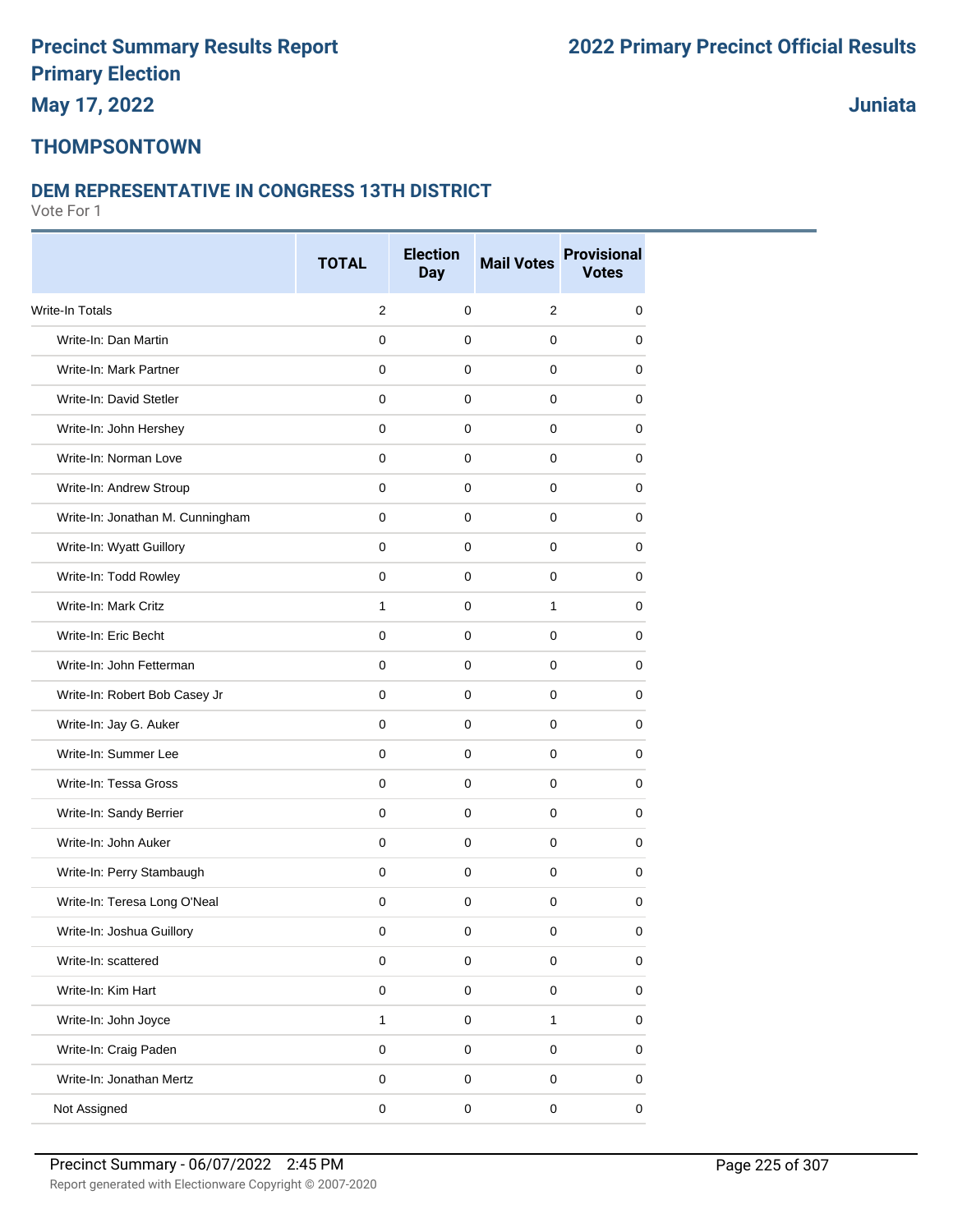**May 17, 2022**

**Juniata**

### **THOMPSONTOWN**

#### **DEM REPRESENTATIVE IN CONGRESS 13TH DISTRICT**

Vote For 1

|                         | <b>TOTAL</b>   | <b>Election</b><br><b>Day</b> | <b>Mail Votes</b> | <b>Provisional</b><br><b>Votes</b> |  |
|-------------------------|----------------|-------------------------------|-------------------|------------------------------------|--|
| <b>Total Votes Cast</b> | $\overline{2}$ | $\overline{0}$                | 2                 |                                    |  |
| Overvotes               | 0              | 0                             | $\mathbf 0$       | 0                                  |  |
| <b>Undervotes</b>       | 28             | 21                            |                   | 0                                  |  |
| <b>Contest Totals</b>   | 30             | 21                            | 9                 | 0                                  |  |

### **DEM SENATOR IN THE GENERAL ASSEMBLY 30TH DISTRICT**

|                          | <b>TOTAL</b> | <b>Election</b><br><b>Day</b> | <b>Mail Votes</b> | <b>Provisional</b><br><b>Votes</b> |
|--------------------------|--------------|-------------------------------|-------------------|------------------------------------|
| <b>CAROL TAYLOR</b>      | 26           | 17                            | 9                 | 0                                  |
| Write-In Totals          | $\mathbf 0$  | $\mathbf 0$                   | $\mathbf 0$       | $\Omega$                           |
| Write-In: Judith Ward    | $\mathbf 0$  | $\mathbf 0$                   | $\mathbf 0$       | $\mathbf 0$                        |
| Write-In: John Hershey   | $\mathbf 0$  | $\mathbf 0$                   | $\mathbf 0$       | $\mathbf 0$                        |
| Write-In: scattered      | 0            | 0                             | $\mathbf 0$       | 0                                  |
| Write-In: Mehmet Oz      | $\mathbf 0$  | $\mathbf 0$                   | $\mathbf 0$       | $\Omega$                           |
| Write-In: Bethany Stroup | $\mathbf 0$  | $\mathbf 0$                   | 0                 | 0                                  |
| Not Assigned             | $\mathbf 0$  | $\mathbf 0$                   | $\Omega$          | $\Omega$                           |
| <b>Total Votes Cast</b>  | 26           | 17                            | 9                 | $\mathbf 0$                        |
| Overvotes                | $\mathbf 0$  | $\mathbf 0$                   | $\mathbf 0$       | $\mathbf 0$                        |
| Undervotes               | 4            | 4                             | $\mathbf 0$       | $\Omega$                           |
| <b>Contest Totals</b>    | 30           | 21                            | 9                 | 0                                  |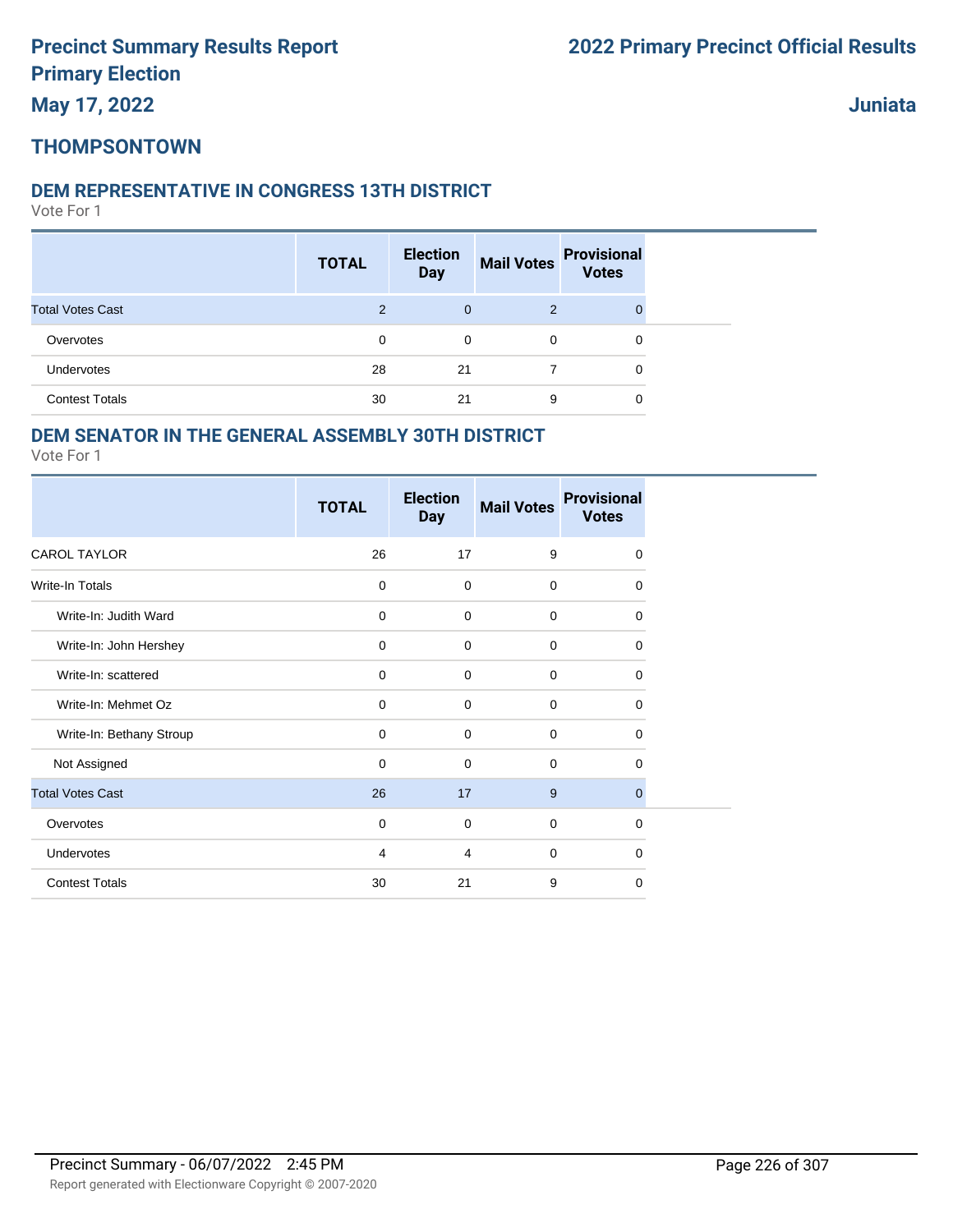**May 17, 2022**

**Juniata**

### **THOMPSONTOWN**

### **DEM REPRESENTATIVE IN THE GENERAL ASSEMBLY 86TH DISTRICT**

|                                  | <b>TOTAL</b> | <b>Election</b> | <b>Mail Votes</b> | <b>Provisional</b> |
|----------------------------------|--------------|-----------------|-------------------|--------------------|
|                                  |              | <b>Day</b>      |                   | <b>Votes</b>       |
| <b>Write-In Totals</b>           | 1            | $\mathbf 0$     | $\mathbf{1}$      | 0                  |
| Write-In: Craig Paden            | $\mathbf 0$  | 0               | $\mathbf 0$       | 0                  |
| Write-In: Jonathan Mertz         | 0            | 0               | 0                 | 0                  |
| Write-In: Ronald Shearer         | $\mathbf 0$  | $\mathbf 0$     | $\mathbf 0$       | 0                  |
| Write-In: Norman Love            | 0            | 0               | $\mathbf 0$       | 0                  |
| Write-In: Jonathan M. Cunningham | 0            | 0               | 0                 | 0                  |
| Write-In: Mark Critz             | $\mathbf 0$  | 0               | $\mathbf 0$       | 0                  |
| Write-In: Wyatt Guillory         | 0            | 0               | $\mathbf 0$       | 0                  |
| Write-In: William L. Baney       | $\mathbf 0$  | 0               | 0                 | 0                  |
| Write-In: Hannah Smith           | 0            | $\mathbf 0$     | $\mathbf 0$       | 0                  |
| Write-In: Karen Anderson         | $\mathbf 0$  | 0               | $\mathbf 0$       | 0                  |
| Write-In: John Hershey           | 0            | $\mathbf 0$     | $\mathbf 0$       | 0                  |
| Write-In: Bob Casey, Jr.         | 0            | $\mathbf 0$     | $\mathbf 0$       | 0                  |
| Write-In: Gina Moist             | $\mathbf 0$  | 0               | $\mathbf 0$       | 0                  |
| Write-In: Jay G. Auker           | 0            | 0               | 0                 | 0                  |
| Write-In: Tessa Gross            | 0            | $\mathbf 0$     | $\mathbf 0$       | 0                  |
| Write-In: Kay Clugston           | 0            | 0               | $\mathbf 0$       | 0                  |
| Write-In: Carl H. Radek          | 0            | $\mathbf 0$     | $\mathbf 0$       | 0                  |
| Write-In: Eric Becht             | $\mathbf 0$  | 0               | $\mathbf 0$       | 0                  |
| Write-In: Kiim Klingensmith Hart | 0            | 0               | $\mathbf 0$       | 0                  |
| Write-In: Levon Putt             | 0            | 0               | 0                 | 0                  |
| Write-In: Rolf Lotz              | 0            | $\pmb{0}$       | $\pmb{0}$         | $\pmb{0}$          |
| Write-In: Joshua Guillory        | $\mathsf 0$  | $\pmb{0}$       | $\pmb{0}$         | $\pmb{0}$          |
| Write-In: scattered              | $\mathsf 0$  | $\mathbf 0$     | $\mathsf 0$       | $\pmb{0}$          |
| Write-In: Jeff Hart              | $\pmb{0}$    | $\pmb{0}$       | $\pmb{0}$         | $\pmb{0}$          |
| Write-In: Perry Stambaugh        | 1            | $\pmb{0}$       | $\mathbf{1}$      | 0                  |
| Not Assigned                     | 0            | 0               | $\mathbf 0$       | 0                  |
| <b>Total Votes Cast</b>          | $\mathbf{1}$ | $\pmb{0}$       | $\mathbf{1}$      | $\pmb{0}$          |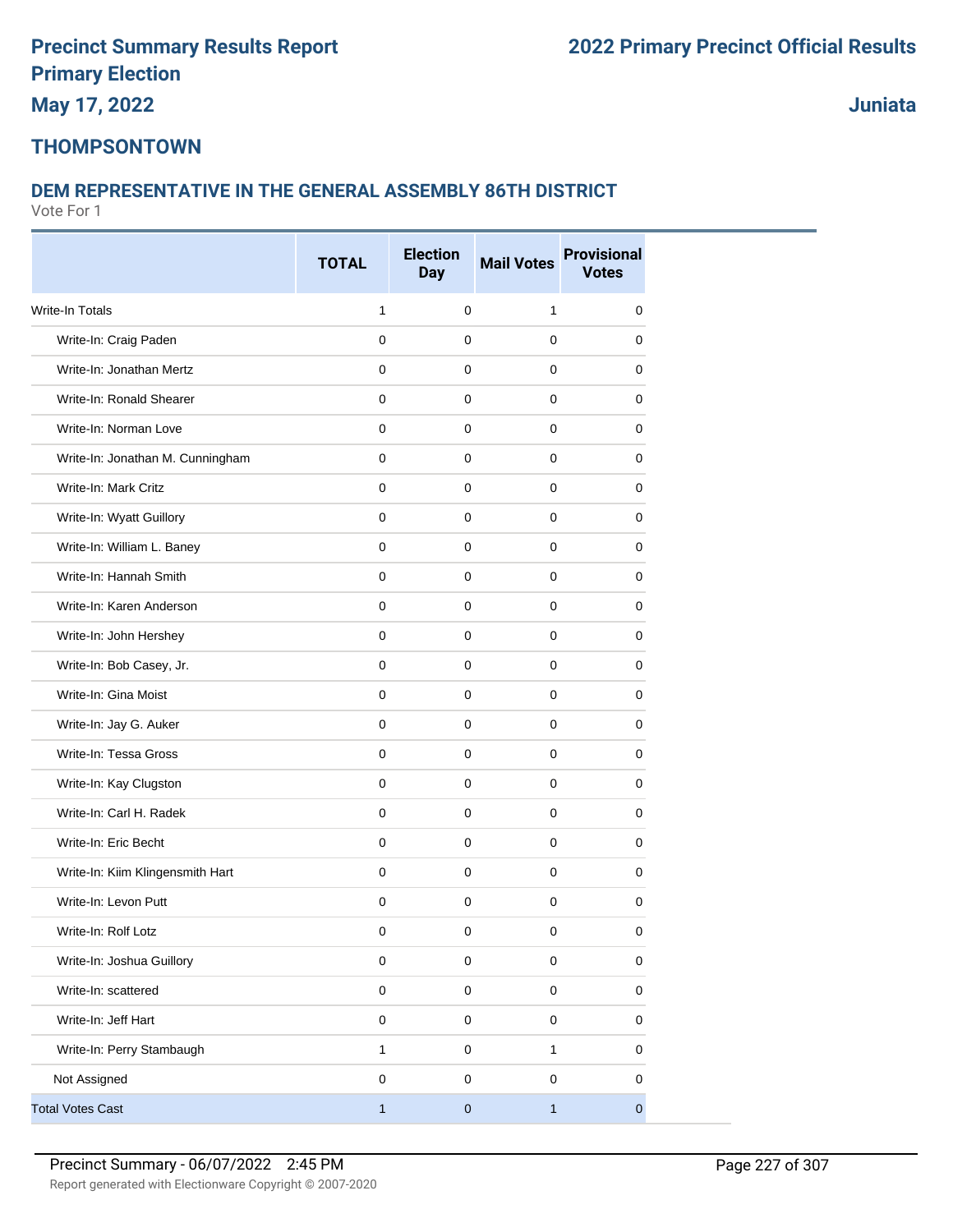**Juniata**

### **THOMPSONTOWN**

#### **DEM REPRESENTATIVE IN THE GENERAL ASSEMBLY 86TH DISTRICT**

|                       | <b>TOTAL</b> | <b>Election</b><br><b>Day</b> |   | Mail Votes Provisional<br>Votes |
|-----------------------|--------------|-------------------------------|---|---------------------------------|
| Overvotes             | 0            | 0                             | 0 | 0                               |
| Undervotes            | 29           | 21                            | 8 | 0                               |
| <b>Contest Totals</b> | 30           | 21                            | 9 | 0                               |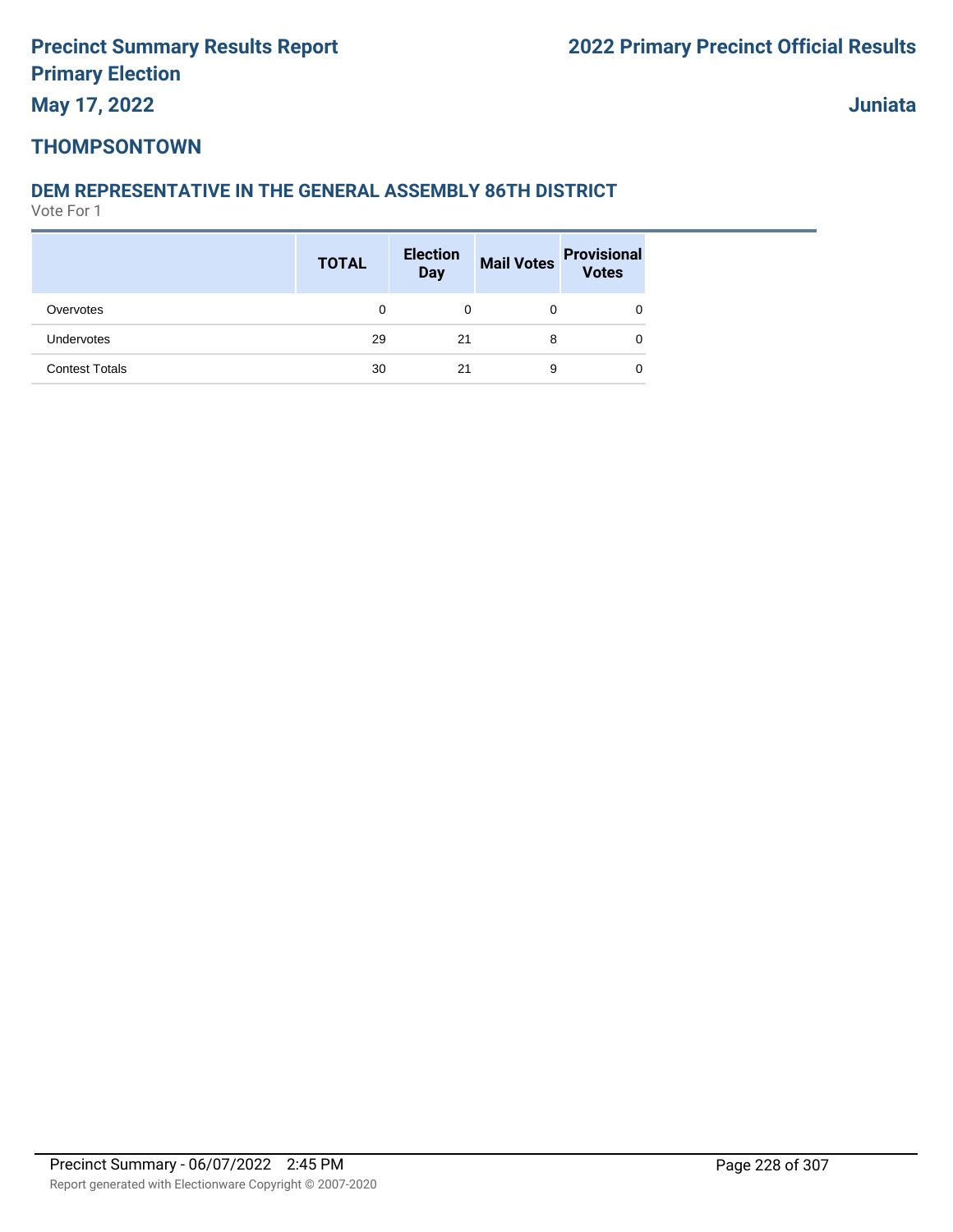### **THOMPSONTOWN**

#### **DEM MEMBER OF DEMOCRATIC STATE COMMITTEE**

|                                   | <b>TOTAL</b> | <b>Election</b><br><b>Day</b> | <b>Mail Votes</b> | <b>Provisional</b><br><b>Votes</b> |
|-----------------------------------|--------------|-------------------------------|-------------------|------------------------------------|
| <b>Write-In Totals</b>            | 1            | $\mathbf 0$                   | 1                 | 0                                  |
| Write-In: Peter Junod             | $\mathbf 0$  | $\mathbf 0$                   | 0                 | 0                                  |
| Write-In: Tyler Titus             | 1            | 0                             | 1                 | 0                                  |
| Write-In: Wyatt A. Guillory       | $\mathbf 0$  | $\mathbf 0$                   | 0                 | 0                                  |
| Write-In: Jonathan Mertz          | $\mathbf 0$  | $\mathbf 0$                   | 0                 | 0                                  |
| Write-In: Amen Brown              | $\mathbf 0$  | 0                             | 0                 | 0                                  |
| Write-In: Pat Neimond             | $\pmb{0}$    | $\mathbf 0$                   | $\mathbf 0$       | 0                                  |
| Write-In: John Shearer            | $\mathbf 0$  | $\mathbf 0$                   | 0                 | 0                                  |
| Write-In: Dennis Lewis            | 0            | 0                             | 0                 | 0                                  |
| Write-In: Robert Bair             | $\mathbf 0$  | $\mathbf 0$                   | 0                 | 0                                  |
| Write-In: Aaron Falker            | $\mathbf 0$  | $\mathbf 0$                   | $\mathbf 0$       | 0                                  |
| Write-In: Nanci L. Aumiller       | $\mathbf 0$  | 0                             | 0                 | 0                                  |
| Write-In: Jonathan M. Cunningham  | $\mathbf 0$  | $\mathbf 0$                   | $\mathbf 0$       | 0                                  |
| Write-In: Wyatt Guillory          | $\mathbf 0$  | 0                             | 0                 | 0                                  |
| Write-In: Fern Fowler             | 0            | 0                             | 0                 | 0                                  |
| Write-In: Tessa Gross             | $\mathbf 0$  | $\mathbf 0$                   | 0                 | 0                                  |
| Write-In: Eric Becht              | $\mathbf 0$  | $\mathbf 0$                   | 0                 | 0                                  |
| Write-In: Christopher Kowerdovich | $\mathbf 0$  | $\mathbf 0$                   | 0                 | 0                                  |
| Write-In: David Stetler           | $\pmb{0}$    | $\mathbf 0$                   | $\mathbf 0$       | 0                                  |
| Write-In: Jimmy Dillon            | $\pmb{0}$    | 0                             | 0                 | 0                                  |
| Write-In: Jason Prowell           | 0            | 0                             | 0                 | 0                                  |
| Write-In: Jay G. Auker            | 0            | $\mathbf 0$                   | 0                 | 0                                  |
| Write-In: Joe Sims                | $\mathsf 0$  | $\mathbf 0$                   | $\pmb{0}$         | $\pmb{0}$                          |
| Write-In: Kim Klingensmith Hart   | $\mathsf 0$  | $\pmb{0}$                     | $\pmb{0}$         | 0                                  |
| Write-In: scattered               | $\mathsf 0$  | $\pmb{0}$                     | $\mathbf 0$       | $\pmb{0}$                          |
| Write-In: John Auker              | $\pmb{0}$    | $\pmb{0}$                     | $\pmb{0}$         | 0                                  |
| Write-In: Mike Smith              | $\pmb{0}$    | $\mathsf 0$                   | 0                 | 0                                  |
| Write-In: Hannah Smith-Brubaker   | $\pmb{0}$    | $\pmb{0}$                     | 0                 | 0                                  |
| Write-In: Doris Love              | $\mathsf 0$  | $\pmb{0}$                     | $\pmb{0}$         | $\mathbf 0$                        |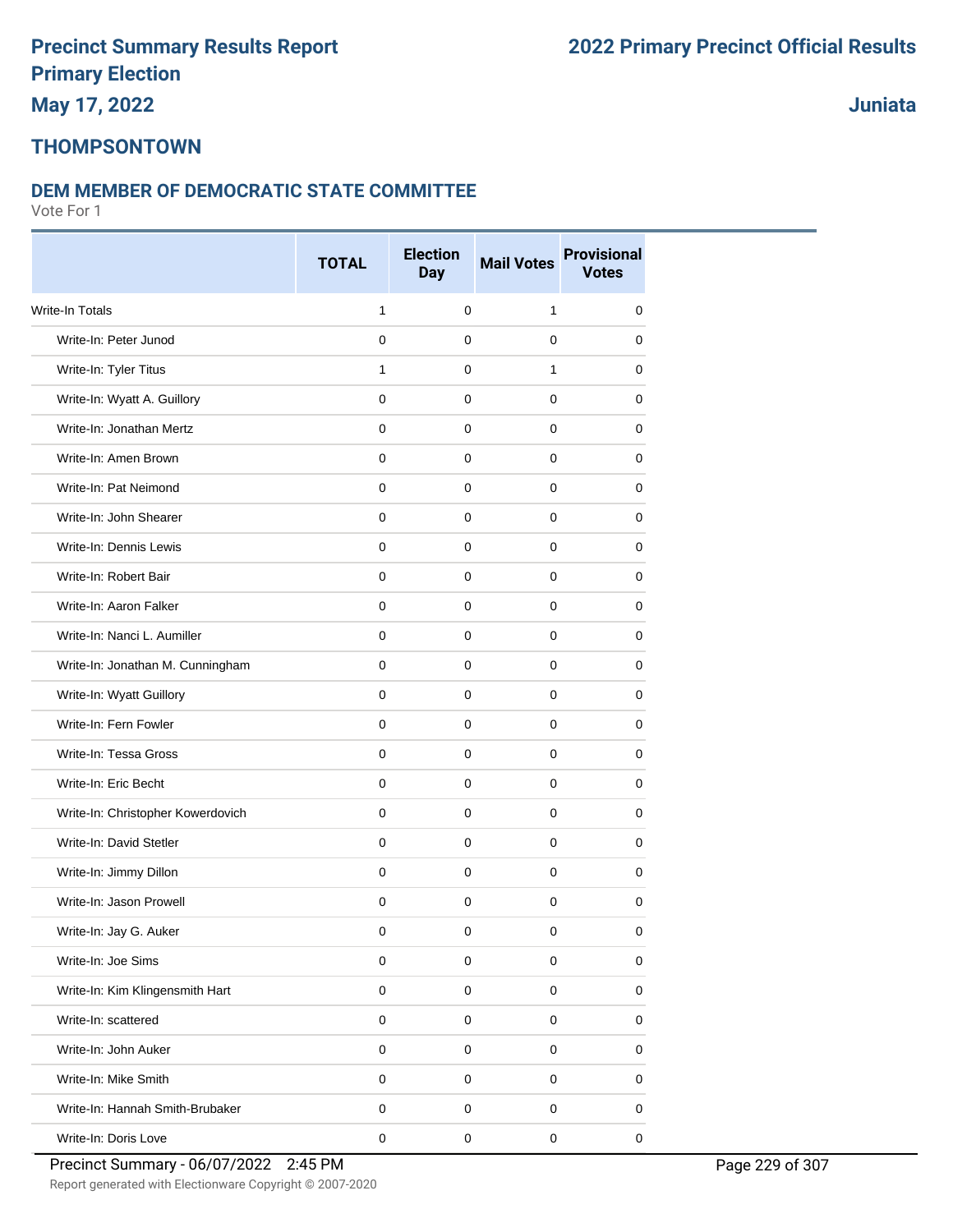**Juniata**

#### **THOMPSONTOWN**

#### **DEM MEMBER OF DEMOCRATIC STATE COMMITTEE**

Vote For 1

|                           | <b>TOTAL</b>   | <b>Election</b><br><b>Day</b> | <b>Mail Votes</b> | <b>Provisional</b><br><b>Votes</b> |
|---------------------------|----------------|-------------------------------|-------------------|------------------------------------|
| Write-In: Curt Junod      | 0              | $\mathbf 0$                   | $\mathbf 0$       | $\Omega$                           |
| Write-In: Thomas E. Fink  | $\Omega$       | $\mathbf 0$                   | $\Omega$          | $\Omega$                           |
| Write-In: Johnathan Auker | $\Omega$       | $\mathbf 0$                   | $\Omega$          | $\Omega$                           |
| Write-In: John Hershey    | $\Omega$       | $\mathbf 0$                   | $\Omega$          | $\Omega$                           |
| Write-In: Lorrie Guillory | $\Omega$       | $\mathbf 0$                   | $\Omega$          | $\Omega$                           |
| Not Assigned              | $\Omega$       | 0                             | $\Omega$          | $\Omega$                           |
| <b>Total Votes Cast</b>   | $\overline{1}$ | $\overline{0}$                | $\overline{1}$    | $\Omega$                           |
| Overvotes                 | $\Omega$       | $\mathbf 0$                   | $\mathbf 0$       | $\mathbf 0$                        |
| Undervotes                | 29             | 21                            | 8                 | $\Omega$                           |
| <b>Contest Totals</b>     | 30             | 21                            | 9                 | $\Omega$                           |

#### **DEM THOMPSONTOWN BOROUGH DEMOCRATIC COMMITTEEPERSON**

|                            | <b>TOTAL</b>   | <b>Election</b><br><b>Day</b> | <b>Mail Votes</b> | <b>Provisional</b><br><b>Votes</b> |
|----------------------------|----------------|-------------------------------|-------------------|------------------------------------|
| Write-In Totals            | 2              | 0                             | 2                 | 0                                  |
| Write-In: Donald Dissinger |                | $\mathbf 0$                   | 1                 | 0                                  |
| Write-In: Thomas E. Fink   | 1              | 0                             | 1                 | 0                                  |
| Not Assigned               | $\Omega$       | $\mathbf 0$                   | $\Omega$          | 0                                  |
| <b>Total Votes Cast</b>    | $\overline{2}$ | $\mathbf{0}$                  | 2                 | $\Omega$                           |
| Overvotes                  | $\mathbf 0$    | $\mathbf 0$                   | $\mathbf 0$       | $\Omega$                           |
| Undervotes                 | 58             | 42                            | 16                | 0                                  |
| <b>Contest Totals</b>      | 60             | 42                            | 18                | 0                                  |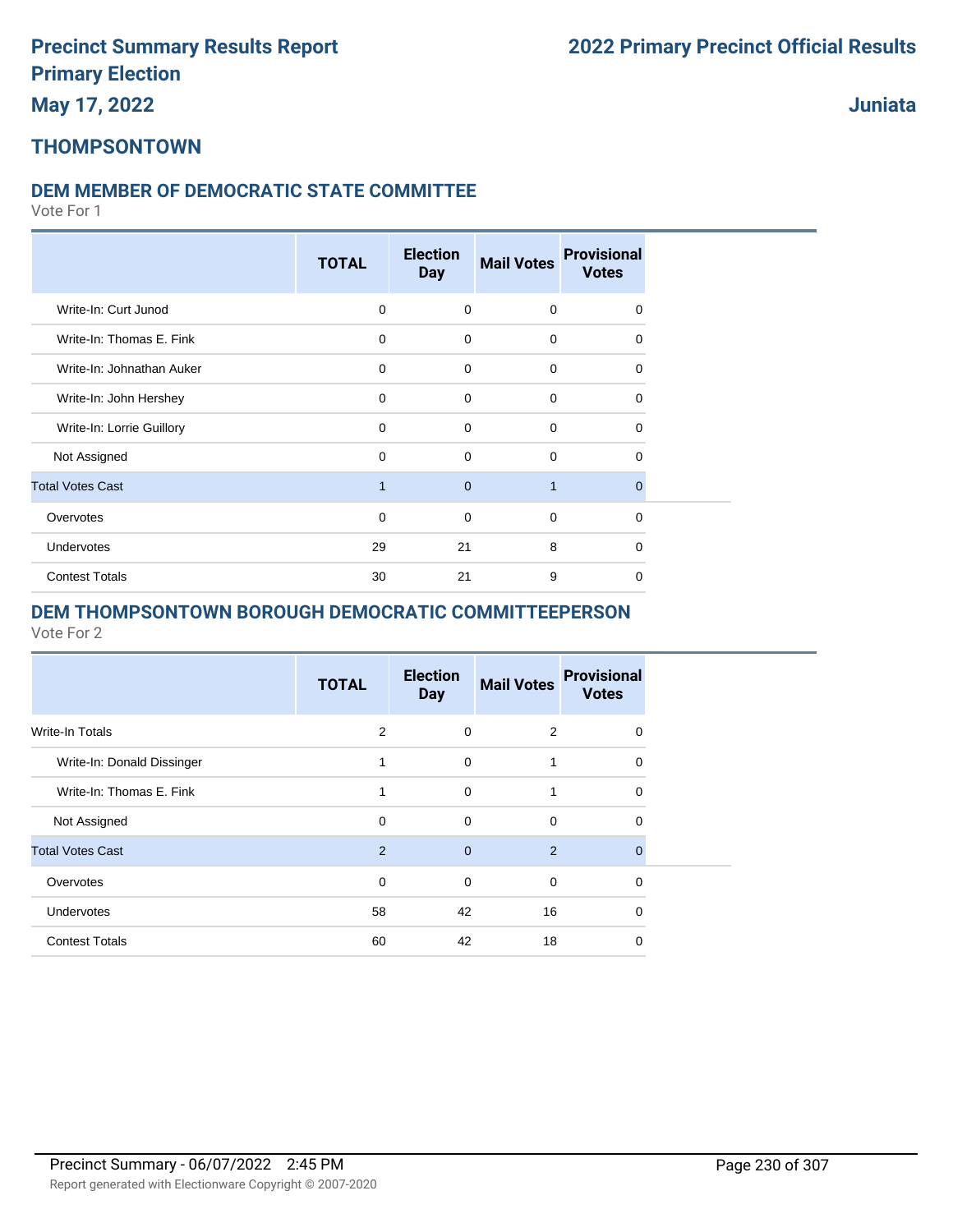### **THOMPSONTOWN**

#### **REP UNITED STATES SENATOR**

|                            | <b>TOTAL</b>   | <b>Election</b><br><b>Day</b> | <b>Mail Votes</b> | <b>Provisional</b><br><b>Votes</b> |
|----------------------------|----------------|-------------------------------|-------------------|------------------------------------|
| KATHY BARNETTE             | 34             | 34                            | $\mathbf 0$       | 0                                  |
| <b>MEHMET OZ</b>           | 23             | 21                            | 2                 | 0                                  |
| <b>GEORGE BOCHETTO</b>     | $\mathbf{1}$   | 1                             | 0                 | $\Omega$                           |
| <b>JEFF BARTOS</b>         | 4              | 4                             | $\mathbf 0$       | 0                                  |
| <b>DAVE MCCORMICK</b>      | 29             | 28                            | 1                 | $\mathbf 0$                        |
| <b>SEAN GALE</b>           | 0              | $\mathbf 0$                   | $\overline{0}$    | $\mathbf 0$                        |
| <b>CARLA SANDS</b>         | 13             | 12                            | $\mathbf{1}$      | $\mathbf 0$                        |
| <b>Write-In Totals</b>     | $\overline{2}$ | 1                             | 1                 | 0                                  |
| Write-In: Malcolm Kenyatta | $\mathbf 0$    | $\mathbf 0$                   | $\mathbf 0$       | $\mathbf 0$                        |
| Write-In: John Fetterman   | $\overline{2}$ | $\mathbf{1}$                  | $\mathbf{1}$      | 0                                  |
| Write-In: scattered        | $\mathbf 0$    | $\mathbf 0$                   | $\mathbf 0$       | $\mathbf 0$                        |
| Not Assigned               | $\mathbf 0$    | $\mathbf 0$                   | $\mathbf 0$       | 0                                  |
| <b>Total Votes Cast</b>    | 106            | 101                           | 5                 | $\mathbf{0}$                       |
| Overvotes                  | $\mathbf 0$    | $\mathbf 0$                   | 0                 | 0                                  |
| Undervotes                 | $\mathbf 0$    | $\mathbf 0$                   | 0                 | 0                                  |
| <b>Contest Totals</b>      | 106            | 101                           | 5                 | 0                                  |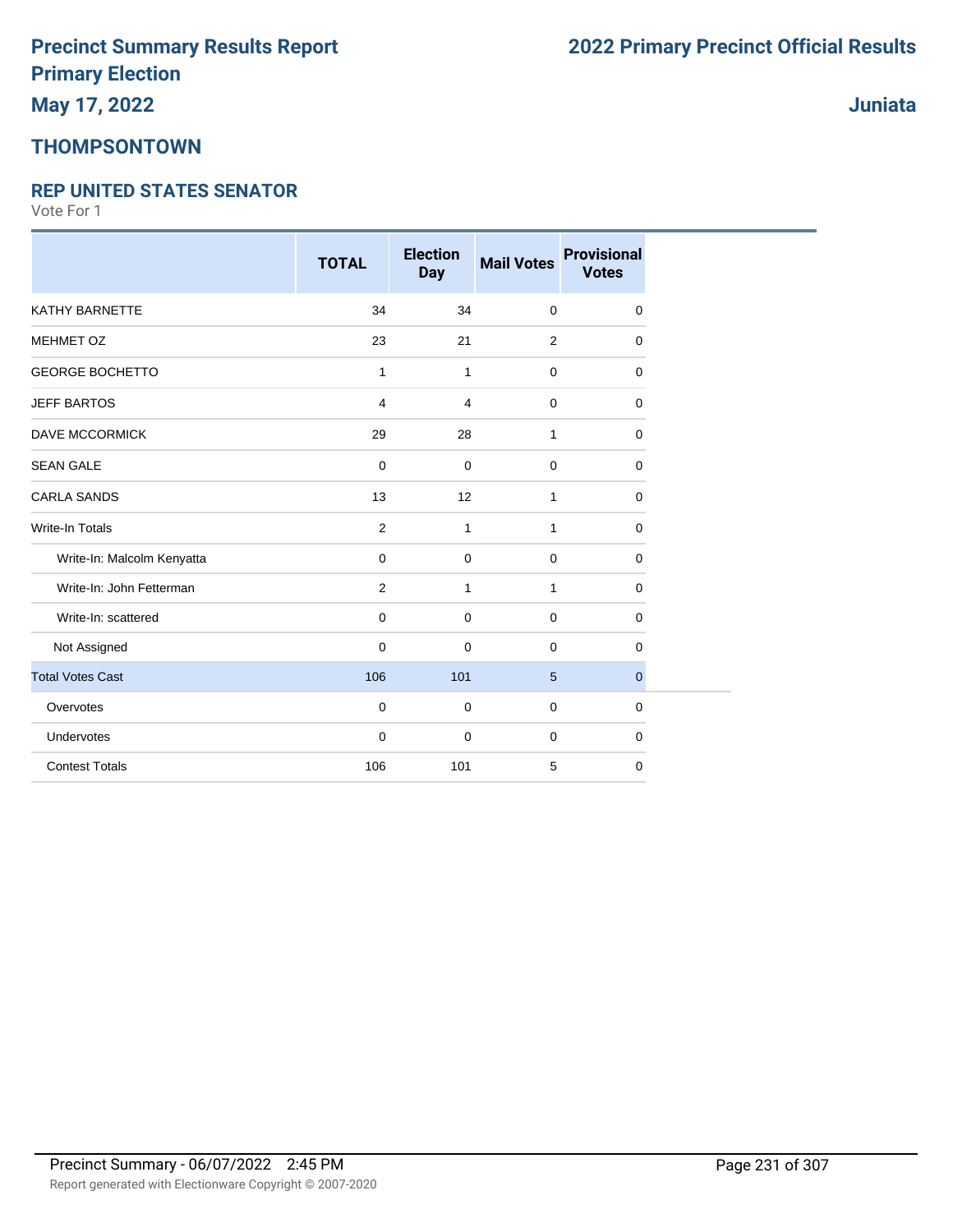### **THOMPSONTOWN**

#### **REP GOVERNOR**

|                               | <b>TOTAL</b>   | <b>Election</b><br><b>Day</b> | <b>Mail Votes</b> | <b>Provisional</b><br><b>Votes</b> |
|-------------------------------|----------------|-------------------------------|-------------------|------------------------------------|
| LOU BARLETTA                  | 20             | 20                            | $\mathbf 0$       | 0                                  |
| DOUGLAS V. MASTRIANO          | 61             | 61                            | $\mathbf 0$       | 0                                  |
| <b>NCHE ZAMA</b>              | 0              | $\mathbf 0$                   | $\mathbf 0$       | 0                                  |
| <b>DAVE WHITE</b>             | 6              | $\,$ 5 $\,$                   | $\mathbf{1}$      | 0                                  |
| <b>MELISSA HART</b>           | 0              | $\mathbf 0$                   | $\mathbf 0$       | 0                                  |
| <b>BILL MCSWAIN</b>           | 11             | 9                             | $\overline{2}$    | 0                                  |
| <b>CHARLIE GEROW</b>          | $\overline{2}$ | 2                             | $\mathbf 0$       | 0                                  |
| <b>JOE GALE</b>               | 0              | $\mathbf 0$                   | $\mathbf 0$       | 0                                  |
| <b>JAKE CORMAN</b>            | 4              | $\overline{c}$                | $\overline{2}$    | 0                                  |
| <b>Write-In Totals</b>        | 1              | $\mathbf{1}$                  | $\mathbf 0$       | 0                                  |
| Write-In: Maggie Hackenberger | $\mathbf{1}$   | $\mathbf{1}$                  | $\mathbf 0$       | 0                                  |
| Write-In: Josh Shapiro        | 0              | $\mathbf 0$                   | $\mathbf 0$       | 0                                  |
| Write-In: scattered           | $\pmb{0}$      | $\mathbf 0$                   | $\mathbf 0$       | 0                                  |
| Not Assigned                  | 0              | $\mathbf 0$                   | $\mathbf 0$       | 0                                  |
| <b>Total Votes Cast</b>       | 105            | 100                           | $5\phantom{.0}$   | $\mathbf 0$                        |
| Overvotes                     | 0              | 0                             | $\mathbf 0$       | 0                                  |
| Undervotes                    | $\mathbf{1}$   | $\mathbf{1}$                  | $\mathbf 0$       | 0                                  |
| <b>Contest Totals</b>         | 106            | 101                           | 5                 | 0                                  |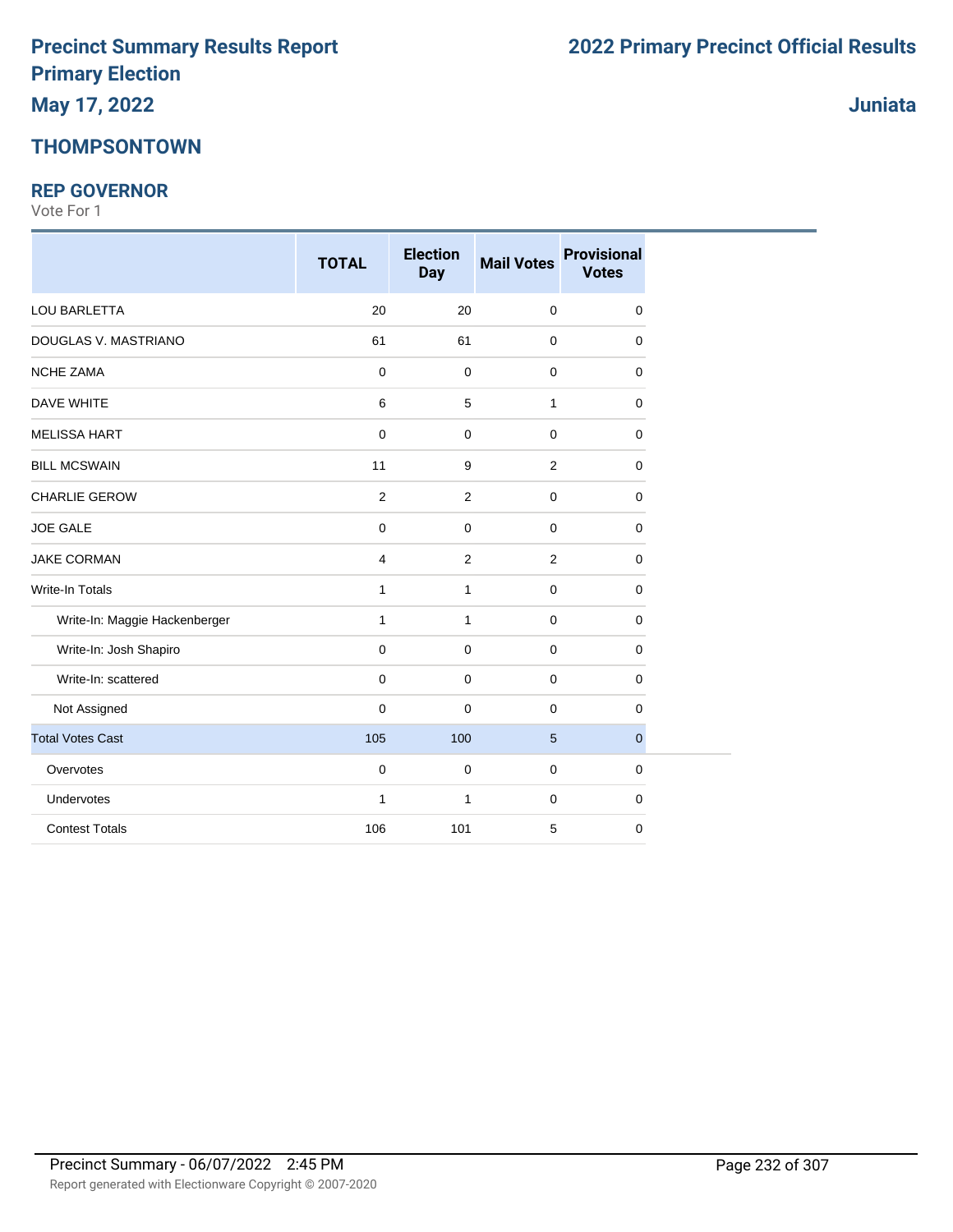### **THOMPSONTOWN**

#### **REP LIEUTENANT GOVERNOR**

Vote For 1

|                            | <b>TOTAL</b>   | <b>Election</b><br><b>Day</b> | <b>Mail Votes</b> | <b>Provisional</b><br><b>Votes</b> |
|----------------------------|----------------|-------------------------------|-------------------|------------------------------------|
| <b>CLARICE SCHILLINGER</b> | $\overline{7}$ | 6                             | $\mathbf{1}$      | $\pmb{0}$                          |
| JAMES EARL JONES           | 10             | 10                            | $\mathbf 0$       | $\mathbf 0$                        |
| <b>RICK SACCONE</b>        | $\overline{2}$ | 2                             | $\mathbf 0$       | $\mathbf 0$                        |
| <b>JOHN BROWN</b>          | 10             | 10                            | $\mathbf 0$       | 0                                  |
| <b>CHRIS FRYE</b>          | 2              | $\overline{2}$                | $\mathbf 0$       | $\mathbf 0$                        |
| JEFF COLEMAN               | 23             | 22                            | $\mathbf{1}$      | $\mathbf 0$                        |
| <b>RUSS DIAMOND</b>        | 11             | 11                            | $\mathbf 0$       | 0                                  |
| CARRIE LEWIS DELROSSO      | 23             | 21                            | 2                 | 0                                  |
| <b>TEDDY DANIELS</b>       | 9              | 8                             | $\mathbf{1}$      | $\mathbf 0$                        |
| Write-In Totals            | $\mathbf 0$    | $\mathbf 0$                   | $\mathbf 0$       | 0                                  |
| Write-In: Jake Corman      | $\mathbf 0$    | $\mathbf 0$                   | $\mathbf 0$       | $\mathbf 0$                        |
| Write-In: Steve Imes       | $\mathbf 0$    | $\mathsf 0$                   | $\mathbf 0$       | $\mathbf 0$                        |
| Write-In: Jeff Bartos      | $\mathbf 0$    | $\mathbf 0$                   | $\mathbf 0$       | 0                                  |
| Write-In: Lou Barletta     | $\pmb{0}$      | $\mathsf 0$                   | $\pmb{0}$         | $\mathbf 0$                        |
| Write-In: Kathy Barnette   | $\mathbf 0$    | $\mathsf 0$                   | $\mathbf 0$       | 0                                  |
| Write-In: John Reichenbach | $\mathbf 0$    | 0                             | 0                 | 0                                  |
| Write-In: Josh Imes        | $\mathbf 0$    | $\mathbf 0$                   | $\mathbf 0$       | $\mathbf 0$                        |
| Write-In: Austin Davis     | $\mathbf 0$    | $\mathbf 0$                   | $\mathbf 0$       | $\mathbf 0$                        |
| Write-In: Philip Rickert   | $\mathbf 0$    | $\mathbf 0$                   | $\mathbf 0$       | 0                                  |
| Write-In: Dave White       | $\pmb{0}$      | $\mathsf 0$                   | $\pmb{0}$         | $\pmb{0}$                          |
| Write-In: scattered        | 0              | $\mathsf 0$                   | $\mathbf 0$       | $\mathbf 0$                        |
| Write-In: Brian Sims       | 0              | 0                             | 0                 | 0                                  |
| Write-In: Brennan Paden    | $\mathsf 0$    | $\mathsf 0$                   | $\pmb{0}$         | $\pmb{0}$                          |
| Not Assigned               | $\mathbf 0$    | $\pmb{0}$                     | $\pmb{0}$         | $\pmb{0}$                          |
| <b>Total Votes Cast</b>    | $97\,$         | 92                            | $\sqrt{5}$        | $\mathbf 0$                        |
| Overvotes                  | $\mathsf 0$    | $\pmb{0}$                     | $\pmb{0}$         | $\pmb{0}$                          |
| Undervotes                 | 9              | 9                             | $\pmb{0}$         | 0                                  |
| <b>Contest Totals</b>      | 106            | 101                           | $\,$ 5 $\,$       | $\mathsf 0$                        |

**Juniata**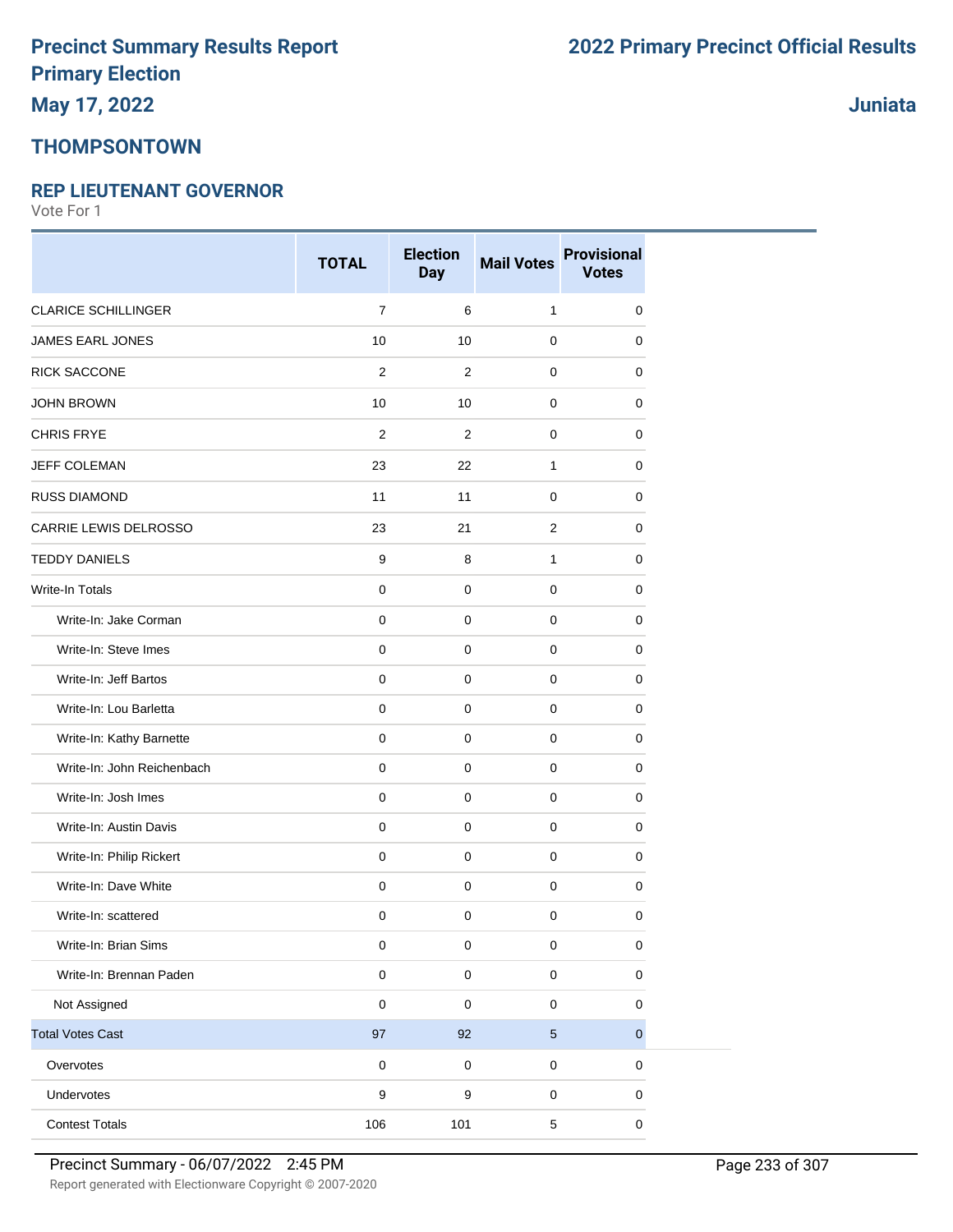## **THOMPSONTOWN**

#### **REP REPRESENTATIVE IN CONGRESS 13TH DISTRICT**

|                               | <b>TOTAL</b> | <b>Election</b><br><b>Day</b> | <b>Mail Votes</b> | <b>Provisional</b><br><b>Votes</b> |  |
|-------------------------------|--------------|-------------------------------|-------------------|------------------------------------|--|
| JOHN JOYCE                    | 87           | 82                            | 5                 | $\mathbf 0$                        |  |
| Write-In Totals               | $\mathbf 0$  | $\mathbf 0$                   | $\pmb{0}$         | $\mathbf 0$                        |  |
| Write-In: Glenn Suppllee      | $\mathbf 0$  | $\mathbf 0$                   | $\mathbf 0$       | 0                                  |  |
| Write-In: scattered           | $\mathbf 0$  | $\mathbf 0$                   | $\mathbf 0$       | $\mathbf 0$                        |  |
| Write-In: Joseph D. Long      | $\mathbf 0$  | $\mathbf 0$                   | $\pmb{0}$         | $\mathbf 0$                        |  |
| Write-In: Mark Critz          | $\mathbf 0$  | $\mathbf 0$                   | $\mathbf 0$       | 0                                  |  |
| Write-In: Ginger Oberlin      | $\mathbf 0$  | $\mathbf 0$                   | $\mathbf 0$       | $\mathbf 0$                        |  |
| Write-In: Abby Normal         | $\mathbf 0$  | $\mathbf 0$                   | $\mathbf 0$       | 0                                  |  |
| Write-In: John Hershey        | $\mathbf 0$  | $\mathbf 0$                   | $\mathbf 0$       | 0                                  |  |
| Write-In: John Mingle         | $\Omega$     | $\mathbf 0$                   | $\mathbf{0}$      | $\mathbf 0$                        |  |
| Write-In: George Smith        | $\mathbf 0$  | $\mathbf 0$                   | $\mathbf 0$       | $\mathbf 0$                        |  |
| Write-In: Blake Henry         | $\mathbf 0$  | $\mathbf 0$                   | $\mathbf 0$       | 0                                  |  |
| Write-In: Jonathan Cunningham | $\mathbf 0$  | $\mathbf 0$                   | $\pmb{0}$         | $\mathbf 0$                        |  |
| Write-In: Donald Fultz        | $\mathbf 0$  | $\mathbf 0$                   | $\pmb{0}$         | $\mathbf 0$                        |  |
| Write-In: Carmela Ciliberti   | $\mathbf 0$  | $\mathbf 0$                   | $\mathbf 0$       | 0                                  |  |
| Not Assigned                  | $\mathbf 0$  | $\mathbf 0$                   | $\mathbf 0$       | $\mathbf 0$                        |  |
| <b>Total Votes Cast</b>       | 87           | 82                            | $5\phantom{1}$    | $\overline{0}$                     |  |
| Overvotes                     | $\mathbf 0$  | $\mathbf 0$                   | $\mathbf 0$       | $\mathbf 0$                        |  |
| Undervotes                    | 19           | 19                            | $\pmb{0}$         | $\mathbf 0$                        |  |
| <b>Contest Totals</b>         | 106          | 101                           | 5                 | $\mathbf 0$                        |  |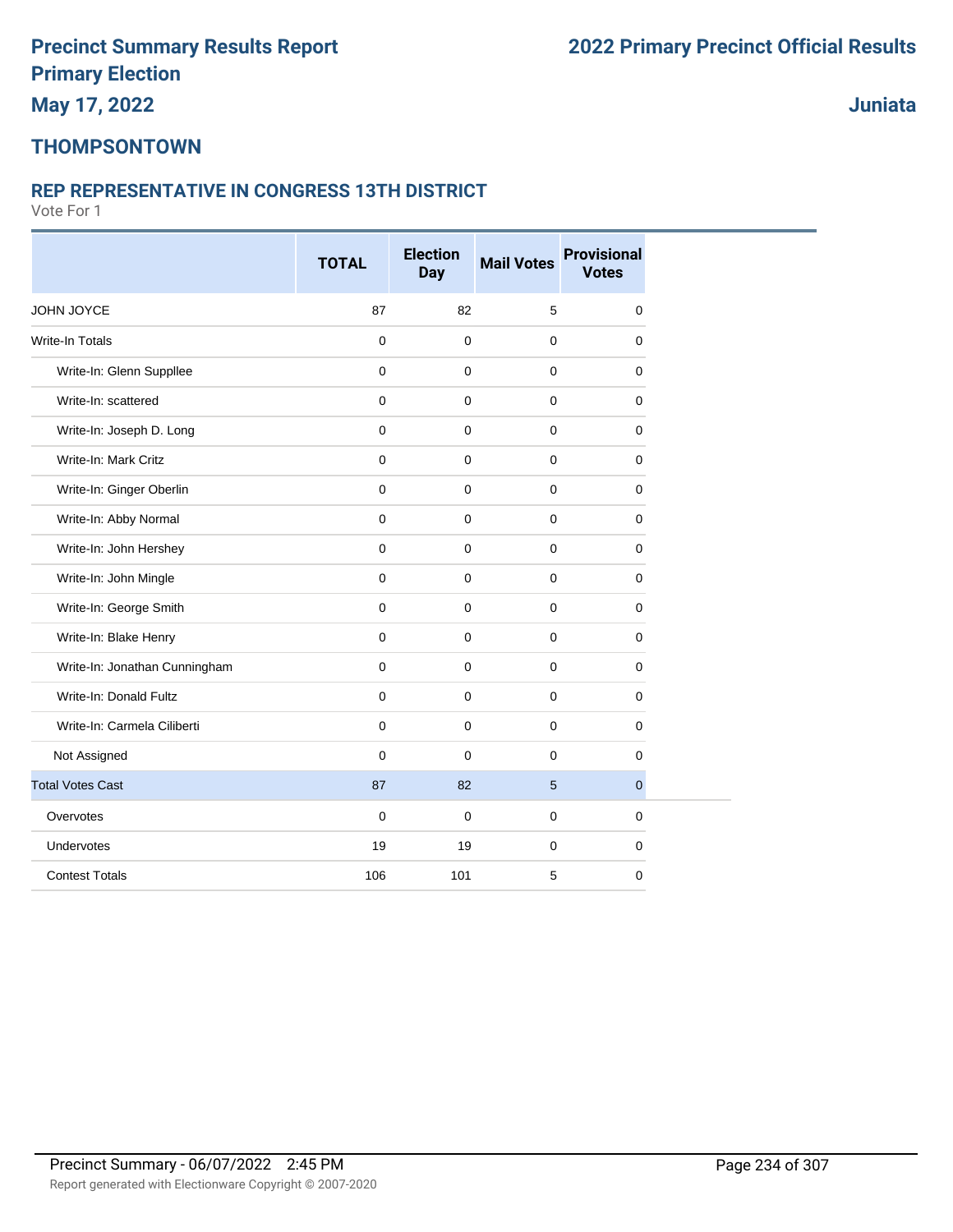**May 17, 2022**

**Juniata**

### **THOMPSONTOWN**

#### **REP SENATOR IN THE GENERAL ASSEMBLY 30TH DISTRICT**

|                          | <b>Election</b> |                     |                   | <b>Provisional</b> |  |  |
|--------------------------|-----------------|---------------------|-------------------|--------------------|--|--|
|                          | <b>TOTAL</b>    | <b>Day</b>          | <b>Mail Votes</b> | <b>Votes</b>       |  |  |
| JUDY WARD                | 83              | 78                  | 5                 | 0                  |  |  |
| <b>Write-In Totals</b>   | $\mathbf 0$     | $\pmb{0}$           | $\mathbf 0$       | 0                  |  |  |
| Write-In: Donald Fultz   | $\mathbf 0$     | $\mathbf 0$         | $\mathbf 0$       | 0                  |  |  |
| Write-In: John Hershey   | $\mathbf 0$     | $\mathbf 0$         | $\mathbf 0$       | 0                  |  |  |
| Write-In: scattered      | $\mathbf 0$     | $\mathbf 0$         | $\mathbf 0$       | 0                  |  |  |
| Write-In: Bonnie Comp    | $\mathbf 0$     | $\mathbf 0$         | $\mathbf 0$       | 0                  |  |  |
| Write-In: Cody Burns     | $\mathbf 0$     | $\mathbf 0$         | $\mathbf 0$       | 0                  |  |  |
| Write-In: Carol Taylor   | $\pmb{0}$       | $\mathsf{O}\xspace$ | $\mathbf 0$       | 0                  |  |  |
| Write-In: Michael Kramer | $\mathbf 0$     | $\mathbf 0$         | $\mathbf 0$       | 0                  |  |  |
| Write-In: Ginger Oberlin | $\mathbf 0$     | $\mathbf 0$         | $\mathbf 0$       | 0                  |  |  |
| Write-In: Dave Fry       | 0               | $\mathbf 0$         | $\mathbf 0$       | 0                  |  |  |
| Write-In: Blake Henry    | $\mathbf 0$     | $\mathbf 0$         | $\mathbf 0$       | 0                  |  |  |
| Not Assigned             | $\mathbf 0$     | 0                   | $\mathbf 0$       | 0                  |  |  |
| <b>Total Votes Cast</b>  | 83              | 78                  | $5\phantom{1}$    | 0                  |  |  |
| Overvotes                | $\Omega$        | 0                   | $\mathbf 0$       | 0                  |  |  |
| Undervotes               | 23              | 23                  | $\mathbf 0$       | 0                  |  |  |
| <b>Contest Totals</b>    | 106             | 101                 | 5                 | 0                  |  |  |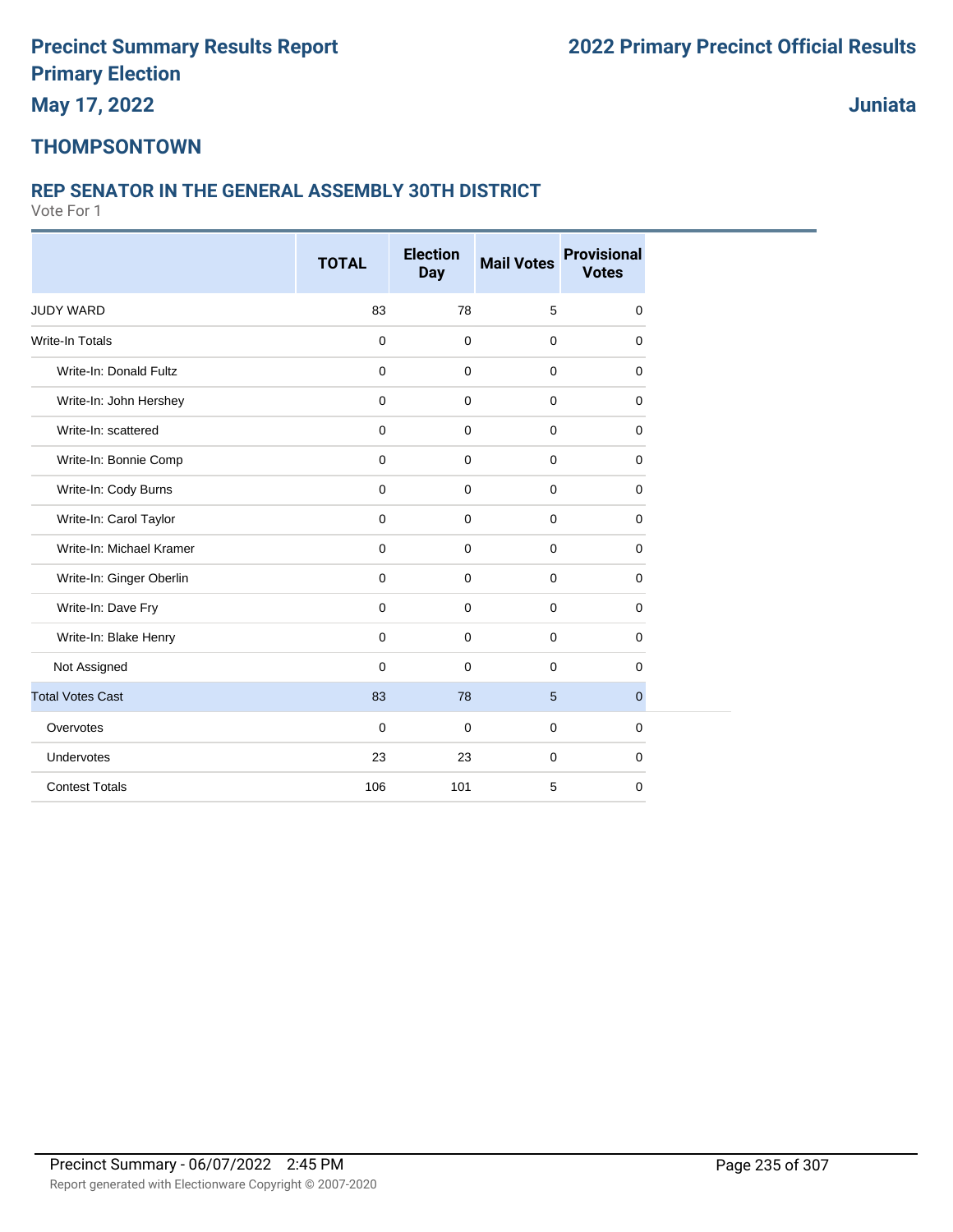**Juniata**

### **THOMPSONTOWN**

### **REP REPRESENTATIVE IN THE GENERAL ASSEMBLY 86TH DISTRICT**

|                              | <b>TOTAL</b> | <b>Election</b><br><b>Day</b> | <b>Mail Votes</b> | <b>Provisional</b><br><b>Votes</b> |  |
|------------------------------|--------------|-------------------------------|-------------------|------------------------------------|--|
| <b>JOHN HERSHEY</b>          | 82           | 79                            | 3                 | $\Omega$                           |  |
| PERRY STAMBAUGH              | 24           | 22                            | 2                 | $\Omega$                           |  |
| Write-In Totals              | 0            | $\mathbf 0$                   | 0                 | 0                                  |  |
| Write-In: Edward T. Reinhold | $\mathbf 0$  | $\mathbf 0$                   | 0                 | 0                                  |  |
| Write-In: Jared Charles      | $\mathbf 0$  | $\mathbf 0$                   | 0                 | 0                                  |  |
| Not Assigned                 | 0            | 0                             | $\mathbf 0$       | $\Omega$                           |  |
| <b>Total Votes Cast</b>      | 106          | 101                           | 5                 | $\mathbf 0$                        |  |
| Overvotes                    | $\mathbf 0$  | $\mathbf 0$                   | 0                 | $\mathbf 0$                        |  |
| Undervotes                   | $\mathbf 0$  | $\mathbf 0$                   | 0                 | 0                                  |  |
| <b>Contest Totals</b>        | 106          | 101                           | 5                 | $\Omega$                           |  |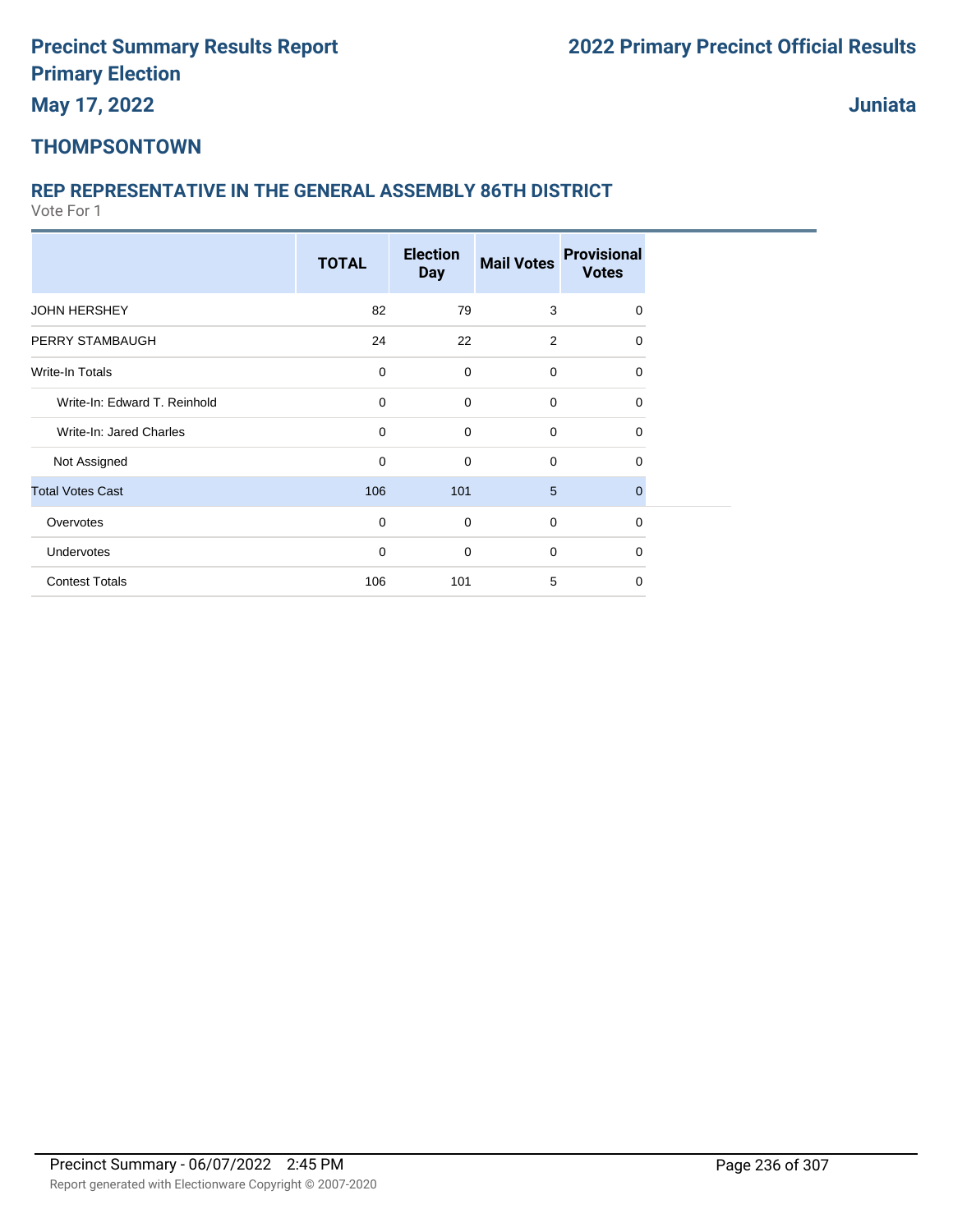**THOMPSONTOWN**

#### **REP MEMBER OF REPUBLICAN STATE COMMITTEE**

Vote For 1

|                                      | <b>TOTAL</b> | <b>Election</b><br><b>Day</b> | <b>Mail Votes</b> | <b>Provisional</b><br><b>Votes</b> |  |
|--------------------------------------|--------------|-------------------------------|-------------------|------------------------------------|--|
| NANCI L. AUMILLER                    | 89           | 84                            | 5                 | 0                                  |  |
| Write-In Totals                      | $\mathbf 0$  | $\mathbf 0$                   | $\mathbf 0$       | $\mathbf 0$                        |  |
| Write-In: scattered                  | $\mathbf 0$  | $\mathbf 0$                   | $\mathbf 0$       | 0                                  |  |
| Write-In: Katrina D. Dolan           | $\mathbf 0$  | $\mathbf 0$                   | $\mathbf 0$       | $\mathbf 0$                        |  |
| Write-In: Ginger Oberlin             | $\mathbf 0$  | $\mathbf 0$                   | $\mathbf 0$       | $\mathbf 0$                        |  |
| Write-In: David Hunsberger           | $\mathbf 0$  | $\mathbf 0$                   | $\mathbf 0$       | 0                                  |  |
| Write-In: Zachary Williams           | $\mathbf 0$  | $\mathbf 0$                   | $\mathbf 0$       | $\mathbf 0$                        |  |
| Write-In: Abbie Normal               | $\mathbf 0$  | $\mathbf 0$                   | $\mathbf 0$       | $\mathbf 0$                        |  |
| Write-In: Monica Wert                | $\mathbf 0$  | $\mathbf 0$                   | $\mathbf 0$       | 0                                  |  |
| Write-In: Elizebath M. Raffensberger | $\mathbf 0$  | $\mathbf 0$                   | $\mathbf 0$       | $\mathbf 0$                        |  |
| Write-In: Tammy Heikes               | $\mathbf 0$  | $\mathbf 0$                   | $\mathbf 0$       | $\mathbf 0$                        |  |
| Write-In: Philip Rickert             | $\mathbf{0}$ | $\mathbf 0$                   | $\mathbf 0$       | $\mathbf 0$                        |  |
| Write-In: Bradley Hershey            | $\mathbf 0$  | $\mathbf 0$                   | $\mathbf 0$       | $\mathbf 0$                        |  |
| Write-In: Donald Fultz               | $\mathbf 0$  | $\mathbf 0$                   | $\mathbf 0$       | $\mathbf 0$                        |  |
| Write-In: Doug Elsasser              | $\mathbf{0}$ | $\mathbf 0$                   | $\mathbf 0$       | $\mathbf 0$                        |  |
| Not Assigned                         | $\mathbf 0$  | $\mathbf 0$                   | $\mathbf 0$       | $\mathbf 0$                        |  |
| <b>Total Votes Cast</b>              | 89           | 84                            | 5                 | $\overline{0}$                     |  |
| Overvotes                            | $\mathbf 0$  | 0                             | $\mathbf 0$       | 0                                  |  |
| Undervotes                           | 17           | 17                            | $\mathbf 0$       | $\mathbf 0$                        |  |
| <b>Contest Totals</b>                | 106          | 101                           | 5                 | $\mathbf 0$                        |  |

**Juniata**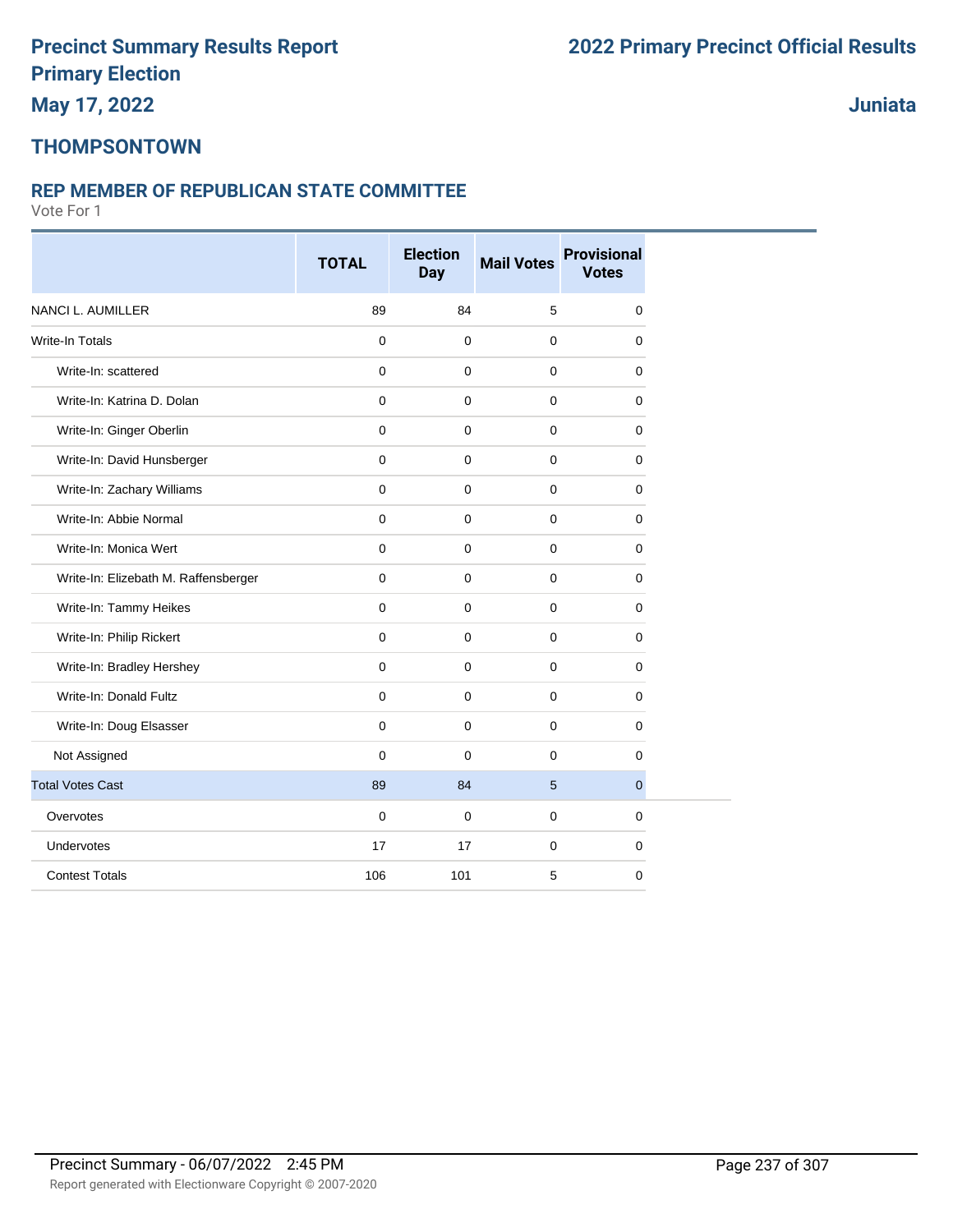**Juniata**

### **THOMPSONTOWN**

### **REP THOMPSONTOWN BOROUGH REPUBLICAN COMMITTEEPERSON**

|                            | <b>TOTAL</b> | <b>Election</b><br><b>Day</b> | <b>Mail Votes</b> | <b>Provisional</b><br><b>Votes</b> |
|----------------------------|--------------|-------------------------------|-------------------|------------------------------------|
| <b>Write-In Totals</b>     | 15           | 14                            | 1                 | 0                                  |
| Write-In: Andrew Denenberg | $\mathbf{1}$ | $\mathbf{1}$                  | $\mathbf 0$       | $\mathbf 0$                        |
| Write-In: Nathan Claybaugh | 2            | 2                             | $\mathbf 0$       | $\mathbf 0$                        |
| Write-In: Doug Dunn        | 1            | $\mathbf{1}$                  | $\mathbf 0$       | 0                                  |
| Write-In: Alice Gray       | $\mathbf{1}$ | $\mathbf{1}$                  | $\mathbf 0$       | $\mathbf 0$                        |
| Write-In: Brian Zimmerman  | 2            | 2                             | $\mathbf 0$       | $\mathbf 0$                        |
| Write-In: Mark R. Partner  | $\mathbf{1}$ | $\mathbf{1}$                  | $\mathbf 0$       | $\mathbf 0$                        |
| Write-In: Nancy Elder      | $\mathbf{1}$ | $\mathbf 0$                   | 1                 | 0                                  |
| Write-In: Robert Speece    | 2            | 2                             | $\mathbf 0$       | $\mathbf 0$                        |
| Write-In: Adam Hart        | $\mathbf{1}$ | $\mathbf{1}$                  | $\mathbf 0$       | $\Omega$                           |
| Write-In: Ronnie Brown     | 1            | $\mathbf{1}$                  | $\mathbf 0$       | 0                                  |
| Write-In: Emiley Brown     | $\mathbf{1}$ | $\mathbf{1}$                  | $\mathbf 0$       | $\mathbf 0$                        |
| Write-In: Andy Lenig       | $\mathbf{1}$ | $\mathbf{1}$                  | $\mathbf 0$       | 0                                  |
| Not Assigned               | $\mathbf 0$  | $\mathbf 0$                   | $\mathbf 0$       | 0                                  |
| <b>Total Votes Cast</b>    | 15           | 14                            | $\mathbf{1}$      | $\mathbf{0}$                       |
| Overvotes                  | $\mathbf 0$  | $\mathbf 0$                   | $\mathbf 0$       | $\mathbf 0$                        |
| Undervotes                 | 197          | 188                           | 9                 | $\mathbf 0$                        |
| <b>Contest Totals</b>      | 212          | 202                           | 10                | $\mathbf 0$                        |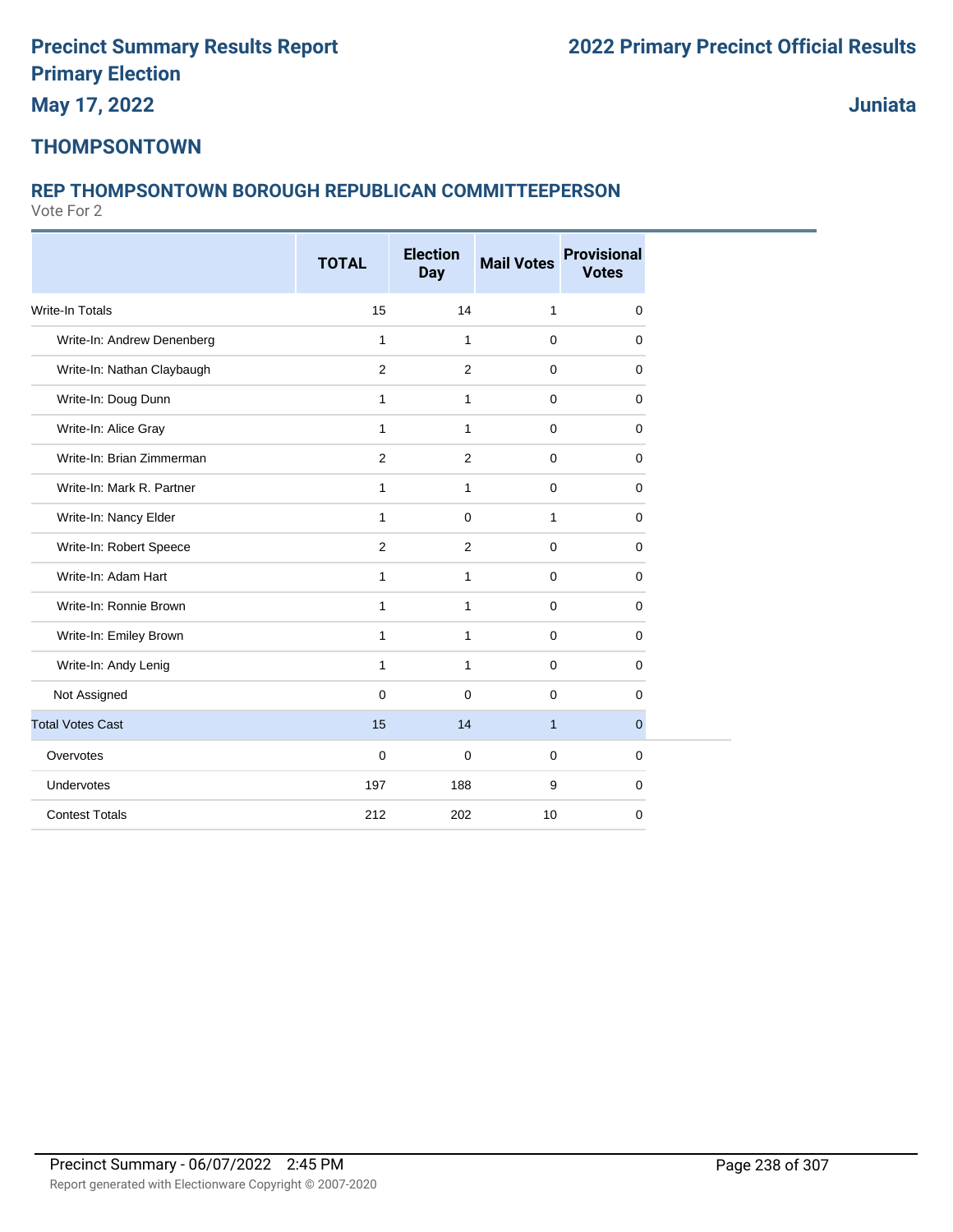### **TURBETT**

|  | <b>STATISTICS</b> |
|--|-------------------|
|  |                   |
|  |                   |

|                                   | <b>TOTAL</b> | <b>Election Day Mail Votes</b> |             | <b>Provisional</b><br><b>Votes</b> |
|-----------------------------------|--------------|--------------------------------|-------------|------------------------------------|
| Registered Voters - Total         | 511          |                                |             |                                    |
| Registered Voters - Democratic    | 119          |                                |             |                                    |
| Registered Voters - Republican    | 392          |                                |             |                                    |
| Registered Voters - NONPARTISAN   | 0            |                                |             |                                    |
| <b>Ballots Cast - Total</b>       | 260          | 237                            | 22          | 1                                  |
| <b>Ballots Cast - Democratic</b>  | 54           | 38                             | 16          | 0                                  |
| Ballots Cast - Republican         | 206          | 199                            | 6           | 1                                  |
| <b>Ballots Cast - NONPARTISAN</b> | 0            | 0                              | 0           | 0                                  |
| <b>Ballots Cast - Blank</b>       | 0            | 0                              | $\mathbf 0$ | $\Omega$                           |
| Voter Turnout - Total             | 50.88%       |                                |             |                                    |
| Voter Turnout - Democratic        | 45.38%       |                                |             |                                    |
| Voter Turnout - Republican        | 52.55%       |                                |             |                                    |
| Voter Turnout - NONPARTISAN       | 0.00%        |                                |             |                                    |

### **DEM UNITED STATES SENATOR**

Vote For 1

|                          | <b>TOTAL</b>   | <b>Election</b><br><b>Day</b> | <b>Mail Votes</b> | <b>Provisional</b><br><b>Votes</b> |
|--------------------------|----------------|-------------------------------|-------------------|------------------------------------|
| <b>ALEX KHALIL</b>       | $\overline{2}$ | 2                             | $\Omega$          | $\Omega$                           |
| <b>CONOR LAMB</b>        | 11             | 6                             | 5                 | 0                                  |
| <b>MALCOLM KENYATTA</b>  | 4              | 3                             | 1                 | $\Omega$                           |
| <b>JOHN FETTERMAN</b>    | 34             | 25                            | 9                 | $\Omega$                           |
| Write-In Totals          | 2              | 2                             | $\Omega$          | 0                                  |
| Write-In: Kathy Barnette | $\Omega$       | $\Omega$                      | $\Omega$          | 0                                  |
| Write-In: scattered      | 1              | 1                             | $\Omega$          | $\Omega$                           |
| Write-In: Mehmet Oz      | 1              | 1                             | $\Omega$          | 0                                  |
| Write-In: Conor Lamb     | 0              | 0                             | 0                 | 0                                  |
| Write-In: Carla Sands    | 0              | 0                             | $\Omega$          | 0                                  |
| Write-In: John Hershey   | 0              | $\Omega$                      | $\Omega$          | $\Omega$                           |
| Write-In: Dave McCormick | $\mathbf 0$    | $\Omega$                      | $\Omega$          | $\Omega$                           |

**Juniata**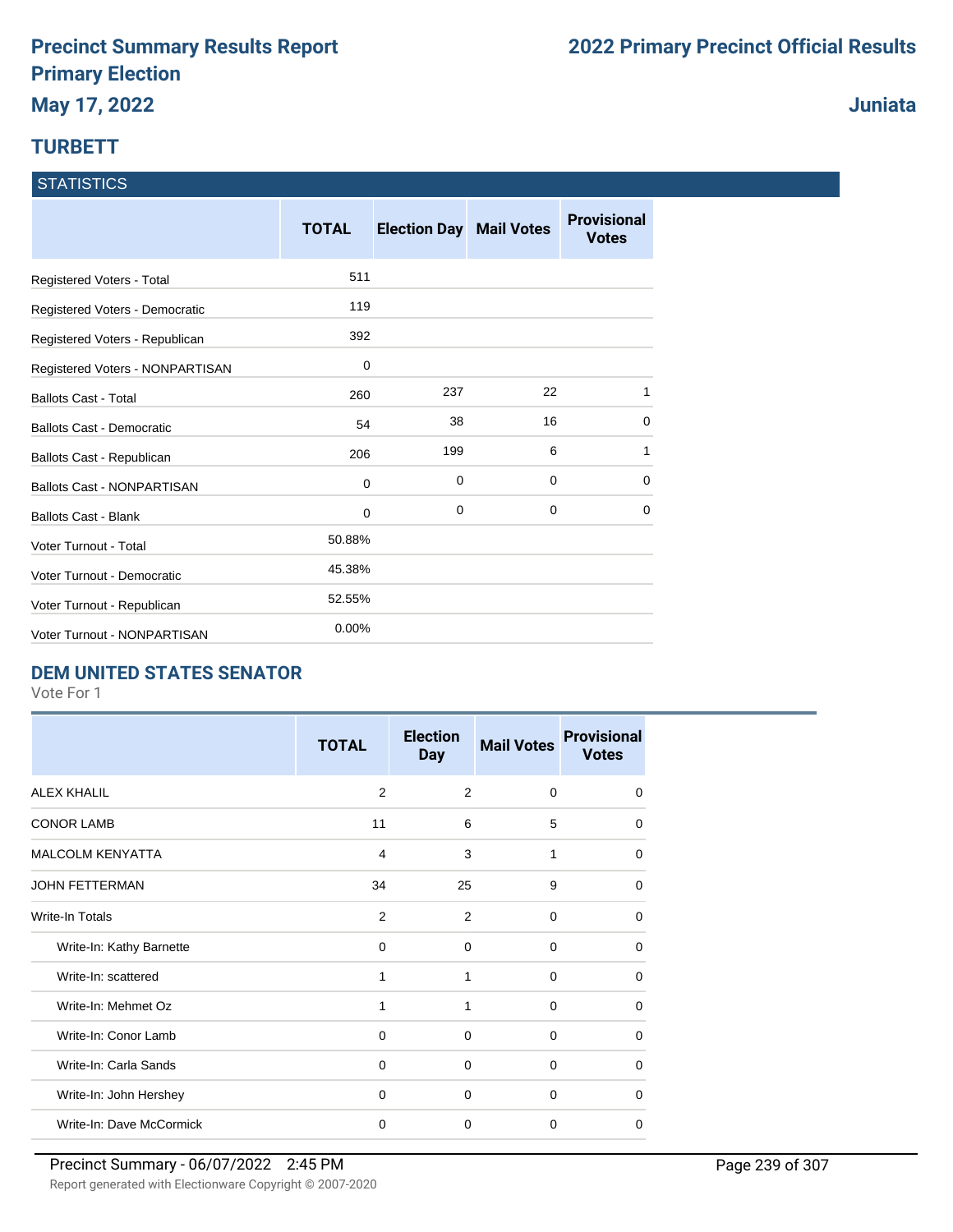### **May 17, 2022**

### **TURBETT**

#### **DEM UNITED STATES SENATOR**

Vote For 1

|                         | <b>TOTAL</b> | <b>Election</b><br><b>Day</b> | <b>Mail Votes</b> | <b>Provisional</b><br><b>Votes</b> |  |
|-------------------------|--------------|-------------------------------|-------------------|------------------------------------|--|
| Write-In: Jeff Bartos   | 0            | $\mathbf 0$                   | $\mathbf 0$       | $\mathbf 0$                        |  |
| Not Assigned            | 0            | 0                             | $\mathbf 0$       | 0                                  |  |
| <b>Total Votes Cast</b> | 53           | 38                            | 15                | $\Omega$                           |  |
| Overvotes               | 0            | 0                             | $\mathbf 0$       | 0                                  |  |
| Undervotes              |              | $\mathbf 0$                   |                   | 0                                  |  |
| <b>Contest Totals</b>   | 54           | 38                            | 16                | 0                                  |  |

#### **DEM GOVERNOR**

Vote For 1

|                          | <b>TOTAL</b> | <b>Election</b><br><b>Day</b> | <b>Mail Votes</b> | <b>Provisional</b><br><b>Votes</b> |
|--------------------------|--------------|-------------------------------|-------------------|------------------------------------|
| <b>JOSH SHAPIRO</b>      | 48           | 33                            | 15                | 0                                  |
| <b>Write-In Totals</b>   | 3            | 3                             | $\mathbf 0$       | $\mathbf 0$                        |
| Write-In: Jake Corman    | $\mathbf 0$  | $\mathbf 0$                   | $\mathbf 0$       | $\mathbf 0$                        |
| Write-In: David White    | $\mathbf 0$  | $\mathbf 0$                   | $\mathbf 0$       | 0                                  |
| Write-In: Bill McSwain   | $\mathbf 0$  | $\mathbf 0$                   | $\mathbf 0$       | 0                                  |
| Write-In: scattered      | 1            | $\mathbf{1}$                  | $\Omega$          | $\Omega$                           |
| Write-In: Abe Stroup     | $\mathbf 0$  | $\mathbf 0$                   | $\mathbf 0$       | $\mathbf 0$                        |
| Write-In: Lou Barletta   | $\mathbf 0$  | $\mathbf 0$                   | 0                 | $\mathbf 0$                        |
| Write-In: Nche Zame      | 0            | $\mathbf 0$                   | 0                 | 0                                  |
| Write-In: Melissa Hart   | $\mathbf 0$  | $\mathbf 0$                   | 0                 | $\mathbf 0$                        |
| Write-In: Doug Mastriano | 2            | 2                             | $\mathbf 0$       | 0                                  |
| Not Assigned             | 0            | $\mathbf 0$                   | $\mathbf 0$       | 0                                  |
| <b>Total Votes Cast</b>  | 51           | 36                            | 15                | $\mathbf{0}$                       |
| Overvotes                | $\mathbf 0$  | $\mathbf 0$                   | $\mathbf 0$       | 0                                  |
| Undervotes               | 3            | 2                             | 1                 | 0                                  |
| <b>Contest Totals</b>    | 54           | 38                            | 16                | $\mathbf 0$                        |

**Juniata**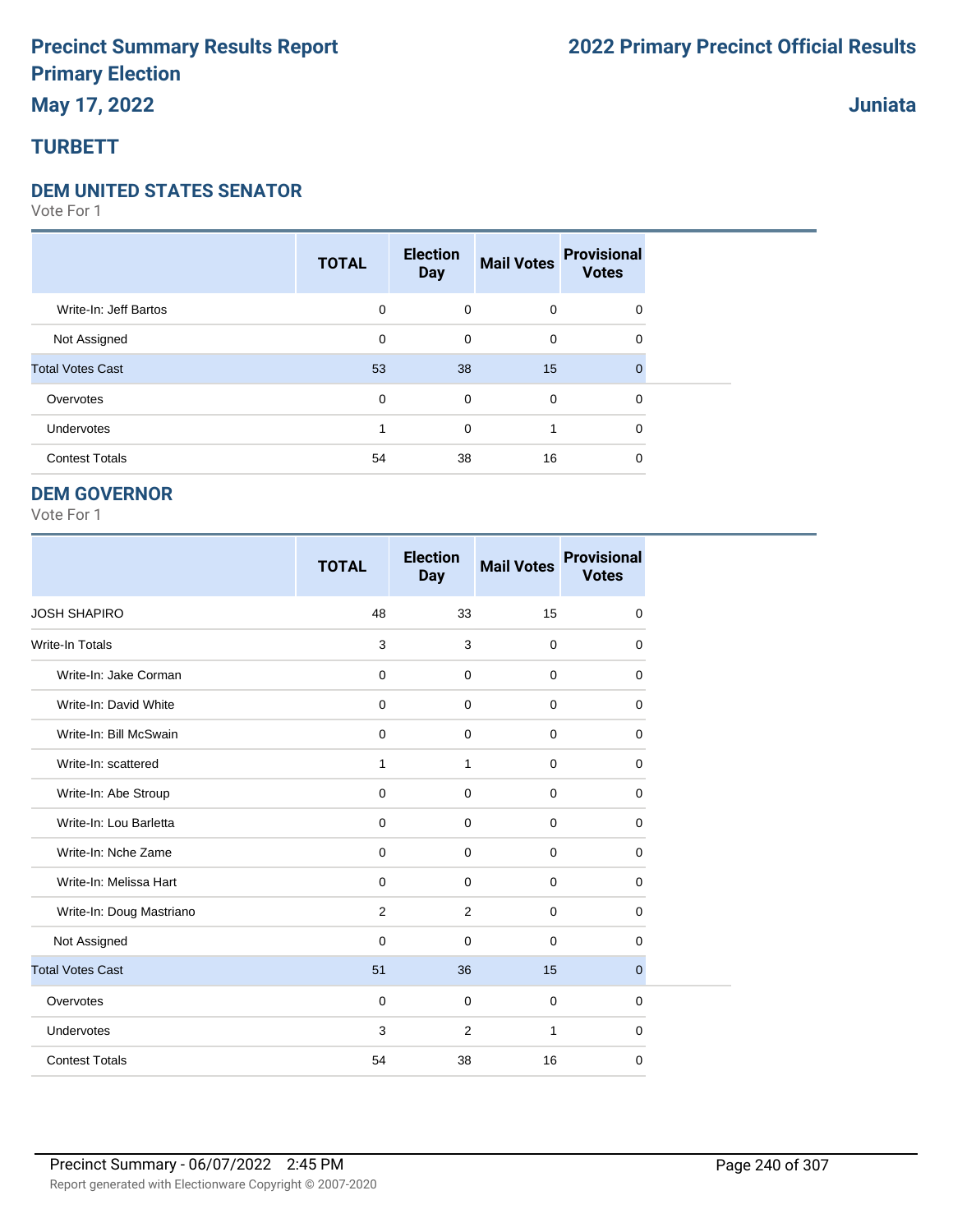### **May 17, 2022**

### **TURBETT**

#### **DEM LIEUTENANT GOVERNOR**

|                                 | <b>TOTAL</b> | <b>Election</b><br><b>Day</b> | <b>Mail Votes</b> | <b>Provisional</b><br><b>Votes</b> |
|---------------------------------|--------------|-------------------------------|-------------------|------------------------------------|
| <b>AUSTIN DAVIS</b>             | 25           | 16                            | 9                 | 0                                  |
| <b>RAY SOSA</b>                 | 14           | 12                            | 2                 | 0                                  |
| <b>BRIAN SIMS</b>               | 8            | 5                             | 3                 | 0                                  |
| <b>Write-In Totals</b>          | $\mathbf{1}$ | $\mathbf{1}$                  | $\mathbf 0$       | 0                                  |
| Write-In: James Earl Jones      | $\mathbf 0$  | $\mathbf 0$                   | $\mathbf 0$       | 0                                  |
| Write-In: Jeff Coleman          | $\mathbf 0$  | $\mathbf 0$                   | $\mathbf 0$       | 0                                  |
| Write-In: John Brown            | $\mathbf 0$  | $\mathbf 0$                   | $\mathbf 0$       | 0                                  |
| Write-In: Claire Schillinger    | $\mathbf 0$  | $\mathbf 0$                   | $\mathbf 0$       | 0                                  |
| Write-In: Carris Lewis Delrosso | $\mathbf 0$  | $\mathbf 0$                   | $\mathbf 0$       | 0                                  |
| Write-In: John Jones            | $\mathbf 0$  | 0                             | $\mathbf 0$       | 0                                  |
| Write-In: scattered             | $\mathbf{1}$ | $\mathbf{1}$                  | $\mathbf 0$       | 0                                  |
| Write-In: Teddy Daniels         | $\mathbf 0$  | 0                             | $\mathbf 0$       | 0                                  |
| Not Assigned                    | $\mathbf 0$  | $\mathbf 0$                   | $\mathbf 0$       | 0                                  |
| <b>Total Votes Cast</b>         | 48           | 34                            | 14                | $\overline{0}$                     |
| Overvotes                       | $\mathbf 0$  | $\mathbf 0$                   | $\mathbf 0$       | 0                                  |
| Undervotes                      | 6            | 4                             | 2                 | 0                                  |
| <b>Contest Totals</b>           | 54           | 38                            | 16                | 0                                  |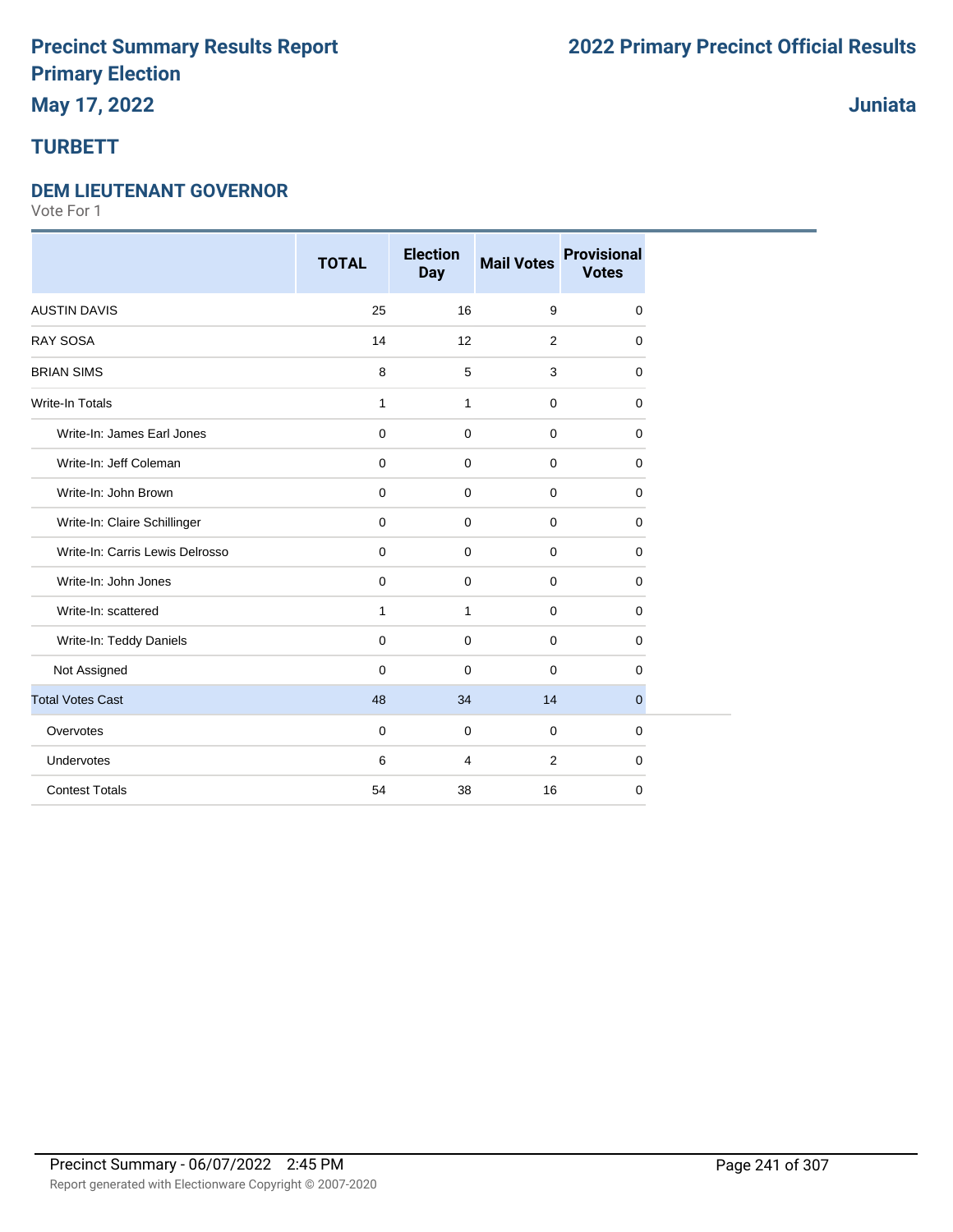## **May 17, 2022**

**Juniata**

### **TURBETT**

#### **DEM REPRESENTATIVE IN CONGRESS 13TH DISTRICT**

|                                  | <b>TOTAL</b>        | <b>Election</b><br><b>Day</b> | <b>Mail Votes</b> | <b>Provisional</b><br><b>Votes</b> |
|----------------------------------|---------------------|-------------------------------|-------------------|------------------------------------|
| Write-In Totals                  | 5                   | 3                             | $\overline{2}$    | 0                                  |
| Write-In: Dan Martin             | $\mathbf 0$         | $\mathbf 0$                   | 0                 | 0                                  |
| Write-In: Mark Partner           | $\mathbf 0$         | $\mathbf 0$                   | $\mathbf 0$       | 0                                  |
| Write-In: David Stetler          | $\mathbf 0$         | $\mathbf 0$                   | 0                 | 0                                  |
| Write-In: John Hershey           | 0                   | 0                             | 0                 | 0                                  |
| Write-In: Norman Love            | $\mathbf 0$         | $\mathbf 0$                   | $\mathbf 0$       | 0                                  |
| Write-In: Andrew Stroup          | $\Omega$            | $\mathbf 0$                   | $\Omega$          | 0                                  |
| Write-In: Jonathan M. Cunningham | 0                   | $\mathbf 0$                   | 0                 | 0                                  |
| Write-In: Wyatt Guillory         | $\mathbf{0}$        | $\mathbf 0$                   | $\mathbf 0$       | 0                                  |
| Write-In: Todd Rowley            | 2                   | 0                             | 2                 | 0                                  |
| Write-In: Mark Critz             | $\mathbf{1}$        | $\mathbf{1}$                  | 0                 | 0                                  |
| Write-In: Eric Becht             | $\mathbf 0$         | $\mathbf 0$                   | $\mathbf 0$       | $\mathbf 0$                        |
| Write-In: John Fetterman         | $\mathbf 0$         | $\mathbf 0$                   | $\mathbf 0$       | 0                                  |
| Write-In: Robert Bob Casey Jr    | $\mathbf 0$         | $\mathbf 0$                   | 0                 | 0                                  |
| Write-In: Jay G. Auker           | $\mathbf 0$         | $\mathbf 0$                   | 0                 | 0                                  |
| Write-In: Summer Lee             | $\mathbf 0$         | $\mathbf 0$                   | 0                 | 0                                  |
| Write-In: Tessa Gross            | 0                   | 0                             | 0                 | 0                                  |
| Write-In: Sandy Berrier          | $\mathbf 0$         | $\mathbf 0$                   | 0                 | 0                                  |
| Write-In: John Auker             | $\Omega$            | $\mathbf 0$                   | $\Omega$          | 0                                  |
| Write-In: Perry Stambaugh        | 0                   | $\mathbf 0$                   | 0                 | 0                                  |
| Write-In: Teresa Long O'Neal     | $\mathbf 0$         | $\mathbf 0$                   | $\pmb{0}$         | $\mathbf 0$                        |
| Write-In: Joshua Guillory        | 0                   | 0                             | 0                 | 0                                  |
| Write-In: scattered              | $\overline{c}$      | $\boldsymbol{2}$              | $\pmb{0}$         | 0                                  |
| Write-In: Kim Hart               | $\mathbf 0$         | $\mathbf 0$                   | $\mathsf 0$       | $\mathsf 0$                        |
| Write-In: John Joyce             | $\mathsf{O}\xspace$ | $\mathbf 0$                   | $\mathbf 0$       | $\pmb{0}$                          |
| Write-In: Craig Paden            | $\pmb{0}$           | $\mathbf 0$                   | $\mathbf 0$       | $\pmb{0}$                          |
| Write-In: Jonathan Mertz         | $\mathbf 0$         | $\pmb{0}$                     | $\mathsf 0$       | $\mathsf 0$                        |
| Not Assigned                     | $\pmb{0}$           | $\pmb{0}$                     | $\pmb{0}$         | $\pmb{0}$                          |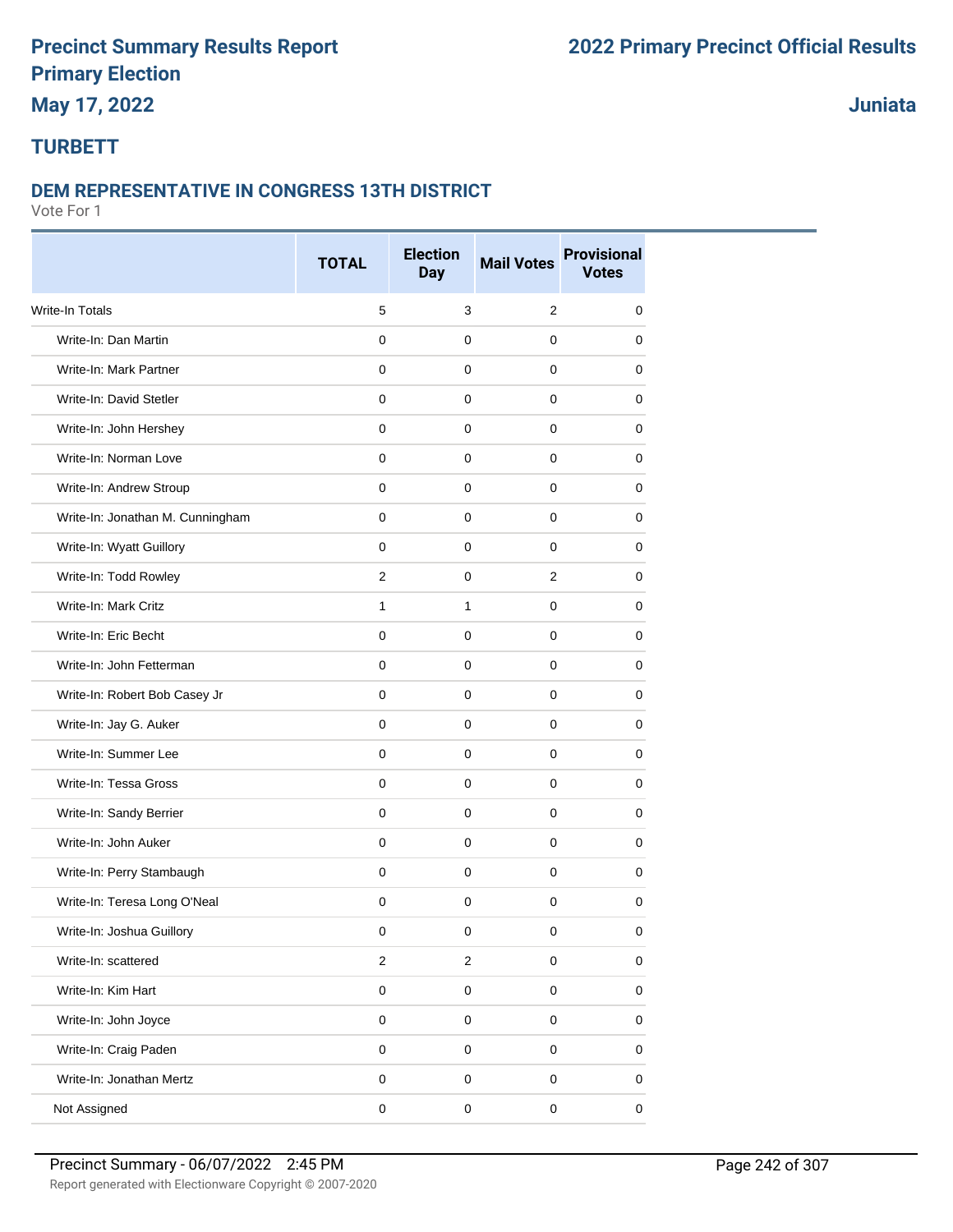### **May 17, 2022**

**Juniata**

### **TURBETT**

#### **DEM REPRESENTATIVE IN CONGRESS 13TH DISTRICT**

Vote For 1

|                         | <b>TOTAL</b> | <b>Election</b><br><b>Day</b> | <b>Mail Votes</b> | <b>Provisional</b><br><b>Votes</b> |
|-------------------------|--------------|-------------------------------|-------------------|------------------------------------|
| <b>Total Votes Cast</b> | 5            | 3                             | 2                 |                                    |
| Overvotes               | 0            | $\mathbf 0$                   | $\mathbf 0$       | 0                                  |
| Undervotes              | 49           | 35                            | 14                | 0                                  |
| <b>Contest Totals</b>   | 54           | 38                            | 16                | 0                                  |

### **DEM SENATOR IN THE GENERAL ASSEMBLY 30TH DISTRICT**

|                          | <b>TOTAL</b>   | <b>Election</b><br><b>Day</b> | <b>Mail Votes</b> | <b>Provisional</b><br><b>Votes</b> |
|--------------------------|----------------|-------------------------------|-------------------|------------------------------------|
| <b>CAROL TAYLOR</b>      | 45             | 31                            | 14                | 0                                  |
| <b>Write-In Totals</b>   | 2              | 2                             | $\mathbf 0$       | 0                                  |
| Write-In: Judith Ward    | $\mathbf 0$    | $\mathbf 0$                   | $\mathbf 0$       | $\mathbf 0$                        |
| Write-In: John Hershey   | $\mathbf 0$    | $\mathbf 0$                   | $\mathbf 0$       | $\mathbf 0$                        |
| Write-In: scattered      | $\overline{2}$ | 2                             | $\Omega$          | 0                                  |
| Write-In: Mehmet Oz      | $\mathbf 0$    | $\mathbf 0$                   | $\mathbf 0$       | $\mathbf 0$                        |
| Write-In: Bethany Stroup | $\mathbf 0$    | $\mathbf 0$                   | $\Omega$          | 0                                  |
| Not Assigned             | $\mathbf 0$    | $\mathbf 0$                   | $\mathbf 0$       | $\Omega$                           |
| <b>Total Votes Cast</b>  | 47             | 33                            | 14                | $\mathbf{0}$                       |
| Overvotes                | $\mathbf 0$    | $\mathbf 0$                   | $\mathbf 0$       | $\mathbf 0$                        |
| Undervotes               | $\overline{7}$ | 5                             | 2                 | $\mathbf 0$                        |
| <b>Contest Totals</b>    | 54             | 38                            | 16                | 0                                  |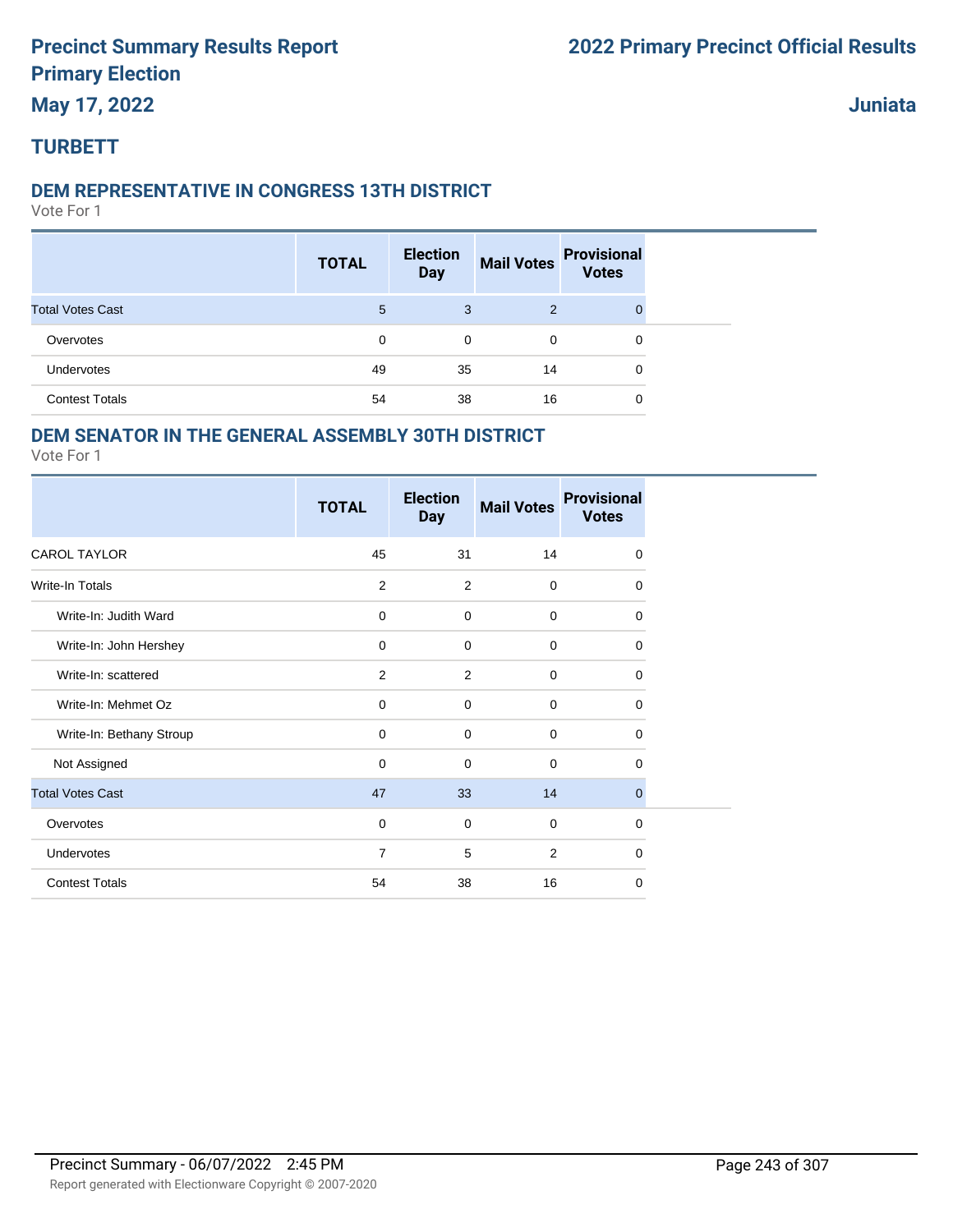### **May 17, 2022**

**Juniata**

### **TURBETT**

### **DEM REPRESENTATIVE IN THE GENERAL ASSEMBLY 86TH DISTRICT**

|                                  | <b>TOTAL</b> | <b>Election</b><br><b>Day</b> | <b>Mail Votes</b> | <b>Provisional</b><br><b>Votes</b> |
|----------------------------------|--------------|-------------------------------|-------------------|------------------------------------|
| Write-In Totals                  | $\,6$        | $\overline{4}$                | $\mathbf{2}$      | 0                                  |
| Write-In: Craig Paden            | $\mathbf{0}$ | $\mathbf 0$                   | $\mathbf{0}$      | 0                                  |
| Write-In: Jonathan Mertz         | 0            | 0                             | 0                 | 0                                  |
| Write-In: Ronald Shearer         | $\mathbf 0$  | $\mathbf 0$                   | $\mathbf 0$       | 0                                  |
| Write-In: Norman Love            | $\mathbf 0$  | $\mathbf 0$                   | 0                 | 0                                  |
| Write-In: Jonathan M. Cunningham | $\mathbf 0$  | $\mathbf 0$                   | $\mathbf 0$       | 0                                  |
| Write-In: Mark Critz             | $\mathbf 0$  | $\mathbf 0$                   | $\mathbf 0$       | 0                                  |
| Write-In: Wyatt Guillory         | $\mathbf 0$  | $\mathbf 0$                   | $\mathbf 0$       | 0                                  |
| Write-In: William L. Baney       | 2            | $\mathbf 0$                   | $\overline{2}$    | 0                                  |
| Write-In: Hannah Smith           | $\mathbf 0$  | $\mathbf 0$                   | $\mathbf 0$       | $\Omega$                           |
| Write-In: Karen Anderson         | $\mathbf 0$  | $\mathbf 0$                   | $\mathbf 0$       | 0                                  |
| Write-In: John Hershey           | $\mathbf 0$  | $\mathbf 0$                   | 0                 | $\Omega$                           |
| Write-In: Bob Casey, Jr.         | $\mathbf 0$  | $\mathbf 0$                   | $\mathbf 0$       | 0                                  |
| Write-In: Gina Moist             | $\mathbf{0}$ | $\pmb{0}$                     | $\mathbf 0$       | 0                                  |
| Write-In: Jay G. Auker           | 0            | $\mathbf 0$                   | $\mathbf 0$       | 0                                  |
| Write-In: Tessa Gross            | $\mathbf 0$  | $\mathbf 0$                   | $\mathbf 0$       | 0                                  |
| Write-In: Kay Clugston           | $\mathbf 0$  | $\mathbf 0$                   | $\mathbf 0$       | 0                                  |
| Write-In: Carl H. Radek          | $\mathbf{1}$ | $\mathbf{1}$                  | $\mathbf 0$       | 0                                  |
| Write-In: Eric Becht             | $\mathbf 0$  | $\mathbf 0$                   | $\mathbf 0$       | $\mathbf 0$                        |
| Write-In: Kiim Klingensmith Hart | $\mathbf 0$  | $\mathbf 0$                   | $\mathbf 0$       | 0                                  |
| Write-In: Levon Putt             | $\mathbf 0$  | $\mathbf 0$                   | $\mathbf 0$       | 0                                  |
| Write-In: Rolf Lotz              | 0            | 0                             | 0                 | 0                                  |
| Write-In: Joshua Guillory        | $\mathsf 0$  | $\mathbf 0$                   | $\mathsf 0$       | $\mathbf 0$                        |
| Write-In: scattered              | $\mathbf{3}$ | $\ensuremath{\mathsf{3}}$     | $\mathsf 0$       | $\mathbf 0$                        |
| Write-In: Jeff Hart              | $\mathsf 0$  | $\mathsf 0$                   | $\mathbf 0$       | $\pmb{0}$                          |
| Write-In: Perry Stambaugh        | $\pmb{0}$    | $\mathsf 0$                   | $\mathsf 0$       | 0                                  |
| Not Assigned                     | $\mathbf 0$  | $\pmb{0}$                     | $\mathbf 0$       | $\mathbf 0$                        |
| <b>Total Votes Cast</b>          | $\,6\,$      | $\overline{4}$                | $\overline{2}$    | $\overline{0}$                     |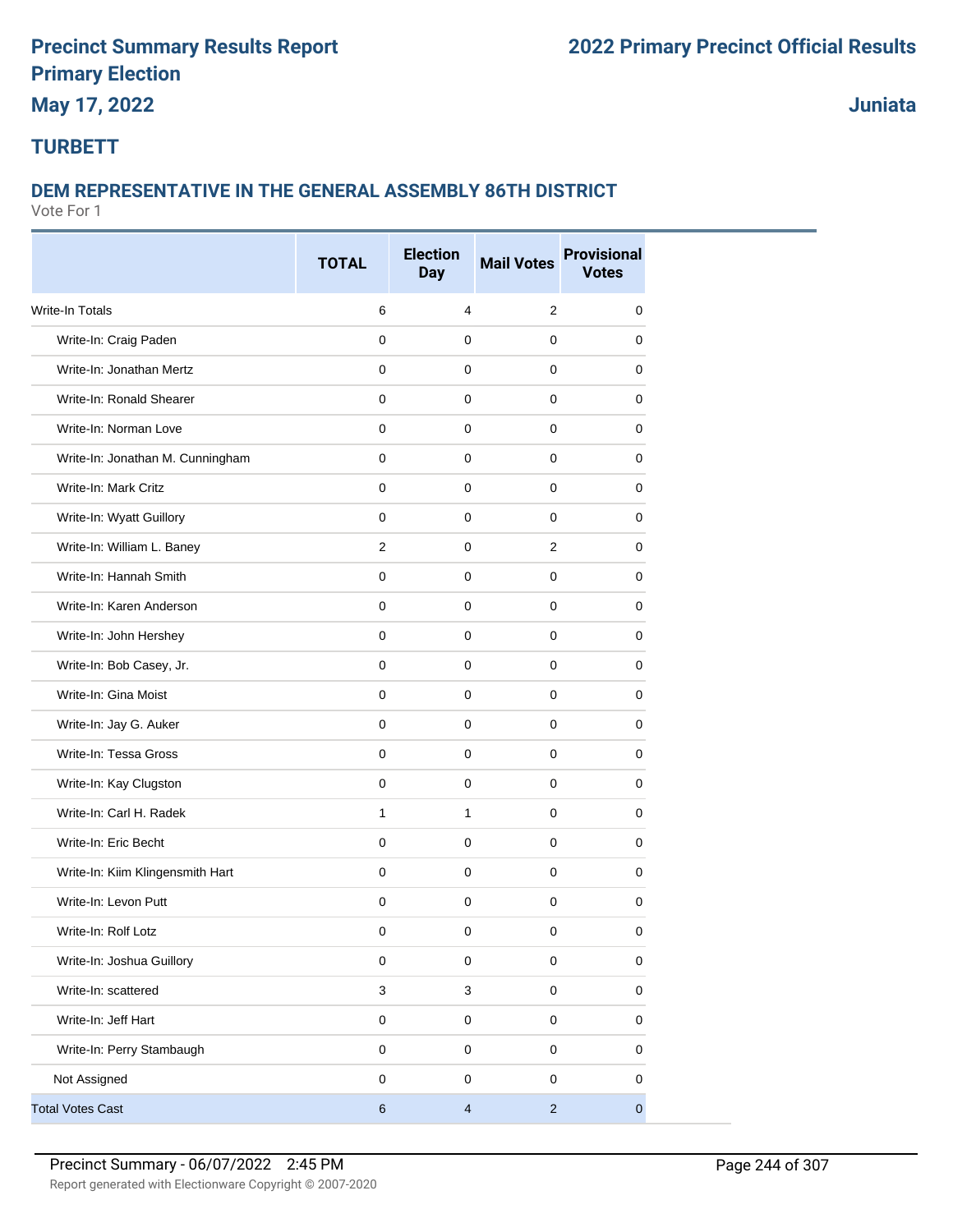### **May 17, 2022**

### **Juniata**

### **TURBETT**

### **DEM REPRESENTATIVE IN THE GENERAL ASSEMBLY 86TH DISTRICT**

|                       | <b>TOTAL</b> | <b>Election</b><br><b>Day</b> |    | Mail Votes Provisional<br>Votes |
|-----------------------|--------------|-------------------------------|----|---------------------------------|
| Overvotes             | 0            | 0                             | 0  | 0                               |
| Undervotes            | 48           | 34                            | 14 | 0                               |
| <b>Contest Totals</b> | 54           | 38                            | 16 | 0                               |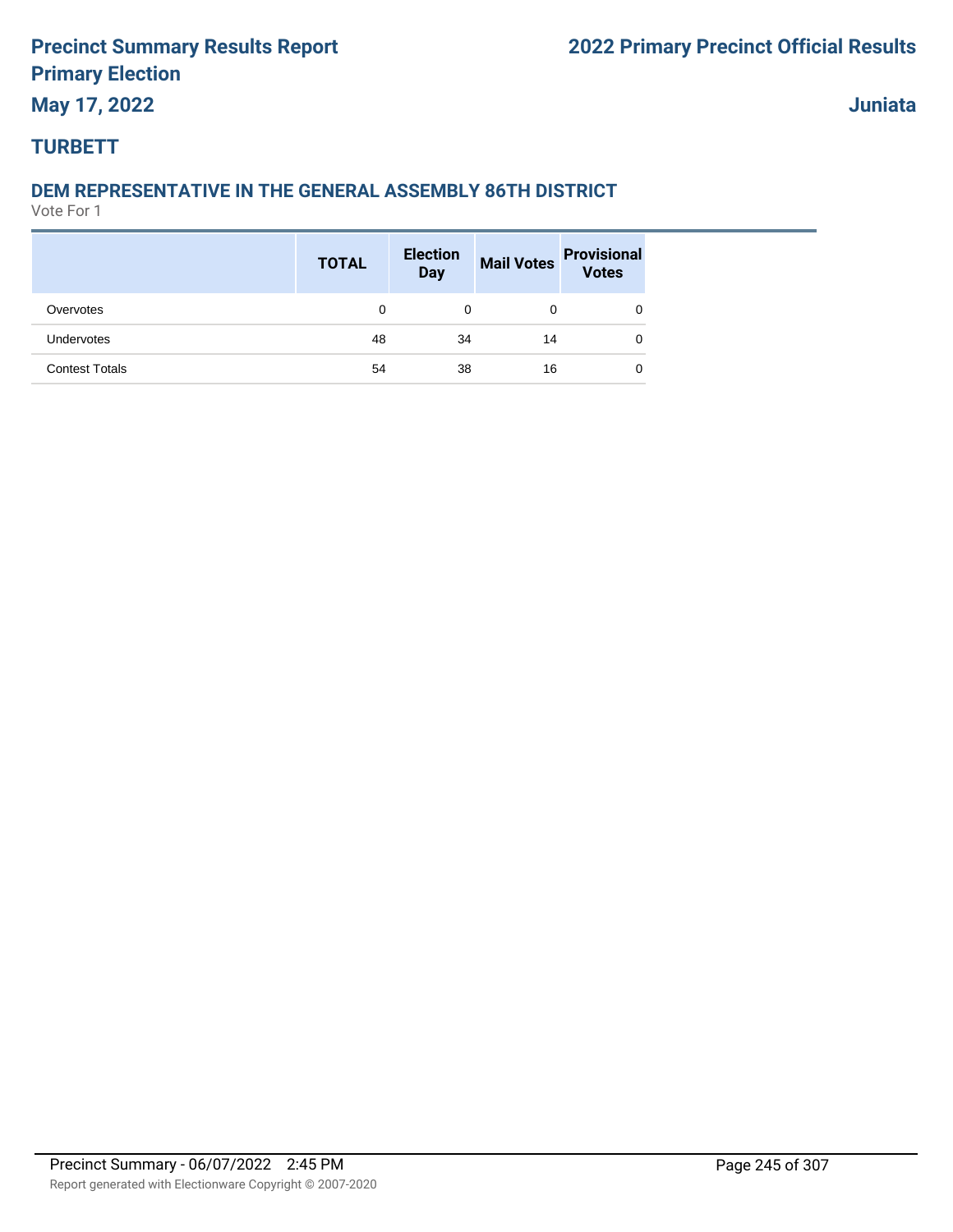# **May 17, 2022**

**Juniata**

#### **TURBETT**

#### **DEM MEMBER OF DEMOCRATIC STATE COMMITTEE**

Vote For 1

|                                   | <b>TOTAL</b>   | <b>Election</b><br><b>Day</b> | <b>Mail Votes</b> | <b>Provisional</b><br><b>Votes</b> |
|-----------------------------------|----------------|-------------------------------|-------------------|------------------------------------|
| <b>Write-In Totals</b>            | 8              | 4                             | 4                 | 0                                  |
| Write-In: Peter Junod             | $\Omega$       | $\mathbf 0$                   | $\mathbf 0$       | 0                                  |
| Write-In: Tyler Titus             | 0              | $\mathbf 0$                   | 0                 | 0                                  |
| Write-In: Wyatt A. Guillory       | $\mathbf 0$    | 0                             | 0                 | 0                                  |
| Write-In: Jonathan Mertz          | $\mathbf 0$    | $\mathbf 0$                   | 0                 | 0                                  |
| Write-In: Amen Brown              | $\mathbf 0$    | $\mathbf 0$                   | 0                 | 0                                  |
| Write-In: Pat Neimond             | $\mathbf 0$    | $\mathbf 0$                   | $\mathbf 0$       | 0                                  |
| Write-In: John Shearer            | $\mathbf 0$    | $\mathbf 0$                   | $\mathbf 0$       | 0                                  |
| Write-In: Dennis Lewis            | $\mathbf 0$    | $\mathbf 0$                   | $\mathbf 0$       | 0                                  |
| Write-In: Robert Bair             | 0              | 0                             | 0                 | 0                                  |
| Write-In: Aaron Falker            | $\mathbf 0$    | $\mathbf 0$                   | 0                 | 0                                  |
| Write-In: Nanci L. Aumiller       | $\mathbf 0$    | $\mathbf 0$                   | 0                 | 0                                  |
| Write-In: Jonathan M. Cunningham  | 0              | $\mathbf 0$                   | 0                 | 0                                  |
| Write-In: Wyatt Guillory          | $\mathbf 0$    | $\mathbf 0$                   | $\mathbf 0$       | 0                                  |
| Write-In: Fern Fowler             | $\mathbf 0$    | $\mathbf 0$                   | 0                 | 0                                  |
| Write-In: Tessa Gross             | $\mathbf 0$    | $\mathbf 0$                   | 0                 | 0                                  |
| Write-In: Eric Becht              | $\mathbf 0$    | $\mathbf 0$                   | $\mathbf 0$       | 0                                  |
| Write-In: Christopher Kowerdovich | $\mathbf 0$    | $\mathbf 0$                   | 0                 | 0                                  |
| Write-In: David Stetler           | $\mathbf 0$    | $\mathbf 0$                   | $\mathbf 0$       | 0                                  |
| Write-In: Jimmy Dillon            | 2              | $\mathbf 0$                   | $\overline{2}$    | 0                                  |
| Write-In: Jason Prowell           | $\mathbf 0$    | $\mathbf 0$                   | $\mathbf 0$       | 0                                  |
| Write-In: Jay G. Auker            | 0              | 0                             | 0                 | 0                                  |
| Write-In: Joe Sims                | $\mathbf 0$    | $\mathbf 0$                   | $\mathsf 0$       | 0                                  |
| Write-In: Kim Klingensmith Hart   | $\overline{c}$ | $\overline{2}$                | $\mathsf 0$       | 0                                  |
| Write-In: scattered               | $\overline{c}$ | $\sqrt{2}$                    | $\mathsf 0$       | 0                                  |
| Write-In: John Auker              | $\pmb{0}$      | $\mathbf 0$                   | $\mathsf 0$       | 0                                  |
| Write-In: Mike Smith              | $\pmb{0}$      | $\mathsf 0$                   | $\mathsf 0$       | 0                                  |
| Write-In: Hannah Smith-Brubaker   | $\overline{c}$ | $\pmb{0}$                     | $\overline{c}$    | 0                                  |
| Write-In: Doris Love              | $\pmb{0}$      | $\pmb{0}$                     | $\mathsf 0$       | $\pmb{0}$                          |

Precinct Summary - 06/07/2022 2:45 PM Page 246 of 307

Report generated with Electionware Copyright © 2007-2020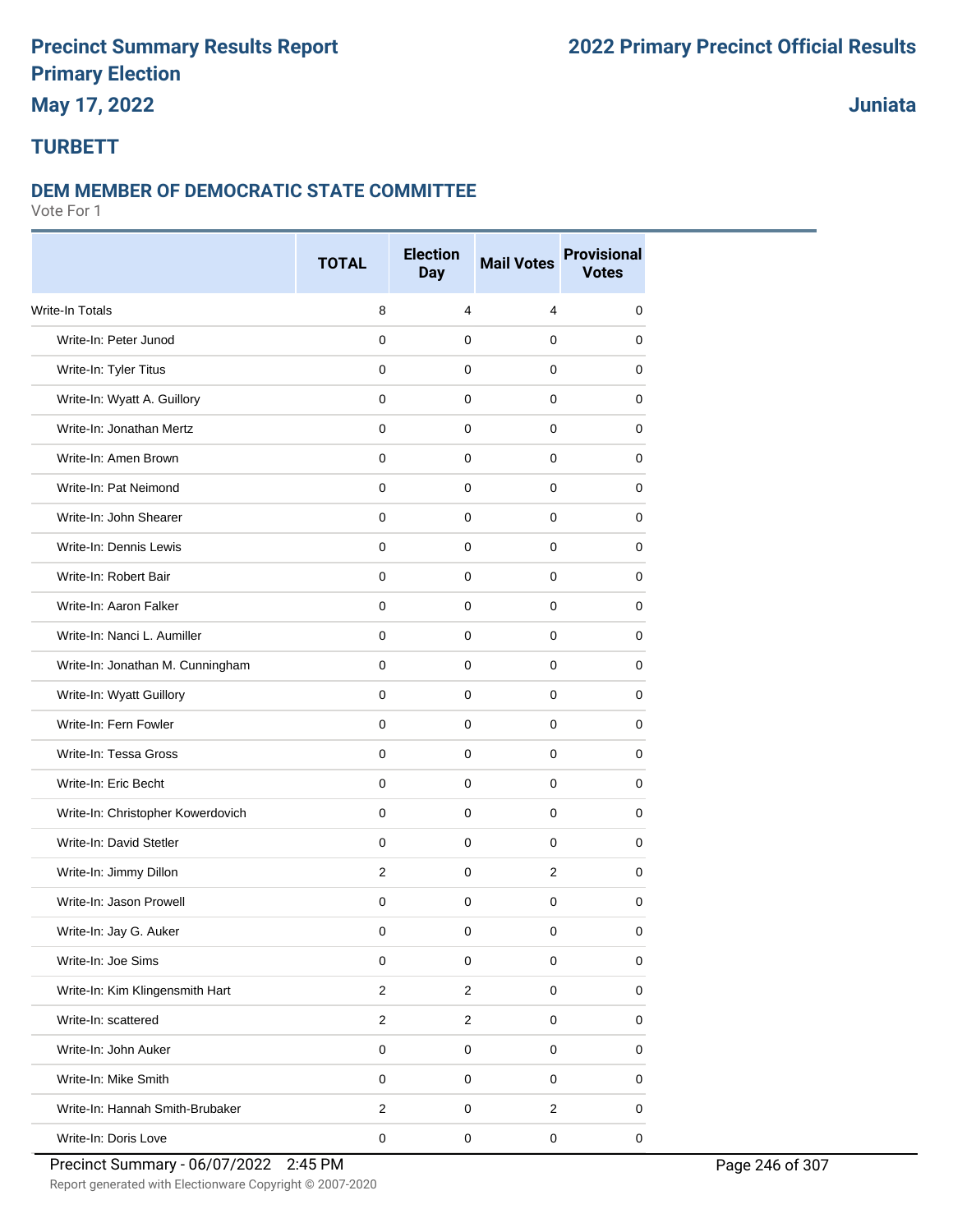### **May 17, 2022**

### **Juniata**

### **TURBETT**

#### **DEM MEMBER OF DEMOCRATIC STATE COMMITTEE**

Vote For 1

|                           | <b>TOTAL</b> | <b>Election</b><br><b>Day</b> | <b>Mail Votes</b> | <b>Provisional</b><br><b>Votes</b> |  |
|---------------------------|--------------|-------------------------------|-------------------|------------------------------------|--|
| Write-In: Curt Junod      | $\mathbf 0$  | $\mathbf 0$                   | $\mathbf 0$       | $\Omega$                           |  |
| Write-In: Thomas E. Fink  | $\mathbf 0$  | $\mathbf 0$                   | $\mathbf 0$       | $\Omega$                           |  |
| Write-In: Johnathan Auker | $\mathbf 0$  | $\Omega$                      | $\mathbf 0$       | $\Omega$                           |  |
| Write-In: John Hershey    | $\mathbf 0$  | $\mathbf 0$                   | $\mathbf 0$       | $\Omega$                           |  |
| Write-In: Lorrie Guillory | 0            | $\mathbf 0$                   | $\mathbf 0$       | 0                                  |  |
| Not Assigned              | 0            | $\mathbf 0$                   | $\mathbf 0$       | $\Omega$                           |  |
| <b>Total Votes Cast</b>   | 8            | $\overline{4}$                | $\overline{4}$    | $\mathbf 0$                        |  |
| Overvotes                 | 0            | $\mathbf 0$                   | $\mathbf 0$       | 0                                  |  |
| Undervotes                | 46           | 34                            | 12                | $\Omega$                           |  |
| <b>Contest Totals</b>     | 54           | 38                            | 16                | $\Omega$                           |  |

#### **DEM TURBETT TOWNSHIP DEMOCRATIC COMMITTEEPERSON**

| 16<br>Write-In Totals<br>10<br>6<br>Write-In: James Paul Towsey<br>2<br>2<br>$\mathbf 0$<br>Write-In: MeeCee Baker<br>1<br>1<br>$\Omega$<br>Write-In: Elizabeth Baker-Mikesell<br>2<br>4<br>2<br>Write-In: Lance Gilliland<br>1<br>1<br>$\mathbf 0$<br>Write-In: Polly Lee<br>1<br>$\Omega$<br>1<br>Write-In: Penni Abrams<br>1<br>$\Omega$<br>1<br>Write-In: scattered<br>3<br>2<br>1 |                        | <b>TOTAL</b> | <b>Election</b><br><b>Day</b> | <b>Mail Votes</b> | <b>Provisional</b><br><b>Votes</b> |
|----------------------------------------------------------------------------------------------------------------------------------------------------------------------------------------------------------------------------------------------------------------------------------------------------------------------------------------------------------------------------------------|------------------------|--------------|-------------------------------|-------------------|------------------------------------|
|                                                                                                                                                                                                                                                                                                                                                                                        |                        |              |                               |                   | $\mathbf 0$                        |
|                                                                                                                                                                                                                                                                                                                                                                                        |                        |              |                               |                   | 0                                  |
|                                                                                                                                                                                                                                                                                                                                                                                        |                        |              |                               |                   | $\Omega$                           |
|                                                                                                                                                                                                                                                                                                                                                                                        |                        |              |                               |                   | $\Omega$                           |
|                                                                                                                                                                                                                                                                                                                                                                                        |                        |              |                               |                   | 0                                  |
|                                                                                                                                                                                                                                                                                                                                                                                        |                        |              |                               |                   | $\Omega$                           |
|                                                                                                                                                                                                                                                                                                                                                                                        |                        |              |                               |                   | $\Omega$                           |
|                                                                                                                                                                                                                                                                                                                                                                                        |                        |              |                               |                   | 0                                  |
| 1<br>$\Omega$<br>1                                                                                                                                                                                                                                                                                                                                                                     | Write-In: Brian Towsey |              |                               |                   | $\Omega$                           |
| $\overline{2}$<br>Not Assigned<br>1<br>1                                                                                                                                                                                                                                                                                                                                               |                        |              |                               |                   | 0                                  |
| <b>Total Votes Cast</b><br>16<br>10<br>6                                                                                                                                                                                                                                                                                                                                               |                        |              |                               |                   | $\mathbf{0}$                       |
| Overvotes<br>$\mathbf 0$<br>$\mathbf 0$<br>$\Omega$                                                                                                                                                                                                                                                                                                                                    |                        |              |                               |                   | $\Omega$                           |
| Undervotes<br>92<br>66<br>26                                                                                                                                                                                                                                                                                                                                                           |                        |              |                               |                   | $\Omega$                           |
| <b>Contest Totals</b><br>108<br>76<br>32                                                                                                                                                                                                                                                                                                                                               |                        |              |                               |                   | $\Omega$                           |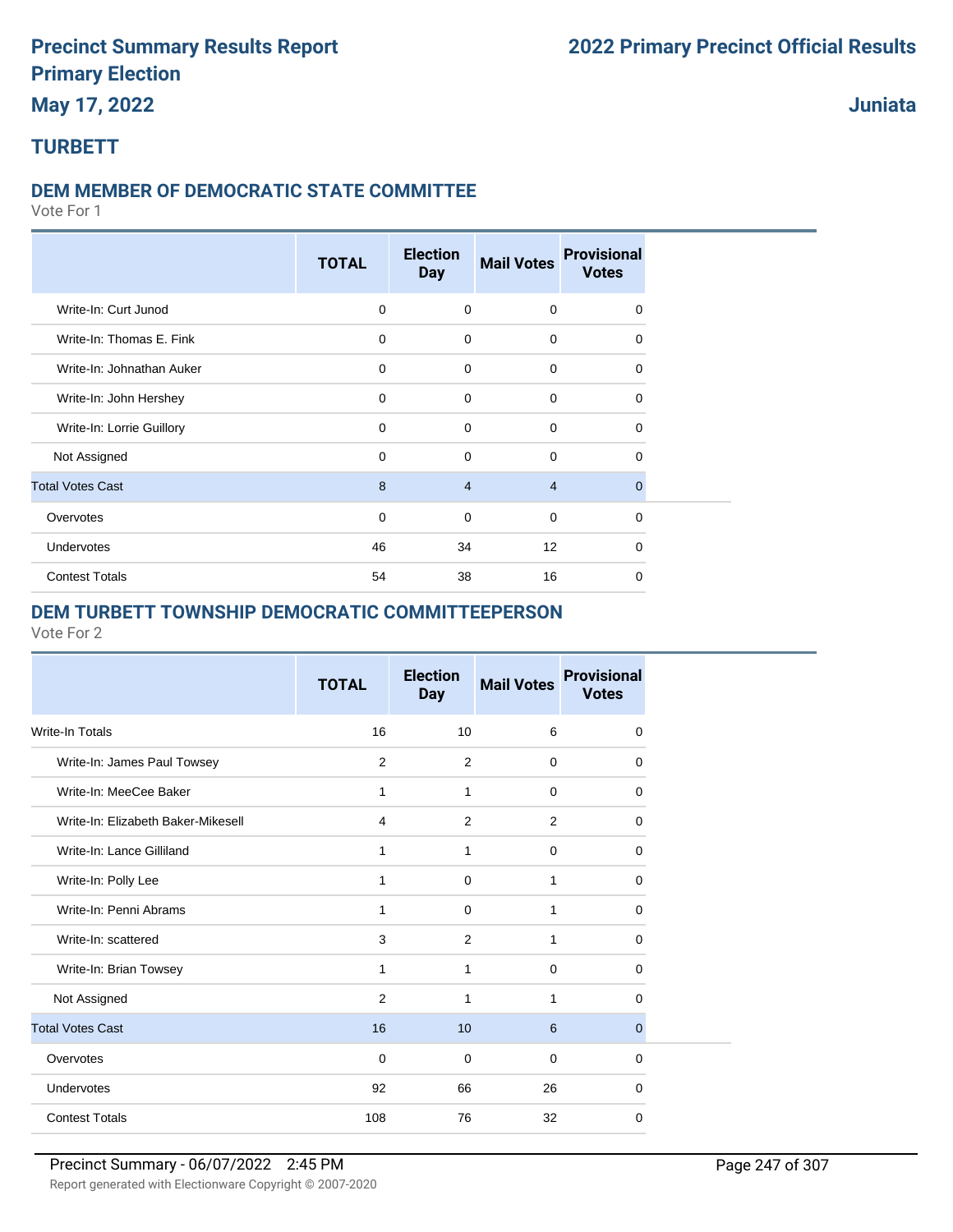### **TURBETT**

#### **REP UNITED STATES SENATOR**

|                            | <b>TOTAL</b>   | <b>Election</b><br><b>Day</b> | <b>Mail Votes</b> | <b>Provisional</b><br><b>Votes</b> |
|----------------------------|----------------|-------------------------------|-------------------|------------------------------------|
| KATHY BARNETTE             | 44             | 44                            | $\mathbf 0$       | 0                                  |
| <b>MEHMET OZ</b>           | 29             | 27                            | $\mathbf{1}$      | 1                                  |
| <b>GEORGE BOCHETTO</b>     | $\mathbf 0$    | $\mathbf 0$                   | $\mathbf 0$       | $\mathbf 0$                        |
| <b>JEFF BARTOS</b>         | 12             | 12                            | $\mathbf 0$       | 0                                  |
| <b>DAVE MCCORMICK</b>      | 62             | 57                            | 5                 | 0                                  |
| <b>SEAN GALE</b>           | $\overline{2}$ | $\overline{2}$                | $\mathbf 0$       | 0                                  |
| <b>CARLA SANDS</b>         | 55             | 55                            | $\mathbf 0$       | $\mathbf 0$                        |
| <b>Write-In Totals</b>     | $\overline{2}$ | 2                             | $\mathbf 0$       | 0                                  |
| Write-In: Malcolm Kenyatta | 1              | $\mathbf{1}$                  | $\mathbf 0$       | 0                                  |
| Write-In: John Fetterman   | 1              | $\mathbf{1}$                  | $\mathbf 0$       | 0                                  |
| Write-In: scattered        | 0              | $\mathbf 0$                   | $\mathbf 0$       | 0                                  |
| Not Assigned               | $\mathbf 0$    | $\mathbf 0$                   | $\mathbf 0$       | $\mathbf 0$                        |
| <b>Total Votes Cast</b>    | 206            | 199                           | 6                 | $\mathbf{1}$                       |
| Overvotes                  | $\mathbf 0$    | $\mathbf 0$                   | $\mathbf 0$       | 0                                  |
| Undervotes                 | $\mathbf 0$    | $\mathbf 0$                   | $\mathbf 0$       | 0                                  |
| <b>Contest Totals</b>      | 206            | 199                           | 6                 | 1                                  |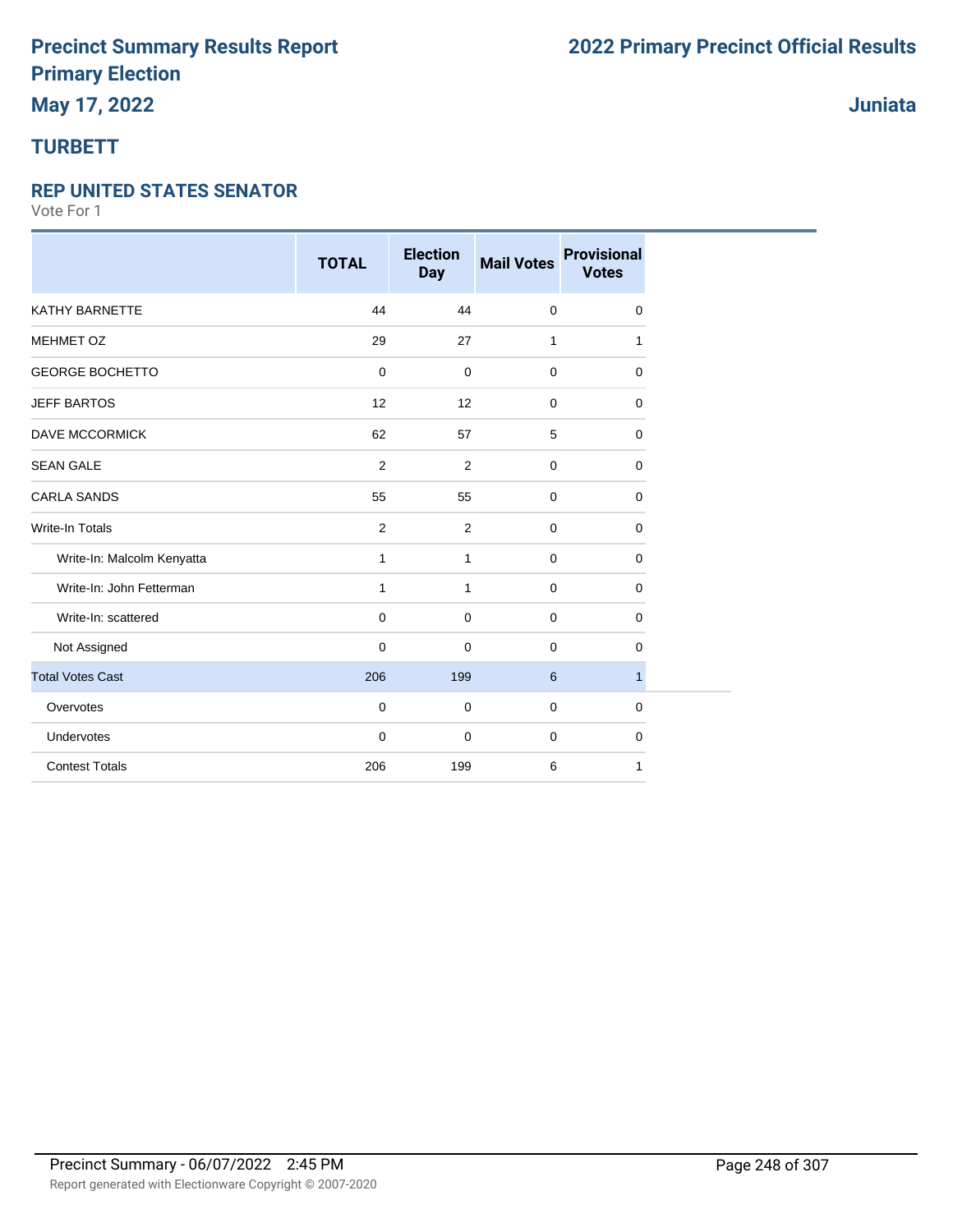### **TURBETT**

#### **REP GOVERNOR**

|                               | <b>TOTAL</b> | <b>Election</b><br><b>Day</b> | <b>Mail Votes</b> | <b>Provisional</b><br><b>Votes</b> |
|-------------------------------|--------------|-------------------------------|-------------------|------------------------------------|
| LOU BARLETTA                  | 32           | 31                            | $\mathbf{1}$      | 0                                  |
| DOUGLAS V. MASTRIANO          | 121          | 120                           | $\mathbf 0$       | 1                                  |
| <b>NCHE ZAMA</b>              | 2            | $\overline{2}$                | $\mathbf 0$       | 0                                  |
| <b>DAVE WHITE</b>             | 8            | 8                             | $\mathbf 0$       | 0                                  |
| <b>MELISSA HART</b>           | 4            | $\overline{2}$                | $\overline{2}$    | 0                                  |
| <b>BILL MCSWAIN</b>           | 17           | 15                            | $\overline{2}$    | 0                                  |
| CHARLIE GEROW                 | $\,8\,$      | 8                             | $\mathbf 0$       | 0                                  |
| <b>JOE GALE</b>               | 0            | $\mathbf 0$                   | $\mathbf 0$       | 0                                  |
| <b>JAKE CORMAN</b>            | 13           | 12                            | $\mathbf{1}$      | 0                                  |
| Write-In Totals               | 1            | $\mathbf{1}$                  | $\mathbf 0$       | 0                                  |
| Write-In: Maggie Hackenberger | 0            | $\mathbf 0$                   | $\mathbf 0$       | 0                                  |
| Write-In: Josh Shapiro        | $\mathbf{1}$ | $\mathbf{1}$                  | $\mathbf 0$       | 0                                  |
| Write-In: scattered           | 0            | $\mathbf 0$                   | $\mathbf 0$       | 0                                  |
| Not Assigned                  | $\mathbf 0$  | $\mathbf 0$                   | $\mathbf 0$       | 0                                  |
| <b>Total Votes Cast</b>       | 206          | 199                           | 6                 | $\mathbf{1}$                       |
| Overvotes                     | 0            | $\mathbf 0$                   | $\mathbf 0$       | 0                                  |
| Undervotes                    | $\mathbf 0$  | $\mathbf 0$                   | $\mathbf 0$       | 0                                  |
| <b>Contest Totals</b>         | 206          | 199                           | 6                 | 1                                  |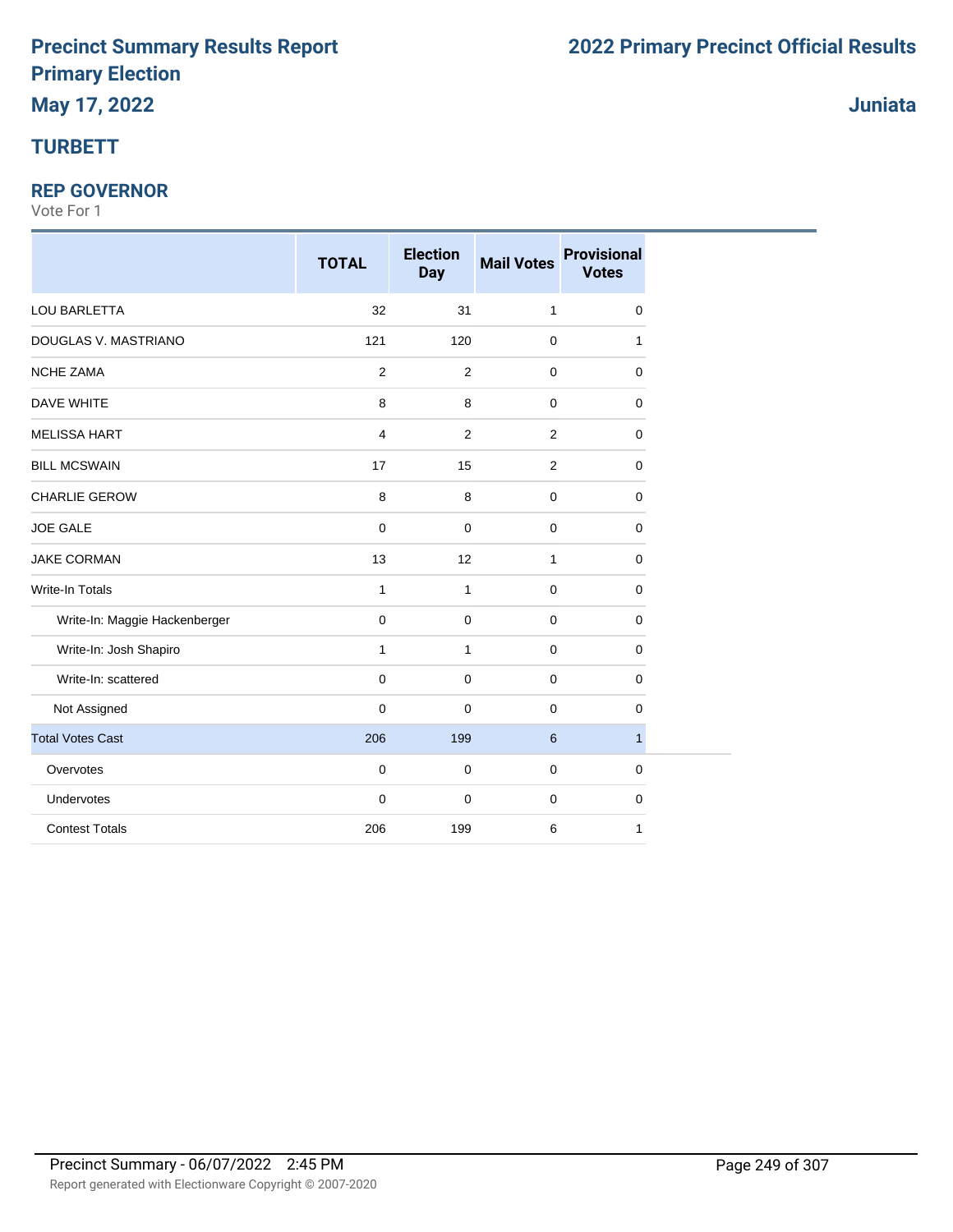# **May 17, 2022**

### **TURBETT**

#### **REP LIEUTENANT GOVERNOR**

Vote For 1

|                            | <b>TOTAL</b> | <b>Election</b><br><b>Day</b> | <b>Mail Votes</b> | <b>Provisional</b><br><b>Votes</b> |
|----------------------------|--------------|-------------------------------|-------------------|------------------------------------|
| <b>CLARICE SCHILLINGER</b> | 22           | 22                            | $\mathbf 0$       | 0                                  |
| <b>JAMES EARL JONES</b>    | 15           | 13                            | $\overline{2}$    | 0                                  |
| <b>RICK SACCONE</b>        | 11           | 11                            | 0                 | 0                                  |
| <b>JOHN BROWN</b>          | 8            | 8                             | 0                 | 0                                  |
| <b>CHRIS FRYE</b>          | 4            | $\overline{4}$                | $\mathbf 0$       | 0                                  |
| JEFF COLEMAN               | 35           | 35                            | 0                 | 0                                  |
| <b>RUSS DIAMOND</b>        | 19           | 19                            | 0                 | 0                                  |
| CARRIE LEWIS DELROSSO      | 53           | 50                            | 3                 | 0                                  |
| <b>TEDDY DANIELS</b>       | 18           | 18                            | 0                 | 0                                  |
| <b>Write-In Totals</b>     | $\mathsf 0$  | $\pmb{0}$                     | $\mathbf 0$       | 0                                  |
| Write-In: Jake Corman      | $\mathbf 0$  | $\mathbf 0$                   | $\mathbf 0$       | $\mathbf 0$                        |
| Write-In: Steve Imes       | $\pmb{0}$    | $\mathbf 0$                   | $\mathbf 0$       | 0                                  |
| Write-In: Jeff Bartos      | $\pmb{0}$    | $\mathbf 0$                   | 0                 | 0                                  |
| Write-In: Lou Barletta     | $\pmb{0}$    | $\pmb{0}$                     | 0                 | 0                                  |
| Write-In: Kathy Barnette   | $\mathsf 0$  | $\mathbf 0$                   | $\mathbf 0$       | 0                                  |
| Write-In: John Reichenbach | $\mathbf 0$  | 0                             | 0                 | 0                                  |
| Write-In: Josh Imes        | $\mathsf 0$  | $\mathbf 0$                   | $\mathbf 0$       | 0                                  |
| Write-In: Austin Davis     | $\mathbf 0$  | $\mathbf 0$                   | $\mathbf 0$       | 0                                  |
| Write-In: Philip Rickert   | $\mathbf 0$  | $\mathbf 0$                   | 0                 | 0                                  |
| Write-In: Dave White       | $\pmb{0}$    | $\mathsf 0$                   | $\mathbf 0$       | $\pmb{0}$                          |
| Write-In: scattered        | 0            | $\mathbf 0$                   | 0                 | 0                                  |
| Write-In: Brian Sims       | 0            | $\pmb{0}$                     | 0                 | $\mathbf 0$                        |
| Write-In: Brennan Paden    | $\pmb{0}$    | $\pmb{0}$                     | $\mathsf 0$       | $\pmb{0}$                          |
| Not Assigned               | $\pmb{0}$    | $\pmb{0}$                     | 0                 | 0                                  |
| <b>Total Votes Cast</b>    | 185          | 180                           | $\sqrt{5}$        | $\pmb{0}$                          |
| Overvotes                  | $\pmb{0}$    | $\mathbf 0$                   | $\pmb{0}$         | 0                                  |
| Undervotes                 | 21           | 19                            | 1                 | 1                                  |
| <b>Contest Totals</b>      | 206          | 199                           | 6                 | $\mathbf{1}$                       |

**Juniata**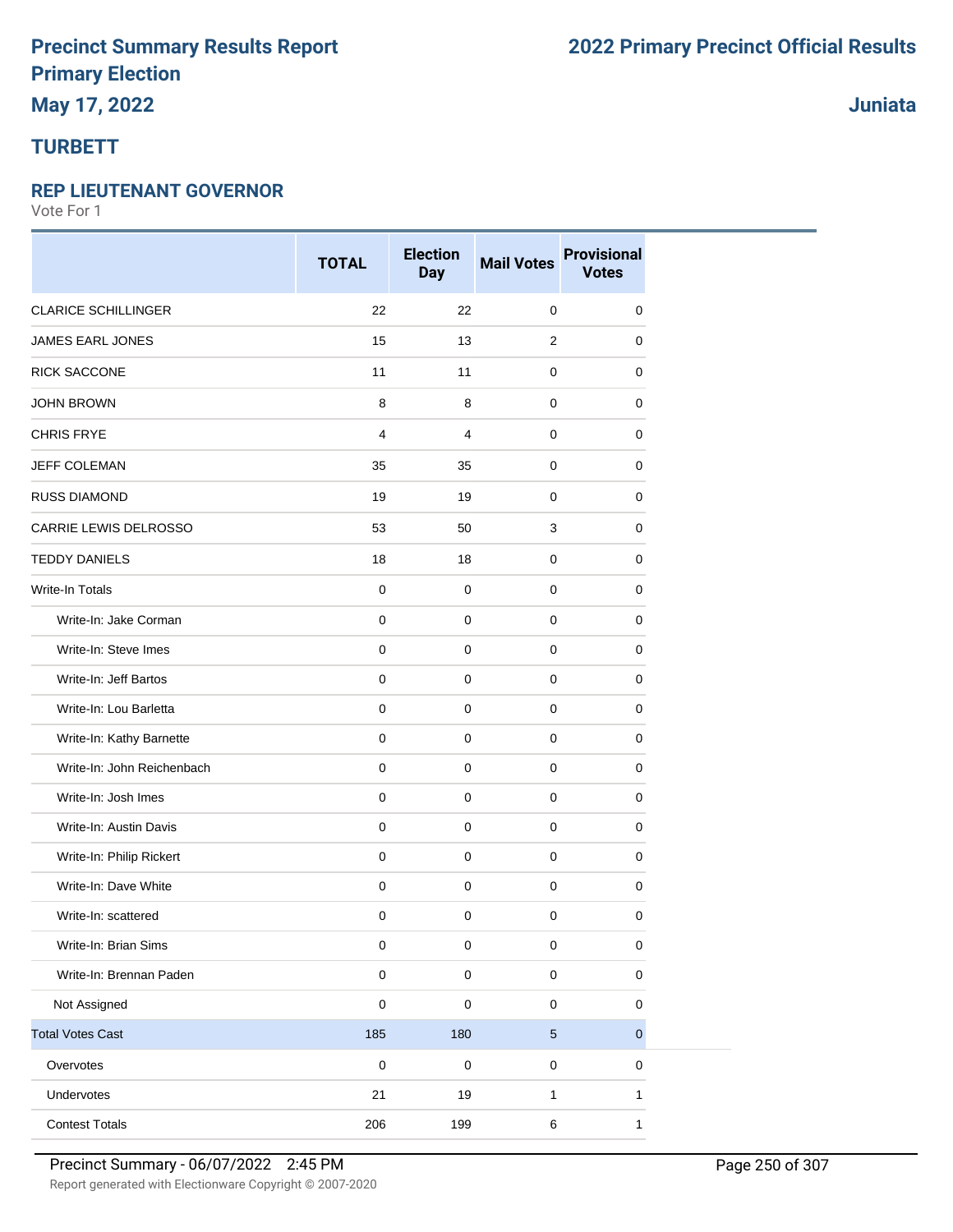### **May 17, 2022**

### **Juniata**

### **TURBETT**

#### **REP REPRESENTATIVE IN CONGRESS 13TH DISTRICT**

|                               | <b>TOTAL</b>   | <b>Election</b><br><b>Day</b> | <b>Mail Votes</b> | <b>Provisional</b><br><b>Votes</b> |
|-------------------------------|----------------|-------------------------------|-------------------|------------------------------------|
| JOHN JOYCE                    | 179            | 174                           | 5                 | $\mathbf 0$                        |
| <b>Write-In Totals</b>        | $\overline{2}$ | $\overline{2}$                | $\mathbf 0$       | $\mathbf 0$                        |
| Write-In: Glenn Suppllee      | $\pmb{0}$      | $\mathbf 0$                   | $\mathbf 0$       | $\mathbf 0$                        |
| Write-In: scattered           | $\mathbf 0$    | $\mathbf 0$                   | $\mathbf 0$       | $\mathbf 0$                        |
| Write-In: Joseph D. Long      | $\mathbf 0$    | $\mathsf{O}\xspace$           | $\mathbf 0$       | $\mathbf 0$                        |
| Write-In: Mark Critz          | $\mathbf 0$    | $\mathbf 0$                   | $\mathbf 0$       | 0                                  |
| Write-In: Ginger Oberlin      | $\mathbf 0$    | $\mathbf 0$                   | $\mathbf 0$       | $\mathbf 0$                        |
| Write-In: Abby Normal         | $\mathbf 0$    | $\mathbf 0$                   | $\mathbf 0$       | 0                                  |
| Write-In: John Hershey        | $\mathbf 0$    | $\mathbf 0$                   | $\mathbf 0$       | 0                                  |
| Write-In: John Mingle         | $\mathbf 0$    | $\mathbf 0$                   | $\mathbf{0}$      | $\mathbf{0}$                       |
| Write-In: George Smith        | 1              | $\mathbf{1}$                  | $\mathbf 0$       | $\mathbf 0$                        |
| Write-In: Blake Henry         | 1              | $\mathbf{1}$                  | $\mathbf 0$       | 0                                  |
| Write-In: Jonathan Cunningham | $\mathbf 0$    | $\mathbf 0$                   | $\mathbf 0$       | $\mathbf 0$                        |
| Write-In: Donald Fultz        | $\mathbf 0$    | $\mathbf 0$                   | $\mathbf 0$       | 0                                  |
| Write-In: Carmela Ciliberti   | $\mathbf 0$    | $\mathbf 0$                   | $\mathbf 0$       | 0                                  |
| Not Assigned                  | $\mathbf 0$    | $\mathbf 0$                   | $\mathbf 0$       | $\Omega$                           |
| <b>Total Votes Cast</b>       | 181            | 176                           | 5                 | $\overline{0}$                     |
| Overvotes                     | $\mathbf 0$    | $\pmb{0}$                     | $\mathbf 0$       | $\mathbf 0$                        |
| Undervotes                    | 25             | 23                            | $\mathbf{1}$      | $\mathbf{1}$                       |
| <b>Contest Totals</b>         | 206            | 199                           | 6                 | $\mathbf{1}$                       |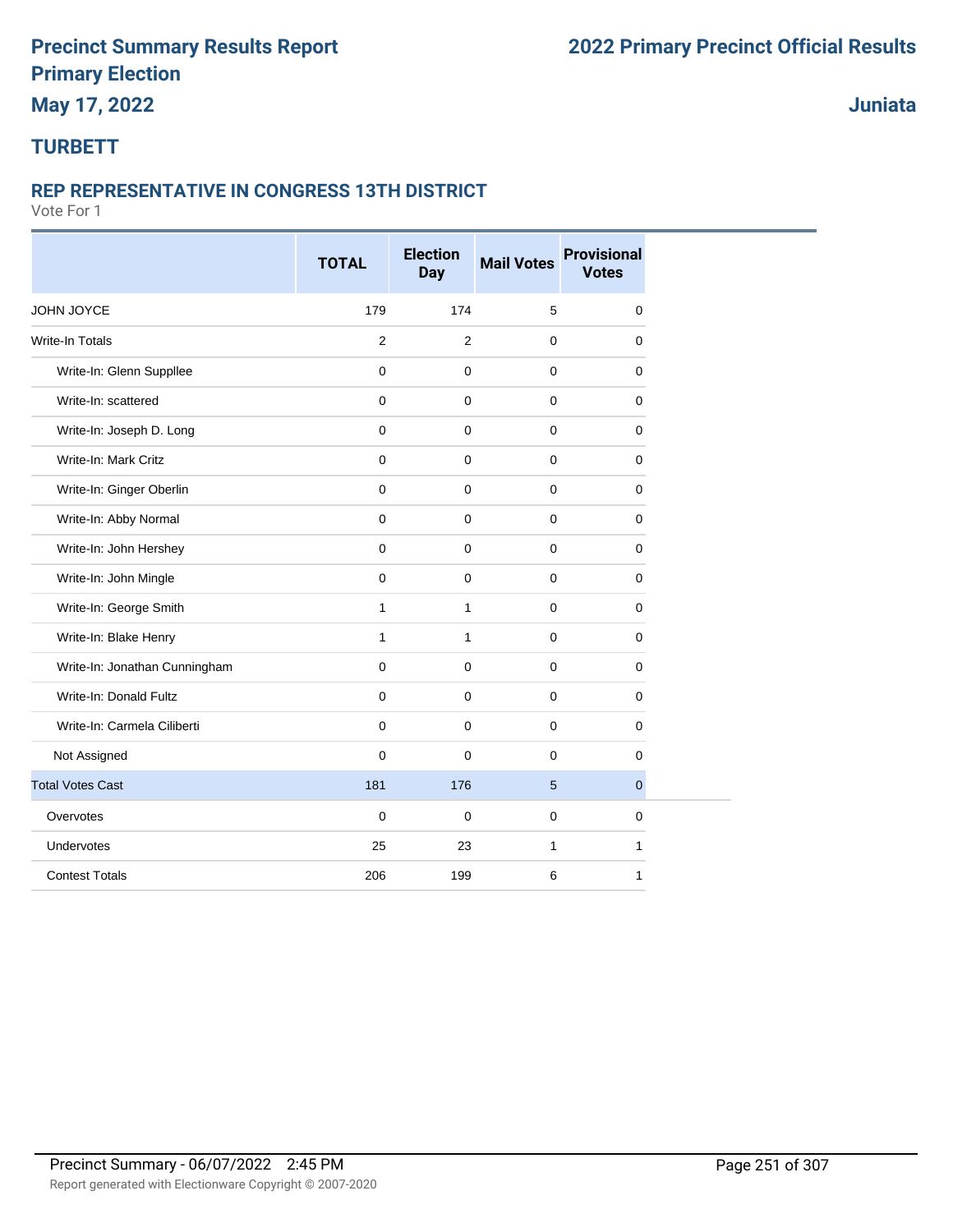### **May 17, 2022**

**Juniata**

### **TURBETT**

#### **REP SENATOR IN THE GENERAL ASSEMBLY 30TH DISTRICT**

|                          | <b>TOTAL</b>   | <b>Election</b>     | <b>Mail Votes</b> | <b>Provisional</b> |
|--------------------------|----------------|---------------------|-------------------|--------------------|
|                          |                | <b>Day</b>          |                   | <b>Votes</b>       |
| <b>JUDY WARD</b>         | 171            | 166                 | 5                 | $\mathbf 0$        |
| <b>Write-In Totals</b>   | $\overline{2}$ | $\overline{2}$      | $\mathbf 0$       | $\mathbf 0$        |
| Write-In: Donald Fultz   | $\mathbf 0$    | $\mathbf 0$         | $\mathbf 0$       | $\mathbf 0$        |
| Write-In: John Hershey   | $\mathbf 0$    | $\mathbf 0$         | $\mathbf 0$       | 0                  |
| Write-In: scattered      | $\mathbf 0$    | 0                   | $\mathbf 0$       | 0                  |
| Write-In: Bonnie Comp    | 1              | $\mathbf{1}$        | $\mathbf 0$       | $\mathbf 0$        |
| Write-In: Cody Burns     | $\pmb{0}$      | $\mathsf{O}\xspace$ | $\mathbf 0$       | $\mathbf 0$        |
| Write-In: Carol Taylor   | $\mathsf 0$    | $\mathbf 0$         | $\mathbf 0$       | 0                  |
| Write-In: Michael Kramer | $\mathbf 0$    | $\mathbf 0$         | $\mathbf 0$       | $\mathbf 0$        |
| Write-In: Ginger Oberlin | $\mathbf 0$    | $\mathbf 0$         | $\mathbf 0$       | $\mathbf 0$        |
| Write-In: Dave Fry       | $\mathbf 0$    | $\mathbf 0$         | $\mathbf 0$       | $\mathbf 0$        |
| Write-In: Blake Henry    | 1              | $\mathbf{1}$        | $\mathbf 0$       | 0                  |
| Not Assigned             | $\mathbf 0$    | $\mathbf 0$         | $\mathbf 0$       | $\mathbf 0$        |
| <b>Total Votes Cast</b>  | 173            | 168                 | 5                 | $\mathbf{0}$       |
| Overvotes                | $\mathbf 0$    | $\mathbf 0$         | $\mathbf 0$       | $\mathbf 0$        |
| Undervotes               | 33             | 31                  | $\mathbf{1}$      | 1                  |
| <b>Contest Totals</b>    | 206            | 199                 | 6                 | 1                  |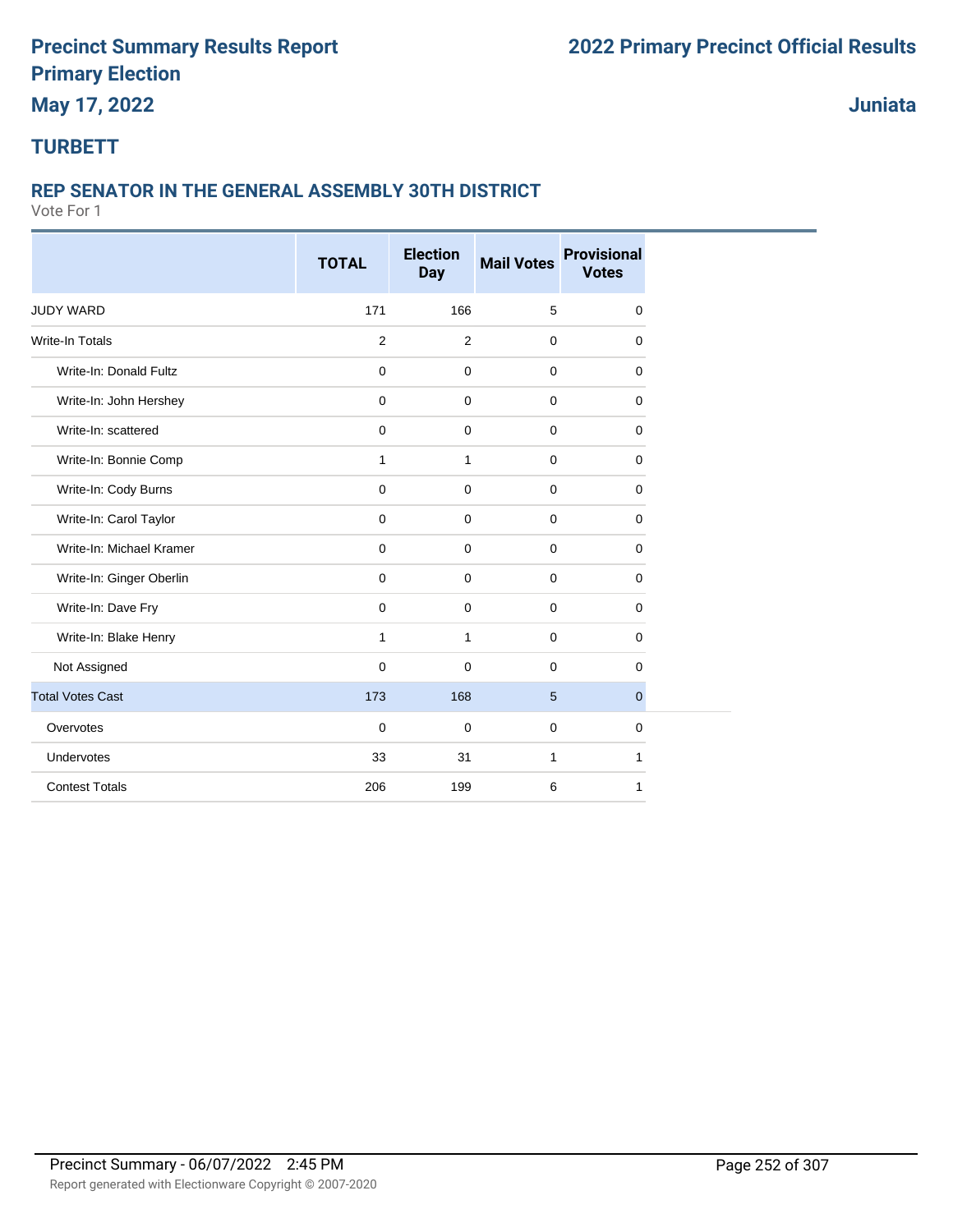#### **Juniata**

# **TURBETT**

# **REP REPRESENTATIVE IN THE GENERAL ASSEMBLY 86TH DISTRICT**

|                              |              | <b>Election</b> |                   | <b>Provisional</b> |  |
|------------------------------|--------------|-----------------|-------------------|--------------------|--|
|                              | <b>TOTAL</b> | <b>Day</b>      | <b>Mail Votes</b> | <b>Votes</b>       |  |
| <b>JOHN HERSHEY</b>          | 173          | 166             | 6                 |                    |  |
| PERRY STAMBAUGH              | 32           | 32              | $\mathbf 0$       | 0                  |  |
| Write-In Totals              | $\mathbf 0$  | $\mathbf 0$     | $\mathbf 0$       | 0                  |  |
| Write-In: Edward T. Reinhold | $\mathbf 0$  | $\mathbf 0$     | $\mathbf 0$       | 0                  |  |
| Write-In: Jared Charles      | $\mathbf 0$  | $\mathbf 0$     | $\mathbf 0$       | 0                  |  |
| Not Assigned                 | $\mathbf 0$  | $\mathbf 0$     | $\mathbf 0$       | 0                  |  |
| <b>Total Votes Cast</b>      | 205          | 198             | 6                 | 1                  |  |
| Overvotes                    | $\mathbf 0$  | $\mathbf 0$     | $\mathbf 0$       | 0                  |  |
| <b>Undervotes</b>            | 1            | 1               | $\mathbf 0$       | 0                  |  |
| <b>Contest Totals</b>        | 206          | 199             | 6                 |                    |  |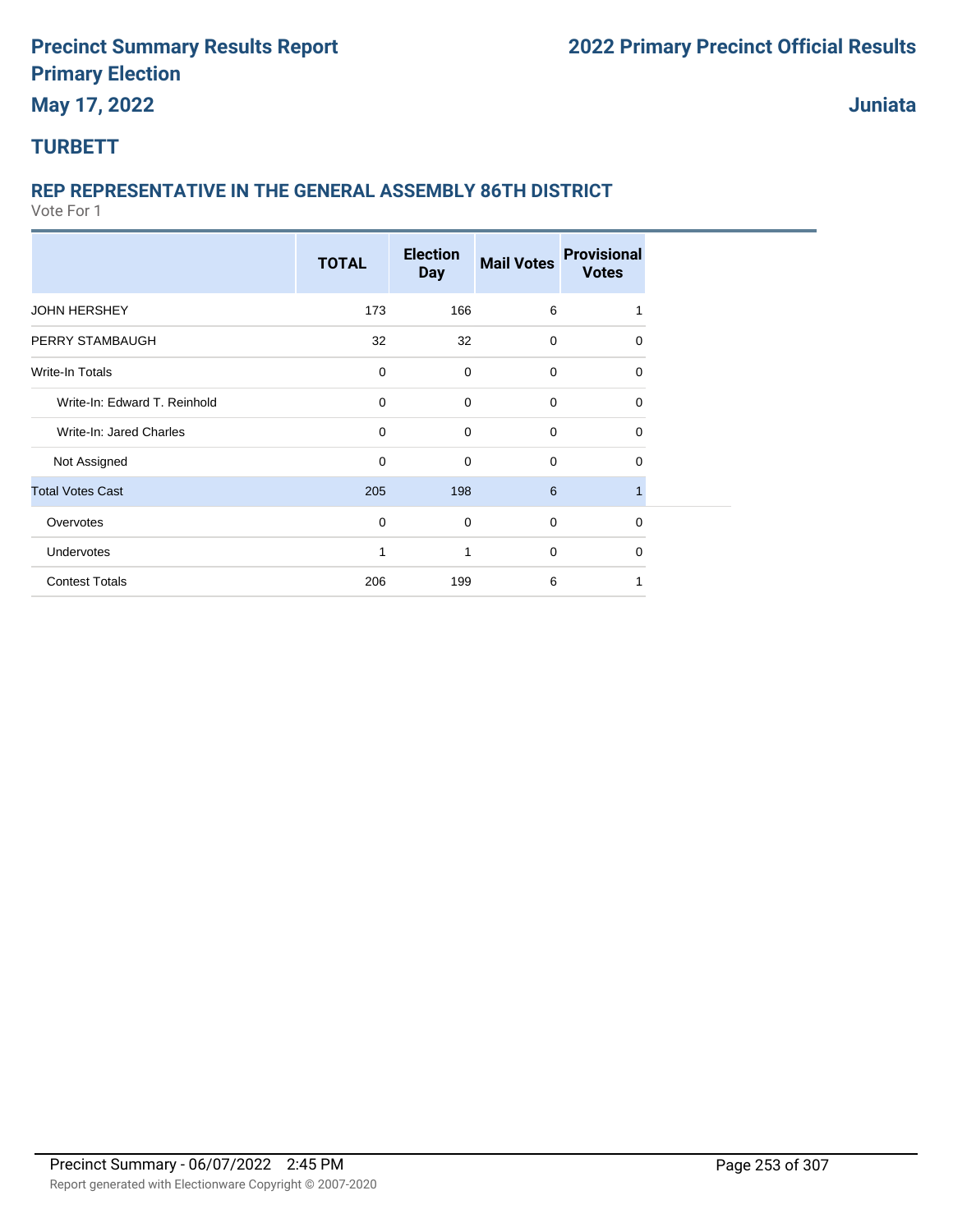# **May 17, 2022**

#### **Juniata**

#### **TURBETT**

#### **REP MEMBER OF REPUBLICAN STATE COMMITTEE**

|                                      | <b>TOTAL</b> | <b>Election</b><br>Day | <b>Mail Votes</b> | <b>Provisional</b><br><b>Votes</b> |
|--------------------------------------|--------------|------------------------|-------------------|------------------------------------|
| <b>NANCI L. AUMILLER</b>             | 193          | 186                    | 6                 | $\mathbf{1}$                       |
| <b>Write-In Totals</b>               | 1            | $\mathbf{1}$           | $\mathbf 0$       | $\mathbf 0$                        |
| Write-In: scattered                  | $\mathbf 0$  | $\mathbf 0$            | $\mathbf{0}$      | $\mathbf 0$                        |
| Write-In: Katrina D. Dolan           | 1            | $\mathbf{1}$           | 0                 | 0                                  |
| Write-In: Ginger Oberlin             | $\mathbf 0$  | $\mathbf 0$            | 0                 | 0                                  |
| Write-In: David Hunsberger           | $\mathbf 0$  | $\mathbf 0$            | $\mathbf 0$       | $\mathbf 0$                        |
| Write-In: Zachary Williams           | $\mathbf 0$  | $\mathbf 0$            | $\mathbf 0$       | 0                                  |
| Write-In: Abbie Normal               | $\mathbf 0$  | $\mathbf 0$            | $\mathbf 0$       | 0                                  |
| Write-In: Monica Wert                | $\mathbf 0$  | $\mathbf 0$            | $\mathbf 0$       | $\mathbf 0$                        |
| Write-In: Elizebath M. Raffensberger | $\mathbf 0$  | $\mathbf 0$            | $\mathbf 0$       | $\mathbf 0$                        |
| Write-In: Tammy Heikes               | $\mathbf 0$  | $\mathbf 0$            | $\mathbf 0$       | 0                                  |
| Write-In: Philip Rickert             | $\mathbf 0$  | $\mathbf 0$            | $\mathbf 0$       | 0                                  |
| Write-In: Bradley Hershey            | $\mathbf{0}$ | $\mathbf 0$            | $\mathbf 0$       | $\mathbf 0$                        |
| Write-In: Donald Fultz               | $\mathbf 0$  | $\mathbf 0$            | $\mathbf 0$       | 0                                  |
| Write-In: Doug Elsasser              | $\mathbf 0$  | 0                      | 0                 | 0                                  |
| Not Assigned                         | $\mathbf 0$  | $\mathbf 0$            | $\mathbf 0$       | 0                                  |
| <b>Total Votes Cast</b>              | 194          | 187                    | 6                 | 1                                  |
| Overvotes                            | $\mathbf 0$  | $\mathbf 0$            | $\mathbf 0$       | $\mathbf 0$                        |
| Undervotes                           | 12           | 12                     | $\mathbf 0$       | $\mathbf 0$                        |
| <b>Contest Totals</b>                | 206          | 199                    | 6                 | 1                                  |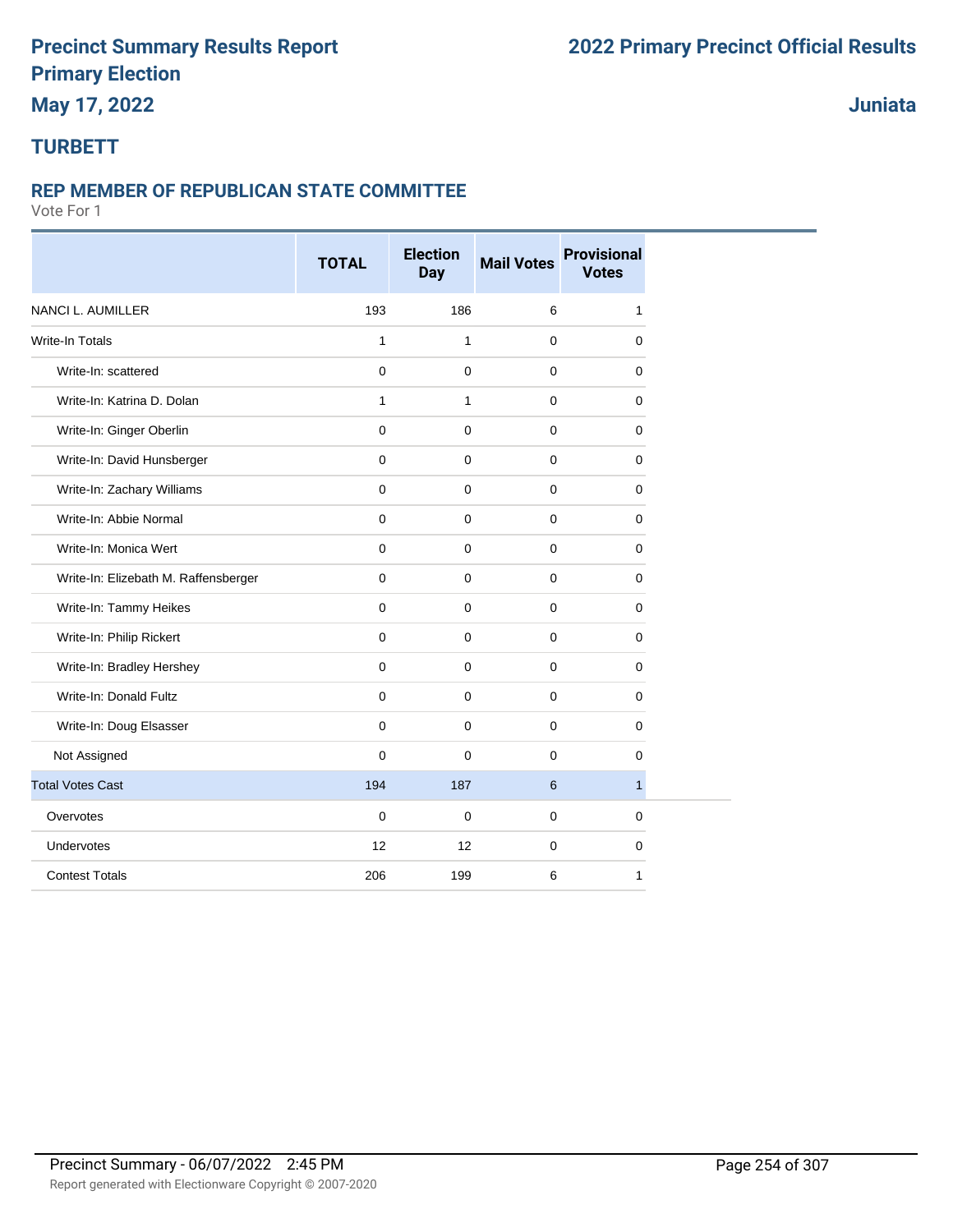**Juniata**

#### **TURBETT**

#### **REP TURBETT TOWNSHIP REPUBLICAN COMMITTEEPERSON**

|                                    | <b>TOTAL</b>   | <b>Election</b><br><b>Day</b> | <b>Mail Votes</b> | <b>Provisional</b><br><b>Votes</b> |
|------------------------------------|----------------|-------------------------------|-------------------|------------------------------------|
| Write-In Totals                    | 28             | 28                            | $\mathbf 0$       | 0                                  |
| Write-In: scattered                | $\mathbf{1}$   | $\mathbf{1}$                  | $\mathbf 0$       | $\mathbf 0$                        |
| Write-In: Richard Bailor           | $\mathbf{1}$   | $\mathbf{1}$                  | $\mathbf 0$       | 0                                  |
| Write-In: Donna Barton             | $\mathbf{1}$   | $\mathbf{1}$                  | 0                 | 0                                  |
| Write-In: Mee Cee Baker            | $\overline{2}$ | $\overline{2}$                | 0                 | 0                                  |
| Write-In: Elizabeth Baker-Mikesell | $\overline{2}$ | $\overline{2}$                | $\mathbf 0$       | 0                                  |
| Write-In: Jeffrey D. Pontius       | $\mathbf{1}$   | $\mathbf{1}$                  | $\mathbf 0$       | 0                                  |
| Write-In: Katrina D. Dolan         | 1              | $\mathbf{1}$                  | $\mathbf 0$       | 0                                  |
| Write-In: James Towsey             | 2              | 2                             | $\mathbf 0$       | $\mathbf 0$                        |
| Write-In: Kathy M. Stroup          | 1              | $\mathbf{1}$                  | 0                 | 0                                  |
| Write-In: Anna M. Stroup           | $\mathbf{1}$   | $\mathbf{1}$                  | 0                 | 0                                  |
| Write-In: Blake Henry              | $\overline{2}$ | 2                             | 0                 | 0                                  |
| Write-In: Kyle Henry               | 1              | $\mathbf{1}$                  | 0                 | 0                                  |
| Write-In: Brian L. Kinney          | $\mathbf{1}$   | $\mathbf{1}$                  | $\mathbf 0$       | $\mathbf 0$                        |
| Write-In: John Swartz              | 1              | $\mathbf{1}$                  | $\mathbf 0$       | 0                                  |
| Write-In: Carlen McClure           | 1              | $\mathbf{1}$                  | $\mathbf 0$       | 0                                  |
| Write-In: Tim Manbeck              | 3              | 3                             | 0                 | 0                                  |
| Write-In: Ellen Hockenbrock        | 1              | $\mathbf{1}$                  | 0                 | 0                                  |
| Write-In: Kim Imes                 | $\mathbf{1}$   | $\mathbf{1}$                  | 0                 | 0                                  |
| Write-In: Lisa Bomberger           | 2              | $\overline{2}$                | 0                 | 0                                  |
| Write-In: Devin Hart               | 1              | $\mathbf{1}$                  | $\mathbf 0$       | 0                                  |
| Not Assigned                       | 1              | 1                             | $\pmb{0}$         | 0                                  |
| <b>Total Votes Cast</b>            | $28\,$         | 28                            | $\pmb{0}$         | $\pmb{0}$                          |
| Overvotes                          | $\pmb{0}$      | $\pmb{0}$                     | $\mathbf 0$       | $\pmb{0}$                          |
| Undervotes                         | 384            | 370                           | 12                | $\overline{c}$                     |
| <b>Contest Totals</b>              | 412            | 398                           | 12                | $\overline{c}$                     |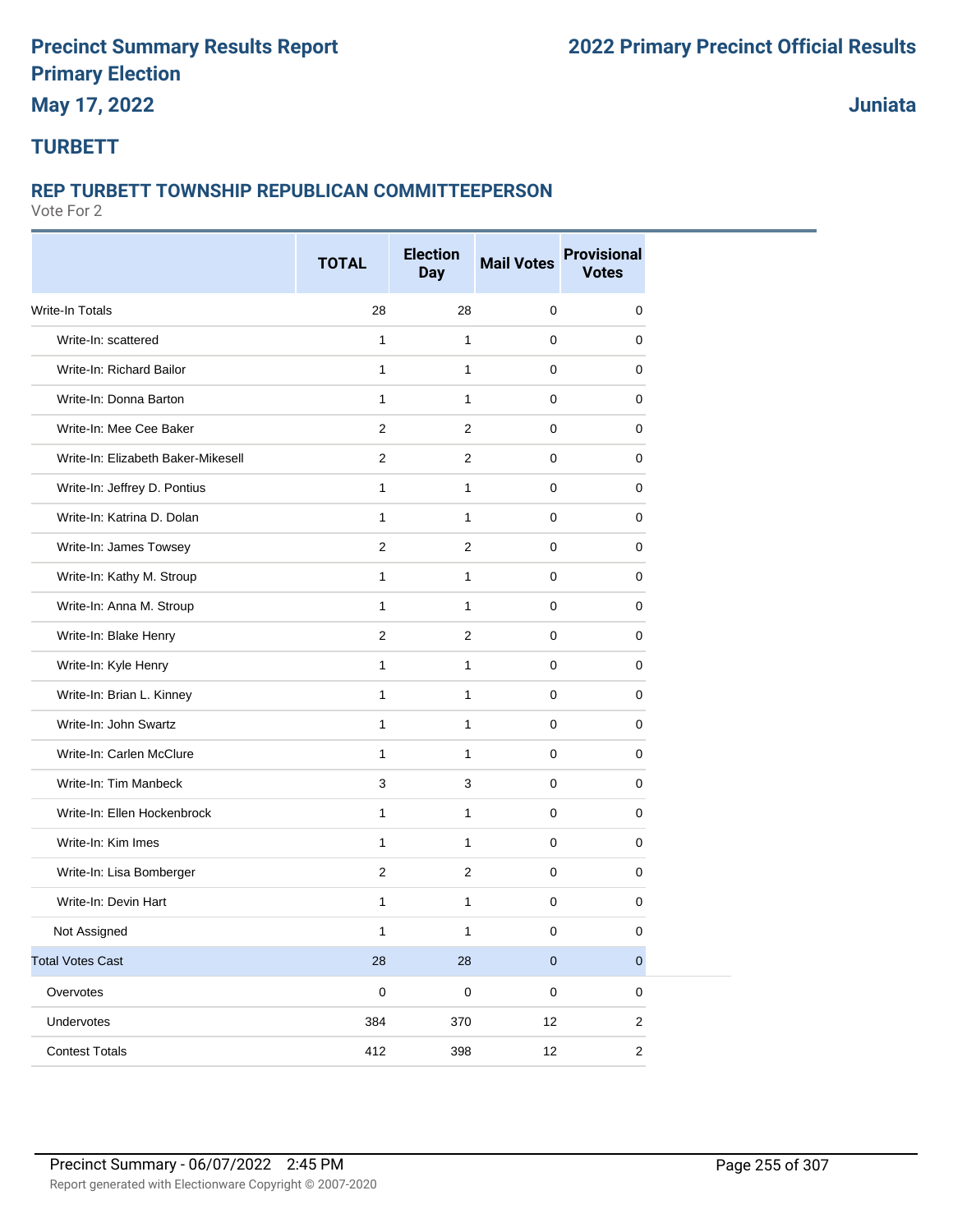### **Juniata**

#### **TUSCARORA/E. WATERFORD**

**STATISTICS** 

| $01$ <u>MINIU</u>                 |              |                                |          |                                    |
|-----------------------------------|--------------|--------------------------------|----------|------------------------------------|
|                                   | <b>TOTAL</b> | <b>Election Day Mail Votes</b> |          | <b>Provisional</b><br><b>Votes</b> |
| Registered Voters - Total         | 123          |                                |          |                                    |
| Registered Voters - Democratic    | 37           |                                |          |                                    |
| Registered Voters - Republican    | 86           |                                |          |                                    |
| Registered Voters - NONPARTISAN   | 0            |                                |          |                                    |
| <b>Ballots Cast - Total</b>       | 71           | 62                             | 9        | $\mathbf 0$                        |
| <b>Ballots Cast - Democratic</b>  | 20           | 17                             | 3        | $\mathbf 0$                        |
| Ballots Cast - Republican         | 51           | 45                             | 6        | 0                                  |
| <b>Ballots Cast - NONPARTISAN</b> | 0            | $\mathbf 0$                    | 0        | 0                                  |
| <b>Ballots Cast - Blank</b>       | 0            | $\mathbf 0$                    | $\Omega$ | $\Omega$                           |
| <b>Voter Turnout - Total</b>      | 57.72%       |                                |          |                                    |
| Voter Turnout - Democratic        | 54.05%       |                                |          |                                    |
| Voter Turnout - Republican        | 59.30%       |                                |          |                                    |
| Voter Turnout - NONPARTISAN       | 0.00%        |                                |          |                                    |

#### **DEM UNITED STATES SENATOR**

|                          | <b>TOTAL</b>   | <b>Election</b><br><b>Day</b> | <b>Mail Votes</b> | <b>Provisional</b><br><b>Votes</b> |
|--------------------------|----------------|-------------------------------|-------------------|------------------------------------|
| <b>ALEX KHALIL</b>       | 2              | 2                             | $\Omega$          | $\Omega$                           |
| <b>CONOR LAMB</b>        | 1              | 1                             | 0                 | $\Omega$                           |
| <b>MALCOLM KENYATTA</b>  | 0              | 0                             | 0                 | $\Omega$                           |
| <b>JOHN FETTERMAN</b>    | 13             | 11                            | 2                 | $\Omega$                           |
| Write-In Totals          | 2              | 1                             | 1                 | 0                                  |
| Write-In: Kathy Barnette | $\Omega$       | $\Omega$                      | $\Omega$          | 0                                  |
| Write-In: scattered      | 0              | $\Omega$                      | $\Omega$          | $\Omega$                           |
| Write-In: Mehmet Oz      | 0              | $\Omega$                      | $\Omega$          | 0                                  |
| Write-In: Conor Lamb     | 0              | $\Omega$                      | 0                 | $\Omega$                           |
| Write-In: Carla Sands    | 0              | $\Omega$                      | $\Omega$          | 0                                  |
| Write-In: John Hershey   | $\Omega$       | $\Omega$                      | $\Omega$          | $\Omega$                           |
| Write-In: Dave McCormick | $\overline{2}$ | 1                             | 1                 | $\Omega$                           |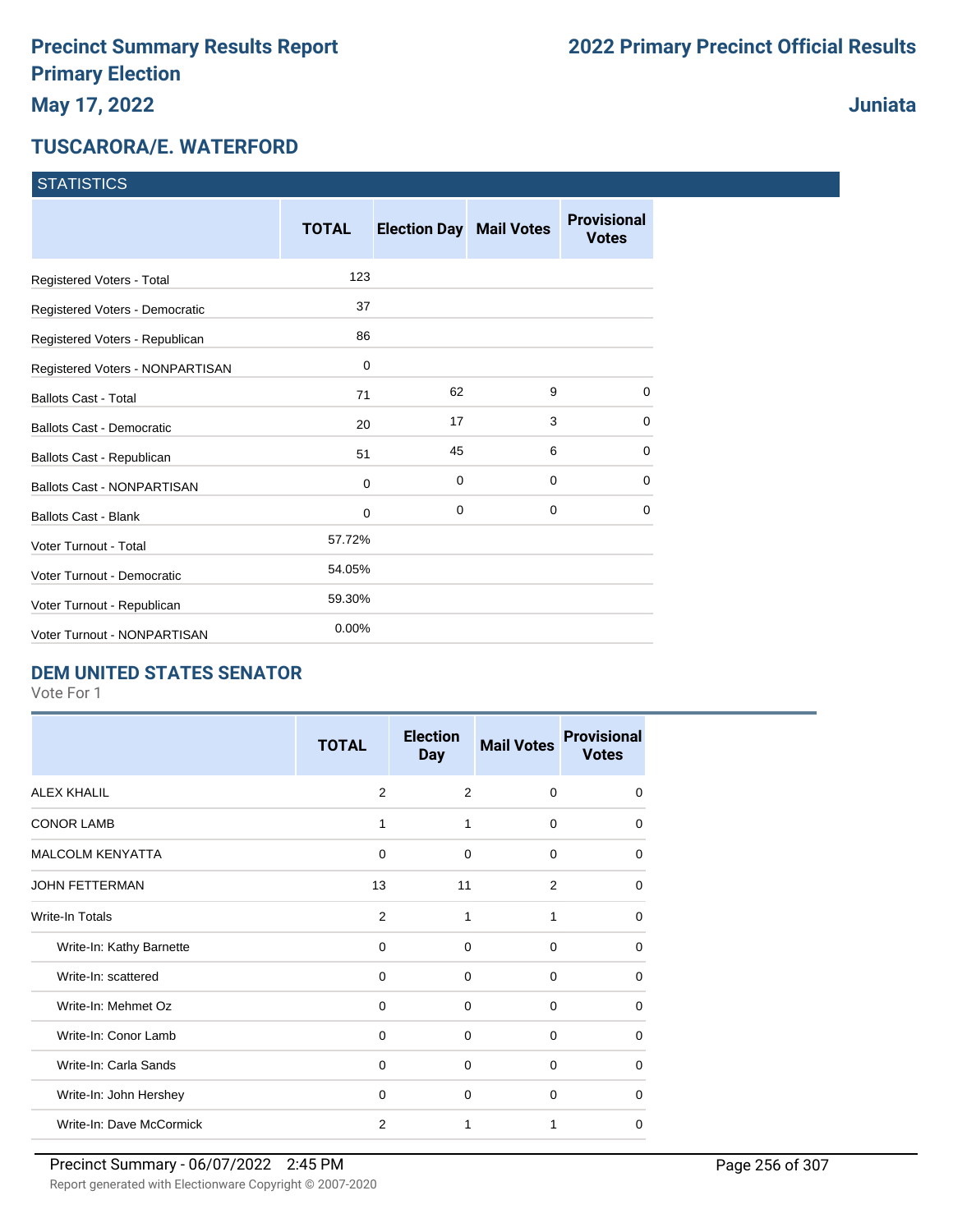#### **TUSCARORA/E. WATERFORD**

#### **DEM UNITED STATES SENATOR**

Vote For 1

|                         | <b>TOTAL</b>   | <b>Election</b><br><b>Day</b> | <b>Mail Votes</b> | <b>Provisional</b><br><b>Votes</b> |  |
|-------------------------|----------------|-------------------------------|-------------------|------------------------------------|--|
| Write-In: Jeff Bartos   | $\mathbf 0$    | $\mathbf 0$                   | $\mathbf 0$       | 0                                  |  |
| Not Assigned            | 0              | $\mathbf 0$                   | $\mathbf 0$       | 0                                  |  |
| <b>Total Votes Cast</b> | 18             | 15                            | 3                 |                                    |  |
| Overvotes               | $\mathbf 0$    | $\mathbf 0$                   | $\mathbf 0$       | 0                                  |  |
| <b>Undervotes</b>       | $\overline{2}$ | 2                             | $\mathbf 0$       | 0                                  |  |
| <b>Contest Totals</b>   | 20             | 17                            | 3                 | 0                                  |  |

#### **DEM GOVERNOR**

|                          | <b>TOTAL</b>   | <b>Election</b><br><b>Day</b> | <b>Mail Votes</b> | <b>Provisional</b><br><b>Votes</b> |
|--------------------------|----------------|-------------------------------|-------------------|------------------------------------|
| <b>JOSH SHAPIRO</b>      | 15             | 13                            | 2                 | $\mathbf 0$                        |
| <b>Write-In Totals</b>   | $\overline{4}$ | 3                             | $\mathbf{1}$      | 0                                  |
| Write-In: Jake Corman    | $\mathbf{1}$   | $\mathbf 0$                   | $\mathbf{1}$      | 0                                  |
| Write-In: David White    | $\mathbf 0$    | $\Omega$                      | $\Omega$          | $\Omega$                           |
| Write-In: Bill McSwain   | $\mathbf 0$    | $\mathbf 0$                   | $\mathbf 0$       | 0                                  |
| Write-In: scattered      | $\mathbf 0$    | $\Omega$                      | $\mathbf 0$       | 0                                  |
| Write-In: Abe Stroup     | $\mathbf 0$    | $\mathbf 0$                   | $\mathbf 0$       | 0                                  |
| Write-In: Lou Barletta   | 1              | 1                             | $\mathbf 0$       | 0                                  |
| Write-In: Nche Zame      | $\mathbf 0$    | $\mathbf 0$                   | $\mathbf 0$       | $\mathbf 0$                        |
| Write-In: Melissa Hart   | 1              | $\mathbf{1}$                  | $\mathbf 0$       | $\mathbf 0$                        |
| Write-In: Doug Mastriano | 1              | 1                             | $\mathbf 0$       | $\mathbf 0$                        |
| Not Assigned             | $\mathbf 0$    | $\mathbf 0$                   | $\mathbf 0$       | 0                                  |
| <b>Total Votes Cast</b>  | 19             | 16                            | 3                 | $\mathbf{0}$                       |
| Overvotes                | $\mathbf 0$    | $\mathbf 0$                   | $\mathbf 0$       | 0                                  |
| Undervotes               | $\mathbf{1}$   | 1                             | $\mathbf 0$       | 0                                  |
| <b>Contest Totals</b>    | 20             | 17                            | 3                 | $\mathbf 0$                        |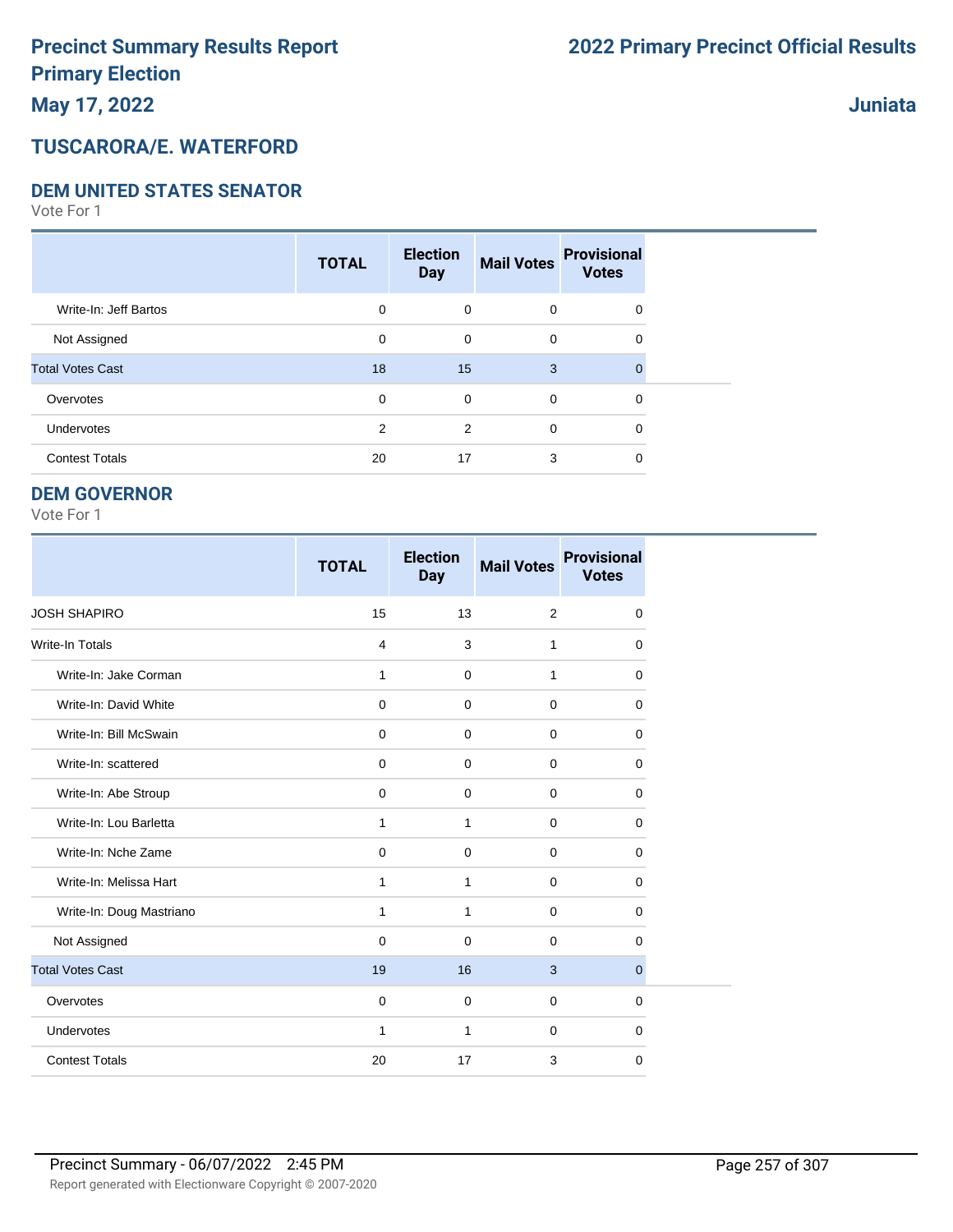# **Juniata**

# **TUSCARORA/E. WATERFORD**

#### **DEM LIEUTENANT GOVERNOR**

|                                 | <b>TOTAL</b>   | <b>Election</b><br><b>Day</b> | <b>Mail Votes</b> | <b>Provisional</b><br><b>Votes</b> |
|---------------------------------|----------------|-------------------------------|-------------------|------------------------------------|
| <b>AUSTIN DAVIS</b>             | 8              | $\overline{7}$                | $\mathbf{1}$      | $\mathbf 0$                        |
| <b>RAY SOSA</b>                 | 2              | 2                             | $\mathbf 0$       | $\mathbf 0$                        |
| <b>BRIAN SIMS</b>               | 3              | 2                             | $\mathbf{1}$      | $\mathbf 0$                        |
| <b>Write-In Totals</b>          | 0              | $\mathbf 0$                   | $\mathbf 0$       | $\mathbf 0$                        |
| Write-In: James Earl Jones      | 0              | $\mathbf 0$                   | $\mathbf 0$       | $\mathbf 0$                        |
| Write-In: Jeff Coleman          | 0              | 0                             | $\mathbf 0$       | $\mathbf 0$                        |
| Write-In: John Brown            | 0              | 0                             | $\mathbf 0$       | 0                                  |
| Write-In: Claire Schillinger    | 0              | $\mathbf 0$                   | $\mathbf 0$       | $\mathbf 0$                        |
| Write-In: Carris Lewis Delrosso | 0              | $\mathbf 0$                   | $\mathbf 0$       | $\mathbf 0$                        |
| Write-In: John Jones            | 0              | 0                             | $\mathbf 0$       | $\mathbf 0$                        |
| Write-In: scattered             | 0              | $\mathbf 0$                   | $\mathbf 0$       | $\mathbf 0$                        |
| Write-In: Teddy Daniels         | $\mathbf 0$    | $\Omega$                      | $\mathbf 0$       | $\Omega$                           |
| Not Assigned                    | $\mathbf 0$    | $\mathbf 0$                   | $\mathbf 0$       | 0                                  |
| <b>Total Votes Cast</b>         | 13             | 11                            | 2                 | $\mathbf 0$                        |
| Overvotes                       | $\mathbf 0$    | $\mathbf 0$                   | $\mathbf 0$       | $\overline{0}$                     |
| Undervotes                      | $\overline{7}$ | 6                             | $\mathbf{1}$      | $\mathbf 0$                        |
| <b>Contest Totals</b>           | 20             | 17                            | 3                 | $\mathbf 0$                        |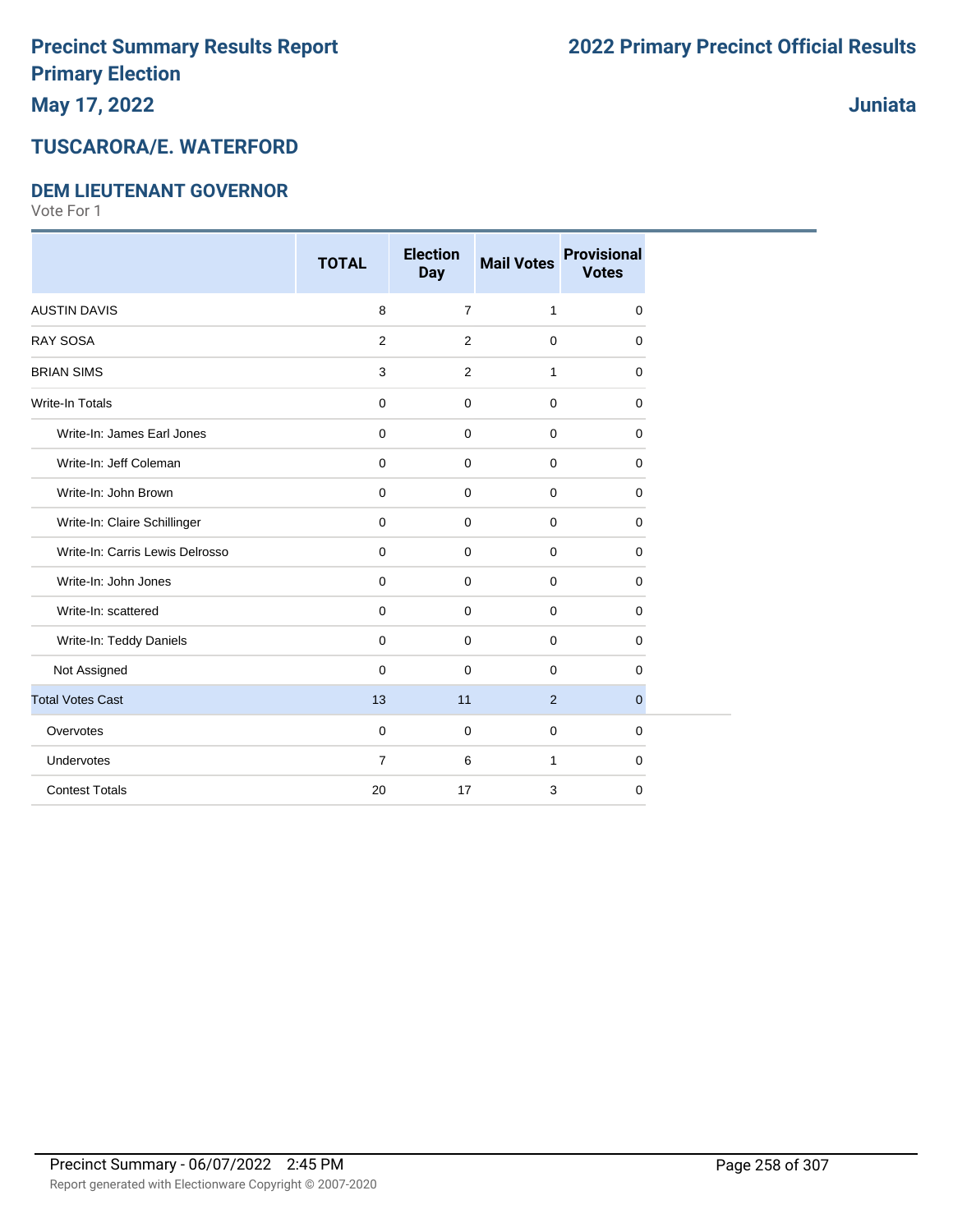**Juniata**

#### **TUSCARORA/E. WATERFORD**

#### **DEM REPRESENTATIVE IN CONGRESS 13TH DISTRICT**

|                                  | <b>TOTAL</b> | <b>Election</b><br><b>Day</b> | <b>Mail Votes</b> | <b>Provisional</b><br><b>Votes</b> |
|----------------------------------|--------------|-------------------------------|-------------------|------------------------------------|
| <b>Write-In Totals</b>           | 1            | $\mathbf{1}$                  | $\mathbf 0$       | $\mathbf 0$                        |
| Write-In: Dan Martin             | 0            | $\mathbf 0$                   | $\mathbf 0$       | 0                                  |
| Write-In: Mark Partner           | 0            | $\mathbf 0$                   | $\mathbf 0$       | 0                                  |
| Write-In: David Stetler          | 0            | $\mathbf 0$                   | 0                 | 0                                  |
| Write-In: John Hershey           | 0            | 0                             | 0                 | 0                                  |
| Write-In: Norman Love            | 0            | $\mathbf 0$                   | $\mathbf 0$       | 0                                  |
| Write-In: Andrew Stroup          | 0            | $\mathbf 0$                   | 0                 | 0                                  |
| Write-In: Jonathan M. Cunningham | 0            | $\mathbf 0$                   | $\mathbf 0$       | $\mathbf 0$                        |
| Write-In: Wyatt Guillory         | 0            | 0                             | $\mathbf 0$       | 0                                  |
| Write-In: Todd Rowley            | 0            | 0                             | 0                 | 0                                  |
| Write-In: Mark Critz             | 0            | $\mathbf 0$                   | $\mathbf 0$       | 0                                  |
| Write-In: Eric Becht             | 0            | 0                             | 0                 | 0                                  |
| Write-In: John Fetterman         | 0            | $\mathbf 0$                   | $\mathbf 0$       | 0                                  |
| Write-In: Robert Bob Casey Jr    | 0            | 0                             | $\mathbf 0$       | $\mathbf 0$                        |
| Write-In: Jay G. Auker           | 0            | $\mathbf 0$                   | 0                 | 0                                  |
| Write-In: Summer Lee             | 0            | $\mathbf 0$                   | 0                 | 0                                  |
| Write-In: Tessa Gross            | 0            | 0                             | 0                 | 0                                  |
| Write-In: Sandy Berrier          | 0            | $\mathbf 0$                   | $\mathbf 0$       | 0                                  |
| Write-In: John Auker             | 0            | $\mathbf 0$                   | $\mathbf 0$       | 0                                  |
| Write-In: Perry Stambaugh        | $\mathbf{1}$ | $\mathbf{1}$                  | $\mathbf 0$       | 0                                  |
| Write-In: Teresa Long O'Neal     | 0            | $\mathbf 0$                   | $\mathbf 0$       | 0                                  |
| Write-In: Joshua Guillory        | 0            | 0                             | 0                 | 0                                  |
| Write-In: scattered              | 0            | 0                             | $\pmb{0}$         | $\mathbf 0$                        |
| Write-In: Kim Hart               | $\pmb{0}$    | $\mathsf 0$                   | $\pmb{0}$         | 0                                  |
| Write-In: John Joyce             | $\pmb{0}$    | $\pmb{0}$                     | $\mathsf 0$       | $\mathbf 0$                        |
| Write-In: Craig Paden            | $\pmb{0}$    | $\mathsf 0$                   | $\pmb{0}$         | $\mathsf 0$                        |
| Write-In: Jonathan Mertz         | $\pmb{0}$    | $\mathsf 0$                   | $\pmb{0}$         | $\mathsf 0$                        |
| Not Assigned                     | $\mathsf 0$  | $\mathsf 0$                   | $\pmb{0}$         | $\pmb{0}$                          |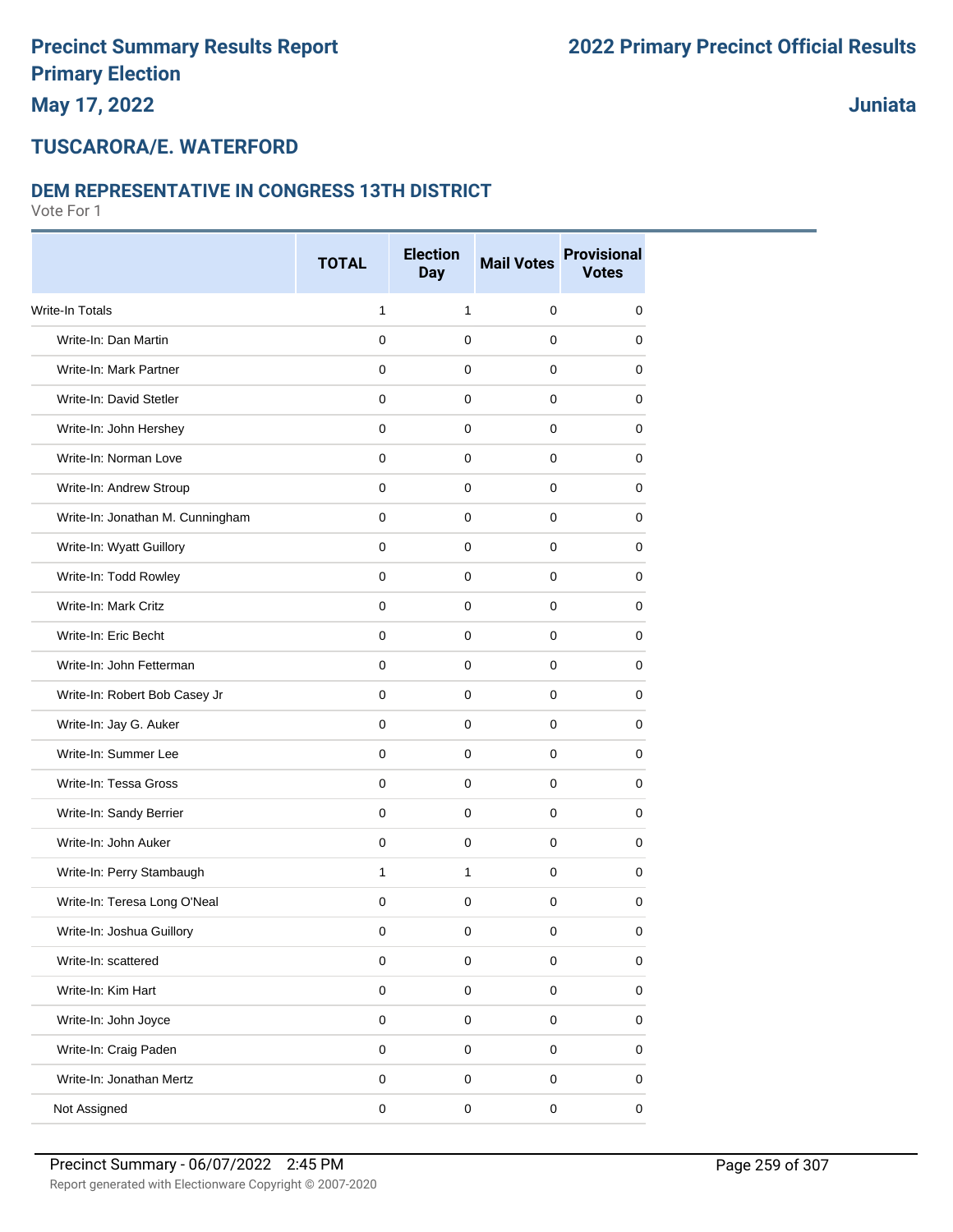#### **TUSCARORA/E. WATERFORD**

#### **DEM REPRESENTATIVE IN CONGRESS 13TH DISTRICT**

Vote For 1

|                         | <b>TOTAL</b> | <b>Election</b><br><b>Day</b> | <b>Mail Votes</b> | <b>Provisional</b><br><b>Votes</b> |  |
|-------------------------|--------------|-------------------------------|-------------------|------------------------------------|--|
| <b>Total Votes Cast</b> |              |                               | $\mathbf{0}$      |                                    |  |
| Overvotes               | $\Omega$     | 0                             | 0                 | 0                                  |  |
| Undervotes              | 19           | 16                            | 3                 | 0                                  |  |
| <b>Contest Totals</b>   | 20           | 17                            | 3                 | 0                                  |  |

#### **DEM SENATOR IN THE GENERAL ASSEMBLY 30TH DISTRICT**

|                          | <b>TOTAL</b> | <b>Election</b><br><b>Day</b> | <b>Mail Votes</b> | <b>Provisional</b><br><b>Votes</b> |
|--------------------------|--------------|-------------------------------|-------------------|------------------------------------|
| <b>CAROL TAYLOR</b>      | 14           | 13                            | $\mathbf{1}$      | $\mathbf 0$                        |
| Write-In Totals          | $\mathbf 0$  | 0                             | $\Omega$          | 0                                  |
| Write-In: Judith Ward    | $\mathbf 0$  | 0                             | $\mathbf 0$       | $\mathbf 0$                        |
| Write-In: John Hershey   | $\mathbf 0$  | $\mathbf 0$                   | $\mathbf 0$       | 0                                  |
| Write-In: scattered      | 0            | 0                             | $\mathbf 0$       | 0                                  |
| Write-In: Mehmet Oz      | $\mathbf 0$  | $\mathbf 0$                   | $\mathbf 0$       | 0                                  |
| Write-In: Bethany Stroup | $\mathbf 0$  | 0                             | $\mathbf 0$       | 0                                  |
| Not Assigned             | $\mathbf 0$  | 0                             | $\mathbf 0$       | 0                                  |
| <b>Total Votes Cast</b>  | 14           | 13                            | $\mathbf{1}$      | $\mathbf 0$                        |
| Overvotes                | $\mathbf 0$  | 0                             | $\mathbf 0$       | 0                                  |
| <b>Undervotes</b>        | 6            | 4                             | $\overline{2}$    | $\Omega$                           |
| <b>Contest Totals</b>    | 20           | 17                            | 3                 | 0                                  |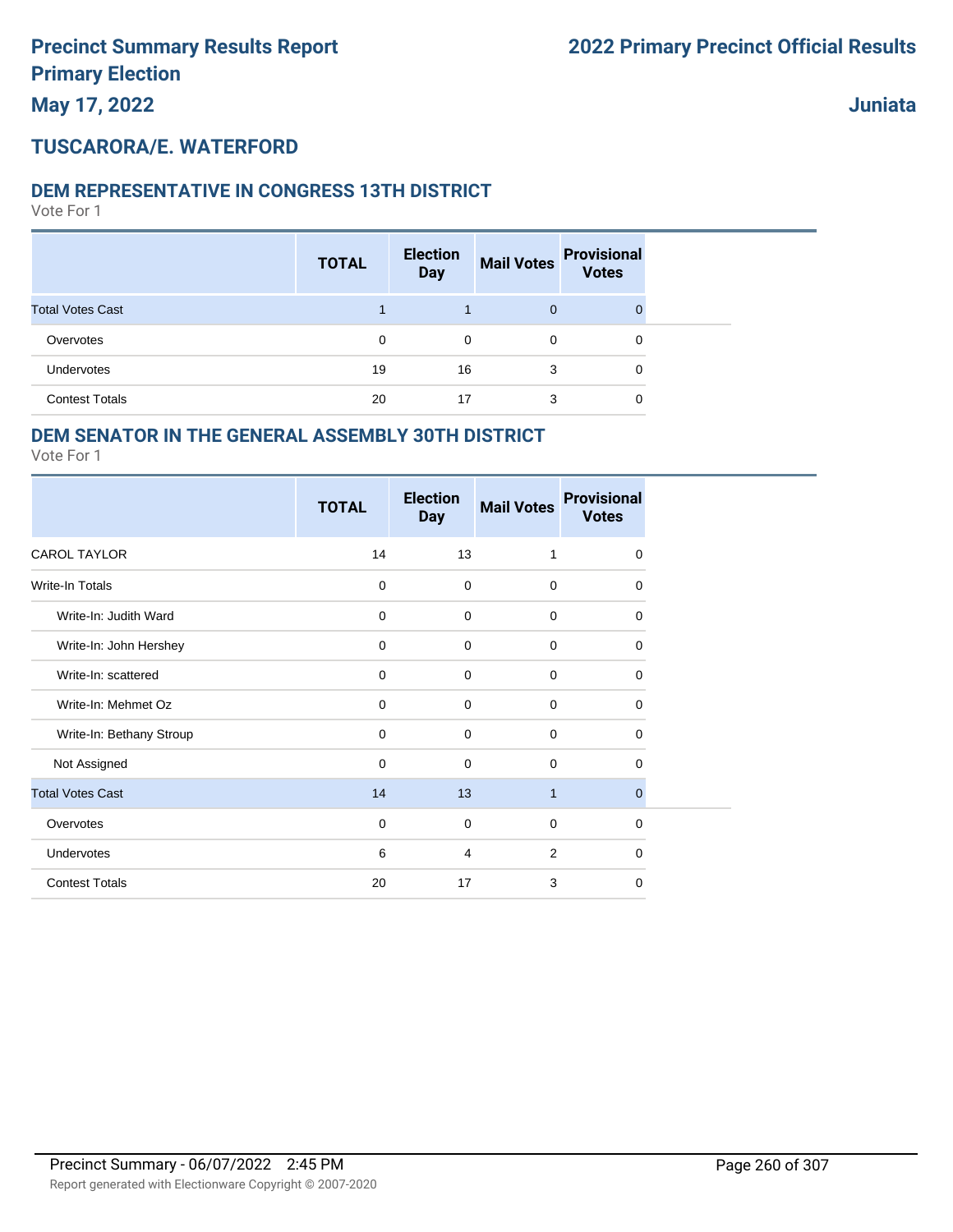#### **TUSCARORA/E. WATERFORD**

#### **DEM REPRESENTATIVE IN THE GENERAL ASSEMBLY 86TH DISTRICT**

|                                  | <b>TOTAL</b> | <b>Election</b><br><b>Day</b> | <b>Mail Votes</b> | <b>Provisional</b><br><b>Votes</b> |
|----------------------------------|--------------|-------------------------------|-------------------|------------------------------------|
| <b>Write-In Totals</b>           | $\mathsf 3$  | $\overline{2}$                | $\mathbf{1}$      | $\mathbf 0$                        |
| Write-In: Craig Paden            | $\mathbf 0$  | $\mathbf 0$                   | $\mathbf 0$       | 0                                  |
| Write-In: Jonathan Mertz         | 0            | 0                             | 0                 | 0                                  |
| Write-In: Ronald Shearer         | $\mathbf 0$  | $\mathbf 0$                   | $\pmb{0}$         | $\mathbf 0$                        |
| Write-In: Norman Love            | $\mathbf 0$  | $\mathbf 0$                   | $\mathbf 0$       | 0                                  |
| Write-In: Jonathan M. Cunningham | $\mathbf 0$  | $\mathbf 0$                   | $\mathbf 0$       | 0                                  |
| Write-In: Mark Critz             | $\pmb{0}$    | $\mathbf 0$                   | $\mathbf 0$       | $\mathbf 0$                        |
| Write-In: Wyatt Guillory         | $\mathbf 0$  | 0                             | 0                 | 0                                  |
| Write-In: William L. Baney       | $\mathbf 0$  | 0                             | 0                 | 0                                  |
| Write-In: Hannah Smith           | $\mathbf 0$  | $\mathbf 0$                   | $\mathbf 0$       | $\mathbf 0$                        |
| Write-In: Karen Anderson         | $\mathbf 0$  | 0                             | $\pmb{0}$         | 0                                  |
| Write-In: John Hershey           | 2            | $\mathbf{1}$                  | $\mathbf{1}$      | 0                                  |
| Write-In: Bob Casey, Jr.         | $\pmb{0}$    | $\mathbf 0$                   | $\mathbf 0$       | $\mathbf 0$                        |
| Write-In: Gina Moist             | $\mathbf 0$  | $\mathbf 0$                   | $\mathbf 0$       | 0                                  |
| Write-In: Jay G. Auker           | 0            | 0                             | 0                 | 0                                  |
| Write-In: Tessa Gross            | $\mathbf 0$  | $\mathbf 0$                   | $\mathbf 0$       | $\mathbf 0$                        |
| Write-In: Kay Clugston           | $\mathbf 0$  | $\mathbf 0$                   | $\mathbf 0$       | $\mathbf 0$                        |
| Write-In: Carl H. Radek          | $\mathbf 0$  | 0                             | $\mathbf 0$       | 0                                  |
| Write-In: Eric Becht             | $\pmb{0}$    | $\mathbf 0$                   | $\mathbf 0$       | $\mathbf 0$                        |
| Write-In: Kiim Klingensmith Hart | $\mathbf 0$  | 0                             | $\mathbf 0$       | 0                                  |
| Write-In: Levon Putt             | 0            | 0                             | $\mathbf 0$       | 0                                  |
| Write-In: Rolf Lotz              | $\pmb{0}$    | $\pmb{0}$                     | $\pmb{0}$         | $\pmb{0}$                          |
| Write-In: Joshua Guillory        | $\pmb{0}$    | $\mathbf 0$                   | $\pmb{0}$         | $\pmb{0}$                          |
| Write-In: scattered              | $\pmb{0}$    | $\mathsf 0$                   | $\pmb{0}$         | $\pmb{0}$                          |
| Write-In: Jeff Hart              | $\pmb{0}$    | $\pmb{0}$                     | $\pmb{0}$         | $\pmb{0}$                          |
| Write-In: Perry Stambaugh        | $\mathbf{1}$ | $\mathbf{1}$                  | $\pmb{0}$         | 0                                  |
| Not Assigned                     | $\mathbf 0$  | $\pmb{0}$                     | $\pmb{0}$         | 0                                  |
| <b>Total Votes Cast</b>          | $\sqrt{3}$   | $\overline{c}$                | $\mathbf{1}$      | $\overline{0}$                     |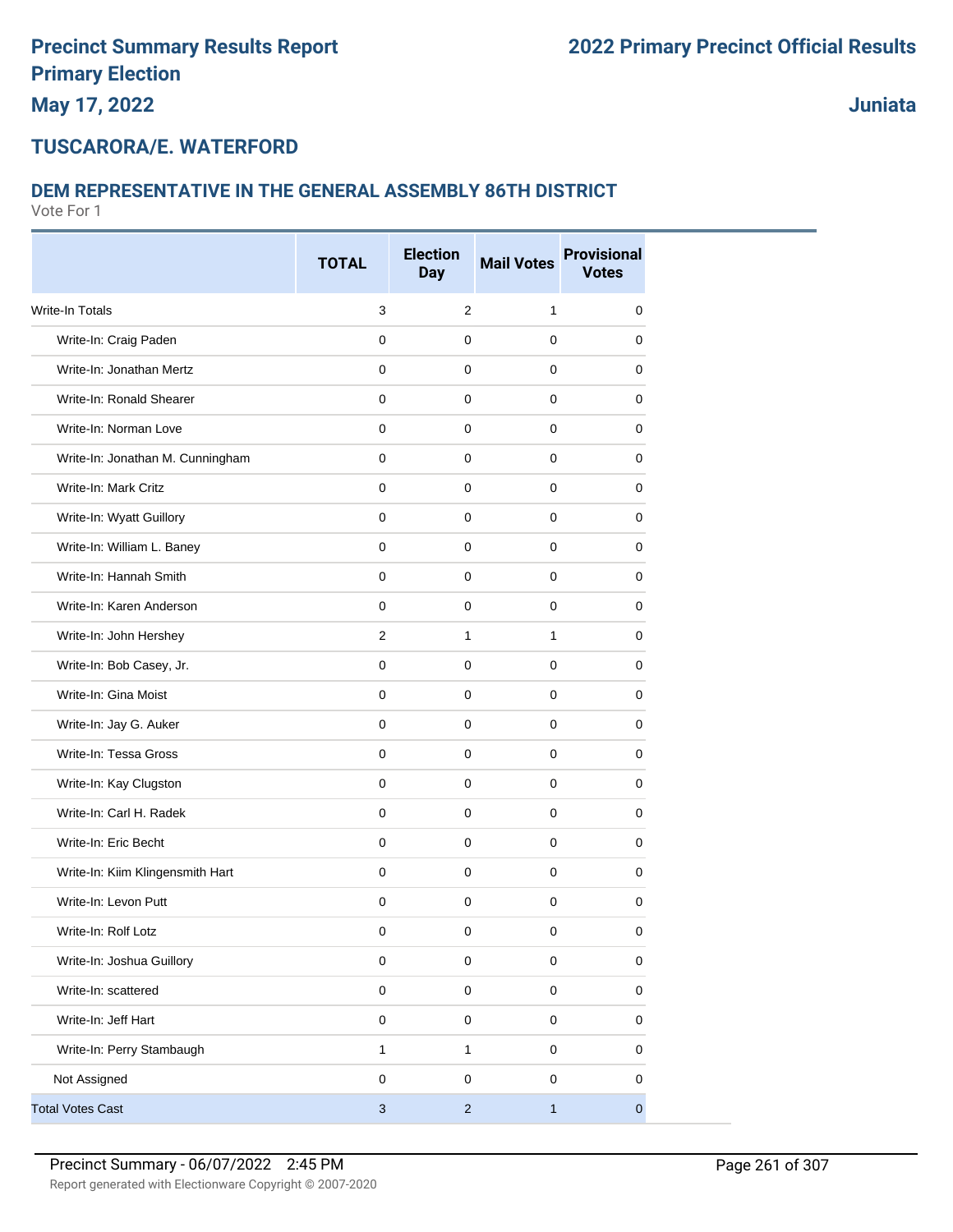#### **TUSCARORA/E. WATERFORD**

#### **DEM REPRESENTATIVE IN THE GENERAL ASSEMBLY 86TH DISTRICT**

|                       | <b>TOTAL</b> | <b>Election</b><br><b>Day</b> | <b>Mail Votes</b> | <b>Provisional</b><br><b>Votes</b> |
|-----------------------|--------------|-------------------------------|-------------------|------------------------------------|
| Overvotes             | 0            | 0                             | 0                 | 0                                  |
| Undervotes            | 17           | 15                            | 2                 | 0                                  |
| <b>Contest Totals</b> | 20           | 17                            | 3                 | 0                                  |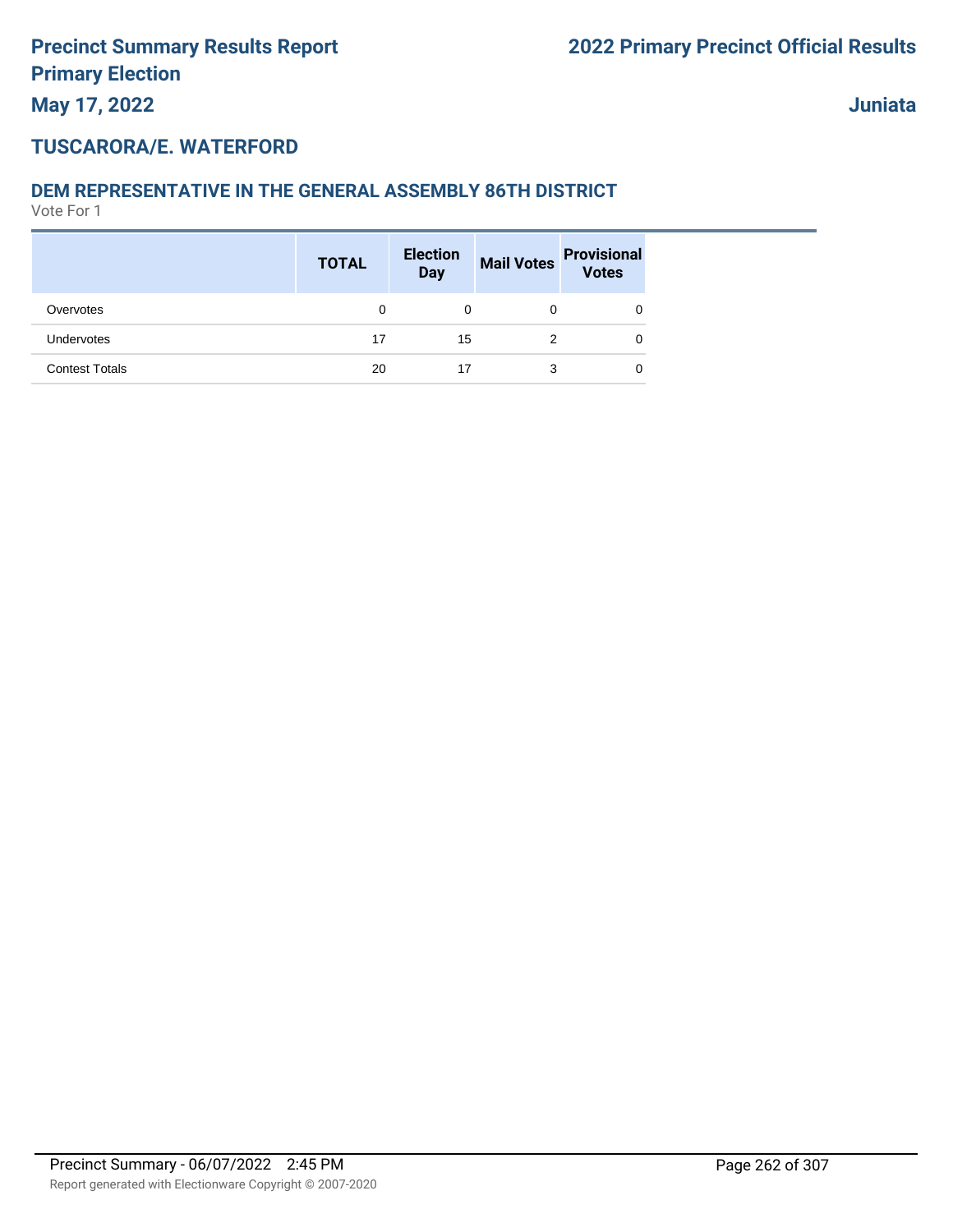**Juniata**

#### **TUSCARORA/E. WATERFORD**

#### **DEM MEMBER OF DEMOCRATIC STATE COMMITTEE**

Vote For 1

|                                   | <b>TOTAL</b> | <b>Election</b><br><b>Day</b> | <b>Mail Votes</b>   | <b>Provisional</b><br><b>Votes</b> |
|-----------------------------------|--------------|-------------------------------|---------------------|------------------------------------|
| Write-In Totals                   | 1            | $\mathbf{1}$                  | $\mathbf 0$         | $\mathbf 0$                        |
| Write-In: Peter Junod             | $\mathbf 0$  | 0                             | 0                   | 0                                  |
| Write-In: Tyler Titus             | 0            | 0                             | 0                   | 0                                  |
| Write-In: Wyatt A. Guillory       | $\mathbf 0$  | $\mathbf 0$                   | 0                   | 0                                  |
| Write-In: Jonathan Mertz          | 0            | $\mathbf 0$                   | 0                   | 0                                  |
| Write-In: Amen Brown              | 0            | $\mathbf 0$                   | $\mathbf 0$         | 0                                  |
| Write-In: Pat Neimond             | $\mathbf 0$  | $\mathbf 0$                   | $\mathbf 0$         | 0                                  |
| Write-In: John Shearer            | 0            | 0                             | 0                   | 0                                  |
| Write-In: Dennis Lewis            | 0            | 0                             | 0                   | 0                                  |
| Write-In: Robert Bair             | 0            | 0                             | 0                   | 0                                  |
| Write-In: Aaron Falker            | $\mathbf 0$  | $\mathbf 0$                   | 0                   | 0                                  |
| Write-In: Nanci L. Aumiller       | 0            | $\mathbf 0$                   | $\mathbf 0$         | 0                                  |
| Write-In: Jonathan M. Cunningham  | 0            | 0                             | 0                   | 0                                  |
| Write-In: Wyatt Guillory          | $\mathbf 0$  | 0                             | 0                   | 0                                  |
| Write-In: Fern Fowler             | 0            | 0                             | 0                   | 0                                  |
| Write-In: Tessa Gross             | $\mathbf 0$  | 0                             | 0                   | 0                                  |
| Write-In: Eric Becht              | $\mathbf 0$  | 0                             | 0                   | 0                                  |
| Write-In: Christopher Kowerdovich | 0            | $\mathbf 0$                   | 0                   | 0                                  |
| Write-In: David Stetler           | $\mathbf 0$  | $\mathbf 0$                   | $\mathbf 0$         | 0                                  |
| Write-In: Jimmy Dillon            | 0            | 0                             | 0                   | 0                                  |
| Write-In: Jason Prowell           | 0            | 0                             | 0                   | $\mathbf 0$                        |
| Write-In: Jay G. Auker            | $\mathbf 0$  | $\pmb{0}$                     | $\boldsymbol{0}$    | 0                                  |
| Write-In: Joe Sims                | $\pmb{0}$    | $\mathbf 0$                   | $\pmb{0}$           | 0                                  |
| Write-In: Kim Klingensmith Hart   | $\pmb{0}$    | $\pmb{0}$                     | $\pmb{0}$           | 0                                  |
| Write-In: scattered               | $\mathbf 0$  | $\mathsf{O}\xspace$           | $\pmb{0}$           | $\pmb{0}$                          |
| Write-In: John Auker              | 0            | $\pmb{0}$                     | $\pmb{0}$           | 0                                  |
| Write-In: Mike Smith              | $\pmb{0}$    | $\pmb{0}$                     | $\pmb{0}$           | 0                                  |
| Write-In: Hannah Smith-Brubaker   | $\pmb{0}$    | $\pmb{0}$                     | $\pmb{0}$           | 0                                  |
| Write-In: Doris Love              | 1            | $\mathbf{1}$                  | $\mathsf{O}\xspace$ | $\mathbf 0$                        |

Report generated with Electionware Copyright © 2007-2020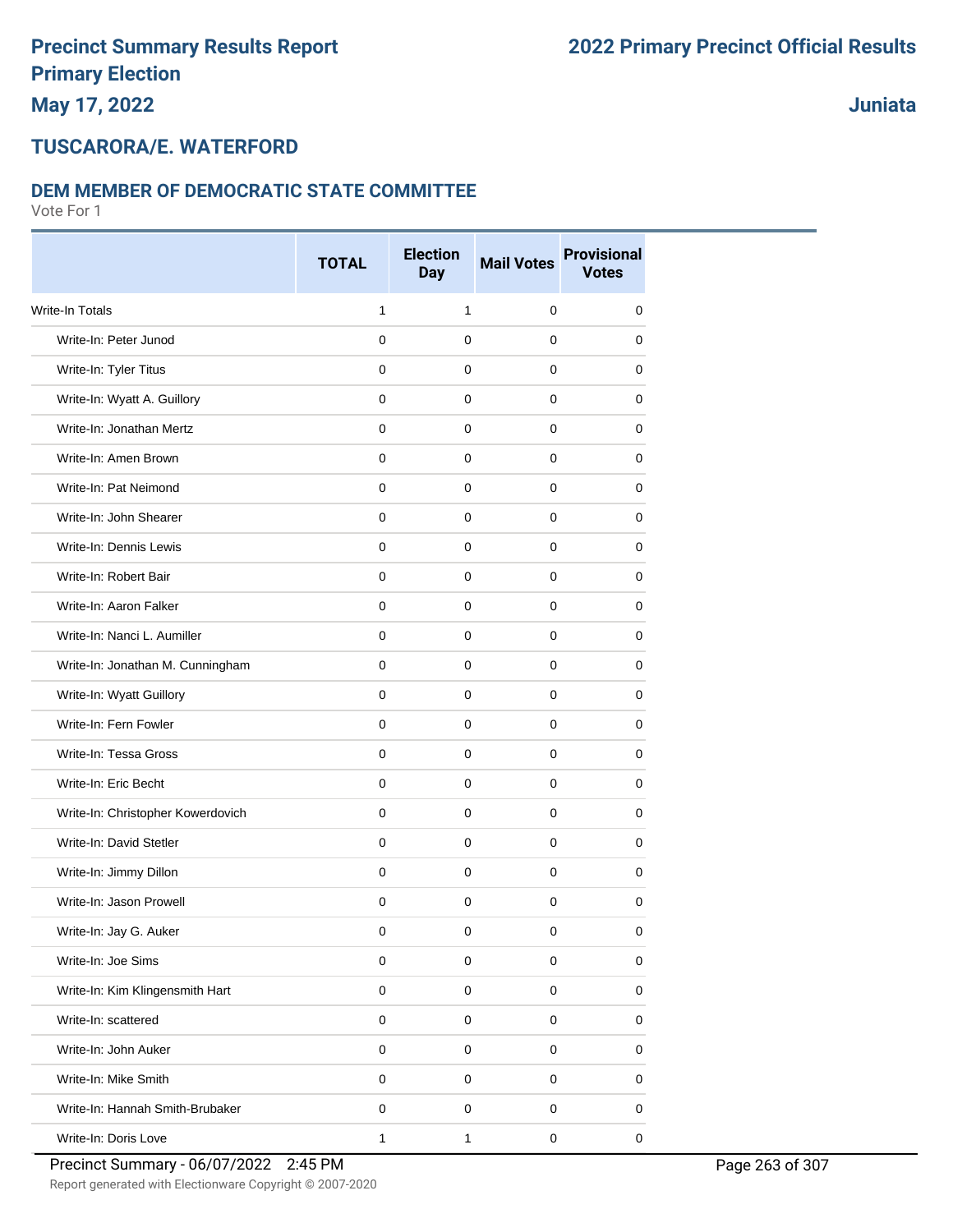### **Juniata**

## **TUSCARORA/E. WATERFORD**

#### **DEM MEMBER OF DEMOCRATIC STATE COMMITTEE**

Vote For 1

|                           | <b>TOTAL</b> | <b>Election</b><br><b>Day</b> | <b>Mail Votes</b> | <b>Provisional</b><br><b>Votes</b> |  |
|---------------------------|--------------|-------------------------------|-------------------|------------------------------------|--|
| Write-In: Curt Junod      | $\mathbf 0$  | $\mathbf 0$                   | $\mathbf 0$       | $\Omega$                           |  |
| Write-In: Thomas E. Fink  | $\mathbf 0$  | $\Omega$                      | $\mathbf 0$       | $\Omega$                           |  |
| Write-In: Johnathan Auker | $\mathbf 0$  | $\Omega$                      | $\mathbf 0$       | $\Omega$                           |  |
| Write-In: John Hershey    | $\mathbf 0$  | $\Omega$                      | $\mathbf 0$       | $\Omega$                           |  |
| Write-In: Lorrie Guillory | $\mathbf 0$  | $\Omega$                      | $\mathbf 0$       | $\Omega$                           |  |
| Not Assigned              | $\mathbf 0$  | $\Omega$                      | $\mathbf 0$       | $\Omega$                           |  |
| <b>Total Votes Cast</b>   | $\mathbf 1$  | $\overline{1}$                | $\mathbf{0}$      | $\mathbf 0$                        |  |
| Overvotes                 | $\mathbf 0$  | $\mathbf 0$                   | $\mathbf 0$       | $\Omega$                           |  |
| Undervotes                | 19           | 16                            | 3                 | $\Omega$                           |  |
| <b>Contest Totals</b>     | 20           | 17                            | 3                 | $\Omega$                           |  |

#### **DEM TUSCARORA TOWNSHIP/E. WATERFORD DISTRICT DEMOCRATIC**

|                          | <b>TOTAL</b> | <b>Election</b><br><b>Day</b> | <b>Mail Votes</b> | <b>Provisional</b><br><b>Votes</b> |
|--------------------------|--------------|-------------------------------|-------------------|------------------------------------|
| <b>Write-In Totals</b>   | 6            | 5                             | 1                 | $\Omega$                           |
| Write-In: Helen Robinson | 1            | 1                             | $\mathbf 0$       | 0                                  |
| Write-In: Ginger Best    | 1            | $\mathbf 0$                   | 1                 | $\Omega$                           |
| Write-In: Barry Milliken | 1            | 1                             | 0                 | 0                                  |
| Write-In: Linda Leahy    | 2            | 2                             | $\Omega$          | 0                                  |
| Write-In: Todd Parson    | 1            | 1                             | $\Omega$          | 0                                  |
| Not Assigned             | $\Omega$     | $\Omega$                      | $\Omega$          | $\Omega$                           |
| <b>Total Votes Cast</b>  | 6            | 5                             | 1                 | $\Omega$                           |
| Overvotes                | $\Omega$     | $\Omega$                      | $\Omega$          | $\Omega$                           |
| <b>Undervotes</b>        | 34           | 29                            | 5                 | $\Omega$                           |
| <b>Contest Totals</b>    | 40           | 34                            | 6                 | 0                                  |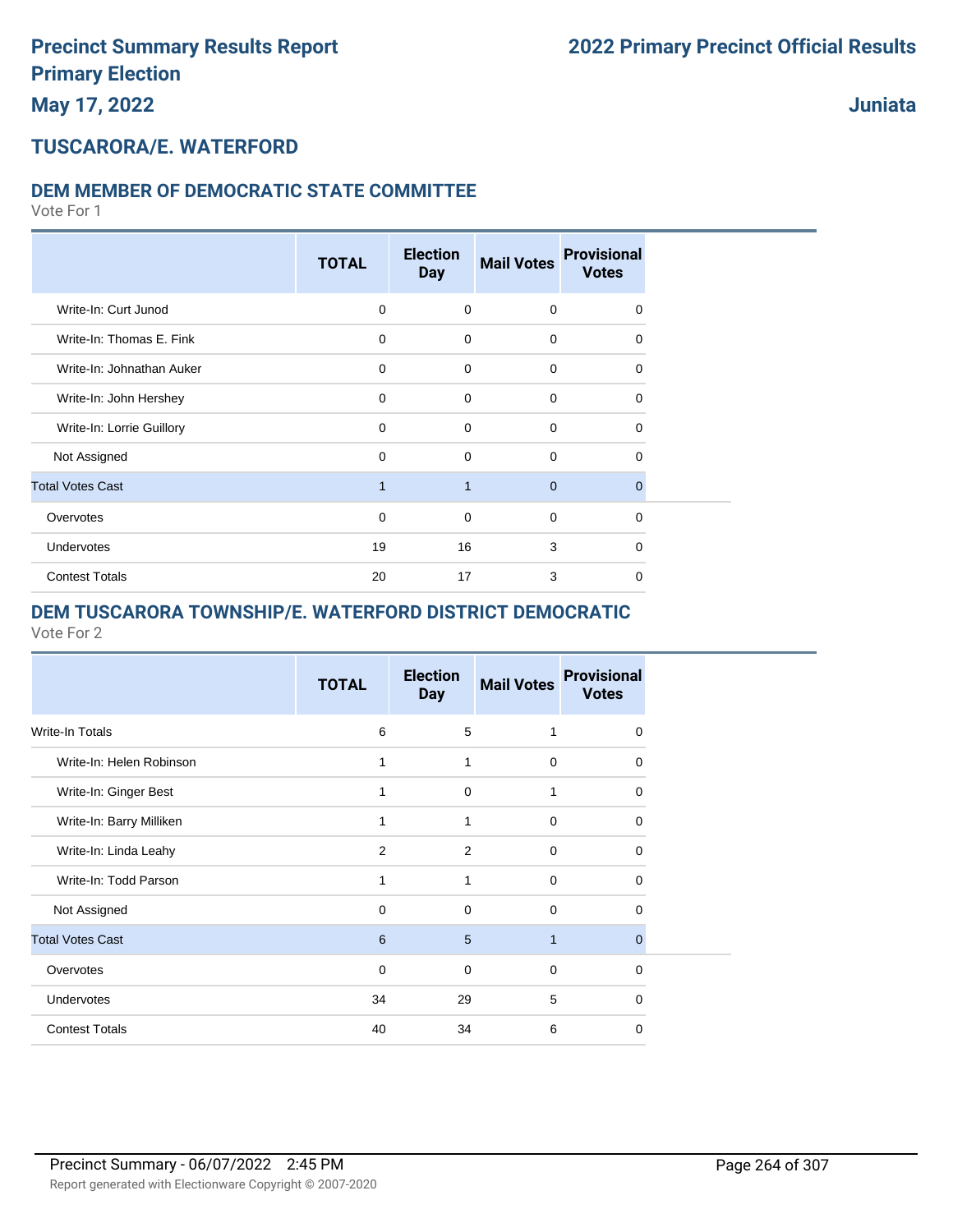## **Juniata**

# **TUSCARORA/E. WATERFORD**

#### **REP UNITED STATES SENATOR**

|                            | <b>TOTAL</b> | <b>Election</b><br><b>Day</b> | <b>Mail Votes</b> | <b>Provisional</b><br><b>Votes</b> |
|----------------------------|--------------|-------------------------------|-------------------|------------------------------------|
| <b>KATHY BARNETTE</b>      | 10           | $\boldsymbol{9}$              | 1                 |                                    |
|                            |              |                               |                   | 0                                  |
| <b>MEHMET OZ</b>           | 13           | 11                            | 2                 | 0                                  |
| <b>GEORGE BOCHETTO</b>     | 1            | 1                             | $\mathbf 0$       | 0                                  |
| <b>JEFF BARTOS</b>         | 3            | 3                             | $\mathbf 0$       | 0                                  |
| <b>DAVE MCCORMICK</b>      | 14           | 11                            | 3                 | 0                                  |
| <b>SEAN GALE</b>           | 0            | $\mathbf 0$                   | $\mathbf 0$       | 0                                  |
| <b>CARLA SANDS</b>         | 10           | 10                            | $\mathbf 0$       | 0                                  |
| <b>Write-In Totals</b>     | 0            | $\mathbf 0$                   | $\mathbf 0$       | 0                                  |
| Write-In: Malcolm Kenyatta | 0            | $\mathbf 0$                   | $\mathbf 0$       | 0                                  |
| Write-In: John Fetterman   | 0            | 0                             | $\mathbf 0$       | 0                                  |
| Write-In: scattered        | $\mathbf 0$  | $\mathbf 0$                   | $\mathbf 0$       | 0                                  |
| Not Assigned               | $\Omega$     | $\Omega$                      | $\mathbf 0$       | 0                                  |
| <b>Total Votes Cast</b>    | 51           | 45                            | 6                 | 0                                  |
| Overvotes                  | $\mathbf 0$  | $\mathbf 0$                   | $\mathbf 0$       | 0                                  |
| Undervotes                 | $\mathbf 0$  | $\mathbf 0$                   | $\mathbf 0$       | 0                                  |
| <b>Contest Totals</b>      | 51           | 45                            | 6                 | 0                                  |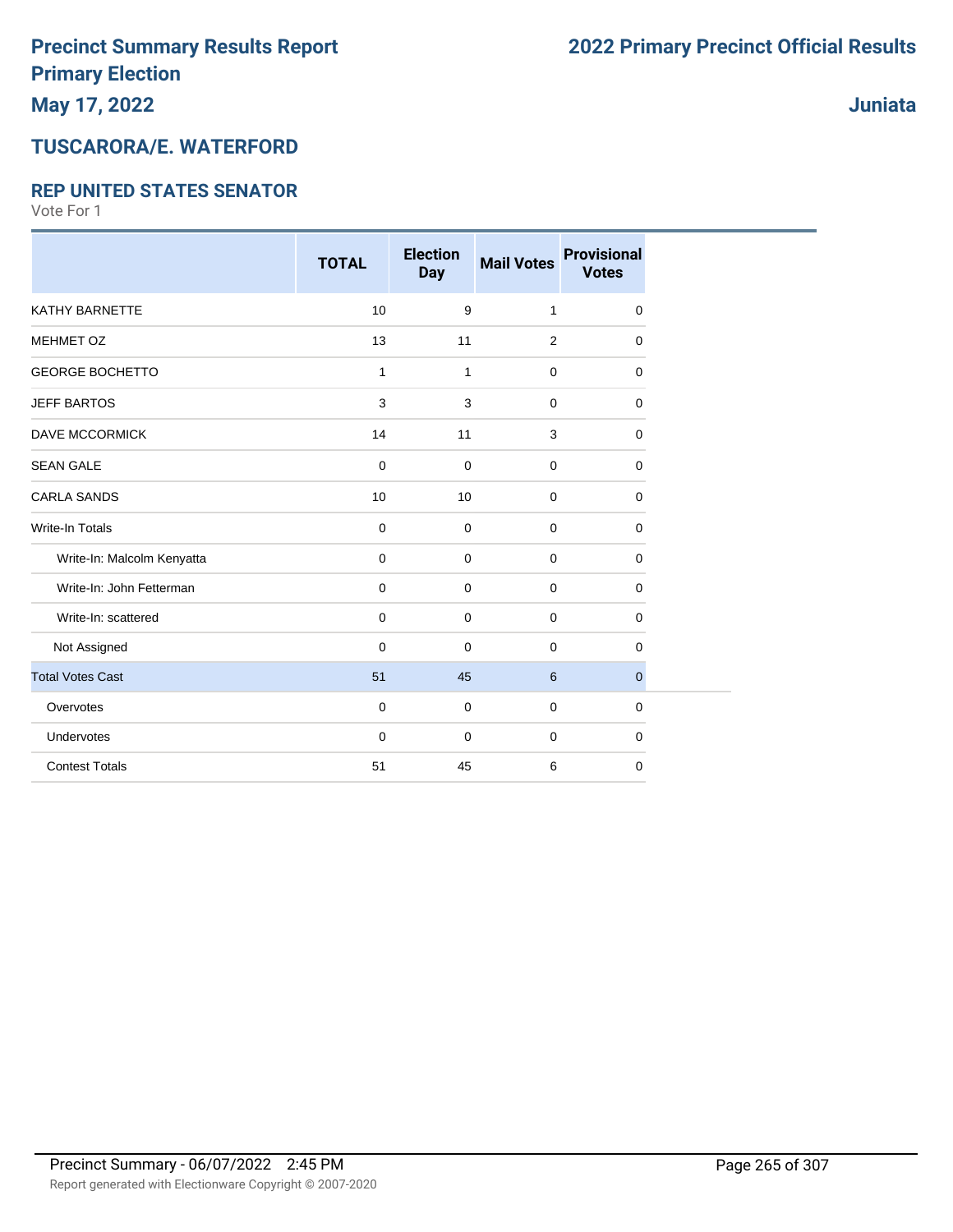#### **REP GOVERNOR**

Vote For 1

|                               | <b>TOTAL</b>   | <b>Election</b><br><b>Day</b> | <b>Mail Votes</b> | <b>Provisional</b><br><b>Votes</b> |
|-------------------------------|----------------|-------------------------------|-------------------|------------------------------------|
| <b>LOU BARLETTA</b>           | $\overline{4}$ | $\overline{4}$                | $\mathbf 0$       | $\mathbf 0$                        |
| DOUGLAS V. MASTRIANO          | 30             | 30                            | $\mathbf 0$       | 0                                  |
| <b>NCHE ZAMA</b>              | $\mathbf 0$    | $\mathbf 0$                   | $\mathbf 0$       | 0                                  |
| DAVE WHITE                    | $\mathbf{1}$   | $\mathbf 0$                   | $\mathbf{1}$      | 0                                  |
| <b>MELISSA HART</b>           | 1              | $\mathbf{1}$                  | $\mathbf 0$       | 0                                  |
| <b>BILL MCSWAIN</b>           | $\overline{7}$ | 3                             | 4                 | 0                                  |
| <b>CHARLIE GEROW</b>          | $\overline{c}$ | $\overline{2}$                | $\mathbf 0$       | 0                                  |
| <b>JOE GALE</b>               | 0              | $\mathbf 0$                   | $\mathbf 0$       | 0                                  |
| <b>JAKE CORMAN</b>            | 6              | 5                             | $\mathbf{1}$      | 0                                  |
| Write-In Totals               | 0              | $\mathbf 0$                   | $\mathbf 0$       | 0                                  |
| Write-In: Maggie Hackenberger | 0              | $\mathbf 0$                   | 0                 | 0                                  |
| Write-In: Josh Shapiro        | 0              | $\mathbf 0$                   | $\mathbf 0$       | 0                                  |
| Write-In: scattered           | 0              | $\mathbf 0$                   | $\mathbf 0$       | 0                                  |
| Not Assigned                  | $\mathbf 0$    | $\mathbf 0$                   | $\mathbf 0$       | 0                                  |
| <b>Total Votes Cast</b>       | 51             | 45                            | $\,6\,$           | $\mathbf 0$                        |
| Overvotes                     | 0              | $\mathbf 0$                   | $\mathbf 0$       | 0                                  |
| Undervotes                    | $\mathbf 0$    | $\mathbf 0$                   | $\mathbf 0$       | 0                                  |
| <b>Contest Totals</b>         | 51             | 45                            | 6                 | 0                                  |

**Juniata**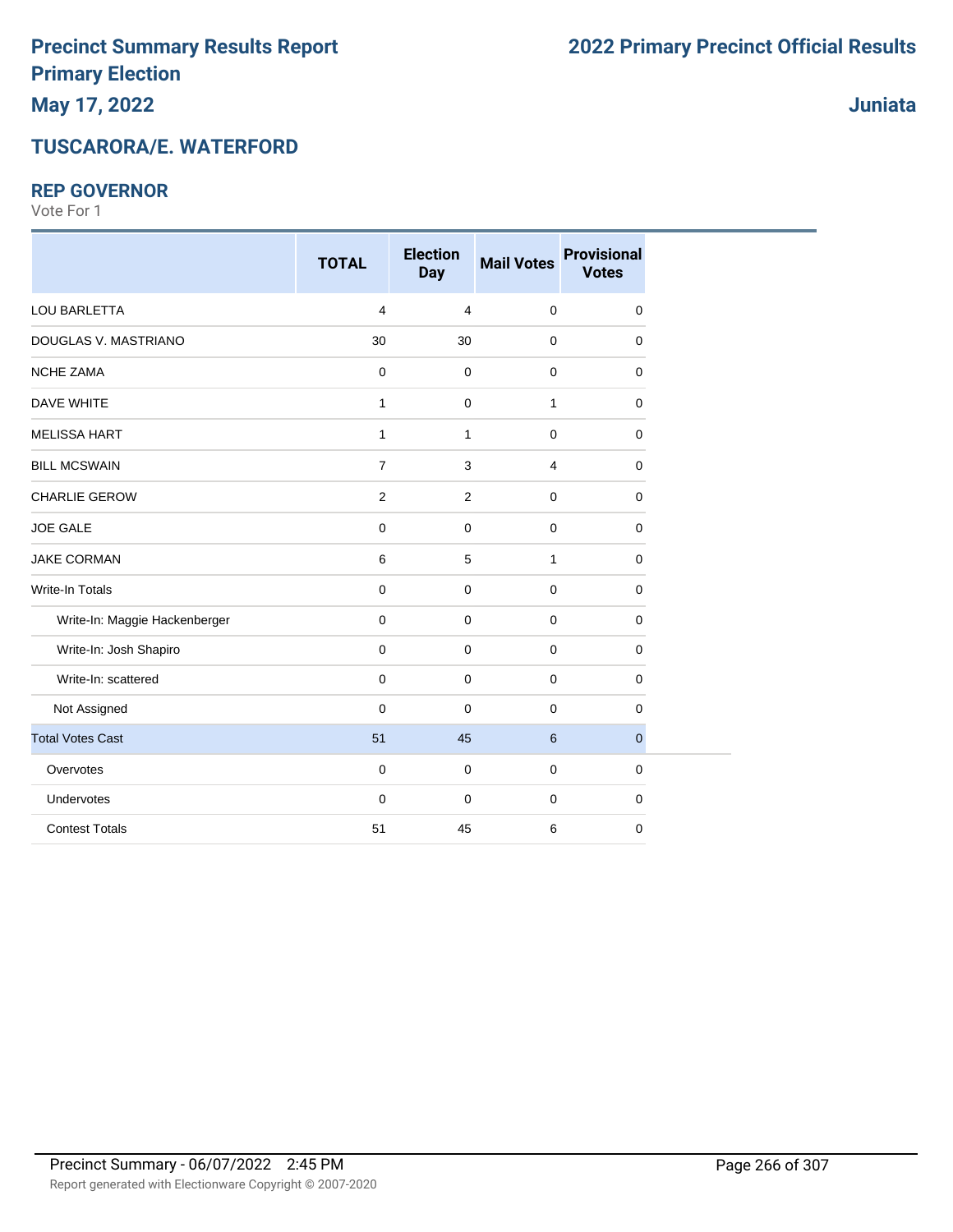# **May 17, 2022**

### **TUSCARORA/E. WATERFORD**

#### **REP LIEUTENANT GOVERNOR**

Vote For 1

|                            | <b>TOTAL</b>   | <b>Election</b><br><b>Day</b> | <b>Mail Votes</b>       | <b>Provisional</b><br><b>Votes</b> |
|----------------------------|----------------|-------------------------------|-------------------------|------------------------------------|
| <b>CLARICE SCHILLINGER</b> | $\overline{7}$ | $\overline{7}$                | $\pmb{0}$               | 0                                  |
| JAMES EARL JONES           | 3              | 3                             | 0                       | 0                                  |
| <b>RICK SACCONE</b>        | 2              | $\overline{c}$                | 0                       | 0                                  |
| <b>JOHN BROWN</b>          | $\mathbf{1}$   | $\mathbf{1}$                  | 0                       | 0                                  |
| <b>CHRIS FRYE</b>          | 4              | 4                             | 0                       | 0                                  |
| JEFF COLEMAN               | 9              | 8                             | 1                       | 0                                  |
| <b>RUSS DIAMOND</b>        | $\mathbf 0$    | $\mathbf 0$                   | 0                       | 0                                  |
| CARRIE LEWIS DELROSSO      | 11             | 9                             | 2                       | 0                                  |
| <b>TEDDY DANIELS</b>       | 8              | $\overline{7}$                | 1                       | 0                                  |
| <b>Write-In Totals</b>     | $\mathbf 0$    | $\mathbf 0$                   | 0                       | 0                                  |
| Write-In: Jake Corman      | $\mathbf 0$    | $\mathbf 0$                   | $\pmb{0}$               | 0                                  |
| Write-In: Steve Imes       | $\mathbf 0$    | $\mathbf 0$                   | $\pmb{0}$               | 0                                  |
| Write-In: Jeff Bartos      | $\mathbf 0$    | $\mathbf 0$                   | 0                       | 0                                  |
| Write-In: Lou Barletta     | $\mathbf 0$    | 0                             | 0                       | 0                                  |
| Write-In: Kathy Barnette   | $\mathbf 0$    | $\mathbf 0$                   | $\pmb{0}$               | 0                                  |
| Write-In: John Reichenbach | 0              | 0                             | 0                       | 0                                  |
| Write-In: Josh Imes        | $\mathbf 0$    | 0                             | 0                       | 0                                  |
| Write-In: Austin Davis     | $\mathbf 0$    | $\mathbf 0$                   | $\mathbf 0$             | 0                                  |
| Write-In: Philip Rickert   | $\mathbf 0$    | $\mathbf 0$                   | 0                       | 0                                  |
| Write-In: Dave White       | $\pmb{0}$      | $\mathsf 0$                   | $\pmb{0}$               | 0                                  |
| Write-In: scattered        | 0              | $\pmb{0}$                     | 0                       | 0                                  |
| Write-In: Brian Sims       | 0              | 0                             | 0                       | 0                                  |
| Write-In: Brennan Paden    | $\pmb{0}$      | $\mathbf 0$                   | $\pmb{0}$               | 0                                  |
| Not Assigned               | $\mathbf 0$    | 0                             | 0                       | 0                                  |
| <b>Total Votes Cast</b>    | 45             | 41                            | $\overline{\mathbf{4}}$ | $\overline{0}$                     |
| Overvotes                  | $\pmb{0}$      | $\mathsf 0$                   | $\pmb{0}$               | $\pmb{0}$                          |
| Undervotes                 | 6              | 4                             | $\sqrt{2}$              | 0                                  |
| <b>Contest Totals</b>      | 51             | 45                            | $\,6$                   | $\pmb{0}$                          |

**Juniata**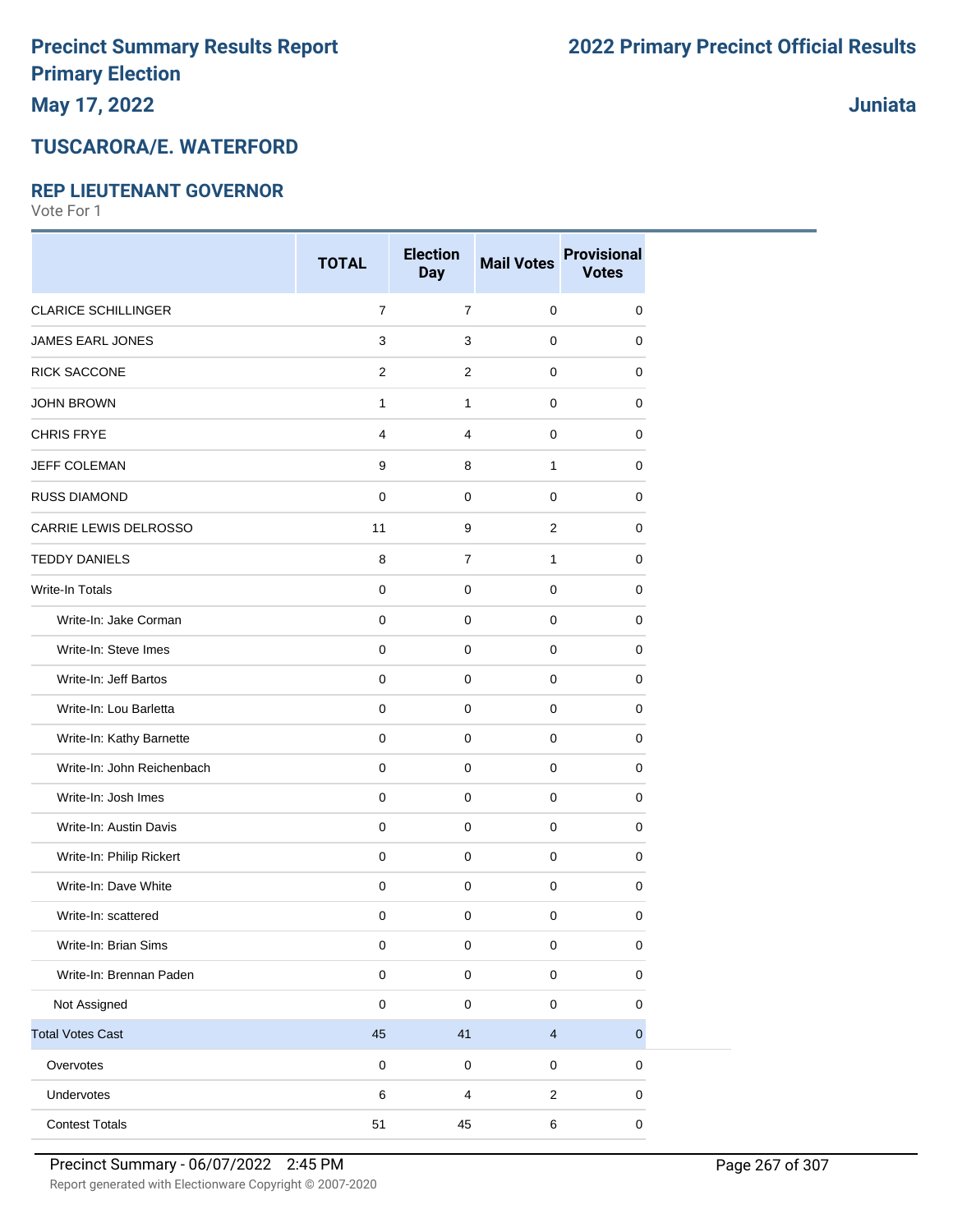**Juniata**

#### **TUSCARORA/E. WATERFORD**

#### **REP REPRESENTATIVE IN CONGRESS 13TH DISTRICT**

|                               | <b>TOTAL</b> | <b>Election</b><br><b>Day</b> | <b>Mail Votes</b> | <b>Provisional</b><br><b>Votes</b> |
|-------------------------------|--------------|-------------------------------|-------------------|------------------------------------|
| JOHN JOYCE                    | 46           | 40                            | 6                 | $\mathbf 0$                        |
| <b>Write-In Totals</b>        | 0            | $\mathbf 0$                   | $\mathbf 0$       | $\mathbf 0$                        |
| Write-In: Glenn Suppllee      | $\mathbf 0$  | $\mathbf 0$                   | 0                 | 0                                  |
| Write-In: scattered           | $\mathbf{0}$ | $\mathbf 0$                   | $\pmb{0}$         | $\mathbf 0$                        |
| Write-In: Joseph D. Long      | $\mathbf 0$  | $\mathbf 0$                   | 0                 | $\mathbf 0$                        |
| Write-In: Mark Critz          | $\mathbf 0$  | $\mathbf 0$                   | $\mathbf 0$       | 0                                  |
| Write-In: Ginger Oberlin      | $\mathbf 0$  | $\mathbf 0$                   | $\mathbf 0$       | $\mathbf 0$                        |
| Write-In: Abby Normal         | $\mathbf 0$  | $\mathbf 0$                   | 0                 | $\mathbf 0$                        |
| Write-In: John Hershey        | $\mathbf 0$  | $\mathbf 0$                   | 0                 | 0                                  |
| Write-In: John Mingle         | $\mathbf 0$  | $\Omega$                      | $\mathbf 0$       | $\mathbf 0$                        |
| Write-In: George Smith        | $\mathbf 0$  | $\mathbf 0$                   | $\pmb{0}$         | $\mathbf 0$                        |
| Write-In: Blake Henry         | $\mathbf 0$  | $\mathbf 0$                   | 0                 | $\mathbf 0$                        |
| Write-In: Jonathan Cunningham | $\mathbf 0$  | $\mathbf 0$                   | $\mathbf 0$       | $\mathbf 0$                        |
| Write-In: Donald Fultz        | $\mathbf 0$  | $\mathbf 0$                   | 0                 | $\mathbf 0$                        |
| Write-In: Carmela Ciliberti   | $\mathbf 0$  | $\mathbf 0$                   | $\mathbf 0$       | 0                                  |
| Not Assigned                  | $\mathbf 0$  | $\mathbf 0$                   | 0                 | $\mathbf 0$                        |
| <b>Total Votes Cast</b>       | 46           | 40                            | 6                 | $\overline{0}$                     |
| Overvotes                     | 0            | $\mathbf 0$                   | 0                 | $\mathbf 0$                        |
| Undervotes                    | 5            | 5                             | 0                 | $\pmb{0}$                          |
| <b>Contest Totals</b>         | 51           | 45                            | 6                 | $\mathbf 0$                        |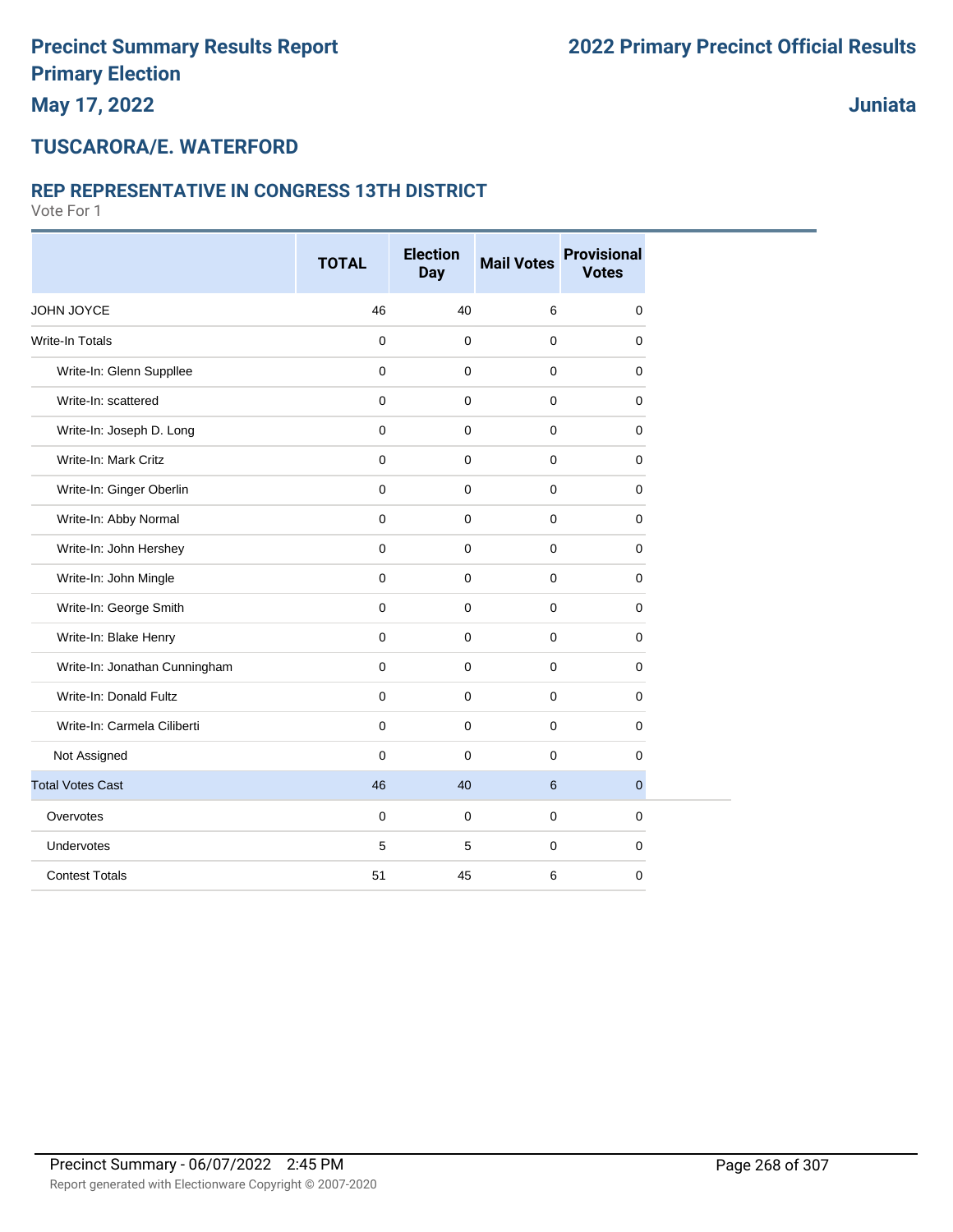**Juniata**

#### **TUSCARORA/E. WATERFORD**

#### **REP SENATOR IN THE GENERAL ASSEMBLY 30TH DISTRICT**

|                          | <b>TOTAL</b> | <b>Election</b> | <b>Mail Votes</b> | <b>Provisional</b> |
|--------------------------|--------------|-----------------|-------------------|--------------------|
|                          |              | <b>Day</b>      |                   | <b>Votes</b>       |
| <b>JUDY WARD</b>         | 43           | 37              | 6                 | 0                  |
| <b>Write-In Totals</b>   | $\mathbf 0$  | $\mathbf 0$     | $\pmb{0}$         | 0                  |
| Write-In: Donald Fultz   | $\mathbf 0$  | $\mathbf 0$     | $\mathbf 0$       | 0                  |
| Write-In: John Hershey   | $\mathbf 0$  | $\mathbf 0$     | $\mathbf 0$       | 0                  |
| Write-In: scattered      | $\mathbf 0$  | $\mathbf 0$     | $\mathbf 0$       | 0                  |
| Write-In: Bonnie Comp    | $\mathbf 0$  | $\mathbf 0$     | $\mathbf 0$       | 0                  |
| Write-In: Cody Burns     | $\mathbf 0$  | $\mathbf 0$     | $\mathbf 0$       | 0                  |
| Write-In: Carol Taylor   | $\mathbf 0$  | $\mathbf 0$     | $\mathbf 0$       | 0                  |
| Write-In: Michael Kramer | $\mathbf 0$  | $\mathbf 0$     | $\mathbf 0$       | 0                  |
| Write-In: Ginger Oberlin | $\mathbf 0$  | $\mathbf 0$     | $\mathbf 0$       | 0                  |
| Write-In: Dave Fry       | $\mathbf 0$  | $\mathbf 0$     | $\mathbf 0$       | 0                  |
| Write-In: Blake Henry    | $\mathbf 0$  | $\mathbf 0$     | $\mathbf 0$       | 0                  |
| Not Assigned             | $\Omega$     | $\mathbf 0$     | $\Omega$          | 0                  |
| <b>Total Votes Cast</b>  | 43           | 37              | $6\phantom{1}6$   | $\mathbf{0}$       |
| Overvotes                | $\mathbf 0$  | $\mathbf 0$     | $\mathbf 0$       | 0                  |
| Undervotes               | 8            | 8               | $\mathbf 0$       | 0                  |
| <b>Contest Totals</b>    | 51           | 45              | 6                 | $\mathbf 0$        |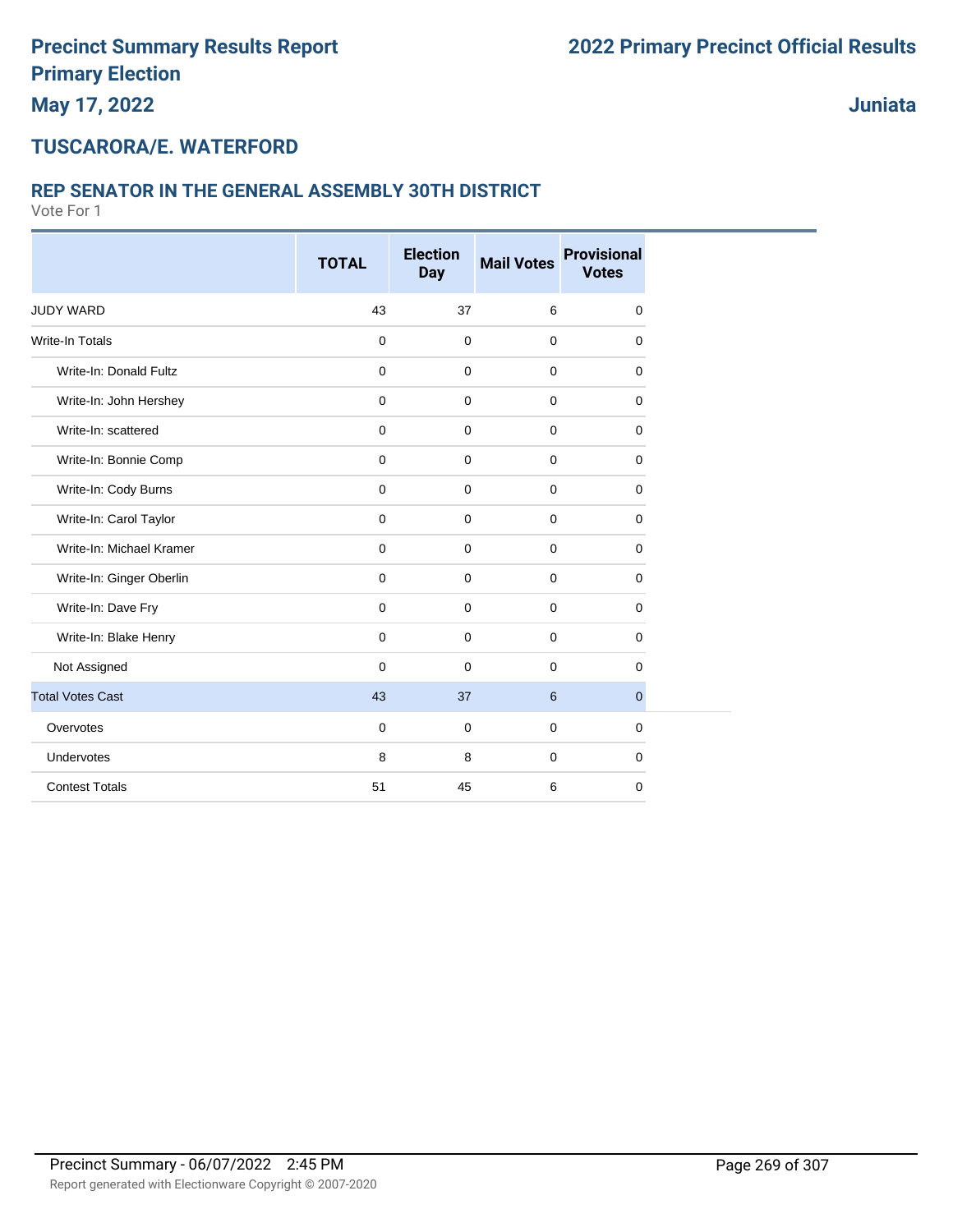#### **TUSCARORA/E. WATERFORD**

#### **REP REPRESENTATIVE IN THE GENERAL ASSEMBLY 86TH DISTRICT**

|                              | <b>TOTAL</b> | <b>Election</b><br><b>Day</b> | <b>Mail Votes</b> | <b>Provisional</b><br><b>Votes</b> |  |
|------------------------------|--------------|-------------------------------|-------------------|------------------------------------|--|
| <b>JOHN HERSHEY</b>          | 29           | 27                            | 2                 | $\Omega$                           |  |
| PERRY STAMBAUGH              | 22           | 18                            | $\overline{4}$    | $\Omega$                           |  |
| <b>Write-In Totals</b>       | 0            | $\mathbf 0$                   | $\mathbf 0$       | 0                                  |  |
| Write-In: Edward T. Reinhold | 0            | $\mathbf 0$                   | $\mathbf 0$       | 0                                  |  |
| Write-In: Jared Charles      | 0            | $\mathbf 0$                   | $\mathbf 0$       | 0                                  |  |
| Not Assigned                 | 0            | $\mathbf 0$                   | $\mathbf 0$       | $\Omega$                           |  |
| <b>Total Votes Cast</b>      | 51           | 45                            | 6                 | $\mathbf{0}$                       |  |
| Overvotes                    | 0            | $\mathbf 0$                   | $\mathbf 0$       | $\mathbf 0$                        |  |
| Undervotes                   | $\mathbf 0$  | $\mathbf 0$                   | $\mathbf 0$       | $\Omega$                           |  |
| <b>Contest Totals</b>        | 51           | 45                            | 6                 | $\Omega$                           |  |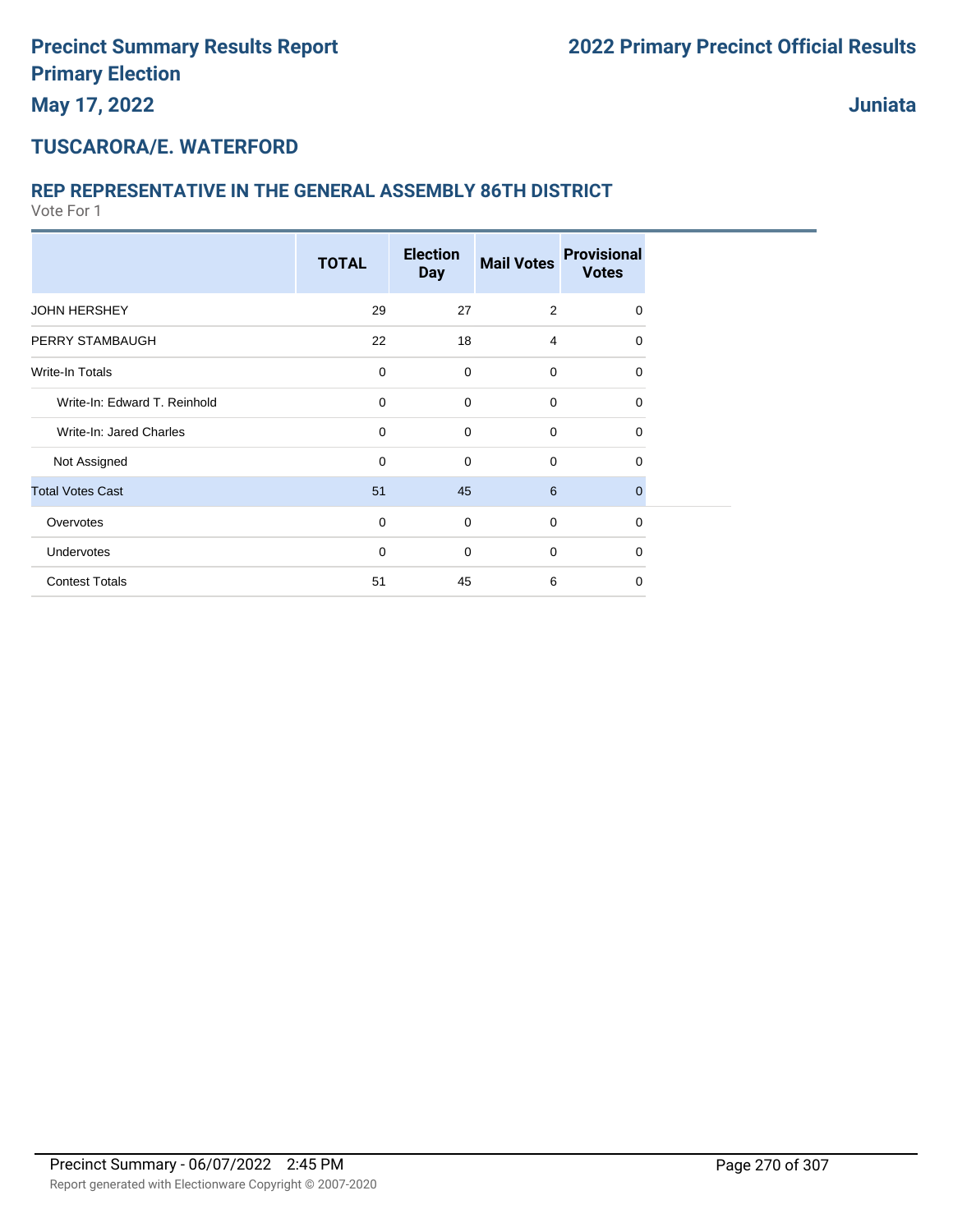**Juniata**

#### **TUSCARORA/E. WATERFORD**

#### **REP MEMBER OF REPUBLICAN STATE COMMITTEE**

|                                      | <b>TOTAL</b> | <b>Election</b><br><b>Day</b> | <b>Mail Votes</b> | <b>Provisional</b><br><b>Votes</b> |
|--------------------------------------|--------------|-------------------------------|-------------------|------------------------------------|
| <b>NANCI L. AUMILLER</b>             | 46           | 41                            | 5                 | $\mathbf 0$                        |
| <b>Write-In Totals</b>               | 1            | $\mathbf 0$                   | 1                 | $\mathbf 0$                        |
| Write-In: scattered                  | $\mathbf{1}$ | $\mathbf 0$                   | $\mathbf{1}$      | $\mathbf 0$                        |
| Write-In: Katrina D. Dolan           | $\Omega$     | $\Omega$                      | 0                 | $\mathbf 0$                        |
| Write-In: Ginger Oberlin             | $\mathbf 0$  | $\mathbf 0$                   | 0                 | 0                                  |
| Write-In: David Hunsberger           | $\mathbf 0$  | $\mathbf 0$                   | $\mathbf 0$       | $\mathbf 0$                        |
| Write-In: Zachary Williams           | $\mathbf 0$  | $\mathbf 0$                   | $\mathbf 0$       | $\mathbf 0$                        |
| Write-In: Abbie Normal               | $\mathbf 0$  | $\mathbf 0$                   | 0                 | 0                                  |
| Write-In: Monica Wert                | $\mathbf 0$  | $\mathbf 0$                   | $\mathbf 0$       | 0                                  |
| Write-In: Elizebath M. Raffensberger | $\mathbf 0$  | $\Omega$                      | 0                 | $\mathbf 0$                        |
| Write-In: Tammy Heikes               | $\mathbf{0}$ | $\Omega$                      | 0                 | $\mathbf 0$                        |
| Write-In: Philip Rickert             | $\mathbf 0$  | 0                             | $\mathbf 0$       | 0                                  |
| Write-In: Bradley Hershey            | $\mathbf 0$  | $\mathbf 0$                   | $\mathbf 0$       | 0                                  |
| Write-In: Donald Fultz               | $\mathbf 0$  | $\mathbf 0$                   | 0                 | 0                                  |
| Write-In: Doug Elsasser              | $\mathbf 0$  | $\mathbf 0$                   | 0                 | 0                                  |
| Not Assigned                         | $\Omega$     | $\Omega$                      | $\mathbf 0$       | $\mathbf 0$                        |
| <b>Total Votes Cast</b>              | 47           | 41                            | 6                 | $\mathbf{0}$                       |
| Overvotes                            | $\mathbf 0$  | $\mathbf 0$                   | $\mathbf 0$       | $\mathbf 0$                        |
| <b>Undervotes</b>                    | 4            | 4                             | $\mathbf 0$       | $\mathbf 0$                        |
| <b>Contest Totals</b>                | 51           | 45                            | 6                 | $\mathbf 0$                        |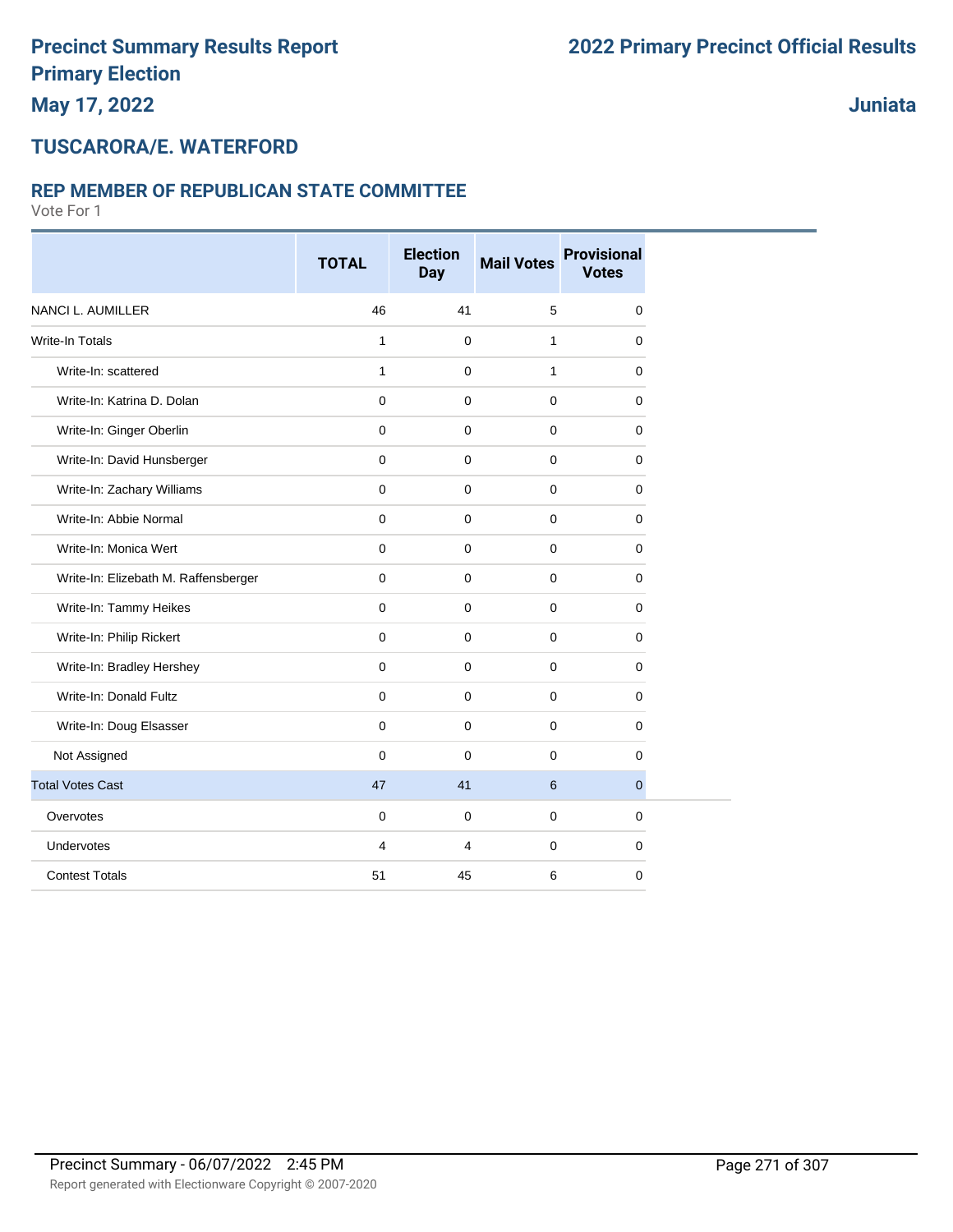## **TUSCARORA/E. WATERFORD**

#### Vote For 2 **REP TUSCARORA TOWNSHIP/E. WATERFORD DISTRICT REPUBLICAN COMMITTEEPERSON**

|                            | <b>TOTAL</b> | <b>Election</b><br><b>Day</b> | <b>Mail Votes</b> | <b>Provisional</b><br><b>Votes</b> |
|----------------------------|--------------|-------------------------------|-------------------|------------------------------------|
|                            |              |                               |                   |                                    |
| <b>Write-In Totals</b>     | 8            | $\overline{7}$                | 1                 | 0                                  |
| Write-In: Jason Piper      | 1            | 1                             | $\mathbf 0$       | 0                                  |
| Write-In: Lesa Gray        | 1            | 1                             | $\mathbf 0$       | 0                                  |
| Write-In: Terrance Shepler | $\mathbf{1}$ | 1                             | $\mathbf 0$       | 0                                  |
| Write-In: Albert Gray      | 1            | 1                             | $\mathbf 0$       | 0                                  |
| Write-In: Roxie Jones      | 2            | $\mathbf{1}$                  | 1                 | 0                                  |
| Write-In: Brian Henry      | 1            | 1                             | $\mathbf 0$       | 0                                  |
| Write-In: Heidi L. Love    | 1            | 1                             | $\mathbf 0$       | 0                                  |
| Not Assigned               | $\mathbf 0$  | $\mathbf 0$                   | $\mathbf 0$       | 0                                  |
| <b>Total Votes Cast</b>    | 8            | $\overline{7}$                | $\mathbf{1}$      | $\Omega$                           |
| Overvotes                  | $\mathbf 0$  | $\mathbf 0$                   | $\mathbf 0$       | $\Omega$                           |
| Undervotes                 | 94           | 83                            | 11                | 0                                  |
| <b>Contest Totals</b>      | 102          | 90                            | 12                | 0                                  |
|                            |              |                               |                   |                                    |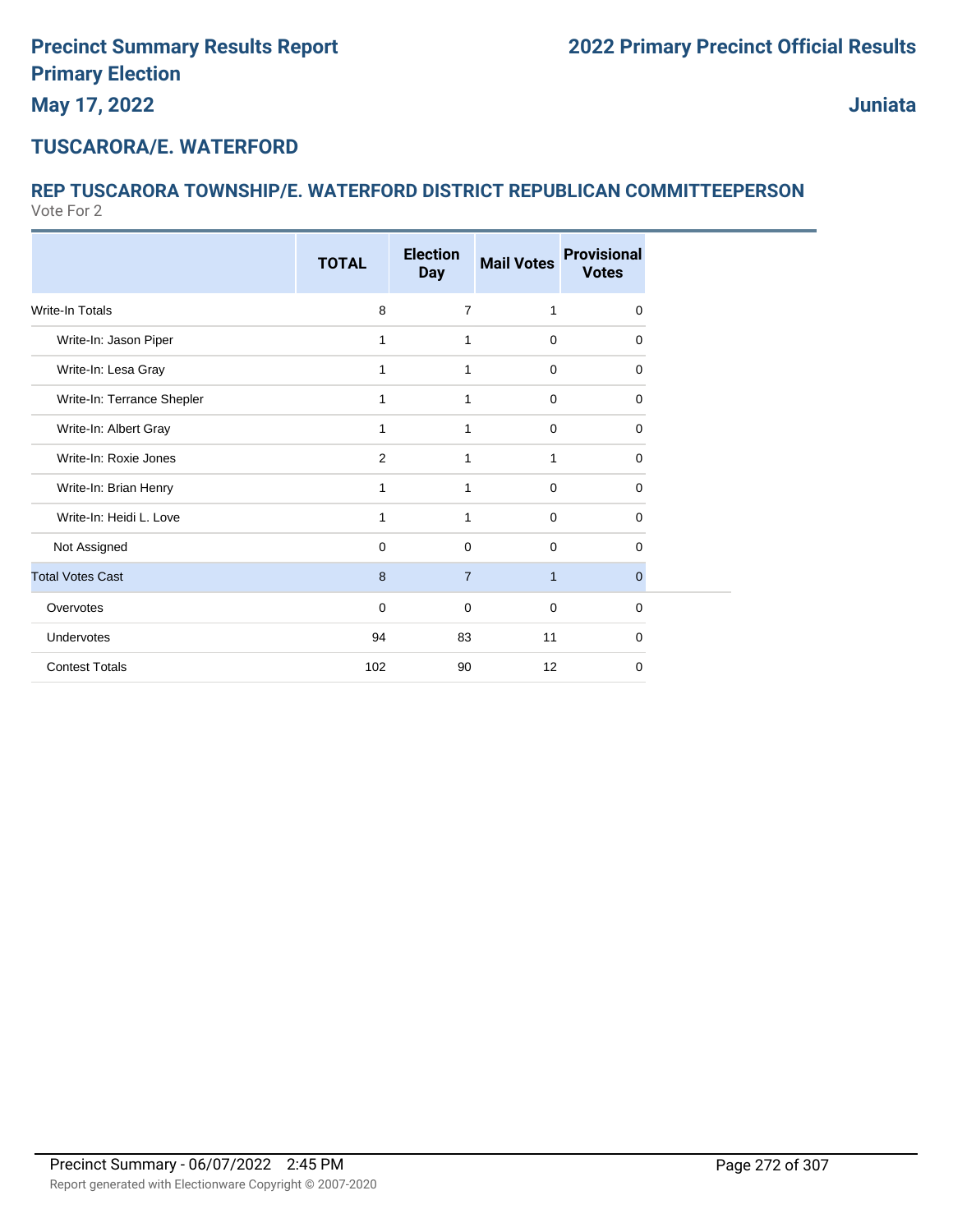### **TUSCARORA/TUSC**

|  |  | <b>Juniata</b> |
|--|--|----------------|
|  |  |                |

#### **STATISTICS**

|                                   | <b>TOTAL</b> | <b>Election Day Mail Votes</b> |    | <b>Provisional</b><br><b>Votes</b> |
|-----------------------------------|--------------|--------------------------------|----|------------------------------------|
| Registered Voters - Total         | 489          |                                |    |                                    |
| Registered Voters - Democratic    | 112          |                                |    |                                    |
| Registered Voters - Republican    | 377          |                                |    |                                    |
| Registered Voters - NONPARTISAN   | $\mathbf 0$  |                                |    |                                    |
| <b>Ballots Cast - Total</b>       | 241          | 211                            | 30 | 0                                  |
| <b>Ballots Cast - Democratic</b>  | 48           | 31                             | 17 | $\Omega$                           |
| Ballots Cast - Republican         | 193          | 180                            | 13 | 0                                  |
| <b>Ballots Cast - NONPARTISAN</b> | $\mathbf 0$  | 0                              | 0  | 0                                  |
| <b>Ballots Cast - Blank</b>       | 0            | 0                              | 0  | 0                                  |
| <b>Voter Turnout - Total</b>      | 49.28%       |                                |    |                                    |
| Voter Turnout - Democratic        | 42.86%       |                                |    |                                    |
| Voter Turnout - Republican        | 51.19%       |                                |    |                                    |
| Voter Turnout - NONPARTISAN       | 0.00%        |                                |    |                                    |

#### **DEM UNITED STATES SENATOR**

|                          | <b>TOTAL</b> | <b>Election</b><br><b>Day</b> | <b>Mail Votes</b> | <b>Provisional</b><br><b>Votes</b> |
|--------------------------|--------------|-------------------------------|-------------------|------------------------------------|
| <b>ALEX KHALIL</b>       | 3            | $\mathcal{P}$                 | 1                 | $\Omega$                           |
| <b>CONOR LAMB</b>        | 4            | 2                             | 2                 | $\Omega$                           |
| <b>MALCOLM KENYATTA</b>  | 4            | 2                             | 2                 | $\Omega$                           |
| <b>JOHN FETTERMAN</b>    | 36           | 24                            | 12                | $\Omega$                           |
| Write-In Totals          | $\Omega$     | $\Omega$                      | $\Omega$          | 0                                  |
| Write-In: Kathy Barnette | $\Omega$     | $\Omega$                      | $\Omega$          | $\Omega$                           |
| Write-In: scattered      | 0            | $\Omega$                      | $\Omega$          | 0                                  |
| Write-In: Mehmet Oz      | $\Omega$     | $\Omega$                      | $\Omega$          | $\Omega$                           |
| Write-In: Conor Lamb     | $\Omega$     | $\Omega$                      | $\Omega$          | 0                                  |
| Write-In: Carla Sands    | $\Omega$     | $\Omega$                      | $\Omega$          | 0                                  |
| Write-In: John Hershey   | $\Omega$     | $\Omega$                      | $\Omega$          | 0                                  |
| Write-In: Dave McCormick | $\mathbf 0$  | 0                             | $\Omega$          | 0                                  |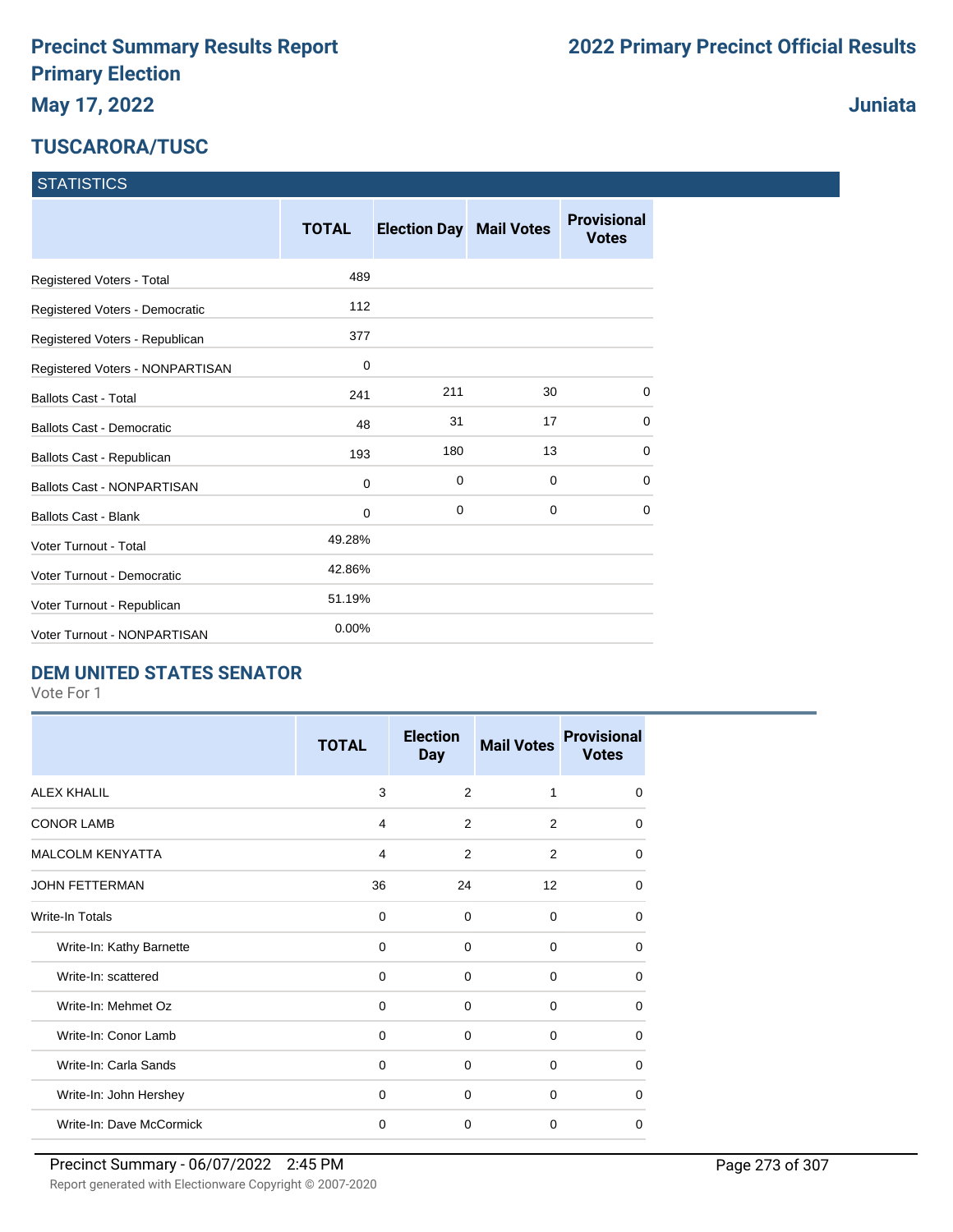# **May 17, 2022**

#### **Juniata**

## **TUSCARORA/TUSC**

#### **DEM UNITED STATES SENATOR**

Vote For 1

|                         | <b>TOTAL</b> | <b>Election</b><br><b>Day</b> | <b>Mail Votes</b> | <b>Provisional</b><br><b>Votes</b> |  |
|-------------------------|--------------|-------------------------------|-------------------|------------------------------------|--|
| Write-In: Jeff Bartos   | 0            | $\mathbf 0$                   | $\mathbf 0$       | 0                                  |  |
| Not Assigned            | 0            | 0                             | $\mathbf 0$       | 0                                  |  |
| <b>Total Votes Cast</b> | 47           | 30                            | 17                | $\Omega$                           |  |
| Overvotes               | 0            | $\mathbf 0$                   | $\mathbf 0$       | 0                                  |  |
| Undervotes              |              | 1                             | $\mathbf 0$       | 0                                  |  |
| <b>Contest Totals</b>   | 48           | 31                            | 17                | 0                                  |  |

#### **DEM GOVERNOR**

|                          | <b>TOTAL</b>   | <b>Election</b><br><b>Day</b> | <b>Mail Votes</b> | <b>Provisional</b><br><b>Votes</b> |
|--------------------------|----------------|-------------------------------|-------------------|------------------------------------|
| <b>JOSH SHAPIRO</b>      | 45             | 28                            | 17                | $\mathbf 0$                        |
| <b>Write-In Totals</b>   | 1              | 1                             | $\mathbf 0$       | 0                                  |
| Write-In: Jake Corman    | $\mathbf 0$    | $\mathbf 0$                   | $\mathbf 0$       | 0                                  |
| Write-In: David White    | $\mathbf 0$    | $\Omega$                      | $\Omega$          | $\Omega$                           |
| Write-In: Bill McSwain   | $\mathbf 0$    | $\Omega$                      | $\mathbf 0$       | 0                                  |
| Write-In: scattered      | $\mathbf 0$    | $\Omega$                      | $\mathbf 0$       | 0                                  |
| Write-In: Abe Stroup     | $\mathbf 0$    | $\mathbf 0$                   | $\mathbf 0$       | 0                                  |
| Write-In: Lou Barletta   | $\mathbf 0$    | $\mathbf 0$                   | $\mathbf 0$       | 0                                  |
| Write-In: Nche Zame      | $\mathbf 0$    | $\Omega$                      | $\mathbf 0$       | $\mathbf 0$                        |
| Write-In: Melissa Hart   | $\mathbf 0$    | $\mathbf 0$                   | $\mathbf 0$       | $\mathbf 0$                        |
| Write-In: Doug Mastriano | 1              | $\mathbf{1}$                  | $\mathbf 0$       | $\mathbf 0$                        |
| Not Assigned             | $\mathbf 0$    | $\Omega$                      | $\mathbf 0$       | 0                                  |
| <b>Total Votes Cast</b>  | 46             | 29                            | 17                | $\mathbf{0}$                       |
| Overvotes                | $\mathbf 0$    | $\mathbf 0$                   | $\mathbf 0$       | 0                                  |
| Undervotes               | $\overline{2}$ | $\overline{2}$                | $\mathbf 0$       | 0                                  |
| <b>Contest Totals</b>    | 48             | 31                            | 17                | $\mathbf 0$                        |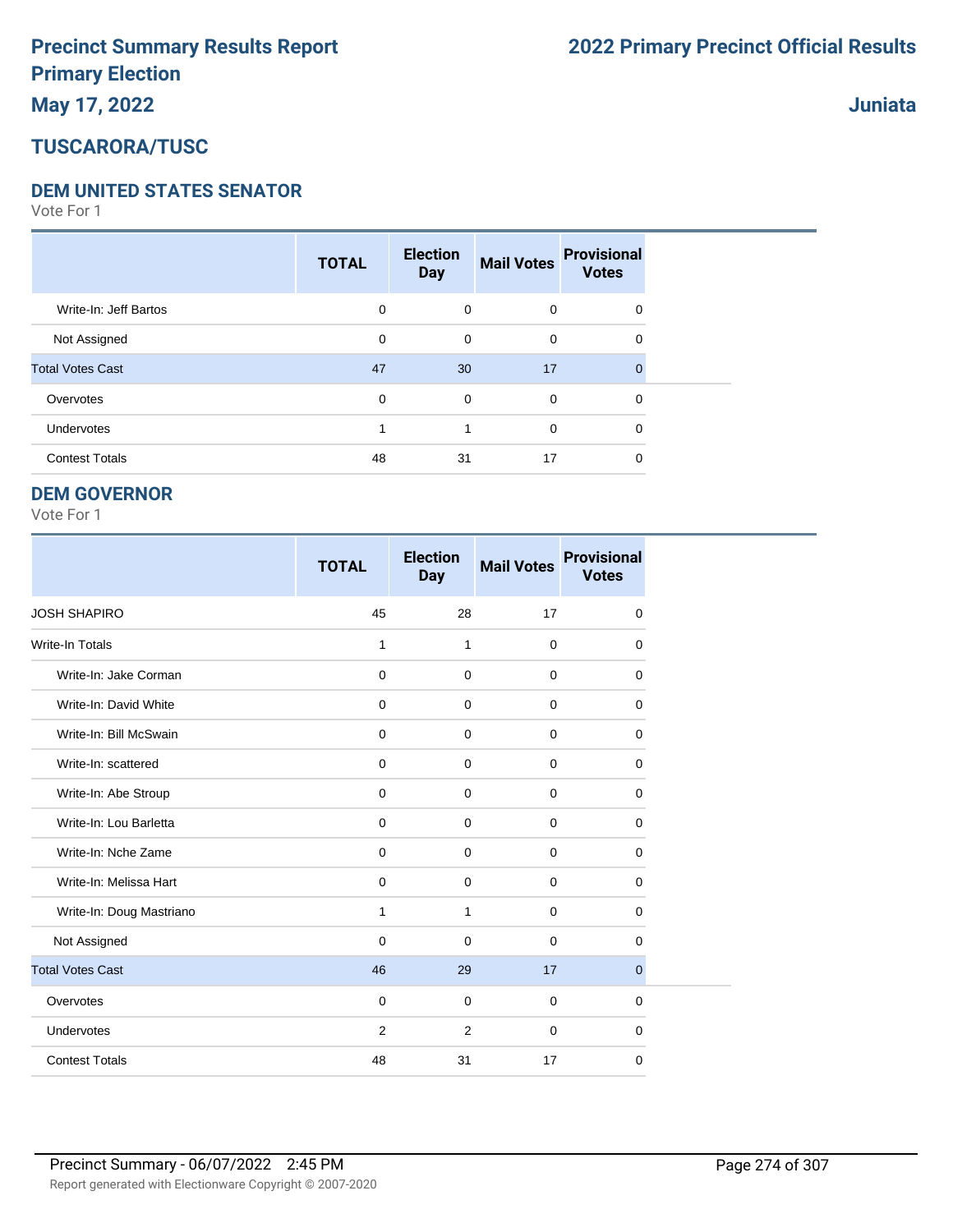# **TUSCARORA/TUSC**

#### **DEM LIEUTENANT GOVERNOR**

|                                 | <b>TOTAL</b>   | <b>Election</b><br><b>Day</b> | <b>Mail Votes</b> | <b>Provisional</b><br><b>Votes</b> |
|---------------------------------|----------------|-------------------------------|-------------------|------------------------------------|
| <b>AUSTIN DAVIS</b>             | 27             | 14                            | 13                | $\Omega$                           |
| <b>RAY SOSA</b>                 | 10             | 9                             | $\mathbf{1}$      | $\mathbf 0$                        |
| <b>BRIAN SIMS</b>               | $\overline{7}$ | 5                             | $\overline{2}$    | $\mathbf 0$                        |
| <b>Write-In Totals</b>          | $\mathbf 0$    | $\mathbf 0$                   | $\mathbf 0$       | 0                                  |
| Write-In: James Earl Jones      | $\mathbf 0$    | $\mathbf 0$                   | $\mathbf 0$       | 0                                  |
| Write-In: Jeff Coleman          | $\mathbf 0$    | $\mathbf 0$                   | $\mathbf 0$       | $\mathbf 0$                        |
| Write-In: John Brown            | $\mathbf 0$    | $\mathbf 0$                   | $\mathbf 0$       | $\mathbf 0$                        |
| Write-In: Claire Schillinger    | $\mathbf 0$    | $\mathbf 0$                   | $\mathbf 0$       | 0                                  |
| Write-In: Carris Lewis Delrosso | $\mathbf 0$    | $\mathbf 0$                   | $\mathbf 0$       | $\mathbf 0$                        |
| Write-In: John Jones            | $\mathbf 0$    | $\mathbf 0$                   | $\mathbf 0$       | $\mathbf 0$                        |
| Write-In: scattered             | $\mathbf 0$    | $\mathbf 0$                   | $\mathbf 0$       | $\mathbf 0$                        |
| Write-In: Teddy Daniels         | $\mathbf 0$    | $\mathbf 0$                   | 0                 | $\mathbf 0$                        |
| Not Assigned                    | $\Omega$       | $\mathbf 0$                   | $\mathbf 0$       | $\Omega$                           |
| <b>Total Votes Cast</b>         | 44             | 28                            | 16                | $\mathbf{0}$                       |
| Overvotes                       | $\mathbf 0$    | $\mathbf 0$                   | $\mathbf 0$       | $\mathbf 0$                        |
| Undervotes                      | 4              | 3                             | 1                 | $\mathbf 0$                        |
| <b>Contest Totals</b>           | 48             | 31                            | 17                | $\mathbf 0$                        |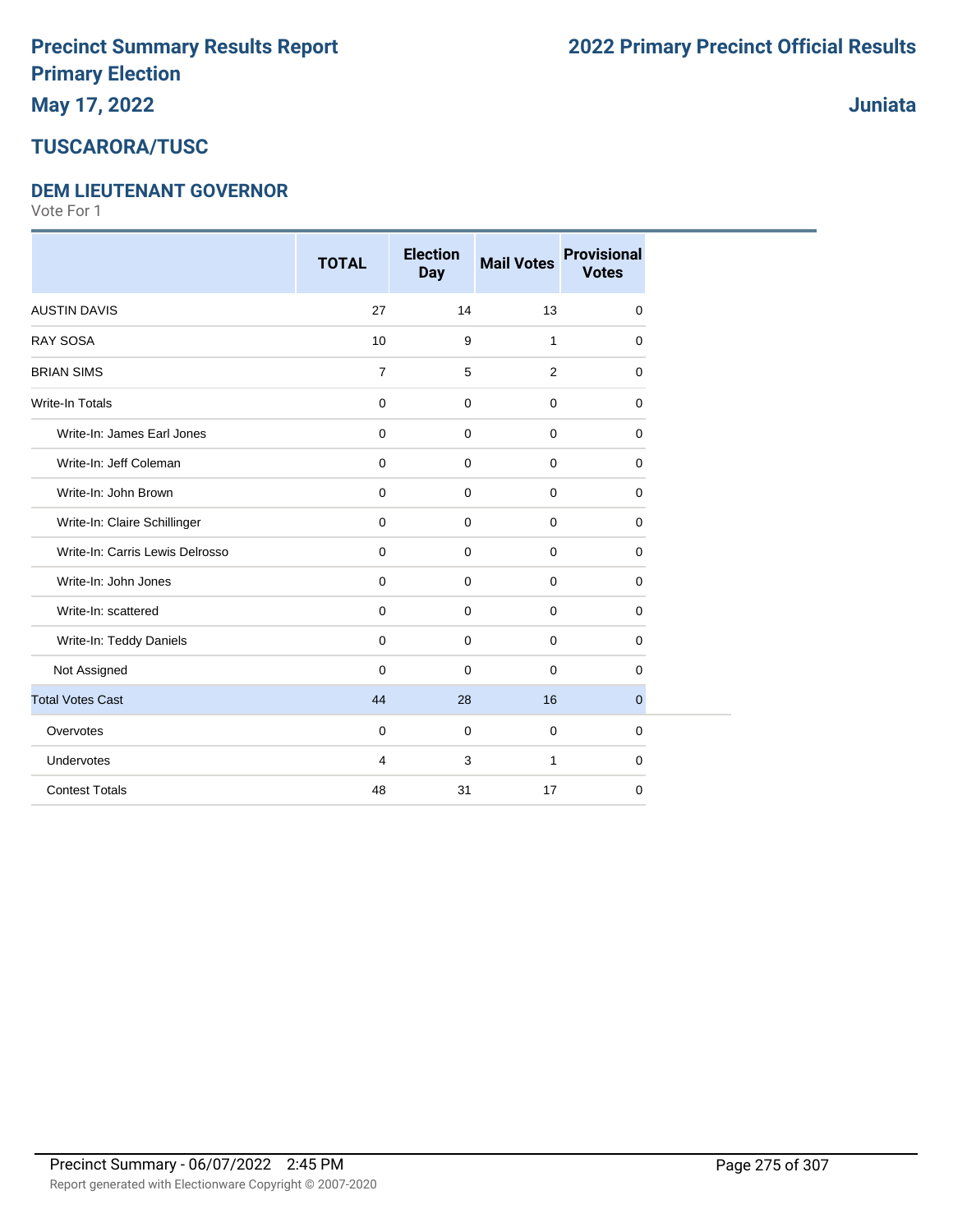# **TUSCARORA/TUSC**

#### **DEM REPRESENTATIVE IN CONGRESS 13TH DISTRICT**

Vote For 1

|                                  | <b>TOTAL</b>   | <b>Election</b><br><b>Day</b> | <b>Mail Votes</b> | <b>Provisional</b><br><b>Votes</b> |
|----------------------------------|----------------|-------------------------------|-------------------|------------------------------------|
| Write-In Totals                  | 10             | 6                             | 4                 | 0                                  |
| Write-In: Dan Martin             | 0              | $\mathbf 0$                   | 0                 | 0                                  |
| Write-In: Mark Partner           | 0              | 0                             | 0                 | 0                                  |
| Write-In: David Stetler          | 0              | $\mathbf 0$                   | $\mathbf 0$       | 0                                  |
| Write-In: John Hershey           | $\mathbf{1}$   | $\mathbf{1}$                  | 0                 | 0                                  |
| Write-In: Norman Love            | 1              | $\mathbf{1}$                  | 0                 | 0                                  |
| Write-In: Andrew Stroup          | $\mathsf 0$    | $\mathbf 0$                   | $\mathbf 0$       | $\mathbf 0$                        |
| Write-In: Jonathan M. Cunningham | 0              | 0                             | 0                 | 0                                  |
| Write-In: Wyatt Guillory         | $\mathbf{1}$   | 0                             | 1                 | 0                                  |
| Write-In: Todd Rowley            | 0              | $\mathbf 0$                   | 0                 | 0                                  |
| Write-In: Mark Critz             | $\overline{4}$ | 3                             | 1                 | 0                                  |
| Write-In: Eric Becht             | $\mathbf 0$    | 0                             | 0                 | 0                                  |
| Write-In: John Fetterman         | 0              | $\pmb{0}$                     | $\mathbf 0$       | 0                                  |
| Write-In: Robert Bob Casey Jr    | 1              | $\mathbf 0$                   | $\mathbf{1}$      | 0                                  |
| Write-In: Jay G. Auker           | 0              | 0                             | 0                 | 0                                  |
| Write-In: Summer Lee             | 0              | $\mathbf 0$                   | $\mathbf 0$       | 0                                  |
| Write-In: Tessa Gross            | 0              | $\mathbf 0$                   | 0                 | 0                                  |
| Write-In: Sandy Berrier          | 0              | $\pmb{0}$                     | 0                 | 0                                  |
| Write-In: John Auker             | $\pmb{0}$      | $\mathbf 0$                   | $\mathbf 0$       | $\mathbf 0$                        |
| Write-In: Perry Stambaugh        | 0              | 0                             | 0                 | 0                                  |
| Write-In: Teresa Long O'Neal     | 0              | $\pmb{0}$                     | 0                 | 0                                  |
| Write-In: Joshua Guillory        | 1              | $\mathbf{1}$                  | $\pmb{0}$         | $\pmb{0}$                          |
| Write-In: scattered              | $\mathsf 0$    | $\pmb{0}$                     | $\pmb{0}$         | $\pmb{0}$                          |
| Write-In: Kim Hart               | $\mathsf 0$    | $\mathsf 0$                   | $\pmb{0}$         | 0                                  |
| Write-In: John Joyce             | $\mathsf 0$    | $\pmb{0}$                     | $\pmb{0}$         | $\pmb{0}$                          |
| Write-In: Craig Paden            | $\mathbf{1}$   | $\mathbf 0$                   | 1                 | 0                                  |
| Write-In: Jonathan Mertz         | 0              | $\pmb{0}$                     | $\mathbf 0$       | 0                                  |
| Not Assigned                     | $\mathbf 0$    | $\mathsf 0$                   | $\pmb{0}$         | $\pmb{0}$                          |

**Juniata**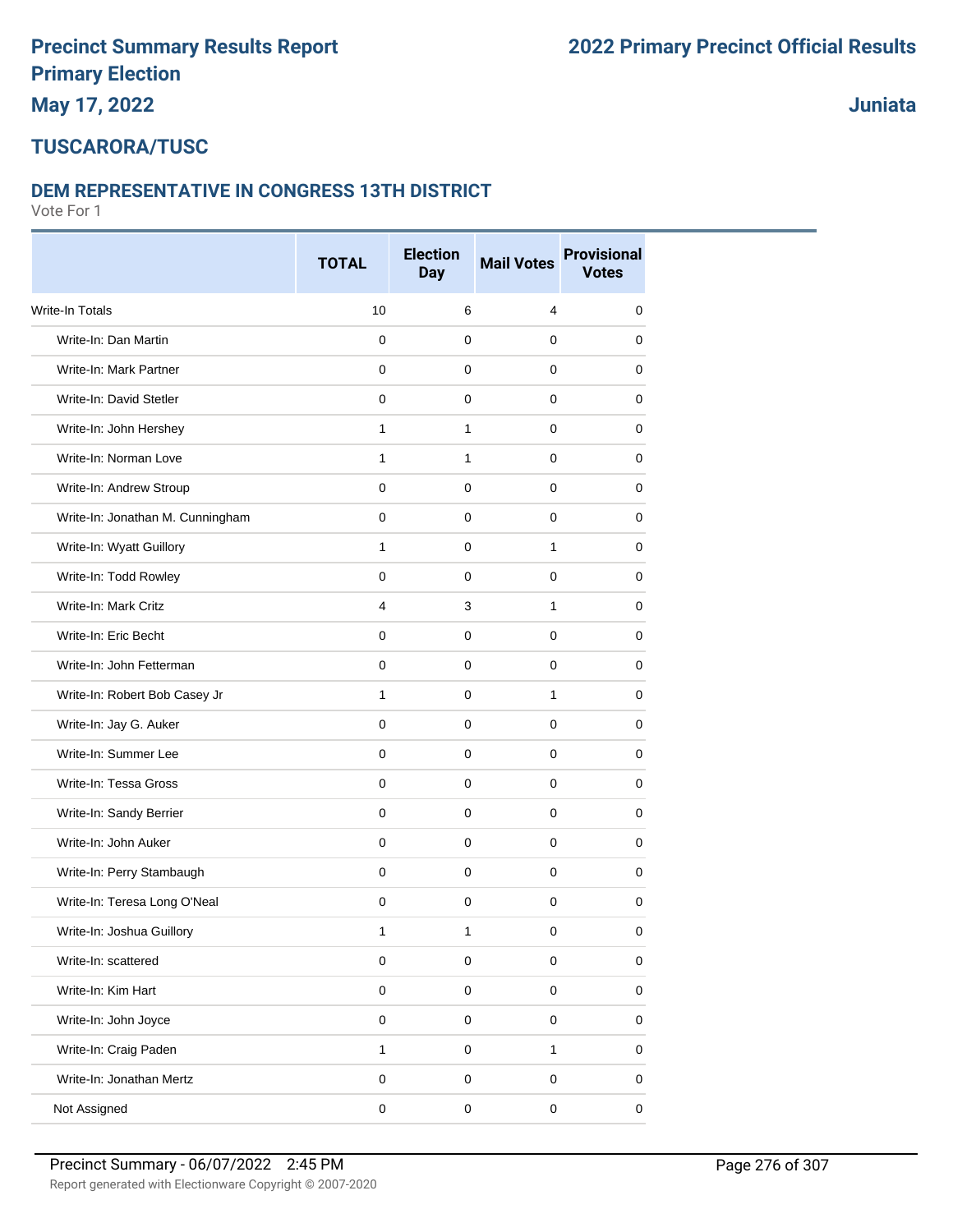**May 17, 2022**

**Juniata**

## **TUSCARORA/TUSC**

#### **DEM REPRESENTATIVE IN CONGRESS 13TH DISTRICT**

Vote For 1

|                         | <b>TOTAL</b> | <b>Election</b><br><b>Day</b> | <b>Mail Votes</b> | <b>Provisional</b><br><b>Votes</b> |
|-------------------------|--------------|-------------------------------|-------------------|------------------------------------|
| <b>Total Votes Cast</b> | 10           | 6                             | 4                 | $\Omega$                           |
| Overvotes               | 0            | 0                             | 0                 | 0                                  |
| <b>Undervotes</b>       | 38           | 25                            | 13                | 0                                  |
| <b>Contest Totals</b>   | 48           | 31                            | 17                | 0                                  |

#### **DEM SENATOR IN THE GENERAL ASSEMBLY 30TH DISTRICT**

|                          | <b>TOTAL</b> | <b>Election</b><br><b>Day</b> | <b>Mail Votes</b> | <b>Provisional</b><br><b>Votes</b> |
|--------------------------|--------------|-------------------------------|-------------------|------------------------------------|
| <b>CAROL TAYLOR</b>      | 39           | 25                            | 14                | $\mathbf 0$                        |
| Write-In Totals          | $\mathbf 0$  | $\mathbf 0$                   | $\Omega$          | $\Omega$                           |
| Write-In: Judith Ward    | $\mathbf 0$  | $\mathbf 0$                   | $\mathbf 0$       | $\mathbf 0$                        |
| Write-In: John Hershey   | $\mathbf 0$  | $\mathbf 0$                   | $\mathbf 0$       | $\mathbf 0$                        |
| Write-In: scattered      | 0            | $\mathbf 0$                   | $\mathbf 0$       | $\mathbf 0$                        |
| Write-In: Mehmet Oz      | $\mathbf 0$  | $\mathbf 0$                   | $\mathbf 0$       | $\mathbf 0$                        |
| Write-In: Bethany Stroup | $\mathbf 0$  | $\mathbf 0$                   | $\Omega$          | 0                                  |
| Not Assigned             | $\mathbf 0$  | $\mathbf 0$                   | $\mathbf 0$       | $\Omega$                           |
| <b>Total Votes Cast</b>  | 39           | 25                            | 14                | $\mathbf 0$                        |
| Overvotes                | $\mathbf 0$  | $\mathbf 0$                   | $\mathbf 0$       | $\mathbf 0$                        |
| Undervotes               | 9            | 6                             | 3                 | $\Omega$                           |
| <b>Contest Totals</b>    | 48           | 31                            | 17                | 0                                  |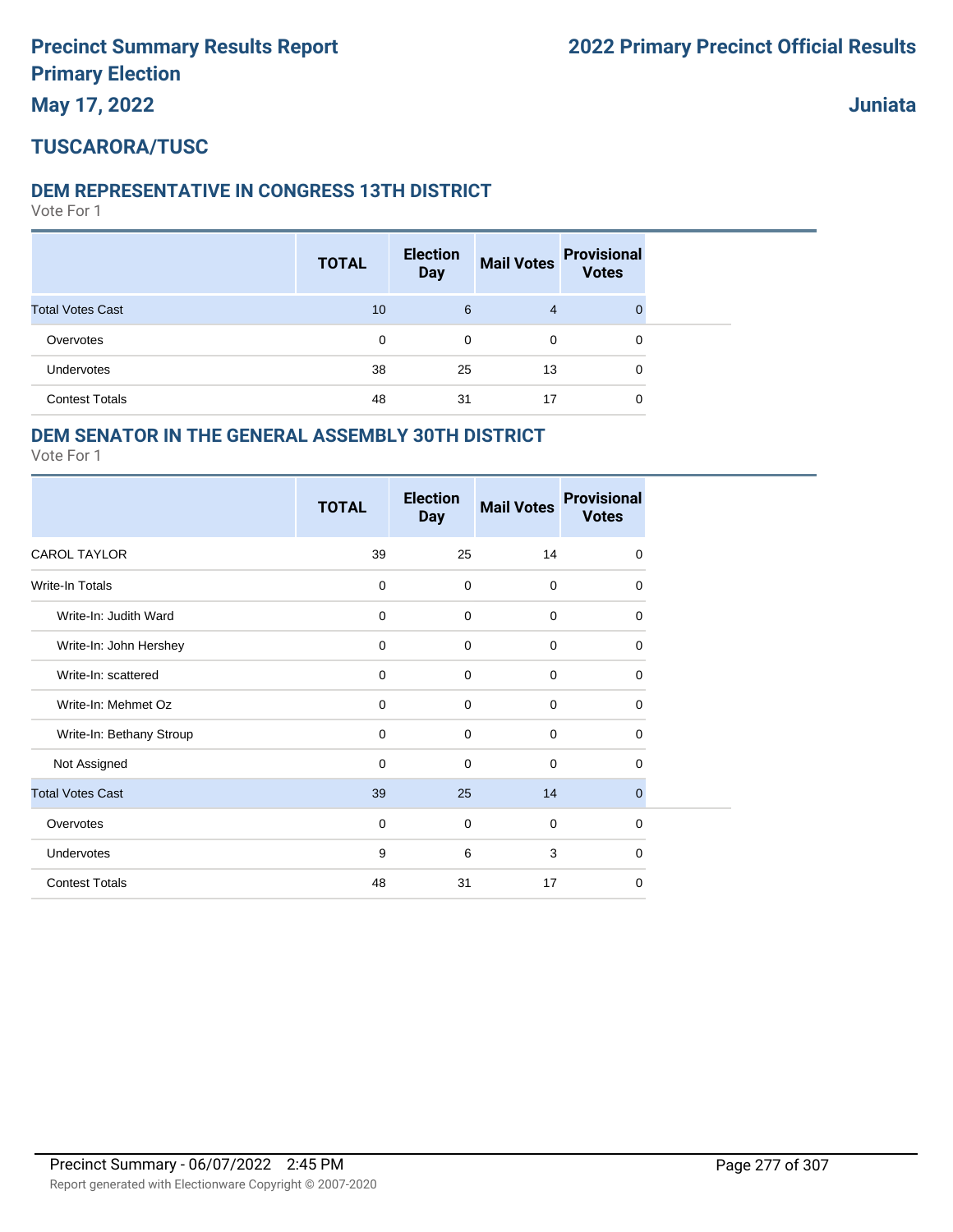**Juniata**

#### **TUSCARORA/TUSC**

#### **DEM REPRESENTATIVE IN THE GENERAL ASSEMBLY 86TH DISTRICT**

|                                  | <b>TOTAL</b>     | <b>Election</b><br><b>Day</b> | <b>Mail Votes</b> | <b>Provisional</b><br><b>Votes</b> |
|----------------------------------|------------------|-------------------------------|-------------------|------------------------------------|
| <b>Write-In Totals</b>           | 9                | 4                             | $\sqrt{5}$        | $\mathbf 0$                        |
| Write-In: Craig Paden            | 1                | $\mathbf 0$                   | 1                 | 0                                  |
| Write-In: Jonathan Mertz         | 0                | 0                             | 0                 | 0                                  |
| Write-In: Ronald Shearer         | $\mathbf 0$      | $\mathbf 0$                   | $\mathbf 0$       | $\mathbf 0$                        |
| Write-In: Norman Love            | 1                | $\mathbf{1}$                  | $\mathbf 0$       | $\mathbf 0$                        |
| Write-In: Jonathan M. Cunningham | $\mathbf 0$      | 0                             | $\mathbf 0$       | 0                                  |
| Write-In: Mark Critz             | $\pmb{0}$        | $\mathbf 0$                   | $\mathbf 0$       | $\mathbf 0$                        |
| Write-In: Wyatt Guillory         | 1                | 0                             | 1                 | 0                                  |
| Write-In: William L. Baney       | $\mathbf 0$      | 0                             | 0                 | 0                                  |
| Write-In: Hannah Smith           | $\mathbf 0$      | $\mathbf 0$                   | $\mathbf 0$       | $\mathbf 0$                        |
| Write-In: Karen Anderson         | $\mathbf 0$      | $\mathbf 0$                   | $\mathbf 0$       | $\mathbf 0$                        |
| Write-In: John Hershey           | $\overline{2}$   | $\mathbf{1}$                  | 1                 | 0                                  |
| Write-In: Bob Casey, Jr.         | $\mathbf{1}$     | $\mathbf 0$                   | 1                 | 0                                  |
| Write-In: Gina Moist             | $\mathbf 0$      | $\mathbf 0$                   | $\mathbf 0$       | 0                                  |
| Write-In: Jay G. Auker           | 0                | 0                             | 0                 | 0                                  |
| Write-In: Tessa Gross            | $\mathbf 0$      | $\mathbf 0$                   | $\mathbf 0$       | $\mathbf 0$                        |
| Write-In: Kay Clugston           | $\mathbf 0$      | $\mathbf 0$                   | $\mathbf 0$       | $\mathbf 0$                        |
| Write-In: Carl H. Radek          | $\mathbf 0$      | 0                             | $\mathbf 0$       | 0                                  |
| Write-In: Eric Becht             | $\mathbf{1}$     | $\mathbf 0$                   | $\mathbf{1}$      | $\mathbf 0$                        |
| Write-In: Kiim Klingensmith Hart | $\mathbf 0$      | 0                             | 0                 | 0                                  |
| Write-In: Levon Putt             | 0                | 0                             | $\mathbf 0$       | 0                                  |
| Write-In: Rolf Lotz              | $\pmb{0}$        | $\pmb{0}$                     | $\pmb{0}$         | $\pmb{0}$                          |
| Write-In: Joshua Guillory        | 1                | $\mathbf{1}$                  | $\mathsf 0$       | $\mathbf 0$                        |
| Write-In: scattered              | $\mathbf{1}$     | $\mathbf{1}$                  | $\mathsf 0$       | $\mathsf 0$                        |
| Write-In: Jeff Hart              | $\mathsf 0$      | $\mathsf{O}\xspace$           | $\mathsf 0$       | $\mathsf 0$                        |
| Write-In: Perry Stambaugh        | $\mathsf 0$      | $\mathbf 0$                   | $\mathsf 0$       | 0                                  |
| Not Assigned                     | $\mathsf 0$      | $\pmb{0}$                     | $\pmb{0}$         | 0                                  |
| <b>Total Votes Cast</b>          | $\boldsymbol{9}$ | $\overline{4}$                | $\sqrt{5}$        | $\overline{0}$                     |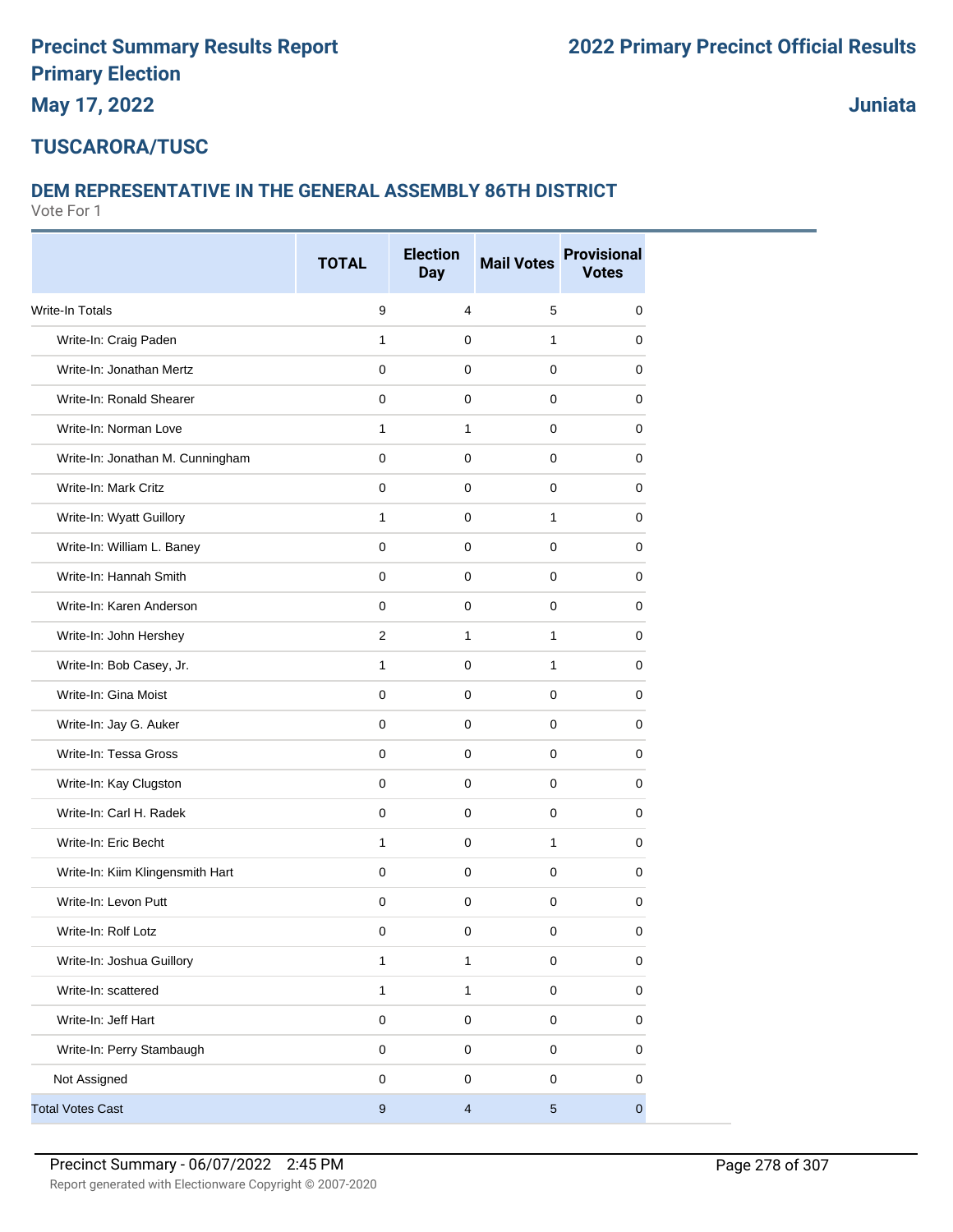**Juniata**

# **TUSCARORA/TUSC**

## **DEM REPRESENTATIVE IN THE GENERAL ASSEMBLY 86TH DISTRICT**

|                       | <b>TOTAL</b> | <b>Election</b><br>Day |    | Mail Votes Provisional<br>Votes |
|-----------------------|--------------|------------------------|----|---------------------------------|
| Overvotes             | 0            | 0                      | 0  | 0                               |
| Undervotes            | 39           | 27                     | 12 | 0                               |
| <b>Contest Totals</b> | 48           | 31                     | 17 | 0                               |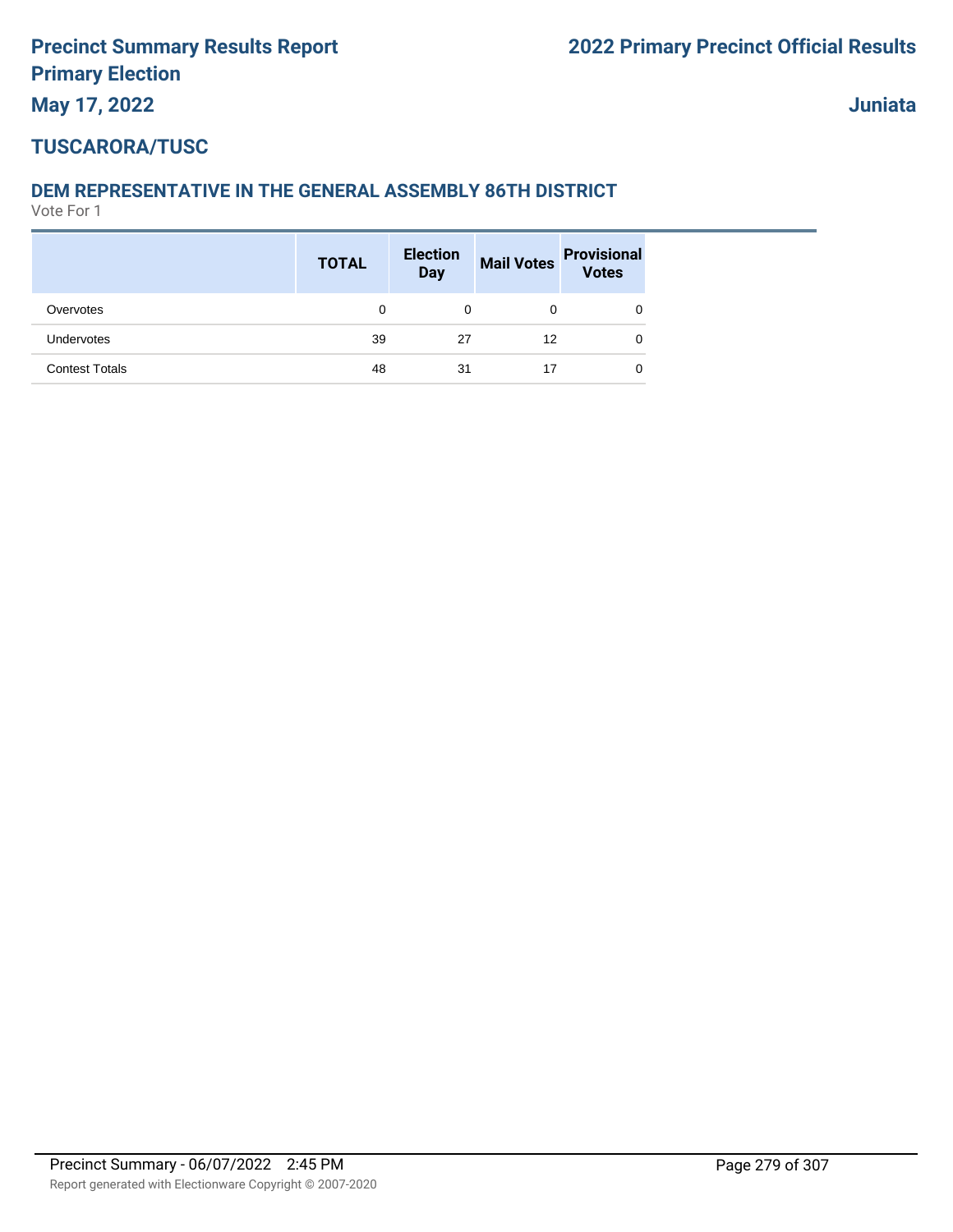# **May 17, 2022**

**Juniata**

#### **TUSCARORA/TUSC**

#### **DEM MEMBER OF DEMOCRATIC STATE COMMITTEE**

Vote For 1

|                                   | <b>TOTAL</b> | <b>Election</b> | <b>Mail Votes</b> | <b>Provisional</b> |
|-----------------------------------|--------------|-----------------|-------------------|--------------------|
|                                   |              | <b>Day</b>      |                   | <b>Votes</b>       |
| Write-In Totals                   | 9            | 4               | 5                 | 0                  |
| Write-In: Peter Junod             | $\mathbf 0$  | 0               | $\mathbf 0$       | 0                  |
| Write-In: Tyler Titus             | 0            | 0               | 0                 | 0                  |
| Write-In: Wyatt A. Guillory       | $\mathbf{1}$ | 0               | $\mathbf{1}$      | 0                  |
| Write-In: Jonathan Mertz          | 0            | 0               | 0                 | 0                  |
| Write-In: Amen Brown              | $\mathbf 0$  | 0               | $\mathbf 0$       | 0                  |
| Write-In: Pat Neimond             | 0            | 0               | 0                 | 0                  |
| Write-In: John Shearer            | 0            | 0               | 0                 | 0                  |
| Write-In: Dennis Lewis            | $\mathbf 0$  | 0               | $\mathbf 0$       | 0                  |
| Write-In: Robert Bair             | 1            | 1               | 0                 | 0                  |
| Write-In: Aaron Falker            | $\mathbf 0$  | 0               | $\mathbf 0$       | 0                  |
| Write-In: Nanci L. Aumiller       | $\mathbf 0$  | 0               | $\mathbf 0$       | 0                  |
| Write-In: Jonathan M. Cunningham  | 0            | 0               | 0                 | 0                  |
| Write-In: Wyatt Guillory          | 1            | 0               | $\mathbf{1}$      | 0                  |
| Write-In: Fern Fowler             | $\mathbf 0$  | 0               | 0                 | 0                  |
| Write-In: Tessa Gross             | 3            | $\overline{2}$  | $\mathbf{1}$      | 0                  |
| Write-In: Eric Becht              | 0            | 0               | 0                 | 0                  |
| Write-In: Christopher Kowerdovich | $\mathbf 0$  | 0               | $\mathbf 0$       | 0                  |
| Write-In: David Stetler           | 0            | 0               | 0                 | 0                  |
| Write-In: Jimmy Dillon            | 1            | 0               | $\mathbf{1}$      | 0                  |
| Write-In: Jason Prowell           | 0            | 0               | 0                 | 0                  |
| Write-In: Jay G. Auker            | 0            | 0               | 0                 | 0                  |
| Write-In: Joe Sims                | $\mathsf 0$  | 0               | $\pmb{0}$         | 0                  |
| Write-In: Kim Klingensmith Hart   | $\pmb{0}$    | 0               | $\pmb{0}$         | 0                  |
| Write-In: scattered               | $\pmb{0}$    | 0               | 0                 | 0                  |
| Write-In: John Auker              | $\pmb{0}$    | 0               | $\mathsf 0$       | 0                  |
| Write-In: Mike Smith              | $\mathsf 0$  | 0               | $\mathsf 0$       | 0                  |
| Write-In: Hannah Smith-Brubaker   | 0            | 0               | $\pmb{0}$         | 0                  |
| Write-In: Doris Love              | $\pmb{0}$    | $\pmb{0}$       | $\pmb{0}$         | $\mathsf 0$        |

Report generated with Electionware Copyright © 2007-2020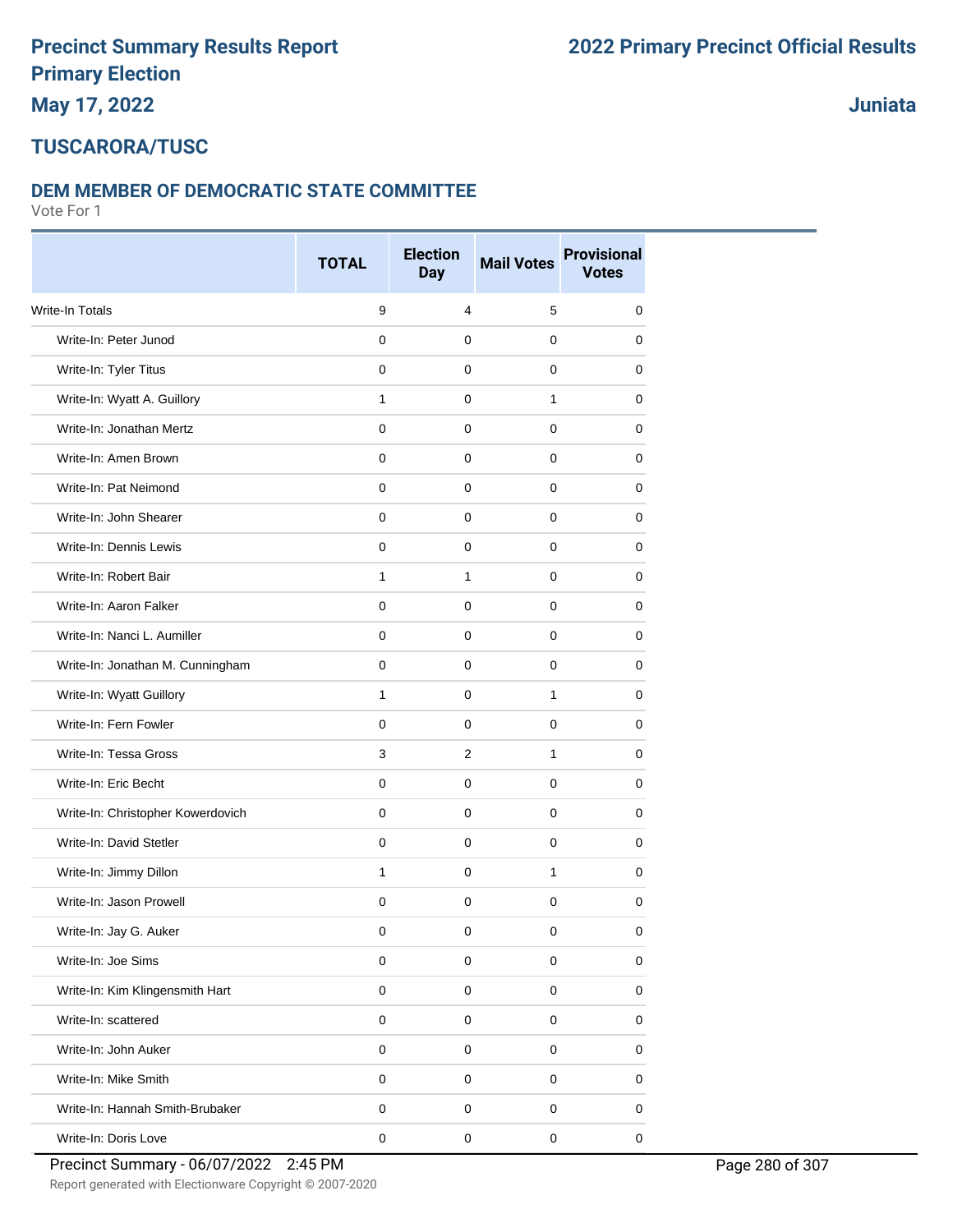**Juniata**

#### **TUSCARORA/TUSC**

#### **DEM MEMBER OF DEMOCRATIC STATE COMMITTEE**

|                           | <b>TOTAL</b> | <b>Election</b><br><b>Day</b> | <b>Mail Votes</b> | <b>Provisional</b><br><b>Votes</b> |  |
|---------------------------|--------------|-------------------------------|-------------------|------------------------------------|--|
| Write-In: Curt Junod      | $\mathbf 0$  | $\mathbf 0$                   | $\mathbf 0$       | $\Omega$                           |  |
| Write-In: Thomas E. Fink  | 1            | $\mathbf 0$                   | 1                 | $\Omega$                           |  |
| Write-In: Johnathan Auker | $\mathbf 0$  | $\mathbf 0$                   | $\mathbf 0$       | $\Omega$                           |  |
| Write-In: John Hershey    | $\mathbf 0$  | $\Omega$                      | $\mathbf 0$       | $\Omega$                           |  |
| Write-In: Lorrie Guillory | 1            | 1                             | $\mathbf 0$       | $\Omega$                           |  |
| Not Assigned              | $\mathbf 0$  | $\Omega$                      | $\mathbf 0$       | $\Omega$                           |  |
| <b>Total Votes Cast</b>   | 9            | $\overline{4}$                | 5                 | $\Omega$                           |  |
| Overvotes                 | $\mathbf 0$  | $\Omega$                      | $\mathbf 0$       | $\Omega$                           |  |
| Undervotes                | 39           | 27                            | 12                | $\Omega$                           |  |
| <b>Contest Totals</b>     | 48           | 31                            | 17                | $\Omega$                           |  |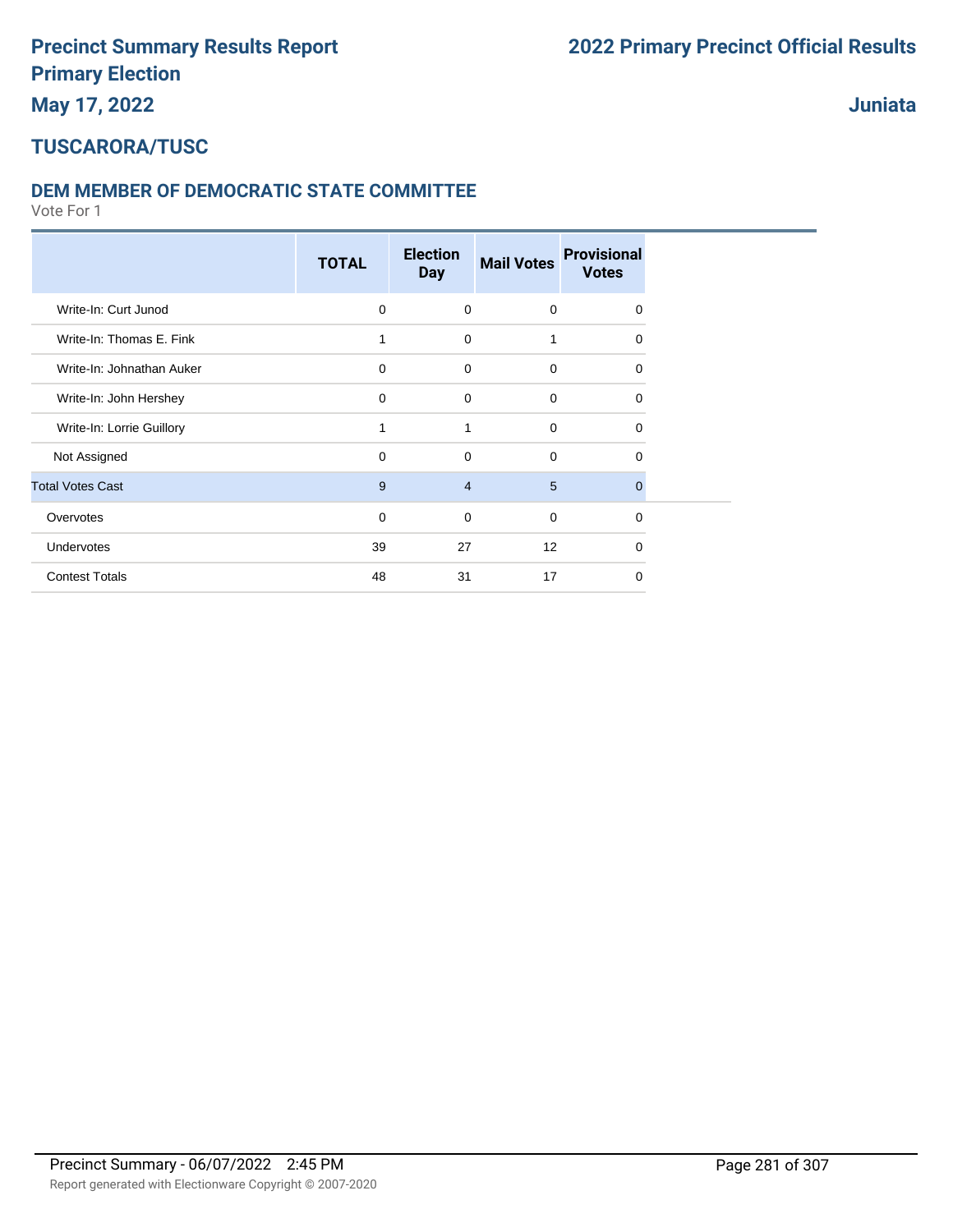**Juniata**

### **TUSCARORA/TUSC**

# **DEM TUSCARORA TOWNSHIP/TUSC DISTRICT DEMOCRATIC COMMITTEEPERSON**

|                                    | <b>TOTAL</b> | <b>Election</b><br><b>Day</b> | <b>Mail Votes</b> | <b>Provisional</b><br><b>Votes</b> |
|------------------------------------|--------------|-------------------------------|-------------------|------------------------------------|
| <b>Write-In Totals</b>             | 19           | 12                            | $\overline{7}$    | 0                                  |
| Write-In: Judith A. Robinson       | 5            | $\overline{4}$                | $\mathbf{1}$      | 0                                  |
| Write-In: Wyatt A. Guillory        | $\mathbf{1}$ | $\mathbf 0$                   | 1                 | 0                                  |
| Write-In: Jacqueline Smith Bennett | 2            | $\mathbf 0$                   | 2                 | 0                                  |
| Write-In: Ginger Best              | 1            | $\mathbf 0$                   | 1                 | 0                                  |
| Write-In: Sandy Wolf               | 2            | $\mathbf 0$                   | 2                 | 0                                  |
| Write-In: Brenda Clark             | 1            | $\mathbf{1}$                  | $\mathbf 0$       | 0                                  |
| Write-In: Harry Best               | 1            | $\mathbf{1}$                  | $\mathbf 0$       | 0                                  |
| Write-In: Daryl Best               | 3            | 3                             | $\mathbf 0$       | 0                                  |
| Write-In: Lorrie Guillory          | 1            | $\mathbf{1}$                  | $\mathbf 0$       | 0                                  |
| Write-In: Sharon Milliken          | 1            | $\mathbf{1}$                  | $\mathbf 0$       | 0                                  |
| Write-In: Joshua Guillory          | 1            | $\mathbf{1}$                  | $\mathbf 0$       | 0                                  |
| Not Assigned                       | $\mathbf 0$  | $\mathbf 0$                   | $\mathbf 0$       | 0                                  |
| <b>Total Votes Cast</b>            | 19           | 12                            | $\overline{7}$    | $\mathbf{0}$                       |
| Overvotes                          | $\mathbf 0$  | $\mathbf 0$                   | $\mathbf 0$       | 0                                  |
| Undervotes                         | 77           | 50                            | 27                | 0                                  |
| <b>Contest Totals</b>              | 96           | 62                            | 34                | 0                                  |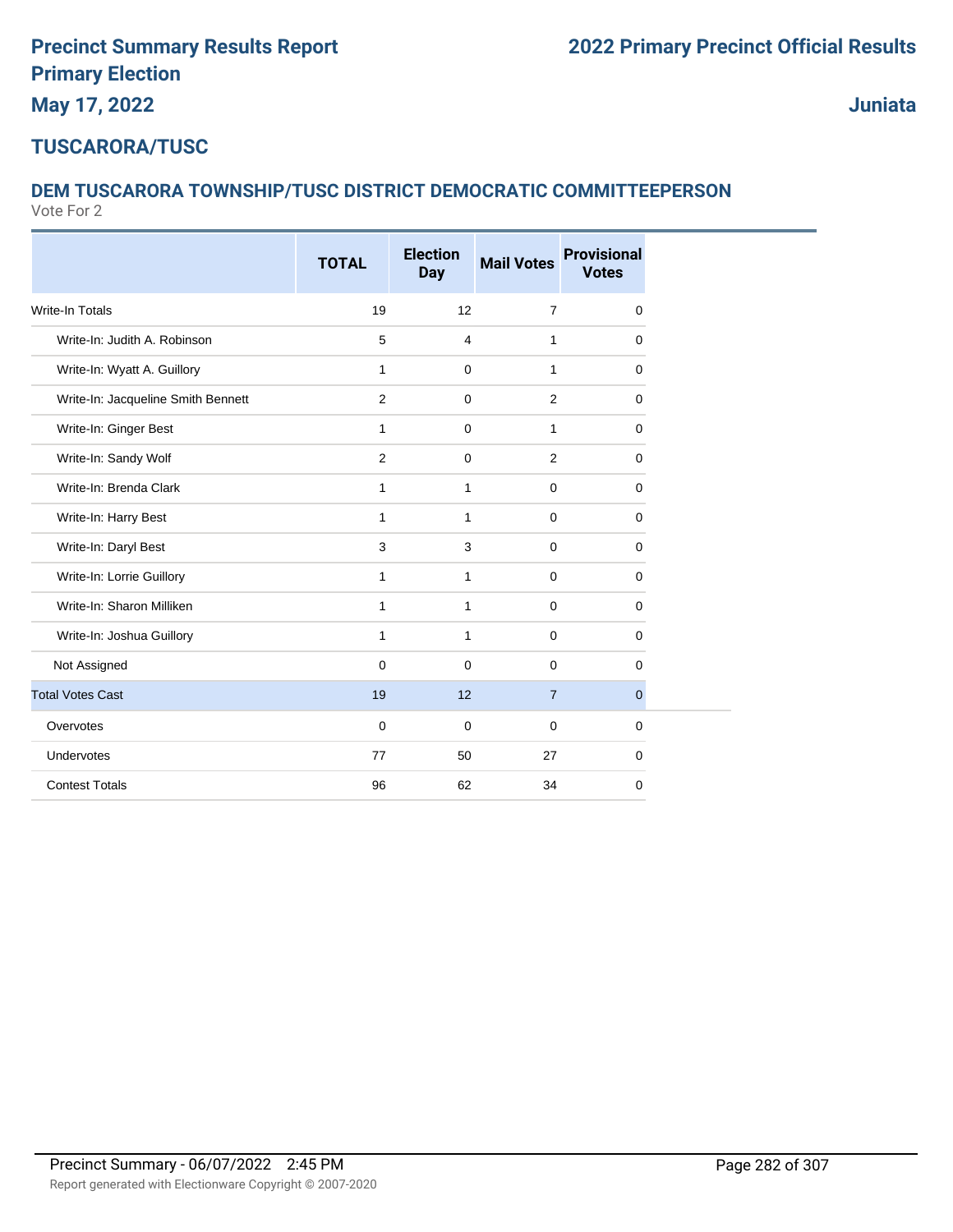# **May 17, 2022**

## **TUSCARORA/TUSC**

#### **REP UNITED STATES SENATOR**

Vote For 1

|                            | <b>TOTAL</b>   | <b>Election</b><br><b>Day</b> | <b>Mail Votes</b> | <b>Provisional</b><br><b>Votes</b> |
|----------------------------|----------------|-------------------------------|-------------------|------------------------------------|
| <b>KATHY BARNETTE</b>      | 38             | 37                            | 1                 | $\mathbf 0$                        |
| <b>MEHMET OZ</b>           | 47             | 44                            | 3                 | $\mathbf 0$                        |
| <b>GEORGE BOCHETTO</b>     | $\mathbf{1}$   | $\mathbf{1}$                  | $\mathbf 0$       | 0                                  |
| <b>JEFF BARTOS</b>         | 11             | 9                             | 2                 | 0                                  |
| <b>DAVE MCCORMICK</b>      | 49             | 44                            | 5                 | $\mathbf 0$                        |
| <b>SEAN GALE</b>           | $\overline{2}$ | 2                             | $\mathbf 0$       | $\mathbf 0$                        |
| <b>CARLA SANDS</b>         | 36             | 34                            | 2                 | 0                                  |
| <b>Write-In Totals</b>     | 0              | $\mathbf 0$                   | $\mathbf 0$       | $\mathbf 0$                        |
| Write-In: Malcolm Kenyatta | $\mathbf 0$    | $\mathbf 0$                   | 0                 | $\mathbf 0$                        |
| Write-In: John Fetterman   | $\mathbf 0$    | $\mathbf 0$                   | 0                 | 0                                  |
| Write-In: scattered        | $\mathbf 0$    | $\mathbf 0$                   | 0                 | $\mathbf 0$                        |
| Not Assigned               | $\mathbf 0$    | 0                             | 0                 | 0                                  |
| <b>Total Votes Cast</b>    | 184            | 171                           | 13                | $\mathbf{0}$                       |
| Overvotes                  | $\mathbf 0$    | $\mathbf 0$                   | $\mathbf 0$       | $\mathbf 0$                        |
| Undervotes                 | 9              | 9                             | $\mathbf 0$       | $\mathbf 0$                        |
| <b>Contest Totals</b>      | 193            | 180                           | 13                | $\mathbf 0$                        |

**Juniata**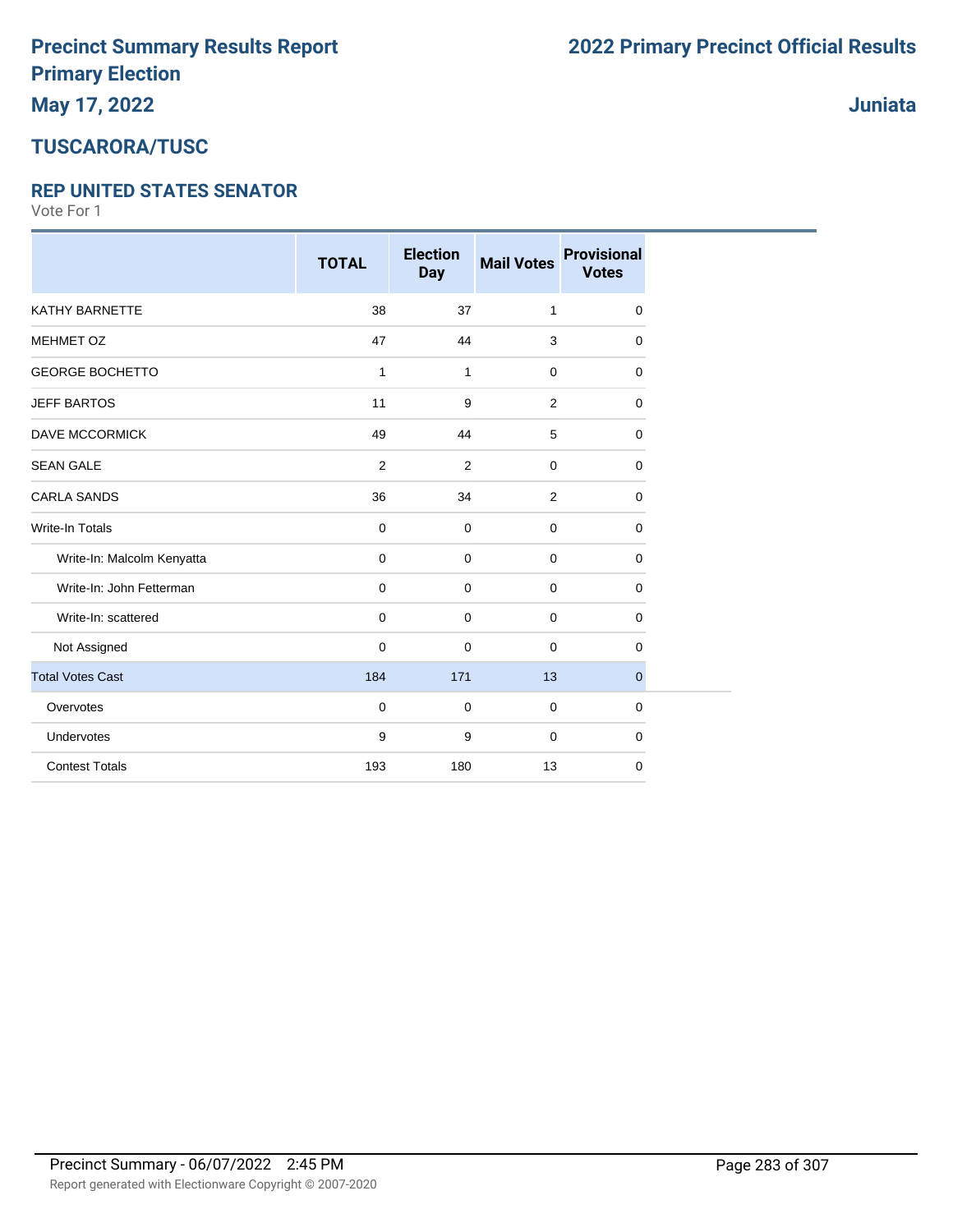# **TUSCARORA/TUSC**

#### **REP GOVERNOR**

|                               | <b>TOTAL</b>   | <b>Election</b><br><b>Day</b> | <b>Mail Votes</b> | <b>Provisional</b><br><b>Votes</b> |
|-------------------------------|----------------|-------------------------------|-------------------|------------------------------------|
| LOU BARLETTA                  | 13             | 11                            | $\overline{2}$    | $\mathbf 0$                        |
| DOUGLAS V. MASTRIANO          | 128            | 126                           | 2                 | 0                                  |
| <b>NCHE ZAMA</b>              | $\mathsf 3$    | 3                             | $\pmb{0}$         | $\mathbf 0$                        |
| <b>DAVE WHITE</b>             | 10             | $\overline{7}$                | $\mathbf{3}$      | $\mathbf 0$                        |
| <b>MELISSA HART</b>           | 3              | $\overline{2}$                | $\mathbf{1}$      | $\mathbf 0$                        |
| <b>BILL MCSWAIN</b>           | 12             | 11                            | $\mathbf{1}$      | $\mathbf 0$                        |
| <b>CHARLIE GEROW</b>          | $\overline{4}$ | 4                             | $\mathbf 0$       | $\mathbf 0$                        |
| <b>JOE GALE</b>               | $\pmb{0}$      | $\mathbf 0$                   | $\mathbf 0$       | $\mathbf 0$                        |
| <b>JAKE CORMAN</b>            | 17             | 13                            | 4                 | $\mathbf 0$                        |
| Write-In Totals               | $\pmb{0}$      | $\mathbf 0$                   | $\mathbf 0$       | $\mathbf 0$                        |
| Write-In: Maggie Hackenberger | 0              | $\mathbf 0$                   | $\mathbf 0$       | $\mathbf 0$                        |
| Write-In: Josh Shapiro        | $\mathbf 0$    | $\mathbf 0$                   | $\mathbf 0$       | 0                                  |
| Write-In: scattered           | $\mathbf 0$    | 0                             | $\mathbf 0$       | $\mathbf 0$                        |
| Not Assigned                  | 0              | $\mathbf 0$                   | $\mathbf 0$       | 0                                  |
| <b>Total Votes Cast</b>       | 190            | 177                           | 13                | $\mathbf{0}$                       |
| Overvotes                     | $\pmb{0}$      | $\mathbf 0$                   | $\mathbf 0$       | $\mathbf 0$                        |
| Undervotes                    | 3              | 3                             | $\mathbf 0$       | 0                                  |
| <b>Contest Totals</b>         | 193            | 180                           | 13                | $\mathbf 0$                        |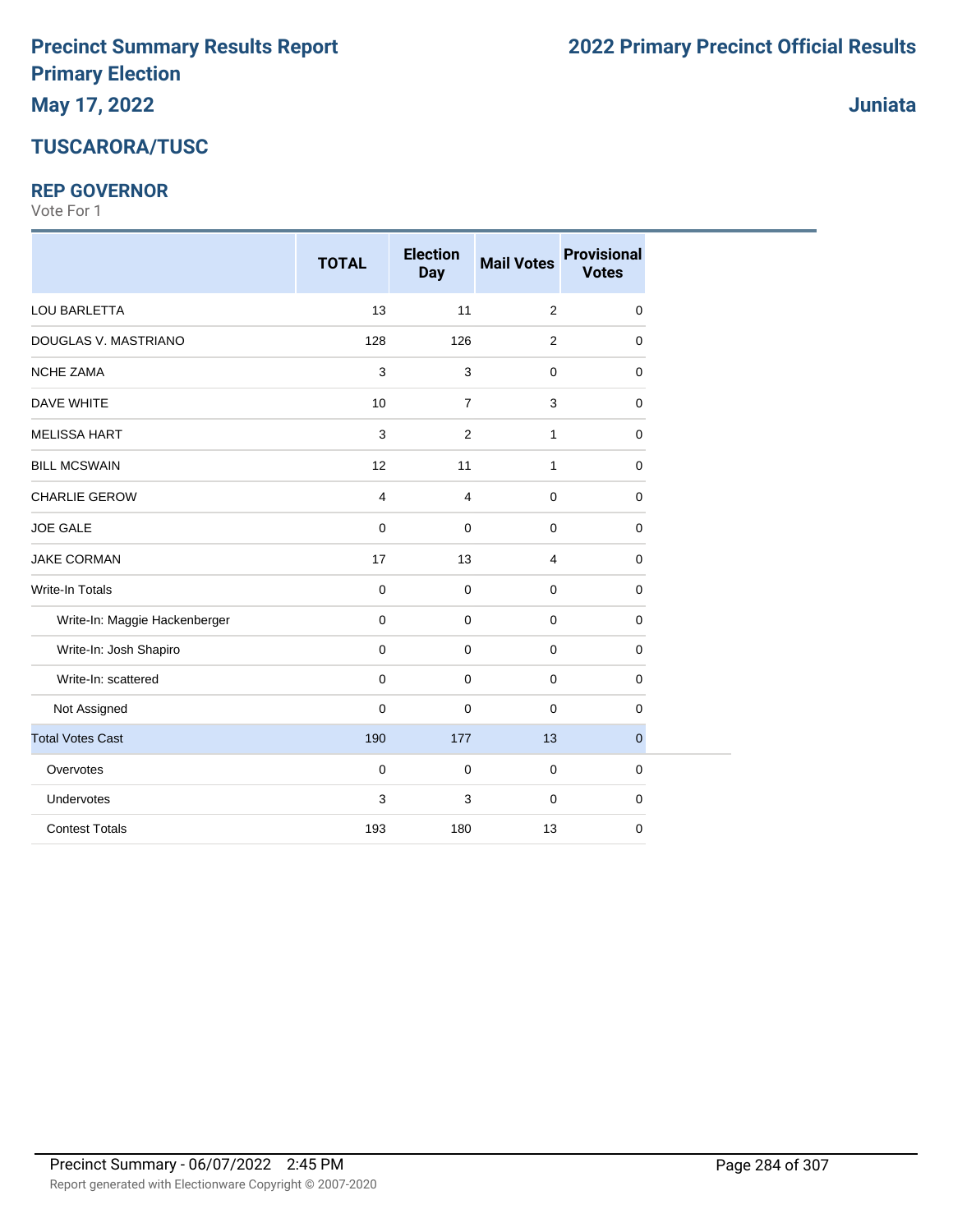### **TUSCARORA/TUSC**

#### **REP LIEUTENANT GOVERNOR**

Vote For 1

|                            | <b>TOTAL</b>        | <b>Election</b><br><b>Day</b> | <b>Mail Votes</b> | <b>Provisional</b><br><b>Votes</b> |
|----------------------------|---------------------|-------------------------------|-------------------|------------------------------------|
| <b>CLARICE SCHILLINGER</b> | 13                  | 13                            | $\mathbf 0$       | $\mathbf 0$                        |
| JAMES EARL JONES           | 11                  | 11                            | $\mathbf 0$       | 0                                  |
| <b>RICK SACCONE</b>        | 12                  | 10                            | $\overline{2}$    | 0                                  |
| <b>JOHN BROWN</b>          | $\,$ 5 $\,$         | 5                             | $\mathbf 0$       | 0                                  |
| <b>CHRIS FRYE</b>          | $\boldsymbol{9}$    | 9                             | $\mathbf 0$       | 0                                  |
| <b>JEFF COLEMAN</b>        | 41                  | 39                            | $\overline{2}$    | 0                                  |
| <b>RUSS DIAMOND</b>        | 10                  | 8                             | $\overline{2}$    | 0                                  |
| CARRIE LEWIS DELROSSO      | 41                  | 34                            | $\overline{7}$    | 0                                  |
| <b>TEDDY DANIELS</b>       | 31                  | 31                            | $\mathbf 0$       | 0                                  |
| Write-In Totals            | $\mathbf{1}$        | $\mathbf{1}$                  | $\mathbf 0$       | 0                                  |
| Write-In: Jake Corman      | $\mathbf 0$         | $\mathbf 0$                   | $\mathbf 0$       | 0                                  |
| Write-In: Steve Imes       | 1                   | $\mathbf{1}$                  | $\mathbf 0$       | 0                                  |
| Write-In: Jeff Bartos      | $\mathsf{O}\xspace$ | $\mathbf 0$                   | 0                 | 0                                  |
| Write-In: Lou Barletta     | $\mathbf 0$         | $\mathbf 0$                   | 0                 | 0                                  |
| Write-In: Kathy Barnette   | $\mathsf{O}\xspace$ | $\mathbf 0$                   | $\mathbf 0$       | 0                                  |
| Write-In: John Reichenbach | $\pmb{0}$           | 0                             | $\mathbf 0$       | 0                                  |
| Write-In: Josh Imes        | $\mathbf 0$         | $\mathbf 0$                   | 0                 | 0                                  |
| Write-In: Austin Davis     | $\mathbf 0$         | $\mathbf 0$                   | 0                 | 0                                  |
| Write-In: Philip Rickert   | $\mathbf 0$         | $\mathbf 0$                   | $\mathbf 0$       | 0                                  |
| Write-In: Dave White       | $\mathsf{O}\xspace$ | $\mathbf 0$                   | $\mathbf 0$       | $\pmb{0}$                          |
| Write-In: scattered        | $\pmb{0}$           | $\pmb{0}$                     | 0                 | 0                                  |
| Write-In: Brian Sims       | $\pmb{0}$           | $\pmb{0}$                     | 0                 | $\mathbf 0$                        |
| Write-In: Brennan Paden    | $\mathbf 0$         | $\pmb{0}$                     | $\mathsf 0$       | 0                                  |
| Not Assigned               | $\pmb{0}$           | $\pmb{0}$                     | 0                 | $\pmb{0}$                          |
| <b>Total Votes Cast</b>    | 174                 | 161                           | 13                | $\mathbf 0$                        |
| Overvotes                  | $\pmb{0}$           | $\mathbf 0$                   | $\mathsf 0$       | $\pmb{0}$                          |
| Undervotes                 | 19                  | 19                            | 0                 | 0                                  |
| <b>Contest Totals</b>      | 193                 | 180                           | 13                | $\pmb{0}$                          |

**Juniata**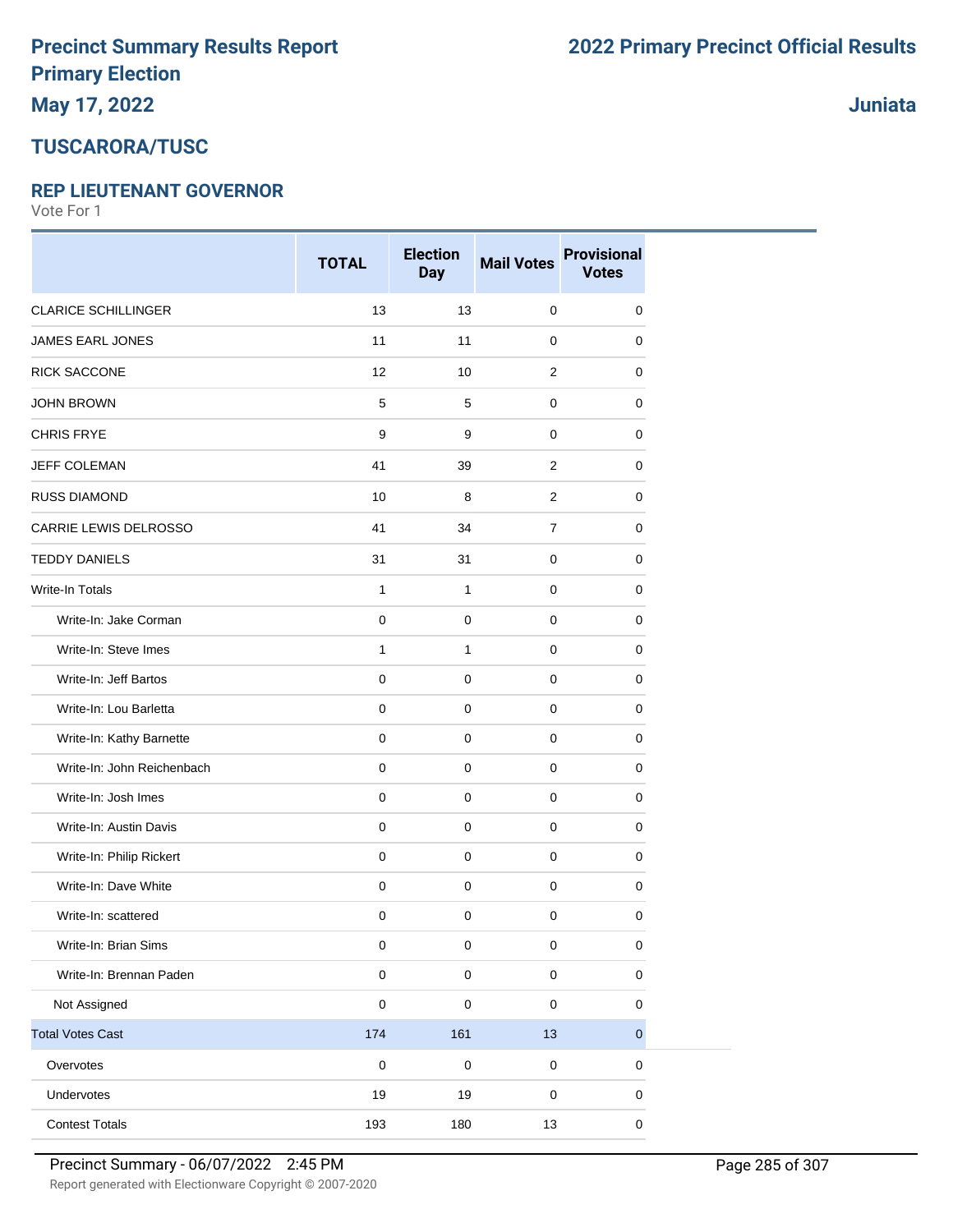# **TUSCARORA/TUSC**

#### **REP REPRESENTATIVE IN CONGRESS 13TH DISTRICT**

Vote For 1

|                               | <b>TOTAL</b> | <b>Election</b><br><b>Day</b> | <b>Mail Votes</b> | <b>Provisional</b><br><b>Votes</b> |  |
|-------------------------------|--------------|-------------------------------|-------------------|------------------------------------|--|
| JOHN JOYCE                    | 154          | 142                           | 12                | $\mathbf 0$                        |  |
| Write-In Totals               | $\pmb{0}$    | $\mathbf 0$                   | $\pmb{0}$         | $\mathbf 0$                        |  |
| Write-In: Glenn Suppllee      | $\mathbf 0$  | $\mathbf 0$                   | $\mathbf 0$       | 0                                  |  |
| Write-In: scattered           | $\mathbf 0$  | $\mathbf 0$                   | $\mathbf 0$       | $\mathbf 0$                        |  |
| Write-In: Joseph D. Long      | $\mathbf 0$  | $\mathbf 0$                   | $\pmb{0}$         | $\mathbf 0$                        |  |
| Write-In: Mark Critz          | $\mathbf 0$  | $\mathbf 0$                   | $\mathbf 0$       | 0                                  |  |
| Write-In: Ginger Oberlin      | $\mathbf 0$  | $\mathbf 0$                   | $\mathbf 0$       | $\mathbf 0$                        |  |
| Write-In: Abby Normal         | $\mathbf 0$  | $\mathbf 0$                   | $\mathbf 0$       | 0                                  |  |
| Write-In: John Hershey        | $\mathbf 0$  | $\mathbf 0$                   | $\mathbf 0$       | 0                                  |  |
| Write-In: John Mingle         | $\Omega$     | $\mathbf 0$                   | $\mathbf{0}$      | $\mathbf 0$                        |  |
| Write-In: George Smith        | $\mathbf 0$  | $\mathbf 0$                   | $\mathbf 0$       | $\mathbf 0$                        |  |
| Write-In: Blake Henry         | $\mathbf 0$  | $\mathbf 0$                   | $\mathbf 0$       | 0                                  |  |
| Write-In: Jonathan Cunningham | $\mathbf 0$  | $\mathbf 0$                   | $\pmb{0}$         | $\mathbf 0$                        |  |
| Write-In: Donald Fultz        | $\mathbf 0$  | $\mathbf 0$                   | $\pmb{0}$         | $\mathbf 0$                        |  |
| Write-In: Carmela Ciliberti   | $\mathbf 0$  | $\mathbf 0$                   | $\mathbf 0$       | 0                                  |  |
| Not Assigned                  | $\mathbf 0$  | $\mathbf 0$                   | $\mathbf 0$       | $\mathbf 0$                        |  |
| <b>Total Votes Cast</b>       | 154          | 142                           | 12                | $\overline{0}$                     |  |
| Overvotes                     | $\mathbf 0$  | $\mathbf 0$                   | $\mathbf 0$       | $\mathbf 0$                        |  |
| Undervotes                    | 39           | 38                            | $\mathbf{1}$      | $\mathbf 0$                        |  |
| <b>Contest Totals</b>         | 193          | 180                           | 13                | $\mathbf 0$                        |  |

**Juniata**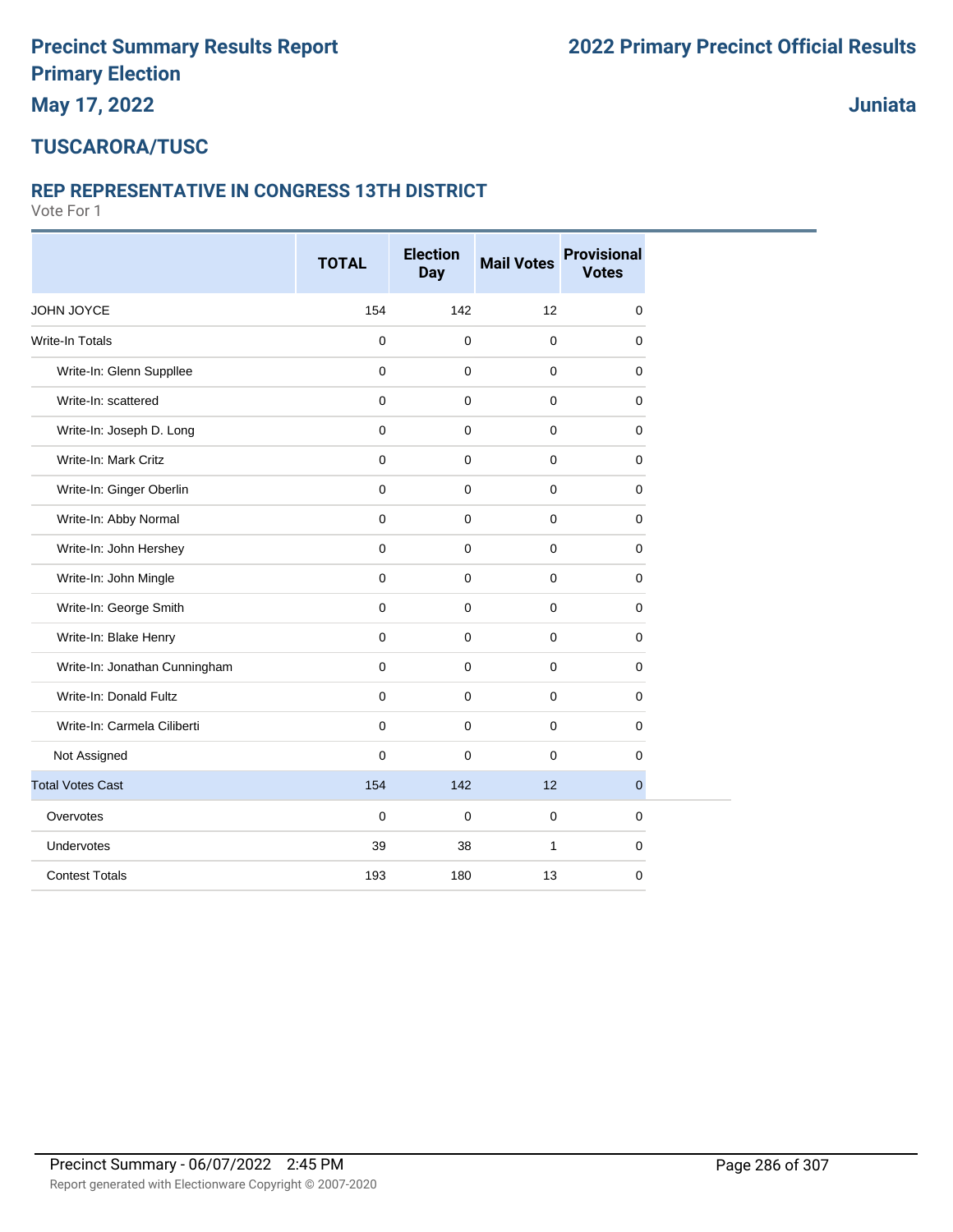**Juniata**

#### **TUSCARORA/TUSC**

#### **REP SENATOR IN THE GENERAL ASSEMBLY 30TH DISTRICT**

|                          | <b>TOTAL</b> | <b>Election</b><br><b>Day</b> | <b>Mail Votes</b> | <b>Provisional</b><br><b>Votes</b> |
|--------------------------|--------------|-------------------------------|-------------------|------------------------------------|
| <b>JUDY WARD</b>         | 144          | 132                           | 12                | $\mathbf 0$                        |
| <b>Write-In Totals</b>   | $\mathbf{1}$ | $\mathbf{1}$                  | $\mathbf 0$       | 0                                  |
| Write-In: Donald Fultz   | 0            | $\mathbf 0$                   | $\mathbf 0$       | 0                                  |
| Write-In: John Hershey   | 0            | $\mathbf 0$                   | $\mathbf 0$       | 0                                  |
| Write-In: scattered      | 1            | $\mathbf{1}$                  | $\mathbf 0$       | 0                                  |
| Write-In: Bonnie Comp    | 0            | $\mathbf 0$                   | $\mathbf 0$       | 0                                  |
| Write-In: Cody Burns     | $\mathbf 0$  | $\mathbf 0$                   | $\mathbf 0$       | 0                                  |
| Write-In: Carol Taylor   | $\mathbf 0$  | $\mathbf 0$                   | $\mathbf 0$       | 0                                  |
| Write-In: Michael Kramer | 0            | $\mathbf 0$                   | $\mathbf 0$       | 0                                  |
| Write-In: Ginger Oberlin | 0            | $\mathbf 0$                   | $\mathbf 0$       | 0                                  |
| Write-In: Dave Fry       | $\mathbf 0$  | $\mathbf 0$                   | $\mathbf 0$       | 0                                  |
| Write-In: Blake Henry    | $\mathbf 0$  | $\mathbf 0$                   | $\mathbf 0$       | 0                                  |
| Not Assigned             | $\mathbf 0$  | $\mathbf 0$                   | $\mathbf 0$       | 0                                  |
| <b>Total Votes Cast</b>  | 145          | 133                           | 12                | $\mathbf{0}$                       |
| Overvotes                | 0            | $\mathbf 0$                   | $\mathbf 0$       | 0                                  |
| Undervotes               | 48           | 47                            | $\mathbf{1}$      | 0                                  |
| <b>Contest Totals</b>    | 193          | 180                           | 13                | 0                                  |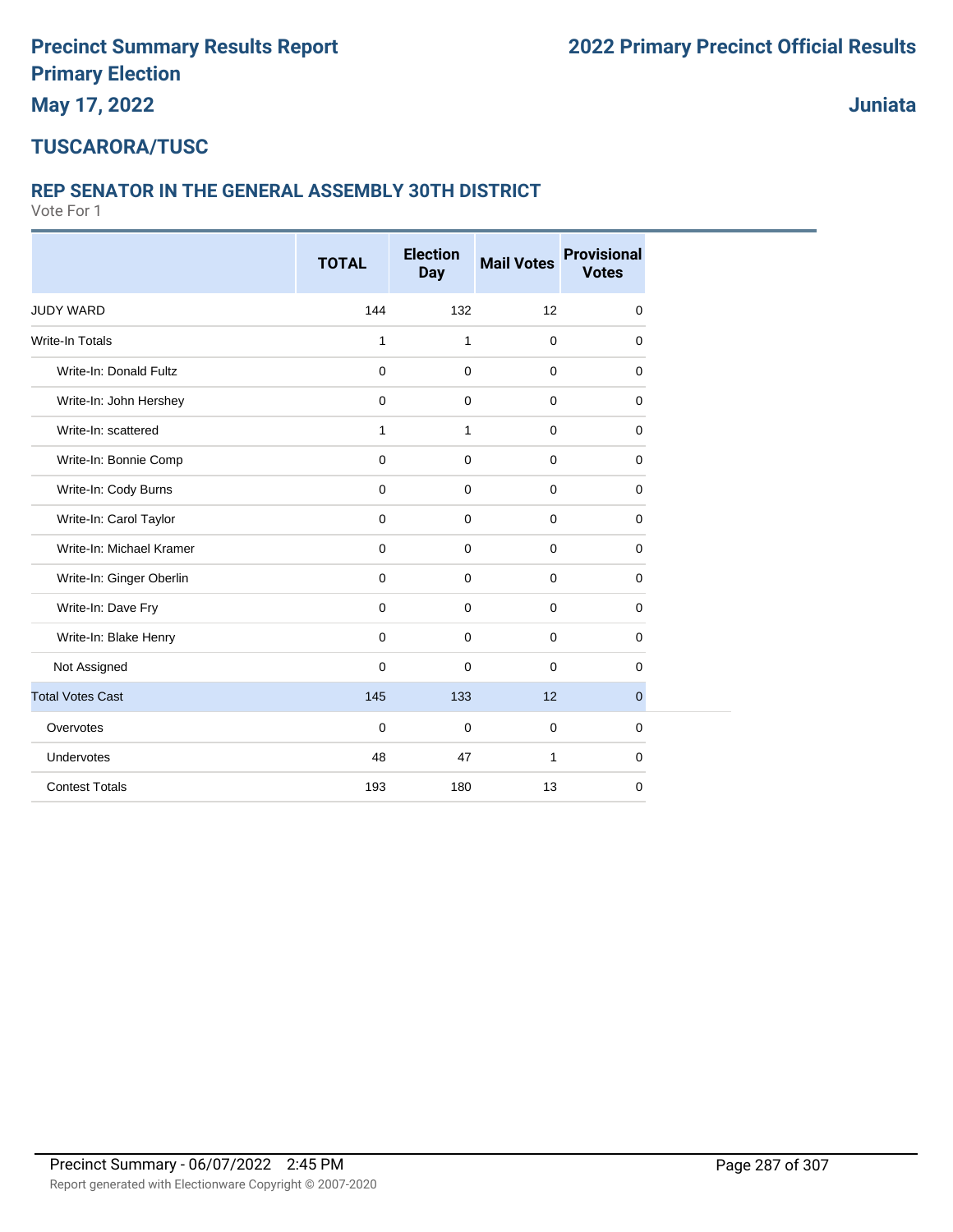**Juniata**

#### **TUSCARORA/TUSC**

#### **REP REPRESENTATIVE IN THE GENERAL ASSEMBLY 86TH DISTRICT**

|                              | <b>TOTAL</b> | <b>Election</b><br><b>Day</b> | <b>Mail Votes</b> | <b>Provisional</b><br><b>Votes</b> |  |
|------------------------------|--------------|-------------------------------|-------------------|------------------------------------|--|
| <b>JOHN HERSHEY</b>          | 155          | 145                           | 10                | 0                                  |  |
| PERRY STAMBAUGH              | 35           | 32                            | 3                 | $\Omega$                           |  |
| Write-In Totals              | $\mathbf 0$  | $\mathbf 0$                   | 0                 | $\mathbf 0$                        |  |
| Write-In: Edward T. Reinhold | $\mathbf 0$  | $\mathbf 0$                   | 0                 | 0                                  |  |
| Write-In: Jared Charles      | $\mathbf 0$  | $\mathbf 0$                   | 0                 | $\mathbf 0$                        |  |
| Not Assigned                 | $\mathbf 0$  | $\mathbf 0$                   | 0                 | 0                                  |  |
| <b>Total Votes Cast</b>      | 190          | 177                           | 13                | $\mathbf 0$                        |  |
| Overvotes                    | $\mathbf 0$  | $\mathbf 0$                   | 0                 | $\mathbf 0$                        |  |
| Undervotes                   | 3            | 3                             | 0                 | $\mathbf 0$                        |  |
| <b>Contest Totals</b>        | 193          | 180                           | 13                | $\Omega$                           |  |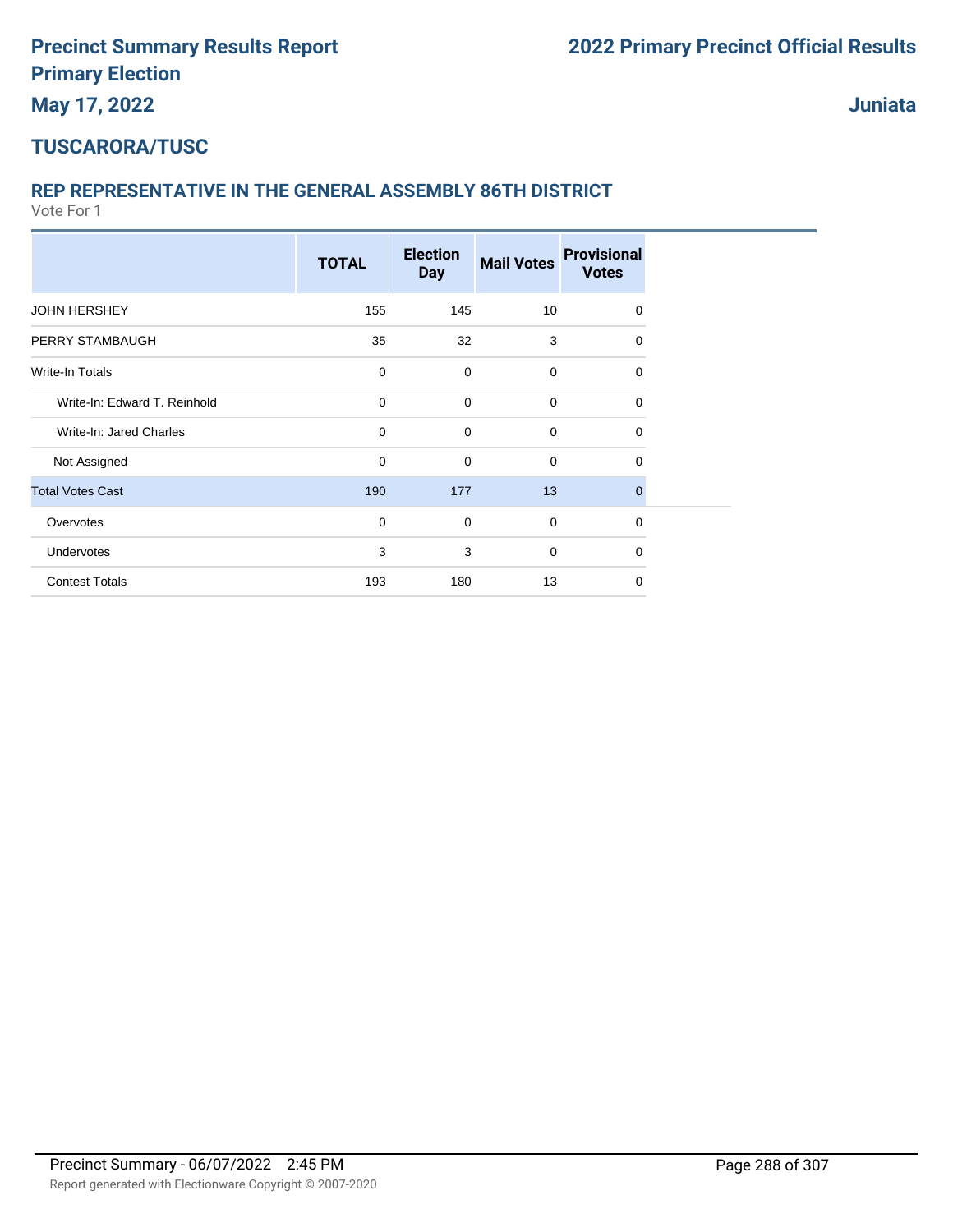**Juniata**

### **TUSCARORA/TUSC**

#### **REP MEMBER OF REPUBLICAN STATE COMMITTEE**

|                                      | <b>TOTAL</b> | <b>Election</b><br><b>Day</b> | <b>Mail Votes</b> | <b>Provisional</b><br><b>Votes</b> |
|--------------------------------------|--------------|-------------------------------|-------------------|------------------------------------|
| NANCI L. AUMILLER                    | 157          | 145                           | 12                | 0                                  |
| <b>Write-In Totals</b>               | $\mathbf 0$  | $\mathbf 0$                   | $\mathbf 0$       | 0                                  |
| Write-In: scattered                  | $\Omega$     | $\mathbf 0$                   | $\mathbf 0$       | 0                                  |
| Write-In: Katrina D. Dolan           | $\Omega$     | $\mathbf 0$                   | $\mathbf 0$       | 0                                  |
| Write-In: Ginger Oberlin             | $\mathbf 0$  | $\mathbf 0$                   | $\mathbf 0$       | 0                                  |
| Write-In: David Hunsberger           | $\Omega$     | $\mathbf 0$                   | $\mathbf 0$       | 0                                  |
| Write-In: Zachary Williams           | $\mathbf 0$  | $\mathbf 0$                   | $\mathbf 0$       | 0                                  |
| Write-In: Abbie Normal               | $\mathbf 0$  | $\mathbf 0$                   | $\mathbf 0$       | 0                                  |
| Write-In: Monica Wert                | $\mathbf 0$  | $\mathbf 0$                   | $\mathbf 0$       | 0                                  |
| Write-In: Elizebath M. Raffensberger | $\mathbf 0$  | $\mathbf 0$                   | $\mathbf 0$       | 0                                  |
| Write-In: Tammy Heikes               | $\mathbf 0$  | $\mathbf 0$                   | $\mathbf 0$       | 0                                  |
| Write-In: Philip Rickert             | $\mathbf 0$  | $\mathbf 0$                   | $\mathbf 0$       | 0                                  |
| Write-In: Bradley Hershey            | $\Omega$     | $\mathbf 0$                   | $\mathbf 0$       | 0                                  |
| Write-In: Donald Fultz               | $\mathbf 0$  | $\mathbf 0$                   | $\mathbf 0$       | 0                                  |
| Write-In: Doug Elsasser              | $\mathbf 0$  | $\mathbf 0$                   | $\mathbf 0$       | 0                                  |
| Not Assigned                         | $\Omega$     | $\Omega$                      | $\mathbf 0$       | $\Omega$                           |
| <b>Total Votes Cast</b>              | 157          | 145                           | 12                | $\overline{0}$                     |
| Overvotes                            | $\mathbf 0$  | $\mathbf 0$                   | $\mathbf 0$       | 0                                  |
| Undervotes                           | 36           | 35                            | $\mathbf{1}$      | 0                                  |
| <b>Contest Totals</b>                | 193          | 180                           | 13                | 0                                  |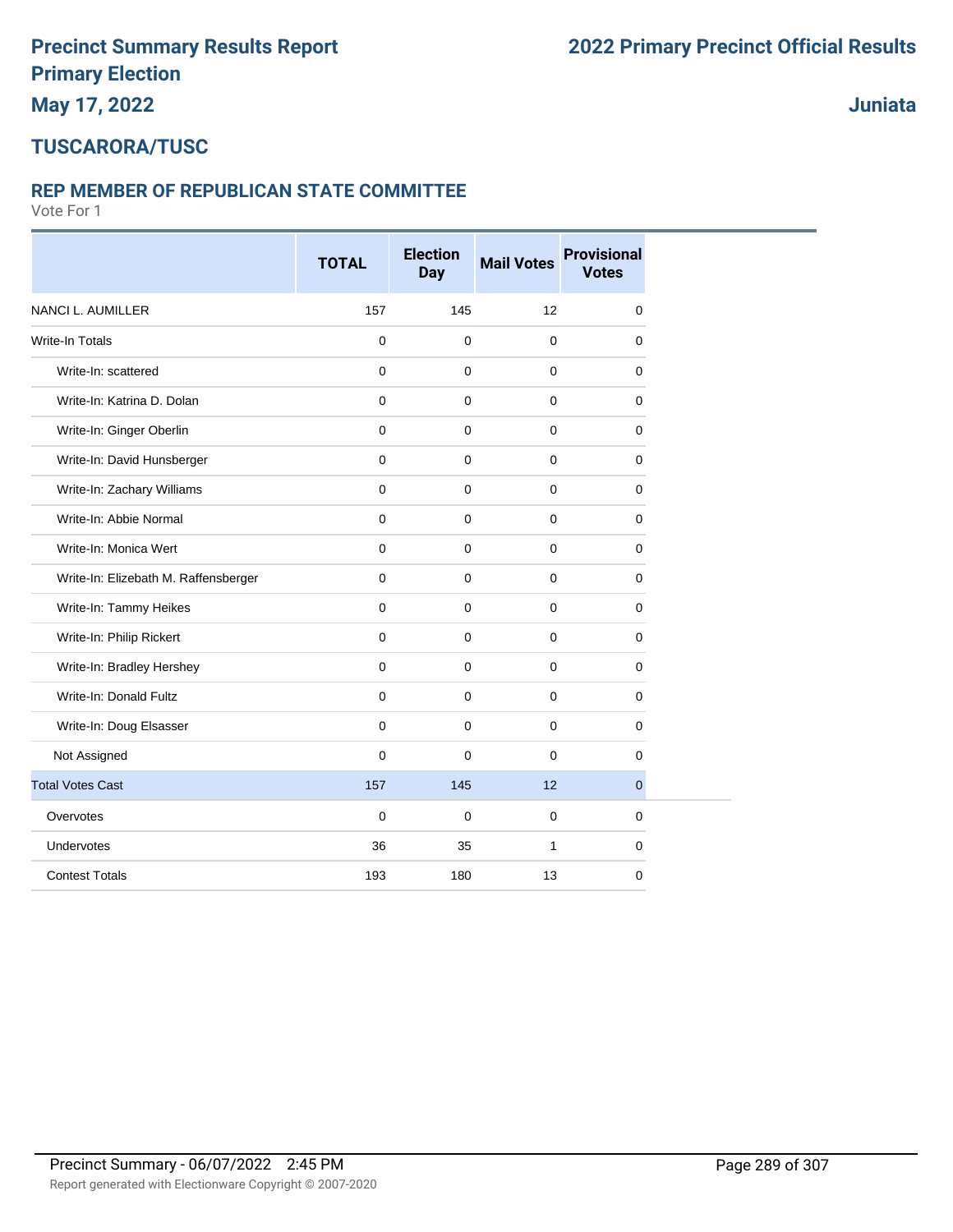**Juniata**

### **TUSCARORA/TUSC**

#### Vote For 2 **REP TUSCARORA TOWNSHIP/TUSC DISTRICT REPUBLICAN COMMITTEEPERSON**

|                                      | <b>TOTAL</b> | <b>Election</b><br><b>Day</b> | <b>Mail Votes</b> | <b>Provisional</b><br><b>Votes</b> |
|--------------------------------------|--------------|-------------------------------|-------------------|------------------------------------|
| <b>Write-In Totals</b>               | 16           | 11                            | 5                 | 0                                  |
| Write-In: James Fitzgerald           | 1            | $\mathbf{1}$                  | $\mathbf 0$       | 0                                  |
| Write-In: Brenda Murphy              | $\mathbf{1}$ | $\mathbf{1}$                  | $\mathbf 0$       | 0                                  |
| Write-In: Steve Johnson              | $\mathbf{1}$ | $\mathbf{1}$                  | $\mathbf 0$       | 0                                  |
| Write-In: Elizabeth M. Raffensberger | 2            | 2                             | $\mathbf 0$       | 0                                  |
| Write-In: Joe A. Parson              | 6            | 3                             | 3                 | 0                                  |
| Write-In: Nancy L. Gloss             | 1            | 0                             | 1                 | 0                                  |
| Write-In: Kelly S. Henry             | $\mathbf{1}$ | $\mathbf 0$                   | $\mathbf{1}$      | 0                                  |
| Write-In: scattered                  | 2            | 2                             | $\mathbf 0$       | 0                                  |
| Write-In: Michele Peterson           | $\mathbf{1}$ | $\mathbf{1}$                  | $\mathbf 0$       | 0                                  |
| Not Assigned                         | $\mathbf 0$  | $\mathbf 0$                   | $\mathbf 0$       | $\mathbf 0$                        |
| <b>Total Votes Cast</b>              | 16           | 11                            | 5                 | 0                                  |
| Overvotes                            | $\mathbf 0$  | 0                             | $\mathbf 0$       | 0                                  |
| Undervotes                           | 370          | 349                           | 21                | 0                                  |
| <b>Contest Totals</b>                | 386          | 360                           | 26                | 0                                  |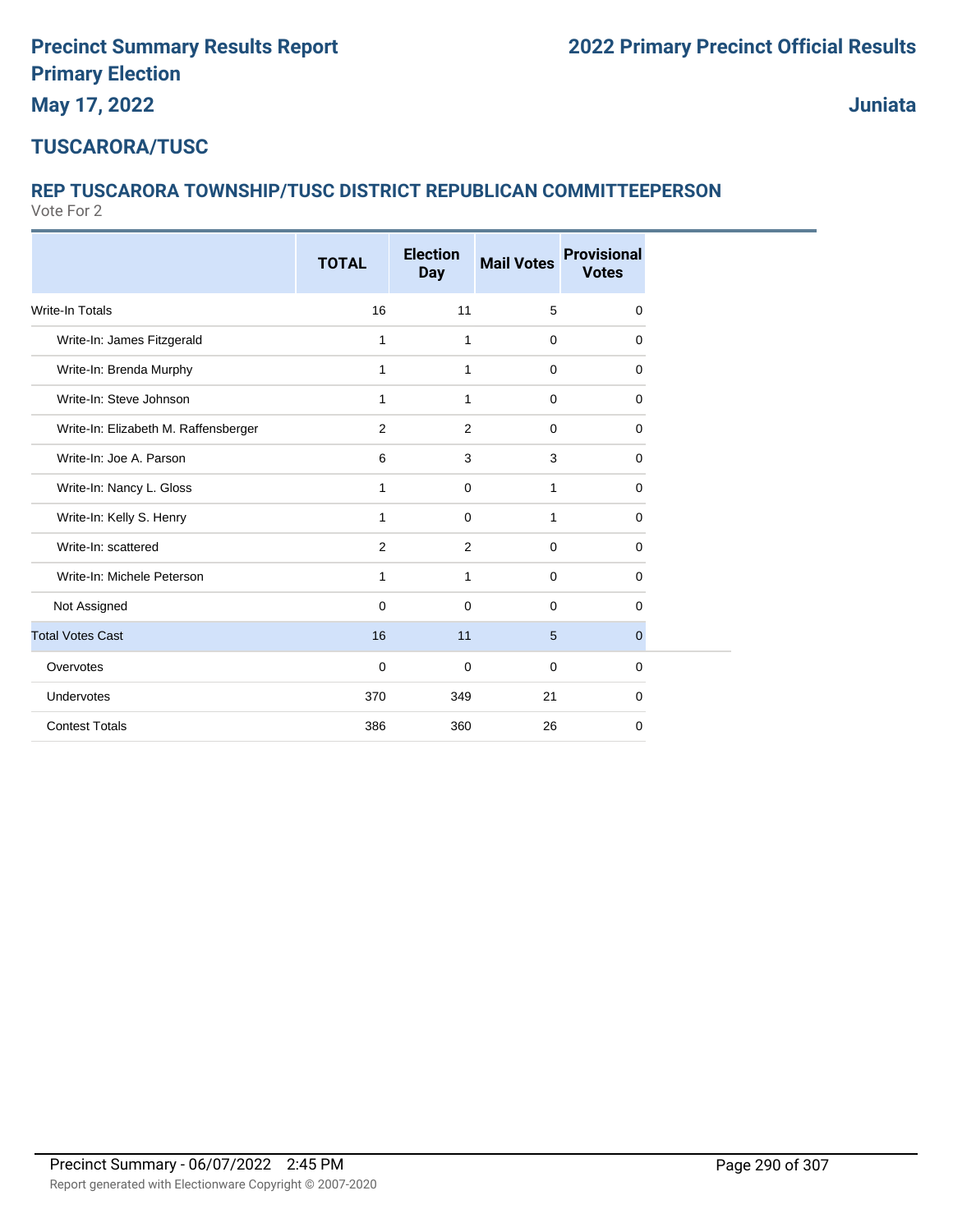### **WALKER**

#### **STATISTICS**

|                                   | <b>TOTAL</b> | <b>Election Day</b> | <b>Mail Votes</b> | <b>Provisional</b><br><b>Votes</b> |
|-----------------------------------|--------------|---------------------|-------------------|------------------------------------|
| Registered Voters - Total         | 1,284        |                     |                   |                                    |
| Registered Voters - Democratic    | 290          |                     |                   |                                    |
| Registered Voters - Republican    | 994          |                     |                   |                                    |
| Registered Voters - NONPARTISAN   | 0            |                     |                   |                                    |
| <b>Ballots Cast - Total</b>       | 618          | 562                 | 56                | 0                                  |
| <b>Ballots Cast - Democratic</b>  | 107          | 70                  | 37                | 0                                  |
| Ballots Cast - Republican         | 511          | 492                 | 19                | 0                                  |
| <b>Ballots Cast - NONPARTISAN</b> | 0            | 0                   | $\mathbf 0$       | 0                                  |
| <b>Ballots Cast - Blank</b>       | 0            | $\mathbf 0$         | 0                 | $\Omega$                           |
| Voter Turnout - Total             | 48.13%       |                     |                   |                                    |
| Voter Turnout - Democratic        | 36.90%       |                     |                   |                                    |
| Voter Turnout - Republican        | 51.41%       |                     |                   |                                    |
| Voter Turnout - NONPARTISAN       | 0.00%        |                     |                   |                                    |

### **DEM UNITED STATES SENATOR**

Vote For 1

|                          | <b>TOTAL</b> | <b>Election</b><br><b>Day</b> | <b>Mail Votes</b> | <b>Provisional</b><br><b>Votes</b> |
|--------------------------|--------------|-------------------------------|-------------------|------------------------------------|
| <b>ALEX KHALIL</b>       | 5            | 5                             | $\Omega$          | $\Omega$                           |
| <b>CONOR LAMB</b>        | 13           | 9                             | 4                 | 0                                  |
| <b>MALCOLM KENYATTA</b>  | 3            | 3                             | $\mathbf 0$       | $\Omega$                           |
| <b>JOHN FETTERMAN</b>    | 81           | 48                            | 33                | $\Omega$                           |
| Write-In Totals          | 4            | 4                             | $\Omega$          | 0                                  |
| Write-In: Kathy Barnette | 1            | 1                             | $\Omega$          | 0                                  |
| Write-In: scattered      | 1            | 1                             | $\Omega$          | $\Omega$                           |
| Write-In: Mehmet Oz      | 0            | $\Omega$                      | $\Omega$          | 0                                  |
| Write-In: Conor Lamb     | 0            | 0                             | $\mathbf 0$       | $\Omega$                           |
| Write-In: Carla Sands    | 1            | 1                             | $\Omega$          | 0                                  |
| Write-In: John Hershey   | 1            | 1                             | $\Omega$          | $\Omega$                           |
| Write-In: Dave McCormick | $\mathbf 0$  | $\Omega$                      | $\Omega$          | $\Omega$                           |

**Juniata**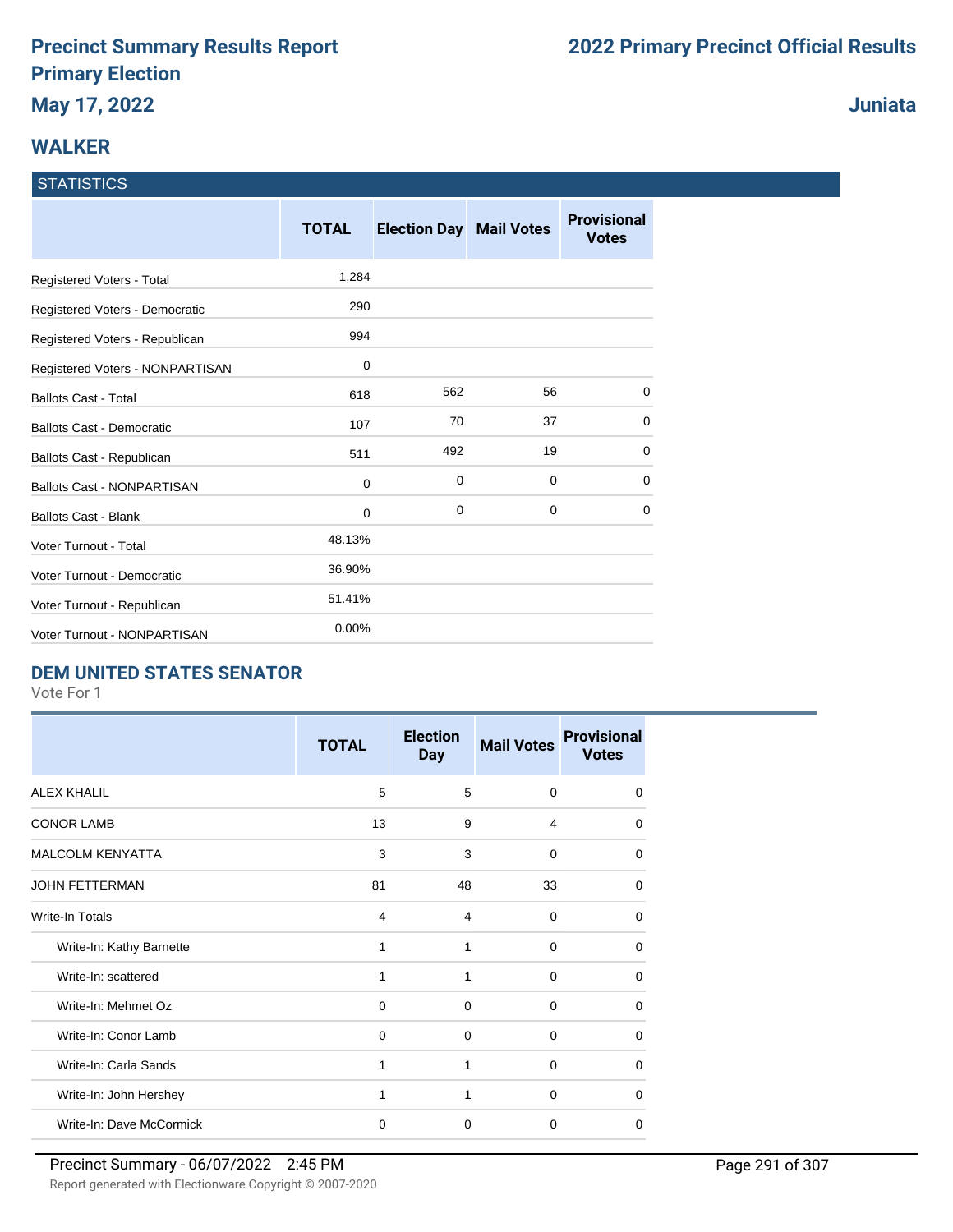### **May 17, 2022**

### **WALKER**

#### **DEM UNITED STATES SENATOR**

Vote For 1

|                         | <b>TOTAL</b> | <b>Election</b><br><b>Day</b> | <b>Mail Votes</b> | <b>Provisional</b><br><b>Votes</b> |  |
|-------------------------|--------------|-------------------------------|-------------------|------------------------------------|--|
| Write-In: Jeff Bartos   | 0            | $\mathbf 0$                   | $\mathbf 0$       | 0                                  |  |
| Not Assigned            | 0            | 0                             | $\mathbf 0$       | 0                                  |  |
| <b>Total Votes Cast</b> | 106          | 69                            | 37                | $\Omega$                           |  |
| Overvotes               | 0            | $\mathbf 0$                   | $\mathbf 0$       | 0                                  |  |
| <b>Undervotes</b>       |              | 1                             | $\mathbf 0$       | 0                                  |  |
| <b>Contest Totals</b>   | 107          | 70                            | 37                | 0                                  |  |

#### **DEM GOVERNOR**

Vote For 1

|                          | <b>TOTAL</b> | <b>Election</b><br><b>Day</b> | <b>Mail Votes</b> | <b>Provisional</b><br><b>Votes</b> |
|--------------------------|--------------|-------------------------------|-------------------|------------------------------------|
| <b>JOSH SHAPIRO</b>      | 91           | 56                            | 35                | 0                                  |
| <b>Write-In Totals</b>   | 8            | 8                             | $\mathbf 0$       | 0                                  |
| Write-In: Jake Corman    | 2            | 2                             | $\mathbf 0$       | 0                                  |
| Write-In: David White    | $\mathbf 0$  | $\mathbf 0$                   | $\mathbf 0$       | 0                                  |
| Write-In: Bill McSwain   | $\mathbf 0$  | $\Omega$                      | $\mathbf 0$       | 0                                  |
| Write-In: scattered      | 3            | 3                             | $\Omega$          | 0                                  |
| Write-In: Abe Stroup     | $\mathbf 0$  | $\mathbf 0$                   | $\mathbf 0$       | 0                                  |
| Write-In: Lou Barletta   | $\mathbf 0$  | $\mathbf 0$                   | $\mathbf 0$       | $\mathbf 0$                        |
| Write-In: Nche Zame      | $\mathbf 0$  | $\mathbf 0$                   | $\mathbf 0$       | 0                                  |
| Write-In: Melissa Hart   | $\mathbf 0$  | $\mathbf 0$                   | $\mathbf 0$       | 0                                  |
| Write-In: Doug Mastriano | 3            | 3                             | $\mathbf 0$       | 0                                  |
| Not Assigned             | $\mathbf 0$  | $\Omega$                      | $\mathbf 0$       | 0                                  |
| <b>Total Votes Cast</b>  | 99           | 64                            | 35                | $\overline{0}$                     |
| Overvotes                | $\mathbf 0$  | $\mathbf 0$                   | $\mathbf 0$       | 0                                  |
| Undervotes               | 8            | 6                             | 2                 | 0                                  |
| <b>Contest Totals</b>    | 107          | 70                            | 37                | 0                                  |

**Juniata**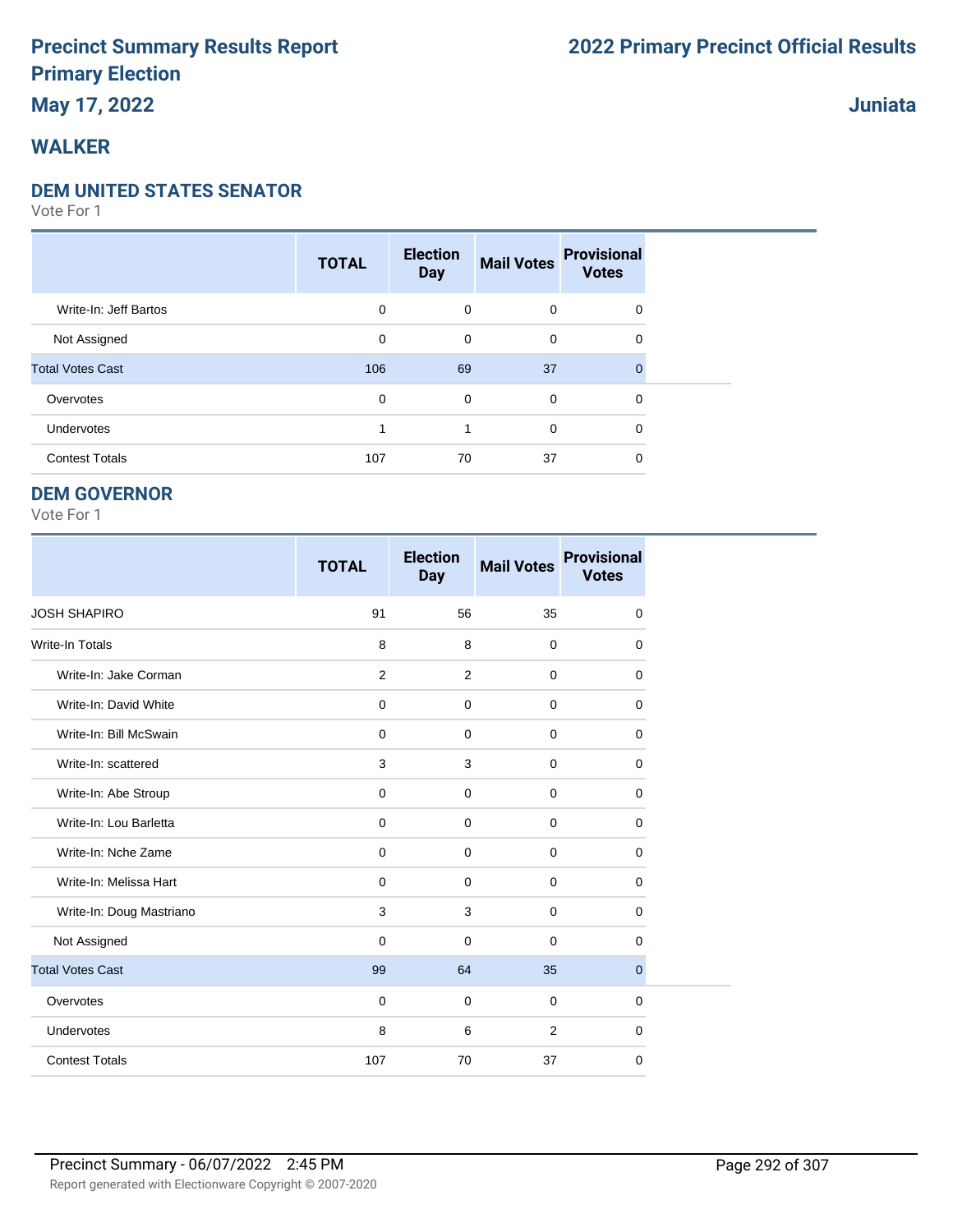### **May 17, 2022**

### **WALKER**

#### **DEM LIEUTENANT GOVERNOR**

|                                 | <b>TOTAL</b> | <b>Election</b><br><b>Day</b> | <b>Mail Votes</b> | <b>Provisional</b><br><b>Votes</b> |
|---------------------------------|--------------|-------------------------------|-------------------|------------------------------------|
| <b>AUSTIN DAVIS</b>             | 52           | 27                            | 25                | 0                                  |
| <b>RAY SOSA</b>                 | 21           | 18                            | 3                 | 0                                  |
| <b>BRIAN SIMS</b>               | 16           | 11                            | 5                 | 0                                  |
| <b>Write-In Totals</b>          | 2            | $\overline{2}$                | $\mathbf 0$       | 0                                  |
| Write-In: James Earl Jones      | $\pmb{0}$    | 0                             | $\mathbf 0$       | 0                                  |
| Write-In: Jeff Coleman          | $\mathbf{1}$ | $\mathbf{1}$                  | $\mathbf 0$       | 0                                  |
| Write-In: John Brown            | $\mathbf 0$  | $\mathbf 0$                   | $\mathbf 0$       | 0                                  |
| Write-In: Claire Schillinger    | $\mathbf 0$  | $\mathbf 0$                   | $\mathbf 0$       | 0                                  |
| Write-In: Carris Lewis Delrosso | $\mathbf 0$  | $\mathbf 0$                   | $\mathbf 0$       | 0                                  |
| Write-In: John Jones            | 0            | 0                             | $\mathbf 0$       | 0                                  |
| Write-In: scattered             | $\mathbf 0$  | 0                             | $\mathbf 0$       | 0                                  |
| Write-In: Teddy Daniels         | $\mathbf{1}$ | $\mathbf{1}$                  | $\mathbf 0$       | 0                                  |
| Not Assigned                    | $\Omega$     | 0                             | $\Omega$          | 0                                  |
| <b>Total Votes Cast</b>         | 91           | 58                            | 33                | $\overline{0}$                     |
| Overvotes                       | $\mathbf 0$  | 0                             | $\mathbf 0$       | 0                                  |
| Undervotes                      | 16           | 12                            | $\overline{4}$    | 0                                  |
| <b>Contest Totals</b>           | 107          | 70                            | 37                | 0                                  |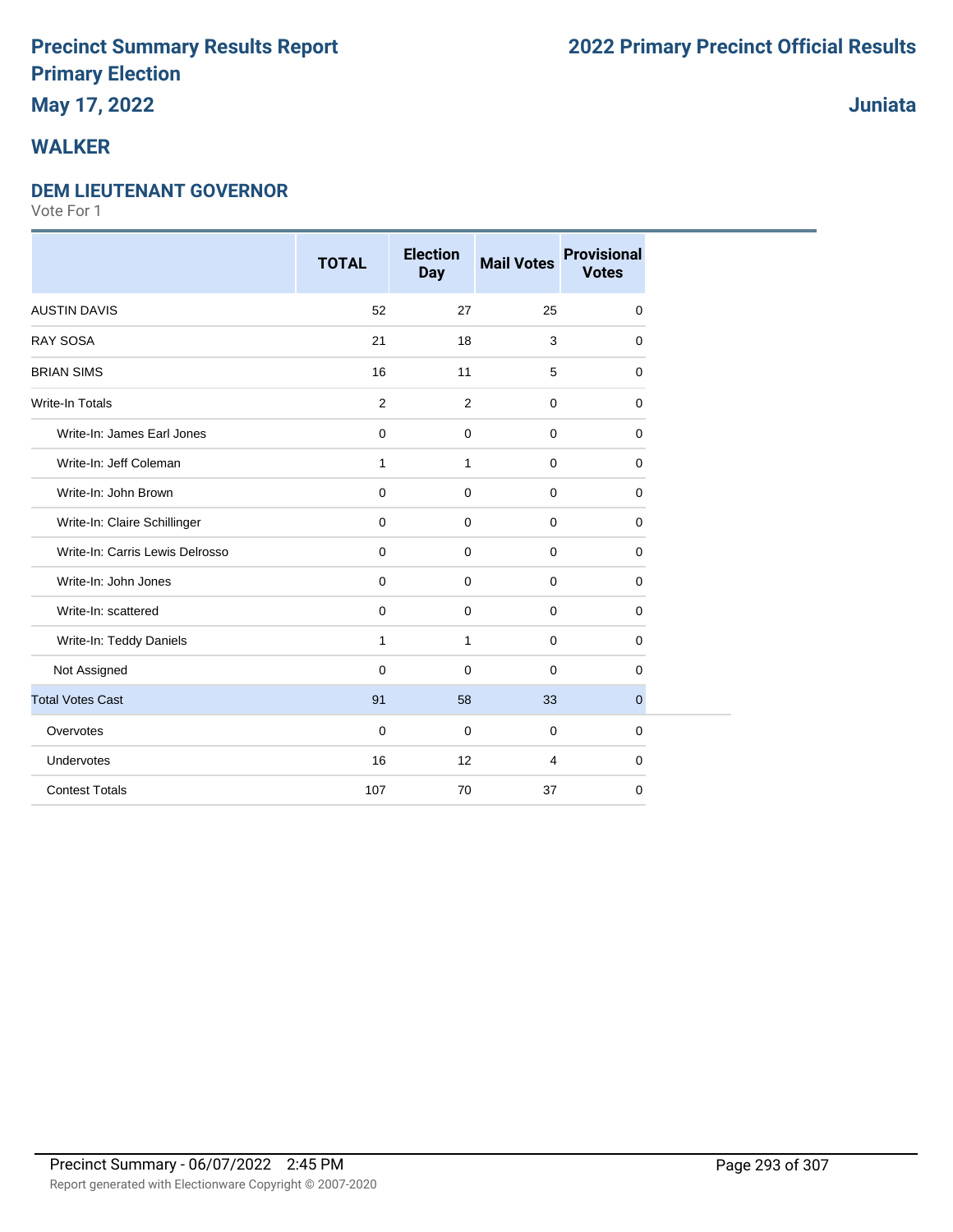# **May 17, 2022**

**Juniata**

### **WALKER**

#### **DEM REPRESENTATIVE IN CONGRESS 13TH DISTRICT**

|                                  | <b>TOTAL</b> | <b>Election</b><br><b>Day</b> | <b>Mail Votes</b> | <b>Provisional</b><br><b>Votes</b> |
|----------------------------------|--------------|-------------------------------|-------------------|------------------------------------|
| Write-In Totals                  | 15           | 8                             | $\overline{7}$    | 0                                  |
| Write-In: Dan Martin             | 0            | 0                             | 0                 | 0                                  |
| Write-In: Mark Partner           | 0            | $\mathbf 0$                   | $\mathbf 0$       | 0                                  |
| Write-In: David Stetler          | $\mathbf 0$  | $\mathbf 0$                   | $\mathbf 0$       | 0                                  |
| Write-In: John Hershey           | 3            | 3                             | 0                 | 0                                  |
| Write-In: Norman Love            | 0            | $\mathbf 0$                   | $\mathbf 0$       | 0                                  |
| Write-In: Andrew Stroup          | 0            | $\mathbf 0$                   | $\mathbf 0$       | 0                                  |
| Write-In: Jonathan M. Cunningham | 1            | 0                             | 1                 | 0                                  |
| Write-In: Wyatt Guillory         | $\mathsf 0$  | $\pmb{0}$                     | $\mathbf 0$       | 0                                  |
| Write-In: Todd Rowley            | $\mathbf 0$  | $\pmb{0}$                     | 0                 | 0                                  |
| Write-In: Mark Critz             | 11           | 5                             | 6                 | 0                                  |
| Write-In: Eric Becht             | $\mathbf 0$  | $\mathbf 0$                   | $\mathbf 0$       | 0                                  |
| Write-In: John Fetterman         | 0            | $\mathbf 0$                   | $\mathbf 0$       | 0                                  |
| Write-In: Robert Bob Casey Jr    | 0            | $\mathbf 0$                   | $\mathbf 0$       | 0                                  |
| Write-In: Jay G. Auker           | 0            | $\mathbf 0$                   | $\mathbf 0$       | 0                                  |
| Write-In: Summer Lee             | $\mathbf 0$  | $\mathbf 0$                   | $\mathbf 0$       | 0                                  |
| Write-In: Tessa Gross            | 0            | 0                             | 0                 | 0                                  |
| Write-In: Sandy Berrier          | 0            | $\mathbf 0$                   | $\mathbf 0$       | 0                                  |
| Write-In: John Auker             | 0            | $\mathbf 0$                   | $\mathbf 0$       | 0                                  |
| Write-In: Perry Stambaugh        | 0            | 0                             | 0                 | 0                                  |
| Write-In: Teresa Long O'Neal     | $\mathbf 0$  | $\mathbf 0$                   | $\mathbf 0$       | 0                                  |
| Write-In: Joshua Guillory        | 0            | 0                             | 0                 | 0                                  |
| Write-In: scattered              | 0            | $\mathbf 0$                   | $\mathsf 0$       | 0                                  |
| Write-In: Kim Hart               | $\mathbf 0$  | $\mathsf 0$                   | $\mathbf 0$       | 0                                  |
| Write-In: John Joyce             | $\mathbf 0$  | $\pmb{0}$                     | $\mathsf 0$       | 0                                  |
| Write-In: Craig Paden            | $\mathbf 0$  | $\mathsf 0$                   | $\pmb{0}$         | 0                                  |
| Write-In: Jonathan Mertz         | $\mathbf 0$  | $\pmb{0}$                     | $\pmb{0}$         | $\mathsf{O}\xspace$                |
| Not Assigned                     | 0            | 0                             | $\pmb{0}$         | 0                                  |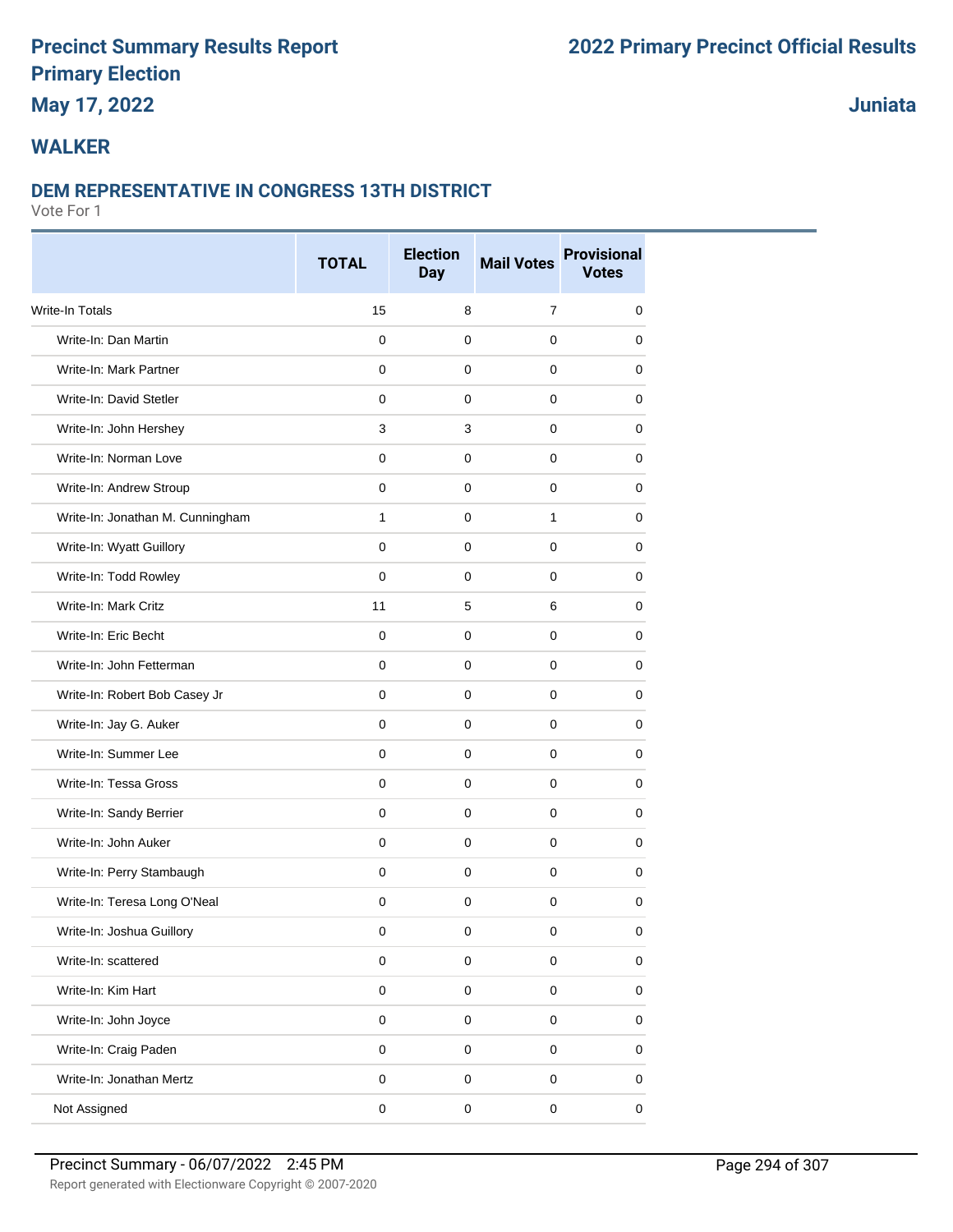### **May 17, 2022**

**Juniata**

### **WALKER**

#### **DEM REPRESENTATIVE IN CONGRESS 13TH DISTRICT**

Vote For 1

|                         | <b>TOTAL</b> | <b>Election</b><br><b>Day</b> | <b>Mail Votes</b> | <b>Provisional</b><br><b>Votes</b> |  |
|-------------------------|--------------|-------------------------------|-------------------|------------------------------------|--|
| <b>Total Votes Cast</b> | 15           | 8                             |                   | 0                                  |  |
| Overvotes               | 0            | 0                             | 0                 | 0                                  |  |
| Undervotes              | 92           | 62                            | 30                | 0                                  |  |
| <b>Contest Totals</b>   | 107          | 70                            | 37                | 0                                  |  |

### **DEM SENATOR IN THE GENERAL ASSEMBLY 30TH DISTRICT**

|                          | <b>TOTAL</b> | <b>Election</b><br><b>Day</b> | <b>Mail Votes</b> | <b>Provisional</b><br><b>Votes</b> |
|--------------------------|--------------|-------------------------------|-------------------|------------------------------------|
| <b>CAROL TAYLOR</b>      | 84           | 53                            | 31                | $\mathbf 0$                        |
| Write-In Totals          | $\mathbf 0$  | $\mathbf 0$                   | $\mathbf 0$       | 0                                  |
| Write-In: Judith Ward    | $\mathbf 0$  | $\mathbf 0$                   | $\mathbf 0$       | 0                                  |
| Write-In: John Hershey   | $\mathbf 0$  | $\mathbf 0$                   | $\mathbf 0$       | $\mathbf 0$                        |
| Write-In: scattered      | $\mathbf 0$  | $\mathbf 0$                   | $\Omega$          | 0                                  |
| Write-In: Mehmet Oz      | $\mathbf 0$  | $\mathbf 0$                   | $\mathbf 0$       | 0                                  |
| Write-In: Bethany Stroup | $\mathbf 0$  | $\mathbf 0$                   | $\mathbf 0$       | 0                                  |
| Not Assigned             | $\mathbf 0$  | $\mathbf 0$                   | $\mathbf 0$       | $\Omega$                           |
| <b>Total Votes Cast</b>  | 84           | 53                            | 31                | $\mathbf{0}$                       |
| Overvotes                | $\mathbf 0$  | $\mathbf 0$                   | $\mathbf 0$       | $\Omega$                           |
| <b>Undervotes</b>        | 23           | 17                            | 6                 | $\Omega$                           |
| <b>Contest Totals</b>    | 107          | 70                            | 37                | $\mathbf 0$                        |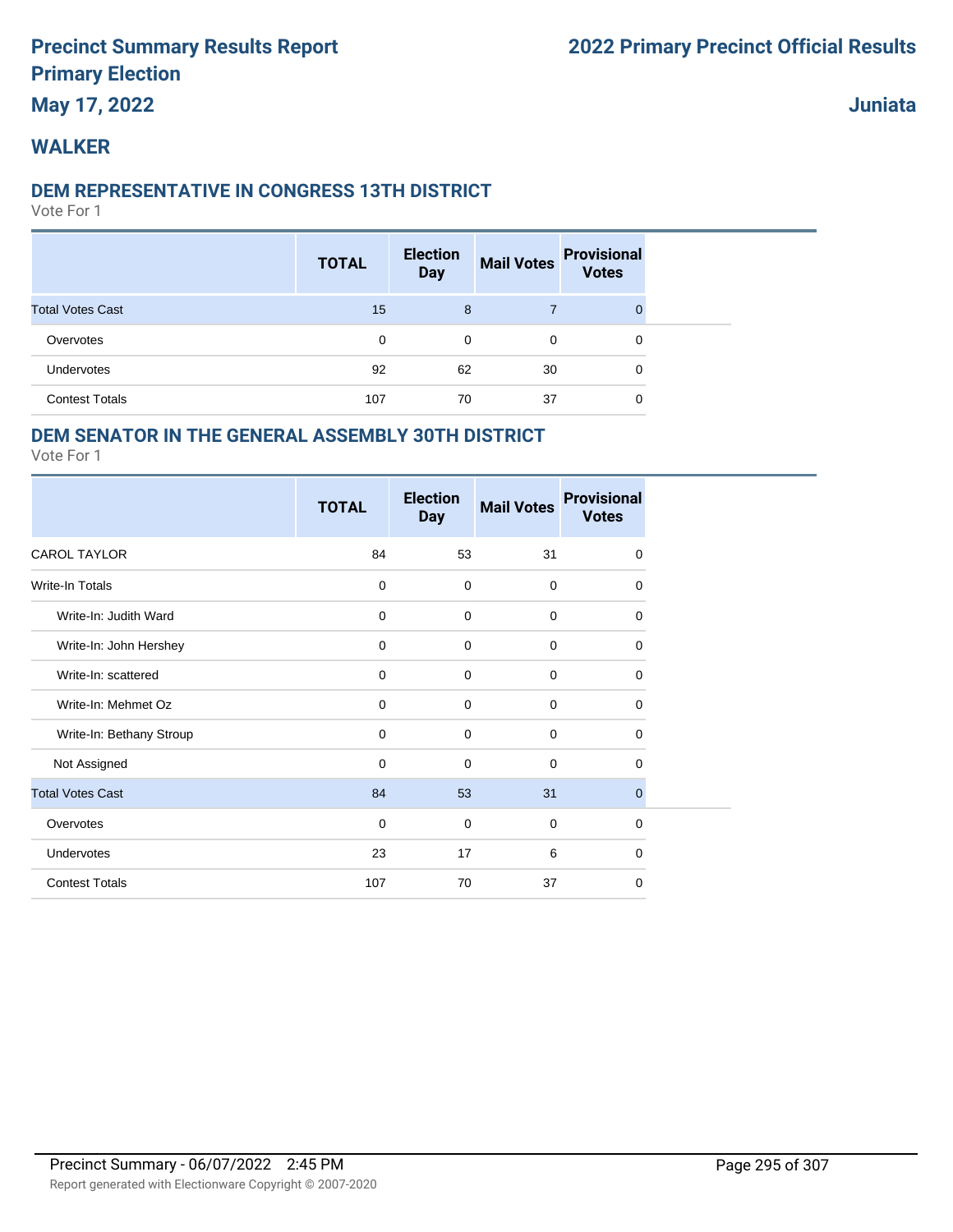### **May 17, 2022**

**Juniata**

### **WALKER**

### **DEM REPRESENTATIVE IN THE GENERAL ASSEMBLY 86TH DISTRICT**

|                                  | <b>TOTAL</b> | <b>Election</b><br><b>Day</b> | <b>Mail Votes</b> | <b>Provisional</b><br><b>Votes</b> |
|----------------------------------|--------------|-------------------------------|-------------------|------------------------------------|
| Write-In Totals                  | 11           | 9                             | $\overline{2}$    | 0                                  |
| Write-In: Craig Paden            | $\mathbf 0$  | $\mathbf 0$                   | $\mathbf 0$       | 0                                  |
| Write-In: Jonathan Mertz         | 0            | 0                             | $\mathbf 0$       | 0                                  |
| Write-In: Ronald Shearer         | $\mathbf 0$  | $\mathbf 0$                   | $\mathbf 0$       | 0                                  |
| Write-In: Norman Love            | $\mathbf 0$  | $\mathbf 0$                   | $\mathbf 0$       | 0                                  |
| Write-In: Jonathan M. Cunningham | 1            | $\pmb{0}$                     | 1                 | 0                                  |
| Write-In: Mark Critz             | $\mathbf 0$  | $\mathbf 0$                   | $\mathbf 0$       | 0                                  |
| Write-In: Wyatt Guillory         | $\mathbf 0$  | $\mathbf 0$                   | $\mathbf 0$       | 0                                  |
| Write-In: William L. Baney       | $\mathbf 0$  | 0                             | $\mathbf 0$       | 0                                  |
| Write-In: Hannah Smith           | $\mathbf 0$  | $\mathbf 0$                   | $\mathbf 0$       | 0                                  |
| Write-In: Karen Anderson         | $\mathbf 0$  | $\mathbf 0$                   | $\mathbf 0$       | 0                                  |
| Write-In: John Hershey           | 9            | 8                             | $\mathbf{1}$      | 0                                  |
| Write-In: Bob Casey, Jr.         | $\mathbf 0$  | $\mathbf 0$                   | $\mathbf 0$       | 0                                  |
| Write-In: Gina Moist             | $\mathbf 0$  | $\pmb{0}$                     | $\mathbf 0$       | 0                                  |
| Write-In: Jay G. Auker           | 0            | 0                             | 0                 | 0                                  |
| Write-In: Tessa Gross            | $\mathbf 0$  | 0                             | 0                 | 0                                  |
| Write-In: Kay Clugston           | $\mathbf 0$  | $\mathbf 0$                   | $\mathbf 0$       | 0                                  |
| Write-In: Carl H. Radek          | $\mathbf 0$  | $\mathbf 0$                   | $\mathbf 0$       | 0                                  |
| Write-In: Eric Becht             | $\mathbf 0$  | $\mathbf 0$                   | $\mathbf 0$       | 0                                  |
| Write-In: Kiim Klingensmith Hart | $\mathbf 0$  | $\mathbf 0$                   | $\mathbf 0$       | 0                                  |
| Write-In: Levon Putt             | $\mathbf 0$  | 0                             | $\mathbf 0$       | 0                                  |
| Write-In: Rolf Lotz              | 0            | 0                             | 0                 | 0                                  |
| Write-In: Joshua Guillory        | $\mathsf 0$  | $\mathbf 0$                   | $\mathsf 0$       | $\mathbf 0$                        |
| Write-In: scattered              | $\mathbf{1}$ | $\mathbf{1}$                  | $\mathsf 0$       | 0                                  |
| Write-In: Jeff Hart              | $\pmb{0}$    | $\mathsf{O}\xspace$           | $\mathbf 0$       | $\pmb{0}$                          |
| Write-In: Perry Stambaugh        | $\mathsf 0$  | $\mathsf 0$                   | $\mathsf 0$       | 0                                  |
| Not Assigned                     | $\pmb{0}$    | $\pmb{0}$                     | $\mathbf 0$       | 0                                  |
| <b>Total Votes Cast</b>          | $11$         | $\boldsymbol{9}$              | $\overline{2}$    | $\overline{0}$                     |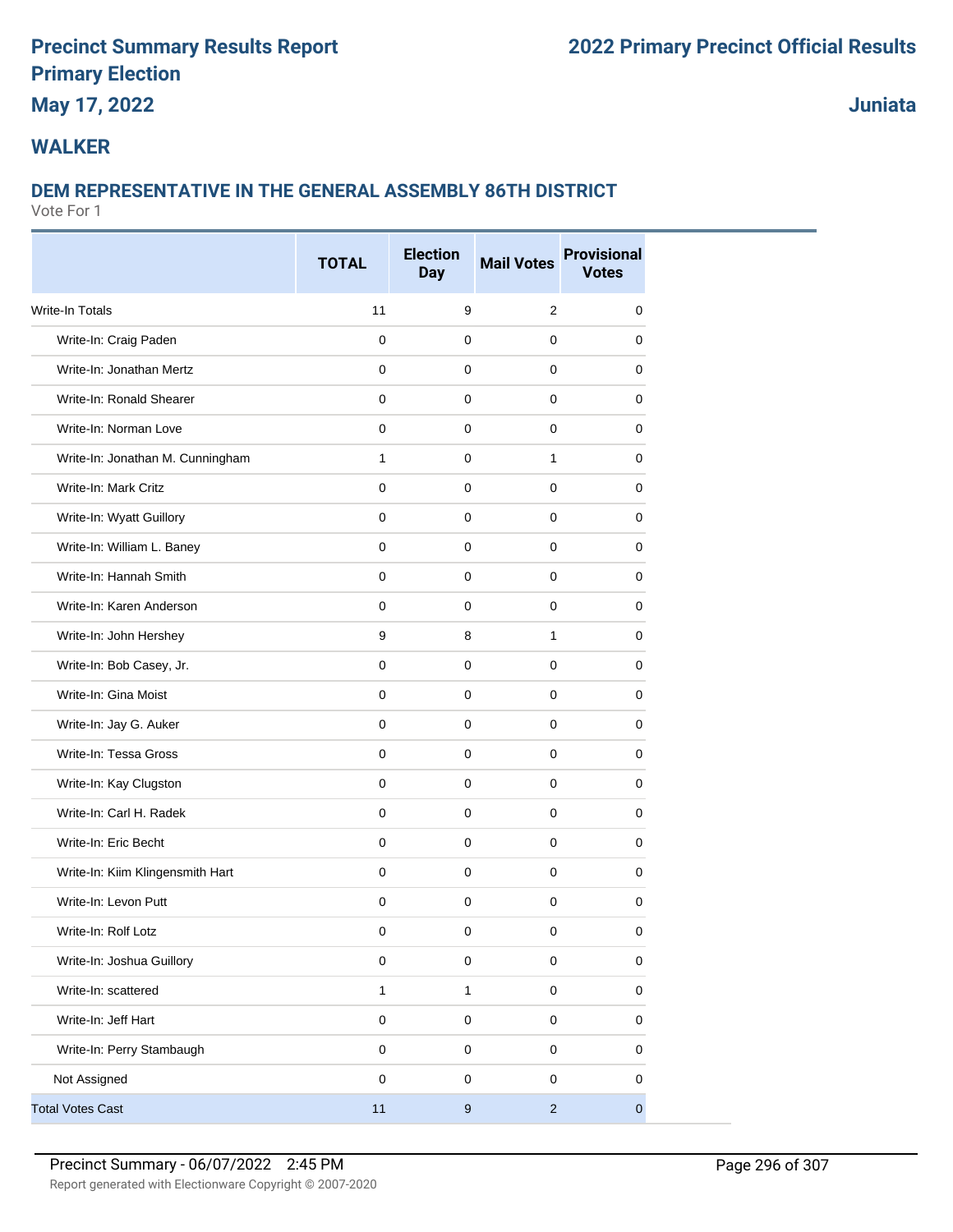# **May 17, 2022**

**Juniata**

### **WALKER**

### **DEM REPRESENTATIVE IN THE GENERAL ASSEMBLY 86TH DISTRICT**

|                       | <b>TOTAL</b> | <b>Election</b><br>Day |    | Mail Votes Provisional |
|-----------------------|--------------|------------------------|----|------------------------|
| Overvotes             | 0            | 0                      | 0  | 0                      |
| Undervotes            | 96           | 61                     | 35 | 0                      |
| <b>Contest Totals</b> | 107          | 70                     | 37 | 0                      |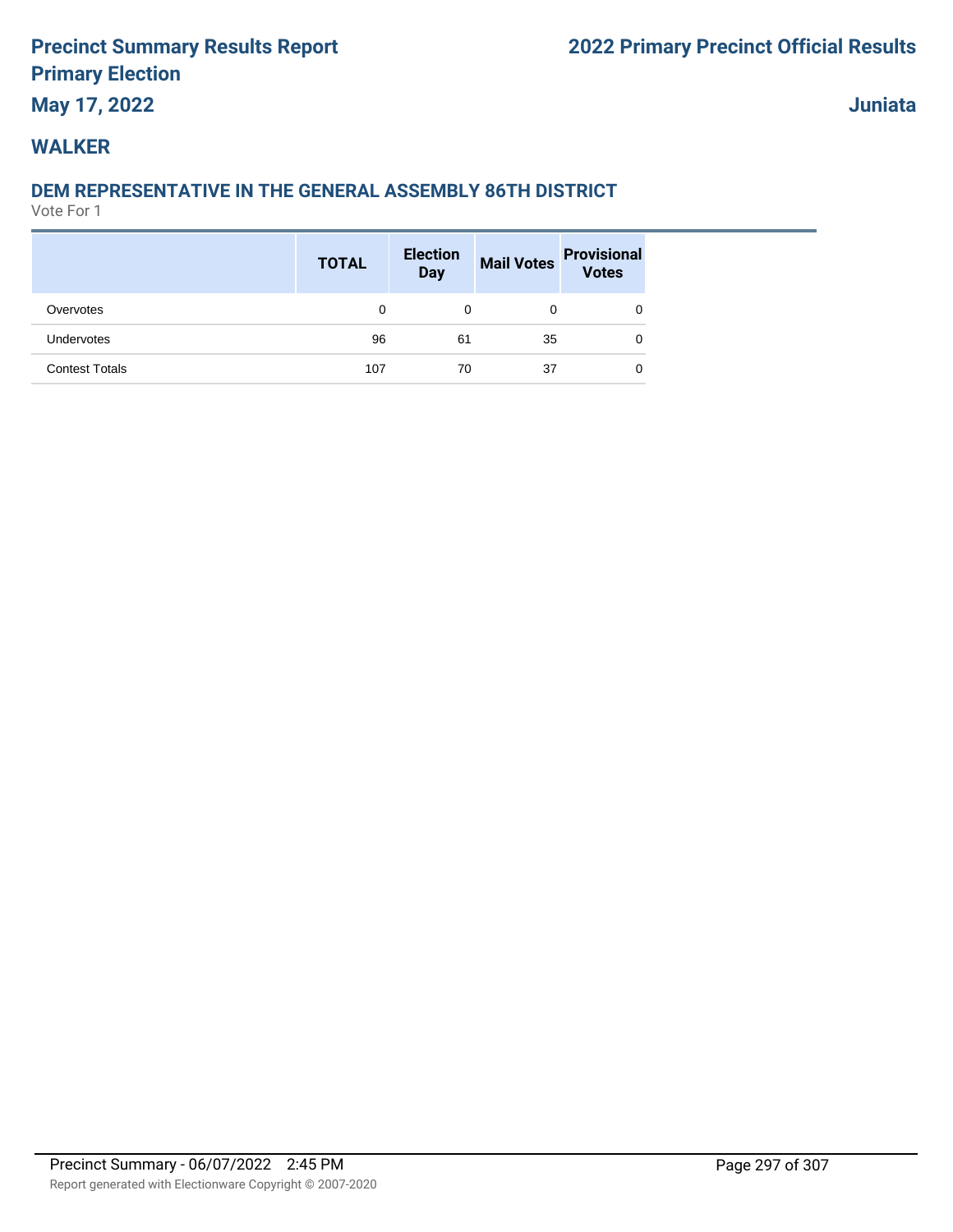### **May 17, 2022**

### **Juniata**

### **WALKER**

#### **DEM MEMBER OF DEMOCRATIC STATE COMMITTEE**

Vote For 1

|                                   | <b>TOTAL</b> | <b>Election</b><br><b>Day</b> | <b>Mail Votes</b> | <b>Provisional</b><br><b>Votes</b> |
|-----------------------------------|--------------|-------------------------------|-------------------|------------------------------------|
| <b>Write-In Totals</b>            | 6            | 5                             | $\mathbf{1}$      | 0                                  |
| Write-In: Peter Junod             | $\mathbf 0$  | $\mathbf 0$                   | 0                 | 0                                  |
| Write-In: Tyler Titus             | $\mathbf 0$  | $\mathbf 0$                   | 0                 | 0                                  |
| Write-In: Wyatt A. Guillory       | $\mathbf 0$  | 0                             | 0                 | 0                                  |
| Write-In: Jonathan Mertz          | $\mathbf 0$  | 0                             | 0                 | 0                                  |
| Write-In: Amen Brown              | $\mathbf 0$  | $\mathbf 0$                   | 0                 | 0                                  |
| Write-In: Pat Neimond             | $\mathbf 0$  | $\mathbf 0$                   | 0                 | 0                                  |
| Write-In: John Shearer            | $\mathbf 0$  | $\mathbf 0$                   | 0                 | 0                                  |
| Write-In: Dennis Lewis            | $\mathbf 0$  | $\mathbf 0$                   | 0                 | 0                                  |
| Write-In: Robert Bair             | 0            | 0                             | 0                 | 0                                  |
| Write-In: Aaron Falker            | $\mathbf 0$  | $\mathbf 0$                   | 0                 | 0                                  |
| Write-In: Nanci L. Aumiller       | $\mathbf 0$  | $\mathbf 0$                   | 0                 | 0                                  |
| Write-In: Jonathan M. Cunningham  | $\mathbf{1}$ | $\mathbf 0$                   | 1                 | 0                                  |
| Write-In: Wyatt Guillory          | $\mathbf 0$  | $\mathbf 0$                   | 0                 | 0                                  |
| Write-In: Fern Fowler             | $\mathbf{1}$ | 1                             | 0                 | 0                                  |
| Write-In: Tessa Gross             | 3            | 3                             | 0                 | 0                                  |
| Write-In: Eric Becht              | $\mathbf 0$  | $\mathbf 0$                   | 0                 | 0                                  |
| Write-In: Christopher Kowerdovich | $\mathbf 0$  | $\mathbf 0$                   | 0                 | 0                                  |
| Write-In: David Stetler           | $\mathbf 0$  | $\mathbf 0$                   | 0                 | 0                                  |
| Write-In: Jimmy Dillon            | $\mathbf 0$  | $\mathbf 0$                   | 0                 | 0                                  |
| Write-In: Jason Prowell           | $\mathbf 0$  | $\mathbf 0$                   | $\mathbf 0$       | 0                                  |
| Write-In: Jay G. Auker            | 0            | 0                             | 0                 | 0                                  |
| Write-In: Joe Sims                | $\pmb{0}$    | $\pmb{0}$                     | 0                 | 0                                  |
| Write-In: Kim Klingensmith Hart   | $\mathbf{1}$ | $\mathbf{1}$                  | 0                 | $\pmb{0}$                          |
| Write-In: scattered               | $\pmb{0}$    | $\mathbf 0$                   | 0                 | 0                                  |
| Write-In: John Auker              | $\pmb{0}$    | $\pmb{0}$                     | 0                 | 0                                  |
| Write-In: Mike Smith              | $\pmb{0}$    | $\mathsf 0$                   | 0                 | 0                                  |
| Write-In: Hannah Smith-Brubaker   | $\pmb{0}$    | $\pmb{0}$                     | 0                 | 0                                  |
| Write-In: Doris Love              | $\mathbf 0$  | $\pmb{0}$                     | $\mathbf 0$       | $\mathbf 0$                        |

Precinct Summary - 06/07/2022 2:45 PM Page 298 of 307

Report generated with Electionware Copyright © 2007-2020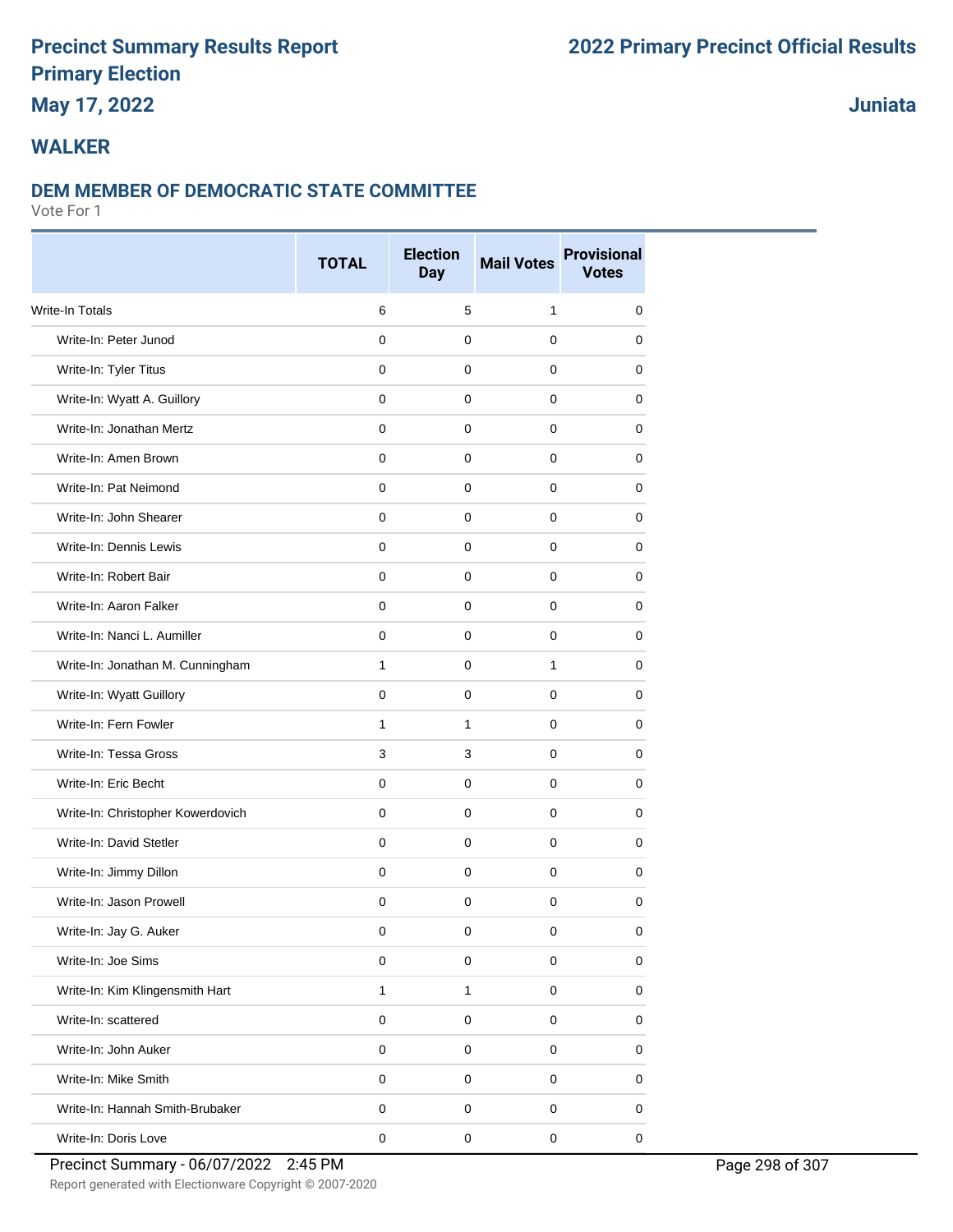### **May 17, 2022**

**Juniata**

### **WALKER**

#### **DEM MEMBER OF DEMOCRATIC STATE COMMITTEE**

Vote For 1

|                           | <b>TOTAL</b> | <b>Election</b><br><b>Day</b> | <b>Mail Votes</b> | <b>Provisional</b><br><b>Votes</b> |  |
|---------------------------|--------------|-------------------------------|-------------------|------------------------------------|--|
| Write-In: Curt Junod      | $\mathbf 0$  | $\mathbf 0$                   | 0                 | $\Omega$                           |  |
| Write-In: Thomas E. Fink  | $\mathbf 0$  | $\mathbf 0$                   | $\mathbf 0$       | $\Omega$                           |  |
| Write-In: Johnathan Auker | $\mathbf 0$  | $\mathbf 0$                   | $\mathbf 0$       | $\Omega$                           |  |
| Write-In: John Hershey    | $\mathbf 0$  | $\Omega$                      | $\mathbf 0$       | $\Omega$                           |  |
| Write-In: Lorrie Guillory | $\mathbf 0$  | $\mathbf 0$                   | $\mathbf 0$       | 0                                  |  |
| Not Assigned              | $\mathbf 0$  | $\mathbf 0$                   | $\mathbf 0$       | $\mathbf 0$                        |  |
| <b>Total Votes Cast</b>   | 6            | 5                             | $\mathbf{1}$      | $\Omega$                           |  |
| Overvotes                 | $\mathbf 0$  | $\mathbf 0$                   | $\mathbf 0$       | $\Omega$                           |  |
| Undervotes                | 101          | 65                            | 36                | $\Omega$                           |  |
| <b>Contest Totals</b>     | 107          | 70                            | 37                | $\Omega$                           |  |

### **DEM WALKER TOWNSHIP DEMOCRATIC COMMITTEEPERSON**

|                                  | <b>TOTAL</b> | <b>Election</b><br><b>Day</b> | <b>Mail Votes</b> | <b>Provisional</b><br><b>Votes</b> |
|----------------------------------|--------------|-------------------------------|-------------------|------------------------------------|
| Write-In Totals                  | 19           | 15                            | 4                 | $\Omega$                           |
| Write-In: Monica Wert            | 2            | 2                             | $\mathbf 0$       | $\Omega$                           |
| Write-In: Jonathan M. Cunningham | 1            | 0                             | 1                 | $\Omega$                           |
| Write-In: Lisa Davis             | 7            | 7                             | $\mathbf 0$       | $\Omega$                           |
| Write-In: Fern Fowler            | 1            | 1                             | $\mathbf 0$       | $\Omega$                           |
| Write-In: James Park Bricker     | 6            | $\overline{4}$                | $\overline{2}$    | $\Omega$                           |
| Write-In: Sunnie Anne DeAngelis  | 1            | 1                             | $\mathbf 0$       | $\Omega$                           |
| Not Assigned                     | 1            | $\mathbf 0$                   | 1                 | $\Omega$                           |
| <b>Total Votes Cast</b>          | 19           | 15                            | $\overline{4}$    | $\Omega$                           |
| Overvotes                        | $\mathbf 0$  | 0                             | $\mathbf 0$       | $\Omega$                           |
| Undervotes                       | 195          | 125                           | 70                | $\Omega$                           |
| <b>Contest Totals</b>            | 214          | 140                           | 74                | 0                                  |
|                                  |              |                               |                   |                                    |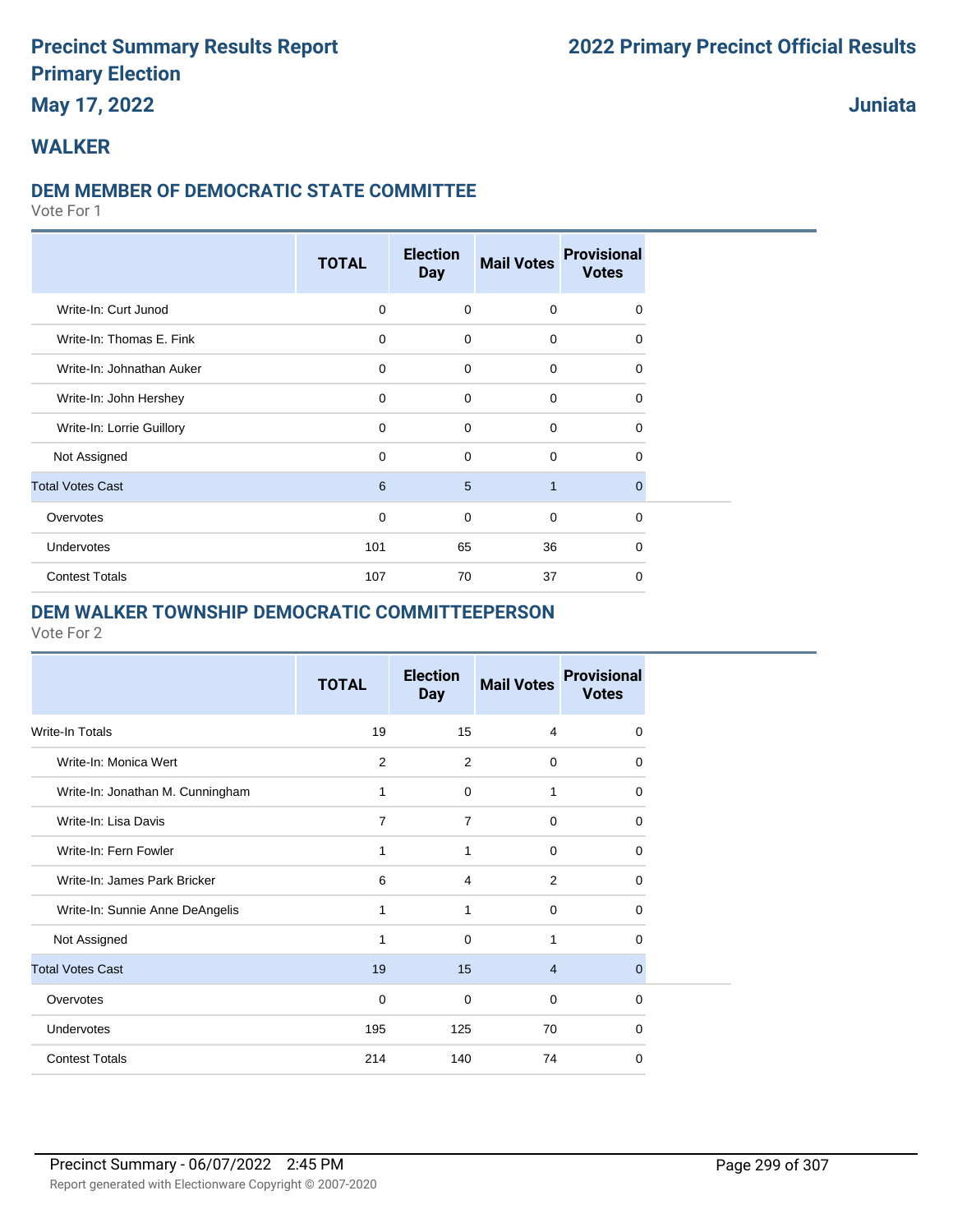# **WALKER**

#### **REP UNITED STATES SENATOR**

|                            | <b>TOTAL</b>   | <b>Election</b><br><b>Day</b> | <b>Mail Votes</b> | <b>Provisional</b><br><b>Votes</b> |
|----------------------------|----------------|-------------------------------|-------------------|------------------------------------|
| KATHY BARNETTE             | 117            | 114                           | 3                 | 0                                  |
| <b>MEHMET OZ</b>           | 99             | 98                            | 1                 | 0                                  |
| <b>GEORGE BOCHETTO</b>     | 5              | 4                             | 1                 | $\mathbf 0$                        |
| <b>JEFF BARTOS</b>         | 33             | 30                            | 3                 | 0                                  |
| <b>DAVE MCCORMICK</b>      | 157            | 152                           | 5                 | 0                                  |
| <b>SEAN GALE</b>           | 3              | 3                             | $\mathbf 0$       | 0                                  |
| <b>CARLA SANDS</b>         | 90             | 85                            | 5                 | $\Omega$                           |
| <b>Write-In Totals</b>     | $\overline{2}$ | $\mathbf{1}$                  | 1                 | 0                                  |
| Write-In: Malcolm Kenyatta | 0              | $\mathbf 0$                   | $\mathbf 0$       | 0                                  |
| Write-In: John Fetterman   | 1              | $\mathbf 0$                   | 1                 | 0                                  |
| Write-In: scattered        | $\mathbf{1}$   | $\mathbf{1}$                  | $\mathbf 0$       | $\mathbf 0$                        |
| Not Assigned               | $\mathbf 0$    | $\mathbf 0$                   | $\mathbf 0$       | $\mathbf 0$                        |
| <b>Total Votes Cast</b>    | 506            | 487                           | 19                | $\boldsymbol{0}$                   |
| Overvotes                  | $\mathbf 0$    | $\mathbf 0$                   | $\mathbf 0$       | $\mathbf 0$                        |
| Undervotes                 | 5              | 5                             | $\mathbf 0$       | 0                                  |
| <b>Contest Totals</b>      | 511            | 492                           | 19                | 0                                  |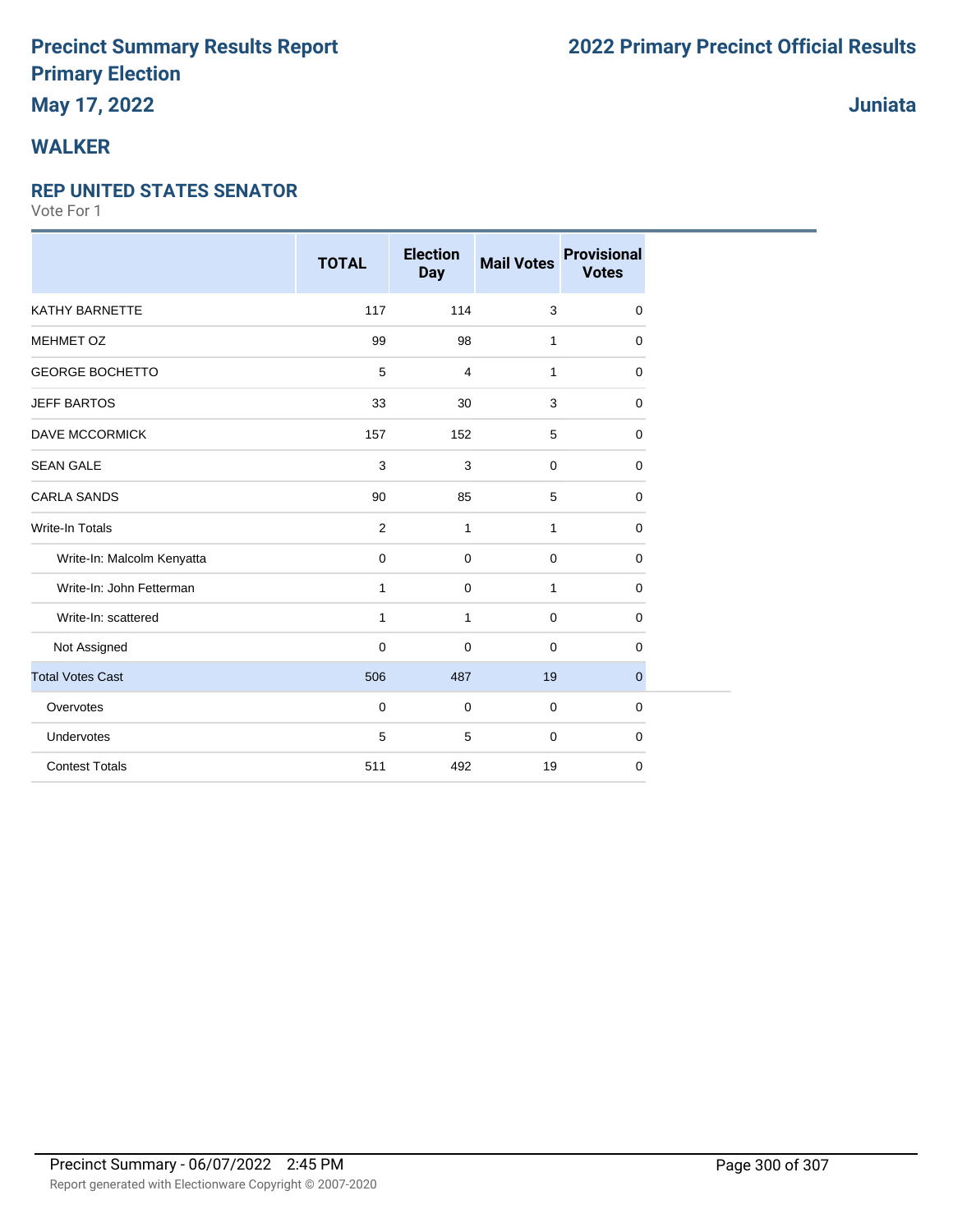### **WALKER**

### **REP GOVERNOR**

|                               | <b>TOTAL</b>        | <b>Election</b><br><b>Day</b> | <b>Mail Votes</b> | <b>Provisional</b><br><b>Votes</b> |
|-------------------------------|---------------------|-------------------------------|-------------------|------------------------------------|
| LOU BARLETTA                  | 82                  | 78                            | $\overline{4}$    | $\mathbf 0$                        |
| DOUGLAS V. MASTRIANO          | 309                 | 307                           | 2                 | $\mathbf 0$                        |
| <b>NCHE ZAMA</b>              | 5                   | 5                             | $\mathbf 0$       | $\mathbf 0$                        |
| DAVE WHITE                    | 20                  | 19                            | $\mathbf{1}$      | $\mathbf 0$                        |
| <b>MELISSA HART</b>           | 8                   | 6                             | 2                 | $\mathbf 0$                        |
| <b>BILL MCSWAIN</b>           | 40                  | 37                            | 3                 | $\mathbf 0$                        |
| <b>CHARLIE GEROW</b>          | $\mathbf{3}$        | 3                             | $\mathbf 0$       | $\mathbf 0$                        |
| <b>JOE GALE</b>               | $\mathbf{1}$        | $\mathbf{1}$                  | $\mathbf 0$       | $\mathbf 0$                        |
| <b>JAKE CORMAN</b>            | 37                  | 31                            | 6                 | $\mathbf 0$                        |
| <b>Write-In Totals</b>        | 2                   | $\mathbf{1}$                  | $\mathbf{1}$      | $\mathbf 0$                        |
| Write-In: Maggie Hackenberger | $\pmb{0}$           | $\pmb{0}$                     | $\mathbf 0$       | $\mathbf 0$                        |
| Write-In: Josh Shapiro        | $\mathbf{1}$        | $\mathbf 0$                   | $\mathbf{1}$      | $\mathbf 0$                        |
| Write-In: scattered           | $\mathbf{1}$        | $\mathbf{1}$                  | 0                 | $\mathbf 0$                        |
| Not Assigned                  | $\mathsf{O}\xspace$ | $\mathbf 0$                   | $\mathbf 0$       | $\mathbf 0$                        |
| <b>Total Votes Cast</b>       | 507                 | 488                           | 19                | $\mathbf{0}$                       |
| Overvotes                     | $\mathbf 0$         | $\mathbf 0$                   | 0                 | $\mathbf 0$                        |
| Undervotes                    | 4                   | 4                             | $\mathbf 0$       | $\mathbf 0$                        |
| <b>Contest Totals</b>         | 511                 | 492                           | 19                | $\mathbf 0$                        |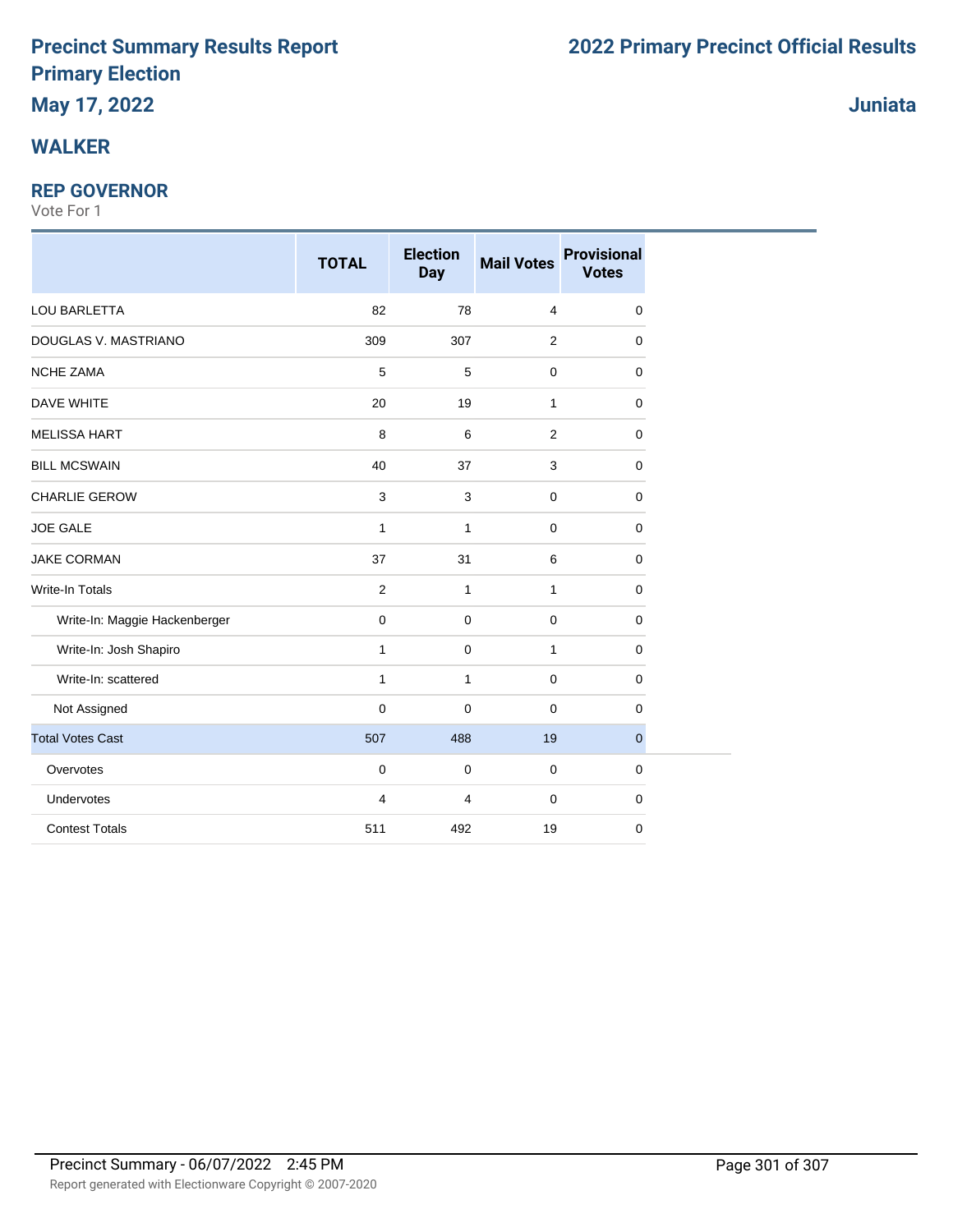# **May 17, 2022**

### **WALKER**

#### **REP LIEUTENANT GOVERNOR**

Vote For 1

|                            | <b>TOTAL</b>   | <b>Election</b><br><b>Day</b> | <b>Mail Votes</b> | <b>Provisional</b><br><b>Votes</b> |
|----------------------------|----------------|-------------------------------|-------------------|------------------------------------|
| <b>CLARICE SCHILLINGER</b> | 36             | 32                            | $\overline{4}$    | 0                                  |
| JAMES EARL JONES           | 32             | 32                            | $\mathbf 0$       | 0                                  |
| <b>RICK SACCONE</b>        | 24             | 24                            | $\mathbf 0$       | 0                                  |
| <b>JOHN BROWN</b>          | 17             | 17                            | $\mathbf 0$       | 0                                  |
| <b>CHRIS FRYE</b>          | 13             | 13                            | $\mathbf 0$       | 0                                  |
| <b>JEFF COLEMAN</b>        | 105            | 101                           | 4                 | 0                                  |
| <b>RUSS DIAMOND</b>        | 34             | 34                            | $\mathbf 0$       | 0                                  |
| CARRIE LEWIS DELROSSO      | 115            | 106                           | 9                 | 0                                  |
| <b>TEDDY DANIELS</b>       | 68             | 67                            | 1                 | 0                                  |
| Write-In Totals            | $\overline{2}$ | $\overline{2}$                | $\mathbf 0$       | 0                                  |
| Write-In: Jake Corman      | 1              | $\mathbf{1}$                  | 0                 | 0                                  |
| Write-In: Steve Imes       | $\mathbf 0$    | $\mathbf 0$                   | $\mathbf 0$       | 0                                  |
| Write-In: Jeff Bartos      | $\mathbf 0$    | $\mathbf 0$                   | $\mathbf 0$       | 0                                  |
| Write-In: Lou Barletta     | $\mathbf{1}$   | $\mathbf{1}$                  | $\mathbf 0$       | 0                                  |
| Write-In: Kathy Barnette   | $\pmb{0}$      | $\pmb{0}$                     | $\pmb{0}$         | 0                                  |
| Write-In: John Reichenbach | 0              | $\mathbf 0$                   | $\mathbf 0$       | 0                                  |
| Write-In: Josh Imes        | $\mathbf 0$    | 0                             | 0                 | 0                                  |
| Write-In: Austin Davis     | $\mathbf 0$    | $\pmb{0}$                     | $\mathbf 0$       | 0                                  |
| Write-In: Philip Rickert   | $\mathbf 0$    | $\mathbf 0$                   | $\mathbf 0$       | 0                                  |
| Write-In: Dave White       | $\mathbf 0$    | $\mathbf 0$                   | $\mathbf 0$       | 0                                  |
| Write-In: scattered        | 0              | $\mathbf 0$                   | $\pmb{0}$         | 0                                  |
| Write-In: Brian Sims       | 0              | $\pmb{0}$                     | $\pmb{0}$         | 0                                  |
| Write-In: Brennan Paden    | $\mathbf 0$    | $\pmb{0}$                     | $\pmb{0}$         | 0                                  |
| Not Assigned               | $\pmb{0}$      | $\mathsf 0$                   | $\pmb{0}$         | 0                                  |
| <b>Total Votes Cast</b>    | 446            | 428                           | $18$              | $\pmb{0}$                          |
| Overvotes                  | $\pmb{0}$      | $\mathbf 0$                   | $\mathbf 0$       | $\pmb{0}$                          |
| Undervotes                 | 65             | 64                            | $\mathbf{1}$      | 0                                  |
| <b>Contest Totals</b>      | 511            | 492                           | 19                | $\pmb{0}$                          |

**Juniata**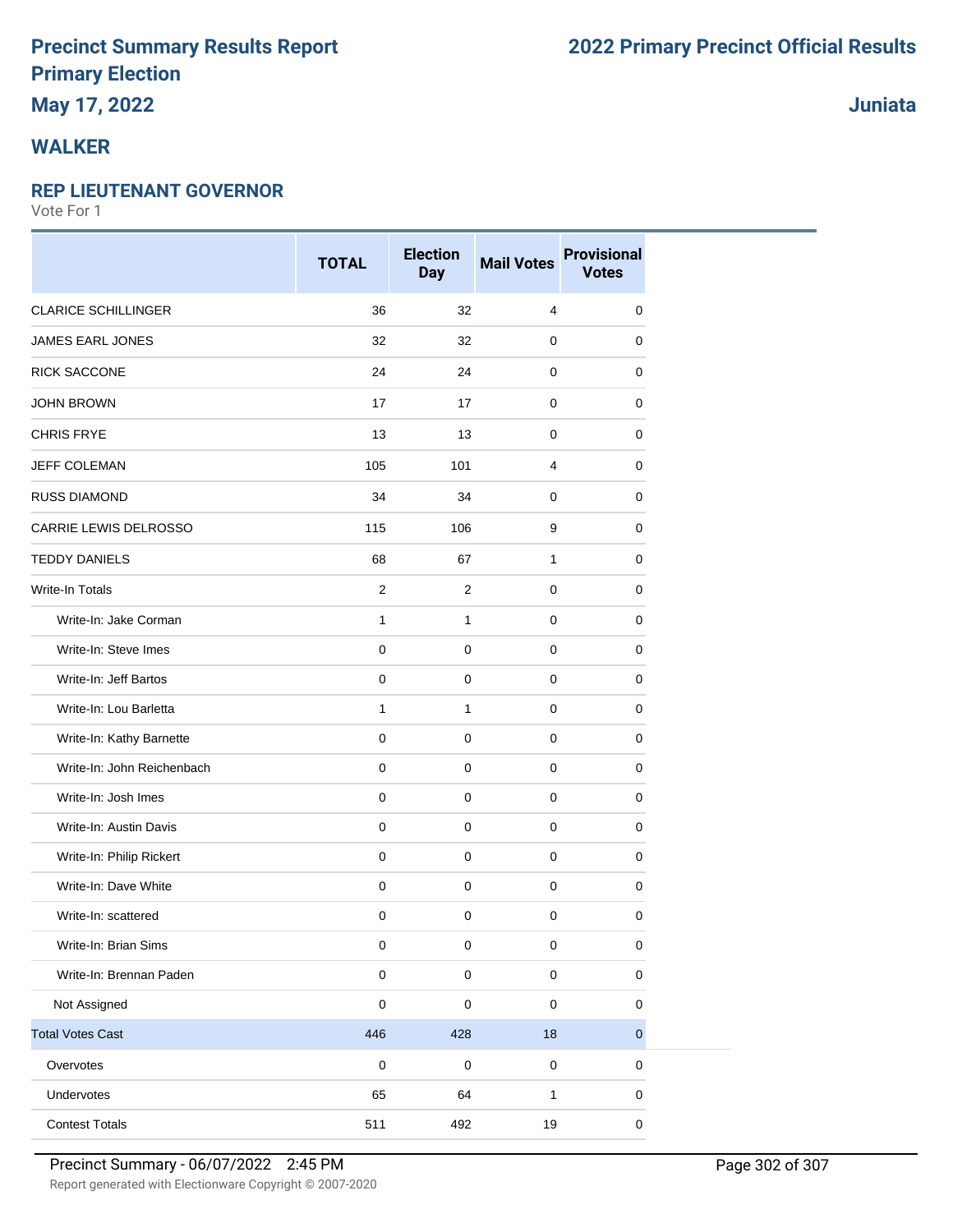### **May 17, 2022**

**Juniata**

### **WALKER**

#### **REP REPRESENTATIVE IN CONGRESS 13TH DISTRICT**

|                               | <b>TOTAL</b>        | <b>Election</b><br>Day | <b>Mail Votes</b> | <b>Provisional</b><br><b>Votes</b> |
|-------------------------------|---------------------|------------------------|-------------------|------------------------------------|
| JOHN JOYCE                    | 417                 | 402                    | 15                | $\mathbf 0$                        |
| <b>Write-In Totals</b>        | $\mathbf{3}$        | $\overline{2}$         | $\mathbf{1}$      | $\mathbf 0$                        |
| Write-In: Glenn Suppllee      | $\mathbf{1}$        | $\mathbf{1}$           | $\mathbf{0}$      | $\mathbf 0$                        |
| Write-In: scattered           | $\mathbf{1}$        | $\mathbf{1}$           | $\mathbf 0$       | $\mathbf 0$                        |
| Write-In: Joseph D. Long      | $\mathbf 0$         | 0                      | $\mathbf 0$       | $\mathbf 0$                        |
| Write-In: Mark Critz          | $\mathbf 0$         | $\mathbf 0$            | $\mathbf 0$       | $\mathbf 0$                        |
| Write-In: Ginger Oberlin      | $\mathbf 0$         | 0                      | $\mathbf 0$       | $\mathbf 0$                        |
| Write-In: Abby Normal         | $\mathbf 0$         | 0                      | $\mathbf 0$       | 0                                  |
| Write-In: John Hershey        | $\mathsf{O}\xspace$ | $\mathbf 0$            | $\mathbf 0$       | $\mathbf 0$                        |
| Write-In: John Mingle         | $\mathbf 0$         | $\mathbf 0$            | $\mathbf 0$       | $\mathbf 0$                        |
| Write-In: George Smith        | $\mathbf 0$         | 0                      | $\mathbf 0$       | $\mathbf 0$                        |
| Write-In: Blake Henry         | $\mathsf{O}\xspace$ | 0                      | $\mathbf 0$       | 0                                  |
| Write-In: Jonathan Cunningham | $\mathbf{1}$        | $\Omega$               | $\mathbf{1}$      | $\Omega$                           |
| Write-In: Donald Fultz        | $\mathbf 0$         | 0                      | $\mathbf 0$       | $\mathbf 0$                        |
| Write-In: Carmela Ciliberti   | $\mathbf 0$         | 0                      | $\mathbf 0$       | 0                                  |
| Not Assigned                  | $\mathbf 0$         | 0                      | $\mathbf 0$       | $\mathbf 0$                        |
| <b>Total Votes Cast</b>       | 420                 | 404                    | 16                | $\overline{0}$                     |
| Overvotes                     | $\mathbf 0$         | 0                      | $\mathbf 0$       | $\mathbf 0$                        |
| Undervotes                    | 91                  | 88                     | 3                 | 0                                  |
| <b>Contest Totals</b>         | 511                 | 492                    | 19                | $\mathbf 0$                        |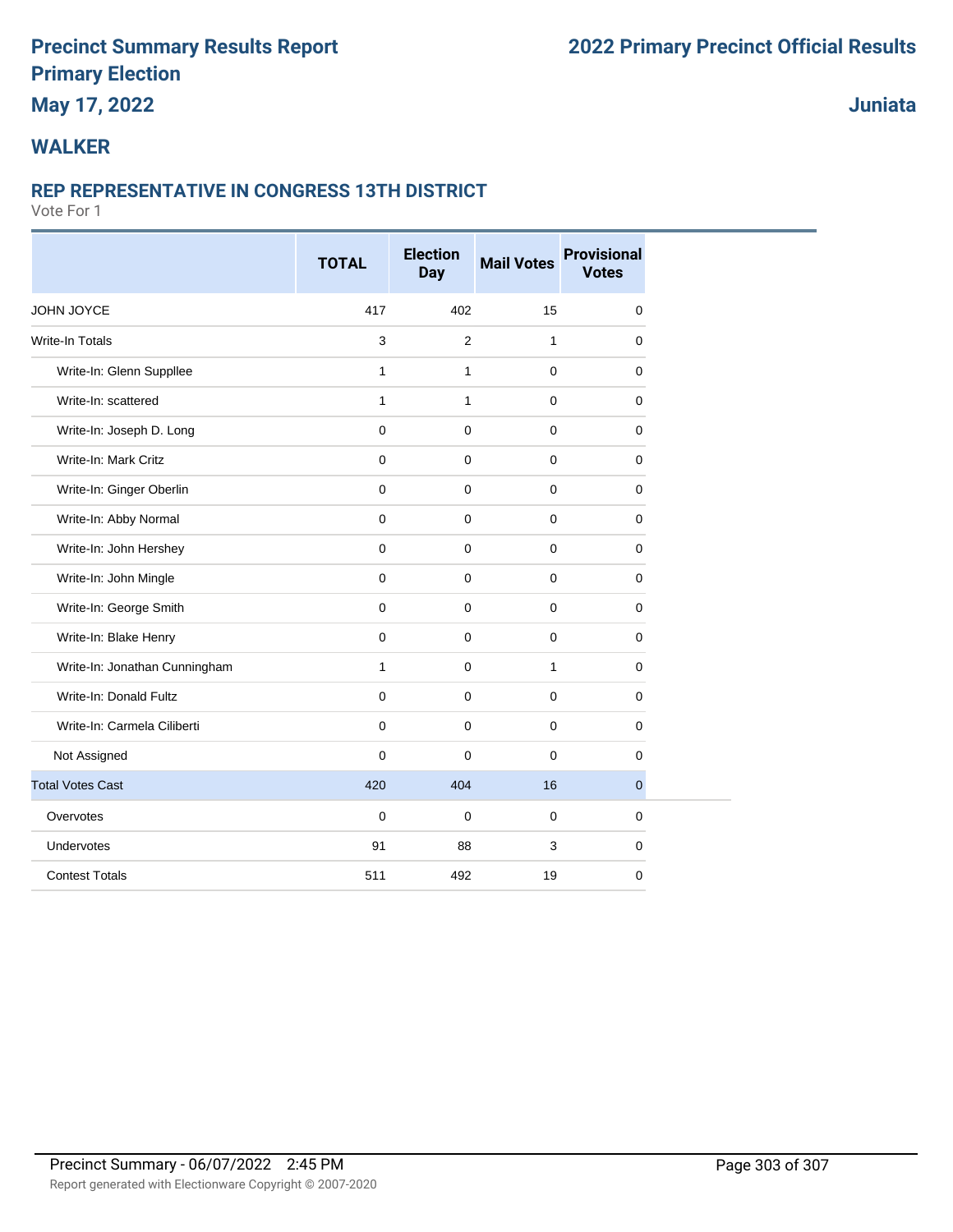### **May 17, 2022**

**Juniata**

### **WALKER**

### **REP SENATOR IN THE GENERAL ASSEMBLY 30TH DISTRICT**

|                          | <b>TOTAL</b> | <b>Election</b><br><b>Day</b> | <b>Mail Votes</b> | <b>Provisional</b><br><b>Votes</b> |
|--------------------------|--------------|-------------------------------|-------------------|------------------------------------|
|                          |              |                               |                   |                                    |
| <b>JUDY WARD</b>         | 408          | 392                           | 16                | 0                                  |
| Write-In Totals          | 3            | 3                             | $\mathbf 0$       | 0                                  |
| Write-In: Donald Fultz   | $\mathbf 0$  | $\mathbf 0$                   | $\mathbf 0$       | 0                                  |
| Write-In: John Hershey   | 0            | $\mathbf 0$                   | $\mathbf 0$       | 0                                  |
| Write-In: scattered      | 2            | $\overline{2}$                | $\mathbf 0$       | 0                                  |
| Write-In: Bonnie Comp    | $\mathbf 0$  | $\mathbf 0$                   | $\mathbf 0$       | 0                                  |
| Write-In: Cody Burns     | $\mathbf 0$  | $\mathbf 0$                   | $\mathbf 0$       | 0                                  |
| Write-In: Carol Taylor   | $\mathbf 0$  | $\mathbf 0$                   | $\mathbf 0$       | 0                                  |
| Write-In: Michael Kramer | $\mathbf 0$  | $\mathbf 0$                   | $\mathbf 0$       | 0                                  |
| Write-In: Ginger Oberlin | $\mathbf 0$  | $\mathbf 0$                   | $\mathbf 0$       | 0                                  |
| Write-In: Dave Fry       | 1            | $\mathbf{1}$                  | 0                 | 0                                  |
| Write-In: Blake Henry    | $\mathbf 0$  | $\mathbf 0$                   | $\mathbf 0$       | 0                                  |
| Not Assigned             | $\mathbf 0$  | $\mathbf 0$                   | $\mathbf 0$       | 0                                  |
| <b>Total Votes Cast</b>  | 411          | 395                           | 16                | $\overline{0}$                     |
| Overvotes                | $\mathbf 0$  | $\mathbf 0$                   | $\mathbf 0$       | 0                                  |
| Undervotes               | 100          | 97                            | 3                 | 0                                  |
| <b>Contest Totals</b>    | 511          | 492                           | 19                | 0                                  |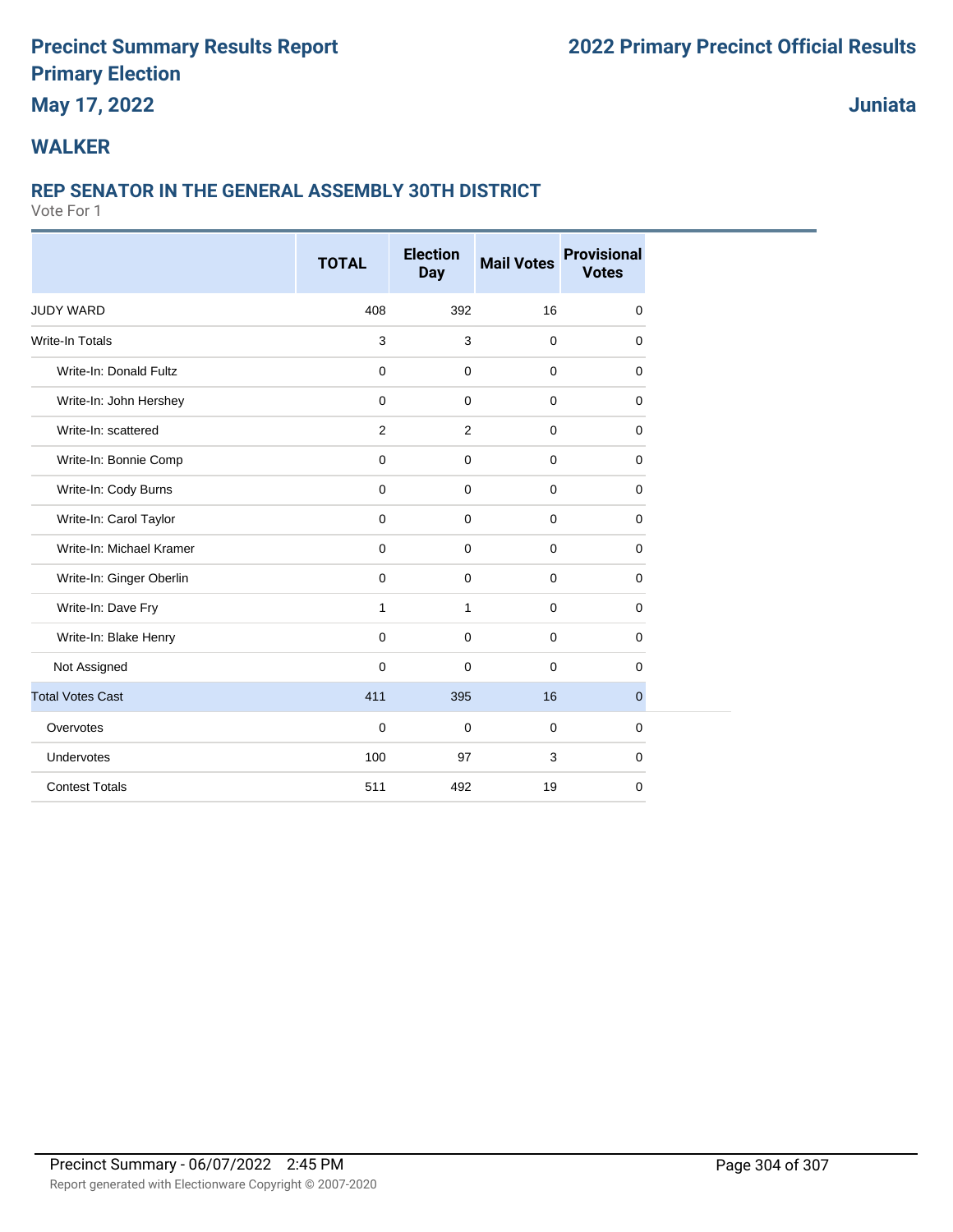### **May 17, 2022**

**Juniata**

### **WALKER**

### **REP REPRESENTATIVE IN THE GENERAL ASSEMBLY 86TH DISTRICT**

|                              | <b>TOTAL</b>   | <b>Election</b><br><b>Day</b> | <b>Mail Votes</b> | <b>Provisional</b><br><b>Votes</b> |  |
|------------------------------|----------------|-------------------------------|-------------------|------------------------------------|--|
| <b>JOHN HERSHEY</b>          | 437            | 424                           | 13                | $\Omega$                           |  |
| PERRY STAMBAUGH              | 70             | 64                            | 6                 | 0                                  |  |
| <b>Write-In Totals</b>       | 0              | $\mathbf 0$                   | 0                 | 0                                  |  |
| Write-In: Edward T. Reinhold | 0              | $\mathbf 0$                   | 0                 | 0                                  |  |
| Write-In: Jared Charles      | 0              | $\mathbf 0$                   | 0                 | 0                                  |  |
| Not Assigned                 | 0              | 0                             | 0                 | $\Omega$                           |  |
| <b>Total Votes Cast</b>      | 507            | 488                           | 19                | $\overline{0}$                     |  |
| Overvotes                    | $\mathbf 0$    | $\mathbf 0$                   | 0                 | $\mathbf 0$                        |  |
| Undervotes                   | $\overline{4}$ | 4                             | 0                 | 0                                  |  |
| <b>Contest Totals</b>        | 511            | 492                           | 19                | $\Omega$                           |  |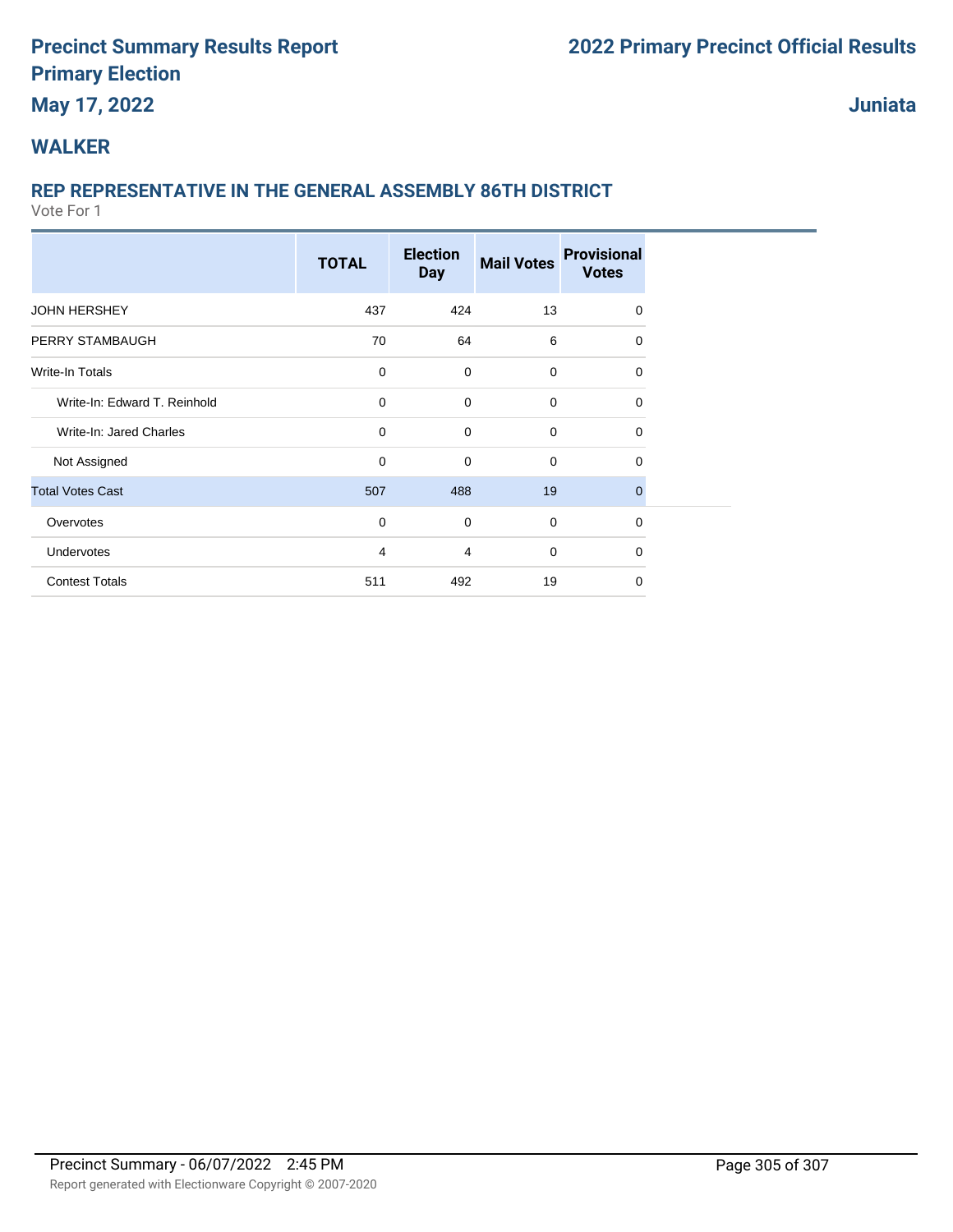### **May 17, 2022**

### **Juniata**

### **WALKER**

#### **REP MEMBER OF REPUBLICAN STATE COMMITTEE**

|                                      | <b>TOTAL</b>        | <b>Election</b><br><b>Day</b> | <b>Mail Votes</b> | <b>Provisional</b><br><b>Votes</b> |
|--------------------------------------|---------------------|-------------------------------|-------------------|------------------------------------|
| NANCI L. AUMILLER                    | 433                 | 415                           | 18                | $\mathbf 0$                        |
| Write-In Totals                      | 2                   | 2                             | $\mathbf 0$       | $\mathbf 0$                        |
| Write-In: scattered                  | 2                   | 2                             | $\mathbf{0}$      | $\mathbf 0$                        |
| Write-In: Katrina D. Dolan           | $\mathbf 0$         | 0                             | $\mathbf 0$       | 0                                  |
| Write-In: Ginger Oberlin             | $\mathsf{O}\xspace$ | $\mathbf 0$                   | $\mathbf 0$       | 0                                  |
| Write-In: David Hunsberger           | $\mathbf 0$         | $\mathbf 0$                   | $\pmb{0}$         | $\mathbf 0$                        |
| Write-In: Zachary Williams           | $\mathbf 0$         | $\mathbf 0$                   | $\mathbf 0$       | 0                                  |
| Write-In: Abbie Normal               | $\mathbf 0$         | $\mathbf 0$                   | $\mathbf 0$       | $\mathbf 0$                        |
| Write-In: Monica Wert                | $\mathbf 0$         | 0                             | $\mathbf 0$       | 0                                  |
| Write-In: Elizebath M. Raffensberger | $\mathbf 0$         | $\mathbf 0$                   | $\mathbf 0$       | $\mathbf 0$                        |
| Write-In: Tammy Heikes               | $\mathbf 0$         | $\mathbf 0$                   | $\mathbf 0$       | 0                                  |
| Write-In: Philip Rickert             | $\mathbf 0$         | $\mathbf 0$                   | $\mathbf 0$       | 0                                  |
| Write-In: Bradley Hershey            | $\mathbf{0}$        | $\Omega$                      | $\mathbf{0}$      | $\mathbf 0$                        |
| Write-In: Donald Fultz               | $\mathbf 0$         | $\mathbf 0$                   | $\pmb{0}$         | $\mathbf 0$                        |
| Write-In: Doug Elsasser              | $\mathbf 0$         | $\mathbf 0$                   | $\mathbf 0$       | 0                                  |
| Not Assigned                         | $\mathbf 0$         | $\mathbf 0$                   | $\mathbf 0$       | $\mathbf 0$                        |
| <b>Total Votes Cast</b>              | 435                 | 417                           | 18                | $\mathbf{0}$                       |
| Overvotes                            | $\mathbf 0$         | $\mathbf 0$                   | $\mathbf 0$       | $\mathbf 0$                        |
| Undervotes                           | 76                  | 75                            | 1                 | $\pmb{0}$                          |
| <b>Contest Totals</b>                | 511                 | 492                           | 19                | 0                                  |